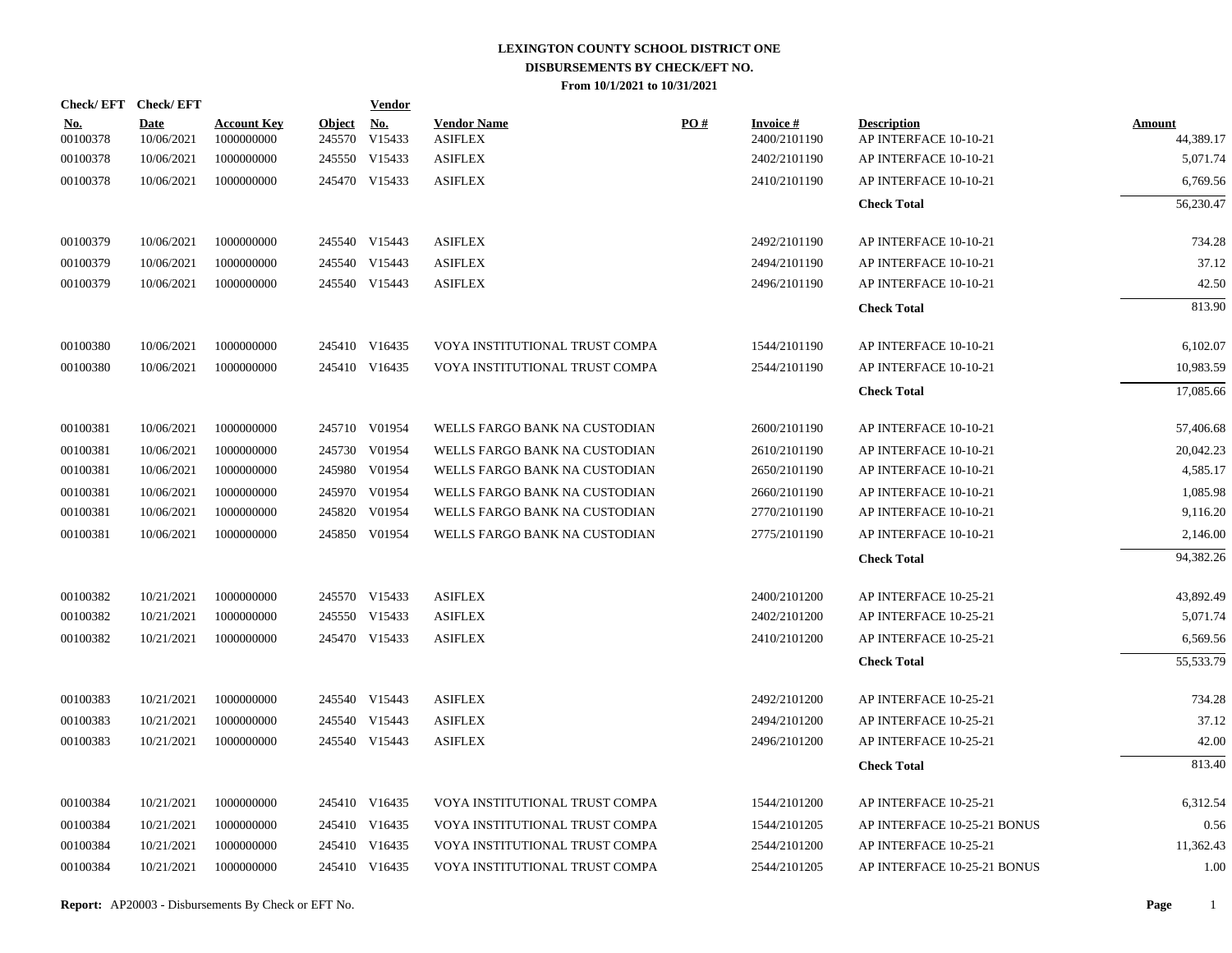| Check/EFT Check/EFT<br><u>No.</u> | <b>Date</b> | <b>Account Key</b> | Object No. | <b>Vendor</b> | <b>Vendor Name</b>             | PO#      | <b>Invoice#</b> | <b>Description</b>                   | Amount       |
|-----------------------------------|-------------|--------------------|------------|---------------|--------------------------------|----------|-----------------|--------------------------------------|--------------|
|                                   |             |                    |            |               |                                |          |                 | <b>Check Total</b>                   | 17,676.53    |
| 00100385                          | 10/21/2021  | 1000000000         |            | 245710 V01954 | WELLS FARGO BANK NA CUSTODIAN  |          | 2600/2101200    | AP INTERFACE 10-25-21                | 58,395.74    |
| 00100385                          | 10/21/2021  | 1000000000         |            | 245710 V01954 | WELLS FARGO BANK NA CUSTODIAN  |          | 2600/2101205    | AP INTERFACE 10-25-21 BONUS          | 30,300.00    |
| 00100385                          | 10/21/2021  | 1000000000         |            | 245730 V01954 | WELLS FARGO BANK NA CUSTODIAN  |          | 2610/2101200    | AP INTERFACE 10-25-21                | 20.042.23    |
| 00100385                          | 10/21/2021  | 1000000000         |            | 245730 V01954 | WELLS FARGO BANK NA CUSTODIAN  |          | 2610/2101205    | AP INTERFACE 10-25-21 BONUS          | 23,000.00    |
| 00100385                          | 10/21/2021  | 1000000000         | 245980     | V01954        | WELLS FARGO BANK NA CUSTODIAN  |          | 2650/2101200    | AP INTERFACE 10-25-21                | 4,561.14     |
| 00100385                          | 10/21/2021  | 1000000000         |            | 245970 V01954 | WELLS FARGO BANK NA CUSTODIAN  |          | 2660/2101200    | AP INTERFACE 10-25-21                | 951.23       |
| 00100385                          | 10/21/2021  | 1000000000         | 245820     | V01954        | WELLS FARGO BANK NA CUSTODIAN  |          | 2770/2101200    | AP INTERFACE 10-25-21                | 9,166.20     |
| 00100385                          | 10/21/2021  | 1000000000         |            | 245850 V01954 | WELLS FARGO BANK NA CUSTODIAN  |          | 2775/2101200    | AP INTERFACE 10-25-21                | 2,146.00     |
|                                   |             |                    |            |               |                                |          |                 | <b>Check Total</b>                   | 148,562.54   |
| 00100386                          | 10/28/2021  | 1000000000         |            | 245400 V00373 | <b>SC RETIREMENT SYS</b>       |          | 09.30.21        | <b>SCRS Retirement Ded/Cont</b>      | 3,300,489.09 |
| 00100386                          | 10/28/2021  | 1000000000         |            | 245410 V00373 | <b>SC RETIREMENT SYS</b>       |          | 09.30.21        | ORP Retirement Ded/Cont              | 236, 345. 47 |
| 00100386                          | 10/28/2021  | 1000000000         |            | 245420 V00373 | <b>SC RETIREMENT SYS</b>       |          | 09.30.21        | <b>PORS Retirement Ded/Cont</b>      | 3,443.44     |
|                                   |             |                    |            |               |                                |          |                 | <b>Check Total</b>                   | 3,540,278.00 |
| 00628732                          | 10/01/2021  | 1000021344         |            | 441000 V02519 | ACADEMIC SUPPLIER DBA RASIX CO | P2203483 | ID69129         | HP 58A (CF258A) Toner Cartridg       | 87.98        |
| 00628732                          | 10/01/2021  | 1000011330         |            | 441000 V02519 | ACADEMIC SUPPLIER DBA RASIX CO | P2203487 | ID69130         | Black original toner                 | 319.74       |
| 00628732                          | 10/01/2021  | 1000011330         |            | 441000 V02519 | ACADEMIC SUPPLIER DBA RASIX CO | P2203487 | ID69130         | <b>Black 2 pk Toner Cartridges</b>   | 193.08       |
|                                   |             |                    |            |               |                                |          |                 | <b>Check Total</b>                   | 600.80       |
| 00628733                          | 10/01/2021  | 5708025393         |            | 444510 V00391 | <b>APPLE INC</b>               | P2202588 | AF34990490      | <b>3 YEAR APPLECARE+ FOR SCHOOLS</b> | 26,215.00    |
|                                   |             |                    |            |               |                                |          |                 | <b>Check Total</b>                   | 26,215.00    |
| 00628734                          | 10/01/2021  | 7886027041         |            | 466041 V12599 | <b>BLACK ROCK BRANDING</b>     | P2203505 | 15081-1         | Port and Company Youth               | 524.30       |
| 00628734                          | 10/01/2021  | 7886027041         |            | 466041 V12599 | <b>BLACK ROCK BRANDING</b>     | P2203505 | 15081-1         | Port and Company                     | 524.30       |
|                                   |             |                    |            |               |                                |          |                 | <b>Check Total</b>                   | 1,048.60     |
| 00628735                          | 10/01/2021  | 7802080020         |            | 466034 V02883 | <b>BOLAR, FRANKLIN MURRELL</b> |          | VB.LMS.09.22.21 | <b>VB LMS</b>                        | 85.00        |
|                                   |             |                    |            |               |                                |          |                 | <b>Check Total</b>                   | 85.00        |
| 00628736                          | 10/01/2021  | 7802070046         |            | 466034 V02997 | <b>BOLEY, RANDALL</b>          |          | FB.BMS.09.25.21 | FB BMS vs MGM                        | 55.00        |
|                                   |             |                    |            |               |                                |          |                 | <b>Check Total</b>                   | 55.00        |
| 00628737                          | 10/01/2021  | 7802070046         |            | 466034 V16913 | <b>BOND, TERRY</b>             |          | FB.BMS.09.25.21 | FB BMS vs MGM                        | 55.00        |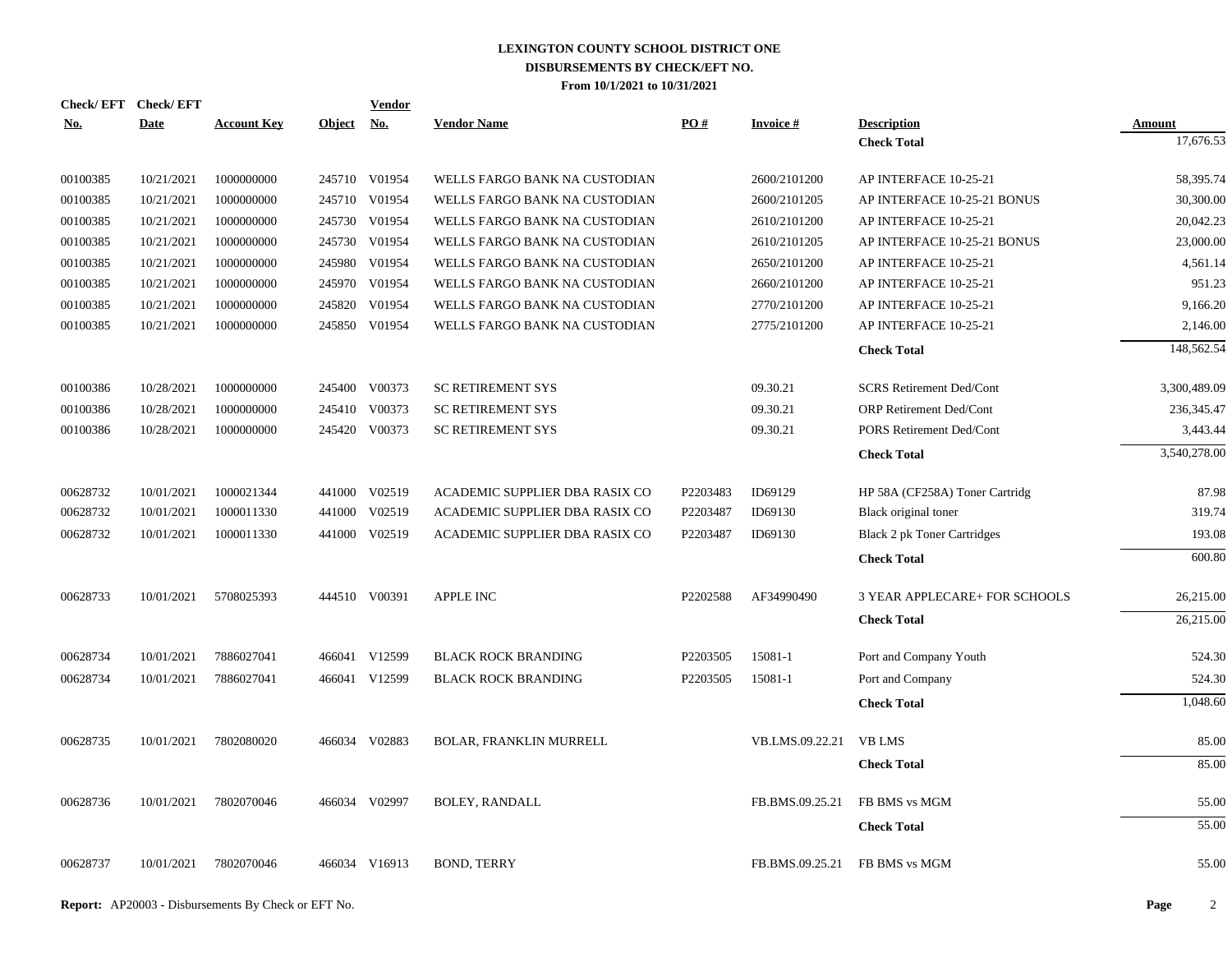| <b>Check/EFT</b> | <b>Check/EFT</b> |                    |               | <b>Vendor</b> |                            |          |                 |                                |               |
|------------------|------------------|--------------------|---------------|---------------|----------------------------|----------|-----------------|--------------------------------|---------------|
| <u>No.</u>       | <b>Date</b>      | <b>Account Key</b> | <u>Object</u> | <u>No.</u>    | <b>Vendor Name</b>         | PO#      | <b>Invoice#</b> | <b>Description</b>             | <b>Amount</b> |
|                  |                  |                    |               |               |                            |          |                 | <b>Check Total</b>             | 55.00         |
| 00628738         | 10/01/2021       | 7802072027         |               | 466041 V13255 | <b>BSN SPORTS</b>          | P2201587 | 913875887       | 3 medium tm maroon dry victory | 102.72        |
| 00628738         | 10/01/2021       | 7802072027         |               | 466041 V13255 | <b>BSN SPORTS</b>          | P2201587 | 913875887       | 1 large tm maroon dry victory  | 34.24         |
| 00628738         | 10/01/2021       | 7802072027         |               | 466041 V13255 | <b>BSN SPORTS</b>          | P2201587 | 913875887       | 5 xl tm maroon dry victory sol | 171.20        |
| 00628738         | 10/01/2021       | 7802072027         |               | 466041 V13255 | <b>BSN SPORTS</b>          | P2201587 | 913875887       | 6 xxl tm maroon dry victory so | 205.44        |
| 00628738         | 10/01/2021       | 7802072027         |               | 466041 V13255 | <b>BSN SPORTS</b>          | P2201587 | 913875887       | 3xl tm maroon dry victory soli | 68.48         |
| 00628738         | 10/01/2021       | 7802072027         |               | 466041 V13255 | <b>BSN SPORTS</b>          | P2201587 | 913875887       | 3 med navy dry franchise polo  | 102.72        |
| 00628738         | 10/01/2021       | 7802072027         |               | 466041 V13255 | <b>BSN SPORTS</b>          | P2201587 | 913875887       | 3 lrg navy dry franchise polo  | 102.72        |
| 00628738         | 10/01/2021       | 7802072027         |               | 466041 V13255 | <b>BSN SPORTS</b>          | P2201587 | 913875887       | 7 navy dry franchise polo      | 239.68        |
| 00628738         | 10/01/2021       | 7802072027         |               | 466041 V13255 | <b>BSN SPORTS</b>          | P2201587 | 913875887       | 7 xxl navy dry franchise polo  | 239.68        |
| 00628738         | 10/01/2021       | 7802072027         |               | 466041 V13255 | <b>BSN SPORTS</b>          | P2201587 | 913875887       | 2 3xl navy dry franchise polo  | 68.48         |
| 00628738         | 10/01/2021       | 7802072027         |               | 466041 V13255 | <b>BSN SPORTS</b>          | P2201587 | 913875887       | external decoration            | 0.00          |
| 00628738         | 10/01/2021       | 7802072027         |               | 466041 V13255 | <b>BSN SPORTS</b>          | P2201587 | 913875887       | freight                        | 61.33         |
|                  |                  |                    |               |               |                            |          |                 | <b>Check Total</b>             | 1,396.69      |
| 00628739         | 10/01/2021       | 7802080013         |               | 466032 Exxxxx | Employee                   |          | 09.23.21        | Asst AD travel w/ VB           | 57.01         |
|                  |                  |                    |               |               |                            |          |                 | <b>Check Total</b>             | 57.01         |
| 00628740         | 10/01/2021       | 1000026405         |               | 431900 V15565 | <b>BURR AND FORMAN LLP</b> |          | 1260301         | Legal Services                 | 277.47        |
|                  |                  |                    |               |               |                            |          |                 | <b>Check Total</b>             | 277.47        |
| 00628741         | 10/01/2021       | 1000026405         |               | 431900 V15565 | <b>BURR AND FORMAN LLP</b> |          | 1260283         | Professional Services          | 123.50        |
| 00628741         | 10/01/2021       | 1000026405         |               | 431900 V15565 | <b>BURR AND FORMAN LLP</b> |          | 1260284         | Legal Services                 | 226.50        |
| 00628741         | 10/01/2021       | 1000026405         | 431900        | V15565        | <b>BURR AND FORMAN LLP</b> |          | 1260285         | Legal Services                 | 129.00        |
| 00628741         | 10/01/2021       | 1000026405         | 431900        | V15565        | <b>BURR AND FORMAN LLP</b> |          | 1260286         | Professional Services          | 39.00         |
| 00628741         | 10/01/2021       | 1000026405         | 431900        | V15565        | <b>BURR AND FORMAN LLP</b> |          | 1260287         | <b>Professional Services</b>   | 496.50        |
| 00628741         | 10/01/2021       | 1000026405         | 431900        | V15565        | <b>BURR AND FORMAN LLP</b> |          | 1260288         | <b>Legal Services</b>          | 10.84         |
| 00628741         | 10/01/2021       | 1000026405         | 431900        | V15565        | <b>BURR AND FORMAN LLP</b> |          | 1260289         | Legal Services                 | 824.61        |
| 00628741         | 10/01/2021       | 1000026405         |               | 431900 V15565 | <b>BURR AND FORMAN LLP</b> |          | 1260290         | Legal Services                 | 316.50        |
| 00628741         | 10/01/2021       | 1000026405         |               | 431900 V15565 | <b>BURR AND FORMAN LLP</b> |          | 1260291         | Legal Services                 | 10.87         |
| 00628741         | 10/01/2021       | 1000026405         |               | 431900 V15565 | BURR AND FORMAN LLP        |          | 1260295         | Professional Services          | 136.50        |
| 00628741         | 10/01/2021       | 1000026405         |               | 431900 V15565 | <b>BURR AND FORMAN LLP</b> |          | 1260296         | Legal Services                 | 129.00        |
| 00628741         | 10/01/2021       | 1000026405         |               | 431900 V15565 | <b>BURR AND FORMAN LLP</b> |          | 1260297         | Proffessional Services         | 147.00        |
| 00628741         | 10/01/2021       | 1000026405         | 431900        | V15565        | <b>BURR AND FORMAN LLP</b> |          | 1260298         | <b>Professional Services</b>   | 291.00        |
| 00628741         | 10/01/2021       | 1000026405         |               | 431900 V15565 | <b>BURR AND FORMAN LLP</b> |          | 1260299         | Professional Services          | 219.00        |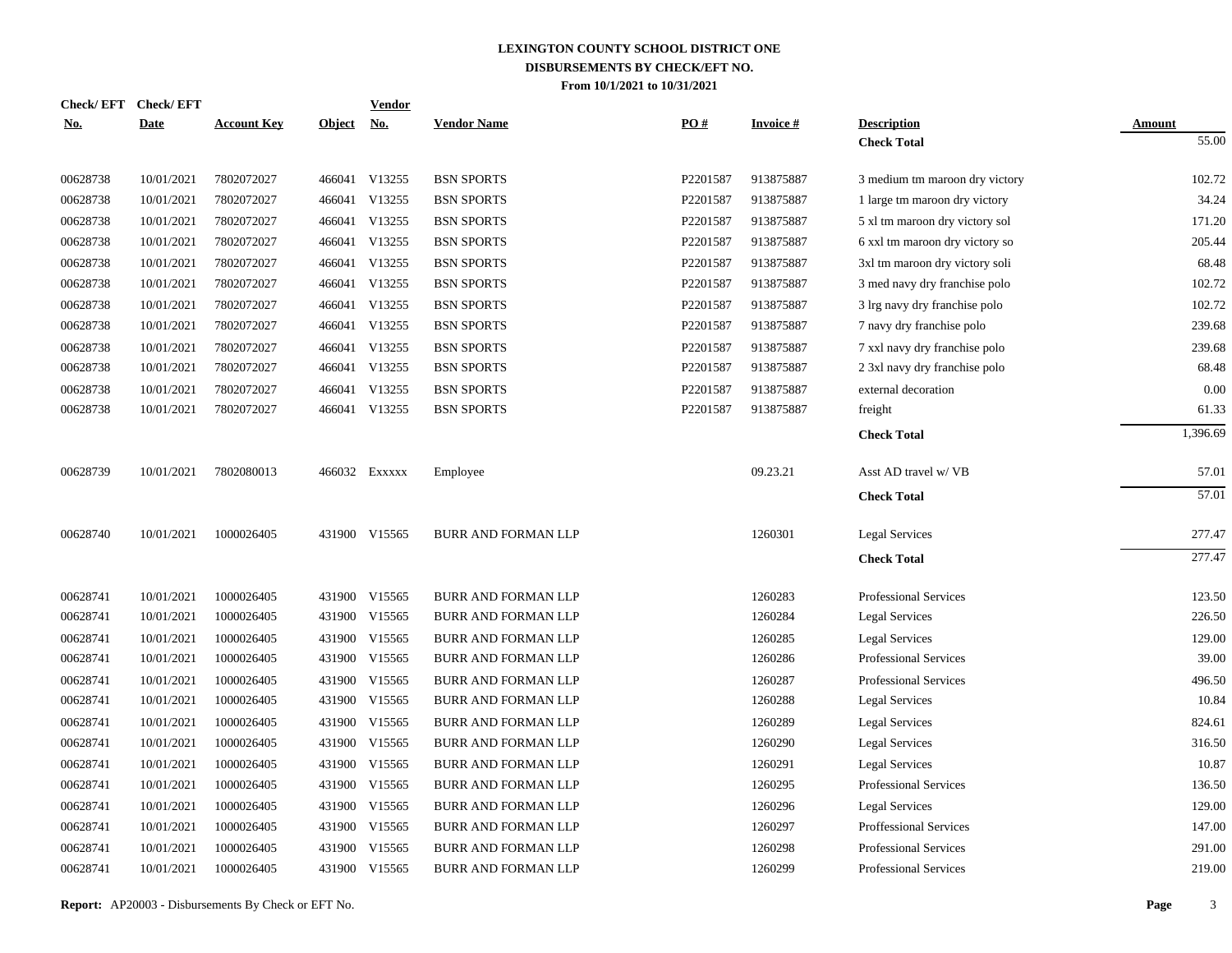|                        | Check/EFT Check/EFT       |                                  |                      | <b>Vendor</b> |                                                  |          |                            |                                                    |                  |
|------------------------|---------------------------|----------------------------------|----------------------|---------------|--------------------------------------------------|----------|----------------------------|----------------------------------------------------|------------------|
| <b>No.</b><br>00628741 | <b>Date</b><br>10/01/2021 | <b>Account Key</b><br>1000026405 | Object No.<br>431900 | V15565        | <b>Vendor Name</b><br><b>BURR AND FORMAN LLP</b> | PO#      | <b>Invoice#</b><br>1260300 | <b>Description</b><br><b>Professional Services</b> | Amount<br>119.61 |
| 00628741               | 10/01/2021                | 1000026405                       |                      | 431900 V15565 | BURR AND FORMAN LLP                              |          | 1260302                    | <b>Legal Services</b>                              | 354.00           |
| 00628741               | 10/01/2021                | 1000026405                       |                      | 431900 V15565 | <b>BURR AND FORMAN LLP</b>                       |          | 1260303                    | <b>Legal Services</b>                              | 2,105.89         |
| 00628741               | 10/01/2021                | 1000026405                       |                      | 431900 V15565 | <b>BURR AND FORMAN LLP</b>                       |          | 1260304                    | <b>Professional Services</b>                       | 4,719.71         |
|                        |                           |                                  |                      |               |                                                  |          |                            | <b>Check Total</b>                                 | 10,399.03        |
| 00628742               | 10/01/2021                | 1000026693                       |                      | 444510 V01145 | CAMCOR, INC.                                     | P2203551 | 2517662                    | V7 HB600S BLUETOOTH WIRELESS S                     | 2,162.71         |
| 00628742               | 10/01/2021                | 1000026693                       |                      | 444510 V01145 | CAMCOR, INC.                                     | P2203551 | 2517662                    | V7 CRADLE - WIRED - WIRELESS H                     | 325.01           |
|                        |                           |                                  |                      |               |                                                  |          |                            | <b>Check Total</b>                                 | 2,487.72         |
| 00628743               | 10/01/2021                | 1000026306                       |                      | 439500 V15623 | CARLOS D HARRIS DBA CDH TRANSL                   | P2203652 | 21039                      | Spanish translation                                | 10.00            |
|                        |                           |                                  |                      |               |                                                  |          |                            | <b>Check Total</b>                                 | 10.00            |
| 00628744               | 10/01/2021                | 1000022403                       |                      | 439500 V01474 | <b>CERTIFIED TRANSLATION SERVICES</b>            | P2203681 | LEX-21-0915                | Spanish Interpreter for Parent                     | 130.00           |
| 00628744               | 10/01/2021                | 1000022403                       |                      | 439500 V01474 | CERTIFIED TRANSLATION SERVICES                   | P2203681 | LEX-21-0915                | Mileage: 42 miles at \$0.56 per                    | 23.52            |
|                        |                           |                                  |                      |               |                                                  |          |                            | <b>Check Total</b>                                 | 153.52           |
| 00628745               | 10/01/2021                | 7863027022                       | 466069               | V01708        | COMPASS GROUP DBA CANTEEN REFR                   | P2203732 | CAE16755                   | Invoice CAE16755 Coffee Supply                     | 115.78           |
| 00628745               | 10/01/2021                | 7863027022                       |                      | 466069 V01708 | COMPASS GROUP DBA CANTEEN REFR                   | P2203731 | CAE17479                   | Invoice CAE17479                                   | 28.89            |
|                        |                           |                                  |                      |               |                                                  |          |                            | <b>Check Total</b>                                 | 144.67           |
| 00628746               | 10/01/2021                | 1000011405                       |                      | 431400 V10619 | EDUCATIONAL PARTNERS INTERNATI                   |          | 7555                       | <b>Admin Fees</b>                                  | 120,000.00       |
|                        |                           |                                  |                      |               |                                                  |          |                            | <b>Check Total</b>                                 | 120,000.00       |
| 00628747               | 10/01/2021                | 1000025413                       |                      | 441000 V15897 | FIRST COMMUNITY BANK                             | P2203718 | GHS.1485.09.21             | Shell Oil - Pitt Stop #17                          | 154.96           |
| 00628747               | 10/01/2021                | 1000025413                       |                      | 441000 V15897 | FIRST COMMUNITY BANK                             | P2203718 | GHS.1485.09.21             | RBT Shell Oil                                      | $-1.00$          |
| 00628747               | 10/01/2021                | 1000025413                       |                      | 441000 V15897 | FIRST COMMUNITY BANK                             | P2203718 | GHS.1485.09.21             | Shell Oil - Pitt Stop #17                          | 129.03           |
| 00628747               | 10/01/2021                | 1000025413                       |                      | 441000 V15897 | FIRST COMMUNITY BANK                             | P2203718 | GHS.1485.09.21             | RBT Shell Oil                                      | $-1.00$          |
| 00628747               | 10/01/2021                | 1000025413                       |                      | 441000 V15897 | FIRST COMMUNITY BANK                             | P2203718 | GHS.1485.09.21             | A-Z Lawnmower Parts                                | 63.90            |
| 00628747               | 10/01/2021                | 1000025413                       |                      | 441000 V15897 | FIRST COMMUNITY BANK                             | P2203718 | GHS.1485.09.21             | <b>ED Smith Lumber</b>                             | 6.74             |
| 00628747               | 10/01/2021                | 1000025413                       |                      | 441000 V15897 | FIRST COMMUNITY BANK                             | P2203718 | GHS.1485.09.21             | Sparrow & Kennedy                                  | 113.31           |
| 00628747               | 10/01/2021                | 1000025413                       |                      | 441000 V15897 | FIRST COMMUNITY BANK                             | P2203718 | GHS.1485.09.21             | A-Z Lawnmower Parts                                | 8.55             |
| 00628747               | 10/01/2021                | 1000025413                       |                      | 441000 V15897 | FIRST COMMUNITY BANK                             | P2203718 | GHS.1485.09.21             | A-Z Lawnmower Parts                                | 159.75           |
| 00628747               | 10/01/2021                | 1000025413                       |                      | 441000 V15897 | FIRST COMMUNITY BANK                             | P2203718 | GHS.1485.09.21             | Sparrow & Kennedy                                  | 558.95           |
| 00628747               | 10/01/2021                | 7793027013                       |                      | 466099 V15897 | FIRST COMMUNITY BANK                             | P2203718 | GHS.1485.09.21             | Rotary Foundation of Rotary                        | 50.00            |
| 00628747               | 10/01/2021                | 7793027013                       |                      | 466099 V15897 | FIRST COMMUNITY BANK                             | P2203718 | GHS.1485.09.21             | <b>Rotary Foundation of Rotary</b>                 | 30.00            |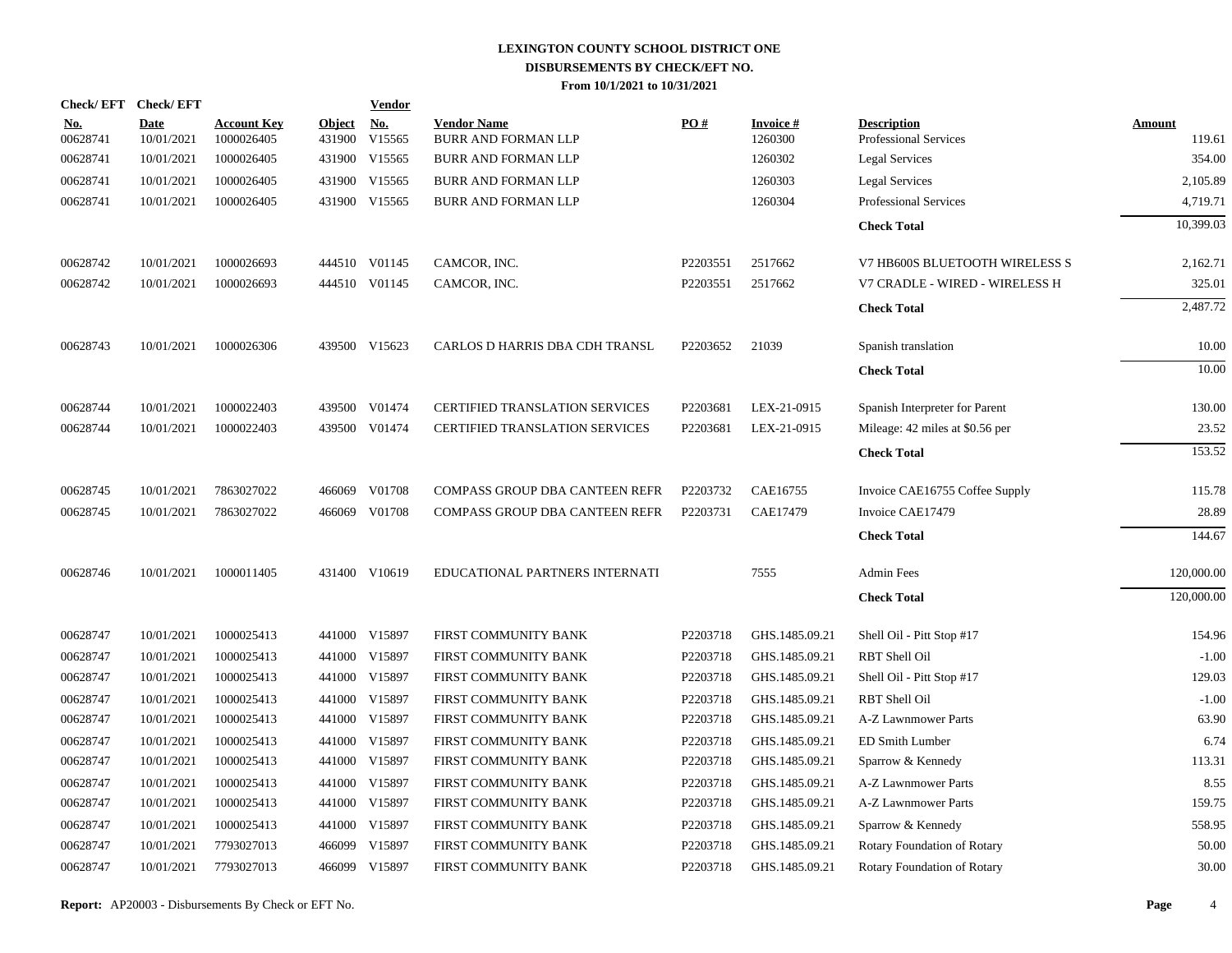|                        | Check/EFT Check/EFT       |                                  |                         | <u>Vendor</u>        |                                            |                 |                                   |                                        |                           |
|------------------------|---------------------------|----------------------------------|-------------------------|----------------------|--------------------------------------------|-----------------|-----------------------------------|----------------------------------------|---------------------------|
| <u>No.</u><br>00628747 | <b>Date</b><br>10/01/2021 | <b>Account Key</b><br>7814027013 | <b>Object</b><br>466041 | <u>No.</u><br>V15897 | <b>Vendor Name</b><br>FIRST COMMUNITY BANK | PQ#<br>P2203718 | <b>Invoice#</b><br>GHS.1485.09.21 | <b>Description</b><br>FFA National.org | <b>Amount</b><br>1,157.50 |
| 00628747               | 10/01/2021                | 7841827013                       | 466069                  | V15897               | FIRST COMMUNITY BANK                       | P2203718        | GHS.1485.09.21                    | Publix                                 | 73.84                     |
| 00628747               | 10/01/2021                | 7860527013                       |                         | 466041 V15897        | FIRST COMMUNITY BANK                       | P2203718        | GHS.1485.09.21                    | Serv-A-Cup                             | 215.50                    |
| 00628747               | 10/01/2021                | 7860527013                       |                         | 466069 V15897        | FIRST COMMUNITY BANK                       | P2203718        | GHS.1485.09.21                    | Chick-Fil-A                            | 429.43                    |
| 00628747               | 10/01/2021                | 7860527013                       |                         | 466099 V15897        | FIRST COMMUNITY BANK                       | P2203718        | GHS.1485.09.21                    | Lizard's Thicket                       | 100.00                    |
| 00628747               | 10/01/2021                | 1000011413                       |                         | 441000 V15897        | FIRST COMMUNITY BANK                       | P2203747        | GHS.4124.09.21                    | Dryerase.com                           | 72.82                     |
| 00628747               | 10/01/2021                | 1000011413                       |                         | 441000 V15897        | FIRST COMMUNITY BANK                       | P2203747        | GHS.4124.09.21                    | Dryerase.com                           | 320.00                    |
| 00628747               | 10/01/2021                | 1000011413                       |                         | 441000 V15897        | FIRST COMMUNITY BANK                       | P2203747        | GHS.4124.09.21                    | Amazon                                 | 117.68                    |
| 00628747               | 10/01/2021                | 1000011413                       |                         | 441000 V15897        | FIRST COMMUNITY BANK                       | P2203747        | GHS.4124.09.21                    | Amazon                                 | 79.15                     |
| 00628747               | 10/01/2021                | 1000011413                       |                         | 441000 V15897        | FIRST COMMUNITY BANK                       | P2203747        | GHS.4124.09.21                    | Amazon                                 | 333.82                    |
| 00628747               | 10/01/2021                | 1000011413                       |                         | 441000 V15897        | FIRST COMMUNITY BANK                       | P2203747        | GHS.4124.09.21                    | Trophy & Awards                        | 46.55                     |
| 00628747               | 10/01/2021                | 1000011413                       |                         | 441000 V15897        | FIRST COMMUNITY BANK                       | P2203747        | GHS.4124.09.21                    | Amazon                                 | 7.60                      |
| 00628747               | 10/01/2021                | 1000011413                       |                         | 441000 V15897        | FIRST COMMUNITY BANK                       | P2203747        | GHS.4124.09.21                    | Amazon                                 | 80.00                     |
| 00628747               | 10/01/2021                | 1000011413                       |                         | 441000 V15897        | FIRST COMMUNITY BANK                       | P2203747        | GHS.4124.09.21                    | Amazon                                 | 63.11                     |
| 00628747               | 10/01/2021                | 1000011413                       |                         | 441000 V15897        | FIRST COMMUNITY BANK                       | P2203747        | GHS.4124.09.21                    | Amazon                                 | 193.70                    |
| 00628747               | 10/01/2021                | 1000011413                       |                         | 441000 V15897        | FIRST COMMUNITY BANK                       | P2203747        | GHS.4124.09.21                    | Amazon                                 | 19.68                     |
| 00628747               | 10/01/2021                | 1000011513                       |                         | 441000 V15897        | FIRST COMMUNITY BANK                       | P2203747        | GHS.4124.09.21                    | Amazon                                 | 411.35                    |
| 00628747               | 10/01/2021                | 1000021213                       |                         | 441000 V15897        | FIRST COMMUNITY BANK                       | P2203747        | GHS.4124.09.21                    | Amazon                                 | 72.36                     |
| 00628747               | 10/01/2021                | 1000022213                       |                         | 443000 V15897        | FIRST COMMUNITY BANK                       | P2203747        | GHS.4124.09.21                    | Barnes & Noble                         | 57.67                     |
| 00628747               | 10/01/2021                | 1000022213                       |                         | 443000 V15897        | FIRST COMMUNITY BANK                       | P2203747        | GHS.4124.09.21                    | Amazon                                 | 157.60                    |
| 00628747               | 10/01/2021                | 1000022213                       | 443000                  | V15897               | FIRST COMMUNITY BANK                       | P2203747        | GHS.4124.09.21                    | Amazon                                 | 30.57                     |
| 00628747               | 10/01/2021                | 1000023313                       |                         | 441000 V15897        | FIRST COMMUNITY BANK                       | P2203747        | GHS.4124.09.21                    | Amazon                                 | 190.92                    |
| 00628747               | 10/01/2021                | 7743019413                       |                         | 466041 V15897        | FIRST COMMUNITY BANK                       | P2203747        | GHS.4124.09.21                    | Amazon                                 | 770.00                    |
| 00628747               | 10/01/2021                | 7743019413                       |                         | 466041 V15897        | FIRST COMMUNITY BANK                       | P2203747        | GHS.4124.09.21                    | Amazon                                 | 12.26                     |
| 00628747               | 10/01/2021                | 7743019413                       |                         | 466041 V15897        | FIRST COMMUNITY BANK                       | P2203747        | GHS.4124.09.21                    | Amazon                                 | 12.25                     |
| 00628747               | 10/01/2021                | 7814027013                       |                         | 466041 V15897        | FIRST COMMUNITY BANK                       | P2203747        | GHS.4124.09.21                    | Wyatt-Quarles Seed Co                  | 257.40                    |
| 00628747               | 10/01/2021                | 7860527013                       |                         | 466035 V15897        | FIRST COMMUNITY BANK                       | P2203747        | GHS.4124.09.21                    | Zebra Cleaners                         | 198.69                    |
| 00628747               | 10/01/2021                | 7860527013                       |                         | 466041 V15897        | FIRST COMMUNITY BANK                       | P2203747        | GHS.4124.09.21                    | Lexington Medical Center - Gra         | 66.99                     |
| 00628747               | 10/01/2021                | 7860527013                       |                         | 466041 V15897        | FIRST COMMUNITY BANK                       | P2203747        | GHS.4124.09.21                    | Amazon                                 | 49.98                     |
| 00628747               | 10/01/2021                | 7860527013                       |                         | 466069 V15897        | FIRST COMMUNITY BANK                       | P2203747        | GHS.4124.09.21                    | Wal-Mart                               | 57.30                     |
| 00628747               | 10/01/2021                | 7860527013                       | 466069                  | V15897               | FIRST COMMUNITY BANK                       | P2203747        | GHS.4124.09.21                    | <b>Yummie Creations</b>                | 106.18                    |
| 00628747               | 10/01/2021                | 7866027013                       |                         | 466041 V15897        | FIRST COMMUNITY BANK                       | P2203747        | GHS.4124.09.21                    | Amazon                                 | 46.52                     |
| 00628747               | 10/01/2021                | 1000011343                       |                         | 441000 V15897        | FIRST COMMUNITY BANK                       | P2203730        | MGM.4421.09.21                    | WalMart                                | 133.53                    |
| 00628747               | 10/01/2021                | 1000011343                       |                         | 441000 V15897        | FIRST COMMUNITY BANK                       | P2203730        | MGM.4421.09.21                    | <b>PITSCO</b>                          | 711.13                    |
| 00628747               | 10/01/2021                | 1000011343                       | 441000                  | V15897               | FIRST COMMUNITY BANK                       | P2203730        | MGM.4421.09.21                    | Target                                 | 64.00                     |
| 00628747               | 10/01/2021                | 1000011343                       |                         | 441000 V15897        | FIRST COMMUNITY BANK                       | P2203730        | MGM.4421.09.21                    | Office Depot                           | 47.06                     |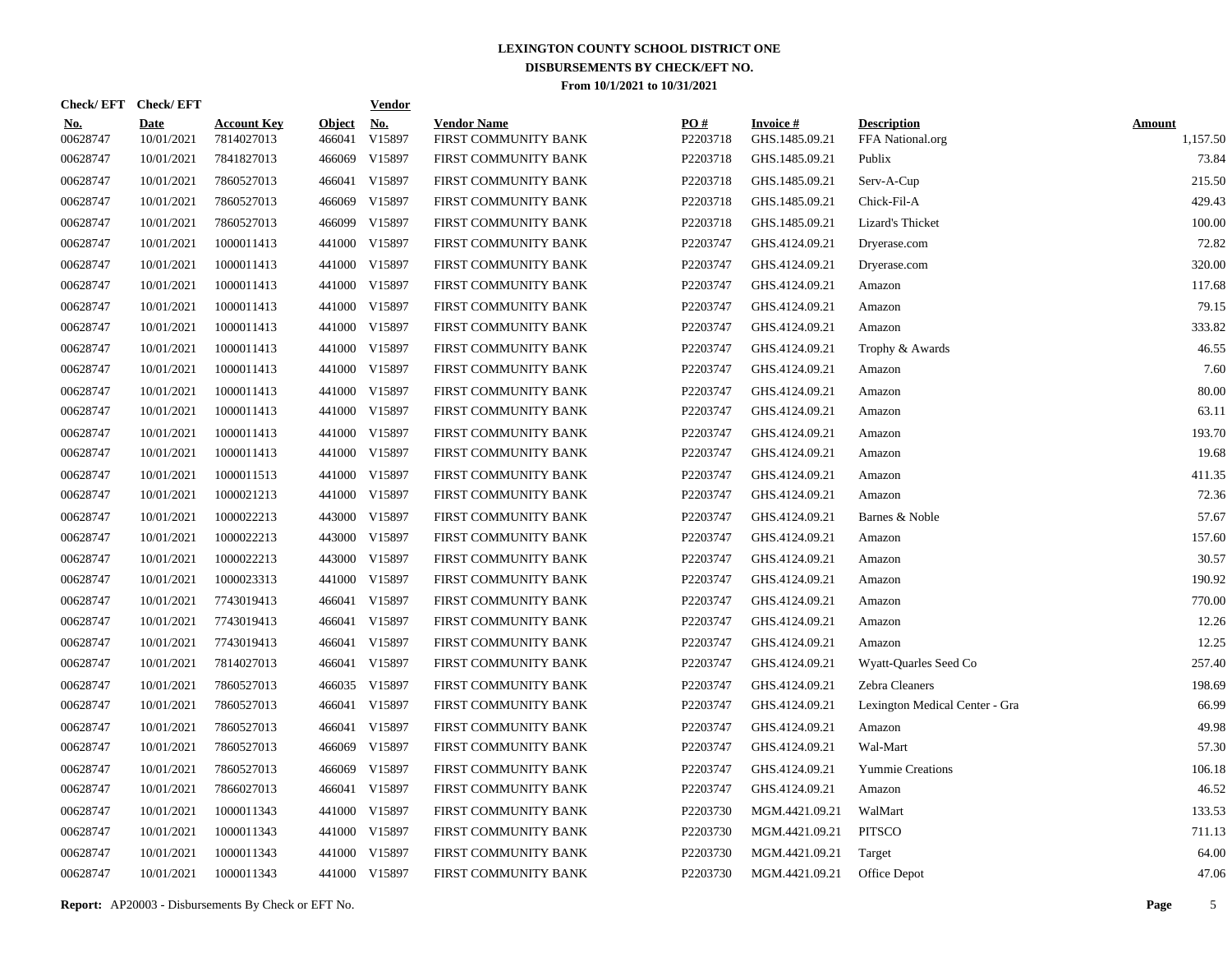|                        | Check/EFT Check/EFT       |                                  |                         | <u>Vendor</u>        |                                            |                 |                                   |                                      |                        |
|------------------------|---------------------------|----------------------------------|-------------------------|----------------------|--------------------------------------------|-----------------|-----------------------------------|--------------------------------------|------------------------|
| <u>No.</u><br>00628747 | <b>Date</b><br>10/01/2021 | <b>Account Key</b><br>1000021243 | <b>Object</b><br>441000 | <u>No.</u><br>V15897 | <b>Vendor Name</b><br>FIRST COMMUNITY BANK | PO#<br>P2203730 | <b>Invoice#</b><br>MGM.4421.09.21 | <b>Description</b><br>Sams Club      | <b>Amount</b><br>97.46 |
| 00628747               | 10/01/2021                | 1000022243                       |                         | 441000 V15897        | FIRST COMMUNITY BANK                       | P2203730        | MGM.4421.09.21                    | Demco inc                            | 222.62                 |
| 00628747               | 10/01/2021                | 1000025443                       |                         | 441000 V15897        | FIRST COMMUNITY BANK                       | P2203730        | MGM.4421.09.21                    | Lowes                                | 155.24                 |
| 00628747               | 10/01/2021                | 1000025443                       |                         | 441000 V15897        | FIRST COMMUNITY BANK                       | P2203730        | MGM.4421.09.21                    | Lowes                                | 104.37                 |
| 00628747               | 10/01/2021                | 1000025443                       |                         | 441000 V15897        | FIRST COMMUNITY BANK                       | P2203730        | MGM.4421.09.21                    | Murphy Express                       | 67.50                  |
| 00628747               | 10/01/2021                | 1000025443                       |                         | 441000 V15897        | FIRST COMMUNITY BANK                       | P2203730        | MGM.4421.09.21                    | Lowes                                | 197.76                 |
| 00628747               | 10/01/2021                | 1000025443                       |                         | 441000 V15897        | FIRST COMMUNITY BANK                       | P2203730        | MGM.4421.09.21                    | Sunoco                               | 87.00                  |
| 00628747               | 10/01/2021                | 1000025443                       |                         | 441000 V15897        | FIRST COMMUNITY BANK                       | P2203730        | MGM.4421.09.21                    | Sparrow and Kennedy                  | 6.29                   |
| 00628747               | 10/01/2021                | 1000025443                       |                         | 441000 V15897        | FIRST COMMUNITY BANK                       | P2203730        | MGM.4421.09.21                    | Sparrow and Kennedy                  | 37.04                  |
| 00628747               | 10/01/2021                | 1000025443                       |                         | 441000 V15897        | FIRST COMMUNITY BANK                       | P2203730        | MGM.4421.09.21                    | Refund Sunoco                        | $-0.87$                |
| 00628747               | 10/01/2021                | 7748019043                       |                         | 466041 V15897        | FIRST COMMUNITY BANK                       | P2203730        | MGM.4421.09.21                    | Pecknel Music                        | 433.77                 |
| 00628747               | 10/01/2021                | 7750019043                       |                         | 466041 V15897        | FIRST COMMUNITY BANK                       | P2203730        | MGM.4421.09.21                    | Gopher Sport                         | 716.67                 |
| 00628747               | 10/01/2021                | 7796027043                       |                         | 466099 V15897        | FIRST COMMUNITY BANK                       | P2203730        | MGM.4421.09.21                    | Trophy and Awards                    | 33.71                  |
| 00628747               | 10/01/2021                | 7802080043                       | 466069                  | V15897               | FIRST COMMUNITY BANK                       | P2203730        | MGM.4421.09.21                    | Chick Fil A                          | 163.21                 |
| 00628747               | 10/01/2021                | 7841827043                       |                         | 466041 V15897        | FIRST COMMUNITY BANK                       | P2203730        | MGM.4421.09.21                    | Amazon                               | 224.65                 |
| 00628747               | 10/01/2021                | 7841827043                       |                         | 466041 V15897        | FIRST COMMUNITY BANK                       | P2203730        | MGM.4421.09.21                    | Amazon                               | 316.64                 |
| 00628747               | 10/01/2021                | 7841827043                       |                         | 466041 V15897        | FIRST COMMUNITY BANK                       | P2203730        | MGM.4421.09.21                    | Sams Club                            | 278.95                 |
| 00628747               | 10/01/2021                | 7843027043                       |                         | 466099 V15897        | FIRST COMMUNITY BANK                       | P2203730        | MGM.4421.09.21                    | American Heart                       | 165.00                 |
| 00628747               | 10/01/2021                | 7860527043                       |                         | 466035 V15897        | FIRST COMMUNITY BANK                       | P2203730        | MGM.4421.09.21                    | Hobby Lobby                          | 34.23                  |
| 00628747               | 10/01/2021                | 7860527043                       |                         | 466041 V15897        | FIRST COMMUNITY BANK                       | P2203730        | MGM.4421.09.21                    | Trophy and Awards                    | 95.23                  |
| 00628747               | 10/01/2021                | 7860527043                       |                         | 466041 V15897        | FIRST COMMUNITY BANK                       | P2203730        | MGM.4421.09.21                    | Amazon                               | 85.52                  |
| 00628747               | 10/01/2021                | 7860527043                       | 466064                  | V15897               | FIRST COMMUNITY BANK                       | P2203730        | MGM.4421.09.21                    | NASSP Product & Service              | 250.00                 |
| 00628747               | 10/01/2021                | 7860527043                       | 466069                  | V15897               | FIRST COMMUNITY BANK                       | P2203730        | MGM.4421.09.21                    | Sams Club                            | 19.98                  |
| 00628747               | 10/01/2021                | 7860527043                       |                         | 466099 V15897        | FIRST COMMUNITY BANK                       | P2203730        | MGM.4421.09.21                    | Image Ink                            | 211.77                 |
| 00628747               | 10/01/2021                | 7884027043                       |                         | 466035 V15897        | FIRST COMMUNITY BANK                       | P2203730        | MGM.4421.09.21                    | <b>Motion Picture ECommer</b>        | 303.62                 |
| 00628747               | 10/01/2021                | 7884027043                       |                         | 466035 V15897        | FIRST COMMUNITY BANK                       | P2203730        | MGM.4421.09.21                    | WalGreens                            | 68.72                  |
| 00628747               | 10/01/2021                | 7884027043                       |                         | 466069 V15897        | FIRST COMMUNITY BANK                       | P2203730        | MGM.4421.09.21                    | Publix                               | 72.90                  |
| 00628747               | 10/01/2021                | 7884027043                       |                         | 466099 V15897        | FIRST COMMUNITY BANK                       | P2203730        | MGM.4421.09.21                    | Math Assoc America                   | 193.00                 |
| 00628747               | 10/01/2021                | 7884027043                       |                         | 466099 V15897        | FIRST COMMUNITY BANK                       | P2203730        | MGM.4421.09.21                    | MouthCounts.org                      | 300.00                 |
| 00628747               | 10/01/2021                | 7902027043                       |                         | 466035 V15897        | FIRST COMMUNITY BANK                       | P2203730        | MGM.4421.09.21                    | <b>PinePress Printing</b>            | 427.34                 |
| 00628747               | 10/01/2021                | 7928527043                       |                         | 466099 V15897        | FIRST COMMUNITY BANK                       | P2203730        | MGM.4421.09.21                    | WalMart                              | 66.20                  |
| 00628747               | 10/01/2021                | 7928527043                       |                         | 466099 V15897        | FIRST COMMUNITY BANK                       | P2203730        | MGM.4421.09.21                    | WalMart                              | 169.97                 |
| 00628747               | 10/01/2021                | 7934027043                       |                         | 466041 V15897        | FIRST COMMUNITY BANK                       | P2203730        | MGM.4421.09.21                    | Lowes                                | 298.40                 |
| 00628747               | 10/01/2021                | 7983027043                       |                         | 466041 V15897        | FIRST COMMUNITY BANK                       | P2203730        | MGM.4421.09.21                    | WalMart                              | 39.73                  |
| 00628747               | 10/01/2021                | 7983027043                       |                         | 466041 V15897        | FIRST COMMUNITY BANK                       | P2203730        | MGM.4421.09.21                    | Lowes                                | 41.09                  |
| 00628747               | 10/01/2021                | 7983027043                       |                         | 466041 V15897        | FIRST COMMUNITY BANK                       | P2203730        |                                   | MGM.4421.09.21 Teachers Pay Teachers | 18.50                  |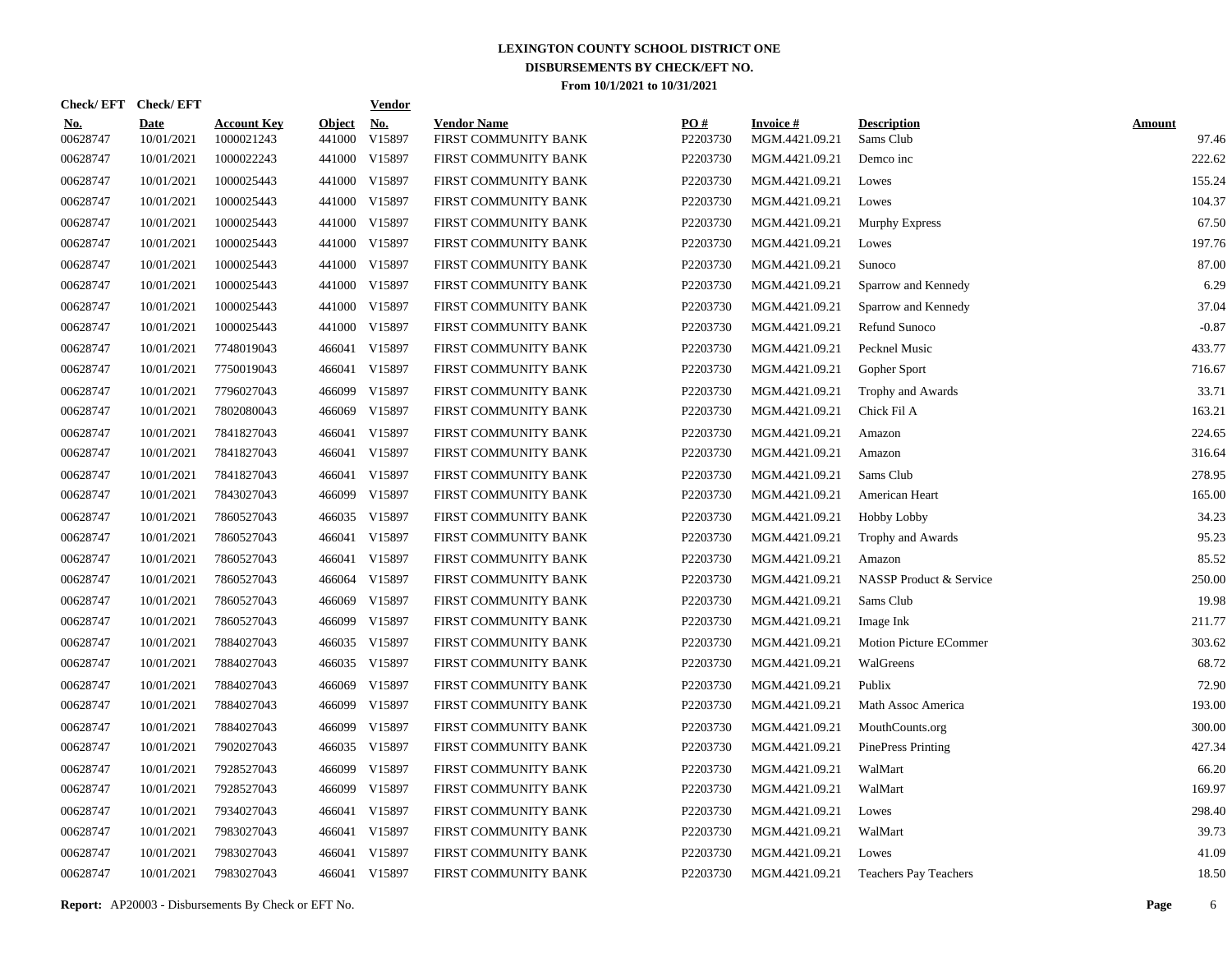| Check/EFT Check/EFT    |                           |                                  |                         | <b>Vendor</b>        |                                            |                 |                                   |                                         |                        |
|------------------------|---------------------------|----------------------------------|-------------------------|----------------------|--------------------------------------------|-----------------|-----------------------------------|-----------------------------------------|------------------------|
| <u>No.</u><br>00628747 | <b>Date</b><br>10/01/2021 | <b>Account Key</b><br>7860527034 | <b>Object</b><br>466041 | <u>No.</u><br>V15897 | <b>Vendor Name</b><br>FIRST COMMUNITY BANK | PO#<br>P2203682 | <b>Invoice#</b><br>PHM.5204.09.21 | <b>Description</b><br>Lexington Florist | <b>Amount</b><br>53.50 |
| 00628747               | 10/01/2021                | 7860527034                       |                         | 466041 V15897        | FIRST COMMUNITY BANK                       | P2203682        | PHM.5204.09.21                    | <b>COVID</b>                            | 47.66                  |
| 00628747               | 10/01/2021                | 7860527034                       | 466069                  | V15897               | FIRST COMMUNITY BANK                       | P2203682        | PHM.5204.09.21                    | Publix                                  | 74.67                  |
| 00628747               | 10/01/2021                | 1000011334                       |                         | 441000 V15897        | FIRST COMMUNITY BANK                       | P2203684        | PHM.5246.09.21                    | <b>COVID</b>                            | 214.65                 |
| 00628747               | 10/01/2021                | 1000021234                       |                         | 441000 V15897        | FIRST COMMUNITY BANK                       | P2203684        | PHM.5246.09.21                    | Amazon                                  | 80.24                  |
| 00628747               | 10/01/2021                | 1000021234                       |                         | 441000 V15897        | FIRST COMMUNITY BANK                       | P2203684        | PHM.5246.09.21                    | Amazon                                  | 11.76                  |
| 00628747               | 10/01/2021                | 1000021234                       |                         | 441000 V15897        | FIRST COMMUNITY BANK                       | P2203684        | PHM.5246.09.21                    | Amazon                                  | 157.11                 |
| 00628747               | 10/01/2021                | 1000025434                       |                         | 441000 V15897        | FIRST COMMUNITY BANK                       | P2203684        | PHM.5246.09.21                    | Lowe's                                  | 43.16                  |
| 00628747               | 10/01/2021                | 1000025434                       |                         | 441000 V15897        | FIRST COMMUNITY BANK                       | P2203684        | PHM.5246.09.21                    | Pitt Stop                               | 78.66                  |
| 00628747               | 10/01/2021                | 7733027034                       |                         | 466041 V15897        | FIRST COMMUNITY BANK                       | P2203684        | PHM.5246.09.21                    | Amazon                                  | 159.38                 |
| 00628747               | 10/01/2021                | 7733027034                       |                         | 466041 V15897        | FIRST COMMUNITY BANK                       | P2203684        | PHM.5246.09.21                    | Carowinds                               | 100.00                 |
| 00628747               | 10/01/2021                | 7741019034                       |                         | 466041 V15897        | FIRST COMMUNITY BANK                       | P2203684        | PHM.5246.09.21                    | Amazon                                  | 65.23                  |
| 00628747               | 10/01/2021                | 7741019034                       |                         | 466041 V15897        | FIRST COMMUNITY BANK                       | P2203684        | PHM.5246.09.21                    | Amazon                                  | 65.23                  |
| 00628747               | 10/01/2021                | 7750019034                       |                         | 466041 V15897        | FIRST COMMUNITY BANK                       | P2203684        | PHM.5246.09.21                    | Dick's Sporting Goods                   | 904.01                 |
| 00628747               | 10/01/2021                | 7750019034                       |                         | 466041 V15897        | FIRST COMMUNITY BANK                       | P2203684        | PHM.5246.09.21                    | <b>Dicks Sporting Goods</b>             | 208.62                 |
| 00628747               | 10/01/2021                | 7802072034                       |                         | 466041 V15897        | FIRST COMMUNITY BANK                       | P2203684        | PHM.5246.09.21                    | Image Ink                               | 171.20                 |
| 00628747               | 10/01/2021                | 7802073034                       |                         | 466041 V15897        | FIRST COMMUNITY BANK                       | P2203684        | PHM.5246.09.21                    | Amazon                                  | 104.76                 |
| 00628747               | 10/01/2021                | 7802073034                       |                         | 466041 V15897        | FIRST COMMUNITY BANK                       | P2203684        | PHM.5246.09.21                    | Amazon                                  | 223.95                 |
| 00628747               | 10/01/2021                | 7802073034                       |                         | 466041 V15897        | FIRST COMMUNITY BANK                       | P2203684        | PHM.5246.09.21                    | Amazon                                  | 27.76                  |
| 00628747               | 10/01/2021                | 7802073034                       |                         | 466041 V15897        | FIRST COMMUNITY BANK                       | P2203684        | PHM.5246.09.21                    | Amazon                                  | 160.00                 |
| 00628747               | 10/01/2021                | 7860527034                       |                         | 466041 V15897        | FIRST COMMUNITY BANK                       | P2203684        | PHM.5246.09.21                    | Amazon                                  | 28.88                  |
| 00628747               | 10/01/2021                | 7860527034                       |                         | 466041 V15897        | FIRST COMMUNITY BANK                       | P2203684        | PHM.5246.09.21                    | True Value                              | 18.92                  |
| 00628747               | 10/01/2021                | 7860527034                       |                         | 466041 V15897        | FIRST COMMUNITY BANK                       | P2203684        | PHM.5246.09.21                    | WalMart                                 | 69.42                  |
| 00628747               | 10/01/2021                | 7860527034                       |                         | 466069 V15897        | FIRST COMMUNITY BANK                       | P2203684        | PHM.5246.09.21                    | Wal Mart                                | 97.66                  |
| 00628747               | 10/01/2021                | 7860527034                       |                         | 466069 V15897        | FIRST COMMUNITY BANK                       | P2203684        | PHM.5246.09.21                    | Wal Mart                                | 124.40                 |
| 00628747               | 10/01/2021                | 7860527034                       |                         | 466099 V15897        | FIRST COMMUNITY BANK                       | P2203684        | PHM.5246.09.21                    | Late Fees and Interest                  | 134.93                 |
| 00628747               | 10/01/2021                | 7860527034                       |                         | 466099 V15897        | FIRST COMMUNITY BANK                       | P2203684        | PHM.5246.09.21                    | Shell Oil                               | $-1.63$                |
| 00628747               | 10/01/2021                | 7863027034                       |                         | 466041 V15897        | FIRST COMMUNITY BANK                       | P2203684        | PHM.5246.09.21                    | <b>COVID</b>                            | 121.81                 |
| 00628747               | 10/01/2021                | 7863027034                       |                         | 466041 V15897        | FIRST COMMUNITY BANK                       | P2203684        | PHM.5246.09.21                    | <b>Breakout EDU</b>                     | 105.93                 |
| 00628747               | 10/01/2021                | 7866027034                       |                         | 466041 V15897        | FIRST COMMUNITY BANK                       | P2203684        | PHM.5246.09.21                    | amazon                                  | 24.60                  |
| 00628747               | 10/01/2021                | 7866027034                       |                         | 466041 V15897        | FIRST COMMUNITY BANK                       | P2203684        | PHM.5246.09.21                    | Amazon                                  | 42.69                  |
| 00628747               | 10/01/2021                | 7866027034                       |                         | 466041 V15897        | FIRST COMMUNITY BANK                       | P2203684        | PHM.5246.09.21                    | Amazon                                  | 7.49                   |
| 00628747               | 10/01/2021                | 7866027034                       |                         | 466041 V15897        | FIRST COMMUNITY BANK                       | P2203684        | PHM.5246.09.21                    | <b>COVID</b>                            | 17.10                  |
| 00628747               | 10/01/2021                | 7869027034                       |                         | 466099 V15897        | FIRST COMMUNITY BANK                       | P2203684        | PHM.5246.09.21                    | <b>Dominion Energy</b>                  | 500.00                 |
| 00628747               | 10/01/2021                | 7887027034                       |                         | 466041 V15897        | FIRST COMMUNITY BANK                       | P2203684        | PHM.5246.09.21                    | Amazon                                  | 35.10                  |
| 00628747               | 10/01/2021                | 7953027034                       |                         | 466069 V15897        | FIRST COMMUNITY BANK                       | P2203684        | PHM.5246.09.21                    | Chick Fil A                             | 660.59                 |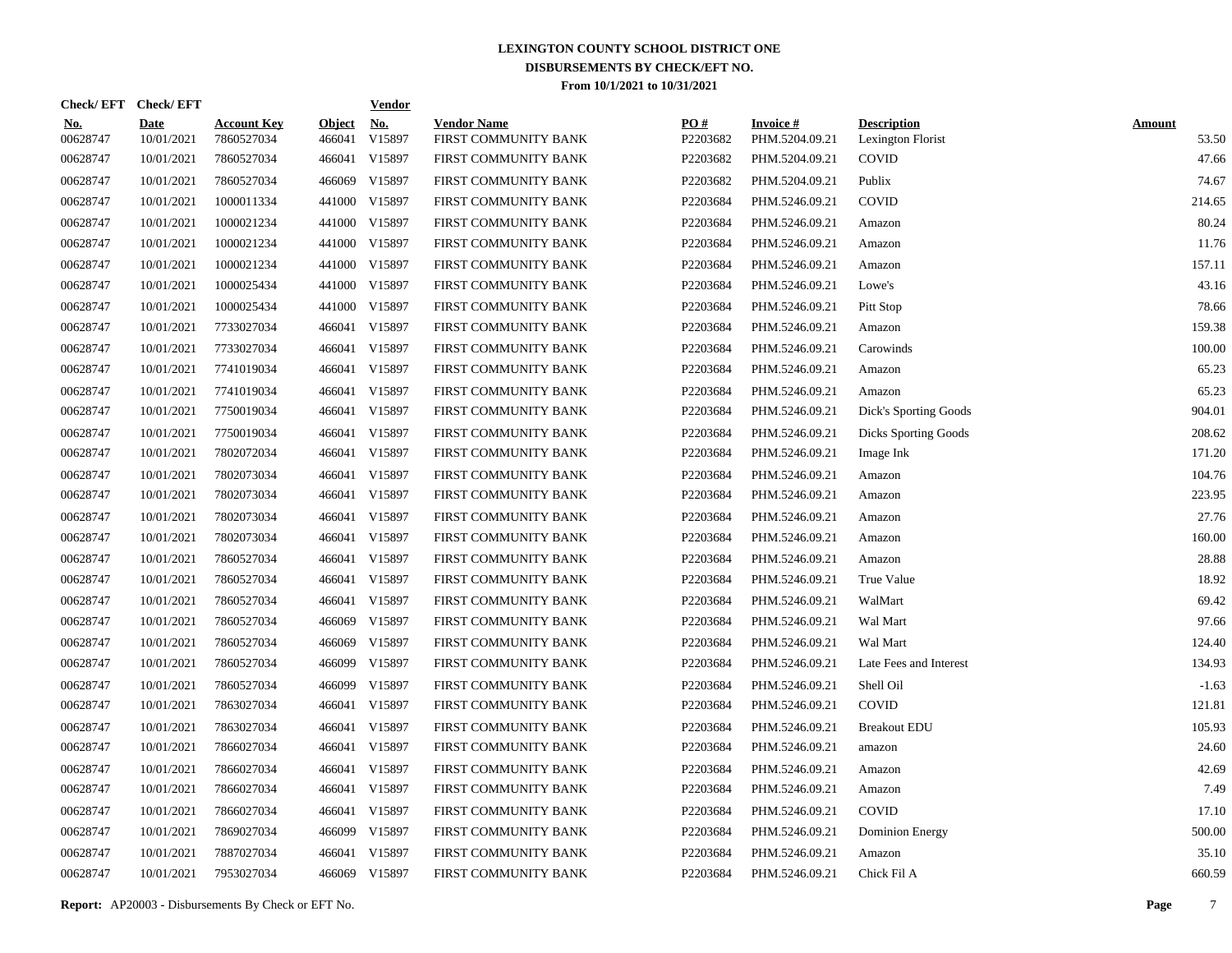| Check/EFT Check/EFT    |                           |                                  |                         | <b>Vendor</b>        |                                            |                 |                                   |                              |                         |
|------------------------|---------------------------|----------------------------------|-------------------------|----------------------|--------------------------------------------|-----------------|-----------------------------------|------------------------------|-------------------------|
| <u>No.</u><br>00628747 | <b>Date</b><br>10/01/2021 | <b>Account Key</b><br>1000011334 | <b>Object</b><br>441000 | <u>No.</u><br>V15897 | <b>Vendor Name</b><br>FIRST COMMUNITY BANK | PO#<br>P2203683 | <b>Invoice#</b><br>PHM.5253.09.21 | <b>Description</b><br>Raptor | <b>Amount</b><br>500.00 |
| 00628747               | 10/01/2021                | 1000025434                       |                         | 441000 V15897        | FIRST COMMUNITY BANK                       | P2203683        | PHM.5253.09.21                    | True Value                   | 8.55                    |
| 00628747               | 10/01/2021                | 1000025434                       |                         | 441000 V15897        | FIRST COMMUNITY BANK                       | P2203683        | PHM.5253.09.21                    | Pitt Stop                    | 78.83                   |
| 00628747               | 10/01/2021                | 1000025434                       |                         | 441000 V15897        | FIRST COMMUNITY BANK                       | P2203683        | PHM.5253.09.21                    | True Value                   | 25.01                   |
| 00628747               | 10/01/2021                | 7741019034                       |                         | 466041 V15897        | FIRST COMMUNITY BANK                       | P2203683        | PHM.5253.09.21                    | Playmeo                      | 97.00                   |
| 00628747               | 10/01/2021                | 7743019034                       |                         | 466041 V15897        | FIRST COMMUNITY BANK                       | P2203683        | PHM.5253.09.21                    | Publix                       | 86.50                   |
| 00628747               | 10/01/2021                | 7770027034                       |                         | 466041 V15897        | FIRST COMMUNITY BANK                       | P2203683        | PHM.5253.09.21                    | J O'Brien                    | 768.00                  |
| 00628747               | 10/01/2021                | 7802072034                       |                         | 466041 V15897        | FIRST COMMUNITY BANK                       | P2203683        | PHM.5253.09.21                    | <b>First Team Sports</b>     | 1,111.94                |
| 00628747               | 10/01/2021                | 7802073034                       |                         | 466041 V15897        | FIRST COMMUNITY BANK                       | P2203683        | PHM.5253.09.21                    | Dick's Sporting Goods        | 666.43                  |
| 00628747               | 10/01/2021                | 7860527034                       |                         | 466041 V15897        | FIRST COMMUNITY BANK                       | P2203683        | PHM.5253.09.21                    | ScreenCastify                | 98.00                   |
| 00628747               | 10/01/2021                | 7860527034                       |                         | 466041 V15897        | FIRST COMMUNITY BANK                       | P2203683        | PHM.5253.09.21                    | Late Fees and Interest       | 121.77                  |
| 00628747               | 10/01/2021                | 7860527034                       | 466069                  | V15897               | FIRST COMMUNITY BANK                       | P2203683        | PHM.5253.09.21                    | Chick Fil A                  | 492.24                  |
| 00628747               | 10/01/2021                | 7860527034                       | 466069                  | V15897               | FIRST COMMUNITY BANK                       | P2203683        | PHM.5253.09.21                    | <b>CVS</b>                   | 47.73                   |
| 00628747               | 10/01/2021                | 7860527034                       | 466069                  | V15897               | FIRST COMMUNITY BANK                       | P2203683        | PHM.5253.09.21                    | Lowe's Foods                 | 11.25                   |
| 00628747               | 10/01/2021                | 7860527034                       | 466069                  | V15897               | FIRST COMMUNITY BANK                       | P2203683        | PHM.5253.09.21                    | Eggs Up Grill                | 947.26                  |
| 00628747               | 10/01/2021                | 7892027034                       |                         | 466041 V15897        | FIRST COMMUNITY BANK                       | P2203683        | PHM.5253.09.21                    | Omni Cheer                   | 1,442.37                |
| 00628747               | 10/01/2021                | 1000011124                       |                         | 441000 V15897        | FIRST COMMUNITY BANK                       | P2203719        | RBE.4603.09.21                    | Amazon.com                   | 209.32                  |
| 00628747               | 10/01/2021                | 1000011124                       |                         | 441000 V15897        | FIRST COMMUNITY BANK                       | P2203719        | RBE.4603.09.21                    | Amazon.com                   | 207.04                  |
| 00628747               | 10/01/2021                | 1000011124                       |                         | 441000 V15897        | FIRST COMMUNITY BANK                       | P2203719        | RBE.4603.09.21                    | Amazon.com                   | 51.55                   |
| 00628747               | 10/01/2021                | 1000011124                       |                         | 441000 V15897        | FIRST COMMUNITY BANK                       | P2203719        | RBE.4603.09.21                    | Amazon.com                   | 96.29                   |
| 00628747               | 10/01/2021                | 1000011124                       |                         | 441000 V15897        | FIRST COMMUNITY BANK                       | P2203719        | RBE.4603.09.21                    | Amazon.com                   | 56.54                   |
| 00628747               | 10/01/2021                | 1000011124                       |                         | 441000 V15897        | FIRST COMMUNITY BANK                       | P2203719        | RBE.4603.09.21                    | Amazon.com                   | 50.96                   |
| 00628747               | 10/01/2021                | 1000011124                       |                         | 441000 V15897        | FIRST COMMUNITY BANK                       | P2203719        | RBE.4603.09.21                    | Amazon.com                   | 52.27                   |
| 00628747               | 10/01/2021                | 1000011224                       |                         | 441000 V15897        | FIRST COMMUNITY BANK                       | P2203719        | RBE.4603.09.21                    | Amazon.com                   | 104.40                  |
| 00628747               | 10/01/2021                | 1000011224                       |                         | 441000 V15897        | FIRST COMMUNITY BANK                       | P2203719        | RBE.4603.09.21                    | Amazon.com                   | 59.84                   |
| 00628747               | 10/01/2021                | 1000011224                       |                         | 441000 V15897        | FIRST COMMUNITY BANK                       | P2203719        | RBE.4603.09.21                    | Amazon.com                   | 32.09                   |
| 00628747               | 10/01/2021                | 1000011224                       |                         | 441000 V15897        | FIRST COMMUNITY BANK                       | P2203719        | RBE.4603.09.21                    | Amazon.com                   | 106.96                  |
| 00628747               | 10/01/2021                | 1000011224                       |                         | 441030 V15897        | FIRST COMMUNITY BANK                       | P2203719        | RBE.4603.09.21                    | Amazon.com                   | 102.41                  |
| 00628747               | 10/01/2021                | 1000011224                       |                         | 441030 V15897        | FIRST COMMUNITY BANK                       | P2203719        | RBE.4603.09.21                    | Amazon.com                   | 14.97                   |
| 00628747               | 10/01/2021                | 1000011324                       |                         | 441000 V15897        | FIRST COMMUNITY BANK                       | P2203719        | RBE.4603.09.21                    | Wal Mart                     | 76.72                   |
| 00628747               | 10/01/2021                | 1000011324                       |                         | 441000 V15897        | FIRST COMMUNITY BANK                       | P2203719        | RBE.4603.09.21                    | Amazon.com                   | 225.62                  |
| 00628747               | 10/01/2021                | 1000011324                       |                         | 441000 V15897        | FIRST COMMUNITY BANK                       | P2203719        | RBE.4603.09.21                    | Amazon.com                   | 14.96                   |
| 00628747               | 10/01/2021                | 1000011324                       | 441000                  | V15897               | FIRST COMMUNITY BANK                       | P2203719        | RBE.4603.09.21                    | Amazon.com                   | 148.60                  |
| 00628747               | 10/01/2021                | 1000011324                       |                         | 441000 V15897        | FIRST COMMUNITY BANK                       | P2203719        | RBE.4603.09.21                    | Amazon.com                   | 103.17                  |
| 00628747               | 10/01/2021                | 1000011324                       | 441000                  | V15897               | FIRST COMMUNITY BANK                       | P2203719        | RBE.4603.09.21                    | Amazon.com                   | 69.50                   |
| 00628747               | 10/01/2021                | 1000011324                       |                         | 441000 V15897        | FIRST COMMUNITY BANK                       | P2203719        | RBE.4603.09.21                    | Amazon.com                   | 11.76                   |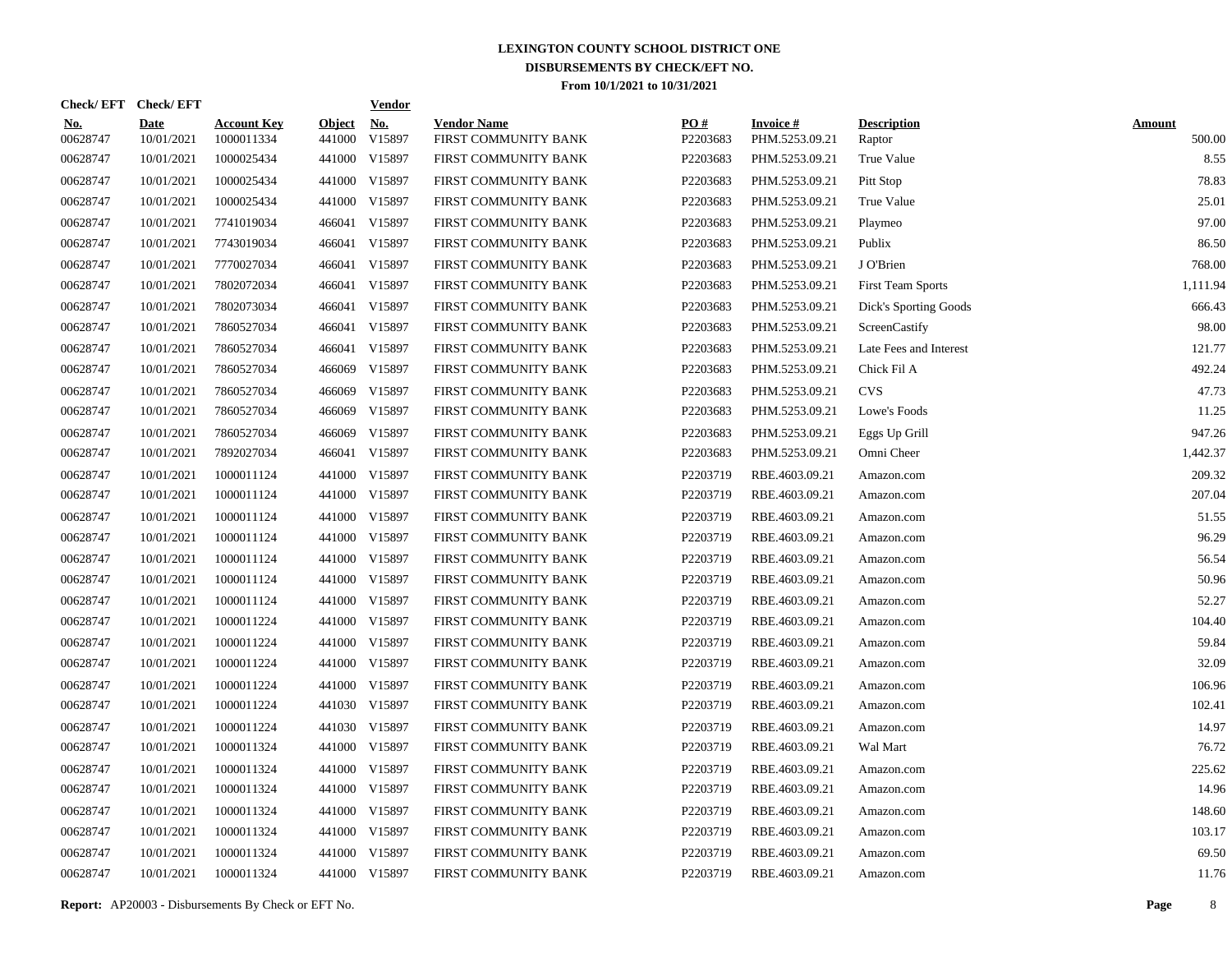| Check/EFT Check/EFT    |                           |                                  |                         | <b>Vendor</b>        |                                            |                 |                                    |                                  |                         |
|------------------------|---------------------------|----------------------------------|-------------------------|----------------------|--------------------------------------------|-----------------|------------------------------------|----------------------------------|-------------------------|
| <u>No.</u><br>00628747 | <b>Date</b><br>10/01/2021 | <b>Account Key</b><br>1000011324 | <b>Object</b><br>441000 | <u>No.</u><br>V15897 | <b>Vendor Name</b><br>FIRST COMMUNITY BANK | PO#<br>P2203719 | <b>Invoice #</b><br>RBE.4603.09.21 | <b>Description</b><br>Amazon.com | <b>Amount</b><br>111.09 |
| 00628747               | 10/01/2021                | 1000011324                       |                         | 441000 V15897        | FIRST COMMUNITY BANK                       | P2203719        | RBE.4603.09.21                     | Amazon.com                       | 176.46                  |
| 00628747               | 10/01/2021                | 1000011324                       |                         | 441000 V15897        | FIRST COMMUNITY BANK                       | P2203719        | RBE.4603.09.21                     | Amazon.com                       | 39.58                   |
| 00628747               | 10/01/2021                | 1000011324                       |                         | 441000 V15897        | FIRST COMMUNITY BANK                       | P2203719        | RBE.4603.09.21                     | Amazon.com                       | 89.40                   |
| 00628747               | 10/01/2021                | 1000011324                       |                         | 441030 V15897        | FIRST COMMUNITY BANK                       | P2203719        | RBE.4603.09.21                     | Amazon.com                       | 171.10                  |
| 00628747               | 10/01/2021                | 1000025424                       |                         | 441000 V15897        | FIRST COMMUNITY BANK                       | P2203719        | RBE.4603.09.21                     | Garden West                      | 95.94                   |
| 00628747               | 10/01/2021                | 1000025424                       |                         | 441000 V15897        | FIRST COMMUNITY BANK                       | P2203719        | RBE.4603.09.21                     | Tribles                          | 60.06                   |
| 00628747               | 10/01/2021                | 7793027024                       |                         | 466041 V15897        | FIRST COMMUNITY BANK                       | P2203719        | RBE.4603.09.21                     | Pearson                          | 269.37                  |
| 00628747               | 10/01/2021                | 7793027024                       |                         | 466041 V15897        | FIRST COMMUNITY BANK                       | P2203719        | RBE.4603.09.21                     | Amazon.com                       | 60.61                   |
| 00628747               | 10/01/2021                | 7793027024                       |                         | 466041 V15897        | FIRST COMMUNITY BANK                       | P2203719        | RBE.4603.09.21                     | Amazon.com                       | 252.32                  |
| 00628747               | 10/01/2021                | 7793027024                       |                         | 466041 V15897        | FIRST COMMUNITY BANK                       | P2203719        | RBE.4603.09.21                     | Amazon.com                       | 13.36                   |
| 00628747               | 10/01/2021                | 7793027024                       |                         | 466099 V15897        | FIRST COMMUNITY BANK                       | P2203719        | RBE.4603.09.21                     | Amazon.com                       | 25.89                   |
| 00628747               | 10/01/2021                | 7860027024                       |                         | 466069 V15897        | FIRST COMMUNITY BANK                       | P2203719        | RBE.4603.09.21                     | Amazon.com                       | 12.28                   |
| 00628747               | 10/01/2021                | 7866027024                       |                         | 466041 V15897        | FIRST COMMUNITY BANK                       | P2203719        | RBE.4603.09.21                     | <b>Memory Books</b>              | 16.62                   |
| 00628747               | 10/01/2021                | 8175239024                       |                         | 441000 V15897        | FIRST COMMUNITY BANK                       | P2203719        | RBE.4603.09.21                     | Wal Mart                         | 82.10                   |
|                        |                           |                                  |                         |                      |                                            |                 |                                    | <b>Check Total</b>               | 28,754.01               |
| 00628748               | 10/01/2021                | 1000022411                       |                         | 431210 V01729        | FLORIDA LEAGUE OF IB SCHOOLS (             | P2203705        | 21-B-47798                         | Registration                     | 975.00                  |
| 00628748               | 10/01/2021                | 1000022411                       |                         | 431210 V01729        | FLORIDA LEAGUE OF IB SCHOOLS (             | P2203705        | 21-B-47799                         | Registration                     | 975.00                  |
|                        |                           |                                  |                         |                      |                                            |                 |                                    | <b>Check Total</b>               | 1,950.00                |
| 00628749               | 10/01/2021                | 1000025411                       |                         | 441020 V15573        | HOME DEPOT USA INC DBA THE HOM             | P2203095        | 640417721                          | LHS - Flush Valve Vacuum Break   | 72.49                   |
| 00628749               | 10/01/2021                | 1000025413                       |                         | 441020 V15573        | HOME DEPOT USA INC DBA THE HOM             | P2203095        | 640417721                          | WKHS, SGES, GHS - White Bemis To | 131.86                  |
| 00628749               | 10/01/2021                | 1000025423                       |                         | 441020 V15573        | HOME DEPOT USA INC DBA THE HOM             | P2203095        | 640417721                          | WKHS, SGES, GHS - White Bemis To | 131.85                  |
| 00628749               | 10/01/2021                | 1000025427                       |                         | 441020 V15573        | HOME DEPOT USA INC DBA THE HOM             | P2203095        | 640417721                          | WKHS, SGES, GHS - White Bemis To | 175.80                  |
| 00628749               | 10/01/2021                | 1000025438                       |                         | 441020 V15573        | HOME DEPOT USA INC DBA THE HOM             | P2203095        | 640417721                          | CSES, NPES - A-38-               | 304.95                  |
| 00628749               | 10/01/2021                | 1000025440                       |                         | 441020 V15573        | HOME DEPOT USA INC DBA THE HOM             | P2203095        | 640417721                          | CSES, NPES - A-38-               | 304.95                  |
|                        |                           |                                  |                         |                      |                                            |                 |                                    | <b>Check Total</b>               | 1,121.90                |
| 00628750               | 10/01/2021                | 7765027046                       |                         | 466041 V16263        | <b>IMAGE INK SC LLC</b>                    | P2202956        | 52884                              | Midnight Navy, Next Level-Unis   | 240.84                  |
| 00628750               | 10/01/2021                | 7765027046                       |                         | 466041 V16263        | <b>IMAGE INK SC LLC</b>                    | P2202956        | 52884                              | Midnight Navy, Next Level-Cott   | 114.50                  |
|                        |                           |                                  |                         |                      |                                            |                 |                                    | <b>Check Total</b>               | 355.34                  |
| 00628751               | 10/01/2021                | 1000011405                       |                         | 431400 V15965        | INTERNATIONAL TEACHER EXCHANGE             |                 | 21033                              | <b>Professional Services</b>     | 113,500.00              |
|                        |                           |                                  |                         |                      |                                            |                 |                                    | <b>Check Total</b>               | 113,500.00              |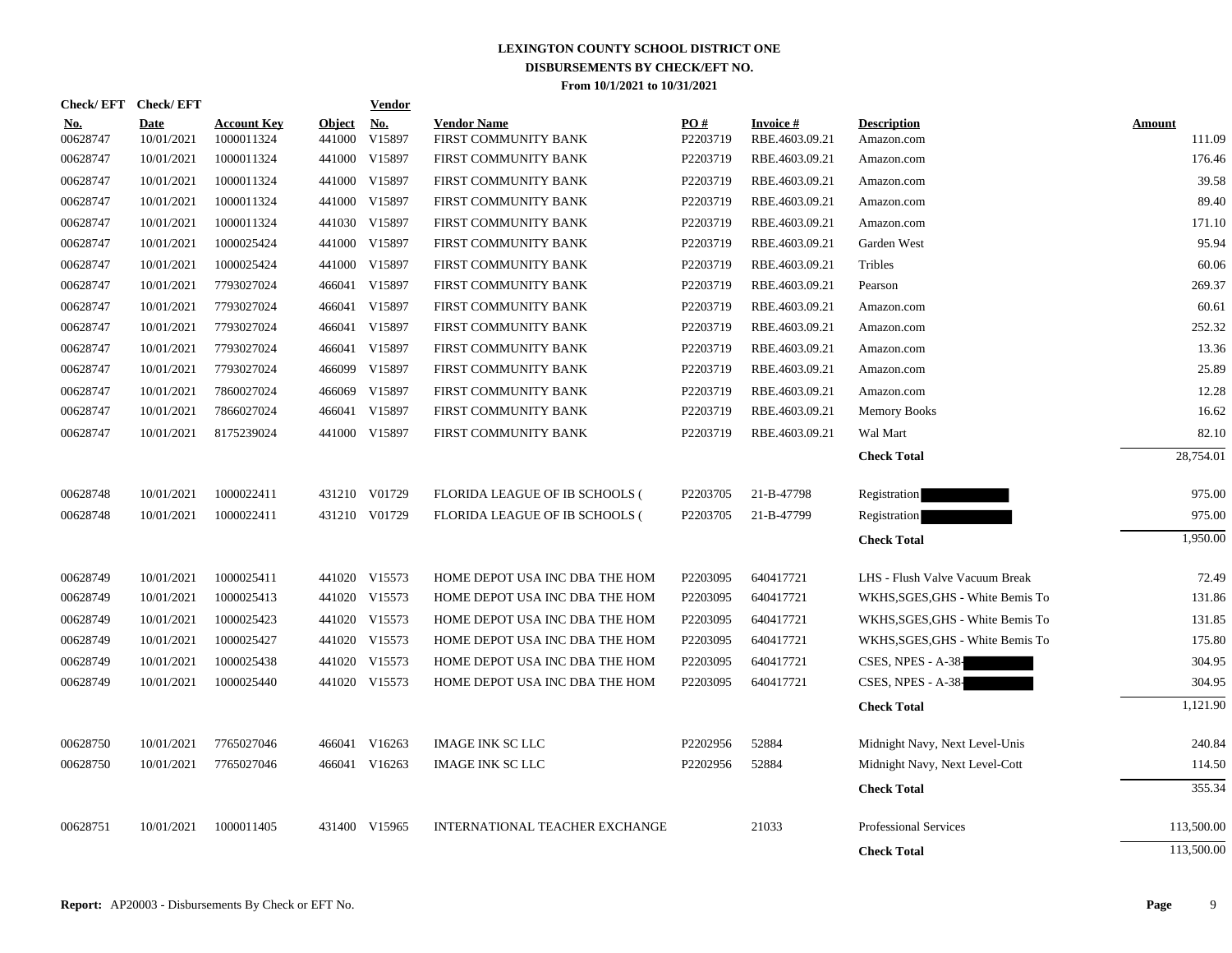| <b>Check/EFT</b>       | <b>Check/EFT</b>          |                                  |               | <b>Vendor</b>        |                                   |          |                                    |                                                    |                        |
|------------------------|---------------------------|----------------------------------|---------------|----------------------|-----------------------------------|----------|------------------------------------|----------------------------------------------------|------------------------|
| <b>No.</b><br>00628752 | <b>Date</b><br>10/01/2021 | <b>Account Key</b><br>7802070046 | <b>Object</b> | No.<br>466034 V16440 | <b>Vendor Name</b><br>KANAN, GARY | PO#      | <b>Invoice#</b><br>FB.BMS.09.25.21 | <b>Description</b><br>FB BMS vs MGM                | <b>Amount</b><br>55.00 |
|                        |                           |                                  |               |                      |                                   |          |                                    | <b>Check Total</b>                                 | 55.00                  |
| 00628753               | 10/01/2021                | 2021011247                       |               | 441000 V00500        | LAKESHORE LEARNING MATERIALS      | P2203423 | 151923092221                       | HEAR MYSELF SOUND PHONE SET OF                     | 231.72                 |
|                        |                           |                                  |               |                      |                                   |          |                                    | <b>Check Total</b>                                 | 231.72                 |
| 00628754               | 10/01/2021                | 7863027025                       |               | 466041 V14859        | LEBLEU ENTERPRISES                | P2203695 | 001514647                          | Hot & Cold Cooler Rental                           | 12.84                  |
| 00628754               | 10/01/2021                | 7863027025                       |               | 466041 V14859        | LEBLEU ENTERPRISES                | P2203695 | 001514647                          | NC/SC State Property Tax                           | 0.37                   |
|                        |                           |                                  |               |                      |                                   |          |                                    | <b>Check Total</b>                                 | 13.21                  |
| 00628755               | 10/01/2021                | 1000011521                       |               | 441000 V00660        | MSC INDUSTRIAL SUPPLY CO          | P2203078 | 56204224                           | 1/4" HSS Jobber Drill                              | 34.03                  |
| 00628755               | 10/01/2021                | 1000011521                       |               | 441000 V00660        | MSC INDUSTRIAL SUPPLY CO          | P2203078 | 56204224                           | 1/4-20 UNC Flat Cap Screw                          | 28.40                  |
| 00628755               | 10/01/2021                | 1000011521                       |               | 441000 V00660        | MSC INDUSTRIAL SUPPLY CO          | P2203078 | 56204224                           | 11'x1" Lenox Bandsaw blade                         | 78.51                  |
| 00628755               | 10/01/2021                | 1000011521                       |               | 441000 V00660        | MSC INDUSTRIAL SUPPLY CO          | P2203078 | 56204224                           | 12'-6" Lenox Bandsaw Blade                         | 90.05                  |
|                        |                           |                                  |               |                      |                                   |          |                                    | <b>Check Total</b>                                 | 230.99                 |
| 00628756               | 10/01/2021                | 1000025427                       |               | 441020 V00735        | OSWALD WHOLESALE LUMBER INC       | P2203699 | 106768                             | WKHS - $1 \times 4 \times 12$ C & Better Y         | 38.01                  |
| 00628756               | 10/01/2021                | 1000025427                       |               | 441020 V00735        | OSWALD WHOLESALE LUMBER INC       | P2203699 | 106768                             | $1 \times 4 \times 10 \text{ C}$ & Better Yellow P | 31.84                  |
| 00628756               | 10/01/2021                | 1000025427                       |               | 441020 V00735        | OSWALD WHOLESALE LUMBER INC       | P2203699 | 106768                             | 1 x 4 x 8 C & Better Yellow Pi                     | 204.76                 |
| 00628756               | 10/01/2021                | 1000025427                       |               | 441020 V00735        | OSWALD WHOLESALE LUMBER INC       | P2203699 | 106768                             | 1 x 6 x 8 C & Better Yellow Pi                     | 85.60                  |
|                        |                           |                                  |               |                      |                                   |          |                                    | <b>Check Total</b>                                 | 360.21                 |
| 00628757               | 10/01/2021                | 1000011131                       |               | 441000 V01844        | SCHOLASTIC INC                    | P2200411 | M71340186                          | LETS FIND OUT (PRINT & DIGITAL                     | 29.75                  |
| 00628757               | 10/01/2021                | 1000011131                       |               | 441000 V01844        | <b>SCHOLASTIC INC</b>             | P2200411 | M71340186                          | SHIPPING AND HANDLING                              | 2.98                   |
|                        |                           |                                  |               |                      |                                   |          |                                    | <b>Check Total</b>                                 | 32.73                  |
| 00628758               | 10/01/2021                | 1000011411                       |               | 441000 V16452        | SCHOOL SPECIALTY LLC              | P2201581 | 208128637271                       | EID0000656CLEANER MARKER BOARD                     | 6.25                   |
| 00628758               | 10/01/2021                | 1000011335                       |               | 441000 V16452        | <b>SCHOOL SPECIALTY LLC</b>       | P2203150 | 208128651454                       | EID0000656LAMINATING FILM B                        | 293.45                 |
|                        |                           |                                  |               |                      |                                   |          |                                    | <b>Check Total</b>                                 | 299.70                 |
| 00628759               | 10/01/2021                | 7863027042                       |               | 466041 V00285        | <b>SNACKTIME DISTRIBUTORS</b>     | P2203720 | 1521621                            | coffee service                                     | 72.76                  |
|                        |                           |                                  |               |                      |                                   |          |                                    | <b>Check Total</b>                                 | 72.76                  |
| 00628760               | 10/01/2021                | 2250012903                       |               | 441012 V01566        | <b>SOLUTION TREE</b>              | P2203398 | S248254                            | Best practices at Tier 1 (Seco                     | 39.53                  |
| 00628760               | 10/01/2021                | 2250012903                       |               | 441012 V01566        | <b>SOLUTION TREE</b>              | P2203398 | S248254                            | Best Practices at Tier 1 (Sec)                     | 34.19                  |
| 00628760               | 10/01/2021                | 2250012903                       |               | 441012 V01566        | <b>SOLUTION TREE</b>              | P2203398 | S248254                            | Best Practices at Tier 3 (Seco                     | 42.75                  |
|                        |                           |                                  |               |                      |                                   |          |                                    |                                                    |                        |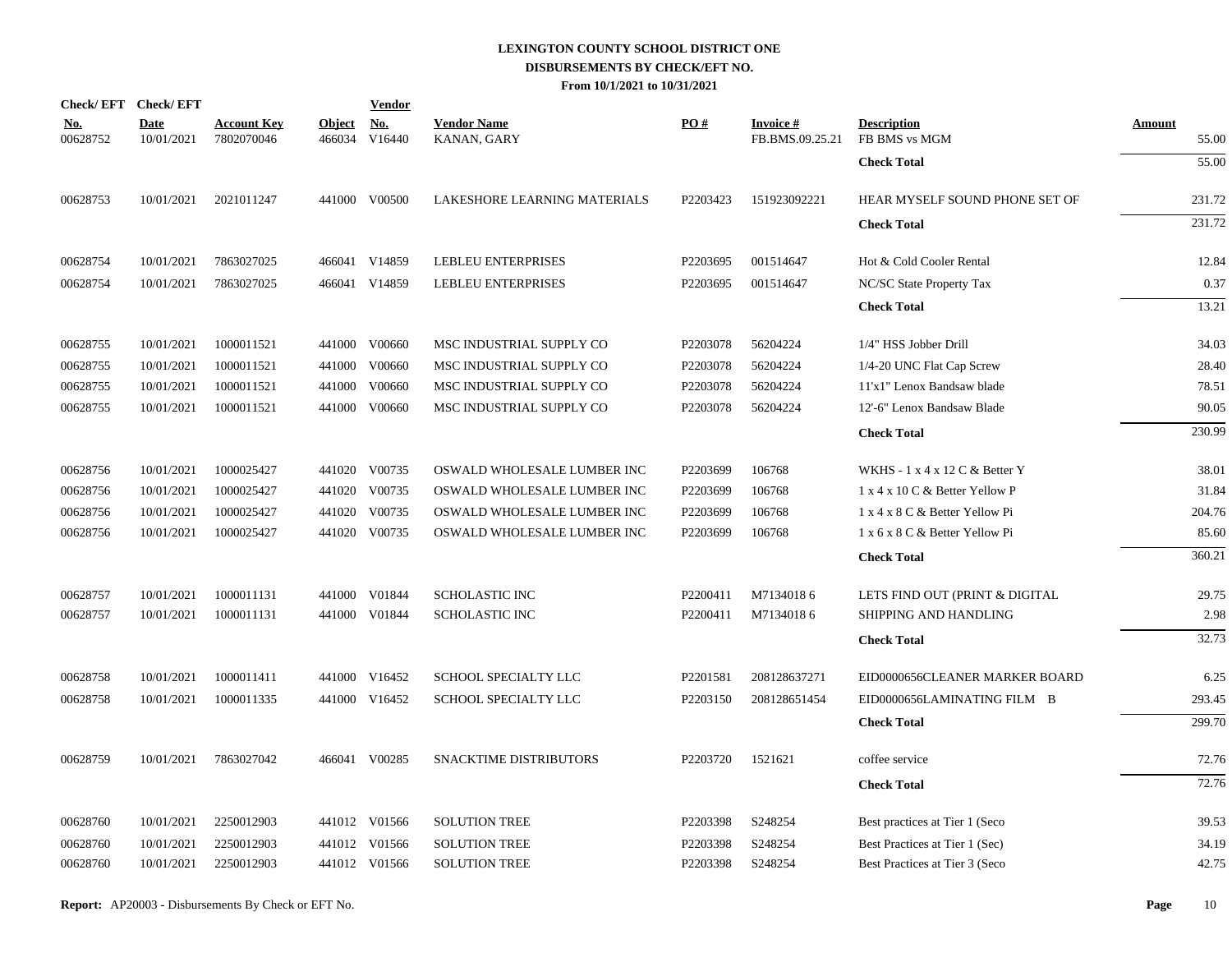| Check/EFT Check/EFT    |                           |                                  |                         | <b>Vendor</b>        |                                         |                      |                            |                                            |                 |
|------------------------|---------------------------|----------------------------------|-------------------------|----------------------|-----------------------------------------|----------------------|----------------------------|--------------------------------------------|-----------------|
| <u>No.</u><br>00628760 | <b>Date</b><br>10/01/2021 | <b>Account Key</b><br>2250012903 | <b>Object</b><br>441012 | <u>No.</u><br>V01566 | <b>Vendor Name</b><br>SOLUTION TREE     | PO#<br>P2203398      | <b>Invoice#</b><br>S248254 | <b>Description</b><br><b>Taking Action</b> | Amount<br>89.77 |
| 00628760               | 10/01/2021                | 2250012903                       |                         | 441012 V01566        | <b>SOLUTION TREE</b>                    | P2203398             | S248254                    | Shipping                                   | 14.98           |
|                        |                           |                                  |                         |                      |                                         |                      |                            | <b>Check Total</b>                         | 221.22          |
| 00628761               | 10/01/2021                | 7743019041                       |                         | 466064 V02268        | STARFALL EDUCATION                      | P <sub>2203325</sub> | 2017-4472-3451             | Teacher Membership                         | 70.00           |
|                        |                           |                                  |                         |                      |                                         |                      |                            | <b>Check Total</b>                         | 70.00           |
| 00628762               | 10/01/2021                | 2372222439                       |                         | 431200 V13758        | TEACHERS COLLEGE READING AND W          | P2203449             | <b>TCRWP-177512</b>        | Registration                               | 650.00          |
|                        |                           |                                  |                         |                      |                                         |                      |                            | <b>Check Total</b>                         | 650.00          |
| 00628763               | 10/01/2021                | 7887077011                       |                         | 466041 V13176        | X GRAIN SPORTWEAR                       | P2202548             | 188686                     | Custom hoodies                             | 722.25          |
| 00628763               | 10/01/2021                | 7887077011                       |                         | 466041 V13176        | X GRAIN SPORTWEAR                       | P2202548             | 188686                     | Custom hoodie (Free)                       | 0.00            |
|                        |                           |                                  |                         |                      |                                         |                      |                            | <b>Check Total</b>                         | 722.25          |
| 00628764               | 10/01/2021                | 7887083544                       |                         | 466099 V00654        | DREHER HIGH SCHOOL                      | P2203697             | P2203697.RBH               | ENTRY FOR 2021 BLUE DEVIL INVI             | 780.00          |
|                        |                           |                                  |                         |                      |                                         |                      |                            | <b>Check Total</b>                         | 780.00          |
| 00628765               | 10/01/2021                | 7887081544                       |                         | 466069 V11938        | <b>MID CAROLINA CLUB</b>                | P2203735             | P2203735.RBH1              | LUNCH- PALMETTO PREVIEW                    | 711.55          |
| 00628765               | 10/01/2021                | 7887081544                       |                         | 466069 V11938        | <b>MID CAROLINA CLUB</b>                | P2203735             | P2203735.RBH1              | DRINKS- PALMETTO PREVIEW                   | 101.65          |
| 00628765               | 10/01/2021                | 7887081544                       |                         | 466099 V11938        | MID CAROLINA CLUB                       | P2203735             | P2203735.RBH1              | <b>GRATUITY</b>                            | 136.80          |
| 00628765               | 10/01/2021                | 7887081544                       |                         | 466041 V11938        | MID CAROLINA CLUB                       | P2203735             | P2203735.RBH2              | HATS-PALMETTO PREVIEW                      | 1,300.00        |
| 00628765               | 10/01/2021                | 7887081544                       |                         | 466064 V11938        | MID CAROLINA CLUB                       | P2203735             | P2203735.RBH2              | <b>GOLF - PALMETTO PREVIEW</b>             | 360.00          |
|                        |                           |                                  |                         |                      |                                         |                      |                            | <b>Check Total</b>                         | 2,610.00        |
| 00628766               | 10/01/2021                | 1000023101                       |                         | 469000 V15298        | ANTAI ASIAN GOURMET LEXINGTON           | P2203734             | 150615                     | Sesame Chicken, Vegetable Frie             | 278.20          |
| 00628766               | 10/01/2021                | 1000023101                       |                         | 469000 V15298        | ANTAI ASIAN GOURMET LEXINGTON           | P2203734             | 150615                     | Delivery Fee                               | 10.70           |
| 00628766               | 10/01/2021                | 1000023101                       |                         | 469000 V15298        | ANTAI ASIAN GOURMET LEXINGTON           | P2203734             | 150615                     | 2% City Tax                                | 5.40            |
|                        |                           |                                  |                         |                      |                                         |                      |                            | <b>Check Total</b>                         | 294.30          |
| 00628767               | 10/01/2021                | 1000025204                       |                         | 433200 Exxxxx        | Employee                                |                      | 07.01.09.30.21             | Commute to/from schools                    | 67.76           |
|                        |                           |                                  |                         |                      |                                         |                      |                            | <b>Check Total</b>                         | 67.76           |
| 00628768               | 10/01/2021                | 1000025204                       |                         | 433200 Exxxxx        | Employee                                |                      | 09.02.09.07.21             | Serve lunch/bank deposits                  | 16.35           |
|                        |                           |                                  |                         |                      |                                         |                      |                            | <b>Check Total</b>                         | 16.35           |
| 00628769               | 10/01/2021                | 2079022421                       |                         | 433200 V14067        | INDIANAPOLIS MARRIOTT DOWNTOWN P2203737 |                      | P2203737.LTC               | Advisor Rooms for 4 nights for             | 1,712.00        |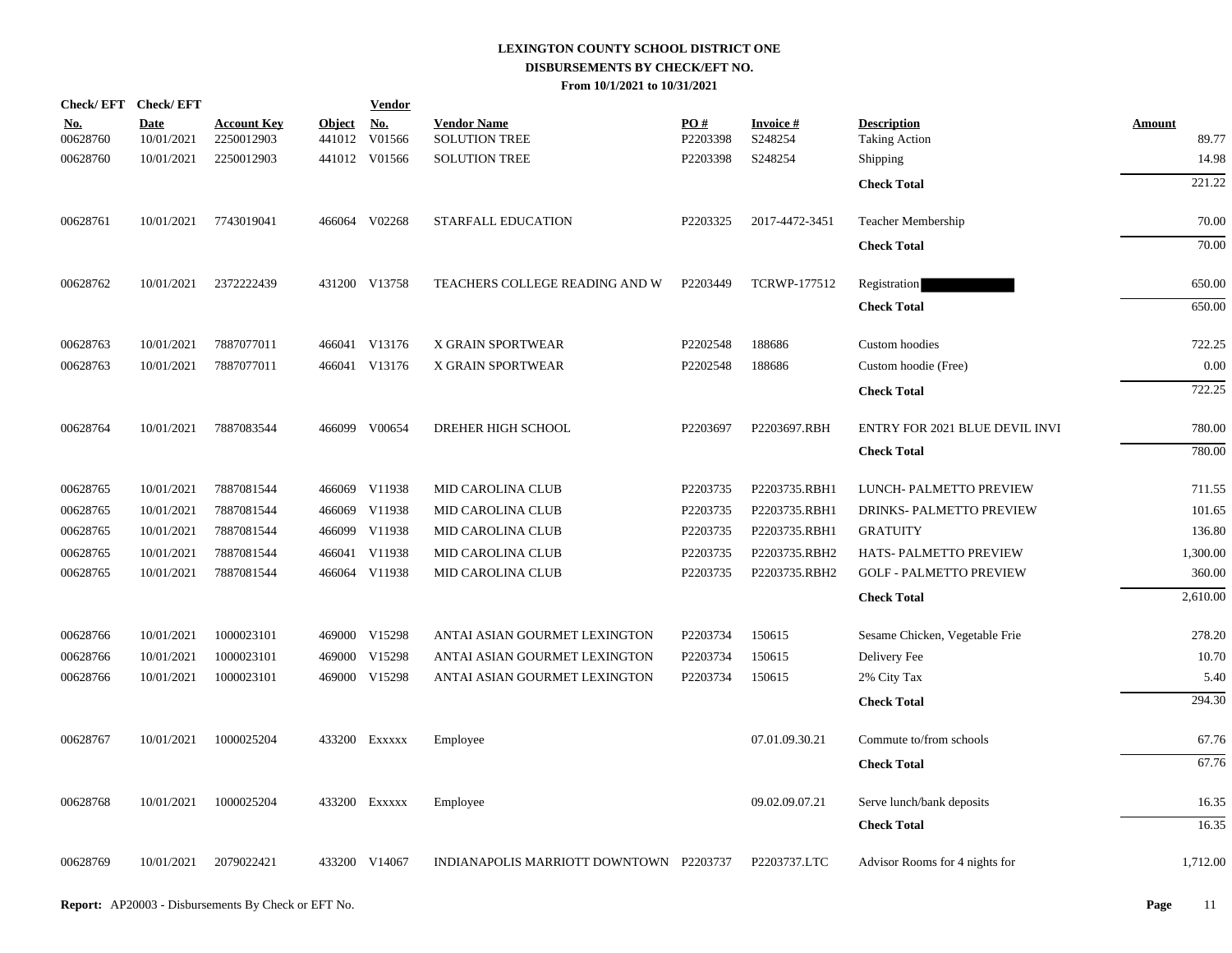| Check/EFT Check/EFT    |                           |                                  |                         | <b>Vendor</b>        |                                                               |          |                                 |                                                      |                           |
|------------------------|---------------------------|----------------------------------|-------------------------|----------------------|---------------------------------------------------------------|----------|---------------------------------|------------------------------------------------------|---------------------------|
| <u>No.</u><br>00628769 | <b>Date</b><br>10/01/2021 | <b>Account Key</b><br>2088011521 | <b>Object</b><br>433100 | <u>No.</u><br>V14067 | <b>Vendor Name</b><br>INDIANAPOLIS MARRIOTT DOWNTOWN P2203737 | PO#      | <b>Invoice#</b><br>P2203737.LTC | <b>Description</b><br>Student Rooms for 4 nights for | <b>Amount</b><br>2,568.00 |
| 00628769               | 10/01/2021                | 2088011521                       |                         | 433100 V14067        | INDIANAPOLIS MARRIOTT DOWNTOWN P2203737                       |          | P2203737.LTC                    | Tax for rooms @ 17%                                  | 727.60                    |
|                        |                           |                                  |                         |                      |                                                               |          |                                 | <b>Check Total</b>                                   | 5,007.60                  |
| 00628770               | 10/01/2021                | 7713527035                       |                         | 466090 V01534        | PLEASANT HILL ELEMENTARY SCHOO                                | P2203717 | P2203717.PHE                    | Ck 1084                                              | 525.00                    |
| 00628770               | 10/01/2021                | 7839527035                       |                         | 466090 V01534        | PLEASANT HILL ELEMENTARY SCHOO                                | P2203717 | P2203717.PHE                    | Ck 1083                                              | 100.00                    |
|                        |                           |                                  |                         |                      |                                                               |          |                                 | <b>Check Total</b>                                   | 625.00                    |
| 00628771               | 10/04/2021                | 1000011415                       |                         | 444500 V00391        | <b>APPLE INC</b>                                              | P2203303 | AF40247751                      | 27 INCH IMAC WITH RETINA                             | 1,817.93                  |
| 00628771               | 10/04/2021                | 1000011415                       |                         | 444500 V00391        | APPLE INC                                                     | P2203303 | AF40247751                      | <b>3 YEAR APPLECARE</b>                              | 127.33                    |
|                        |                           |                                  |                         |                      |                                                               |          |                                 | <b>Check Total</b>                                   | 1,945.26                  |
| 00628772               | 10/04/2021                | 7733027015                       |                         | 466041 V00637        | <b>BAND SHOPPE</b>                                            | P2203266 | SIV225317                       | PERSONAL GUARD EQUIPTMENT BAG                        | 199.60                    |
| 00628772               | 10/04/2021                | 7733027015                       |                         | 466041 V00637        | <b>BAND SHOPPE</b>                                            | P2203266 | SIV225317                       | <b>SHIPPING</b>                                      | 22.95                     |
|                        |                           |                                  |                         |                      |                                                               |          |                                 | <b>Check Total</b>                                   | 222.55                    |
| 00628773               | 10/04/2021                | 7860527044                       |                         | 466041 V13255        | <b>BSN SPORTS</b>                                             | P2203463 | 913951821                       | Spikeball                                            | 235.40                    |
| 00628773               | 10/04/2021                | 7860527044                       |                         | 466041 V13255        | <b>BSN SPORTS</b>                                             | P2203463 | 913951821                       | Shipping                                             | 15.00                     |
| 00628773               | 10/04/2021                | 7802072015                       |                         | 466041 V13255        | <b>BSN SPORTS</b>                                             | P2203184 | 913961880                       | Black Cleat (Osmanski)                               | 78.11                     |
| 00628773               | 10/04/2021                | 7802072015                       |                         | 466041 V13255        | <b>BSN SPORTS</b>                                             | P2203184 | 913961880                       | Shipping                                             | 7.00                      |
|                        |                           |                                  |                         |                      |                                                               |          |                                 | <b>Check Total</b>                                   | 335.51                    |
| 00628774               | 10/04/2021                | 1000026405                       |                         | 431900 V15565        | <b>BURR AND FORMAN LLP</b>                                    |          | 1211648                         | <b>Legal Services</b>                                | 321.00                    |
| 00628774               | 10/04/2021                | 1000026405                       |                         | 431900 V15565        | BURR AND FORMAN LLP                                           |          | 1211650                         | <b>Professional Services</b>                         | 905.50                    |
| 00628774               | 10/04/2021                | 1000026405                       |                         | 431900 V15565        | <b>BURR AND FORMAN LLP</b>                                    |          | 1225305                         | Legal Services                                       | 19.50                     |
|                        |                           |                                  |                         |                      |                                                               |          |                                 | <b>Check Total</b>                                   | 1,246.00                  |
| 00628775               | 10/04/2021                | 7834027013                       |                         | 466041 EXXXXX        | Employee                                                      |          | 09.23.21                        | Student Council Hmcoming sashe                       | 60.00                     |
|                        |                           |                                  |                         |                      |                                                               |          |                                 | <b>Check Total</b>                                   | 60.00                     |
| 00628776               | 10/04/2021                | 3260011303                       |                         | 441000 V00016        | CAROLINA BIOLOGICAL SUPPLY CO                                 | P2203382 | 51532568 RI                     | Humus, 1.6L                                          | 10.59                     |
| 00628776               | 10/04/2021                | 3260011303                       |                         | 441000 V00016        | CAROLINA BIOLOGICAL SUPPLY CO                                 | P2203382 | 51532568 RI                     | Freight charge                                       | 6.37                      |
|                        |                           |                                  |                         |                      |                                                               |          |                                 | <b>Check Total</b>                                   | 16.96                     |
| 00628777               | 10/04/2021                | 1000025419                       |                         | 432300 V13219        | CRESCENT CONSTRUCTION LLC                                     | P2203109 | 18201A                          | AES Annex Building - Re-Roof                         | 5,899.00                  |
| 00628777               | 10/04/2021                | 1000025419                       |                         | 432300 V13219        | CRESCENT CONSTRUCTION LLC                                     | P2203109 | 18201A                          | Additional pieces of roof deck                       | 320.00                    |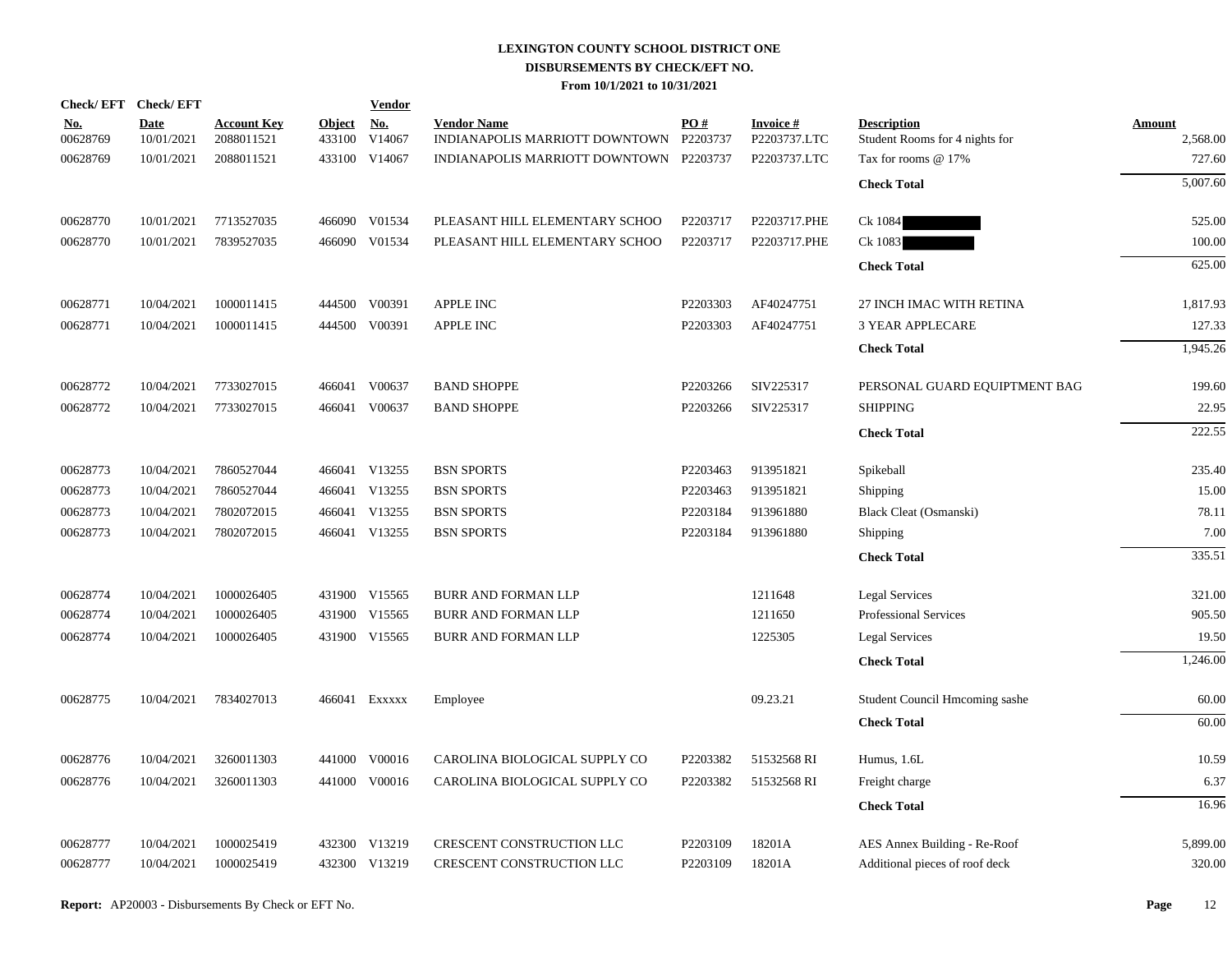|            | Check/EFT Check/EFT |                    |               | <b>Vendor</b> |                       |          |                 |                                |               |
|------------|---------------------|--------------------|---------------|---------------|-----------------------|----------|-----------------|--------------------------------|---------------|
| <u>No.</u> | <b>Date</b>         | <b>Account Key</b> | <b>Object</b> | <u>No.</u>    | <b>Vendor Name</b>    | PO#      | <b>Invoice#</b> | <b>Description</b>             | <b>Amount</b> |
|            |                     |                    |               |               |                       |          |                 | <b>Check Total</b>             | 6,219.00      |
| 00628778   | 10/04/2021          | 1000026642         |               | 444510 V01040 | <b>DELL COMPUTERS</b> | P2203348 | 10522355239     | DELL 56 WHR 4 CELL PRIMARY LIT | 72.76         |
|            |                     |                    |               |               |                       |          |                 | <b>Check Total</b>             | 72.76         |
| 00628779   | 10/04/2021          | 1000011329         |               | 441000 V15897 | FIRST COMMUNITY BANK  | P2203870 | GMS.5832.09.21  | Amazon                         | 136.89        |
| 00628779   | 10/04/2021          | 1000011329         |               | 441000 V15897 | FIRST COMMUNITY BANK  | P2203870 | GMS.5832.09.21  | WalMart                        | 17.96         |
| 00628779   | 10/04/2021          | 1000011629         |               | 441000 V15897 | FIRST COMMUNITY BANK  | P2203870 | GMS.5832.09.21  | WalMart                        | 249.31        |
| 00628779   | 10/04/2021          | 1000011629         |               | 441000 V15897 | FIRST COMMUNITY BANK  | P2203870 | GMS.5832.09.21  | WalMart                        | 128.23        |
| 00628779   | 10/04/2021          | 1000011629         |               | 441000 V15897 | FIRST COMMUNITY BANK  | P2203870 | GMS.5832.09.21  | WalMart                        | 128.23        |
| 00628779   | 10/04/2021          | 1000011629         |               | 441000 V15897 | FIRST COMMUNITY BANK  | P2203870 | GMS.5832.09.21  | WalMart                        | 128.23        |
| 00628779   | 10/04/2021          | 1000011629         |               | 441000 V15897 | FIRST COMMUNITY BANK  | P2203870 | GMS.5832.09.21  | First Inspires.com             | 334.14        |
| 00628779   | 10/04/2021          | 1000011629         |               | 441000 V15897 | FIRST COMMUNITY BANK  | P2203870 | GMS.5832.09.21  | WalMart                        | 384.69        |
| 00628779   | 10/04/2021          | 1000011629         |               | 441000 V15897 | FIRST COMMUNITY BANK  | P2203870 | GMS.5832.09.21  | WalMart                        | 60.12         |
| 00628779   | 10/04/2021          | 1000021329         |               | 441000 V15897 | FIRST COMMUNITY BANK  | P2203870 | GMS.5832.09.21  | Amazon                         | 10.79         |
| 00628779   | 10/04/2021          | 7796027029         | 466099        | V15897        | FIRST COMMUNITY BANK  | P2203870 | GMS.5832.09.21  | <b>First Community</b>         | 35.00         |
| 00628779   | 10/04/2021          | 7796027029         | 466099        | V15897        | FIRST COMMUNITY BANK  | P2203870 | GMS.5832.09.21  | <b>First Community</b>         | 20.83         |
| 00628779   | 10/04/2021          | 7802099629         | 466099        | V15897        | FIRST COMMUNITY BANK  | P2203870 | GMS.5832.09.21  | <b>Blue Star Sports</b>        | 39.95         |
| 00628779   | 10/04/2021          | 7860527029         | 466069        | V15897        | FIRST COMMUNITY BANK  | P2203870 | GMS.5832.09.21  | Serve-A-Cup                    | 94.16         |
| 00628779   | 10/04/2021          | 7860527029         | 466099        | V15897        | FIRST COMMUNITY BANK  | P2203870 | GMS.5832.09.21  | Amazon                         | 26.85         |
| 00628779   | 10/04/2021          | 7860527029         | 466099        | V15897        | FIRST COMMUNITY BANK  | P2203870 | GMS.5832.09.21  | Amazon                         | 12.32         |
| 00628779   | 10/04/2021          | 7860527029         | 466099        | V15897        | FIRST COMMUNITY BANK  | P2203870 | GMS.5832.09.21  | Lidl                           | 92.52         |
| 00628779   | 10/04/2021          | 7860527029         | 466099        | V15897        | FIRST COMMUNITY BANK  | P2203870 | GMS.5832.09.21  | Lidl                           | 17.70         |
| 00628779   | 10/04/2021          | 7860527029         | 466099        | V15897        | FIRST COMMUNITY BANK  | P2203870 | GMS.5832.09.21  | Amazon                         | 3.91          |
| 00628779   | 10/04/2021          | 1000011141         |               | 441000 V15897 | FIRST COMMUNITY BANK  | P2203849 | RCE.5212.09.21  | Amazon                         | 29.95         |
| 00628779   | 10/04/2021          | 1000011141         | 441000        | V15897        | FIRST COMMUNITY BANK  | P2203849 | RCE.5212.09.21  | Amazon                         | 38.50         |
| 00628779   | 10/04/2021          | 1000011241         |               | 441000 V15897 | FIRST COMMUNITY BANK  | P2203849 | RCE.5212.09.21  | Amazon                         | 192.83        |
| 00628779   | 10/04/2021          | 1000011241         |               | 441000 V15897 | FIRST COMMUNITY BANK  | P2203849 | RCE.5212.09.21  | WIDA Screener for 5K students  | 85.00         |
| 00628779   | 10/04/2021          | 1000011341         |               | 441000 V15897 | FIRST COMMUNITY BANK  | P2203849 | RCE.5212.09.21  | <b>Staples</b>                 | 1,546.29      |
| 00628779   | 10/04/2021          | 1000011341         |               | 441000 V15897 | FIRST COMMUNITY BANK  | P2203849 | RCE.5212.09.21  | Really Good Stuff              | 239.05        |
| 00628779   | 10/04/2021          | 1000023341         |               | 441000 V15897 | FIRST COMMUNITY BANK  | P2203849 | RCE.5212.09.21  | <b>USPO</b>                    | 440.00        |
| 00628779   | 10/04/2021          | 1000023341         |               | 441000 V15897 | FIRST COMMUNITY BANK  | P2203849 | RCE.5212.09.21  | Office Depot                   | 296.87        |
| 00628779   | 10/04/2021          | 1000025441         |               | 441000 V15897 | FIRST COMMUNITY BANK  | P2203849 | RCE.5212.09.21  | Home Depot                     | 28.16         |
| 00628779   | 10/04/2021          | 1000025441         |               | 441000 V15897 | FIRST COMMUNITY BANK  | P2203849 | RCE.5212.09.21  | <b>Reilly Auto Parts</b>       | 39.57         |
| 00628779   | 10/04/2021          | 1000025441         |               | 441000 V15897 | FIRST COMMUNITY BANK  | P2203849 | RCE.5212.09.21  | <b>CVS Pharmacy</b>            | 11.01         |
| 00628779   | 10/04/2021          | 1000025441         |               | 441000 V15897 | FIRST COMMUNITY BANK  | P2203849 | RCE.5212.09.21  | Lowes Home Improvement         | 157.35        |
|            |                     |                    |               |               |                       |          |                 |                                |               |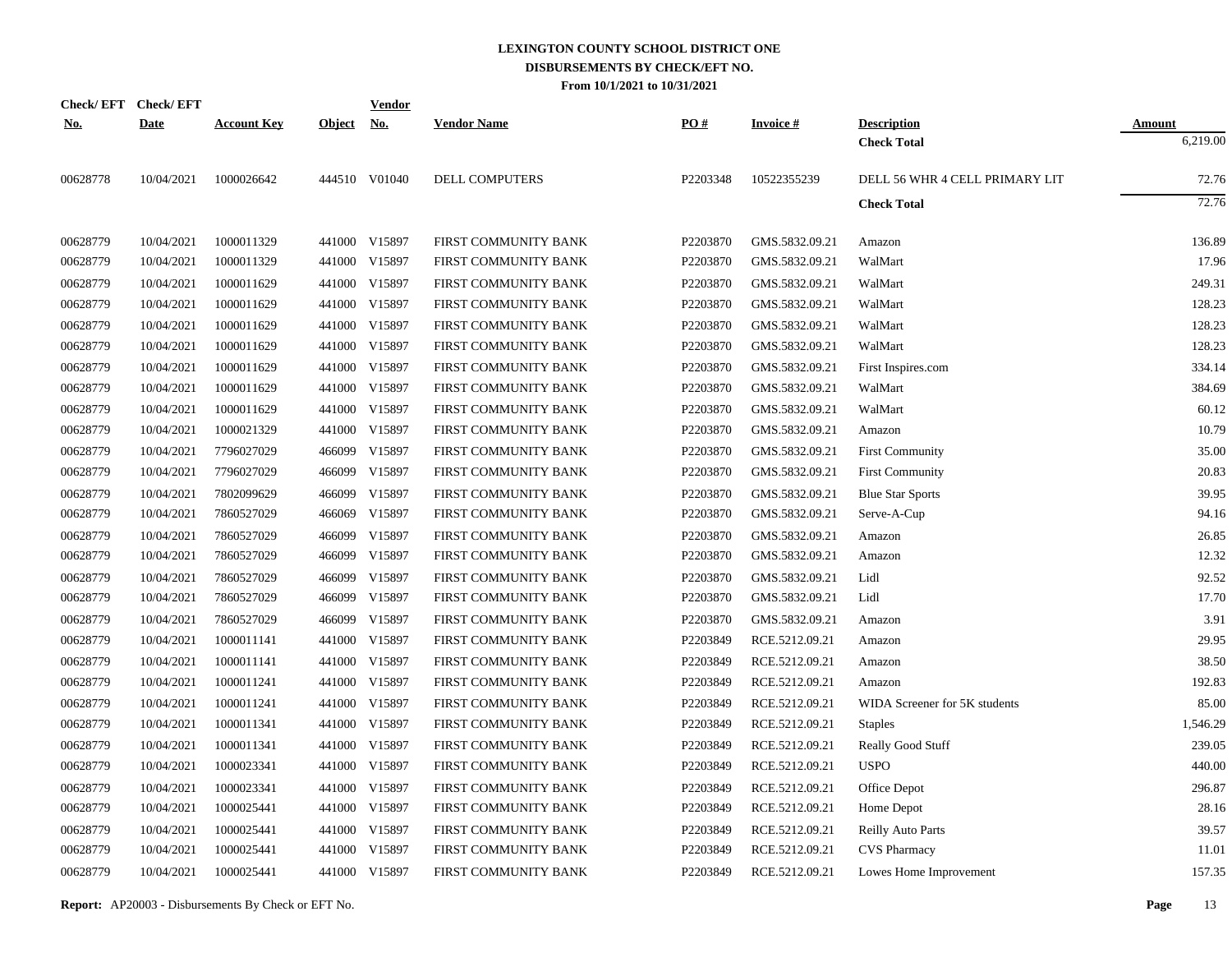| Check/EFT Check/EFT    |                           |                                  |                         | <b>Vendor</b>        |                                            |                               |                                   |                                             |                        |
|------------------------|---------------------------|----------------------------------|-------------------------|----------------------|--------------------------------------------|-------------------------------|-----------------------------------|---------------------------------------------|------------------------|
| <u>No.</u><br>00628779 | <b>Date</b><br>10/04/2021 | <b>Account Key</b><br>1000025441 | <u>Object</u><br>441000 | <u>No.</u><br>V15897 | <b>Vendor Name</b><br>FIRST COMMUNITY BANK | $\underline{PO#}$<br>P2203849 | <b>Invoice#</b><br>RCE.5212.09.21 | <b>Description</b><br><b>Murphy Express</b> | <b>Amount</b><br>90.06 |
| 00628779               | 10/04/2021                | 1000025441                       | 441000                  | V15897               | FIRST COMMUNITY BANK                       | P2203849                      | RCE.5212.09.21                    | Dollar General                              | 2.14                   |
| 00628779               | 10/04/2021                | 7846027041                       | 466041                  | V15897               | FIRST COMMUNITY BANK                       | P2203849                      | RCE.5212.09.21                    | <b>Dollar General</b>                       | 2.68                   |
| 00628779               | 10/04/2021                | 7846027041                       |                         | 466041 V15897        | FIRST COMMUNITY BANK                       | P2203849                      | RCE.5212.09.21                    | Amazon                                      | 48.96                  |
| 00628779               | 10/04/2021                | 7846027041                       | 466069                  | V15897               | FIRST COMMUNITY BANK                       | P2203849                      | RCE.5212.09.21                    | Jersey Mike                                 | 58.64                  |
| 00628779               | 10/04/2021                | 7846027041                       |                         | 466099 V15897        | FIRST COMMUNITY BANK                       | P2203849                      | RCE.5212.09.21                    | Office Depot                                | 29.08                  |
| 00628779               | 10/04/2021                | 7846027041                       | 466099                  | V15897               | FIRST COMMUNITY BANK                       | P2203849                      | RCE.5212.09.21                    | Amazon                                      | 21.39                  |
| 00628779               | 10/04/2021                | 7846027041                       |                         | 466099 V15897        | FIRST COMMUNITY BANK                       | P2203849                      | RCE.5212.09.21                    | <b>First Community</b>                      | $-24.96$               |
| 00628779               | 10/04/2021                | 7846027041                       |                         | 466099 V15897        | FIRST COMMUNITY BANK                       | P2203849                      | RCE.5212.09.21                    | Amazon Credit                               | $-13.70$               |
| 00628779               | 10/04/2021                | 7846027041                       |                         | 466099 V15897        | FIRST COMMUNITY BANK                       | P2203849                      | RCE.5212.09.21                    | <b>Restaurant Network Credit</b>            | $-2.35$                |
| 00628779               | 10/04/2021                | 7926027141                       |                         | 466041 V15897        | FIRST COMMUNITY BANK                       | P2203849                      | RCE.5212.09.21                    | Dollar Tree                                 | 50.08                  |
| 00628779               | 10/04/2021                | 7926027141                       |                         | 466099 V15897        | FIRST COMMUNITY BANK                       | P2203849                      | RCE.5212.09.21                    | Amazon                                      | 132.81                 |
| 00628779               | 10/04/2021                | 1000011141                       |                         | 441000 V15897        | FIRST COMMUNITY BANK                       | P2203872                      | RCE.5444.09.21                    | Amazon                                      | 40.62                  |
| 00628779               | 10/04/2021                | 1000011241                       |                         | 441000 V15897        | FIRST COMMUNITY BANK                       | P2203872                      | RCE.5444.09.21                    | Amazon - sport mesh bags for c              | 37.40                  |
| 00628779               | 10/04/2021                | 1000011241                       |                         | 441000 V15897        | FIRST COMMUNITY BANK                       | P2203872                      | RCE.5444.09.21                    | Amazon - supplies requested by              | 171.12                 |
| 00628779               | 10/04/2021                | 1000011241                       |                         | 441000 V15897        | FIRST COMMUNITY BANK                       | P2203872                      | RCE.5444.09.21                    | Amazon - pencils requested by               | 54.80                  |
| 00628779               | 10/04/2021                | 1000011341                       |                         | 441000 V15897        | FIRST COMMUNITY BANK                       | P2203872                      | RCE.5444.09.21                    | Office Depot                                | 82.46                  |
| 00628779               | 10/04/2021                | 1000011341                       |                         | 441000 V15897        | FIRST COMMUNITY BANK                       | P2203872                      | RCE.5444.09.21                    | Discount School Supply                      | 376.55                 |
| 00628779               | 10/04/2021                | 7846027041                       |                         | 466041 V15897        | FIRST COMMUNITY BANK                       | P2203872                      | RCE.5444.09.21                    | Amazon - command hooks and 30               | 91.97                  |
| 00628779               | 10/04/2021                | 7846027041                       |                         | 466041 V15897        | FIRST COMMUNITY BANK                       | P2203872                      | RCE.5444.09.21                    | Amazon - journal notebooks for              | 80.22                  |
| 00628779               | 10/04/2021                | 7846027041                       |                         | 466041 V15897        | FIRST COMMUNITY BANK                       | P2203872                      | RCE.5444.09.21                    | Amazon                                      | 83.90                  |
| 00628779               | 10/04/2021                | 7846027041                       |                         | 466041 V15897        | FIRST COMMUNITY BANK                       | P2203872                      | RCE.5444.09.21                    | Amazon                                      | 12.51                  |
| 00628779               | 10/04/2021                | 7863027041                       |                         | 466099 V15897        | FIRST COMMUNITY BANK                       | P2203872                      | RCE.5444.09.21                    | Lake Murray Dry Goods                       | 1,459.88               |
| 00628779               | 10/04/2021                | 7929027041                       |                         | 466041 V15897        | FIRST COMMUNITY BANK                       | P2203872                      | RCE.5444.09.21                    | Amazon                                      | 10.53                  |
| 00628779               | 10/04/2021                | 7929027041                       |                         | 466041 V15897        | FIRST COMMUNITY BANK                       | P2203872                      | RCE.5444.09.21                    | Amazon                                      | 214.03                 |
| 00628779               | 10/04/2021                | 7929027041                       |                         | 466041 V15897        | FIRST COMMUNITY BANK                       | P2203872                      | RCE.5444.09.21                    | Amazon                                      | 26.74                  |
|                        |                           |                                  |                         |                      |                                            |                               |                                   | <b>Check Total</b>                          | 8,163.97               |
| 00628780               | 10/04/2021                | 1000021311                       |                         | 439500 V12548        | FIRST PRIORITY INC                         | P2203847                      | LHS-09242021                      | Football Game Standby                       | 450.00                 |
|                        |                           |                                  |                         |                      |                                            |                               |                                   | <b>Check Total</b>                          | 450.00                 |
| 00628781               | 10/04/2021                | 1000011242                       |                         | 441000 V00549        | FORMS AND SUPPLY INC (FSI)                 | P2203026                      | 5892791-1                         | MerriamWebster Notebook Dictio              | 61.25                  |
| 00628781               | 10/04/2021                | 1000021219                       | 441000                  | V00549               | FORMS AND SUPPLY INC (FSI)                 | P2203042                      | 5893635-4                         | BIC FINE POINT WHITEBOARD MARK              | 39.48                  |
| 00628781               | 10/04/2021                | 1000011325                       | 441000                  | V00549               | FORMS AND SUPPLY INC (FSI)                 | P2203354                      | 5903540-1                         | <b>BIC Intensity Fine Point White</b>       | 2.63                   |
| 00628781               | 10/04/2021                | 1000021344                       | 441000                  | V00549               | FORMS AND SUPPLY INC (FSI)                 | P2203484                      | 5906412-0                         | <b>Business Source Letter Pocket</b>        | 29.00                  |
| 00628781               | 10/04/2021                | 1000011326                       |                         | 441000 V00549        | FORMS AND SUPPLY INC (FSI)                 | P2203485                      | 5906482-0                         | copying paper                               | 609.69                 |
|                        |                           |                                  |                         |                      |                                            |                               |                                   |                                             |                        |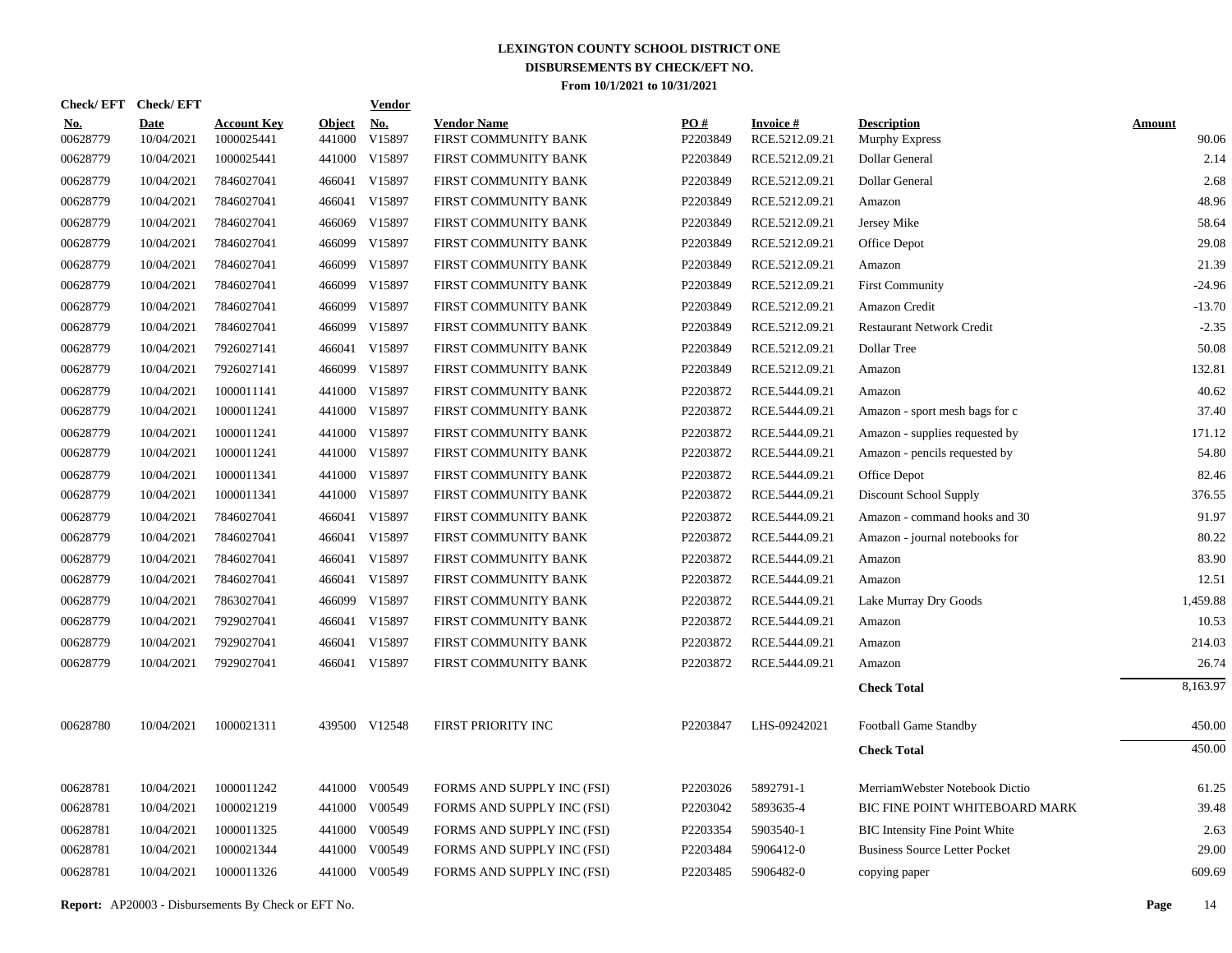| <b>Check/EFT</b>       | <b>Check/EFT</b>          |                                  |                         | <b>Vendor</b> |                                                  |                 |                              |                                                     |                        |
|------------------------|---------------------------|----------------------------------|-------------------------|---------------|--------------------------------------------------|-----------------|------------------------------|-----------------------------------------------------|------------------------|
| <u>No.</u><br>00628781 | <b>Date</b><br>10/04/2021 | <b>Account Key</b><br>1000026693 | <b>Object</b><br>441000 | No.<br>V00549 | <b>Vendor Name</b><br>FORMS AND SUPPLY INC (FSI) | PO#<br>P2203511 | <b>Invoice#</b><br>5906794-0 | <b>Description</b><br>Scott Original Shop Towels Fr | <b>Amount</b><br>12.84 |
| 00628781               | 10/04/2021                | 1000011338                       | 441000                  | V00549        | FORMS AND SUPPLY INC (FSI)                       | P2203519        | 5907130-0                    | Smartchoice 15 Tab Cut Letter                       | 15.78                  |
| 00628781               | 10/04/2021                | 1000011338                       | 441000                  | V00549        | FORMS AND SUPPLY INC (FSI)                       | P2203519        | 5907130-0                    | Smartchoice 13 Tab Cut Letter                       | 42.16                  |
| 00628781               | 10/04/2021                | 1000011338                       | 441000                  | V00549        | FORMS AND SUPPLY INC (FSI)                       | P2203519        | 5907130-0                    | Business Source Letter Size La                      | 24.40                  |
| 00628781               | 10/04/2021                | 1000011338                       | 441000                  | V00549        | FORMS AND SUPPLY INC (FSI)                       | P2203519        | 5907130-0                    | FIREWORX Colored Paper 201b 81                      | 18.58                  |
| 00628781               | 10/04/2021                | 1000011338                       | 441000                  | V00549        | FORMS AND SUPPLY INC (FSI)                       | P2203519        | 5907130-0                    | FIREWORX Colored Paper 201b 81                      | 18.58                  |
| 00628781               | 10/04/2021                | 1000011338                       | 441000                  | V00549        | FORMS AND SUPPLY INC (FSI)                       | P2203519        | 5907130-0                    | Averyreg Ready Index Custom TO                      | 3.68                   |
| 00628781               | 10/04/2021                | 1000011338                       | 441000                  | V00549        | FORMS AND SUPPLY INC (FSI)                       | P2203519        | 5907130-0                    | Averyreg Ready Index Custom TO                      | 8.90                   |
| 00628781               | 10/04/2021                | 1000011415                       | 441000                  | V00549        | FORMS AND SUPPLY INC (FSI)                       | P2203558        | 5908729-0                    | Pendaflex Letter Recycled Expa                      | 72.10                  |
|                        |                           |                                  |                         |               |                                                  |                 |                              | <b>Check Total</b>                                  | 959.07                 |
| 00628782               | 10/04/2021                | 7802071015                       |                         | 466041 V01292 | HENRY SCHEIN INC                                 | P2202053        | 98907116                     | <b>SLING PACK ELITE</b>                             | 90.84                  |
|                        |                           |                                  |                         |               |                                                  |                 |                              | <b>Check Total</b>                                  | 90.84                  |
| 00628783               | 10/04/2021                | 7814027015                       |                         | 466041 V16263 | <b>IMAGE INK SC LLC</b>                          | P2202912        | 52947                        | <b>FFA TSHIRT</b>                                   | 946.08                 |
| 00628783               | 10/04/2021                | 7814027015                       |                         | 466041 V16263 | <b>IMAGE INK SC LLC</b>                          | P2202912        | 52947                        | NEXT LEVEL DARK HEATHER GREY S                      | 71.87                  |
| 00628783               | 10/04/2021                | 7814027015                       |                         | 466041 V16263 | <b>IMAGE INK SC LLC</b>                          | P2202912        | 52947                        | <b>NEXT LEVEL SHIRTS</b>                            | 80.14                  |
| 00628783               | 10/04/2021                | 7814027015                       |                         | 466041 V16263 | <b>IMAGE INK SC LLC</b>                          | P2202912        | 52947                        | <b>GRAPHIC ART FEE</b>                              | 43.20                  |
|                        |                           |                                  |                         |               |                                                  |                 |                              | <b>Check Total</b>                                  | 1,141.29               |
| 00628784               | 10/04/2021                | 1000021344                       |                         | 441000 Exxxxx | Employee                                         |                 | 09.26.2021                   | Snacks for diabetic students                        | 63.58                  |
|                        |                           |                                  |                         |               |                                                  |                 |                              | <b>Check Total</b>                                  | 63.58                  |
| 00628785               | 10/04/2021                | 7887080030                       |                         | 466049 V12506 | LDH SPORTS AND MORE LLC                          |                 | 09.30.2021                   | VB shirts                                           | 470.80                 |
|                        |                           |                                  |                         |               |                                                  |                 |                              | <b>Check Total</b>                                  | 470.80                 |
| 00628786               | 10/04/2021                | 7881027034                       |                         | 466041 V00071 | LEXINGTON FLORIST AND FLOWER C                   | P2203729        | 43212                        | Bird House for Weaver Funeral                       | 58.85                  |
| 00628786               | 10/04/2021                | 7881027034                       |                         | 466041 V00071 | LEXINGTON FLORIST AND FLOWER C                   | P2203729        | 43212                        | Delivery Charge                                     | 17.00                  |
| 00628786               | 10/04/2021                | 7885027023                       | 466099                  | V00071        | LEXINGTON FLORIST AND FLOWER C                   | P2203764        | 43401                        | HOUSE/BLOOMING PLANT                                | 128.40                 |
| 00628786               | 10/04/2021                | 7885027023                       |                         | 466099 V00071 | LEXINGTON FLORIST AND FLOWER C                   | P2203764        | 43401                        | DELIVERY CHARGE                                     | 16.00                  |
|                        |                           |                                  |                         |               |                                                  |                 |                              | <b>Check Total</b>                                  | 220.25                 |
| 00628787               | 10/04/2021                | 7733027015                       |                         | 466041 V15935 | PECKNEL MUSIC COMPANY INC                        | P2203100        | 662858                       | BACH STD MELLOPHONE 6 M3376 MO                      | 169.01                 |
| 00628787               | 10/04/2021                | 7733027015                       |                         | 466041 V15935 | PECKNEL MUSIC COMPANY INC                        | P2203100        | 662858                       | ELECTRONIC KICK TOWER                               | 76.11                  |
| 00628787               | 10/04/2021                | 7733027015                       |                         | 466041 V15935 | PECKNEL MUSIC COMPANY INC                        | P2203100        | 662858                       | YAMAHA FC7 EXPRESSION PEDAL                         | 101.86                 |
| 00628787               | 10/04/2021                | 7748019046                       |                         | 466041 V15935 | PECKNEL MUSIC COMPANY INC                        | P2202199        | 663695                       | Everest, FL-4X 10mm Extender F                      | 14.73                  |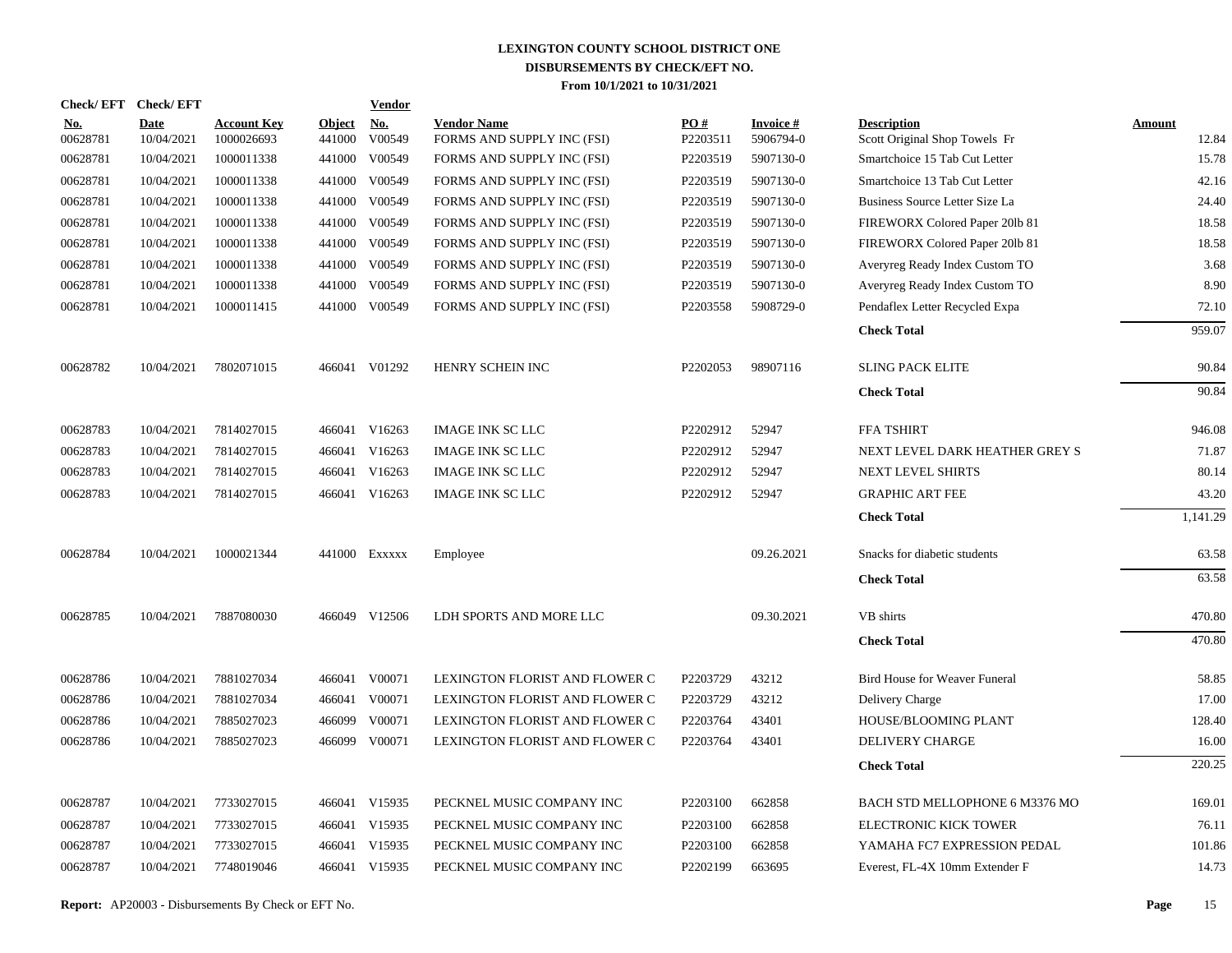| Check/EFT Check/EFT |             |                    |               | <b>Vendor</b> |                             |          |                 |                                |               |
|---------------------|-------------|--------------------|---------------|---------------|-----------------------------|----------|-----------------|--------------------------------|---------------|
| <u>No.</u>          | <b>Date</b> | <b>Account Key</b> | <b>Object</b> | <u>No.</u>    | <b>Vendor Name</b>          | PO#      | <b>Invoice#</b> | <b>Description</b>             | <b>Amount</b> |
|                     |             |                    |               |               |                             |          |                 | <b>Check Total</b>             | 361.71        |
| 00628788            | 10/04/2021  | 7802080015         |               | 466034 V14652 | REILLY, JOSEPH RAYMOND      |          | JVV.PE.9.29.21  | Official                       | 106.00        |
|                     |             |                    |               |               |                             |          |                 | <b>Check Total</b>             | 106.00        |
| 00628789            | 10/04/2021  | 1000011334         |               | 441000 V16452 | SCHOOL SPECIALTY LLC        | P2202900 | 208128587033    | EID0000656PAD NOTES MTNG       | 38.17         |
| 00628789            | 10/04/2021  | 1000011334         |               | 441000 V16452 | SCHOOL SPECIALTY LLC        | P2202900 | 208128587033    | EID0000656POSTIT NOTE SUPER ST | 25.03         |
| 00628789            | 10/04/2021  | 1000011334         |               | 441000 V16452 | SCHOOL SPECIALTY LLC        | P2202900 | 208128587033    | EID0000656POSTIT NOTE SUPER ST | 25.24         |
| 00628789            | 10/04/2021  | 1000011334         |               | 441000 V16452 | SCHOOL SPECIALTY LLC        | P2202900 | 208128587033    | EID0000656PAPER EASEL POST IT  | 157.66        |
| 00628789            | 10/04/2021  | 1000011334         |               | 441000 V16452 | SCHOOL SPECIALTY LLC        | P2202900 | 208128587033    | EID0000656PAPER EASEL POST IT  | 157.66        |
| 00628789            | 10/04/2021  | 1000011334         |               | 441000 V16452 | SCHOOL SPECIALTY LLC        | P2202900 | 208128587033    | EID0000656PAPER CARDSTOCK      | 66.73         |
| 00628789            | 10/04/2021  | 1000011334         |               | 441000 V16452 | SCHOOL SPECIALTY LLC        | P2202900 | 208128587033    | EID0000656MARKERS DRY ERASE EX | 11.12         |
| 00628789            | 10/04/2021  | 1000011334         |               | 441000 V16452 | SCHOOL SPECIALTY LLC        | P2202900 | 208128587033    | EID0000656MARKER DRY ERASE LOW | 11.66         |
| 00628789            | 10/04/2021  | 3260011303         |               | 441000 V16452 | SCHOOL SPECIALTY LLC        | P2202473 | 208128618827    | Bottles, dropper with red cap, | 23.63         |
| 00628789            | 10/04/2021  | 3260011303         |               | 441000 V16452 | SCHOOL SPECIALTY LLC        | P2203121 | 208128620145    | Bags, zip, 1 liter, 25/pkg     | 11.86         |
| 00628789            | 10/04/2021  | 3260011303         |               | 441000 V16452 | SCHOOL SPECIALTY LLC        | P2203121 | 208128620145    | Beans, pinto, bag              | 17.10         |
| 00628789            | 10/04/2021  | 3260011303         |               | 441000 V16452 | SCHOOL SPECIALTY LLC        | P2203121 | 208128620145    | Bottles, glass, 8 dram         | 53.48         |
| 00628789            | 10/04/2021  | 3260011303         |               | 441000 V16452 | SCHOOL SPECIALTY LLC        | P2203121 | 208128620145    | Containers, plastic, clear     | 5.65          |
| 00628789            | 10/04/2021  | 3260011303         |               | 441000 V16452 | SCHOOL SPECIALTY LLC        | P2203121 | 208128620145    | Cotton balls, pk/100           | 11.16         |
| 00628789            | 10/04/2021  | 3260011303         | 441000        | V16452        | SCHOOL SPECIALTY LLC        | P2203121 | 208128620145    | Cups, medicine measuring, set  | 15.79         |
| 00628789            | 10/04/2021  | 3260011303         |               | 441000 V16452 | SCHOOL SPECIALTY LLC        | P2203121 | 208128620145    | Pump, soda-bottle              | 26.09         |
| 00628789            | 10/04/2021  | 3260011303         | 441000        | V16452        | SCHOOL SPECIALTY LLC        | P2203121 | 208128620145    | Candles, tea                   | 1.49          |
| 00628789            | 10/04/2021  | 3260011303         |               | 441000 V16452 | SCHOOL SPECIALTY LLC        | P2203121 | 208128620145    | Cups, plastic-foam, 200 mL, 16 | 7.90          |
| 00628789            | 10/04/2021  | 3260011303         | 441000        | V16452        | SCHOOL SPECIALTY LLC        | P2203121 | 208128620145    | Marking pen, permanent, black, | 34.86         |
| 00628789            | 10/04/2021  | 3260011303         |               | 441000 V16452 | SCHOOL SPECIALTY LLC        | P2203121 | 208128620145    | Index cards, 3x5, narrow rule, | 5.83          |
| 00628789            | 10/04/2021  | 3260011303         |               | 441000 V16452 | SCHOOL SPECIALTY LLC        | P2203121 | 208128620145    | Jars, plastic, with hole       | 11.96         |
| 00628789            | 10/04/2021  | 3260011303         |               | 441000 V16452 | SCHOOL SPECIALTY LLC        | P2203121 | 208128620145    | Container lids, slotted, 36/pk | 54.77         |
| 00628789            | 10/04/2021  | 3260011303         |               | 441000 V16452 | SCHOOL SPECIALTY LLC        | P2203121 | 208128620145    | Lids for jars, with hole       | 2.55          |
| 00628789            | 10/04/2021  | 3260011303         |               | 441000 V16452 | SCHOOL SPECIALTY LLC        | P2203121 | 208128620145    | Highlighter, assorted          | 4.38          |
| 00628789            | 10/04/2021  | 3260011303         |               | 441000 V16452 | <b>SCHOOL SPECIALTY LLC</b> | P2203121 | 208128620145    | Poster, FOSS outdoor safety    | 8.82          |
| 00628789            | 10/04/2021  | 3260011303         |               | 441000 V16452 | SCHOOL SPECIALTY LLC        | P2203121 | 208128620145    | Nails, 30/pkg                  | 4.27          |
| 00628789            | 10/04/2021  | 3260011303         | 441000        | V16452        | SCHOOL SPECIALTY LLC        | P2203121 | 208128620145    | Hex nuts                       | 13.89         |
| 00628789            | 10/04/2021  | 3260011303         |               | 441000 V16452 | SCHOOL SPECIALTY LLC        | P2203121 | 208128620145    | Generator, hand cranked        | 35.07         |
| 00628789            | 10/04/2021  | 3260011303         |               | 441000 V16452 | SCHOOL SPECIALTY LLC        | P2203121 | 208128620145    | Weather map gameboard, set of  | 36.37         |
| 00628789            | 10/04/2021  | 3260011303         |               | 441000 V16452 | SCHOOL SPECIALTY LLC        | P2203121 | 208128620145    | Poster, worldwide weather      | 24.59         |
| 00628789            | 10/04/2021  | 3260011303         |               | 441000 V16452 | SCHOOL SPECIALTY LLC        | P2203121 | 208128620145    | Rubber bands, long             | 6.40          |
|                     |             |                    |               |               |                             |          |                 |                                |               |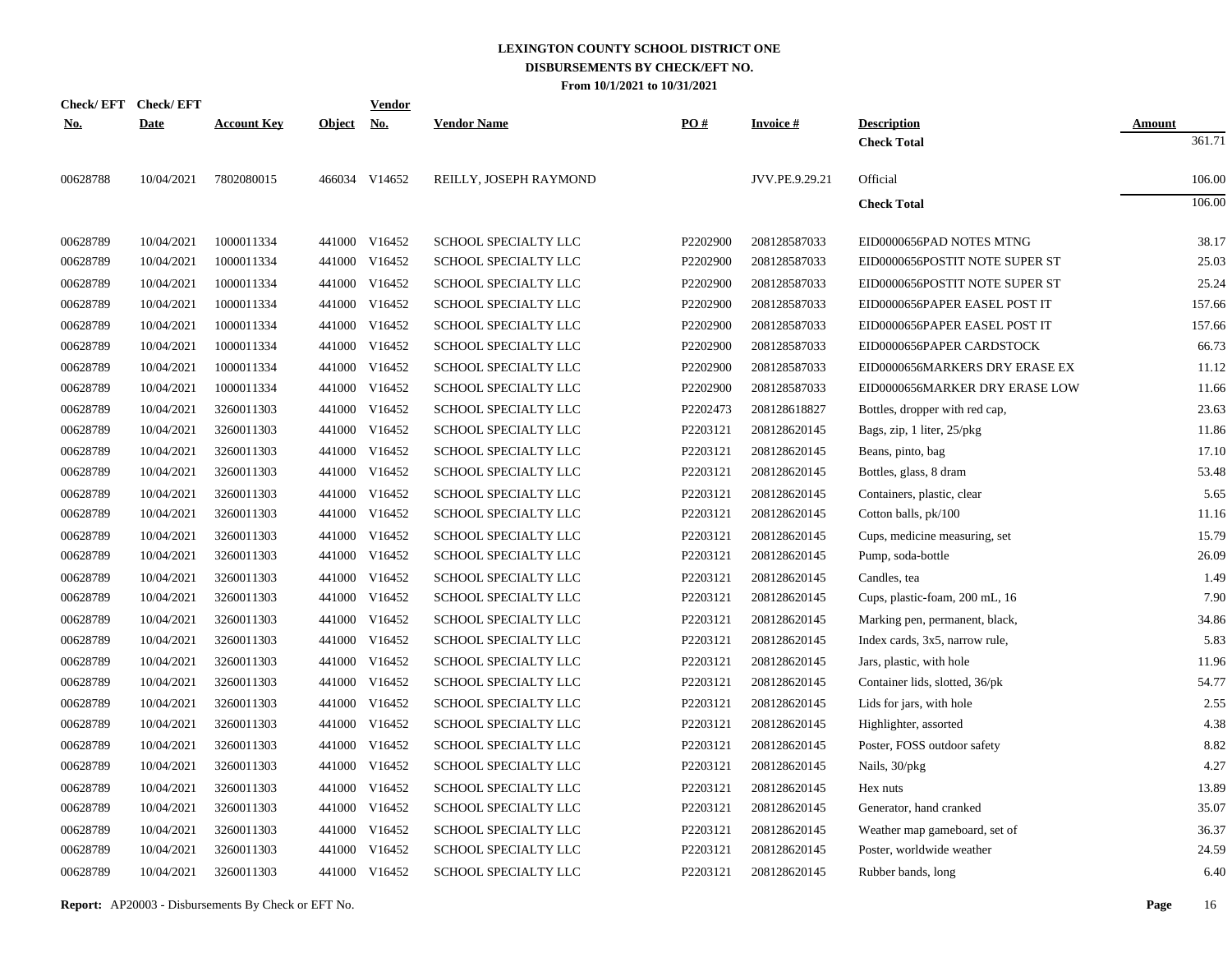| Check/EFT Check/EFT    |                           |                                  |                         | <b>Vendor</b>        |                                            |                 |                                  |                                                      |                       |
|------------------------|---------------------------|----------------------------------|-------------------------|----------------------|--------------------------------------------|-----------------|----------------------------------|------------------------------------------------------|-----------------------|
| <b>No.</b><br>00628789 | <b>Date</b><br>10/04/2021 | <b>Account Key</b><br>3260011303 | <b>Object</b><br>441000 | <u>No.</u><br>V16452 | <b>Vendor Name</b><br>SCHOOL SPECIALTY LLC | PO#<br>P2203121 | <b>Invoice #</b><br>208128620145 | <b>Description</b><br>Poster, measurement conversion | <b>Amount</b><br>3.53 |
| 00628789               | 10/04/2021                | 3260011303                       |                         | 441000 V16452        | SCHOOL SPECIALTY LLC                       | P2203121        | 208128620145                     | Sandpaper, sheets, pk/6                              | 12.08                 |
| 00628789               | 10/04/2021                | 3260011303                       | 441000                  | V16452               | SCHOOL SPECIALTY LLC                       | P2203121        | 208128620145                     | Solar cells, with leads                              | 34.22                 |
| 00628789               | 10/04/2021                | 3260011303                       |                         | 441000 V16452        | SCHOOL SPECIALTY LLC                       | P2203121        | 208128620145                     | Tongue depressors; 100/pkg                           | 14.96                 |
| 00628789               | 10/04/2021                | 3260011303                       |                         | 441000 V16452        | SCHOOL SPECIALTY LLC                       | P2203121        | 208128620145                     | Straws, jumbo, 50/pkg                                | 3.42                  |
| 00628789               | 10/04/2021                | 3260011303                       |                         | 441000 V16452        | SCHOOL SPECIALTY LLC                       | P2203121        | 208128620145                     | Duct tape, 10 yd roll                                | 9.14                  |
| 00628789               | 10/04/2021                | 3260011303                       |                         | 441000 V16452        | SCHOOL SPECIALTY LLC                       | P2203121        | 208128620145                     | Balloons, 7" round                                   | 96.02                 |
| 00628789               | 10/04/2021                | 3260011303                       |                         | 441000 V16452        | SCHOOL SPECIALTY LLC                       | P2203121        | 208128620145                     | Clothespins, 84/pkg                                  | 54.22                 |
| 00628789               | 10/04/2021                | 3260011303                       | 441000                  | V16452               | SCHOOL SPECIALTY LLC                       | P2203121        | 208128620145                     | Glue stick                                           | 7.25                  |
| 00628789               | 10/04/2021                | 1000011334                       |                         | 441000 V16452        | SCHOOL SPECIALTY LLC                       | P2201758        | 208128637046                     | EID0000656FILE FOLDER LTR ASST                       | 17.59                 |
| 00628789               | 10/04/2021                | 3260011303                       |                         | 441000 V16452        | <b>SCHOOL SPECIALTY LLC</b>                | P2202187        | 208128665125                     | Clay, primary colors (4), 16 o                       | 30.69                 |
| 00628789               | 10/04/2021                | 1000011334                       |                         | 441000 V16452        | SCHOOL SPECIALTY LLC                       | P2202339        | 208128670952                     | EID0000656CARD STOCK 85X11 ASS                       | 38.65                 |
|                        |                           |                                  |                         |                      |                                            |                 |                                  | <b>Check Total</b>                                   | 1,232.95              |
| 00628790               | 10/04/2021                | 7988027011                       |                         | 466069 V00879        | SENN BROTHERS INC                          | P2203855        | L44508                           | Apples, Gala 88ct                                    | 35.00                 |
| 00628790               | 10/04/2021                | 7988027011                       | 466069                  | V00879               | SENN BROTHERS INC                          | P2203855        | L44508                           | Bananas Color #3                                     | 16.50                 |
| 00628790               | 10/04/2021                | 7988027011                       | 466069                  | V00879               | SENN BROTHERS INC                          | P2203855        | L44508                           | Cabbage, Green Box                                   | 35.91                 |
| 00628790               | 10/04/2021                | 7988027011                       | 466069                  | V00879               | SENN BROTHERS INC                          | P2203855        | L44508                           | Celery                                               | 11.00                 |
| 00628790               | 10/04/2021                | 7988027011                       | 466069                  | V00879               | SENN BROTHERS INC                          | P2203855        | L44508                           | Celery                                               | 1.65                  |
| 00628790               | 10/04/2021                | 7988027011                       | 466069                  | V00879               | SENN BROTHERS INC                          | P2203855        | L44508                           | Mushrooms, White 12/8oz                              | 32.00                 |
| 00628790               | 10/04/2021                | 7988027011                       | 466069                  | V00879               | SENN BROTHERS INC                          | P2203855        | L44508                           | Onions, Sweet 40#                                    | 35.00                 |
| 00628790               | 10/04/2021                | 7988027011                       | 466069                  | V00879               | SENN BROTHERS INC                          | P2203855        | L44508                           | Potatoes, Russet 80ct                                | 25.00                 |
| 00628790               | 10/04/2021                | 7988027011                       | 466069                  | V00879               | SENN BROTHERS INC                          | P2203856        | L49679                           | Apples, Gala 88ct                                    | 69.00                 |
| 00628790               | 10/04/2021                | 7988027011                       | 466069                  | V00879               | SENN BROTHERS INC                          | P2203856        | L49679                           | Bananas Color #3                                     | 33.00                 |
| 00628790               | 10/04/2021                | 7988027011                       | 466069                  | V00879               | SENN BROTHERS INC                          | P2203856        | L49679                           | Cabbage, Green Box                                   | 35.00                 |
| 00628790               | 10/04/2021                | 7988027011                       | 466069                  | V00879               | SENN BROTHERS INC                          | P2203856        | L49679                           | Celery, 3 Doz                                        | 19.50                 |
| 00628790               | 10/04/2021                | 7988027011                       | 466069                  | V00879               | SENN BROTHERS INC                          | P2203856        | L49679                           | Mushrooms, White 12/8oz                              | 46.50                 |
| 00628790               | 10/04/2021                | 7988027011                       | 466069                  | V00879               | SENN BROTHERS INC                          | P2203856        | L49679                           | Onions, Sweet 40#                                    | 68.00                 |
| 00628790               | 10/04/2021                | 7988027011                       | 466069                  | V00879               | SENN BROTHERS INC                          | P2203856        | L49679                           | Potatoes, Russet 80ct                                | 49.00                 |
|                        |                           |                                  |                         |                      |                                            |                 |                                  | <b>Check Total</b>                                   | 512.06                |
| 00628791               | 10/04/2021                | 1000025413                       |                         | 441020 V13230        | SMITH AND JONES JANITORIAL SUP             | P2200298        | 213009                           | 95118 ATLAS WIPES                                    | 368.07                |
| 00628791               | 10/04/2021                | 1000025413                       |                         | 441020 V13230        | SMITH AND JONES JANITORIAL SUP             | P2200298        | 213009                           | 20" 144120 WHITE SPRAY BUFFING                       | 65.54                 |
| 00628791               | 10/04/2021                | 1000025413                       |                         | 441020 V13230        | SMITH AND JONES JANITORIAL SUP             | P2200298        | 213009                           | 9015 48" DUST MOP 3"                                 | 82.18                 |
| 00628791               | 10/04/2021                | 1000025413                       |                         | 441020 V13230        | SMITH AND JONES JANITORIAL SUP             | P2200298        | 213009                           | 9016 60" DUST MOP 3"                                 | 117.49                |
| 00628791               | 10/04/2021                | 1000025413                       |                         | 441020 V13230        | SMITH AND JONES JANITORIAL SUP             | P2200298        | 213009                           | 7250 WOODEN DUST MOP HANDLE                          | 27.82                 |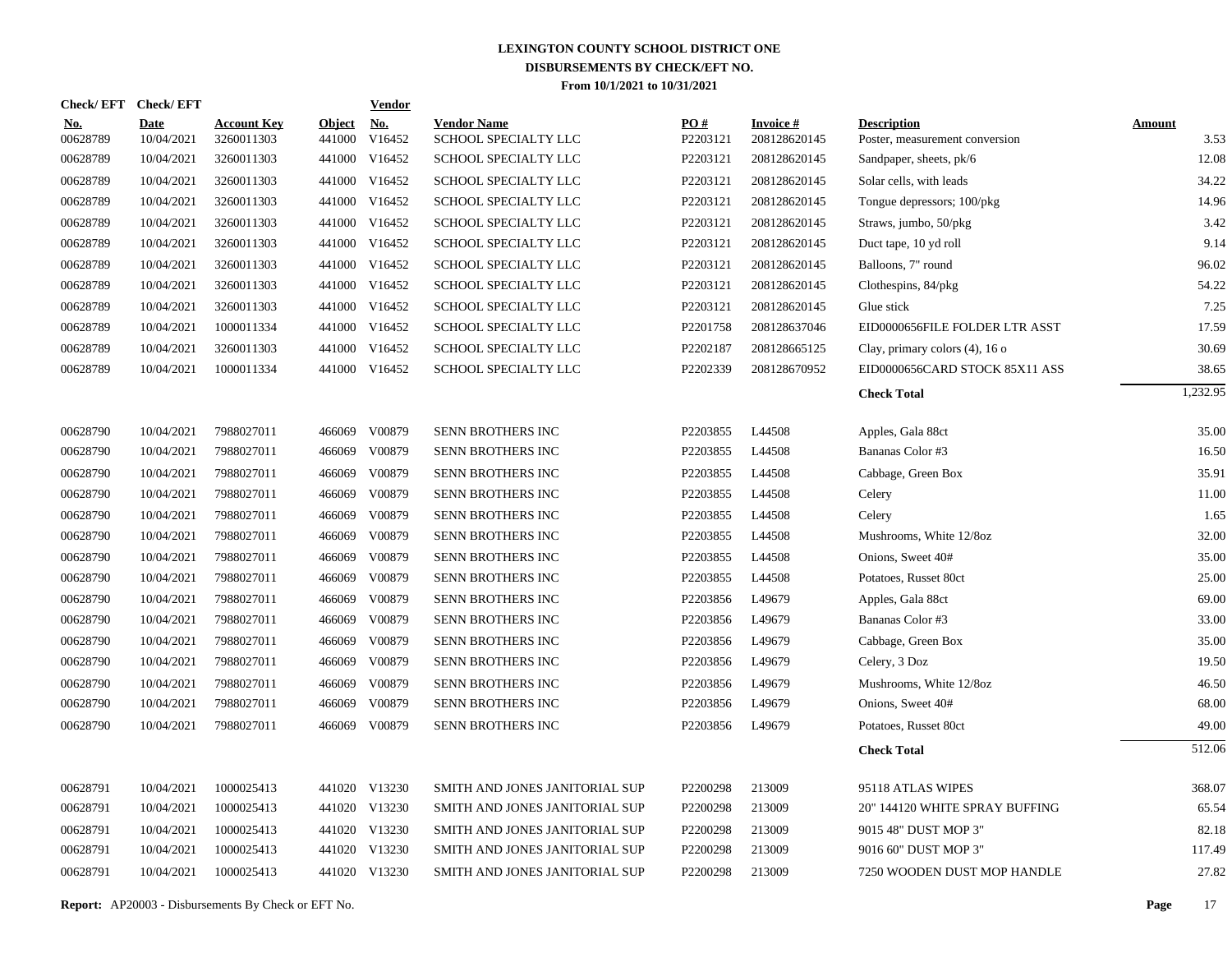| Check/EFT Check/EFT    |                           |                                  |                         | <b>Vendor</b> |                                                      |                      |                     |                                              |                  |
|------------------------|---------------------------|----------------------------------|-------------------------|---------------|------------------------------------------------------|----------------------|---------------------|----------------------------------------------|------------------|
| <b>No.</b><br>00628791 | <b>Date</b><br>10/04/2021 | <b>Account Key</b><br>1000025435 | <b>Object</b><br>441020 | No.<br>V13230 | <b>Vendor Name</b><br>SMITH AND JONES JANITORIAL SUP | PO#<br>P2202355      | Invoice #<br>213010 | <b>Description</b><br><b>HEPA FILTER KIT</b> | Amount<br>773.83 |
| 00628791               | 10/04/2021                | 1000025435                       |                         | 441020 V13230 | SMITH AND JONES JANITORIAL SUP                       | P2202355             | 213010              | <b>AXLE ASSBLY</b>                           | 49.82            |
| 00628791               | 10/04/2021                | 1000025435                       | 441020                  | V13230        | SMITH AND JONES JANITORIAL SUP                       | P2202355             | 213010              | <b>CORD SET</b>                              | 111.96           |
| 00628791               | 10/04/2021                | 1000025435                       |                         | 441020 V13230 | SMITH AND JONES JANITORIAL SUP                       | P2202355             | 213010              | SERVO MOTOR W/GEAR BOX                       | 193.46           |
| 00628791               | 10/04/2021                | 1000025435                       |                         | 441020 V13230 | SMITH AND JONES JANITORIAL SUP                       | P2202355             | 213010              | <b>EXHAUST FILTER</b>                        | 139.53           |
| 00628791               | 10/04/2021                | 1000025435                       | 441020                  | V13230        | SMITH AND JONES JANITORIAL SUP                       | P2202355             | 213010              | <b>BELT</b>                                  | 80.46            |
| 00628791               | 10/04/2021                | 1000025435                       |                         | 441020 V13230 | SMITH AND JONES JANITORIAL SUP                       | P2202355             | 213010              | POWER SUPPLY                                 | 217.42           |
| 00628791               | 10/04/2021                | 1000025435                       |                         | 441020 V13230 | SMITH AND JONES JANITORIAL SUP                       | P2202355             | 213010              | <b>BRUSH ROLLER SR15</b>                     | 287.62           |
| 00628791               | 10/04/2021                | 1000025435                       |                         | 441020 V13230 | SMITH AND JONES JANITORIAL SUP                       | P2202355             | 213010              | <b>BELT</b>                                  | 88.68            |
| 00628791               | 10/04/2021                | 1000025435                       | 441020                  | V13230        | SMITH AND JONES JANITORIAL SUP                       | P2202355             | 213010              | <b>BEARING BLOCK LH</b>                      | 136.96           |
| 00628791               | 10/04/2021                | 1000025435                       |                         | 441020 V13230 | SMITH AND JONES JANITORIAL SUP                       | P2202355             | 213010              | <b>DUST BAG HOUSING</b>                      | 181.47           |
|                        |                           |                                  |                         |               |                                                      |                      |                     | <b>Check Total</b>                           | 2,922.31         |
| 00628792               | 10/04/2021                | 6000025616                       |                         | 446000 Exxxxx | Employee                                             |                      | 09.17.2021          | Food Service Supplies                        | 14.36            |
|                        |                           |                                  |                         |               |                                                      |                      |                     | <b>Check Total</b>                           | 14.36            |
| 00628793               | 10/04/2021                | 1000026405                       | 435000                  | V13776        | SPLASH OMNIMEDIA LLC                                 | P <sub>2201270</sub> | 18397               | Marketing Strategy/Management                | 1,750.00         |
| 00628793               | 10/04/2021                | 1000026405                       |                         | 435000 V13776 | SPLASH OMNIMEDIA LLC                                 | P2201270             | 18397               | Digital Advertising                          | 2,500.00         |
|                        |                           |                                  |                         |               |                                                      |                      |                     | <b>Check Total</b>                           | 4,250.00         |
| 00628794               | 10/04/2021                | 1000023335                       |                         | 433200 Exxxxx | Employee                                             |                      | 09.01.09.30.21      | Bank Deposits & School Errands               | 126.90           |
|                        |                           |                                  |                         |               |                                                      |                      |                     | <b>Check Total</b>                           | 126.90           |
| 00628795               | 10/04/2021                | 1000025438                       |                         | 432300 V14627 | ZEROREZ OF COLUMBIA LLC                              | P2201748             | 15609               | CSES Portables 3,4,5,6 and 8                 | 350.00           |
| 00628795               | 10/04/2021                | 1000025438                       |                         | 432300 V14627 | ZEROREZ OF COLUMBIA LLC                              | P2201748             | 15609               | CSES Music Room Carpet Cleanin               | 70.00            |
|                        |                           |                                  |                         |               |                                                      |                      |                     | <b>Check Total</b>                           | 420.00           |
| 00628796               | 10/04/2021                | 7802072015                       |                         | 466064 V01833 | <b>AA CONFERENCE</b>                                 | P2203758             | P2203758.PHS        | PELION HS 21-22 AA DUES                      | 50.00            |
|                        |                           |                                  |                         |               |                                                      |                      |                     | <b>Check Total</b>                           | 50.00            |
| 00628797               | 10/04/2021                | 7834027013                       | 466031                  | V00699        | CHAPIN HIGH SCHOOL                                   | P2203831             | P2203831.GHS        | <b>SCASC District 3 Rally</b>                | 200.00           |
| 00628797               | 10/04/2021                | 7834027013                       |                         | 466032 V00699 | CHAPIN HIGH SCHOOL                                   | P2203831             | P2203831.GHS        | <b>Advisor Registrations</b>                 | 50.00            |
|                        |                           |                                  |                         |               |                                                      |                      |                     | <b>Check Total</b>                           | 250.00           |
| 00628798               | 10/04/2021                | 7887083511                       |                         | 466064 V00654 | DREHER HIGH SCHOOL                                   | P2203766             | P2203766.LHS        | Swimmers for 2021 Blue Devil                 | 760.00           |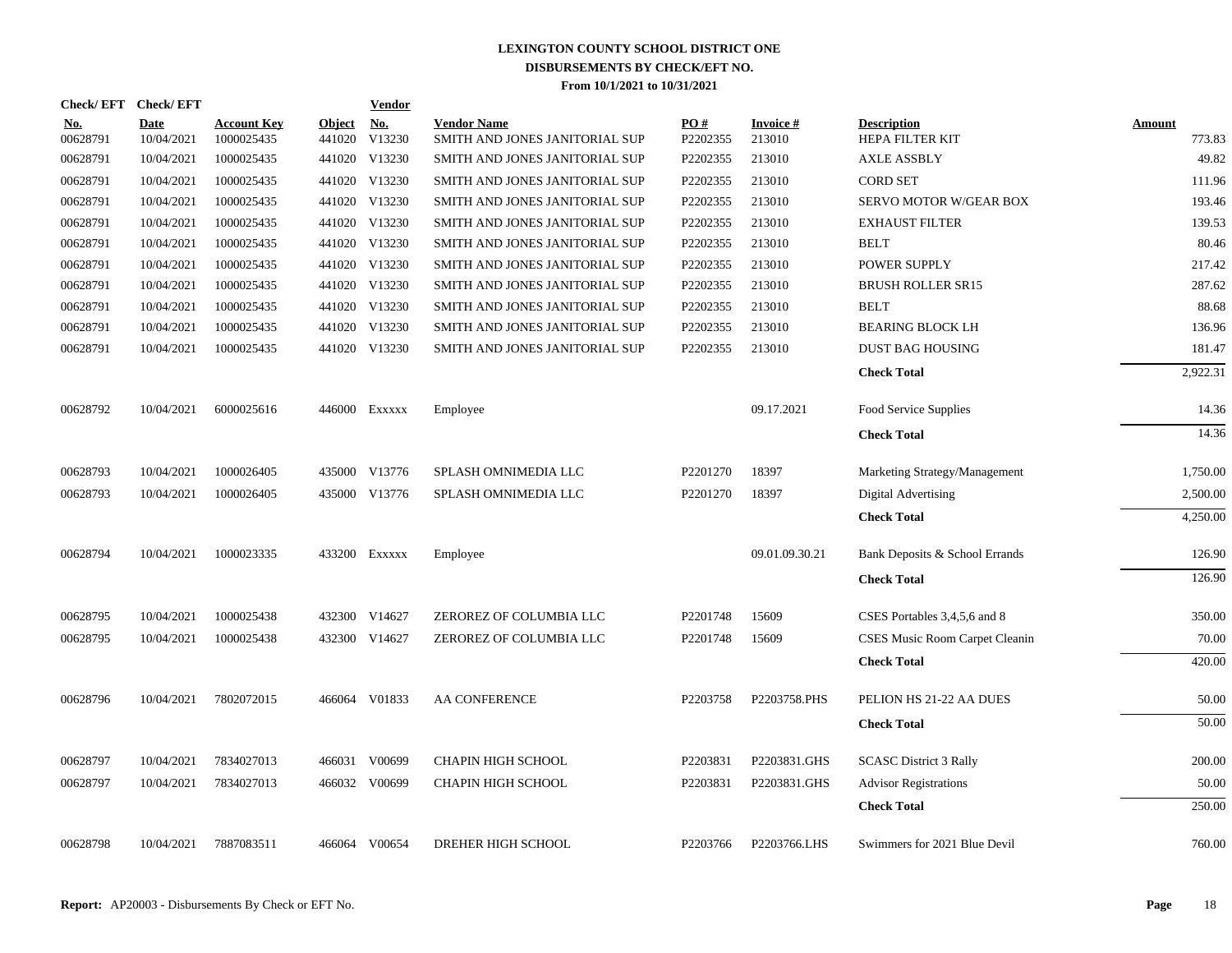| <u>No.</u> | Check/EFT Check/EFT<br><b>Date</b> | <b>Account Key</b> | <b>Object</b> | <b>Vendor</b><br><u>No.</u> | <b>Vendor Name</b>                | <u>PO#</u> | <b>Invoice#</b> | <b>Description</b>             | <b>Amount</b> |
|------------|------------------------------------|--------------------|---------------|-----------------------------|-----------------------------------|------------|-----------------|--------------------------------|---------------|
|            |                                    |                    |               |                             |                                   |            |                 | <b>Check Total</b>             | 760.00        |
| 00628799   | 10/04/2021                         | 1000022215         |               | 444000 V00580               | LEXINGTON COUNTY CHRONICLE AND    | P2203116   | P2203116.PHS    | LEXINGTON CHRINICLE SUBSCRIPTI | 55.00         |
|            |                                    |                    |               |                             |                                   |            |                 | <b>Check Total</b>             | 55.00         |
| 00628800   | 10/04/2021                         | 7901327015         |               | 466064 V10942               | NATIONAL ASSOCIATION FOR MUSIC    | P2203756   | P2203756.PHS    | <b>CHAPTER RENEWAL 3878</b>    | 100.00        |
|            |                                    |                    |               |                             |                                   |            |                 | <b>Check Total</b>             | 100.00        |
| 00628801   | 10/04/2021                         | 1000025204         |               | 433200 Exxxxx               | Employee                          |            | 09.01.09.30.21  | <b>Bank Deposit Commutes</b>   | 59.02         |
|            |                                    |                    |               |                             |                                   |            |                 | <b>Check Total</b>             | 59.02         |
| 00628802   | 10/04/2021                         | 1000000000         |               | 245000 V01209               | EMPLOYEE INSURANCE PROGRAM        |            | 10/1/2021       | <b>Employer Share Dental</b>   | 45,263.86     |
| 00628802   | 10/04/2021                         | 1000000000         | 245000        | V01209                      | <b>EMPLOYEE INSURANCE PROGRAM</b> |            | 10/1/2021       | <b>Employee Dental</b>         | 28,403.94     |
| 00628802   | 10/04/2021                         | 1000000000         | 245010        | V01209                      | EMPLOYEE INSURANCE PROGRAM        |            | 10/1/2021       | Dental Plus                    | 97,851.04     |
| 00628802   | 10/04/2021                         | 1000000000         | 245020        | V01209                      | EMPLOYEE INSURANCE PROGRAM        |            | 10/1/2021       | Tobacco Surcharge              | 12,800.00     |
| 00628802   | 10/04/2021                         | 1000000000         |               | 245030 V01209               | EMPLOYEE INSURANCE PROGRAM        |            | 10/1/2021       | Vision                         | 24,274.72     |
| 00628802   | 10/04/2021                         | 1000000000         |               | 245510 V01209               | EMPLOYEE INSURANCE PROGRAM        |            | 10/1/2021       | <b>Employer Share Health</b>   | 2,133,360.82  |
| 00628802   | 10/04/2021                         | 1000000000         |               | 245510 V01209               | EMPLOYEE INSURANCE PROGRAM        |            | 10/1/2021       | <b>Employee Health</b>         | 558,205.12    |
| 00628802   | 10/04/2021                         | 1000000000         |               | 245590 V01209               | EMPLOYEE INSURANCE PROGRAM        |            | 10/1/2021       | Dependent Life Child           | 1,803.06      |
| 00628802   | 10/04/2021                         | 1000000000         |               | 245600 V01209               | EMPLOYEE INSURANCE PROGRAM        |            | 10/1/2021       | Dependent Life Spouse          | 6,191.66      |
| 00628802   | 10/04/2021                         | 1000000000         |               | 245620 V01209               | EMPLOYEE INSURANCE PROGRAM        |            | 10/1/2021       | <b>Optional Life</b>           | 47,158.86     |
| 00628802   | 10/04/2021                         | 1000000000         |               | 245640 V01209               | EMPLOYEE INSURANCE PROGRAM        |            | 10/1/2021       | <b>SLTD</b>                    | 17,696.40     |
|            |                                    |                    |               |                             |                                   |            |                 | <b>Check Total</b>             | 2,973,009.48  |
| 00628803   | 10/04/2021                         | 1000025204         |               | 433200 Exxxxx               | Employee                          |            | 09.03.09.30.21  | <b>Bank Deposits</b>           | 26.54         |
|            |                                    |                    |               |                             |                                   |            |                 | <b>Check Total</b>             | 26.54         |
| 00628804   | 10/04/2021                         | 1000021207         |               | 433200 Exxxxx               | Employee                          |            | 09.20.09.30.21  | Supply order processes         | 38.64         |
|            |                                    |                    |               |                             |                                   |            |                 | <b>Check Total</b>             | 38.64         |
| 00628805   | 10/04/2021                         | 3972022403         |               | 433200 Exxxxx               | Employee                          |            | 09.01.09.07.21  | School Assistance              | 29.68         |
|            |                                    |                    |               |                             |                                   |            |                 | <b>Check Total</b>             | 29.68         |
| 00628806   | 10/05/2021                         | 1000011231         |               | 432300 V13692               | ACCO BRANDS USA LLC               | P2203880   | 4717601144      | <b>TRAVEL CHARGE</b>           | 157.29        |
| 00628806   | 10/05/2021                         | 1000011231         |               | 432300 V13692               | ACCO BRANDS USA LLC               | P2203880   | 4717601144      | <b>LABOR CHARGE</b>            | 304.95        |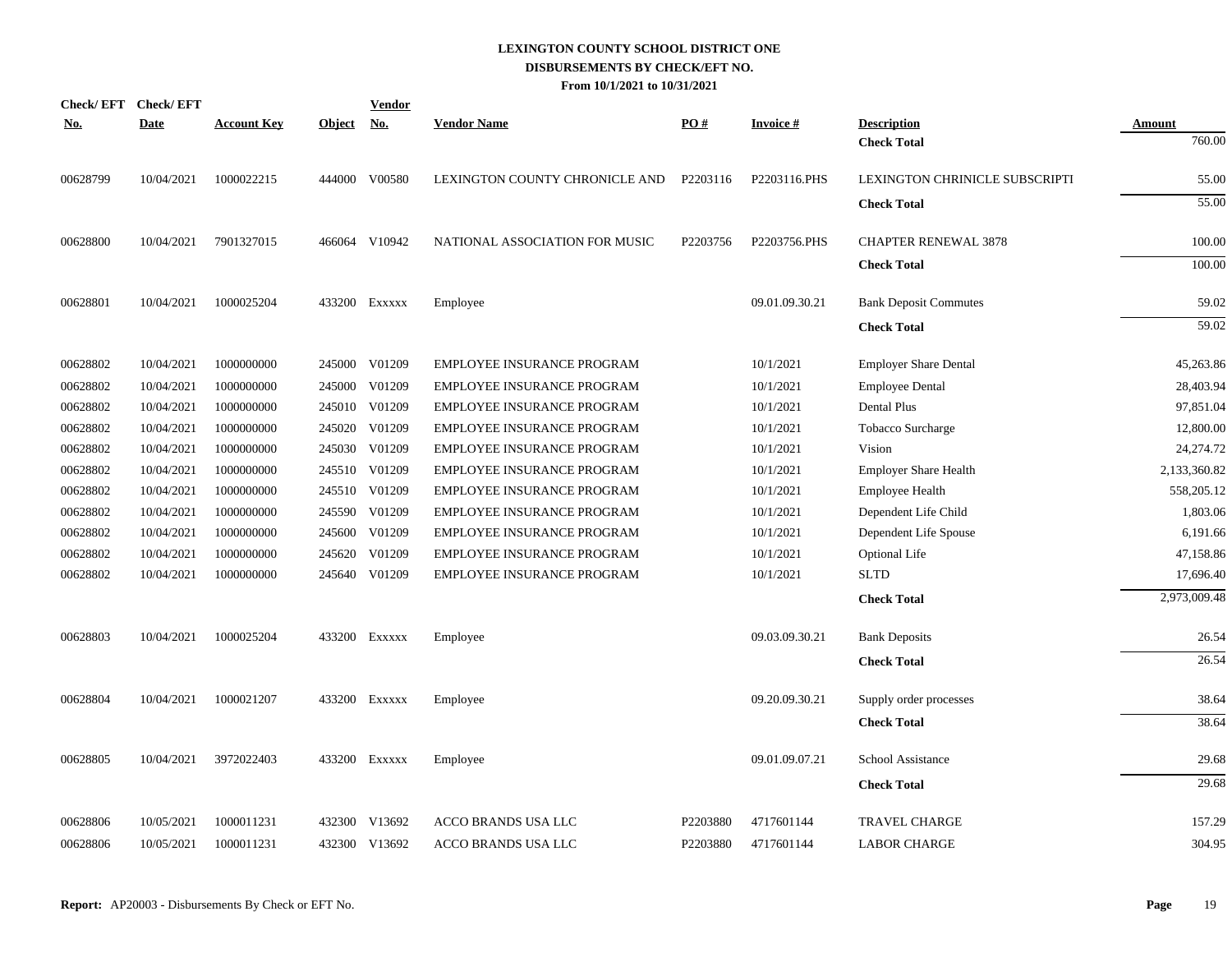| <b>Check/EFT</b> | <b>Check/EFT</b> |                    |               | <b>Vendor</b> |                                      |          |                 |                                          |                  |
|------------------|------------------|--------------------|---------------|---------------|--------------------------------------|----------|-----------------|------------------------------------------|------------------|
| <u>No.</u>       | <b>Date</b>      | <b>Account Key</b> | <b>Object</b> | No.           | <b>Vendor Name</b>                   | PO#      | <b>Invoice#</b> | <b>Description</b><br><b>Check Total</b> | Amount<br>462.24 |
|                  |                  |                    |               |               |                                      |          |                 |                                          |                  |
| 00628807         | 10/05/2021       | 1000011415         |               | 441000 V15937 | AIRGAS USA LLC                       | P2202129 | 9982999927      | (2) INDUSTRIAL, LARGE, CYLINDE           | 7.06             |
|                  |                  |                    |               |               |                                      |          |                 | <b>Check Total</b>                       | 7.06             |
| 00628808         | 10/05/2021       | 1000022403         |               | 434500 V00391 | <b>APPLE INC</b>                     | P2203380 | AF42073589      | 3-Year Apple Care                        | 159.43           |
| 00628808         | 10/05/2021       | 5708025393         |               | 444510 V00391 | <b>APPLE INC</b>                     | P2202588 | AF42101681      | 10.2 INCH I PAD WIFI 32 GB SP            | 157,290.00       |
| 00628808         | 10/05/2021       | 7744019011         |               | 466045 V00391 | <b>APPLE INC</b>                     | P2203473 | AG00952733      | Apple Pencil (2nd Generation)            | 1,655.29         |
| 00628808         | 10/05/2021       | 7744019011         |               | 466045 V00391 | APPLE INC                            | P2203473 | AG00952733      | 3 year AppleCare+ for schools            | 191.53           |
| 00628808         | 10/05/2021       | 7744019011         |               | 466045 V00391 | <b>APPLE INC</b>                     | P2203473 | AG01147149      | OtterBox Symmetry Series 360 E           | 96.25            |
|                  |                  |                    |               |               |                                      |          |                 | <b>Check Total</b>                       | 159,392.50       |
| 00628809         | 10/05/2021       | 1000025507         |               | 433100 V13473 | ASMAR, HAYA A                        |          | 10/1/2021       | <b>Transportation Contract</b>           | 70.56            |
|                  |                  |                    |               |               |                                      |          |                 | <b>Check Total</b>                       | 70.56            |
| 00628810         | 10/05/2021       | 1000026405         |               | 439500 V14154 | AZURA INVESTIGATIONS LLC             | P2200675 | 235946          | <b>Employee Background Checks</b>        | 621.00           |
| 00628810         | 10/05/2021       | 1000026405         |               | 439500 V14154 | AZURA INVESTIGATIONS LLC             | P2200675 | 235946          | New York Repository Fee                  | 1,056.00         |
| 00628810         | 10/05/2021       | 1000026405         |               | 439500 V14154 | AZURA INVESTIGATIONS LLC             | P2200675 | 235946          | National Name Search Fee                 | 680.00           |
|                  |                  |                    |               |               |                                      |          |                 | <b>Check Total</b>                       | 2,357.00         |
| 00628811         | 10/05/2021       | 1000022493         |               | 433200 EXXXXX | Employee                             |          | 08.01.09.30.21  | In District                              | 90.72            |
|                  |                  |                    |               |               |                                      |          |                 | <b>Check Total</b>                       | 90.72            |
| 00628812         | 10/05/2021       | 1000025415         | 432900        | V02035        | <b>BOILER SAFETY PROGRAM SC DEPT</b> | P2203698 | 15980           | PHS-Boiler Inspection/Registra           | 25.00            |
| 00628812         | 10/05/2021       | 1000025415         | 432900        | V02035        | <b>BOILER SAFETY PROGRAM SC DEPT</b> | P2203698 | 15980           | PHS-Boiler Inspection/Registra           | 25.00            |
| 00628812         | 10/05/2021       | 1000025415         | 432900        | V02035        | <b>BOILER SAFETY PROGRAM SC DEPT</b> | P2203698 | 15980           | PHS-Boiler Inspection/Registra           | 25.00            |
| 00628812         | 10/05/2021       | 1000025415         |               | 432900 V02035 | BOILER SAFETY PROGRAM SC DEPT        | P2203698 | 15984           | GES-Boiler Inspection/Registra           | 25.00            |
|                  |                  |                    |               |               |                                      |          |                 | <b>Check Total</b>                       | 100.00           |
| 00628813         | 10/05/2021       | 7802072046         |               | 466041 V13255 | <b>BSN SPORTS</b>                    | P2202437 | 913792598       | White-DURA STRIPE FIELD PAINT            | 385.18           |
| 00628813         | 10/05/2021       | 7802072046         |               | 466041 V13255 | <b>BSN SPORTS</b>                    | P2202437 | 913792598       | Freight                                  | 20.52            |
|                  |                  |                    |               |               |                                      |          |                 | <b>Check Total</b>                       | 405.70           |
| 00628814         | 10/05/2021       | 7814027021         |               | 466041 V14170 | <b>BWI COMPANIES INC</b>             | P2200356 | 16621988        | <b>INJECTION MOLDED ELITE AZALEA</b>     | 194.54           |
| 00628814         | 10/05/2021       | 7814027021         |               | 466041 V14170 | <b>BWI COMPANIES INC</b>             | P2200356 | 16621988        | RING SUPPORT & MUM PK/720                | 255.42           |
|                  |                  |                    |               |               |                                      |          |                 |                                          |                  |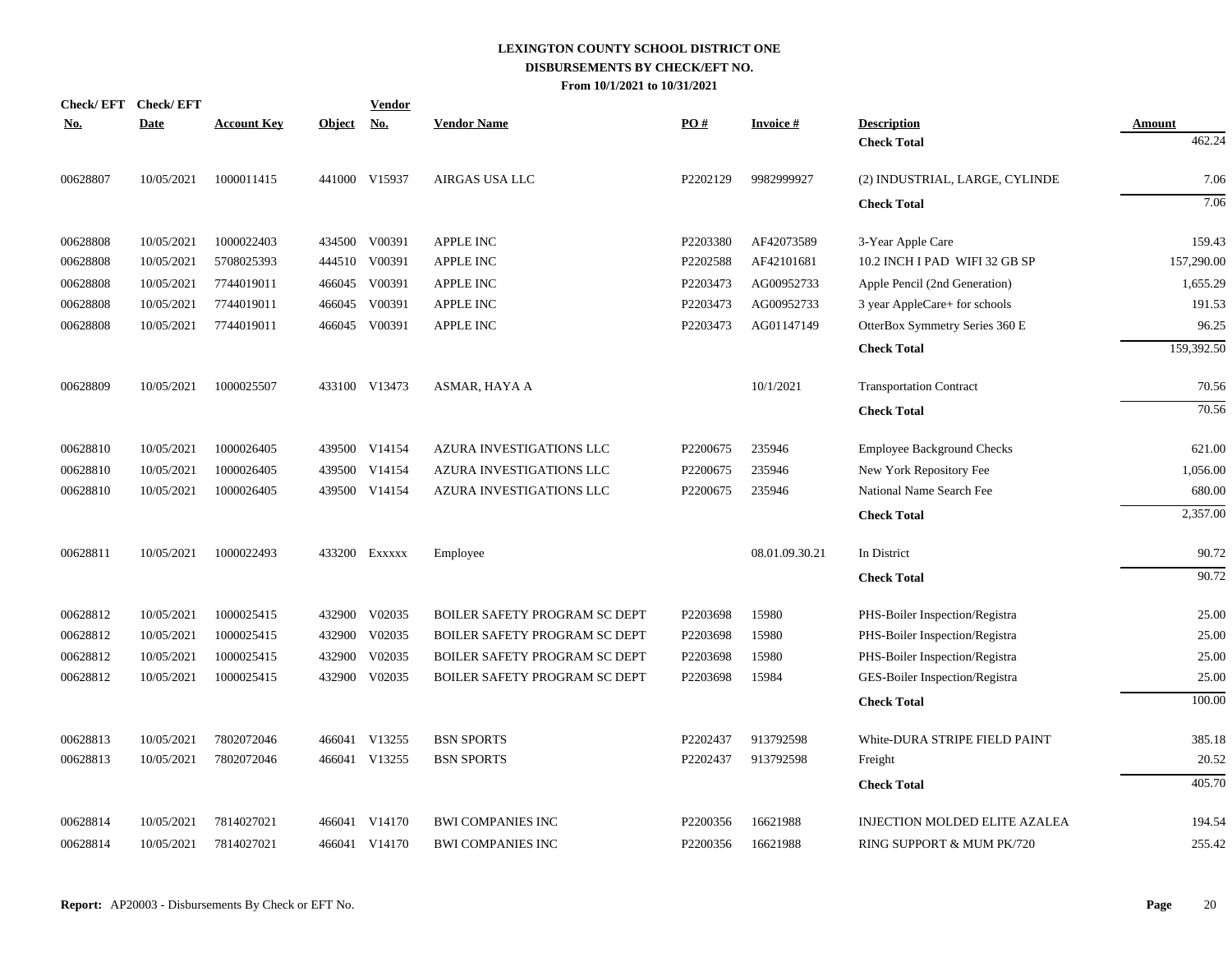| <u>No.</u> | Check/EFT Check/EFT<br><b>Date</b> | <b>Account Key</b> | <b>Object</b> | <b>Vendor</b><br><u>No.</u> | <b>Vendor Name</b>     | PO#      | <b>Invoice#</b> | <b>Description</b>             | Amount   |
|------------|------------------------------------|--------------------|---------------|-----------------------------|------------------------|----------|-----------------|--------------------------------|----------|
|            |                                    |                    |               |                             |                        |          |                 | <b>Check Total</b>             | 449.96   |
| 00628815   | 10/05/2021                         | 1000026693         |               | 444510 V01145               | CAMCOR, INC.           | P2109928 | 2517800         | LG 75US340COUD 75 INCH UHD 3HD | 1,422.80 |
|            |                                    |                    |               |                             |                        |          |                 | <b>Check Total</b>             | 1,422.80 |
| 00628816   | 10/05/2021                         | 1000025507         |               | 433100 V11275               | COLE, SUSAN            |          | 10/1/2021       | <b>Transportation Contract</b> | 739.20   |
|            |                                    |                    |               |                             |                        |          |                 | <b>Check Total</b>             | 739.20   |
| 00628817   | 10/05/2021                         | 7946027015         |               | 466035 V10286               | CREATIVE SOLUTIONS INC | P2203891 | 1794856307      | MARCHING BAND DRILL CUSTOM DES | 1,750.00 |
| 00628817   | 10/05/2021                         | 7946027015         |               | 466035 V10286               | CREATIVE SOLUTIONS INC | P2203891 | 1794856307      | <b>CONCEPT DESIGN 2021</b>     | 250.00   |
|            |                                    |                    |               |                             |                        |          |                 | <b>Check Total</b>             | 2,000.00 |
| 00628818   | 10/05/2021                         | 1000011411         |               | 444500 V01040               | <b>DELL COMPUTERS</b>  | P2203381 | 10522712692     | OptiPlex 5090 SFF BTX          | 1,765.50 |
|            |                                    |                    |               |                             |                        |          |                 | <b>Check Total</b>             | 1,765.50 |
| 00628819   | 10/05/2021                         | 7974027038         |               | 466041 V00645               | DEMCO INC              | P2203379 | 7013706         | Highsmith Coated Steel Book Su | 237.80   |
| 00628819   | 10/05/2021                         | 7974027038         | 466041        | V00645                      | DEMCO INC              | P2203379 | 7013706         | Birthday bk club colorful ball | 36.55    |
| 00628819   | 10/05/2021                         | 7974027038         | 466041        | V00645                      | DEMCO INC              | P2203379 | 7013706         | Custom Rubber Stamp 2 lines(Pl | 16.15    |
| 00628819   | 10/05/2021                         | 7974027038         | 466041        | V00645                      | DEMCO INC              | P2203379 | 7013706         | Foam Rubber Stamp Pad 4" x 2-1 | 6.51     |
| 00628819   | 10/05/2021                         | 7974027038         | 466041        | V00645                      | DEMCO INC              | P2203379 | 7013706         | Hand Stamp Discard 3/8" H      | 8.01     |
| 00628819   | 10/05/2021                         | 7974027038         |               | 466041 V00645               | DEMCO INC              | P2203379 | 7013706         | Shipping/Processing            | 45.64    |
|            |                                    |                    |               |                             |                        |          |                 | <b>Check Total</b>             | 350.66   |
| 00628820   | 10/05/2021                         | 1000011329         |               | 434500 V10669               | <b>EXPLORELEARNING</b> | P2203752 | 4364010         | Gizmos Teacher Licenses for a  | 1,872.50 |
|            |                                    |                    |               |                             |                        |          |                 | <b>Check Total</b>             | 1,872.50 |
| 00628821   | 10/05/2021                         | 1000011329         |               | 441000 V15897               | FIRST COMMUNITY BANK   | P2203878 | GMS.5840.09.21  | Amazon                         | 299.70   |
| 00628821   | 10/05/2021                         | 1000011329         |               | 441000 V15897               | FIRST COMMUNITY BANK   | P2203878 | GMS.5840.09.21  | <b>PSS</b>                     | 649.60   |
| 00628821   | 10/05/2021                         | 1000011329         |               | 441000 V15897               | FIRST COMMUNITY BANK   | P2203878 | GMS.5840.09.21  | Lowe's                         | 212.93   |
| 00628821   | 10/05/2021                         | 1000011329         | 441000        | V15897                      | FIRST COMMUNITY BANK   | P2203878 | GMS.5840.09.21  | Amazon                         | 66.38    |
| 00628821   | 10/05/2021                         | 1000011329         |               | 441000 V15897               | FIRST COMMUNITY BANK   | P2203878 | GMS.5840.09.21  | Amazon                         | 275.42   |
| 00628821   | 10/05/2021                         | 1000011329         | 441000        | V15897                      | FIRST COMMUNITY BANK   | P2203878 | GMS.5840.09.21  | Amazon                         | 51.32    |
| 00628821   | 10/05/2021                         | 1000011329         |               | 441000 V15897               | FIRST COMMUNITY BANK   | P2203878 | GMS.5840.09.21  | WalMart                        | 318.86   |
| 00628821   | 10/05/2021                         | 1000011329         | 441000        | V15897                      | FIRST COMMUNITY BANK   | P2203878 | GMS.5840.09.21  | Office Max                     | 149.76   |
| 00628821   | 10/05/2021                         | 1000014129         |               | 441000 V15897               | FIRST COMMUNITY BANK   | P2203878 | GMS.5840.09.21  | Amazon                         | 23.82    |
| 00628821   | 10/05/2021                         | 1000014129         |               | 441000 V15897               | FIRST COMMUNITY BANK   | P2203878 | GMS.5840.09.21  | Amazon                         | 24.99    |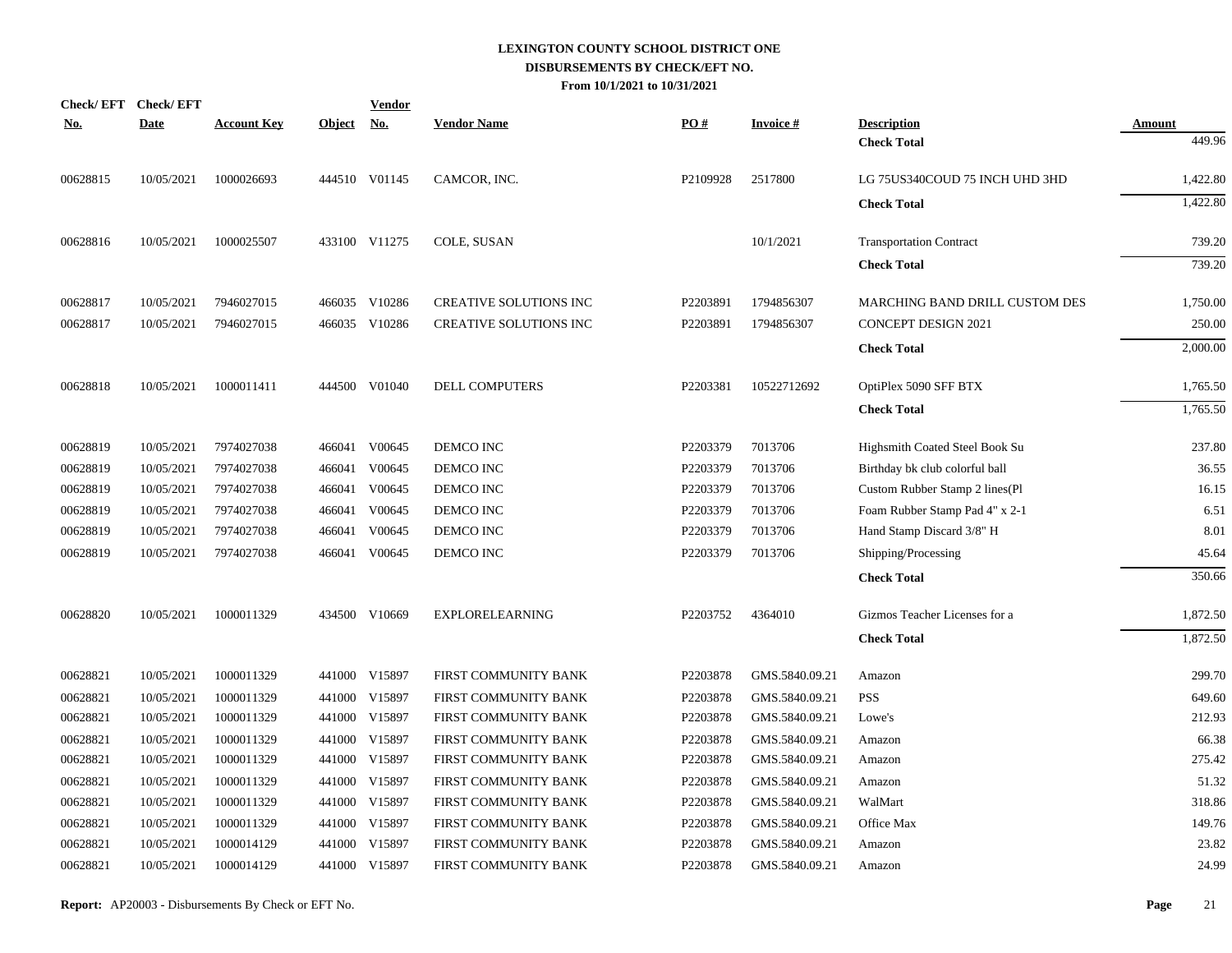|                        | Check/EFT Check/EFT       |                                  |                         | <b>Vendor</b> |                                            |                 |                                   |                                          |                        |
|------------------------|---------------------------|----------------------------------|-------------------------|---------------|--------------------------------------------|-----------------|-----------------------------------|------------------------------------------|------------------------|
| <u>No.</u><br>00628821 | <b>Date</b><br>10/05/2021 | <b>Account Key</b><br>1000022229 | <b>Object</b><br>443000 | No.<br>V15897 | <b>Vendor Name</b><br>FIRST COMMUNITY BANK | PO#<br>P2203878 | <b>Invoice#</b><br>GMS.5840.09.21 | <b>Description</b><br><b>Hobby Lobby</b> | <b>Amount</b><br>85.87 |
| 00628821               | 10/05/2021                | 1000025429                       | 441000                  | V15897        | FIRST COMMUNITY BANK                       | P2203878        | GMS.5840.09.21                    | Quick Serve                              | 67.25                  |
| 00628821               | 10/05/2021                | 1000025429                       |                         | 441000 V15897 | FIRST COMMUNITY BANK                       | P2203878        | GMS.5840.09.21                    | Amazon                                   | 164.63                 |
| 00628821               | 10/05/2021                | 1000025429                       | 441000                  | V15897        | FIRST COMMUNITY BANK                       | P2203878        | GMS.5840.09.21                    | Quick Serve                              | 81.78                  |
| 00628821               | 10/05/2021                | 7743019029                       | 466041                  | V15897        | FIRST COMMUNITY BANK                       | P2203878        | GMS.5840.09.21                    | eBay                                     | 44.04                  |
| 00628821               | 10/05/2021                | 7743019029                       | 466041                  | V15897        | FIRST COMMUNITY BANK                       | P2203878        | GMS.5840.09.21                    | EBay                                     | 16.50                  |
| 00628821               | 10/05/2021                | 7796027029                       | 466099                  | V15897        | FIRST COMMUNITY BANK                       | P2203878        | GMS.5840.09.21                    | Amazon                                   | 13.90                  |
| 00628821               | 10/05/2021                | 7796027029                       | 466099                  | V15897        | FIRST COMMUNITY BANK                       | P2203878        | GMS.5840.09.21                    | <b>First Community</b>                   | 35.00                  |
| 00628821               | 10/05/2021                | 7796027029                       | 466099                  | V15897        | FIRST COMMUNITY BANK                       | P2203878        | GMS.5840.09.21                    | <b>First Community</b>                   | 34.24                  |
| 00628821               | 10/05/2021                | 7860527029                       | 466069                  | V15897        | FIRST COMMUNITY BANK                       | P2203878        | GMS.5840.09.21                    | Lowe's Foods                             | 69.72                  |
| 00628821               | 10/05/2021                | 7860527029                       | 466069                  | V15897        | FIRST COMMUNITY BANK                       | P2203878        | GMS.5840.09.21                    | Dunkin' Donunts                          | 45.74                  |
| 00628821               | 10/05/2021                | 7860527029                       | 466099                  | V15897        | FIRST COMMUNITY BANK                       | P2203878        | GMS.5840.09.21                    | Ship N Print Solutions                   | 229.54                 |
| 00628821               | 10/05/2021                | 7860527029                       | 466099                  | V15897        | FIRST COMMUNITY BANK                       | P2203878        | GMS.5840.09.21                    | WalMart                                  | 107.33                 |
| 00628821               | 10/05/2021                | 1000011240                       |                         | 441000 V15897 | FIRST COMMUNITY BANK                       | P2203893        | NPE.4033.09.21                    | Amazon                                   | 296.87                 |
| 00628821               | 10/05/2021                | 1000011240                       |                         | 441000 V15897 | FIRST COMMUNITY BANK                       | P2203893        | NPE.4033.09.21                    | Amazon                                   | 40.13                  |
| 00628821               | 10/05/2021                | 1000011240                       |                         | 441000 V15897 | FIRST COMMUNITY BANK                       | P2203893        | NPE.4033.09.21                    | Amazon                                   | 66.75                  |
| 00628821               | 10/05/2021                | 1000011240                       |                         | 441000 V15897 | FIRST COMMUNITY BANK                       | P2203893        | NPE.4033.09.21                    | Amazon                                   | 191.82                 |
| 00628821               | 10/05/2021                | 1000011240                       |                         | 441000 V15897 | FIRST COMMUNITY BANK                       | P2203893        | NPE.4033.09.21                    | Amazon                                   | 15.02                  |
| 00628821               | 10/05/2021                | 1000011240                       |                         | 441000 V15897 | FIRST COMMUNITY BANK                       | P2203893        | NPE.4033.09.21                    | Walmart                                  | 16.11                  |
| 00628821               | 10/05/2021                | 1000011240                       |                         | 441000 V15897 | FIRST COMMUNITY BANK                       | P2203893        | NPE.4033.09.21                    | Amazon                                   | 102.67                 |
| 00628821               | 10/05/2021                | 1000011240                       |                         | 441000 V15897 | FIRST COMMUNITY BANK                       | P2203893        | NPE.4033.09.21                    | Amazon                                   | 67.38                  |
| 00628821               | 10/05/2021                | 1000011240                       |                         | 441000 V15897 | FIRST COMMUNITY BANK                       | P2203893        | NPE.4033.09.21                    | Amazon                                   | 106.92                 |
| 00628821               | 10/05/2021                | 1000011240                       |                         | 441000 V15897 | FIRST COMMUNITY BANK                       | P2203893        | NPE.4033.09.21                    | Amazon                                   | 56.70                  |
| 00628821               | 10/05/2021                | 1000011240                       |                         | 441000 V15897 | FIRST COMMUNITY BANK                       | P2203893        | NPE.4033.09.21                    | Scholastic                               | $-29.99$               |
| 00628821               | 10/05/2021                | 1000011340                       |                         | 441000 V15897 | FIRST COMMUNITY BANK                       | P2203893        | NPE.4033.09.21                    | Musicelementary.com                      | 130.97                 |
| 00628821               | 10/05/2021                | 1000011340                       |                         | 441000 V15897 | FIRST COMMUNITY BANK                       | P2203893        | NPE.4033.09.21                    | Amazon                                   | 90.91                  |
| 00628821               | 10/05/2021                | 1000011340                       |                         | 441000 V15897 | FIRST COMMUNITY BANK                       | P2203893        | NPE.4033.09.21                    | Amazon                                   | 72.60                  |
| 00628821               | 10/05/2021                | 1000011340                       |                         | 441000 V15897 | FIRST COMMUNITY BANK                       | P2203893        | NPE.4033.09.21                    | Amazon                                   | 57.66                  |
| 00628821               | 10/05/2021                | 1000011340                       |                         | 441000 V15897 | FIRST COMMUNITY BANK                       | P2203893        | NPE.4033.09.21                    | <b>Teachers Pay Teachers</b>             | 21.28                  |
| 00628821               | 10/05/2021                | 1000011340                       |                         | 441000 V15897 | FIRST COMMUNITY BANK                       | P2203893        | NPE.4033.09.21                    | Walmart                                  | 96.92                  |
| 00628821               | 10/05/2021                | 1000021240                       |                         | 441000 V15897 | FIRST COMMUNITY BANK                       | P2203893        | NPE.4033.09.21                    | Hobby Lobby                              | 58.73                  |
| 00628821               | 10/05/2021                | 1000023340                       |                         | 441000 V15897 | FIRST COMMUNITY BANK                       | P2203893        | NPE.4033.09.21                    | Amazon                                   | 105.20                 |
| 00628821               | 10/05/2021                | 1000023340                       |                         | 441000 V15897 | FIRST COMMUNITY BANK                       | P2203893        | NPE.4033.09.21                    | Amazon                                   | 134.76                 |
| 00628821               | 10/05/2021                | 1000025440                       |                         | 441000 V15897 | FIRST COMMUNITY BANK                       | P2203893        | NPE.4033.09.21                    | Circle K                                 | 50.01                  |
| 00628821               | 10/05/2021                | 1000025440                       |                         | 441000 V15897 | FIRST COMMUNITY BANK                       | P2203893        | NPE.4033.09.21                    | Circle K                                 | $-0.50$                |
| 00628821               | 10/05/2021                | 1000025440                       |                         | 441000 V15897 | FIRST COMMUNITY BANK                       | P2203893        | NPE.4033.09.21                    | Lowe's                                   | $-102.70$              |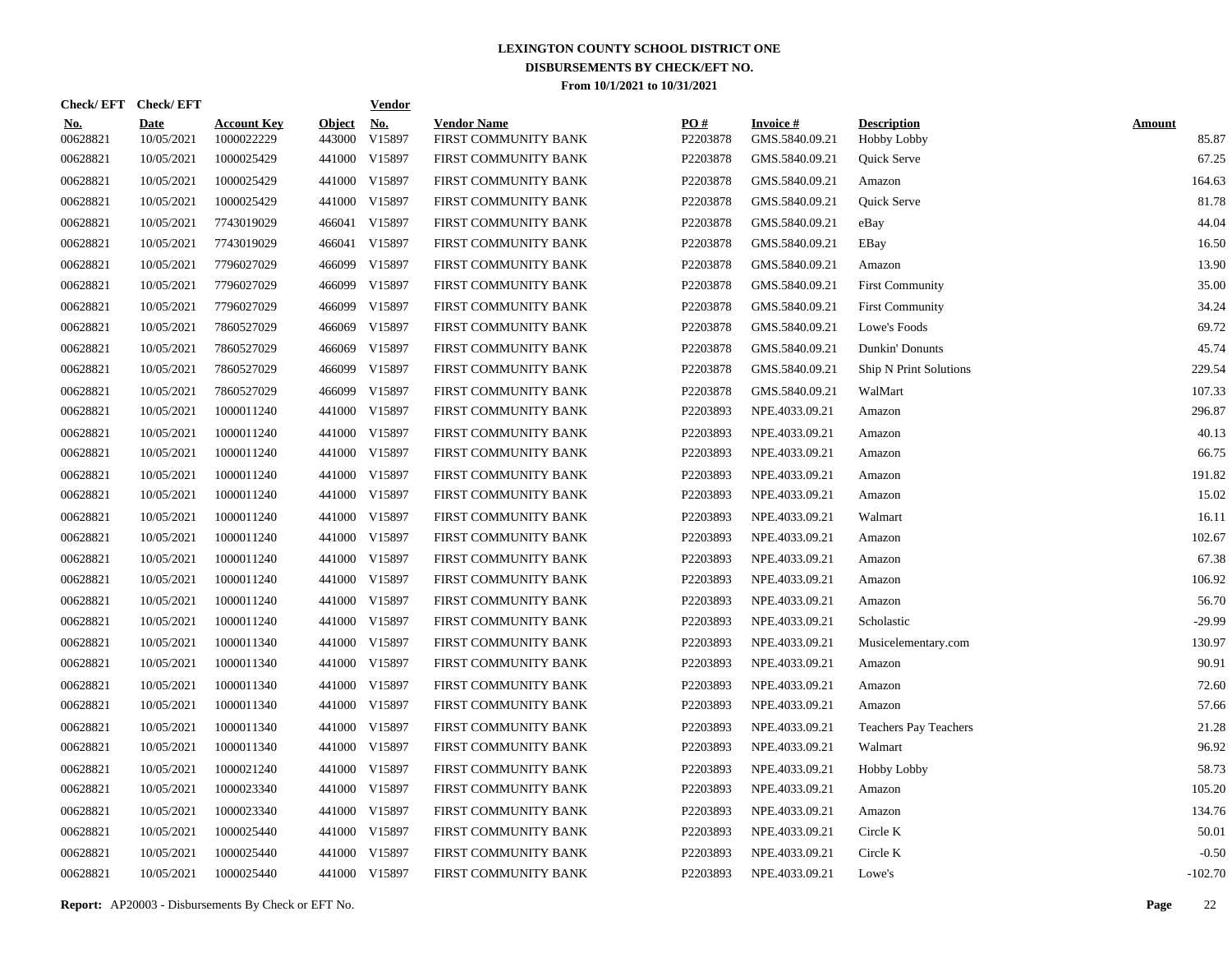|                        | Check/EFT Check/EFT       |                                  |                         | <b>Vendor</b> |                                            |                 |                                   |                                |                          |
|------------------------|---------------------------|----------------------------------|-------------------------|---------------|--------------------------------------------|-----------------|-----------------------------------|--------------------------------|--------------------------|
| <u>No.</u><br>00628821 | <b>Date</b><br>10/05/2021 | <b>Account Key</b><br>1000025440 | <b>Object</b><br>441000 | No.<br>V15897 | <b>Vendor Name</b><br>FIRST COMMUNITY BANK | PO#<br>P2203893 | <b>Invoice#</b><br>NPE.4033.09.21 | <b>Description</b><br>Circle K | <b>Amount</b><br>$-0.50$ |
| 00628821               | 10/05/2021                | 7841827040                       |                         | 466099 V15897 | FIRST COMMUNITY BANK                       | P2203893        | NPE.4033.09.21                    | <b>Great Jones</b>             | 494.40                   |
| 00628821               | 10/05/2021                | 7841827040                       |                         | 466099 V15897 | FIRST COMMUNITY BANK                       | P2203893        | NPE.4033.09.21                    | <b>Great Jones</b>             | 494.40                   |
| 00628821               | 10/05/2021                | 7841827040                       |                         | 466099 V15897 | FIRST COMMUNITY BANK                       | P2203893        | NPE.4033.09.21                    | <b>Great Jones</b>             | 494.40                   |
| 00628821               | 10/05/2021                | 7863027040                       |                         | 466036 V15897 | FIRST COMMUNITY BANK                       | P2203893        | NPE.4033.09.21                    | <b>Pine Press Printing</b>     | 207.93                   |
| 00628821               | 10/05/2021                | 7863027040                       |                         | 466041 V15897 | FIRST COMMUNITY BANK                       | P2203893        | NPE.4033.09.21                    | Sam's                          | 139.22                   |
| 00628821               | 10/05/2021                | 7863027040                       |                         | 466041 V15897 | FIRST COMMUNITY BANK                       | P2203893        | NPE.4033.09.21                    | <b>ADM</b> Signs               | 30.00                    |
| 00628821               | 10/05/2021                | 7863027040                       |                         | 466041 V15897 | FIRST COMMUNITY BANK                       | P2203893        | NPE.4033.09.21                    | Amazon                         | 273.66                   |
| 00628821               | 10/05/2021                | 7863027040                       |                         | 466041 V15897 | FIRST COMMUNITY BANK                       | P2203893        | NPE.4033.09.21                    | Amazon                         | 172.08                   |
| 00628821               | 10/05/2021                | 7863027040                       |                         | 466041 V15897 | FIRST COMMUNITY BANK                       | P2203893        | NPE.4033.09.21                    | Amazon                         | 38.52                    |
| 00628821               | 10/05/2021                | 7863027040                       |                         | 466069 V15897 | FIRST COMMUNITY BANK                       | P2203893        | NPE.4033.09.21                    | Publix                         | 29.20                    |
| 00628821               | 10/05/2021                | 7863027040                       |                         | 466069 V15897 | FIRST COMMUNITY BANK                       | P2203893        | NPE.4033.09.21                    | Publix                         | 55.63                    |
| 00628821               | 10/05/2021                | 7863027040                       |                         | 466069 V15897 | FIRST COMMUNITY BANK                       | P2203893        | NPE.4033.09.21                    | Walmart                        | 104.14                   |
| 00628821               | 10/05/2021                | 7863027040                       |                         | 466069 V15897 | FIRST COMMUNITY BANK                       | P2203893        | NPE.4033.09.21                    | Lowes Foods                    | 28.30                    |
| 00628821               | 10/05/2021                | 7863027040                       |                         | 466069 V15897 | FIRST COMMUNITY BANK                       | P2203893        | NPE.4033.09.21                    | Sam's                          | 102.80                   |
| 00628821               | 10/05/2021                | 7863027040                       |                         | 466069 V15897 | FIRST COMMUNITY BANK                       | P2203893        | NPE.4033.09.21                    | Publix                         | 80.15                    |
| 00628821               | 10/05/2021                | 7863027040                       |                         | 466099 V15897 | FIRST COMMUNITY BANK                       | P2203893        | NPE.4033.09.21                    | <b>NPE</b>                     | 0.01                     |
| 00628821               | 10/05/2021                | 7863027040                       |                         | 466099 V15897 | FIRST COMMUNITY BANK                       | P2203893        | NPE.4033.09.21                    | LeBleu                         | 75.21                    |
| 00628821               | 10/05/2021                | 7863027040                       |                         | 466099 V15897 | FIRST COMMUNITY BANK                       | P2203893        | NPE.4033.09.21                    | Trophy and Awards Center       | 44.41                    |
| 00628821               | 10/05/2021                | 7863027040                       |                         | 466099 V15897 | FIRST COMMUNITY BANK                       | P2203893        | NPE.4033.09.21                    | Sam's Club                     | 191.51                   |
| 00628821               | 10/05/2021                | 7928527040                       |                         | 466099 V15897 | FIRST COMMUNITY BANK                       | P2203893        | NPE.4033.09.21                    | Dominion                       | 196.43                   |
| 00628821               | 10/05/2021                | 1000011124                       |                         | 441000 V15897 | FIRST COMMUNITY BANK                       | P2203874        | RBE.4595.09.21                    | Office Depot                   | 267.90                   |
| 00628821               | 10/05/2021                | 1000011224                       |                         | 436000 V15897 | FIRST COMMUNITY BANK                       | P2203874        | RBE.4595.09.21                    | The UPS Store                  | 650.69                   |
| 00628821               | 10/05/2021                | 1000011224                       |                         | 441000 V15897 | FIRST COMMUNITY BANK                       | P2203874        | RBE.4595.09.21                    | Amazon.com                     | 11.37                    |
| 00628821               | 10/05/2021                | 1000011224                       |                         | 441000 V15897 | FIRST COMMUNITY BANK                       | P2203874        | RBE.4595.09.21                    | Amazon.com                     | 54.61                    |
| 00628821               | 10/05/2021                | 1000011224                       |                         | 441000 V15897 | FIRST COMMUNITY BANK                       | P2203874        | RBE.4595.09.21                    | Amazon.com                     | 34.00                    |
| 00628821               | 10/05/2021                | 1000011224                       |                         | 441000 V15897 | FIRST COMMUNITY BANK                       | P2203874        | RBE.4595.09.21                    | Amazon.com                     | 12.83                    |
| 00628821               | 10/05/2021                | 1000011224                       |                         | 441000 V15897 | FIRST COMMUNITY BANK                       | P2203874        | RBE.4595.09.21                    | The UPS Store                  | 981.06                   |
| 00628821               | 10/05/2021                | 1000011224                       |                         | 441000 V15897 | FIRST COMMUNITY BANK                       | P2203874        | RBE.4595.09.21                    | Amazon.com                     | 72.14                    |
| 00628821               | 10/05/2021                | 1000011324                       |                         | 441000 V15897 | FIRST COMMUNITY BANK                       | P2203874        | RBE.4595.09.21                    | Steps to Literacy              | 251.07                   |
| 00628821               | 10/05/2021                | 1000011324                       |                         | 441000 V15897 | FIRST COMMUNITY BANK                       | P2203874        | RBE.4595.09.21                    | <b>West Music</b>              | 29.40                    |
| 00628821               | 10/05/2021                | 1000011324                       |                         | 441000 V15897 | FIRST COMMUNITY BANK                       | P2203874        | RBE.4595.09.21                    | West Music                     | 74.55                    |
| 00628821               | 10/05/2021                | 1000011324                       |                         | 441000 V15897 | FIRST COMMUNITY BANK                       | P2203874        | RBE.4595.09.21                    | Office Depot                   | 53.98                    |
| 00628821               | 10/05/2021                | 1000011324                       |                         | 441000 V15897 | FIRST COMMUNITY BANK                       | P2203874        | RBE.4595.09.21                    | Amazon.com                     | 14.96                    |
| 00628821               | 10/05/2021                | 1000011324                       |                         | 441000 V15897 | FIRST COMMUNITY BANK                       | P2203874        | RBE.4595.09.21                    | Amazon.com                     | 192.77                   |
| 00628821               | 10/05/2021                | 1000011324                       |                         | 441000 V15897 | FIRST COMMUNITY BANK                       | P2203874        | RBE.4595.09.21                    | Amazon.com                     | 48.10                    |

**Report:** AP20003 - Disbursements By Check or EFT No. **Page** 23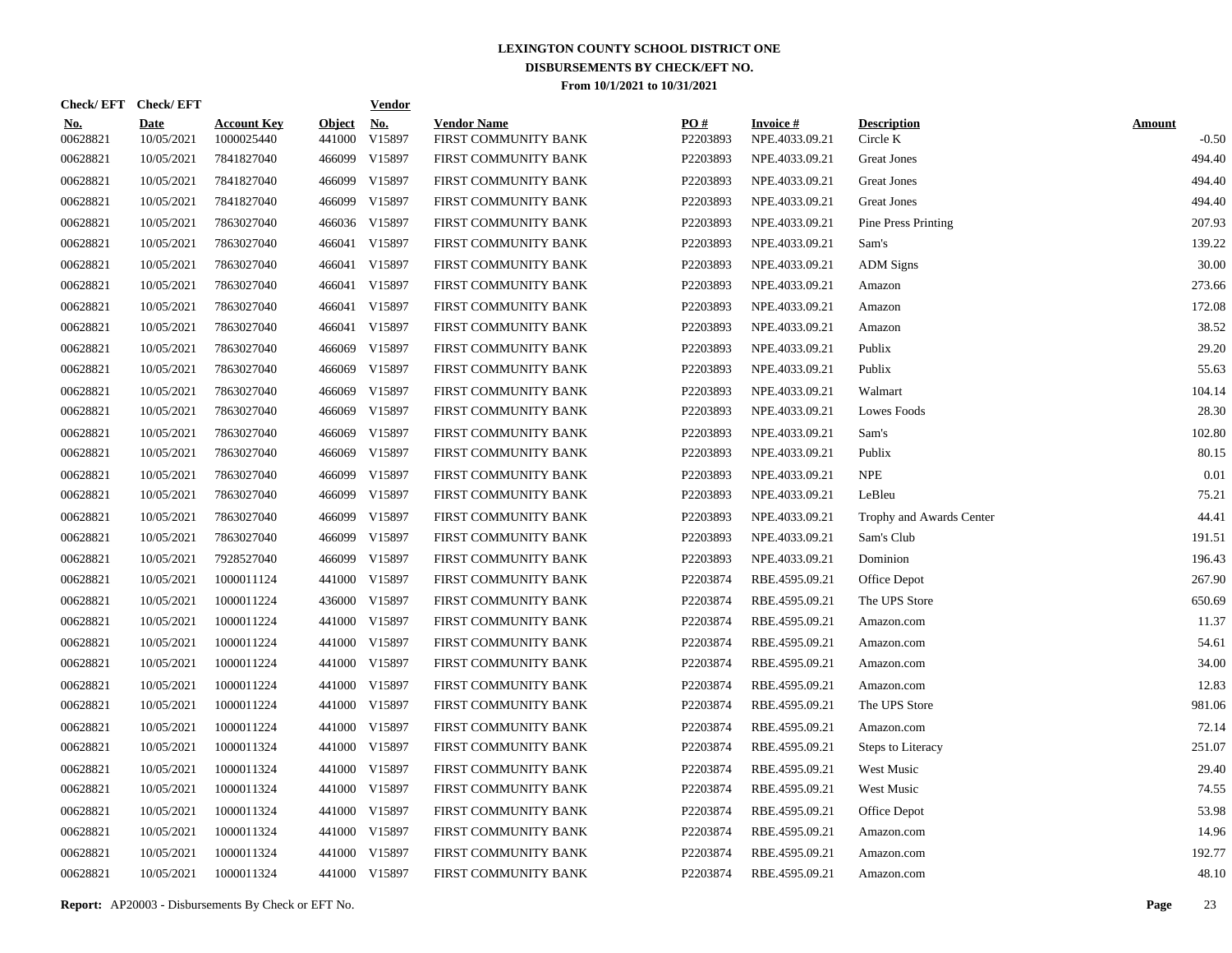| Check/EFT Check/EFT    |                           |                                  |                         | <b>Vendor</b>        |                                            |                 |                                   |                                  |                        |
|------------------------|---------------------------|----------------------------------|-------------------------|----------------------|--------------------------------------------|-----------------|-----------------------------------|----------------------------------|------------------------|
| <u>No.</u><br>00628821 | <b>Date</b><br>10/05/2021 | <b>Account Key</b><br>1000011324 | <b>Object</b><br>441000 | <u>No.</u><br>V15897 | <b>Vendor Name</b><br>FIRST COMMUNITY BANK | PO#<br>P2203874 | <b>Invoice#</b><br>RBE.4595.09.21 | <b>Description</b><br>Amazon.com | <b>Amount</b><br>42.79 |
| 00628821               | 10/05/2021                | 1000011324                       |                         | 441000 V15897        | FIRST COMMUNITY BANK                       | P2203874        | RBE.4595.09.21                    | Oriental Trading Co.             | 245.01                 |
| 00628821               | 10/05/2021                | 1000011324                       |                         | 441000 V15897        | FIRST COMMUNITY BANK                       | P2203874        | RBE.4595.09.21                    | Amazon.com                       | 6.41                   |
| 00628821               | 10/05/2021                | 1000011324                       |                         | 441000 V15897        | FIRST COMMUNITY BANK                       | P2203874        | RBE.4595.09.21                    | Ollie's Oultet                   | 48.02                  |
| 00628821               | 10/05/2021                | 1000022224                       |                         | 443000 V15897        | FIRST COMMUNITY BANK                       | P2203874        | RBE.4595.09.21                    | Amazon.com                       | 52.38                  |
| 00628821               | 10/05/2021                | 1000023324                       |                         | 441000 V15897        | FIRST COMMUNITY BANK                       | P2203874        | RBE.4595.09.21                    | Dumb Blonde Creations            | 75.00                  |
| 00628821               | 10/05/2021                | 1000023324                       |                         | 441000 V15897        | FIRST COMMUNITY BANK                       | P2203874        | RBE.4595.09.21                    | Kaeser and Blair                 | 485.35                 |
| 00628821               | 10/05/2021                | 1000025424                       |                         | 441000 V15897        | FIRST COMMUNITY BANK                       | P2203874        | RBE.4595.09.21                    | Lowe's                           | 50.32                  |
| 00628821               | 10/05/2021                | 1000025424                       |                         | 441000 V15897        | FIRST COMMUNITY BANK                       | P2203874        | RBE.4595.09.21                    | Shell                            | $-0.70$                |
| 00628821               | 10/05/2021                | 1000025424                       |                         | 441000 V15897        | FIRST COMMUNITY BANK                       | P2203874        | RBE.4595.09.21                    | Lowe's                           | 34.03                  |
| 00628821               | 10/05/2021                | 1000025424                       |                         | 441000 V15897        | FIRST COMMUNITY BANK                       | P2203874        | RBE.4595.09.21                    | Shell                            | 70.00                  |
| 00628821               | 10/05/2021                | 3260011224                       |                         | 441000 V15897        | FIRST COMMUNITY BANK                       | P2203874        | RBE.4595.09.21                    | Amazon.com                       | 47.06                  |
| 00628821               | 10/05/2021                | 7793027024                       |                         | 466041 V15897        | FIRST COMMUNITY BANK                       | P2203874        | RBE.4595.09.21                    | <b>Educational Wonderland</b>    | 63.60                  |
| 00628821               | 10/05/2021                | 7793027024                       |                         | 466041 V15897        | FIRST COMMUNITY BANK                       | P2203874        | RBE.4595.09.21                    | <b>OTC</b> Brands                | 259.03                 |
| 00628821               | 10/05/2021                | 7793027024                       |                         | 466041 V15897        | FIRST COMMUNITY BANK                       | P2203874        | RBE.4595.09.21                    | Amazon.com                       | 192.48                 |
| 00628821               | 10/05/2021                | 7846027024                       |                         | 466069 V15897        | FIRST COMMUNITY BANK                       | P2203874        | RBE.4595.09.21                    | Amazon.com                       | 27.00                  |
| 00628821               | 10/05/2021                | 7846027024                       | 466099                  | V15897               | FIRST COMMUNITY BANK                       | P2203874        | RBE.4595.09.21                    | <b>Big Lots</b>                  | 169.91                 |
| 00628821               | 10/05/2021                | 7860027024                       | 466069                  | V15897               | FIRST COMMUNITY BANK                       | P2203874        | RBE.4595.09.21                    | Wal Mart                         | 81.37                  |
| 00628821               | 10/05/2021                | 7881027024                       | 466069                  | V15897               | FIRST COMMUNITY BANK                       | P2203874        | RBE.4595.09.21                    | <b>Bojangles</b>                 | 234.75                 |
| 00628821               | 10/05/2021                | 7881027024                       | 466099                  | V15897               | FIRST COMMUNITY BANK                       | P2203874        | RBE.4595.09.21                    | Publix                           | 231.52                 |
| 00628821               | 10/05/2021                | 7881027024                       |                         | 466099 V15897        | FIRST COMMUNITY BANK                       | P2203874        | RBE.4595.09.21                    | Scentsy                          | 25.68                  |
| 00628821               | 10/05/2021                | 7881027024                       |                         | 466099 V15897        | FIRST COMMUNITY BANK                       | P2203874        | RBE.4595.09.21                    | Wal Mart                         | 201.89                 |
| 00628821               | 10/05/2021                | 7881027024                       |                         | 466099 V15897        | FIRST COMMUNITY BANK                       | P2203874        | RBE.4595.09.21                    | Amazon.com                       | 18.99                  |
| 00628821               | 10/05/2021                | 7881027024                       |                         | 466099 V15897        | FIRST COMMUNITY BANK                       | P2203874        | RBE.4595.09.21                    | Pay Pal                          | 112.99                 |
| 00628821               | 10/05/2021                | 7915027024                       |                         | 466099 V15897        | FIRST COMMUNITY BANK                       | P2203874        | RBE.4595.09.21                    | Publix                           | 80.13                  |
| 00628821               | 10/05/2021                | 7915027024                       |                         | 466099 V15897        | FIRST COMMUNITY BANK                       | P2203874        | RBE.4595.09.21                    | Publix                           | 56.08                  |
| 00628821               | 10/05/2021                | 8175239024                       |                         | 441000 V15897        | FIRST COMMUNITY BANK                       | P2203874        | RBE.4595.09.21                    | Wal Mart                         | 51.04                  |
| 00628821               | 10/05/2021                | 8175239024                       |                         | 441000 V15897        | FIRST COMMUNITY BANK                       | P2203874        | RBE.4595.09.21                    | Krispy Kreme                     | 128.84                 |
|                        |                           |                                  |                         |                      |                                            |                 |                                   | <b>Check Total</b>               | 13,806.84              |
| 00628822               | 10/05/2021                | 1000025427                       |                         | 441020 V14359        | <b>GE APPLIANCES</b>                       | P2110988        | 12-996098                         | GE 21.0 cu. ft. top freezer      | 818.00                 |
| 00628822               | 10/05/2021                | 1000025427                       |                         | 441020 V14359        | <b>GE APPLIANCES</b>                       | P2110988        | 12-996098                         | Solid Waste Fee                  | 2.00                   |
|                        |                           |                                  |                         |                      |                                            |                 |                                   | <b>Check Total</b>               | 820.00                 |
| 00628823               | 10/05/2021                | 1000025507                       |                         | 433100 Exxxxx        | Employee                                   |                 | 10/1/2021                         | <b>Transportation Contract</b>   | 275.97                 |
|                        |                           |                                  |                         |                      |                                            |                 |                                   |                                  |                        |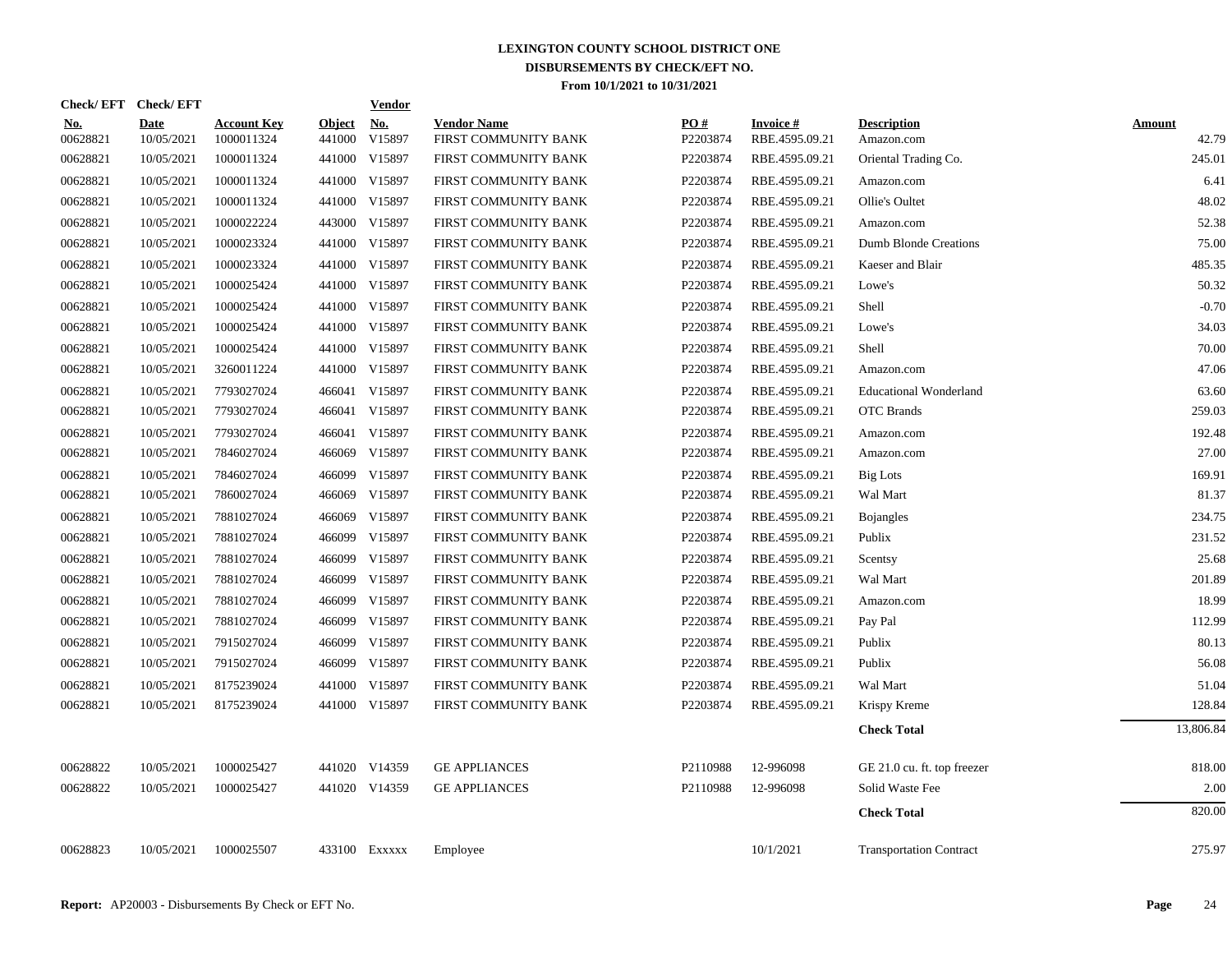| <b>Check/EFT</b> | <b>Check/EFT</b> |                    |               | <b>Vendor</b> |                                |          |                 |                                   |                  |
|------------------|------------------|--------------------|---------------|---------------|--------------------------------|----------|-----------------|-----------------------------------|------------------|
| <u>No.</u>       | <b>Date</b>      | <b>Account Key</b> | <b>Object</b> | No.           | <b>Vendor Name</b>             | PO#      | <b>Invoice#</b> | <b>Description</b>                | Amount<br>275.97 |
|                  |                  |                    |               |               |                                |          |                 | <b>Check Total</b>                |                  |
| 00628824         | 10/05/2021       | 1000021307         |               | 454100 V02048 | <b>GROVE MEDICAL</b>           | P2200844 | 6145506         | WELCH ALLYN SPOT VISION SCREEN    | 36,369.30        |
|                  |                  |                    |               |               |                                |          |                 | <b>Check Total</b>                | 36,369.30        |
| 00628825         | 10/05/2021       | 1000025416         |               | 441020 V15321 | <b>HL SHEALY CO</b>            | P2203688 | 223599          | RCLC, PES, MES, PHES - LawnStar # | 119.84           |
| 00628825         | 10/05/2021       | 1000025420         |               | 441020 V15321 | H L SHEALY CO                  | P2203688 | 223599          | WKMS, LMS - LawnStar #25          | 205.44           |
| 00628825         | 10/05/2021       | 1000025421         |               | 441020 V15321 | H L SHEALY CO                  | P2203688 | 223599          | CSES,LMES,WKES,LTC - LawnStar     | 119.84           |
| 00628825         | 10/05/2021       | 1000025425         |               | 441020 V15321 | H L SHEALY CO                  | P2203688 | 223599          | CSES,LMES,WKES,LTC - LawnStar     | 119.84           |
| 00628825         | 10/05/2021       | 1000025426         |               | 441020 V15321 | <b>HL SHEALY CO</b>            | P2203688 | 223599          | WKMS, LMS - LawnStar #25          | 205.44           |
| 00628825         | 10/05/2021       | 1000025428         |               | 441020 V15321 | H L SHEALY CO                  | P2203688 | 223599          | RCLC, PES, MES, PHES - LawnStar # | 119.84           |
| 00628825         | 10/05/2021       | 1000025431         |               | 441020 V15321 | <b>HL SHEALY CO</b>            | P2203688 | 223599          | CSES, LMES, WKES, LTC - LawnStar  | 119.84           |
| 00628825         | 10/05/2021       | 1000025435         |               | 441020 V15321 | H L SHEALY CO                  | P2203688 | 223599          | RCLC, PES, MES, PHES - LawnStar # | 119.84           |
| 00628825         | 10/05/2021       | 1000025419         | 441020        | V15321        | H L SHEALY CO                  | P2203688 | 223599          | RCLC, PES, MES, PHES - LawnStar # | 119.84           |
| 00628825         | 10/05/2021       | 1000025438         |               | 441020 V15321 | <b>HL SHEALY CO</b>            | P2203688 | 223599          | CSES, LMES, WKES, LTC - LawnStar  | 119.84           |
|                  |                  |                    |               |               |                                |          |                 | <b>Check Total</b>                | 1,369.60         |
| 00628826         | 10/05/2021       | 3400022403         |               | 441000 V12508 | <b>HEINEMANN</b>               | P2202965 | 7377354         | Purposeful Play                   | 276.00           |
| 00628826         | 10/05/2021       | 3400022403         |               | 441000 V12508 | <b>HEINEMANN</b>               | P2202965 | 7377354         | <b>Shipping Charges</b>           | 27.60            |
|                  |                  |                    |               |               |                                |          |                 | <b>Check Total</b>                | 303.60           |
| 00628827         | 10/05/2021       | 7802080020         |               | 466034 V16870 | HOLDERNESS, RICHARD H          |          | VB.LMS.09.28.21 | <b>VB LMS</b> vs Sandhills        | 55.00            |
|                  |                  |                    |               |               |                                |          |                 | <b>Check Total</b>                | 55.00            |
| 00628828         | 10/05/2021       | 7860527013         |               | 466041 V14213 | LAKE MURRAY DRY GOODS LLC      | P2203582 | 6841            | Next Level CVC Tee #6210, Colo    | 381.99           |
| 00628828         | 10/05/2021       | 7860527013         |               | 466041 V14213 | LAKE MURRAY DRY GOODS LLC      | P2203582 | 6841            | Next Level CVC Tee #6210, Colo    | 73.83            |
|                  |                  |                    |               |               |                                |          |                 | <b>Check Total</b>                | 455.82           |
| 00628829         | 10/05/2021       | 1000025507         |               | 433100 V16599 | LYONS, LISA                    |          | 10/1/2021       | <b>Transportation Contract</b>    | 152.32           |
| 00628829         | 10/05/2021       | 1000025507         |               | 433100 V16599 | LYONS, LISA                    |          | 10/1/2021       | <b>Transportation Contract</b>    | 17.76            |
| 00628829         | 10/05/2021       | 1000025507         |               | 433100 V16599 | LYONS, LISA                    |          | 10/1/2021       | <b>Transportation Contract</b>    | 19.98            |
|                  |                  |                    |               |               |                                |          |                 | <b>Check Total</b>                | 190.06           |
| 00628830         | 10/05/2021       | 7802072015         |               | 466041 V12268 | MIDLANDS ACTION PHOTOGRAPHY LL | P2202253 | 1586            | <b>SENIOR SPORTS BANNERS</b>      | 910.00           |
|                  |                  |                    |               |               |                                |          |                 | <b>Check Total</b>                | 910.00           |
|                  |                  |                    |               |               |                                |          |                 |                                   |                  |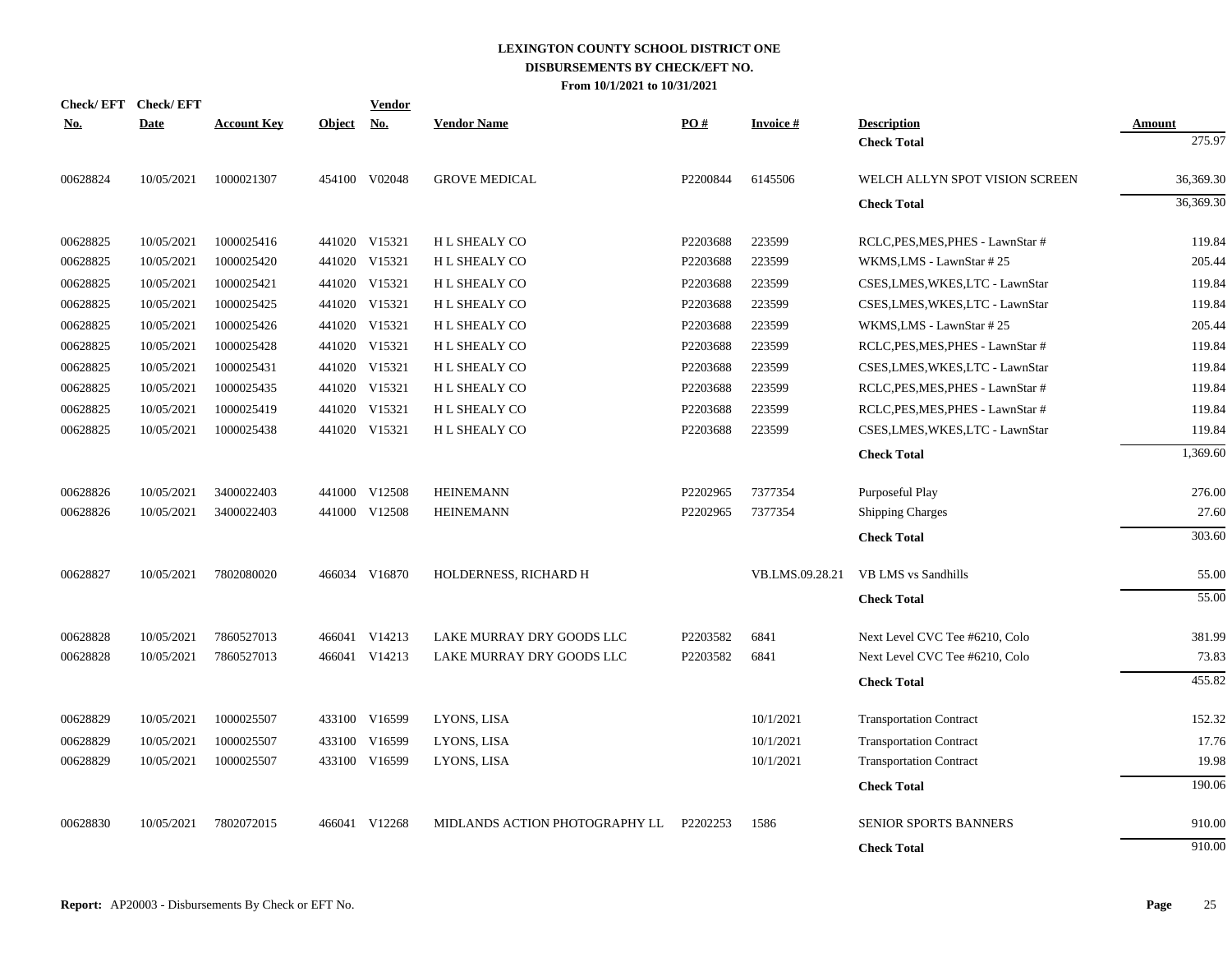|                        | Check/EFT Check/EFT       |                                  |               | <u>Vendor</u>               |                                              |                 |                          |                                                   |                           |
|------------------------|---------------------------|----------------------------------|---------------|-----------------------------|----------------------------------------------|-----------------|--------------------------|---------------------------------------------------|---------------------------|
| <u>No.</u><br>00628831 | <b>Date</b><br>10/05/2021 | <b>Account Key</b><br>7802088011 | <b>Object</b> | <u>No.</u><br>466041 V13862 | <b>Vendor Name</b><br><b>MODERN TURF INC</b> | PO#<br>P2202853 | <b>Invoice#</b><br>10405 | <b>Description</b><br>September field maintenance | <b>Amount</b><br>1,233.75 |
|                        |                           |                                  |               |                             |                                              |                 |                          | <b>Check Total</b>                                | 1,233.75                  |
| 00628832               | 10/05/2021                | 1000011521                       |               | 441000 V00660               | MSC INDUSTRIAL SUPPLY CO                     | P2203078        | 56166434                 | 5-gallon Pail of Oakflo Cuttin                    | 153.37                    |
|                        |                           |                                  |               |                             |                                              |                 |                          | <b>Check Total</b>                                | 153.37                    |
| 00628833               | 10/05/2021                | 1000026405                       |               | 434500 V13221               | RAPTOR TECHNOLOGIES LLC                      | P2201588        | <b>INV22367</b>          | Volunteer and Vendor Backgroun                    | 4,170.00                  |
| 00628833               | 10/05/2021                | 1000011444                       |               | 441000 V13221               | RAPTOR TECHNOLOGIES LLC                      | P2203709        | <b>INV23372</b>          | Raptor Visitor Badges BLUE (Ad                    | 100.00                    |
| 00628833               | 10/05/2021                | 1000011444                       |               | 441000 V13221               | RAPTOR TECHNOLOGIES LLC                      | P2203709        | <b>INV23372</b>          | Raptor Visitor Badges GREEN (A                    | 100.00                    |
| 00628833               | 10/05/2021                | 1000011444                       |               | 441000 V13221               | RAPTOR TECHNOLOGIES LLC                      | P2203709        | <b>INV23372</b>          | Raptor Visitor Badges ORANGE (                    | 100.00                    |
| 00628833               | 10/05/2021                | 1000011444                       |               | 441000 V13221               | RAPTOR TECHNOLOGIES LLC                      | P2203709        | <b>INV23372</b>          | Raptor Visitor Badges RED (Adh                    | 100.00                    |
| 00628833               | 10/05/2021                | 1000011444                       |               | 441000 V13221               | RAPTOR TECHNOLOGIES LLC                      | P2203709        | <b>INV23372</b>          | Raptor Visitor Badges YELLOW (                    | 100.00                    |
| 00628833               | 10/05/2021                | 1000011444                       |               | 441000 V13221               | RAPTOR TECHNOLOGIES LLC                      | P2203709        | <b>INV23372</b>          | Raptor Visitor Badges WHITE (A                    | 400.00                    |
| 00628833               | 10/05/2021                | 1000011444                       |               | 441000 V13221               | RAPTOR TECHNOLOGIES LLC                      | P2203709        | <b>INV23372</b>          | <b>Raptor Student Tardy Passes</b>                | 400.00                    |
|                        |                           |                                  |               |                             |                                              |                 |                          | <b>Check Total</b>                                | 5,470.00                  |
| 00628834               | 10/05/2021                | 3260011303                       |               | 441000 V00435               | SARGENT WELCH LLC A VWR CO                   | P2203161        | 8806135542               | Brown push/pull scales, 1000g                     | 1,592.16                  |
|                        |                           |                                  |               |                             |                                              |                 |                          | <b>Check Total</b>                                | 1,592.16                  |
| 00628835               | 10/05/2021                | 1000011343                       |               | 441000 V16452               | SCHOOL SPECIALTY LLC                         | P2202204        | 208128366117             | EID0000656SCISSORS ECONO 7 IN                     | 44.33                     |
| 00628835               | 10/05/2021                | 1000011343                       |               | 441000 V16452               | <b>SCHOOL SPECIALTY LLC</b>                  | P2202204        | 208128366117             | EID0000656PAPER COPY EXACT 85X                    | 12.30                     |
| 00628835               | 10/05/2021                | 1000011343                       |               | 441000 V16452               | SCHOOL SPECIALTY LLC                         | P2202204        | 208128366117             | EID0000656PAPER COPY EXACT 85X                    | 12.30                     |
| 00628835               | 10/05/2021                | 1000011343                       |               | 441000 V16452               | SCHOOL SPECIALTY LLC                         | P2202204        | 208128366117             | EID0000656PAPER COPY EXACT 85X                    | 12.30                     |
| 00628835               | 10/05/2021                | 1000011343                       |               | 441000 V16452               | SCHOOL SPECIALTY LLC                         | P2202204        | 208128366117             | EID0000656PAPER COPY ASTROBRIG                    | 57.10                     |
| 00628835               | 10/05/2021                | 1000011343                       |               | 441000 V16452               | <b>SCHOOL SPECIALTY LLC</b>                  | P2202204        | 208128366117             | EID0000656FOLDER FILE LTR 13 R                    | 70.36                     |
| 00628835               | 10/05/2021                | 1000011343                       |               | 441000 V16452               | SCHOOL SPECIALTY LLC                         | P2202204        | 208128366117             | EID0000656FOLDER FILE LTR 13 G                    | 70.36                     |
| 00628835               | 10/05/2021                | 1000011343                       |               | 441000 V16452               | SCHOOL SPECIALTY LLC                         | P2202204        | 208128366117             | EID0000656MARKER EXPO DRY ERAS                    | 83.41                     |
| 00628835               | 10/05/2021                | 1000011343                       |               | 441000 V16452               | SCHOOL SPECIALTY LLC                         | P2202204        | 208128366117             | EID0000656MARKER EXPO DRY ERAS                    | 83.41                     |
| 00628835               | 10/05/2021                | 1000011343                       |               | 441000 V16452               | SCHOOL SPECIALTY LLC                         | P2202204        | 208128366117             | EID0000656MARKER EXPO DRY ERAS                    | 50.04                     |
| 00628835               | 10/05/2021                | 1000011343                       |               | 441000 V16452               | SCHOOL SPECIALTY LLC                         | P2202204        | 208128366117             | EID0000656MARKER EXPO DRY ERAS                    | 130.71                    |
| 00628835               | 10/05/2021                | 1000011142                       | 441000        | V16452                      | SCHOOL SPECIALTY LLC                         | P2200512        | 208128545820             | EID0000656PAINT CRAYOLA ARTIS                     | 70.51                     |
| 00628835               | 10/05/2021                | 1000011411                       |               | 441000 V16452               | SCHOOL SPECIALTY LLC                         | P2201581        | 208128680582             | EID0000656FOLDER 2PKT WFASTNRS                    | 11.12                     |
| 00628835               | 10/05/2021                | 1000011346                       | 441000        | V16452                      | SCHOOL SPECIALTY LLC                         | P2201709        | 208128680993             | EID0000656PENCIL PRISMACOLOR P                    | 37.24                     |
| 00628835               | 10/05/2021                | 2372211239                       |               | 441000 V16452               | SCHOOL SPECIALTY LLC                         | P2203454        | 208128681662             | <b>Mechanical Pencils</b>                         | 14.65                     |
| 00628835               | 10/05/2021                | 2372211239                       |               | 441000 V16452               | SCHOOL SPECIALTY LLC                         | P2203454        | 208128681662             | Cover Up Tape                                     | 42.23                     |
| 00628835               | 10/05/2021                | 2372211239                       |               | 441000 V16452               | SCHOOL SPECIALTY LLC                         | P2203454        | 208128681662             | Dry Erase Boards                                  | 18.56                     |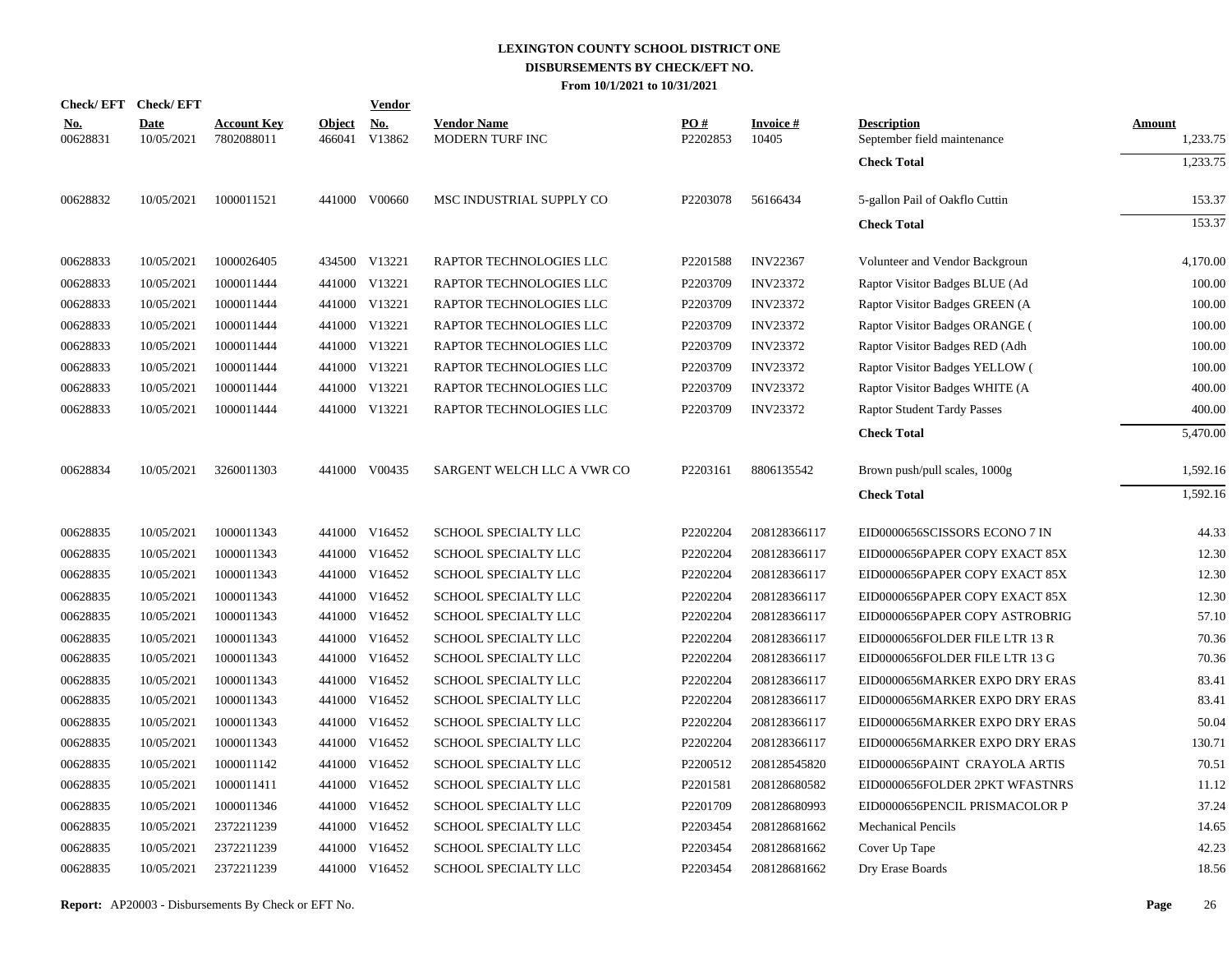|                        | Check/EFT Check/EFT       |                                  |                         | <b>Vendor</b>        |                                            |                 |                                 |                                 |                        |
|------------------------|---------------------------|----------------------------------|-------------------------|----------------------|--------------------------------------------|-----------------|---------------------------------|---------------------------------|------------------------|
| <b>No.</b><br>00628835 | <b>Date</b><br>10/05/2021 | <b>Account Key</b><br>2372211239 | <b>Object</b><br>441000 | <u>No.</u><br>V16452 | <b>Vendor Name</b><br>SCHOOL SPECIALTY LLC | PQ#<br>P2203454 | <b>Invoice#</b><br>208128681662 | <b>Description</b><br>Envelopes | <b>Amount</b><br>13.90 |
| 00628835               | 10/05/2021                | 2372211239                       |                         | 441000 V16452        | SCHOOL SPECIALTY LLC                       | P2203454        | 208128681662                    | Sentence Strips                 | 51.69                  |
| 00628835               | 10/05/2021                | 2372211239                       |                         | 441000 V16452        | SCHOOL SPECIALTY LLC                       | P2203454        | 208128681662                    | Crayola Markers                 | 58.55                  |
| 00628835               | 10/05/2021                | 2372211239                       |                         | 441000 V16452        | SCHOOL SPECIALTY LLC                       | P2203454        | 208128681662                    | Dry Erase Markers               | 18.35                  |
| 00628835               | 10/05/2021                | 2372211239                       |                         | 441000 V16452        | SCHOOL SPECIALTY LLC                       | P2203454        | 208128681662                    | <b>Uppercase Letters</b>        | 94.53                  |
| 00628835               | 10/05/2021                | 2372211239                       |                         | 441000 V16452        | SCHOOL SPECIALTY LLC                       | P2203454        | 208128681662                    | <b>Lowercase Letters</b>        | 94.53                  |
| 00628835               | 10/05/2021                | 2372211239                       |                         | 441000 V16452        | SCHOOL SPECIALTY LLC                       | P2203454        | 208128681662                    | Time Timer Plus                 | 146.02                 |
| 00628835               | 10/05/2021                | 7866027028                       |                         | 466041 V16452        | SCHOOL SPECIALTY LLC                       | P2203363        | 208128682383                    | EID0000656SHARPENER PENCIL ELE  | 46.39                  |
| 00628835               | 10/05/2021                | 7866027028                       |                         | 466041 V16452        | SCHOOL SPECIALTY LLC                       | P2203363        | 208128682383                    | EID0000656SHARPENER EISEN STAN  | 16.58                  |
| 00628835               | 10/05/2021                | 1000011241                       |                         | 441000 V16452        | SCHOOL SPECIALTY LLC                       | P2203435        | 208128682884                    | EID0000656ENVELOPE WHITE 3625X  | 27.80                  |
| 00628835               | 10/05/2021                | 1000011241                       |                         | 441000 V16452        | SCHOOL SPECIALTY LLC                       | P2203435        | 208128682884                    | EID0000656SCISSORS KIDS 5 IN B  | 52.77                  |
| 00628835               | 10/05/2021                | 1000011241                       |                         | 441000 V16452        | SCHOOL SPECIALTY LLC                       | P2203435        | 208128682884                    | EID0000656STAPLES STANDARD      | 163.18                 |
| 00628835               | 10/05/2021                | 1000011241                       |                         | 441000 V16452        | SCHOOL SPECIALTY LLC                       | P2203435        | 208128682884                    | EID0000656ENVELOPE CLASP KRAFT  | 45.87                  |
| 00628835               | 10/05/2021                | 1000011241                       |                         | 441000 V16452        | SCHOOL SPECIALTY LLC                       | P2203435        | 208128682884                    | EID0000656MARKER EXPO DRY ERAS  | 163.39                 |
| 00628835               | 10/05/2021                | 1000011241                       |                         | 441000 V16452        | SCHOOL SPECIALTY LLC                       | P2203435        | 208128682884                    | EID0000656ERASER FELT 5X2X1     | 26.00                  |
| 00628835               | 10/05/2021                | 1000011241                       |                         | 441000 V16452        | SCHOOL SPECIALTY LLC                       | P2203435        | 208128682884                    | EID0000656INDEX CARDS 3X5 RULE  | 15.19                  |
| 00628835               | 10/05/2021                | 1000011241                       |                         | 441000 V16452        | SCHOOL SPECIALTY LLC                       | P2203435        | 208128682884                    | EID0000656PAPER SENTENCE STRIP  | 23.54                  |
| 00628835               | 10/05/2021                | 1000011241                       |                         | 441000 V16452        | SCHOOL SPECIALTY LLC                       | P2203435        | 208128682884                    | EID0000656ENVELOPE CLASP KRAFT  | 62.54                  |
| 00628835               | 10/05/2021                | 1000011241                       |                         | 441000 V16452        | SCHOOL SPECIALTY LLC                       | P2203435        | 208128682884                    | EID0000656RING BOOK NCKL 2 IN   | 38.57                  |
| 00628835               | 10/05/2021                | 1000011241                       |                         | 441000 V16452        | <b>SCHOOL SPECIALTY LLC</b>                | P2203435        | 208128682884                    | EID0000656RING BOOK NCKL 1 IN   | 71.26                  |
| 00628835               | 10/05/2021                | 1000011241                       |                         | 441000 V16452        | SCHOOL SPECIALTY LLC                       | P2203435        | 208128682884                    | EID0000656RING BOOK NCKL 15 IN  | 71.26                  |
| 00628835               | 10/05/2021                | 1000011241                       |                         | 441000 V16452        | SCHOOL SPECIALTY LLC                       | P2203435        | 208128682884                    | EID0000656PAPER CHART 24X16 15  | 116.36                 |
|                        |                           |                                  |                         |                      |                                            |                 |                                 | <b>Check Total</b>              | 2,239.20               |
| 00628836               | 10/05/2021                | 7743019021                       |                         | 466041 V10147        | <b>SCRUB TRENDZ LLC</b>                    | P2202629        | 174757-1                        | Scrub tops (royal with crescen  | 224.70                 |
| 00628836               | 10/05/2021                | 7743019021                       |                         | 466041 V10147        | <b>SCRUB TRENDZ LLC</b>                    | P2202629        | 174757-1                        | Scrub pant (royal) for HS Clin  | 224.70                 |
|                        |                           |                                  |                         |                      |                                            |                 |                                 | <b>Check Total</b>              | 449.40                 |
| 00628837               | 10/05/2021                | 7860527013                       |                         | 466069 V00173        | <b>SHEALY'S BARBEQUE</b>                   | P2203193        | 314956                          | Bar-B-Que Pork                  | 101.63                 |
| 00628837               | 10/05/2021                | 7860527013                       | 466069                  | V00173               | <b>SHEALY'S BARBEQUE</b>                   | P2203193        | 314956                          | <b>Whole Fried Chickens</b>     | 63.93                  |
| 00628837               | 10/05/2021                | 7860527013                       | 466069                  | V00173               | SHEALY'S BARBEQUE                          | P2203193        | 314956                          | Rice                            | 24.00                  |
| 00628837               | 10/05/2021                | 7860527013                       | 466069                  | V00173               | <b>SHEALY'S BARBEQUE</b>                   | P2203193        | 314956                          | Hash                            | 21.94                  |
| 00628837               | 10/05/2021                | 7860527013                       | 466069                  | V00173               | SHEALY'S BARBEQUE                          | P2203193        | 314956                          | Milk Gravy                      | 10.91                  |
| 00628837               | 10/05/2021                | 7860527013                       | 466069                  | V00173               | <b>SHEALY'S BARBEQUE</b>                   | P2203193        | 314956                          | <b>String Beans</b>             | 24.56                  |
| 00628837               | 10/05/2021                | 7860527013                       | 466069                  | V00173               | SHEALY'S BARBEQUE                          | P2203193        | 314956                          | 1/2 Pan - Macaroni & Cheese     | 23.54                  |
| 00628837               | 10/05/2021                | 7860527013                       |                         | 466069 V00173        | SHEALY'S BARBEQUE                          | P2203193        | 314956                          | Rolls                           | 3.75                   |
|                        |                           |                                  |                         |                      |                                            |                 |                                 |                                 |                        |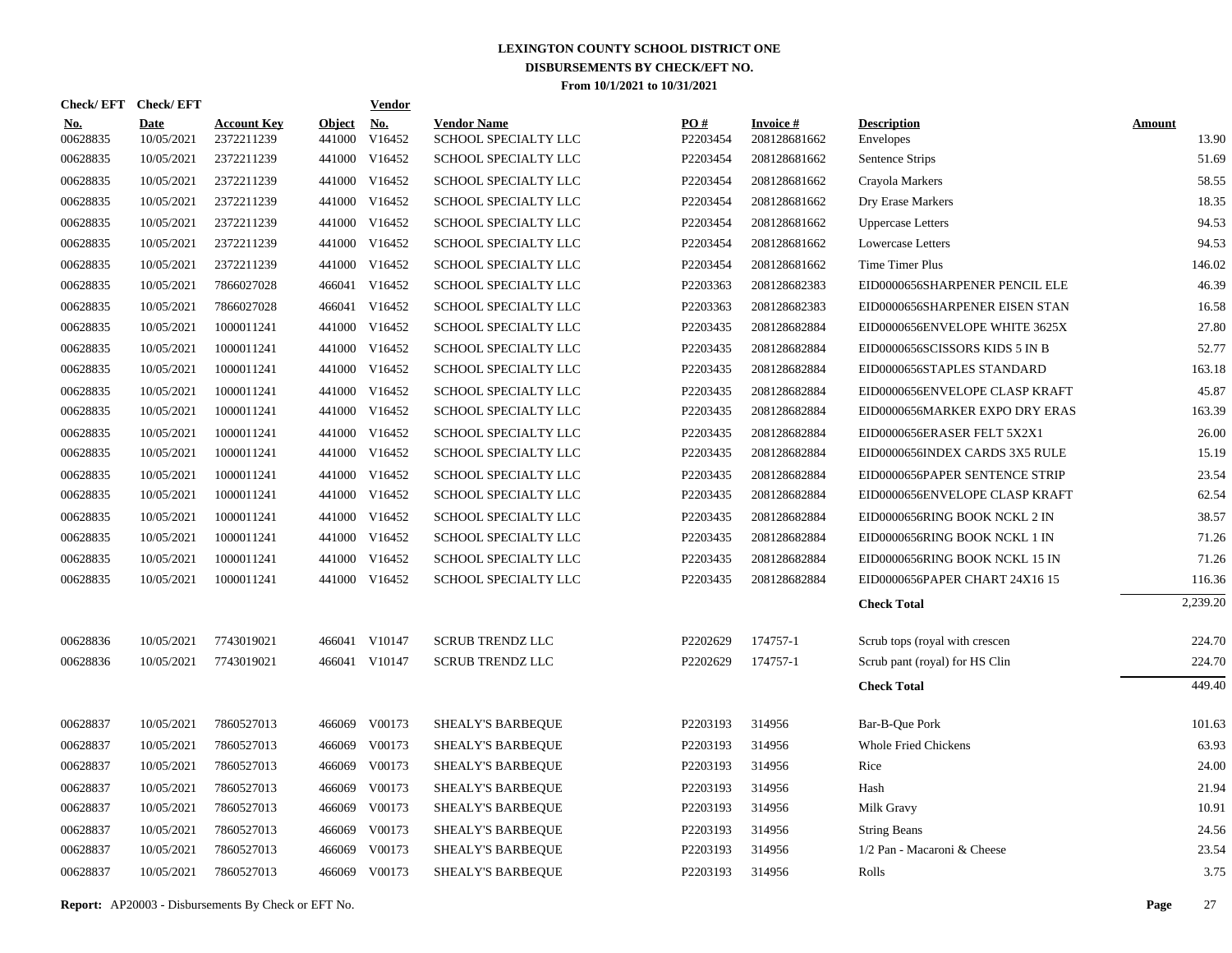| Check/EFT Check/EFT    |                           |                                  |                         | <b>Vendor</b>        |                                         |                 |                           |                                          |                        |
|------------------------|---------------------------|----------------------------------|-------------------------|----------------------|-----------------------------------------|-----------------|---------------------------|------------------------------------------|------------------------|
| <u>No.</u><br>00628837 | <b>Date</b><br>10/05/2021 | <b>Account Key</b><br>7860527013 | <b>Object</b><br>466069 | <u>No.</u><br>V00173 | <b>Vendor Name</b><br>SHEALY'S BARBEQUE | PO#<br>P2203193 | <b>Invoice#</b><br>314956 | <b>Description</b><br><b>Sweet Teach</b> | <b>Amount</b><br>11.24 |
| 00628837               | 10/05/2021                | 7860527013                       | 466069                  | V00173               | SHEALY'S BARBEQUE                       | P2203193        | 314956                    | 1/2 GAL - Unsweet Tea                    | 2.09                   |
| 00628837               | 10/05/2021                | 7860527013                       | 466069                  | V00173               | <b>SHEALY'S BARBEOUE</b>                | P2203193        | 314956                    | Cups, Plates, Fork Kits                  | 11.24                  |
| 00628837               | 10/05/2021                | 7860527013                       |                         | 466069 V00173        | SHEALY'S BARBEQUE                       | P2203193        | 314956                    | Delivery Fee                             | 15.00                  |
|                        |                           |                                  |                         |                      |                                         |                 |                           | <b>Check Total</b>                       | 313.83                 |
| 00628838               | 10/05/2021                | 7802070027                       |                         | 466045 V12532        | SKL ENTERPRISES LLC DBA CORE C          | P2203674        | 411295-21                 | 12 Month Membership to                   | 500.00                 |
| 00628838               | 10/05/2021                | 7802070027                       |                         | 466045 V12532        | SKL ENTERPRISES LLC DBA CORE C          | P2203674        | 411295-21                 | Account Set Up Fee                       | 100.00                 |
|                        |                           |                                  |                         |                      |                                         |                 |                           | <b>Check Total</b>                       | 600.00                 |
| 00628839               | 10/05/2021                | 1000025507                       |                         | 433100 EXXXXX        | Employee                                |                 | 10/1/2021                 | <b>Transportation Contract</b>           | 310.46                 |
|                        |                           |                                  |                         |                      |                                         |                 |                           | <b>Check Total</b>                       | 310.46                 |
| 00628840               | 10/05/2021                | 7802072015                       |                         | 466041 V00137        | <b>T AND T SPORTS</b>                   | P2202369        | 921-001                   | <b>MAROON SHIRTS</b>                     | 375.57                 |
| 00628840               | 10/05/2021                | 7802072015                       | 466041                  | V00137               | T AND T SPORTS                          | P2202369        | 921-001                   | <b>EXTRAPOINT TEES</b>                   | 8.56                   |
| 00628840               | 10/05/2021                | 7802072015                       | 466041                  | V00137               | T AND T SPORTS                          | P2202369        | 921-001                   | <b>KICKING TEES</b>                      | 8.56                   |
| 00628840               | 10/05/2021                | 7802072015                       | 466041                  | V00137               | T AND T SPORTS                          | P2202369        | 921-001                   | <b>MAROON HAND SHEILDS</b>               | 909.50                 |
| 00628840               | 10/05/2021                | 7802072015                       | 466041                  | V00137               | T AND T SPORTS                          | P2202369        | 921-001                   | VEGAS GOLD SMALL HELMETS                 | 556.40                 |
| 00628840               | 10/05/2021                | 7802072015                       | 466041                  | V00137               | <b>T AND T SPORTS</b>                   | P2202369        | 921-001                   | <b>LINEMAN GLOVES</b>                    | 376.64                 |
| 00628840               | 10/05/2021                | 7802072015                       | 466041                  | V00137               | <b>T AND T SPORTS</b>                   | P2202369        | 921-001                   | <b>SHIPPING</b>                          | 181.90                 |
|                        |                           |                                  |                         |                      |                                         |                 |                           | <b>Check Total</b>                       | 2,417.13               |
| 00628841               | 10/05/2021                | 7809027020                       |                         | 466041 V12911        | VARSITY SPIRIT FASHIONS AND SU          | P2202713        | 41704959                  | 3" Bow with Tails (Royal)                | 19.16                  |
| 00628841               | 10/05/2021                | 7809027020                       |                         | 466041 V12911        | VARSITY SPIRIT FASHIONS AND SU          | P2202713        | 41704959                  | 3" Bow with Tails BRG                    | 19.15                  |
| 00628841               | 10/05/2021                | 7809027020                       | 466041                  | V12911               | VARSITY SPIRIT FASHIONS AND SU          | P2202713        | 41704959                  | 3" Bow with Tails (wht)                  | 19.15                  |
| 00628841               | 10/05/2021                | 7809027020                       |                         | 466041 V12911        | VARSITY SPIRIT FASHIONS AND SU          | P2202713        | 41704959                  | MotionFLEX short-Stock                   | 55.53                  |
| 00628841               | 10/05/2021                | 7809027020                       | 466041                  | V12911               | VARSITY SPIRIT FASHIONS AND SU          | P2202713        | 41704959                  | Motion FLEX short stock                  | 27.77                  |
| 00628841               | 10/05/2021                | 7809027020                       |                         | 466041 V12911        | VARSITY SPIRIT FASHIONS AND SU          | P2202713        | 41704959                  | VSF Stock Bra top                        | 57.67                  |
| 00628841               | 10/05/2021                | 7809027020                       | 466041                  | V12911               | VARSITY SPIRIT FASHIONS AND SU          | P2202713        | 41704959                  | Motion flex short Stock                  | 55.53                  |
| 00628841               | 10/05/2021                | 7809027020                       |                         | 466041 V12911        | VARSITY SPIRIT FASHIONS AND SU          | P2202713        | 41704959                  | 4 In Solid Color show Pom                | 24.61                  |
| 00628841               | 10/05/2021                | 7809027020                       | 466041                  | V12911               | VARSITY SPIRIT FASHIONS AND SU          | P2202713        | 41704959                  | 4 In solid color Show POM                | 24.61                  |
| 00628841               | 10/05/2021                | 7809027020                       |                         | 466041 V12911        | VARSITY SPIRIT FASHIONS AND SU          | P2202713        | 41704959                  | shipping                                 | 18.73                  |
| 00628841               | 10/05/2021                | 7809027020                       | 466041                  | V12911               | VARSITY SPIRIT FASHIONS AND SU          | P2202714        | 41704976                  | 3" Ribbon bow with Tails ROY             | 9.54                   |
| 00628841               | 10/05/2021                | 7809027020                       |                         | 466041 V12911        | VARSITY SPIRIT FASHIONS AND SU          | P2202714        | 41704976                  | 3" Ribbon bow with Tails BRG             | 9.58                   |
| 00628841               | 10/05/2021                | 7809027020                       | 466041                  | V12911               | VARSITY SPIRIT FASHIONS AND SU          | P2202714        | 41704976                  | 3" Ribbon bow with Tails WHT             | 9.58                   |
| 00628841               | 10/05/2021                | 7809027020                       |                         | 466041 V12911        | VARSITY SPIRIT FASHIONS AND SU          | P2202714        | 41704976                  | Motion Flex short-Stock                  | 27.77                  |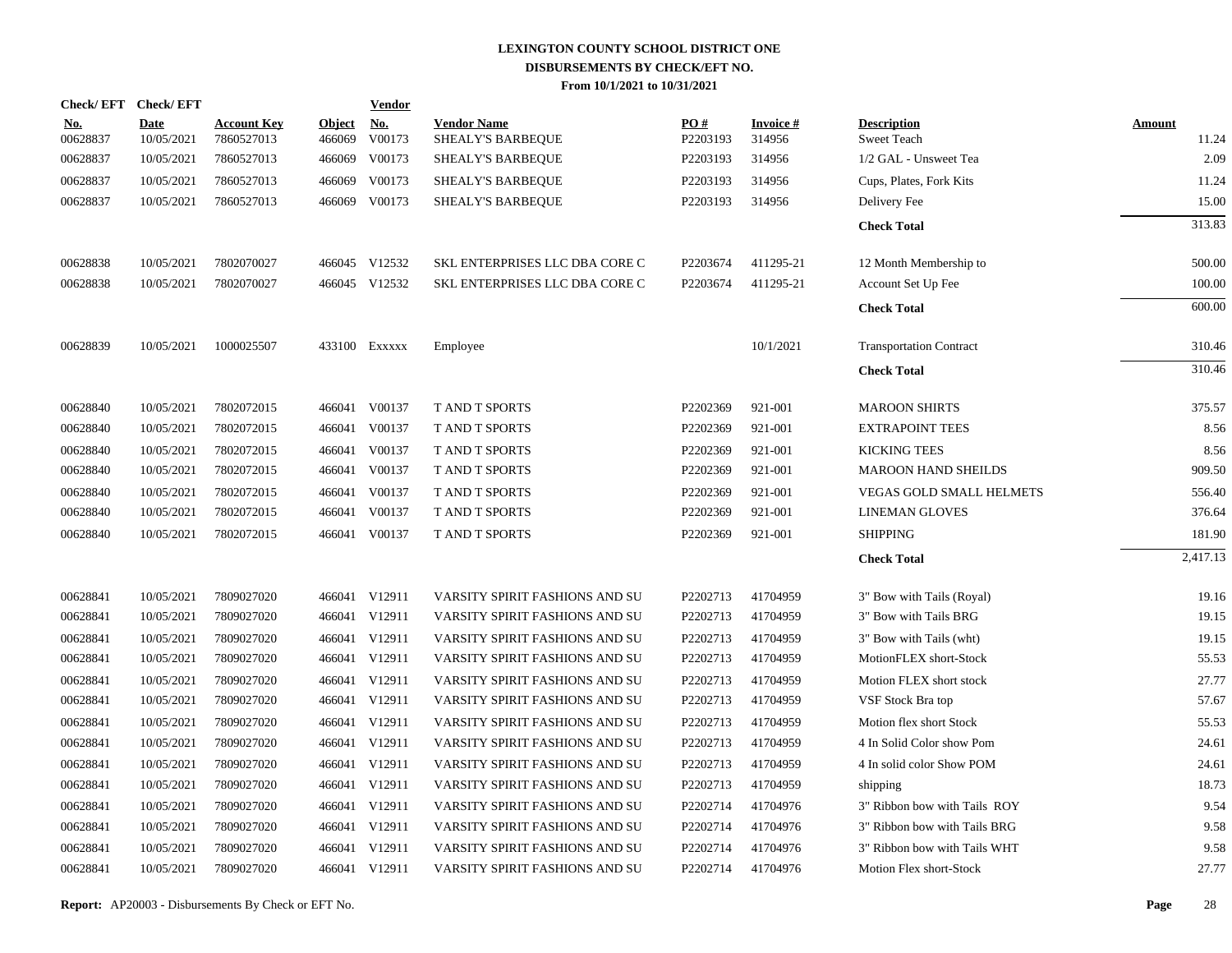| Check/EFT Check/EFT    |                           |                                  |                         | <b>Vendor</b> |                                                      |                 |                             |                                              |                 |
|------------------------|---------------------------|----------------------------------|-------------------------|---------------|------------------------------------------------------|-----------------|-----------------------------|----------------------------------------------|-----------------|
| <u>No.</u><br>00628841 | <b>Date</b><br>10/05/2021 | <b>Account Key</b><br>7809027020 | <b>Object</b><br>466041 | No.<br>V12911 | <b>Vendor Name</b><br>VARSITY SPIRIT FASHIONS AND SU | PO#<br>P2202714 | <b>Invoice#</b><br>41704976 | <b>Description</b><br>MotionFlex short Stock | Amount<br>27.77 |
| 00628841               | 10/05/2021                | 7809027020                       | 466041                  | V12911        | VARSITY SPIRIT FASHIONS AND SU                       | P2202714        | 41704976                    | VSF Stock Bra Top                            | 28.84           |
| 00628841               | 10/05/2021                | 7809027020                       |                         | 466041 V12911 | VARSITY SPIRIT FASHIONS AND SU                       | P2202714        | 41704976                    | Motion FLEX short-Stock                      | 27.77           |
| 00628841               | 10/05/2021                | 7809027020                       |                         | 466041 V12911 | VARSITY SPIRIT FASHIONS AND SU                       | P2202714        | 41704976                    | 4 in Solid Color Show Pom                    | 12.31           |
| 00628841               | 10/05/2021                | 7809027020                       |                         | 466041 V12911 | VARSITY SPIRIT FASHIONS AND SU                       | P2202714        | 41704976                    | 4 In Solid Color Show Pom                    | 12.31           |
| 00628841               | 10/05/2021                | 7809027020                       |                         | 466041 V12911 | VARSITY SPIRIT FASHIONS AND SU                       | P2202714        | 41704976                    | shipping                                     | 15.52           |
|                        |                           |                                  |                         |               |                                                      |                 |                             | <b>Check Total</b>                           | 502.90          |
| 00628842               | 10/05/2021                | 7802073527                       |                         | 466064 V16937 | AC FLORA ATHLETIC BOOSTER CLUB                       | P2203865        | P2203865.WKH                | Entry Fee for the AC Flor Tip                | 200.00          |
|                        |                           |                                  |                         |               |                                                      |                 |                             | <b>Check Total</b>                           | 200.00          |
| 00628843               | 10/05/2021                | 7802075027                       |                         | 466069 V02168 | AIKEN DISTRICT SOFTBALL UMPIRE                       | P2203733        | P2203733.WKH                | Entry Fee For girls softball f               | 225.00          |
|                        |                           |                                  |                         |               |                                                      |                 |                             | <b>Check Total</b>                           | 225.00          |
| 00628844               | 10/05/2021                | 7802084027                       |                         | 466064 V01156 | SC CHEER COACHES ASSOCIATION                         | P2203864        | P2203864.WKH                | JV Cheer Registration for Debb               | 100.00          |
|                        |                           |                                  |                         |               |                                                      |                 |                             | <b>Check Total</b>                           | 100.00          |
| 00628845               | 10/05/2021                | 3570025503                       | 433100                  | V02099        | SC DEPARTMENT OF EDUCATION                           | P2203894        | P2203894.ADM                | White Knoll Summer School Prog               | 2,017.48        |
| 00628845               | 10/05/2021                | 3570025503                       | 433100                  | V02099        | SC DEPARTMENT OF EDUCATION                           | P2203895        | P2203895.ADM                | Gilbert Summer School Program                | 4,488.80        |
| 00628845               | 10/05/2021                | 3570025503                       | 433100                  | V02099        | SC DEPARTMENT OF EDUCATION                           | P2203896        | P2203896.ADM                | Pelion Summer School Program 2               | 3,775.80        |
|                        |                           |                                  |                         |               |                                                      |                 |                             | <b>Check Total</b>                           | 10,282.08       |
| 00628846               | 10/05/2021                | 7802077015                       |                         | 466035 V15389 | STRICTLY RUNNING                                     | P2203479        | P2203479.PHS                | XC High School Timing and Scor               | 420.00          |
|                        |                           |                                  |                         |               |                                                      |                 |                             | <b>Check Total</b>                           | 420.00          |
| 00628847               | 10/05/2021                | 1000000000                       | 245000                  | V01209        | EMPLOYEE INSURANCE PROGRAM                           |                 | 10/4/2021                   | <b>Employer Share Dental</b>                 | 46,960.04       |
| 00628847               | 10/05/2021                | 1000000000                       | 245000                  | V01209        | EMPLOYEE INSURANCE PROGRAM                           |                 | 10/4/2021                   | <b>Employee Dental</b>                       | 29,010.10       |
| 00628847               | 10/05/2021                | 1000000000                       | 245010                  | V01209        | EMPLOYEE INSURANCE PROGRAM                           |                 | 10/4/2021                   | Dental Plus                                  | 100,789.88      |
| 00628847               | 10/05/2021                | 1000000000                       | 245020                  | V01209        | EMPLOYEE INSURANCE PROGRAM                           |                 | 10/4/2021                   | Tobacco Surcharge                            | 11,560.00       |
| 00628847               | 10/05/2021                | 1000000000                       | 245030                  | V01209        | EMPLOYEE INSURANCE PROGRAM                           |                 | 10/4/2021                   | Vision                                       | 26,899.18       |
| 00628847               | 10/05/2021                | 1000000000                       | 245510                  | V01209        | EMPLOYEE INSURANCE PROGRAM                           |                 | 10/4/2021                   | <b>Employer Share Health</b>                 | 2,220,394.78    |
| 00628847               | 10/05/2021                | 1000000000                       | 245510                  | V01209        | EMPLOYEE INSURANCE PROGRAM                           |                 | 10/4/2021                   | <b>Employee Health</b>                       | 580,410.08      |
| 00628847               | 10/05/2021                | 1000000000                       | 245590                  | V01209        | EMPLOYEE INSURANCE PROGRAM                           |                 | 10/4/2021                   | Dependent Life Child                         | 1,815.66        |
| 00628847               | 10/05/2021                | 1000000000                       | 245600                  | V01209        | EMPLOYEE INSURANCE PROGRAM                           |                 | 10/4/2021                   | Dependent Life Spouse                        | 6,010.82        |
| 00628847               | 10/05/2021                | 1000000000                       | 245620                  | V01209        | EMPLOYEE INSURANCE PROGRAM                           |                 | 10/4/2021                   | <b>Optional Life</b>                         | 50,039.14       |
| 00628847               | 10/05/2021                | 1000000000                       |                         | 245640 V01209 | EMPLOYEE INSURANCE PROGRAM                           |                 | 10/4/2021                   | <b>SLTD</b>                                  | 18,823.66       |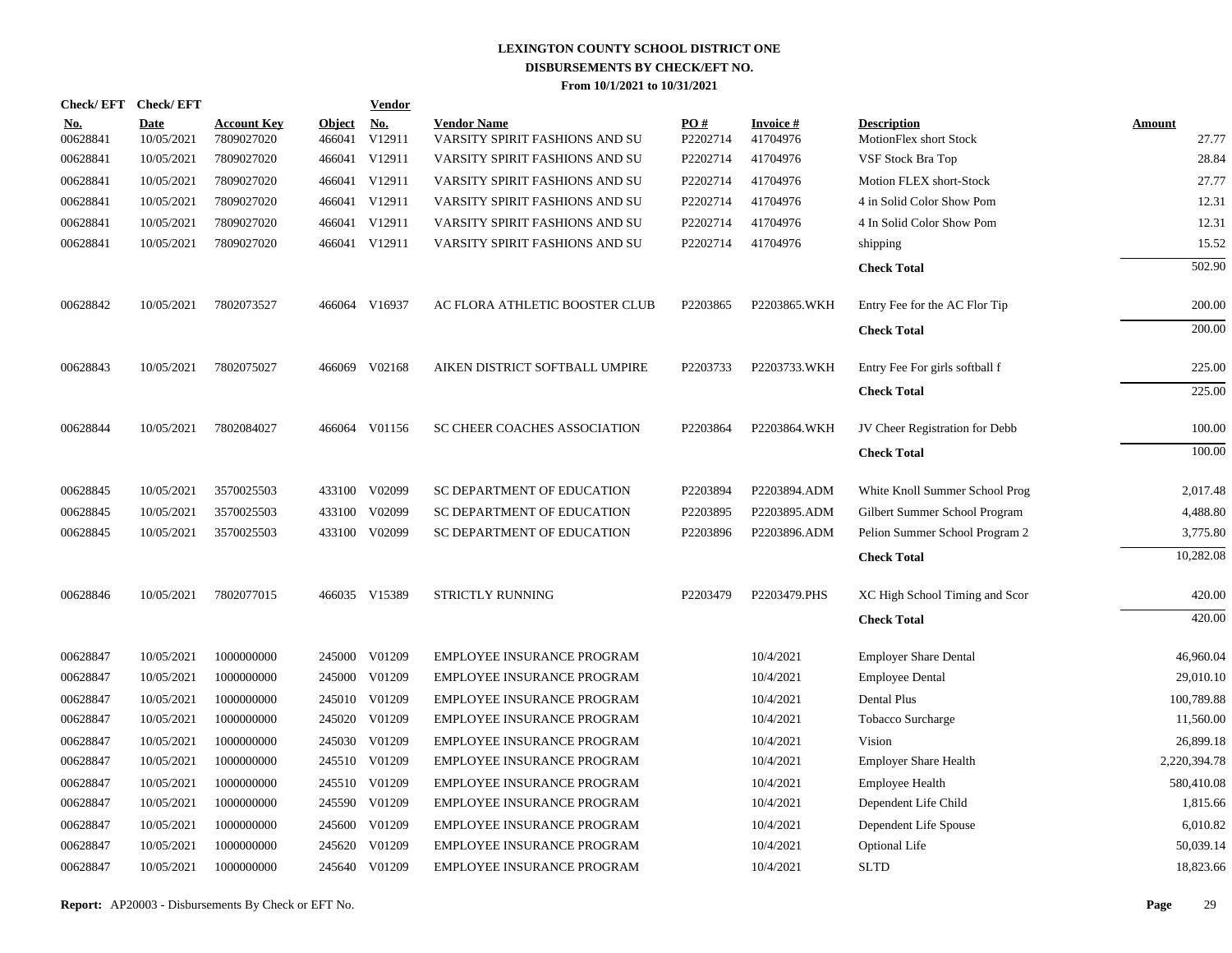|                        | Check/EFT Check/EFT       |                                                            |                         | <b>Vendor</b>        |                                                  |     |                              |                                                    |                           |
|------------------------|---------------------------|------------------------------------------------------------|-------------------------|----------------------|--------------------------------------------------|-----|------------------------------|----------------------------------------------------|---------------------------|
| <u>No.</u><br>00628847 | <b>Date</b><br>10/05/2021 | <b>Account Key</b><br>1000000000                           | <b>Object</b><br>245100 | <u>No.</u><br>V01209 | <b>Vendor Name</b><br>EMPLOYEE INSURANCE PROGRAM | PO# | <b>Invoice#</b><br>10/5/2021 | <b>Description</b><br><b>Employer Share Health</b> | <b>Amount</b><br>1,445.56 |
|                        |                           |                                                            |                         |                      |                                                  |     |                              | <b>Check Total</b>                                 | 3,094,158.90              |
| 00628848               | 10/05/2021                | 1000026405                                                 |                         | 411000 V01290        | LCSD1 EDUCATIONAL FOUNDATION                     |     | 10.01.2021                   | LEAP ANnual Leave Day Donation                     | 49,175.00                 |
|                        |                           |                                                            |                         |                      |                                                  |     |                              | <b>Check Total</b>                                 | 49,175.00                 |
| 00628849               | 10/06/2021                | 1000000000                                                 |                         | 245830 V02431        | AMERIPRISE FINANCIAL SERV                        |     | 2620/2101190                 | AP INTERFACE 10-10-21                              | 525.00                    |
|                        |                           |                                                            |                         |                      |                                                  |     |                              | <b>Check Total</b>                                 | 525.00                    |
|                        |                           |                                                            |                         |                      |                                                  |     |                              |                                                    |                           |
| 00628850               | 10/06/2021                | 1000000000                                                 |                         | 245830 V02431        | AMERIPRISE FINANCIAL SERV                        |     | 2622/2101190                 | AP INTERFACE 10-10-21                              | 150.00                    |
|                        |                           |                                                            |                         |                      |                                                  |     |                              | <b>Check Total</b>                                 | 150.00                    |
| 00628851               | 10/06/2021                | 1000000000                                                 |                         | 245800 V00600        | ANN B MATTHEWS TRUSTEE                           |     | 2760/2101190                 | AP INTERFACE 10-10-21                              | 1,125.00                  |
|                        |                           |                                                            |                         |                      |                                                  |     |                              | <b>Check Total</b>                                 | 1,125.00                  |
| 00628852               | 10/06/2021                | 1000000000                                                 |                         | 245830 V00179        | AXA EQUITABLE LIFE INS COEQUI                    |     | 2620/2101190                 | AP INTERFACE 10-10-21                              | 4,338.23                  |
|                        |                           |                                                            |                         |                      |                                                  |     |                              | <b>Check Total</b>                                 | 4,338.23                  |
| 00628853               | 10/06/2021                | 1000000000                                                 |                         | 245830 V00179        | AXA EQUITABLE LIFE INS COEQUI                    |     | 2622/2101190                 | AP INTERFACE 10-10-21                              | 150.00                    |
|                        |                           |                                                            |                         |                      |                                                  |     |                              | <b>Check Total</b>                                 | 150.00                    |
| 00628854               | 10/06/2021                | 1000000000                                                 |                         | 245650 V00193        | COLONIAL SUPPLEMENTAL INS SUP                    |     | 2350/2101190                 | AP INTERFACE 10-10-21                              | 14,906.63                 |
|                        |                           |                                                            |                         |                      |                                                  |     |                              | <b>Check Total</b>                                 | 14,906.63                 |
|                        |                           |                                                            |                         |                      |                                                  |     |                              |                                                    |                           |
| 00628855               | 10/06/2021                | 1000000000                                                 |                         | 245670 V00194        | COLONIAL SUPPLEMENTAL INS SUPP                   |     | 2354/2101190                 | AP INTERFACE 10-10-21                              | 19,666.46                 |
|                        |                           |                                                            |                         |                      |                                                  |     |                              | <b>Check Total</b>                                 | 19,666.46                 |
| 00628856               | 10/06/2021                | 1000000000                                                 |                         | 245660 V00195        | COLONIAL SUPPLEMENTAL INS SUPP                   |     | 2352/2101190                 | AP INTERFACE 10-10-21                              | 36,938.12                 |
|                        |                           |                                                            |                         |                      |                                                  |     |                              | <b>Check Total</b>                                 | 36,938.12                 |
| 00628857               | 10/06/2021                | 1000000000                                                 |                         | 245680 V14828        | COLONIAL SUPPLEMENTAL INSURANC                   |     | 2356/2101190                 | AP INTERFACE 10-10-21                              | 5,172.74                  |
|                        |                           |                                                            |                         |                      |                                                  |     |                              | <b>Check Total</b>                                 | 5,172.74                  |
| 00628858               | 10/06/2021                | 1000000000                                                 |                         | 245681 V14829        | COLONIAL SUPPLEMENTAL INSURANC                   |     | 2358/2101190                 | AP INTERFACE 10-10-21                              | 12,585.15                 |
|                        |                           |                                                            |                         |                      |                                                  |     |                              | <b>Check Total</b>                                 | 12,585.15                 |
| 00628859               | 10/06/2021                | 1000000000                                                 |                         | 245800 V15351        | FLORIDA STATE DISBURSEMENT UNI                   |     | 2910/2101190                 | AP INTERFACE 10-10-21                              | 192.00                    |
|                        |                           | <b>Report:</b> AP20003 - Disbursements By Check or EFT No. |                         |                      |                                                  |     |                              |                                                    | 30<br>Page                |
|                        |                           |                                                            |                         |                      |                                                  |     |                              |                                                    |                           |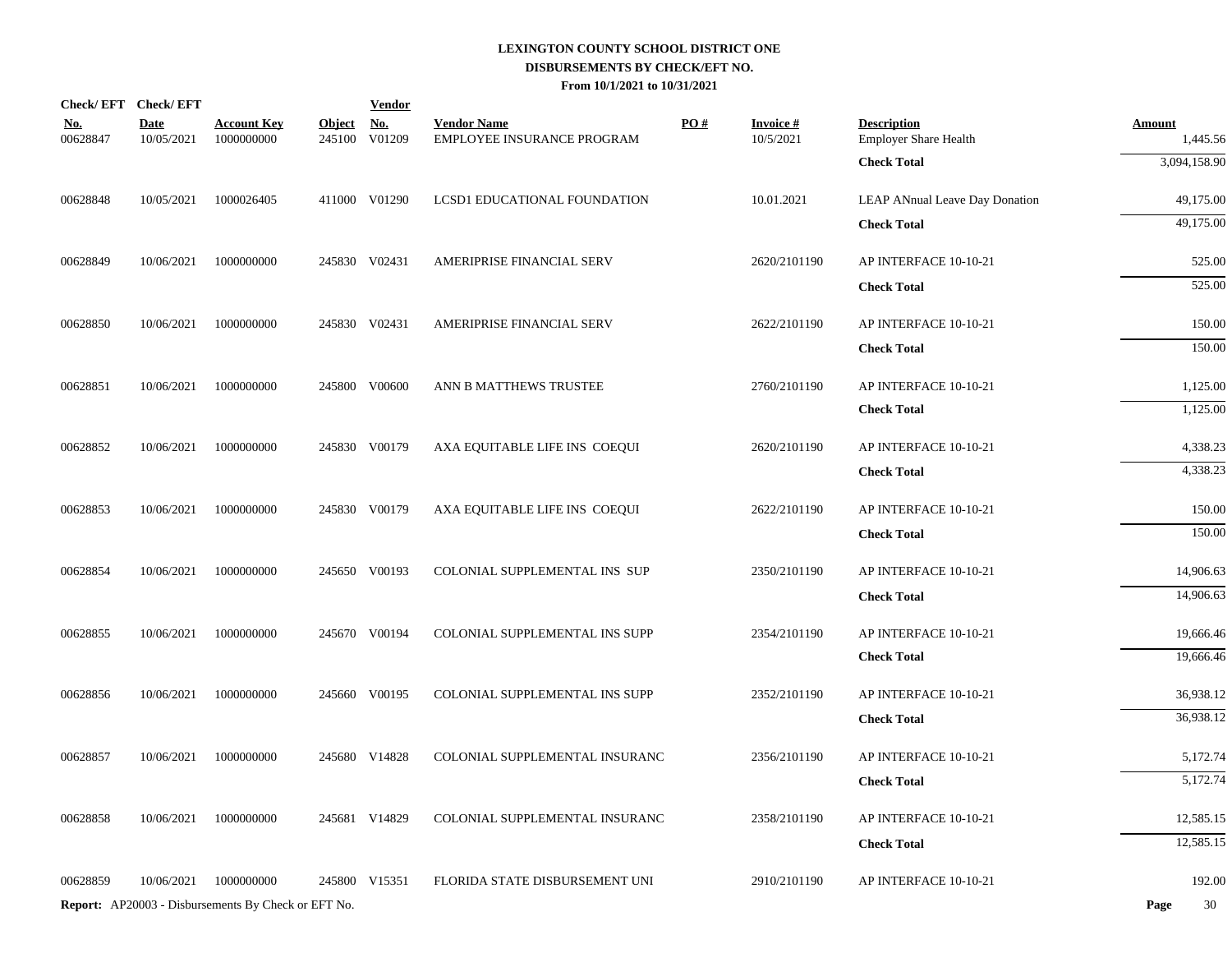| Check/EFT Check/EFT<br><b>No.</b> | Date       | <b>Account Key</b> | Object No. | <b>Vendor</b> | <b>Vendor Name</b>              | PO# | <b>Invoice#</b> | <b>Description</b>    | <b>Amount</b> |
|-----------------------------------|------------|--------------------|------------|---------------|---------------------------------|-----|-----------------|-----------------------|---------------|
|                                   |            |                    |            |               |                                 |     |                 | <b>Check Total</b>    | 192.00        |
| 00628860                          | 10/06/2021 | 1000000000         |            | 245780 V10676 | FUTURE SCHOLAR 529 COLLEGE SAV  |     | 2740/2101190    | AP INTERFACE 10-10-21 | 2,015.00      |
|                                   |            |                    |            |               |                                 |     |                 | <b>Check Total</b>    | 2,015.00      |
| 00628861                          | 10/06/2021 | 1000000000         |            | 245830 V00180 | HORACE MANN LIFE INSURANCE CO   |     | 2620/2101190    | AP INTERFACE 10-10-21 | 3,400.00      |
|                                   |            |                    |            |               |                                 |     |                 | <b>Check Total</b>    | 3,400.00      |
| 00628862                          | 10/06/2021 | 1000000000         |            | 245990 V14784 | HY HOLDINGS INC                 |     | 1585/2101190    | AP INTERFACE 10-10-21 | 2,350.00      |
|                                   |            |                    |            |               |                                 |     |                 | <b>Check Total</b>    | 2,350.00      |
| 00628863                          | 10/06/2021 | 1000000000         |            | 245990 v14784 | HY HOLDINGS INC                 |     | 2585/2101190    | AP INTERFACE 10-10-21 | 2,350.00      |
|                                   |            |                    |            |               |                                 |     |                 | <b>Check Total</b>    | 2,350.00      |
| 00628864                          | 10/06/2021 | 1000000000         |            | 245800 V01948 | <b>INTERNAL REVENUE SERVICE</b> |     | 2900/2101190    | AP INTERFACE 10-10-21 | 30.00         |
|                                   |            |                    |            |               |                                 |     |                 | <b>Check Total</b>    | 30.00         |
| 00628865                          | 10/06/2021 | 1000000000         |            | 245830 V14153 | <b>IVY FUNDS</b>                |     | 2620/2101190    | AP INTERFACE 10-10-21 | 555.00        |
|                                   |            |                    |            |               |                                 |     |                 | <b>Check Total</b>    | 555.00        |
| 00628866                          | 10/06/2021 | 1000000000         |            | 245630 V02086 | LCSD1 EDFOUND LEAP EDUCATION    |     | 2732/2101190    | AP INTERFACE 10-10-21 | 1,022.85      |
|                                   |            |                    |            |               |                                 |     |                 | <b>Check Total</b>    | 1,022.85      |
| 00628867                          | 10/06/2021 | 1000000000         |            | 245690 V01290 | LCSD1 EDUCATIONAL FOUNDATION    |     | 2730/2101190    | AP INTERFACE 10-10-21 | 2,872.36      |
|                                   |            |                    |            |               |                                 |     |                 | <b>Check Total</b>    | 2,872.36      |
| 00628868                          | 10/06/2021 | 1000000000         |            | 245830 V16153 | LIFE INSURANCE COMPANY OF THE   |     | 2620/2101190    | AP INTERFACE 10-10-21 | 1,815.50      |
|                                   |            |                    |            |               |                                 |     |                 | <b>Check Total</b>    | 1,815.50      |
| 00628869                          | 10/06/2021 | 1000000000         |            | 245830 V16147 | <b>LPL FINANCIAL</b>            |     | 2620/2101190    | AP INTERFACE 10-10-21 | 1,282.11      |
|                                   |            |                    |            |               |                                 |     |                 | <b>Check Total</b>    | 1,282.11      |
| 00628870                          | 10/06/2021 | 1000000000         |            | 245830 V00768 | METROPOLITAN LIFE               |     | 2620/2101190    | AP INTERFACE 10-10-21 | 275.00        |
|                                   |            |                    |            |               |                                 |     |                 | <b>Check Total</b>    | 275.00        |
| 00628871                          | 10/06/2021 | 1000000000         |            | 245800 V16822 | NEW JERSEY FAMILY SUPPORT PAYM  |     | 2910/2101190    | AP INTERFACE 10-10-21 | 439.84        |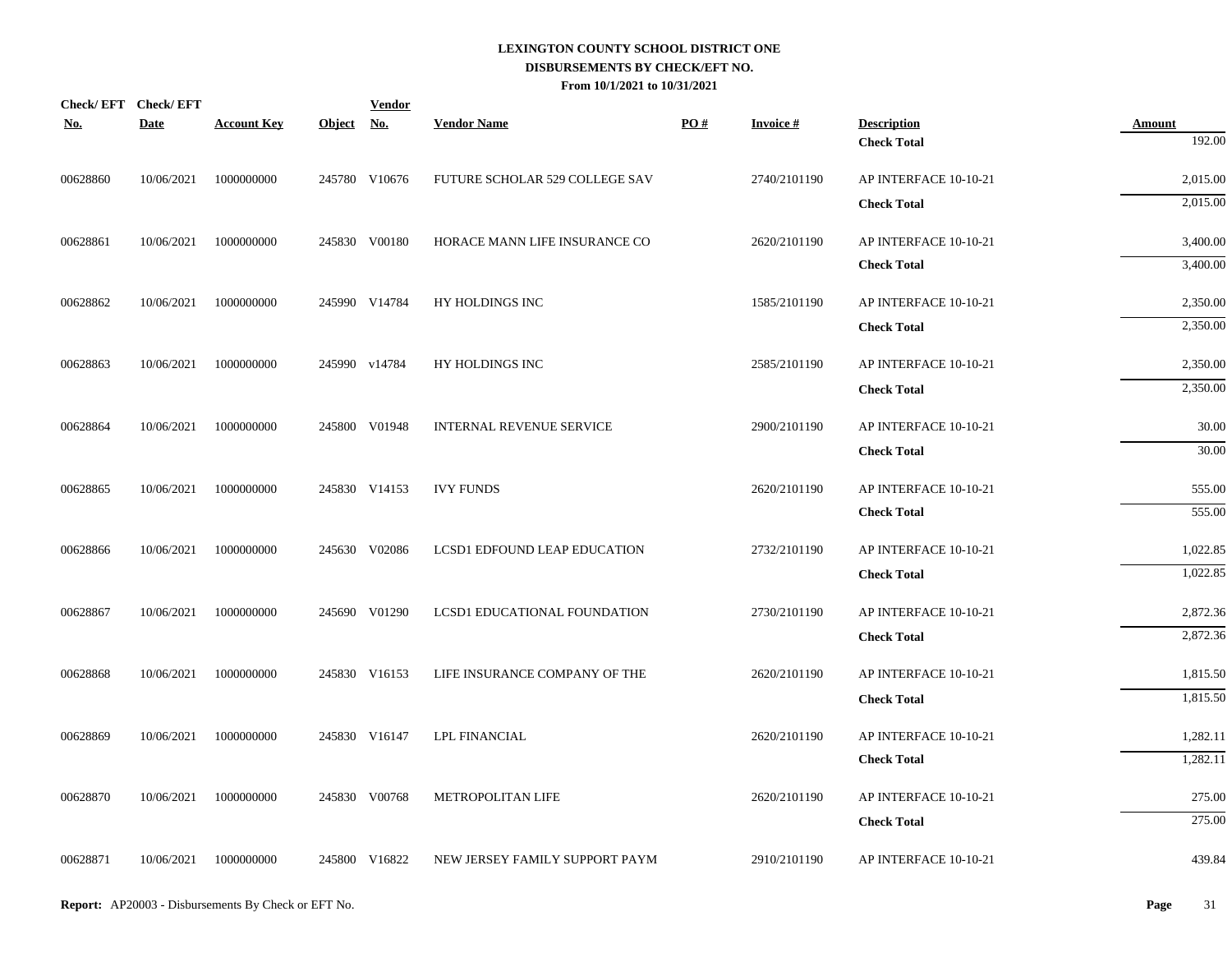| <u>No.</u> | Check/EFT Check/EFT<br><b>Date</b> | <b>Account Key</b> | Object No. | <b>Vendor</b> | <b>Vendor Name</b>             | PO# | Invoice #    | <b>Description</b>    | <b>Amount</b> |
|------------|------------------------------------|--------------------|------------|---------------|--------------------------------|-----|--------------|-----------------------|---------------|
|            |                                    |                    |            |               |                                |     |              | <b>Check Total</b>    | 439.84        |
| 00628872   | 10/06/2021                         | 1000000000         |            | 245800 V16378 | NORTH CAROLINA DEPT OF REVENUE |     | 2900/2101190 | AP INTERFACE 10-10-21 | 126.65        |
|            |                                    |                    |            |               |                                |     |              | <b>Check Total</b>    | 126.65        |
| 00628873   | 10/06/2021                         | 1000000000         |            | 245830 V00686 | NORTHERN LIFE INSURANCE CO     |     | 2620/2101190 | AP INTERFACE 10-10-21 | 877.50        |
|            |                                    |                    |            |               |                                |     |              | <b>Check Total</b>    | 877.50        |
| 00628874   | 10/06/2021                         | 1000000000         |            | 245800 V01293 | PAMELA SIMMONS BEASLEY         |     | 2760/2101190 | AP INTERFACE 10-10-21 | 2,635.50      |
|            |                                    |                    |            |               |                                |     |              | <b>Check Total</b>    | 2,635.50      |
| 00628875   | 10/06/2021                         | 1000000000         |            | 245580 V00556 | PROVIDENT LIFE AND ACCIDENT CO |     | 2302/2101190 | AP INTERFACE 10-10-21 | 3.64          |
|            |                                    |                    |            |               |                                |     |              | <b>Check Total</b>    | 3.64          |
| 00628876   | 10/06/2021                         | 1000000000         |            | 245800 V11745 | SC DEPARTMENT OF EMPLOYMENT AN |     | 2760/2101190 | AP INTERFACE 10-10-21 | 164.81        |
|            |                                    |                    |            |               |                                |     |              | <b>Check Total</b>    | 164.81        |
| 00628877   | 10/06/2021                         | 1000000000         |            | 245800 V01785 | SC DEPARTMENT OF REVENUE       |     | 2900/2101190 | AP INTERFACE 10-10-21 | 1,658.34      |
|            |                                    |                    |            |               |                                |     |              | <b>Check Total</b>    | 1,658.34      |
| 00628878   | 10/06/2021                         | 1000000000         |            | 245440 V00172 | SC RETIREMENT SYSTEM           |     | 2580/2101190 | AP INTERFACE 10-10-21 | 928.79        |
| 00628878   | 10/06/2021                         | 1000000000         |            | 245450 V00172 | SC RETIREMENT SYSTEM           |     | 2581/2101190 | AP INTERFACE 10-10-21 | 766.45        |
|            |                                    |                    |            |               |                                |     |              | <b>Check Total</b>    | 1,695.24      |
| 00628879   | 10/06/2021                         | 1000000000         |            | 245830 V16157 | SECURITY BENEFIT LIFE INSURANC |     | 2622/2101190 | AP INTERFACE 10-10-21 | 275.00        |
|            |                                    |                    |            |               |                                |     |              | <b>Check Total</b>    | 275.00        |
| 00628880   | 10/06/2021                         | 1000000000         |            | 245800 V16031 | STATE DISBURSEMENT UNIT        |     | 2910/2101190 | AP INTERFACE 10-10-21 | 880.55        |
|            |                                    |                    |            |               |                                |     |              | <b>Check Total</b>    | 880.55        |
| 00628881   | 10/06/2021                         | 1000000000         |            | 245800 V16356 | TENNESSEE CHILD SUPPORT        |     | 2910/2101190 | AP INTERFACE 10-10-21 | 191.25        |
|            |                                    |                    |            |               |                                |     |              | <b>Check Total</b>    | 191.25        |
| 00628882   | 10/06/2021                         | 1000000000         |            | 245410 V01114 | TIAACREF (ORP)                 |     | 1546/2101190 | AP INTERFACE 10-10-21 | 10,413.49     |
| 00628882   | 10/06/2021                         | 1000000000         |            | 245410 V01114 | TIAACREF (ORP)                 |     | 2546/2101190 | AP INTERFACE 10-10-21 | 18,744.22     |
|            |                                    |                    |            |               |                                |     |              | <b>Check Total</b>    | 29,157.71     |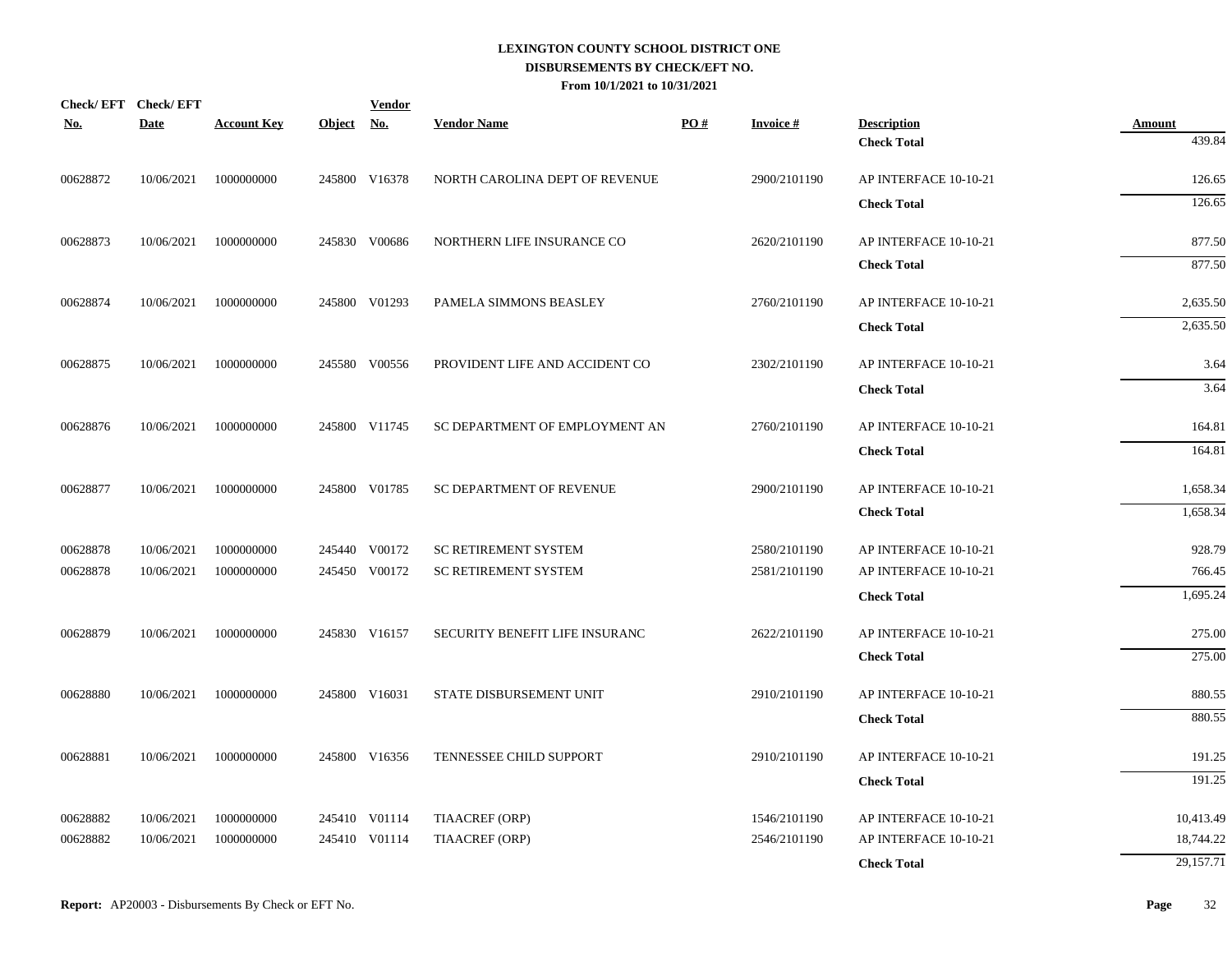|                        | Check/EFT Check/EFT       |                                  |                         | <b>Vendor</b>        |                                                      |          |                                 |                                             |                           |
|------------------------|---------------------------|----------------------------------|-------------------------|----------------------|------------------------------------------------------|----------|---------------------------------|---------------------------------------------|---------------------------|
| <u>No.</u><br>00628883 | <b>Date</b><br>10/06/2021 | <b>Account Key</b><br>1000000000 | <b>Object</b><br>245410 | <u>No.</u><br>V15219 | <b>Vendor Name</b><br>TTEE FOR SCORP MM061953 001 09 | PO#      | <b>Invoice#</b><br>1540/2101190 | <b>Description</b><br>AP INTERFACE 10-10-21 | <b>Amount</b><br>5,762.01 |
| 00628883               | 10/06/2021                | 1000000000                       |                         | 245410 V15219        | TTEE FOR SCORP MM061953 001 09                       |          | 2540/2101190                    | AP INTERFACE 10-10-21                       | 10,371.58                 |
|                        |                           |                                  |                         |                      |                                                      |          |                                 | <b>Check Total</b>                          | 16,133.59                 |
| 00628884               | 10/06/2021                | 1000000000                       |                         | 245810 V00170        | UNITED WAY                                           |          | 2700/2101190                    | AP INTERFACE 10-10-21                       | 579.50                    |
|                        |                           |                                  |                         |                      |                                                      |          |                                 | <b>Check Total</b>                          | 579.50                    |
| 00628885               | 10/06/2021                | 1000000000                       |                         | 245830 V00387        | <b>VALIC</b>                                         |          | 2620/2101190                    | AP INTERFACE 10-10-21                       | 3,798.00                  |
|                        |                           |                                  |                         |                      |                                                      |          |                                 | <b>Check Total</b>                          | 3,798.00                  |
| 00628886               | 10/06/2021                | 1000000000                       |                         | 245410 V01113        | VALIC TRUST CO (ORP)                                 |          | 1542/2101190                    | AP INTERFACE 10-10-21                       | 10,262.81                 |
| 00628886               | 10/06/2021                | 1000000000                       |                         | 245410 V01113        | VALIC TRUST CO (ORP)                                 |          | 2542/2101190                    | AP INTERFACE 10-10-21                       | 18,473.01                 |
|                        |                           |                                  |                         |                      |                                                      |          |                                 | <b>Check Total</b>                          | 28,735.82                 |
| 00628887               | 10/06/2021                | 1000011238                       |                         | 441000 V02519        | ACADEMIC SUPPLIER DBA RASIX CO                       | P2203645 | ID69350                         | HP85A Toner                                 | 82.68                     |
| 00628887               | 10/06/2021                | 1000011343                       |                         | 441000 V02519        | ACADEMIC SUPPLIER DBA RASIX CO                       | P2203625 | ID69351                         | HP 410A (CF412A) Yellow Origin              | 133.02                    |
| 00628887               | 10/06/2021                | 1000011343                       |                         | 441000 V02519        | ACADEMIC SUPPLIER DBA RASIX CO                       | P2203625 | ID69351                         | HP 410A (CF413A) Magenta Origi              | 133.02                    |
| 00628887               | 10/06/2021                | 1000011343                       |                         | 441000 V02519        | ACADEMIC SUPPLIER DBA RASIX CO                       | P2203625 | ID69351                         | HP 58A (CF258A) Toner Cartridg              | 175.96                    |
| 00628887               | 10/06/2021                | 1000011343                       |                         | 441000 V02519        | ACADEMIC SUPPLIER DBA RASIX CO                       | P2203625 | ID69351                         | HP 410A (CF411A) Cyan Original              | 133.02                    |
| 00628887               | 10/06/2021                | 1000011343                       |                         | 441000 V02519        | ACADEMIC SUPPLIER DBA RASIX CO                       | P2203625 | ID69351                         | HP 87A (CF287A) Black Original              | 259.58                    |
|                        |                           |                                  |                         |                      |                                                      |          |                                 | <b>Check Total</b>                          | 917.28                    |
| 00628888               | 10/06/2021                | 1000025408                       |                         | 432900 V15987        | ANCHOR SHRED AND RECYCLE COMPA P2202792              |          | 2779                            | Provide Single Stream/Comingle              | 93.63                     |
| 00628888               | 10/06/2021                | 1000025408                       |                         | 432900 V15987        | ANCHOR SHRED AND RECYCLE COMPA P2202792              |          | 2779                            | Provide Single Stream/Comingle              | 93.63                     |
| 00628888               | 10/06/2021                | 1000025408                       |                         | 432900 V15987        | ANCHOR SHRED AND RECYCLE COMPA P2202792              |          | 2779                            | (8)95 Gallon Containers Monthl              | 34.40                     |
| 00628888               | 10/06/2021                | 1000025408                       |                         | 432900 V15987        | ANCHOR SHRED AND RECYCLE COMPA P2202792              |          | 2779                            | (8)95 Gallon Containers Monthl              | 34.40                     |
| 00628888               | 10/06/2021                | 1000025411                       |                         | 432900 V15987        | ANCHOR SHRED AND RECYCLE COMPA P2202792              |          | 2779                            | Provide Single Stream/Comingle              | 93.63                     |
| 00628888               | 10/06/2021                | 1000025411                       |                         | 432900 V15987        | ANCHOR SHRED AND RECYCLE COMPA P2202792              |          | 2779                            | (8)95 Gallon Containers Monthl              | 34.40                     |
| 00628888               | 10/06/2021                | 1000025412                       |                         | 432900 V15987        | ANCHOR SHRED AND RECYCLE COMPA P2202792              |          | 2779                            | Provide Single Stream/Comingle              | 93.63                     |
| 00628888               | 10/06/2021                | 1000025412                       |                         | 432900 V15987        | ANCHOR SHRED AND RECYCLE COMPA P2202792              |          | 2779                            | (8)95 Gallon Containers Monthl              | 34.40                     |
| 00628888               | 10/06/2021                | 1000025413                       | 432900                  | V15987               | ANCHOR SHRED AND RECYCLE COMPA P2202792              |          | 2779                            | Provide Single Stream/Comingle              | 93.63                     |
| 00628888               | 10/06/2021                | 1000025413                       |                         | 432900 V15987        | ANCHOR SHRED AND RECYCLE COMPA P2202792              |          | 2779                            | (8)95 Gallon Containers Monthl              | 34.40                     |
| 00628888               | 10/06/2021                | 1000025414                       | 432900                  | V15987               | ANCHOR SHRED AND RECYCLE COMPA P2202792              |          | 2779                            | Provide Single Stream/Comingle              | 93.63                     |
| 00628888               | 10/06/2021                | 1000025414                       |                         | 432900 V15987        | ANCHOR SHRED AND RECYCLE COMPA P2202792              |          | 2779                            | (8)95 Gallon Containers Monthl              | 34.40                     |
| 00628888               | 10/06/2021                | 1000025415                       | 432900                  | V15987               | ANCHOR SHRED AND RECYCLE COMPA P2202792              |          | 2779                            | Provide Single Stream/Comingle              | 93.63                     |
| 00628888               | 10/06/2021                | 1000025415                       |                         | 432900 V15987        | ANCHOR SHRED AND RECYCLE COMPA P2202792              |          | 2779                            | (8)95 Gallon Containers Monthl              | 34.40                     |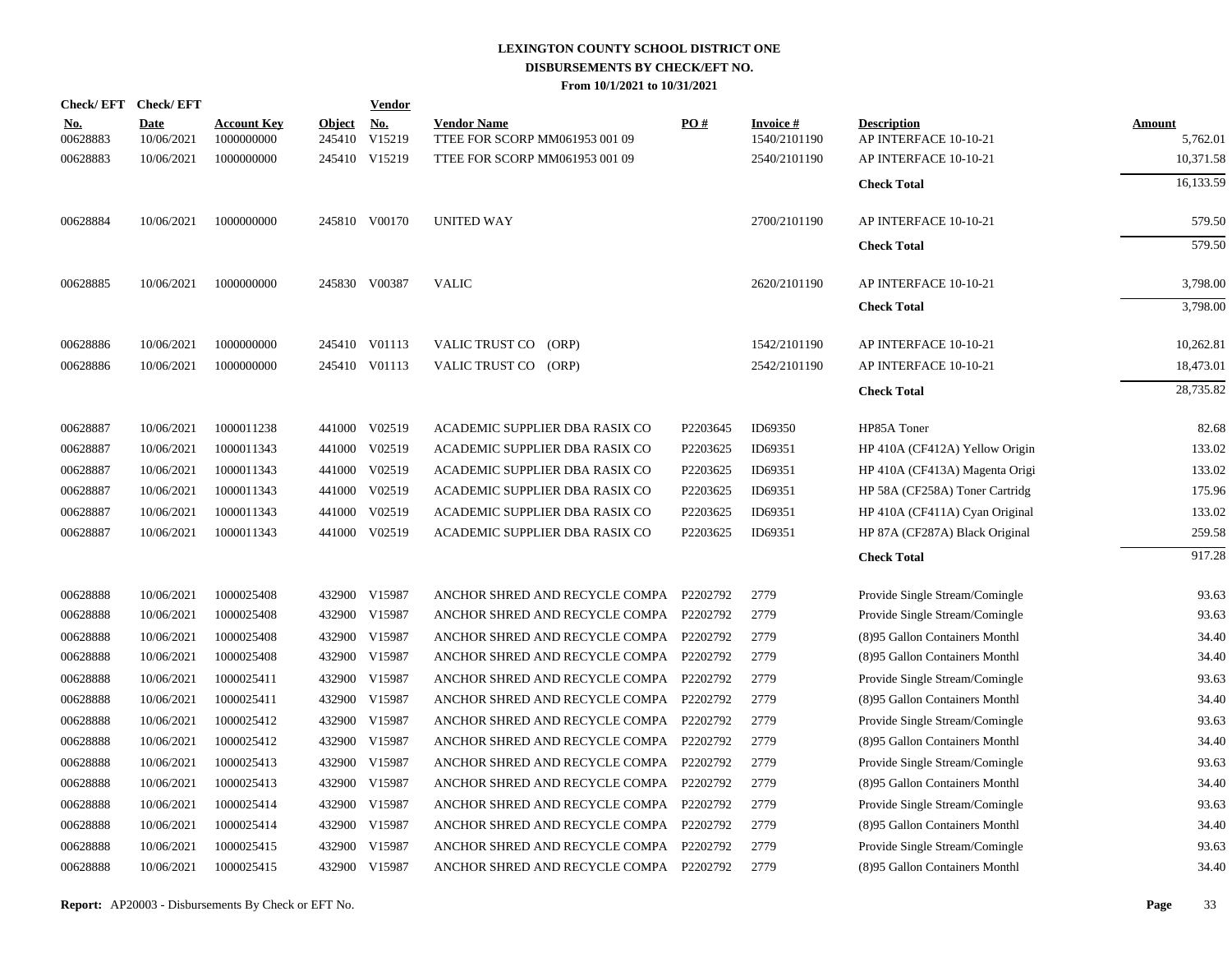| Check/EFT Check/EFT    |                           |                                  |                         | <b>Vendor</b> |                                                      |                 |                         |                                                      |                        |
|------------------------|---------------------------|----------------------------------|-------------------------|---------------|------------------------------------------------------|-----------------|-------------------------|------------------------------------------------------|------------------------|
| <u>No.</u><br>00628888 | <b>Date</b><br>10/06/2021 | <b>Account Key</b><br>1000025416 | <b>Object</b><br>432900 | No.<br>V15987 | <b>Vendor Name</b><br>ANCHOR SHRED AND RECYCLE COMPA | PO#<br>P2202792 | <b>Invoice#</b><br>2779 | <b>Description</b><br>Provide Single Stream/Comingle | <b>Amount</b><br>93.63 |
| 00628888               | 10/06/2021                | 1000025416                       |                         | 432900 V15987 | ANCHOR SHRED AND RECYCLE COMPA                       | P2202792        | 2779                    | (8)95 Gallon Containers Monthl                       | 34.40                  |
| 00628888               | 10/06/2021                | 1000025419                       | 432900                  | V15987        | ANCHOR SHRED AND RECYCLE COMPA P2202792              |                 | 2779                    | Provide Single Stream/Comingle                       | 93.63                  |
| 00628888               | 10/06/2021                | 1000025419                       |                         | 432900 V15987 | ANCHOR SHRED AND RECYCLE COMPA                       | P2202792        | 2779                    | (8)95 Gallon Containers Monthl                       | 34.40                  |
| 00628888               | 10/06/2021                | 1000025420                       |                         | 432900 V15987 | ANCHOR SHRED AND RECYCLE COMPA                       | P2202792        | 2779                    | Provide Single Stream/Comingle                       | 93.63                  |
| 00628888               | 10/06/2021                | 1000025420                       |                         | 432900 V15987 | ANCHOR SHRED AND RECYCLE COMPA                       | P2202792        | 2779                    | (8)95 Gallon Containers Monthl                       | 34.40                  |
| 00628888               | 10/06/2021                | 1000025421                       |                         | 432900 V15987 | ANCHOR SHRED AND RECYCLE COMPA                       | P2202792        | 2779                    | Provide Single Stream/Comingle                       | 93.63                  |
| 00628888               | 10/06/2021                | 1000025421                       |                         | 432900 V15987 | ANCHOR SHRED AND RECYCLE COMPA                       | P2202792        | 2779                    | (8)95 Gallon Containers Monthl                       | 34.40                  |
| 00628888               | 10/06/2021                | 1000025422                       |                         | 432900 V15987 | ANCHOR SHRED AND RECYCLE COMPA                       | P2202792        | 2779                    | Provide Single Stream/Comingle                       | 93.63                  |
| 00628888               | 10/06/2021                | 1000025422                       |                         | 432900 V15987 | ANCHOR SHRED AND RECYCLE COMPA                       | P2202792        | 2779                    | (8)95 Gallon Containers Monthl                       | 34.40                  |
| 00628888               | 10/06/2021                | 1000025423                       |                         | 432900 V15987 | ANCHOR SHRED AND RECYCLE COMPA                       | P2202792        | 2779                    | Provide Single Stream/Comingle                       | 93.63                  |
| 00628888               | 10/06/2021                | 1000025423                       |                         | 432900 V15987 | ANCHOR SHRED AND RECYCLE COMPA                       | P2202792        | 2779                    | (8)95 Gallon Containers Monthl                       | 34.40                  |
| 00628888               | 10/06/2021                | 1000025424                       |                         | 432900 V15987 | ANCHOR SHRED AND RECYCLE COMPA                       | P2202792        | 2779                    | Provide Single Stream/Comingle                       | 93.63                  |
| 00628888               | 10/06/2021                | 1000025424                       |                         | 432900 V15987 | ANCHOR SHRED AND RECYCLE COMPA                       | P2202792        | 2779                    | (8)95 Gallon Containers Monthl                       | 34.40                  |
| 00628888               | 10/06/2021                | 1000025425                       |                         | 432900 V15987 | ANCHOR SHRED AND RECYCLE COMPA                       | P2202792        | 2779                    | Provide Single Stream/Comingle                       | 93.63                  |
| 00628888               | 10/06/2021                | 1000025425                       |                         | 432900 V15987 | ANCHOR SHRED AND RECYCLE COMPA                       | P2202792        | 2779                    | (8)95 Gallon Containers Monthl                       | 34.40                  |
| 00628888               | 10/06/2021                | 1000025426                       |                         | 432900 V15987 | ANCHOR SHRED AND RECYCLE COMPA                       | P2202792        | 2779                    | Provide Single Stream/Comingle                       | 93.63                  |
| 00628888               | 10/06/2021                | 1000025426                       |                         | 432900 V15987 | ANCHOR SHRED AND RECYCLE COMPA                       | P2202792        | 2779                    | (8)95 Gallon Containers Monthl                       | 34.40                  |
| 00628888               | 10/06/2021                | 1000025427                       |                         | 432900 V15987 | ANCHOR SHRED AND RECYCLE COMPA                       | P2202792        | 2779                    | Provide Single Stream/Comingle                       | 93.63                  |
| 00628888               | 10/06/2021                | 1000025427                       |                         | 432900 V15987 | ANCHOR SHRED AND RECYCLE COMPA P2202792              |                 | 2779                    | (8)95 Gallon Containers Monthl                       | 34.40                  |
| 00628888               | 10/06/2021                | 1000025428                       |                         | 432900 V15987 | ANCHOR SHRED AND RECYCLE COMPA                       | P2202792        | 2779                    | Provide Single Stream/Comingle                       | 93.63                  |
| 00628888               | 10/06/2021                | 1000025428                       |                         | 432900 V15987 | ANCHOR SHRED AND RECYCLE COMPA P2202792              |                 | 2779                    | (8)95 Gallon Containers Monthl                       | 34.40                  |
| 00628888               | 10/06/2021                | 1000025429                       |                         | 432900 V15987 | ANCHOR SHRED AND RECYCLE COMPA                       | P2202792        | 2779                    | Provide Single Stream/Comingle                       | 93.63                  |
| 00628888               | 10/06/2021                | 1000025429                       |                         | 432900 V15987 | ANCHOR SHRED AND RECYCLE COMPA P2202792              |                 | 2779                    | (8)95 Gallon Containers Monthl                       | 34.40                  |
| 00628888               | 10/06/2021                | 1000025430                       |                         | 432900 V15987 | ANCHOR SHRED AND RECYCLE COMPA                       | P2202792        | 2779                    | Provide Single Stream/Comingle                       | 93.63                  |
| 00628888               | 10/06/2021                | 1000025430                       |                         | 432900 V15987 | ANCHOR SHRED AND RECYCLE COMPA P2202792              |                 | 2779                    | (8)95 Gallon Containers Monthl                       | 34.40                  |
| 00628888               | 10/06/2021                | 1000025431                       |                         | 432900 V15987 | ANCHOR SHRED AND RECYCLE COMPA                       | P2202792        | 2779                    | Provide Single Stream/Comingle                       | 93.63                  |
| 00628888               | 10/06/2021                | 1000025431                       |                         | 432900 V15987 | ANCHOR SHRED AND RECYCLE COMPA P2202792              |                 | 2779                    | (8)95 Gallon Containers Monthl                       | 34.40                  |
| 00628888               | 10/06/2021                | 1000025434                       |                         | 432900 V15987 | ANCHOR SHRED AND RECYCLE COMPA                       | P2202792        | 2779                    | Provide Single Stream/Comingle                       | 93.63                  |
| 00628888               | 10/06/2021                | 1000025434                       |                         | 432900 V15987 | ANCHOR SHRED AND RECYCLE COMPA P2202792              |                 | 2779                    | (8)95 Gallon Containers Monthl                       | 34.40                  |
| 00628888               | 10/06/2021                | 1000025435                       |                         | 432900 V15987 | ANCHOR SHRED AND RECYCLE COMPA P2202792              |                 | 2779                    | Provide Single Stream/Comingle                       | 93.63                  |
| 00628888               | 10/06/2021                | 1000025435                       |                         | 432900 V15987 | ANCHOR SHRED AND RECYCLE COMPA P2202792              |                 | 2779                    | (8)95 Gallon Containers Monthl                       | 34.40                  |
| 00628888               | 10/06/2021                | 1000025437                       |                         | 432900 V15987 | ANCHOR SHRED AND RECYCLE COMPA P2202792              |                 | 2779                    | Provide Single Stream/Comingle                       | 93.63                  |
| 00628888               | 10/06/2021                | 1000025437                       |                         | 432900 V15987 | ANCHOR SHRED AND RECYCLE COMPA P2202792              |                 | 2779                    | (8)95 Gallon Containers Monthl                       | 34.40                  |
| 00628888               | 10/06/2021                | 1000025438                       | 432900                  | V15987        | ANCHOR SHRED AND RECYCLE COMPA                       | P2202792        | 2779                    | Provide Single Stream/Comingle                       | 93.63                  |
| 00628888               | 10/06/2021                | 1000025438                       |                         | 432900 V15987 | ANCHOR SHRED AND RECYCLE COMPA P2202792              |                 | 2779                    | (8)95 Gallon Containers Monthl                       | 34.40                  |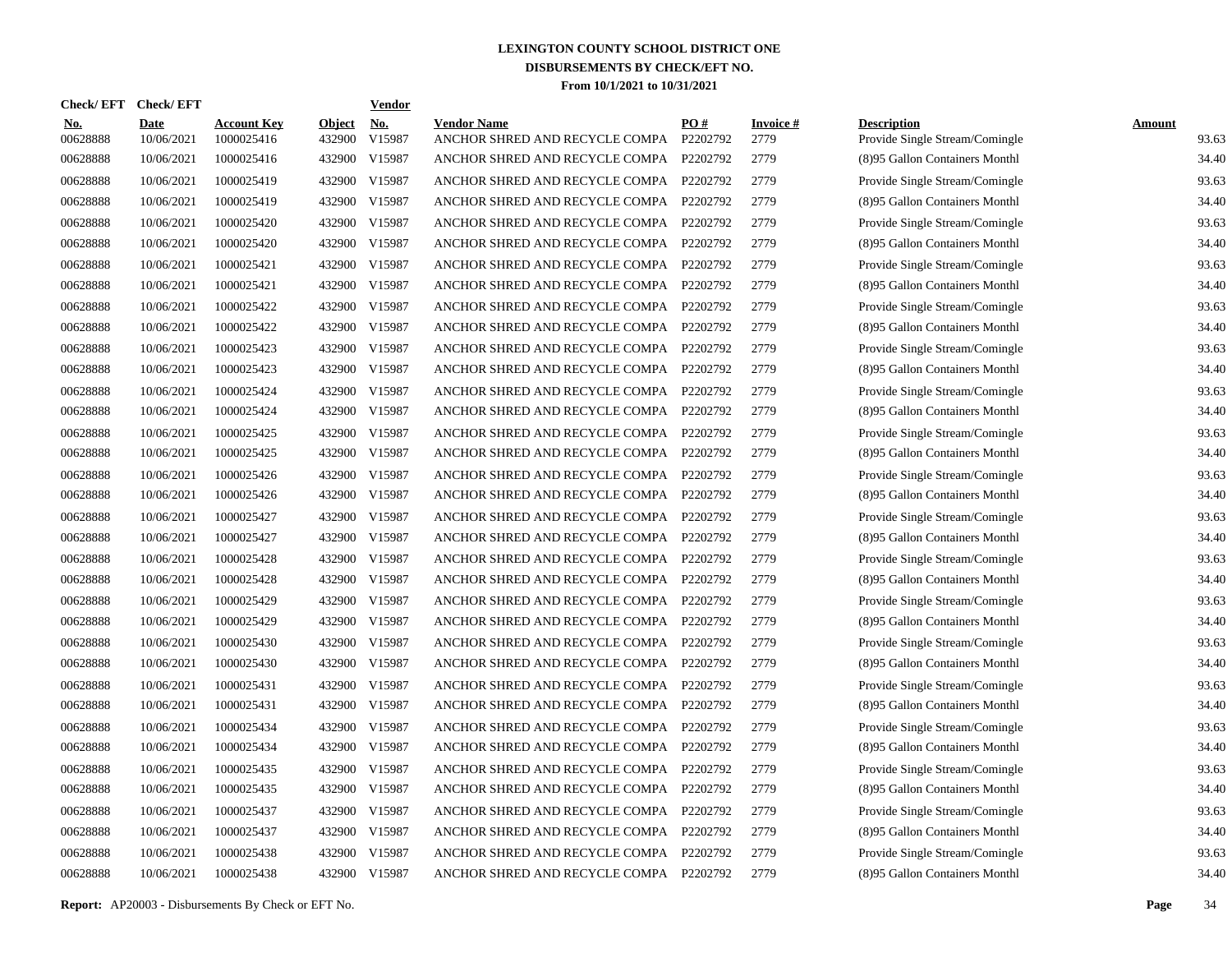| <b>Check/EFT</b>       | <b>Check/EFT</b>          |                                  |                         | <b>Vendor</b>        |                                                      |                 |                         |                                                      |                        |
|------------------------|---------------------------|----------------------------------|-------------------------|----------------------|------------------------------------------------------|-----------------|-------------------------|------------------------------------------------------|------------------------|
| <u>No.</u><br>00628888 | <b>Date</b><br>10/06/2021 | <b>Account Key</b><br>1000025439 | <b>Object</b><br>432900 | <u>No.</u><br>V15987 | <b>Vendor Name</b><br>ANCHOR SHRED AND RECYCLE COMPA | PO#<br>P2202792 | <b>Invoice#</b><br>2779 | <b>Description</b><br>Provide Single Stream/Comingle | <b>Amount</b><br>93.63 |
| 00628888               | 10/06/2021                | 1000025439                       | 432900                  | V15987               | ANCHOR SHRED AND RECYCLE COMPA                       | P2202792        | 2779                    | (8)95 Gallon Containers Monthl                       | 34.40                  |
| 00628888               | 10/06/2021                | 1000025440                       | 432900                  | V15987               | ANCHOR SHRED AND RECYCLE COMPA                       | P2202792        | 2779                    | Provide Single Stream/Comingle                       | 93.63                  |
| 00628888               | 10/06/2021                | 1000025440                       | 432900                  | V15987               | ANCHOR SHRED AND RECYCLE COMPA                       | P2202792        | 2779                    | (8)95 Gallon Containers Monthl                       | 34.40                  |
| 00628888               | 10/06/2021                | 1000025441                       | 432900                  | V15987               | ANCHOR SHRED AND RECYCLE COMPA                       | P2202792        | 2779                    | Provide Single Stream/Comingle                       | 93.63                  |
| 00628888               | 10/06/2021                | 1000025441                       | 432900                  | V15987               | ANCHOR SHRED AND RECYCLE COMPA                       | P2202792        | 2779                    | (8)95 Gallon Containers Monthl                       | 34.40                  |
| 00628888               | 10/06/2021                | 1000025442                       | 432900                  | V15987               | ANCHOR SHRED AND RECYCLE COMPA                       | P2202792        | 2779                    | Provide Single Stream/Comingle                       | 93.63                  |
| 00628888               | 10/06/2021                | 1000025442                       | 432900                  | V15987               | ANCHOR SHRED AND RECYCLE COMPA                       | P2202792        | 2779                    | (8)95 Gallon Containers Monthl                       | 34.40                  |
| 00628888               | 10/06/2021                | 1000025443                       | 432900                  | V15987               | ANCHOR SHRED AND RECYCLE COMPA                       | P2202792        | 2779                    | Provide Single Stream/Comingle                       | 93.63                  |
| 00628888               | 10/06/2021                | 1000025443                       | 432900                  | V15987               | ANCHOR SHRED AND RECYCLE COMPA                       | P2202792        | 2779                    | (8)95 Gallon Containers Monthl                       | 34.40                  |
| 00628888               | 10/06/2021                | 1000025444                       | 432900                  | V15987               | ANCHOR SHRED AND RECYCLE COMPA                       | P2202792        | 2779                    | Provide Single Stream/Comingle                       | 93.63                  |
| 00628888               | 10/06/2021                | 1000025444                       |                         | 432900 V15987        | ANCHOR SHRED AND RECYCLE COMPA                       | P2202792        | 2779                    | (8)95 Gallon Containers Monthl                       | 34.40                  |
| 00628888               | 10/06/2021                | 1000025445                       | 432900                  | V15987               | ANCHOR SHRED AND RECYCLE COMPA                       | P2202792        | 2779                    | Provide Single Stream/Comingle                       | 93.63                  |
| 00628888               | 10/06/2021                | 1000025445                       |                         | 432900 V15987        | ANCHOR SHRED AND RECYCLE COMPA                       | P2202792        | 2779                    | (8)95 Gallon Containers Monthl                       | 34.40                  |
| 00628888               | 10/06/2021                | 1000025446                       | 432900                  | V15987               | ANCHOR SHRED AND RECYCLE COMPA                       | P2202792        | 2779                    | Provide Single Stream/Comingle                       | 93.63                  |
| 00628888               | 10/06/2021                | 1000025446                       |                         | 432900 V15987        | ANCHOR SHRED AND RECYCLE COMPA                       | P2202792        | 2779                    | (8)95 Gallon Containers Monthl                       | 34.40                  |
| 00628888               | 10/06/2021                | 1000025447                       | 432900                  | V15987               | ANCHOR SHRED AND RECYCLE COMPA                       | P2202792        | 2779                    | Provide Single Stream/Comingle                       | 93.63                  |
| 00628888               | 10/06/2021                | 1000025447                       |                         | 432900 V15987        | ANCHOR SHRED AND RECYCLE COMPA P2202792              |                 | 2779                    | (8) 95 Gallon Container Monthl                       | 34.40                  |
|                        |                           |                                  |                         |                      |                                                      |                 |                         | <b>Check Total</b>                                   | 4,353.02               |
| 00628889               | 10/06/2021                | 1000011413                       | 444500                  | V00391               | <b>APPLE INC</b>                                     | P2203041        | AG00556956              | 10.2-inch Ipad Wi-Fi 32GB - Sp                       | 319.93                 |
| 00628889               | 10/06/2021                | 1000022403                       |                         | 444500 V00391        | <b>APPLE INC</b>                                     | P2203380        | AG01997042              | 13 inch MacBook Air: Apple M1                        | 854.93                 |
|                        |                           |                                  |                         |                      |                                                      |                 |                         | <b>Check Total</b>                                   | 1,174.86               |
| 00628893               | 10/06/2021                | 6000025619                       |                         | 446030 V16416        | <b>BORDEN DAIRY</b>                                  |                 | 459653899               | 019-AES #02964                                       | 21.46                  |
| 00628893               | 10/06/2021                | 6000025637                       | 446030                  | V16416               | <b>BORDEN DAIRY</b>                                  |                 | 459940628               | 037-Carolina Springs MS #20542                       | 213.42                 |
| 00628893               | 10/06/2021                | 6000025638                       |                         | 446030 V16416        | <b>BORDEN DAIRY</b>                                  |                 | 459940629               | 038-Carolina Springs ES #20541                       | 321.90                 |
| 00628893               | 10/06/2021                | 6000025622                       | 446030                  | V16416               | <b>BORDEN DAIRY</b>                                  |                 | 460092603               | 022-Oak Grove ES #02972                              | 343.36                 |
| 00628893               | 10/06/2021                | 6000025642                       |                         | 446030 V16416        | <b>BORDEN DAIRY</b>                                  |                 | 460092604               | 042-Meadow Glen ES #970605                           | 182.41                 |
| 00628893               | 10/06/2021                | 6000025616                       | 446030                  | V16416               | <b>BORDEN DAIRY</b>                                  |                 | 460286858               | 016-Pelion ES #02977                                 | 257.52                 |
| 00628893               | 10/06/2021                | 6000025630                       |                         | 446030 V16416        | <b>BORDEN DAIRY</b>                                  |                 | 460286859               | 030-Pelion MS #14943                                 | 150.22                 |
| 00628893               | 10/06/2021                | 6000025615                       | 446030                  | V16416               | <b>BORDEN DAIRY</b>                                  |                 | 460286860               | 015-Pelion HS #02982                                 | 150.22                 |
| 00628893               | 10/06/2021                | 6000025623                       |                         | 446030 V16416        | <b>BORDEN DAIRY</b>                                  |                 | 460286861               | 023-Saxe Gotha ES #02999                             | 395.73                 |
| 00628893               | 10/06/2021                | 6000025626                       |                         | 446030 V16416        | <b>BORDEN DAIRY</b>                                  |                 | 460286862               | 026-White Knoll MS #03005                            | 299.16                 |
| 00628893               | 10/06/2021                | 6000025625                       | 446030                  | V16416               | <b>BORDEN DAIRY</b>                                  |                 | 460286863               | 025-White Knoll ES #03001                            | 331.35                 |
| 00628893               | 10/06/2021                | 6000025624                       |                         | 446030 V16416        | <b>BORDEN DAIRY</b>                                  |                 | 460286864               | 024-Red Bank ES #02983                               | 202.59                 |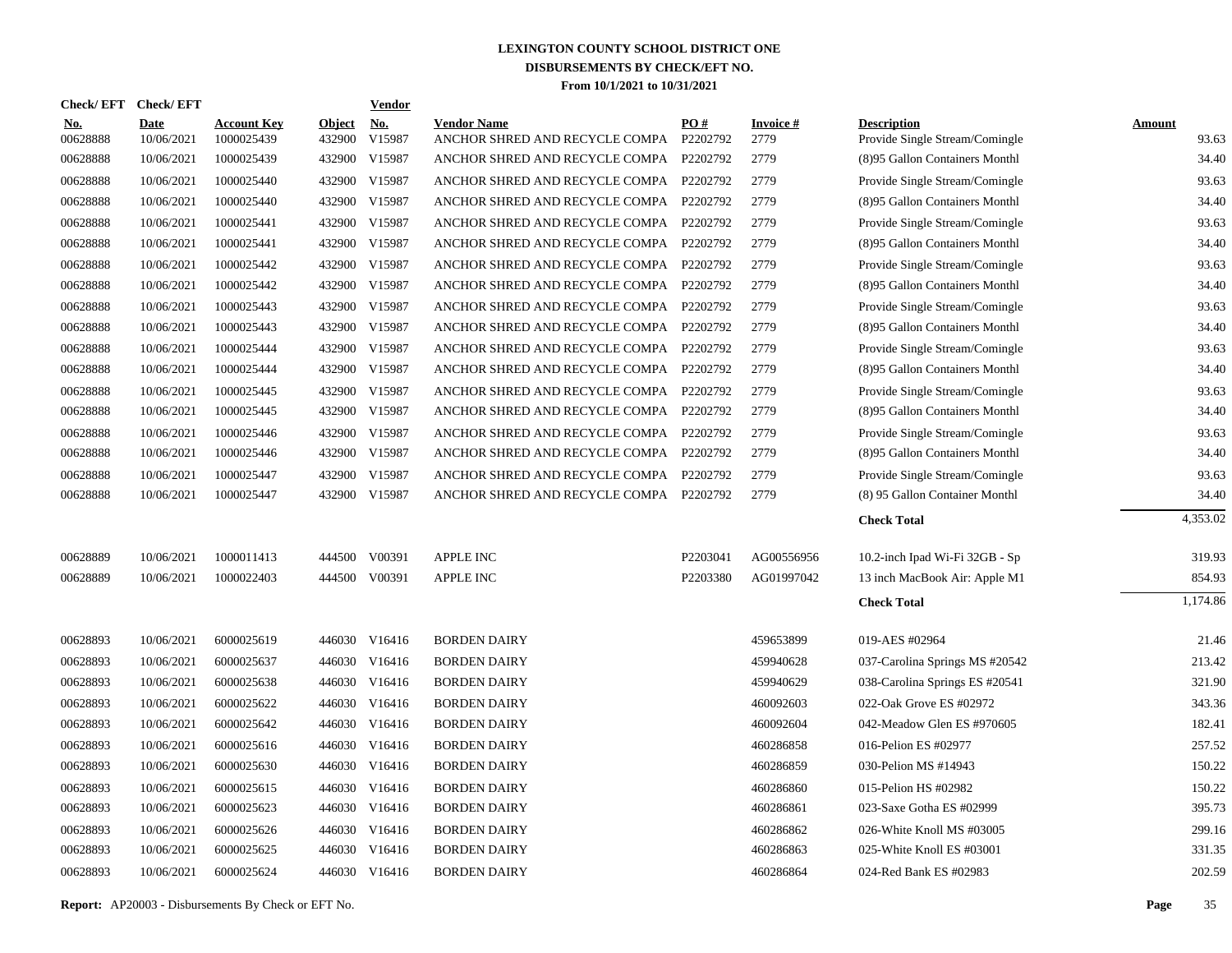| <b>Check/EFT</b>          |                                  |                         | <u>Vendor</u>        |                                                                                                                                                                                                                                                                                                                                                                                                                                                                                                                                                          |     |                              |                                                      |                         |
|---------------------------|----------------------------------|-------------------------|----------------------|----------------------------------------------------------------------------------------------------------------------------------------------------------------------------------------------------------------------------------------------------------------------------------------------------------------------------------------------------------------------------------------------------------------------------------------------------------------------------------------------------------------------------------------------------------|-----|------------------------------|------------------------------------------------------|-------------------------|
| <b>Date</b><br>10/06/2021 | <b>Account Key</b><br>6000025637 | <b>Object</b><br>446030 | <u>No.</u><br>V16416 | <b>Vendor Name</b><br><b>BORDEN DAIRY</b>                                                                                                                                                                                                                                                                                                                                                                                                                                                                                                                | PO# | <b>Invoice#</b><br>460286865 | <b>Description</b><br>037-Carolina Springs MS #20542 | <b>Amount</b><br>278.98 |
| 10/06/2021                | 6000025638                       | 446030                  | V16416               | <b>BORDEN DAIRY</b>                                                                                                                                                                                                                                                                                                                                                                                                                                                                                                                                      |     | 460286866                    | 038-Carolina Springs ES #20541                       | 364.82                  |
| 10/06/2021                | 6000025645                       |                         | V16416               | <b>BORDEN DAIRY</b>                                                                                                                                                                                                                                                                                                                                                                                                                                                                                                                                      |     | 460286867                    | 045-Deerfield ES #179155                             | 384.91                  |
| 10/06/2021                | 6000025647                       |                         |                      | <b>BORDEN DAIRY</b>                                                                                                                                                                                                                                                                                                                                                                                                                                                                                                                                      |     | 460286868                    | 047-Centerville ES #158535                           | 438.65                  |
| 10/06/2021                | 6000025614                       |                         |                      | <b>BORDEN DAIRY</b>                                                                                                                                                                                                                                                                                                                                                                                                                                                                                                                                      |     | 460286869                    | 014-Gilbert ES #16053                                | 386.28                  |
| 10/06/2021                | 6000025629                       |                         |                      | <b>BORDEN DAIRY</b>                                                                                                                                                                                                                                                                                                                                                                                                                                                                                                                                      |     | 460286870                    | 029-Gilbert MS #02954                                | 96.57                   |
| 10/06/2021                | 6000025613                       |                         |                      | <b>BORDEN DAIRY</b>                                                                                                                                                                                                                                                                                                                                                                                                                                                                                                                                      |     | 460286871                    | 013-Gilbert HS #02949                                | 128.76                  |
| 10/06/2021                | 6000025622                       |                         |                      | <b>BORDEN DAIRY</b>                                                                                                                                                                                                                                                                                                                                                                                                                                                                                                                                      |     | 460437343                    | 022-Oak Grove ES #02972                              | 150.22                  |
| 10/06/2021                | 6000025642                       |                         |                      | <b>BORDEN DAIRY</b>                                                                                                                                                                                                                                                                                                                                                                                                                                                                                                                                      |     | 460437344                    | 042-Meadow Glen ES #970605                           | 148.94                  |
| 10/06/2021                | 6000025643                       |                         |                      | <b>BORDEN DAIRY</b>                                                                                                                                                                                                                                                                                                                                                                                                                                                                                                                                      |     | 460437345                    | 043-Meadow Glen MS #978160                           | 321.90                  |
| 10/06/2021                | 6000025644                       |                         |                      | <b>BORDEN DAIRY</b>                                                                                                                                                                                                                                                                                                                                                                                                                                                                                                                                      |     | 460437346                    | 044-River Bluff HS #148842                           | 257.52                  |
| 10/06/2021                | 6000025620                       |                         |                      | <b>BORDEN DAIRY</b>                                                                                                                                                                                                                                                                                                                                                                                                                                                                                                                                      |     | 460437347                    | 020-Lexington MS #14941                              | 64.38                   |
| 10/06/2021                | 6000025612                       |                         |                      | <b>BORDEN DAIRY</b>                                                                                                                                                                                                                                                                                                                                                                                                                                                                                                                                      |     | 460437348                    | 012-Lexington ES #02956                              | 214.51                  |
| 10/06/2021                | 6000025619                       |                         |                      | <b>BORDEN DAIRY</b>                                                                                                                                                                                                                                                                                                                                                                                                                                                                                                                                      |     | 460437349                    | 019-AES #02964                                       | 32.19                   |
| 10/06/2021                | 6000025628                       |                         |                      | <b>BORDEN DAIRY</b>                                                                                                                                                                                                                                                                                                                                                                                                                                                                                                                                      |     | 460437350                    | 028-Midway ES #02968                                 | 246.79                  |
| 10/06/2021                | 6000025640                       |                         |                      | <b>BORDEN DAIRY</b>                                                                                                                                                                                                                                                                                                                                                                                                                                                                                                                                      |     | 460437351                    | 040-New Providence ES #20962                         | 321.81                  |
| 10/06/2021                | 6000025631                       |                         |                      | <b>BORDEN DAIRY</b>                                                                                                                                                                                                                                                                                                                                                                                                                                                                                                                                      |     | 460437352                    | 031-Lake Murray ES #14944                            | 332.63                  |
| 10/06/2021                | 6000025646                       |                         |                      | <b>BORDEN DAIRY</b>                                                                                                                                                                                                                                                                                                                                                                                                                                                                                                                                      |     | 460437353                    | 046-Beechwood MS #143304                             | 128.76                  |
| 10/06/2021                | 6000025641                       |                         |                      | <b>BORDEN DAIRY</b>                                                                                                                                                                                                                                                                                                                                                                                                                                                                                                                                      |     | 460437354                    | 041-Rocky Creek ES #21656                            | 185.93                  |
| 10/06/2021                | 6000025635                       |                         |                      | <b>BORDEN DAIRY</b>                                                                                                                                                                                                                                                                                                                                                                                                                                                                                                                                      |     | 460437355                    | 035-Pleasant Hill ES #19754                          | 128.76                  |
| 10/06/2021                | 6000025634                       |                         |                      | <b>BORDEN DAIRY</b>                                                                                                                                                                                                                                                                                                                                                                                                                                                                                                                                      |     | 460437356                    | 034-Pleasant Hill MS #19730                          | 257.65                  |
| 10/06/2021                | 6000025611                       |                         |                      | <b>BORDEN DAIRY</b>                                                                                                                                                                                                                                                                                                                                                                                                                                                                                                                                      |     | 460437357                    | 011-Lexington HS #02963                              | 321.90                  |
| 10/06/2021                | 6000025627                       |                         |                      | <b>BORDEN DAIRY</b>                                                                                                                                                                                                                                                                                                                                                                                                                                                                                                                                      |     | 460437359                    | 027-White Knoll HS #14942                            | 375.55                  |
| 10/06/2021                | 6000025622                       |                         |                      | <b>BORDEN DAIRY</b>                                                                                                                                                                                                                                                                                                                                                                                                                                                                                                                                      |     | 460587864                    | 022-Oak Grove ES #02972                              | 214.60                  |
| 10/06/2021                | 6000025642                       |                         |                      | <b>BORDEN DAIRY</b>                                                                                                                                                                                                                                                                                                                                                                                                                                                                                                                                      |     | 460587865                    | 042-Meadow Glen ES #970605                           | 309.89                  |
| 10/06/2021                | 6000025643                       |                         |                      | <b>BORDEN DAIRY</b>                                                                                                                                                                                                                                                                                                                                                                                                                                                                                                                                      |     | 460587866                    | 043-Meadow Glen MS #978160                           | 83.68                   |
| 10/06/2021                | 6000025625                       |                         |                      | <b>BORDEN DAIRY</b>                                                                                                                                                                                                                                                                                                                                                                                                                                                                                                                                      |     | 460587867                    | 025-White Knoll ES #03001                            | 300.44                  |
| 10/06/2021                | 6000025624                       |                         |                      | <b>BORDEN DAIRY</b>                                                                                                                                                                                                                                                                                                                                                                                                                                                                                                                                      |     | 460587868                    | 024-Red Bank ES #02983                               | 107.30                  |
| 10/06/2021                | 6000025623                       |                         |                      | <b>BORDEN DAIRY</b>                                                                                                                                                                                                                                                                                                                                                                                                                                                                                                                                      |     | 460587869                    | 023-Saxe Gotha ES #02999                             | 300.44                  |
| 10/06/2021                | 6000025638                       |                         |                      | <b>BORDEN DAIRY</b>                                                                                                                                                                                                                                                                                                                                                                                                                                                                                                                                      |     | 460587870                    | 038-Carolina Springs ES #20541                       | 331.35                  |
| 10/06/2021                | 6000025616                       |                         | V16416               | <b>BORDEN DAIRY</b>                                                                                                                                                                                                                                                                                                                                                                                                                                                                                                                                      |     | 460587872                    | 016-Pelion ES #02977                                 | 257.52                  |
| 10/06/2021                | 6000025639                       |                         |                      | <b>BORDEN DAIRY</b>                                                                                                                                                                                                                                                                                                                                                                                                                                                                                                                                      |     | 460587873                    | 039-Forts Pond ES #20961                             | 150.22                  |
| 10/06/2021                | 6000025613                       |                         | V16416               | <b>BORDEN DAIRY</b>                                                                                                                                                                                                                                                                                                                                                                                                                                                                                                                                      |     | 460587874                    | 013-Gilbert HS #02949                                | 203.87                  |
| 10/06/2021                | 6000025629                       |                         |                      | <b>BORDEN DAIRY</b>                                                                                                                                                                                                                                                                                                                                                                                                                                                                                                                                      |     | 460587875                    | 029-Gilbert MS #02954                                | 311.17                  |
| 10/06/2021                | 6000025614                       | 446030                  | V16416               | <b>BORDEN DAIRY</b>                                                                                                                                                                                                                                                                                                                                                                                                                                                                                                                                      |     | 460587877                    | 014-Gilbert ES #16053                                | 291.64                  |
| 10/06/2021                | 6000025647                       |                         |                      | <b>BORDEN DAIRY</b>                                                                                                                                                                                                                                                                                                                                                                                                                                                                                                                                      |     | 460587878                    | 047-Centerville ES #158535                           | 171.68                  |
|                           |                                  |                         |                      | 446030<br>446030 V16416<br>446030 V16416<br>446030 V16416<br>446030 V16416<br>446030 V16416<br>446030 V16416<br>446030 V16416<br>446030 V16416<br>446030 V16416<br>446030 V16416<br>446030 V16416<br>446030 V16416<br>446030 V16416<br>446030 V16416<br>446030 V16416<br>446030 V16416<br>446030 V16416<br>446030 V16416<br>446030 V16416<br>446030 V16416<br>446030 V16416<br>446030 V16416<br>446030 V16416<br>446030 V16416<br>446030 V16416<br>446030 V16416<br>446030 V16416<br>446030<br>446030 V16416<br>446030<br>446030 V16416<br>446030 V16416 |     |                              |                                                      |                         |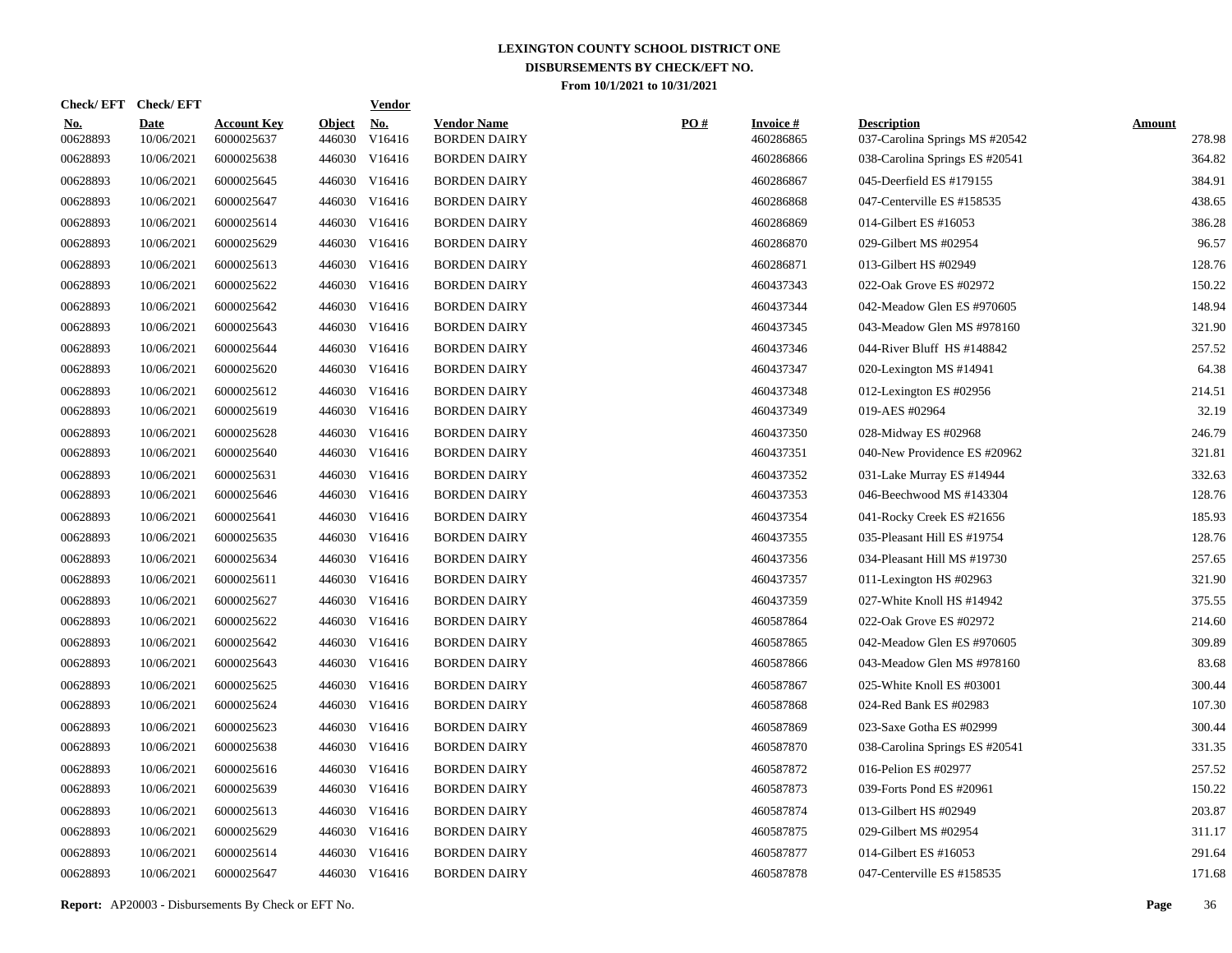| <b>Check/EFT</b>       | <b>Check/EFT</b>          |                                  |                         | <b>Vendor</b>                       |                                           |          |                              |                                                 |                         |
|------------------------|---------------------------|----------------------------------|-------------------------|-------------------------------------|-------------------------------------------|----------|------------------------------|-------------------------------------------------|-------------------------|
| <u>No.</u><br>00628893 | <b>Date</b><br>10/06/2021 | <b>Account Key</b><br>6000025641 | <b>Object</b><br>446030 | $\underline{\mathrm{No}}$<br>V16416 | <b>Vendor Name</b><br><b>BORDEN DAIRY</b> | PO#      | <b>Invoice#</b><br>460587879 | <b>Description</b><br>041-Rocky Creek ES #21656 | <b>Amount</b><br>171.68 |
| 00628893               | 10/06/2021                | 6000025635                       | 446030                  | V16416                              | <b>BORDEN DAIRY</b>                       |          | 460587880                    | 035-Pleasant Hill ES #19754                     | 221.68                  |
| 00628893               | 10/06/2021                | 6000025628                       |                         | 446030 V16416                       | <b>BORDEN DAIRY</b>                       |          | 460587881                    | 028-Midway ES #02968                            | 275.33                  |
| 00628893               | 10/06/2021                | 6000025620                       |                         | 446030 V16416                       | <b>BORDEN DAIRY</b>                       |          | 460587882                    | 020-Lexington MS #14941                         | 75.11                   |
| 00628893               | 10/06/2021                | 6000025639                       |                         | 446030 V16416                       | <b>BORDEN DAIRY</b>                       |          | 460723926                    | 039-Forts Pond ES #20961                        | 225.33                  |
| 00628893               | 10/06/2021                | 6000025616                       |                         | 446030 V16416                       | <b>BORDEN DAIRY</b>                       |          | 460723927                    | 016-Pelion ES #02977                            | 107.30                  |
| 00628893               | 10/06/2021                | 6000025630                       |                         | 446030 V16416                       | <b>BORDEN DAIRY</b>                       |          | 460723928                    | 030-Pelion MS #14943                            | 107.30                  |
| 00628893               | 10/06/2021                | 6000025615                       |                         | 446030 V16416                       | <b>BORDEN DAIRY</b>                       |          | 460723929                    | 015-Pelion HS #02982                            | 128.76                  |
| 00628893               | 10/06/2021                | 6000025623                       |                         | 446030 V16416                       | <b>BORDEN DAIRY</b>                       |          | 460723930                    | 023-Saxe Gotha ES #02999                        | 343.36                  |
| 00628893               | 10/06/2021                | 6000025626                       |                         | 446030 V16416                       | <b>BORDEN DAIRY</b>                       |          | 460723931                    | 026-White Knoll MS #03005                       | 193.52                  |
| 00628893               | 10/06/2021                | 6000025625                       |                         | 446030 V16416                       | <b>BORDEN DAIRY</b>                       |          | 460723932                    | 025-White Knoll ES #03001                       | 139.49                  |
| 00628893               | 10/06/2021                | 6000025624                       |                         | 446030 V16416                       | <b>BORDEN DAIRY</b>                       |          | 460723933                    | 024-Red Bank ES #02983                          | 278.98                  |
| 00628893               | 10/06/2021                | 6000025637                       |                         | 446030 V16416                       | <b>BORDEN DAIRY</b>                       |          | 460723936                    | 037-Carolina Springs MS #20542                  | 537.15                  |
| 00628893               | 10/06/2021                | 6000025638                       |                         | 446030 V16416                       | <b>BORDEN DAIRY</b>                       |          | 460723937                    | 038-Carolina Springs ES #20541                  | 300.44                  |
| 00628893               | 10/06/2021                | 6000025645                       |                         | 446030 V16416                       | <b>BORDEN DAIRY</b>                       |          | 460723938                    | 045-Deerfield ES #179155                        | 457.49                  |
| 00628893               | 10/06/2021                | 6000025647                       |                         | 446030 V16416                       | <b>BORDEN DAIRY</b>                       |          | 460723939                    | 047-Centerville ES #158535                      | 429.20                  |
| 00628893               | 10/06/2021                | 6000025614                       |                         | 446030 V16416                       | <b>BORDEN DAIRY</b>                       |          | 460723940                    | 014-Gilbert ES #16053                           | 429.20                  |
| 00628893               | 10/06/2021                | 6000025643                       |                         | 446030 V16416                       | <b>BORDEN DAIRY</b>                       |          | 460876830                    | 043-Meadow Glen MS #978160                      | 128.76                  |
| 00628893               | 10/06/2021                | 6000025644                       |                         | 446030 V16416                       | <b>BORDEN DAIRY</b>                       |          | 460876831                    | 044-River Bluff HS #148842                      | 450.66                  |
| 00628893               | 10/06/2021                | 6000025620                       |                         | 446030 V16416                       | <b>BORDEN DAIRY</b>                       |          | 460876832                    | 020-Lexington MS #14941                         | 107.30                  |
| 00628893               | 10/06/2021                | 6000025612                       |                         | 446030 V16416                       | <b>BORDEN DAIRY</b>                       |          | 460876833                    | 012-Lexington ES #02956                         | 203.87                  |
| 00628893               | 10/06/2021                | 6000025628                       |                         | 446030 V16416                       | <b>BORDEN DAIRY</b>                       |          | 460876834                    | 028-Midway ES #02968                            | 268.25                  |
| 00628893               | 10/06/2021                | 6000025640                       |                         | 446030 V16416                       | <b>BORDEN DAIRY</b>                       |          | 460876835                    | 040-New Providence ES #20962                    | 311.17                  |
| 00628893               | 10/06/2021                | 6000025631                       |                         | 446030 V16416                       | <b>BORDEN DAIRY</b>                       |          | 460876836                    | 031-Lake Murray ES #14944                       | 246.79                  |
| 00628893               | 10/06/2021                | 6000025646                       |                         | 446030 V16416                       | <b>BORDEN DAIRY</b>                       |          | 460876837                    | 046-Beechwood MS #143304                        | 139.49                  |
| 00628893               | 10/06/2021                | 6000025641                       |                         | 446030 V16416                       | <b>BORDEN DAIRY</b>                       |          | 460876838                    | 041-Rocky Creek ES #21656                       | 214.51                  |
| 00628893               | 10/06/2021                | 6000025611                       |                         | 446030 V16416                       | <b>BORDEN DAIRY</b>                       |          | 460876839                    | 011-Lexington HS $#02963$                       | 193.14                  |
| 00628893               | 10/06/2021                | 6000025635                       |                         | 446030 V16416                       | <b>BORDEN DAIRY</b>                       |          | 460876840                    | 035-Pleasant Hill ES #19754                     | 278.98                  |
| 00628893               | 10/06/2021                | 6000025634                       |                         | 446030 V16416                       | <b>BORDEN DAIRY</b>                       |          | 460876841                    | 034-Pleasant Hill MS #19730                     | 193.14                  |
| 00628893               | 10/06/2021                | 6000025627                       |                         | 446030 V16416                       | <b>BORDEN DAIRY</b>                       |          | 460876842                    | 027-White Knoll HS #14942                       | 364.82                  |
|                        |                           |                                  |                         |                                     |                                           |          |                              | <b>Check Total</b>                              | 18,993.75               |
| 00628894               | 10/06/2021                | 7802072043                       |                         | 466034 V02689                       | <b>BYRD, GARY S</b>                       |          |                              | FB.MGM.09.29.21 FB MGM vs WKM                   | 80.00                   |
|                        |                           |                                  |                         |                                     |                                           |          |                              | <b>Check Total</b>                              | 80.00                   |
| 00628895               | 10/06/2021                | 7919527011                       |                         | 466041 V01144                       | <b>CAROLINA IDEAS</b>                     | P2203587 | 529108                       | LHS Students In Action shirts,                  | 691.22                  |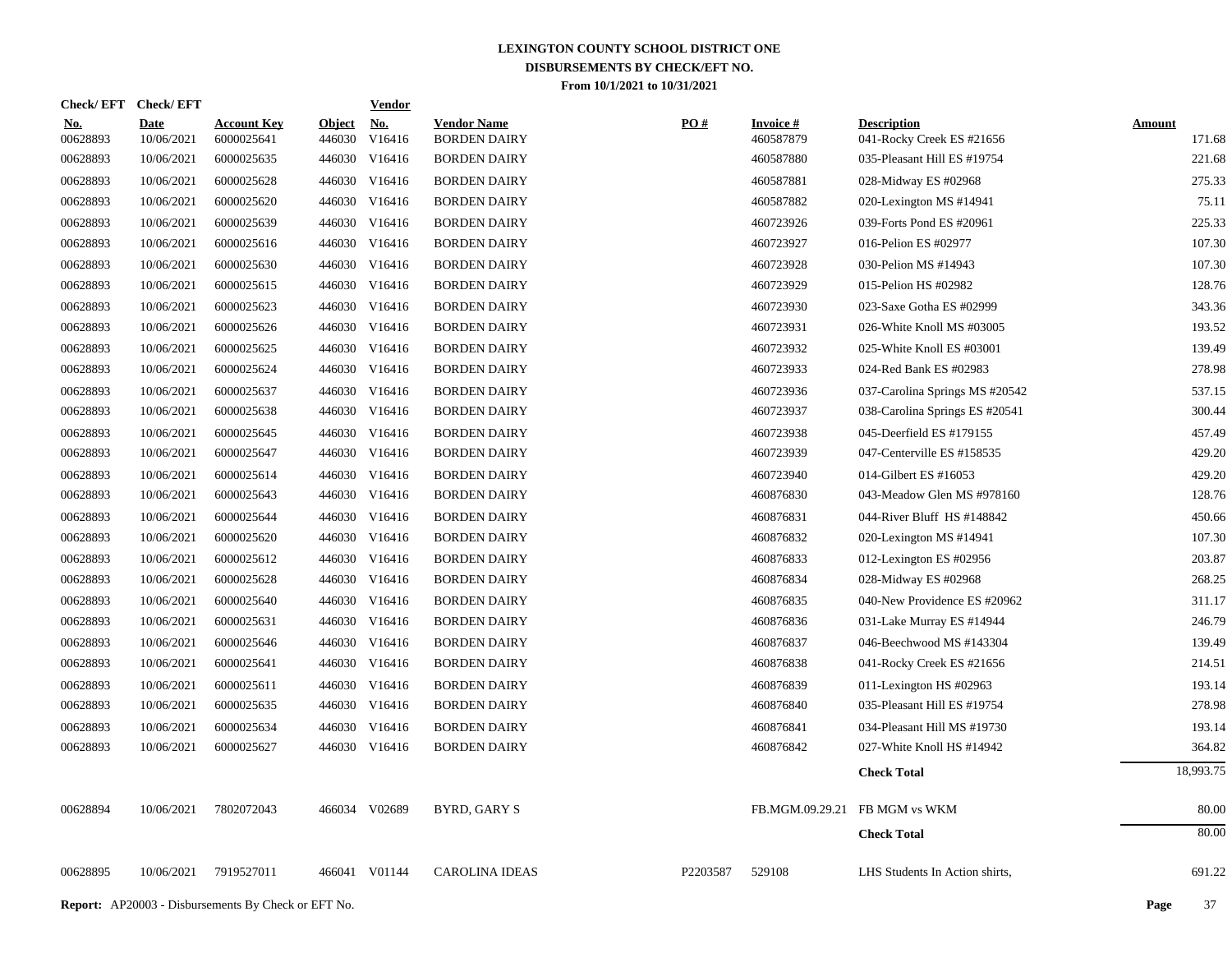|                        | Check/EFT Check/EFT       |                                  |                         | <u>Vendor</u> |                                             |                 |                           |                                     |                        |
|------------------------|---------------------------|----------------------------------|-------------------------|---------------|---------------------------------------------|-----------------|---------------------------|-------------------------------------|------------------------|
| <u>No.</u><br>00628895 | <b>Date</b><br>10/06/2021 | <b>Account Key</b><br>7919527011 | <b>Object</b><br>466041 | No.<br>V01144 | <b>Vendor Name</b><br><b>CAROLINA IDEAS</b> | PO#<br>P2203587 | <b>Invoice#</b><br>529108 | <b>Description</b><br>Size XXL      | <b>Amount</b><br>12.31 |
|                        |                           |                                  |                         |               |                                             |                 |                           | <b>Check Total</b>                  | 703.53                 |
| 00628896               | 10/06/2021                | 1000025410                       |                         | 444510 V10882 | CLARK POWELL ASSOCIATES INC                 | P2203210        | 0100145-IN                | CRESTRON.REPLACEMENT.OF MAIN V      | 2,445.70               |
| 00628896               | 10/06/2021                | 1000025410                       |                         | 444510 V10882 | CLARK POWELL ASSOCIATES INC                 | P2203210        | 0100145-IN                | Next Day DELIVERY CHARGE            | 433.76                 |
|                        |                           |                                  |                         |               |                                             |                 |                           | <b>Check Total</b>                  | 2,879.46               |
| 00628897               | 10/06/2021                | 1000026611                       |                         | 434000 V01952 | <b>COMPORIUM</b>                            |                 | 10/1/2021                 | <b>Current Month Phone Services</b> | 5,525.39               |
| 00628897               | 10/06/2021                | 1000026612                       |                         | 434000 V01952 | <b>COMPORIUM</b>                            |                 | 10/1/2021                 | <b>Current Month Phone Services</b> | 1,871.49               |
| 00628897               | 10/06/2021                | 1000026613                       | 434000                  | V01952        | <b>COMPORIUM</b>                            |                 | 10/1/2021                 | <b>Current Month Phone Services</b> | 3,657.22               |
| 00628897               | 10/06/2021                | 1000026614                       |                         | 434000 V01952 | <b>COMPORIUM</b>                            |                 | 10/1/2021                 | <b>Current Month Phone Services</b> | 764.32                 |
| 00628897               | 10/06/2021                | 1000026615                       | 434000                  | V01952        | <b>COMPORIUM</b>                            |                 | 10/1/2021                 | <b>Current Month Phone Services</b> | 2,659.03               |
| 00628897               | 10/06/2021                | 1000026616                       | 434000                  | V01952        | <b>COMPORIUM</b>                            |                 | 10/1/2021                 | <b>Current Month Phone Services</b> | 2,068.63               |
| 00628897               | 10/06/2021                | 1000026619                       | 434000                  | V01952        | <b>COMPORIUM</b>                            |                 | 10/1/2021                 | <b>Current Month Phone Services</b> | 1,136.19               |
| 00628897               | 10/06/2021                | 1000026620                       | 434000                  | V01952        | <b>COMPORIUM</b>                            |                 | 10/1/2021                 | <b>Current Month Phone Services</b> | 2,545.43               |
| 00628897               | 10/06/2021                | 1000026621                       | 434000                  | V01952        | <b>COMPORIUM</b>                            |                 | 10/1/2021                 | <b>Current Month Phone Services</b> | 1,697.72               |
| 00628897               | 10/06/2021                | 1000026621                       | 434000                  | V01952        | <b>COMPORIUM</b>                            |                 | 10/1/2021                 | <b>Current Month Phone Services</b> | 208.79                 |
| 00628897               | 10/06/2021                | 1000026622                       | 434000                  | V01952        | <b>COMPORIUM</b>                            |                 | 10/1/2021                 | <b>Current Month Phone Services</b> | 1,875.18               |
| 00628897               | 10/06/2021                | 1000026623                       | 434000                  | V01952        | <b>COMPORIUM</b>                            |                 | 10/1/2021                 | <b>Current Month Phone Services</b> | 2,003.44               |
| 00628897               | 10/06/2021                | 1000026624                       | 434000                  | V01952        | <b>COMPORIUM</b>                            |                 | 10/1/2021                 | <b>Current Month Phone Services</b> | 1,994.89               |
| 00628897               | 10/06/2021                | 1000026625                       | 434000                  | V01952        | <b>COMPORIUM</b>                            |                 | 10/1/2021                 | <b>Current Month Phone Services</b> | 2,154.88               |
| 00628897               | 10/06/2021                | 1000026626                       | 434000                  | V01952        | <b>COMPORIUM</b>                            |                 | 10/1/2021                 | <b>Current Month Phone Services</b> | 2,742.92               |
| 00628897               | 10/06/2021                | 1000026627                       | 434000                  | V01952        | <b>COMPORIUM</b>                            |                 | 10/1/2021                 | <b>Current Month Phone Services</b> | 5,603.32               |
| 00628897               | 10/06/2021                | 1000026628                       | 434000                  | V01952        | <b>COMPORIUM</b>                            |                 | 10/1/2021                 | <b>Current Month Phone Services</b> | 2,210.13               |
| 00628897               | 10/06/2021                | 1000026629                       | 434000                  | V01952        | <b>COMPORIUM</b>                            |                 | 10/1/2021                 | <b>Current Month Phone Services</b> | 2,362.35               |
| 00628897               | 10/06/2021                | 1000026630                       | 434000                  | V01952        | <b>COMPORIUM</b>                            |                 | 10/1/2021                 | <b>Current Month Phone Services</b> | 2,540.78               |
| 00628897               | 10/06/2021                | 1000026631                       | 434000                  | V01952        | <b>COMPORIUM</b>                            |                 | 10/1/2021                 | <b>Current Month Phone Services</b> | 2,173.57               |
| 00628897               | 10/06/2021                | 1000026634                       | 434000                  | V01952        | <b>COMPORIUM</b>                            |                 | 10/1/2021                 | <b>Current Month Phone Services</b> | 2,721.58               |
| 00628897               | 10/06/2021                | 1000026635                       | 434000                  | V01952        | <b>COMPORIUM</b>                            |                 | 10/1/2021                 | <b>Current Month Phone Services</b> | 2,222.77               |
| 00628897               | 10/06/2021                | 1000026637                       | 434000                  | V01952        | <b>COMPORIUM</b>                            |                 | 10/1/2021                 | <b>Current Month Phone Services</b> | 2,346.48               |
| 00628897               | 10/06/2021                | 1000026638                       | 434000                  | V01952        | <b>COMPORIUM</b>                            |                 | 10/1/2021                 | <b>Current Month Phone Services</b> | 2,148.35               |
| 00628897               | 10/06/2021                | 1000026639                       | 434000                  | V01952        | <b>COMPORIUM</b>                            |                 | 10/1/2021                 | <b>Current Month Phone Services</b> | 1,778.31               |
| 00628897               | 10/06/2021                | 1000026640                       | 434000                  | V01952        | <b>COMPORIUM</b>                            |                 | 10/1/2021                 | <b>Current Month Phone Services</b> | 1,875.48               |
| 00628897               | 10/06/2021                | 1000026641                       | 434000                  | V01952        | COMPORIUM                                   |                 | 10/1/2021                 | <b>Current Month Phone Services</b> | 2,069.29               |
| 00628897               | 10/06/2021                | 1000026642                       | 434000                  | V01952        | <b>COMPORIUM</b>                            |                 | 10/1/2021                 | <b>Current Month Phone Services</b> | 2,287.84               |
| 00628897               | 10/06/2021                | 1000026643                       |                         | 434000 V01952 | <b>COMPORIUM</b>                            |                 | 10/1/2021                 | <b>Current Month Phone Services</b> | 2,486.26               |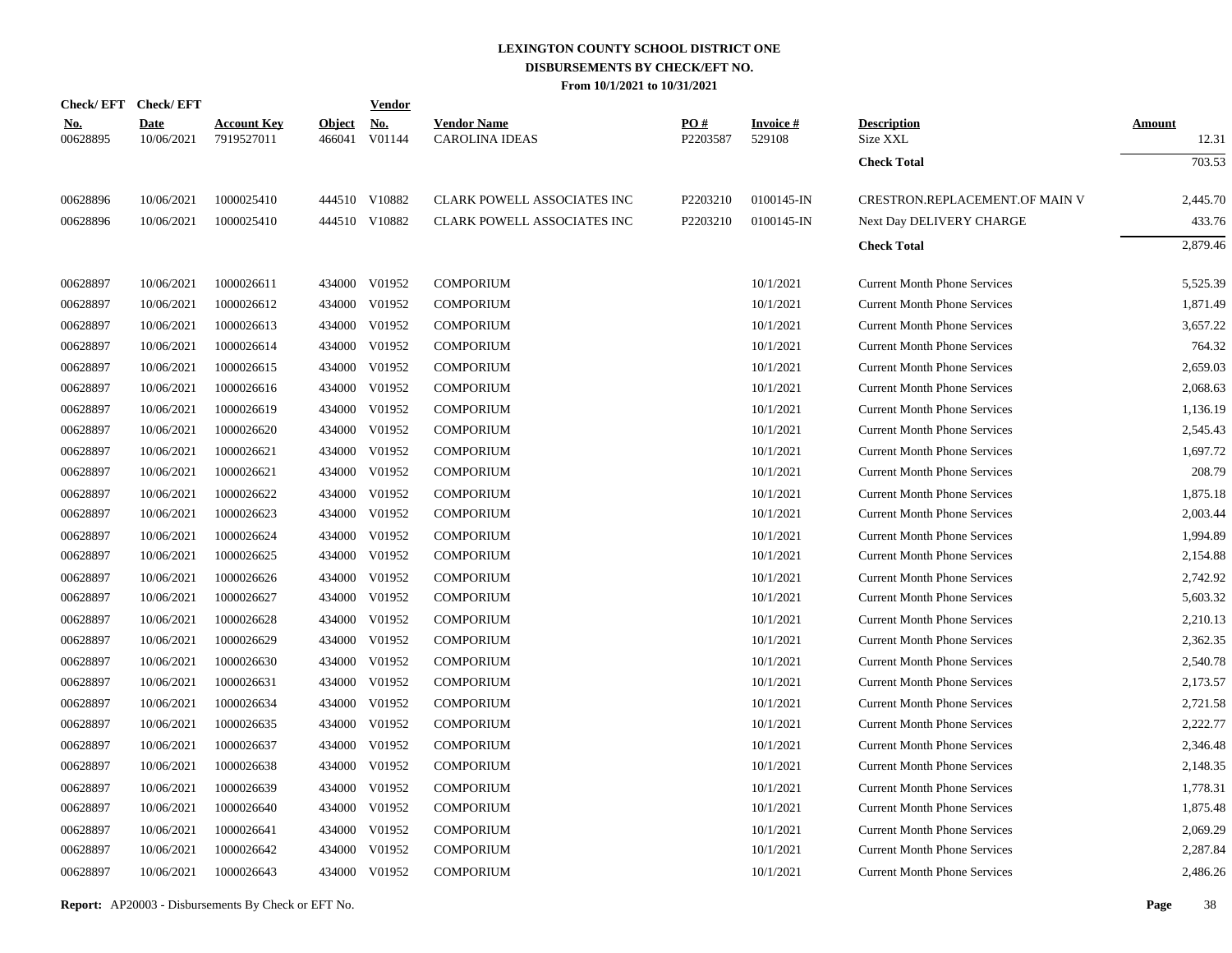|                        | Check/EFT Check/EFT       |                                  |                         | <b>Vendor</b>        |                                        |          |                              |                                                           |                           |
|------------------------|---------------------------|----------------------------------|-------------------------|----------------------|----------------------------------------|----------|------------------------------|-----------------------------------------------------------|---------------------------|
| <u>No.</u><br>00628897 | <b>Date</b><br>10/06/2021 | <b>Account Key</b><br>1000026644 | <b>Object</b><br>434000 | <u>No.</u><br>V01952 | <b>Vendor Name</b><br><b>COMPORIUM</b> | PO#      | <b>Invoice#</b><br>10/1/2021 | <b>Description</b><br><b>Current Month Phone Services</b> | <b>Amount</b><br>6,472.88 |
| 00628897               | 10/06/2021                | 1000026645                       | 434000                  | V01952               | <b>COMPORIUM</b>                       |          | 10/1/2021                    | <b>Current Month Phone Services</b>                       | 2,112.80                  |
| 00628897               | 10/06/2021                | 1000026646                       | 434000                  | V01952               | <b>COMPORIUM</b>                       |          | 10/1/2021                    | <b>Current Month Phone Services</b>                       | 2,805.55                  |
| 00628897               | 10/06/2021                | 1000026647                       | 434000                  | V01952               | <b>COMPORIUM</b>                       |          | 10/1/2021                    | <b>Current Month Phone Services</b>                       | 2,355.50                  |
| 00628897               | 10/06/2021                | 1000026652                       | 434000                  | V01952               | <b>COMPORIUM</b>                       |          | 10/1/2021                    | <b>Current Month Phone Services</b>                       | 2,243.26                  |
| 00628897               | 10/06/2021                | 1000026693                       | 434000                  | V01952               | <b>COMPORIUM</b>                       |          | 10/1/2021                    | <b>Current Month Phone Services</b>                       | 4,133.38                  |
| 00628897               | 10/06/2021                | 1000026693                       | 434000                  | V01952               | <b>COMPORIUM</b>                       |          | 10/1/2021                    | <b>Current Month Phone Services</b>                       | 614.48                    |
| 00628897               | 10/06/2021                | 1000026693                       | 434000                  | V01952               | <b>COMPORIUM</b>                       |          | 10/1/2021                    | <b>Current Month Phone Services</b>                       | 509.32                    |
| 00628897               | 10/06/2021                | 1000026693                       | 434000                  | V01952               | <b>COMPORIUM</b>                       |          | 10/1/2021                    | <b>Current Month Phone Services</b>                       | 1,105.00                  |
| 00628897               | 10/06/2021                | 1000026693                       | 434000                  | V01952               | <b>COMPORIUM</b>                       |          | 10/1/2021                    | <b>Current Month Phone Services</b>                       | 100.73                    |
| 00628897               | 10/06/2021                | 1000026693                       | 434000                  | V01952               | <b>COMPORIUM</b>                       |          | 10/1/2021                    | <b>Current Month Phone Services</b>                       | 1,061.56                  |
|                        |                           |                                  |                         |                      |                                        |          |                              | <b>Check Total</b>                                        | 91,246.49                 |
| 00628898               | 10/06/2021                | 1000026693                       |                         | 441000 V10639        | COOK & BOARDMAN LLC                    | P2203744 | 71271575                     | CORE CR8000 59D1 626                                      | 213.79                    |
|                        |                           |                                  |                         |                      |                                        |          |                              | <b>Check Total</b>                                        | 213.79                    |
| 00628899               | 10/06/2021                | 7863027022                       |                         | 466069 V16276        | CULLIGAN WATER CONDITIONING OF         | P2203952 | 55323                        | Invoice 55323: Water Cooler Re                            | 65.47                     |
|                        |                           |                                  |                         |                      |                                        |          |                              | <b>Check Total</b>                                        | 65.47                     |
| 00628900               | 10/06/2021                | 7965027011                       |                         | 466041 V15068        | DISCOUNT DANCE SUPPLY                  | P2201986 | 21231140                     | <b>Black Legging</b>                                      | 232.42                    |
| 00628900               | 10/06/2021                | 7965027011                       | 466041                  | V15068               | DISCOUNT DANCE SUPPLY                  | P2201986 | 21231140                     | <b>Black Jazz shoe</b>                                    | 82.78                     |
| 00628900               | 10/06/2021                | 7965027011                       |                         | 466041 V15068        | DISCOUNT DANCE SUPPLY                  | P2201986 | 21261441                     | <b>Black Legging</b>                                      | 23.74                     |
|                        |                           |                                  |                         |                      |                                        |          |                              | <b>Check Total</b>                                        | 338.94                    |
| 00628901               | 10/06/2021                | 1000025411                       |                         | 432300 V14264        | <b>EA SERVICES LLC</b>                 | P2201257 | 7127                         | LHS-Lift Station Inspection                               | 500.00                    |
| 00628901               | 10/06/2021                | 1000025413                       |                         | 432300 V14264        | EA SERVICES LLC                        | P2201257 | 7127                         | GHS-Lift Station Inspection                               | 160.00                    |
| 00628901               | 10/06/2021                | 1000025413                       |                         | 432300 V14264        | <b>EA SERVICES LLC</b>                 | P2201257 | 7127                         | GHS Football Stadium- Lift Sta                            | 60.00                     |
| 00628901               | 10/06/2021                | 1000025414                       |                         | 432300 V14264        | EA SERVICES LLC                        | P2201257 | 7127                         | GES WWTP-Lift Station Inspecti                            | 2,300.00                  |
| 00628901               | 10/06/2021                | 1000025414                       | 432300                  | V14264               | EA SERVICES LLC                        | P2201257 | 7127                         | GES WWTP-Wastewater Sampling                              | 130.00                    |
| 00628901               | 10/06/2021                | 1000025414                       |                         | 432300 V14264        | <b>EA SERVICES LLC</b>                 | P2201257 | 7127                         | GES WWTP-Well Monitoring Sampl                            | 650.00                    |
| 00628901               | 10/06/2021                | 1000025427                       | 432300                  | V14264               | <b>EA SERVICES LLC</b>                 | P2201257 | 7127                         | WKHS Classroom Addition-Lift S                            | 200.00                    |
| 00628901               | 10/06/2021                | 1000025427                       |                         | 432300 V14264        | EA SERVICES LLC                        | P2201257 | 7127                         | WKHS Performing Art Center-Lif                            | 200.00                    |
| 00628901               | 10/06/2021                | 1000025430                       | 432300                  | V14264               | EA SERVICES LLC                        | P2201257 | 7127                         | PMS-Lift Station Inspection                               | 160.00                    |
| 00628901               | 10/06/2021                | 1000025434                       | 432300                  | V14264               | <b>EA SERVICES LLC</b>                 | P2201257 | 7127                         | PHMS-Lift Station Inspection                              | 200.00                    |
| 00628901               | 10/06/2021                | 1000025438                       | 432300                  | V14264               | EA SERVICES LLC                        | P2201257 | 7127                         | <b>CSES-Lift Station Inspection</b>                       | 400.00                    |
| 00628901               | 10/06/2021                | 1000025440                       |                         | 432300 V14264        | EA SERVICES LLC                        | P2201257 | 7127                         | <b>NPES-Lift Station Inspection</b>                       | 400.00                    |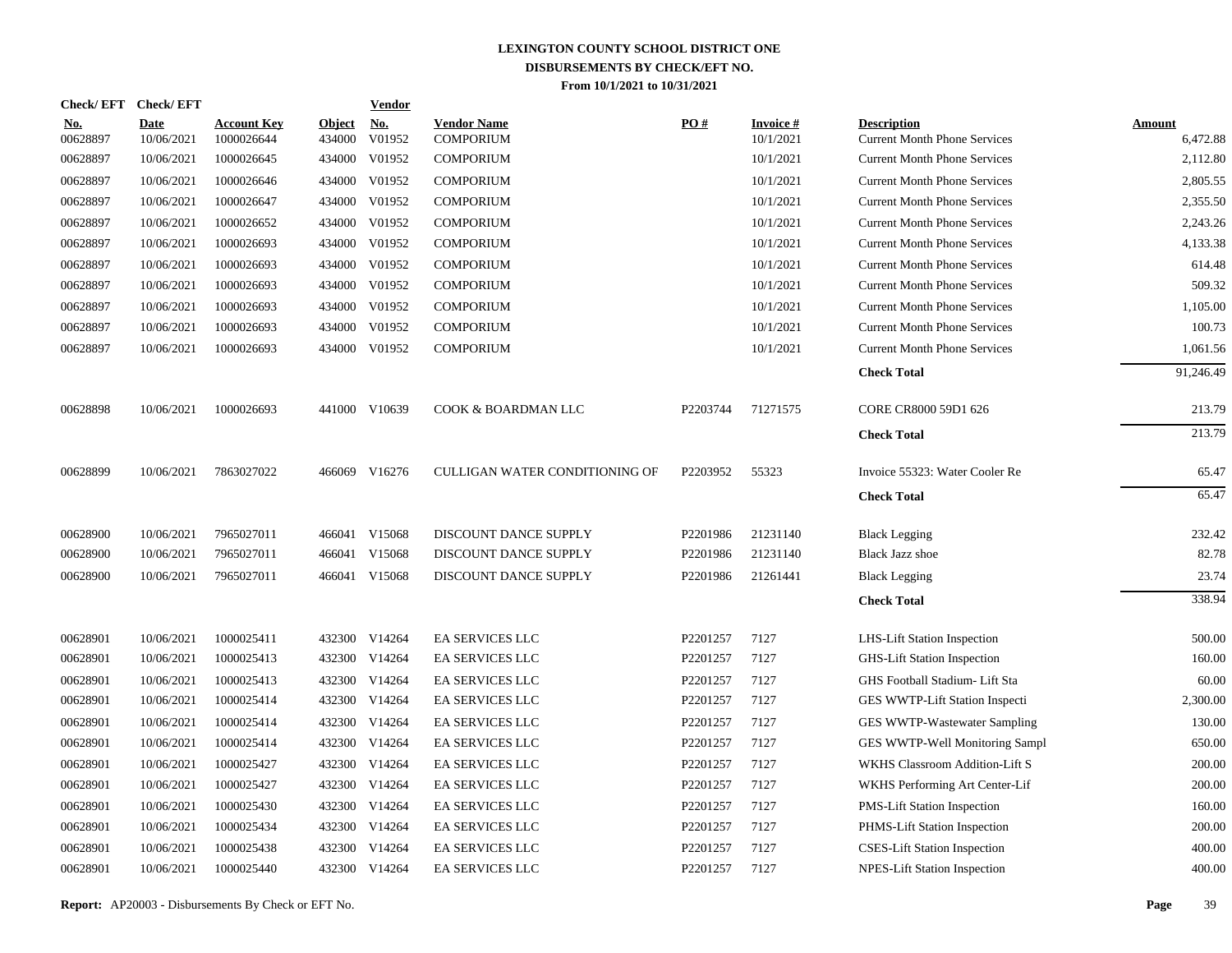|                        | Check/EFT Check/EFT       |                                  |                         | <b>Vendor</b> |                                              |                 |                   |                                                           |                  |
|------------------------|---------------------------|----------------------------------|-------------------------|---------------|----------------------------------------------|-----------------|-------------------|-----------------------------------------------------------|------------------|
| <b>No.</b><br>00628901 | <b>Date</b><br>10/06/2021 | <b>Account Key</b><br>1000025441 | <b>Object</b><br>432300 | No.<br>V14264 | <b>Vendor Name</b><br><b>EA SERVICES LLC</b> | PO#<br>P2201257 | Invoice #<br>7127 | <b>Description</b><br><b>RCES-Lift Station Inspection</b> | Amount<br>200.00 |
| 00628901               | 10/06/2021                | 1000025444                       | 432300                  | V14264        | <b>EA SERVICES LLC</b>                       | P2201257        | 7127              | <b>RBHS-Lift Station Inspection</b>                       | 325.00           |
| 00628901               | 10/06/2021                | 1000025445                       | 432300                  | V14264        | EA SERVICES LLC                              | P2201257        | 7127              | <b>DES-Lift Station Inspection</b>                        | 200.00           |
| 00628901               | 10/06/2021                | 1000025446                       | 432300                  | V14264        | EA SERVICES LLC                              | P2201257        | 7127              | <b>BMS-Lift Station Inspection</b>                        | 200.00           |
| 00628901               | 10/06/2021                | 1000025452                       | 432300                  | V14264        | <b>EA SERVICES LLC</b>                       | P2201257        | 7127              | Old GES-Lift Station Inspectio                            | 160.00           |
|                        |                           |                                  |                         |               |                                              |                 |                   | <b>Check Total</b>                                        | 6,445.00         |
| 00628902               | 10/06/2021                | 1000011323                       |                         | 441000 V00817 | EAI (ERIC ARMIN INC)                         | P2203284        | INV1126748        | 10-SIDED DICE 0-9:SET OF 25                               | 41.70            |
| 00628902               | 10/06/2021                | 1000011323                       | 441000                  | V00817        | EAI (ERIC ARMIN INC)                         | P2203284        | INV1126748        | EAI EDUCATION PLACE                                       | 14.94            |
| 00628902               | 10/06/2021                | 1000011323                       | 441000                  | V00817        | EAI (ERIC ARMIN INC)                         | P2203284        | INV1126748        | <b>EAI EDUCATION PLACE</b>                                | 17.70            |
| 00628902               | 10/06/2021                | 1000011323                       |                         | 441000 V00817 | EAI (ERIC ARMIN INC)                         | P2203284        | INV1126748        | SHIPPING AND HANDLING                                     | 9.00             |
|                        |                           |                                  |                         |               |                                              |                 |                   | <b>Check Total</b>                                        | 83.34            |
| 00628903               | 10/06/2021                | 6000025622                       |                         | 446020 V11591 | EARTHGRAINS BAKING COMPANIES I               |                 | 51472602446       | 022-Oak Grove ES #97577                                   | 33.75            |
| 00628903               | 10/06/2021                | 6000025642                       |                         | 446020 V11591 | EARTHGRAINS BAKING COMPANIES I               |                 | 51472602448       | 042-Meadow Glen ES #99835                                 | 33.00            |
| 00628903               | 10/06/2021                | 6000025643                       |                         | 446020 V11591 | EARTHGRAINS BAKING COMPANIES I               |                 | 51472602450       | 043-Meadow Glen MS #99836                                 | 27.00            |
| 00628903               | 10/06/2021                | 6000025620                       |                         | 446020 V11591 | EARTHGRAINS BAKING COMPANIES I               |                 | 51472602452       | 020-Lexington MS #97575                                   | 73.20            |
| 00628903               | 10/06/2021                | 6000025619                       |                         | 446020 V11591 | EARTHGRAINS BAKING COMPANIES I               |                 | 51472602455       | 019-AES #97574                                            | 6.75             |
| 00628903               | 10/06/2021                | 6000025611                       |                         | 446020 V11591 | EARTHGRAINS BAKING COMPANIES I               |                 | 51472602457       | 011-Lexington HS #97570                                   | 113.50           |
| 00628903               | 10/06/2021                | 6000025631                       |                         | 446020 V11591 | EARTHGRAINS BAKING COMPANIES I               |                 | 51472602459       | 031-Lake Murray ES #97584                                 | 22.00            |
| 00628903               | 10/06/2021                | 6000025646                       |                         | 446020 V11591 | EARTHGRAINS BAKING COMPANIES I               |                 | 51472602461       | 046-Beechwood MS # 000002182                              | 71.55            |
| 00628903               | 10/06/2021                | 6000025641                       |                         | 446020 V11591 | EARTHGRAINS BAKING COMPANIES I               |                 | 51472602462       | 041-Rocky Creek ES #99361                                 | 33.00            |
| 00628903               | 10/06/2021                | 6000025629                       |                         | 446020 V11591 | EARTHGRAINS BAKING COMPANIES I               |                 | 51472602463       | 029-Gilbert MS #97583                                     | 118.80           |
| 00628903               | 10/06/2021                | 6000025613                       |                         | 446020 V11591 | EARTHGRAINS BAKING COMPANIES I               |                 | 51472602465       | 013-Gilbert HS #97585                                     | 44.55            |
| 00628903               | 10/06/2021                | 6000025635                       |                         | 446020 V11591 | EARTHGRAINS BAKING COMPANIES I               |                 | 51472602467       | 035-Pleasant Hill ES #97898                               | 54.40            |
| 00628903               | 10/06/2021                | 6000025645                       |                         | 446020 V11591 | EARTHGRAINS BAKING COMPANIES I               |                 | 51472602468       | 045-Deerfield ES #975710258                               | 61.25            |
| 00628903               | 10/06/2021                | 6000025626                       |                         | 446020 V11591 | EARTHGRAINS BAKING COMPANIES I               |                 | 51472602471       | 026-White Knoll MS #97581                                 | 33.75            |
| 00628903               | 10/06/2021                | 6000025625                       |                         | 446020 V11591 | EARTHGRAINS BAKING COMPANIES I               |                 | 51472602473       | 025-White Knoll ES #97580                                 | 27.00            |
| 00628903               | 10/06/2021                | 6000025624                       |                         | 446020 V11591 | EARTHGRAINS BAKING COMPANIES I               |                 | 51472602475       | 024-Red Bank ES #97579                                    | 40.50            |
| 00628903               | 10/06/2021                | 6000025627                       |                         | 446020 V11591 | EARTHGRAINS BAKING COMPANIES I               |                 | 51472602477       | 027-White Knoll HS #97576                                 | 120.15           |
| 00628903               | 10/06/2021                | 6000025637                       |                         | 446020 V11591 | EARTHGRAINS BAKING COMPANIES I               |                 | 51472602479       | 037-Carolina Springs MS #9827                             | 32.40            |
| 00628903               | 10/06/2021                | 6000025638                       |                         | 446020 V11591 | EARTHGRAINS BAKING COMPANIES I               |                 | 51472602480       | 038-Carolina Springs ES #9827                             | 20.25            |
| 00628903               | 10/06/2021                | 6000025615                       |                         | 446020 V11591 | EARTHGRAINS BAKING COMPANIES I               |                 | 51472602481       | 015-Pelion HS #97542                                      | 15.86            |
| 00628903               | 10/06/2021                | 6000025630                       |                         | 446020 V11591 | EARTHGRAINS BAKING COMPANIES I               |                 | 51472602483       | 030-Pelion MS #97541                                      | 36.65            |
|                        |                           |                                  |                         |               |                                              |                 |                   | <b>Check Total</b>                                        | 1,019.31         |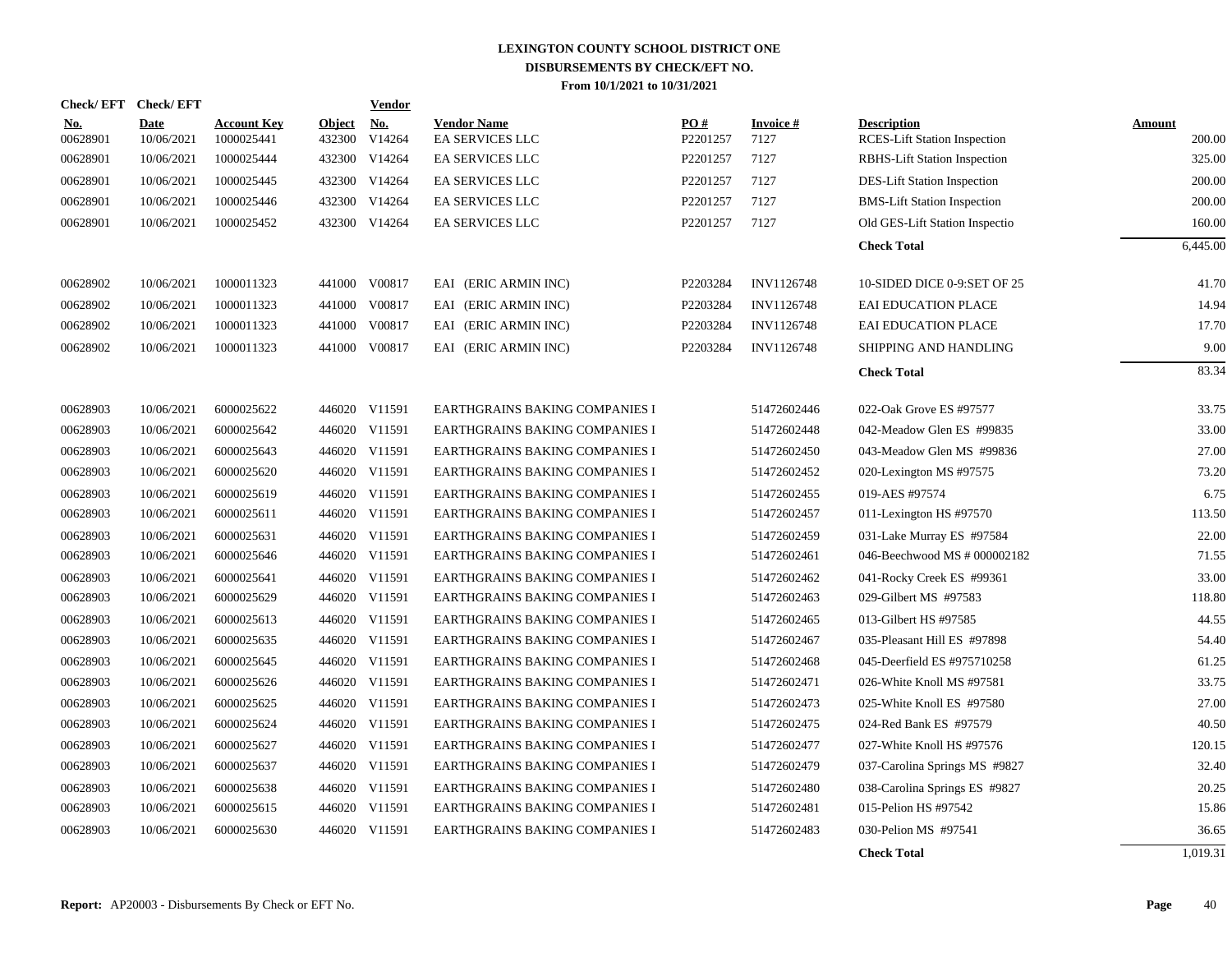|                        | Check/EFT Check/EFT       |                                  |                         | Vendor               |                                     |                 |                             |                                                      |                  |
|------------------------|---------------------------|----------------------------------|-------------------------|----------------------|-------------------------------------|-----------------|-----------------------------|------------------------------------------------------|------------------|
| <b>No.</b><br>00628904 | <b>Date</b><br>10/06/2021 | <b>Account Key</b><br>2021011247 | <b>Object</b><br>441000 | <b>No.</b><br>V00039 | <b>Vendor Name</b><br>ETA HAND2MIND | PO#<br>P2203318 | <b>Invoice#</b><br>60356157 | <b>Description</b><br>Rainbow Fraction Tiles, Classr | Amount<br>500.17 |
|                        |                           |                                  |                         |                      |                                     |                 |                             | <b>Check Total</b>                                   | 500.17           |
| 00628905               | 10/06/2021                | 1000026693                       |                         | 434500 V12185        | FOLLETT SCHOOL SOLUTIONS INC        | P2203233        | 1454003                     | ADD ON RESOURCE MANAGER PROMOT                       | 999.00           |
|                        |                           |                                  |                         |                      |                                     |                 |                             | <b>Check Total</b>                                   | 999.00           |
| 00628906               | 10/06/2021                | 1000011444                       | 441000                  | V00549               | FORMS AND SUPPLY INC (FSI)          | P2202995        | 5892452-1                   | MasterVision Maya Series Alumi                       | 103.18           |
| 00628906               | 10/06/2021                | 2042222303                       | 441000                  | V00549               | FORMS AND SUPPLY INC (FSI)          | P2203360        | 5903777-1                   | <b>BOISE POLARIS Premium Multipur</b>                | 280.94           |
| 00628906               | 10/06/2021                | 7802070044                       | 466041                  | V00549               | FORMS AND SUPPLY INC (FSI)          | P2203525        | 5907608-0                   | Sharpie Accent Highlighter Li                        | 6.26             |
| 00628906               | 10/06/2021                | 7802070044                       | 466041                  | V00549               | FORMS AND SUPPLY INC (FSI)          | P2203525        | 5907608-0                   | Paper Mate Profile 10mm Ballpo                       | 10.27            |
| 00628906               | 10/06/2021                | 7802070044                       | 466041                  | V00549               | FORMS AND SUPPLY INC (FSI)          | P2203525        | 5907608-0                   | Sharpie Fine Point Permanent M                       | 11.97            |
| 00628906               | 10/06/2021                | 7802070044                       | 466041                  | V00549               | FORMS AND SUPPLY INC (FSI)          | P2203525        | 5907608-0                   | <b>BIC Students Choice Mechanical</b>                | 3.95             |
| 00628906               | 10/06/2021                | 1000026693                       | 441000                  | V00549               | FORMS AND SUPPLY INC (FSI)          | P2203536        | 5908268-0                   | ZIPLOC 2 GALLON STORAGE BAGS                         | 956.58           |
| 00628906               | 10/06/2021                | 1000026693                       | 441000                  | V00549               | FORMS AND SUPPLY INC (FSI)          | P2203536        | 5908268-1                   | ZIPLOC 2 GALLON STORAGE BAGS                         | 994.84           |
| 00628906               | 10/06/2021                | 1000026693                       | 441000                  | V00549               | FORMS AND SUPPLY INC (FSI)          | P2203541        | 5908412-0                   | pres-a-ply white labels                              | 384.17           |
| 00628906               | 10/06/2021                | 1000011544                       | 441000                  | V00549               | FORMS AND SUPPLY INC (FSI)          | P2203598        | 5910178-0                   | Lorell Mesh Rotary Organizer                         | 11.07            |
| 00628906               | 10/06/2021                | 1000011544                       | 441000                  | V00549               | FORMS AND SUPPLY INC (FSI)          | P2203598        | 5910178-0                   | Fellowes Thermal Laminating Po                       | 23.20            |
| 00628906               | 10/06/2021                | 1000011544                       | 441000                  | V00549               | FORMS AND SUPPLY INC (FSI)          | P2203598        | 5910178-0                   | Business Source Ruled White In                       | 15.41            |
| 00628906               | 10/06/2021                | 1000011544                       | 441000                  | V00549               | FORMS AND SUPPLY INC (FSI)          | P2203598        | 5910178-0                   | Business Source Ruled White In                       | 9.95             |
| 00628906               | 10/06/2021                | 1000011544                       | 441000                  | V00549               | FORMS AND SUPPLY INC (FSI)          | P2203598        | 5910178-0                   | Pentel ESharp Mechanical Penci                       | 25.55            |
| 00628906               | 10/06/2021                | 1000011544                       | 441000                  | V00549               | FORMS AND SUPPLY INC (FSI)          | P2203598        | 5910178-1                   | <b>MMF</b> Steel Vertical Organizers                 | 53.93            |
| 00628906               | 10/06/2021                | 1000011337                       | 441000                  | V00549               | FORMS AND SUPPLY INC (FSI)          | P2203602        | 5910203-0                   | Integra SideApply Correction T                       | 19.26            |
| 00628906               | 10/06/2021                | 1000011337                       | 441000                  | V00549               | FORMS AND SUPPLY INC (FSI)          | P2203602        | 5910203-0                   | Quality Park Resealable RediTa                       | 94.34            |
| 00628906               | 10/06/2021                | 1000011337                       | 441000                  | V00549               | FORMS AND SUPPLY INC (FSI)          | P2203602        | 5910203-0                   | TOPS Docket LetrTrim Legal Rul                       | 19.11            |
| 00628906               | 10/06/2021                | 1000011337                       | 441000                  | V00549               | FORMS AND SUPPLY INC (FSI)          | P2203602        | 5910203-0                   | TOPS Prism Plus Colored Paper                        | 38.01            |
| 00628906               | 10/06/2021                | 1000011228                       | 441000                  | V00549               | FORMS AND SUPPLY INC (FSI)          | P2203619        | 5911659-0                   | Oxford Letter Recycled Pocket                        | 5.83             |
| 00628906               | 10/06/2021                | 1000011228                       | 441000                  | V00549               | FORMS AND SUPPLY INC (FSI)          | P2203620        | 5911661-0                   | Oxford Letter Recycled Pocket                        | 5.83             |
| 00628906               | 10/06/2021                | 1000011339                       | 441000                  | V00549               | FORMS AND SUPPLY INC (FSI)          | P2203648        | 5912301-0                   | <b>Correction Tape</b>                               | 2.25             |
| 00628906               | 10/06/2021                | 1000011339                       | 441000                  | V00549               | FORMS AND SUPPLY INC (FSI)          | P2203648        | 5912301-0                   | Fine tip markers                                     | 1.49             |
| 00628906               | 10/06/2021                | 1000011339                       | 441000                  | V00549               | FORMS AND SUPPLY INC (FSI)          | P2203648        | 5912301-0                   | <b>Hanging Folders</b>                               | 3.95             |
| 00628906               | 10/06/2021                | 1000011339                       | 441000                  | V00549               | FORMS AND SUPPLY INC (FSI)          | P2203648        | 5912301-0                   | Manilla Folders                                      | 4.22             |
| 00628906               | 10/06/2021                | 1000011339                       | 441000                  | V00549               | FORMS AND SUPPLY INC (FSI)          | P2203648        | 5912301-0                   | 3 Month Vertical Calendar                            | 10.57            |
| 00628906               | 10/06/2021                | 1000011339                       | 441000                  | V00549               | FORMS AND SUPPLY INC (FSI)          | P2203648        | 5912301-0                   | 6' Index Cards                                       | 0.51             |
| 00628906               | 10/06/2021                | 1000011339                       | 441000                  | V00549               | FORMS AND SUPPLY INC (FSI)          | P2203648        | 5912301-0                   | Bright Pink Astrobright Paper                        | 7.91             |
| 00628906               | 10/06/2021                | 1000011339                       | 441000                  | V00549               | FORMS AND SUPPLY INC (FSI)          | P2203648        | 5912301-0                   | White Card Stock                                     | 11.13            |
| 00628906               | 10/06/2021                | 1000011339                       |                         | 441000 V00549        | FORMS AND SUPPLY INC (FSI)          | P2203648        | 5912301-0                   | Yellow Colored paper                                 | 4.64             |
|                        |                           |                                  |                         |                      |                                     |                 |                             |                                                      |                  |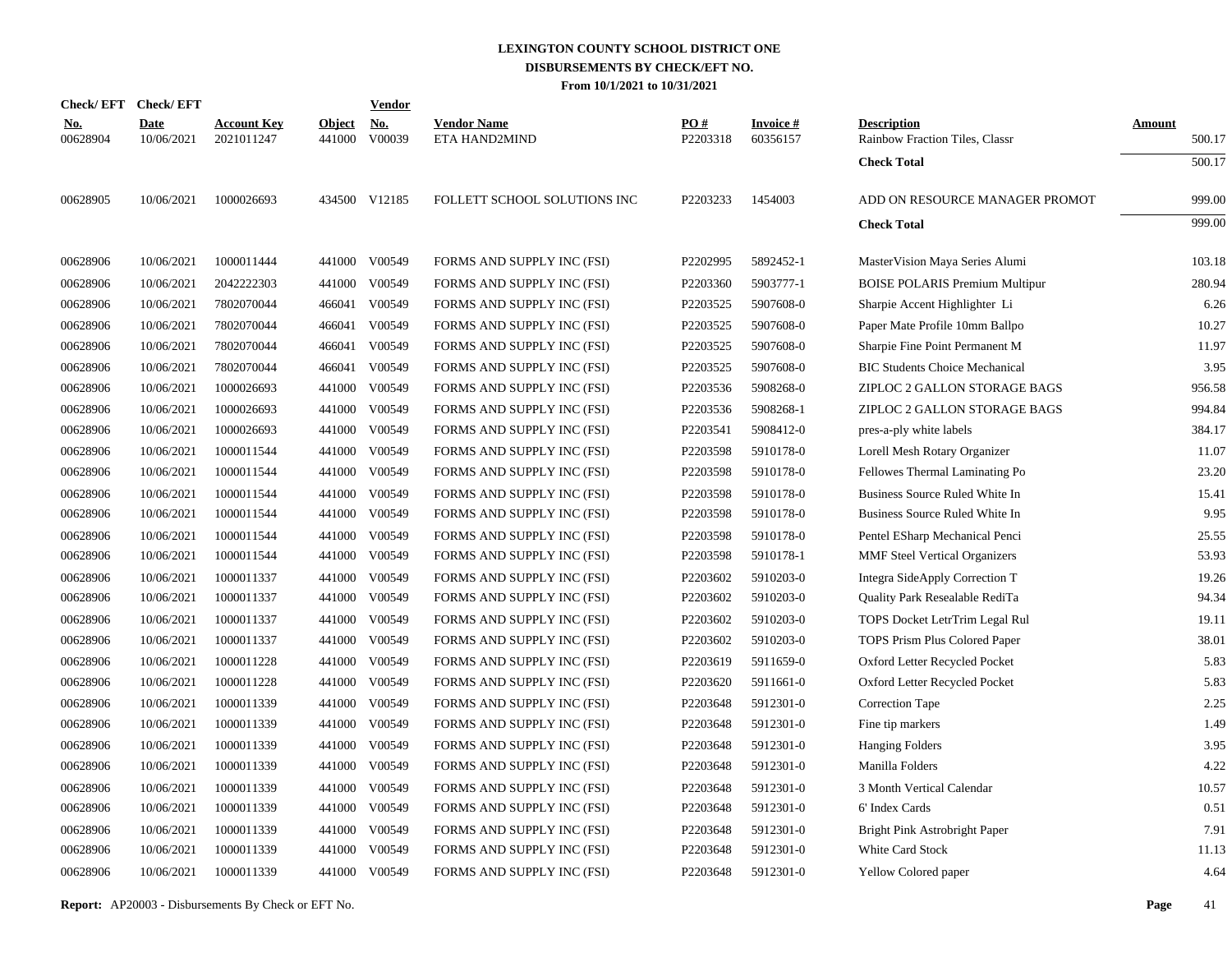| <b>Check/EFT</b>       | <b>Check/EFT</b>          |                                  |                         | <b>Vendor</b>        |                                                  |                 |                        |                                                             |                        |
|------------------------|---------------------------|----------------------------------|-------------------------|----------------------|--------------------------------------------------|-----------------|------------------------|-------------------------------------------------------------|------------------------|
| <u>No.</u><br>00628906 | <b>Date</b><br>10/06/2021 | <b>Account Key</b><br>1000011335 | <b>Object</b><br>441000 | <b>No.</b><br>V00549 | <b>Vendor Name</b><br>FORMS AND SUPPLY INC (FSI) | PO#<br>P2203723 | Invoice #<br>5914480-0 | <b>Description</b><br><b>Business Source TopLoading Pol</b> | <b>Amount</b><br>50.92 |
| 00628906               | 10/06/2021                | 1000011335                       | 441000                  | V00549               | FORMS AND SUPPLY INC (FSI)                       | P2203723        | 5914480-0              | <b>Business Source Foldback Binde</b>                       | 17.98                  |
| 00628906               | 10/06/2021                | 1000011335                       | 441000                  | V00549               | FORMS AND SUPPLY INC (FSI)                       | P2203723        | 5914480-0              | <b>BIC WiteOut EZ Correct Correct</b>                       | 39.12                  |
| 00628906               | 10/06/2021                | 1000011335                       | 441000                  | V00549               | FORMS AND SUPPLY INC (FSI)                       | P2203723        | 5914480-0              | <b>Bostitch Classic Metal Stapler</b>                       | 25.89                  |
| 00628906               | 10/06/2021                | 1000011335                       | 441000                  | V00549               | FORMS AND SUPPLY INC (FSI)                       | P2203723        | 5914480-0              | <b>Business Source Stainless Stee</b>                       | 5.14                   |
| 00628906               | 10/06/2021                | 1000011335                       | 441000                  | V00549               | FORMS AND SUPPLY INC (FSI)                       | P2203723        | 5914480-0              | Business Source Paper Clip Hol                              | 24.08                  |
| 00628906               | 10/06/2021                | 1000011335                       | 441000                  | V00549               | FORMS AND SUPPLY INC (FSI)                       | P2203723        | 5914480-0              | Scotch Sure Start Packaging Ta                              | 22.34                  |
| 00628906               | 10/06/2021                | 1000023347                       | 441000                  | V00549               | FORMS AND SUPPLY INC (FSI)                       | P2203724        | 5914482-0              | <b>Business Source Foldback Binde</b>                       | 3.64                   |
| 00628906               | 10/06/2021                | 1000023347                       | 441000                  | V00549               | FORMS AND SUPPLY INC (FSI)                       | P2203724        | 5914482-0              | Business Source 12 Head Push P                              | 9.63                   |
| 00628906               | 10/06/2021                | 1000011228                       | 441000                  | V00549               | FORMS AND SUPPLY INC (FSI)                       | P2203749        | 5915109-0              | Astrobrights Inkjet Laser Prin                              | 7.91                   |
| 00628906               | 10/06/2021                | 1000011228                       | 441000                  | V00549               | FORMS AND SUPPLY INC (FSI)                       | P2203749        | 5915109-0              | Neenah Astrobrights Paper Let                               | 7.91                   |
| 00628906               | 10/06/2021                | 1000011228                       | 441000                  | V00549               | FORMS AND SUPPLY INC (FSI)                       | P2203749        | 5915109-0              | Neenah Astrobrights Paper Let                               | 12.66                  |
| 00628906               | 10/06/2021                | 1000011228                       |                         | 441000 V00549        | FORMS AND SUPPLY INC (FSI)                       | P2203749        | 5915109-0              | Exact Vellum Bristol Inkjet La                              | 15.47                  |
|                        |                           |                                  |                         |                      |                                                  |                 |                        | <b>Check Total</b>                                          | 3,363.01               |
| 00628907               | 10/06/2021                | 7802072043                       |                         | 466034 V02778        | FORMYDUVAL, KIM                                  |                 | FB.MGM.09.29.21        | Official                                                    | 80.00                  |
|                        |                           |                                  |                         |                      |                                                  |                 |                        | <b>Check Total</b>                                          | 80.00                  |
| 00628908               | 10/06/2021                | 7860527011                       |                         | 466069 Exxxxx        | Employee                                         |                 | 09.29.2021             | Supplies reimb.                                             | 108.32                 |
|                        |                           |                                  |                         |                      |                                                  |                 |                        | <b>Check Total</b>                                          | 108.32                 |
| 00628909               | 10/06/2021                | 7802072043                       |                         | 466034 V10637        | <b>GANTT, JAMES TED</b>                          |                 | FB.MGM.09.29.21        | Official                                                    | 80.00                  |
|                        |                           |                                  |                         |                      |                                                  |                 |                        | <b>Check Total</b>                                          | 80.00                  |
|                        |                           |                                  |                         |                      |                                                  |                 |                        |                                                             |                        |
| 00628910               | 10/06/2021                | 1000025416                       |                         | 441020 V15598        | <b>GREENVILLE OFFICE SUPPLY CO IN</b>            | P2203829        | 916036-0               | CAROLINA MOP 7220 SIDE GATE HA                              | 61.87                  |
|                        |                           |                                  |                         |                      |                                                  |                 |                        | <b>Check Total</b>                                          | 61.87                  |
| 00628911               | 10/06/2021                | 7866027028                       |                         | 466041 V12508        | <b>HEINEMANN</b>                                 | P2203231        | 7379747                | Series Clubs Shelf (Levels J-L                              | 750.00                 |
| 00628911               | 10/06/2021                | 7866027028                       |                         | 466041 V12508        | <b>HEINEMANN</b>                                 | P2203231        | 7379747                | Shipping                                                    | 75.00                  |
|                        |                           |                                  |                         |                      |                                                  |                 |                        | <b>Check Total</b>                                          | 825.00                 |
| 00628912               | 10/06/2021                | 7765027046                       |                         | 466041 V16263        | <b>IMAGE INK SC LLC</b>                          | P2203572        | 53269                  | Midnight Navy, Next Level-Unis                              | 114.96                 |
| 00628912               | 10/06/2021                | 7765027046                       |                         | 466041 V16263        | <b>IMAGE INK SC LLC</b>                          | P2203572        | 53269                  | Midnight Navy, Next Level-Yout                              | 3.03                   |
| 00628912               | 10/06/2021                | 7765027046                       | 466041                  | V16263               | <b>IMAGE INK SC LLC</b>                          | P2203572        | 53269                  | Midnight Navy, Next Level-Cott                              | 56.72                  |
|                        |                           |                                  |                         |                      |                                                  |                 |                        | <b>Check Total</b>                                          | 174.71                 |
|                        |                           |                                  |                         |                      |                                                  |                 |                        |                                                             |                        |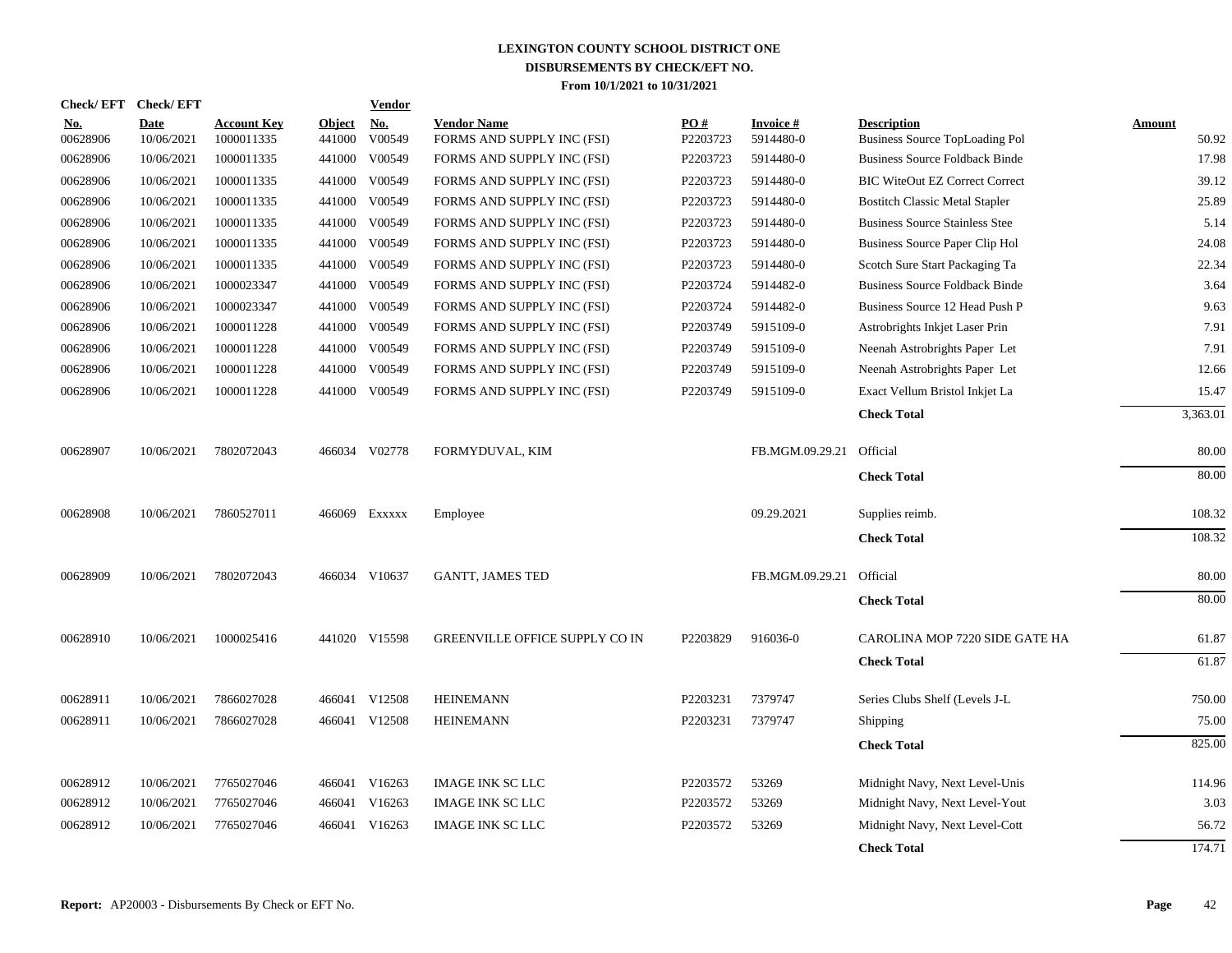| Check/EFT Check/EFT    |                           |                                  |                         | <b>Vendor</b> |                                                  |                 |                            |                                                   |                 |
|------------------------|---------------------------|----------------------------------|-------------------------|---------------|--------------------------------------------------|-----------------|----------------------------|---------------------------------------------------|-----------------|
| <u>No.</u><br>00628913 | <b>Date</b><br>10/06/2021 | <b>Account Key</b><br>1000011131 | <b>Object</b><br>441000 | No.<br>V00067 | <b>Vendor Name</b><br>JONES SCHOOL SUPPLY CO INC | PO#<br>P2203230 | <b>Invoice#</b><br>1836748 | <b>Description</b><br>READERS ARE LEADERS PENCILS | Amount<br>18.73 |
| 00628913               | 10/06/2021                | 1000011131                       | 441000                  | V00067        | JONES SCHOOL SUPPLY CO INC                       | P2203230        | 1836748                    | READERS ARE LEADERS BUTTONS                       | 44.19           |
| 00628913               | 10/06/2021                | 1000011131                       |                         | 441000 V00067 | JONES SCHOOL SUPPLY CO INC                       | P2203230        | 1836748                    | READERS ARE LEADERS WRISTBAND/                    | 18.35           |
| 00628913               | 10/06/2021                | 1000011131                       | 441000                  | V00067        | JONES SCHOOL SUPPLY CO INC                       | P2203230        | 1836748                    | READERS ARE LEADERS WRISTBAND/                    | 18.35           |
| 00628913               | 10/06/2021                | 1000011131                       |                         | 441000 V00067 | JONES SCHOOL SUPPLY CO INC                       | P2203230        | 1836748                    | <b>SHIPPING 5%</b>                                | 5.25            |
|                        |                           |                                  |                         |               |                                                  |                 |                            | <b>Check Total</b>                                | 104.87          |
| 00628914               | 10/06/2021                | 1000011231                       |                         | 441000 V00102 | JW PEPPER AND SON INC                            | P2202114        | 363517386                  | YOUVE GOT A FRIEND P/A CD                         | 26.99           |
| 00628914               | 10/06/2021                | 1000011231                       | 441000                  | V00102        | JW PEPPER AND SON INC                            | P2202114        | 363517386                  | YOUVE GOT A FRIEND 2 PART                         | 6.45            |
| 00628914               | 10/06/2021                | 1000011231                       |                         | 441000 V00102 | JW PEPPER AND SON INC                            | P2202114        | 363517386                  | Shipping and Handling                             | 9.99            |
|                        |                           |                                  |                         |               |                                                  |                 |                            | <b>Check Total</b>                                | 43.43           |
| 00628915               | 10/06/2021                | 3260011303                       |                         | 441000 V13973 | KENDALL HUNT PUBLISHING CO                       | P2201531        | 12850577                   | Chemical Reactions (A) TE                         | 152.31          |
|                        |                           |                                  |                         |               |                                                  |                 |                            | <b>Check Total</b>                                | 152.31          |
| 00628916               | 10/06/2021                | 2010018803                       |                         | 441000 V00500 | LAKESHORE LEARNING MATERIALS                     | P2111583        | 265589090121               | Ready for Preschool Backpack,                     | 5,875.36        |
| 00628916               | 10/06/2021                | 2010018803                       | 441000                  | V00500        | LAKESHORE LEARNING MATERIALS                     | P2111583        | 265589090121               | Tabletop Hardwood Blocks Class                    | 1,127.99        |
| 00628916               | 10/06/2021                | 2010018803                       | 441000                  | V00500        | LAKESHORE LEARNING MATERIALS                     | P2111583        | 265589090121               | Student Gear Clocks-Set of 6                      | 355.67          |
| 00628916               | 10/06/2021                | 2010018803                       |                         | 441000 V00500 | LAKESHORE LEARNING MATERIALS                     | P2111583        | 265589090121               | Write & Wipe Thin Line Markers                    | 20.28           |
| 00628916               | 10/06/2021                | 2021018803                       | 441000                  | V00500        | LAKESHORE LEARNING MATERIALS                     | P2111583        | 265589090121               | Multiplication All Facts 0-12                     | 711.02          |
| 00628916               | 10/06/2021                | 2021018803                       | 441000                  | V00500        | LAKESHORE LEARNING MATERIALS                     | P2111583        | 265589090121               | Money Hands-On Kit                                | 202.29          |
| 00628916               | 10/06/2021                | 2021018803                       | 441000                  | V00500        | LAKESHORE LEARNING MATERIALS                     | P2111583        | 265589090121               | Word Family Practice Cards                        | 76.21           |
| 00628916               | 10/06/2021                | 2021018803                       |                         | 441000 V00500 | LAKESHORE LEARNING MATERIALS                     | P2111583        | 265589090121               | Unifix Cubes-200 pieces                           | 142.26          |
| 00628916               | 10/06/2021                | 2021018803                       | 441000                  | V00500        | LAKESHORE LEARNING MATERIALS                     | P2111583        | 265589090121               | <b>Place Value Blocks</b>                         | 152.42          |
| 00628916               | 10/06/2021                | 2021018803                       |                         | 441000 V00500 | LAKESHORE LEARNING MATERIALS                     | P2111583        | 265589090121               | Pattern Blocks                                    | 152.42          |
| 00628916               | 10/06/2021                | 2021018803                       | 441000                  | V00500        | LAKESHORE LEARNING MATERIALS                     | P2111583        | 265589090121               | <b>Fraction Circles</b>                           | 152.42          |
| 00628916               | 10/06/2021                | 2021018803                       | 441000                  | V00500        | LAKESHORE LEARNING MATERIALS                     | P2111583        | 265589090121               | Double Sided Counters                             | 101.60          |
| 00628916               | 10/06/2021                | 2021018803                       | 441000                  | V00500        | LAKESHORE LEARNING MATERIALS                     | P2111583        | 265589090121               | Foam Dice                                         | 152.42          |
| 00628916               | 10/06/2021                | 2021018803                       |                         | 441000 V00500 | LAKESHORE LEARNING MATERIALS                     | P2111583        | 265589090121               | Number Tiles                                      | 127.01          |
| 00628916               | 10/06/2021                | 2021018803                       | 441000                  | V00500        | LAKESHORE LEARNING MATERIALS                     | P2111583        | 265589090121               | <b>Plastic Coins</b>                              | 152.42          |
| 00628916               | 10/06/2021                | 2021018803                       |                         | 441000 V00500 | LAKESHORE LEARNING MATERIALS                     | P2111583        | 265589090121               | Paper Money                                       | 152.42          |
| 00628916               | 10/06/2021                | 2021018803                       | 441000                  | V00500        | LAKESHORE LEARNING MATERIALS                     | P2111583        | 265589090121               | Tangrams Tub                                      | 127.01          |
| 00628916               | 10/06/2021                | 3400013903                       |                         | 441000 V00500 | LAKESHORE LEARNING MATERIALS                     | P2202465        | 501958090121               | Ready for Preschool Backpack -                    | 16,451.04       |
|                        |                           |                                  |                         |               |                                                  |                 |                            | <b>Check Total</b>                                | 26,232.26       |
| 00628917               | 10/06/2021                | 2021022403                       |                         | 431200 V15932 | LEMPP EDUCATIONAL CONSULTING L                   | P2203177        | 002.P2203177               | Professional Development Sessi                    | 3,750.00        |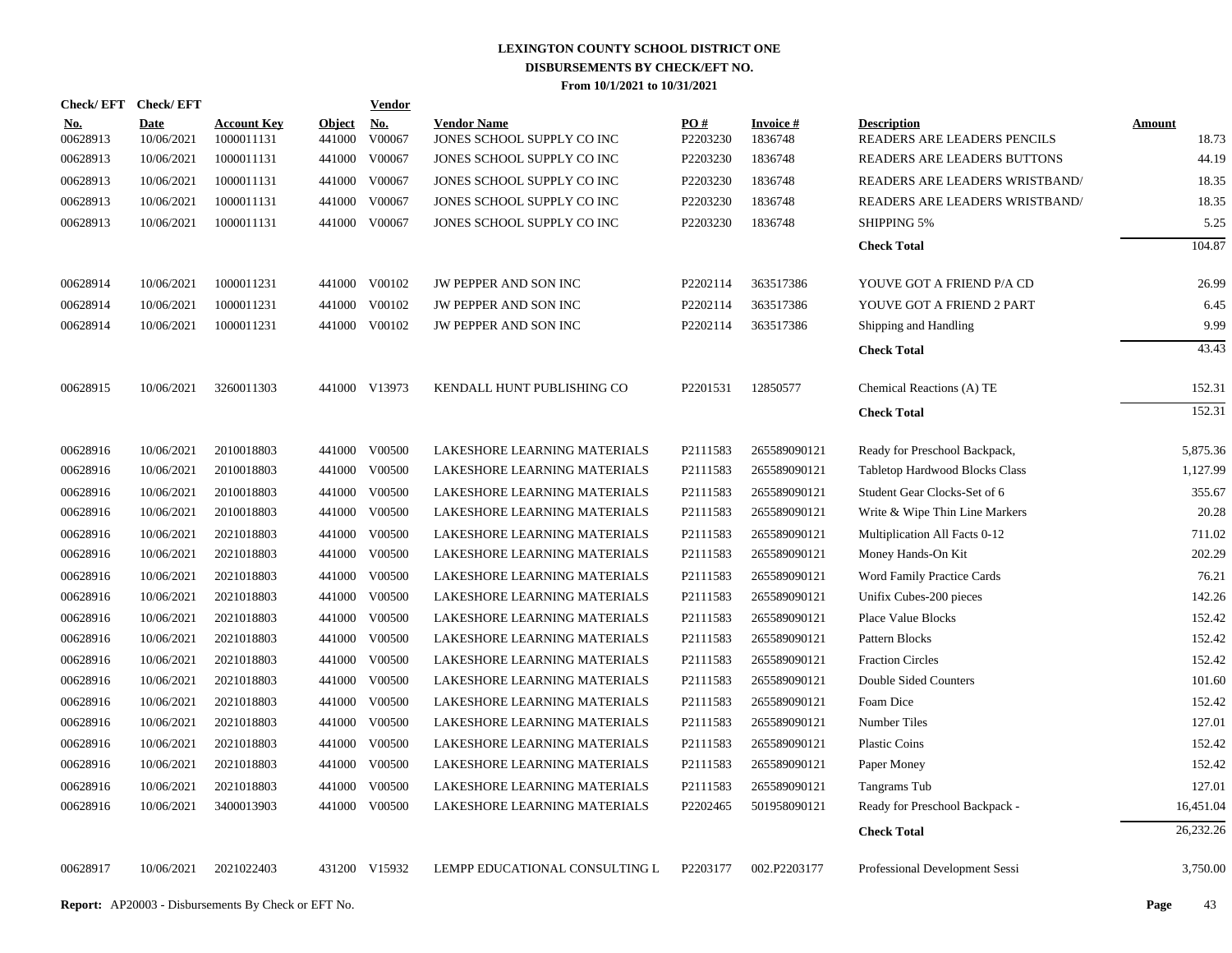| Check/EFT Check/EFT<br><u>No.</u> | <b>Date</b> | <b>Account Key</b>                                         | <u>Object</u> | <b>Vendor</b><br><u>No.</u> | <b>Vendor Name</b>             | $\underline{PO#}$    | <b>Invoice#</b> | <b>Description</b>                    | <b>Amount</b> |
|-----------------------------------|-------------|------------------------------------------------------------|---------------|-----------------------------|--------------------------------|----------------------|-----------------|---------------------------------------|---------------|
|                                   |             |                                                            |               |                             |                                |                      |                 | <b>Check Total</b>                    | 3,750.00      |
| 00628918                          | 10/06/2021  | 7948027022                                                 |               | 466099 V00071               | LEXINGTON FLORIST AND FLOWER C | P2203928             | 43333           | Invoice 43333 Flowers Jena She        | 48.15         |
| 00628918                          | 10/06/2021  | 7948027022                                                 | 466099        | V00071                      | LEXINGTON FLORIST AND FLOWER C | P2203928             | 43333           | Delivery Charge                       | 8.00          |
|                                   |             |                                                            |               |                             |                                |                      |                 | <b>Check Total</b>                    | 56.15         |
| 00628919                          | 10/06/2021  | 1000022403                                                 |               | 436000 V12455               | LEXINGTON PRINTING LLC         | P2203205             | 83784-85        | 45,500 Student Progress Sheets        | 2,031.93      |
| 00628919                          | 10/06/2021  | 1000022403                                                 |               | 436000 V12455               | LEXINGTON PRINTING LLC         | P2203205             | 83784-85        | 2900 8 1/2 x 11 blue                  | 341.33        |
|                                   |             |                                                            |               |                             |                                |                      |                 | <b>Check Total</b>                    | 2,373.26      |
| 00628920                          | 10/06/2021  | 7946027027                                                 |               | 466035 V16907               | LITTLE, WILLIAM CALVIN         | P2203713             | 100             | Visual Design for 2021 Marchin        | 2,100.00      |
| 00628920                          | 10/06/2021  | 7946027027                                                 |               | 466035 V16907               | LITTLE, WILLIAM CALVIN         | P2203713             | 101             | Visual Design for 2021 Winter         | 2,100.00      |
|                                   |             |                                                            |               |                             |                                |                      |                 | <b>Check Total</b>                    | 4,200.00      |
| 00628921                          | 10/06/2021  | 5721025321                                                 |               | 452000 V01171               | M B KAHN CONSTRUCTION CO INC   | P2012796             | 617604-014      | <b>Construction Management at Ris</b> | 85,520.06     |
|                                   |             |                                                            |               |                             |                                |                      |                 | <b>Check Total</b>                    | 85,520.06     |
| 00628922                          | 10/06/2021  | 3260011303                                                 |               | 441000 V01454               | METALS AND ALLOYS CO LLC       | P2203691             | 75130           | $1/8$ x 1-1/2 aluminum flat           | 1,107.45      |
|                                   |             |                                                            |               |                             |                                |                      |                 | <b>Check Total</b>                    | 1,107.45      |
| 00628923                          | 10/06/2021  | 7802082015                                                 |               | 466041 V12268               | MIDLANDS ACTION PHOTOGRAPHY LL | P2203196             | 1606            | Senior Tennis Banner                  | 65.00         |
|                                   |             |                                                            |               |                             |                                |                      |                 | <b>Check Total</b>                    | 65.00         |
| 00628924                          | 10/06/2021  | 7802070027                                                 |               | 466041 V13862               | MODERN TURF INC                | P2203929             | 10427           | October Monthly Service/Treatm        | 931.66        |
|                                   |             |                                                            |               |                             |                                |                      |                 | <b>Check Total</b>                    | 931.66        |
| 00628925                          | 10/06/2021  | 2042112703                                                 |               | 441000 V02267               | MOTOROLA SOLUTIONS             | P2110778             | 16161861        | SL300-403-470M 2-3W DISPLAY RA        | 392.97        |
| 00628925                          | 10/06/2021  | 2042112703                                                 | 441000        | V02267                      | MOTOROLA SOLUTIONS             | P2110778             | 16161861        | ALT: UHF STUBBY ANT, 435-470 M        | 0.00          |
|                                   |             |                                                            |               |                             |                                |                      |                 | <b>Check Total</b>                    | 392.97        |
| 00628926                          | 10/06/2021  | 6000025610                                                 |               | 433200 Exxxxx               | Employee                       |                      | 09.01.09.30.21  | Meetings & deliver supplies           | 87.92         |
|                                   |             |                                                            |               |                             |                                |                      |                 | <b>Check Total</b>                    | 87.92         |
| 00628927                          | 10/06/2021  | 1000025431                                                 | 432300        | V01373                      | P AND S CONSTRUCTION COMPANY I | P <sub>2203305</sub> | 10612           | LMES - Clean Storm Drain and P        | 750.00        |
|                                   |             |                                                            |               |                             |                                |                      |                 | <b>Check Total</b>                    | 750.00        |
| 00628928                          | 10/06/2021  | 7743019044                                                 |               | 466041 V15935               | PECKNEL MUSIC COMPANY INC      | P2202890             | 661354          | PIANO: SECOND TIME AROUND             | 359.28        |
|                                   |             | <b>Report:</b> AP20003 - Disbursements By Check or EFT No. |               |                             |                                |                      |                 |                                       | Page<br>44    |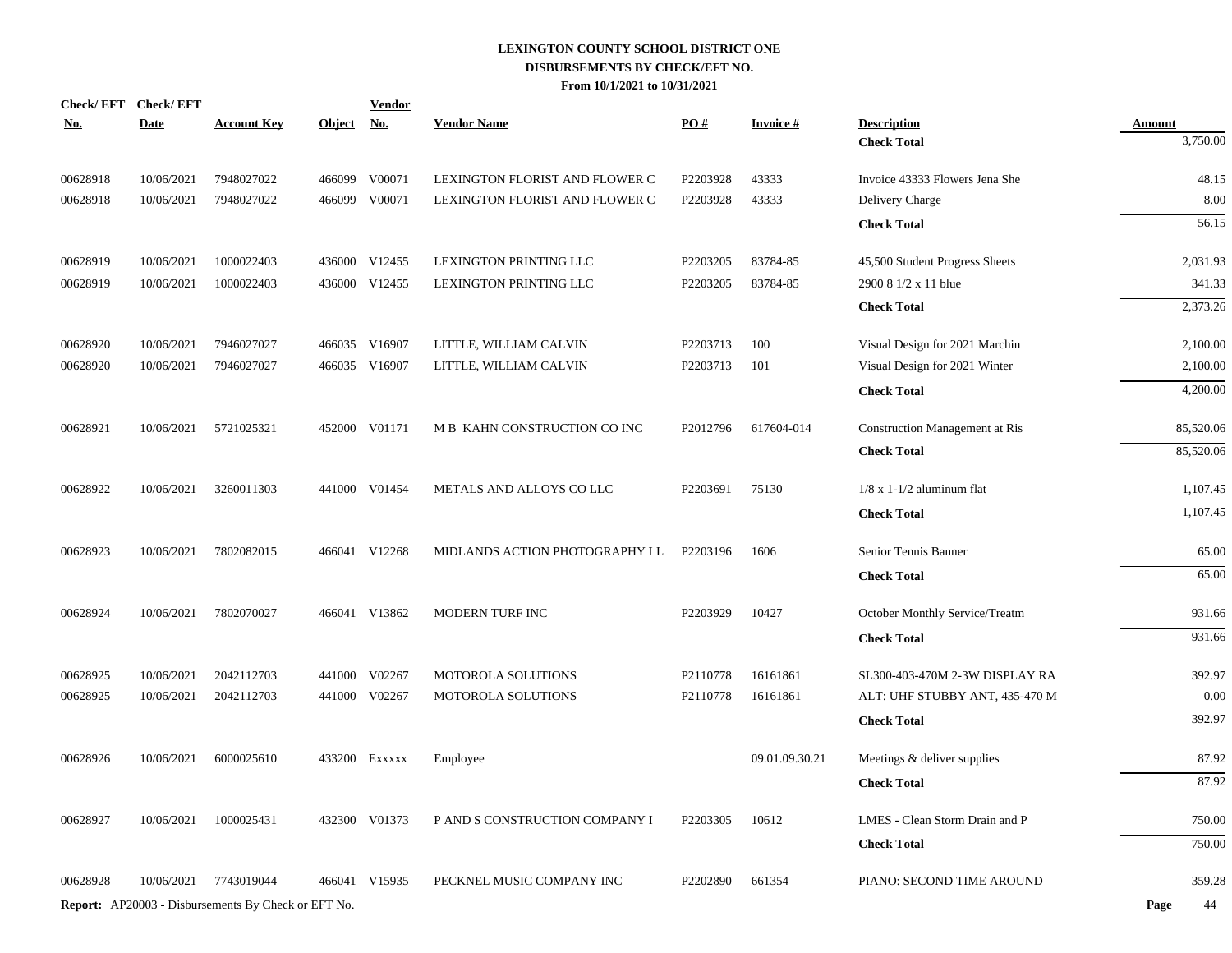| Check/EFT Check/EFT |             |                    |               | <b>Vendor</b> |                                |          |                 |                                     |          |
|---------------------|-------------|--------------------|---------------|---------------|--------------------------------|----------|-----------------|-------------------------------------|----------|
| <u>No.</u>          | <b>Date</b> | <b>Account Key</b> | <b>Object</b> | No.           | <b>Vendor Name</b>             | PO#      | <b>Invoice#</b> | <b>Description</b>                  | Amount   |
| 00628928            | 10/06/2021  | 7743019044         | 466041        | V15935        | PECKNEL MUSIC COMPANY INC      | P2202890 | 661354          | Alfred's Basic Adult All-in-On      | 764.55   |
|                     |             |                    |               |               |                                |          |                 | <b>Check Total</b>                  | 1,123.83 |
| 00628929            | 10/06/2021  | 7802080046         |               | 466034 V03129 | PERRY, DONALD                  |          | VB.BMS.09.28.21 | Official                            | 60.00    |
|                     |             |                    |               |               |                                |          |                 | <b>Check Total</b>                  | 60.00    |
| 00628930            | 10/06/2021  | 1000011320         |               | 441000 V00760 | PRESENTATION SYSTEMS SOUTH INC | P2203860 | 4247            | Ink Cartridge, Cyan. 130 ml I       | 213.89   |
| 00628930            | 10/06/2021  | 1000011320         |               | 441000 V00760 | PRESENTATION SYSTEMS SOUTH INC | P2203860 | 4247            | 24" X 150' roll of standard po      | 213.79   |
| 00628930            | 10/06/2021  | 1000011320         |               | 441000 V00760 | PRESENTATION SYSTEMS SOUTH INC | P2203860 | 4247            | 24" X 150' roll of standard po      | 0.00     |
| 00628930            | 10/06/2021  | 1000011320         |               | 441000 V00760 | PRESENTATION SYSTEMS SOUTH INC | P2203860 | 4247            | Shipping and handling               | 38.49    |
|                     |             |                    |               |               |                                |          |                 | <b>Check Total</b>                  | 466.17   |
| 00628931            | 10/06/2021  | 7858527044         |               | 466035 V00749 | RIDDELL / ALL AMERICAN         | P2203738 | 60422276        | <b>BASE PRICE HELMETS</b>           | 575.28   |
| 00628931            | 10/06/2021  | 7858527044         |               | 466035 V00749 | RIDDELL / ALL AMERICAN         | P2203738 | 60422276        | RECERTIFICATION OF HELMETS          | 71.28    |
| 00628931            | 10/06/2021  | 7858527044         |               | 466035 V00749 | RIDDELL / ALL AMERICAN         | P2203738 | 60422276        | <b>FACE PROTECTORS REMOVED</b>      | 155.22   |
| 00628931            | 10/06/2021  | 7858527044         |               | 466035 V00749 | RIDDELL / ALL AMERICAN         | P2203738 | 60422276        | REMOVAL/INSPECTION INTERIOR PA      | 280.80   |
| 00628931            | 10/06/2021  | 7858527044         |               | 466035 V00749 | RIDDELL / ALL AMERICAN         | P2203738 | 60422276        | <b>FACE PROTECTORS REINSTALLED</b>  | 143.28   |
| 00628931            | 10/06/2021  | 7858527044         | 466035        | V00749        | RIDDELL / ALL AMERICAN         | P2203738 | 60422276        | SHELL PREPARATION AND/OR BUFFI      | 356.40   |
| 00628931            | 10/06/2021  | 7858527044         |               | 466035 V00749 | RIDDELL / ALL AMERICAN         | P2203738 | 60422276        | <b>HELMETS PAINTED</b>              | 792.00   |
| 00628931            | 10/06/2021  | 7858527044         | 466041        | V00749        | RIDDELL / ALL AMERICAN         | P2203738 | 60422276        | NEW SNAP HARDWARE INSTALLED         | 76.27    |
| 00628931            | 10/06/2021  | 7858527044         |               | 466041 V00749 | RIDDELL / ALL AMERICAN         | P2203738 | 60422276        | NEW FACE PROTECTOR HARDWARE IN      | 307.39   |
| 00628931            | 10/06/2021  | 7858527044         |               | 466041 V00749 | RIDDELL / ALL AMERICAN         | P2203738 | 60422276        | NEW GROMMETS INSTALLED              | 77.04    |
| 00628931            | 10/06/2021  | 7858527044         |               | 466041 V00749 | RIDDELL / ALL AMERICAN         | P2203738 | 60422276        | NEW OR RECEPTACLE PAIRS INSTAL      | 74.90    |
| 00628931            | 10/06/2021  | 7858527044         |               | 466041 V00749 | RIDDELL / ALL AMERICAN         | P2203738 | 60422276        | NEW INTERIOR PARTS INSTALLED        | 677.97   |
| 00628931            | 10/06/2021  | 7858527044         |               | 466041 V00749 | RIDDELL / ALL AMERICAN         | P2203738 | 60422276        | NEW FACE FRAMES INSTALLED           | 114.49   |
| 00628931            | 10/06/2021  | 7858527044         | 466041        | V00749        | RIDDELL / ALL AMERICAN         | P2203738 | 60422276        | NEW S-PADS/Z-PADS INSTALLED         | 138.57   |
| 00628931            | 10/06/2021  | 7858527044         | 466041        | V00749        | RIDDELL / ALL AMERICAN         | P2203738 | 60422276        | REPLACEMENT EQUIPMENT               | 452.61   |
| 00628931            | 10/06/2021  | 7858527044         | 466041        | V00749        | RIDDELL / ALL AMERICAN         | P2203738 | 60422276        | FREIGHT AND HANDLING                | 431.10   |
| 00628931            | 10/06/2021  | 7858527044         | 466064        | V00749        | RIDDELL / ALL AMERICAN         | P2203738 | 60422276        | <b>SURCHARGE FOR NOCSAE LICENSE</b> | 14.40    |
| 00628931            | 10/06/2021  | 7858527044         |               | 466041 V00749 | RIDDELL / ALL AMERICAN         | P2203738 | 951254252       | SPEED CLASSIC ICON-WHITE            | 2,942.49 |
| 00628931            | 10/06/2021  | 7858527044         |               | 466041 V00749 | RIDDELL / ALL AMERICAN         | P2203738 | 951254252       | <b>PAINT</b>                        | 129.47   |
| 00628931            | 10/06/2021  | 7858527044         |               | 466041 V00749 | RIDDELL / ALL AMERICAN         | P2203738 | 951254252       | SPEED ICON - WHITE                  | 294.25   |
| 00628931            | 10/06/2021  | 7858527044         |               | 466041 V00749 | RIDDELL / ALL AMERICAN         | P2203738 | 951254252       | <b>PAINT</b>                        | 11.77    |
| 00628931            | 10/06/2021  | 7858527044         |               | 466041 V00749 | RIDDELL / ALL AMERICAN         | P2203738 | 951254252       | <b>FREIGHT</b>                      | 118.77   |
|                     |             |                    |               |               |                                |          |                 |                                     |          |

**Check Total** 8,235.75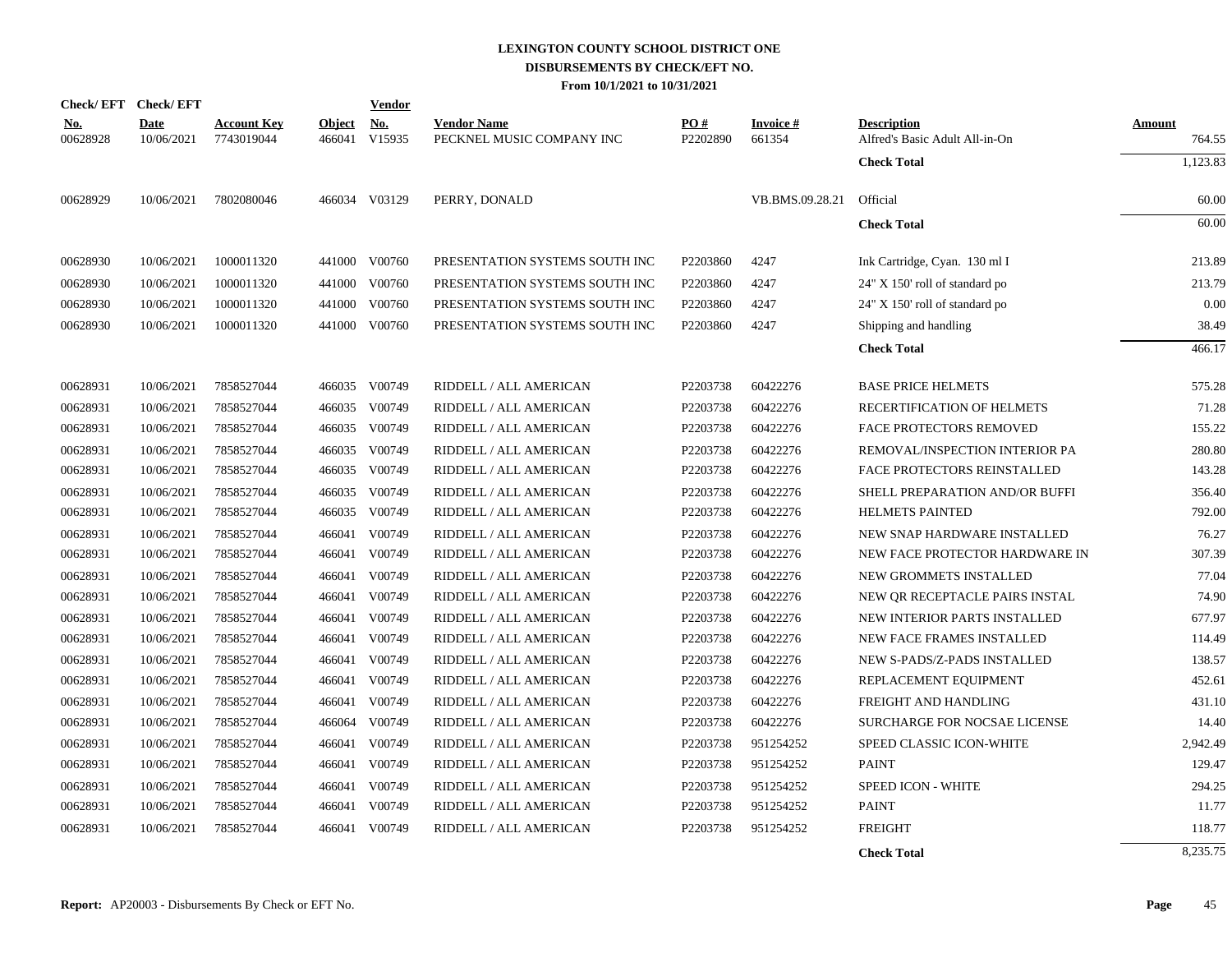|                        | Check/EFT Check/EFT       |                                  |                         | Vendor               |                                                |                 |                         |                                             |                  |
|------------------------|---------------------------|----------------------------------|-------------------------|----------------------|------------------------------------------------|-----------------|-------------------------|---------------------------------------------|------------------|
| <u>No.</u><br>00628932 | <b>Date</b><br>10/06/2021 | <b>Account Key</b><br>1000023326 | <b>Object</b><br>464000 | <b>No.</b><br>V00340 | <b>Vendor Name</b><br>ROTARY CLUB OF LEXINGTON | PO#<br>P2203966 | <b>Invoice#</b><br>6346 | <b>Description</b><br><b>Quarterly Dues</b> | Amount<br>180.00 |
|                        |                           |                                  |                         |                      |                                                |                 |                         | <b>Check Total</b>                          | 180.00           |
| 00628933               | 10/06/2021                | 1000011310                       |                         | 437200 V01510        | SC DEPARTMENT OF JUVENILE JUST                 |                 | 2000517713              | DJJ Proviso June '21                        | 238.32           |
| 00628933               | 10/06/2021                | 1000012810                       | 437200                  | V01510               | SC DEPARTMENT OF JUVENILE JUST                 |                 | 2000517713              | DJJ Proviso June '21                        | 126.72           |
|                        |                           |                                  |                         |                      |                                                |                 |                         | <b>Check Total</b>                          | 365.04           |
| 00628934               | 10/06/2021                | 3260011303                       |                         | 441000 V16452        | SCHOOL SPECIALTY LLC                           | P2201716        | 202501798676            | Wire, 24-gauge, insulated                   | 5.93             |
| 00628934               | 10/06/2021                | 3260011303                       | 441000                  | V16452               | SCHOOL SPECIALTY LLC                           | P2201716        | 202501798676            | Seeds, radish, 1/pk                         | 4.49             |
| 00628934               | 10/06/2021                | 3260011303                       | 441000                  | V16452               | SCHOOL SPECIALTY LLC                           | P2201716        | 202501798676            | Seeds, radish                               | 0.90             |
| 00628934               | 10/06/2021                | 1000011328                       | 441000                  | V16452               | SCHOOL SPECIALTY LLC                           | P2202107        | 208128345005            | EID0000656PAPER ROLL FIRE RETA              | 126.09           |
| 00628934               | 10/06/2021                | 1000011328                       | 441000                  | V16452               | SCHOOL SPECIALTY LLC                           | P2202107        | 208128345005            | EID0000656PAPER ROLL FIRE RETA              | 126.09           |
| 00628934               | 10/06/2021                | 1000011328                       | 441000                  | V16452               | <b>SCHOOL SPECIALTY LLC</b>                    | P2202107        | 208128345005            | EID0000656PAPER ROLL FIRE RETA              | 126.09           |
| 00628934               | 10/06/2021                | 1000011328                       | 441000                  | V16452               | SCHOOL SPECIALTY LLC                           | P2202107        | 208128345005            | EID0000656PAPER ROLL FIRE RETA              | 126.09           |
| 00628934               | 10/06/2021                | 1000011328                       | 441000                  | V16452               | SCHOOL SPECIALTY LLC                           | P2202107        | 208128345005            | EID0000656PAPER ROLL FIRE RETA              | 126.09           |
| 00628934               | 10/06/2021                | 1000011228                       |                         | 441000 V16452        | SCHOOL SPECIALTY LLC                           | P2202148        | 208128417848            | EID0000656MEMORY MAZE TEAM                  | 115.72           |
| 00628934               | 10/06/2021                | 3260011303                       |                         | 441000 V16452        | SCHOOL SPECIALTY LLC                           | P2203122        | 208128650334            | Magnet ring, ceramic                        | 14.77            |
| 00628934               | 10/06/2021                | 1000011320                       |                         | 441000 V16452        | SCHOOL SPECIALTY LLC                           | P2203302        | 208128653027            | Scholastic learning puzzles: A              | 17.25            |
| 00628934               | 10/06/2021                | 1000011320                       |                         | 441000 V16452        | SCHOOL SPECIALTY LLC                           | P2203302        | 208128653027            | PCI Educational Publishing Sur              | 57.77            |
| 00628934               | 10/06/2021                | 1000011320                       |                         | 441000 V16452        | SCHOOL SPECIALTY LLC                           | P2203302        | 208128653027            | PCI educational Publishing sur              | 57.77            |
| 00628934               | 10/06/2021                | 1000011347                       |                         | 441000 V16452        | SCHOOL SPECIALTY LLC                           | P2203406        | 208128691712            | EID0000656CRAYONS 16COLOR                   | 97.35            |
| 00628934               | 10/06/2021                | 1000011347                       |                         | 441000 V16452        | SCHOOL SPECIALTY LLC                           | P2203406        | 208128691712            | EID0000656PAPER CARDSTOCK 85X1              | 48.60            |
| 00628934               | 10/06/2021                | 2021011247                       |                         | 441000 V16452        | SCHOOL SPECIALTY LLC                           | P2203349        | 208128691715            | EID0000656WRITEON WIPEOFF NUMB              | 49.48            |
| 00628934               | 10/06/2021                | 2372211239                       |                         | 441000 V16452        | SCHOOL SPECIALTY LLC                           | P2203450        | 208128692276            | Handprints Complete Starter Se              | 421.00           |
| 00628934               | 10/06/2021                | 2372211239                       |                         | 441000 V16452        | SCHOOL SPECIALTY LLC                           | P2203450        | 208128692276            | Shipping                                    | 50.51            |
| 00628934               | 10/06/2021                | 1000011241                       | 441000                  | V16452               | SCHOOL SPECIALTY LLC                           | P2203435        | 208128692692            | EID0000656ENVELOPE NO 10 KWIK               | 92.77            |
| 00628934               | 10/06/2021                | 1000011241                       | 441000                  | V16452               | SCHOOL SPECIALTY LLC                           | P2203435        | 208128692692            | EID0000656SCISSORS KIDS 5IN PT              | 52.77            |
| 00628934               | 10/06/2021                | 1000014139                       | 441000                  | V16452               | SCHOOL SPECIALTY LLC                           | P2200593        | 208128693069            | Speaker with Magic Mount                    | 147.41           |
| 00628934               | 10/06/2021                | 7885027037                       |                         | 466041 V16452        | SCHOOL SPECIALTY LLC                           | P2203086        | 208128693493            | EID0000656SCISSORS PAPER EDGER              | 35.74            |
| 00628934               | 10/06/2021                | 1000023347                       | 441000                  | V16452               | SCHOOL SPECIALTY LLC                           | P2203364        | 208128693500            | EID0000656SHARPENER ELECTRIC X              | 138.24           |
| 00628934               | 10/06/2021                | 1000011231                       | 441000                  | V16452               | SCHOOL SPECIALTY LLC                           | P2202632        | 208128709406            | EID0000656BEADS PONY BLUE PACK              | 34.00            |
| 00628934               | 10/06/2021                | 1000011346                       | 441000                  | V16452               | SCHOOL SPECIALTY LLC                           | P2201930        | 208128710918            | EID0000656WIGGLE EYES PASTE ON              | 13.13            |
| 00628934               | 10/06/2021                | 7750019015                       |                         | 466041 V16452        | SCHOOL SPECIALTY LLC                           | P2203455        | 208128712948            | EID0000656TUBING WITH HANDLES               | 66.32            |
| 00628934               | 10/06/2021                | 7750019015                       |                         | 466041 V16452        | SCHOOL SPECIALTY LLC                           | P2203455        | 208128712948            | EID0000656TUBING WITH HANDLES               | 68.82            |
|                        |                           |                                  |                         |                      |                                                |                 |                         | <b>Check Total</b>                          | 2,221.19         |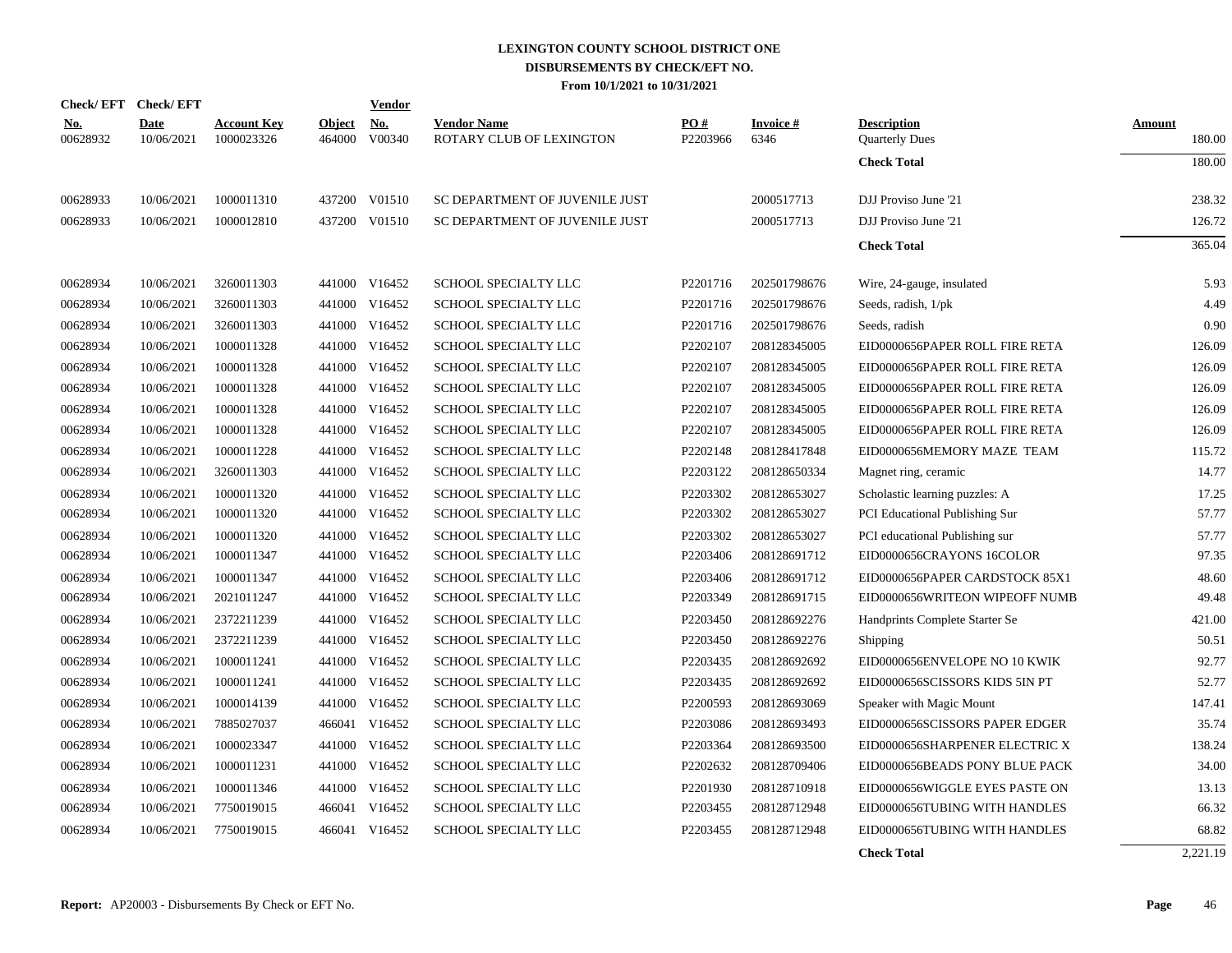| <b>Check/EFT</b>       | <b>Check/EFT</b>          |                                  |                         | <b>Vendor</b>                       |                                    |     |                               |                                                          |                        |
|------------------------|---------------------------|----------------------------------|-------------------------|-------------------------------------|------------------------------------|-----|-------------------------------|----------------------------------------------------------|------------------------|
| <u>No.</u><br>00628935 | <b>Date</b><br>10/06/2021 | <b>Account Key</b><br>1000026634 | <b>Object</b><br>434000 | $\underline{\textbf{No}}$<br>V16598 | <b>Vendor Name</b><br><b>SEGRA</b> | PO# | <b>Invoice#</b><br>10/31/2021 | <b>Description</b><br><b>Current Month Phone Service</b> | <b>Amount</b><br>32.19 |
| 00628935               | 10/06/2021                | 1000026635                       | 434000                  | V16598                              | <b>SEGRA</b>                       |     | 10/31/2021                    | <b>Current Month Phone Service</b>                       | 30.85                  |
| 00628935               | 10/06/2021                | 1000026637                       | 434000                  | V16598                              | <b>SEGRA</b>                       |     | 10/31/2021                    | <b>Current Month Phone Service</b>                       | 25.04                  |
| 00628935               | 10/06/2021                | 1000026638                       | 434000                  | V16598                              | <b>SEGRA</b>                       |     | 10/31/2021                    | <b>Current Month Phone Service</b>                       | 25.33                  |
| 00628935               | 10/06/2021                | 1000026628                       | 434000                  | V16598                              | <b>SEGRA</b>                       |     | 10/31/2021                    | <b>Current Month Phone Service</b>                       | 24.63                  |
| 00628935               | 10/06/2021                | 1000026629                       |                         | 434000 V16598                       | <b>SEGRA</b>                       |     | 10/31/2021                    | <b>Current Month Phone Service</b>                       | 24.18                  |
| 00628935               | 10/06/2021                | 1000026630                       |                         | 434000 V16598                       | SEGRA                              |     | 10/31/2021                    | <b>Current Month Phone Service</b>                       | 24.18                  |
| 00628935               | 10/06/2021                | 1000026631                       |                         | 434000 V16598                       | <b>SEGRA</b>                       |     | 10/31/2021                    | <b>Current Month Phone Service</b>                       | 23.24                  |
| 00628935               | 10/06/2021                | 1000026625                       |                         | 434000 V16598                       | <b>SEGRA</b>                       |     | 10/31/2021                    | <b>Current Month Phone Service</b>                       | 22.60                  |
| 00628935               | 10/06/2021                | 1000026626                       |                         | 434000 V16598                       | <b>SEGRA</b>                       |     | 10/31/2021                    | <b>Current Month Phone Service</b>                       | 29.61                  |
| 00628935               | 10/06/2021                | 1000026627                       |                         | 434000 V16598                       | <b>SEGRA</b>                       |     | 10/31/2021                    | <b>Current Month Phone Service</b>                       | 55.44                  |
| 00628935               | 10/06/2021                | 1000026622                       |                         | 434000 V16598                       | <b>SEGRA</b>                       |     | 10/31/2021                    | <b>Current Month Phone Service</b>                       | 21.22                  |
| 00628935               | 10/06/2021                | 1000026623                       | 434000                  | V16598                              | <b>SEGRA</b>                       |     | 10/31/2021                    | <b>Current Month Phone Service</b>                       | 21.68                  |
| 00628935               | 10/06/2021                | 1000026624                       | 434000                  | V16598                              | <b>SEGRA</b>                       |     | 10/31/2021                    | <b>Current Month Phone Service</b>                       | 24.80                  |
| 00628935               | 10/06/2021                | 1000026608                       | 434000                  | V16598                              | <b>SEGRA</b>                       |     | 10/31/2021                    | <b>Current Month Phone Service</b>                       | 249.86                 |
| 00628935               | 10/06/2021                | 1000026608                       | 434000                  | V16598                              | <b>SEGRA</b>                       |     | 10/31/2021                    | <b>Current Month Phone Service</b>                       | 8.07                   |
| 00628935               | 10/06/2021                | 1000026616                       | 434000                  | V16598                              | <b>SEGRA</b>                       |     | 10/31/2021                    | <b>Current Month Phone Service</b>                       | 24.33                  |
| 00628935               | 10/06/2021                | 1000026619                       | 434000                  | V16598                              | <b>SEGRA</b>                       |     | 10/31/2021                    | <b>Current Month Phone Service</b>                       | 13.72                  |
| 00628935               | 10/06/2021                | 1000026620                       |                         | 434000 V16598                       | <b>SEGRA</b>                       |     | 10/31/2021                    | <b>Current Month Phone Service</b>                       | 29.73                  |
| 00628935               | 10/06/2021                | 1000026621                       |                         | 434000 V16598                       | <b>SEGRA</b>                       |     | 10/31/2021                    | <b>Current Month Phone Service</b>                       | 20.49                  |
| 00628935               | 10/06/2021                | 1000026608                       |                         | 434000 V16598                       | SEGRA                              |     | 10/31/2021                    | <b>Current Month Phone Service</b>                       | 16.01                  |
| 00628935               | 10/06/2021                | 1000026611                       |                         | 434000 V16598                       | SEGRA                              |     | 10/31/2021                    | <b>Current Month Phone Service</b>                       | 60.16                  |
| 00628935               | 10/06/2021                | 1000026612                       |                         | 434000 V16598                       | <b>SEGRA</b>                       |     | 10/31/2021                    | <b>Current Month Phone Service</b>                       | 22.74                  |
| 00628935               | 10/06/2021                | 1000026613                       |                         | 434000 V16598                       | <b>SEGRA</b>                       |     | 10/31/2021                    | <b>Current Month Phone Service</b>                       | 38.05                  |
| 00628935               | 10/06/2021                | 1000026652                       |                         | 434000 V16598                       | <b>SEGRA</b>                       |     | 10/31/2021                    | <b>Current Month Phone Service</b>                       | 26.69                  |
| 00628935               | 10/06/2021                | 1000026614                       |                         | 434000 V16598                       | <b>SEGRA</b>                       |     | 10/31/2021                    | <b>Current Month Phone Service</b>                       | 20.54                  |
| 00628935               | 10/06/2021                | 1000026615                       | 434000                  | V16598                              | <b>SEGRA</b>                       |     | 10/31/2021                    | <b>Current Month Phone Service</b>                       | 26.00                  |
| 00628935               | 10/06/2021                | 1000026643                       | 434000                  | V16598                              | <b>SEGRA</b>                       |     | 10/31/2021                    | <b>Current Month Phone Service</b>                       | 29.21                  |
| 00628935               | 10/06/2021                | 1000026644                       | 434000                  | V16598                              | <b>SEGRA</b>                       |     | 10/31/2021                    | <b>Current Month Phone Service</b>                       | 70.01                  |
| 00628935               | 10/06/2021                | 1000026645                       | 434000                  | V16598                              | <b>SEGRA</b>                       |     | 10/31/2021                    | <b>Current Month Phone Service</b>                       | 26.66                  |
| 00628935               | 10/06/2021                | 1000026646                       | 434000                  | V16598                              | <b>SEGRA</b>                       |     | 10/31/2021                    | <b>Current Month Phone Service</b>                       | 27.39                  |
| 00628935               | 10/06/2021                | 1000026639                       | 434000                  | V16598                              | <b>SEGRA</b>                       |     | 10/31/2021                    | <b>Current Month Phone Service</b>                       | 20.54                  |
| 00628935               | 10/06/2021                | 1000026640                       | 434000                  | V16598                              | <b>SEGRA</b>                       |     | 10/31/2021                    | <b>Current Month Phone Service</b>                       | 19.81                  |
| 00628935               | 10/06/2021                | 1000026641                       | 434000                  | V16598                              | <b>SEGRA</b>                       |     | 10/31/2021                    | <b>Current Month Phone Service</b>                       | 21.83                  |
| 00628935               | 10/06/2021                | 1000026642                       |                         | 434000 V16598                       | <b>SEGRA</b>                       |     | 10/31/2021                    | <b>Current Month Phone Service</b>                       | 24.41                  |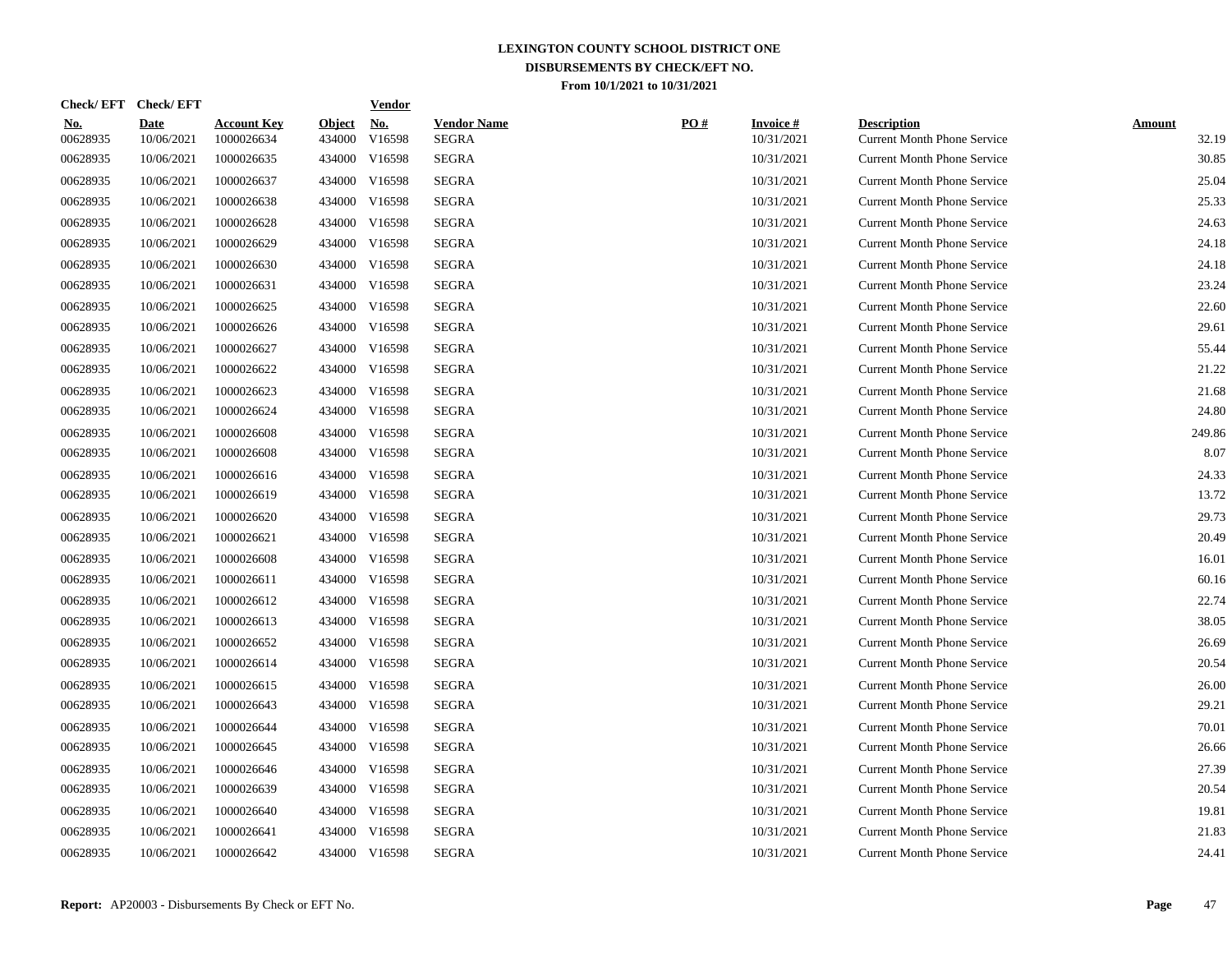|                      | Check/EFT Check/EFT      |                          |               | <u>Vendor</u>                  |                                                                  |                      |                         |                                                  |                  |
|----------------------|--------------------------|--------------------------|---------------|--------------------------------|------------------------------------------------------------------|----------------------|-------------------------|--------------------------------------------------|------------------|
| <u>No.</u>           | <b>Date</b>              | <b>Account Key</b>       | <b>Object</b> | <u>No.</u>                     | <b>Vendor Name</b>                                               | PO#                  | <b>Invoice#</b>         | <b>Description</b>                               | <b>Amount</b>    |
|                      |                          |                          |               |                                |                                                                  |                      |                         | <b>Check Total</b>                               | 1,181.24         |
| 00628936             | 10/06/2021               | 6000025647               |               | 446040 V00879                  | SENN BROTHERS INC                                                |                      | L42406                  | 047-Centerville ES #2120                         | 126.00           |
| 00628936             | 10/06/2021               | 6000025629               |               | 446040 V00879                  | SENN BROTHERS INC                                                |                      | L42425                  | 029-Gilbert MS #864                              | 70.00            |
| 00628936             | 10/06/2021               | 6000025616               | 446040        | V00879                         | SENN BROTHERS INC                                                |                      | L42427                  | 016-Pelion ES #855                               | 226.25           |
| 00628936             | 10/06/2021               | 6000025615               |               | 446040 V00879                  | SENN BROTHERS INC                                                |                      | L42429                  | 015-Pelion HS #854                               | 42.00            |
| 00628936             | 10/06/2021               | 6000025645               | 446040        | V00879                         | SENN BROTHERS INC                                                |                      | L43400                  | 045-Deerfield ES #2118                           | 199.00           |
| 00628936             | 10/06/2021               | 6000025635               | 446040        | V00879                         | SENN BROTHERS INC                                                |                      | L43401                  | 035-Pleasant Hill ES#3220                        | 133.75           |
| 00628936             | 10/06/2021               | 6000025634               | 446040        | V00879                         | SENN BROTHERS INC                                                |                      | L43402                  | 034-Pleasant Hill MS #3219                       | 70.75            |
| 00628936             | 10/06/2021               | 6000025624               | 446040        | V00879                         | SENN BROTHERS INC                                                |                      | L43403                  | 024-Red Bank ES #860                             | 367.75           |
| 00628936             | 10/06/2021               | 6000025623               | 446040        | V00879                         | SENN BROTHERS INC                                                |                      | L43404                  | 023-Saxe Gotha ES #859                           | 42.00            |
| 00628936             | 10/06/2021               | 6000025625               | 446040        | V00879                         | SENN BROTHERS INC                                                |                      | L43405                  | 025-White Knoll ES #861                          | 528.75           |
| 00628936             | 10/06/2021               | 6000025627               | 446040        | V00879                         | SENN BROTHERS INC                                                |                      | L43406                  | 027-White Knoll HS #1791                         | 220.00           |
| 00628936             | 10/06/2021               | 6000025626               |               | 446040 V00879                  | SENN BROTHERS INC                                                |                      | L43407                  | 026-White Knoll MS #862                          | 86.17            |
| 00628936             | 10/06/2021               | 6000025631               | 446040        | V00879                         | SENN BROTHERS INC                                                |                      | L43417                  | 031-Lake Murray ES #1524                         | 84.00            |
| 00628936             | 10/06/2021               | 6000025611               |               | 446040 V00879                  | SENN BROTHERS INC                                                |                      | L43418                  | 011-Lexington HS #845                            | 21.00            |
| 00628936             | 10/06/2021               | 6000025642               | 446040        | V00879                         | SENN BROTHERS INC                                                |                      | L43419                  | 042-Meadow Glen ES # 2117                        | 70.00            |
| 00628936             | 10/06/2021               | 6000025644               |               | 446040 V00879                  | SENN BROTHERS INC                                                |                      | L43420                  | 044-River Bluff HS #1311                         | 235.50           |
| 00628936             | 10/06/2021               | 6000025620               | 446040        | V00879                         | SENN BROTHERS INC                                                |                      | L43421                  | 020-Lexington MS #857                            | 232.50           |
| 00628936             | 10/06/2021               | 6000025612               |               | 446040 V00879                  | SENN BROTHERS INC                                                |                      | L43422                  | 012-Lexington ES #851                            | 63.00            |
| 00628936             | 10/06/2021               | 6000025614               | 446040        | V00879                         | SENN BROTHERS INC                                                |                      | L43423                  | 014-Gilbert ES #853                              | 147.00           |
| 00628936             | 10/06/2021               | 6000025619               |               | 446040 V00879                  | SENN BROTHERS INC                                                |                      | L43423                  | 019-AES #856                                     | 49.75            |
| 00628936             | 10/06/2021               | 6000025613               | 446040        | V00879                         | SENN BROTHERS INC                                                |                      | L43424                  | 013-Gilbert HS #852                              | 233.25           |
| 00628936             | 10/06/2021               | 6000025646               |               | 446040 V00879                  | SENN BROTHERS INC                                                |                      | L43424                  | 046-Beechwood MS #2119                           | 241.67           |
| 00628936             | 10/06/2021               | 6000025640               | 446040        | V00879                         | SENN BROTHERS INC                                                |                      | L43442                  | 040-New Providence ES # 2115                     | 63.13            |
| 00628936             | 10/06/2021               | 6000025641               | 446040        | V00879                         | SENN BROTHERS INC                                                |                      | L43444                  | 041-Rocky Creek ES # 2116                        | 290.00           |
| 00628936             | 10/06/2021               | 6000025622               |               | 446040 V00879                  | SENN BROTHERS INC                                                |                      | L43736                  | 022-Oak Grove ES #858                            | 423.00           |
|                      |                          |                          |               |                                |                                                                  |                      |                         | <b>Check Total</b>                               | 4,266.22         |
| 00628937             | 10/06/2021               | 7802076015               |               | 466041 V12883                  | SHEALYS ATHLETICS                                                | P2109705             |                         | PELIONHS033021 Essex Pole Vault Pole             | 270.00           |
| 00628937             | 10/06/2021               | 7802076015               |               | 466041 V12883                  | SHEALYS ATHLETICS                                                | P2109705             | PELIONHS033021 Shipping |                                                  | 260.00           |
|                      |                          |                          |               |                                |                                                                  |                      |                         | <b>Check Total</b>                               | 530.00           |
|                      |                          |                          |               |                                |                                                                  |                      |                         |                                                  |                  |
| 00628938<br>00628938 | 10/06/2021<br>10/06/2021 | 1000025444<br>1000025444 |               | 441020 V13230<br>441020 V13230 | SMITH AND JONES JANITORIAL SUP<br>SMITH AND JONES JANITORIAL SUP | P2202747<br>P2202747 | 213044<br>213044        | <b>HEPA FILTER KIT</b><br><b>BRUSH VACUUM 4"</b> | 483.64<br>297.89 |
|                      |                          |                          |               |                                |                                                                  |                      |                         |                                                  |                  |
| 00628938             | 10/06/2021               | 1000025444               |               | 441020 V13230                  | SMITH AND JONES JANITORIAL SUP                                   | P2202747             | 213044                  | <b>SEAL DIRT BOX</b>                             | 10.19            |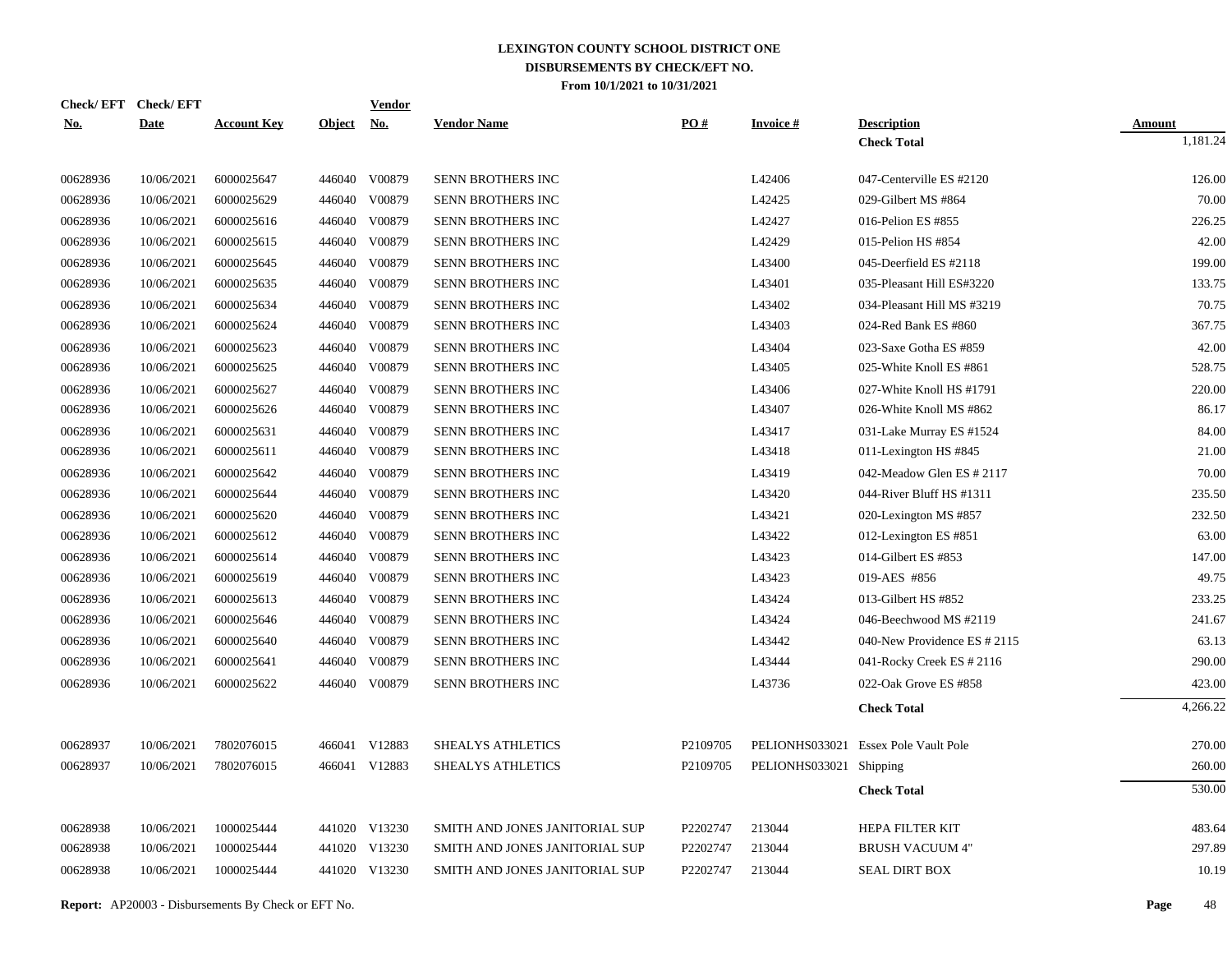|                        | Check/EFT Check/EFT       |                                  |                         | <b>Vendor</b> |                                                      |                 |                     |                                                 |                 |
|------------------------|---------------------------|----------------------------------|-------------------------|---------------|------------------------------------------------------|-----------------|---------------------|-------------------------------------------------|-----------------|
| <u>No.</u><br>00628938 | <b>Date</b><br>10/06/2021 | <b>Account Key</b><br>1000025444 | <b>Object</b><br>441020 | No.<br>V13230 | <b>Vendor Name</b><br>SMITH AND JONES JANITORIAL SUP | PO#<br>P2202747 | Invoice #<br>213044 | <b>Description</b><br><b>GASKET DEBRIS TRAY</b> | Amount<br>73.96 |
| 00628938               | 10/06/2021                | 1000025444                       |                         | 441020 V13230 | SMITH AND JONES JANITORIAL SUP                       | P2202747        | 213044              | FILTER BAG HEPA                                 | 101.01          |
| 00628938               | 10/06/2021                | 1000025444                       |                         | 441020 V13230 | SMITH AND JONES JANITORIAL SUP                       | P2202747        | 213044              | <b>CLIP</b>                                     | 11.30           |
| 00628938               | 10/06/2021                | 1000025444                       |                         | 441020 V13230 | SMITH AND JONES JANITORIAL SUP                       | P2202747        | 213044              | ADD ON KIT ADAPTER                              | 178.05          |
| 00628938               | 10/06/2021                | 1000025444                       |                         | 441020 V13230 | SMITH AND JONES JANITORIAL SUP                       | P2202747        | 213044              | SOUEEGEE BLADES WET DRY VAC                     | 294.46          |
| 00628938               | 10/06/2021                | 1000025413                       |                         | 441020 V13230 | SMITH AND JONES JANITORIAL SUP                       | P2201659        | 213045              | <b>SENSOR HEPA FILTER KIT</b>                   | 814.29          |
| 00628938               | 10/06/2021                | 1000025415                       |                         | 441020 V13230 | SMITH AND JONES JANITORIAL SUP                       | P2201659        | 213045              | SENSOR HEPA FILTER KIT                          | 795.78          |
| 00628938               | 10/06/2021                | 1000025437                       |                         | 441020 V13230 | SMITH AND JONES JANITORIAL SUP                       | P2201659        | 213045              | SENSOR HEPA FILTER KIT                          | 240.59          |
| 00628938               | 10/06/2021                | 1000025437                       |                         | 441020 V13230 | SMITH AND JONES JANITORIAL SUP                       | P2201659        | 213045              | <b>CORD SET</b>                                 | 47.94           |
| 00628938               | 10/06/2021                | 1000025437                       |                         | 441020 V13230 | SMITH AND JONES JANITORIAL SUP                       | P2201659        | 213045              | <b>BRUSH ROLLER SR15</b>                        | 159.22          |
| 00628938               | 10/06/2021                | 1000025439                       |                         | 441020 V13230 | SMITH AND JONES JANITORIAL SUP                       | P2201659        | 213045              | COMPUTER CONTROLLER                             | 111.28          |
| 00628938               | 10/06/2021                | 1000025443                       |                         | 441020 V13230 | SMITH AND JONES JANITORIAL SUP                       | P2201659        | 213045              | <b>CORD SET</b>                                 | 71.90           |
| 00628938               | 10/06/2021                | 1000025443                       |                         | 441020 V13230 | SMITH AND JONES JANITORIAL SUP                       | P2201659        | 213045              | <b>BEARING BLOCK RH</b>                         | 41.09           |
| 00628938               | 10/06/2021                | 1000025443                       |                         | 441020 V13230 | SMITH AND JONES JANITORIAL SUP                       | P2201659        | 213045              | <b>SERVO MOTOR W/GEAR BOX</b>                   | 160.93          |
| 00628938               | 10/06/2021                | 1000025443                       |                         | 441020 V13230 | SMITH AND JONES JANITORIAL SUP                       | P2201659        | 213045              | PILE ADJUSTMENT WHEEL                           | 41.94           |
|                        |                           |                                  |                         |               |                                                      |                 |                     | <b>Check Total</b>                              | 3,935.46        |
| 00628939               | 10/06/2021                | 1000025444                       |                         | 441020 V00302 | SOUTHEASTERN PAPER GROUP                             | P2203796        | 5361840             | NITTANY PAPER TOWEL NP-5301                     | 1,403.84        |
|                        |                           |                                  |                         |               |                                                      |                 |                     | <b>Check Total</b>                              | 1,403.84        |
| 00628940               | 10/06/2021                | 7802088030                       |                         | 466031 V00208 | STATE DEPARTMENT OF EDUCATION                        |                 | 09.19-09.25.21      | 31850.1                                         | 2.48            |
|                        |                           |                                  |                         |               |                                                      |                 |                     | <b>Check Total</b>                              | 2.48            |
|                        |                           |                                  |                         |               |                                                      |                 |                     |                                                 |                 |
| 00628941               | 10/06/2021                | 7887027034                       |                         | 466031 V00208 | STATE DEPARTMENT OF EDUCATION                        |                 | 09.19-09.25.21.     | 31704.1                                         | 35.96           |
|                        |                           |                                  |                         |               |                                                      |                 |                     | <b>Check Total</b>                              | 35.96           |
| 00628942               | 10/06/2021                | 2240125116                       |                         | 433100 V00208 | STATE DEPARTMENT OF EDUCATION                        |                 | 09.01-09.30.21      | 21744.1 and 31744.2                             | 1,432.20        |
|                        |                           |                                  |                         |               |                                                      |                 |                     | <b>Check Total</b>                              | 1,432.20        |
| 00628943               | 10/06/2021                | 7884027043                       |                         | 466037 V01494 | SWANK MOVIE LICENSING USA                            | P2203941        | 3054383             | Public Performance Site Licens                  | 553.00          |
|                        |                           |                                  |                         |               |                                                      |                 |                     | <b>Check Total</b>                              | 553.00          |
| 00628944               | 10/06/2021                | 7802083013                       |                         | 466041 V00137 | <b>T AND T SPORTS</b>                                | P2200343        | 621-070             | Push Pull Sleds with Harnesses                  | 1,981.64        |
| 00628944               | 10/06/2021                | 7802083013                       |                         | 466041 V00137 | <b>TAND T SPORTS</b>                                 | P2200343        | 621-070             | 18" Gregory Boxes                               | 381.99          |
| 00628944               | 10/06/2021                | 7802083013                       |                         | 466041 V00137 | <b>T AND T SPORTS</b>                                | P2200343        | 621-070             | Shipping                                        | 133.75          |
|                        |                           |                                  |                         |               |                                                      |                 |                     |                                                 |                 |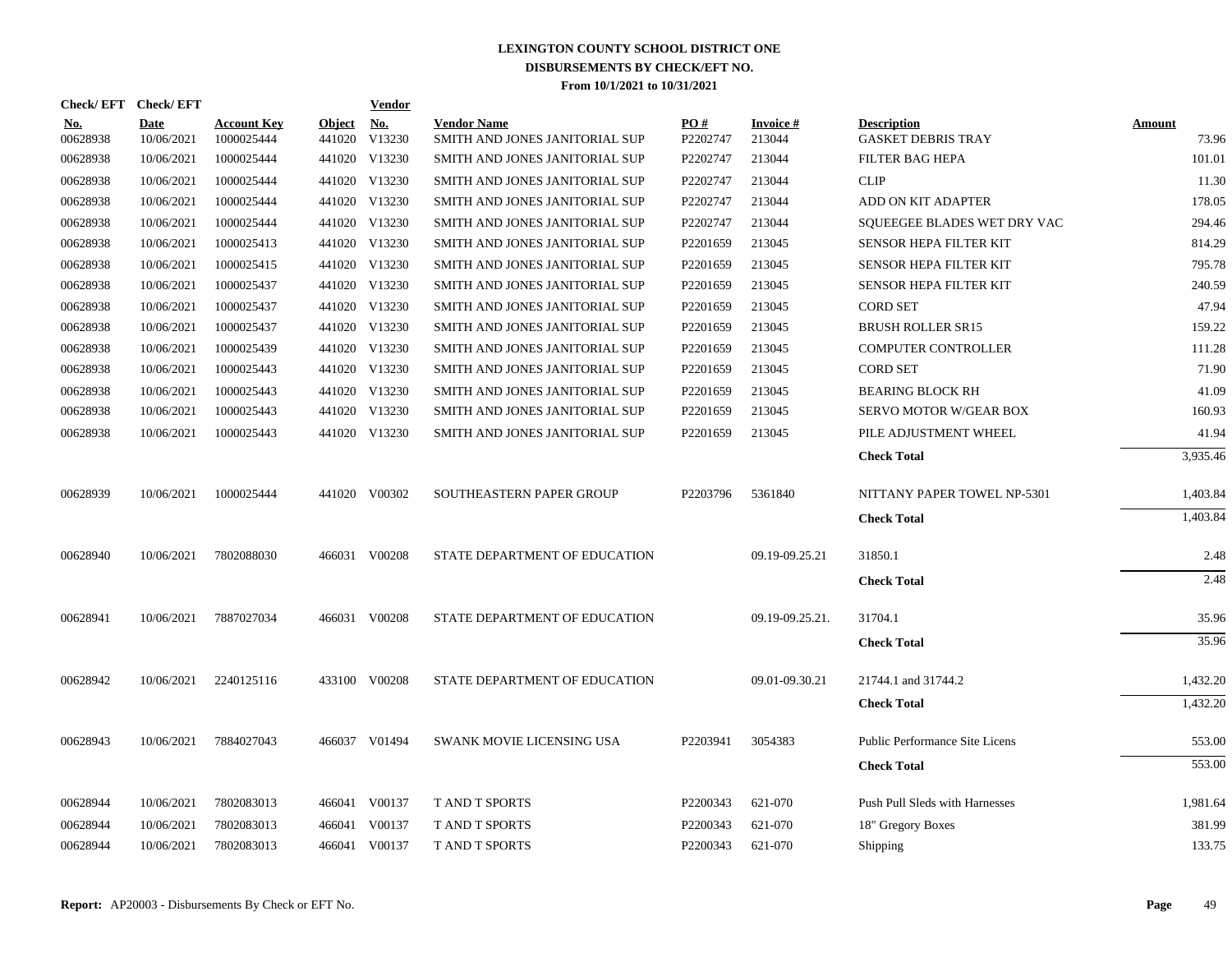|            | Check/EFT Check/EFT |                    |               | <u>Vendor</u>             |                    |     |                 |                                |               |
|------------|---------------------|--------------------|---------------|---------------------------|--------------------|-----|-----------------|--------------------------------|---------------|
| <u>No.</u> | <b>Date</b>         | <b>Account Key</b> | <b>Object</b> | $\underline{\mathrm{No}}$ | <b>Vendor Name</b> | PO# | <b>Invoice#</b> | <b>Description</b>             | <b>Amount</b> |
|            |                     |                    |               |                           |                    |     |                 | <b>Check Total</b>             | 2,497.38      |
| 00628946   | 10/06/2021          | 6000025616         |               | 446010 V00079             | <b>US FOODS</b>    |     | 477296          | 016-Pelion ES cust #10838290   | 2,620.53      |
| 00628946   | 10/06/2021          | 6000025639         |               | 446010 V00079             | <b>US FOODS</b>    |     | 477297          | 039-Forts Pond ES cust #208378 | 3,915.19      |
| 00628946   | 10/06/2021          | 6000025639         |               | 446010 V00079             | <b>US FOODS</b>    |     | 477297          | 039-Forts Pond ES cust #208378 | $-20.71$      |
| 00628946   | 10/06/2021          | 6000025615         |               | 446010 V00079             | <b>US FOODS</b>    |     | 477298          | 015-Pelion HS cust #60838307   | 2,206.39      |
| 00628946   | 10/06/2021          | 6000025615         |               | 446010 V00079             | <b>US FOODS</b>    |     | 477298          | 015-Pelion HS cust #60838307   | $-49.98$      |
| 00628946   | 10/06/2021          | 6000025630         |               | 446010 V00079             | <b>US FOODS</b>    |     | 477299          | 030-Pelion MS cust #90838301   | 780.33        |
| 00628946   | 10/06/2021          | 6000025645         |               | 446010 V00079             | <b>US FOODS</b>    |     | 478347          | 045-Deerfield ES cust #4083399 | 4,561.60      |
| 00628946   | 10/06/2021          | 6000025645         |               | 446010 V00079             | <b>US FOODS</b>    |     | 478347          | 045-Deerfield ES cust #4083399 | $-28.36$      |
| 00628946   | 10/06/2021          | 6000025623         |               | 446010 V00079             | <b>US FOODS</b>    |     | 478348          | 023-Saxe Gotha ES cust #308383 | 2,816.53      |
| 00628946   | 10/06/2021          | 6000025623         |               | 446010 V00079             | <b>US FOODS</b>    |     | 478348          | 023-Saxe Gotha ES cust #308383 | $-37.38$      |
| 00628946   | 10/06/2021          | 6000025625         |               | 446010 V00079             | <b>US FOODS</b>    |     | 478349          | 025-White Knoll ES cust #70839 | 3,426.36      |
| 00628946   | 10/06/2021          | 6000025637         |               | 446010 V00079             | <b>US FOODS</b>    |     | 478350          | 037-Carolina Springs MS cust # | 4,060.28      |
| 00628946   | 10/06/2021          | 6000025637         |               | 446010 V00079             | <b>US FOODS</b>    |     | 478350          | 037-Carolina Springs MS cust # | $-39.24$      |
| 00628946   | 10/06/2021          | 6000025626         |               | 446010 V00079             | <b>US FOODS</b>    |     | 478351          | 026-White Knoll MS cust #80839 | 1,754.59      |
| 00628946   | 10/06/2021          | 6000025638         |               | 446010 V00079             | <b>US FOODS</b>    |     | 478352          | 038-Carolina Springs ES cust # | 1,464.56      |
| 00628946   | 10/06/2021          | 6000025627         |               | 446010 V00079             | <b>US FOODS</b>    |     | 478353          | 027-White Knoll HS cust #90839 | 3,065.61      |
| 00628946   | 10/06/2021          | 6000025640         |               | 446010 V00079             | <b>US FOODS</b>    |     | 480551          | 040-New Providence ES cust #20 | 3,275.93      |
| 00628946   | 10/06/2021          | 6000025640         |               | 446010 V00079             | <b>US FOODS</b>    |     | 480551          | 040-New Providence ES cust #20 | $-85.20$      |
| 00628946   | 10/06/2021          | 6000025624         |               | 446010 V00079             | <b>US FOODS</b>    |     | 480552          | 024-Red Bank ES cust #2083831  | 3,830.83      |
| 00628946   | 10/06/2021          | 6000025642         |               | 446010 V00079             | <b>US FOODS</b>    |     | 480553          | 042-Meadow Glen ES cust #20915 | 2,348.37      |
| 00628946   | 10/06/2021          | 6000025642         |               | 446010 V00079             | <b>US FOODS</b>    |     | 480553          | 042-Meadow Glen ES cust #20915 | $-75.03$      |
| 00628946   | 10/06/2021          | 6000025643         |               | 446010 V00079             | <b>US FOODS</b>    |     | 480554          | 043-Meadow Glen MS cust #30978 | 2,404.95      |
| 00628946   | 10/06/2021          | 6000025644         |               | 446010 V00079             | <b>US FOODS</b>    |     | 480555          | 044-River Bluff HS Cust #7104  | 4,647.68      |
| 00628946   | 10/06/2021          | 6000025628         |               | 446010 V00079             | US FOODS           |     | 480556          | 028-Midway ES cust #80838089   | 2,178.41      |
| 00628946   | 10/06/2021          | 6000025622         |               | 446010 V00079             | US FOODS           |     | 480557          | 022-Oak Grove ES cust #8083830 | 1.799.15      |
| 00628946   | 10/06/2021          | 6000025635         |               | 446010 V00079             | <b>US FOODS</b>    |     | 480909          | 035-Pleasant Hill ES cust #108 | 2,174.00      |
| 00628946   | 10/06/2021          | 6000025631         |               | 446010 V00079             | <b>US FOODS</b>    |     | 480910          | 031-Lake Murray ES cust #30838 | 2,077.70      |
| 00628946   | 10/06/2021          | 6000025641         |               | 446010 V00079             | <b>US FOODS</b>    |     | 480911          | 041-Rocky Creek ES cust #30880 | 1,281.33      |
| 00628946   | 10/06/2021          | 6000025611         |               | 446010 V00079             | US FOODS           |     | 480912          | 011-Lexington HS cust #7083808 | 7,658.34      |
| 00628946   | 10/06/2021          | 6000025611         |               | 446010 V00079             | US FOODS           |     | 480912          | 011-Lexington HS cust #7083808 | $-225.22$     |
| 00628946   | 10/06/2021          | 6000025634         |               | 446010 V00079             | US FOODS           |     | 480913          | 034-Pleasant Hill MS cust #908 | 3,077.29      |
| 00628946   | 10/06/2021          | 6000025634         |               | 446010 V00079             | <b>US FOODS</b>    |     | 480913          | 034-Pleasant Hill MS cust #908 | $-52.75$      |
| 00628946   | 10/06/2021          | 6000025646         |               | 446010 V00079             | <b>US FOODS</b>    |     | 480914          | 046-Beechwood MS cust #9134117 | 3,307.81      |
| 00628946   | 10/06/2021          | 6000025646         |               | 446010 V00079             | <b>US FOODS</b>    |     | 480914          | 046-Beechwood MS cust #9134117 | $-38.46$      |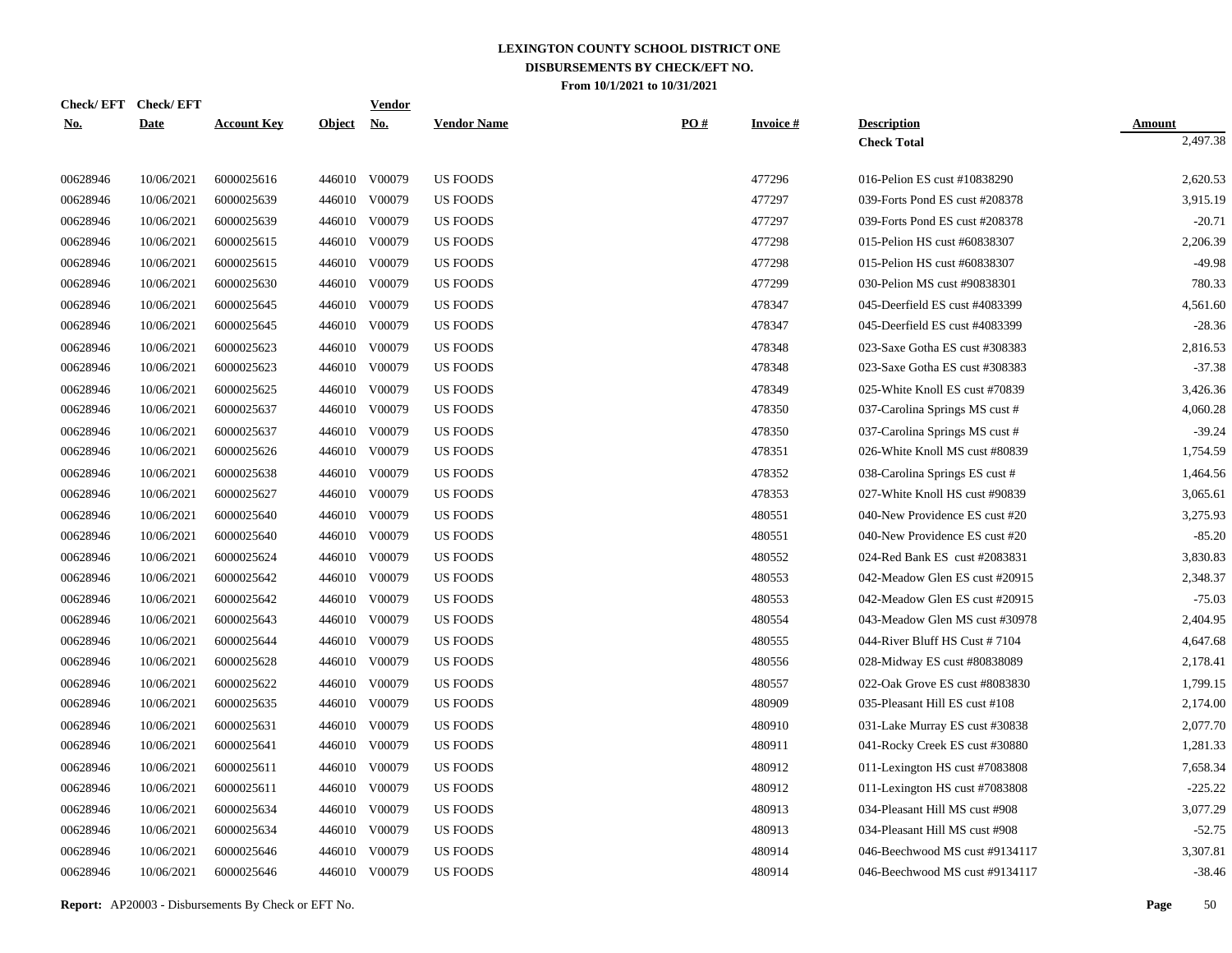| <b>Check/EFT</b>       | <b>Check/EFT</b>          |                                  |                         | <b>Vendor</b>        |                                       |          |                           |                                                      |                           |
|------------------------|---------------------------|----------------------------------|-------------------------|----------------------|---------------------------------------|----------|---------------------------|------------------------------------------------------|---------------------------|
| <u>No.</u><br>00628946 | <b>Date</b><br>10/06/2021 | <b>Account Key</b><br>6000025612 | <b>Object</b><br>446010 | <u>No.</u><br>V00079 | <b>Vendor Name</b><br><b>US FOODS</b> | PO#      | <b>Invoice#</b><br>480982 | <b>Description</b><br>012-Lexington EScust #40838088 | <b>Amount</b><br>1,573.65 |
| 00628946               | 10/06/2021                | 6000025620                       |                         | 446010 V00079        | <b>US FOODS</b>                       |          | 480983                    | 020-Lexington MS cust #6083808                       | 2,047.62                  |
| 00628946               | 10/06/2021                | 6000025613                       |                         | 446010 V00079        | <b>US FOODS</b>                       |          | 481005                    | 013-Gilbert HS cust #40837809                        | 2,907.45                  |
| 00628946               | 10/06/2021                | 6000025613                       |                         | 446010 V00079        | <b>US FOODS</b>                       |          | 481005                    | 013-Gilbert HS cust #40837809                        | $-222.76$                 |
| 00628946               | 10/06/2021                | 6000025647                       |                         | 446010 V00079        | <b>US FOODS</b>                       |          | 481006                    | 047-Centerville ES cust #41421                       | 1,128.38                  |
| 00628946               | 10/06/2021                | 6000025647                       |                         | 446010 V00079        | <b>US FOODS</b>                       |          | 481006                    | 047-Centerville ES cust #41421                       | $-65.85$                  |
| 00628946               | 10/06/2021                | 6000025629                       |                         | 446010 V00079        | <b>US FOODS</b>                       |          | 481007                    | 029-Gilbert MS cust #60837804                        | 619.42                    |
| 00628946               | 10/06/2021                | 6000025629                       |                         | 446010 V00079        | US FOODS                              |          | 481007                    | 029-Gilbert MS cust #60837804                        | $-11.34$                  |
| 00628946               | 10/06/2021                | 6000025619                       |                         | 446010 V00079        | <b>US FOODS</b>                       |          | 489547                    | 019-AES Cust #50838085                               | 610.19                    |
|                        |                           |                                  |                         |                      |                                       |          |                           | <b>Check Total</b>                                   | 78,668.19                 |
| 00628947               | 10/06/2021                | 6000025644                       |                         | 441000 V02364        | <b>USA SUPPLY</b>                     | P2203418 | 2096559                   | Solid Dishmachine Detergent                          | 310.30                    |
| 00628947               | 10/06/2021                | 6000025644                       |                         | 441000 V02364        | <b>USA SUPPLY</b>                     | P2203418 | 2096559                   | Pot and Pan Detergent                                | 36.38                     |
|                        |                           |                                  |                         |                      |                                       |          |                           | <b>Check Total</b>                                   | 346.68                    |
| 00628948               | 10/06/2021                | 7802084015                       |                         | 466041 V12911        | VARSITY SPIRIT FASHIONS AND SU        | P2200709 | 41704873                  | VASF MFLEX BODYSUIT                                  | 372.10                    |
| 00628948               | 10/06/2021                | 7802084015                       |                         | 466041 V12911        | VARSITY SPIRIT FASHIONS AND SU        | P2200709 | 41704873                  | <b>CUSTOM LETTERING WOMENS FMA FW</b>                | 209.51                    |
| 00628948               | 10/06/2021                | 7802084015                       |                         | 466041 V12911        | VARSITY SPIRIT FASHIONS AND SU        | P2200709 | 41704873                  | VARSITY ALL STAR STONES                              | 76.83                     |
| 00628948               | 10/06/2021                | 7802084015                       |                         | 466041 V12911        | VARSITY SPIRIT FASHIONS AND SU        | P2200709 | 41704873                  | <b>ALL STAR STONES</b>                               | 325.07                    |
| 00628948               | 10/06/2021                | 7802084015                       |                         | 466041 V12911        | VARSITY SPIRIT FASHIONS AND SU        | P2200709 | 41704873                  | <b>ALL STAR STONES</b>                               | 51.15                     |
| 00628948               | 10/06/2021                | 7802084015                       |                         | 466041 V12911        | VARSITY SPIRIT FASHIONS AND SU        | P2200709 | 41704873                  | ALL STAR STONES                                      | 51.15                     |
| 00628948               | 10/06/2021                | 7802084015                       |                         | 466041 V12911        | VARSITY SPIRIT FASHIONS AND SU        | P2200709 | 41704873                  | VASF MOTIONFLEX SKORT                                | 374.23                    |
| 00628948               | 10/06/2021                | 7802084015                       |                         | 466041 V12911        | VARSITY SPIRIT FASHIONS AND SU        | P2200709 | 41704873                  | VASF YTH MFLEX BODYSUIT                              | 93.04                     |
| 00628948               | 10/06/2021                | 7802084015                       |                         | 466041 V12911        | VARSITY SPIRIT FASHIONS AND SU        | P2200709 | 41704873                  | <b>CUSTOM LETTERING</b>                              | 52.38                     |
| 00628948               | 10/06/2021                | 7802084015                       |                         | 466041 V12911        | VARSITY SPIRIT FASHIONS AND SU        | P2200709 | 41704873                  | VARSITY ALL STAR STONES BLK                          | 19.21                     |
| 00628948               | 10/06/2021                | 7802084015                       |                         | 466041 V12911        | VARSITY SPIRIT FASHIONS AND SU        | P2200709 | 41704873                  | ALL STAR STONES                                      | 81.27                     |
| 00628948               | 10/06/2021                | 7802084015                       |                         | 466041 V12911        | VARSITY SPIRIT FASHIONS AND SU        | P2200709 | 41704873                  | ALL STAR STONES                                      | 12.79                     |
| 00628948               | 10/06/2021                | 7802084015                       |                         | 466041 V12911        | VARSITY SPIRIT FASHIONS AND SU        | P2200709 | 41704873                  | <b>ALL STAR STONES</b>                               | 12.79                     |
| 00628948               | 10/06/2021                | 7802084015                       |                         | 466041 V12911        | VARSITY SPIRIT FASHIONS AND SU        | P2200709 | 41704873                  | VASF YTH MFLEX SKORT                                 | 74.85                     |
| 00628948               | 10/06/2021                | 7802084015                       |                         | 466041 V12911        | VARSITY SPIRIT FASHIONS AND SU        | P2200709 | 41704873                  | <b>SHIPPING</b>                                      | 123.05                    |
|                        |                           |                                  |                         |                      |                                       |          |                           | <b>Check Total</b>                                   | 1.929.42                  |
| 00628949               | 10/06/2021                | 6000025644                       |                         | 441000 V00189        | <b>WW GRAINGER</b>                    | P2202593 | 9044044668                | Degreaser                                            | 112.47                    |
| 00628949               | 10/06/2021                | 6000025644                       | 441000                  | V00189               | <b>WW GRAINGER</b>                    | P2202593 | 9044044668                | Sanitizer                                            | 45.52                     |
|                        |                           |                                  |                         |                      |                                       |          |                           | <b>Check Total</b>                                   | 157.99                    |
|                        |                           |                                  |                         |                      |                                       |          |                           |                                                      |                           |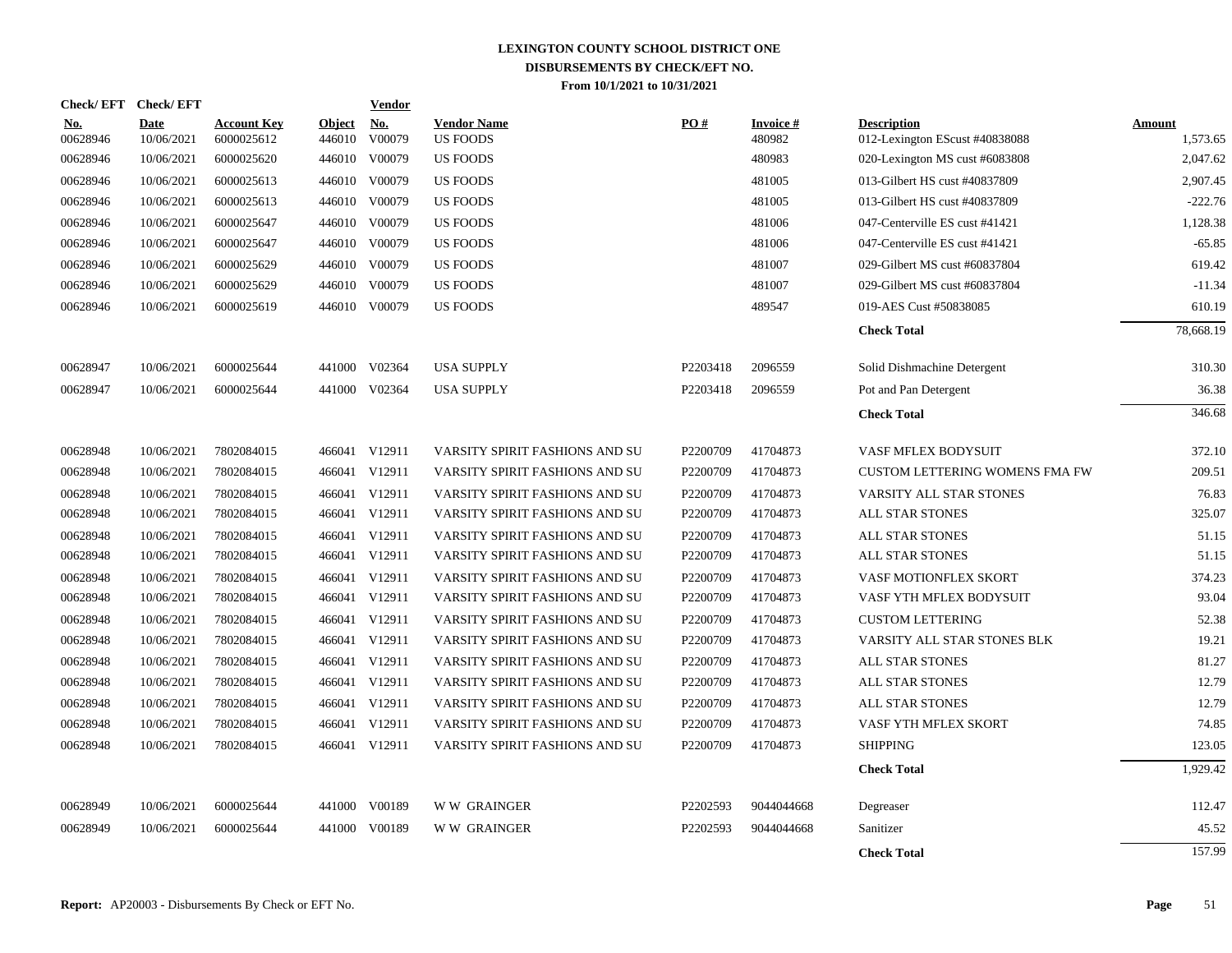|                        | Check/EFT Check/EFT       |                                  |                         | <b>Vendor</b>        |                                                     |                 |                               |                                                      |                         |
|------------------------|---------------------------|----------------------------------|-------------------------|----------------------|-----------------------------------------------------|-----------------|-------------------------------|------------------------------------------------------|-------------------------|
| <b>No.</b><br>00628950 | <b>Date</b><br>10/06/2021 | <b>Account Key</b><br>3260011303 | <b>Object</b><br>441000 | <u>No.</u><br>V14086 | <b>Vendor Name</b><br>WARDS NATURAL SCIENCE EST LLC | PO#<br>P2202309 | <b>Invoice#</b><br>8806157476 | <b>Description</b><br>Magnet, bar, ceramic with mark | <b>Amount</b><br>620.60 |
|                        |                           |                                  |                         |                      |                                                     |                 |                               | <b>Check Total</b>                                   | 620.60                  |
| 00628951               | 10/06/2021                | 7802080020                       |                         | 466041 V01794        | WEISSMAN THEATRICAL SUPPLY DBA                      | P2203295        | 224046271                     | LONG SLEEVE BOW TIE LEOTARD (J                       | 84.08                   |
| 00628951               | 10/06/2021                | 7802080020                       |                         | 466041 V01794        | WEISSMAN THEATRICAL SUPPLY DBA                      | P2203295        | 224046271                     | LONG SLEEVE BOW TIE LEOTARD (J                       | 75.90                   |
| 00628951               | 10/06/2021                | 7802080020                       |                         | 466041 V01794        | WEISSMAN THEATRICAL SUPPLY DBA                      | P2203295        | 224046271                     | LONG SLEEVE BOW TIE LEOTARD (J                       | 227.70                  |
| 00628951               | 10/06/2021                | 7802080020                       | 466041                  | V01794               | WEISSMAN THEATRICAL SUPPLY DBA                      | P2203295        | 224046271                     | LONG SLEEVE BOW TIE LEOTARD (J                       | 85.90                   |
| 00628951               | 10/06/2021                | 7802080020                       | 466041                  | V01794               | WEISSMAN THEATRICAL SUPPLY DBA                      | P2203295        | 224046271                     | LONG SLEEVE BOW TIE LEOTARD (J                       | 42.95                   |
| 00628951               | 10/06/2021                | 7802080020                       |                         | 466041 V01794        | WEISSMAN THEATRICAL SUPPLY DBA                      | P2203295        | 224046271                     | METALLIC PONYTAIL CUFF (GOLD /                       | 64.35                   |
| 00628951               | 10/06/2021                | 7802080020                       |                         | 466041 V01794        | WEISSMAN THEATRICAL SUPPLY DBA                      | P2203295        | 224046271                     | 2 INCH HOOP EARRINGS (GOLD /O                        | 77.35                   |
|                        |                           |                                  |                         |                      |                                                     |                 |                               | <b>Check Total</b>                                   | 658.23                  |
| 00628952               | 10/06/2021                | 1000025407                       | 432100                  | V00650               | JOINT MUNICIPAL WATER AND SEWE                      |                 | LCJWS.10/21                   | MAI.20953                                            | 309.10                  |
| 00628952               | 10/06/2021                | 1000025411                       | 432100                  | V00650               | JOINT MUNICIPAL WATER AND SEWE                      |                 | LCJWS.10/21                   | LHS.20954                                            | 1,924.66                |
| 00628952               | 10/06/2021                | 1000025415                       | 432100                  | V00650               | JOINT MUNICIPAL WATER AND SEWE                      |                 | LCJWS.10/21                   | PHS.24634                                            | 24.27                   |
| 00628952               | 10/06/2021                | 1000025415                       | 432100                  | V00650               | JOINT MUNICIPAL WATER AND SEWE                      |                 | LCJWS.10/21                   | PHS.24678                                            | 2,463.32                |
| 00628952               | 10/06/2021                | 1000025415                       | 432100                  | V00650               | JOINT MUNICIPAL WATER AND SEWE                      |                 | LCJWS.10/21                   | PHS.31041                                            | 24.27                   |
| 00628952               | 10/06/2021                | 1000025416                       |                         | 432100 V00650        | JOINT MUNICIPAL WATER AND SEWE                      |                 | LCJWS.10/21                   | PES.24304                                            | 3,258.68                |
| 00628952               | 10/06/2021                | 1000025423                       |                         | 432100 V00650        | JOINT MUNICIPAL WATER AND SEWE                      |                 | LCJWS.10/21                   | SGE.06526                                            | 2,433.59                |
| 00628952               | 10/06/2021                | 1000025424                       |                         | 432100 V00650        | JOINT MUNICIPAL WATER AND SEWE                      |                 | LCJWS.10/21                   | RBE.03379                                            | 2,704.43                |
| 00628952               | 10/06/2021                | 1000025427                       |                         | 432100 V00650        | JOINT MUNICIPAL WATER AND SEWE                      |                 | LCJWS.10/21                   | WKH.20955                                            | 6,978.88                |
| 00628952               | 10/06/2021                | 1000025430                       |                         | 432100 V00650        | JOINT MUNICIPAL WATER AND SEWE                      |                 | LCJWS.10/21                   | PMS.51488                                            | 1,671.57                |
| 00628952               | 10/06/2021                | 1000025431                       |                         | 432100 V00650        | JOINT MUNICIPAL WATER AND SEWE                      |                 | LCJWS.10/21                   | LME.09923                                            | 757.78                  |
| 00628952               | 10/06/2021                | 1000025434                       | 432100                  | V00650               | JOINT MUNICIPAL WATER AND SEWE                      |                 | LCJWS.10/21                   | PHM.14452                                            | 511.82                  |
| 00628952               | 10/06/2021                | 1000025435                       |                         | 432100 V00650        | JOINT MUNICIPAL WATER AND SEWE                      |                 | LCJWS.10/21                   | PHE.14451                                            | 551.86                  |
| 00628952               | 10/06/2021                | 1000025437                       | 432100                  | V00650               | JOINT MUNICIPAL WATER AND SEWE                      |                 | LCJWS.10/21                   | CSM.18146                                            | 2,448.83                |
| 00628952               | 10/06/2021                | 1000025438                       |                         | 432100 V00650        | JOINT MUNICIPAL WATER AND SEWE                      |                 | LCJWS.10/21                   | CSE.18147                                            | 1,711.39                |
| 00628952               | 10/06/2021                | 1000025439                       | 432100                  | V00650               | JOINT MUNICIPAL WATER AND SEWE                      |                 | LCJWS.10/21                   | FPE.24595                                            | 635.02                  |
| 00628952               | 10/06/2021                | 1000025440                       |                         | 432100 V00650        | JOINT MUNICIPAL WATER AND SEWE                      |                 | LCJWS.10/21                   | NPE.20630                                            | 685.92                  |
| 00628952               | 10/06/2021                | 1000025441                       | 432100                  | V00650               | JOINT MUNICIPAL WATER AND SEWE                      |                 | LCJWS.10/21                   | RCE.26842                                            | 215.00                  |
| 00628952               | 10/06/2021                | 1000025445                       | 432100                  | V00650               | JOINT MUNICIPAL WATER AND SEWE                      |                 | LCJWS.10/21                   | DES.34615                                            | 2,242.89                |
| 00628952               | 10/06/2021                | 1000025446                       | 432100                  | V00650               | JOINT MUNICIPAL WATER AND SEWE                      |                 | LCJWS.10/21                   | <b>BMS.45018</b>                                     | 721.64                  |
| 00628952               | 10/06/2021                | 1000025453                       | 432100                  | V00650               | JOINT MUNICIPAL WATER AND SEWE                      |                 | LCJWS.10/21                   | PMS.24587                                            | 299.84                  |
| 00628952               | 10/06/2021                | 1000025453                       | 432100                  | V00650               | JOINT MUNICIPAL WATER AND SEWE                      |                 | LCJWS.10/21                   | PMS.24632                                            | 154.81                  |
| 00628952               | 10/06/2021                | 1000025453                       |                         | 432100 V00650        | JOINT MUNICIPAL WATER AND SEWE                      |                 | LCJWS.10/21                   | PMS.24633                                            | 24.27                   |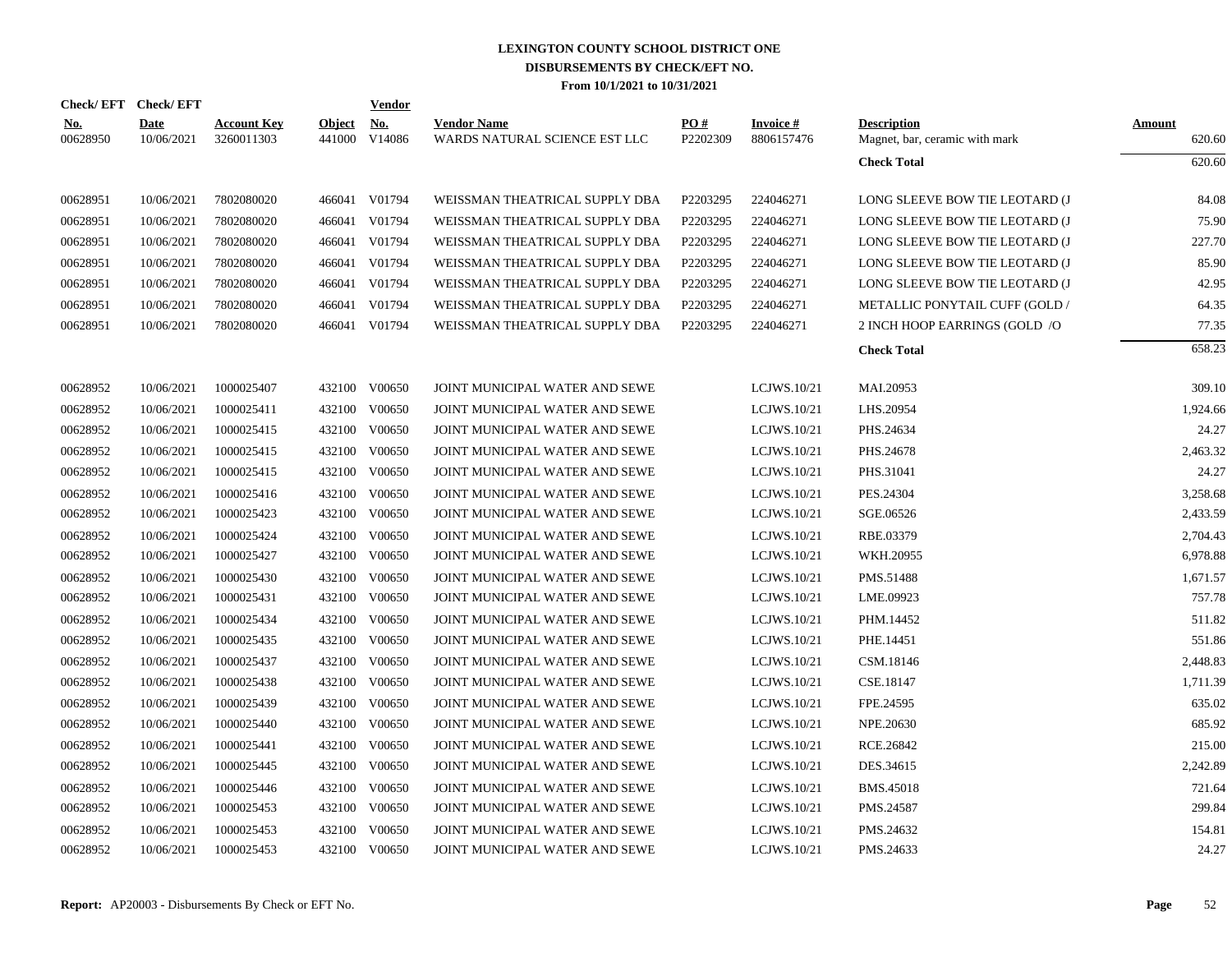| <b>Check/EFT</b> | <b>Check/EFT</b> |                    |            | <b>Vendor</b> |                    |                   |                 |                       |               |
|------------------|------------------|--------------------|------------|---------------|--------------------|-------------------|-----------------|-----------------------|---------------|
| <u>No.</u>       | <b>Date</b>      | <b>Account Key</b> | Object No. |               | <b>Vendor Name</b> | $\underline{PO#}$ | <b>Invoice#</b> | <b>Description</b>    | <b>Amount</b> |
|                  |                  |                    |            |               |                    |                   |                 | <b>Check Total</b>    | 32,753.84     |
| 00628953         | 10/06/2021       | 1000021107         |            | 439500 V12838 | <b>LRADAC</b>      |                   | 10.04.2021      | LOCC Sept '21         | 4,623.25      |
|                  |                  |                    |            |               |                    |                   |                 | <b>Check Total</b>    | 4,623.25      |
| 00628954         | 10/06/2021       | 3972022403         |            | 441000 Exxxxx | Employee           |                   | 09.22.21        | Reimb book for course | 139.52        |
|                  |                  |                    |            |               |                    |                   |                 | <b>Check Total</b>    | 139.52        |
| 00628955         | 10/06/2021       | 3972022403         |            | 441000 EXXXXX | Employee           |                   | 09.14.21        | Reimb book for course | 131.25        |
|                  |                  |                    |            |               |                    |                   |                 | <b>Check Total</b>    | 131.25        |
| 00628956         | 10/06/2021       | 3972022403         |            | 441000 Exxxxx | Employee           |                   | 09.13.21        | Reimb book for course | 131.25        |
|                  |                  |                    |            |               |                    |                   |                 | <b>Check Total</b>    | 131.25        |
| 00628957         | 10/06/2021       | 3972022403         |            | 441000 Exxxxx | Employee           |                   | 09.24.2021      | Reimb book for course | 131.25        |
|                  |                  |                    |            |               |                    |                   |                 | <b>Check Total</b>    | 131.25        |
| 00628958         | 10/06/2021       | 3972022403         |            | 441000 Exxxxx | Employee           |                   | 09.10.21        | Reimb book for course | 131.25        |
|                  |                  |                    |            |               |                    |                   |                 | <b>Check Total</b>    | 131.25        |
| 00628959         | 10/06/2021       | 3972022403         |            | 441000 Exxxxx | Employee           |                   | 09.27.21        | Reimb book for course | 131.25        |
|                  |                  |                    |            |               |                    |                   |                 | <b>Check Total</b>    | 131.25        |
| 00628960         | 10/06/2021       | 3972022403         |            | 441000 Exxxxx | Employee           |                   | 09.25.21        | Reimb book for course | 131.25        |
|                  |                  |                    |            |               |                    |                   |                 | <b>Check Total</b>    | 131.25        |
| 00628961         | 10/06/2021       | 3972022403         |            | 441000 Exxxxx | Employee           |                   | 09.27.21        | Reimb book for course | 131.25        |
|                  |                  |                    |            |               |                    |                   |                 | <b>Check Total</b>    | 131.25        |
| 00628962         | 10/06/2021       | 3972022403         |            | 441000 Exxxxx | Employee           |                   | 09.23.21        | Reimb book for course | 131.25        |
|                  |                  |                    |            |               |                    |                   |                 | <b>Check Total</b>    | 131.25        |
| 00628963         | 10/06/2021       | 3972022403         |            | 441000 Exxxxx | Employee           |                   | 09.26.21        | Reimb book for course | 131.25        |
|                  |                  |                    |            |               |                    |                   |                 | <b>Check Total</b>    | 131.25        |
| 00628964         | 10/06/2021       | 3972022403         |            | 441000 Exxxxx | Employee           |                   | 09.14.21        | Reimb book for course | 131.25        |
|                  |                  |                    |            |               |                    |                   |                 |                       |               |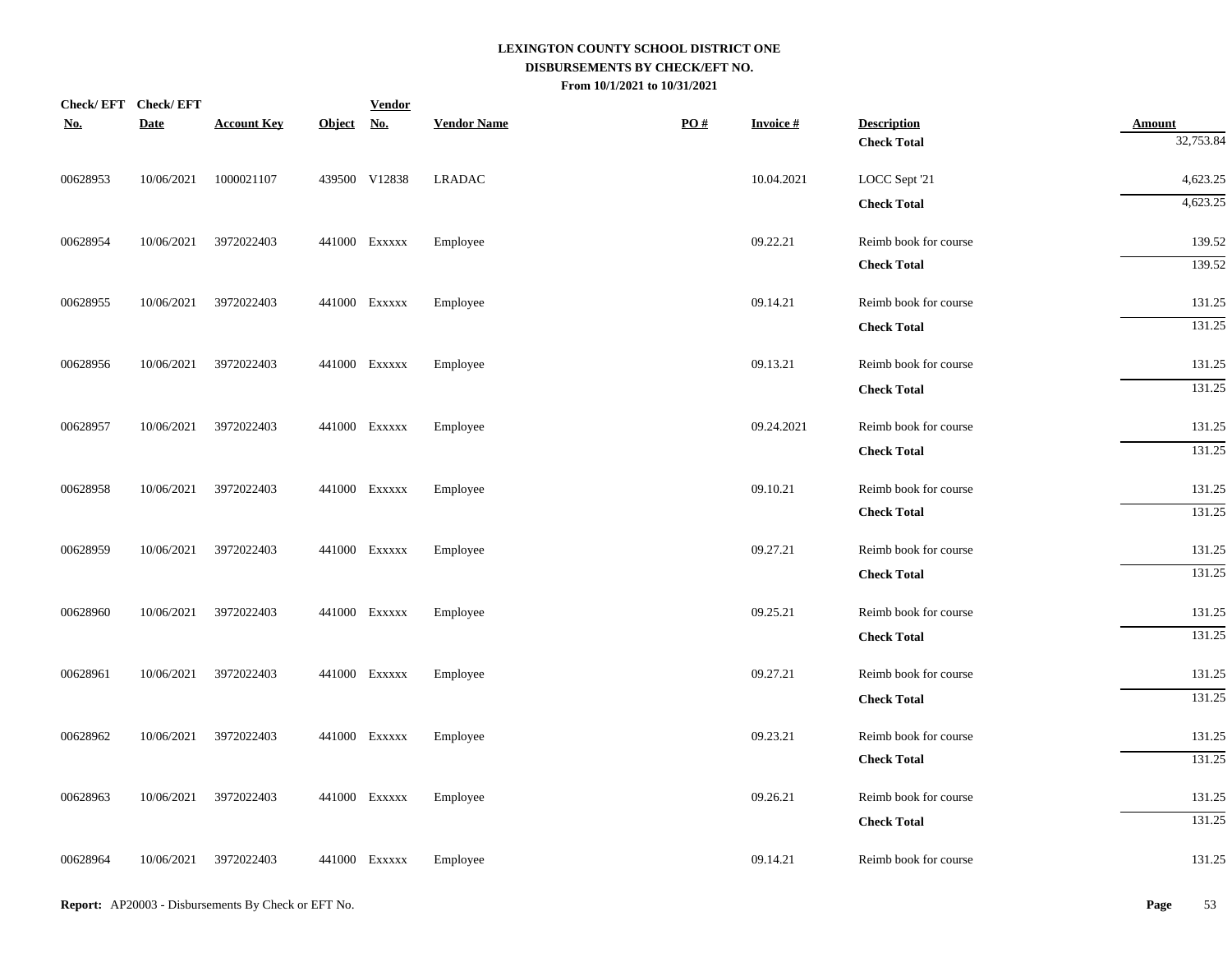| <b>Check/EFT</b> | <b>Check/EFT</b> |                                                            |            | <b>Vendor</b> |                                |                   |                 |                              |               |
|------------------|------------------|------------------------------------------------------------|------------|---------------|--------------------------------|-------------------|-----------------|------------------------------|---------------|
| <u>No.</u>       | <b>Date</b>      | <b>Account Key</b>                                         | Object No. |               | <b>Vendor Name</b>             | $\underline{PO#}$ | <b>Invoice#</b> | <b>Description</b>           | <b>Amount</b> |
|                  |                  |                                                            |            |               |                                |                   |                 | <b>Check Total</b>           | 131.25        |
| 00628965         | 10/06/2021       | 3972022403                                                 |            | 441000 Exxxxx | Employee                       |                   | 05.24.21        | Reimb book for course        | 120.19        |
|                  |                  |                                                            |            |               |                                |                   |                 | <b>Check Total</b>           | 120.19        |
| 00628966         | 10/06/2021       | 3972022403                                                 |            | 441000 Exxxxx | Employee                       |                   | 09.21.21        | Reimb book for course        | 131.25        |
|                  |                  |                                                            |            |               |                                |                   |                 | <b>Check Total</b>           | 131.25        |
| 00628967         | 10/06/2021       | 3972022403                                                 |            | 441000 Exxxxx | Employee                       |                   | 09.15.21        | Reimb book for course        | 131.25        |
|                  |                  |                                                            |            |               |                                |                   |                 | <b>Check Total</b>           | 131.25        |
| 00628968         | 10/06/2021       | 3972022403                                                 |            | 441000 Exxxxx | Employee                       |                   | 09.16.21        | Reimb book for course        | 131.25        |
|                  |                  |                                                            |            |               |                                |                   |                 | <b>Check Total</b>           | 131.25        |
| 00628969         | 10/06/2021       | 7946027015                                                 |            | 466031 V00231 | LEXINGTON COUNTY SCHOOL DIST 1 |                   | 09.19-09.25.21  | 31740.1 and 31740.2          | 565.44        |
|                  |                  |                                                            |            |               |                                |                   |                 | <b>Check Total</b>           | 565.44        |
| 00628970         | 10/06/2021       | 3972022403                                                 |            | 441000 Exxxxx | Employee                       |                   | 09.25.21        | Reimb book for course        | 131.25        |
|                  |                  |                                                            |            |               |                                |                   |                 | <b>Check Total</b>           | 131.25        |
| 00628971         | 10/06/2021       | 3972022403                                                 |            | 441000 Exxxxx | Employee                       |                   | 09.12.21        | Reimb book for course        | 131.25        |
|                  |                  |                                                            |            |               |                                |                   |                 | <b>Check Total</b>           | 131.25        |
| 00628972         | 10/06/2021       | 3972022403                                                 |            | 441000 Exxxxx | Employee                       |                   | 09.22.21        | Reimb book for course        | 131.25        |
|                  |                  |                                                            |            |               |                                |                   |                 | <b>Check Total</b>           | 131.25        |
| 00628973         | 10/06/2021       | 3972022403                                                 |            | 441000 Exxxxx | Employee                       |                   | 09.13.2021      | Reimb book for course        | 131.25        |
|                  |                  |                                                            |            |               |                                |                   |                 | <b>Check Total</b>           | 131.25        |
| 00628974         | 10/06/2021       | 3972022403                                                 |            | 441000 Exxxxx | Employee                       |                   | 09.09.21        | Reimb book for course        | 131.25        |
|                  |                  |                                                            |            |               |                                |                   |                 | <b>Check Total</b>           | 131.25        |
| 00628975         | 10/06/2021       | 3972022403                                                 |            | 441000 Exxxxx | Employee                       |                   | 09.23.21        | Reimb book for course        | 59.99         |
|                  |                  |                                                            |            |               |                                |                   |                 | <b>Check Total</b>           | 59.99         |
| 00628976         | 10/06/2021       | 7732019026                                                 | 466090     | V00513        | WHITE KNOLL MIDDLE SCHOOL      | P2203957          | P2203957.WKM    | To reimburse imprest account | 41.00         |
| 00628976         | 10/06/2021       | 7733019026                                                 |            | 466090 V00513 | WHITE KNOLL MIDDLE SCHOOL      | P2203957          | P2203957.WKM    | To reimburse imprest account | 4.00          |
|                  |                  | <b>Report:</b> AP20003 - Disbursements By Check or EFT No. |            |               |                                |                   |                 |                              | Page<br>54    |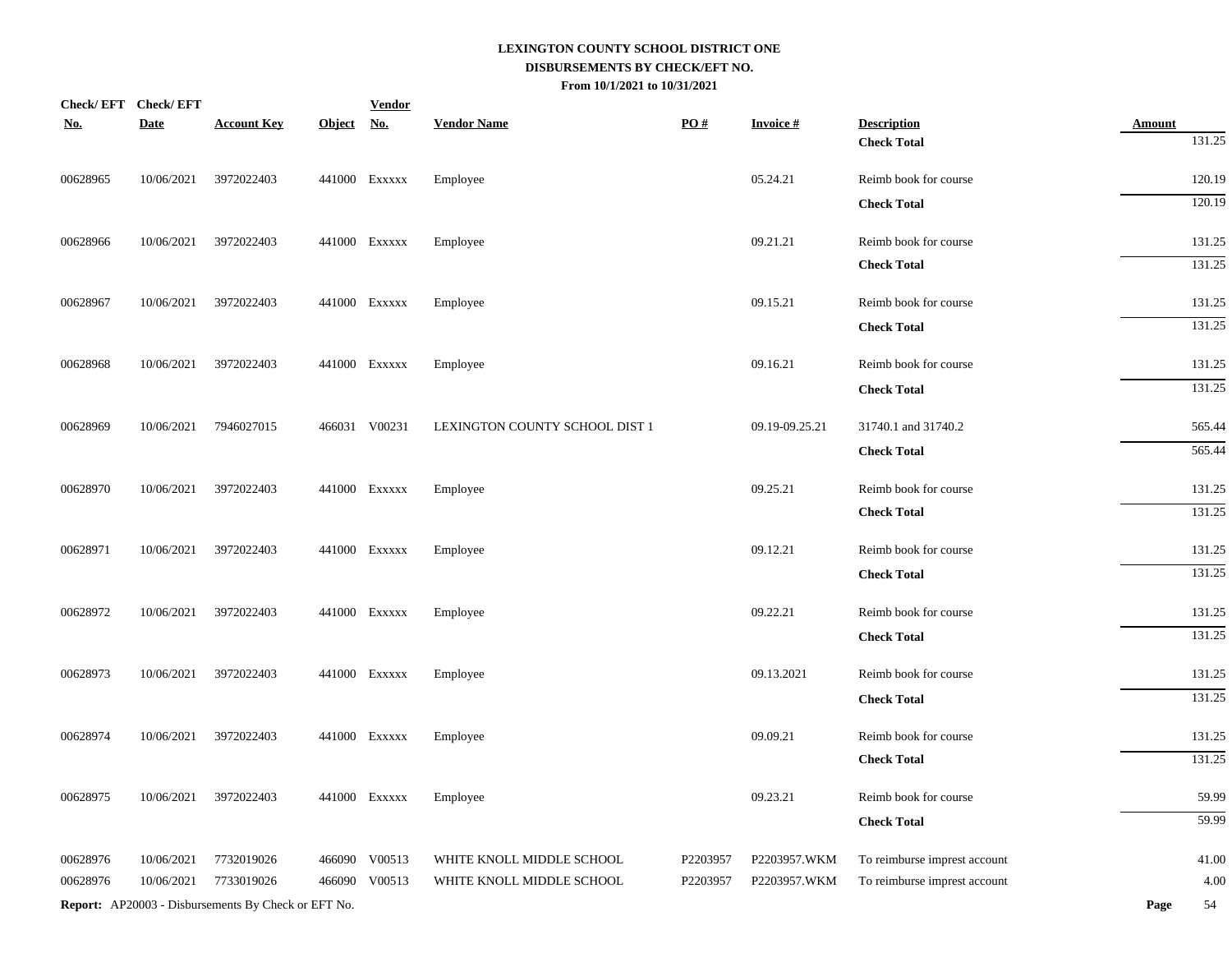|                 | Check/EFT Check/EFT       |                                  |                         | <b>Vendor</b>        |                                                 |                 |                                 |                                                    |                        |
|-----------------|---------------------------|----------------------------------|-------------------------|----------------------|-------------------------------------------------|-----------------|---------------------------------|----------------------------------------------------|------------------------|
| No.<br>00628976 | <b>Date</b><br>10/06/2021 | <b>Account Key</b><br>7734019026 | <b>Object</b><br>466090 | <u>No.</u><br>V00513 | <b>Vendor Name</b><br>WHITE KNOLL MIDDLE SCHOOL | PO#<br>P2203957 | <b>Invoice#</b><br>P2203957.WKM | <b>Description</b><br>To reimburse imprest account | <b>Amount</b><br>28.00 |
| 00628976        | 10/06/2021                | 7735019026                       | 466090                  | V00513               | WHITE KNOLL MIDDLE SCHOOL                       | P2203957        | P2203957.WKM                    | To reimburse imprest account                       | 32.00                  |
| 00628976        | 10/06/2021                | 7737019026                       | 466090                  | V00513               | WHITE KNOLL MIDDLE SCHOOL                       | P2203957        | P2203957.WKM                    | To reimburse imprest account                       | 16.00                  |
| 00628976        | 10/06/2021                | 7738019026                       | 466090                  | V00513               | WHITE KNOLL MIDDLE SCHOOL                       | P2203957        | P2203957.WKM                    | To reimburse imprest account                       | 40.00                  |
| 00628976        | 10/06/2021                | 7742019026                       | 466090                  | V00513               | WHITE KNOLL MIDDLE SCHOOL                       | P2203957        | P2203957.WKM                    | To reimburse imprest account                       | 32.00                  |
| 00628976        | 10/06/2021                | 7748019026                       | 466090                  | V00513               | WHITE KNOLL MIDDLE SCHOOL                       | P2203957        | P2203957.WKM                    | To reimburse imprest account                       | 4.00                   |
| 00628976        | 10/06/2021                | 7750019026                       | 466090                  | V00513               | WHITE KNOLL MIDDLE SCHOOL                       | P2203957        | P2203957.WKM                    | To reimburse imprest account                       | 32.00                  |
| 00628976        | 10/06/2021                | 7764519026                       | 466090                  | V00513               | WHITE KNOLL MIDDLE SCHOOL                       | P2203957        | P2203957.WKM                    | To reimburse imprest account                       | 8.00                   |
| 00628976        | 10/06/2021                | 7768519026                       | 466090                  | V00513               | WHITE KNOLL MIDDLE SCHOOL                       | P2203957        | P2203957.WKM                    | To reimburse imprest account                       | 112.00                 |
| 00628976        | 10/06/2021                | 7784019026                       | 466090                  | V00513               | WHITE KNOLL MIDDLE SCHOOL                       | P2203957        | P2203957.WKM                    | To reimburse imprest account                       | 8.00                   |
| 00628976        | 10/06/2021                | 7886027026                       |                         | 466090 V00513        | WHITE KNOLL MIDDLE SCHOOL                       | P2203957        | P2203957.WKM                    | To reimburse imprest account                       | 18.00                  |
|                 |                           |                                  |                         |                      |                                                 |                 |                                 | <b>Check Total</b>                                 | 375.00                 |
| 00628977        | 10/06/2021                | 3972022403                       |                         | 441000 Exxxxx        | Employee                                        |                 | 09.12.21                        | Reimb book for course                              | 131.25                 |
|                 |                           |                                  |                         |                      |                                                 |                 |                                 | <b>Check Total</b>                                 | 131.25                 |
| 00628978        | 10/07/2021                | 7887083513                       |                         | 466099 V14034        | ALMIGHTEES SCREEN PRINTING                      | P2203524        | 5078                            | <b>Athletic Heather TShirt</b>                     | 468.13                 |
| 00628978        | 10/07/2021                | 7887083513                       | 466099                  | V14034               | ALMIGHTEES SCREEN PRINTING                      | P2203524        | 5078                            | Athletic Heather TShirt 2X                         | 28.89                  |
| 00628978        | 10/07/2021                | 7887083513                       |                         | 466099 V14034        | ALMIGHTEES SCREEN PRINTING                      | P2203524        | 5078                            | Athletic Heather Tshirt 3X                         | 15.52                  |
|                 |                           |                                  |                         |                      |                                                 |                 |                                 | <b>Check Total</b>                                 | 512.54                 |
| 00628979        | 10/07/2021                | 7744019011                       |                         | 466045 V00391        | <b>APPLE INC</b>                                | P2203473        | AG03754601                      | 12.9 inch iPad Pro Wi-Fi 128GB                     | 1,068.93               |
|                 |                           |                                  |                         |                      |                                                 |                 |                                 | <b>Check Total</b>                                 | 1,068.93               |
| 00628980        | 10/07/2021                | 7802080015                       |                         | 466034 V15892        | <b>BANKS, JAMIE</b>                             |                 | VB.PE.9.30.21                   | Official                                           | 129.70                 |
|                 |                           |                                  |                         |                      |                                                 |                 |                                 | <b>Check Total</b>                                 | 129.70                 |
| 00628981        | 10/07/2021                | 1000011312                       | 443000                  | V00884               | <b>BOOKSOURCE</b>                               | P2203007        | 951427                          | SEE ATTACHED QUOTE                                 | 881.51                 |
| 00628981        | 10/07/2021                | 1000011312                       | 443000                  | V00884               | <b>BOOKSOURCE</b>                               | P2203007        | 952278                          | SEE ATTACHED QUOTE                                 | 18.73                  |
|                 |                           |                                  |                         |                      |                                                 |                 |                                 | <b>Check Total</b>                                 | 900.24                 |
| 00628982        | 10/07/2021                | 7887081511                       |                         | 466041 V13255        | <b>BSN SPORTS</b>                               | P2202786        | 913493077                       | Screen print on front and back                     | 359.52                 |
| 00628982        | 10/07/2021                | 7887081511                       |                         | 466041 V13255        | <b>BSN SPORTS</b>                               | P2202786        | 913493077                       | shipping                                           | 19.15                  |
| 00628982        | 10/07/2021                | 7887091044                       | 466041                  | V13255               | <b>BSN SPORTS</b>                               | P2202326        | 914009386                       | CASCADE CPX-R HELMET BLACK MAS                     | 963.00                 |
| 00628982        | 10/07/2021                | 7887091044                       |                         | 466041 V13255        | <b>BSN SPORTS</b>                               | P2202326        | 914009386                       | <b>FREIGHT-HOWE</b>                                | 28.99                  |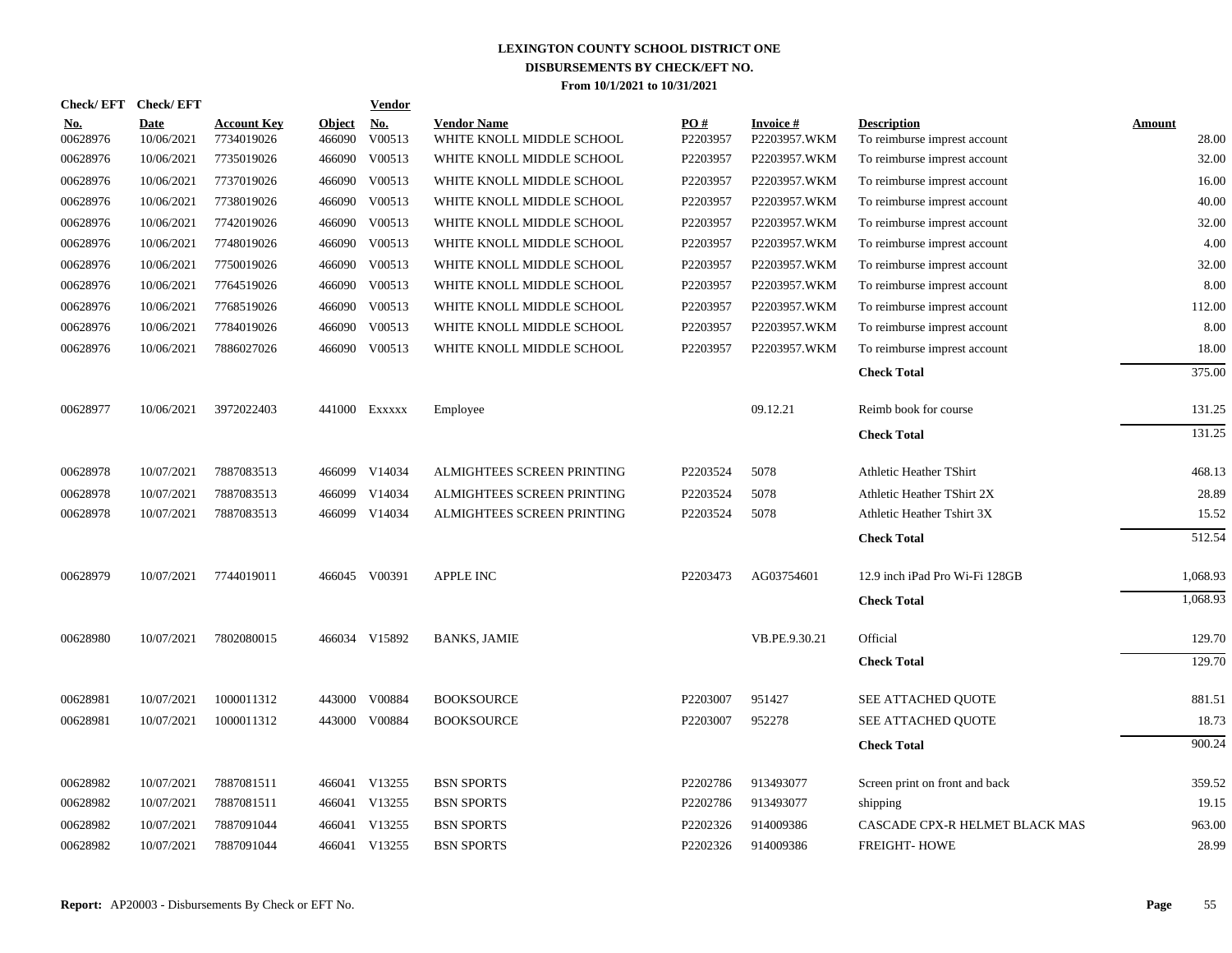| <b>Check/EFT</b> | <b>Check/EFT</b> |                    |               | <b>Vendor</b> |                                       |          |                 |                                           |               |
|------------------|------------------|--------------------|---------------|---------------|---------------------------------------|----------|-----------------|-------------------------------------------|---------------|
| <u>No.</u>       | <b>Date</b>      | <u>Account Key</u> | <b>Object</b> | <u>No.</u>    | <b>Vendor Name</b>                    | PO#      | <b>Invoice#</b> | <b>Description</b>                        | <b>Amount</b> |
|                  |                  |                    |               |               |                                       |          |                 | <b>Check Total</b>                        | 1,370.66      |
| 00628983         | 10/07/2021       | 7802070027         |               | 466034 V12663 | <b>BURKHART, FRANK</b>                |          |                 | VFB.WK.10.01.202 V Football vs Dutch Fork | 162.70        |
|                  |                  |                    |               |               |                                       |          |                 | <b>Check Total</b>                        | 162.70        |
| 00628984         | 10/07/2021       | 7743019037         | 466041        | V00016        | CAROLINA BIOLOGICAL SUPPLY CO         | P2203347 | 51532556 RI     | Sheep Half Brain Plain                    | 30.63         |
| 00628984         | 10/07/2021       | 7743019037         | 466041        | V00016        | CAROLINA BIOLOGICAL SUPPLY CO         | P2203347 | 51532556 RI     | Sheep Heart Plain                         | 24.68         |
| 00628984         | 10/07/2021       | 7743019037         | 466041        | V00016        | CAROLINA BIOLOGICAL SUPPLY CO         | P2203347 | 51532556 RI     | Pig Kidney Plain                          | 23.98         |
| 00628984         | 10/07/2021       | 7743019037         |               | 466041 V00016 | CAROLINA BIOLOGICAL SUPPLY CO         | P2203347 | 51532556 RI     | Shipping                                  | 16.37         |
|                  |                  |                    |               |               |                                       |          |                 | <b>Check Total</b>                        | 95.66         |
| 00628985         | 10/07/2021       | 7748027030         |               | 466049 V12901 | CAROLINA SCREEN PRINTERS              | P2203427 | 13665           | black Gildan Heavy cotton 100%            | 123.05        |
| 00628985         | 10/07/2021       | 7748027030         |               | 466049 V12901 | CAROLINA SCREEN PRINTERS              | P2203427 | 13665           | black gildan heavy cotton 100%            | 36.11         |
| 00628985         | 10/07/2021       | 7748027030         |               | 466049 V12901 | <b>CAROLINA SCREEN PRINTERS</b>       | P2203427 | 13665           | black gildan Heavy cotton 100%            | 120.38        |
| 00628985         | 10/07/2021       | 7748027030         |               | 466049 V12901 | <b>CAROLINA SCREEN PRINTERS</b>       | P2203427 | 13665           | black gildan Heavy cotton 100%            | 204.64        |
| 00628985         | 10/07/2021       | 7748027030         |               | 466049 V12901 | CAROLINA SCREEN PRINTERS              | P2203427 | 13665           | black gildan Heavy cotton 100%            | 108.34        |
| 00628985         | 10/07/2021       | 7748027030         |               | 466049 V12901 | CAROLINA SCREEN PRINTERS              | P2203427 | 13665           | black gildan Heavy cotton 100%            | 48.15         |
| 00628985         | 10/07/2021       | 7748027030         |               | 466049 V12901 | CAROLINA SCREEN PRINTERS              | P2203427 | 13665           | black gildan Heavy cotton 100%            | 43.46         |
| 00628985         | 10/07/2021       | 7748027030         |               | 466049 V12901 | <b>CAROLINA SCREEN PRINTERS</b>       | P2203427 | 13665           | black gildan Heavy cotton 100%            | 16.23         |
|                  |                  |                    |               |               |                                       |          |                 | <b>Check Total</b>                        | 700.36        |
| 00628986         | 10/07/2021       | 1000022403         |               | 439500 V01474 | <b>CERTIFIED TRANSLATION SERVICES</b> | P2201644 | LEX-21-0879     | Two Spanish Interpreters for o            | 1,690.00      |
| 00628986         | 10/07/2021       | 1000022403         |               | 439500 V01474 | <b>CERTIFIED TRANSLATION SERVICES</b> | P2201644 | LEX-21-0879     | Interpreter's Mileage.                    | 56.00         |
| 00628986         | 10/07/2021       | 1000022403         |               | 439500 V01474 | <b>CERTIFIED TRANSLATION SERVICES</b> | P2201644 | LEX-21-0885     | Spanish Interpreter for online            | 260.00        |
| 00628986         | 10/07/2021       | 1000022403         |               | 439500 V01474 | <b>CERTIFIED TRANSLATION SERVICES</b> | P2201644 | LEX-21-0885     | Interpreter's Mileage                     | 36.40         |
| 00628986         | 10/07/2021       | 1000022403         |               | 439500 V01474 | CERTIFIED TRANSLATION SERVICES        | P2201644 | LEX-21-0886     | Spanish Interpreter for online            | 747.50        |
| 00628986         | 10/07/2021       | 1000022403         |               | 439500 V01474 | CERTIFIED TRANSLATION SERVICES        | P2201644 | LEX-21-0886     | Interpreter's Mileage                     | 25.76         |
| 00628986         | 10/07/2021       | 1000022403         |               | 439500 V01474 | CERTIFIED TRANSLATION SERVICES        | P2201644 | LEX-21-0888     | Spanish Interpreter for online            | 130.00        |
| 00628986         | 10/07/2021       | 1000022403         |               | 439500 V01474 | <b>CERTIFIED TRANSLATION SERVICES</b> | P2201644 | LEX-21-0888     | Interpreter's Mileage                     | 33.60         |
| 00628986         | 10/07/2021       | 1000022403         |               | 439500 V01474 | <b>CERTIFIED TRANSLATION SERVICES</b> | P2203226 | LEX-21-0907     | Translation of transcripts for            | 246.00        |
| 00628986         | 10/07/2021       | 1000022403         |               | 439500 V01474 | <b>CERTIFIED TRANSLATION SERVICES</b> | P2203226 | LEX-21-0907     | Format fee for desktop publish            | 60.00         |
|                  |                  |                    |               |               |                                       |          |                 | <b>Check Total</b>                        | 3,285.26      |
| 00628987         | 10/07/2021       | 3290011521         |               | 434500 V00934 | <b>CEV MULTIMEDIA LTD</b>             | P2203533 | 126658          | iCEV LPCS LAW HS STUDENT LICEN            | 480.00        |
| 00628987         | 10/07/2021       | 3290011521         |               | 434500 V00934 | <b>CEV MULTIMEDIA LTD</b>             | P2203533 | 126658          | <b>ICEV LPCS LAW INSTRUCTOR LICEN</b>     | 725.00        |
|                  |                  |                    |               |               |                                       |          |                 |                                           |               |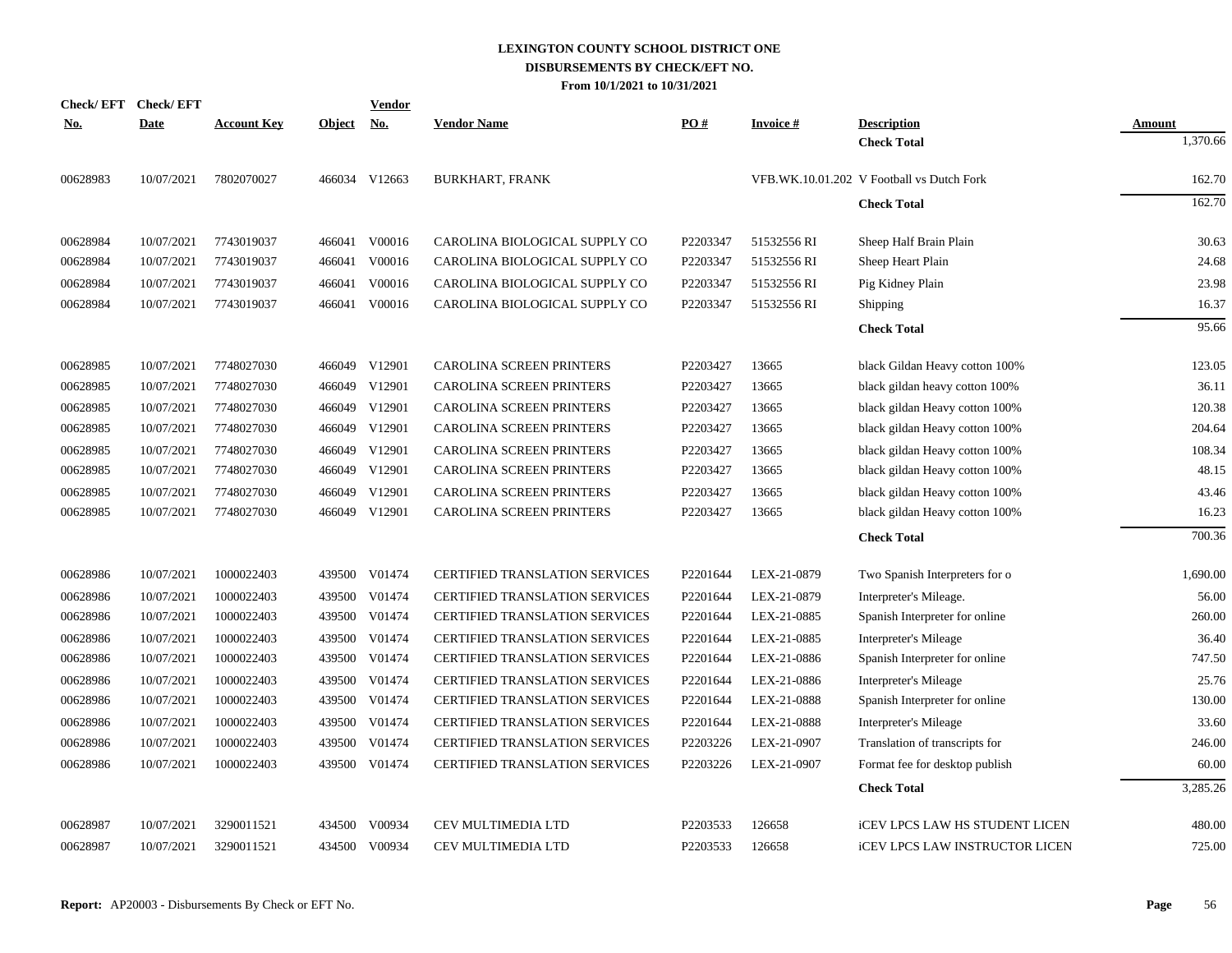| <u>No.</u> | Check/EFT Check/EFT<br><b>Date</b> | <b>Account Key</b> | Object No. | <b>Vendor</b> | <b>Vendor Name</b>             | PO#      | <b>Invoice#</b>           | <b>Description</b>                        | Amount   |
|------------|------------------------------------|--------------------|------------|---------------|--------------------------------|----------|---------------------------|-------------------------------------------|----------|
|            |                                    |                    |            |               |                                |          |                           | <b>Check Total</b>                        | 1,205.00 |
| 00628988   | 10/07/2021                         | 7802080011         |            | 466034 V14628 | CHAMBERS, OLIVIA OLAWSKY       |          | VVB.LHS.09.28.21 Official |                                           | 65.00    |
| 00628988   | 10/07/2021                         | 7802080011         |            | 466034 V14628 | CHAMBERS, OLIVIA OLAWSKY       |          | VVB.LHS.09.30.21 Official |                                           | 65.00    |
|            |                                    |                    |            |               |                                |          |                           | <b>Check Total</b>                        | 130.00   |
| 00628989   | 10/07/2021                         | 7884027016         |            | 466041 V12704 | COLUMBIA FLAG AND SIGN COMPANY | P2203508 | 195391                    | US 5'x8' nylon outdoor flag, n            | 30.35    |
| 00628989   | 10/07/2021                         | 7884027016         |            | 466041 V12704 | COLUMBIA FLAG AND SIGN COMPANY | P2203508 | 195391                    | shipping and handling                     | 13.00    |
|            |                                    |                    |            |               |                                |          |                           | <b>Check Total</b>                        | 43.35    |
| 00628990   | 10/07/2021                         | 2250016203         |            | 441004 V14973 | CONTINENTAL                    | P2203559 | 667595                    | TEAM: Level E Gr 5, 20-Pack               | 627.90   |
| 00628990   | 10/07/2021                         | 2250016203         |            | 441004 V14973 | CONTINENTAL                    | P2203559 | 667595                    | Finish Line ELLs 2.0 Gr 6 ATE             | 509.40   |
| 00628990   | 10/07/2021                         | 2250016203         |            | 441004 V14973 | CONTINENTAL                    | P2203559 | 667595                    | Finish Line ELLs 2.0 Gr 7 ATE             | 509.40   |
| 00628990   | 10/07/2021                         | 2250016203         |            | 441004 V14973 | CONTINENTAL                    | P2203559 | 667595                    | Finish Line ELLs 2.0 Gr 8 ATE             | 509.40   |
| 00628990   | 10/07/2021                         | 2250016203         |            | 441004 V14973 | CONTINENTAL                    | P2203559 | 667595                    | Finish Line ELLs 2.0 Gr 9-12 A            | 396.20   |
| 00628990   | 10/07/2021                         | 2250016203         |            | 441004 V14973 | CONTINENTAL                    | P2203559 | 667595                    | Shipping                                  | 306.28   |
|            |                                    |                    |            |               |                                |          |                           | <b>Check Total</b>                        | 2,858.58 |
| 00628991   | 10/07/2021                         | 7802072013         |            | 466034 V12839 | CROWELL, JAMES W               |          | VFB.GI.10.01.21           | Athletic Official                         | 125.30   |
|            |                                    |                    |            |               |                                |          |                           | <b>Check Total</b>                        | 125.30   |
| 00628992   | 10/07/2021                         | 7802072013         |            | 466034 V16931 | DAVIS, KYLE                    |          | VFB.GI.10.01.21           | Athletic Official                         | 157.70   |
|            |                                    |                    |            |               |                                |          |                           | <b>Check Total</b>                        | 157.70   |
| 00628993   | 10/07/2021                         | 1000026642         |            | 444510 V01040 | DELL COMPUTERS                 | P2203630 | 10523456776               | <b>LATITUDE 3520</b>                      | 658.04   |
|            |                                    |                    |            |               |                                |          |                           | <b>Check Total</b>                        | 658.04   |
| 00628994   | 10/07/2021                         | 7802088030         |            | 466034 V10113 | DERRICK, ANDREW BUTCH          |          | BFB-PMS.09.30.21 Football |                                           | 65.00    |
|            |                                    |                    |            |               |                                |          |                           | <b>Check Total</b>                        | 65.00    |
| 00628995   | 10/07/2021                         | 7802088030         |            | 466034 V02748 | DOLAN, RICK W                  |          | BFB-PMS.09.30.21 Football |                                           | 65.00    |
| 00628995   | 10/07/2021                         | 7802070027         |            | 466034 V02748 | DOLAN, RICK W                  |          |                           | VFB.WK.10.01.202 V Football vs Dutch Fork | 115.00   |
|            |                                    |                    |            |               |                                |          |                           | <b>Check Total</b>                        | 180.00   |
| 00628996   | 10/07/2021                         | 7802072011         |            | 466034 V02685 | DOUGLAS, JERRY D               |          | VFB.LHS.09.30.21 Official |                                           | 58.00    |
|            |                                    |                    |            |               |                                |          |                           | <b>Check Total</b>                        | 58.00    |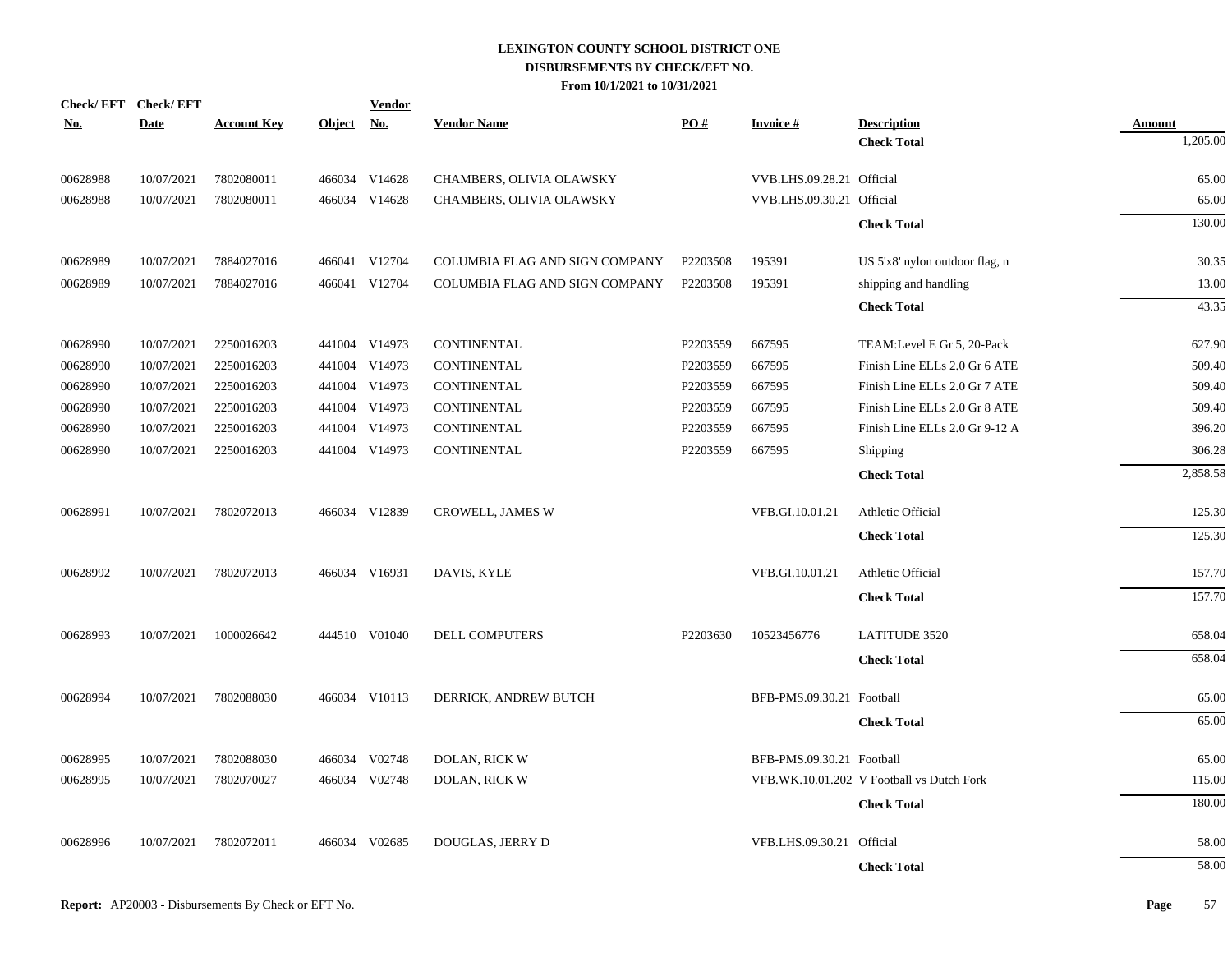|                        | Check/EFT Check/EFT       |                                  |                         | <b>Vendor</b>        |                                        |                      |                                    |                                           |                        |
|------------------------|---------------------------|----------------------------------|-------------------------|----------------------|----------------------------------------|----------------------|------------------------------------|-------------------------------------------|------------------------|
| <u>No.</u><br>00628997 | <b>Date</b><br>10/07/2021 | <b>Account Key</b><br>7802080013 | <b>Object</b><br>466034 | <u>No.</u><br>V02870 | <b>Vendor Name</b><br>DUMLAO, MARVIN R | $\underline{PO#}$    | <b>Invoice#</b><br>VVB.GI.09.30.21 | <b>Description</b><br>Athletic Official   | <b>Amount</b><br>62.30 |
|                        |                           |                                  |                         |                      |                                        |                      |                                    | <b>Check Total</b>                        | 62.30                  |
| 00628998               | 10/07/2021                | 7802072011                       |                         | 466034 V02688        | <b>ECKERT, PETE</b>                    |                      | VFB.LHS.09.30.21 Official          |                                           | 63.40                  |
| 00628998               | 10/07/2021                | 7802070027                       |                         | 466034 V02688        | <b>ECKERT, PETE</b>                    |                      |                                    | VFB.WK.10.01.202 V Football vs Dutch Fork | 121.30                 |
|                        |                           |                                  |                         |                      |                                        |                      |                                    | <b>Check Total</b>                        | 184.70                 |
| 00628999               | 10/07/2021                | 1000026608                       |                         | 441000 V00898        | <b>FEDEX</b>                           |                      | 7-514-20397                        | <b>FedEx Express Services</b>             | 638.70                 |
|                        |                           |                                  |                         |                      |                                        |                      |                                    | <b>Check Total</b>                        | 638.70                 |
| 00629000               | 10/07/2021                | 6000025610                       |                         | 441000 V15897        | FIRST COMMUNITY BANK                   | P2204007             | ADM.1717.09.21                     | Office Depot                              | 9.63                   |
| 00629000               | 10/07/2021                | 6000025610                       |                         | 464000 V15897        | FIRST COMMUNITY BANK                   | P2204007             | ADM.1717.09.21                     | <b>School Nutrition Association</b>       | 141.00                 |
| 00629000               | 10/07/2021                | 6000025612                       |                         | 441000 V15897        | FIRST COMMUNITY BANK                   | P2204007             | ADM.1717.09.21                     | Bed, Bath and Beyond                      | 86.39                  |
| 00629000               | 10/07/2021                | 6000025616                       |                         | 446000 V15897        | FIRST COMMUNITY BANK                   | P2204007             | ADM.1717.09.21                     | Publix                                    | 5.98                   |
| 00629000               | 10/07/2021                | 6000025625                       |                         | 446000 V15897        | FIRST COMMUNITY BANK                   | P2204007             | ADM.1717.09.21                     | Publix                                    | 125.61                 |
| 00629000               | 10/07/2021                | 6000025625                       |                         | 446000 V15897        | FIRST COMMUNITY BANK                   | P2204007             | ADM.1717.09.21                     | Lowe's Foods                              | 39.23                  |
| 00629000               | 10/07/2021                | 6000025634                       |                         | 446000 V15897        | FIRST COMMUNITY BANK                   | P2204007             | ADM.1717.09.21                     | Lowes Foods                               | 5.58                   |
| 00629000               | 10/07/2021                | 6000025637                       |                         | 446000 V15897        | FIRST COMMUNITY BANK                   | P2204007             | ADM.1717.09.21                     | Food Lion                                 | 3.50                   |
| 00629000               | 10/07/2021                | 6000025615                       |                         | 441000 V15897        | FIRST COMMUNITY BANK                   | P2204010             | ADM.4108.09.21                     | United Refrigeration                      | 141.62                 |
| 00629000               | 10/07/2021                | 6000025615                       |                         | 441000 V15897        | FIRST COMMUNITY BANK                   | P2204010             | ADM.4108.09.21                     | Lowe's                                    | 22.10                  |
| 00629000               | 10/07/2021                | 6000025615                       |                         | 441000 V15897        | FIRST COMMUNITY BANK                   | P2204010             | ADM.4108.09.21                     | United Refrigeration                      | 82.62                  |
| 00629000               | 10/07/2021                | 6000025625                       |                         | 441000 V15897        | FIRST COMMUNITY BANK                   | P2204010             | ADM.4108.09.21                     | Lowe's                                    | 33.47                  |
| 00629000               | 10/07/2021                | 6000025627                       |                         | 441000 V15897        | FIRST COMMUNITY BANK                   | P2204010             | ADM.4108.09.21                     | Lowe's                                    | 5.93                   |
| 00629000               | 10/07/2021                | 6000025630                       |                         | 441000 V15897        | FIRST COMMUNITY BANK                   | P2204010             | ADM.4108.09.21                     | True Value Hardware                       | 134.80                 |
| 00629000               | 10/07/2021                | 6000025631                       |                         | 441000 V15897        | FIRST COMMUNITY BANK                   | P2204010             | ADM.4108.09.21                     | United Refrigeration                      | 123.46                 |
| 00629000               | 10/07/2021                | 6000025631                       |                         | 441000 V15897        | FIRST COMMUNITY BANK                   | P2204010             | ADM.4108.09.21                     | <b>United Refrigeration</b>               | 42.72                  |
| 00629000               | 10/07/2021                | 6000025631                       |                         | 441000 V15897        | FIRST COMMUNITY BANK                   | P2204010             | ADM.4108.09.21                     | Johnstone Supply                          | 199.93                 |
| 00629000               | 10/07/2021                | 6000025634                       |                         | 441000 V15897        | FIRST COMMUNITY BANK                   | P <sub>2204010</sub> | ADM.4108.09.21                     | <b>United Refrigeration</b>               | 101.25                 |
| 00629000               | 10/07/2021                | 6000025634                       |                         | 441000 V15897        | FIRST COMMUNITY BANK                   | P2204010             | ADM.4108.09.21                     | <b>Advance Auto Parts</b>                 | 16.04                  |
| 00629000               | 10/07/2021                | 6000025643                       | 441000                  | V15897               | FIRST COMMUNITY BANK                   | P <sub>2204010</sub> | ADM.4108.09.21                     | Lowe's                                    | 8.32                   |
| 00629000               | 10/07/2021                | 6000025610                       |                         | 441000 V15897        | FIRST COMMUNITY BANK                   | P2204009             | ADM.4884.09.21                     | Amazon                                    | 139.08                 |
| 00629000               | 10/07/2021                | 6000025610                       | 464000                  | V15897               | FIRST COMMUNITY BANK                   | P2204009             | ADM.4884.09.21                     | <b>School Nutrition Services</b>          | 141.00                 |
| 00629000               | 10/07/2021                | 6000025613                       |                         | 441000 V15897        | FIRST COMMUNITY BANK                   | P2204009             | ADM.4884.09.21                     | <b>Baker Distributing</b>                 | 312.85                 |
| 00629000               | 10/07/2021                | 6000025615                       | 441000                  | V15897               | FIRST COMMUNITY BANK                   | P2204009             | ADM.4884.09.21                     | <b>Baker Distributing</b>                 | 312.85                 |
| 00629000               | 10/07/2021                | 6000025623                       |                         | 441000 V15897        | FIRST COMMUNITY BANK                   | P2204009             | ADM.4884.09.21                     | Amazon                                    | 69.54                  |
| 00629000               | 10/07/2021                | 6000025640                       |                         | 441000 V15897        | <b>FIRST COMMUNITY BANK</b>            | P2204009             | ADM.4884.09.21                     | Amazon                                    | 69.54                  |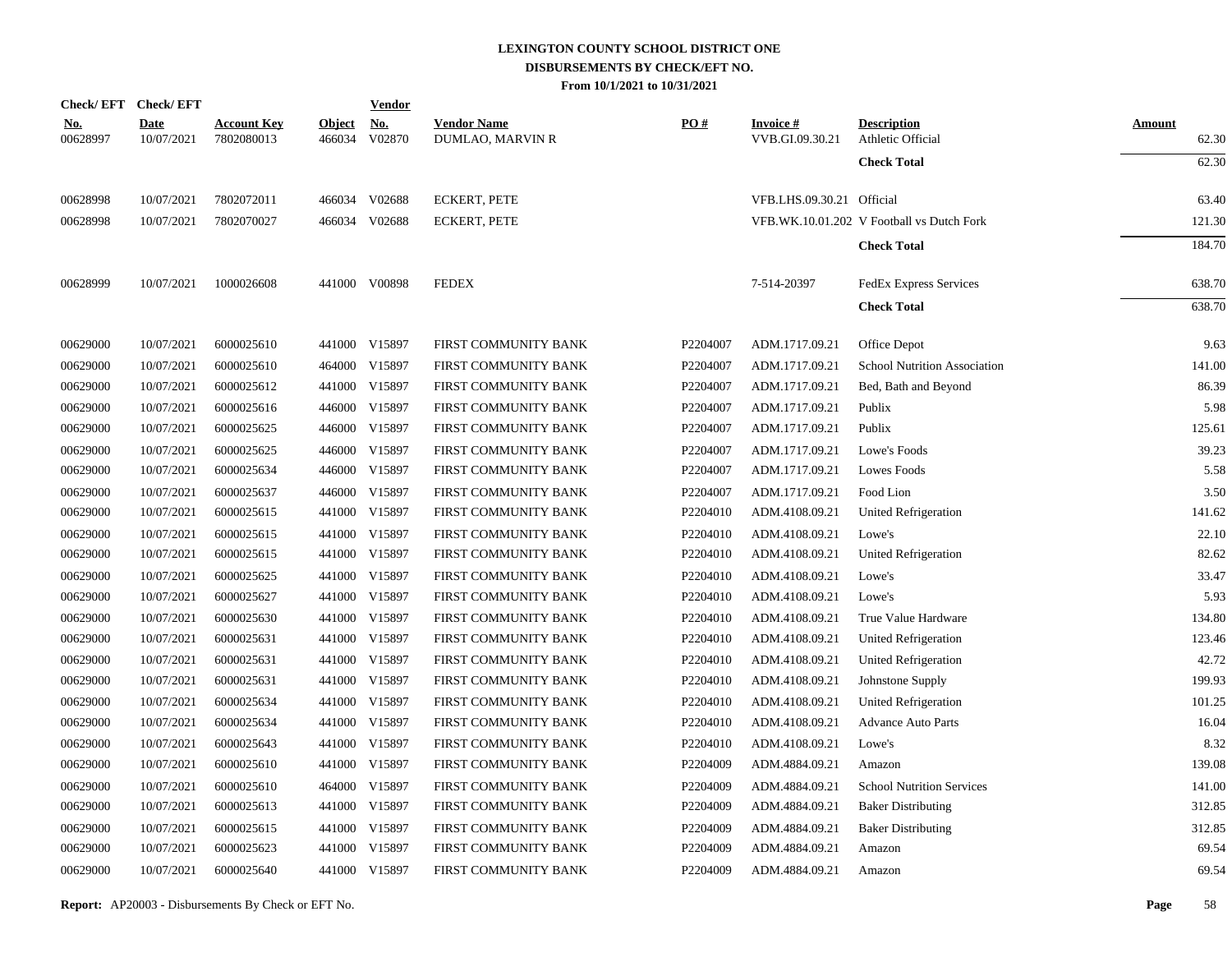| Check/EFT Check/EFT    |                           |                                  |                         | Vendor               |                                            |                      |                                   |                                |                        |
|------------------------|---------------------------|----------------------------------|-------------------------|----------------------|--------------------------------------------|----------------------|-----------------------------------|--------------------------------|------------------------|
| <u>No.</u><br>00629000 | <b>Date</b><br>10/07/2021 | <b>Account Key</b><br>6000025644 | <b>Object</b><br>446000 | <u>No.</u><br>V15897 | <b>Vendor Name</b><br>FIRST COMMUNITY BANK | PO#<br>P2204009      | <b>Invoice#</b><br>ADM.4884.09.21 | <b>Description</b><br>Amazon   | <b>Amount</b><br>74.00 |
| 00629000               | 10/07/2021                | 6000025644                       | 446000                  | V15897               | FIRST COMMUNITY BANK                       | P2204009             | ADM.4884.09.21                    | Amazon                         | 370.00                 |
| 00629000               | 10/07/2021                | 6000025646                       | 441000                  | V15897               | FIRST COMMUNITY BANK                       | P2204009             | ADM.4884.09.21                    | <b>Baker Distributing</b>      | 415.62                 |
|                        |                           |                                  |                         |                      |                                            |                      |                                   | <b>Check Total</b>             | 3,233.66               |
| 00629001               | 10/07/2021                | 8191022203                       |                         | 441000 V12185        | FOLLETT SCHOOL SOLUTIONS INC               | P2201868             | 332280F                           | LMS Book Order. See attached   | 645.09                 |
| 00629001               | 10/07/2021                | 1000022234                       |                         | 443000 V12185        | FOLLETT SCHOOL SOLUTIONS INC               | P2202917             | 344487                            | Pleasant Hill Middle school Li | 26.69                  |
|                        |                           |                                  |                         |                      |                                            |                      |                                   | <b>Check Total</b>             | 671.78                 |
| 00629002               | 10/07/2021                | 1000011521                       | 441000                  | V00549               | FORMS AND SUPPLY INC (FSI)                 | P2201054             | 5838591-0                         | WESTCOTT TRANPARENT RULER      | 13.53                  |
| 00629002               | 10/07/2021                | 1000011521                       | 441000                  | V00549               | FORMS AND SUPPLY INC (FSI)                 | P2201054             | 5838591-0                         | TOPS GRAPH PAPER               | 32.91                  |
| 00629002               | 10/07/2021                | 1000011521                       | 441000                  | V00549               | FORMS AND SUPPLY INC (FSI)                 | P2201054             | 5838591-0                         | <b>UCREATE SKETCH PADS</b>     | 21.87                  |
| 00629002               | 10/07/2021                | 1000011521                       | 441000                  | V00549               | FORMS AND SUPPLY INC (FSI)                 | P2201054             | 5838591-0                         | <b>BROADLINE MARKER</b>        | 41.38                  |
| 00629002               | 10/07/2021                | 1000011521                       | 441000                  | V00549               | FORMS AND SUPPLY INC (FSI)                 | P <sub>2201054</sub> | 5838591-0                         | TRU-RAY HEAVY CONSTRUCTION PAP | 27.62                  |
| 00629002               | 10/07/2021                | 1000011521                       | 441000                  | V00549               | FORMS AND SUPPLY INC (FSI)                 | P <sub>2201054</sub> | 5838591-0                         | <b>KLEENEX TISSUE</b>          | 31.29                  |
| 00629002               | 10/07/2021                | 1000011521                       | 441000                  | V00549               | FORMS AND SUPPLY INC (FSI)                 | P2201054             | 5838591-2                         | STAEDTLER PLASTIC ERASER, WHIT | 34.85                  |
| 00629002               | 10/07/2021                | 1000011521                       | 441000                  | V00549               | FORMS AND SUPPLY INC (FSI)                 | P2201054             | 5838591-3                         | WESTCOTT TRANPARENT RULER      | 3.48                   |
| 00629002               | 10/07/2021                | 1000026693                       | 441000                  | V00549               | FORMS AND SUPPLY INC (FSI)                 | P2203557             | 5908597-0                         | Fellowes PlushTouchtrade Mouse | 16.55                  |
| 00629002               | 10/07/2021                | 1000026693                       |                         | 441000 V00549        | FORMS AND SUPPLY INC (FSI)                 | P2203557             | 5908597-0                         | Fellowes PlushTouchtrade Keybo | 19.70                  |
| 00629002               | 10/07/2021                | 1000026693                       |                         | 441000 V00549        | FORMS AND SUPPLY INC (FSI)                 | P2203557             | 5908597-0                         | Postitreg Popup Lined Notes 6  | 13.71                  |
| 00629002               | 10/07/2021                | 1000026693                       |                         | 441000 V00549        | FORMS AND SUPPLY INC (FSI)                 | P2203557             | 5908597-0                         | Scotch HeavyDuty ShippingPacka | 54.14                  |
| 00629002               | 10/07/2021                | 1000026693                       | 441000                  | V00549               | FORMS AND SUPPLY INC (FSI)                 | P2203557             | 5908597-0                         | Rayovac Ultra Pro Alka AA48 Ba | 76.98                  |
| 00629002               | 10/07/2021                | 1000026693                       | 441000                  | V00549               | FORMS AND SUPPLY INC (FSI)                 | P2203557             | 5908597-0                         | Clorox Commercial Solutions    | 23.27                  |
| 00629002               | 10/07/2021                | 1000023340                       | 441000                  | V00549               | FORMS AND SUPPLY INC (FSI)                 | P2203601             | 5910202-0                         | Astrobrights Inkjet Laser Prin | 60.86                  |
| 00629002               | 10/07/2021                | 1000023340                       |                         | 441000 V00549        | FORMS AND SUPPLY INC (FSI)                 | P2203601             | 5910202-0                         | Fellowes Memory Foam Wrist Res | 12.83                  |
| 00629002               | 10/07/2021                | 1000011340                       | 441000                  | V00549               | FORMS AND SUPPLY INC (FSI)                 | P2203618             | 5911658-0                         | Averyreg Easy Peelreg Address  | 93.73                  |
| 00629002               | 10/07/2021                | 1000011340                       |                         | 441000 V00549        | FORMS AND SUPPLY INC (FSI)                 | P2203618             | 5911658-0                         | Averyreg Easy Peel White Shipp | 96.57                  |
| 00629002               | 10/07/2021                | 1000011340                       |                         | 441000 V00549        | FORMS AND SUPPLY INC (FSI)                 | P2203618             | 5911658-0                         | Averyreg Easy Peel White Shipp | 105.84                 |
|                        |                           |                                  |                         |                      |                                            |                      |                                   | <b>Check Total</b>             | 781.11                 |
| 00629003               | 10/07/2021                | 1000021107                       |                         | 433200 Exxxxx        | Employee                                   |                      | 09.01.09.30.21                    | Counseling @ WKE & RCE travel  | 170.52                 |
|                        |                           |                                  |                         |                      |                                            |                      |                                   | <b>Check Total</b>             | 170.52                 |
| 00629004               | 10/07/2021                | 1000022403                       | 431200                  | V14790               | <b>GORDON, BERIT</b>                       | P2201915             | 100521-1                          | Virtual Professional Developme | 6,400.00               |
|                        |                           |                                  |                         |                      |                                            |                      |                                   | <b>Check Total</b>             | 6,400.00               |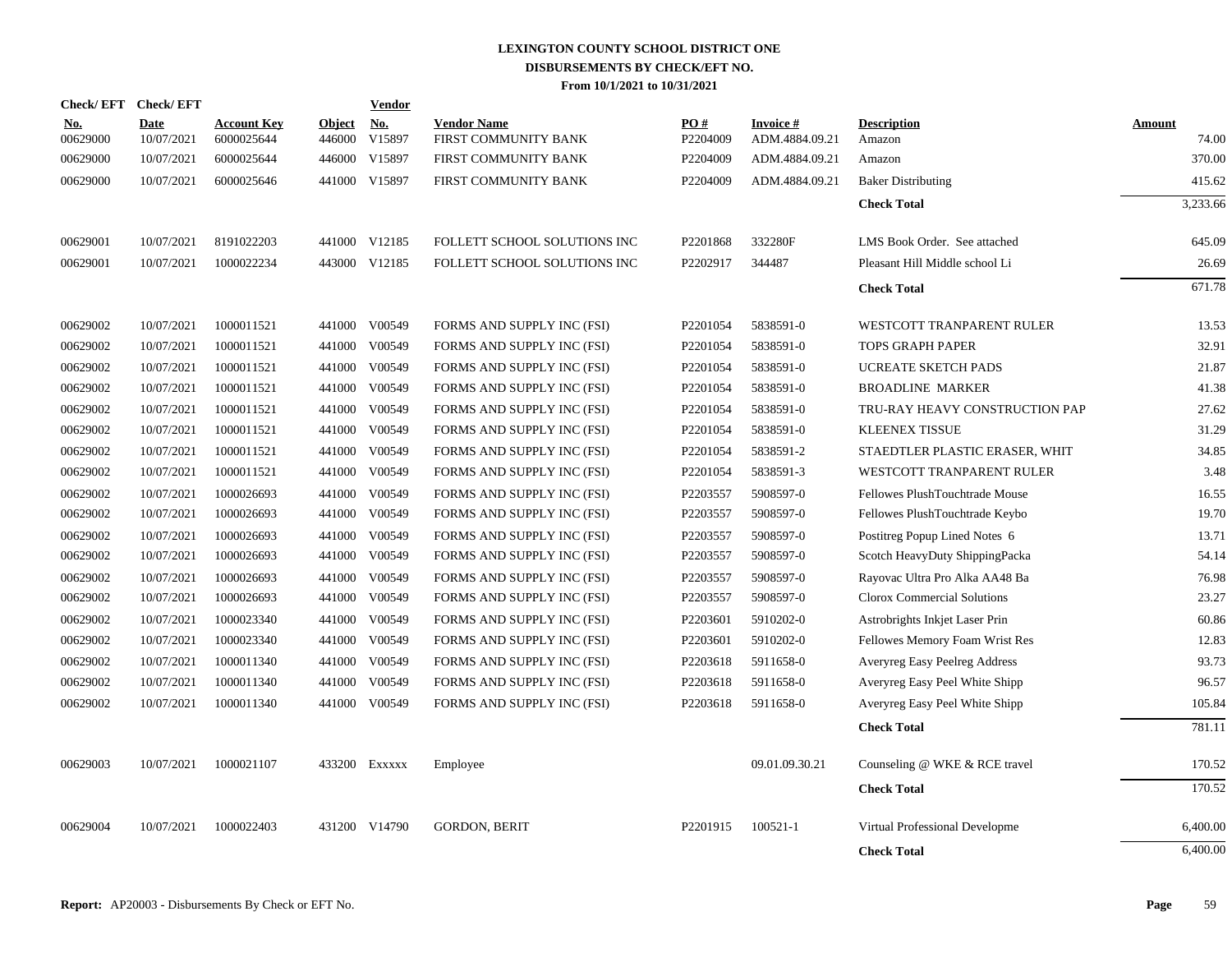|                        | Check/EFT Check/EFT       |                                  |                         | <b>Vendor</b>        |                                            |          |                                    |                                         |                  |
|------------------------|---------------------------|----------------------------------|-------------------------|----------------------|--------------------------------------------|----------|------------------------------------|-----------------------------------------|------------------|
| <u>No.</u><br>00629005 | <b>Date</b><br>10/07/2021 | <b>Account Key</b><br>7802080013 | <b>Object</b><br>466034 | <u>No.</u><br>V11760 | <b>Vendor Name</b><br><b>GRABER, ALVIN</b> | PO#      | <b>Invoice#</b><br>VVB.GI.09.30.21 | <b>Description</b><br>Athletic Official | Amount<br>110.80 |
|                        |                           |                                  |                         |                      |                                            |          |                                    | <b>Check Total</b>                      | 110.80           |
| 00629006               | 10/07/2021                | 1000000000                       |                         | 245000 Exxxxx        | Employee                                   |          | 03.24.2021                         | Ins. Premium Refund                     | 21.34            |
| 00629006               | 10/07/2021                | 1000000000                       |                         | 245030 Exxxxx        | Employee                                   |          | 03.24.2021                         | Ins. Premium Refund                     | 12.46            |
| 00629006               | 10/07/2021                | 1000000000                       |                         | 245510 EXXXXX        | Employee                                   |          | 03.24.2021                         | Ins. Premium Refund                     | 306.56           |
| 00629006               | 10/07/2021                | 1000000000                       |                         | 245640 Exxxxx        | Employee                                   |          | 03.24.2021                         | Ins. Premium Refund                     | 5.84             |
|                        |                           |                                  |                         |                      |                                            |          |                                    | <b>Check Total</b>                      | 346.20           |
| 00629007               | 10/07/2021                | 6000025611                       |                         | 433200 EXXXXX        | Employee                                   |          | 09.01.09.30.21                     | Job Responsibilities                    | 67.03            |
|                        |                           |                                  |                         |                      |                                            |          |                                    | <b>Check Total</b>                      | 67.03            |
| 00629008               | 10/07/2021                | 7802080030                       |                         | 466034 V16870        | HOLDERNESS, RICHARD H                      |          | BVB-PMS.09.30.21 Volleyball        |                                         | 26.00            |
|                        |                           |                                  |                         |                      |                                            |          |                                    | <b>Check Total</b>                      | 26.00            |
| 00629009               | 10/07/2021                | 7802072011                       |                         | 466034 V10756        | HOLLISTER, JAMES B                         |          | VFB.LHS.09.30.21 Official          |                                         | 61.60            |
|                        |                           |                                  |                         |                      |                                            |          |                                    | <b>Check Total</b>                      | 61.60            |
| 00629010               | 10/07/2021                | 1000025507                       |                         | 433100 V16939        | HUNT, LEAH NICOLE                          |          | 10.05.2021                         | Trasp. students to/from school          | 107.00           |
|                        |                           |                                  |                         |                      |                                            |          |                                    | <b>Check Total</b>                      | 107.00           |
| 00629011               | 10/07/2021                | 3260011303                       |                         | 441000 V13973        | KENDALL HUNT PUBLISHING CO                 | P2202492 | 12833782                           | Teacher Materials (coil bound)          | 98.44            |
| 00629011               | 10/07/2021                | 3260011303                       |                         | 441000 V13973        | KENDALL HUNT PUBLISHING CO                 | P2202492 | 12833782                           | Teacher Materials; Unit 2 Gene          | 64.20            |
| 00629011               | 10/07/2021                | 3260011303                       |                         | 441000 V13973        | KENDALL HUNT PUBLISHING CO                 | P2202492 | 12833782                           | Teacher Material; Unit 3 Ecosy          | 16.05            |
| 00629011               | 10/07/2021                | 3260011303                       |                         | 441000 V13973        | KENDALL HUNT PUBLISHING CO                 | P2202492 | 12833782                           | Shipping                                | 54.19            |
|                        |                           |                                  |                         |                      |                                            |          |                                    | <b>Check Total</b>                      | 232.88           |
| 00629012               | 10/07/2021                | 2250016203                       |                         | 434509 V13098        | <b>LEARNING A-Z</b>                        | P2203887 | 4385606                            | ReadingA-Z.com, Expand, 8 clas          | 299.43           |
| 00629012               | 10/07/2021                | 2250016203                       |                         | 434509 V13098        | <b>LEARNING A-Z</b>                        | P2203887 | 4385606                            | Raz-Kids.com, Expand, 8 classr          | 299.43           |
| 00629012               | 10/07/2021                | 2250016203                       |                         | 434509 V13098        | <b>LEARNING A-Z</b>                        | P2203887 | 4385606                            | ELL-edition, Expand, 8 classro          | 164.78           |
| 00629012               | 10/07/2021                | 2250016203                       |                         | 434509 V13098        | <b>LEARNING A-Z</b>                        | P2203887 | 4385606                            | VocabularyA-Z.com, Expand, 8 c          | 185.32           |
|                        |                           |                                  |                         |                      |                                            |          |                                    | <b>Check Total</b>                      | 948.96           |
| 00629013               | 10/07/2021                | 7860527027                       |                         | 466035 V14859        | LEBLEU ENTERPRISES                         | P2200851 | 001514637                          | COLD WATER COOLER RENTAL (PER           | 10.70            |
| 00629013               | 10/07/2021                | 7860527027                       |                         | 466035 V14859        | LEBLEU ENTERPRISES                         | P2200851 | 001514637                          | NC PROPERTY TAX ON RENTAL               | 0.37             |
| 00629013               | 10/07/2021                | 7860527027                       |                         | 466035 V14859        | <b>LEBLEU ENTERPRISES</b>                  | P2200851 | 001524596                          | <b>BOTTLE DEPOSITS</b>                  | 14.00            |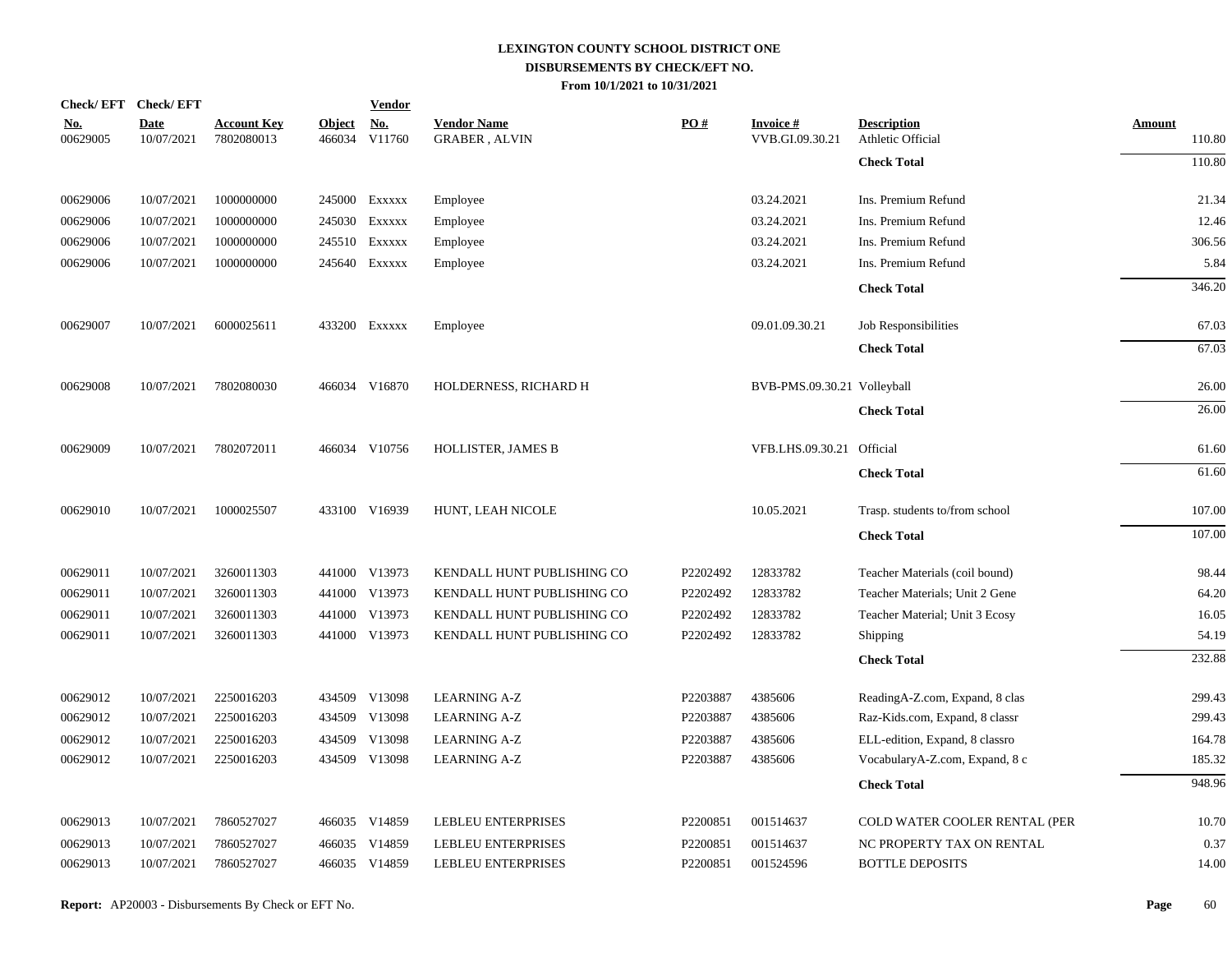| Check/EFT Check/EFT |             |                    |            | <b>Vendor</b> |                        |          |                           |                                           |                  |
|---------------------|-------------|--------------------|------------|---------------|------------------------|----------|---------------------------|-------------------------------------------|------------------|
| <u>No.</u>          | <b>Date</b> | <b>Account Key</b> | Object No. |               | <b>Vendor Name</b>     | PO#      | <b>Invoice#</b>           | <b>Description</b>                        | <b>Amount</b>    |
|                     |             |                    |            |               |                        |          |                           | <b>Check Total</b>                        | 25.07            |
| 00629014            | 10/07/2021  | 7802072013         |            | 466034 V02854 | LEVY, REUBEN O         |          | VFB.GI.10.01.21           | Athletic Official                         | 101.00           |
|                     |             |                    |            |               |                        |          |                           | <b>Check Total</b>                        | 101.00           |
| 00629015            | 10/07/2021  | 1000023331         |            | 433200 Exxxxx | Employee               |          | 09.01.09.30.21            | Bank deposits/school errands              | 59.36            |
|                     |             |                    |            |               |                        |          |                           | <b>Check Total</b>                        | 59.36            |
| 00629016            | 10/07/2021  | 7802072011         |            | 466034 V15948 | LYTES, SHANNON         |          | VFB.LHS.09.30.21 Official |                                           | 58.00            |
|                     |             |                    |            |               |                        |          |                           | <b>Check Total</b>                        | 58.00            |
| 00629017            | 10/07/2021  | 7802080011         |            | 466034 V02708 | MADISON, ZELL A        |          | VVB.LHS.09.28.21 Official |                                           | 108.10           |
|                     |             |                    |            |               |                        |          |                           | <b>Check Total</b>                        | 108.10           |
| 00629018            | 10/07/2021  | 7802072011         |            | 466034 V02713 | MAUFFRAY, JONATHAN     |          | VFB.LHS.09.30.21 Official |                                           | 58.00            |
|                     |             |                    |            |               |                        |          |                           | <b>Check Total</b>                        | 58.00            |
|                     |             |                    |            |               |                        |          |                           |                                           |                  |
| 00629019            | 10/07/2021  | 7802088030         |            | 466034 V13432 | MCCOY, WENDEL          |          | BFB-PMS.09.30.21 Football | <b>Check Total</b>                        | 65.00<br>65.00   |
|                     |             |                    |            |               |                        |          |                           |                                           |                  |
| 00629020            | 10/07/2021  | 7802082015         |            | 466035 V16722 | MOODY, DONALD LAVERT   | P2202858 | 2010                      | September Tennis Lessons & Tra            | 580.00<br>580.00 |
|                     |             |                    |            |               |                        |          |                           | <b>Check Total</b>                        |                  |
| 00629021            | 10/07/2021  | 1000023321         |            | 433200 EXXXXX | Employee               |          | 09.01.09.30.21            | Bank deposit & school errands             | 92.40            |
|                     |             |                    |            |               |                        |          |                           | <b>Check Total</b>                        | 92.40            |
| 00629022            | 10/07/2021  | 7802070027         |            | 466034 V11729 | MORANT, ALBERT         |          |                           | VFB.WK.10.01.202 V Football vs Dutch Fork | 140.20           |
|                     |             |                    |            |               |                        |          |                           | <b>Check Total</b>                        | 140.20           |
| 00629023            | 10/07/2021  | 1000026693         |            | 433200 EXXXXX | Employee               |          | 08.17.09.29.21            | School travel for IT purposes             | 73.92            |
|                     |             |                    |            |               |                        |          |                           | <b>Check Total</b>                        | 73.92            |
| 00629024            | 10/07/2021  | 7802080011         |            | 466034 V10671 | OLAWSKY, KELVIN KEITH  |          | VVB.LHS.09.30.21 Official |                                           | 91.00            |
|                     |             |                    |            |               |                        |          |                           | <b>Check Total</b>                        | 91.00            |
| 00629025            | 10/07/2021  | 7802080013         |            | 466034 V16929 | PEAGLER, DANIEL ERNEST |          | VVB.GI.09.28.21           | Athletic Official                         | 56.90            |
|                     |             |                    |            |               |                        |          |                           |                                           |                  |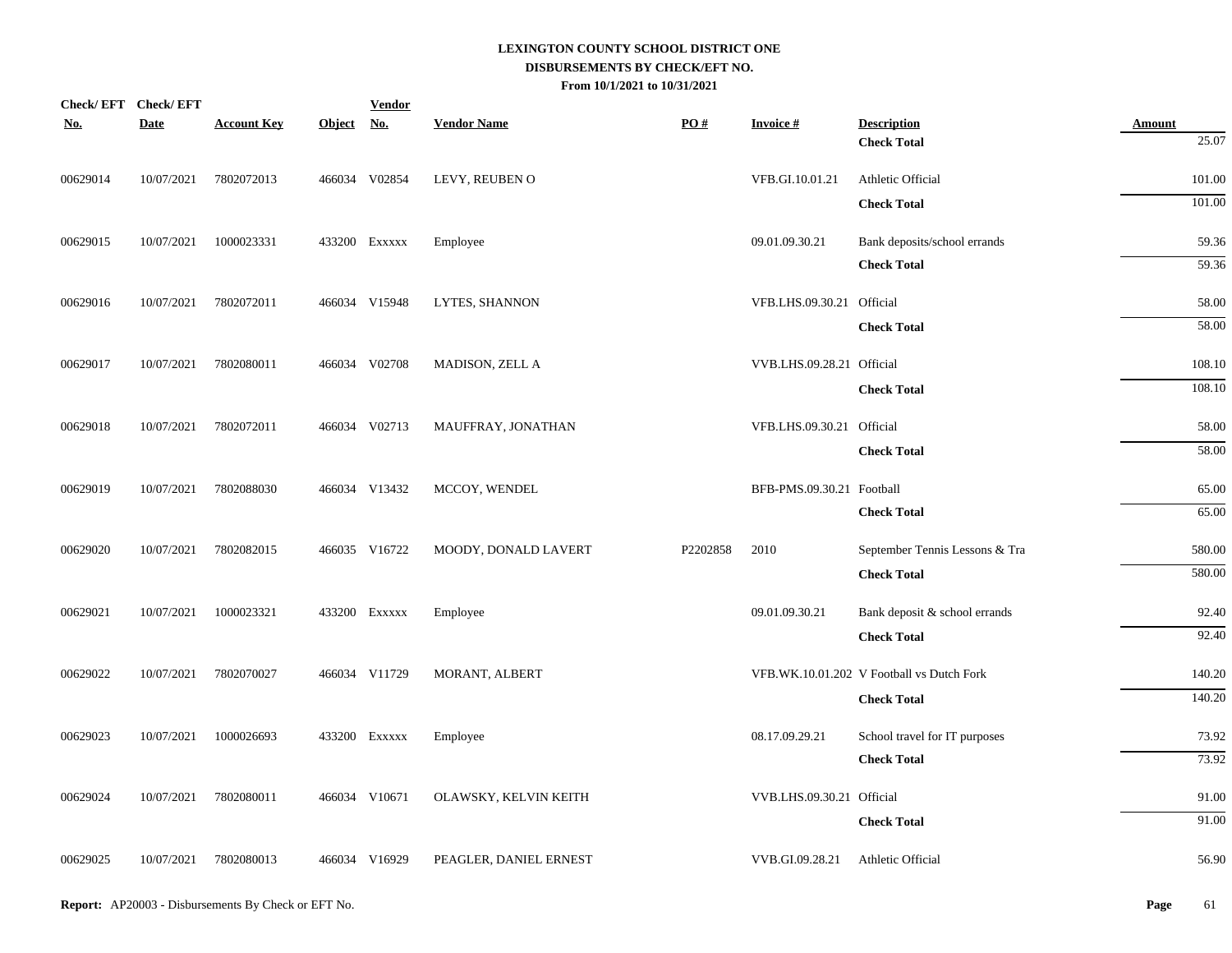|            | Check/EFT Check/EFT |                    |               | <b>Vendor</b> |                         |                      |                  |                                |               |
|------------|---------------------|--------------------|---------------|---------------|-------------------------|----------------------|------------------|--------------------------------|---------------|
| <u>No.</u> | <b>Date</b>         | <b>Account Key</b> | <b>Object</b> | <u>No.</u>    | <b>Vendor Name</b>      | PO#                  | <b>Invoice#</b>  | <b>Description</b>             | <b>Amount</b> |
|            |                     |                    |               |               |                         |                      |                  | <b>Check Total</b>             | 56.90         |
| 00629026   | 10/07/2021          | 7924099615         | 466069        | V00511        | PEPSI BEVERAGES COMPANY | P2204019             | 00216758         | 120Z DIET PEPSI                | 88.48         |
| 00629026   | 10/07/2021          | 7924099615         | 466069        | V00511        | PEPSI BEVERAGES COMPANY | P2204019             | 00216758         | 12OZ VOODEW MT DEW             | 27.30         |
| 00629026   | 10/07/2021          | 7924099615         | 466069        | V00511        | PEPSI BEVERAGES COMPANY | P2204019             | 00216758         | <b>PEPSI</b>                   | 124.95        |
| 00629026   | 10/07/2021          | 7924099615         | 466069        | V00511        | PEPSI BEVERAGES COMPANY | P2204019             | 00216758         | PEPSI WILD CHERRY              | 40.95         |
| 00629026   | 10/07/2021          | 7924099615         | 466069        | V00511        | PEPSI BEVERAGES COMPANY | P2204019             | 00216758         | DT DR PEPPER                   | 81.90         |
| 00629026   | 10/07/2021          | 7924099615         | 466069        | V00511        | PEPSI BEVERAGES COMPANY | P2204019             | 00216758         | <b>GATORADE</b>                | 103.50        |
| 00629026   | 10/07/2021          | 7924099615         | 466069        | V00511        | PEPSI BEVERAGES COMPANY | P2204019             | 00216758         | <b>GATORADE</b>                | 103.50        |
| 00629026   | 10/07/2021          | 7924099615         | 466069        | V00511        | PEPSI BEVERAGES COMPANY | P2204019             | 00216758         | <b>AQUAFINA WATER</b>          | 94.00         |
|            |                     |                    |               |               |                         |                      |                  | <b>Check Total</b>             | 664.58        |
| 00629027   | 10/07/2021          | 6000025610         |               | 433200 Exxxxx | Employee                |                      | 08.05.08.31.21   | Job Responsibilities           | 206.08        |
|            |                     |                    |               |               |                         |                      |                  | <b>Check Total</b>             | 206.08        |
| 00629028   | 10/07/2021          | 7802072011         |               | 466041 V00313 | PIONEER ATHLETICS       | P2203186             | <b>INV809005</b> | Game day aerosol white         | 577.80        |
| 00629028   | 10/07/2021          | 7802072011         | 466041        | V00313        | PIONEER ATHLETICS       | P2203186             | <b>INV809005</b> | shipping                       | 45.10         |
| 00629028   | 10/07/2021          | 7802072011         |               | 466041 V00313 | PIONEER ATHLETICS       | P2203186             | <b>INV809005</b> | supply chain surcharge         | 57.78         |
|            |                     |                    |               |               |                         |                      |                  | <b>Check Total</b>             | 680.68        |
| 00629029   | 10/07/2021          | 2042112703         |               | 441000 V00104 | PRO ED INC              | P2202963             | 2904782          | ERP FUNCTIONAL WORD SERIES, 2E | 774.68        |
| 00629029   | 10/07/2021          | 2042112703         | 441000        | V00104        | PRO ED INC              | P2202963             | 2904782          | <b>SHIPPING</b>                | 77.47         |
| 00629029   | 10/07/2021          | 2052213703         | 441000        | V00104        | PRO ED INC              | P2202968             | 2904783          | SSI-4 Test Record & Fluency Co | 70.62         |
| 00629029   | 10/07/2021          | 2052213703         |               | 441000 V00104 | PRO ED INC              | P2202968             | 2904783          | Shipping                       | 7.06          |
|            |                     |                    |               |               |                         |                      |                  | <b>Check Total</b>             | 929.83        |
| 00629030   | 10/07/2021          | 1000025408         |               | 441000 V16342 | PRODUCTS UNLIMITED INC  | P2203003             | 5073780          | AED, Zoll Plus - Waveform Rect | 1,568.62      |
|            |                     |                    |               |               |                         |                      |                  | <b>Check Total</b>             | 1,568.62      |
| 00629031   | 10/07/2021          | 7810027011         |               | 466041 V16260 | REBEL ATHLETIC INC      | P2201183             | SIN173570        | Girls long sleeve leotard tops | 16,609.54     |
| 00629031   | 10/07/2021          | 7810027011         |               | 466041 V16260 | REBEL ATHLETIC INC      | P <sub>2201183</sub> | SIN173570        | shipping                       | 529.48        |
| 00629031   | 10/07/2021          | 7810027011         | 466041        | V16260        | REBEL ATHLETIC INC      | P2201183             | SIN173571        | Girls high rise skirt with boy | 8,022.04      |
| 00629031   | 10/07/2021          | 7810027011         |               | 466041 V16260 | REBEL ATHLETIC INC      | P <sub>2201183</sub> | SIN173571        | shipping                       | 255.99        |
| 00629031   | 10/07/2021          | 7810027011         | 466041        | V16260        | REBEL ATHLETIC INC      | P2201183             | SIN173572        | Knee high socks, athletic flex | 3,728.95      |
| 00629031   | 10/07/2021          | 7810027011         |               | 466041 V16260 | REBEL ATHLETIC INC      | P2201183             | SIN173572        | shipping                       | 237.39        |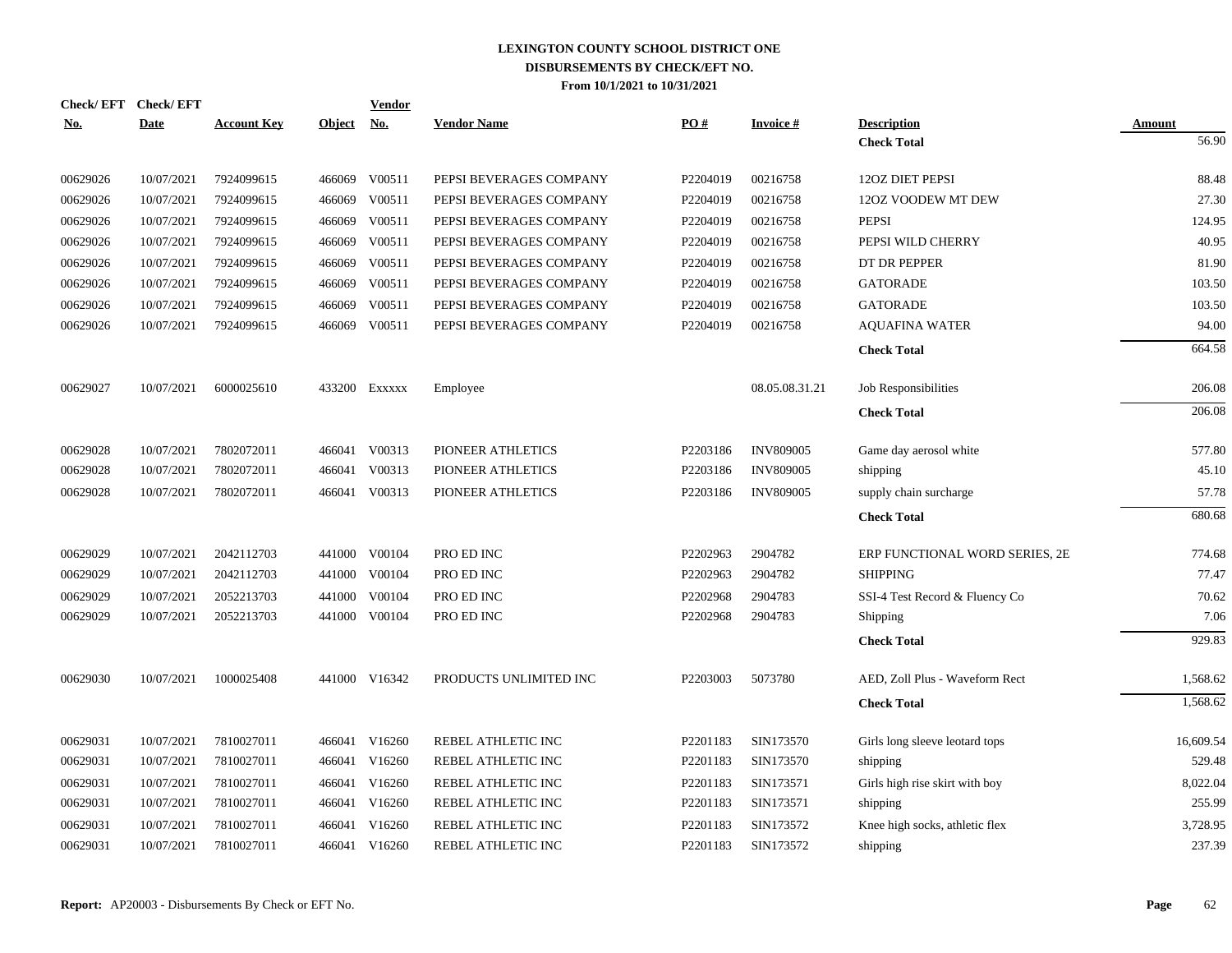| Check/EFT Check/EFT |             |                    |            | <b>Vendor</b> |                                |          |                 |                                               |                            |
|---------------------|-------------|--------------------|------------|---------------|--------------------------------|----------|-----------------|-----------------------------------------------|----------------------------|
| <u>No.</u>          | <b>Date</b> | <b>Account Key</b> | Object No. |               | <b>Vendor Name</b>             | PO#      | <b>Invoice#</b> | <b>Description</b><br><b>Check Total</b>      | <b>Amount</b><br>29,383.39 |
|                     |             |                    |            |               |                                |          |                 |                                               |                            |
| 00629032            | 10/07/2021  | 7802070027         |            | 466034 V13409 | ROGERS, WAYNE M                |          |                 | VFB.WK.10.01.202 V Football vs Dutch Fork     | 170.80                     |
|                     |             |                    |            |               |                                |          |                 | <b>Check Total</b>                            | 170.80                     |
| 00629033            | 10/07/2021  | 7793027013         |            | 466064 V00340 | ROTARY CLUB OF LEXINGTON       | P2203976 | 6298            | Invoice #6298 - Quarterly Dues                | 180.00                     |
|                     |             |                    |            |               |                                |          |                 | <b>Check Total</b>                            | 180.00                     |
| 00629034            | 10/07/2021  | 1000011427         |            | 441000 V10987 | SC DEPARTMENT OF CORRECTIONS   | P2203304 | 90324196        | 500 pads 3.5x4 Terra Green Stu                | 412.25                     |
| 00629034            | 10/07/2021  | 1000011427         |            | 441000 V10987 | SC DEPARTMENT OF CORRECTIONS   | P2203304 | 90324196        | 500 pads 3.5x4 Rocket Red - Ha                | 432.25                     |
| 00629034            | 10/07/2021  | 1000011427         |            | 441000 V10987 | SC DEPARTMENT OF CORRECTIONS   | P2203304 | 90324196        | Shipping                                      | 6.38                       |
|                     |             |                    |            |               |                                |          |                 | <b>Check Total</b>                            | 850.88                     |
| 00629035            | 10/07/2021  | 1000011310         |            | 437200 V01510 | SC DEPARTMENT OF JUVENILE JUST |          | 2000518675      | DJJ Proviso July '21                          | 221.10                     |
| 00629035            | 10/07/2021  | 1000012810         |            | 437200 V01510 | SC DEPARTMENT OF JUVENILE JUST |          | 2000518675      | DJJ Proviso July '21                          | 142.92                     |
|                     |             |                    |            |               |                                |          |                 |                                               | 364.02                     |
|                     |             |                    |            |               |                                |          |                 | <b>Check Total</b>                            |                            |
| 00629036            | 10/07/2021  | 7802070027         |            | 466064 V00270 | <b>SC HIGH SCHOOL LEAGUE</b>   | P2203979 |                 | ENTFEE000000001 Entry Fee for State Swim Meet | 25.00                      |
|                     |             |                    |            |               |                                |          |                 | <b>Check Total</b>                            | 25.00                      |
| 00629037            | 10/07/2021  | 1000011312         |            | 441000 V11535 | SCHOOL DATEBOOKS INC           | P2109066 | S21-0217661     | 400 CREATE AGENDA 2021/22                     | 998.24                     |
| 00629037            | 10/07/2021  | 1000011312         |            | 441000 V11535 | SCHOOL DATEBOOKS INC           | P2109066 | S21-0217661     | <b>DISCOUNT</b>                               | $-84.00$                   |
| 00629037            | 10/07/2021  | 1000011312         |            | 441000 V11535 | <b>SCHOOL DATEBOOKS INC</b>    | P2109066 | S21-0217661     | <b>SHIPPING</b>                               | 115.91                     |
|                     |             |                    |            |               |                                |          |                 | <b>Check Total</b>                            | 1,030.15                   |
| 00629038            | 10/07/2021  | 3260011303         |            | 441000 V16452 | SCHOOL SPECIALTY LLC           | P2201716 | 202501790632    | Live Material Fee                             | 23.54                      |
| 00629038            | 10/07/2021  | 3260011303         |            | 441000 V16452 | SCHOOL SPECIALTY LLC           | P2202527 | 202501798642    | Scissors, student                             | 205.98                     |
| 00629038            | 10/07/2021  | 3260011303         |            | 441000 V16452 | SCHOOL SPECIALTY LLC           | P2201716 | 202501800777    | Soil, potting                                 | 24.02                      |
| 00629038            | 10/07/2021  | 3260011303         |            | 441000 V16452 | SCHOOL SPECIALTY LLC           | P2201716 | 202501800777    | Soil, potting                                 | 28.83                      |
| 00629038            | 10/07/2021  | 3260011303         |            | 441000 V16452 | SCHOOL SPECIALTY LLC           | P2201716 | 202501800777    | Soil, potting                                 | 4.80                       |
| 00629038            | 10/07/2021  | 1000011212         |            | 441000 V16452 | SCHOOL SPECIALTY LLC           | P2201102 | 208127916355    | Footballs for 3rd, 4th, 5th                   | 98.79                      |
| 00629038            | 10/07/2021  | 3260011303         |            | 441000 V16452 | SCHOOL SPECIALTY LLC           | P2201377 | 208128029531    | Tape, masking, 3/4" wide                      | 12.32                      |
| 00629038            | 10/07/2021  | 3260011303         |            | 441000 V16452 | SCHOOL SPECIALTY LLC           | P2201377 | 208128029531    | Clay, modeling, cream, 1 lb.                  | 5.53                       |
| 00629038            | 10/07/2021  | 3260011303         |            | 441000 V16452 | SCHOOL SPECIALTY LLC           | P2201377 | 208128029531    | Clay, modeling, earth tone, 5                 | 11.22                      |
| 00629038            | 10/07/2021  | 3260011303         |            | 441000 V16452 | SCHOOL SPECIALTY LLC           | P2201377 | 208128029531    | Protractors, 6 in. ruler base,                | 28.10                      |
| 00629038            | 10/07/2021  | 3260011303         |            | 441000 V16452 | SCHOOL SPECIALTY LLC           | P2201377 | 208128029531    | Thermometer, plastic, outdoor                 | 34.23                      |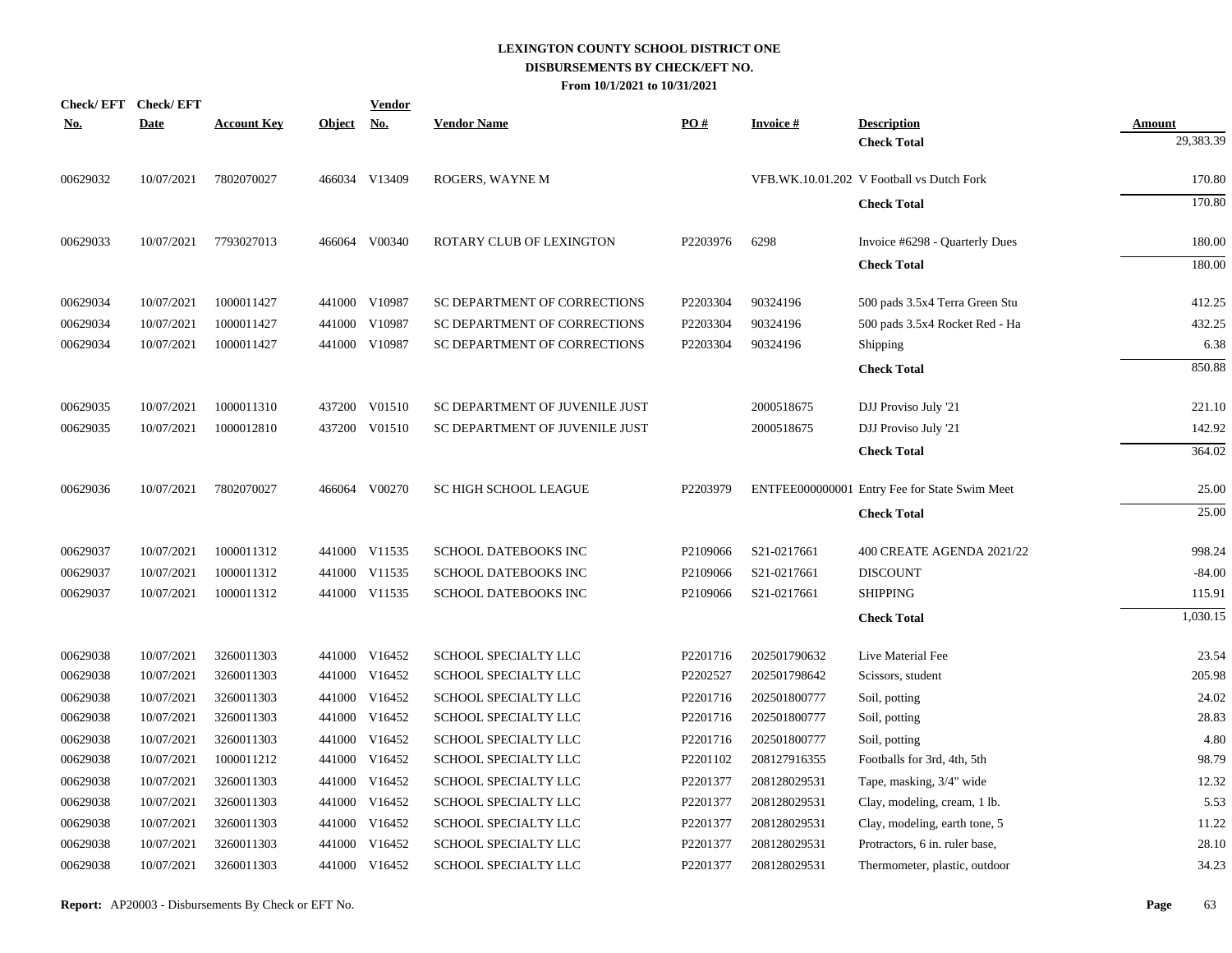| Check/EFT Check/EFT    |                           |                                  |                      | <b>Vendor</b> |                                            |                        |                           |                                                      |                 |
|------------------------|---------------------------|----------------------------------|----------------------|---------------|--------------------------------------------|------------------------|---------------------------|------------------------------------------------------|-----------------|
| <b>No.</b><br>00629038 | <b>Date</b><br>10/07/2021 | <b>Account Key</b><br>3260011303 | Object No.<br>441000 | V16452        | <b>Vendor Name</b><br>SCHOOL SPECIALTY LLC | <b>PO#</b><br>P2201377 | Invoice #<br>208128029531 | <b>Description</b><br>Anemometer, plastic, hand-held | Amount<br>61.34 |
| 00629038               | 10/07/2021                | 1000011312                       |                      | 441000 V16452 | SCHOOL SPECIALTY LLC                       | P2203221               | 208128637702              | AVERY ECONOMY ROUND RING VIEW                        | 98.87           |
| 00629038               | 10/07/2021                | 1000011312                       |                      | 441000 V16452 | SCHOOL SPECIALTY LLC                       | P2203221               | 208128637702              | <b>INTER DEPARTMENT ENVELOPES</b>                    | 50.07           |
| 00629038               | 10/07/2021                | 1000011312                       |                      | 441000 V16452 | SCHOOL SPECIALTY LLC                       | P2203221               | 208128637702              | UNIBALL VISION ELITE ROLLER BA                       | 66.60           |
| 00629038               | 10/07/2021                | 1000011125                       |                      | 441000 V16452 | SCHOOL SPECIALTY LLC                       | P2201484               | 208128693132              | Center Reading and Writing wit                       | 331.10          |
| 00629038               | 10/07/2021                | 1000011411                       |                      | 441000 V16452 | SCHOOL SPECIALTY LLC                       | P2201100               | 208128711202              | EID0000656FOLDER 2PKT WFASTNRS                       | 11.12           |
| 00629038               | 10/07/2021                | 1000011335                       |                      | 441000 V16452 | SCHOOL SPECIALTY LLC                       | P2203520               | 208128725323              | EID0000656MINI AIR COMPRESSOR                        | 106.48          |
| 00629038               | 10/07/2021                | 1000011326                       |                      | 441000 V16452 | SCHOOL SPECIALTY LLC                       | P2203281               | 208128726460              | EID0000656ORGANIZER 6 COMPARTM                       | 25.03           |
|                        |                           |                                  |                      |               |                                            |                        |                           | <b>Check Total</b>                                   | 1,227.97        |
| 00629039               | 10/07/2021                | 1000014115                       |                      | 441000 V00238 | <b>SHAR PRODUCTS</b>                       | P2202815               | P178177001029             | EVEREST FOLDABLE VIOLIN SHOULD                       | 104.16          |
|                        |                           |                                  |                      |               |                                            |                        |                           | <b>Check Total</b>                                   | 104.16          |
| 00629040               | 10/07/2021                | 7802072013                       |                      | 466034 V16425 | SNYDER, WAYNE R                            |                        | VFB.GI.10.01.21           | Athletic Official                                    | 148.70          |
|                        |                           |                                  |                      |               |                                            |                        |                           | <b>Check Total</b>                                   | 148.70          |
| 00629041               | 10/07/2021                | 1000012603                       |                      | 439500 V14839 | SOUTHEASTERN SPEECH AND LANGUA P2202522    |                        | 450                       | Speech Language Therapy Servic                       | 1,950.00        |
| 00629041               | 10/07/2021                | 1000012603                       |                      | 439500 V14839 | SOUTHEASTERN SPEECH AND LANGUA P2202522    |                        | 451                       | Speech Language Therapy Servic                       | 5,343.75        |
|                        |                           |                                  |                      |               |                                            |                        |                           | <b>Check Total</b>                                   | 7,293.75        |
| 00629042               | 10/07/2021                | 7802080013                       |                      | 466034 V13336 | STEVENS, HERBERT                           |                        | VB.GI.09.28.21            | Athletic Official                                    | 121.60          |
|                        |                           |                                  |                      |               |                                            |                        |                           | <b>Check Total</b>                                   | 121.60          |
| 00629043               | 10/07/2021                | 7743019011                       |                      | 466041 V01972 | SWEETWATER MUSIC EDUCATION TEC             | P2203845               | 29121228                  | Shure SLX4 wireless receiver J                       | 406.60          |
|                        |                           |                                  |                      |               |                                            |                        |                           | <b>Check Total</b>                                   | 406.60          |
| 00629044               | 10/07/2021                | 3380022403                       |                      | 431200 V13758 | <b>TEACHERS COLLEGE READING AND W</b>      | P2203397               | <b>TCRWP-177545</b>       | Registration for Lori Poole to                       | 650.00          |
|                        |                           |                                  |                      |               |                                            |                        |                           | <b>Check Total</b>                                   | 650.00          |
| 00629045               | 10/07/2021                | 1000026693                       |                      | 434510 V00694 | TELCOM OF SOUTH CAROLINA INC               | P2202927               | 3469                      | PROBLEM DIAGNOSIS                                    | 330.00          |
| 00629045               | 10/07/2021                | 1000026693                       |                      | 434510 V00694 | TELCOM OF SOUTH CAROLINA INC               | P2203368               | 3470                      | <b>INSTALL</b>                                       | 220.00          |
| 00629045               | 10/07/2021                | 1000026693                       |                      | 444510 V00694 | TELCOM OF SOUTH CAROLINA INC               | P2203368               | 3470                      | <b>VOLUME CONTROL</b>                                | 37.45           |
| 00629045               | 10/07/2021                | 1000026693                       |                      | 444510 V00694 | TELCOM OF SOUTH CAROLINA INC               | P2203368               | 3470                      | <b>CABLE EMP</b>                                     | 53.50           |
|                        |                           |                                  |                      |               |                                            |                        |                           | <b>Check Total</b>                                   | 640.95          |
| 00629046               | 10/07/2021                | 1000011343                       |                      | 441000 V02065 | THE OFFICE PAL INC                         | P2203624               | 0194522-IN                | 3130CN Cyan Toner (OEM# 330-11                       | 284.76          |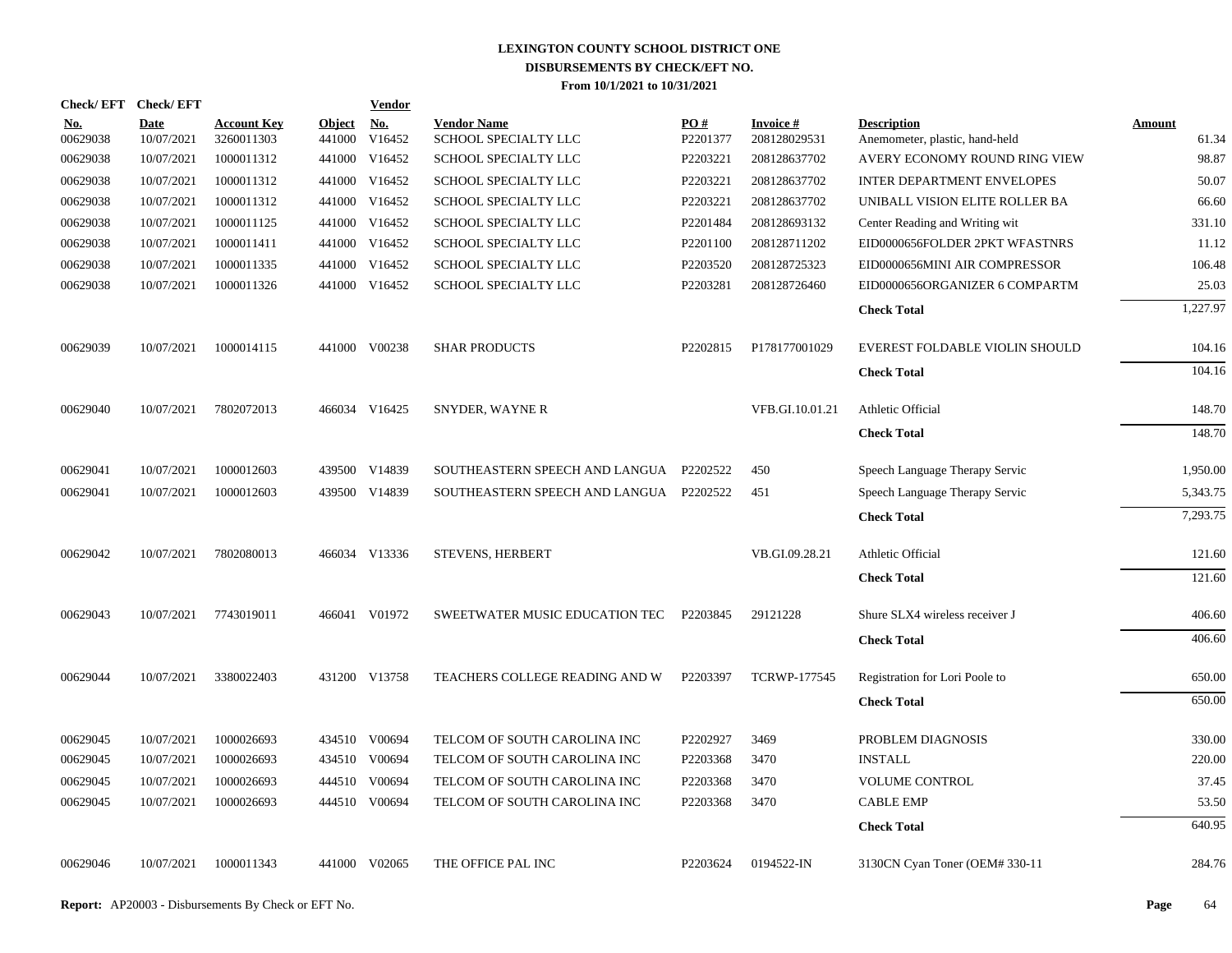| <b>Check/EFT</b> | <b>Check/EFT</b> |                    |               | Vendor        |                                |          |                 |                                      |               |
|------------------|------------------|--------------------|---------------|---------------|--------------------------------|----------|-----------------|--------------------------------------|---------------|
| <u>No.</u>       | <b>Date</b>      | <b>Account Key</b> | <b>Object</b> | <u>No.</u>    | <b>Vendor Name</b>             | PO#      | <b>Invoice#</b> | <b>Description</b>                   | <b>Amount</b> |
|                  |                  |                    |               |               |                                |          |                 | <b>Check Total</b>                   | 284.76        |
| 00629047         | 10/07/2021       | 1000000000         |               | 112030 V01812 | UNIVERSITY OF SC COLLEGE OF ED | P2200026 | 095714          | "Introd to ED. Adm" course for       | 80,340.00     |
|                  |                  |                    |               |               |                                |          |                 | <b>Check Total</b>                   | 80,340.00     |
| 00629048         | 10/07/2021       | 7887084044         |               | 466041 V12911 | VARSITY SPIRIT FASHIONS AND SU | P2111415 | 41704811        | <b>CUSTOM STONES- WOMEN'S MIR</b>    | 1.027.95      |
| 00629048         | 10/07/2021       | 7887084044         |               | 466041 V12911 | VARSITY SPIRIT FASHIONS AND SU | P2111415 | 41704811        | <b>CUSTOM STONES-WOMEN'S GOL MIR</b> | 777.57        |
| 00629048         | 10/07/2021       | 7887084044         |               | 466041 V12911 | VARSITY SPIRIT FASHIONS AND SU | P2111415 | 41704811        | <b>CUSTOM STONES WOMEN'S KEL</b>     | 415.91        |
| 00629048         | 10/07/2021       | 7887084044         |               | 466041 V12911 | VARSITY SPIRIT FASHIONS AND SU | P2111415 | 41704811        | <b>CUSTOM STONES- WOMEN'S MIR</b>    | 555.01        |
| 00629048         | 10/07/2021       | 7887084044         | 466041        | V12911        | VARSITY SPIRIT FASHIONS AND SU | P2111415 | 41704811        | <b>CUSTOM STONES-WOMEN'S MIR</b>     | 610.65        |
| 00629048         | 10/07/2021       | 7887084044         |               | 466041 V12911 | VARSITY SPIRIT FASHIONS AND SU | P2111415 | 41704811        | CUST VARSITY STUDS/STN-WO            | 1,500.89      |
| 00629048         | 10/07/2021       | 7887084044         | 466041        | V12911        | VARSITY SPIRIT FASHIONS AND SU | P2111415 | 41704811        | <b>CUSTOM SUBLIM MFLEX BSU</b>       | 3,060.09      |
| 00629048         | 10/07/2021       | 7887084044         | 466041        | V12911        | VARSITY SPIRIT FASHIONS AND SU | P2111415 | 41704811        | <b>CUSTOM MOTIONFLEX SKIRT</b>       | 2.029.47      |
| 00629048         | 10/07/2021       | 7887084044         |               | 466041 V12911 | VARSITY SPIRIT FASHIONS AND SU | P2111415 | 41704811        | <b>CUSTOM STONES-WOMEN'S MIR</b>     | 777.57        |
| 00629048         | 10/07/2021       | 7887084044         |               | 466041 V12911 | VARSITY SPIRIT FASHIONS AND SU | P2111415 | 41704811        | <b>CUSTOM STONES-WOMEN'S MIR</b>     | 304.63        |
| 00629048         | 10/07/2021       | 7887084044         |               | 466041 V12911 | VARSITY SPIRIT FASHIONS AND SU | P2111415 | 41704811        | <b>CUSTOM STONES- WOMEN'S MIR</b>    | 638.47        |
| 00629048         | 10/07/2021       | 7887084044         |               | 466041 V12911 | VARSITY SPIRIT FASHIONS AND SU | P2111415 | 41704811        | <b>CUSTOM STONES- WOMEN'S MIR</b>    | 721.93        |
| 00629048         | 10/07/2021       | 7887084044         |               | 466041 V12911 | VARSITY SPIRIT FASHIONS AND SU | P2111415 | 41704811        | <b>ART CHARGE</b>                    | 267.50        |
| 00629048         | 10/07/2021       | 7887084044         |               | 466041 V12911 | VARSITY SPIRIT FASHIONS AND SU | P2111415 | 41704811        | <b>DISCOUNT</b>                      | $-684.94$     |
| 00629048         | 10/07/2021       | 7887084044         |               | 466041 V12911 | VARSITY SPIRIT FASHIONS AND SU | P2111415 | 41704811        | <b>SHIPPING</b>                      | 913.25        |
|                  |                  |                    |               |               |                                |          |                 | <b>Check Total</b>                   | 12,915.95     |
| 00629049         | 10/07/2021       | 1000026611         |               | 434000 V16624 | VERIZON WIRELESS SERVICES LLC  |          | 10/17/2021      | <b>Monthly Hotspot Charges</b>       | 375.90        |
| 00629049         | 10/07/2021       | 1000026612         | 434000        | V16624        | VERIZON WIRELESS SERVICES LLC  |          | 10/17/2021      | <b>Monthly Hotspot Charges</b>       | 398.01        |
| 00629049         | 10/07/2021       | 1000026613         |               | 434000 V16624 | VERIZON WIRELESS SERVICES LLC  |          | 10/17/2021      | Monthly Hotspot Charges              | 950.79        |
| 00629049         | 10/07/2021       | 1000026614         | 434000        | V16624        | VERIZON WIRELESS SERVICES LLC  |          | 10/17/2021      | <b>Monthly Hotspot Charges</b>       | 1,260.36      |
| 00629049         | 10/07/2021       | 1000026615         |               | 434000 V16624 | VERIZON WIRELESS SERVICES LLC  |          | 10/17/2021      | <b>Monthly Hotspot Charges</b>       | 1,304.58      |
| 00629049         | 10/07/2021       | 1000026616         | 434000        | V16624        | VERIZON WIRELESS SERVICES LLC  |          | 10/17/2021      | <b>Monthly Hotspot Charges</b>       | 884.46        |
| 00629049         | 10/07/2021       | 1000026620         |               | 434000 V16624 | VERIZON WIRELESS SERVICES LLC  |          | 10/17/2021      | <b>Monthly Hotspot Charges</b>       | 199.00        |
| 00629049         | 10/07/2021       | 1000026622         | 434000        | V16624        | VERIZON WIRELESS SERVICES LLC  |          | 10/17/2021      | <b>Monthly Hotspot Charges</b>       | 508.56        |
| 00629049         | 10/07/2021       | 1000026623         |               | 434000 V16624 | VERIZON WIRELESS SERVICES LLC  |          | 10/17/2021      | <b>Monthly Hotspot Charges</b>       | 597.01        |
| 00629049         | 10/07/2021       | 1000026624         | 434000        | V16624        | VERIZON WIRELESS SERVICES LLC  |          | 10/17/2021      | <b>Monthly Hotspot Charges</b>       | 420.12        |
| 00629049         | 10/07/2021       | 1000026625         | 434000        | V16624        | VERIZON WIRELESS SERVICES LLC  |          | 10/17/2021      | Monthly Hotspot Charges              | 663.34        |
| 00629049         | 10/07/2021       | 1000026626         | 434000        | V16624        | VERIZON WIRELESS SERVICES LLC  |          | 10/17/2021      | Monthly Hotspot Charges              | 597.01        |
| 00629049         | 10/07/2021       | 1000026627         | 434000        | V16624        | VERIZON WIRELESS SERVICES LLC  |          | 10/17/2021      | Monthly Hotspot Charges              | 1,370.90      |
| 00629049         | 10/07/2021       | 1000026628         |               | 434000 V16624 | VERIZON WIRELESS SERVICES LLC  |          | 10/17/2021      | Monthly Hotspot Charges              | 132.67        |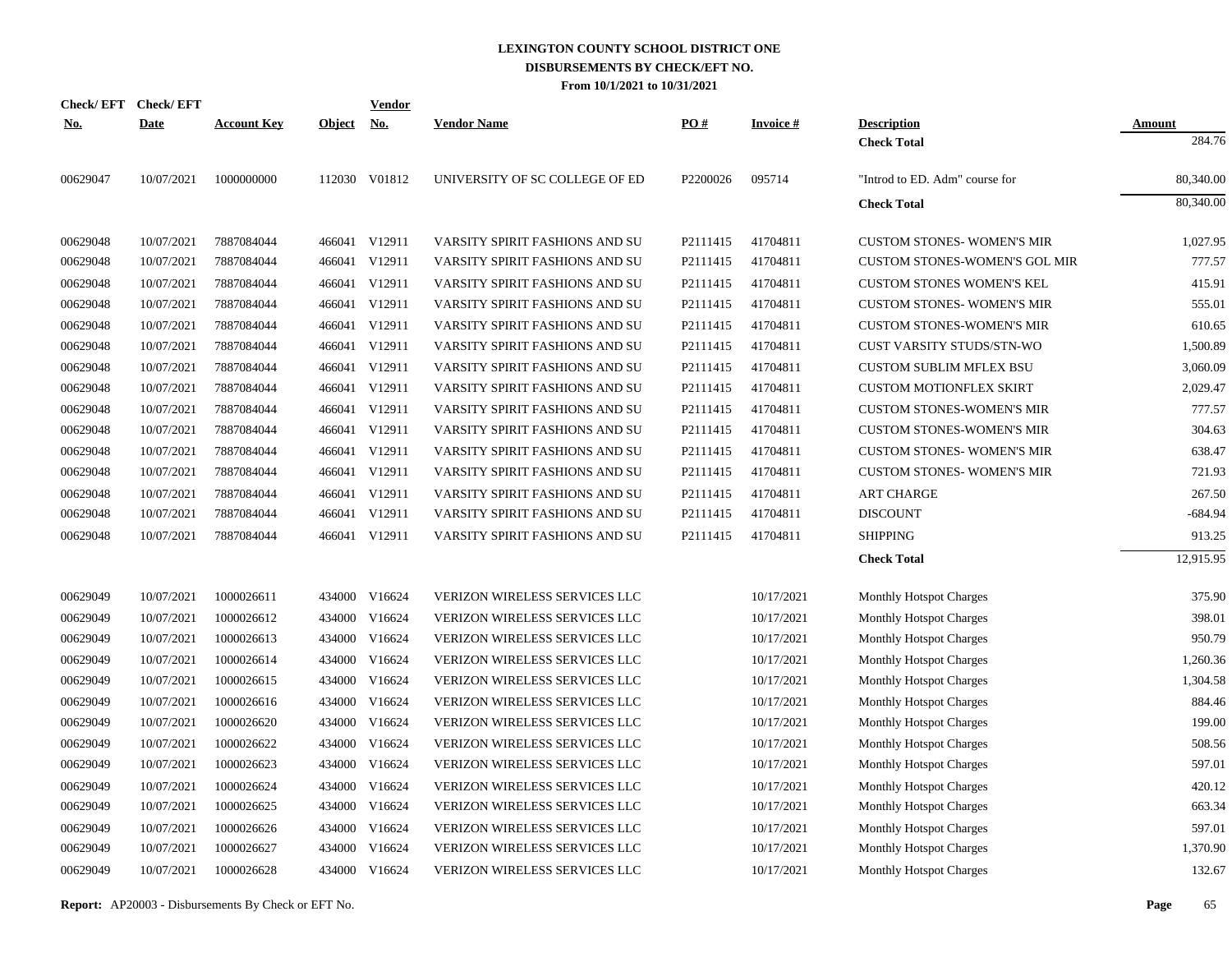| Check/EFT Check/EFT    |                           |                                  |                         | <b>Vendor</b>        |                                                            |          |                               |                                                      |                           |
|------------------------|---------------------------|----------------------------------|-------------------------|----------------------|------------------------------------------------------------|----------|-------------------------------|------------------------------------------------------|---------------------------|
| <u>No.</u><br>00629049 | <b>Date</b><br>10/07/2021 | <b>Account Key</b><br>1000026629 | <b>Object</b><br>434000 | <u>No.</u><br>V16624 | <b>Vendor Name</b><br><b>VERIZON WIRELESS SERVICES LLC</b> | PO#      | <b>Invoice#</b><br>10/17/2021 | <b>Description</b><br><b>Monthly Hotspot Charges</b> | <b>Amount</b><br>1,592.03 |
| 00629049               | 10/07/2021                | 1000026630                       | 434000                  | V16624               | VERIZON WIRELESS SERVICES LLC                              |          | 10/17/2021                    | <b>Monthly Hotspot Charges</b>                       | 1,636.25                  |
| 00629049               | 10/07/2021                | 1000026631                       | 434000                  | V16624               | VERIZON WIRELESS SERVICES LLC                              |          | 10/17/2021                    | <b>Monthly Hotspot Charges</b>                       | 176.89                    |
| 00629049               | 10/07/2021                | 1000026634                       | 434000                  | V16624               | <b>VERIZON WIRELESS SERVICES LLC</b>                       |          | 10/17/2021                    | <b>Monthly Hotspot Charges</b>                       | 309.56                    |
| 00629049               | 10/07/2021                | 1000026635                       | 434000                  | V16624               | <b>VERIZON WIRELESS SERVICES LLC</b>                       |          | 10/17/2021                    | <b>Monthly Hotspot Charges</b>                       | 88.45                     |
| 00629049               | 10/07/2021                | 1000026637                       | 434000                  | V16624               | VERIZON WIRELESS SERVICES LLC                              |          | 10/17/2021                    | <b>Monthly Hotspot Charges</b>                       | 375.90                    |
| 00629049               | 10/07/2021                | 1000026638                       | 434000                  | V16624               | VERIZON WIRELESS SERVICES LLC                              |          | 10/17/2021                    | <b>Monthly Hotspot Charges</b>                       | 287.45                    |
| 00629049               | 10/07/2021                | 1000026639                       | 434000                  | V16624               | <b>VERIZON WIRELESS SERVICES LLC</b>                       |          | 10/17/2021                    | <b>Monthly Hotspot Charges</b>                       | 995.02                    |
| 00629049               | 10/07/2021                | 1000026640                       | 434000                  | V16624               | VERIZON WIRELESS SERVICES LLC                              |          | 10/17/2021                    | <b>Monthly Hotspot Charges</b>                       | 66.33                     |
| 00629049               | 10/07/2021                | 1000026641                       | 434000                  | V16624               | VERIZON WIRELESS SERVICES LLC                              |          | 10/17/2021                    | <b>Monthly Hotspot Charges</b>                       | 176.89                    |
| 00629049               | 10/07/2021                | 1000026642                       | 434000                  | V16624               | VERIZON WIRELESS SERVICES LLC                              |          | 10/17/2021                    | <b>Monthly Hotspot Charges</b>                       | 110.56                    |
| 00629049               | 10/07/2021                | 1000026643                       | 434000                  | V16624               | VERIZON WIRELESS SERVICES LLC                              |          | 10/17/2021                    | <b>Monthly Hotspot Charges</b>                       | 287.45                    |
| 00629049               | 10/07/2021                | 1000026644                       |                         | 434000 V16624        | VERIZON WIRELESS SERVICES LLC                              |          | 10/17/2021                    | <b>Monthly Hotspot Charges</b>                       | 287.45                    |
| 00629049               | 10/07/2021                | 1000026645                       |                         | 434000 V16624        | VERIZON WIRELESS SERVICES LLC                              |          | 10/17/2021                    | <b>Monthly Hotspot Charges</b>                       | 243.23                    |
| 00629049               | 10/07/2021                | 1000026646                       | 434000                  | V16624               | VERIZON WIRELESS SERVICES LLC                              |          | 10/17/2021                    | <b>Monthly Hotspot Charges</b>                       | 464.34                    |
| 00629049               | 10/07/2021                | 1000026647                       |                         | 434000 V16624        | VERIZON WIRELESS SERVICES LLC                              |          | 10/17/2021                    | <b>Monthly Hotspot Charges</b>                       | 2,741.83                  |
|                        |                           |                                  |                         |                      |                                                            |          |                               | <b>Check Total</b>                                   | 19,502.34                 |
| 00629050               | 10/07/2021                | 1000011241                       |                         | 441000 V13982        | VOYAGER SOPRIS LEARNING                                    | P2201648 | 4163111                       | Quote is attached                                    | 348.49                    |
|                        |                           |                                  |                         |                      |                                                            |          |                               | <b>Check Total</b>                                   | 348.49                    |
| 00629051               | 10/07/2021                | 1000025413                       |                         | 432300 V01256        | WATTS AND ASSOCIATES ROOFING I                             | P2203057 | 13634                         | GHS Room 427 - Repair Roof Dra                       | 875.00                    |
|                        |                           |                                  |                         |                      |                                                            |          |                               | <b>Check Total</b>                                   | 875.00                    |
| 00629052               | 10/07/2021                | 7802072013                       |                         | 466034 V16930        | WOOD, CHRISTOPHER K                                        |          | VFB.GI.10.01.21               | Athletic Official                                    | 122.60                    |
|                        |                           |                                  |                         |                      |                                                            |          |                               | <b>Check Total</b>                                   | 122.60                    |
| 00629053               | 10/07/2021                | 7802088030                       |                         | 466034 V15964        | WOOLEY, MICHAEL CRAIG                                      |          | BFB-PMS.09.30.21 Football     |                                                      | 65.00                     |
|                        |                           |                                  |                         |                      |                                                            |          |                               | <b>Check Total</b>                                   | 65.00                     |
| 00629054               | 10/07/2021                | 7887083544                       |                         | 466064 V00699        | <b>CHAPIN HIGH SCHOOL</b>                                  | P2204029 | P2204029.RBH                  | 5A REGION SWIM CHAMPIONSHIP ME                       | 570.00                    |
|                        |                           |                                  |                         |                      |                                                            |          |                               | <b>Check Total</b>                                   | 570.00                    |
| 00629055               | 10/07/2021                | 1000011415                       | 433200                  | V10942               | NATIONAL ASSOCIATION FOR MUSIC                             | P2204028 | P2204028.PHS                  | membership dues                                      | 133.00                    |
|                        |                           |                                  |                         |                      |                                                            |          |                               | <b>Check Total</b>                                   | 133.00                    |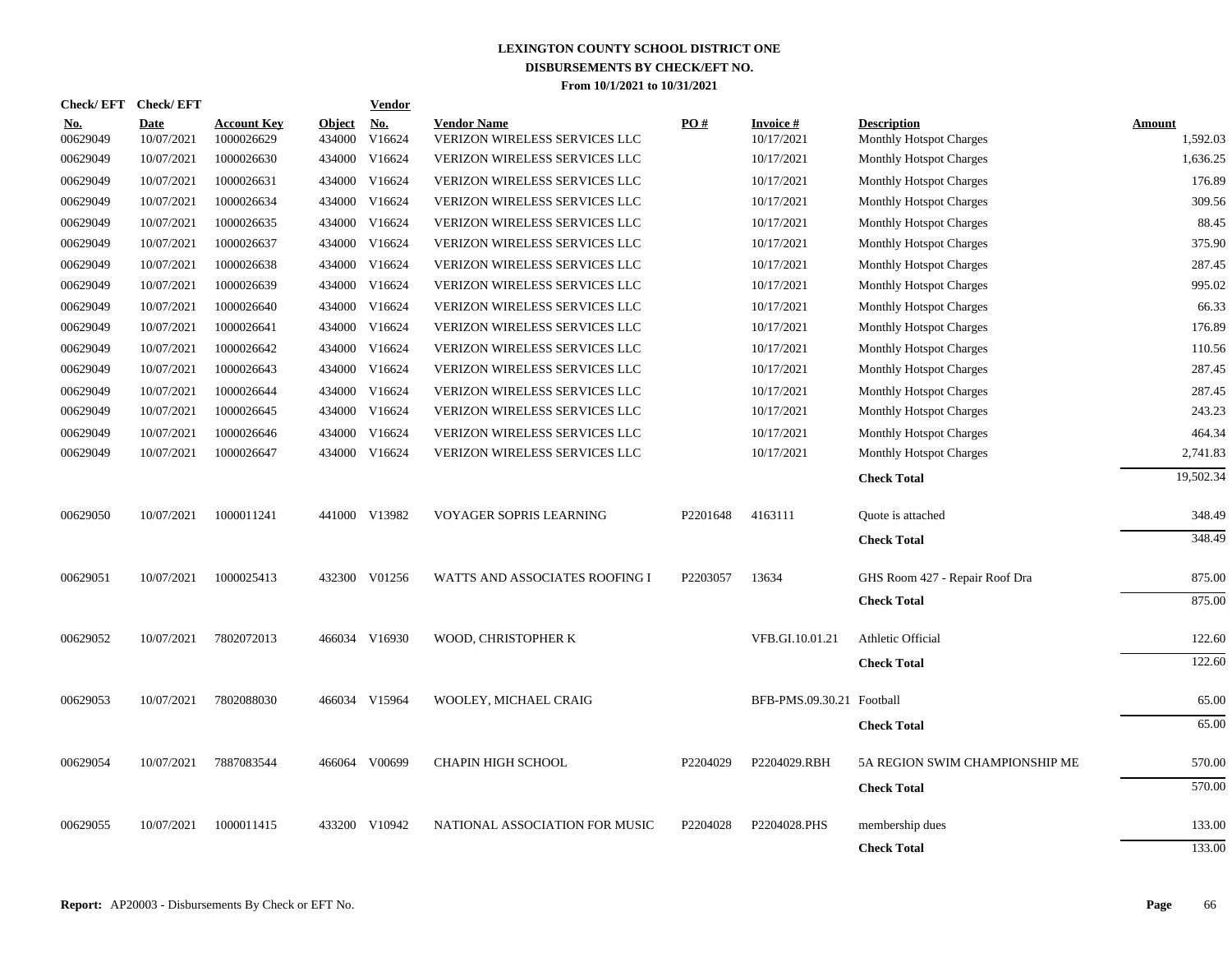|                 | Check/EFT Check/EFT       |                                  |                         | <b>Vendor</b>        |                                                  |                 |                                 |                                                      |                            |
|-----------------|---------------------------|----------------------------------|-------------------------|----------------------|--------------------------------------------------|-----------------|---------------------------------|------------------------------------------------------|----------------------------|
| No.<br>00629056 | <b>Date</b><br>10/07/2021 | <b>Account Key</b><br>3570025503 | <b>Object</b><br>433100 | <u>No.</u><br>V02099 | <b>Vendor Name</b><br>SC DEPARTMENT OF EDUCATION | PO#<br>P2203971 | <b>Invoice#</b><br>P2203971.ADM | <b>Description</b><br>Special Needs Summer School Pr | <b>Amount</b><br>16,870.20 |
|                 |                           |                                  |                         |                      |                                                  |                 |                                 | <b>Check Total</b>                                   | 16,870.20                  |
| 00629057        | 10/07/2021                | 1000025408                       |                         | 432100 V00141        | TOWN OF LEXINGTON                                |                 | TN0921                          | DO.4479/002487.                                      | 298.43                     |
| 00629057        | 10/07/2021                | 1000025408                       | 432100                  | V00141               | TOWN OF LEXINGTON                                |                 | TN0921                          | DO.23898/005318.                                     | 40.36                      |
| 00629057        | 10/07/2021                | 1000025408                       |                         | 432100 V00141        | TOWN OF LEXINGTON                                |                 | TN0921                          | DO.23900/004703.                                     | 46.45                      |
| 00629057        | 10/07/2021                | 1000025408                       | 432100                  | V00141               | TOWN OF LEXINGTON                                |                 | TN0921                          | DO.23897/005210.                                     | 40.36                      |
| 00629057        | 10/07/2021                | 1000025408                       |                         | 432100 V00141        | TOWN OF LEXINGTON                                |                 | TN0921                          | DO.23899/004817.                                     | 47.46                      |
| 00629057        | 10/07/2021                | 1000025408                       | 432100                  | V00141               | TOWN OF LEXINGTON                                |                 | TN0921                          | DO.31900/005319.                                     | 8.19                       |
| 00629057        | 10/07/2021                | 1000025408                       |                         | 432100 V00141        | TOWN OF LEXINGTON                                |                 | TN0921                          | DO.31181/004702.                                     | 37.31                      |
| 00629057        | 10/07/2021                | 1000025408                       |                         | 432100 V00141        | TOWN OF LEXINGTON                                |                 | TN0921                          | DO.34818/004753.                                     | 62.54                      |
| 00629057        | 10/07/2021                | 1000025408                       |                         | 432100 V00141        | TOWN OF LEXINGTON                                |                 | TN0921                          | TR.5931/003177.                                      | 99.32                      |
| 00629057        | 10/07/2021                | 1000025411                       |                         | 432100 V00141        | TOWN OF LEXINGTON                                |                 | TN0921                          | LHS.16841/008449.                                    | 3,644.84                   |
| 00629057        | 10/07/2021                | 1000025412                       |                         | 432100 V00141        | TOWN OF LEXINGTON                                |                 | TN0921                          | LES.2098/001242.                                     | 1,471.12                   |
| 00629057        | 10/07/2021                | 1000025419                       |                         | 432100 V00141        | TOWN OF LEXINGTON                                |                 | TN0921                          | ROS.1405/000840.                                     | 626.81                     |
| 00629057        | 10/07/2021                | 1000025420                       |                         | 432100 V00141        | TOWN OF LEXINGTON                                |                 | TN0921                          | LMS.2062/001217.                                     | 99.49                      |
| 00629057        | 10/07/2021                | 1000025420                       | 432100                  | V00141               | TOWN OF LEXINGTON                                |                 | TN0921                          | LMS.2108/001246.                                     | 583.16                     |
| 00629057        | 10/07/2021                | 1000025422                       | 432100                  | V00141               | TOWN OF LEXINGTON                                |                 | TN0921                          | OGE002226                                            | 967.72                     |
| 00629057        | 10/07/2021                | 1000025428                       | 432100                  | V00141               | TOWN OF LEXINGTON                                |                 | TN0921                          | MES.9259/005369.                                     | 1,004.42                   |
| 00629057        | 10/07/2021                | 1000025431                       | 432100                  | V00141               | TOWN OF LEXINGTON                                |                 | TN0921                          | LME.05895                                            | 896.42                     |
| 00629057        | 10/07/2021                | 1000025434                       |                         | 432100 V00141        | TOWN OF LEXINGTON                                |                 | TN0921                          | PHM.20731/010622.                                    | 596.42                     |
| 00629057        | 10/07/2021                | 1000025435                       |                         | 432100 V00141        | TOWN OF LEXINGTON                                |                 | TN0921                          | PHE.20730/10621.                                     | 700.42                     |
| 00629057        | 10/07/2021                | 1000025440                       |                         | 432100 V00141        | TOWN OF LEXINGTON                                |                 | TN0921                          | NPE.28215/016832.                                    | 314.76                     |
| 00629057        | 10/07/2021                | 1000025441                       |                         | 432100 V00141        | TOWN OF LEXINGTON                                |                 | TN0921                          | RCE.33079/018790.                                    | 1,016.42                   |
| 00629057        | 10/07/2021                | 1000025442                       |                         | 432100 V00141        | TOWN OF LEXINGTON                                |                 | TN0921                          | MGE.38335/019255.                                    | 1,364.21                   |
| 00629057        | 10/07/2021                | 1000025443                       |                         | 432100 V00141        | TOWN OF LEXINGTON                                |                 | TN0921                          | MGM.36251/019522.                                    | 1,196.69                   |
| 00629057        | 10/07/2021                | 1000025444                       |                         | 432100 V00141        | TOWN OF LEXINGTON                                |                 | TN0921                          | RBH.019299                                           | 2,544.94                   |
| 00629057        | 10/07/2021                | 1000025446                       |                         | 432100 V00141        | TOWN OF LEXINGTON                                |                 | TN0921                          | <b>BWM00141</b>                                      | 567.42                     |
|                 |                           |                                  |                         |                      |                                                  |                 |                                 | <b>Check Total</b>                                   | 18,275.68                  |
| 00629058        | 10/07/2021                | 7802082544                       |                         | 466064 V15642        | USTA SOUTH CAROLINA                              | P2203960        | P2203960.RBH                    | 2021 GIRLS JV INVITATIONAL                           | 200.00                     |
|                 |                           |                                  |                         |                      |                                                  |                 |                                 | <b>Check Total</b>                                   | 200.00                     |
| 00629059        | 10/07/2021                | 3972022403                       | 433200                  | EXXXXX               | Employee                                         |                 | 09.01.09.27.21                  | Prof/Leadership Devel                                | 10.92                      |
|                 |                           |                                  |                         |                      |                                                  |                 |                                 | <b>Check Total</b>                                   | 10.92                      |
|                 |                           |                                  |                         |                      |                                                  |                 |                                 |                                                      |                            |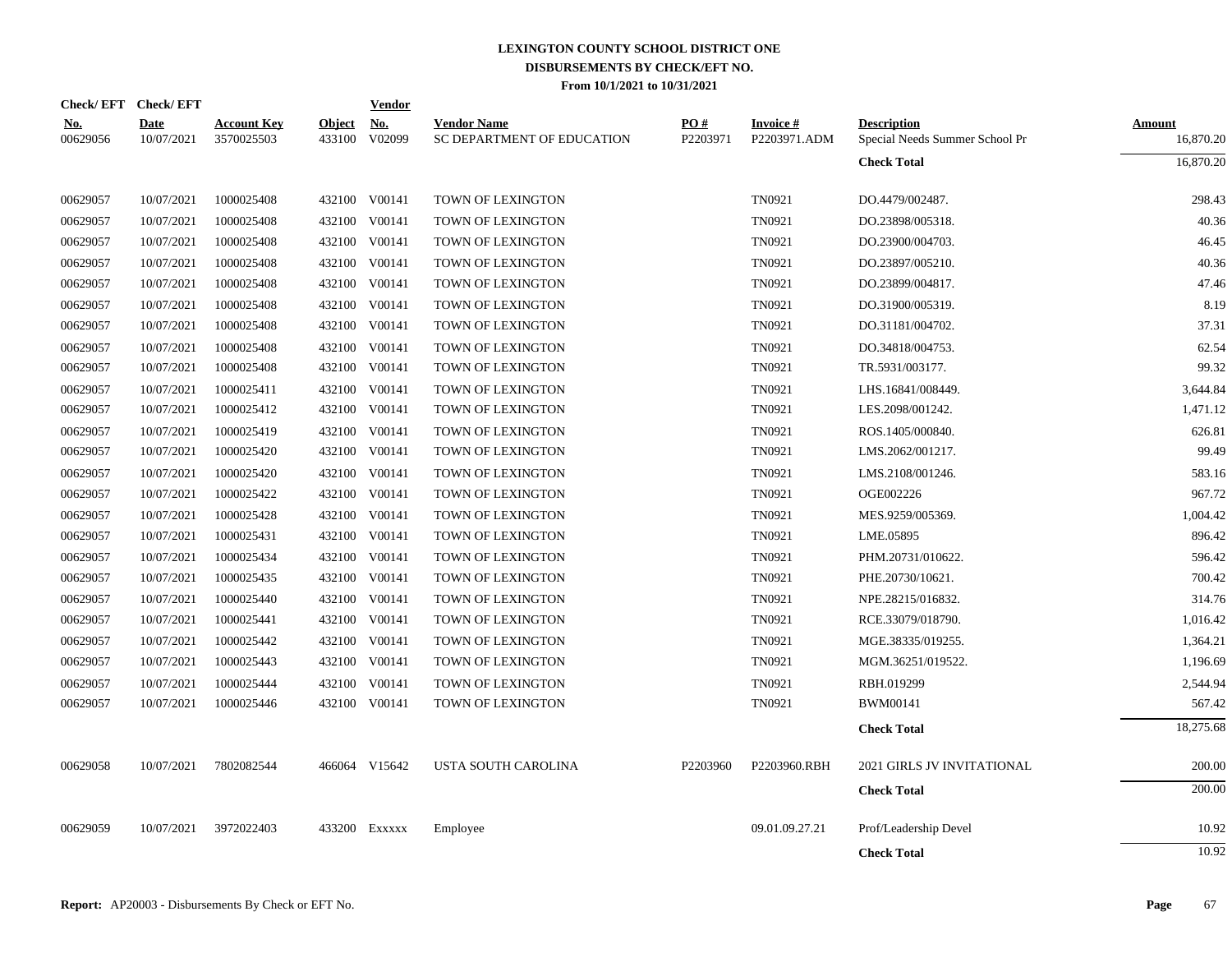|                        | Check/EFT Check/EFT       |                                  |               | <b>Vendor</b>               |                                    |          |                                   |                                    |                        |
|------------------------|---------------------------|----------------------------------|---------------|-----------------------------|------------------------------------|----------|-----------------------------------|------------------------------------|------------------------|
| <u>No.</u><br>00629060 | <b>Date</b><br>10/07/2021 | <b>Account Key</b><br>1000026306 | <b>Object</b> | <u>No.</u><br>433200 EXXXXX | <b>Vendor Name</b><br>Employee     | PO#      | <b>Invoice#</b><br>09.01.09.30.21 | <b>Description</b><br>Dept errands | <b>Amount</b><br>29.12 |
|                        |                           |                                  |               |                             |                                    |          |                                   | <b>Check Total</b>                 | 29.12                  |
| 00629061               | 10/07/2021                | 1000026306                       |               | 433200 Exxxxx               | Employee                           |          | 09.01.09.30.21                    | Dept errands                       | 28.00                  |
|                        |                           |                                  |               |                             |                                    |          |                                   | <b>Check Total</b>                 | 28.00                  |
| 00629062               | 10/07/2021                | 1000021207                       |               | 433200 Exxxxx               | Employee                           |          | 08.17.09.20.21                    | Meetings @ schools                 | 39.20                  |
|                        |                           |                                  |               |                             |                                    |          |                                   | <b>Check Total</b>                 | 39.20                  |
| 00629063               | 10/07/2021                | 1000026306                       |               | 433200 EXXXXX               | Employee                           |          | 09.01.09.30.21                    | Commute to schools assignments     | 63.56                  |
|                        |                           |                                  |               |                             |                                    |          |                                   | <b>Check Total</b>                 | 63.56                  |
| 00629064               | 10/08/2021                | 1000011330                       |               | 441000 V02519               | ACADEMIC SUPPLIER DBA RASIX CO     | P2203800 | ID69496                           | CF410AQ Blk, Magenta, Cyan, Y      | 658.36                 |
| 00629064               | 10/08/2021                | 1000011411                       |               | 441000 V02519               | ACADEMIC SUPPLIER DBA RASIX CO     | P2203859 | ID69497                           | CE505A Laser printer cartridge     | 106.96                 |
|                        |                           |                                  |               |                             |                                    |          |                                   | <b>Check Total</b>                 | 765.32                 |
| 00629065               | 10/08/2021                | 7886027047                       |               | 466035 V00199               | <b>ADAIR PIANO LLC</b>             | P2202886 | P2202886.CES                      | Tuning 2 pianos                    | 250.00                 |
|                        |                           |                                  |               |                             |                                    |          |                                   | <b>Check Total</b>                 | 250.00                 |
| 00629066               | 10/08/2021                | 1000011323                       | 443000        | V00884                      | <b>BOOKSOURCE</b>                  | P2203886 | 952722                            | BROWN BEAR, BROWN BEAR             | 33.70                  |
| 00629066               | 10/08/2021                | 1000011323                       | 443000        | V00884                      | <b>BOOKSOURCE</b>                  | P2203886 | 952722                            | ROCKING IN MY SCHOOL               | 71.20                  |
| 00629066               | 10/08/2021                | 1000011323                       | 443000        | V00884                      | <b>BOOKSOURCE</b>                  | P2203886 | 952722                            | PETE THE CAT AND HIS               | 71.20                  |
| 00629066               | 10/08/2021                | 1000011323                       | 443000        | V00884                      | <b>BOOKSOURCE</b>                  | P2203886 | 952722                            | DAVID GOES TO SCHOOL               | 29.95                  |
| 00629066               | 10/08/2021                | 1000011323                       | 443000        | V00884                      | <b>BOOKSOURCE</b>                  | P2203886 | 952722                            | <b>CAPS FOR SALE</b>               | 29.95                  |
| 00629066               | 10/08/2021                | 1000011323                       | 443000        | V00884                      | <b>BOOKSOURCE</b>                  | P2203886 | 952722                            | HARRY THE DIRTY DOG                | 29.95                  |
| 00629066               | 10/08/2021                | 1000011323                       | 443000        | V00884                      | <b>BOOKSOURCE</b>                  | P2203886 | 952722                            | THE THREE BILLY GOATS              | 119.80                 |
| 00629066               | 10/08/2021                | 1000011323                       |               | 443000 V00884               | <b>BOOKSOURCE</b>                  | P2203886 | 952722                            | MRS. WISHY-WASHY                   | 74.80                  |
|                        |                           |                                  |               |                             |                                    |          |                                   | <b>Check Total</b>                 | 460.55                 |
| 00629067               | 10/08/2021                | 1000022229                       |               | 443000 V00008               | BOUND TO STAY BOUND BOOKS INC      | P2203403 | 161326                            | Books of various titles and pr     | 1,670.34               |
| 00629067               | 10/08/2021                | 1000022229                       |               | 443000 V00008               | BOUND TO STAY BOUND BOOKS INC      | P2203403 | 161326                            | Processing Fee                     | 84.00                  |
|                        |                           |                                  |               |                             |                                    |          |                                   | <b>Check Total</b>                 | 1,754.34               |
| 00629068               | 10/08/2021                | 1000023101                       | 431800        | V01341                      | <b>BURKETT BURKETT AND BURKETT</b> | P2110674 | 66169                             | Financial Audit Services 2020-     | 3,602.35               |
| 00629068               | 10/08/2021                | 1000023101                       |               | 431800 V01341               | BURKETT BURKETT AND BURKETT        | P2110674 | 66169                             | Procurement Audit Services 202     | 125.00                 |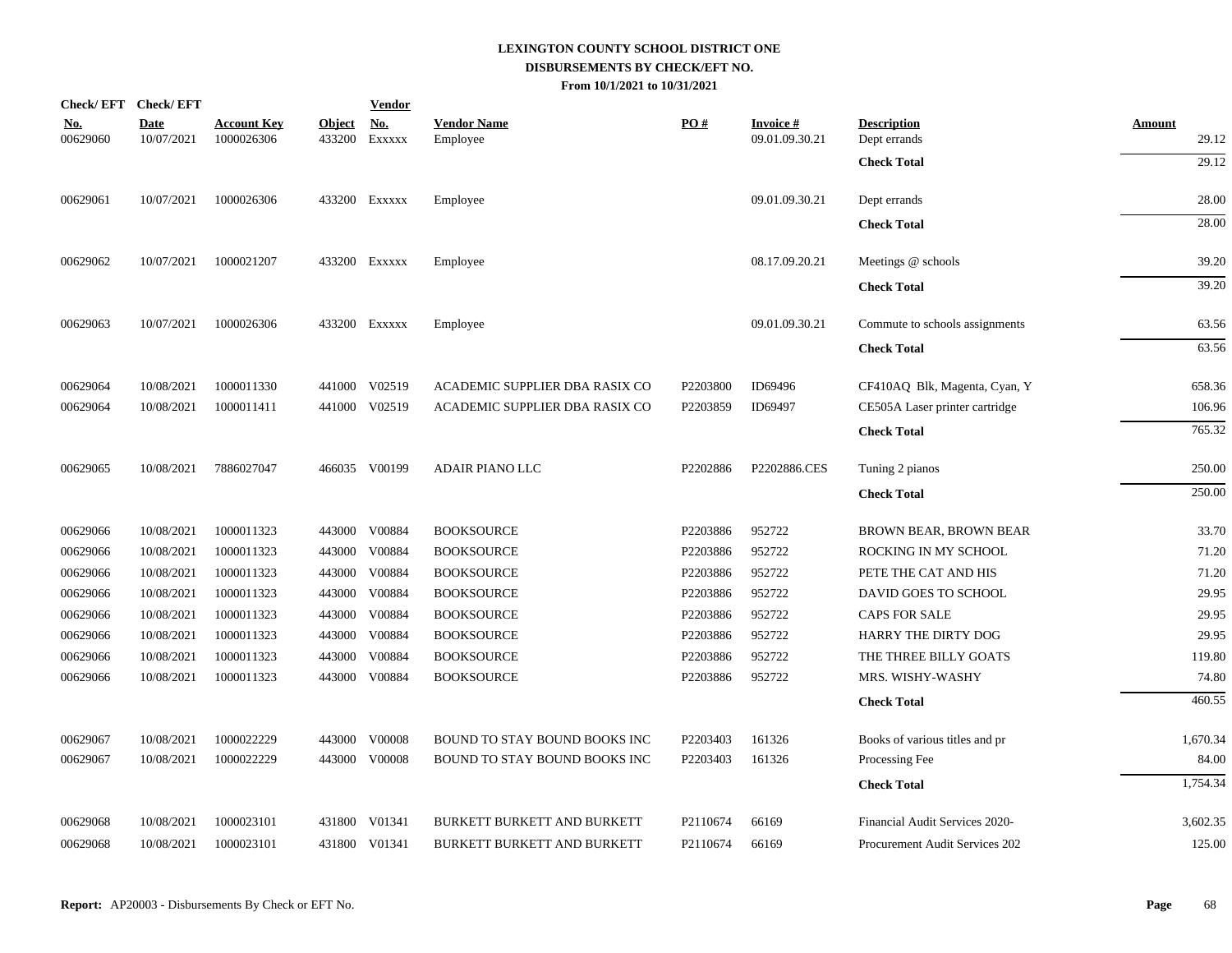| <b>Check/EFT</b> | <b>Check/EFT</b> |                    |               | <b>Vendor</b> |                                       |          |                  |                                     |               |
|------------------|------------------|--------------------|---------------|---------------|---------------------------------------|----------|------------------|-------------------------------------|---------------|
| <u>No.</u>       | <b>Date</b>      | <b>Account Key</b> | <u>Object</u> | <u>No.</u>    | <b>Vendor Name</b>                    | PO#      | <b>Invoice#</b>  | <b>Description</b>                  | <b>Amount</b> |
|                  |                  |                    |               |               |                                       |          |                  | <b>Check Total</b>                  | 3,727.35      |
| 00629069         | 10/08/2021       | 7738027020         | 466041        | Exxxxx        | Employee                              |          | 10.04.2021       | Reimb for paint supplies            | 74.30         |
|                  |                  |                    |               |               |                                       |          |                  | <b>Check Total</b>                  | 74.30         |
| 00629070         | 10/08/2021       | 1000022403         |               | 439500 V01474 | CERTIFIED TRANSLATION SERVICES        | P2201644 | LEX-21-0880      | Spanish Interpreter for online      | 162.50        |
| 00629070         | 10/08/2021       | 1000022403         | 439500        | V01474        | <b>CERTIFIED TRANSLATION SERVICES</b> | P2201644 | LEX-21-0880      | Interpreter's Mileage               | 23.52         |
| 00629070         | 10/08/2021       | 1000022403         |               | 439500 V01474 | CERTIFIED TRANSLATION SERVICES        | P2201644 | LEX-21-0880      | Spanish Interpreter for online      | 65.00         |
|                  |                  |                    |               |               |                                       |          |                  | <b>Check Total</b>                  | 251.02        |
| 00629071         | 10/08/2021       | 1000025507         |               | 433100 V01601 | CHECKER YELLOW CAB CO INC             |          | 19194            | Student transportation cost         | 25.00         |
| 00629071         | 10/08/2021       | 1000025507         | 433100        | V01601        | CHECKER YELLOW CAB CO INC             |          | 19195            | Student trasportation cost          | 1,198.00      |
| 00629071         | 10/08/2021       | 1000025507         | 433100        | V01601        | CHECKER YELLOW CAB CO INC             |          | 19196            | Taxi Transport                      | 1,529.00      |
| 00629071         | 10/08/2021       | 1000025507         |               | 433100 V01601 | CHECKER YELLOW CAB CO INC             |          | 19197            | Taxi Transport/special trip         | 2,080.00      |
|                  |                  |                    |               |               |                                       |          |                  | <b>Check Total</b>                  | 4,832.00      |
| 00629072         | 10/08/2021       | 1000025425         |               | 432100 V00433 | <b>CITY OF CAYCE</b>                  |          | 17000100.1.10.21 | Water                               | 4,773.72      |
| 00629072         | 10/08/2021       | 1000025426         |               | 432100 V00433 | <b>CITY OF CAYCE</b>                  |          | 17000110.1.10.21 | Water                               | 3,899.52      |
|                  |                  |                    |               |               |                                       |          |                  | <b>Check Total</b>                  | 8,673.24      |
| 00629073         | 10/08/2021       | 1000011427         |               | 441000 V12704 | COLUMBIA FLAG AND SIGN COMPANY        | P2203274 | 195562           | 8X12 US FLAGS (FOR CLASSROOMS       | 120.70        |
| 00629073         | 10/08/2021       | 1000011427         |               | 441000 V12704 | COLUMBIA FLAG AND SIGN COMPANY        | P2203274 | 195562           | BASE 1 8X12 IN FLAG BLACK WOO       | 89.88         |
|                  |                  |                    |               |               |                                       |          |                  | <b>Check Total</b>                  | 210.58        |
| 00629074         | 10/08/2021       | 1000026611         |               | 434000 V01952 | <b>COMPORIUM</b>                      |          | 03126.10.21      | <b>Current Month Phone Services</b> | 278.21        |
| 00629074         | 10/08/2021       | 1000026612         | 434000        | V01952        | <b>COMPORIUM</b>                      |          | 03126.10.21      | <b>Current Month Phone Services</b> | 269.76        |
| 00629074         | 10/08/2021       | 1000026613         | 434000        | V01952        | COMPORIUM                             |          | 03126.10.21      | <b>Current Month Phone Services</b> | 533.63        |
| 00629074         | 10/08/2021       | 1000026614         | 434000        | V01952        | <b>COMPORIUM</b>                      |          | 03126.10.21      | <b>Current Month Phone Services</b> | 282.14        |
| 00629074         | 10/08/2021       | 1000026615         | 434000        | V01952        | <b>COMPORIUM</b>                      |          | 03126.10.21      | <b>Current Month Phone Services</b> | 198.08        |
| 00629074         | 10/08/2021       | 1000026616         | 434000        | V01952        | <b>COMPORIUM</b>                      |          | 03126.10.21      | <b>Current Month Phone Services</b> | 201.76        |
| 00629074         | 10/08/2021       | 1000026619         | 434000        | V01952        | <b>COMPORIUM</b>                      |          | 03126.10.21      | <b>Current Month Phone Services</b> | 324.29        |
| 00629074         | 10/08/2021       | 1000026620         | 434000        | V01952        | <b>COMPORIUM</b>                      |          | 03126.10.21      | <b>Current Month Phone Services</b> | 1,341.39      |
| 00629074         | 10/08/2021       | 1000026621         | 434000        | V01952        | <b>COMPORIUM</b>                      |          | 03126.10.21      | <b>Current Month Phone Services</b> | 282.51        |
| 00629074         | 10/08/2021       | 1000026622         | 434000        | V01952        | <b>COMPORIUM</b>                      |          | 03126.10.21      | <b>Current Month Phone Services</b> | 223.63        |
| 00629074         | 10/08/2021       | 1000026623         | 434000        | V01952        | <b>COMPORIUM</b>                      |          | 03126.10.21      | <b>Current Month Phone Services</b> | 218.50        |
| 00629074         | 10/08/2021       | 1000026624         |               | 434000 V01952 | <b>COMPORIUM</b>                      |          | 03126.10.21      | <b>Current Month Phone Services</b> | 241.32        |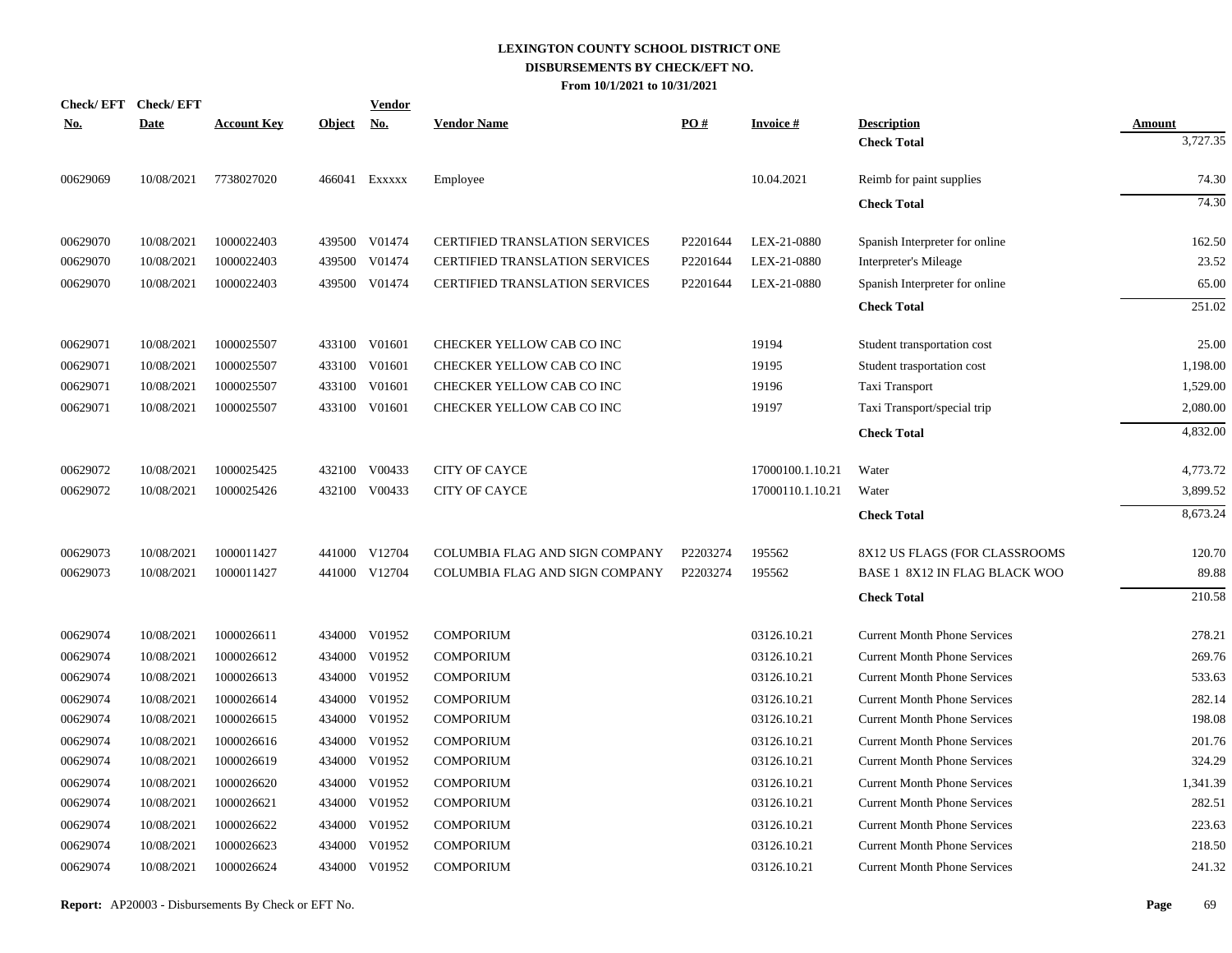| <b>Check/EFT</b>       | <b>Check/EFT</b>          |                                  |                         | <b>Vendor</b> |                                        |          |                                |                                                           |                         |
|------------------------|---------------------------|----------------------------------|-------------------------|---------------|----------------------------------------|----------|--------------------------------|-----------------------------------------------------------|-------------------------|
| <u>No.</u><br>00629074 | <b>Date</b><br>10/08/2021 | <b>Account Key</b><br>1000026625 | <b>Object</b><br>434000 | No.<br>V01952 | <b>Vendor Name</b><br><b>COMPORIUM</b> | PO#      | <b>Invoice#</b><br>03126.10.21 | <b>Description</b><br><b>Current Month Phone Services</b> | <b>Amount</b><br>219.15 |
| 00629074               | 10/08/2021                | 1000026626                       | 434000                  | V01952        | <b>COMPORIUM</b>                       |          | 03126.10.21                    | <b>Current Month Phone Services</b>                       | 401.90                  |
| 00629074               | 10/08/2021                | 1000026627                       | 434000                  | V01952        | <b>COMPORIUM</b>                       |          | 03126.10.21                    | <b>Current Month Phone Services</b>                       | 817.18                  |
| 00629074               | 10/08/2021                | 1000026628                       |                         | 434000 V01952 | <b>COMPORIUM</b>                       |          | 03126.10.21                    | <b>Current Month Phone Services</b>                       | 260.98                  |
| 00629074               | 10/08/2021                | 1000026629                       | 434000                  | V01952        | <b>COMPORIUM</b>                       |          | 03126.10.21                    | <b>Current Month Phone Services</b>                       | 778.71                  |
| 00629074               | 10/08/2021                | 1000026630                       |                         | 434000 V01952 | <b>COMPORIUM</b>                       |          | 03126.10.21                    | <b>Current Month Phone Services</b>                       | 269.76                  |
| 00629074               | 10/08/2021                | 1000026631                       | 434000                  | V01952        | <b>COMPORIUM</b>                       |          | 03126.10.21                    | <b>Current Month Phone Services</b>                       | 55.74                   |
| 00629074               | 10/08/2021                | 1000026634                       |                         | 434000 V01952 | <b>COMPORIUM</b>                       |          | 03126.10.21                    | <b>Current Month Phone Services</b>                       | 607.05                  |
| 00629074               | 10/08/2021                | 1000026635                       | 434000                  | V01952        | <b>COMPORIUM</b>                       |          | 03126.10.21                    | <b>Current Month Phone Services</b>                       | 280.54                  |
| 00629074               | 10/08/2021                | 1000026637                       |                         | 434000 V01952 | <b>COMPORIUM</b>                       |          | 03126.10.21                    | <b>Current Month Phone Services</b>                       | 364.16                  |
| 00629074               | 10/08/2021                | 1000026638                       | 434000                  | V01952        | <b>COMPORIUM</b>                       |          | 03126.10.21                    | <b>Current Month Phone Services</b>                       | 171.71                  |
| 00629074               | 10/08/2021                | 1000026639                       |                         | 434000 V01952 | <b>COMPORIUM</b>                       |          | 03126.10.21                    | <b>Current Month Phone Services</b>                       | 391.90                  |
| 00629074               | 10/08/2021                | 1000026640                       | 434000                  | V01952        | <b>COMPORIUM</b>                       |          | 03126.10.21                    | <b>Current Month Phone Services</b>                       | 299.31                  |
| 00629074               | 10/08/2021                | 1000026641                       |                         | 434000 V01952 | <b>COMPORIUM</b>                       |          | 03126.10.21                    | <b>Current Month Phone Services</b>                       | 401.00                  |
| 00629074               | 10/08/2021                | 1000026642                       | 434000                  | V01952        | <b>COMPORIUM</b>                       |          | 03126.10.21                    | <b>Current Month Phone Services</b>                       | 233.76                  |
| 00629074               | 10/08/2021                | 1000026643                       |                         | 434000 V01952 | <b>COMPORIUM</b>                       |          | 03126.10.21                    | <b>Current Month Phone Services</b>                       | 602.93                  |
| 00629074               | 10/08/2021                | 1000026644                       | 434000                  | V01952        | <b>COMPORIUM</b>                       |          | 03126.10.21                    | <b>Current Month Phone Services</b>                       | 773.98                  |
| 00629074               | 10/08/2021                | 1000026645                       |                         | 434000 V01952 | <b>COMPORIUM</b>                       |          | 03126.10.21                    | <b>Current Month Phone Services</b>                       | 381.40                  |
| 00629074               | 10/08/2021                | 1000026646                       | 434000                  | V01952        | <b>COMPORIUM</b>                       |          | 03126.10.21                    | <b>Current Month Phone Services</b>                       | 209.59                  |
| 00629074               | 10/08/2021                | 1000026647                       |                         | 434000 V01952 | <b>COMPORIUM</b>                       |          | 03126.10.21                    | <b>Current Month Phone Services</b>                       | 55.74                   |
| 00629074               | 10/08/2021                | 1000026652                       |                         | 434000 V01952 | <b>COMPORIUM</b>                       |          | 03126.10.21                    | <b>Current Month Phone Services</b>                       | 680.17                  |
| 00629074               | 10/08/2021                | 1000026693                       |                         | 434000 V01952 | <b>COMPORIUM</b>                       |          | 03126.10.21                    | <b>Current Month Phone Services</b>                       | 9,157.19                |
| 00629074               | 10/08/2021                | 1000026693                       | 434000                  | V01952        | <b>COMPORIUM</b>                       |          | 03126.10.21                    | <b>Current Month Phone Services</b>                       | 959.75                  |
| 00629074               | 10/08/2021                | 1000026693                       |                         | 434000 V01952 | <b>COMPORIUM</b>                       |          | 03126.10.21                    | <b>Current Month Phone Services</b>                       | 235.78                  |
|                        |                           |                                  |                         |               |                                        |          |                                | <b>Check Total</b>                                        | 23,004.60               |
| 00629075               | 10/08/2021                | 7924099715                       |                         | 466041 V10286 | <b>CREATIVE SOLUTIONS INC</b>          | P2204107 | 1845282848                     | A COLOR GUARD DROP CROTCH PANT                            | 1,396.00                |
| 00629075               | 10/08/2021                | 7924099715                       |                         | 466041 V10286 | CREATIVE SOLUTIONS INC                 | P2204107 | 1845282848                     | A COLOR GUARD DROP CROTCH PANT                            | 6,980.00                |
| 00629075               | 10/08/2021                | 7924099715                       |                         | 466041 V10286 | CREATIVE SOLUTIONS INC                 | P2204107 | 1845282848                     | <b>SHIPPING</b>                                           | 175.00                  |
|                        |                           |                                  |                         |               |                                        |          |                                | <b>Check Total</b>                                        | 8,551.00                |
| 00629076               | 10/08/2021                | 1000025407                       |                         | 432300 V11477 | <b>CULLUM SERVICES INC</b>             | P2200254 | 58328                          | Transportation-HVAC Mechanical                            | 37.50                   |
| 00629076               | 10/08/2021                | 1000025407                       |                         | 432300 V11477 | <b>CULLUM SERVICES INC</b>             | P2200254 | 58328                          | Transportation Gilbert-HVAC Me                            | 25.00                   |
| 00629076               | 10/08/2021                | 1000025407                       |                         | 432300 V11477 | <b>CULLUM SERVICES INC</b>             | P2200254 | 58328                          | Transportation Pelion-HVAC Mec                            | 25.00                   |
| 00629076               | 10/08/2021                | 1000025408                       |                         | 432300 V11477 | <b>CULLUM SERVICES INC</b>             | P2200254 | 58328                          | DO/Annex-HVAC Mechanical Maint                            | 337.50                  |
| 00629076               | 10/08/2021                | 1000025408                       |                         | 432300 V11477 | <b>CULLUM SERVICES INC</b>             | P2200254 | 58328                          | DO-HVAC Mechanical Maintenance                            | 1,000.00                |
|                        |                           |                                  |                         |               |                                        |          |                                |                                                           |                         |

**Report:** AP20003 - Disbursements By Check or EFT No. **Page** 70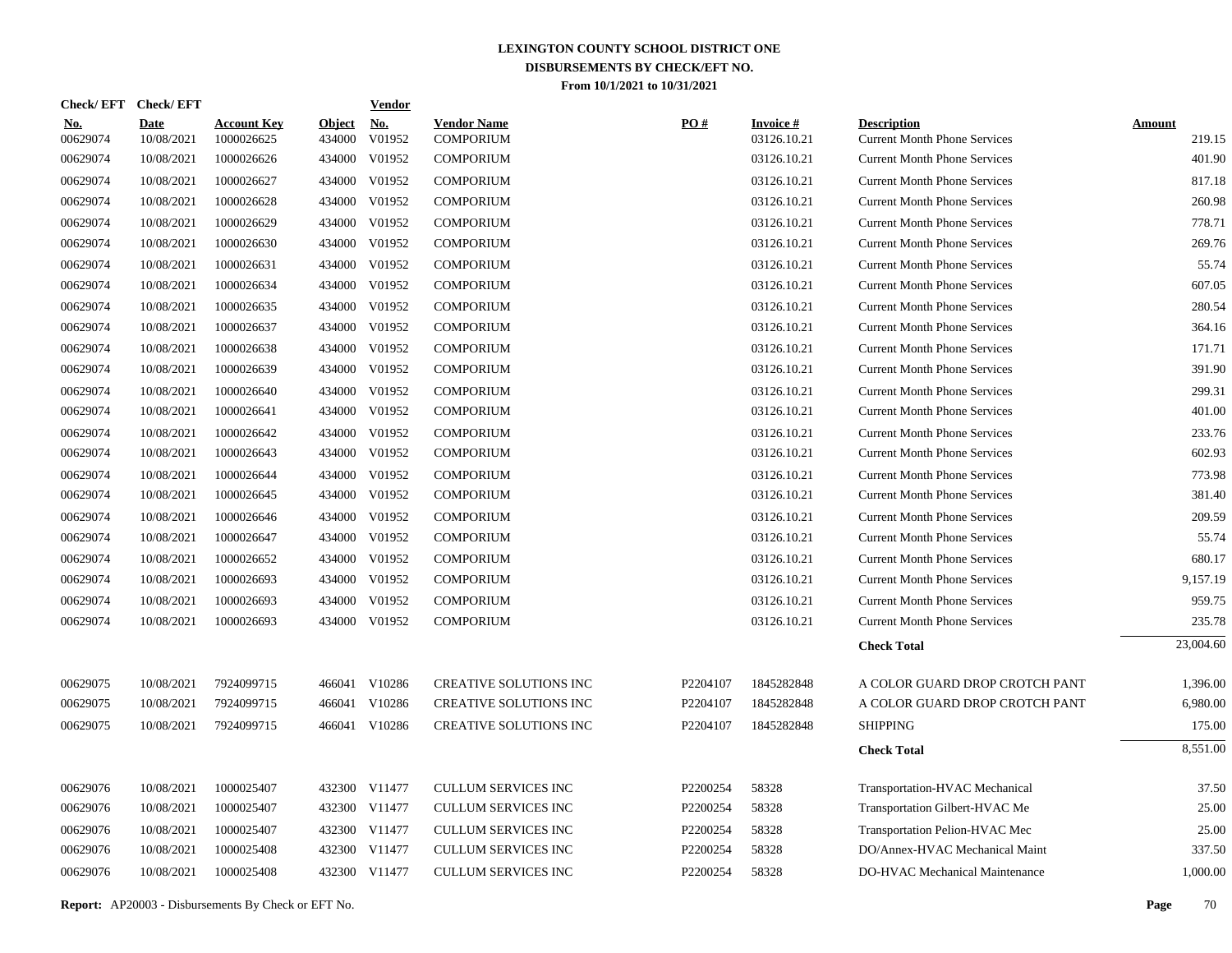| Check/EFT Check/EFT    |                           |                                  |                         | Vendor               |                                                  |                 |                    |                                                             |                 |
|------------------------|---------------------------|----------------------------------|-------------------------|----------------------|--------------------------------------------------|-----------------|--------------------|-------------------------------------------------------------|-----------------|
| <b>No.</b><br>00629076 | <b>Date</b><br>10/08/2021 | <b>Account Key</b><br>1000025408 | <b>Object</b><br>432300 | <b>No.</b><br>V11477 | <b>Vendor Name</b><br><b>CULLUM SERVICES INC</b> | PO#<br>P2200254 | Invoice #<br>58328 | <b>Description</b><br><b>DM-HVAC Mechanical Maintenance</b> | Amount<br>45.00 |
| 00629076               | 10/08/2021                | 1000025408                       | 432300                  | V11477               | <b>CULLUM SERVICES INC</b>                       | P2200254        | 58328              | ITV Building-HVAC Mechanical M                              | 112.50          |
| 00629076               | 10/08/2021                | 1000025408                       | 432300                  | V11477               | <b>CULLUM SERVICES INC</b>                       | P2200254        | 58328              | DOC-HVAC Mechanical Maintenanc                              | 500.00          |
| 00629076               | 10/08/2021                | 1000025411                       | 432300                  | V11477               | <b>CULLUM SERVICES INC</b>                       | P2200254        | 58328              | LHS-HVAC Mechanical Maintenanc                              | 4,792.50        |
| 00629076               | 10/08/2021                | 1000025412                       | 432300                  | V11477               | <b>CULLUM SERVICES INC</b>                       | P2200254        | 58328              | LES-HVAC Mechanical Maintenanc                              | 1.108.08        |
| 00629076               | 10/08/2021                | 1000025413                       | 432300                  | V11477               | <b>CULLUM SERVICES INC</b>                       | P2200254        | 58328              | <b>GHS-HVAC Mechanical Maintenanc</b>                       | 3,937.50        |
| 00629076               | 10/08/2021                | 1000025414                       | 432300                  | V11477               | <b>CULLUM SERVICES INC</b>                       | P2200254        | 58328              | <b>GES-HVAC Mechanical Maintenanc</b>                       | 1,125.01        |
| 00629076               | 10/08/2021                | 1000025415                       | 432300                  | V11477               | <b>CULLUM SERVICES INC</b>                       | P2200254        | 58328              | PHS-HVAC Mechanical Maintenanc                              | 360.00          |
| 00629076               | 10/08/2021                | 1000025416                       | 432300                  | V11477               | <b>CULLUM SERVICES INC</b>                       | P2200254        | 58328              | PES-HVAC Mechanical Maintenanc                              | 1.379.17        |
| 00629076               | 10/08/2021                | 1000025419                       | 432300                  | V11477               | <b>CULLUM SERVICES INC</b>                       | P2200254        | 58328              | RCLC-HVAC Mechanical Maintenan                              | 440.63          |
| 00629076               | 10/08/2021                | 1000025420                       | 432300                  | V11477               | <b>CULLUM SERVICES INC</b>                       | P2200254        | 58328              | LMS-HVAC Mechanical Maintenanc                              | 2,730.00        |
| 00629076               | 10/08/2021                | 1000025421                       | 432300                  | V11477               | <b>CULLUM SERVICES INC</b>                       | P2200254        | 58328              | LTC-HVAC Mechanical Maintenanc                              | 757.50          |
| 00629076               | 10/08/2021                | 1000025422                       | 432300                  | V11477               | <b>CULLUM SERVICES INC</b>                       | P2200254        | 58328              | OGES-HVAC Mechanical Maintenan                              | 1,372.50        |
| 00629076               | 10/08/2021                | 1000025423                       | 432300                  | V11477               | <b>CULLUM SERVICES INC</b>                       | P2200254        | 58328              | SGES-HVAC Mechanical Maintenan                              | 1,355.63        |
| 00629076               | 10/08/2021                | 1000025424                       | 432300                  | V11477               | <b>CULLUM SERVICES INC</b>                       | P2200254        | 58328              | RBES-HVAC Mechanical Maintenan                              | 1,059.38        |
| 00629076               | 10/08/2021                | 1000025425                       | 432300                  | V11477               | <b>CULLUM SERVICES INC</b>                       | P2200254        | 58328              | WKES-HVAC Mechanical Maintenan                              | 1,331.25        |
| 00629076               | 10/08/2021                | 1000025426                       |                         | 432300 V11477        | <b>CULLUM SERVICES INC</b>                       | P2200254        | 58328              | WKMS-HVAC Mechanical Maintenan                              | 1,792.50        |
| 00629076               | 10/08/2021                | 1000025427                       |                         | 432300 V11477        | <b>CULLUM SERVICES INC</b>                       | P2200254        | 58328              | WKHS-HVAC Mechanical Maintenan                              | 3,788.54        |
| 00629076               | 10/08/2021                | 1000025428                       |                         | 432300 V11477        | <b>CULLUM SERVICES INC</b>                       | P2200254        | 58328              | MES-HVAC Mechanical Maintenanc                              | 1,691.25        |
| 00629076               | 10/08/2021                | 1000025429                       |                         | 432300 V11477        | <b>CULLUM SERVICES INC</b>                       | P2200254        | 58328              | <b>GMS-HVAC Mechanical Maintenanc</b>                       | 1,537.50        |
| 00629076               | 10/08/2021                | 1000025431                       |                         | 432300 V11477        | <b>CULLUM SERVICES INC</b>                       | P2200254        | 58328              | LMES-HVAC Mechanical Maintenan                              | 2,651.25        |
| 00629076               | 10/08/2021                | 1000025434                       |                         | 432300 V11477        | CULLUM SERVICES INC                              | P2200254        | 58328              | PHMS-HVAC Mechanical Maintenan                              | 1,515.00        |
| 00629076               | 10/08/2021                | 1000025435                       |                         | 432300 V11477        | <b>CULLUM SERVICES INC</b>                       | P2200254        | 58328              | PHES-HVAC Mechanical Maintenan                              | 1,376.25        |
| 00629076               | 10/08/2021                | 1000025437                       |                         | 432300 V11477        | <b>CULLUM SERVICES INC</b>                       | P2200254        | 58328              | CSMS-HVAC Mechanical Maintenan                              | 1,530.00        |
| 00629076               | 10/08/2021                | 1000025438                       | 432300                  | V11477               | <b>CULLUM SERVICES INC</b>                       | P2200254        | 58328              | CSES-HVAC Mechanical Maintenan                              | 1.205.60        |
| 00629076               | 10/08/2021                | 1000025439                       | 432300                  | V11477               | <b>CULLUM SERVICES INC</b>                       | P2200254        | 58328              | FPES-HVAC Mechanical Maintenan                              | 1,276.88        |
| 00629076               | 10/08/2021                | 1000025440                       | 432300                  | V11477               | <b>CULLUM SERVICES INC</b>                       | P2200254        | 58328              | NPES-HVAC Mechanical Maintenan                              | 620.62          |
| 00629076               | 10/08/2021                | 1000025441                       |                         | 432300 V11477        | <b>CULLUM SERVICES INC</b>                       | P2200254        | 58328              | RCES-HVAC Mechanical Maintenan                              | 2,371.88        |
| 00629076               | 10/08/2021                | 1000025442                       | 432300                  | V11477               | <b>CULLUM SERVICES INC</b>                       | P2200254        | 58328              | MGES-HVAC Mechanical Maintenan                              | 1,453.12        |
| 00629076               | 10/08/2021                | 1000025443                       |                         | 432300 V11477        | <b>CULLUM SERVICES INC</b>                       | P2200254        | 58328              | MGMS-HVAC Mechanical Maintenan                              | 2,437.50        |
| 00629076               | 10/08/2021                | 1000025444                       | 432300                  | V11477               | <b>CULLUM SERVICES INC</b>                       | P2200254        | 58328              | RBHS-HVAC Mechanical Maintenan                              | 5,887.50        |
| 00629076               | 10/08/2021                | 1000025445                       | 432300                  | V11477               | <b>CULLUM SERVICES INC</b>                       | P2200254        | 58328              | DES-HVAC MEehanical Maintenanc                              | 1,453.13        |
| 00629076               | 10/08/2021                | 1000025446                       | 432300                  | V11477               | <b>CULLUM SERVICES INC</b>                       | P2200254        | 58328              | <b>BMS-HVAC Mechanical Maintenanc</b>                       | 2,125.00        |
| 00629076               | 10/08/2021                | 1000025452                       | 432300                  | V11477               | <b>CULLUM SERVICES INC</b>                       | P2200254        | 58328              | OLD GES-HVAC Mechanical Mainte                              | 1,023.75        |
| 00629076               | 10/08/2021                | 1000025453                       |                         | 432300 V11477        | <b>CULLUM SERVICES INC</b>                       | P2200254        | 58328              | OLD PMS-HVAC Mechanical Mainte                              | 1,149.38        |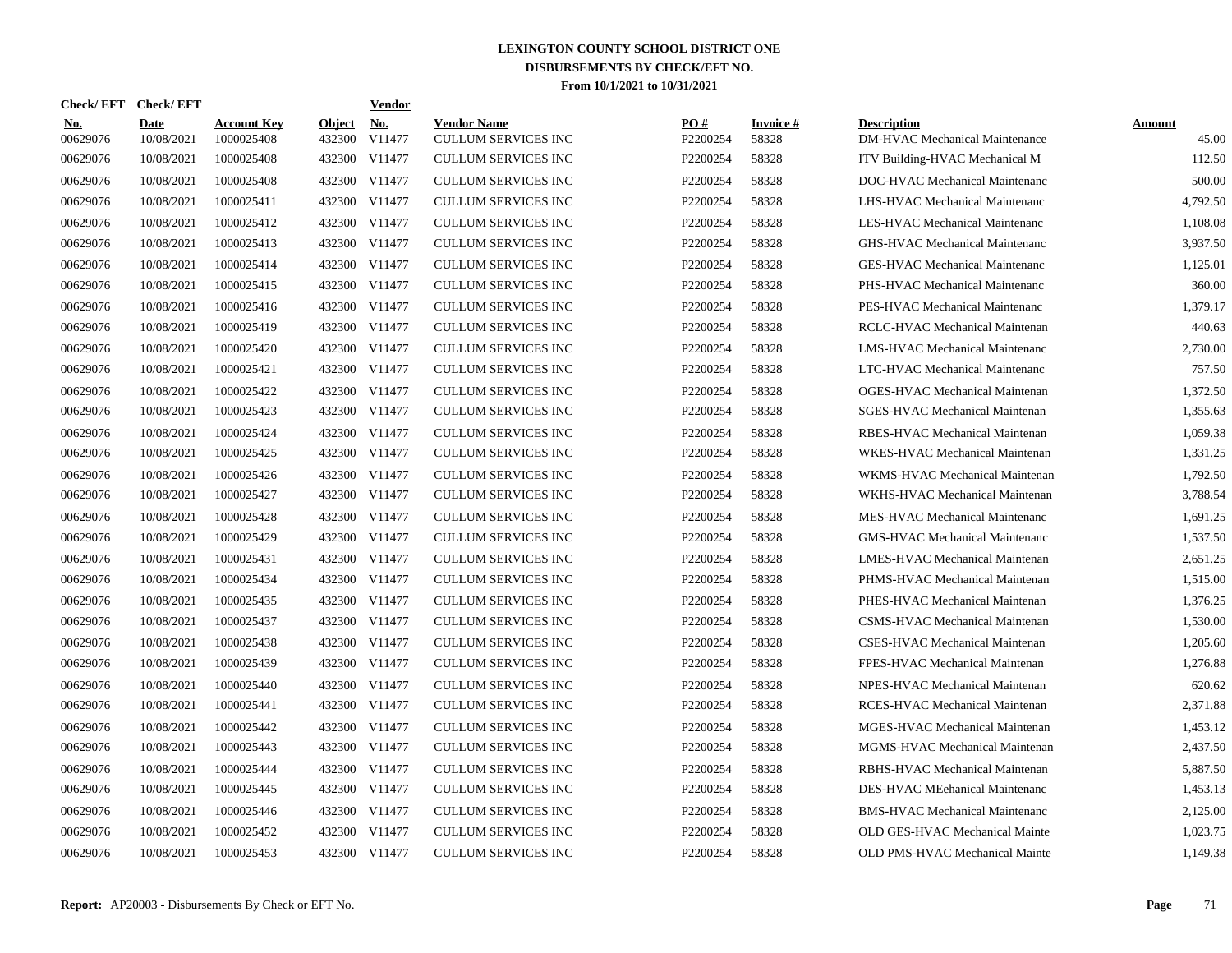| <u>No.</u> | Check/EFT Check/EFT<br><b>Date</b> | <b>Account Key</b> | Object No. | <b>Vendor</b> | <b>Vendor Name</b>              | PO#      | <b>Invoice#</b>    | <b>Description</b>             | <b>Amount</b> |
|------------|------------------------------------|--------------------|------------|---------------|---------------------------------|----------|--------------------|--------------------------------|---------------|
|            |                                    |                    |            |               |                                 |          |                    | <b>Check Total</b>             | 60,718.30     |
| 00629077   | 10/08/2021                         | 1000025427         |            | 441020 V11900 | DADE PAPER AND BAG LLC DBA IMP  | P2203819 | 9686353            | TM1616S TOILET TISSUE 2 PLY    | 689.35        |
| 00629077   | 10/08/2021                         | 1000025427         |            | 441020 V11900 | DADE PAPER AND BAG LLC DBA IMP  | P2203819 | 9686353            | TJ0922A TOILET TISSUE JUMBO RO | 494.07        |
|            |                                    |                    |            |               |                                 |          |                    | <b>Check Total</b>             | 1,183.42      |
| 00629078   | 10/08/2021                         | 6000025637         |            | 433200 Exxxxx | Employee                        |          | 09.01.09.30.21     | FS Deposits                    | 43.01         |
|            |                                    |                    |            |               |                                 |          |                    | <b>Check Total</b>             | 43.01         |
| 00629079   | 10/08/2021                         | 7767019015         |            | 466041 V00126 | ED SMITH LUMBER MILL INC        | P2203754 | 54858              | 5/4 X 12 DECK BOARDS           | 134.63        |
| 00629079   | 10/08/2021                         | 7767019015         |            | 466041 V00126 | ED SMITH LUMBER MILL INC        | P2203754 | 54858              | <b>2X4X16 PINE</b>             | 76.95         |
| 00629079   | 10/08/2021                         | 7767019015         |            | 466041 V00126 | ED SMITH LUMBER MILL INC        | P2203754 | 54858              | 1X4X10 PINE                    | 56.18         |
| 00629079   | 10/08/2021                         | 7767019015         |            | 466041 V00126 | ED SMITH LUMBER MILL INC        | P2203754 | 54858              | 1X4X8 PRESSURE TREATED         | 41.43         |
| 00629079   | 10/08/2021                         | 7767019015         |            | 466041 V00126 | ED SMITH LUMBER MILL INC        | P2203754 | 54858              | 1X6X8 PRESSURE TREATED         | 27.78         |
| 00629079   | 10/08/2021                         | 7767019015         |            | 466041 V00126 | ED SMITH LUMBER MILL INC        | P2203754 | 54858              | <b>DELIVERY 35</b>             | 37.45         |
|            |                                    |                    |            |               |                                 |          |                    | <b>Check Total</b>             | 374.42        |
| 00629080   | 10/08/2021                         | 1000012603         |            | 439500 V10609 | ELEVATION HEALTHCARE            | P2201914 | 29072-504          | SPEECH LANGUAGE THERAPY SERVIC | 1,273.00      |
| 00629080   | 10/08/2021                         | 1000012603         | 439500     | V10609        | <b>ELEVATION HEALTHCARE</b>     | P2201914 | 29072-505          | SPEECH LANGUAGE THERAPY SERVIC | 1,273.00      |
| 00629080   | 10/08/2021                         | 1000012603         |            | 439500 V10609 | <b>ELEVATION HEALTHCARE</b>     | P2201914 | 29072-506          | SPEECH LANGUAGE THERAPY SERVIC | 854.25        |
|            |                                    |                    |            |               |                                 |          |                    | <b>Check Total</b>             | 3,400.25      |
| 00629081   | 10/08/2021                         | 2042121503         | 441000     | V00725        | FLAGHOUSE INC DBA PROJECT ADVE  | P2201214 | P088673501028      | Foam Balance Beam - 6" Wide T  | 637.72        |
| 00629081   | 10/08/2021                         | 2042121503         |            | 441000 V00725 | FLAGHOUSE INC DBA PROJECT ADVE  | P2201214 | P088673501028      | <b>SHIPPING</b>                | 63.77         |
|            |                                    |                    |            |               |                                 |          |                    | <b>Check Total</b>             | 701.49        |
| 00629082   | 10/08/2021                         | 1000026693         |            | 434500 V12926 | FRONTLINE EDUCATION             | P2204106 | <b>INVUS142788</b> | FRONTLINE CENTRAL Subscription | 48,526.51     |
|            |                                    |                    |            |               |                                 |          |                    | <b>Check Total</b>             | 48,526.51     |
| 00629083   | 10/08/2021                         | 6000025637         |            | 433200 Exxxxx | Employee                        |          | 09.01.09.30.21     | Supplies P/U & delivery        | 45.08         |
|            |                                    |                    |            |               |                                 |          |                    | <b>Check Total</b>             | 45.08         |
| 00629084   | 10/08/2021                         | 5708125308         |            | 441000 V16927 | <b>GARRETT ELECTRONICS, INC</b> | P2203666 | 345998             | Garrett PD6500I WT Metal Detec | 3,297.04      |
| 00629084   | 10/08/2021                         | 5708125308         |            | 441000 V16927 | GARRETT ELECTRONICS, INC        | P2203666 | 345998             | Garrett Metal Detector Battery | 499.95        |
| 00629084   | 10/08/2021                         | 5708125308         | 441000     | V16927        | <b>GARRETT ELECTRONICS, INC</b> | P2203666 | 345998             | Garret PD 6500I WT Metal Detec | 179.97        |
| 00629084   | 10/08/2021                         | 5708125308         |            | 441000 V16927 | GARRETT ELECTRONICS, INC        | P2203666 | 345998             | Super Scanner V - Security Met | 239.90        |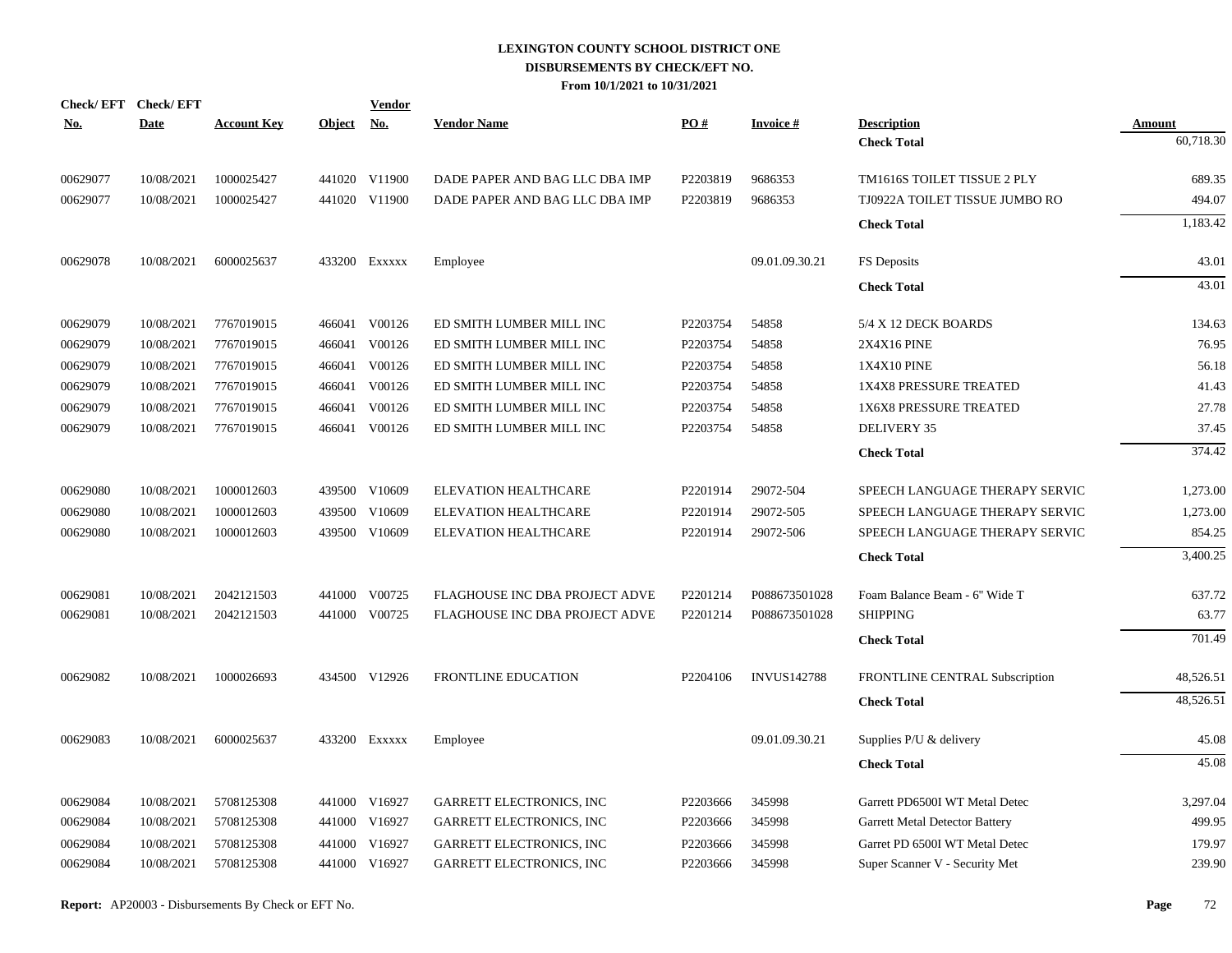| <b>Check/EFT</b> | <b>Check/EFT</b> |                    |               | <b>Vendor</b> |                                |          |                 |                                |               |
|------------------|------------------|--------------------|---------------|---------------|--------------------------------|----------|-----------------|--------------------------------|---------------|
| <u>No.</u>       | <b>Date</b>      | <b>Account Key</b> | <b>Object</b> | <u>No.</u>    | <b>Vendor Name</b>             | PO#      | <b>Invoice#</b> | <b>Description</b>             | <b>Amount</b> |
|                  |                  |                    |               |               |                                |          |                 | <b>Check Total</b>             | 4,216.86      |
| 00629085         | 10/08/2021       | 6000025623         |               | 433200 Exxxxx | Employee                       |          | 09.01.09.30.21  | Bank                           | 12.43         |
|                  |                  |                    |               |               |                                |          |                 | <b>Check Total</b>             | 12.43         |
| 00629086         | 10/08/2021       | 1000014144         |               | 441000 V01479 | GUITAR CENTER DBA MUSIC AND AR | P2200643 | INV027619658    | Strobel MC-300 Series Cello Ou | 2,500.02      |
| 00629086         | 10/08/2021       | 7743019044         | 466041        | V01479        | GUITAR CENTER DBA MUSIC AND AR | P2200643 | INV027619658    | Strobel MC-300 Series Cello Ou | 3,340.27      |
| 00629086         | 10/08/2021       | 7860527044         |               | 466041 V01479 | GUITAR CENTER DBA MUSIC AND AR | P2200643 | INV027619658    | Strobel MC-300 Series Cello Ou | 3,340.31      |
|                  |                  |                    |               |               |                                |          |                 | <b>Check Total</b>             | 9,180.60      |
| 00629087         | 10/08/2021       | 6000025626         |               | 433200 Exxxxx | Employee                       |          | 09.01.09.30.21  | Food services bank deposits    | 24.86         |
|                  |                  |                    |               |               |                                |          |                 | <b>Check Total</b>             | 24.86         |
| 00629088         | 10/08/2021       | 7743019041         |               | 466041 V12508 | <b>HEINEMANN</b>               | P2111127 | 7362589         | Benchmark Assessment System 2, | 3,825.00      |
| 00629088         | 10/08/2021       | 7743019041         |               | 466041 V12508 | <b>HEINEMANN</b>               | P2111127 | 7362589         | Shipping/Handling Charges      | 344.25        |
|                  |                  |                    |               |               |                                |          |                 | <b>Check Total</b>             | 4,169.25      |
| 00629089         | 10/08/2021       | 1000011521         |               | 441000 V16783 | <b>HOLSTON GASES INC</b>       | P2202396 | 066593          | #1 VICTOR STYLE TIP            | 130.33        |
|                  |                  |                    |               |               |                                |          |                 | <b>Check Total</b>             | 130.33        |
| 00629090         | 10/08/2021       | 6000025626         |               | 433200 Exxxxx | Employee                       |          | 09.03.2021      | Supply delivery                | 16.80         |
|                  |                  |                    |               |               |                                |          |                 | <b>Check Total</b>             | 16.80         |
| 00629091         | 10/08/2021       | 6000025642         |               | 433200 Exxxxx | Employee                       |          | 09.01.09.30.21  | FS Deposits                    | 94.69         |
|                  |                  |                    |               |               |                                |          |                 | <b>Check Total</b>             | 94.69         |
| 00629092         | 10/08/2021       | 1000021407         |               | 439500 V15288 | LEXINGTON CO COMMUNITY MENTAL  | P2201514 | P2201514.1QTR   | 1st Quarter July 1,2021 - Sept | 55,000.10     |
| 00629092         | 10/08/2021       | 2250021407         |               | 439500 V15288 | LEXINGTON CO COMMUNITY MENTAL  | P2201514 | P2201514.1QTR   | 1st Quarter July 1,2021 - Sept | 14,999.90     |
|                  |                  |                    |               |               |                                |          |                 | <b>Check Total</b>             | 70,000.00     |
| 00629093         | 10/08/2021       | 7863027014         |               | 466099 V00071 | LEXINGTON FLORIST AND FLOWER C | P2203728 | 43338           | Invoice #43338                 | 32.10         |
| 00629093         | 10/08/2021       | 7863027014         |               | 466099 V00071 | LEXINGTON FLORIST AND FLOWER C | P2203728 | 43338           | Invoice #43338                 | 17.00         |
| 00629093         | 10/08/2021       | 7863027014         | 466099        | V00071        | LEXINGTON FLORIST AND FLOWER C | P2203728 | 43342           | Invoice #43342                 | 37.45         |
| 00629093         | 10/08/2021       | 7863027014         | 466099        | V00071        | LEXINGTON FLORIST AND FLOWER C | P2203728 | 43342           | Invoice #43342                 | 8.00          |
| 00629093         | 10/08/2021       | 7863027014         | 466099        | V00071        | LEXINGTON FLORIST AND FLOWER C | P2203728 | 43358           | Invoice #43358                 | 32.10         |
| 00629093         | 10/08/2021       | 7863027014         |               | 466099 V00071 | LEXINGTON FLORIST AND FLOWER C | P2203728 | 43358           | Invoice #43358                 | 12.00         |
|                  |                  |                    |               |               |                                |          |                 |                                |               |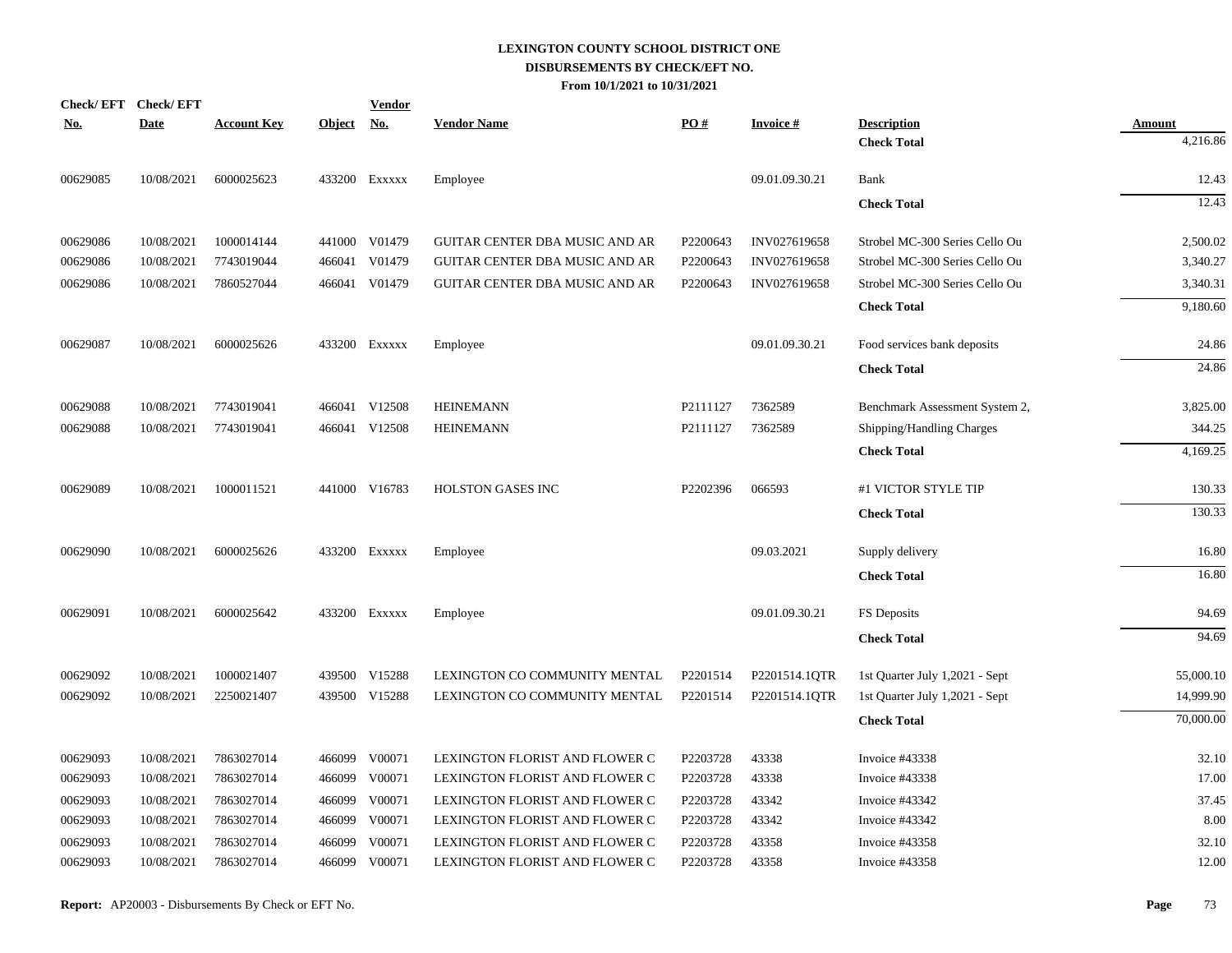| Check/EFT Check/EFT<br>No. | <b>Date</b> | <b>Account Key</b> | Object No. | <b>Vendor</b> | <b>Vendor Name</b>            | PO#      | <b>Invoice#</b>          | <b>Description</b>             | <b>Amount</b> |
|----------------------------|-------------|--------------------|------------|---------------|-------------------------------|----------|--------------------------|--------------------------------|---------------|
|                            |             |                    |            |               |                               |          |                          | <b>Check Total</b>             | 138.65        |
| 00629094                   | 10/08/2021  | 6000025644         |            | 433200 Exxxxx | Employee                      |          | 09.22.21                 | FS Deposits                    | 2.69          |
|                            |             |                    |            |               |                               |          |                          | <b>Check Total</b>             | 2.69          |
| 00629095                   | 10/08/2021  | 2042212703         |            | 439500 V16840 | MAXIM HEALTHCARE SERVICES INC | P2202525 | E3882090143              | VIRTUAL SCHOOL TEACHER - A. KR | 2,550.00      |
| 00629095                   | 10/08/2021  | 2042212703         |            | 439500 V16840 | MAXIM HEALTHCARE SERVICES INC | P2202524 | E3882250143              | VIRTUAL SCHOOL TEACHER - MARIL | 2,550.00      |
|                            |             |                    |            |               |                               |          |                          | <b>Check Total</b>             | 5,100.00      |
| 00629096                   | 10/08/2021  | 2042112703         |            | 441000 V12504 | MCGRAW HILL EDUCATION INC     | P2201182 | 118593702001             | Books per attached list - Stud | 909.24        |
| 00629096                   | 10/08/2021  | 2042112703         |            | 441000 V12504 | MCGRAW HILL EDUCATION INC     |          | 118593702001             | Shipping and Handling          | 60.00         |
| 00629096                   | 10/08/2021  | 2042212703         |            | 441000 V12504 | MCGRAW HILL EDUCATION INC     | P2202979 | 119400136001             | Books per attached list - Stud | 1,157.55      |
| 00629096                   | 10/08/2021  | 2042212703         |            | 441000 V12504 | MCGRAW HILL EDUCATION INC     | P2202979 | 119400136001             | <b>Shipping</b>                | 108.91        |
| 00629096                   | 10/08/2021  | 2042212703         |            | 441000 V12504 | MCGRAW HILL EDUCATION INC     | P2202979 | 119655089001             | Books per attached list - Stud | 462.81        |
| 00629096                   | 10/08/2021  | 2042212703         |            | 441000 V12504 | MCGRAW HILL EDUCATION INC     | P2202979 | 119655089001             | <b>Shipping</b>                | 17.00         |
|                            |             |                    |            |               |                               |          |                          | <b>Check Total</b>             | 2,715.51      |
| 00629097                   | 10/08/2021  | 7802080043         |            | 466034 V13531 | MEANS, STEPHANIE              |          | VB.MGM.09.30.21 Official |                                | 60.00         |
|                            |             |                    |            |               |                               |          |                          | <b>Check Total</b>             | 60.00         |
| 00629098                   | 10/08/2021  | 6000025643         |            | 433200 Exxxxx | Employee                      |          | 09.01.09.30.21           | Bank deposit commutes          | 95.20         |
|                            |             |                    |            |               |                               |          |                          | <b>Check Total</b>             | 95.20         |
| 00629099                   | 10/08/2021  | 6000025646         |            | 433200 Exxxxx | Employee                      |          | 09.01.09.30.21           | Food Service bank deposits     | 64.51         |
|                            |             |                    |            |               |                               |          |                          | <b>Check Total</b>             | 64.51         |
| 00629100                   | 10/08/2021  | 1000025808         |            | 432300 V15282 | MOBILE COMMUNICATIONS AMERICA | P2109453 | 550000078                | Field Tech Labor Flat Rate     | 210.00        |
|                            |             |                    |            |               |                               |          |                          | <b>Check Total</b>             | 210.00        |
| 00629101                   | 10/08/2021  | 5708125339         |            | 452000 V15168 | MR TINT INC                   | P2201523 | KBS21599                 | Install 3M Standard Safety & S | 4,125.10      |
| 00629101                   | 10/08/2021  | 5708125339         |            | 452000 V15168 | MR TINT INC                   | P2201523 | KBS21599                 | Film type: 3M Impact Protectio | 979.20        |
|                            |             |                    |            |               |                               |          |                          | <b>Check Total</b>             | 5,104.30      |
| 00629102                   | 10/08/2021  | 1000011521         |            | 441000 V00660 | MSC INDUSTRIAL SUPPLY CO      | P2200424 | 40555234                 | <b>GENERAL PURPOSE GREASE</b>  | 30.05         |
| 00629102                   | 10/08/2021  | 1000011521         | 441000     | V00660        | MSC INDUSTRIAL SUPPLY CO      | P2200424 | 40555234                 | <b>NUT (100/BOX)</b>           | 11.79         |
| 00629102                   | 10/08/2021  | 1000011521         |            | 441000 V00660 | MSC INDUSTRIAL SUPPLY CO      | P2200424 | 40555234                 | WASHER (100/BOX)               | 16.52         |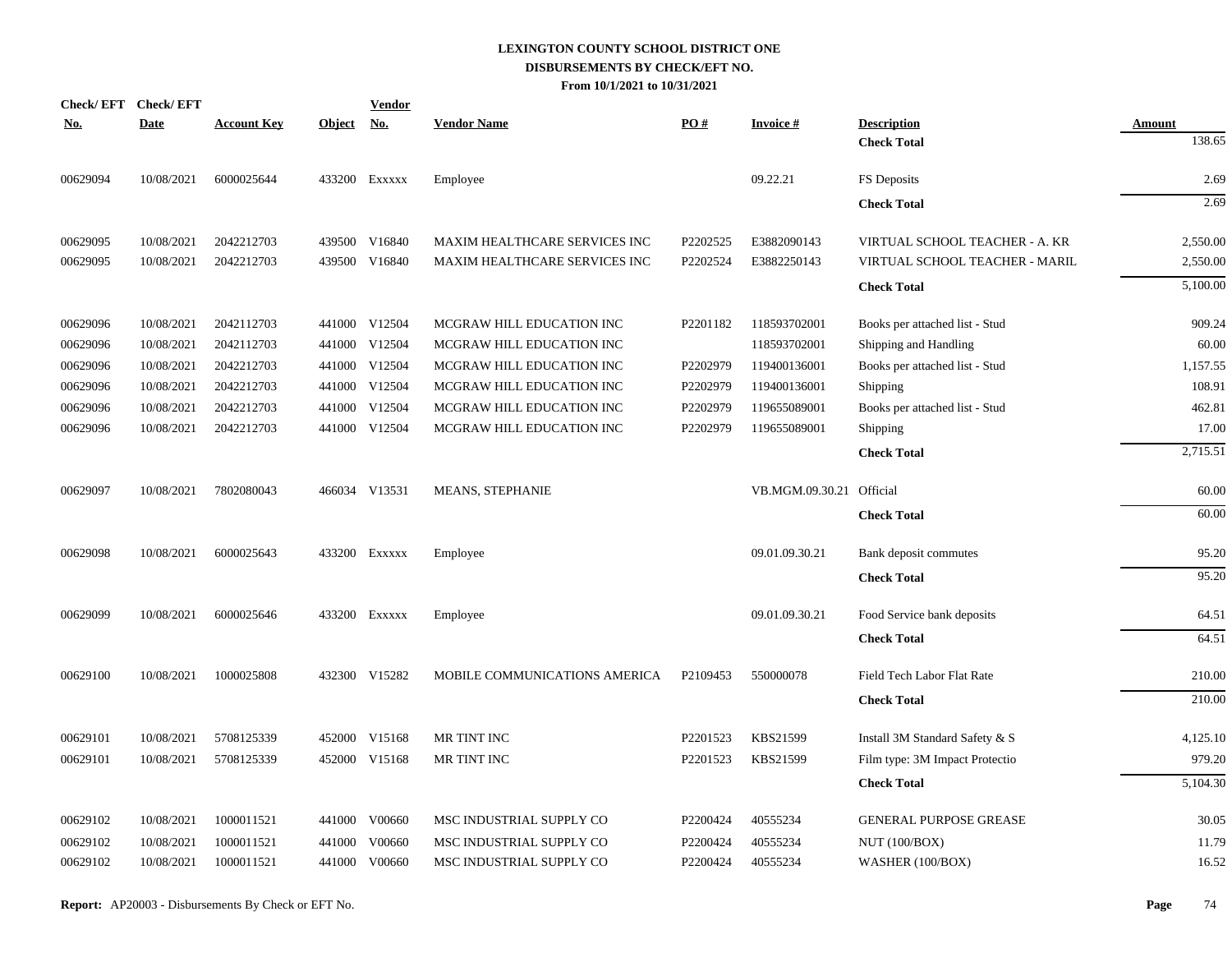|                        | Check/EFT Check/EFT       |                                  |                         | <b>Vendor</b>        |                                                |                 |                             |                                      |                       |
|------------------------|---------------------------|----------------------------------|-------------------------|----------------------|------------------------------------------------|-----------------|-----------------------------|--------------------------------------|-----------------------|
| <u>No.</u><br>00629102 | <b>Date</b><br>10/08/2021 | <b>Account Key</b><br>1000011521 | <b>Object</b><br>441000 | <u>No.</u><br>V00660 | <b>Vendor Name</b><br>MSC INDUSTRIAL SUPPLY CO | PO#<br>P2200424 | <b>Invoice#</b><br>40555234 | <b>Description</b><br>BOLT (100/BOX) | <b>Amount</b><br>7.86 |
| 00629102               | 10/08/2021                | 1000011521                       | 441000                  | V00660               | MSC INDUSTRIAL SUPPLY CO                       | P2200424        | 40555234                    | BOLT (100/BOX)                       | 10.39                 |
| 00629102               | 10/08/2021                | 1000011521                       |                         | 441000 V00660        | MSC INDUSTRIAL SUPPLY CO                       | P2200424        | 40555234                    | BOLT (100/BOX)                       | 4.99                  |
|                        |                           |                                  |                         |                      |                                                |                 |                             | <b>Check Total</b>                   | 81.60                 |
| 00629103               | 10/08/2021                | 2671022403                       |                         | 441000 V00376        | NATIONAL COUNCIL OF TEACHERS O                 | P2203247        | 3079958                     | Taking Action: Implementing Ef       | 3,491.40              |
| 00629103               | 10/08/2021                | 2671022403                       | 441000                  | V00376               | NATIONAL COUNCIL OF TEACHERS O                 | P2203247        | 3079958                     | Taking Action: Implementing Ef       | 3,036.00              |
| 00629103               | 10/08/2021                | 2671022403                       |                         | 441000 V00376        | NATIONAL COUNCIL OF TEACHERS O                 | P2203247        | 3079958                     | Shipping                             | 326.37                |
|                        |                           |                                  |                         |                      |                                                |                 |                             | <b>Check Total</b>                   | 6,853.77              |
| 00629104               | 10/08/2021                | 6000025641                       |                         | 433200 Exxxxx        | Employee                                       |                 | 09.01.09.30.21              | PU suppplies/bank deposits           | 64.18                 |
|                        |                           |                                  |                         |                      |                                                |                 |                             | <b>Check Total</b>                   | 64.18                 |
| 00629105               | 10/08/2021                | 1000025408                       |                         | 447000 V00082        | PALMETTO PROPANE                               |                 | 538463                      | Fuel                                 | 101.64                |
|                        |                           |                                  |                         |                      |                                                |                 |                             | <b>Check Total</b>                   | 101.64                |
| 00629106               | 10/08/2021                | 1000022230                       |                         | 443000 V12221        | PERMA BOUND BOOKS                              | P2203043        | 1902764-00                  | See attached book list               | 250.81                |
| 00629106               | 10/08/2021                | 1000022230                       |                         | 443000 V12221        | PERMA BOUND BOOKS                              | P2203043        | 1902764-01                  | See attached book list               | 48.18                 |
|                        |                           |                                  |                         |                      |                                                |                 |                             | <b>Check Total</b>                   | 298.99                |
| 00629107               | 10/08/2021                | 6000025629                       |                         | 433200 EXXXXX        | Employee                                       |                 | 09.01.09.30.21              | Supply P/U & Delivery                | 55.44                 |
|                        |                           |                                  |                         |                      |                                                |                 |                             | <b>Check Total</b>                   | 55.44                 |
| 00629108               | 10/08/2021                | 1000026693                       |                         | 439500 V14447        | POWER SCHOOL GROUP LLC                         | P2110525        | <b>INV281817</b>            | Unified Admin BusinessPlus Pro       | 735.00                |
| 00629108               | 10/08/2021                | 1000026693                       |                         | 439500 V14447        | POWER SCHOOL GROUP LLC                         | P2110525        | <b>INV281817</b>            | Unified Admin BusinessPlus Con       | 525.00                |
|                        |                           |                                  |                         |                      |                                                |                 |                             | <b>Check Total</b>                   | 1,260.00              |
| 00629109               | 10/08/2021                | 1000011334                       |                         | 441000 V00760        | PRESENTATION SYSTEMS SOUTH INC                 | P2202009        | 3957                        | High Resolution Bond 24" x 100       | 513.28                |
| 00629109               | 10/08/2021                | 1000011334                       |                         | 441000 V00760        | PRESENTATION SYSTEMS SOUTH INC                 | P2202009        | 3957                        | High Resolution Bond 24" x 100       | 0.00                  |
| 00629109               | 10/08/2021                | 1000011334                       | 441000                  | V00760               | PRESENTATION SYSTEMS SOUTH INC                 | P2202009        | 3957                        | Matte Black Ink Tank                 | 320.84                |
| 00629109               | 10/08/2021                | 1000011334                       |                         | 441000 V00760        | PRESENTATION SYSTEMS SOUTH INC                 | P2202009        | 3957                        | Shipping and Handling                | 75.07                 |
|                        |                           |                                  |                         |                      |                                                |                 |                             | <b>Check Total</b>                   | 909.19                |
| 00629110               | 10/08/2021                | 1000025420                       |                         | 441020 V12998        | PRICES COUNTRY STORE                           | P2203702        | 328584                      | Bug Blaster #23                      | 190.46                |
| 00629110               | 10/08/2021                | 1000025426                       | 441020                  | V12998               | PRICES COUNTRY STORE                           | P2203702        | 328584                      | Bug Blaster #23                      | 190.46                |
| 00629110               | 10/08/2021                | 1000025429                       |                         | 441020 V12998        | PRICES COUNTRY STORE                           | P2203702        | 328584                      | Bug Blaster #23                      | 190.46                |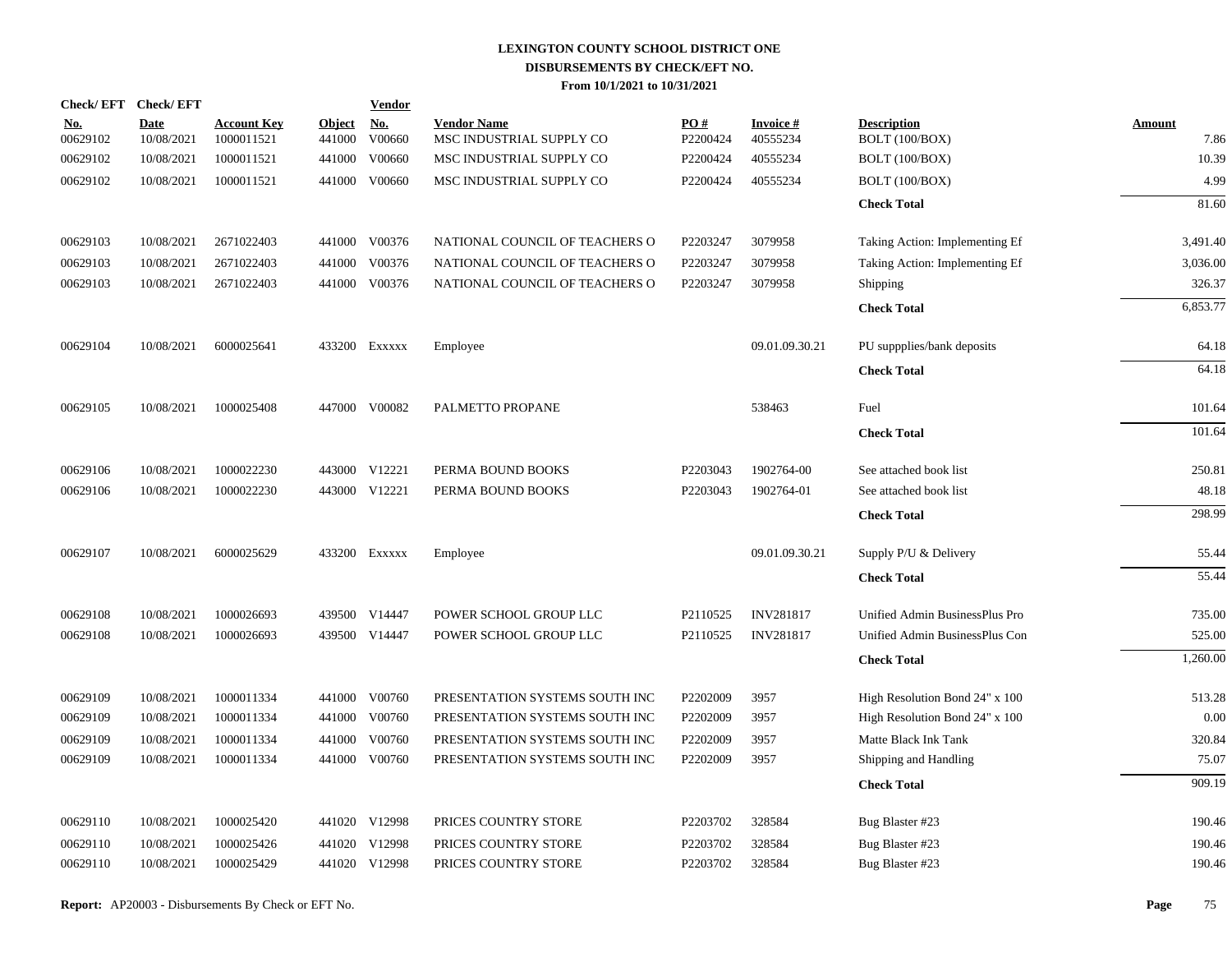|                        | Check/EFT Check/EFT       |                                  |                         | <b>Vendor</b>        |                                            |                 |                           |                                       |                         |
|------------------------|---------------------------|----------------------------------|-------------------------|----------------------|--------------------------------------------|-----------------|---------------------------|---------------------------------------|-------------------------|
| <u>No.</u><br>00629110 | <b>Date</b><br>10/08/2021 | <b>Account Key</b><br>1000025430 | <b>Object</b><br>441020 | <u>No.</u><br>V12998 | <b>Vendor Name</b><br>PRICES COUNTRY STORE | PO#<br>P2203702 | <b>Invoice#</b><br>328584 | <b>Description</b><br>Bug Blaster #23 | <b>Amount</b><br>190.46 |
| 00629110               | 10/08/2021                | 1000025434                       | 441020                  | V12998               | PRICES COUNTRY STORE                       | P2203702        | 328584                    | Bug Blaster #23                       | 190.46                  |
| 00629110               | 10/08/2021                | 1000025435                       | 441020                  | V12998               | PRICES COUNTRY STORE                       | P2203702        | 328584                    | Bug Blaster #23                       | 190.46                  |
| 00629110               | 10/08/2021                | 1000025445                       | 441020                  | V12998               | PRICES COUNTRY STORE                       | P2203702        | 328584                    | Bug Blaster #23                       | 190.46                  |
| 00629110               | 10/08/2021                | 1000025446                       |                         | 441020 V12998        | PRICES COUNTRY STORE                       | P2203702        | 328584                    | Bug Blaster #23                       | 190.46                  |
|                        |                           |                                  |                         |                      |                                            |                 |                           | <b>Check Total</b>                    | 1,523.68                |
| 00629111               | 10/08/2021                | 2710012603                       | 439500                  | V14709               | PROCARE THERAPY INC                        | P2203189        | 20217143                  | Speech Language Therapy Servic        | 1,228.50                |
| 00629111               | 10/08/2021                | 2710012603                       |                         | 439500 V14709        | PROCARE THERAPY INC                        | P2203189        | 20219318                  | Speech Language Therapy Servic        | 1,950.00                |
|                        |                           |                                  |                         |                      |                                            |                 |                           | <b>Check Total</b>                    | 3,178.50                |
| 00629112               | 10/08/2021                | 7810027013                       |                         | 466041 V16260        | REBEL ATHLETIC INC                         | P2111412        | SIN165780                 | School Collection Purple Label        | 9,764.82                |
| 00629112               | 10/08/2021                | 7810027013                       |                         | 466041 V16260        | REBEL ATHLETIC INC                         | P2111412        | SIN165780                 | School Collection Purple Label        | 2,879.37                |
| 00629112               | 10/08/2021                | 7810027013                       | 466041                  | V16260               | REBEL ATHLETIC INC                         | P2111412        | SIN169629                 | School Collection Purple Label        | 245.56                  |
| 00629112               | 10/08/2021                | 7810027013                       |                         | 466041 V16260        | REBEL ATHLETIC INC                         | P2111412        | SIN169629                 | School Collection Purple Label        | 120.38                  |
|                        |                           |                                  |                         |                      |                                            |                 |                           | <b>Check Total</b>                    | 13,010.13               |
| 00629113               | 10/08/2021                | 7743019038                       |                         | 466036 V11535        | SCHOOL DATEBOOKS INC                       | P2200195        | S21-0216844               | Classic Elementary Matrix 8.5X        | 1,182.39                |
| 00629113               | 10/08/2021                | 7743019038                       |                         | 466036 V11535        | SCHOOL DATEBOOKS INC                       | P2200195        | S21-0216844               | Custom Cardstock High value, f        | 206.30                  |
| 00629113               | 10/08/2021                | 7743019038                       |                         | 466036 V11535        | SCHOOL DATEBOOKS INC                       | P2200195        | S21-0216844               | Shipping and Handling                 | 219.31                  |
|                        |                           |                                  |                         |                      |                                            |                 |                           | <b>Check Total</b>                    | 1,608.00                |
| 00629114               | 10/08/2021                | 1000011316                       |                         | 444500 V16452        | SCHOOL SPECIALTY LLC                       | P2202961        | 208128607458              | Califone earbuds ipad compatib        | 909.50                  |
| 00629114               | 10/08/2021                | 1000011314                       |                         | 443000 V16452        | SCHOOL SPECIALTY LLC                       | P2203556        | 208128725359              | EID0000656MAGNETS LOWERCASE 2         | 1,618.35                |
|                        |                           |                                  |                         |                      |                                            |                 |                           | <b>Check Total</b>                    | 2,527.85                |
| 00629115               | 10/08/2021                | 6000025644                       |                         | 433200 EXXXXX        | Employee                                   |                 | 09.01.09.30.21            | Food service deposit                  | 87.36                   |
|                        |                           |                                  |                         |                      |                                            |                 |                           | <b>Check Total</b>                    | 87.36                   |
| 00629116               | 10/08/2021                | 1000025437                       | 432300                  | V16858               | <b>SHEPPARDS GLASS</b>                     | P2202235        | 40619                     | CSMS Dance Room 518 - Replace         | 403.30                  |
| 00629116               | 10/08/2021                | 1000025437                       |                         | 432300 V16858        | <b>SHEPPARDS GLASS</b>                     | P2202235        | 40619                     | Labor                                 | 325.00                  |
|                        |                           |                                  |                         |                      |                                            |                 |                           | <b>Check Total</b>                    | 728.30                  |
| 00629117               | 10/08/2021                | 7802072043                       |                         | 466034 V15332        | SMITH, JOHN ROBERT                         |                 | FB.MGM.09.29.21           | FB WKM vs MGM                         | 80.00                   |
|                        |                           |                                  |                         |                      |                                            |                 |                           | <b>Check Total</b>                    | 80.00                   |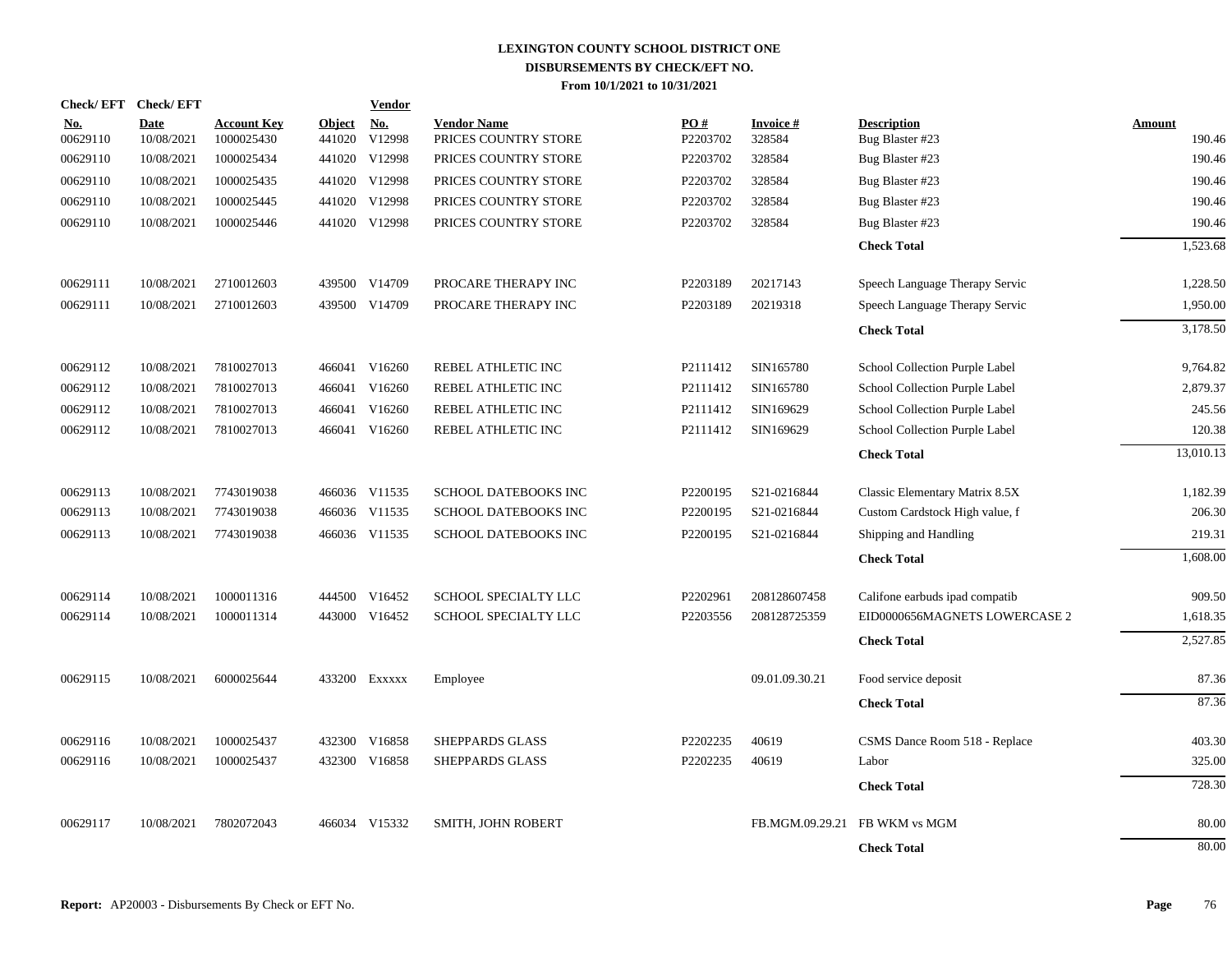|                        | Check/EFT Check/EFT       |                                  |                      | <b>Vendor</b> |                                          |                 |                              |                                                      |                           |
|------------------------|---------------------------|----------------------------------|----------------------|---------------|------------------------------------------|-----------------|------------------------------|------------------------------------------------------|---------------------------|
| <b>No.</b><br>00629118 | <b>Date</b><br>10/08/2021 | <b>Account Key</b><br>1000012603 | Object No.<br>439500 | V10067        | <b>Vendor Name</b><br>SOLIANT HEALTH INC | PO#<br>P2201516 | <b>Invoice #</b><br>20217137 | <b>Description</b><br>SPEECH LANGUAGE THERAPY SERVIC | <b>Amount</b><br>2,343.00 |
| 00629118               | 10/08/2021                | 2710012503                       |                      | 439500 V10067 | SOLIANT HEALTH INC                       | P2202280        | 20217137                     | SIGN LANGUAGE INTERPRETER - KE                       | 2,065.00                  |
| 00629118               | 10/08/2021                | 2710012603                       |                      | 439500 V10067 | SOLIANT HEALTH INC                       | P2202520        | 20217137                     | SPEECH LANGUAGE THERAPY SERVIC                       | 3,177.50                  |
| 00629118               | 10/08/2021                | 1000012603                       |                      | 439500 V10067 | SOLIANT HEALTH INC                       | P2201516        | 20219315                     | SPEECH LANGUAGE THERAPY SERVIC                       | 2,376.00                  |
| 00629118               | 10/08/2021                | 2710012503                       |                      | 439500 V10067 | SOLIANT HEALTH INC                       | P2202280        | 20219315                     | SIGN LANGUAGE INTERPRETER - KE                       | 2,065.00                  |
| 00629118               | 10/08/2021                | 2710012603                       |                      | 439500 V10067 | SOLIANT HEALTH INC                       | P2202520        | 20219315                     | SPEECH LANGUAGE THERAPY SERVIC                       | 3,239.00                  |
|                        |                           |                                  |                      |               |                                          |                 |                              | <b>Check Total</b>                                   | 15,265.50                 |
| 00629119               | 10/08/2021                | 1000025421                       |                      | 441020 V00302 | SOUTHEASTERN PAPER GROUP                 | P2204001        | 5366673                      | NITTANY PAPER TOWEL NP-5301 MU                       | 210.57                    |
| 00629119               | 10/08/2021                | 1000025421                       |                      | 441020 V00302 | SOUTHEASTERN PAPER GROUP                 | P2204001        | 5366673                      | <b>CENTER PULL PAPER TOWEL 120932</b>                | 809.46                    |
|                        |                           |                                  |                      |               |                                          |                 |                              | <b>Check Total</b>                                   | 1,020.03                  |
| 00629120               | 10/08/2021                | 6000025645                       |                      | 433200 Exxxxx | Employee                                 |                 | 09.01.09.30.21               | Bank Run/other schools                               | 40.32                     |
|                        |                           |                                  |                      |               |                                          |                 |                              | <b>Check Total</b>                                   | 40.32                     |
| 00629121               | 10/08/2021                | 1000023313                       |                      | 464000 V00209 | THE COLLEGE BOARD                        | P2204073        | EA00092812                   | Invoice No.: EA00092812 - Custo                      | 400.00                    |
|                        |                           |                                  |                      |               |                                          |                 |                              | <b>Check Total</b>                                   | 400.00                    |
| 00629122               | 10/08/2021                | 1000026306                       |                      | 435000 V01582 | THE STATE (ADS ONLY)                     | P2201247        | 55407                        | The State Paper 2020 "Best Pub                       | 700.00                    |
|                        |                           |                                  |                      |               |                                          |                 |                              | <b>Check Total</b>                                   | 700.00                    |
| 00629123               | 10/08/2021                | 6000025626                       |                      | 433200 Exxxxx | Employee                                 |                 | 09.30.2021                   | Supplies P/U & delivery                              | 15.96                     |
|                        |                           |                                  |                      |               |                                          |                 |                              | <b>Check Total</b>                                   | 15.96                     |
| 00629124               | 10/08/2021                | 6000025628                       |                      | 433200 Exxxxx | Employee                                 |                 | 09.01.09.30.21               | Product exchange/FS Deposits                         | 45.25                     |
|                        |                           |                                  |                      |               |                                          |                 |                              | <b>Check Total</b>                                   | 45.25                     |
| 00629126               | 10/08/2021                | 6000025616                       |                      | 441000 V00079 | US FOODS                                 |                 | 477300                       | 016-Pelion ES cust #10838290                         | 52.81                     |
| 00629126               | 10/08/2021                | 6000025639                       |                      | 441000 V00079 | <b>US FOODS</b>                          |                 | 477302                       | 039-Forts Pond ES cust #208378                       | 558.29                    |
| 00629126               | 10/08/2021                | 6000025639                       | 441000               | V00079        | <b>US FOODS</b>                          |                 | 477302                       | 039-Forts Pond ES cust #208378                       | $-72.84$                  |
| 00629126               | 10/08/2021                | 6000025615                       |                      | 441000 V00079 | <b>US FOODS</b>                          |                 | 477303                       | 015-Pelion HS cust #60838307                         | 346.07                    |
| 00629126               | 10/08/2021                | 6000025630                       | 441000               | V00079        | <b>US FOODS</b>                          |                 | 477304                       | 030-Pelion MS cust #90838301                         | 155.59                    |
| 00629126               | 10/08/2021                | 6000025645                       |                      | 441000 V00079 | US FOODS                                 |                 | 478354                       | 045-Deerfield ES #40833998                           | 715.76                    |
| 00629126               | 10/08/2021                | 6000025645                       | 441000               | V00079        | US FOODS                                 |                 | 478354                       | 045-Deerfield ES #40833998                           | $-24.28$                  |
| 00629126               | 10/08/2021                | 6000025623                       |                      | 441000 V00079 | <b>US FOODS</b>                          |                 | 478355                       | 023-Saxe Gotha ES cust #308383                       | 651.25                    |
| 00629126               | 10/08/2021                | 6000025625                       |                      | 441000 V00079 | <b>US FOODS</b>                          |                 | 478356                       | 025-White Knoll ES cust #70839                       | 500.02                    |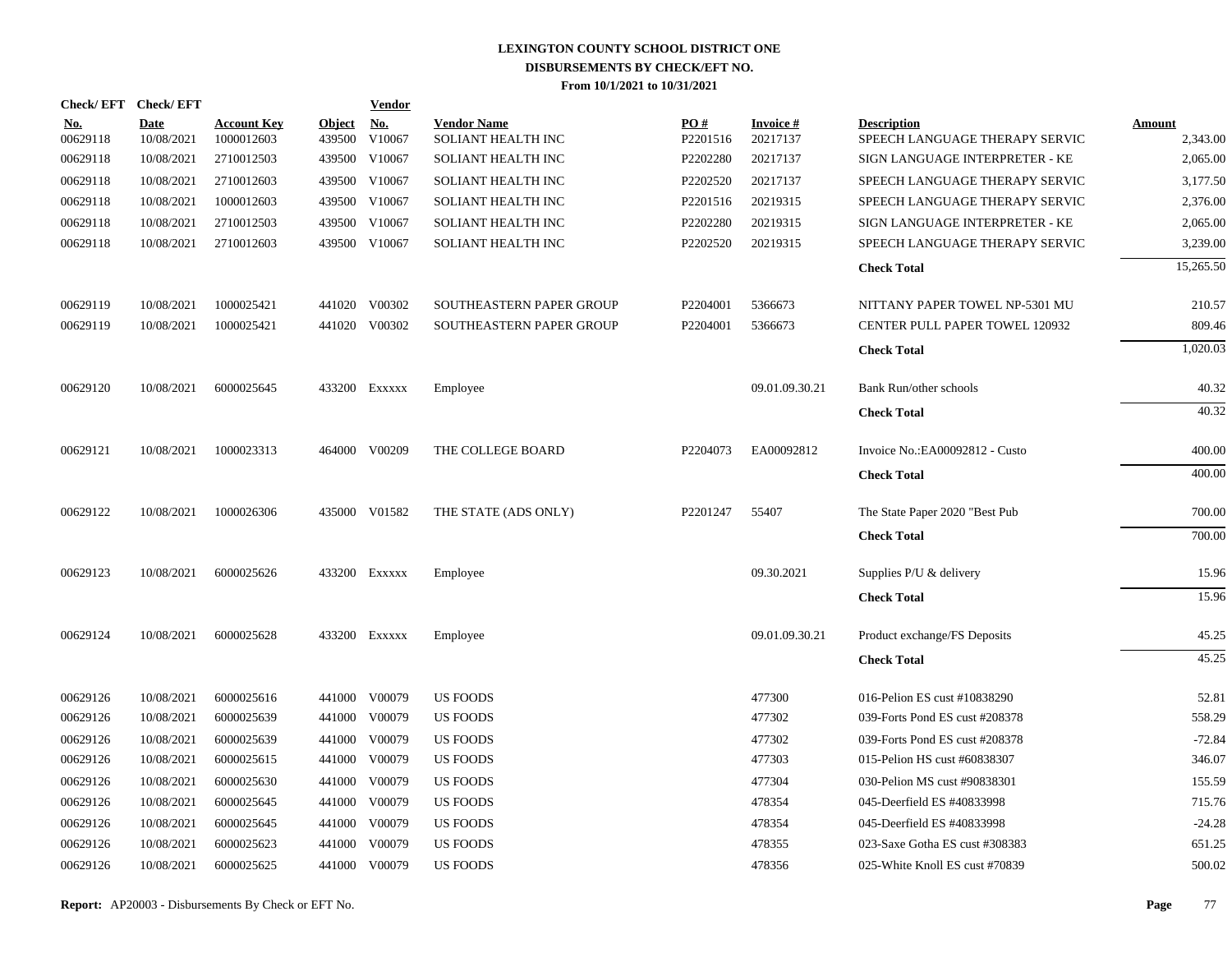| <b>Check/EFT</b>       | <b>Check/EFT</b>          |                                  |                         | <b>Vendor</b>        |                                       |     |                           |                                                      |                           |
|------------------------|---------------------------|----------------------------------|-------------------------|----------------------|---------------------------------------|-----|---------------------------|------------------------------------------------------|---------------------------|
| <u>No.</u><br>00629126 | <b>Date</b><br>10/08/2021 | <b>Account Key</b><br>6000025625 | <b>Object</b><br>441000 | <b>No.</b><br>V00079 | <b>Vendor Name</b><br><b>US FOODS</b> | PO# | <b>Invoice#</b><br>478356 | <b>Description</b><br>025-White Knoll ES cust #70839 | <b>Amount</b><br>$-48.56$ |
| 00629126               | 10/08/2021                | 6000025637                       | 441000                  | V00079               | <b>US FOODS</b>                       |     | 478357                    | 037-Carolina Springs MS cust #                       | 1,220.03                  |
| 00629126               | 10/08/2021                | 6000025637                       | 441000                  | V00079               | US FOODS                              |     | 478357                    | 037-Carolina Springs MS cust #                       | $-365.36$                 |
| 00629126               | 10/08/2021                | 6000025626                       | 441000                  | V00079               | US FOODS                              |     | 478358                    | 026-White Knoll MS cust #80839                       | 611.66                    |
| 00629126               | 10/08/2021                | 6000025638                       | 441000                  | V00079               | US FOODS                              |     | 478359                    | 038-Carolina Springs ES cust #                       | 313.15                    |
| 00629126               | 10/08/2021                | 6000025627                       | 441000                  | V00079               | <b>US FOODS</b>                       |     | 478360                    | 027-White Knoll HS cust #90839                       | 424.06                    |
| 00629126               | 10/08/2021                | 6000025619                       | 441000                  | V00079               | US FOODS                              |     | 479548                    | 019-AES Cust #50838085                               | 67.58                     |
| 00629126               | 10/08/2021                | 6000025640                       | 441000                  | V00079               | US FOODS                              |     | 480558                    | 040-New Providence ES cust #20                       | 691.84                    |
| 00629126               | 10/08/2021                | 6000025640                       | 441000                  | V00079               | <b>US FOODS</b>                       |     | 480558                    | 040-New Providence ES cust #20                       | $-267.05$                 |
| 00629126               | 10/08/2021                | 6000025624                       | 441000                  | V00079               | <b>US FOODS</b>                       |     | 480559                    | 024-Red Bank ES cust #2083831                        | 587.00                    |
| 00629126               | 10/08/2021                | 6000025642                       | 441000                  | V00079               | US FOODS                              |     | 480560                    | 042-Meadow Glen ES cust #20915                       | 308.05                    |
| 00629126               | 10/08/2021                | 6000025643                       |                         | 441000 V00079        | <b>US FOODS</b>                       |     | 480561                    | 043-Meadow Glen MS cust #30978                       | 253.99                    |
| 00629126               | 10/08/2021                | 6000025644                       |                         | 441000 V00079        | <b>US FOODS</b>                       |     | 480562                    | 044-River Bluff HS Cust #7104                        | 817.90                    |
| 00629126               | 10/08/2021                | 6000025628                       |                         | 441000 V00079        | <b>US FOODS</b>                       |     | 480563                    | 028-Midway ES cust #80838089                         | 185.99                    |
| 00629126               | 10/08/2021                | 6000025622                       |                         | 441000 V00079        | <b>US FOODS</b>                       |     | 480564                    | 022-Oak Grove ES cust #8083830                       | 322.03                    |
| 00629126               | 10/08/2021                | 6000025622                       |                         | 441000 V00079        | <b>US FOODS</b>                       |     | 480564                    | 022-Oak Grove ES cust #8083830                       | $-11.17$                  |
| 00629126               | 10/08/2021                | 6000025635                       | 441000                  | V00079               | <b>US FOODS</b>                       |     | 480915                    | 035-Pleasant Hill ES cust #108                       | 180.92                    |
| 00629126               | 10/08/2021                | 6000025631                       | 441000                  | V00079               | US FOODS                              |     | 480916                    | 031-Lake Murray ES cust #30838                       | 349.06                    |
| 00629126               | 10/08/2021                | 6000025641                       | 441000                  | V00079               | <b>US FOODS</b>                       |     | 480917                    | 041-Rocky Creek ES cust #30880                       | 345.85                    |
| 00629126               | 10/08/2021                | 6000025641                       | 441000                  | V00079               | <b>US FOODS</b>                       |     | 480917                    | 041-Rocky Creek ES cust #30880                       | $-66.92$                  |
| 00629126               | 10/08/2021                | 6000025611                       | 441000                  | V00079               | <b>US FOODS</b>                       |     | 480918                    | 011-Lexington HS cust #7083808                       | 435.66                    |
| 00629126               | 10/08/2021                | 6000025611                       | 441000                  | V00079               | <b>US FOODS</b>                       |     | 480918                    | 011-Lexington HS cust #7083808                       | $-65.40$                  |
| 00629126               | 10/08/2021                | 6000025634                       | 441000                  | V00079               | <b>US FOODS</b>                       |     | 480919                    | 034-Pleasant Hill MS cust #908                       | 341.13                    |
| 00629126               | 10/08/2021                | 6000025634                       | 441000                  | V00079               | <b>US FOODS</b>                       |     | 480919                    | 034-Pleasant Hill MS cust #908                       | $-139.58$                 |
| 00629126               | 10/08/2021                | 6000025646                       | 441000                  | V00079               | US FOODS                              |     | 480920                    | 046-Beechwood MS #91341172                           | 530.22                    |
| 00629126               | 10/08/2021                | 6000025612                       | 441000                  | V00079               | US FOODS                              |     | 480984                    | 012-Lexington EScust #40838088                       | 506.88                    |
| 00629126               | 10/08/2021                | 6000025612                       | 441000                  | V00079               | <b>US FOODS</b>                       |     | 480984                    | 012-Lexington EScust #40838088                       | $-72.84$                  |
| 00629126               | 10/08/2021                | 6000025620                       | 441000                  | V00079               | <b>US FOODS</b>                       |     | 480985                    | 020-Lexington MS cust #6083808                       | 215.18                    |
| 00629126               | 10/08/2021                | 6000025613                       | 441000                  | V00079               | US FOODS                              |     | 481008                    | 013-Gilbert HS cust #40837809                        | 641.68                    |
| 00629126               | 10/08/2021                | 6000025647                       | 441000                  | V00079               | US FOODS                              |     | 481009                    | 047-Centerville #41421348                            | 372.18                    |
| 00629126               | 10/08/2021                | 6000025647                       | 441000                  | V00079               | <b>US FOODS</b>                       |     | 481009                    | 047-Centerville #41421348                            | $-102.24$                 |
| 00629126               | 10/08/2021                | 6000025629                       |                         | 441000 V00079        | <b>US FOODS</b>                       |     | 481010                    | 029-Gilbert MS cust #60837804                        | 11.17                     |
|                        |                           |                                  |                         |                      |                                       |     |                           | <b>Check Total</b>                                   | 11,476.76                 |
| 00629127               | 10/08/2021                | 1000026693                       |                         | 434000 V16624        | VERIZON WIRELESS SERVICES LLC         |     | 9889157474                | Monthly Charges 8/24-9/23                            | 643.72                    |
|                        |                           |                                  |                         |                      |                                       |     |                           |                                                      |                           |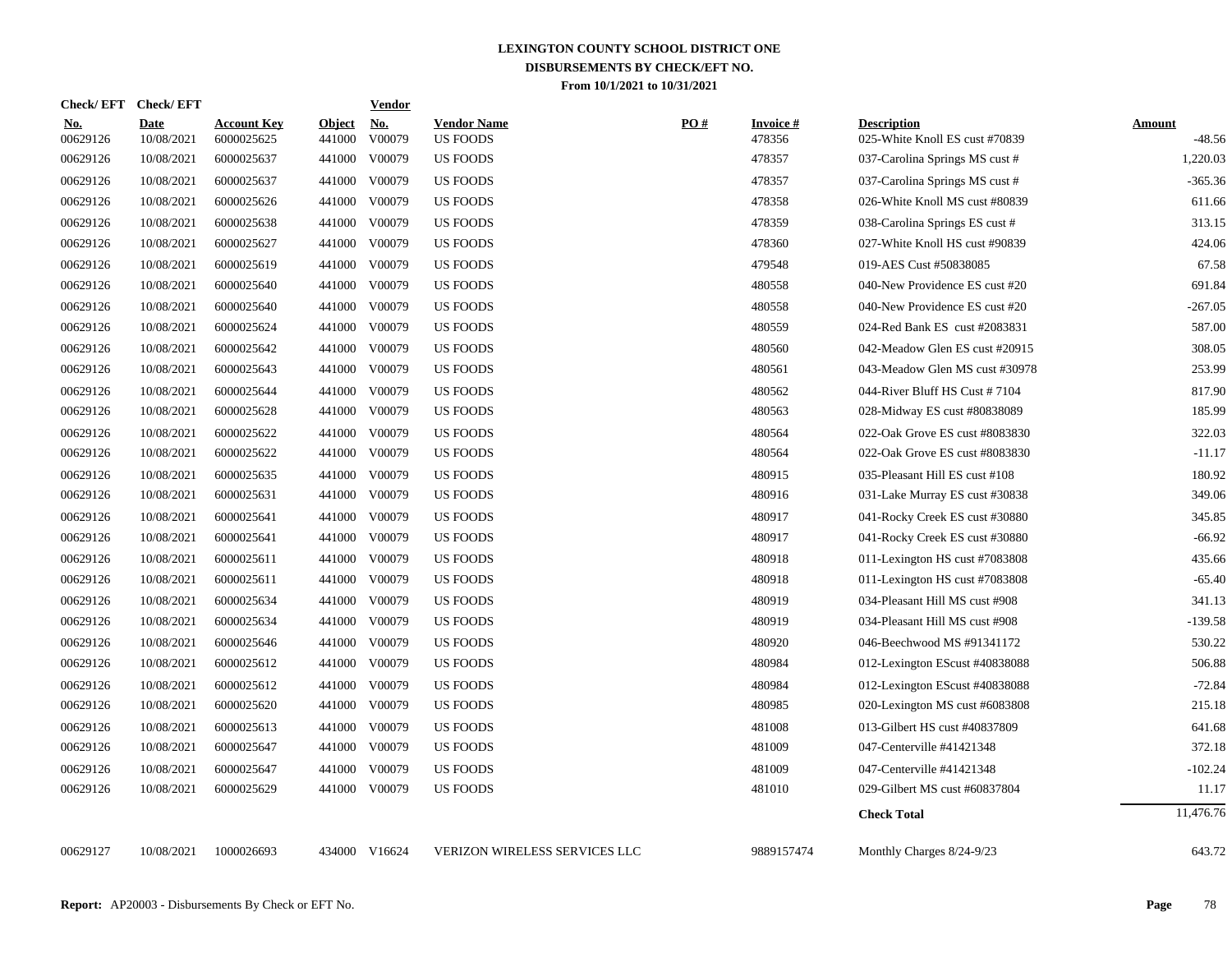|            | Check/EFT Check/EFT |                    |               | <b>Vendor</b> |                                |          |                 |                                       |               |
|------------|---------------------|--------------------|---------------|---------------|--------------------------------|----------|-----------------|---------------------------------------|---------------|
| <u>No.</u> | Date                | <b>Account Key</b> | <b>Object</b> | <b>No.</b>    | <b>Vendor Name</b>             | PO#      | <b>Invoice#</b> | <b>Description</b>                    | <b>Amount</b> |
|            |                     |                    |               |               |                                |          |                 | <b>Check Total</b>                    | 643.72        |
| 00629128   | 10/08/2021          | 1000026693         |               | 434500 V13982 | VOYAGER SOPRIS LEARNING        | P2203471 | 4353407         | LANGUAGE LIVE LEVEL 1 TEACHER         | 1,909.95      |
| 00629128   | 10/08/2021          | 1000026693         |               | 434500 V13982 | VOYAGER SOPRIS LEARNING        | P2203471 | 4353407         | LANGUAGE LIVE LEVEL 1 AND 2 AN        | 1,282.93      |
| 00629128   | 10/08/2021          | 1000026693         |               | 434500 V13982 | VOYAGER SOPRIS LEARNING        | P2203471 | 4353407         | LANGUAGE LIVE STUDENT SET LEVE        | 14,338.00     |
| 00629128   | 10/08/2021          | 1000026693         |               | 434500 V13982 | VOYAGER SOPRIS LEARNING        | P2203471 | 4353407         | shipping and handling                 | 1,518.50      |
|            |                     |                    |               |               |                                |          |                 | <b>Check Total</b>                    | 19,049.38     |
| 00629129   | 10/08/2021          | 7802080020         |               | 466034 V02727 | <b>WEEKS, MELISSA</b>          |          | VB.LMS.09.30.21 | VB LMS vs Sandhills                   | 55.00         |
|            |                     |                    |               |               |                                |          |                 | <b>Check Total</b>                    | 55.00         |
| 00629130   | 10/08/2021          | 2021011325         |               | 441000 V12479 | ZANER BLOSER INC               | P2111587 | 10314796        | <b>Building Fact Fluency: Multipl</b> | 2,616.15      |
| 00629130   | 10/08/2021          | 2021011325         |               | 441000 V12479 | ZANER BLOSER INC               | P2111587 | 10314796        | Shipping                              | 235.45        |
|            |                     |                    |               |               |                                |          |                 | <b>Check Total</b>                    | 2,851.60      |
| 00629131   | 10/08/2021          | 7866027046         |               | 466041 V00867 | <b>JOSTENS</b>                 | P2204059 | P2204059.BMS    | <b>BMS</b> Yearbook Deposit           | 4,372.01      |
|            |                     |                    |               |               |                                |          |                 | <b>Check Total</b>                    | 4,372.01      |
| 00629132   | 10/08/2021          | 7804027013         | 466064        | V00363        | <b>NATIONAL BETA CLUB</b>      | P2204079 | M-193763        | Invoice #M-193763                     | 1,620.00      |
| 00629132   | 10/08/2021          | 7804027013         | 466064        | V00363        | <b>NATIONAL BETA CLUB</b>      | P2204079 | M-193763        | Shipping - UPS-2nd-Day-Air-Am         | 26.78         |
|            |                     |                    |               |               |                                |          |                 | <b>Check Total</b>                    | 1,646.78      |
| 00629133   | 10/08/2021          | 6000025610         |               | 467000 V00132 | SC DEPARTMENT OF REVENUE (SALE |          | FS.09.21        | Sales and Use tax                     | 1,207.41      |
|            |                     |                    |               |               |                                |          |                 | <b>Check Total</b>                    | 1,207.41      |
| 00629134   | 10/08/2021          | 1000026405         |               | 439500 V00700 | SC DEPARTMENT OF SOCIAL SERVIC |          | 10.06.21        | <b>DSS Consent to Release Forms</b>   | 1,136.00      |
|            |                     |                    |               |               |                                |          |                 | <b>Check Total</b>                    | 1,136.00      |
| 00629135   | 10/08/2021          | 7802077011         |               | 466064 V01614 | SPRING VALLEY HIGH SCHOOL      | P2203959 | P2203959.LHS    | Entry fee to CiCi's Invitation        | 75.00         |
|            |                     |                    |               |               |                                |          |                 | <b>Check Total</b>                    | 75.00         |
| 00629136   | 10/08/2021          | 3972022403         |               | 433200 Exxxxx | Employee                       |          | 09.28.09.29.21  | Gainesville, GA HS visit              | 317.70        |
|            |                     |                    |               |               |                                |          |                 | <b>Check Total</b>                    | 317.70        |
| 00629137   | 10/08/2021          | 1000025428         | 432100        | V00702        | CITY OF WEST COLUMBIA WATER CO |          | 86-052900.09.21 | Water                                 | 1,266.29      |
|            |                     |                    |               |               |                                |          |                 | <b>Check Total</b>                    | 1,266.29      |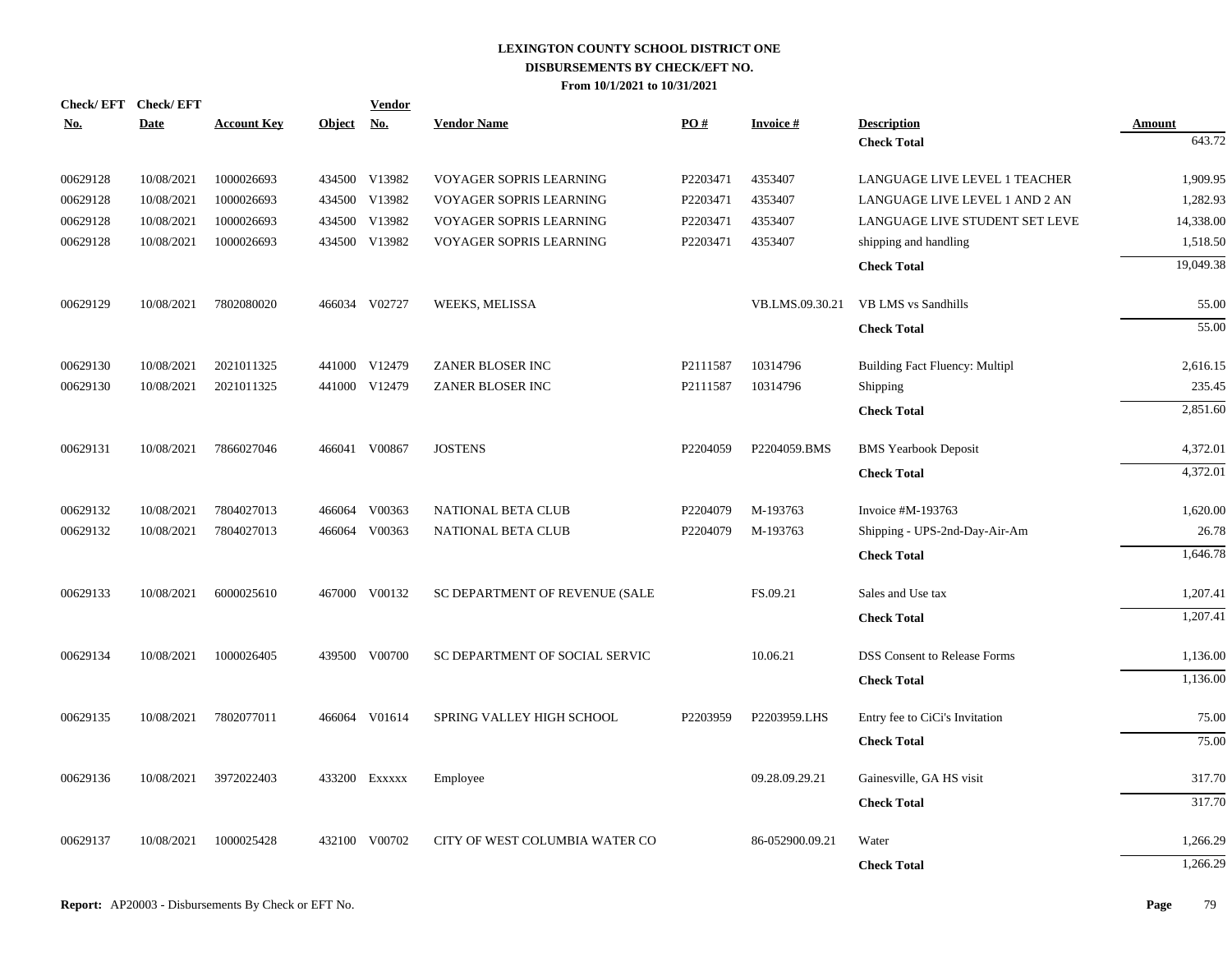|                        | Check/EFT Check/EFT       |                                  |                         | <b>Vendor</b>                       |                                |          |                                   |                                                      |                         |
|------------------------|---------------------------|----------------------------------|-------------------------|-------------------------------------|--------------------------------|----------|-----------------------------------|------------------------------------------------------|-------------------------|
| <u>No.</u><br>00629138 | <b>Date</b><br>10/08/2021 | <b>Account Key</b><br>1000022403 | <b>Object</b><br>433200 | $\underline{\textbf{No}}$<br>EXXXXX | <b>Vendor Name</b><br>Employee | PO#      | <b>Invoice#</b><br>09.22.09.24.21 | <b>Description</b><br><b>SCASA</b> Conference travel | <b>Amount</b><br>270.22 |
|                        |                           |                                  |                         |                                     |                                |          |                                   | <b>Check Total</b>                                   | 270.22                  |
| 00629139               | 10/08/2021                | 1000011427                       |                         | 433100 V00231                       | LEXINGTON COUNTY SCHOOL DIST 1 |          | 09.26-10.02.21                    | 31743.1                                              | 136.40                  |
| 00629139               | 10/08/2021                | 1000014144                       |                         | 433100 V00231                       | LEXINGTON COUNTY SCHOOL DIST 1 |          | 09.26-10.02.21                    | 31774.1                                              | 31.00                   |
| 00629139               | 10/08/2021                | 1000014144                       |                         | 433100 V00231                       | LEXINGTON COUNTY SCHOOL DIST 1 |          | 09.26-10.02.21                    | 31774.2                                              | 29.76                   |
| 00629139               | 10/08/2021                | 1000014144                       |                         | 433100 V00231                       | LEXINGTON COUNTY SCHOOL DIST 1 |          | 09.26-10.02.21                    | 31774.3                                              | 31.00                   |
| 00629139               | 10/08/2021                | 1000014144                       | 433100                  | V00231                              | LEXINGTON COUNTY SCHOOL DIST 1 |          | 09.26-10.02.21                    | 21774.4                                              | 29.76                   |
| 00629139               | 10/08/2021                | 7802080037                       |                         | 466031 V00231                       | LEXINGTON COUNTY SCHOOL DIST 1 |          | 09.26-10.02.21                    | 31839.1                                              | 47.12                   |
| 00629139               | 10/08/2021                | 7946027015                       | 466031                  | V00231                              | LEXINGTON COUNTY SCHOOL DIST 1 |          | 09.26-10.02.21                    | 31736.1                                              | 33.48                   |
| 00629139               | 10/08/2021                | 7946027015                       |                         | 466031 V00231                       | LEXINGTON COUNTY SCHOOL DIST 1 |          | 09.26-10.02.21                    | 31736.2                                              | 33.48                   |
|                        |                           |                                  |                         |                                     |                                |          |                                   | <b>Check Total</b>                                   | 372.00                  |
| 00629140               | 10/08/2021                | 3972022403                       |                         | 433200 EXXXXX                       | Employee                       |          | 09.28.09.29.21                    | Gainesville, GA HS visit                             | 82.50                   |
|                        |                           |                                  |                         |                                     |                                |          |                                   | <b>Check Total</b>                                   | 82.50                   |
| 00629141               | 10/08/2021                | 1000023202                       |                         | 433200 Exxxxx                       | Employee                       |          | 08.05.09.29.21                    | Local office errands                                 | 19.54                   |
|                        |                           |                                  |                         |                                     |                                |          |                                   | <b>Check Total</b>                                   | 19.54                   |
| 00629142               | 10/12/2021                | 7802070015                       |                         | 466041 V01086                       | ACO MEDICAL SUPPLY INC         | P2013275 | 5845417                           | SAfeskin Nitrile PF NS exam gl                       | 268.75                  |
|                        |                           |                                  |                         |                                     |                                |          |                                   | <b>Check Total</b>                                   | 268.75                  |
| 00629143               | 10/12/2021                | 1000025408                       |                         | 432500 V15937                       | AIRGAS USA LLC                 | P2201533 | 9982994773                        | (3)Industrial(small 200cu or l                       | 8.66                    |
| 00629143               | 10/12/2021                | 1000025408                       |                         | 432500 V15937                       | AIRGAS USA LLC                 | P2201533 | 9982994773                        | (3)Industrial(small 200cu or 1)                      | 8.67                    |
| 00629143               | 10/12/2021                | 1000025408                       |                         | 432500 V15937                       | AIRGAS USA LLC                 | P2201533 | 9982994773                        | (2)Industrial(large more than                        | 8.83                    |
| 00629143               | 10/12/2021                | 1000025408                       |                         | 432500 V15937                       | AIRGAS USA LLC                 | P2201533 | 9982994773                        | (2)Industrial(large more than                        | 8.83                    |
| 00629143               | 10/12/2021                | 1000011513                       |                         | 432500 V15937                       | AIRGAS USA LLC                 | P2200482 | 9983024781                        | AC4 - (1) Industrial Small Cyl                       | 2.90                    |
| 00629143               | 10/12/2021                | 1000011513                       |                         | 432500 V15937                       | AIRGAS USA LLC                 | P2200482 | 9983024781                        | OX300 - (1) Industrial Large C                       | 3.53                    |
| 00629143               | 10/12/2021                | 1000011513                       |                         | 432500 V15937                       | AIRGAS USA LLC                 | P2200482 | 9983024781                        | AR300 - (1) Industrial Large C                       | 3.46                    |
| 00629143               | 10/12/2021                | 7731019013                       |                         | 466035 V15937                       | AIRGAS USA LLC                 | P2200482 | 9983024781                        | AR300 - (1) Industrial Large C                       | 0.07                    |
| 00629143               | 10/12/2021                | 7731019013                       |                         | 466035 V15937                       | AIRGAS USA LLC                 | P2200482 | 9983024781                        | AR-CD25300 - (4) Industrial La                       | 14.12                   |
|                        |                           |                                  |                         |                                     |                                |          |                                   | <b>Check Total</b>                                   | 59.07                   |
| 00629144               | 10/12/2021                | 1000012603                       | 439500                  | V16465                              | AMN HEALTHCARE INC             | P2201185 | 3357006                           | SPEECH LANGUAGE THERAPY SERVIC                       | 2,550.00                |
|                        |                           |                                  |                         |                                     |                                |          |                                   | <b>Check Total</b>                                   | 2,550.00                |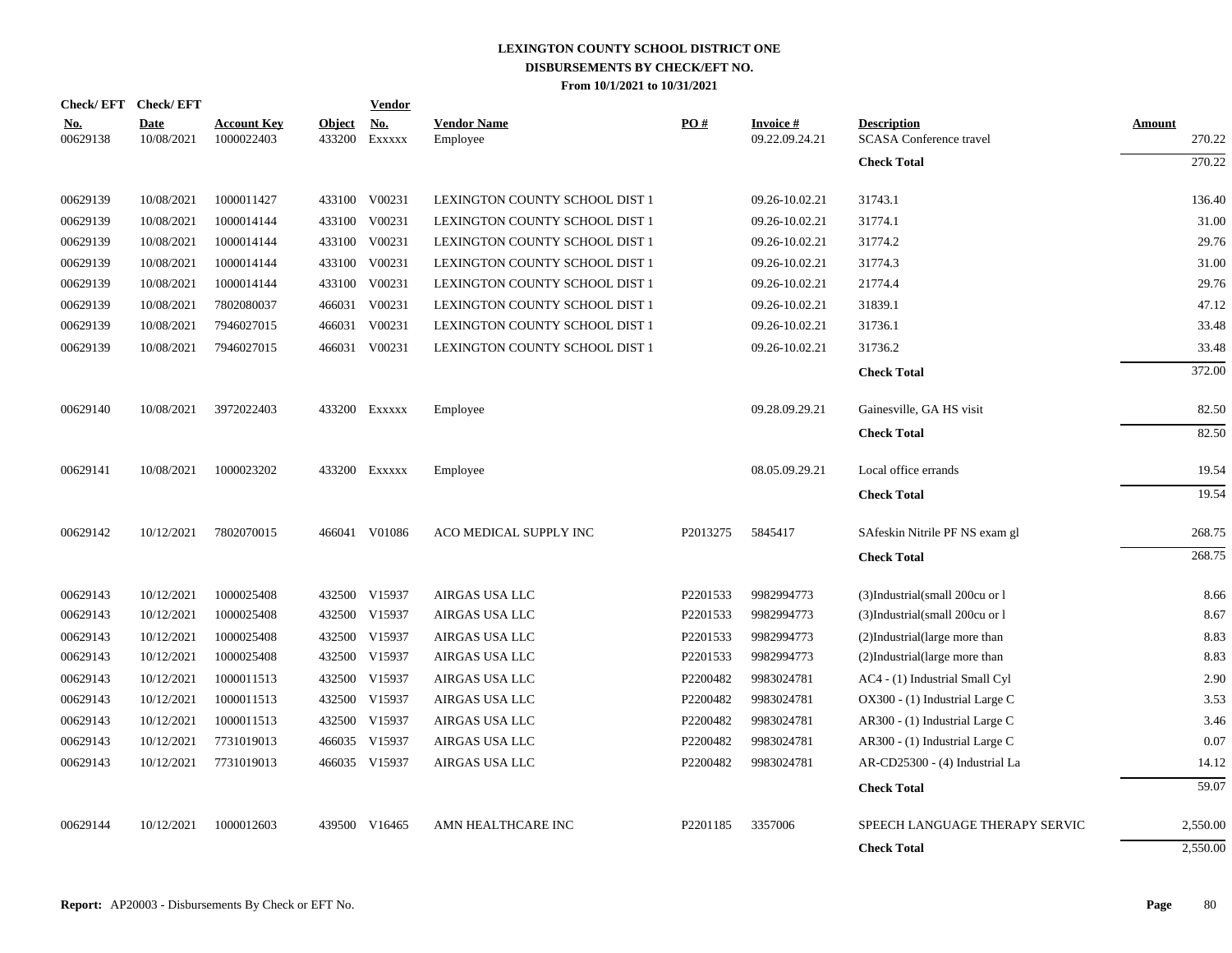| Check/EFT Check/EFT    |                           |                                  |                         | <b>Vendor</b>        |                                           |                 |                               |                                                      |                        |
|------------------------|---------------------------|----------------------------------|-------------------------|----------------------|-------------------------------------------|-----------------|-------------------------------|------------------------------------------------------|------------------------|
| <u>No.</u><br>00629145 | <b>Date</b><br>10/12/2021 | <b>Account Key</b><br>1000011413 | <b>Object</b><br>444500 | <u>No.</u><br>V00391 | <b>Vendor Name</b><br><b>APPLE INC</b>    | PO#<br>P2203041 | <b>Invoice#</b><br>AF39859613 | <b>Description</b><br>AppleCare+ for Schools - iPad, | <b>Amount</b><br>52.43 |
| 00629145               | 10/12/2021                | 1000026693                       |                         | 444510 V00391        | APPLE INC                                 | P2203622        | AG04063658                    | LIGHTNING TO USB CABLE 1M                            | 10,165.00              |
| 00629145               | 10/12/2021                | 1000026693                       |                         | 444510 V00391        | <b>APPLE INC</b>                          | P2203622        | AG04078079                    | APPLE 12W USB POWER ADAPTER                          | 10,165.00              |
|                        |                           |                                  |                         |                      |                                           |                 |                               | <b>Check Total</b>                                   | 20,382.43              |
| 00629146               | 10/12/2021                | 3382018803                       |                         | 433200 Exxxxx        | Employee                                  |                 | 09.01.09.30.21                | Supply drop off                                      | 40.32                  |
|                        |                           |                                  |                         |                      |                                           |                 |                               | <b>Check Total</b>                                   | 40.32                  |
| 00629147               | 10/12/2021                | 1000011415                       |                         | 441000 V12318        | <b>BARNES &amp; NOBLE BOOKSELLERS INC</b> | P2200703        | 4152185                       | <b>BRUISE</b>                                        | 149.42                 |
| 00629147               | 10/12/2021                | 1000011415                       |                         | 441000 V12318        | <b>BARNES &amp; NOBLE BOOKSELLERS INC</b> | P2200703        | 4152185                       | <b>HEROINE</b>                                       | 95.92                  |
| 00629147               | 10/12/2021                | 1000011415                       |                         | 441000 V12318        | BARNES & NOBLE BOOKSELLERS INC            | P2200703        | 4152185                       | <b>SPEAK</b>                                         | 87.92                  |
| 00629147               | 10/12/2021                | 1000011415                       |                         | 441000 V12318        | BARNES & NOBLE BOOKSELLERS INC            | P2200703        | 4152185                       | WE ARE THE ANTS                                      | 103.92                 |
| 00629147               | 10/12/2021                | 1000011415                       |                         | 441000 V12318        | BARNES & NOBLE BOOKSELLERS INC            | P2200703        | 4152185                       | <b>WINTERGIRLS</b>                                   | 87.92                  |
|                        |                           |                                  |                         |                      |                                           |                 |                               | <b>Check Total</b>                                   | 525.10                 |
| 00629148               | 10/12/2021                | 1000025415                       |                         | 447000 V02150        | <b>BARNES PROPANE</b>                     |                 | 465129                        | Propane                                              | 317.58                 |
|                        |                           |                                  |                         |                      |                                           |                 |                               | <b>Check Total</b>                                   | 317.58                 |
| 00629149               | 10/12/2021                | 7802070027                       |                         | 466034 V02631        | BETCHER, HENRY C                          |                 |                               | BJFB.WK.10.7.202 B/JV Football vs Lexington          | 107.00                 |
|                        |                           |                                  |                         |                      |                                           |                 |                               | <b>Check Total</b>                                   | 107.00                 |
| 00629150               | 10/12/2021                | 6000025627                       |                         | 433200 Exxxxx        | Employee                                  |                 | 09.01.09.30.21                | Bank deposit travel                                  | 54.21                  |
|                        |                           |                                  |                         |                      |                                           |                 |                               | <b>Check Total</b>                                   | 54.21                  |
| 00629151               | 10/12/2021                | 1000011427                       |                         | 441000 V13041        | BLICK ART MATERIALS LLC                   | P2201918        | 6997807                       | Scratch-Art Scratch Stick Pack                       | 5.13                   |
| 00629151               | 10/12/2021                | 1000011427                       |                         | 441000 V13041        | BLICK ART MATERIALS LLC                   | P2201918        | 7082497                       | elmers rubber cement 32 oz                           | 42.31                  |
| 00629151               | 10/12/2021                | 1000014127                       |                         | 441000 V13041        | BLICK ART MATERIALS LLC                   | P2203661        | 7176559                       | Blanket - $1/16$ " thick x 12" x                     | 43.62                  |
| 00629151               | 10/12/2021                | 1000014127                       | 441000                  | V13041               | BLICK ART MATERIALS LLC                   | P2203661        | 7176559                       | $1/8$ " thick x 12" x 26"                            | 43.62                  |
| 00629151               | 10/12/2021                | 1000014127                       |                         | 441000 V13041        | BLICK ART MATERIALS LLC                   | P2203661        | 7176559                       | Twisted Etching Needle Solid                         | 208.63                 |
|                        |                           |                                  |                         |                      |                                           |                 |                               | <b>Check Total</b>                                   | 343.31                 |
| 00629152               | 10/12/2021                | 1000023342                       |                         | 433200 Exxxxx        | Employee                                  |                 | 09.02.10.04.21                | School related errands                               | 85.68                  |
|                        |                           |                                  |                         |                      |                                           |                 |                               | <b>Check Total</b>                                   | 85.68                  |
| 00629153               | 10/12/2021                | 2042216103                       |                         | 433200 Exxxxx        | Employee                                  |                 | 09.01.09.30.21                | <b>K5 Transition Duties</b>                          | 144.48                 |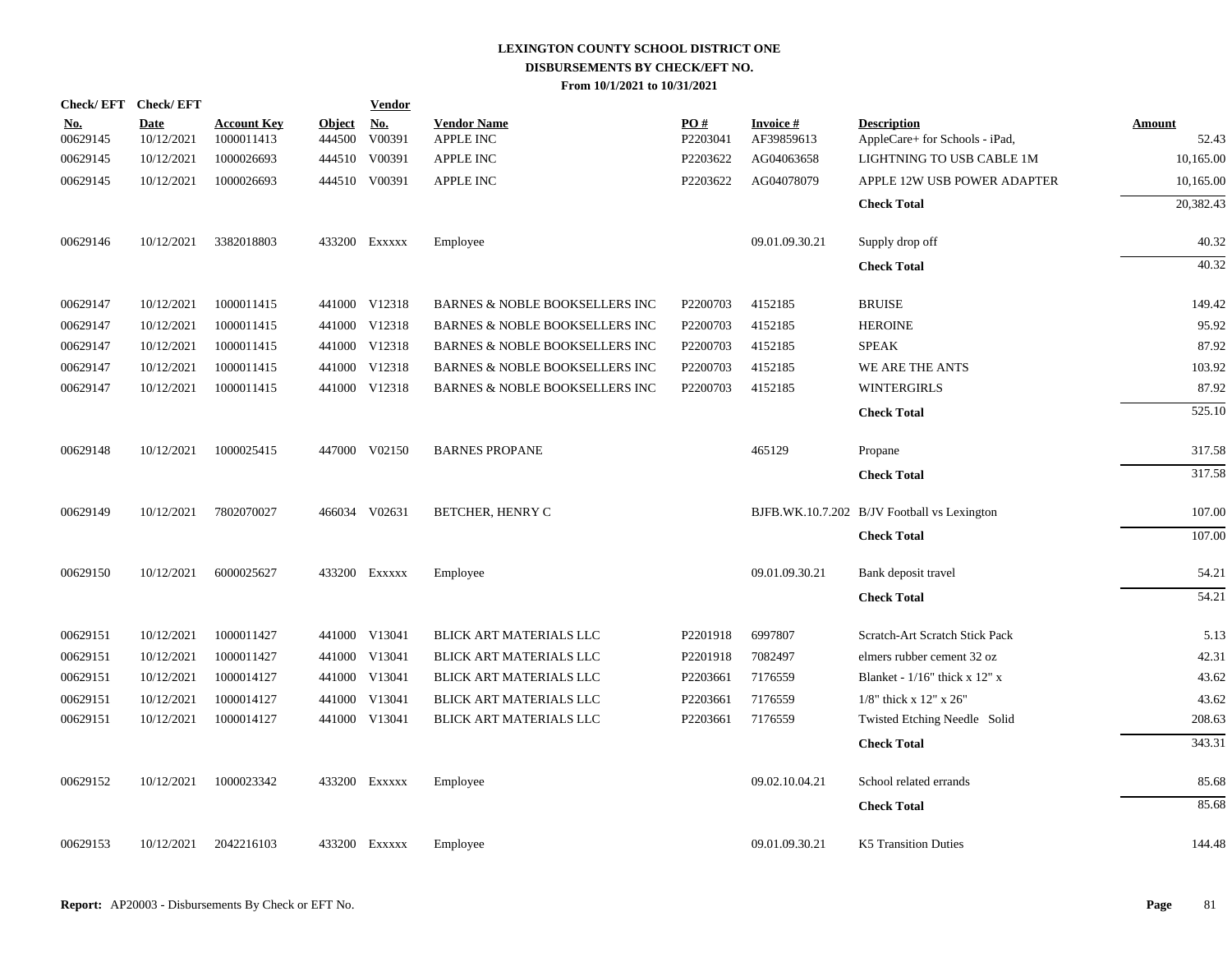| Check/EFT Check/EFT |             |                    |               | <u>Vendor</u> |                                 |          |                 |                                |               |
|---------------------|-------------|--------------------|---------------|---------------|---------------------------------|----------|-----------------|--------------------------------|---------------|
| <u>No.</u>          | <b>Date</b> | <b>Account Key</b> | <b>Object</b> | <u>No.</u>    | <b>Vendor Name</b>              | PO#      | <b>Invoice#</b> | <b>Description</b>             | <b>Amount</b> |
|                     |             |                    |               |               |                                 |          |                 | <b>Check Total</b>             | 144.48        |
| 00629154            | 10/12/2021  | 7802072037         |               | 466034 V16913 | <b>BOND, TERRY</b>              |          | 10.06.21        | CSM vs MGM                     | 80.00         |
|                     |             |                    |               |               |                                 |          |                 | <b>Check Total</b>             | 80.00         |
| 00629155            | 10/12/2021  | 1000026693         |               | 433200 Exxxxx | Employee                        |          | 09.15.09.30.21  | <b>Business</b>                | 39.48         |
|                     |             |                    |               |               |                                 |          |                 | <b>Check Total</b>             | 39.48         |
| 00629156            | 10/12/2021  | 7743019037         |               | 466037 V01277 | <b>BRAINPOP.COM LLC</b>         | P2203617 | US249038        | School BP 24/7                 | 2,395.00      |
| 00629156            | 10/12/2021  | 1000011329         |               | 434500 V01277 | <b>BRAINPOP.COM LLC</b>         | P2204077 | US5191947796R   | 12 month access                | 2,395.00      |
|                     |             |                    |               |               |                                 |          |                 | <b>Check Total</b>             | 4,790.00      |
| 00629157            | 10/12/2021  | 7802071027         |               | 466041 V13255 | <b>BSN SPORTS</b>               | P2111243 | 913993156       | BLK/WHT-AC SHORT SLEEVE FLEX P | 170.13        |
| 00629157            | 10/12/2021  | 7802071027         |               | 466041 V13255 | <b>BSN SPORTS</b>               | P2111243 | 913993156       | NAVY-DRY UV COLLEGIATE POLO    | 693.36        |
| 00629157            | 10/12/2021  | 7802071027         |               | 466041 V13255 | <b>BSN SPORTS</b>               | P2111243 | 913993156       | BLACK-THERMA LONG SLEEVE 1/4 Z | 141.24        |
| 00629157            | 10/12/2021  | 7802071027         |               | 466041 V13255 | <b>BSN SPORTS</b>               | P2111243 | 913993156       | BLACK-WATERPROOF JACKET        | 410.88        |
| 00629157            | 10/12/2021  | 7802071027         | 466041        | V13255        | <b>BSN SPORTS</b>               | P2111243 | 913993156       | <b>BLACK-WATERPROOF PANT</b>   | 269.64        |
| 00629157            | 10/12/2021  | 7802071027         |               | 466041 V13255 | <b>BSN SPORTS</b>               | P2111243 | 913993156       | NAVY/WHT-AIR ZOOM PEGASUS 38 S | 179.76        |
| 00629157            | 10/12/2021  | 7802071027         | 466041        | V13255        | <b>BSN SPORTS</b>               | P2111243 | 913993156       | NAVY/WHT-WOMENS AIR ZOOM PEGAS | 89.88         |
| 00629157            | 10/12/2021  | 7802071027         | 466041        | V13255        | <b>BSN SPORTS</b>               | P2111243 | 913993156       | <b>SHIPPING</b>                | 37.88         |
| 00629157            | 10/12/2021  | 7809027020         | 466041        | V13255        | <b>BSN SPORTS</b>               | P2202424 | 914017804       | Black, black, Silver-HUSTLE ba | 94.16         |
| 00629157            | 10/12/2021  | 7809027020         | 466041        | V13255        | <b>BSN SPORTS</b>               | P2202424 | 914017804       | shipping                       | 8.79          |
| 00629157            | 10/12/2021  | 7887091044         | 466041        | V13255        | <b>BSN SPORTS</b>               | P2202326 | 914031766       | CPXR- COLORED CHROME MASK      | 187.25        |
| 00629157            | 10/12/2021  | 7887091044         |               | 466041 V13255 | <b>BSN SPORTS</b>               | P2202326 | 914031766       | <b>FREIGHT - HOWE</b>          | 15.75         |
|                     |             |                    |               |               |                                 |          |                 | <b>Check Total</b>             | 2,298.72      |
| 00629158            | 10/12/2021  | 7802080013         |               | 466034 V16485 | <b>BURNETTE, CHRIS</b>          |          | VVB.GI.10.07.21 | Athletic Official              | 83.90         |
|                     |             |                    |               |               |                                 |          |                 | <b>Check Total</b>             | 83.90         |
| 00629159            | 10/12/2021  | 7802070027         |               | 466041 V01145 | CAMCOR INC.                     | P2203583 | 2518217         | Shure SM58 microphones for the | 218.28        |
|                     |             |                    |               |               |                                 |          |                 | <b>Check Total</b>             | 218.28        |
| 00629160            | 10/12/2021  | 7934027043         |               | 466099 V12901 | CAROLINA SCREEN PRINTERS        | P2203641 | 14614           | Sport-Tek PosiCharge Competito | 162.17        |
| 00629160            | 10/12/2021  | 7934027043         | 466099        | V12901        | CAROLINA SCREEN PRINTERS        | P2203641 | 14614           | Art Re-Order                   | 10.70         |
| 00629160            | 10/12/2021  | 7934027043         |               | 466099 V12901 | <b>CAROLINA SCREEN PRINTERS</b> | P2203641 | 14614           | Set Up Fee                     | 21.40         |
| 00629160            | 10/12/2021  | 7934027043         |               | 466099 V12901 | <b>CAROLINA SCREEN PRINTERS</b> | P2203641 | 14615           | Pupil Activity-Other           | 232.62        |
|                     |             |                    |               |               |                                 |          |                 |                                |               |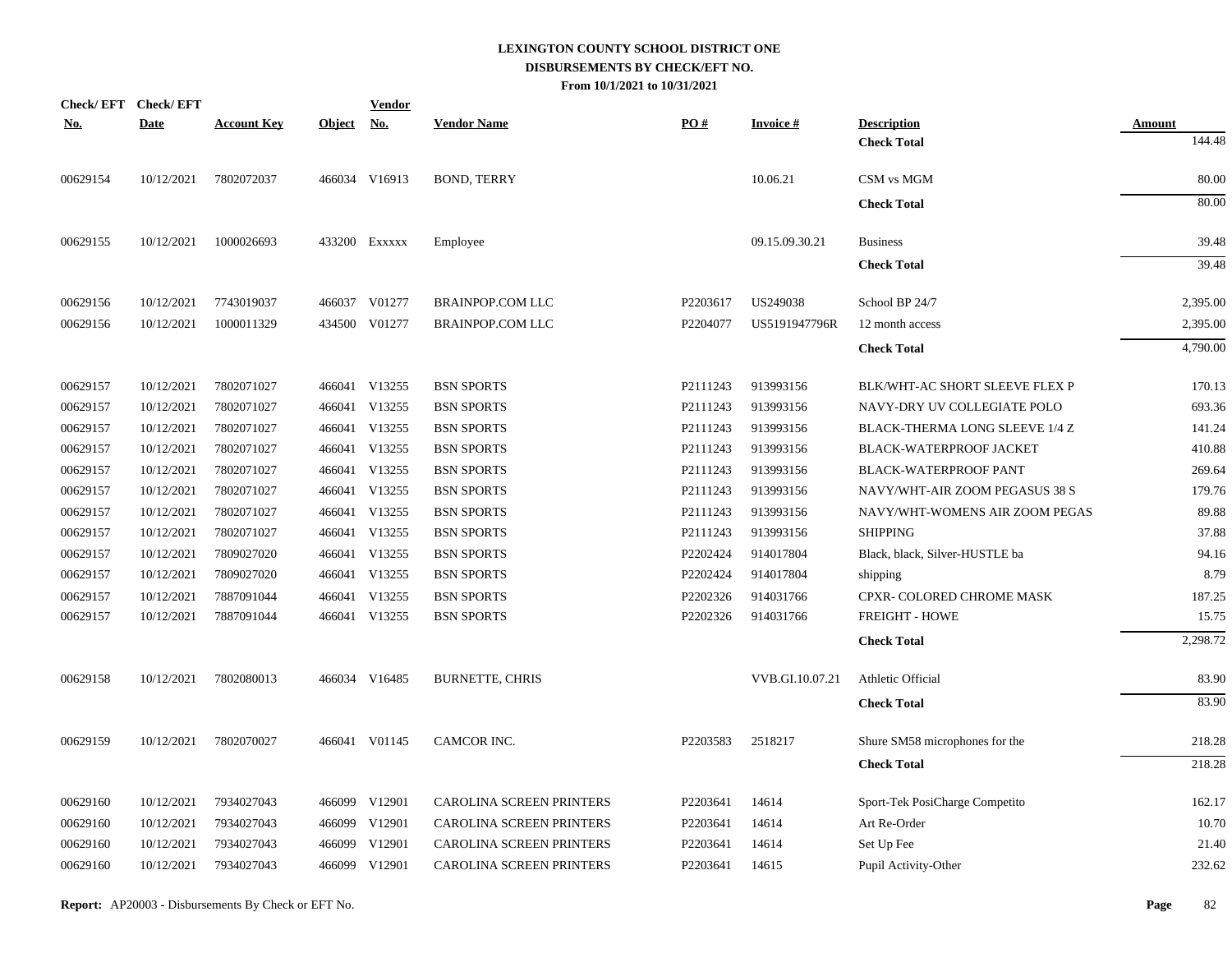| <b>Check/EFT</b>       | <b>Check/EFT</b>          |                                  |                         | <u>Vendor</u>        |                                                |                 |                          |                                    |                        |
|------------------------|---------------------------|----------------------------------|-------------------------|----------------------|------------------------------------------------|-----------------|--------------------------|------------------------------------|------------------------|
| <u>No.</u><br>00629160 | <b>Date</b><br>10/12/2021 | <b>Account Key</b><br>7934027043 | <b>Object</b><br>466099 | <u>No.</u><br>V12901 | <b>Vendor Name</b><br>CAROLINA SCREEN PRINTERS | PO#<br>P2203641 | <b>Invoice#</b><br>14615 | <b>Description</b><br>Art Re-Order | <b>Amount</b><br>10.70 |
| 00629160               | 10/12/2021                | 7934027043                       |                         | 466099 V12901        | CAROLINA SCREEN PRINTERS                       | P2203641        | 14615                    | Set Up Fee                         | 21.40                  |
| 00629160               | 10/12/2021                | 7934027043                       |                         | 466099 V12901        | CAROLINA SCREEN PRINTERS                       | P2203641        | 14616                    | Sport-Tek PosiCharge Competito     | 162.83                 |
| 00629160               | 10/12/2021                | 7934027043                       |                         | 466099 V12901        | CAROLINA SCREEN PRINTERS                       | P2203641        | 14616                    | Art Re-Order                       | 10.70                  |
| 00629160               | 10/12/2021                | 7934027043                       |                         | 466099 V12901        | CAROLINA SCREEN PRINTERS                       | P2203641        | 14616                    | Set Up Fee                         | 21.40                  |
| 00629160               | 10/12/2021                | 7934027043                       |                         | 466099 V12901        | CAROLINA SCREEN PRINTERS                       | P2203641        | 14617                    | Sport-Tek PosiCharge Competito     | 108.12                 |
| 00629160               | 10/12/2021                | 7934027043                       |                         | 466099 V12901        | CAROLINA SCREEN PRINTERS                       | P2203641        | 14617                    | Sport-Tek PosiCharge Competito     | 19.62                  |
| 00629160               | 10/12/2021                | 7934027043                       |                         | 466099 V12901        | CAROLINA SCREEN PRINTERS                       | P2203641        | 14617                    | Art Re-Order                       | 10.70                  |
| 00629160               | 10/12/2021                | 7934027043                       |                         | 466099 V12901        | CAROLINA SCREEN PRINTERS                       | P2203641        | 14617                    | Set Up Fee                         | 21.40                  |
|                        |                           |                                  |                         |                      |                                                |                 |                          | <b>Check Total</b>                 | 813.76                 |
| 00629161               | 10/12/2021                | 1000025411                       |                         | 441020 V11405        | <b>CARTS PLUS</b>                              | P2203962        | 19447-RR                 | LHS - Trojan T875 Batteries        | 1,014.04               |
|                        |                           |                                  |                         |                      |                                                |                 |                          | <b>Check Total</b>                 | 1,014.04               |
| 00629162               | 10/12/2021                | 1000022403                       |                         | 439500 V01474        | <b>CERTIFIED TRANSLATION SERVICES</b>          | P2203771        | LEX-21-0917              | Spanish Interpreter for on         | 130.00                 |
| 00629162               | 10/12/2021                | 1000022403                       |                         | 439500 V01474        | <b>CERTIFIED TRANSLATION SERVICES</b>          | P2203771        | LEX-21-0917              | Mileage: $44$ miles @ \$0.575 per  | 26.40                  |
| 00629162               | 10/12/2021                | 1000022403                       |                         | 439500 V01474        | CERTIFIED TRANSLATION SERVICES                 | P2203770        | LEX-21-0918              | Spanish Interpreter for face-t     | 130.00                 |
| 00629162               | 10/12/2021                | 1000022403                       |                         | 439500 V01474        | CERTIFIED TRANSLATION SERVICES                 | P2203770        | LEX-21-0918              | Mileage: $44$ miles @ \$0.56 per   | 24.64                  |
|                        |                           |                                  |                         |                      |                                                |                 |                          | <b>Check Total</b>                 | 311.04                 |
| 00629163               | 10/12/2021                | 7885027025                       |                         | 466041 V12704        | COLUMBIA FLAG AND SIGN COMPANY                 | P2203934        | 195581                   | 5x8FT United States Flag           | 41.79                  |
| 00629163               | 10/12/2021                | 7885027025                       | 466041                  | V12704               | COLUMBIA FLAG AND SIGN COMPANY                 | P2203934        | 195581                   | 5x8FT South Carolina Flag          | 61.26                  |
| 00629163               | 10/12/2021                | 7885027025                       |                         | 466041 V12704        | COLUMBIA FLAG AND SIGN COMPANY                 | P2203934        | 195581                   | Shipping                           | 15.00                  |
|                        |                           |                                  |                         |                      |                                                |                 |                          | <b>Check Total</b>                 | 118.05                 |
| 00629164               | 10/12/2021                | 2250016203                       |                         | 441000 V14973        | CONTINENTAL                                    | P2203428        | 667571                   | RSG Newcomers Book 1 ATE Grade     | 52.40                  |
| 00629164               | 10/12/2021                | 2250016203                       |                         | 441000 V14973        | CONTINENTAL                                    | P2203428        | 667571                   | RSG Newcomers Book 2 ATE Grade     | 52.40                  |
| 00629164               | 10/12/2021                | 2250016203                       |                         | 441000 V14973        | CONTINENTAL                                    | P2203428        | 667571                   | RSG Newcomers Book 3 ATE Grade     | 52.40                  |
| 00629164               | 10/12/2021                | 2250016203                       |                         | 441000 V14973        | <b>CONTINENTAL</b>                             | P2203428        | 667571                   | Shipping                           | 18.86                  |
| 00629164               | 10/12/2021                | 2250016203                       |                         | 444500 V14973        | CONTINENTAL                                    | P2203428        | 667571                   | TEAM Audio Download Level D        | 10.40                  |
| 00629164               | 10/12/2021                | 2250016203                       |                         | 444500 V14973        | CONTINENTAL                                    | P2203428        | 667571                   | TEAM Audio Download Level E        | 10.40                  |
| 00629164               | 10/12/2021                | 2250016203                       |                         | 444500 V14973        | <b>CONTINENTAL</b>                             | P2203428        | 667571                   | Misc Handling                      | 4.00                   |
| 00629164               | 10/12/2021                | 2250016203                       |                         | 441004 V14973        | <b>CONTINENTAL</b>                             | P2203867        | 667746                   | TEAM: Level B Gr 2 ATE             | 52.40                  |
| 00629164               | 10/12/2021                | 2250016203                       |                         | 441004 V14973        | CONTINENTAL                                    | P2203867        | 667746                   | TEAM: Level D Gr 4 ATE             | 52.40                  |
| 00629164               | 10/12/2021                | 2250016203                       |                         | 441004 V14973        | CONTINENTAL                                    | P2203867        | 667746                   | RSG Newcomers Book 1 ATE Gr 6-     | 52.40                  |
| 00629164               | 10/12/2021                | 2250016203                       |                         | 441004 V14973        | <b>CONTINENTAL</b>                             | P2203867        | 667746                   | RSG Newcomers Book 2 ATE Gr 6-     | 52.40                  |
|                        |                           |                                  |                         |                      |                                                |                 |                          |                                    |                        |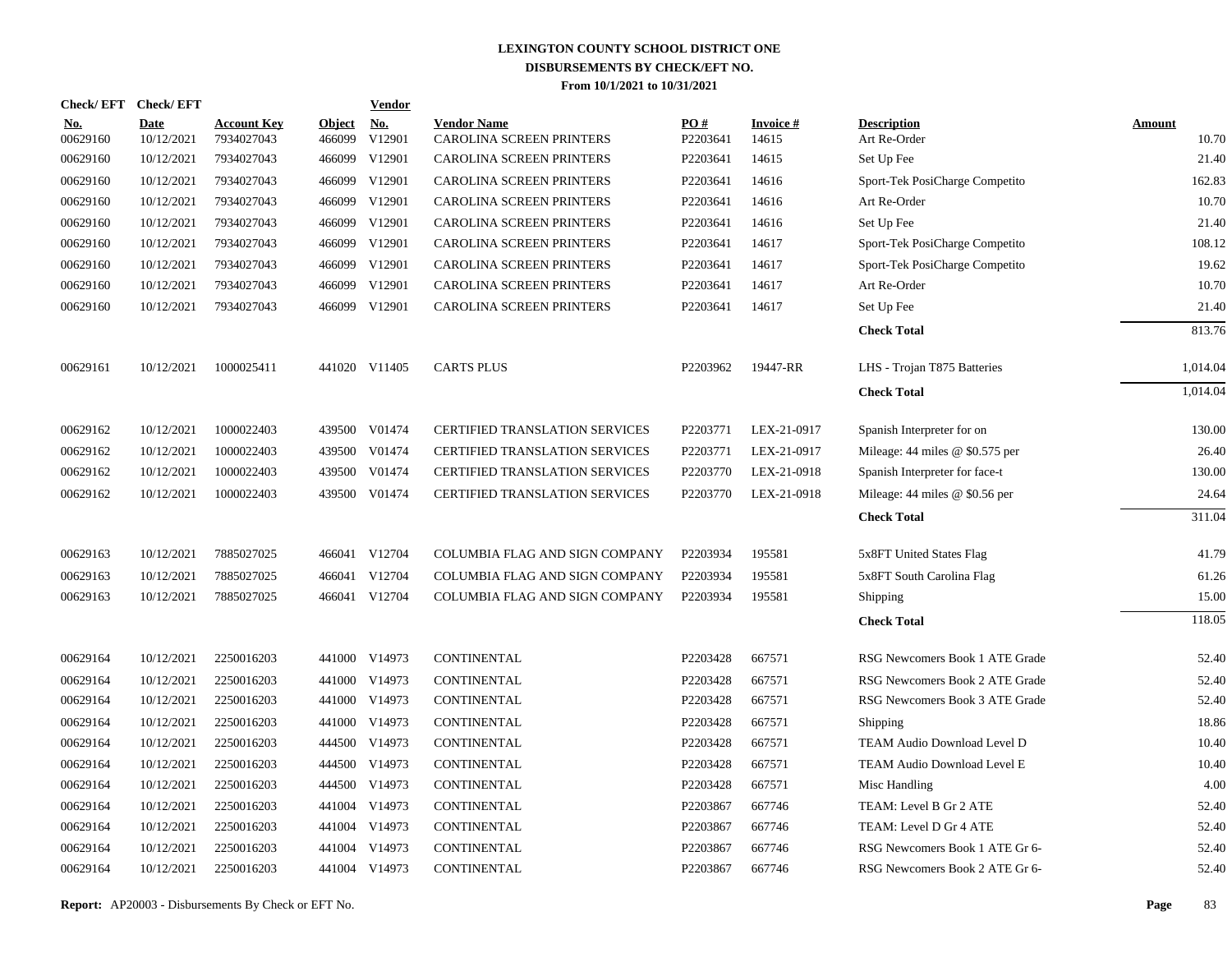| Check/EFT Check/EFT    |                           |                                  |                         | <b>Vendor</b> |                                   |                 |                           |                                                      |                        |
|------------------------|---------------------------|----------------------------------|-------------------------|---------------|-----------------------------------|-----------------|---------------------------|------------------------------------------------------|------------------------|
| <u>No.</u><br>00629164 | <b>Date</b><br>10/12/2021 | <b>Account Key</b><br>2250016203 | <b>Object</b><br>441004 | No.<br>V14973 | <b>Vendor Name</b><br>CONTINENTAL | PO#<br>P2203867 | <b>Invoice#</b><br>667746 | <b>Description</b><br>RSH Newcomers Book 3 ATE Gr 6- | <b>Amount</b><br>52.40 |
| 00629164               | 10/12/2021                | 2250016203                       |                         | 441004 V14973 | CONTINENTAL                       | P2203867        | 667746                    | Team Audio Download High Schoo                       | 10.40                  |
| 00629164               | 10/12/2021                | 2250016203                       |                         | 441004 V14973 | CONTINENTAL                       | P2203867        | 667746                    | Team Audio Download High Schoo                       | 10.40                  |
| 00629164               | 10/12/2021                | 2250016203                       |                         | 441004 V14973 | CONTINENTAL                       | P2203867        | 667746                    | Team Audio Download High Schoo                       | 10.40                  |
| 00629164               | 10/12/2021                | 2250016203                       |                         | 441004 V14973 | CONTINENTAL                       | P2203867        | 667746                    | Shipping                                             | 35.18                  |
|                        |                           |                                  |                         |               |                                   |                 |                           | <b>Check Total</b>                                   | 529.24                 |
| 00629165               | 10/12/2021                | 7924099715                       |                         | 466041 Exxxxx | Employee                          |                 | 10.01.21                  | Reimb for hangers                                    | 133.15                 |
|                        |                           |                                  |                         |               |                                   |                 |                           | <b>Check Total</b>                                   | 133.15                 |
| 00629166               | 10/12/2021                | 5708025393                       |                         | 454500 V01438 | DATA NETWORK SOLUTIONS            | P2203472        | 29399                     | Palo Alto Networks PA-3220 wit                       | 12,522.08              |
| 00629166               | 10/12/2021                | 5708025393                       | 454500                  | V01438        | DATA NETWORK SOLUTIONS            | P2203472        | 29399                     | Palo Alto Networks PA-3220, PA                       | 115.56                 |
| 00629166               | 10/12/2021                | 5708025393                       | 454500                  | V01438        | DATA NETWORK SOLUTIONS            | P2203472        | 29399                     | Threat prevention subscription                       | 2,352.96               |
| 00629166               | 10/12/2021                | 5708025393                       | 454500                  | V01438        | DATA NETWORK SOLUTIONS            | P2203472        | 29399                     | WildFire subscription year 1,                        | 2,352.96               |
| 00629166               | 10/12/2021                | 5708025393                       | 454500                  | V01438        | DATA NETWORK SOLUTIONS            | P2203472        | 29399                     | Premium support year 1, PA-322                       | 3,078.00               |
|                        |                           |                                  |                         |               |                                   |                 |                           | <b>Check Total</b>                                   | 20,421.56              |
| 00629167               | 10/12/2021                | 7802072011                       |                         | 466034 V02653 | DAVIS, SAMUEL B                   |                 | VFB.LHS.08.20.21 Official |                                                      | 77.00                  |
|                        |                           |                                  |                         |               |                                   |                 |                           | <b>Check Total</b>                                   | 77.00                  |
| 00629168               | 10/12/2021                | 1000025808                       |                         | 439500 V15853 | <b>EXTRA DUTY SOLUTIONS</b>       |                 | 790799                    | Extra Duty Officer(s)                                | 6,259.30               |
| 00629168               | 10/12/2021                | 1000025808                       |                         | 439500 V15853 | <b>EXTRA DUTY SOLUTIONS</b>       |                 | 790807                    | Extra Duty Officer(s)                                | 5,687.25               |
|                        |                           |                                  |                         |               |                                   |                 |                           | <b>Check Total</b>                                   | 11,946.55              |
| 00629169               | 10/12/2021                | 1000023328                       |                         | 433200 Exxxxx | Employee                          |                 | 08.13.09.30.21            | School errands/bank                                  | 28.00                  |
|                        |                           |                                  |                         |               |                                   |                 |                           | <b>Check Total</b>                                   | 28.00                  |
| 00629170               | 10/12/2021                | 5727025327                       |                         | 441000 V12464 | FISHER SCIENTIFIC COMPANY LLC     | P2202022        | 9035419                   | <b>Bel-Art SP Scienceware Clavies</b>                | 275.26                 |
| 00629170               | 10/12/2021                | 5727025327                       |                         | 441000 V12464 | FISHER SCIENTIFIC COMPANY LLC     | P2202022        | 9035419                   | Stainless steel Laboratory Spo                       | 38.71                  |
| 00629170               | 10/12/2021                | 1000011330                       |                         | 441000 V12464 | FISHER SCIENTIFIC COMPANY LLC     | P2109754        | 9383404                   | Prokaryotic cell model                               | 362.35                 |
|                        |                           |                                  |                         |               |                                   |                 |                           | <b>Check Total</b>                                   | 676.32                 |
| 00629171               | 10/12/2021                | 7924099615                       |                         | 466069 Exxxxx | Employee                          |                 | 10.01.21                  | Reimb JV FB canteen food                             | 41.46                  |
|                        |                           |                                  |                         |               |                                   |                 |                           | <b>Check Total</b>                                   | 41.46                  |
| 00629172               | 10/12/2021                | 7745027039                       |                         | 466035 V12185 | FOLLETT SCHOOL SOLUTIONS INC      | P2204130        | 00018412                  | Payment for Book Fair                                | 3,436.77               |
|                        |                           |                                  |                         |               |                                   |                 |                           |                                                      |                        |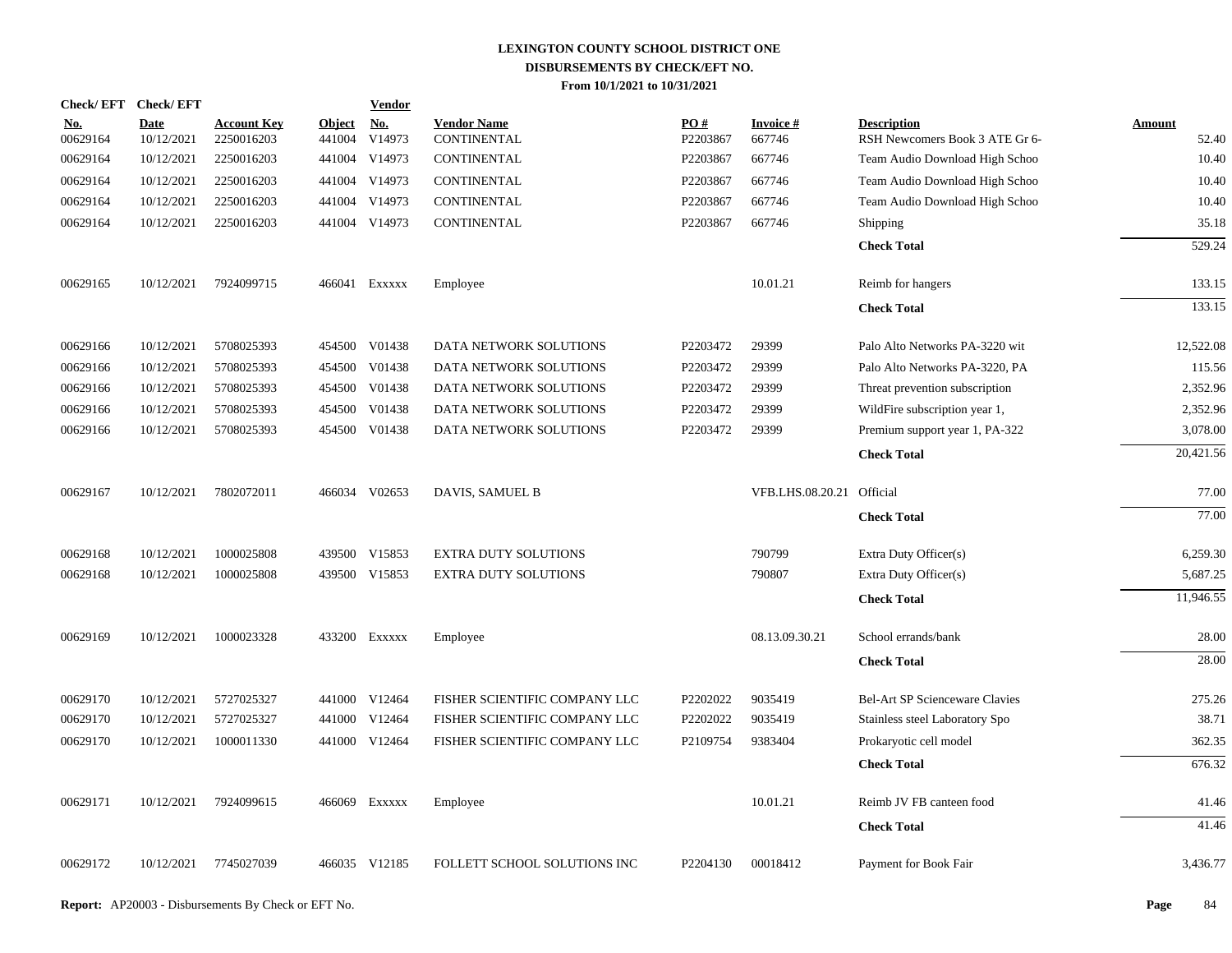|                        | Check/EFT Check/EFT |                                  |                         | Vendor        |                                                    |                 |                            |                                                      |                  |
|------------------------|---------------------|----------------------------------|-------------------------|---------------|----------------------------------------------------|-----------------|----------------------------|------------------------------------------------------|------------------|
| <u>No.</u><br>00629172 | Date<br>10/12/2021  | <b>Account Key</b><br>1000022246 | <b>Object</b><br>443000 | No.<br>V12185 | <b>Vendor Name</b><br>FOLLETT SCHOOL SOLUTIONS INC | PO#<br>P2201172 | <b>Invoice#</b><br>326887F | <b>Description</b><br>93 Books, 11 Audiobooks, 19 eB | Amount<br>171.42 |
|                        |                     |                                  |                         |               |                                                    |                 |                            | <b>Check Total</b>                                   | 3,608.19         |
| 00629173               | 10/12/2021          | 1000011527                       | 441000                  | V00549        | FORMS AND SUPPLY INC (FSI)                         | P2202474        | 5877900-2                  | Expo Whiteboard Cleaner                              | 43.91            |
| 00629173               | 10/12/2021          | 1000011527                       | 441000                  | V00549        | FORMS AND SUPPLY INC (FSI)                         | P2202474        | 5877900-3                  | Expo White Board Cleaning Towe                       | 73.10            |
| 00629173               | 10/12/2021          | 1000011427                       | 441000                  | V00549        | FORMS AND SUPPLY INC (FSI)                         | P2202640        | 5881683-0                  | Crayola Presharpened Colored P                       | 4.61             |
| 00629173               | 10/12/2021          | 1000011427                       | 441000                  | V00549        | FORMS AND SUPPLY INC (FSI)                         | P2202640        | 5881683-0                  | <b>Business Source Extreme Color</b>                 | 10.23            |
| 00629173               | 10/12/2021          | 1000011427                       | 441000                  | V00549        | FORMS AND SUPPLY INC (FSI)                         | P2202640        | 5881683-0                  | <b>Business Source Premium Invisi</b>                | 8.26             |
| 00629173               | 10/12/2021          | 1000011427                       | 441000                  | V00549        | FORMS AND SUPPLY INC (FSI)                         | P2202640        | 5881683-0                  | Smartchoice 1/3 Tab Cut Letter                       | 8.43             |
| 00629173               | 10/12/2021          | 1000011427                       | 441000                  | V00549        | FORMS AND SUPPLY INC (FSI)                         | P2202640        | 5881683-0                  | Sparco 5" Kids Blunt End Sciss                       | 4.39             |
| 00629173               | 10/12/2021          | 1000011427                       | 441000                  | V00549        | FORMS AND SUPPLY INC (FSI)                         | P2202640        | 5881683-0                  | Westcott High Performance Tita                       | 16.16            |
| 00629173               | 10/12/2021          | 1000011427                       | 441000                  | V00549        | FORMS AND SUPPLY INC (FSI)                         | P2202640        | 5881683-0                  | Sharpie Fine Point Permanent M                       | 12.11            |
| 00629173               | 10/12/2021          | 1000011427                       | 441000                  | V00549        | FORMS AND SUPPLY INC (FSI)                         | P2202640        | 5881683-0                  | <b>SunWorks Construction Paper</b>                   | 9.52             |
| 00629173               | 10/12/2021          | 1000011427                       | 441000                  | V00549        | FORMS AND SUPPLY INC (FSI)                         | P2202640        | 5881683-0                  | Dymo LetraTag Electronic Label                       | 10.49            |
| 00629173               | 10/12/2021          | 1000011427                       | 441000                  | V00549        | FORMS AND SUPPLY INC (FSI)                         | P2202640        | 5881683-0                  | <b>Business Source Letter Recycle</b>                | 5.46             |
| 00629173               | 10/12/2021          | 1000011427                       | 441000                  | V00549        | FORMS AND SUPPLY INC (FSI)                         | P2202640        | 5881683-0                  | Crayola Regular Bold Colors Br                       | 5.95             |
| 00629173               | 10/12/2021          | 1000011427                       | 441000                  | V00549        | FORMS AND SUPPLY INC (FSI)                         | P2202640        | 5881683-0                  | EXPO Low-Odor Dry-erase Marker                       | 11.21            |
| 00629173               | 10/12/2021          | 1000011427                       | 441000                  | V00549        | FORMS AND SUPPLY INC (FSI)                         | P2202640        | 5881683-1                  | Crayola Regular Size Crayon Se                       | 2.31             |
| 00629173               | 10/12/2021          | 1000011427                       | 441000                  | V00549        | FORMS AND SUPPLY INC (FSI)                         | P2202640        | 5881683-2                  | BIC BU3 Retractable Ballpoint                        | 8.86             |
| 00629173               | 10/12/2021          | 1000011427                       | 441000                  | V00549        | FORMS AND SUPPLY INC (FSI)                         | P2202640        | 5881683-3                  | Crayola Classic Colors Broad L                       | 5.95             |
| 00629173               | 10/12/2021          | 1000011427                       | 441000                  | V00549        | FORMS AND SUPPLY INC (FSI)                         | P2202642        | 5882232-0                  | Crayola Washable Paint                               | 4.28             |
| 00629173               | 10/12/2021          | 1000011427                       | 441000                  | V00549        | FORMS AND SUPPLY INC (FSI)                         | P2202642        | 5882232-0                  | Crayola Washable Paint                               | 4.28             |
| 00629173               | 10/12/2021          | 1000011427                       | 441000                  | V00549        | FORMS AND SUPPLY INC (FSI)                         | P2202642        | 5882232-0                  | Crayola Washable Paint                               | 4.28             |
| 00629173               | 10/12/2021          | 1000011427                       | 441000                  | V00549        | FORMS AND SUPPLY INC (FSI)                         | P2202642        | 5882232-0                  | Crayola Washable Paint                               | 4.28             |
| 00629173               | 10/12/2021          | 1000011427                       | 441000                  | V00549        | FORMS AND SUPPLY INC (FSI)                         | P2202642        | 5882232-0                  | Crayola Washable Paint                               | 4.28             |
| 00629173               | 10/12/2021          | 1000011427                       | 441000                  | V00549        | FORMS AND SUPPLY INC (FSI)                         | P2202642        | 5882232-0                  | Crayola Washable Paint                               | 4.28             |
| 00629173               | 10/12/2021          | 1000011427                       | 441000                  | V00549        | FORMS AND SUPPLY INC (FSI)                         | P2202642        | 5882232-0                  | Crayola Regular Size Crayon Se                       | 4.82             |
| 00629173               | 10/12/2021          | 1000011427                       | 441000                  | V00549        | FORMS AND SUPPLY INC (FSI)                         | P2202642        | 5882232-0                  | Paper Mate Flair Medium Point                        | 20.51            |
| 00629173               | 10/12/2021          | 1000011330                       | 441000                  | V00549        | FORMS AND SUPPLY INC (FSI)                         | P2203045        | 5893943-0                  | AtAGlance DayMinder Weekly Poc                       | 9.18             |
| 00629173               | 10/12/2021          | 1000011427                       | 441000                  | V00549        | FORMS AND SUPPLY INC (FSI)                         | P2203129        | 5897992-0                  | Rayovac Alkaline 9 Volt Batter                       | 13.99            |
| 00629173               | 10/12/2021          | 1000011427                       | 441000                  | V00549        | FORMS AND SUPPLY INC (FSI)                         | P2203129        | 5897992-0                  | Energizer Ultimate Lithium AA                        | 154.04           |
| 00629173               | 10/12/2021          | 1000011427                       | 441000                  | V00549        | FORMS AND SUPPLY INC (FSI)                         | P2203129        | 5897992-0                  | Business Source Heavyduty 2Hol                       | 2.50             |
| 00629173               | 10/12/2021          | 1000011427                       | 441000                  | V00549        | FORMS AND SUPPLY INC (FSI)                         | P2203129        | 5897992-0                  | Quality Park No 10 Regular Bus                       | 6.77             |
| 00629173               | 10/12/2021          | 7743019047                       | 466041                  | V00549        | FORMS AND SUPPLY INC (FSI)                         | P2203725        | 5914483-0                  | Multipurpose Copy Paper 20# 92                       | 1,283.57         |
| 00629173               | 10/12/2021          | 7743019038                       | 466041                  | V00549        | FORMS AND SUPPLY INC (FSI)                         | P2203844        | 5916022-0                  | Swingline SF 4 Premium Staples                       | 31.24            |
| 00629173               | 10/12/2021          | 7743019038                       | 466041                  | V00549        | FORMS AND SUPPLY INC (FSI)                         | P2203844        | 5916022-0                  | <b>Business Source Utilitypurpose</b>                | 21.67            |
|                        |                     |                                  |                         |               |                                                    |                 |                            |                                                      |                  |

**Report:** AP20003 - Disbursements By Check or EFT No. **Page** 85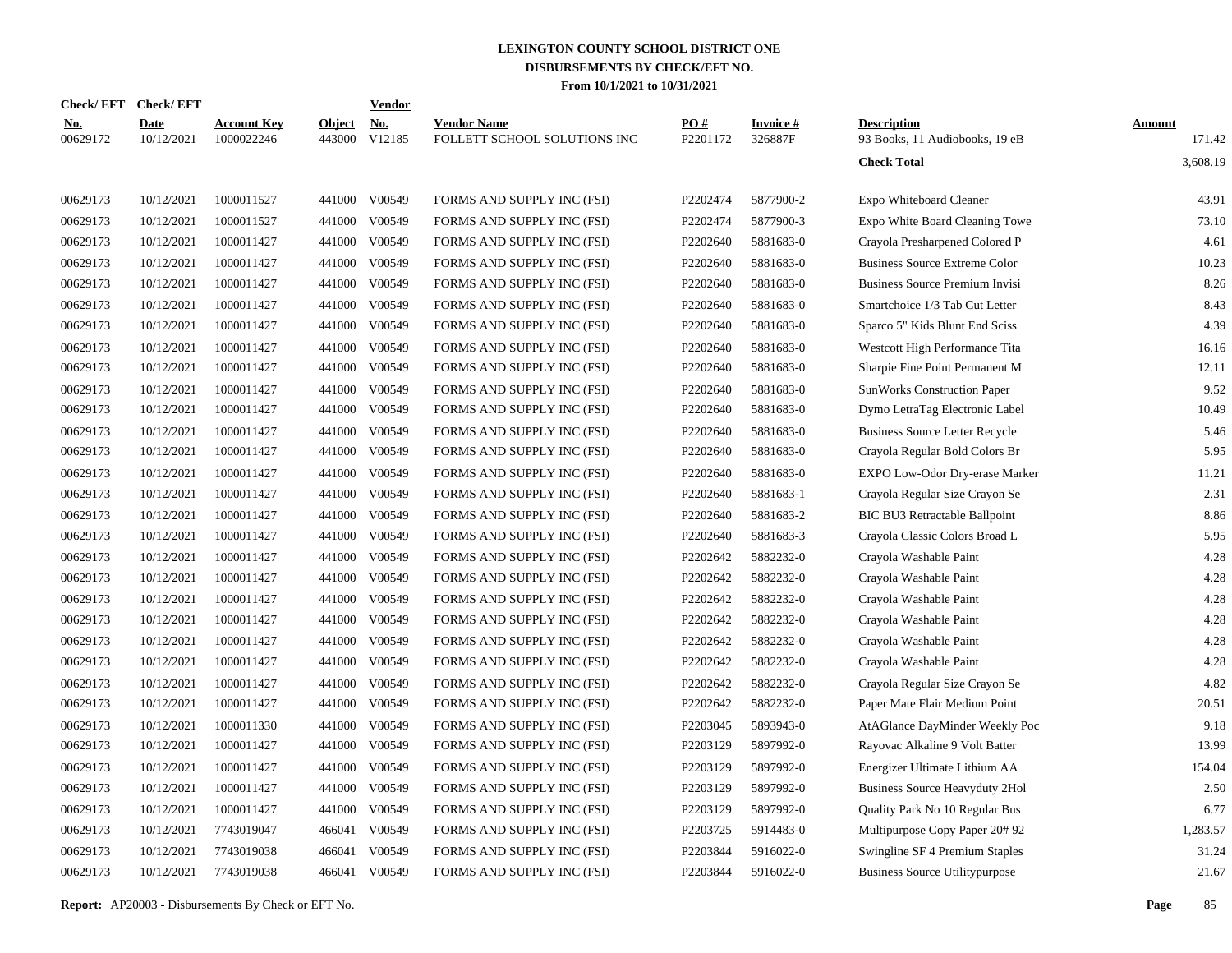| <b>Check/EFT</b>       | <b>Check/EFT</b>          |                                  |                         | <b>Vendor</b>        |                                                  |                 |                               |                                                            |                        |
|------------------------|---------------------------|----------------------------------|-------------------------|----------------------|--------------------------------------------------|-----------------|-------------------------------|------------------------------------------------------------|------------------------|
| <u>No.</u><br>00629173 | <b>Date</b><br>10/12/2021 | <b>Account Key</b><br>7743019038 | <b>Object</b><br>466041 | <u>No.</u><br>V00549 | <b>Vendor Name</b><br>FORMS AND SUPPLY INC (FSI) | PO#<br>P2203844 | <b>Invoice #</b><br>5916022-0 | <b>Description</b><br><b>Highland Economy Masking Tape</b> | <b>Amount</b><br>17.10 |
| 00629173               | 10/12/2021                | 7743019038                       | 466041                  | V00549               | FORMS AND SUPPLY INC (FSI)                       | P2203844        | 5916022-0                     | Scotch Twotone Desktop Office                              | 7.97                   |
| 00629173               | 10/12/2021                | 1000011225                       | 441000                  | V00549               | FORMS AND SUPPLY INC (FSI)                       | P2203908        | 5917849-0                     | Compucessory Soft Skin Gel Wri                             | 14.23                  |
| 00629173               | 10/12/2021                | 1000011225                       | 441000                  | V00549               | FORMS AND SUPPLY INC (FSI)                       | P2203908        | 5917849-0                     | Rolodex Expressions Mesh Deep                              | 18.83                  |
| 00629173               | 10/12/2021                | 1000011225                       | 441000                  | V00549               | FORMS AND SUPPLY INC (FSI)                       | P2203908        | 5917849-0                     | Rolodex Mesh Document Holder                               | 12.69                  |
| 00629173               | 10/12/2021                | 1000011225                       | 441000                  | V00549               | FORMS AND SUPPLY INC (FSI)                       | P2203908        | 5917849-0                     | Hygloss Selfadhesive Magnetic                              | 8.39                   |
| 00629173               | 10/12/2021                | 1000011225                       | 441000                  | V00549               | FORMS AND SUPPLY INC (FSI)                       | P2203908        | 5917849-0                     | Postitreg Page Markers 50 x G                              | 8.56                   |
| 00629173               | 10/12/2021                | 1000011225                       | 441000                  | V00549               | FORMS AND SUPPLY INC (FSI)                       | P2203908        | 5917849-0                     | Postitreg 12W Flags in Bright                              | 6.81                   |
| 00629173               | 10/12/2021                | 1000011225                       |                         | 441000 V00549        | FORMS AND SUPPLY INC (FSI)                       | P2203908        | 5917849-0                     | Postitreg Filing Tabs Writeon                              | 49.22                  |
| 00629173               | 10/12/2021                | 1000011225                       |                         | 441000 V00549        | FORMS AND SUPPLY INC (FSI)                       | P2203908        | 5917849-0                     | Averyreg UltraTabs Color Desig                             | 27.07                  |
| 00629173               | 10/12/2021                | 1000011225                       |                         | 441000 V00549        | FORMS AND SUPPLY INC (FSI)                       | P2203908        | 5917849-0                     | EXPO LowOdor Dryerase Markers                              | 37.15                  |
| 00629173               | 10/12/2021                | 1000011225                       |                         | 441000 V00549        | FORMS AND SUPPLY INC (FSI)                       | P2203908        | 5917849-0                     | Averyreg Inkjet Perforated Int                             | 29.08                  |
| 00629173               | 10/12/2021                | 1000011225                       | 441000                  | V00549               | FORMS AND SUPPLY INC (FSI)                       | P2203908        | 5917849-1                     | Averyreg UltraTabs Color Desig                             | 26.32                  |
| 00629173               | 10/12/2021                | 1000011521                       |                         | 441000 V00549        | FORMS AND SUPPLY INC (FSI)                       | P2203933        | 5918298-0                     | MOTION DISPLAY SYSTEM, DESKTOP                             | 72.37                  |
| 00629173               | 10/12/2021                | 1000011521                       | 441000                  | V00549               | FORMS AND SUPPLY INC (FSI)                       | P2203933        | 5918298-0                     | DYMO SHIPPING LABELS                                       | 90.09                  |
| 00629173               | 10/12/2021                | 1000011521                       | 441000                  | V00549               | FORMS AND SUPPLY INC (FSI)                       | P2203933        | 5918298-0                     | SCOTCH LAMINATE CARTRIDGE REFI                             | 131.65                 |
| 00629173               | 10/12/2021                | 1000011521                       | 441000                  | V00549               | FORMS AND SUPPLY INC (FSI)                       | P2203933        | 5918298-0                     | SHARPIE PERMANENT MARKER, ULTA                             | 12.18                  |
| 00629173               | 10/12/2021                | 1000011521                       | 441000                  | V00549               | FORMS AND SUPPLY INC (FSI)                       | P2203933        | 5918298-0                     | SHARPIE TWIN TIP MARKER, FINE/                             | 19.26                  |
| 00629173               | 10/12/2021                | 1000021226                       | 441000                  | V00549               | FORMS AND SUPPLY INC (FSI)                       | P2203965        | 5919494-0                     | pencil sharpener                                           | 71.29                  |
| 00629173               | 10/12/2021                | 1000021226                       | 441000                  | V00549               | FORMS AND SUPPLY INC (FSI)                       | P2203965        | 5919494-0                     | orange file folders                                        | 28.40                  |
| 00629173               | 10/12/2021                | 1000011326                       | 441000                  | V00549               | FORMS AND SUPPLY INC (FSI)                       | P2203996        | 5919808-0                     | sentence strips                                            | 2.21                   |
| 00629173               | 10/12/2021                | 1000011326                       | 441000                  | V00549               | FORMS AND SUPPLY INC (FSI)                       | P2203996        | 5919808-0                     | grip clips                                                 | 10.17                  |
| 00629173               | 10/12/2021                | 1000021226                       |                         | 441000 V00549        | FORMS AND SUPPLY INC (FSI)                       | P2203996        | 5919808-0                     | OIC tray/sorter combo                                      | 30.58                  |
|                        |                           |                                  |                         |                      |                                                  |                 |                               | <b>Check Total</b>                                         | 2,546.54               |
| 00629174               | 10/12/2021                | 1000011224                       |                         | 433200 Exxxxx        | Employee                                         |                 | 09.01.09.17.21                | School errands                                             | 91.28                  |
|                        |                           |                                  |                         |                      |                                                  |                 |                               | <b>Check Total</b>                                         | 91.28                  |
| 00629175               | 10/12/2021                | 2042122403                       |                         | 431200 V16826        | GRAFTON INTERGRATED HEALTH NET                   | P2202891        | <b>GIHN-INV-000901</b>        | Ukeru Systems 2 day training (                             | 1,650.00               |
|                        |                           |                                  |                         |                      |                                                  |                 |                               | <b>Check Total</b>                                         | 1,650.00               |
| 00629176               | 10/12/2021                | 1000025424                       |                         | 441020 V15598        | GREENVILLE OFFICE SUPPLY CO IN                   | P2203782        | 916011-0                      | CAROLINA MOP 1064 16 OZ RAYON                              | 6.04                   |
| 00629176               | 10/12/2021                | 1000025424                       |                         | 441020 V15598        | GREENVILLE OFFICE SUPPLY CO IN                   | P2203782        | 916011-0                      | CAROLINA MOP 1065 20 OZ RAYON                              | 25.85                  |
| 00629176               | 10/12/2021                | 1000025411                       |                         | 441020 V15598        | <b>GREENVILLE OFFICE SUPPLY CO IN</b>            | P2204005        | 917145-0                      | CAROLINA MOP 1066 24 OZ RAYON                              | 48.79                  |
| 00629176               | 10/12/2021                | 1000025411                       |                         | 441020 V15598        | GREENVILLE OFFICE SUPPLY CO IN                   | P2204005        | 917145-0                      | ODELL AF-700M-CH MED LOOP END                              | 50.72                  |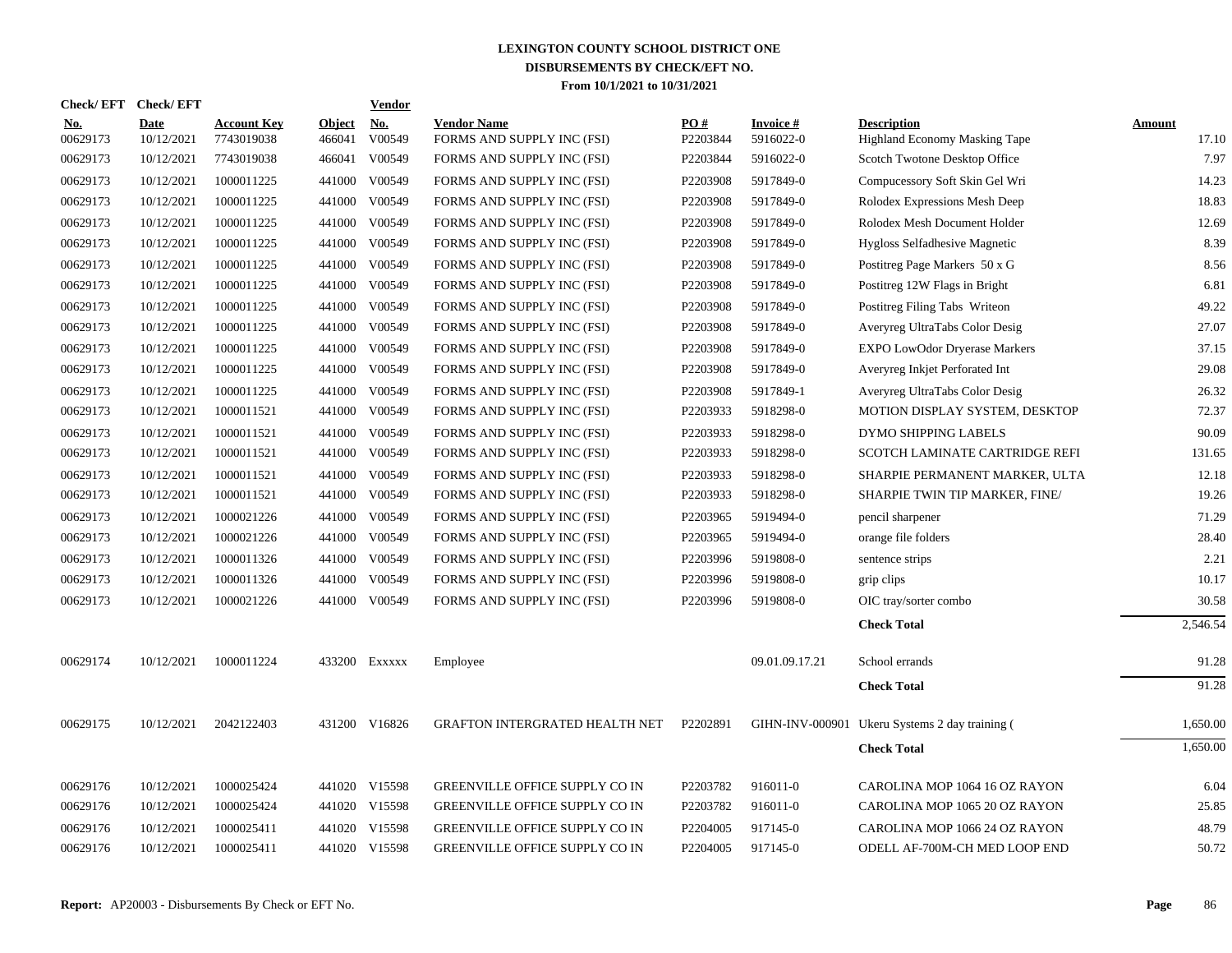|            | Check/EFT Check/EFT |                    |               | <b>Vendor</b> |                                |          |                 |                                |               |
|------------|---------------------|--------------------|---------------|---------------|--------------------------------|----------|-----------------|--------------------------------|---------------|
| <u>No.</u> | <b>Date</b>         | <b>Account Key</b> | <b>Object</b> | <u>No.</u>    | <b>Vendor Name</b>             | PO#      | <b>Invoice#</b> | <b>Description</b>             | <b>Amount</b> |
|            |                     |                    |               |               |                                |          |                 | <b>Check Total</b>             | 131.40        |
| 00629177   | 10/12/2021          | 7887092013         |               | 466041 EXXXXX | Employee                       |          | 09.29.2021      | <b>Archery Supplies</b>        | 30.61         |
|            |                     |                    |               |               |                                |          |                 | <b>Check Total</b>             | 30.61         |
| 00629178   | 10/12/2021          | 7802072037         |               | 466034 V12764 | HAMPTON, GEORGE                |          | FB.CSM.09.29.21 | FB CSM vs BMS                  | 80.00         |
|            |                     |                    |               |               |                                |          |                 | <b>Check Total</b>             | 80.00         |
| 00629179   | 10/12/2021          | 1000011427         |               | 441000 V01292 | HENRY SCHEIN INC               | P2201621 | 96913273        | Bandage Elastic 4" Not Made Wi | 51.67         |
| 00629179   | 10/12/2021          | 1000011427         |               | 441000 V01292 | HENRY SCHEIN INC               | P2201621 | 98746957        | Safetec Lip Balm               | 95.50         |
|            |                     |                    |               |               |                                |          |                 | <b>Check Total</b>             | 147.17        |
| 00629180   | 10/12/2021          | 7802071015         |               | 466041 V13731 | HOWIES ATHLETIC TAPE           | P2202038 | ORD75872        | ATHLETIC TAPE 1.5X15           | 254.40        |
| 00629180   | 10/12/2021          | 7802071015         |               | 466041 V13731 | HOWIES ATHLETIC TAPE           | P2202038 | ORD75872        | FLEX WRAP 2X6 BLACK            | 144.00        |
| 00629180   | 10/12/2021          | 7802071015         |               | 466041 V13731 | <b>HOWIES ATHLETIC TAPE</b>    | P2202038 | ORD75872        | ATHLETIC TAPE 1X15             | 50.88         |
| 00629180   | 10/12/2021          | 7802071015         |               | 466041 V13731 | HOWIES ATHLETIC TAPE           | P2202038 | ORD75872        | <b>SHIPPING</b>                | 51.56         |
|            |                     |                    |               |               |                                |          |                 | <b>Check Total</b>             | 500.84        |
| 00629181   | 10/12/2021          | 1000011405         |               | 431400 V15965 | INTERNATIONAL TEACHER EXCHANGE |          | 21123           | <b>Professional Services</b>   | 12,750.00     |
|            |                     |                    |               |               |                                |          |                 | <b>Check Total</b>             | 12,750.00     |
| 00629182   | 10/12/2021          | 7802072037         |               | 466034 V16905 | JORDAN, JAKE                   |          | FB.CSM.09.29.21 | FB CSM vs BMS                  | 80.00         |
|            |                     |                    |               |               |                                |          |                 | <b>Check Total</b>             | 80.00         |
| 00629183   | 10/12/2021          | 7735019027         |               | 466041 V00102 | JW PEPPER AND SON INC          | P2200853 | 363468083       | The Cambiata Collection w onli | 49.99         |
| 00629183   | 10/12/2021          | 7735019027         |               | 466041 V00102 | JW PEPPER AND SON INC          | P2200853 | 363468083       | Eldorado EPrint                | 11.25         |
| 00629183   | 10/12/2021          | 7735019027         |               | 466041 V00102 | JW PEPPER AND SON INC          | P2200853 | 363468083       | Benedicamus Domino             | 10.00         |
| 00629183   | 10/12/2021          | 7735019027         | 466041        | V00102        | JW PEPPER AND SON INC          | P2200853 | 363468083       | <b>High Hopes EPRINT</b>       | 11.75         |
| 00629183   | 10/12/2021          | 7735019027         |               | 466041 V00102 | JW PEPPER AND SON INC          | P2200853 | 363468083       | Life is a Highway EPRINT       | 10.75         |
| 00629183   | 10/12/2021          | 7735019027         |               | 466041 V00102 | <b>JW PEPPER AND SON INC</b>   | P2200853 | 363468083       | <b>Rest Not</b>                | 10.50         |
| 00629183   | 10/12/2021          | 7735019027         |               | 466041 V00102 | JW PEPPER AND SON INC          | P2200853 | 363468083       | Sinner Man EPRINT              | 10.50         |
| 00629183   | 10/12/2021          | 7735019027         |               | 466041 V00102 | JW PEPPER AND SON INC          | P2200853 | 363468083       | Jonah EPRINT                   | 10.50         |
| 00629183   | 10/12/2021          | 7735019027         |               | 466041 V00102 | JW PEPPER AND SON INC          | P2200853 | 363468815       | Sisi Ni Moja                   | 11.25         |
| 00629183   | 10/12/2021          | 7735019027         |               | 466041 V00102 | JW PEPPER AND SON INC          | P2200853 | 363468815       | Eldorado P/A CD                | 27.95         |
| 00629183   | 10/12/2021          | 7735019027         |               | 466041 V00102 | JW PEPPER AND SON INC          | P2200853 | 363468815       | High Hopes P/A/CD              | 29.99         |
| 00629183   | 10/12/2021          | 7735019027         |               | 466041 V00102 | JW PEPPER AND SON INC          | P2200853 | 363468815       | Rise Up, Shepherd and Follow   | 9.75          |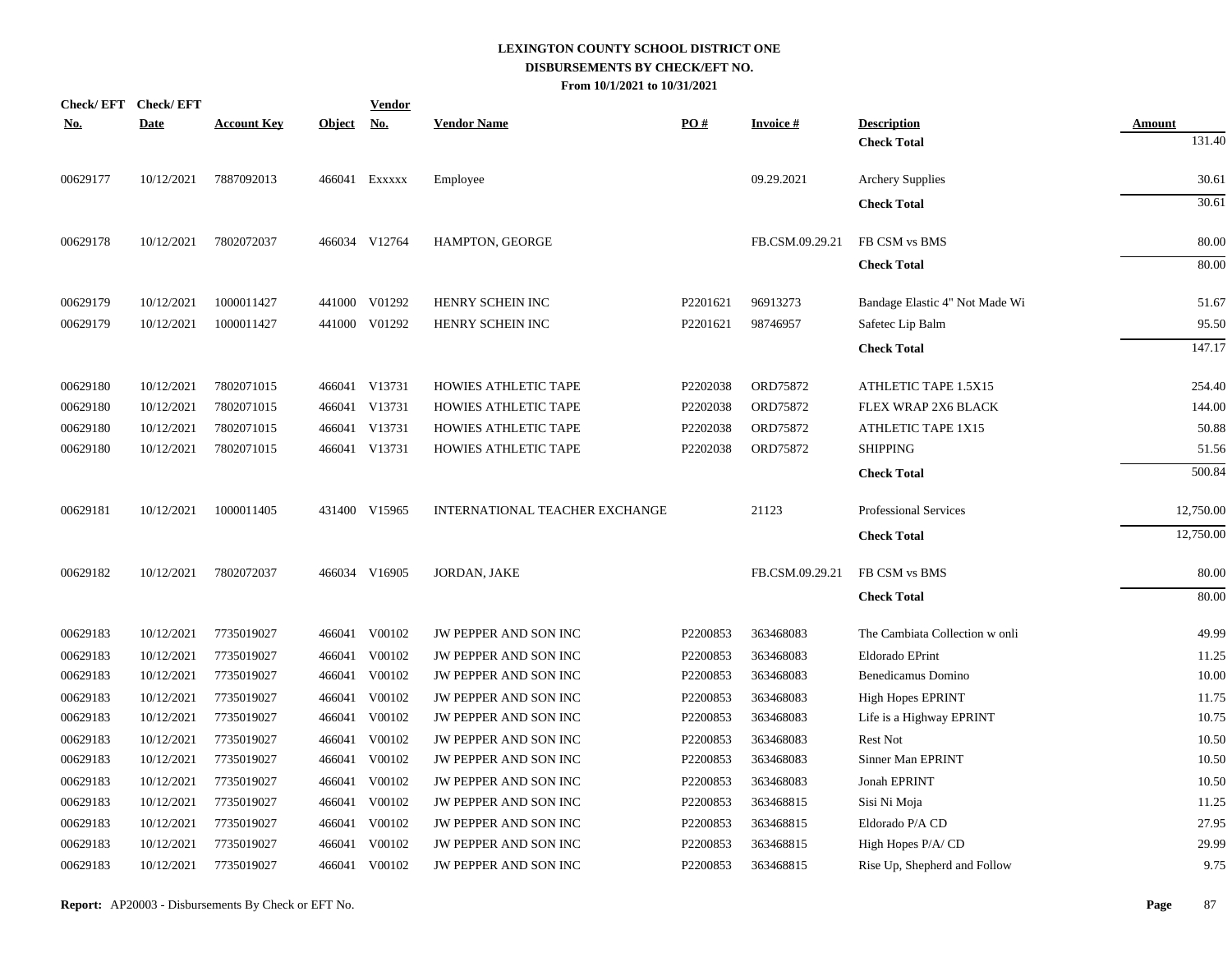|                        | Check/EFT Check/EFT       |                                  |                         | <b>Vendor</b> |                                             |                 |                              |                                        |                        |
|------------------------|---------------------------|----------------------------------|-------------------------|---------------|---------------------------------------------|-----------------|------------------------------|----------------------------------------|------------------------|
| <u>No.</u><br>00629183 | <b>Date</b><br>10/12/2021 | <b>Account Key</b><br>7735019027 | <b>Object</b><br>466041 | No.<br>V00102 | <b>Vendor Name</b><br>JW PEPPER AND SON INC | PO#<br>P2200853 | <b>Invoice#</b><br>363468815 | <b>Description</b><br>Dies Irae P.O.D. | <b>Amount</b><br>14.75 |
| 00629183               | 10/12/2021                | 7735019027                       | 466041                  | V00102        | JW PEPPER AND SON INC                       | P2200853        | 363468815                    | Just for the Guys at Christmas         | 44.95                  |
| 00629183               | 10/12/2021                | 7735019027                       | 466041                  | V00102        | JW PEPPER AND SON INC                       | P2200853        | 363468815                    | Praise His Holy Name                   | 8.50                   |
| 00629183               | 10/12/2021                | 7735019027                       | 466041                  | V00102        | JW PEPPER AND SON INC                       | P2200853        | 363468815                    | <b>Stars</b>                           | 22.50                  |
| 00629183               | 10/12/2021                | 7735019027                       | 466041                  | V00102        | JW PEPPER AND SON INC                       | P2200853        | 363468815                    | She Walks in Beauty                    | 9.50                   |
| 00629183               | 10/12/2021                | 7735019027                       | 466041                  | V00102        | JW PEPPER AND SON INC                       | P2200853        | 363468815                    | We're the Men                          | 12.50                  |
| 00629183               | 10/12/2021                | 7735019027                       | 466041                  | V00102        | JW PEPPER AND SON INC                       | P2200853        | 363468815                    | We're the Men P/A CD                   | 26.99                  |
| 00629183               | 10/12/2021                | 7735019027                       | 466041                  | V00102        | JW PEPPER AND SON INC                       | P2200853        | 363468815                    | Hand Me Down My Silver Trumpet         | 9.00                   |
| 00629183               | 10/12/2021                | 7735019027                       | 466041                  | V00102        | JW PEPPER AND SON INC                       | P2200853        | 363468815                    | Dies Irae                              | 13.00                  |
| 00629183               | 10/12/2021                | 7735019027                       | 466041                  | V00102        | JW PEPPER AND SON INC                       | P2200853        | 363468815                    | Johnny Schmoker                        | 10.25                  |
| 00629183               | 10/12/2021                | 7735019027                       | 466041                  | V00102        | JW PEPPER AND SON INC                       | P2200853        | 363468815                    | Please Stay                            | 15.95                  |
| 00629183               | 10/12/2021                | 7735019027                       | 466041                  | V00102        | JW PEPPER AND SON INC                       | P2200853        | 363468815                    | Agnus Dei                              | 10.25                  |
| 00629183               | 10/12/2021                | 7735019027                       | 466041                  | V00102        | JW PEPPER AND SON INC                       | P2200853        | 363483728                    | Rest Not Teaching P/A/CD               | 14.95                  |
| 00629183               | 10/12/2021                | 7735019027                       |                         | 466041 V00102 | JW PEPPER AND SON INC                       | P2200853        | 363483728                    | Sinner Man P/A CD                      | 22.95                  |
|                        |                           |                                  |                         |               |                                             |                 |                              | <b>Check Total</b>                     | 440.22                 |
| 00629184               | 10/12/2021                | 3260011303                       |                         | 441000 V13973 | KENDALL HUNT PUBLISHING CO                  | P2202492        | 12853961                     | Teacher Material; Unit 3 Ecosy         | 48.15                  |
|                        |                           |                                  |                         |               |                                             |                 |                              | <b>Check Total</b>                     | 48.15                  |
| 00629185               | 10/12/2021                | 7802072015                       |                         | 466034 V15999 | KNOWLIN, GREGORY T                          |                 | VFB.PE.10.08.21              | Official                               | 116.70                 |
|                        |                           |                                  |                         |               |                                             |                 |                              | <b>Check Total</b>                     | 116.70                 |
| 00629186               | 10/12/2021                | 2052213703                       |                         | 441000 V00500 | LAKESHORE LEARNING MATERIALS                | P2202998        | 106239100121                 | ZIP, SNAP & BUTTON DRESSING FR         | 40.65                  |
|                        |                           |                                  |                         |               |                                             |                 |                              | <b>Check Total</b>                     | 40.65                  |
| 00629187               | 10/12/2021                | 7885027025                       |                         | 466041 V14859 | <b>LEBLEU ENTERPRISES</b>                   | P2204176        | 001535095                    | Delivery Charge                        | 2.14                   |
| 00629187               | 10/12/2021                | 7885027025                       |                         | 466041 V14859 | <b>LEBLEU ENTERPRISES</b>                   | P2204176        | 001535095                    | 5 Gallon Water                         | 76.95                  |
| 00629187               | 10/12/2021                | 7885027025                       |                         | 466041 V14859 | <b>LEBLEU ENTERPRISES</b>                   | P2204176        | 001535095                    | Hot & Cold Cooler Rental               | 12.84                  |
| 00629187               | 10/12/2021                | 7885027025                       |                         | 466041 V14859 | <b>LEBLEU ENTERPRISES</b>                   | P2204176        | 001535095                    | Nc/SC State Property Tax               | 0.37                   |
|                        |                           |                                  |                         |               |                                             |                 |                              | <b>Check Total</b>                     | 92.30                  |
| 00629188               | 10/12/2021                | 7860527011                       |                         | 466041 V00071 | LEXINGTON FLORIST AND FLOWER C              | P2204132        | 43303                        | Invoice #43303                         | 99.32                  |
| 00629188               | 10/12/2021                | 7834027011                       |                         | 466041 V00071 | LEXINGTON FLORIST AND FLOWER C              | P2204132        | 43304                        | Invoice #43304                         | 104.33                 |
|                        |                           |                                  |                         |               |                                             |                 |                              | <b>Check Total</b>                     | 203.65                 |
| 00629189               | 10/12/2021                | 7802072037                       |                         | 466034 V16048 | LIPSCOMB, JAMES E                           |                 | FB.CSM.09.29.21              | FB CSM vs BMS                          | 80.00                  |
|                        |                           |                                  |                         |               |                                             |                 |                              |                                        |                        |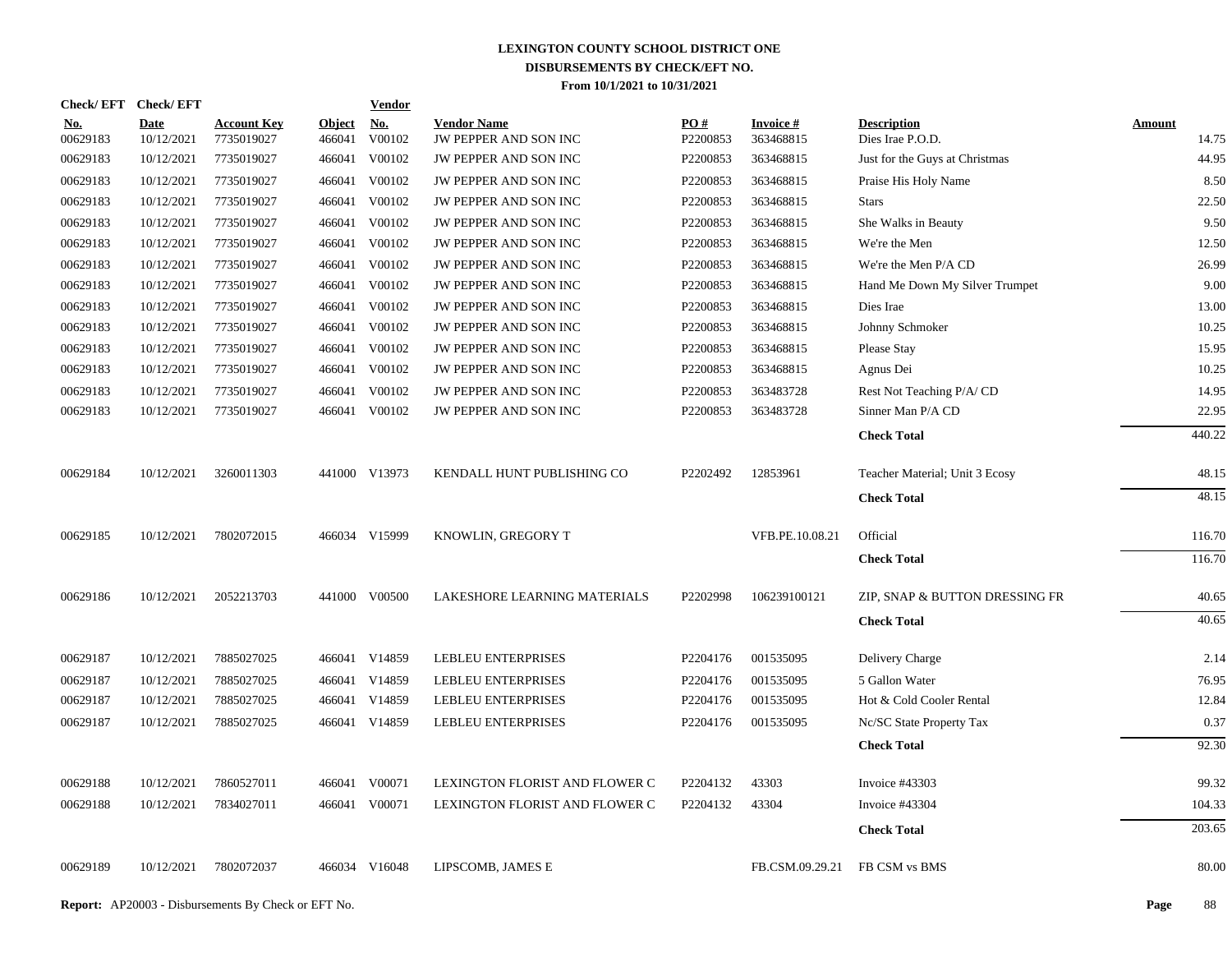| <b>Date</b><br><b>Account Key</b><br><u>No.</u><br><b>Vendor Name</b><br><b>Invoice#</b><br><b>Description</b><br><u>No.</u><br><u>Object</u><br>Amount<br>80.00<br><b>Check Total</b><br>00629190<br>10/12/2021<br>2021011247<br>441000 V16188<br>LITERACY RESOURCES LLC<br>P2203866<br>164583<br>Heggerty Decodable Readers: To<br>599.80<br>47.98<br>00629190<br>10/12/2021<br>2021011247<br>441000 V16188<br>LITERACY RESOURCES LLC<br>P2203866<br>164583<br>shipping<br>647.78<br><b>Check Total</b><br>00629191<br>10.04.2021<br>32.57<br>10/12/2021<br>2640016203<br>441000 Exxxxx<br>Employee<br><b>Classroom Supplies</b><br>32.57<br><b>Check Total</b><br>00629192<br>10/12/2021<br>1000011411<br>441000 V12602<br><b>LONE STAR PERCUSSION</b><br>P2203708<br><b>INV-70873</b><br>Dream Pang Chinese Style 16" C<br>251.48<br>363.55<br>00629192<br>10/12/2021<br>1000011411<br>441000 V12602<br>LONE STAR PERCUSSION<br>P2203708<br><b>INV-70873</b><br>Shipping<br>615.03<br><b>Check Total</b><br>00629193<br>10/12/2021<br>1000011214<br>441000 V16926<br>MACIE PUBLISHING COMPANY<br>P2203672<br>18315<br>571.50<br>Kingsley Kolor Recorder - Blue<br>1000011214<br>441000 V16926<br>P2203672<br>18315<br>Safety Neck Strap - Red<br>158.75<br>00629193<br>10/12/2021<br>MACIE PUBLISHING COMPANY<br>00629193<br>1000011214<br>441000 V16926<br>P2203672<br>18315<br>391.50<br>10/12/2021<br>MACIE PUBLISHING COMPANY<br>Kingsley Kolor Recorder - Red<br>1000011214<br>V16926<br>P2203672<br>18315<br>Safety Neck Strap - Black<br>108.75<br>00629193<br>10/12/2021<br>441000<br>MACIE PUBLISHING COMPANY<br>00629193<br>1000011214<br>441000 V16926<br>MACIE PUBLISHING COMPANY<br>P2203672<br>18315<br>162.00<br>10/12/2021<br>Kingsley Kolor Recorder - Purp<br>45.00<br>V16926<br>18315<br>Safety Neck Strap - Teal<br>00629193<br>10/12/2021<br>1000011214<br>441000<br>MACIE PUBLISHING COMPANY<br>P2203672<br>00629193<br>441000 V16926<br>18315<br>143.55<br>10/12/2021<br>1000011214<br>MACIE PUBLISHING COMPANY<br>P2203672<br>Bag of 30 sets of Recorder Sta<br>V16926<br>18315<br>0.00<br>00629193<br>10/12/2021<br>1000011214<br>441000<br>MACIE PUBLISHING COMPANY<br>P2203672<br>Complimentary Kingsley Kolor R<br>MACIE PUBLISHING COMPANY<br>P2203672<br>18315<br>0.00<br>00629193<br>10/12/2021<br>1000011214<br>441000 V16926<br>Complimentary safety Neck Stra<br><b>Check Total</b><br>09.18.21<br>25.69<br>00629194<br>10/12/2021<br>7881027037<br>466069 Exxxxx<br>Supplies Reimbursement<br>Employee<br>25.69<br><b>Check Total</b><br>00629195<br>10/12/2021<br>1000026693<br>441000 V01913<br>P2201060<br>181324-V<br>Size: 1.5 in x 0.75 in Substra<br>217.31<br>MAVERICKLABEL.COM<br>350.96<br>00629195<br>10/12/2021<br>1000026693<br>441000 V01913<br>MAVERICKLABEL.COM<br>P <sub>2201060</sub><br>181324-V<br>Size: 1.5 in x 0.75 in Substra<br>568.27<br><b>Check Total</b><br>850.00<br>00629196<br>10/12/2021<br>1000025507<br>439500 V14660<br>MIDLANDS EXAMS AND DRUG SCREEN<br>P2201556<br>89477<br><b>DOT Physicals</b><br>850.00<br><b>Check Total</b><br>00629197<br>10/12/2021<br>7733019037<br>466035 V00719<br><b>MUSICIAN SUPPLY</b><br>P2202938<br>689<br>Jupiter Trombone S/N36535<br>114.00<br>97.00<br>00629197<br>10/12/2021<br>7733019037<br>466035 V00719<br>MUSICIAN SUPPLY<br>P2202938<br>689<br>Conn Trombone S/N 188426 | Check/EFT Check/EFT |  | <b>Vendor</b> | PO# |  |          |
|-------------------------------------------------------------------------------------------------------------------------------------------------------------------------------------------------------------------------------------------------------------------------------------------------------------------------------------------------------------------------------------------------------------------------------------------------------------------------------------------------------------------------------------------------------------------------------------------------------------------------------------------------------------------------------------------------------------------------------------------------------------------------------------------------------------------------------------------------------------------------------------------------------------------------------------------------------------------------------------------------------------------------------------------------------------------------------------------------------------------------------------------------------------------------------------------------------------------------------------------------------------------------------------------------------------------------------------------------------------------------------------------------------------------------------------------------------------------------------------------------------------------------------------------------------------------------------------------------------------------------------------------------------------------------------------------------------------------------------------------------------------------------------------------------------------------------------------------------------------------------------------------------------------------------------------------------------------------------------------------------------------------------------------------------------------------------------------------------------------------------------------------------------------------------------------------------------------------------------------------------------------------------------------------------------------------------------------------------------------------------------------------------------------------------------------------------------------------------------------------------------------------------------------------------------------------------------------------------------------------------------------------------------------------------------------------------------------------------------------------------------------------------------------------------------------------------------------------------------------------------------------------------------------------------------------------------------------------------------------------------------------------------------------------------------------------------------------------------------------------------------------------------------------------------------------------------------------------------------------------------------------------------------------------------------------------------------------------------------------------------------------------------|---------------------|--|---------------|-----|--|----------|
|                                                                                                                                                                                                                                                                                                                                                                                                                                                                                                                                                                                                                                                                                                                                                                                                                                                                                                                                                                                                                                                                                                                                                                                                                                                                                                                                                                                                                                                                                                                                                                                                                                                                                                                                                                                                                                                                                                                                                                                                                                                                                                                                                                                                                                                                                                                                                                                                                                                                                                                                                                                                                                                                                                                                                                                                                                                                                                                                                                                                                                                                                                                                                                                                                                                                                                                                                                                                 |                     |  |               |     |  |          |
|                                                                                                                                                                                                                                                                                                                                                                                                                                                                                                                                                                                                                                                                                                                                                                                                                                                                                                                                                                                                                                                                                                                                                                                                                                                                                                                                                                                                                                                                                                                                                                                                                                                                                                                                                                                                                                                                                                                                                                                                                                                                                                                                                                                                                                                                                                                                                                                                                                                                                                                                                                                                                                                                                                                                                                                                                                                                                                                                                                                                                                                                                                                                                                                                                                                                                                                                                                                                 |                     |  |               |     |  |          |
|                                                                                                                                                                                                                                                                                                                                                                                                                                                                                                                                                                                                                                                                                                                                                                                                                                                                                                                                                                                                                                                                                                                                                                                                                                                                                                                                                                                                                                                                                                                                                                                                                                                                                                                                                                                                                                                                                                                                                                                                                                                                                                                                                                                                                                                                                                                                                                                                                                                                                                                                                                                                                                                                                                                                                                                                                                                                                                                                                                                                                                                                                                                                                                                                                                                                                                                                                                                                 |                     |  |               |     |  |          |
|                                                                                                                                                                                                                                                                                                                                                                                                                                                                                                                                                                                                                                                                                                                                                                                                                                                                                                                                                                                                                                                                                                                                                                                                                                                                                                                                                                                                                                                                                                                                                                                                                                                                                                                                                                                                                                                                                                                                                                                                                                                                                                                                                                                                                                                                                                                                                                                                                                                                                                                                                                                                                                                                                                                                                                                                                                                                                                                                                                                                                                                                                                                                                                                                                                                                                                                                                                                                 |                     |  |               |     |  |          |
|                                                                                                                                                                                                                                                                                                                                                                                                                                                                                                                                                                                                                                                                                                                                                                                                                                                                                                                                                                                                                                                                                                                                                                                                                                                                                                                                                                                                                                                                                                                                                                                                                                                                                                                                                                                                                                                                                                                                                                                                                                                                                                                                                                                                                                                                                                                                                                                                                                                                                                                                                                                                                                                                                                                                                                                                                                                                                                                                                                                                                                                                                                                                                                                                                                                                                                                                                                                                 |                     |  |               |     |  |          |
|                                                                                                                                                                                                                                                                                                                                                                                                                                                                                                                                                                                                                                                                                                                                                                                                                                                                                                                                                                                                                                                                                                                                                                                                                                                                                                                                                                                                                                                                                                                                                                                                                                                                                                                                                                                                                                                                                                                                                                                                                                                                                                                                                                                                                                                                                                                                                                                                                                                                                                                                                                                                                                                                                                                                                                                                                                                                                                                                                                                                                                                                                                                                                                                                                                                                                                                                                                                                 |                     |  |               |     |  |          |
|                                                                                                                                                                                                                                                                                                                                                                                                                                                                                                                                                                                                                                                                                                                                                                                                                                                                                                                                                                                                                                                                                                                                                                                                                                                                                                                                                                                                                                                                                                                                                                                                                                                                                                                                                                                                                                                                                                                                                                                                                                                                                                                                                                                                                                                                                                                                                                                                                                                                                                                                                                                                                                                                                                                                                                                                                                                                                                                                                                                                                                                                                                                                                                                                                                                                                                                                                                                                 |                     |  |               |     |  |          |
|                                                                                                                                                                                                                                                                                                                                                                                                                                                                                                                                                                                                                                                                                                                                                                                                                                                                                                                                                                                                                                                                                                                                                                                                                                                                                                                                                                                                                                                                                                                                                                                                                                                                                                                                                                                                                                                                                                                                                                                                                                                                                                                                                                                                                                                                                                                                                                                                                                                                                                                                                                                                                                                                                                                                                                                                                                                                                                                                                                                                                                                                                                                                                                                                                                                                                                                                                                                                 |                     |  |               |     |  |          |
|                                                                                                                                                                                                                                                                                                                                                                                                                                                                                                                                                                                                                                                                                                                                                                                                                                                                                                                                                                                                                                                                                                                                                                                                                                                                                                                                                                                                                                                                                                                                                                                                                                                                                                                                                                                                                                                                                                                                                                                                                                                                                                                                                                                                                                                                                                                                                                                                                                                                                                                                                                                                                                                                                                                                                                                                                                                                                                                                                                                                                                                                                                                                                                                                                                                                                                                                                                                                 |                     |  |               |     |  |          |
|                                                                                                                                                                                                                                                                                                                                                                                                                                                                                                                                                                                                                                                                                                                                                                                                                                                                                                                                                                                                                                                                                                                                                                                                                                                                                                                                                                                                                                                                                                                                                                                                                                                                                                                                                                                                                                                                                                                                                                                                                                                                                                                                                                                                                                                                                                                                                                                                                                                                                                                                                                                                                                                                                                                                                                                                                                                                                                                                                                                                                                                                                                                                                                                                                                                                                                                                                                                                 |                     |  |               |     |  |          |
|                                                                                                                                                                                                                                                                                                                                                                                                                                                                                                                                                                                                                                                                                                                                                                                                                                                                                                                                                                                                                                                                                                                                                                                                                                                                                                                                                                                                                                                                                                                                                                                                                                                                                                                                                                                                                                                                                                                                                                                                                                                                                                                                                                                                                                                                                                                                                                                                                                                                                                                                                                                                                                                                                                                                                                                                                                                                                                                                                                                                                                                                                                                                                                                                                                                                                                                                                                                                 |                     |  |               |     |  |          |
|                                                                                                                                                                                                                                                                                                                                                                                                                                                                                                                                                                                                                                                                                                                                                                                                                                                                                                                                                                                                                                                                                                                                                                                                                                                                                                                                                                                                                                                                                                                                                                                                                                                                                                                                                                                                                                                                                                                                                                                                                                                                                                                                                                                                                                                                                                                                                                                                                                                                                                                                                                                                                                                                                                                                                                                                                                                                                                                                                                                                                                                                                                                                                                                                                                                                                                                                                                                                 |                     |  |               |     |  |          |
|                                                                                                                                                                                                                                                                                                                                                                                                                                                                                                                                                                                                                                                                                                                                                                                                                                                                                                                                                                                                                                                                                                                                                                                                                                                                                                                                                                                                                                                                                                                                                                                                                                                                                                                                                                                                                                                                                                                                                                                                                                                                                                                                                                                                                                                                                                                                                                                                                                                                                                                                                                                                                                                                                                                                                                                                                                                                                                                                                                                                                                                                                                                                                                                                                                                                                                                                                                                                 |                     |  |               |     |  |          |
|                                                                                                                                                                                                                                                                                                                                                                                                                                                                                                                                                                                                                                                                                                                                                                                                                                                                                                                                                                                                                                                                                                                                                                                                                                                                                                                                                                                                                                                                                                                                                                                                                                                                                                                                                                                                                                                                                                                                                                                                                                                                                                                                                                                                                                                                                                                                                                                                                                                                                                                                                                                                                                                                                                                                                                                                                                                                                                                                                                                                                                                                                                                                                                                                                                                                                                                                                                                                 |                     |  |               |     |  |          |
|                                                                                                                                                                                                                                                                                                                                                                                                                                                                                                                                                                                                                                                                                                                                                                                                                                                                                                                                                                                                                                                                                                                                                                                                                                                                                                                                                                                                                                                                                                                                                                                                                                                                                                                                                                                                                                                                                                                                                                                                                                                                                                                                                                                                                                                                                                                                                                                                                                                                                                                                                                                                                                                                                                                                                                                                                                                                                                                                                                                                                                                                                                                                                                                                                                                                                                                                                                                                 |                     |  |               |     |  |          |
|                                                                                                                                                                                                                                                                                                                                                                                                                                                                                                                                                                                                                                                                                                                                                                                                                                                                                                                                                                                                                                                                                                                                                                                                                                                                                                                                                                                                                                                                                                                                                                                                                                                                                                                                                                                                                                                                                                                                                                                                                                                                                                                                                                                                                                                                                                                                                                                                                                                                                                                                                                                                                                                                                                                                                                                                                                                                                                                                                                                                                                                                                                                                                                                                                                                                                                                                                                                                 |                     |  |               |     |  |          |
|                                                                                                                                                                                                                                                                                                                                                                                                                                                                                                                                                                                                                                                                                                                                                                                                                                                                                                                                                                                                                                                                                                                                                                                                                                                                                                                                                                                                                                                                                                                                                                                                                                                                                                                                                                                                                                                                                                                                                                                                                                                                                                                                                                                                                                                                                                                                                                                                                                                                                                                                                                                                                                                                                                                                                                                                                                                                                                                                                                                                                                                                                                                                                                                                                                                                                                                                                                                                 |                     |  |               |     |  |          |
|                                                                                                                                                                                                                                                                                                                                                                                                                                                                                                                                                                                                                                                                                                                                                                                                                                                                                                                                                                                                                                                                                                                                                                                                                                                                                                                                                                                                                                                                                                                                                                                                                                                                                                                                                                                                                                                                                                                                                                                                                                                                                                                                                                                                                                                                                                                                                                                                                                                                                                                                                                                                                                                                                                                                                                                                                                                                                                                                                                                                                                                                                                                                                                                                                                                                                                                                                                                                 |                     |  |               |     |  |          |
|                                                                                                                                                                                                                                                                                                                                                                                                                                                                                                                                                                                                                                                                                                                                                                                                                                                                                                                                                                                                                                                                                                                                                                                                                                                                                                                                                                                                                                                                                                                                                                                                                                                                                                                                                                                                                                                                                                                                                                                                                                                                                                                                                                                                                                                                                                                                                                                                                                                                                                                                                                                                                                                                                                                                                                                                                                                                                                                                                                                                                                                                                                                                                                                                                                                                                                                                                                                                 |                     |  |               |     |  |          |
|                                                                                                                                                                                                                                                                                                                                                                                                                                                                                                                                                                                                                                                                                                                                                                                                                                                                                                                                                                                                                                                                                                                                                                                                                                                                                                                                                                                                                                                                                                                                                                                                                                                                                                                                                                                                                                                                                                                                                                                                                                                                                                                                                                                                                                                                                                                                                                                                                                                                                                                                                                                                                                                                                                                                                                                                                                                                                                                                                                                                                                                                                                                                                                                                                                                                                                                                                                                                 |                     |  |               |     |  | 1,581.05 |
|                                                                                                                                                                                                                                                                                                                                                                                                                                                                                                                                                                                                                                                                                                                                                                                                                                                                                                                                                                                                                                                                                                                                                                                                                                                                                                                                                                                                                                                                                                                                                                                                                                                                                                                                                                                                                                                                                                                                                                                                                                                                                                                                                                                                                                                                                                                                                                                                                                                                                                                                                                                                                                                                                                                                                                                                                                                                                                                                                                                                                                                                                                                                                                                                                                                                                                                                                                                                 |                     |  |               |     |  |          |
|                                                                                                                                                                                                                                                                                                                                                                                                                                                                                                                                                                                                                                                                                                                                                                                                                                                                                                                                                                                                                                                                                                                                                                                                                                                                                                                                                                                                                                                                                                                                                                                                                                                                                                                                                                                                                                                                                                                                                                                                                                                                                                                                                                                                                                                                                                                                                                                                                                                                                                                                                                                                                                                                                                                                                                                                                                                                                                                                                                                                                                                                                                                                                                                                                                                                                                                                                                                                 |                     |  |               |     |  |          |
|                                                                                                                                                                                                                                                                                                                                                                                                                                                                                                                                                                                                                                                                                                                                                                                                                                                                                                                                                                                                                                                                                                                                                                                                                                                                                                                                                                                                                                                                                                                                                                                                                                                                                                                                                                                                                                                                                                                                                                                                                                                                                                                                                                                                                                                                                                                                                                                                                                                                                                                                                                                                                                                                                                                                                                                                                                                                                                                                                                                                                                                                                                                                                                                                                                                                                                                                                                                                 |                     |  |               |     |  |          |
|                                                                                                                                                                                                                                                                                                                                                                                                                                                                                                                                                                                                                                                                                                                                                                                                                                                                                                                                                                                                                                                                                                                                                                                                                                                                                                                                                                                                                                                                                                                                                                                                                                                                                                                                                                                                                                                                                                                                                                                                                                                                                                                                                                                                                                                                                                                                                                                                                                                                                                                                                                                                                                                                                                                                                                                                                                                                                                                                                                                                                                                                                                                                                                                                                                                                                                                                                                                                 |                     |  |               |     |  |          |
|                                                                                                                                                                                                                                                                                                                                                                                                                                                                                                                                                                                                                                                                                                                                                                                                                                                                                                                                                                                                                                                                                                                                                                                                                                                                                                                                                                                                                                                                                                                                                                                                                                                                                                                                                                                                                                                                                                                                                                                                                                                                                                                                                                                                                                                                                                                                                                                                                                                                                                                                                                                                                                                                                                                                                                                                                                                                                                                                                                                                                                                                                                                                                                                                                                                                                                                                                                                                 |                     |  |               |     |  |          |
|                                                                                                                                                                                                                                                                                                                                                                                                                                                                                                                                                                                                                                                                                                                                                                                                                                                                                                                                                                                                                                                                                                                                                                                                                                                                                                                                                                                                                                                                                                                                                                                                                                                                                                                                                                                                                                                                                                                                                                                                                                                                                                                                                                                                                                                                                                                                                                                                                                                                                                                                                                                                                                                                                                                                                                                                                                                                                                                                                                                                                                                                                                                                                                                                                                                                                                                                                                                                 |                     |  |               |     |  |          |
|                                                                                                                                                                                                                                                                                                                                                                                                                                                                                                                                                                                                                                                                                                                                                                                                                                                                                                                                                                                                                                                                                                                                                                                                                                                                                                                                                                                                                                                                                                                                                                                                                                                                                                                                                                                                                                                                                                                                                                                                                                                                                                                                                                                                                                                                                                                                                                                                                                                                                                                                                                                                                                                                                                                                                                                                                                                                                                                                                                                                                                                                                                                                                                                                                                                                                                                                                                                                 |                     |  |               |     |  |          |
|                                                                                                                                                                                                                                                                                                                                                                                                                                                                                                                                                                                                                                                                                                                                                                                                                                                                                                                                                                                                                                                                                                                                                                                                                                                                                                                                                                                                                                                                                                                                                                                                                                                                                                                                                                                                                                                                                                                                                                                                                                                                                                                                                                                                                                                                                                                                                                                                                                                                                                                                                                                                                                                                                                                                                                                                                                                                                                                                                                                                                                                                                                                                                                                                                                                                                                                                                                                                 |                     |  |               |     |  |          |
|                                                                                                                                                                                                                                                                                                                                                                                                                                                                                                                                                                                                                                                                                                                                                                                                                                                                                                                                                                                                                                                                                                                                                                                                                                                                                                                                                                                                                                                                                                                                                                                                                                                                                                                                                                                                                                                                                                                                                                                                                                                                                                                                                                                                                                                                                                                                                                                                                                                                                                                                                                                                                                                                                                                                                                                                                                                                                                                                                                                                                                                                                                                                                                                                                                                                                                                                                                                                 |                     |  |               |     |  |          |
|                                                                                                                                                                                                                                                                                                                                                                                                                                                                                                                                                                                                                                                                                                                                                                                                                                                                                                                                                                                                                                                                                                                                                                                                                                                                                                                                                                                                                                                                                                                                                                                                                                                                                                                                                                                                                                                                                                                                                                                                                                                                                                                                                                                                                                                                                                                                                                                                                                                                                                                                                                                                                                                                                                                                                                                                                                                                                                                                                                                                                                                                                                                                                                                                                                                                                                                                                                                                 |                     |  |               |     |  |          |
|                                                                                                                                                                                                                                                                                                                                                                                                                                                                                                                                                                                                                                                                                                                                                                                                                                                                                                                                                                                                                                                                                                                                                                                                                                                                                                                                                                                                                                                                                                                                                                                                                                                                                                                                                                                                                                                                                                                                                                                                                                                                                                                                                                                                                                                                                                                                                                                                                                                                                                                                                                                                                                                                                                                                                                                                                                                                                                                                                                                                                                                                                                                                                                                                                                                                                                                                                                                                 |                     |  |               |     |  |          |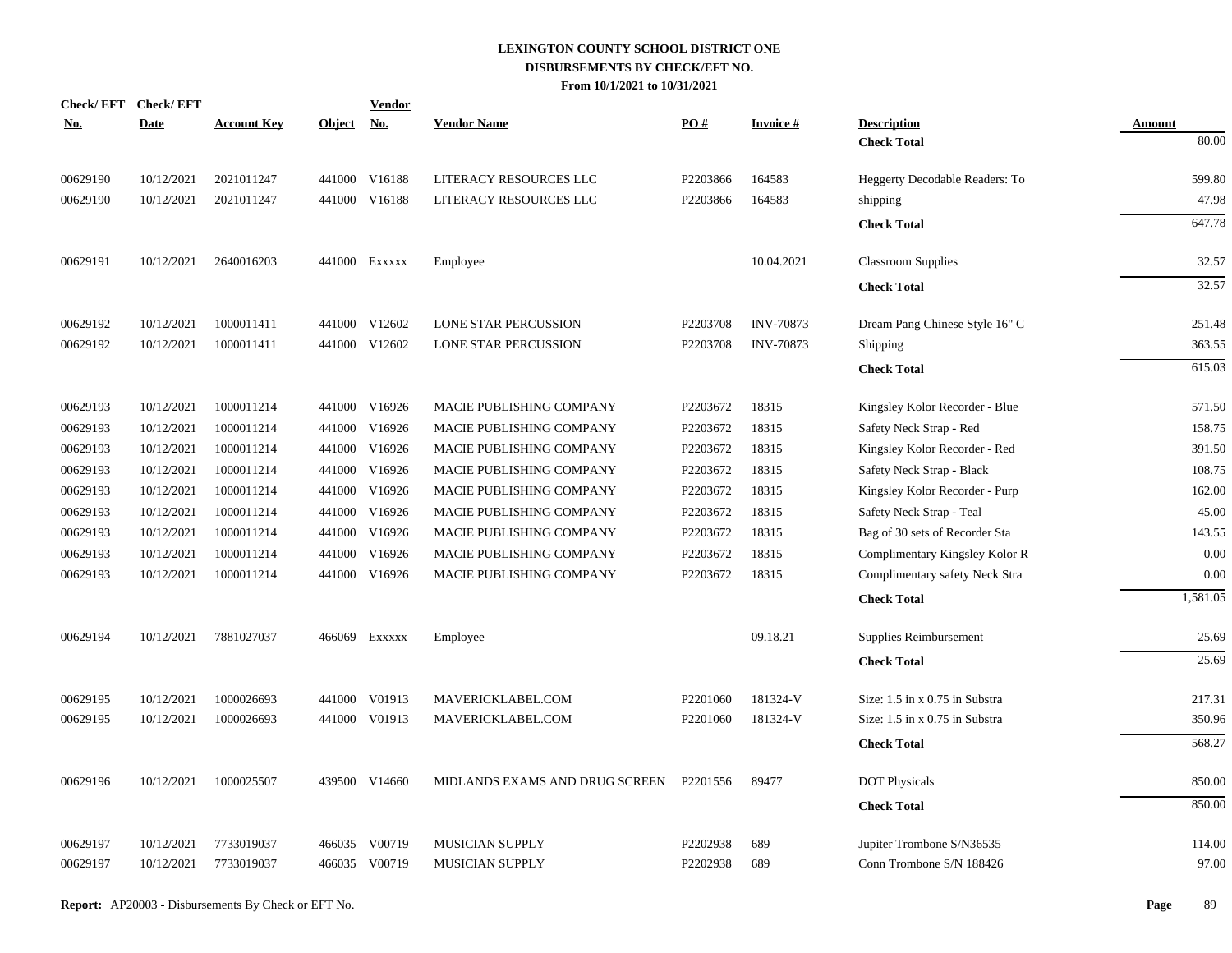| Check/EFT Check/EFT    |                    |                                  |                         | <b>Vendor</b>            |                                       |                 |                        |                                                      |                  |
|------------------------|--------------------|----------------------------------|-------------------------|--------------------------|---------------------------------------|-----------------|------------------------|------------------------------------------------------|------------------|
| <u>No.</u><br>00629197 | Date<br>10/12/2021 | <b>Account Key</b><br>7733019037 | <b>Object</b><br>466035 | N <sub>0</sub><br>V00719 | <b>Vendor Name</b><br>MUSICIAN SUPPLY | PO#<br>P2202938 | <b>Invoice#</b><br>689 | <b>Description</b><br>Bach Trombone Liberty S/N 1886 | Amount<br>114.00 |
| 00629197               | 10/12/2021         | 7733019037                       |                         | 466035 V00719            | MUSICIAN SUPPLY                       | P2202938        | 689                    | Ravel Trombone S/N 1010                              | 114.00           |
| 00629197               | 10/12/2021         | 7733019037                       |                         | 466035 V00719            | MUSICIAN SUPPLY                       | P2202938        | 689                    | Bundy Sax S/N 1103458                                | 249.00           |
| 00629197               | 10/12/2021         | 7733019037                       |                         | 466035 V00719            | MUSICIAN SUPPLY                       | P2202938        | 689                    | Yamaha Euphonium YEP-201                             | 400.00           |
| 00629197               | 10/12/2021         | 7733019037                       |                         | 466035 V00719            | MUSICIAN SUPPLY                       | P2202938        | 689                    | Galaxia Clarinet Bb S/N397618                        | 225.00           |
| 00629197               | 10/12/2021         | 7733019037                       |                         | 466035 V00719            | MUSICIAN SUPPLY                       | P2202938        | 689                    | Conn Trumpet s/N M81529                              | 55.00            |
| 00629197               | 10/12/2021         | 7733019037                       |                         | 466035 V00719            | MUSICIAN SUPPLY                       | P2202938        | 689                    | Artley Clarinet Bb S/N 3911411                       | 29.00            |
|                        |                    |                                  |                         |                          |                                       |                 |                        | <b>Check Total</b>                                   | 1,397.00         |
| 00629198               | 10/12/2021         | 7802072015                       |                         | 466034 V16403            | NEWCOMER, SAMUEL                      |                 | VFB.PE.10.08.21        | Official                                             | 92.40            |
|                        |                    |                                  |                         |                          |                                       |                 |                        | <b>Check Total</b>                                   | 92.40            |
| 00629199               | 10/12/2021         | 7802072015                       |                         | 466034 V16120            | NICKENS, DENNIS W                     |                 | VFB.PE.10.08.21        | Official                                             | 133.80           |
|                        |                    |                                  |                         |                          |                                       |                 |                        | <b>Check Total</b>                                   | 133.80           |
| 00629200               | 10/12/2021         | 7802070027                       |                         | 466034 V02549            | O'KEEFE, DENNIS                       |                 |                        | BJFB.WK.10.7.202 B/JV Football vs Lexington          | 117.80           |
|                        |                    |                                  |                         |                          |                                       |                 |                        | <b>Check Total</b>                                   | 117.80           |
| 00629201               | 10/12/2021         | 7802070027                       |                         | 466034 V10671            | OLAWSKY, KELVIN KEITH                 |                 |                        | VFB.WK.10.5.2021 JV/V Volleyball vs Lexington        | 100.00           |
|                        |                    |                                  |                         |                          |                                       |                 |                        | <b>Check Total</b>                                   | 100.00           |
| 00629202               | 10/12/2021         | 7802072015                       |                         | 466034 V16443            | PARSON, ONTA                          |                 | VFB.PE.10.08.21        | Official                                             | 133.80           |
|                        |                    |                                  |                         |                          |                                       |                 |                        | <b>Check Total</b>                                   | 133.80           |
| 00629203               | 10/12/2021         | 7802072015                       |                         | 466034 V02819            | PAUL, FRANCIS RON                     |                 | VFB.PE.10.08.21        | Official                                             | 116.70           |
|                        |                    |                                  |                         |                          |                                       |                 |                        | <b>Check Total</b>                                   | 116.70           |
| 00629204               | 10/12/2021         | 7860527043                       |                         | 466037 V15468            | PEAR DECK INC                         | P2202359        | <b>INV37382</b>        | Pear Deck Subscription                               | 1,741.22         |
| 00629204               | 10/12/2021         | 1000011326                       |                         | 434500 V15468            | PEAR DECK INC                         | P2202663        | <b>INV42265</b>        | 21-22 pear deck subscription                         | 3,146.50         |
|                        |                    |                                  |                         |                          |                                       |                 |                        | <b>Check Total</b>                                   | 4,887.72         |
| 00629205               | 10/12/2021         | 2042216103                       |                         | 433200 Exxxxx            | Employee                              |                 | 09.01.09.30.21         | Special Services at Schools                          | 119.84           |
|                        |                    |                                  |                         |                          |                                       |                 |                        | <b>Check Total</b>                                   | 119.84           |
| 00629206               | 10/12/2021         | 7748027043                       |                         | 466035 V15935            | PECKNEL MUSIC COMPANY INC             | P2203638        | 655407                 | Service - Replace Bridge                             | 125.00           |
|                        |                    |                                  |                         |                          |                                       |                 |                        | <b>Check Total</b>                                   | 125.00           |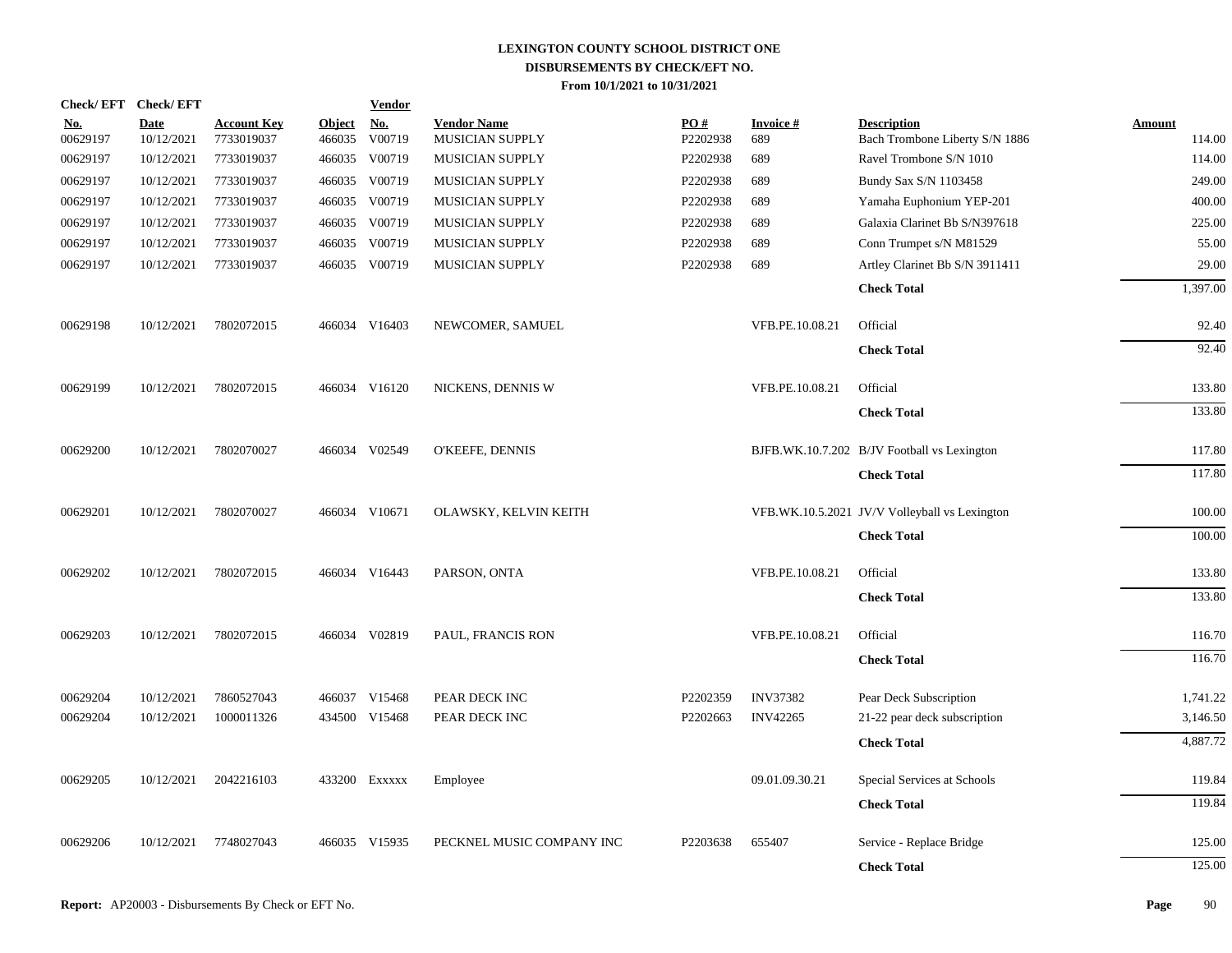| Check/EFT Check/EFT    |                           |                                  |                         | <b>Vendor</b>                         |                                   |          |                   |                                                                   |                         |
|------------------------|---------------------------|----------------------------------|-------------------------|---------------------------------------|-----------------------------------|----------|-------------------|-------------------------------------------------------------------|-------------------------|
| <u>No.</u><br>00629207 | <b>Date</b><br>10/12/2021 | <b>Account Key</b><br>7802070027 | <b>Object</b><br>466034 | $\underline{\mathrm{No}}$ .<br>V02625 | <b>Vendor Name</b><br>PENSA, BART | PO#      | <b>Invoice#</b>   | <b>Description</b><br>BJFB.WK.10.7.202 B/JV Football vs Lexington | <b>Amount</b><br>107.00 |
|                        |                           |                                  |                         |                                       |                                   |          |                   | <b>Check Total</b>                                                | 107.00                  |
| 00629208               | 10/12/2021                | 7802072020                       |                         | 466041 V16837                         | PHENOM ELITE LLC                  | P2202493 | <b>INV-000260</b> | Spirit Pack Bundle, Tri Blend                                     | 1,519.94                |
| 00629208               | 10/12/2021                | 7802072020                       |                         | 466041 V16837                         | PHENOM ELITE LLC                  | P2202493 | <b>INV-000260</b> | Vapor-Lite SS Compression - t                                     | 1,173.26                |
|                        |                           |                                  |                         |                                       |                                   |          |                   | <b>Check Total</b>                                                | 2,693.20                |
| 00629209               | 10/12/2021                | 7802080013                       |                         | 466034 V14652                         | REILLY, JOSEPH RAYMOND            |          | VB.GI.10.07.21    | Athletic Official                                                 | 114.40                  |
|                        |                           |                                  |                         |                                       |                                   |          |                   | <b>Check Total</b>                                                | 114.40                  |
| 00629210               | 10/12/2021                | 5727025327                       |                         | 441000 V00435                         | SARGENT WELCH LLC A VWR CO        | P2200663 | 8805816361        | Pyrex Erlenmeyer Flasks 500ml                                     | 65.95                   |
| 00629210               | 10/12/2021                | 5727025327                       |                         | 441000 V00435                         | SARGENT WELCH LLC A VWR CO        | P2200663 | 8805929932        | Wool Fire Blanket w/Wall Case                                     | 272.42                  |
| 00629210               | 10/12/2021                | 5727025327                       |                         | 441000 V00435                         | SARGENT WELCH LLC A VWR CO        | P2200663 | 8805939749        | 600 ml Pyrex Beakers - 6pk                                        | 31.18                   |
| 00629210               | 10/12/2021                | 5727025327                       |                         | 441000 V00435                         | SARGENT WELCH LLC A VWR CO        | P2200663 | 8805939749        | 50 ml Pyrex Beackers - 12 Pk                                      | 83.88                   |
| 00629210               | 10/12/2021                | 5727025327                       |                         | 441000 V00435                         | SARGENT WELCH LLC A VWR CO        | P2200663 | 8805939749        | 250 ml Pyrex Beakers - 12 Pk                                      | 100.29                  |
| 00629210               | 10/12/2021                | 5727025327                       |                         | 441000 V00435                         | SARGENT WELCH LLC A VWR CO        | P2200663 | 8805939749        | <b>Compact Scale</b>                                              | 1,194.36                |
| 00629210               | 10/12/2021                | 5727025327                       |                         | 441000 V00435                         | SARGENT WELCH LLC A VWR CO        | P2200663 | 8805939749        | Student-grade polypropylene be                                    | 4.30                    |
| 00629210               | 10/12/2021                | 5727025327                       |                         | 441000 V00435                         | SARGENT WELCH LLC A VWR CO        | P2200663 | 8805939749        | Test tube brushes - 12 pk                                         | 4.25                    |
| 00629210               | 10/12/2021                | 5727025327                       |                         | 441000 V00435                         | SARGENT WELCH LLC A VWR CO        | P2200663 | 8805939749        | Test Tube Clamp                                                   | 76.70                   |
| 00629210               | 10/12/2021                | 5727025327                       |                         | 441000 V00435                         | SARGENT WELCH LLC A VWR CO        | P2200663 | 8805939749        | Graduated Cylinder w/plastic b                                    | 116.14                  |
| 00629210               | 10/12/2021                | 5727025327                       |                         | 441000 V00435                         | SARGENT WELCH LLC A VWR CO        | P2200663 | 8805939749        | Countertop Water Distiller                                        | 375.66                  |
| 00629210               | 10/12/2021                | 5727025327                       |                         | 441000 V00435                         | SARGENT WELCH LLC A VWR CO        | P2200663 | 8805939749        | Pyrex Erlenmeyer Flasks 250ml                                     | 104.67                  |
| 00629210               | 10/12/2021                | 5727025327                       | 441000                  | V00435                                | SARGENT WELCH LLC A VWR CO        | P2200663 | 8805939749        | Plastic Powder Funnel-150 ml                                      | 54.48                   |
| 00629210               | 10/12/2021                | 5727025327                       |                         | 441000 V00435                         | SARGENT WELCH LLC A VWR CO        | P2200663 | 8805939749        | Plastic Powder Funnel-80 ml                                       | 41.58                   |
| 00629210               | 10/12/2021                | 5727025327                       | 441000                  | V00435                                | SARGENT WELCH LLC A VWR CO        | P2200663 | 8805939749        | Pyrex Test Tubes with Rim 20 m                                    | 59.50                   |
| 00629210               | 10/12/2021                | 5727025327                       |                         | 441000 V00435                         | SARGENT WELCH LLC A VWR CO        | P2200663 | 8805939749        | Plastic Test Tube Rack                                            | 114.06                  |
| 00629210               | 10/12/2021                | 5727025327                       |                         | 441000 V00435                         | SARGENT WELCH LLC A VWR CO        | P2200663 | 8805939749        | Red Spirit-Filled Thermometers                                    | 6.27                    |
| 00629210               | 10/12/2021                | 5727025327                       |                         | 441000 V00435                         | SARGENT WELCH LLC A VWR CO        | P2200663 | 8805939749        | Powder-Free Nitrile Gloves 100                                    | 38.51                   |
| 00629210               | 10/12/2021                | 5727025327                       |                         | 441000 V00435                         | SARGENT WELCH LLC A VWR CO        | P2200663 | 8805939749        | Vinyl Lab Apron 50/cs                                             | 10.18                   |
| 00629210               | 10/12/2021                | 5727025327                       |                         | 441000 V00435                         | SARGENT WELCH LLC A VWR CO        | P2200663 | 8805939749        | Vinyl Lab Apron - Each                                            | 101.80                  |
| 00629210               | 10/12/2021                | 5727025327                       |                         | 441000 V00435                         | SARGENT WELCH LLC A VWR CO        | P2200663 | 8805939749        | Indirect Vent Safety Goggles/                                     | 71.67                   |
| 00629210               | 10/12/2021                | 5727025327                       |                         | 441000 V00435                         | SARGENT WELCH LLC A VWR CO        | P2200663 | 8805939749        | Glass Disposal Box, Bench Top                                     | 34.17                   |
|                        |                           |                                  |                         |                                       |                                   |          |                   | <b>Check Total</b>                                                | 2,962.02                |
| 00629211               | 10/12/2021                | 3971011303                       |                         | 441000 V01844                         | <b>SCHOLASTIC INC</b>             | P2203319 | 32147954          | The Next Step Forward in Guide                                    | 166.88                  |
| 00629211               | 10/12/2021                | 3971011303                       |                         | 441000 V01844                         | <b>SCHOLASTIC INC</b>             | P2203319 | 32147954          | Shipping                                                          | 15.02                   |
|                        |                           |                                  |                         |                                       |                                   |          |                   |                                                                   |                         |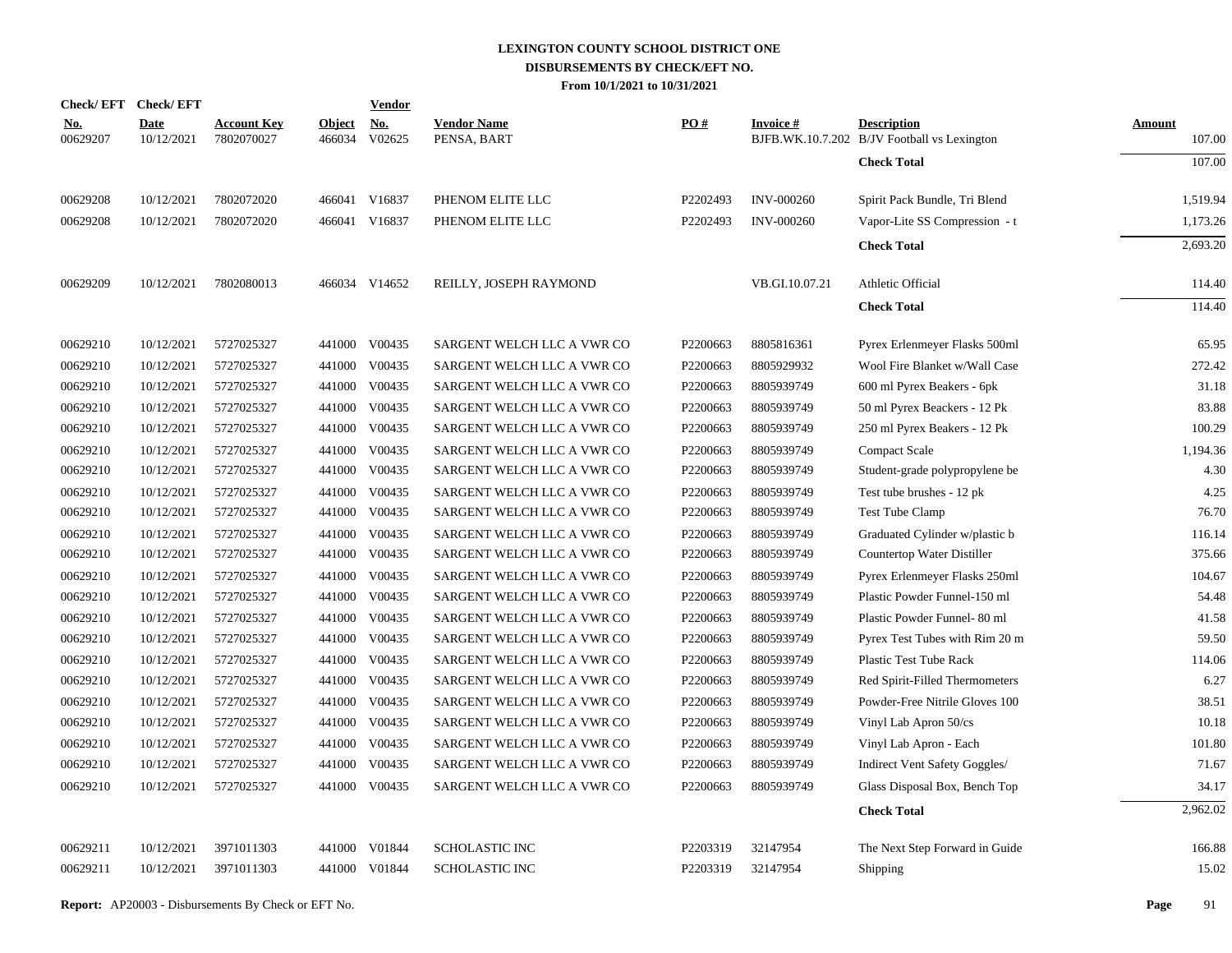| <b>Check/EFT</b> | <b>Check/EFT</b> |                    |               | Vendor        |                                |          |                 |                                      |               |
|------------------|------------------|--------------------|---------------|---------------|--------------------------------|----------|-----------------|--------------------------------------|---------------|
| <u>No.</u>       | <b>Date</b>      | <b>Account Key</b> | <b>Object</b> | <u>No.</u>    | <b>Vendor Name</b>             | PO#      | <b>Invoice#</b> | <b>Description</b>                   | <b>Amount</b> |
|                  |                  |                    |               |               |                                |          |                 | <b>Check Total</b>                   | 181.90        |
| 00629212         | 10/12/2021       | 2042212703         |               | 441000 V01844 | <b>SCHOLASTIC INC</b>          | P2203690 | B5106327FR      | Scholastic Book Fair                 | 2,486.77      |
|                  |                  |                    |               |               |                                |          |                 | <b>Check Total</b>                   | 2,486.77      |
| 00629213         | 10/12/2021       | 1000012810         |               | 437200 V12522 | SCHOOL DISTRICT OF PICKENS COU |          | 2020-2021       | Proviso - Westmoreland               | 808.75        |
|                  |                  |                    |               |               |                                |          |                 | <b>Check Total</b>                   | 808.75        |
| 00629214         | 10/12/2021       | 1000011245         |               | 441000 V00838 | <b>SCHOOL NURSE SUPPLY INC</b> | P2201852 | 0848254-IN      | 3M Steristrips                       | 68.00         |
| 00629214         | 10/12/2021       | 1000011245         | 441000        | V00838        | SCHOOL NURSE SUPPLY INC        | P2201852 | 0848254-IN      | Tampax Regular                       | 9.35          |
| 00629214         | 10/12/2021       | 1000011245         | 441000        | V00838        | SCHOOL NURSE SUPPLY INC        | P2201852 | 0848254-IN      | Petroleum Jelly - foil packs         | 15.85         |
| 00629214         | 10/12/2021       | 1000011245         | 441000        | V00838        | SCHOOL NURSE SUPPLY INC        | P2201852 | 0848254-IN      | 4 x 4 zipper closure bags            | 12.40         |
| 00629214         | 10/12/2021       | 1000011245         | 441000        | V00838        | SCHOOL NURSE SUPPLY INC        | P2201852 | 0848254-IN      | Tooth necklace                       | 13.95         |
| 00629214         | 10/12/2021       | 1000011245         | 441000        | V00838        | SCHOOL NURSE SUPPLY INC        | P2201852 | 0848254-IN      | Safetec Lens Cleaner wipes           | 7.99          |
| 00629214         | 10/12/2021       | 1000011245         | 441000        | V00838        | SCHOOL NURSE SUPPLY INC        | P2201852 | 0848254-IN      | Electric Heating pad                 | 22.95         |
| 00629214         | 10/12/2021       | 1000011245         | 441000        | V00838        | SCHOOL NURSE SUPPLY INC        | P2201852 | 0848254-IN      | Hydrogen Peroxide 3%                 | 17.28         |
| 00629214         | 10/12/2021       | 1000011245         | 441000        | V00838        | SCHOOL NURSE SUPPLY INC        | P2201852 | 0848254-IN      | 5 oz. lined flat bottom cups -       | 169.00        |
|                  |                  |                    |               |               |                                |          |                 | <b>Check Total</b>                   | 336.77        |
| 00629215         | 10/12/2021       | 1000011427         |               | 441000 V16452 | SCHOOL SPECIALTY LLC           | P2201410 | 208127991132    | <b>Black Ballpoint Pens</b>          | 23.30         |
| 00629215         | 10/12/2021       | 1000011427         | 441000        | V16452        | SCHOOL SPECIALTY LLC           | P2201410 | 208127991132    | Assorted colors highlighters         | 15.01         |
| 00629215         | 10/12/2021       | 1000011427         |               | 441000 V16452 | SCHOOL SPECIALTY LLC           | P2201410 | 208127991132    | Super Stacker Large Pencil Box       | 11.81         |
| 00629215         | 10/12/2021       | 1000011427         | 441000        | V16452        | SCHOOL SPECIALTY LLC           | P2201410 | 208127991132    | "Bright" Assortment Colored Pa       | 48.10         |
| 00629215         | 10/12/2021       | 1000011427         | 441000        | V16452        | SCHOOL SPECIALTY LLC           | P2201410 | 208127991132    | Pacon Card Stock - White             | 10.77         |
| 00629215         | 10/12/2021       | 1000011427         | 441000        | V16452        | SCHOOL SPECIALTY LLC           | P2201410 | 208127991132    | Tru-Ray Color Construction Pap       | 7.22          |
| 00629215         | 10/12/2021       | 1000011427         | 441000        | V16452        | SCHOOL SPECIALTY LLC           | P2201410 | 208127991132    | Crayola Ultra clean washable m       | 76.99         |
| 00629215         | 10/12/2021       | 1000011427         | 441000        | V16452        | SCHOOL SPECIALTY LLC           | P2201410 | 208127991132    | Neon-Self stick notes                | 6.39          |
| 00629215         | 10/12/2021       | 1000011427         |               | 441000 V16452 | SCHOOL SPECIALTY LLC           | P2201410 | 208127991132    | Pastel-Self stick notes              | 3.88          |
| 00629215         | 10/12/2021       | 1000011427         | 441000        | V16452        | SCHOOL SPECIALTY LLC           | P2201410 | 208127991132    | Qwirkle                              | 24.13         |
| 00629215         | 10/12/2021       | 1000011427         |               | 441000 V16452 | SCHOOL SPECIALTY LLC           | P2201410 | 208127991132    | Jenga                                | 16.68         |
| 00629215         | 10/12/2021       | 1000011427         | 441000        | V16452        | SCHOOL SPECIALTY LLC           | P2201410 | 208127991132    | <b>Assorted School Smart Markers</b> | 12.03         |
| 00629215         | 10/12/2021       | 1000011427         |               | 441000 V16452 | SCHOOL SPECIALTY LLC           | P2201410 | 208127991132    | School Smart #2 Pencils              | 15.92         |
| 00629215         | 10/12/2021       | 1000011427         | 441000        | V16452        | SCHOOL SPECIALTY LLC           | P2201410 | 208127991132    | #2 pencils School Smart              | 22.32         |
| 00629215         | 10/12/2021       | 1000011427         |               | 441000 V16452 | SCHOOL SPECIALTY LLC           | P2201410 | 208127991132    | <b>Magnet buttons Assortment</b>     | 9.59          |
| 00629215         | 10/12/2021       | 1000011427         | 441000        | V16452        | SCHOOL SPECIALTY LLC           | P2201410 | 208127991132    | School Smart storage bin             | 1.59          |
| 00629215         | 10/12/2021       | 1000011427         |               | 441000 V16452 | SCHOOL SPECIALTY LLC           | P2201410 | 208127991132    | School Smart storage bin             | 2.49          |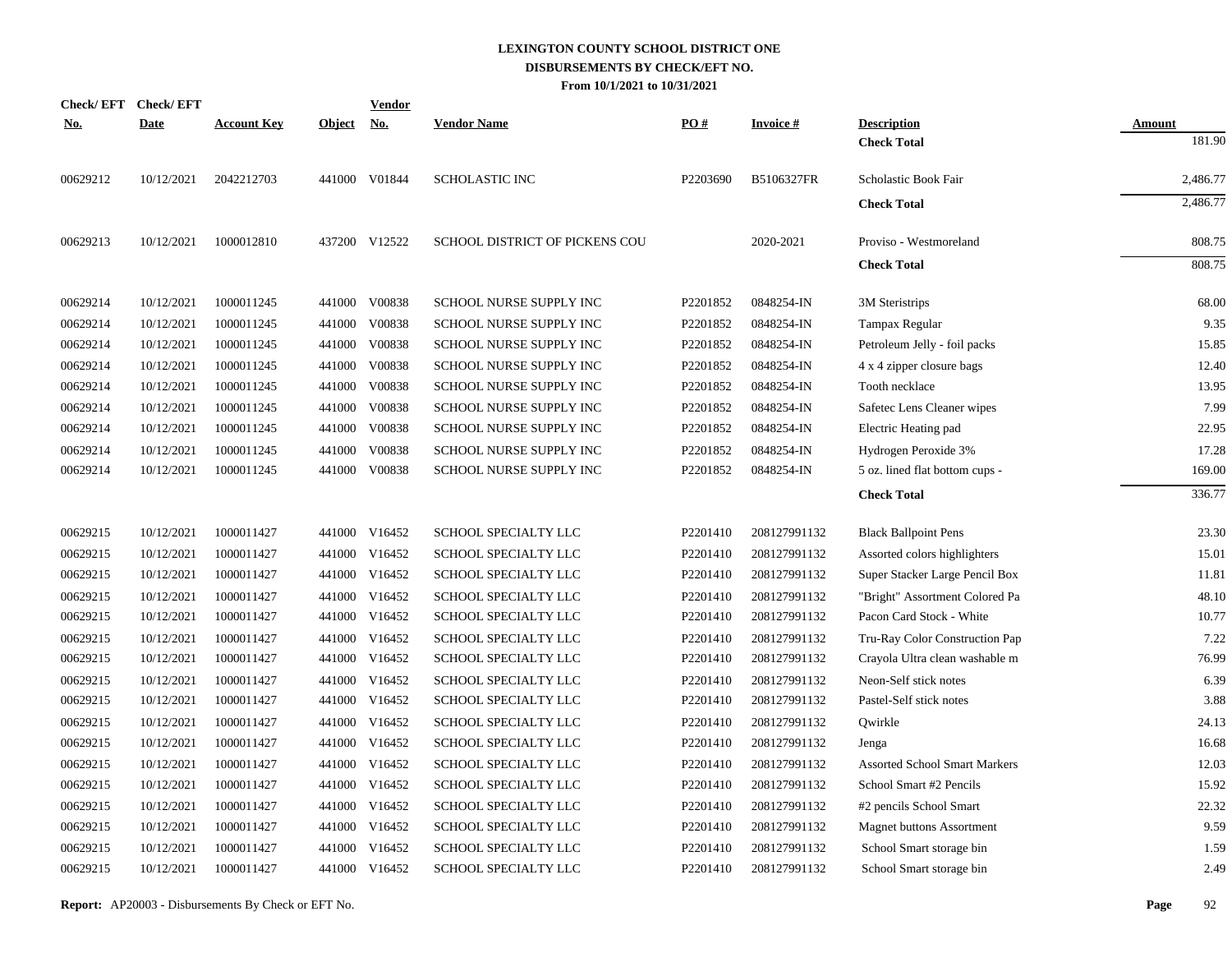| Check/EFT Check/EFT    |                           |                                  |                         | <u>Vendor</u>        |                                            |                 |                                 |                                              |                       |
|------------------------|---------------------------|----------------------------------|-------------------------|----------------------|--------------------------------------------|-----------------|---------------------------------|----------------------------------------------|-----------------------|
| <u>No.</u><br>00629215 | <b>Date</b><br>10/12/2021 | <b>Account Key</b><br>1000011427 | <b>Object</b><br>441000 | <u>No.</u><br>V16452 | <b>Vendor Name</b><br>SCHOOL SPECIALTY LLC | PQ#<br>P2201410 | <b>Invoice#</b><br>208127991132 | <b>Description</b><br>Sparco Blue copy paper | <b>Amount</b><br>8.69 |
| 00629215               | 10/12/2021                | 1000011427                       |                         | 441000 V16452        | SCHOOL SPECIALTY LLC                       | P2201410        | 208127991132                    | Astrobrights Bright Assortment               | 16.68                 |
| 00629215               | 10/12/2021                | 1000011427                       |                         | 441000 V16452        | SCHOOL SPECIALTY LLC                       | P2201410        | 208127991132                    | Astrobrights Bright White Card               | 16.20                 |
| 00629215               | 10/12/2021                | 1000011427                       |                         | 441000 V16452        | <b>SCHOOL SPECIALTY LLC</b>                | P2201410        | 208127991132                    | Marcal Pro Recycled Tissue                   | 13.14                 |
| 00629215               | 10/12/2021                | 1000011427                       |                         | 441000 V16452        | <b>SCHOOL SPECIALTY LLC</b>                | P2201410        | 208127991132                    | art markers                                  | 68.64                 |
| 00629215               | 10/12/2021                | 1000011427                       |                         | 441000 V16452        | SCHOOL SPECIALTY LLC                       | P2201410        | 208127991132                    | magnetic eraser                              | 20.76                 |
| 00629215               | 10/12/2021                | 1000011427                       |                         | 441000 V16452        | SCHOOL SPECIALTY LLC                       | P2201410        | 208127991132                    | Romanoff Classic Lap Tray                    | 55.61                 |
| 00629215               | 10/12/2021                | 1000011427                       |                         | 441000 V16452        | SCHOOL SPECIALTY LLC                       | P2201410        | 208127991132                    | <b>Magnetic Rubber Strips</b>                | 5.83                  |
| 00629215               | 10/12/2021                | 1000011427                       |                         | 441000 V16452        | SCHOOL SPECIALTY LLC                       | P2201410        | 208127991132                    | Crayola Construction Paper Cra               | 2.71                  |
| 00629215               | 10/12/2021                | 1000011427                       |                         | 441000 V16452        | SCHOOL SPECIALTY LLC                       | P2201410        | 208127991132                    | <b>Elmer's Glue Sticks</b>                   | 13.90                 |
| 00629215               | 10/12/2021                | 1000011427                       |                         | 441000 V16452        | SCHOOL SPECIALTY LLC                       | P2201410        | 208127991132                    | <b>Bostitch InPower Premium Deskt</b>        | 22.25                 |
| 00629215               | 10/12/2021                | 1000011427                       |                         | 441000 V16452        | SCHOOL SPECIALTY LLC                       | P2201410        | 208127991132                    | Hardwood Clipboards                          | 11.10                 |
| 00629215               | 10/12/2021                | 1000011427                       |                         | 441000 V16452        | SCHOOL SPECIALTY LLC                       | P2201410        | 208127991132                    | Management Center (Blue)                     | 25.03                 |
| 00629215               | 10/12/2021                | 1000011427                       |                         | 441000 V16452        | SCHOOL SPECIALTY LLC                       | P2201410        | 208127991132                    | Scrabble                                     | 18.56                 |
| 00629215               | 10/12/2021                | 1000011427                       |                         | 441000 V16452        | SCHOOL SPECIALTY LLC                       | P2201410        | 208127991132                    | Staedtler #2 Yellow Pencils                  | 26.97                 |
| 00629215               | 10/12/2021                | 1000011427                       |                         | 441000 V16452        | SCHOOL SPECIALTY LLC                       | P2201410        | 208127991132                    | Pink erasers                                 | 3.54                  |
| 00629215               | 10/12/2021                | 1000011427                       |                         | 441000 V16452        | SCHOOL SPECIALTY LLC                       | P2201410        | 208127991132                    | Sharpie Clear View Stick Highl               | 12.51                 |
| 00629215               | 10/12/2021                | 1000011427                       |                         | 441000 V16452        | SCHOOL SPECIALTY LLC                       | P2201410        | 208127991132                    | Dry Erase Tank Style Markers                 | 34.74                 |
| 00629215               | 10/12/2021                | 1000011427                       |                         | 441000 V16452        | SCHOOL SPECIALTY LLC                       | P2201410        | 208127991132                    | Expo Eraser                                  | 15.96                 |
| 00629215               | 10/12/2021                | 1000011427                       |                         | 441000 V16452        | SCHOOL SPECIALTY LLC                       | P2201410        | 208127991132                    | Scarlet Butcher paper                        | 24.13                 |
| 00629215               | 10/12/2021                | 1000011427                       |                         | 441000 V16452        | SCHOOL SPECIALTY LLC                       | P2201410        | 208127991132                    | Dark Blue Butcher Paper                      | 24.13                 |
| 00629215               | 10/12/2021                | 1000011427                       |                         | 441000 V16452        | SCHOOL SPECIALTY LLC                       | P2201410        | 208127991132                    | Brite Green Butcher Paper                    | 24.13                 |
| 00629215               | 10/12/2021                | 1000011427                       |                         | 441000 V16452        | SCHOOL SPECIALTY LLC                       | P2201410        | 208127991132                    | Canary Yellow Butcher Paper                  | 24.13                 |
| 00629215               | 10/12/2021                | 1000011427                       |                         | 441000 V16452        | SCHOOL SPECIALTY LLC                       | P2201410        | 208127991132                    | White Butchr Paper                           | 24.13                 |
| 00629215               | 10/12/2021                | 7744019027                       | 466041                  | V16452               | SCHOOL SPECIALTY LLC                       | P2201327        | 208128124665                    | <b>Absorption Chromatography</b>             | 57.84                 |
| 00629215               | 10/12/2021                | 7744019027                       |                         | 466041 V16452        | SCHOOL SPECIALTY LLC                       | P2201327        | 208128124665                    | Aluminum Electrode Strips                    | 9.57                  |
| 00629215               | 10/12/2021                | 7744019027                       | 466041                  | V16452               | <b>SCHOOL SPECIALTY LLC</b>                | P2201327        | 208128124665                    | Economy Medium Straight Forcep               | 21.27                 |
| 00629215               | 10/12/2021                | 7744019027                       | 466041                  | V16452               | SCHOOL SPECIALTY LLC                       | P2201327        | 208128124665                    | Water Deionizer                              | 62.05                 |
| 00629215               | 10/12/2021                | 7744019027                       | 466041                  | V16452               | SCHOOL SPECIALTY LLC                       | P2201327        | 208128124665                    | nitrogen spectrum tube                       | 8.92                  |
| 00629215               | 10/12/2021                | 7744019027                       |                         | 466041 V16452        | SCHOOL SPECIALTY LLC                       | P2201327        | 208128124665                    | Clamp on lamp                                | 15.28                 |
| 00629215               | 10/12/2021                | 1000011427                       | 441000                  | V16452               | SCHOOL SPECIALTY LLC                       | P2201410        | 208128385062                    | Assorted color storage baskets               | 8.89                  |
| 00629215               | 10/12/2021                | 7744019027                       | 466041                  | V16452               | SCHOOL SPECIALTY LLC                       | P2201327        | 208128416085                    | Synthesis of Ionic Compounds                 | 21.06                 |
| 00629215               | 10/12/2021                | 7744019027                       | 466041                  | V16452               | SCHOOL SPECIALTY LLC                       | P2201327        | 208128416085                    | <b>Reaction Kinetics</b>                     | 20.16                 |
| 00629215               | 10/12/2021                | 7744019027                       | 466041                  | V16452               | SCHOOL SPECIALTY LLC                       | P2201327        | 208128416085                    | Thermochemistry & Hess's Law                 | 40.47                 |
| 00629215               | 10/12/2021                | 7744019027                       | 466041                  | V16452               | SCHOOL SPECIALTY LLC                       | P2201327        | 208128416085                    | Iron Elecrode Strips                         | 9.12                  |
| 00629215               | 10/12/2021                | 7744019027                       |                         | 466041 V16452        | SCHOOL SPECIALTY LLC                       | P2201327        | 208128431604                    | Le Chatelier's Principle                     | 19.52                 |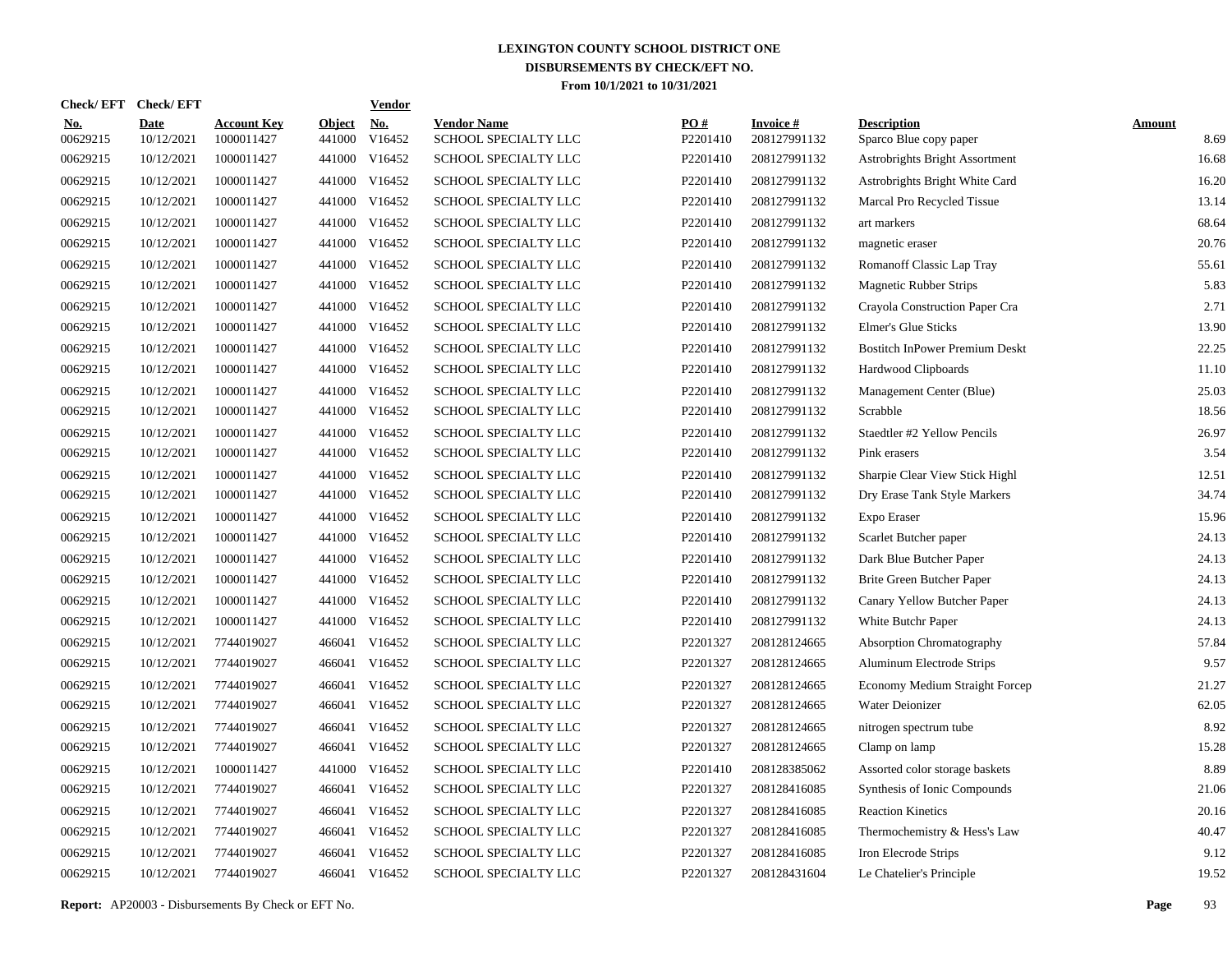|                        | Check/EFT Check/EFT       |                                  |                         | <u>Vendor</u>        |                                            |                      |                                 |                                                      |                         |
|------------------------|---------------------------|----------------------------------|-------------------------|----------------------|--------------------------------------------|----------------------|---------------------------------|------------------------------------------------------|-------------------------|
| <b>No.</b><br>00629215 | <b>Date</b><br>10/12/2021 | <b>Account Key</b><br>1000011324 | <b>Object</b><br>441000 | <b>No.</b><br>V16452 | <b>Vendor Name</b><br>SCHOOL SPECIALTY LLC | PQ#<br>P2203603      | <b>Invoice#</b><br>208128725303 | <b>Description</b><br>EID0000656PENCIL SHARPENER ELE | <b>Amount</b><br>166.88 |
| 00629215               | 10/12/2021                | 1000011324                       | 441000                  | V16452               | <b>SCHOOL SPECIALTY LLC</b>                | P2203603             | 208128725303                    | EID00006568DIGIT DUAL POWER                          | 5.21                    |
| 00629215               | 10/12/2021                | 1000011324                       | 441000                  | V16452               | SCHOOL SPECIALTY LLC                       | P2203603             | 208128725303                    | EID0000656MAGNET BIG BUTTON EM                       | 23.33                   |
| 00629215               | 10/12/2021                | 1000011324                       |                         | 441000 V16452        | <b>SCHOOL SPECIALTY LLC</b>                | P2203603             | 208128725303                    | EID0000656SEAT SACK SMALL 12 I                       | 247.38                  |
| 00629215               | 10/12/2021                | 1000011324                       |                         | 441000 V16452        | SCHOOL SPECIALTY LLC                       | P2203603             | 208128725303                    | EID0000656SEAT SACK SMALL 12 I                       | 239.04                  |
| 00629215               | 10/12/2021                | 1000011324                       |                         | 441000 V16452        | SCHOOL SPECIALTY LLC                       | P2203603             | 208128725303                    | EID0000656ORGANIZER SEAT SACK                        | 239.04                  |
| 00629215               | 10/12/2021                | 1000011324                       |                         | 441000 V16452        | SCHOOL SPECIALTY LLC                       | P2203603             | 208128725303                    | EID0000656BUFFALO PLAIDSTRIPES                       | 11.40                   |
| 00629215               | 10/12/2021                | 1000011324                       |                         | 441000 V16452        | SCHOOL SPECIALTY LLC                       | P2203603             | 208128725303                    | EID0000656FILE FOLDERS LETTER                        | 11.40                   |
| 00629215               | 10/12/2021                | 1000011324                       |                         | 441000 V16452        | SCHOOL SPECIALTY LLC                       | P2203603             | 208128725303                    | EID0000656FILE FOLDERS PENDAFL                       | 10.22                   |
| 00629215               | 10/12/2021                | 1000011324                       |                         | 441000 V16452        | SCHOOL SPECIALTY LLC                       | P2203603             | 208128725303                    | EID0000656HANGING FOLDERS PEND                       | 15.23                   |
| 00629215               | 10/12/2021                | 1000011325                       |                         | 441000 V16452        | SCHOOL SPECIALTY LLC                       | P2200727             | 208128735423                    | EID0000656REFILL POPUP NOTES                         | 30.58                   |
| 00629215               | 10/12/2021                | 1000011324                       |                         | 441000 V16452        | <b>SCHOOL SPECIALTY LLC</b>                | P <sub>2203603</sub> | 208128735888                    | EID0000656SHARPENER ELECTRIC X                       | 122.39                  |
| 00629215               | 10/12/2021                | 1000011324                       |                         | 441000 V16452        | <b>SCHOOL SPECIALTY LLC</b>                | P2203603             | 208128735888                    | EID0000656BINDER 1 IN BSN285                         | 16.63                   |
| 00629215               | 10/12/2021                | 1000011324                       |                         | 441000 V16452        | SCHOOL SPECIALTY LLC                       | P2203603             | 208128735888                    | EID0000656BINDER VIEW ROUND                          | 69.51                   |
| 00629215               | 10/12/2021                | 1000011324                       |                         | 441000 V16452        | SCHOOL SPECIALTY LLC                       | P2203603             | 208128735888                    | EID0000656SEAT SACK SMALL 12 I                       | 167.33                  |
| 00629215               | 10/12/2021                | 1000011324                       |                         | 441000 V16452        | SCHOOL SPECIALTY LLC                       | P2203603             | 208128735888                    | EID0000656BOOK BINS INTERLOCKI                       | 11.62                   |
| 00629215               | 10/12/2021                | 1000011324                       |                         | 441000 V16452        | SCHOOL SPECIALTY LLC                       | P2203603             | 208128735888                    | EID0000656BOOK BINS INTERLOCKI                       | 9.68                    |
| 00629215               | 10/12/2021                | 1000011324                       |                         | 441000 V16452        | SCHOOL SPECIALTY LLC                       | P2203603             | 208128735888                    | EID0000656BOOK BINS INTERLOCKI                       | 13.29                   |
| 00629215               | 10/12/2021                | 1000011324                       |                         | 441000 V16452        | SCHOOL SPECIALTY LLC                       | P2203603             | 208128735888                    | EID0000656TISSUE SCHOOL SMART                        | 52.01                   |
| 00629215               | 10/12/2021                | 1000011324                       |                         | 441000 V16452        | <b>SCHOOL SPECIALTY LLC</b>                | P2203603             | 208128735888                    | EID0000656ENVELOPE CATALOG 9X1                       | 50.07                   |
| 00629215               | 10/12/2021                | 1000011324                       | 441000                  | V16452               | <b>SCHOOL SPECIALTY LLC</b>                | P2203603             | 208128735888                    | EID0000656FOLDER 24PK LTR ST 1                       | 22.25                   |
| 00629215               | 10/12/2021                | 3260011303                       |                         | 441000 V16452        | SCHOOL SPECIALTY LLC                       | P2202187             | 208128736040                    | Foam board, white, 8x10x.25, 2                       | 808.15                  |
| 00629215               | 10/12/2021                | 1000011337                       | 441000                  | V16452               | SCHOOL SPECIALTY LLC                       | P2203604             | 208128736878                    | EID0000656INK REFILL 10ML FSTA                       | 6.39                    |
| 00629215               | 10/12/2021                | 1000011337                       |                         | 441000 V16452        | SCHOOL SPECIALTY LLC                       | P2203604             | 208128736878                    | EID0000656PUSHPIN PLAS 100PK R                       | 5.81                    |
| 00629215               | 10/12/2021                | 1000011337                       | 441000                  | V16452               | <b>SCHOOL SPECIALTY LLC</b>                | P2203604             | 208128736878                    | EID0000656MAILER 9X12 BBL KFT                        | 25.94                   |
| 00629215               | 10/12/2021                | 1000011337                       | 441000                  | V16452               | SCHOOL SPECIALTY LLC                       | P2203604             | 208128736878                    | EID0000656MOISTENER FINGERTIP                        | 13.33                   |
| 00629215               | 10/12/2021                | 1000022246                       | 441000                  | V16452               | <b>SCHOOL SPECIALTY LLC</b>                | P2201375             | 208128737116                    | EID0000656TAPE SCOTCH 845 BOOK                       | 33.35                   |
| 00629215               | 10/12/2021                | 2010011203                       | 441000                  | V16452               | <b>SCHOOL SPECIALTY LLC</b>                | P2202205             | 208128737246                    | Extra Strength Glue Sticks, 24                       | 16.68                   |
| 00629215               | 10/12/2021                | 3260011303                       | 441000                  | V16452               | <b>SCHOOL SPECIALTY LLC</b>                | P2203121             | 208128737437                    | Salt, kosher, 310 g/container                        | 16.05                   |
| 00629215               | 10/12/2021                | 1000011337                       | 441000                  | V16452               | SCHOOL SPECIALTY LLC                       | P2203604             | 208128748705                    | EID0000656PAD NOTES MTNG                             | 50.89                   |
| 00629215               | 10/12/2021                | 1000011337                       | 441000                  | V16452               | SCHOOL SPECIALTY LLC                       | P2203604             | 208128748705                    | EID0000656DIVIDER PKT INSERTAB                       | 10.82                   |
| 00629215               | 10/12/2021                | 1000011337                       | 441000                  | V16452               | <b>SCHOOL SPECIALTY LLC</b>                | P2203604             | 208128748705                    | EID0000656MARKER CRAYOLA CONIC                       | 230.96                  |
| 00629215               | 10/12/2021                | 1000011337                       | 441000                  | V16452               | SCHOOL SPECIALTY LLC                       | P2203604             | 208128748705                    | EID0000656PENCILS COLORED WOOD                       | 179.41                  |
| 00629215               | 10/12/2021                | 1000011337                       |                         | 441000 V16452        | SCHOOL SPECIALTY LLC                       | P2203604             | 208128748705                    | EID0000656RING BOOK NCKL 1 IN                        | 14.25                   |
| 00629215               | 10/12/2021                | 1000011337                       | 441000                  | V16452               | SCHOOL SPECIALTY LLC                       | P2203604             | 208128748705                    | EID0000656CUTTER BOX WESTCOTT                        | 5.63                    |
| 00629215               | 10/12/2021                | 1000011337                       |                         | 441000 V16452        | SCHOOL SPECIALTY LLC                       | P2203604             | 208128748705                    | EID0000656PEN SHARPIE FINE ASS                       | 14.73                   |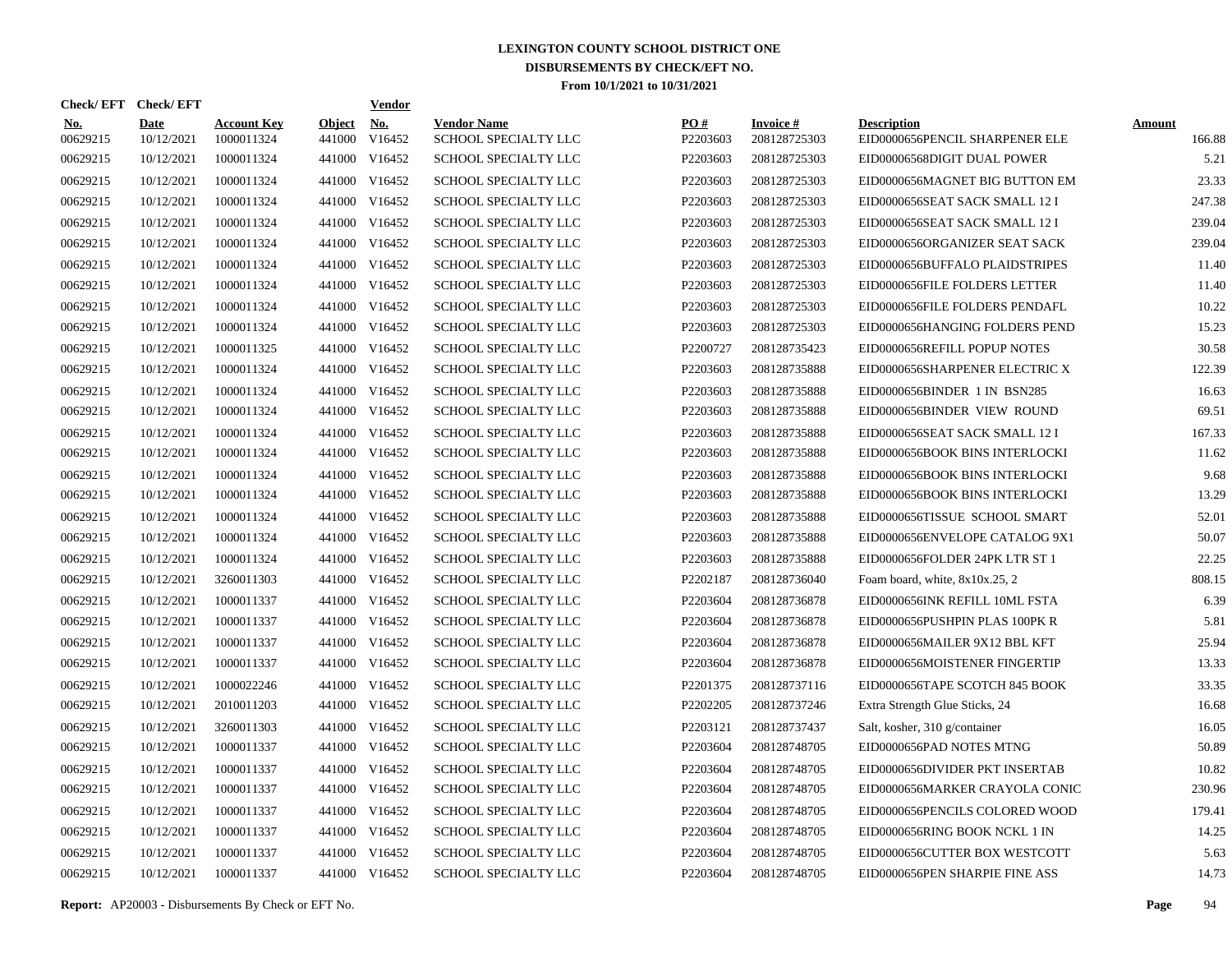| Check/EFT Check/EFT    |                           |                                  |                      | Vendor        |                                            |                 |                           |                                                      |                |
|------------------------|---------------------------|----------------------------------|----------------------|---------------|--------------------------------------------|-----------------|---------------------------|------------------------------------------------------|----------------|
| <b>No.</b><br>00629215 | <b>Date</b><br>10/12/2021 | <b>Account Key</b><br>1000011337 | Object No.<br>441000 | V16452        | <b>Vendor Name</b><br>SCHOOL SPECIALTY LLC | PO#<br>P2203604 | Invoice #<br>208128748705 | <b>Description</b><br>EID0000656PEN SHARPIE ROLLERBA | Amount<br>6.39 |
| 00629215               | 10/12/2021                | 1000011337                       | 441000               | V16452        | SCHOOL SPECIALTY LLC                       | P2203604        | 208128748705              | EID0000656PEN SHARPIE ROLLERBA                       | 6.39           |
| 00629215               | 10/12/2021                | 7743019014                       |                      | 466041 V16452 | SCHOOL SPECIALTY LLC                       | P2202433        | 208128751193              | EID0000656HOOK AND LOOP COINS                        | 13.90          |
| 00629215               | 10/12/2021                | 7743019014                       |                      | 466041 V16452 | <b>SCHOOL SPECIALTY LLC</b>                | P2202433        | 208128751193              | EID0000656CONTAINER STORAGE ST                       | 71.71          |
| 00629215               | 10/12/2021                | 1000011343                       |                      | 441000 V16452 | SCHOOL SPECIALTY LLC                       | P2202204        | 208128752964              | EID0000656FOLDER FILE LTR 13 B                       | 70.36          |
| 00629215               | 10/12/2021                | 1000011312                       |                      | 441000 V16452 | SCHOOL SPECIALTY LLC                       | P2203221        | 208128753016              | TWO TONE REVERSIBLE COLORED FI                       | 87.95          |
| 00629215               | 10/12/2021                | 1000011411                       |                      | 441000 V16452 | SCHOOL SPECIALTY LLC                       | P2203605        | 208128769743              | EID0000656PAPER CARDSTOCK 85X1                       | 16.20          |
| 00629215               | 10/12/2021                | 1000011411                       |                      | 441000 V16452 | SCHOOL SPECIALTY LLC                       | P2203605        | 208128769743              | EID0000656PAPER CARDSTOCK 85X1                       | 16.20          |
| 00629215               | 10/12/2021                | 1000011411                       |                      | 441000 V16452 | SCHOOL SPECIALTY LLC                       | P2203605        | 208128769743              | EID0000656PAPER CARDSTOCK 85X1                       | 16.20          |
| 00629215               | 10/12/2021                | 1000011411                       |                      | 441000 V16452 | <b>SCHOOL SPECIALTY LLC</b>                | P2203605        | 208128769743              | EID0000656PAPER CARDSTOCK 85X1                       | 16.20          |
| 00629215               | 10/12/2021                | 1000011411                       |                      | 441000 V16452 | SCHOOL SPECIALTY LLC                       | P2203605        | 208128769743              | EID0000656PAPER CARDSTOCK 85X1                       | 16.20          |
| 00629215               | 10/12/2021                | 7750019043                       |                      | 466041 V16452 | SCHOOL SPECIALTY LLC                       | P2203621        | 208128769893              | EID0000656RACQUET BADMINTON                          | 317.12         |
| 00629215               | 10/12/2021                | 1000011235                       |                      | 441000 V16452 | <b>SCHOOL SPECIALTY LLC</b>                | P2203696        | 208128770238              | EID0000656MAGNETS LETTERS AND                        | 25.72          |
| 00629215               | 10/12/2021                | 1000011235                       |                      | 441000 V16452 | <b>SCHOOL SPECIALTY LLC</b>                | P2203657        | 208128770243              | EID0000656CONST PPR 12X18 BLAC                       | 19.42          |
| 00629215               | 10/12/2021                | 1000011235                       |                      | 441000 V16452 | SCHOOL SPECIALTY LLC                       | P2203657        | 208128770243              | EID0000656CONST PPR 9X12 WHITE                       | 68.69          |
| 00629215               | 10/12/2021                | 1000011235                       |                      | 441000 V16452 | SCHOOL SPECIALTY LLC                       | P2203657        | 208128770243              | EID0000656CONST PPR 12X18 WHIT                       | 38.84          |
| 00629215               | 10/12/2021                | 1000011235                       |                      | 441000 V16452 | SCHOOL SPECIALTY LLC                       | P2203657        | 208128770243              | EID0000656CONST PPR 12X18 PURP                       | 38.84          |
| 00629215               | 10/12/2021                | 1000011235                       |                      | 441000 V16452 | SCHOOL SPECIALTY LLC                       | P2203657        | 208128770243              | EID0000656CONST PPR 9X12 BLUE                        | 68.69          |
| 00629215               | 10/12/2021                | 1000011235                       |                      | 441000 V16452 | SCHOOL SPECIALTY LLC                       | P2203657        | 208128770243              | EID0000656CONST PPR 12X18 BLUE                       | 19.42          |
| 00629215               | 10/12/2021                | 1000011235                       |                      | 441000 V16452 | <b>SCHOOL SPECIALTY LLC</b>                | P2203657        | 208128770243              | EID0000656CONST PPR 9X12 YELLO                       | 45.80          |
| 00629215               | 10/12/2021                | 1000011235                       |                      | 441000 V16452 | SCHOOL SPECIALTY LLC                       | P2203657        | 208128770243              | EID0000656CONST PPR 12X18 HOLI                       | 19.42          |
|                        |                           |                                  |                      |               |                                            |                 |                           | <b>Check Total</b>                                   | 5,082.38       |
| 00629216               | 10/12/2021                | 7804027013                       |                      | 466035 V16164 | <b>SCOTT MILES PHOTOGRAPHY</b>             | P2203523        | 35                        | Photography for GHS Homecoming                       | 50.00          |
|                        |                           |                                  |                      |               |                                            |                 |                           | <b>Check Total</b>                                   | 50.00          |
| 00629217               | 10/12/2021                | 1000025424                       |                      | 441020 V00302 | SOUTHEASTERN PAPER GROUP                   | P2203785        | 5361826                   | NITTANY PAPER TOWELS NP-5301 M                       | 280.77         |
| 00629217               | 10/12/2021                | 1000025438                       |                      | 441020 V00302 | SOUTHEASTERN PAPER GROUP                   | P2203797        | 5361844                   | NITTANY PAPER TOWEL NP-5301 MU                       | 842.31         |
| 00629217               | 10/12/2021                | 1000025438                       |                      | 441020 V00302 | SOUTHEASTERN PAPER GROUP                   | P2203797        | 5361844                   | <b>CENTER PULL PAPER TOWEL 120932</b>                | 485.67         |
| 00629217               | 10/12/2021                | 1000025408                       |                      | 441020 V00302 | SOUTHEASTERN PAPER GROUP                   | P2203803        | 5361852                   | NITTANY PAPER TOWEL NP-5301 MU                       | 631.73         |
| 00629217               | 10/12/2021                | 1000025428                       |                      | 441020 V00302 | SOUTHEASTERN PAPER GROUP                   | P2203798        | 5362288                   | NITTANY PAPER TOWEL NP-5301 MU                       | 1,123.07       |
| 00629217               | 10/12/2021                | 1000025411                       |                      | 441020 V00302 | SOUTHEASTERN PAPER GROUP                   | P2203935        | 5364901                   | NITTANY PAPER TOWEL NP-5301 MU                       | 1,319.61       |
|                        |                           |                                  |                      |               |                                            |                 |                           | <b>Check Total</b>                                   | 4,683.16       |
| 00629218               | 10/12/2021                | 7892027043                       |                      | 466099 V12601 | SOUTHERN SCRIPT LLC                        | P2203639        | <b>INV-2408</b>           | Short Sleeve Adult Tee, Next L                       | 611.18         |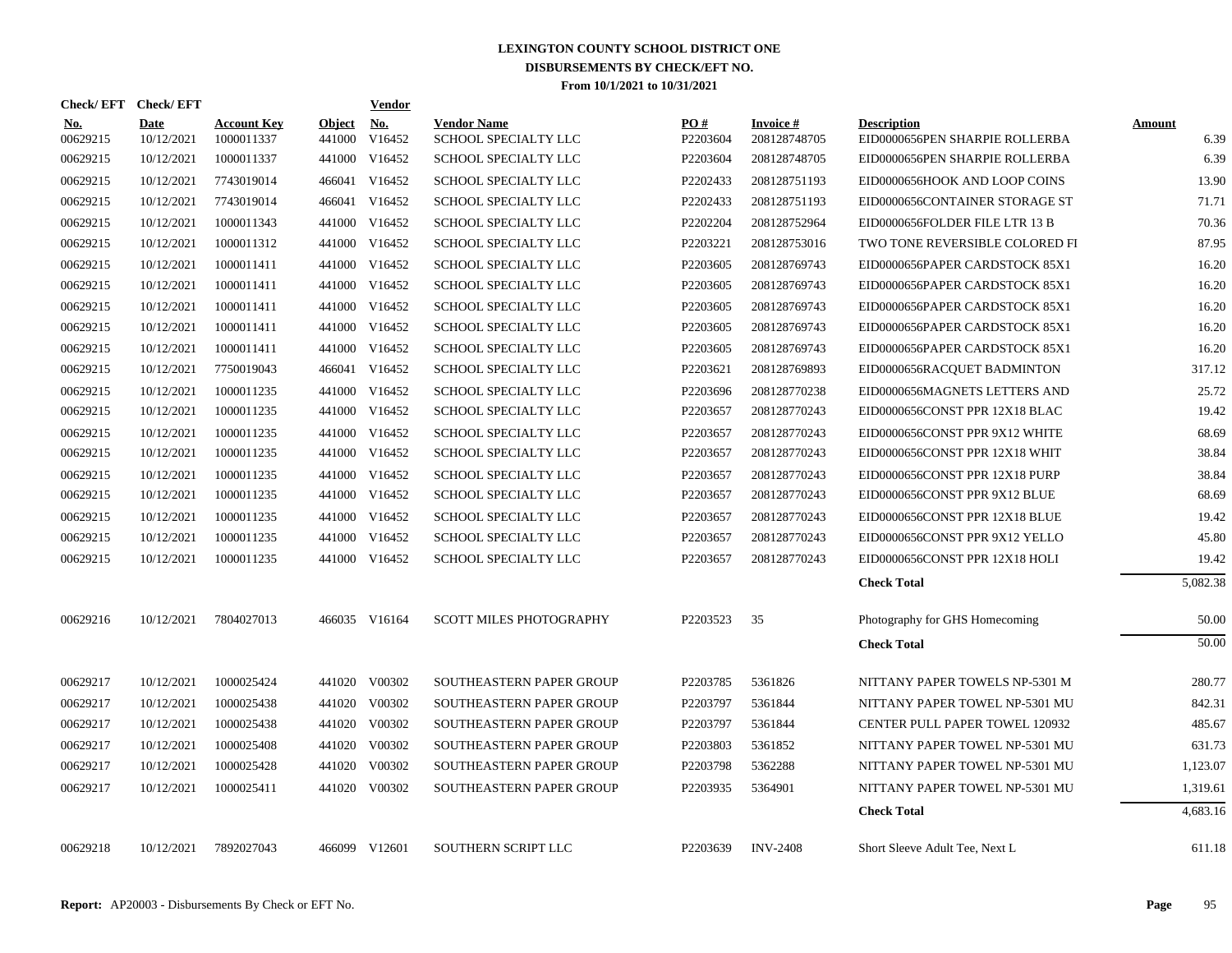| Check/EFT Check/EFT |             |                                                            |            | <b>Vendor</b> |                                |          |                     |                                             |               |
|---------------------|-------------|------------------------------------------------------------|------------|---------------|--------------------------------|----------|---------------------|---------------------------------------------|---------------|
| <b>No.</b>          | <b>Date</b> | <b>Account Key</b>                                         | Object No. |               | <b>Vendor Name</b>             | PO#      | <b>Invoice#</b>     | <b>Description</b>                          | <b>Amount</b> |
|                     |             |                                                            |            |               |                                |          |                     | <b>Check Total</b>                          | 611.18        |
| 00629219            | 10/12/2021  | 7802072037                                                 |            | 466034 V16906 | STAMPS, SETH CAMERON           |          | FB.CSM.09.29.21     | FB CSM vs BMS                               | 80.00         |
|                     |             |                                                            |            |               |                                |          |                     | <b>Check Total</b>                          | 80.00         |
| 00629220            | 10/12/2021  | 7802072037                                                 |            | 466034 V12540 | STEELE, JUSTIN                 |          | 10.06.21            | CSM vs MGM                                  | 80.00         |
|                     |             |                                                            |            |               |                                |          |                     | <b>Check Total</b>                          | 80.00         |
| 00629221            | 10/12/2021  | 7802072015                                                 |            | 466041 V00137 | T AND T SPORTS                 | P2203779 | 1021-003            | <b>GST Footballs</b>                        | 1,219.80      |
| 00629221            | 10/12/2021  | 7802072015                                                 |            | 466041 V00137 | <b>T AND T SPORTS</b>          | P2203779 | 1021-003            | Shipping                                    | 37.45         |
| 00629221            | 10/12/2021  | 7802082015                                                 |            | 466041 V00137 | T AND T SPORTS                 | P2203779 | 1021-003            | <b>Maroon Singlets</b>                      | 250.38        |
| 00629221            | 10/12/2021  | 7802082015                                                 |            | 466041 V00137 | <b>T AND T SPORTS</b>          | P2203779 | 1021-003            | <b>Maroon Skorts</b>                        | 310.57        |
| 00629221            | 10/12/2021  | 7802082015                                                 |            | 466041 V00137 | T AND T SPORTS                 | P2203779 | 1021-003            | Tennis Balls                                | 96.19         |
| 00629221            | 10/12/2021  | 7802082015                                                 |            | 466041 V00137 | T AND T SPORTS                 | P2203779 | 1021-003            | Shipping                                    | 32.10         |
|                     |             |                                                            |            |               |                                |          |                     | <b>Check Total</b>                          | 1,946.49      |
| 00629222            | 10/12/2021  | 7802072027                                                 |            | 466041 EXXXXX | Employee                       |          | 10.01.2021          | Gator repair reimburse.                     | 15.00         |
|                     |             |                                                            |            |               |                                |          |                     | <b>Check Total</b>                          | 15.00         |
| 00629223            | 10/12/2021  | 7802070027                                                 |            | 466034 V15988 | TAYLOR, ZACHARY LEE            |          |                     | BJFB.WK.10.7.202 B/JV Football vs Lexington | 107.00        |
|                     |             |                                                            |            |               |                                |          |                     | <b>Check Total</b>                          | 107.00        |
| 00629224            | 10/12/2021  | 1000022441                                                 |            | 433210 V13758 | TEACHERS COLLEGE READING AND W | P2108687 | <b>TCRWP-177273</b> | August Writing Institute 2021               | 850.00        |
|                     |             |                                                            |            |               |                                |          |                     | <b>Check Total</b>                          | 850.00        |
| 00629225            | 10/12/2021  | 2042216103                                                 |            | 431300 V16857 | THE BEHAVIOR CO LLC            | P2202526 | 1023                | Behavior Services for Special               | 4,125.00      |
|                     |             |                                                            |            |               |                                |          |                     | <b>Check Total</b>                          | 4,125.00      |
| 00629226            | 10/12/2021  | 1000011427                                                 |            | 441000 V02065 | THE OFFICE PAL INC             | P2202688 | 0194448-IN          | Dell toner                                  | 1,593.67      |
| 00629226            | 10/12/2021  | 1000011427                                                 | 441000     | V02065        | THE OFFICE PAL INC             | P2202688 | 0194448-IN          | Dell 47GMH toner -- 6000 page               | 246.74        |
| 00629226            | 10/12/2021  | 1000011427                                                 |            | 441000 V02065 | THE OFFICE PAL INC             | P2202688 | 0194448-IN          | PK496: 2230D, 2330D, 2330DN, 2              | 53.50         |
|                     |             |                                                            |            |               |                                |          |                     | <b>Check Total</b>                          | 1,893.91      |
| 00629227            | 10/12/2021  | 7802070027                                                 |            | 466034 V12583 | TODD, RENEE                    |          |                     | VFB.WK.10.5.2021 V Volleyball vs Lexington  | 56.00         |
|                     |             |                                                            |            |               |                                |          |                     | <b>Check Total</b>                          | 56.00         |
| 00629228            | 10/12/2021  | 3382018803                                                 |            | 433200 EXXXXX | Employee                       |          | 08.01.08.31.2021    | <b>Parenting Center Activities</b>          | 33.38         |
|                     |             | <b>Report:</b> AP20003 - Disbursements By Check or EFT No. |            |               |                                |          |                     |                                             | Page<br>96    |
|                     |             |                                                            |            |               |                                |          |                     |                                             |               |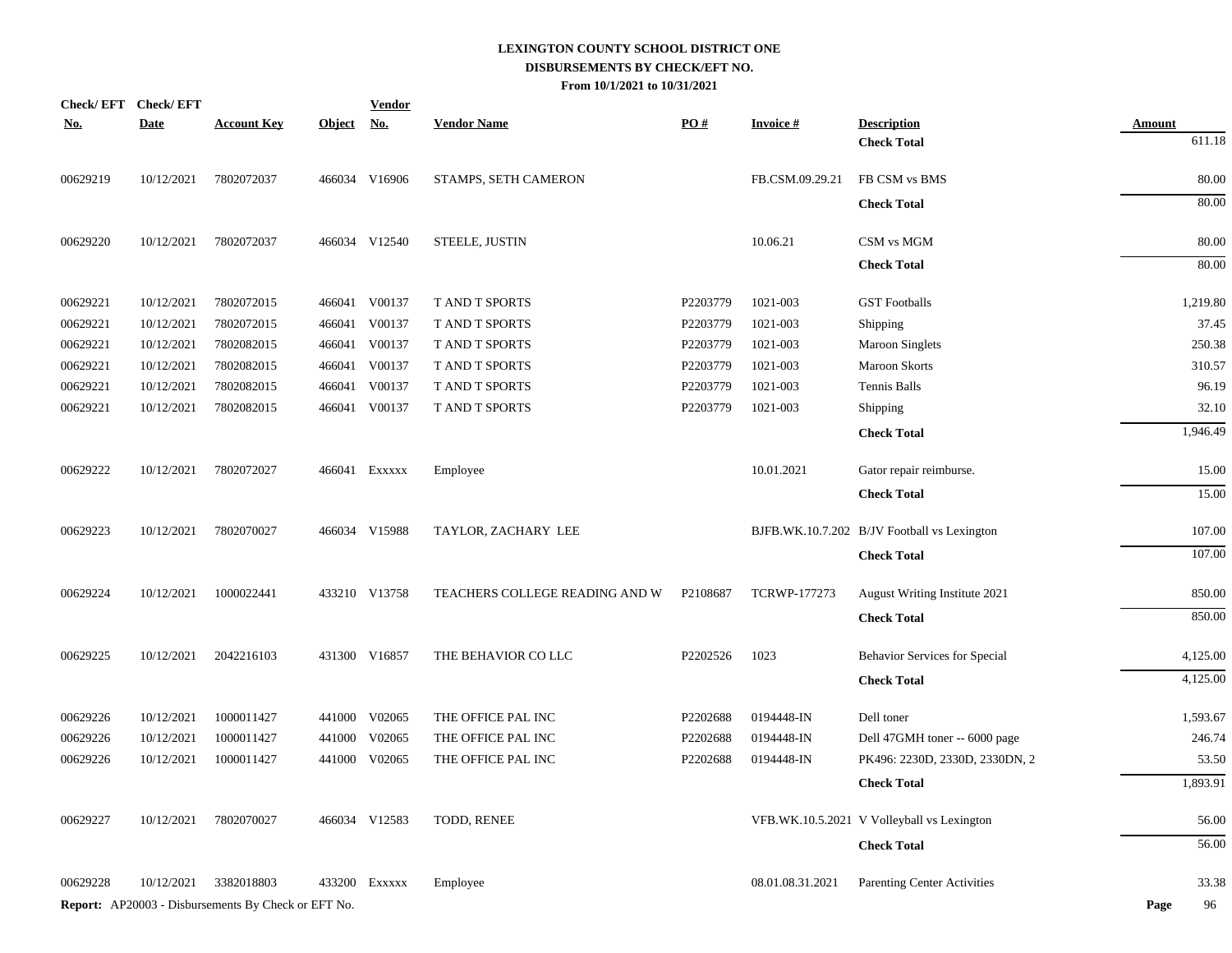|                        | Check/EFT Check/EFT       |                                  |                         | <b>Vendor</b>                         |                                      |          |                                   |                                                    |                        |
|------------------------|---------------------------|----------------------------------|-------------------------|---------------------------------------|--------------------------------------|----------|-----------------------------------|----------------------------------------------------|------------------------|
| <u>No.</u><br>00629228 | <b>Date</b><br>10/12/2021 | <b>Account Key</b><br>3382018803 | <b>Object</b><br>433200 | $\underline{\mathrm{No}}$ .<br>EXXXXX | <b>Vendor Name</b><br>Employee       | PO#      | <b>Invoice#</b><br>09.01.09.30.21 | <b>Description</b><br>Sept travel/Parenting Center | <b>Amount</b><br>20.86 |
|                        |                           |                                  |                         |                                       |                                      |          |                                   | <b>Check Total</b>                                 | 54.24                  |
| 00629229               | 10/12/2021                | 1000011427                       |                         | 441010 V14086                         | WARDS NATURAL SCIENCE EST LLC        | P2201819 | 8805939750                        | Fingerprint Brush, Zephyr Fibe                     | 113.69                 |
| 00629229               | 10/12/2021                | 1000011427                       |                         | 441010 V14086                         | WARDS NATURAL SCIENCE EST LLC        | P2201819 | 8805939750                        | Student Dissecting Set, Plasti                     | 156.62                 |
| 00629229               | 10/12/2021                | 1000011427                       |                         | 441010 V14086                         | WARDS NATURAL SCIENCE EST LLC        | P2201819 | 8805939750                        | Scalpel Blade Remover                              | 9.54                   |
| 00629229               | 10/12/2021                | 1000011427                       |                         | 441010 V14086                         | WARDS NATURAL SCIENCE EST LLC        | P2201819 | 8805939750                        | No. 10 Blades                                      | 21.37                  |
| 00629229               | 10/12/2021                | 7744019027                       |                         | 466041 V14086                         | WARDS NATURAL SCIENCE EST LLC        | P2201819 | 8805939750                        | Ward's Pure Preserved Mexican                      | 40.96                  |
| 00629229               | 10/12/2021                | 7744019027                       |                         | 466041 V14086                         | WARDS NATURAL SCIENCE EST LLC        | P2201819 | 8805939750                        | Quahog $(3-4)$                                     | 23.60                  |
| 00629229               | 10/12/2021                | 7744019027                       |                         | 466041 V14086                         | WARDS NATURAL SCIENCE EST LLC        | P2201819 | 8805939750                        | Safety Goggle Classroom Kit                        | 172.79                 |
| 00629229               | 10/12/2021                | 7744019027                       |                         | 466041 V14086                         | WARDS NATURAL SCIENCE EST LLC        | P2201819 | 8805939750                        | Black Rubber Bib Apron (Small)                     | 27.19                  |
| 00629229               | 10/12/2021                | 7744019027                       |                         | 466041 V14086                         | WARDS NATURAL SCIENCE EST LLC        | P2201819 | 8805939750                        | Black Rubber Bib Apron (Medium                     | 26.74                  |
| 00629229               | 10/12/2021                | 7744019027                       |                         | 466041 V14086                         | WARDS NATURAL SCIENCE EST LLC        | P2201819 | 8805939750                        | Preserved Hagfish                                  | 17.24                  |
| 00629229               | 10/12/2021                | 7744019027                       |                         | 466041 V14086                         | WARDS NATURAL SCIENCE EST LLC        | P2201819 | 8805939750                        | Goggle Sanitizing Cabinet                          | 1,364.25               |
| 00629229               | 10/12/2021                | 1000011427                       |                         | 444500 V14086                         | WARDS NATURAL SCIENCE EST LLC        | P2201819 | 8805995851                        | Digital Wi-Fi Microscope Camer                     | 343.79                 |
| 00629229               | 10/12/2021                | 7744019011                       |                         | 466041 V14086                         | WARDS NATURAL SCIENCE EST LLC        | P2203707 | 8806250135                        | Syringe 10ML Luer Slip Bag/100                     | 38.73                  |
| 00629229               | 10/12/2021                | 7744019011                       |                         | 466041 V14086                         | WARDS NATURAL SCIENCE EST LLC        | P2203707 | 8806259566                        | Syringe 20ML Luer Slip Bag/100                     | 65.87                  |
| 00629229               | 10/12/2021                | 7744019011                       | 466041                  | V14086                                | WARDS NATURAL SCIENCE EST LLC        | P2203707 | 8806263767                        | Double injected pregnant rat                       | 54.44                  |
| 00629229               | 10/12/2021                | 7744019011                       |                         | 466041 V14086                         | WARDS NATURAL SCIENCE EST LLC        | P2203707 | 8806263767                        | Seed set 7 types pk, 100 ea/Ki                     | 18.37                  |
| 00629229               | 10/12/2021                | 7744019011                       |                         | 466041 V14086                         | WARDS NATURAL SCIENCE EST LLC        | P2203707 | 8806263767                        | Tangent Height Gauge                               | 354.71                 |
| 00629229               | 10/12/2021                | 7744019011                       |                         | 466041 V14086                         | WARDS NATURAL SCIENCE EST LLC        | P2203707 | 8806263767                        | Doppler Effect Demo w/Instruct                     | 33.75                  |
| 00629229               | 10/12/2021                | 7744019011                       |                         | 466041 V14086                         | WARDS NATURAL SCIENCE EST LLC        | P2203707 | 8806263767                        | Alconox detergent powder 4Lb b                     | 174.45                 |
|                        |                           |                                  |                         |                                       |                                      |          |                                   | <b>Check Total</b>                                 | 3,058.10               |
| 00629230               | 10/12/2021                | 7743019011                       |                         | 466041 V16352                         | WOODWIND AND BRASSWIND               | P2203846 | ARINV60097790                     | AMT LSW Saxophone Microphone w                     | 385.20                 |
|                        |                           |                                  |                         |                                       |                                      |          |                                   | <b>Check Total</b>                                 | 385.20                 |
| 00629231               | 10/12/2021                | 7802072037                       |                         | 466034 V15964                         | WOOLEY, MICHAEL CRAIG                |          | 10.06.21                          | CSM vs MGM                                         | 80.00                  |
|                        |                           |                                  |                         |                                       |                                      |          |                                   | <b>Check Total</b>                                 | 80.00                  |
| 00629232               | 10/12/2021                | 1000011312                       |                         | 441000 V12479                         | ZANER BLOSER INC                     | P2109535 | 10317155                          | <b>BUILDING FACT FLUENCY CLASSROO</b>              | 2,616.15               |
| 00629232               | 10/12/2021                | 1000011312                       |                         | 441000 V12479                         | ZANER BLOSER INC                     | P2109535 | 10317155                          | <b>SHIPPING &amp; HANDLING</b>                     | 235.45                 |
|                        |                           |                                  |                         |                                       |                                      |          |                                   | <b>Check Total</b>                                 | 2,851.60               |
| 00629233               | 10/12/2021                | 1000011413                       |                         | 433200 V01312                         | <b>CERRA (CENTER FOR EDUCATOR RE</b> | P2204153 | P2204153.GHS                      | 2021 Pre-Collegiate FRC Regist                     | 125.00                 |
|                        |                           |                                  |                         |                                       |                                      |          |                                   |                                                    |                        |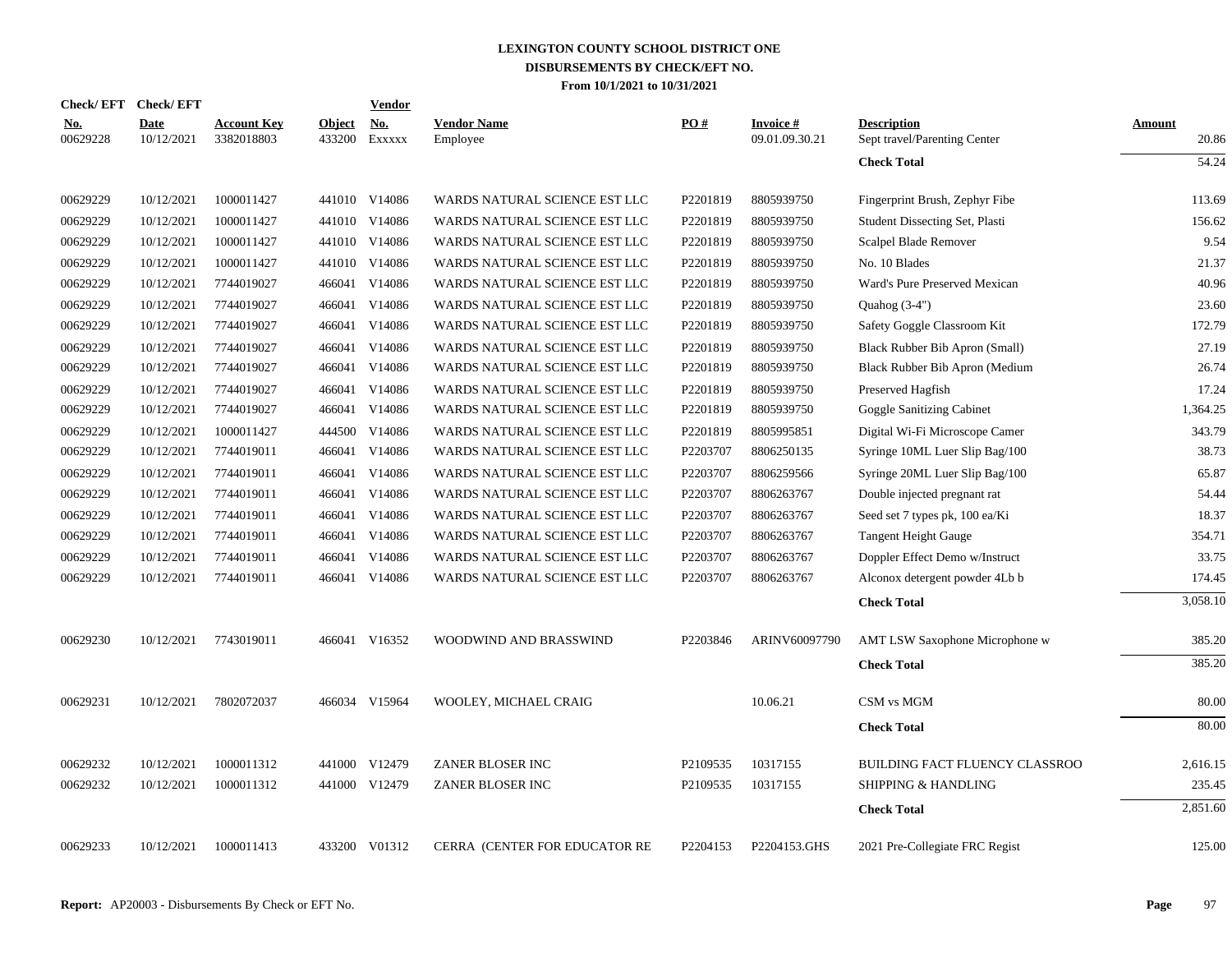| Check/EFT Check/EFT |             |                    |            | <b>Vendor</b> |                                |          |                 |                                          |                         |
|---------------------|-------------|--------------------|------------|---------------|--------------------------------|----------|-----------------|------------------------------------------|-------------------------|
| <u>No.</u>          | <b>Date</b> | <b>Account Key</b> | Object No. |               | <b>Vendor Name</b>             | PO#      | <b>Invoice#</b> | <b>Description</b><br><b>Check Total</b> | <b>Amount</b><br>125.00 |
|                     |             |                    |            |               |                                |          |                 |                                          |                         |
| 00629234            | 10/12/2021  | 1000014103         |            | 433200 V14514 | PALMETTO STATE ARTS EDUCATION  | P2204127 | P2204127.INST   | <b>Registration for PSAE Virtual</b>     | 100.00                  |
|                     |             |                    |            |               |                                |          |                 | <b>Check Total</b>                       | 100.00                  |
| 00629235            | 10/12/2021  | 1000023321         |            | 464000 V01336 | SC ASSOCIATION CAREER AND TECH | P2204136 | P2204136.LTC    | ACTE NATIONAL MEMBERSHIP FOR B           | 240.00                  |
| 00629235            | 10/12/2021  | 1000023321         |            | 464000 V01336 | SC ASSOCIATION CAREER AND TECH | P2204136 | P2204136.LTC    | SCACTE STATE MEMBERSHIPS FOR B           | 195.00                  |
|                     |             |                    |            |               |                                |          |                 | <b>Check Total</b>                       | 435.00                  |
| 00629236            | 10/12/2021  | 7887084015         |            | 466064 V01156 | SC CHEER COACHES ASSOCIATION   | P2204174 | P2204174.PHS    | <b>Registration Fee</b>                  | 100.00                  |
|                     |             |                    |            |               |                                |          |                 | <b>Check Total</b>                       | 100.00                  |
| 00629237            | 10/12/2021  | 1000011444         |            | 441000 V01247 | SC DEPARTMENT OF EDUCATION     | P2204163 | P2204163.RBH    | River Bluff HS Lost/Damaged Te           | 645.91                  |
|                     |             |                    |            |               |                                |          |                 | <b>Check Total</b>                       | 645.91                  |
| 00629238            | 10/12/2021  | 3972022403         |            | 433200 Exxxxx | Employee                       |          | 09.28.09.29.21  | Gainesville, GA HS visit                 | 82.50                   |
| 00629238            | 10/12/2021  | 3570017103         |            | 469000 Exxxxx | Employee                       |          | 10.01.2021      | Literacy Coach mtg incentives            | 22.87                   |
|                     |             |                    |            |               |                                |          |                 | <b>Check Total</b>                       | 105.37                  |
| 00629239            | 10/12/2021  | 1000011303         |            | 433200 Exxxxx | Employee                       |          | 09.07.09.30.21  | School deliveries and meetings           | 52.08                   |
|                     |             |                    |            |               |                                |          |                 | <b>Check Total</b>                       | 52.08                   |
| 00629240            | 10/12/2021  | 7745027042         |            | 466041 V01131 | <b>CASH</b>                    |          | 09.24.2021      | Fall Book Fair Cash                      | 350.00                  |
|                     |             |                    |            |               |                                |          |                 | <b>Check Total</b>                       | 350.00                  |
| 00629241            | 10/12/2021  | 7919527011         |            | 466049 V00868 | <b>CHICK FIL A LEXINGTON</b>   | P2204143 | 8524664         | 500 Biscuits for Lexington Hig           | 1,075.00                |
|                     |             |                    |            |               |                                |          |                 | <b>Check Total</b>                       | 1,075.00                |
| 00629242            | 10/12/2021  | 1000026405         |            | 433200 Exxxxx | Employee                       |          | 10/07/2021      | Training Class Reimb.                    | 40.00                   |
|                     |             |                    |            |               |                                |          |                 | <b>Check Total</b>                       | 40.00                   |
| 00629243            | 10/12/2021  | 1000011303         |            | 433200 Exxxxx | Employee                       |          | 09.08.09.30.21  | Errands for Instruction Dept             | 44.80                   |
|                     |             |                    |            |               |                                |          |                 | <b>Check Total</b>                       | 44.80                   |
|                     |             |                    |            |               |                                |          |                 |                                          |                         |
| 00629244            | 10/12/2021  | 1000021207         |            | 441000 Exxxxx | Employee                       |          | 10.07.2021      | <b>Book Reimursement</b>                 | 43.90                   |
|                     |             |                    |            |               |                                |          |                 | <b>Check Total</b>                       | 43.90                   |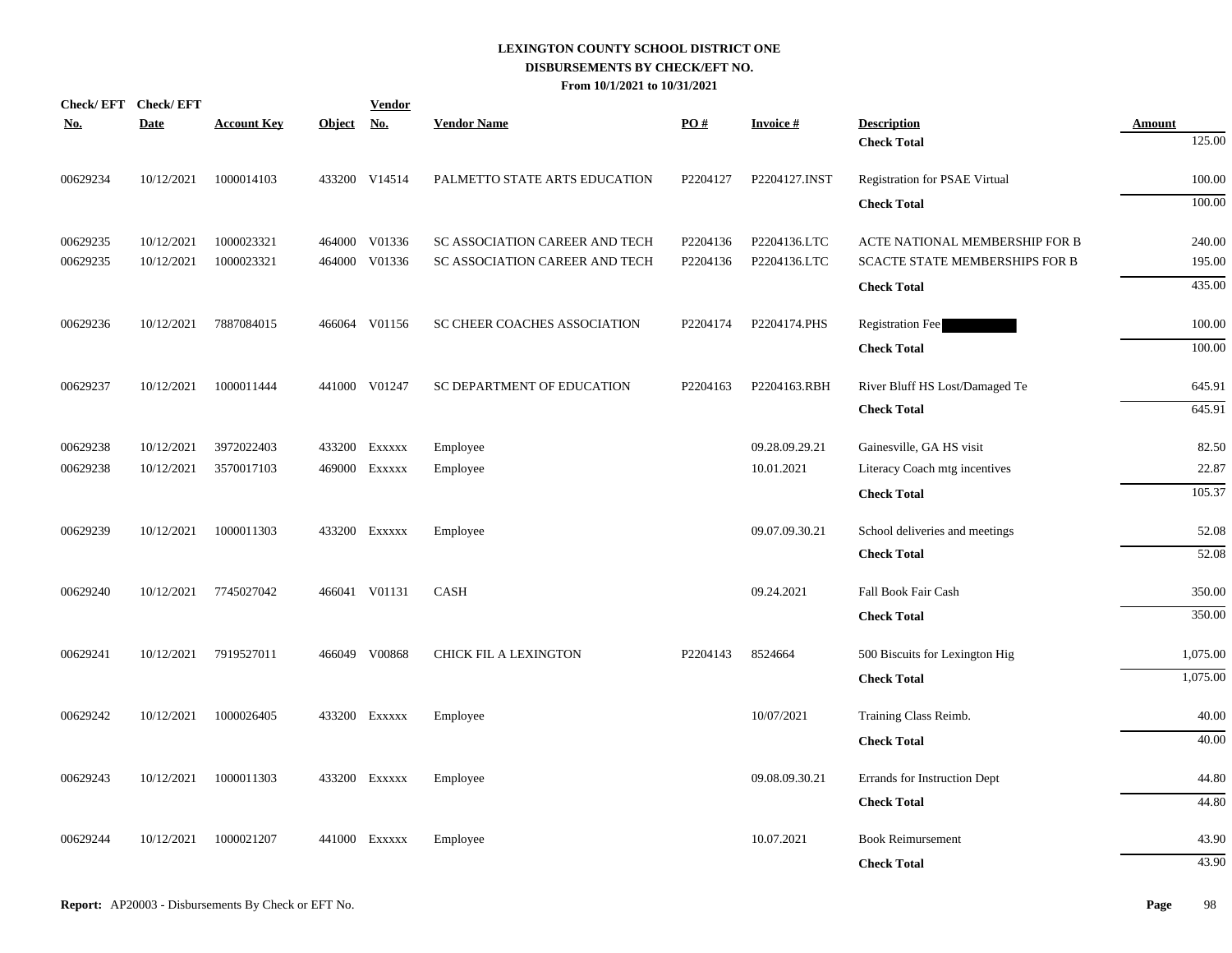| Check/EFT Check/EFT |             |                                                            |               | <b>Vendor</b> |                                |                      |                 |                                    |               |        |
|---------------------|-------------|------------------------------------------------------------|---------------|---------------|--------------------------------|----------------------|-----------------|------------------------------------|---------------|--------|
| <u>No.</u>          | <b>Date</b> | <u>Account Key</u>                                         | <b>Object</b> | <u>No.</u>    | <b>Vendor Name</b>             | $\underline{PO#}$    | <b>Invoice#</b> | <b>Description</b>                 | <b>Amount</b> |        |
| 00629245            | 10/12/2021  | 7738027011                                                 | 466099        | V16121        | PALMETTO DRAMATIC ASSOCIATION  | P2204133             | F3E189T1        | Lexington High School PDA/Thes     |               | 50.00  |
| 00629245            | 10/12/2021  | 7738027011                                                 | 466099        | V16121        | PALMETTO DRAMATIC ASSOCIATION  | P2204133             | F3E189T1        | PDA One Act play registration      |               | 50.00  |
|                     |             |                                                            |               |               |                                |                      |                 | <b>Check Total</b>                 |               | 100.00 |
| 00629246            | 10/12/2021  | 7833027037                                                 |               | 466099 V00886 | ST JUDE CHILDREN'S RESEARCH HO |                      | 10.04.2021      | Fundraiser St Jude/ID # 142972     | 1,547.25      |        |
|                     |             |                                                            |               |               |                                |                      |                 | <b>Check Total</b>                 | 1,547.25      |        |
| 00629247            | 10/12/2021  | 1000022403                                                 |               | 433200 Exxxxx | Employee                       |                      | 09.01.09.30.21  | School to school                   |               | 136.36 |
|                     |             |                                                            |               |               |                                |                      |                 | <b>Check Total</b>                 |               | 136.36 |
| 00629248            | 10/13/2021  | 2042212603                                                 |               | 433200 Exxxxx | Employee                       |                      | 09.01.09.30.21  | <b>Assistive Tech Facilitation</b> |               | 148.40 |
|                     |             |                                                            |               |               |                                |                      |                 | <b>Check Total</b>                 |               | 148.40 |
| 00629249            | 10/13/2021  | 1000012603                                                 |               | 439500 V16465 | AMN HEALTHCARE INC             | P <sub>2201185</sub> | 3368302         | SPEECH LANGUAGE THERAPY SERVIC     | 2,584.00      |        |
|                     |             |                                                            |               |               |                                |                      |                 | <b>Check Total</b>                 | 2,584.00      |        |
| 00629250            | 10/13/2021  | 1000025408                                                 |               | 432300 V12343 | AQUA SEAL MFG AND ROOFING INC  | P2203740             | 16272           | CS - Provide All Labor, Materi     | 1,500.00      |        |
|                     |             |                                                            |               |               |                                |                      |                 | <b>Check Total</b>                 | 1,500.00      |        |
| 00629251            | 10/13/2021  | 1000011231                                                 |               | 432300 V14767 | ARRINGTON, DWIGHT D            | P2204253             | 18-997          | LABOR/MAINTENANCE-LAMINATOR        |               | 153.13 |
|                     |             |                                                            |               |               |                                |                      |                 | <b>Check Total</b>                 |               | 153.13 |
| 00629252            | 10/13/2021  | 2042216103                                                 |               | 433200 Exxxxx | Employee                       |                      | 09.01.09.30.21  | <b>ABT</b> Program                 |               | 71.96  |
|                     |             |                                                            |               |               |                                |                      |                 | <b>Check Total</b>                 |               | 71.96  |
| 00629253            | 10/13/2021  | 6000025622                                                 |               | 433200 Exxxxx | Employee                       |                      | 09.09.09.30.21  | Visits/training/deliveries/mtg     |               | 75.88  |
|                     |             |                                                            |               |               |                                |                      |                 | <b>Check Total</b>                 |               | 75.88  |
| 00629254            | 10/13/2021  | 1000025507                                                 |               | 433200 Exxxxx | Employee                       |                      | 09.01.09.30.21  | District Business/route assess     |               | 649.60 |
|                     |             |                                                            |               |               |                                |                      |                 | <b>Check Total</b>                 |               | 649.60 |
| 00629255            | 10/13/2021  | 1000011411                                                 |               | 441000 V13041 | BLICK ART MATERIALS LLC        | P <sub>2202403</sub> | 7050583         | Acrylic Paint - Alizarin Crims     |               | 40.42  |
| 00629255            | 10/13/2021  | 1000011411                                                 |               | 441000 V13041 | BLICK ART MATERIALS LLC        | P2202403             | 7050583         | Acrylic Paint - Cadmium Red Me     |               | 40.92  |
| 00629255            | 10/13/2021  | 1000011411                                                 |               | 441000 V13041 | BLICK ART MATERIALS LLC        | P2202403             | 7050583         | Acrylic Paint - Cadmium Yellow     |               | 30.18  |
| 00629255            | 10/13/2021  | 1000011411                                                 |               | 441000 V13041 | BLICK ART MATERIALS LLC        | P2202403             | 7050583         | Acrylic Paint - Mars Black, 16     |               | 60.37  |
| 00629255            | 10/13/2021  | 1000011411                                                 |               | 441000 V13041 | BLICK ART MATERIALS LLC        | P2202403             | 7050583         | Acrylic Paint - Phalacyanine B     |               | 30.18  |
| 00629255            | 10/13/2021  | 1000011411                                                 |               | 441000 V13041 | BLICK ART MATERIALS LLC        | P2202403             | 7050583         | Acrylic Paint - Titanium White     |               | 60.37  |
|                     |             | <b>Report:</b> AP20003 - Disbursements By Check or EFT No. |               |               |                                |                      |                 |                                    | Page          | 99     |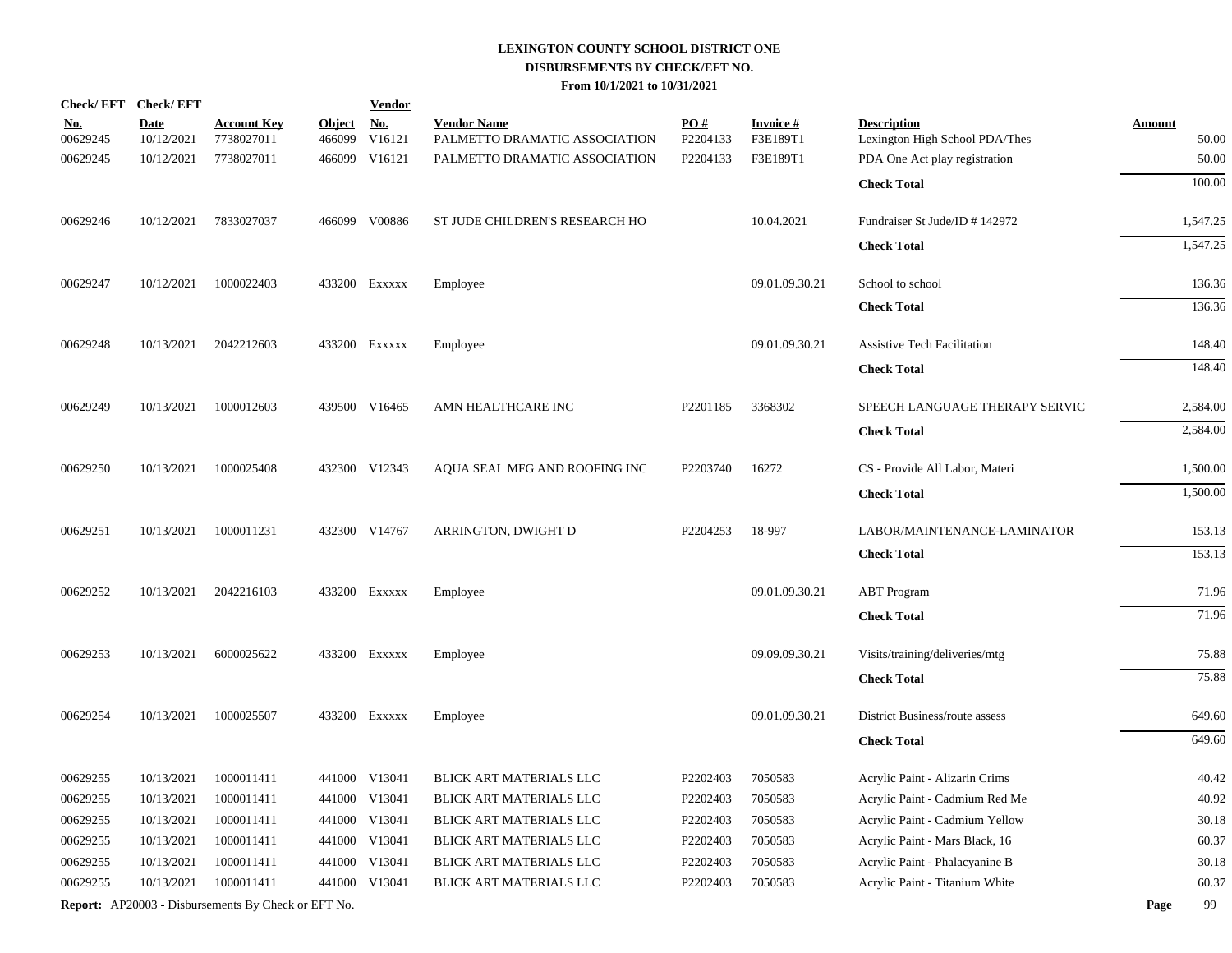|                        | Check/EFT Check/EFT       |                                  |                         | <b>Vendor</b>        |                                               |                 |                            |                                                      |                        |
|------------------------|---------------------------|----------------------------------|-------------------------|----------------------|-----------------------------------------------|-----------------|----------------------------|------------------------------------------------------|------------------------|
| <u>No.</u><br>00629255 | <b>Date</b><br>10/13/2021 | <b>Account Key</b><br>1000011411 | <b>Object</b><br>441000 | <u>No.</u><br>V13041 | <b>Vendor Name</b><br>BLICK ART MATERIALS LLC | PQ#<br>P2202403 | <b>Invoice#</b><br>7050583 | <b>Description</b><br>Acrylic Paint - Ultramarine Bl | <b>Amount</b><br>30.18 |
| 00629255               | 10/13/2021                | 1000011411                       |                         | 441000 V13041        | BLICK ART MATERIALS LLC                       | P2202403        | 7050583                    | Plastic Storage Cups, 8 pack,                        | 8.62                   |
| 00629255               | 10/13/2021                | 1000011411                       |                         | 441000 V13041        | BLICK ART MATERIALS LLC                       | P2202403        | 7050583                    | Paint Puck Brush Cleaner - Pas                       | 26.69                  |
| 00629255               | 10/13/2021                | 1000011411                       |                         | 441000 V13041        | BLICK ART MATERIALS LLC                       | P2202403        | 7050583                    | Blick Economy 24 pc Canvas Pan                       | 82.49                  |
| 00629255               | 10/13/2021                | 1000011411                       |                         | 441000 V13041        | BLICK ART MATERIALS LLC                       | P2202403        | 7050583                    | Blick Studio Cotton Canvas - T                       | 57.47                  |
| 00629255               | 10/13/2021                | 1000011411                       |                         | 441000 V13041        | BLICK ART MATERIALS LLC                       | P2202403        | 7050583                    | Blick Watercolor Pad, 9 X 12,                        | 10.25                  |
| 00629255               | 10/13/2021                | 1000011411                       |                         | 441000 V13041        | BLICK ART MATERIALS LLC                       | P2202403        | 7050583                    | Strathmore 300 Series Canvas P                       | 35.18                  |
| 00629255               | 10/13/2021                | 1000011411                       |                         | 441000 V13041        | BLICK ART MATERIALS LLC                       | P2202403        | 7050583                    | Scratch-Art Scratch-Foam Soft                        | 44.49                  |
| 00629255               | 10/13/2021                | 1000011411                       |                         | 441000 V13041        | BLICK ART MATERIALS LLC                       | P2202403        | 7050583                    | Blick Sketchbook - Spiral Boun                       | 38.01                  |
| 00629255               | 10/13/2021                | 1000011411                       |                         | 441000 V13041        | BLICK ART MATERIALS LLC                       | P2202403        | 7050583                    | Blick Bristol Board Pad - 9 X                        | 27.87                  |
| 00629255               | 10/13/2021                | 1000011411                       |                         | 441000 V13041        | BLICK ART MATERIALS LLC                       | P2202403        | 7050583                    | DecoColor Paint Markers, fine                        | 12.43                  |
| 00629255               | 10/13/2021                | 1000011411                       |                         | 441000 V13041        | BLICK ART MATERIALS LLC                       | P2202403        | 7050583                    | DecoColor Paint Markers, ulta                        | 12.43                  |
| 00629255               | 10/13/2021                | 1000011411                       |                         | 441000 V13041        | BLICK ART MATERIALS LLC                       | P2202403        | 7050583                    | Ranger Tim Holtz Distress Ink                        | 8.93                   |
| 00629255               | 10/13/2021                | 1000011411                       |                         | 441000 V13041        | BLICK ART MATERIALS LLC                       | P2202403        | 7050583                    | Ranger Tim Holtz Distress Ink                        | 8.93                   |
| 00629255               | 10/13/2021                | 1000011411                       |                         | 441000 V13041        | BLICK ART MATERIALS LLC                       | P2202403        | 7050583                    | Ranger Tim Holtz Distress Ink                        | 8.93                   |
| 00629255               | 10/13/2021                | 1000011411                       |                         | 441000 V13041        | BLICK ART MATERIALS LLC                       | P2202403        | 7050583                    | Roylco Rubbing Plate Sets - 8                        | 10.31                  |
| 00629255               | 10/13/2021                | 1000011411                       |                         | 441000 V13041        | BLICK ART MATERIALS LLC                       | P2202403        | 7050583                    | Royalco Rubbing Plates Sets -                        | 9.63                   |
| 00629255               | 10/13/2021                | 1000011411                       |                         | 441000 V13041        | BLICK ART MATERIALS LLC                       | P2202403        | 7050583                    | Prismacolor Premier Colored Pe                       | 89.37                  |
| 00629255               | 10/13/2021                | 1000011411                       |                         | 441000 V13041        | BLICK ART MATERIALS LLC                       | P2202403        | 7050583                    | Faber-Castell Goldfaber Graphi                       | 23.88                  |
| 00629255               | 10/13/2021                | 1000011411                       |                         | 441000 V13041        | BLICK ART MATERIALS LLC                       | P2202403        | 7050583                    | Faber-Castell Goldfaber Graphi                       | 23.88                  |
| 00629255               | 10/13/2021                | 1000011411                       |                         | 441000 V13041        | BLICK ART MATERIALS LLC                       | P2202403        | 7050583                    | Faber-Castell Goldfaber Graphi                       | 23.88                  |
| 00629255               | 10/13/2021                | 1000011411                       |                         | 441000 V13041        | BLICK ART MATERIALS LLC                       | P2202403        | 7050583                    | Faber-Castell Goldfaber Graphi                       | 23.88                  |
| 00629255               | 10/13/2021                | 1000011411                       |                         | 441000 V13041        | BLICK ART MATERIALS LLC                       | P2202403        | 7050583                    | Blick Water Soluable Block Pri                       | 31.05                  |
| 00629255               | 10/13/2021                | 1000011411                       |                         | 441000 V13041        | BLICK ART MATERIALS LLC                       | P2202403        | 7050583                    | FloraCraft Carving Foam                              | 67.45                  |
| 00629255               | 10/13/2021                | 1000011411                       | 441000                  | V13041               | BLICK ART MATERIALS LLC                       | P2202403        | 7050583                    | Pro Needle Tool                                      | 31.07                  |
| 00629255               | 10/13/2021                | 1000011411                       |                         | 441000 V13041        | BLICK ART MATERIALS LLC                       | P2202403        | 7050583                    | Amaco Bisque Fix                                     | 20.47                  |
| 00629255               | 10/13/2021                | 1000011411                       | 441000                  | V13041               | BLICK ART MATERIALS LLC                       | P2202403        | 7050583                    | Mayco Lead Free Stroke & Coat                        | 29.39                  |
| 00629255               | 10/13/2021                | 1000011411                       |                         | 441000 V13041        | BLICK ART MATERIALS LLC                       | P2202403        | 7050583                    | Mayco Lead Free Stroke & Coat                        | 29.39                  |
| 00629255               | 10/13/2021                | 1000011411                       | 441000                  | V13041               | BLICK ART MATERIALS LLC                       | P2202403        | 7050583                    | Mayco Lead Free Stroke & Coat                        | 29.39                  |
| 00629255               | 10/13/2021                | 1000011411                       |                         | 441000 V13041        | BLICK ART MATERIALS LLC                       | P2202403        | 7050583                    | Mayco Lead Free Stroke & Coat                        | 29.39                  |
| 00629255               | 10/13/2021                | 1000011411                       | 441000                  | V13041               | BLICK ART MATERIALS LLC                       | P2202403        | 7050583                    | Mayco Lead Free Stroke & Coat                        | 29.39                  |
| 00629255               | 10/13/2021                | 1000011411                       |                         | 441000 V13041        | BLICK ART MATERIALS LLC                       | P2202403        | 7050583                    | Mayco Lead Free Stroke & Coat                        | 29.39                  |
| 00629255               | 10/13/2021                | 1000011411                       | 441000                  | V13041               | BLICK ART MATERIALS LLC                       | P2202403        | 7050583                    | Mayco Lead Free Stroke & Coat                        | 29.39                  |
| 00629255               | 10/13/2021                | 1000011411                       |                         | 441000 V13041        | BLICK ART MATERIALS LLC                       | P2202403        | 7050583                    | Mayco Lead Free Stroke & Coat                        | 29.39                  |
| 00629255               | 10/13/2021                | 1000011411                       | 441000                  | V13041               | BLICK ART MATERIALS LLC                       | P2202403        | 7050583                    | Mayco Lead Free Stroke & Coat                        | 29.38                  |
| 00629255               | 10/13/2021                | 1000011411                       |                         | 441000 V13041        | BLICK ART MATERIALS LLC                       | P2202403        | 7050583                    | Mayco Lead Free Stroke & Coat                        | 29.39                  |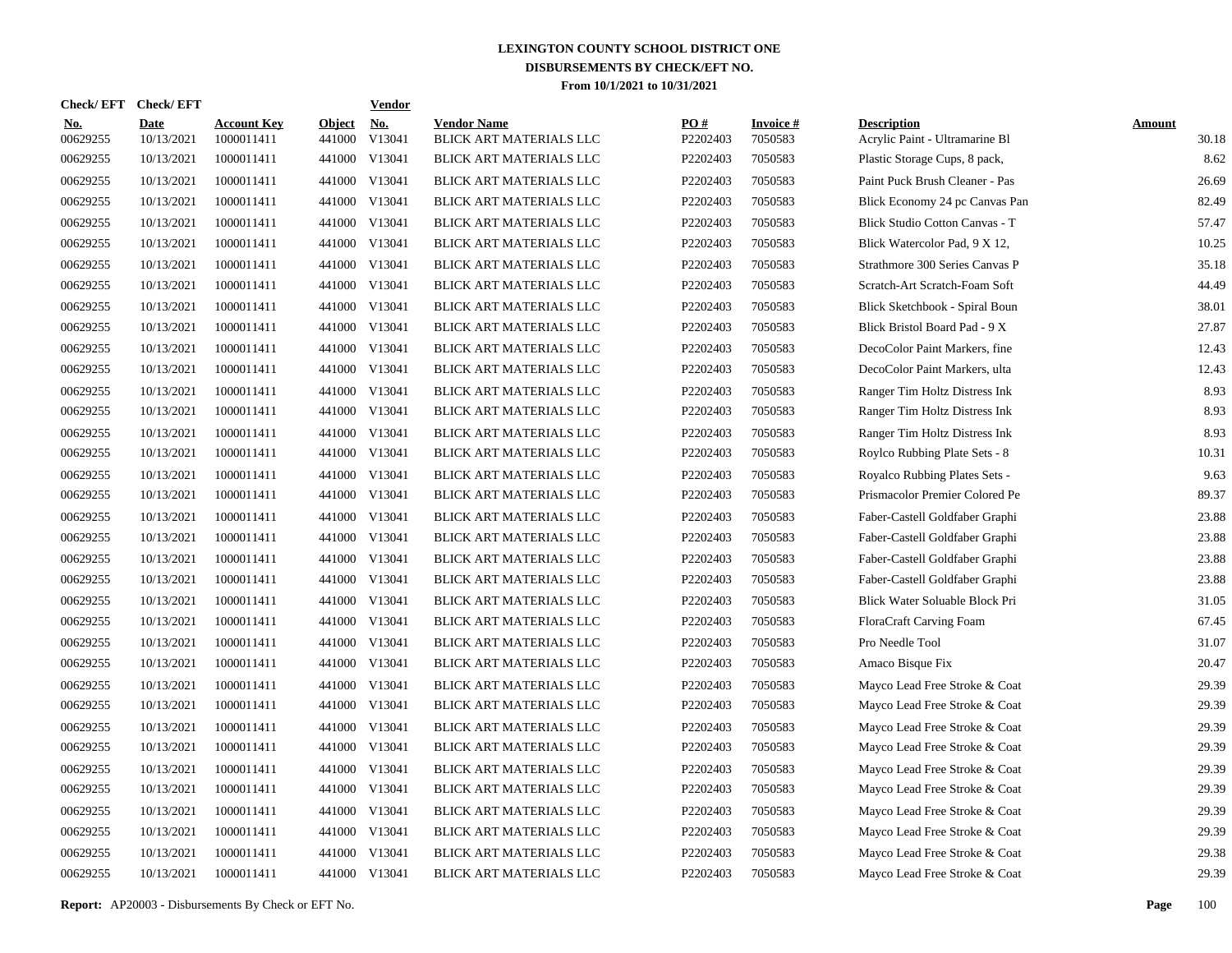| Check/EFT Check/EFT    |                           |                                  |                         | Vendor               |                                               |                 |                            |                                                     |                        |
|------------------------|---------------------------|----------------------------------|-------------------------|----------------------|-----------------------------------------------|-----------------|----------------------------|-----------------------------------------------------|------------------------|
| <u>No.</u><br>00629255 | <b>Date</b><br>10/13/2021 | <b>Account Key</b><br>1000011411 | <b>Object</b><br>441000 | <u>No.</u><br>V13041 | <b>Vendor Name</b><br>BLICK ART MATERIALS LLC | PO#<br>P2202403 | <b>Invoice#</b><br>7050583 | <b>Description</b><br>Mayco Lead Free Stroke & Coat | <b>Amount</b><br>29.39 |
| 00629255               | 10/13/2021                | 1000011411                       |                         | 441000 V13041        | BLICK ART MATERIALS LLC                       | P2202403        | 7050583                    | Mayco Lead Free Stroke & Coat                       | 29.39                  |
| 00629255               | 10/13/2021                | 1000011411                       |                         | 441000 V13041        | BLICK ART MATERIALS LLC                       | P2202403        | 7050583                    | Mayco Lead Free Stroke & Coat                       | 29.39                  |
| 00629255               | 10/13/2021                | 1000011411                       |                         | 441000 V13041        | BLICK ART MATERIALS LLC                       | P2202403        | 7050583                    | Elmer's Glue All - 4oz                              | 17.03                  |
| 00629255               | 10/13/2021                | 1000011411                       |                         | 441000 V13041        | BLICK ART MATERIALS LLC                       | P2202403        | 7050583                    | Mod Podge - Half Pint - Matte                       | 10.21                  |
| 00629255               | 10/13/2021                | 1000011411                       |                         | 441000 V13041        | BLICK ART MATERIALS LLC                       | P2202990        | 7220263                    | Montana Black Spray Paint - Bl                      | 15.94                  |
| 00629255               | 10/13/2021                | 1000011411                       |                         | 441000 V13041        | BLICK ART MATERIALS LLC                       | P2202990        | 7220263                    | Speedball Graphic Squeegees -                       | 17.68                  |
| 00629255               | 10/13/2021                | 1000014127                       |                         | 441000 V13041        | BLICK ART MATERIALS LLC                       | P2204041        | 7230072                    | 12 GREY COLORED PENCILS                             | 48.01                  |
| 00629255               | 10/13/2021                | 1000014127                       |                         | 441000 V13041        | BLICK ART MATERIALS LLC                       | P2204041        | 7230072                    | <b>72 COLORED PENCILS</b>                           | 136.72                 |
| 00629255               | 10/13/2021                | 1000014127                       |                         | 441000 V13041        | BLICK ART MATERIALS LLC                       | P2204041        | 7230072                    | <b>36 COLORED PENCILS</b>                           | 180.15                 |
| 00629255               | 10/13/2021                | 1000014127                       |                         | 441000 V13041        | BLICK ART MATERIALS LLC                       | P2204041        | 7230072                    | <b>COLORLESS BLENDER</b>                            | 32.61                  |
| 00629255               | 10/13/2021                | 1000014127                       |                         | 441000 V13041        | BLICK ART MATERIALS LLC                       | P2204041        | 7230072                    | <b>RUBBER CEMENT</b>                                | 26.39                  |
| 00629255               | 10/13/2021                | 1000014127                       |                         | 441000 V13041        | BLICK ART MATERIALS LLC                       | P2204041        | 7230072                    | KRYLON WORKABLE FIXATIVE                            | 12.93                  |
| 00629255               | 10/13/2021                | 1000014127                       |                         | 441000 V13041        | BLICK ART MATERIALS LLC                       | P2204041        | 7230072                    | <b>BLUE EXPO MARKER</b>                             | 8.22                   |
| 00629255               | 10/13/2021                | 1000014127                       |                         | 441000 V13041        | BLICK ART MATERIALS LLC                       | P2204041        | 7230072                    | <b>BLACK EXPO MARKER</b>                            | 4.93                   |
| 00629255               | 10/13/2021                | 1000014127                       |                         | 441000 V13041        | BLICK ART MATERIALS LLC                       | P2204041        | 7230072                    | <b>RED EXPO MARKER</b>                              | 3.28                   |
|                        |                           |                                  |                         |                      |                                               |                 |                            | <b>Check Total</b>                                  | 1,926.37               |
| 00629256               | 10/13/2021                | 1000011328                       |                         | 443000 V00884        | <b>BOOKSOURCE</b>                             | P2203958        | 952848                     | Books for kindergarten                              | 3,953.10               |
|                        |                           |                                  |                         |                      |                                               |                 |                            | <b>Check Total</b>                                  | 3,953.10               |
| 00629257               | 10/13/2021                | 6000025631                       |                         | 433200 Exxxxx        | Employee                                      |                 | 09.21.09.30.21             | Travel for bank deposit                             | 11.20                  |
|                        |                           |                                  |                         |                      |                                               |                 |                            | <b>Check Total</b>                                  | 11.20                  |
| 00629258               | 10/13/2021                | 7802088026                       |                         | 466041 V13255        | <b>BSN SPORTS</b>                             | P2203031        | 913961117                  | graphite medium heather, black                      | 240.75                 |
| 00629258               | 10/13/2021                | 7802088026                       | 466041                  | V13255               | <b>BSN SPORTS</b>                             | P2203031        | 913961117                  | external decoration                                 | 0.00                   |
| 00629258               | 10/13/2021                | 7802088026                       |                         | 466041 V13255        | <b>BSN SPORTS</b>                             | P2203031        | 913961117                  | freight                                             | 20.25                  |
| 00629258               | 10/13/2021                | 7802088026                       |                         | 466041 V13255        | <b>BSN SPORTS</b>                             | P2203967        | 914060547                  | graphite, black-ua team crew s                      | 192.60                 |
| 00629258               | 10/13/2021                | 7802088026                       |                         | 466041 V13255        | <b>BSN SPORTS</b>                             | P2203967        | 914060547                  | maroon, white-ua team socks                         | 192.60                 |
| 00629258               | 10/13/2021                | 7802088026                       |                         | 466041 V13255        | <b>BSN SPORTS</b>                             | P2203967        | 914060547                  | shipping                                            | 25.20                  |
|                        |                           |                                  |                         |                      |                                               |                 |                            | <b>Check Total</b>                                  | 671.40                 |
| 00629259               | 10/13/2021                | 2042212503                       |                         | 433200 Exxxxx        | Employee                                      |                 | 09.01.09.30.21             | Itinerant school to school                          | 134.68                 |
|                        |                           |                                  |                         |                      |                                               |                 |                            | <b>Check Total</b>                                  | 134.68                 |
| 00629260               | 10/13/2021                | 3280011515                       |                         | 439500 V15463        | <b>CAREER SAFE LLC</b>                        | P2203890        | CS-450025                  | OSHA 10 HOUR GENERAL INDUSTRY                       | 900.00                 |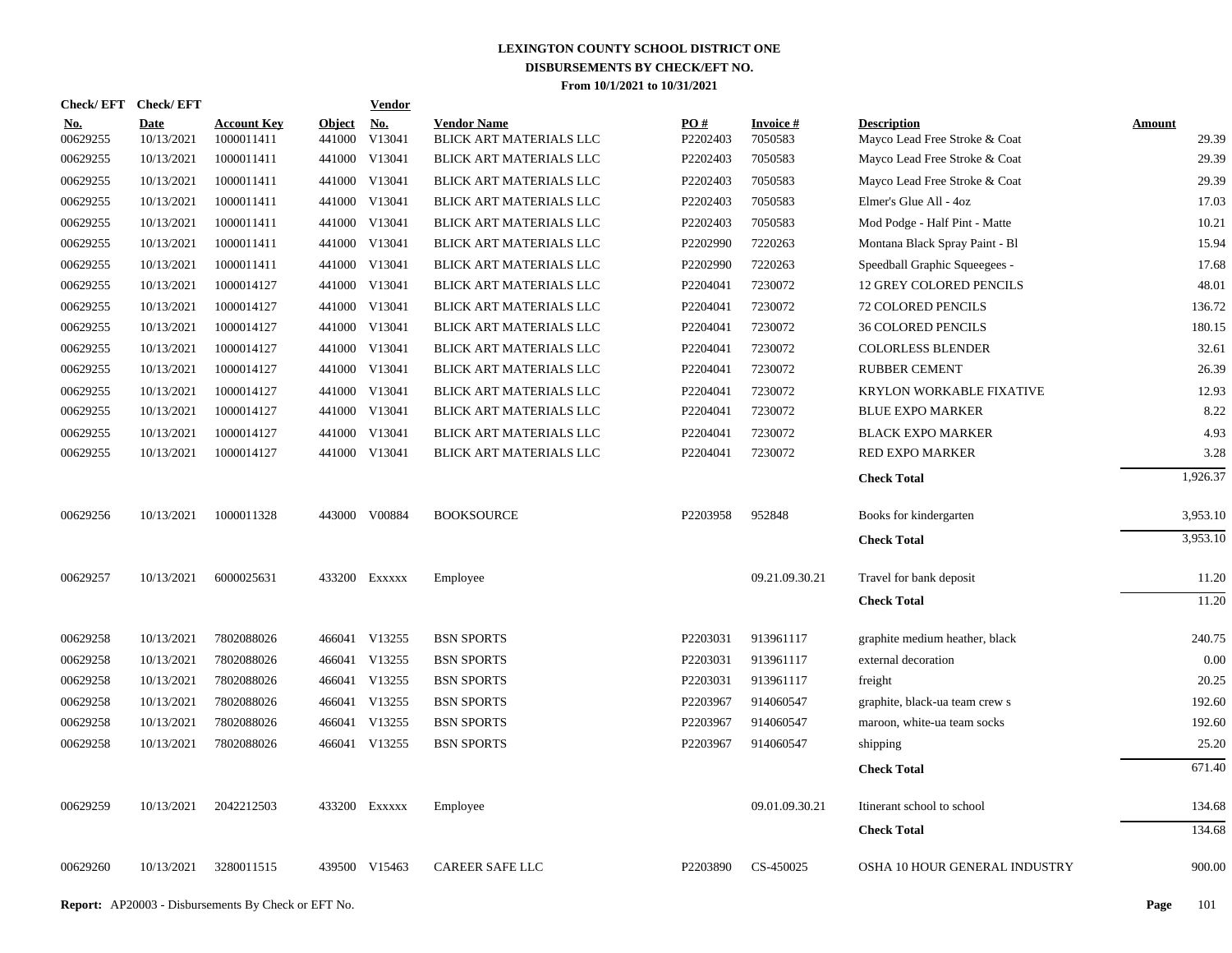| $\underline{\textbf{No}}$ . | Check/EFT Check/EFT<br><b>Date</b> | <b>Account Key</b> | Object No. | <b>Vendor</b> | <b>Vendor Name</b>                 | PO#      | Invoice #      | <b>Description</b>             | <b>Amount</b> |
|-----------------------------|------------------------------------|--------------------|------------|---------------|------------------------------------|----------|----------------|--------------------------------|---------------|
|                             |                                    |                    |            |               |                                    |          |                | <b>Check Total</b>             | 900.00        |
| 00629261                    | 10/13/2021                         | 1000011307         |            | 433200 Exxxxx | Employee                           |          | 09.08.09.22.21 | Travel to meetings             | 34.72         |
|                             |                                    |                    |            |               |                                    |          |                | <b>Check Total</b>             | 34.72         |
| 00629262                    | 10/13/2021                         | 6000025628         |            | 433200 Exxxxx | Employee                           |          | 08.24.09.30.21 | <b>Bank Deposits</b>           | 17.64         |
|                             |                                    |                    |            |               |                                    |          |                | <b>Check Total</b>             | 17.64         |
| 00629263                    | 10/13/2021                         | 2042221503         |            | 433200 EXXXXX | Employee                           |          | 09.01.09.21.21 | Therapy at schools             | 66.92         |
|                             |                                    |                    |            |               |                                    |          |                | <b>Check Total</b>             | 66.92         |
| 00629264                    | 10/13/2021                         | 2042216103         |            | 433200 EXXXXX | Employee                           |          | 09.01.09.30.21 | <b>Behavior Support</b>        | 77.28         |
|                             |                                    |                    |            |               |                                    |          |                | <b>Check Total</b>             | 77.28         |
| 00629265                    | 10/13/2021                         | 6000025640         |            | 433200 Exxxxx | Employee                           |          | 09.01.09.30.21 | Bank deposit travel            | 10.75         |
|                             |                                    |                    |            |               |                                    |          |                | <b>Check Total</b>             | 10.75         |
| 00629266                    | 10/13/2021                         | 5708025393         |            | 444510 V10882 | <b>CLARK POWELL ASSOCIATES INC</b> | P2111678 | 0100221-IN     | 7 in. Tabletop Touch Screen, B | 1,498.00      |
| 00629266                    | 10/13/2021                         | 5708025393         |            | 444510 V10882 | CLARK POWELL ASSOCIATES INC        | P2111678 | 0100221-IN     | <b>CONSUMABLES</b>             | 53.50         |
| 00629266                    | 10/13/2021                         | 5708025393         |            | 444510 V10882 | CLARK POWELL ASSOCIATES INC        | P2111678 | 0100221-IN     | <b>TECH II</b>                 | 600.00        |
| 00629266                    | 10/13/2021                         | 5708025393         |            | 444510 V10882 | CLARK POWELL ASSOCIATES INC        | P2111678 | 0100221-IN     | <b>TECH III</b>                | 950.00        |
|                             |                                    |                    |            |               |                                    |          |                | <b>Check Total</b>             | 3,101.50      |
| 00629267                    | 10/13/2021                         | 2042221503         |            | 433200 EXXXXX | Employee                           |          | 09.14.09.30.21 | Special Services Travel        | 38.08         |
|                             |                                    |                    |            |               |                                    |          |                | <b>Check Total</b>             | 38.08         |
| 00629268                    | 10/13/2021                         | 1000025444         |            | 441020 V11900 | DADE PAPER AND BAG LLC DBA IMP     | P2203820 | 9686101        | TJ0922A JUMBO ROLL TOILET TISS | 592.89        |
| 00629268                    | 10/13/2021                         | 1000025440         |            | 441020 V11900 | DADE PAPER AND BAG LLC DBA IMP     | P2203914 | 9686102        | TM1616S 2 PLY TOILET TISSUE    | 275.74        |
| 00629268                    | 10/13/2021                         | 1000025421         |            | 441020 V11900 | DADE PAPER AND BAG LLC DBA IMP     | P2204002 | 9705397        | TJ0922A JUMBO TOILET TISSUE    | 296.44        |
| 00629268                    | 10/13/2021                         | 1000025434         |            | 441020 V11900 | DADE PAPER AND BAG LLC DBA IMP     | P2203985 | 9705398        | TJ0922A TOILET TISSUE JUMBO    | 276.68        |
|                             |                                    |                    |            |               |                                    |          |                | <b>Check Total</b>             | 1,441.75      |
| 00629269                    | 10/13/2021                         | 1000026693         |            | 444510 V01040 | <b>DELL COMPUTERS</b>              | P2203629 | 10524482212    | 4GB DDR4 2400MHZ (PC-4)19200)  | 187.27        |
| 00629269                    | 10/13/2021                         | 1000026693         |            | 444510 V01040 | DELL COMPUTERS                     | P2203629 | 10524482212    | 27" MONITOR                    | 272.85        |
| 00629269                    | 10/13/2021                         | 1000026693         |            | 444510 V01040 | DELL COMPUTERS                     | P2203629 | 10524482212    | OPTIPLEX 5090 SMALL FORM FACTO | 909.50        |
|                             |                                    |                    |            |               |                                    |          |                | <b>Check Total</b>             | 1,369.62      |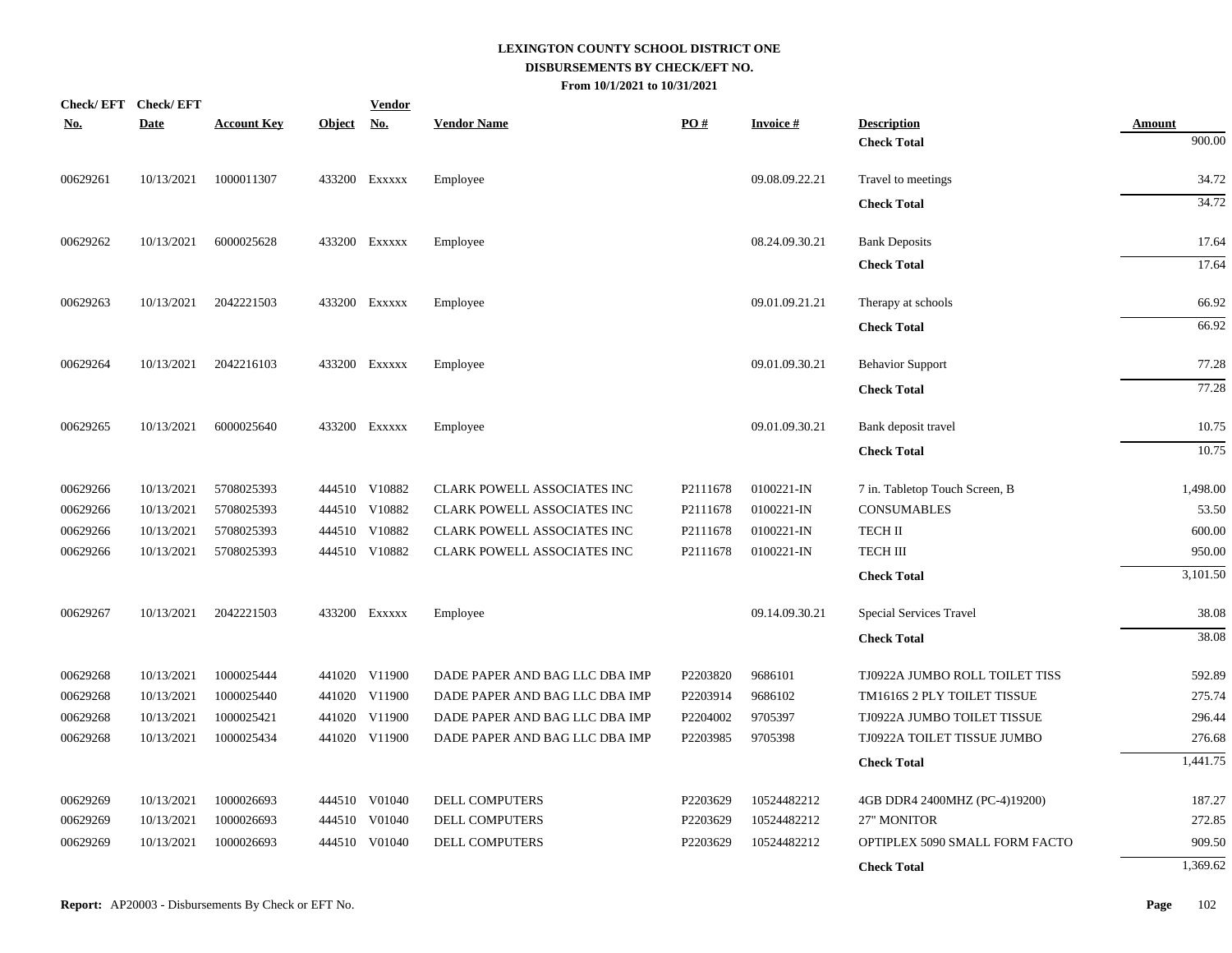| Check/EFT Check/EFT    |                           |                                  |                         | <b>Vendor</b>        |                                |          |                                   |                                          |                         |
|------------------------|---------------------------|----------------------------------|-------------------------|----------------------|--------------------------------|----------|-----------------------------------|------------------------------------------|-------------------------|
| <u>No.</u><br>00629270 | <b>Date</b><br>10/13/2021 | <b>Account Key</b><br>2042216103 | <b>Object</b><br>433200 | <u>No.</u><br>Exxxxx | <b>Vendor Name</b><br>Employee | PO#      | <b>Invoice#</b><br>08.31.09.30.21 | <b>Description</b><br><b>ABT</b> Service | <b>Amount</b><br>179.20 |
|                        |                           |                                  |                         |                      |                                |          |                                   | <b>Check Total</b>                       | 179.20                  |
| 00629271               | 10/13/2021                | 3972022403                       | 431200                  | V00954               | DODGE LEARNING RESOURCES       | P2203653 | 90809                             | Education of the Gifted and Ta           | 2,279.70                |
| 00629271               | 10/13/2021                | 3972022403                       |                         | 431200 V00954        | DODGE LEARNING RESOURCES       | P2203653 | 90809                             | 5% Discount                              | $-113.99$               |
|                        |                           |                                  |                         |                      |                                |          |                                   | <b>Check Total</b>                       | 2,165.71                |
| 00629272               | 10/13/2021                | 7766019027                       |                         | 466031 Exxxxx        | Employee                       |          | 10.07.21                          | Reimb HOSA urine tests                   | 150.00                  |
| 00629272               | 10/13/2021                | 7766019027                       |                         | 466032 Exxxxx        | Employee                       |          | 10.07.21                          | Reimb HOSA urine tests                   | 25.00                   |
|                        |                           |                                  |                         |                      |                                |          |                                   | <b>Check Total</b>                       | 175.00                  |
| 00629273               | 10/13/2021                | 1000025442                       |                         | 441020 V00126        | ED SMITH LUMBER MILL INC       | P2203897 | 55210                             | MGES - 2 x 4 x 12 Treated Lumb           | 160.29                  |
| 00629273               | 10/13/2021                | 1000025442                       | 441020                  | V00126               | ED SMITH LUMBER MILL INC       | P2203897 | 55210                             | 2 x 6 x 10 Treated Lumber                | 196.63                  |
| 00629273               | 10/13/2021                | 1000025442                       | 441020                  | V00126               | ED SMITH LUMBER MILL INC       | P2203897 | 55210                             | $5/4$ x 6 x 10 Treated Lumber            | 329.78                  |
| 00629273               | 10/13/2021                | 1000025442                       | 441020                  | V00126               | ED SMITH LUMBER MILL INC       | P2203897 | 55210                             | 4 x 4 x 8 Treated Lumber                 | 81.23                   |
| 00629273               | 10/13/2021                | 1000025442                       | 441020                  | V00126               | ED SMITH LUMBER MILL INC       | P2203897 | 55210                             | 36" Pickets                              | 380.06                  |
| 00629273               | 10/13/2021                | 1000025442                       | 441020                  | V00126               | ED SMITH LUMBER MILL INC       | P2203897 | 55210                             | Galvanized Star Screws #25               | 248.23                  |
|                        |                           |                                  |                         |                      |                                |          |                                   | <b>Check Total</b>                       | 1,396.22                |
| 00629274               | 10/13/2021                | 7745027028                       |                         | 466041 V12185        | FOLLETT SCHOOL SOLUTIONS INC   | P2202860 | 343257                            | Books for the library. Catalo            | 1,641.11                |
|                        |                           |                                  |                         |                      |                                |          |                                   | <b>Check Total</b>                       | 1,641.11                |
| 00629275               | 10/13/2021                | 2042221503                       |                         | 433200 Exxxxx        | Employee                       |          | 09.01.09.30.21                    | Physical Therapy                         | 134.57                  |
|                        |                           |                                  |                         |                      |                                |          |                                   | <b>Check Total</b>                       | 134.57                  |
| 00629276               | 10/13/2021                | 1000011334                       | 441000                  | V00549               | FORMS AND SUPPLY INC (FSI)     | P2203748 | 5915103-0                         | Pentel EnerGel RTX Liquid Gel            | 22.48                   |
| 00629276               | 10/13/2021                | 1000011334                       | 441000                  | V00549               | FORMS AND SUPPLY INC (FSI)     | P2203748 | 5915103-0                         | Pentel EnerGel RTX Liquid Gel            | 22.47                   |
| 00629276               | 10/13/2021                | 1000011334                       | 441000                  | V00549               | FORMS AND SUPPLY INC (FSI)     | P2203748 | 5915103-0                         | <b>Bostitch Ergonomic Desktop Sta</b>    | 13.67                   |
| 00629276               | 10/13/2021                | 1000011334                       | 441000                  | V00549               | FORMS AND SUPPLY INC (FSI)     | P2203748 | 5915103-0                         | Scotch C38 Desk Tape Dispenser           | 10.43                   |
| 00629276               | 10/13/2021                | 1000011334                       | 441000                  | V00549               | FORMS AND SUPPLY INC (FSI)     | P2203748 | 5915103-0                         | <b>Business Source Allpurpose</b>        | 12.81                   |
| 00629276               | 10/13/2021                | 1000011328                       | 441000                  | V00549               | FORMS AND SUPPLY INC (FSI)     | P2203903 | 5917790-0                         | Averyreg Ready Index AZ Table            | 17.01                   |
| 00629276               | 10/13/2021                | 7771027044                       | 466041                  | V00549               | FORMS AND SUPPLY INC (FSI)     | P2203909 | 5917853-0                         | Verbatim 64GB Store n Go V3 US           | 16.05                   |
| 00629276               | 10/13/2021                | 7771027044                       | 466041                  | V00549               | FORMS AND SUPPLY INC (FSI)     | P2203909 | 5917853-0                         | Verbatim 8GB Pinstripe USB Fla           | 147.95                  |
|                        |                           |                                  |                         |                      |                                |          |                                   | <b>Check Total</b>                       | 262.87                  |
| 00629277               | 10/13/2021                | 1000011339                       |                         | 431200 V13778        | FRANKLIN COVEY CLIENT SALES IN | P2202699 | IS10615571                        | Annual Membership - Software L           | 163.55                  |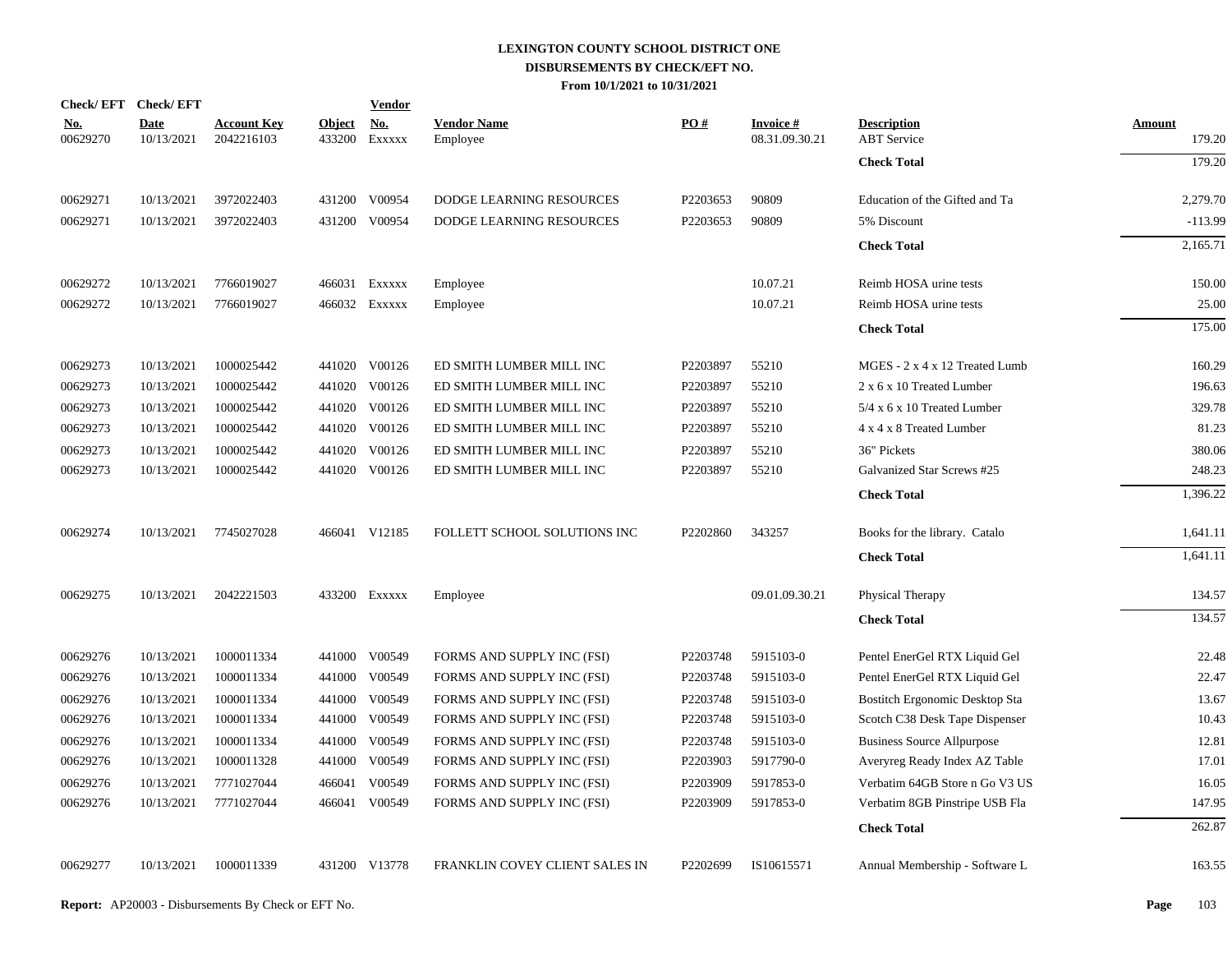| Check/EFT Check/EFT    |                           |                                  |                      | <b>Vendor</b> |                                                      |                               |                               |                                                  |                    |
|------------------------|---------------------------|----------------------------------|----------------------|---------------|------------------------------------------------------|-------------------------------|-------------------------------|--------------------------------------------------|--------------------|
| <u>No.</u><br>00629277 | <b>Date</b><br>10/13/2021 | <b>Account Key</b><br>7997027039 | Object No.<br>466035 | V13778        | <b>Vendor Name</b><br>FRANKLIN COVEY CLIENT SALES IN | $\underline{PO#}$<br>P2202699 | <b>Invoice#</b><br>IS10615571 | <b>Description</b><br>Annual School Membership - | Amount<br>2,500.00 |
| 00629277               | 10/13/2021                | 7997027039                       |                      | 466037 V13778 | FRANKLIN COVEY CLIENT SALES IN                       | P2202699                      | IS10615571                    | Annual Membership - Software L                   | 2,336.45           |
|                        |                           |                                  |                      |               |                                                      |                               |                               | <b>Check Total</b>                               | 5,000.00           |
| 00629278               | 10/13/2021                | 1000025443                       |                      | 441020 V15598 | GREENVILLE OFFICE SUPPLY CO IN                       | P2204206                      | 918096-0                      | BWK09201EA TOILET PLUNGER                        | 30.23              |
| 00629278               | 10/13/2021                | 1000025429                       |                      | 441020 V15598 | GREENVILLE OFFICE SUPPLY CO IN                       | P2204228                      | 918208-0                      | BWK09201EA TOILET PLUNGER                        | 18.14              |
|                        |                           |                                  |                      |               |                                                      |                               |                               | <b>Check Total</b>                               | 48.37              |
| 00629279               | 10/13/2021                | 2672022403                       |                      | 431200 V12508 | <b>HEINEMANN</b>                                     | P2111632                      | 7377295                       | Consulting Author event with C                   | 5,800.00           |
| 00629279               | 10/13/2021                | 1000011328                       |                      | 443000 V12508 | <b>HEINEMANN</b>                                     | P2203706                      | 7381511                       | Fountas/Benchmark 1 gr K-2 3E                    | 425.00             |
| 00629279               | 10/13/2021                | 1000011328                       |                      | 443000 V12508 | <b>HEINEMANN</b>                                     | P2203706                      | 7381511                       | Goudvis/Toolkit Texts Indust &                   | 472.53             |
| 00629279               | 10/13/2021                | 1000011328                       |                      | 443000 V12508 | <b>HEINEMANN</b>                                     | P2203706                      | 7381511                       | Serravallo/Writing Strategies                    | 304.00             |
| 00629279               | 10/13/2021                | 1000011328                       |                      | 443000 V12508 | <b>HEINEMANN</b>                                     | P2203706                      | 7381511                       | <b>Shipping</b>                                  | 120.15             |
|                        |                           |                                  |                      |               |                                                      |                               |                               | <b>Check Total</b>                               | 7,121.68           |
| 00629280               | 10/13/2021                | 2042112403                       |                      | 433200 Exxxxx | Employee                                             |                               | 09.01.09.30.21                | <b>Serve Students</b>                            | 299.60             |
|                        |                           |                                  |                      |               |                                                      |                               |                               | <b>Check Total</b>                               | 299.60             |
| 00629281               | 10/13/2021                | 1000011307                       |                      | 433200 Exxxxx | Employee                                             |                               | 09.02.09.30.21                | Career Specialist duties                         | 34.72              |
|                        |                           |                                  |                      |               |                                                      |                               |                               | <b>Check Total</b>                               | 34.72              |
| 00629282               | 10/13/2021                | 2042212603                       |                      | 433200 Exxxxx | Employee                                             |                               | 09.16.09.30.21                | Speech                                           | 14.56              |
|                        |                           |                                  |                      |               |                                                      |                               |                               | <b>Check Total</b>                               | 14.56              |
| 00629283               | 10/13/2021                | 3280011521                       |                      | 464000 V12744 | INDIAN WATERS COUNCIL BOY SCO                        | P2204255                      | 202120221974                  | Registration Fees for LTC Stud                   | 765.00             |
| 00629283               | 10/13/2021                | 3280011521                       |                      | 464000 V12744 | INDIAN WATERS COUNCIL BOY SCO                        | P2204255                      | 202120221974                  | Insurance for LTC Students                       | 204.00             |
|                        |                           |                                  |                      |               |                                                      |                               |                               | <b>Check Total</b>                               | 969.00             |
| 00629284               | 10/13/2021                | 2042212503                       |                      | 433200 Exxxxx | Employee                                             |                               | 09.01.09.30.21                | Special services in district                     | 144.20             |
|                        |                           |                                  |                      |               |                                                      |                               |                               | <b>Check Total</b>                               | 144.20             |
| 00629285               | 10/13/2021                | 7802072015                       |                      | 466041 V16836 | JOHNSON-LAMBE CO CORP                                | P2202737                      |                               | ABC003214-AG04 ADIDAS BLACK GAME SOCKS           | 25.68              |
| 00629285               | 10/13/2021                | 7802072015                       | 466041               | V16836        | JOHNSON-LAMBE CO CORP                                | P2202737                      | ABC003214-AG04 SHIPPING       |                                                  | 14.98              |
| 00629285               | 10/13/2021                | 7802072015                       |                      | 466041 V16836 | JOHNSON-LAMBE CO CORP                                | P2203185                      |                               | ABC003247-AG05 Adidas Black Cleats               | 64.20              |
| 00629285               | 10/13/2021                | 7802072015                       | 466041               | V16836        | JOHNSON-LAMBE CO CORP                                | P2203185                      | ABC003247-AG05 Shipping       |                                                  | 16.05              |
| 00629285               | 10/13/2021                | 7802072015                       |                      | 466041 V16836 | JOHNSON-LAMBE CO CORP                                | P2204134                      |                               | ABC003286-AG06 Baseline Aware Socks              | 441.37             |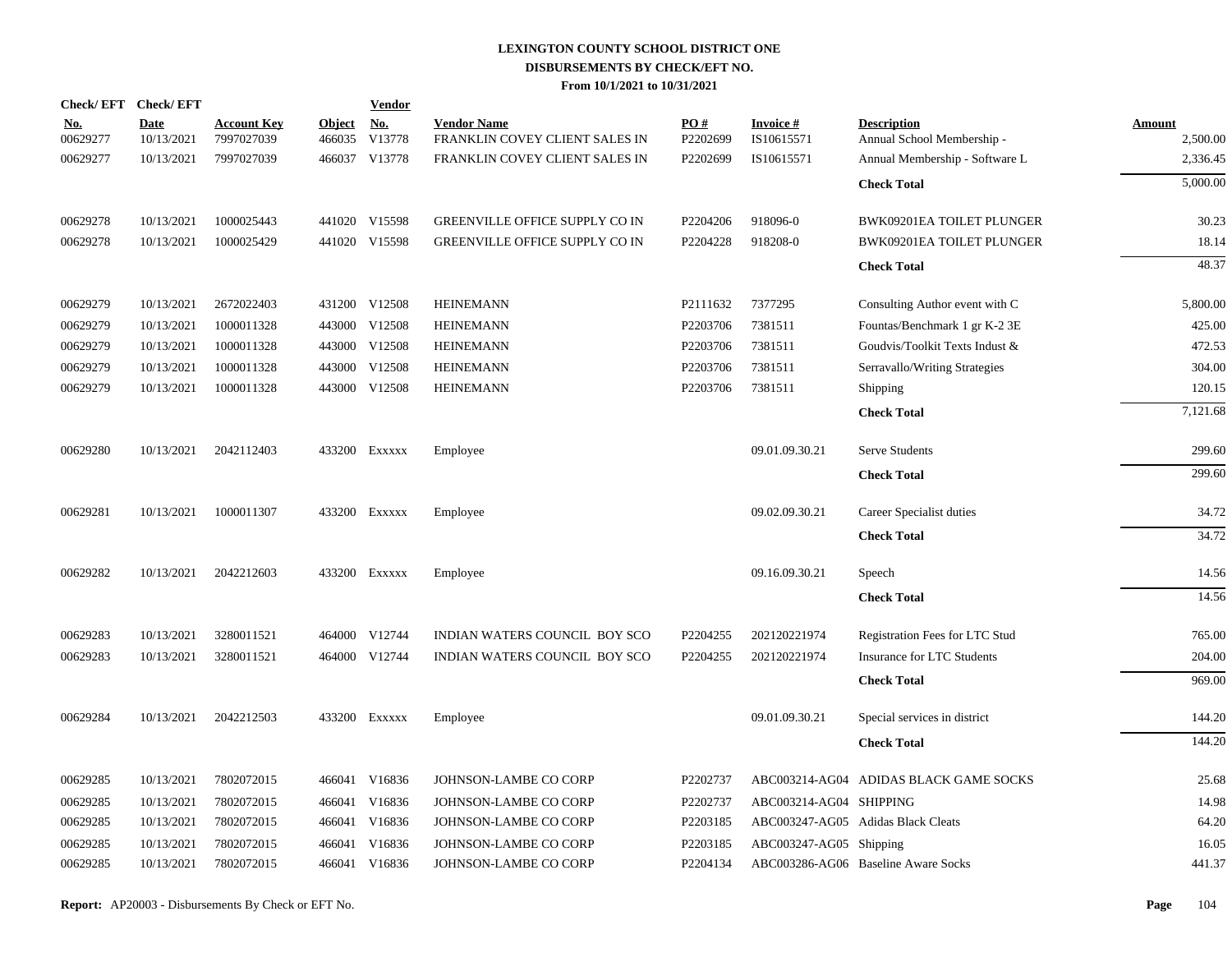| Check/EFT Check/EFT    |                           |                                  |                         | <b>Vendor</b>        |                                             |                               |                                              |                                       |                  |
|------------------------|---------------------------|----------------------------------|-------------------------|----------------------|---------------------------------------------|-------------------------------|----------------------------------------------|---------------------------------------|------------------|
| <u>No.</u><br>00629285 | <b>Date</b><br>10/13/2021 | <b>Account Key</b><br>7802072015 | <b>Object</b><br>466041 | <u>No.</u><br>V16836 | <b>Vendor Name</b><br>JOHNSON-LAMBE CO CORP | $\underline{PO#}$<br>P2204134 | Invoice #<br>ABC003286-AG06 Aware Wristbands | <b>Description</b>                    | Amount<br>387.88 |
| 00629285               | 10/13/2021                | 7802072015                       |                         | 466041 V16836        | JOHNSON-LAMBE CO CORP                       | P2204134                      | ABC003286-AG06 Shipping                      |                                       | 21.40            |
|                        |                           |                                  |                         |                      |                                             |                               |                                              | <b>Check Total</b>                    | 971.56           |
| 00629286               | 10/13/2021                | 2042216103                       |                         | 433200 EXXXXX        | Employee                                    |                               | 09.07.09.23.21                               | Autism Behavior Therapy               | 86.80            |
|                        |                           |                                  |                         |                      |                                             |                               |                                              | <b>Check Total</b>                    | 86.80            |
| 00629287               | 10/13/2021                | 2042221503                       |                         | 433200 EXXXXX        | Employee                                    |                               | 09.01.09.28.21                               | Itinerant school therapy serv         | 50.96            |
|                        |                           |                                  |                         |                      |                                             |                               |                                              | <b>Check Total</b>                    | 50.96            |
| 00629288               | 10/13/2021                | 2052213703                       |                         | 441000 V00500        | LAKESHORE LEARNING MATERIALS                | P2202998                      | 106239091121                                 | CALMING COLORS 3-IN-1 CHAIR SE        | 728.83           |
| 00629288               | 10/13/2021                | 7713519035                       |                         | 466041 V00500        | LAKESHORE LEARNING MATERIALS                | P2202196                      | 476494082021                                 | My First Draw & Write Journal         | 79.27            |
| 00629288               | 10/13/2021                | 7713519035                       |                         | 466041 V00500        | LAKESHORE LEARNING MATERIALS                | P2202196                      | 476494082021                                 | Best-Buy Book Bags - Set of 6         | 32.51            |
| 00629288               | 10/13/2021                | 7713519035                       |                         | 466041 V00500        | LAKESHORE LEARNING MATERIALS                | P2202196                      | 476494082021                                 | Jumbo Best-Buy Book Bags - Set        | 48.76            |
|                        |                           |                                  |                         |                      |                                             |                               |                                              | <b>Check Total</b>                    | 889.37           |
| 00629289               | 10/13/2021                | 2042112703                       |                         | 441000 V16188        | LITERACY RESOURCES LLC                      | P2202236                      | 151982                                       | Phonemic Awareness Curriculum:        | 500.74           |
| 00629289               | 10/13/2021                | 2042112703                       |                         | 441000 V16188        | LITERACY RESOURCES LLC                      | P2202236                      | 151982                                       | Phonemic Awareness Curriculum:        | 399.95           |
| 00629289               | 10/13/2021                | 2042112703                       |                         | 441000 V16188        | LITERACY RESOURCES LLC                      | P2202236                      | 151982                                       | Phonemic Awareness Curriculum:        | 399.95           |
| 00629289               | 10/13/2021                | 2042112703                       |                         | 441000 V16188        | LITERACY RESOURCES LLC                      | P2202236                      | 151982                                       | Bridge the Gap Intervention Le        | 59.99            |
|                        |                           |                                  |                         |                      |                                             |                               |                                              | <b>Check Total</b>                    | 1,360.63         |
| 00629290               | 10/13/2021                | 2042222303                       |                         | 433200 EXXXXX        | Employee                                    |                               | 09.01.09.29.21                               | Visits/meetings/support               | 276.36           |
|                        |                           |                                  |                         |                      |                                             |                               |                                              | <b>Check Total</b>                    | 276.36           |
| 00629291               | 10/13/2021                | 1000025408                       |                         | 441020 V10256        | MANSFIELD OIL CO OF GAINESVILL              | P2204276                      | SQLCD-711943                                 | DM - Fuel Purchases                   | 8,289.48         |
|                        |                           |                                  |                         |                      |                                             |                               |                                              | <b>Check Total</b>                    | 8,289.48         |
| 00629292               | 10/13/2021                | 1000025416                       |                         | 441020 V00089        | MARTIN MARIETTA MATERIALS                   | P2203892                      | 33483575                                     | <b>Estimated Amount - Masonry San</b> | 109.28           |
|                        |                           |                                  |                         |                      |                                             |                               |                                              | <b>Check Total</b>                    | 109.28           |
| 00629293               | 10/13/2021                | 2042221503                       |                         | 433200 EXXXXX        | Employee                                    |                               | 08.09.08.31.21                               | PT                                    | 184.52           |
|                        |                           |                                  |                         |                      |                                             |                               |                                              | <b>Check Total</b>                    | 184.52           |
| 00629294               | 10/13/2021                | 1000011307                       |                         | 433200 Exxxxx        | Employee                                    |                               | 09.07.10.08.21                               | School to school/meetings             | 183.96           |
|                        |                           |                                  |                         |                      |                                             |                               |                                              | <b>Check Total</b>                    | 183.96           |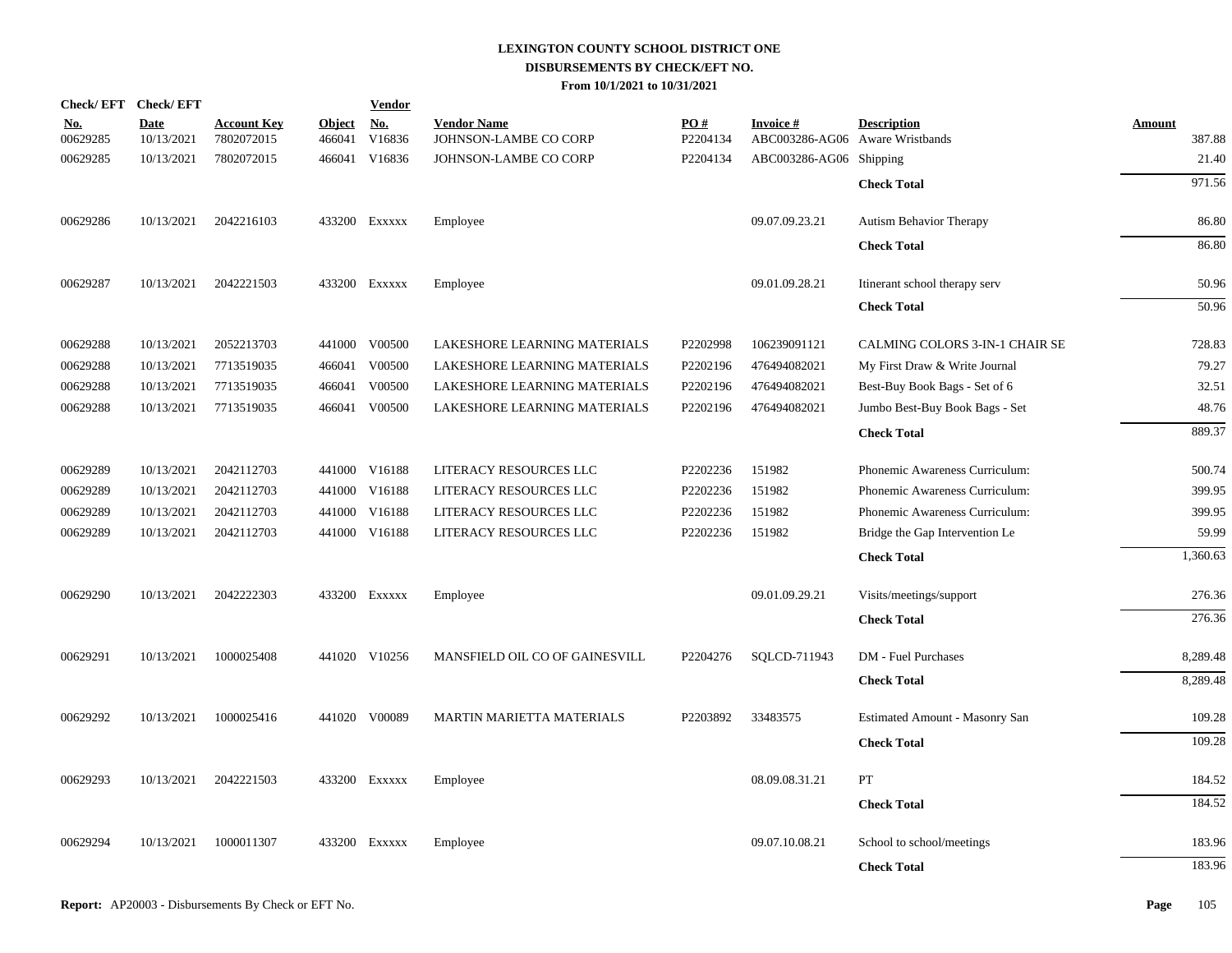| Check/EFT Check/EFT    |                           |                                  |                         | <b>Vendor</b>        |                                               |                 |                            |                                                      |                           |
|------------------------|---------------------------|----------------------------------|-------------------------|----------------------|-----------------------------------------------|-----------------|----------------------------|------------------------------------------------------|---------------------------|
| <u>No.</u><br>00629295 | <b>Date</b><br>10/13/2021 | <b>Account Key</b><br>1000025441 | <b>Object</b><br>441020 | <u>No.</u><br>V00078 | <b>Vendor Name</b><br>NUIDEA SCHOOL SUPPLY CO | PO#<br>P2202578 | <b>Invoice#</b><br>3014101 | <b>Description</b><br>Smith System, Flavors 24" A Fi | <b>Amount</b><br>1,059.30 |
| 00629295               | 10/13/2021                | 1000025441                       |                         | 441020 V00078        | NUIDEA SCHOOL SUPPLY CO                       | P2202578        | 3014101                    | Smith System, Interchange Medi                       | 1,153.46                  |
| 00629295               | 10/13/2021                | 1000025441                       |                         | 441020 V00078        | NUIDEA SCHOOL SUPPLY CO                       | P2200646        | 3014102                    | Global Industries, Inc., Bookc                       | 1,223.01                  |
| 00629295               | 10/13/2021                | 5708425338                       |                         | 441000 V00078        | NUIDEA SCHOOL SUPPLY CO                       | P2202271        | 3014103                    | Smith System, Flavors 24" A Fi                       | 529.65                    |
| 00629295               | 10/13/2021                | 5708425338                       | 441000                  | V00078               | NUIDEA SCHOOL SUPPLY CO                       | P2202271        | 3014103                    | Smith System, Interchange Medi                       | 576.73                    |
| 00629295               | 10/13/2021                | 1000025416                       |                         | 441020 V00078        | NUIDEA SCHOOL SUPPLY CO                       | P2202675        | 3014104                    | Saffe Furniture, Teacher Podi                        | 1,474.46                  |
|                        |                           |                                  |                         |                      |                                               |                 |                            | <b>Check Total</b>                                   | 6,016.61                  |
| 00629296               | 10/13/2021                | 2042221503                       |                         | 433200 Exxxxx        | Employee                                      |                 | 09.07.09.30.21             | Special services travel                              | 72.80                     |
|                        |                           |                                  |                         |                      |                                               |                 |                            | <b>Check Total</b>                                   | 72.80                     |
| 00629297               | 10/13/2021                | 7863027046                       |                         | 466037 V15468        | PEAR DECK INC                                 | P2202112        | <b>INV38990</b>            | Pear Deck Subscription                               | 2,674.36                  |
|                        |                           |                                  |                         |                      |                                               |                 |                            | <b>Check Total</b>                                   | 2,674.36                  |
| 00629298               | 10/13/2021                | 1000014129                       |                         | 441000 V15935        | PECKNEL MUSIC COMPANY INC                     | P2203667        | 667659                     | 5 Minute Theory - Percussion                         | 11.85                     |
| 00629298               | 10/13/2021                | 1000014129                       |                         | 441000 V15935        | PECKNEL MUSIC COMPANY INC                     | P2203667        | 667659                     | 5 Minute Theory - Baritone/Eup                       | 7.90                      |
| 00629298               | 10/13/2021                | 1000014129                       |                         | 441000 V15935        | PECKNEL MUSIC COMPANY INC                     | P2203667        | 667659                     | 5 Minute Theory - Trombone                           | 19.75                     |
| 00629298               | 10/13/2021                | 1000014129                       |                         | 441000 V15935        | PECKNEL MUSIC COMPANY INC                     | P2203667        | 667659                     | 5 Minute Theory - Trumpet                            | 35.55                     |
| 00629298               | 10/13/2021                | 1000014129                       |                         | 441000 V15935        | PECKNEL MUSIC COMPANY INC                     | P2203667        | 667659                     | 5 Minute Theory - Saxophone                          | 11.85                     |
| 00629298               | 10/13/2021                | 1000014129                       |                         | 441000 V15935        | PECKNEL MUSIC COMPANY INC                     | P2203667        | 667659                     | 5 Minute Theory - Clarinet                           | 27.65                     |
| 00629298               | 10/13/2021                | 1000014129                       |                         | 441000 V15935        | PECKNEL MUSIC COMPANY INC                     | P2203667        | 667659                     | 5 Minute Theory - Flute                              | 23.70                     |
|                        |                           |                                  |                         |                      |                                               |                 |                            | <b>Check Total</b>                                   | 138.25                    |
| 00629299               | 10/13/2021                | 7802080015                       |                         | 466034 V03129        | PERRY, DONALD                                 |                 | VVB.PE.10.11.21            | Official                                             | 78.50                     |
|                        |                           |                                  |                         |                      |                                               |                 |                            | <b>Check Total</b>                                   | 78.50                     |
| 00629300               | 10/13/2021                | 2042216103                       |                         | 433200 Exxxxx        | Employee                                      |                 | 09.27.09.29.21             | Visit students at schools                            | 26.60                     |
|                        |                           |                                  |                         |                      |                                               |                 |                            | <b>Check Total</b>                                   | 26.60                     |
| 00629301               | 10/13/2021                | 2372211239                       |                         | 441000 V15036        | PIONEER VALLEY BOOKS                          | P2203203        | I216773                    | Word Study Kit Grades 3-5                            | 2,439.60                  |
| 00629301               | 10/13/2021                | 2372211239                       |                         | 441000 V15036        | PIONEER VALLEY BOOKS                          | P2203203        | I216773                    | Shipping                                             | 175.65                    |
| 00629301               | 10/13/2021                | 2372211239                       |                         | 441000 V15036        | PIONEER VALLEY BOOKS                          | P2203203        | I216773                    | Discount                                             | $-243.96$                 |
|                        |                           |                                  |                         |                      |                                               |                 |                            | <b>Check Total</b>                                   | 2,371.29                  |
| 00629302               | 10/13/2021                | 1000014503                       |                         | 433200 EXXXXX        | Employee                                      |                 | 08.31.09.24.21             | Homebound services                                   | 170.02                    |
| 00629302               | 10/13/2021                | 1000014503                       |                         | 433200 Exxxxx        | Employee                                      |                 | 09.27.09.30.21             | Homebound services                                   | 27.78                     |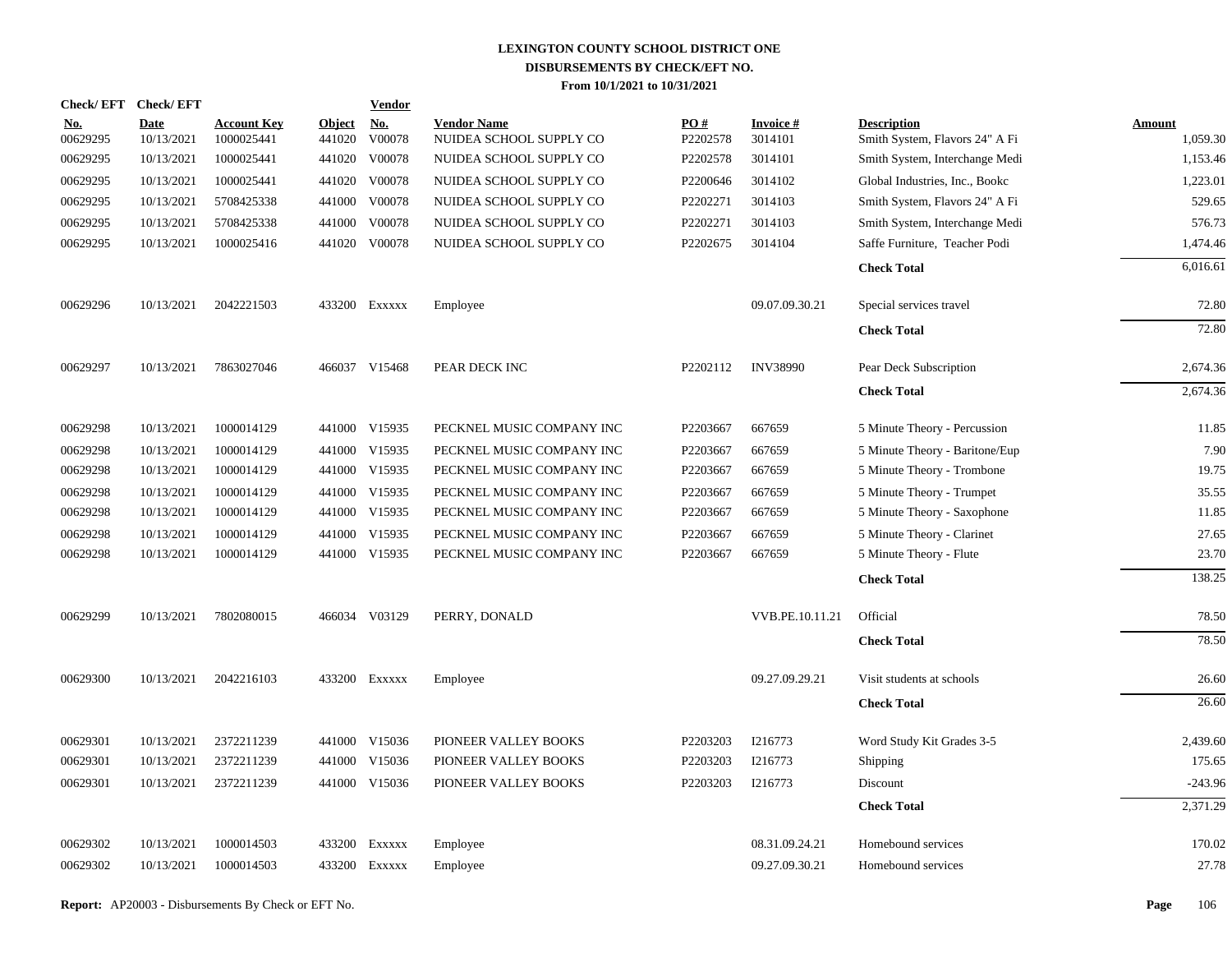| <b>Check/EFT</b> | <b>Check/EFT</b> |                    |               | <b>Vendor</b> |                        |          |                 |                                |               |
|------------------|------------------|--------------------|---------------|---------------|------------------------|----------|-----------------|--------------------------------|---------------|
| <u>No.</u>       | <b>Date</b>      | <b>Account Key</b> | <b>Object</b> | <u>No.</u>    | <b>Vendor Name</b>     | PO#      | <b>Invoice#</b> | <b>Description</b>             | <b>Amount</b> |
|                  |                  |                    |               |               |                        |          |                 | <b>Check Total</b>             | 197.80        |
| 00629303         | 10/13/2021       | 1000025507         |               | 441000 Exxxxx | Employee               |          | 10.11.2021      | Supply reimbursement           | 168.25        |
|                  |                  |                    |               |               |                        |          |                 | <b>Check Total</b>             | 168.25        |
| 00629304         | 10/13/2021       | 2710012603         |               | 439500 V14709 | PROCARE THERAPY INC    | P2203189 | 20225428        | Speech Language Therapy Servic | 2,028.00      |
|                  |                  |                    |               |               |                        |          |                 | <b>Check Total</b>             | 2,028.00      |
| 00629305         | 10/13/2021       | 1000011303         |               | 431200 V16290 | PROMISE CONSULTING LLC | P2202289 | 4.P2202289      | Daily coaching                 | 5,200.00      |
|                  |                  |                    |               |               |                        |          |                 | <b>Check Total</b>             | 5,200.00      |
| 00629306         | 10/13/2021       | 1000011323         |               | 443000 V13622 | RR BOOKS LLC           | P2203884 | 37587           | ABC LETTER BOOKS               | 75.00         |
| 00629306         | 10/13/2021       | 1000011323         |               | 443000 V13622 | <b>RR BOOKS LLC</b>    | P2203884 | 37587           | <b>NON-FICTION SET 1</b>       | 57.50         |
| 00629306         | 10/13/2021       | 1000011323         |               | 443000 V13622 | <b>RR BOOKS LLC</b>    | P2203884 | 37587           | SHIPPING AND HANDLING          | 12.50         |
|                  |                  |                    |               |               |                        |          |                 | <b>Check Total</b>             | 145.00        |
| 00629307         | 10/13/2021       | 1000023325         |               | 433200 Exxxxx | Employee               |          | 09.01.09.30.21  | <b>School Business</b>         | 131.94        |
|                  |                  |                    |               |               |                        |          |                 | <b>Check Total</b>             | 131.94        |
| 00629308         | 10/13/2021       | 3260011303         |               | 441000 V16452 | SCHOOL SPECIALTY LLC   | P2202332 | 202501804089    | Bulbs, flashlight, #222        | 395.32        |
| 00629308         | 10/13/2021       | 3260011303         |               | 441000 V16452 | SCHOOL SPECIALTY LLC   | P2202332 | 202501804089    | Bags, zip, 1 liter, 25/pkg     | 23.71         |
| 00629308         | 10/13/2021       | 3260011303         |               | 441000 V16452 | SCHOOL SPECIALTY LLC   | P2202332 | 202501804089    | Bags, zip, 4 liter, 25/pkg     | 77.81         |
| 00629308         | 10/13/2021       | 3260011303         |               | 441000 V16452 | SCHOOL SPECIALTY LLC   | P2202332 | 202501804089    | Cups, medicine measuring set o | 20.15         |
| 00629308         | 10/13/2021       | 3260011303         |               | 441000 V16452 | SCHOOL SPECIALTY LLC   | P2202332 | 202501804089    | Cups, plstic, 250 mL           | 42.80         |
| 00629308         | 10/13/2021       | 3260011303         |               | 441000 V16452 | SCHOOL SPECIALTY LLC   | P2202332 | 202501804089    | Pots, flower pots, small; 10/p | 23.49         |
| 00629308         | 10/13/2021       | 3260011303         |               | 441000 V16452 | SCHOOL SPECIALTY LLC   | P2202332 | 202501804089    | Magnet rings, ceramic          | 36.92         |
| 00629308         | 10/13/2021       | 3260011303         |               | 441000 V16452 | SCHOOL SPECIALTY LLC   | P2202332 | 202501804089    | Batteries cell holders         | 187.25        |
| 00629308         | 10/13/2021       | 3260011303         |               | 441000 V16452 | SCHOOL SPECIALTY LLC   | P2202332 | 202501804089    | <b>Bulb</b> holders            | 187.25        |
| 00629308         | 10/13/2021       | 3260011303         |               | 441000 V16452 | SCHOOL SPECIALTY LLC   | P2202332 | 202501804089    | Soil, potting, 4 lb. bag       | 23.52         |
| 00629308         | 10/13/2021       | 3260011303         |               | 441000 V16452 | SCHOOL SPECIALTY LLC   | P2202332 | 202501804089    | Wire, 24-gauge, insulated, 50  | 5.77          |
| 00629308         | 10/13/2021       | 3260011303         |               | 441000 V16452 | SCHOOL SPECIALTY LLC   | P2202332 | 202501804089    | Wire roll, #20 solid, insulate | 8.34          |
| 00629308         | 10/13/2021       | 3260011303         | 441000        | V16452        | SCHOOL SPECIALTY LLC   | P2202332 | 202501804089    | Wire stripper                  | 8.34          |
| 00629308         | 10/13/2021       | 2010011203         |               | 441000 V16452 | SCHOOL SPECIALTY LLC   | P2111041 | 208127678469    | CO3 - Add Big Money Magnetic C | 42.77         |
| 00629308         | 10/13/2021       | 1000011241         | 441000        | V16452        | SCHOOL SPECIALTY LLC   | P2200806 | 208127837218    | EID0000656PAPER CHART 24X16 15 | 55.86         |
| 00629308         | 10/13/2021       | 1000011241         | 441000        | V16452        | SCHOOL SPECIALTY LLC   | P2200806 | 208127837218    | EID0000656PAPER CHART 24X32 1  | 91.68         |
| 00629308         | 10/13/2021       | 1000011241         |               | 441000 V16452 | SCHOOL SPECIALTY LLC   | P2200806 | 208127837218    | EID0000656MARKER FLIPCHART ASS | 43.78         |
|                  |                  |                    |               |               |                        |          |                 |                                |               |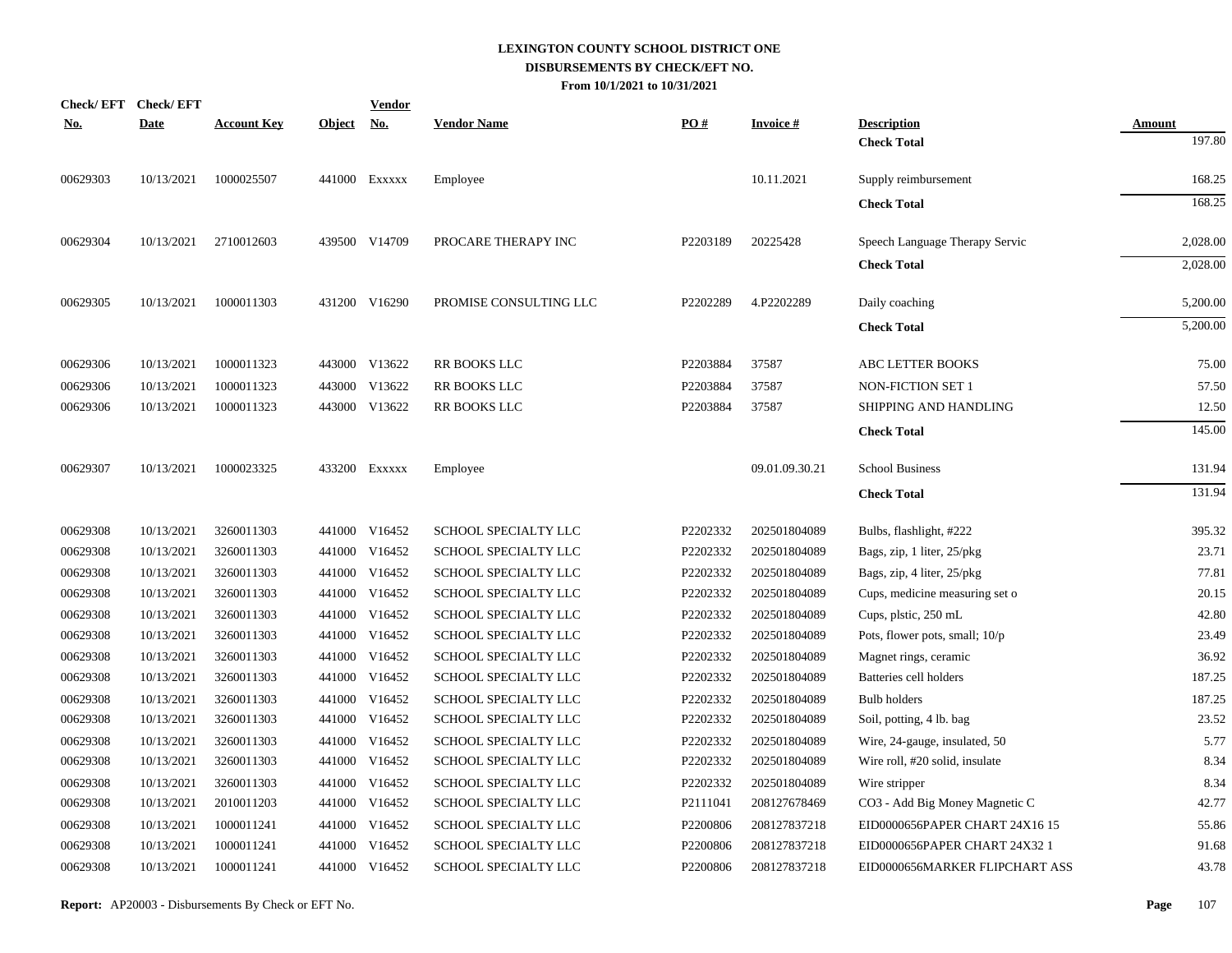|                        | Check/EFT Check/EFT       |                                  |                         | <b>Vendor</b>        |                                            |                 |                                 |                                                      |                         |
|------------------------|---------------------------|----------------------------------|-------------------------|----------------------|--------------------------------------------|-----------------|---------------------------------|------------------------------------------------------|-------------------------|
| <u>No.</u><br>00629308 | <b>Date</b><br>10/13/2021 | <b>Account Key</b><br>1000011241 | <b>Object</b><br>441000 | <u>No.</u><br>V16452 | <b>Vendor Name</b><br>SCHOOL SPECIALTY LLC | PQ#<br>P2200806 | <b>Invoice#</b><br>208127837218 | <b>Description</b><br>EID0000656BINDER POLY ENVELOPE | <b>Amount</b><br>133.22 |
| 00629308               | 10/13/2021                | 1000011241                       | 441000                  | V16452               | SCHOOL SPECIALTY LLC                       | P2200806        | 208127837218                    | EID0000656PEN PAPERMATE FLAIR                        | 251.98                  |
| 00629308               | 10/13/2021                | 1000011241                       | 441000                  | V16452               | SCHOOL SPECIALTY LLC                       | P2200806        | 208127837218                    | EID0000656SHEET PROTECTOR                            | 183.93                  |
| 00629308               | 10/13/2021                | 1000011141                       |                         | 441000 V16452        | <b>SCHOOL SPECIALTY LLC</b>                | P2200805        | 208127991122                    | EID0000656PAINT WASH CRAYOLA                         | 40.32                   |
| 00629308               | 10/13/2021                | 1000011334                       |                         | 441000 V16452        | <b>SCHOOL SPECIALTY LLC</b>                | P2201729        | 208128236070                    | EID0000656PENCIL TICONDEROGA #                       | 70.72                   |
| 00629308               | 10/13/2021                | 1000011334                       |                         | 441000 V16452        | SCHOOL SPECIALTY LLC                       | P2201729        | 208128236070                    | EID0000656SCISSORS ECONO 5 IN                        | 66.45                   |
| 00629308               | 10/13/2021                | 1000011334                       |                         | 441000 V16452        | SCHOOL SPECIALTY LLC                       | P2201729        | 208128236070                    | EID0000656TAPE INVISIBLE 075 I                       | 45.87                   |
| 00629308               | 10/13/2021                | 1000011334                       |                         | 441000 V16452        | SCHOOL SPECIALTY LLC                       | P2201729        | 208128236070                    | EID0000656GLUE STICK ELMERS 24                       | 26.00                   |
| 00629308               | 10/13/2021                | 1000011334                       |                         | 441000 V16452        | SCHOOL SPECIALTY LLC                       | P2201729        | 208128236070                    | EID0000656FOLDER FILE LTR 13CU                       | 26.48                   |
| 00629308               | 10/13/2021                | 1000011334                       |                         | 441000 V16452        | SCHOOL SPECIALTY LLC                       | P2201729        | 208128236070                    | EID0000656SHARPENER PENCIL ELE                       | 112.64                  |
| 00629308               | 10/13/2021                | 1000011334                       |                         | 441000 V16452        | SCHOOL SPECIALTY LLC                       | P2201729        | 208128236070                    | EID0000656ERASER DRY ERASE PEN                       | 18.49                   |
| 00629308               | 10/13/2021                | 1000011334                       |                         | 441000 V16452        | SCHOOL SPECIALTY LLC                       | P2201729        | 208128236070                    | EID0000656STAPLES STANDARD                           | 32.64                   |
| 00629308               | 10/13/2021                | 1000011334                       |                         | 441000 V16452        | SCHOOL SPECIALTY LLC                       | P2201729        | 208128236070                    | EID0000656PAPERCLIPS SMOOTH 2                        | 5.14                    |
| 00629308               | 10/13/2021                | 1000011334                       |                         | 441000 V16452        | SCHOOL SPECIALTY LLC                       | P2201729        | 208128236070                    | EID0000656MARKER EXPO DRY ERAS                       | 32.68                   |
| 00629308               | 10/13/2021                | 1000011334                       |                         | 441000 V16452        | SCHOOL SPECIALTY LLC                       | P2201729        | 208128236070                    | EID0000656MARKER DRY ERASE EXP                       | 33.36                   |
| 00629308               | 10/13/2021                | 1000011334                       |                         | 441000 V16452        | SCHOOL SPECIALTY LLC                       | P2201729        | 208128236070                    | EID0000656MARKER CRAYOLA CLASS                       | 26.32                   |
| 00629308               | 10/13/2021                | 1000011141                       |                         | 441000 V16452        | SCHOOL SPECIALTY LLC                       | P2200805        | 208128258019                    | EID0000656PLAYDOH SUPER COLOR                        | 121.64                  |
| 00629308               | 10/13/2021                | 3260011303                       |                         | 441000 V16452        | SCHOOL SPECIALTY LLC                       | P2202104        | 208128310798                    | Tennis ball                                          | 32.10                   |
| 00629308               | 10/13/2021                | 3260011303                       |                         | 441000 V16452        | SCHOOL SPECIALTY LLC                       | P2202104        | 208128310798                    | Citric acid in container 480g                        | 24.24                   |
| 00629308               | 10/13/2021                | 3260011303                       |                         | 441000 V16452        | SCHOOL SPECIALTY LLC                       | P2202104        | 208128310798                    | Cups, paper 150 mL, pk/100                           | 6.89                    |
| 00629308               | 10/13/2021                | 3260011303                       |                         | 441000 V16452        | SCHOOL SPECIALTY LLC                       | P2202104        | 208128310798                    | Marbles, mixed colors, 24/pkg                        | 2.69                    |
| 00629308               | 10/13/2021                | 3260011303                       |                         | 441000 V16452        | SCHOOL SPECIALTY LLC                       | P2202104        | 208128310798                    | Tape, painters, blue                                 | 63.30                   |
| 00629308               | 10/13/2021                | 3260011303                       |                         | 441000 V16452        | SCHOOL SPECIALTY LLC                       | P2202104        | 208128310798                    | Washers, large, 3.4cm diam., 2                       | 49.59                   |
| 00629308               | 10/13/2021                | 3260011303                       |                         | 441000 V16452        | SCHOOL SPECIALTY LLC                       | P2203124        | 208128605539                    | Live organism coupon: paramec                        | 44.33                   |
| 00629308               | 10/13/2021                | 3260011303                       | 441000                  | V16452               | SCHOOL SPECIALTY LLC                       | P2203124        | 208128605539                    | Live organism coupon: amoeba                         | 44.33                   |
| 00629308               | 10/13/2021                | 3260011303                       |                         | 441000 V16452        | <b>SCHOOL SPECIALTY LLC</b>                | P2203124        | 208128605539                    | Live shipping fee                                    | 13.38                   |
| 00629308               | 10/13/2021                | 3260011303                       | 441000                  | V16452               | <b>SCHOOL SPECIALTY LLC</b>                | P2203124        | 208128605539                    | Shipping fee                                         | 10.64                   |
| 00629308               | 10/13/2021                | 2042221503                       |                         | 441000 V16452        | SCHOOL SPECIALTY LLC                       | P2203436        | 208128709670                    | EID0000656CALIFONE HUSH BUDDY                        | 55.60                   |
| 00629308               | 10/13/2021                | 2042221503                       | 441000                  | V16452               | SCHOOL SPECIALTY LLC                       | P2203436        | 208128709670                    | EID0000656CALIFONE HUSH BUDDY                        | 55.60                   |
| 00629308               | 10/13/2021                | 2042221503                       |                         | 441000 V16452        | SCHOOL SPECIALTY LLC                       | P2203436        | 208128709670                    | EID0000656CALIFONE HUSH BUDDY                        | 55.60                   |
| 00629308               | 10/13/2021                | 1000011334                       | 441000                  | V16452               | SCHOOL SPECIALTY LLC                       | P2202418        | 208128747830                    | EID0000656PAPER EASEL POST IT                        | 157.67                  |
| 00629308               | 10/13/2021                | 1000011334                       |                         | 441000 V16452        | SCHOOL SPECIALTY LLC                       | P2202418        | 208128747830                    | EID0000656PAPERCLIPS SCHOOL SM                       | 7.30                    |
| 00629308               | 10/13/2021                | 1000011334                       | 441000                  | V16452               | SCHOOL SPECIALTY LLC                       | P2202418        | 208128747830                    | EID0000656INDEX CARD 3X5 PLAIN                       | 14.89                   |
| 00629308               | 10/13/2021                | 1000011334                       |                         | 441000 V16452        | SCHOOL SPECIALTY LLC                       | P2202418        | 208128747830                    | EID0000656PAPER LEGAL PADS                           | 10.00                   |
| 00629308               | 10/13/2021                | 1000011334                       | 441000                  | V16452               | SCHOOL SPECIALTY LLC                       | P2202418        | 208128747830                    | EID0000656SCISSORS ECONO 7 IN                        | 13.29                   |
| 00629308               | 10/13/2021                | 1000011334                       |                         | 441000 V16452        | SCHOOL SPECIALTY LLC                       | P2202418        | 208128747830                    | EID0000656CORRECTION TAPE WITE                       | 27.81                   |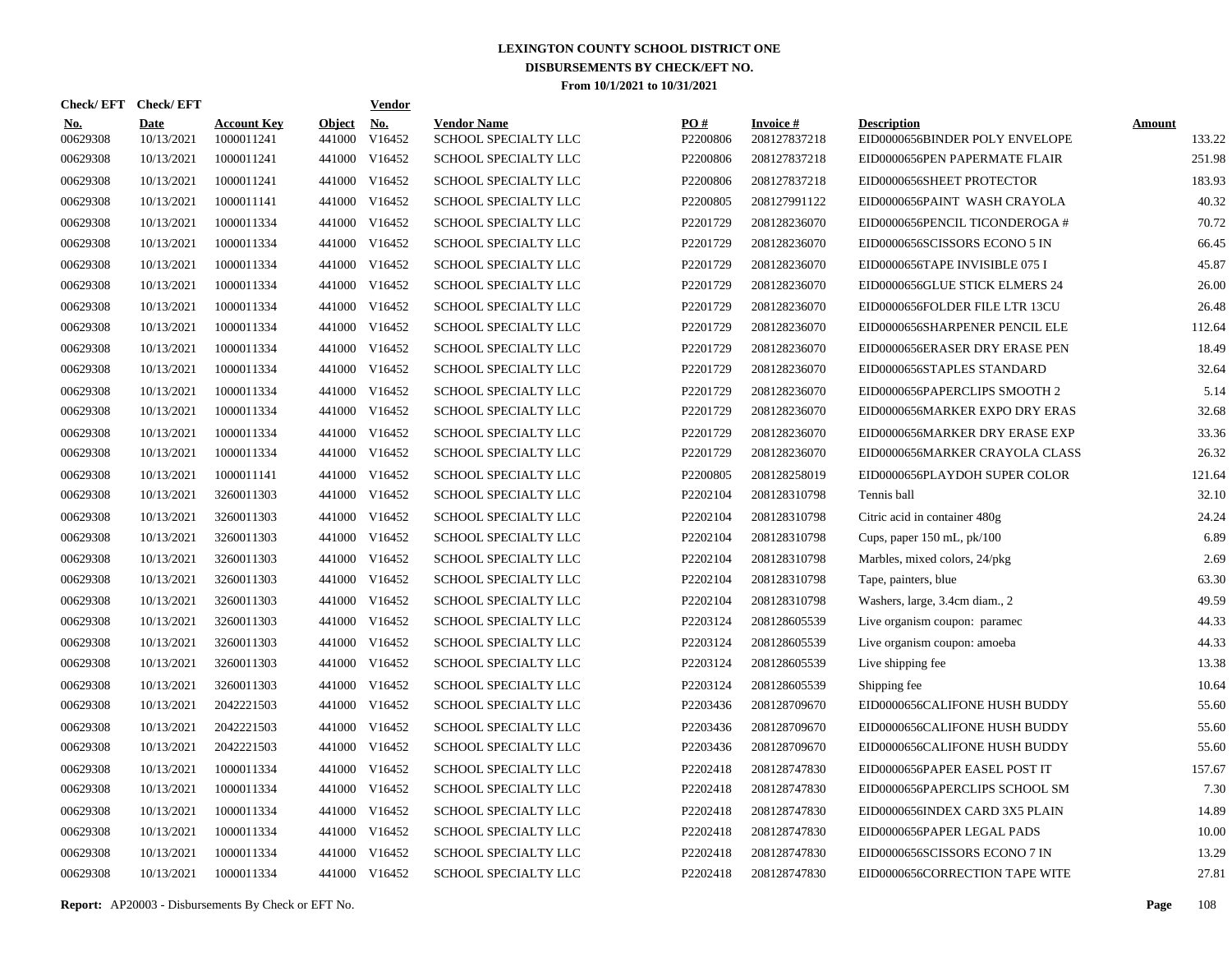| Check/EFT Check/EFT    |                           |                                  |                         | <b>Vendor</b>        |                                            |                 |                                 |                                                      |                 |
|------------------------|---------------------------|----------------------------------|-------------------------|----------------------|--------------------------------------------|-----------------|---------------------------------|------------------------------------------------------|-----------------|
| <b>No.</b><br>00629308 | <b>Date</b><br>10/13/2021 | <b>Account Key</b><br>1000011334 | <b>Object</b><br>441000 | <u>No.</u><br>V16452 | <b>Vendor Name</b><br>SCHOOL SPECIALTY LLC | PO#<br>P2202418 | <b>Invoice#</b><br>208128747830 | <b>Description</b><br>EID0000656MARKER FLIPCHART ASS | Amount<br>46.54 |
| 00629308               | 10/13/2021                | 1000011334                       | 441000                  | V16452               | SCHOOL SPECIALTY LLC                       | P2202418        | 208128747830                    | EID0000656PENCIL TICONDEROGA #                       | 23.57           |
| 00629308               | 10/13/2021                | 1000011334                       |                         | 441000 V16452        | SCHOOL SPECIALTY LLC                       | P2202418        | 208128747830                    | EID0000656MARKER SHARPIE PERMA                       | 55.62           |
| 00629308               | 10/13/2021                | 1000011334                       |                         | 441000 V16452        | SCHOOL SPECIALTY LLC                       | P2202418        | 208128747830                    | EID0000656DRY ERASE MARKER EXP                       | 37.62           |
| 00629308               | 10/13/2021                | 1000011334                       |                         | 441000 V16452        | SCHOOL SPECIALTY LLC                       | P2202418        | 208128747830                    | EID0000656MARKER EXPO DRY ERAS                       | 16.68           |
| 00629308               | 10/13/2021                | 1000011334                       |                         | 441000 V16452        | SCHOOL SPECIALTY LLC                       | P2202418        | 208128747830                    | EID0000656MARKER EXPO DRY ERAS                       | 16.68           |
| 00629308               | 10/13/2021                | 1000011334                       |                         | 441000 V16452        | SCHOOL SPECIALTY LLC                       | P2202418        | 208128747830                    | EID0000656MARKER EXPO DRY ERAS                       | 16.68           |
| 00629308               | 10/13/2021                | 1000011334                       |                         | 441000 V16452        | SCHOOL SPECIALTY LLC                       | P2202418        | 208128747830                    | EID0000656TAPE SCOTCH 810 MAGI                       | 92.77           |
| 00629308               | 10/13/2021                | 1000011334                       |                         | 441000 V16452        | SCHOOL SPECIALTY LLC                       | P2202418        | 208128747830                    | EID0000656PENCIL #2 PACK OF 14                       | 20.79           |
| 00629308               | 10/13/2021                | 1000011334                       |                         | 441000 V16452        | SCHOOL SPECIALTY LLC                       | P2202418        | 208128747830                    | EID0000656CLEANER MARKER BOARD                       | 12.50           |
| 00629308               | 10/13/2021                | 1000011334                       | 441000                  | V16452               | SCHOOL SPECIALTY LLC                       | P2202418        | 208128747830                    | EID0000656STAPLES STANDARD                           | 16.32           |
| 00629308               | 10/13/2021                | 1000011334                       |                         | 441000 V16452        | SCHOOL SPECIALTY LLC                       | P2202418        | 208128747830                    | EID0000656ERASER CLOTH DRY ERA                       | 14.59           |
| 00629308               | 10/13/2021                | 1000011334                       | 441000                  | V16452               | SCHOOL SPECIALTY LLC                       | P2202418        | 208128747830                    | EID0000656WHITEBOARD ERASER 3M                       | 25.85           |
| 00629308               | 10/13/2021                | 1000011334                       |                         | 441000 V16452        | SCHOOL SPECIALTY LLC                       | P2202418        | 208128747830                    | EID0000656PAPERCLIPS SCHOOL SM                       | 5.55            |
| 00629308               | 10/13/2021                | 1000011334                       |                         | 441000 V16452        | SCHOOL SPECIALTY LLC                       | P2202418        | 208128747830                    | EID0000656TAPE DUCK GENERAL PU                       | 55.63           |
| 00629308               | 10/13/2021                | 1000011334                       |                         | 441000 V16452        | SCHOOL SPECIALTY LLC                       | P2202418        | 208128747830                    | EID0000656NOTES SELF STICK YEL                       | 7.78            |
| 00629308               | 10/13/2021                | 1000011334                       |                         | 441000 V16452        | SCHOOL SPECIALTY LLC                       | P2202418        | 208128747830                    | EID0000656SHARPENER PENCIL ELE                       | 37.55           |
| 00629308               | 10/13/2021                | 1000011334                       |                         | 441000 V16452        | SCHOOL SPECIALTY LLC                       | P2202418        | 208128747830                    | EID0000656TRANSPARENCY FILM CO                       | 16.66           |
|                        |                           |                                  |                         |                      |                                            |                 |                                 | <b>Check Total</b>                                   | 3,711.27        |
| 00629309               | 10/13/2021                | 1000025427                       |                         | 441020 V00392        | SHERWIN WILLIAMS CO                        | P2204145        | 0796-7                          | <b>WKHS</b> - Primer ProBlock                        | 262.42          |
| 00629309               | 10/13/2021                | 1000025427                       |                         | 441020 V00392        | SHERWIN WILLIAMS CO                        | P2204145        | 0796-7                          | Supply Chain Charge                                  | 10.50           |
| 00629309               | 10/13/2021                | 1000025427                       | 441020                  | V00392               | SHERWIN WILLIAMS CO                        | P2204145        | 0796-7                          | WKHS - Super Paint                                   | 285.47          |
| 00629309               | 10/13/2021                | 1000025427                       |                         | 441020 V00392        | SHERWIN WILLIAMS CO                        | P2204145        | 0796-7                          | Supply Chain Charge                                  | 11.42           |
|                        |                           |                                  |                         |                      |                                            |                 |                                 | <b>Check Total</b>                                   | 569.81          |
| 00629310               | 10/13/2021                | 7860527034                       |                         | 466035 V01207        | <b>SHRED WITH US</b>                       | P2202140        | 239474                          | On-Site security consoles                            | 9.00            |
| 00629310               | 10/13/2021                | 7860527034                       |                         | 466035 V01207        | <b>SHRED WITH US</b>                       | P2202140        | 239474                          | On-site unscheduled service vi                       | 19.99           |
|                        |                           |                                  |                         |                      |                                            |                 |                                 | <b>Check Total</b>                                   | 28.99           |
| 00629311               | 10/13/2021                | 1000012603                       |                         | 439500 V10067        | SOLIANT HEALTH INC                         | P2101384        | 20168946                        | Speech Language Therapy Servic                       | 1,976.72        |
| 00629311               | 10/13/2021                | 1000012603                       | 439500                  | V10067               | SOLIANT HEALTH INC                         | P2107919        | 20168946                        | SPEECH LANGUAGE THERAPY SERVIC                       | 1,237.50        |
| 00629311               | 10/13/2021                | 1000012603                       |                         | 439500 V10067        | SOLIANT HEALTH INC                         | P2101383        | 20168946                        | Speech Language Therapy Servic                       | 2,048.00        |
| 00629311               | 10/13/2021                | 1000012603                       | 439500                  | V10067               | SOLIANT HEALTH INC                         | P2101384        | 20173473                        | Speech Language Therapy Servic                       | 1,706.40        |
| 00629311               | 10/13/2021                | 1000012603                       |                         | 439500 V10067        | SOLIANT HEALTH INC                         | P2107919        | 20173473                        | SPEECH LANGUAGE THERAPY SERVIC                       | 1,512.50        |
| 00629311               | 10/13/2021                | 1000012603                       |                         | 439500 V10067        | SOLIANT HEALTH INC                         | P2101383        | 20173473                        | Speech Language Therapy Servic                       | 1,920.00        |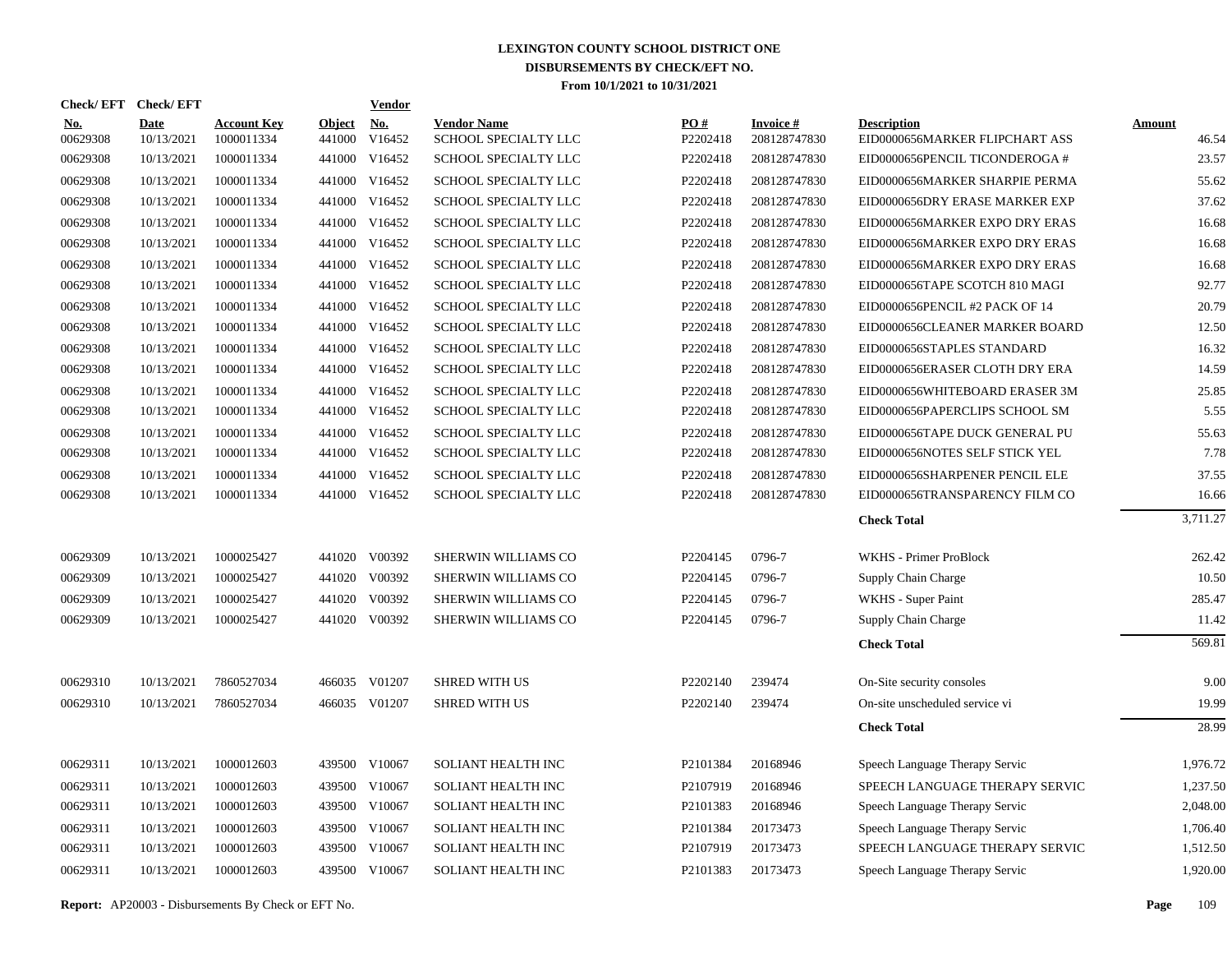| <b>Check/EFT</b>       | <b>Check/EFT</b>          |                                  |                         | <b>Vendor</b>        |                                          |                 |                                |                                                      |                  |
|------------------------|---------------------------|----------------------------------|-------------------------|----------------------|------------------------------------------|-----------------|--------------------------------|------------------------------------------------------|------------------|
| <u>No.</u><br>00629311 | <b>Date</b><br>10/13/2021 | <b>Account Key</b><br>1000012603 | <b>Object</b><br>439500 | <u>No.</u><br>V10067 | <b>Vendor Name</b><br>SOLIANT HEALTH INC | PO#<br>P2101384 | <b>Invoice</b> $#$<br>20174859 | <b>Description</b><br>Speech Language Therapy Servic | Amount<br>946.12 |
| 00629311               | 10/13/2021                | 1000012603                       | 439500                  | V10067               | SOLIANT HEALTH INC                       | P2101383        | 20174859                       | Speech Language Therapy Servic                       | 960.00           |
|                        |                           |                                  |                         |                      |                                          |                 |                                | <b>Check Total</b>                                   | 12,307.24        |
| 00629312               | 10/13/2021                | 1000012603                       |                         | 439500 V10067        | SOLIANT HEALTH INC                       | P2002611        | 11342643                       | Speech Language Therapy Servic                       | 2,325.00         |
|                        |                           |                                  |                         |                      |                                          |                 |                                | <b>Check Total</b>                                   | 2,325.00         |
| 00629313               | 10/13/2021                | 1000025427                       |                         | 441020 V00302        | SOUTHEASTERN PAPER GROUP                 | P2203795        | 5361836                        | NITTANY PAPER TOWEL NP-5301 MU                       | 1,403.84         |
| 00629313               | 10/13/2021                | 1000025437                       |                         | 441020 V00302        | SOUTHEASTERN PAPER GROUP                 | P2203799        | 5361857                        | NITTANY PAPER TOWELS NP-5301 M                       | 421.15           |
| 00629313               | 10/13/2021                | 1000025437                       |                         | 441020 V00302        | SOUTHEASTERN PAPER GROUP                 | P2203799        | 5361857                        | CENTER PULL PAPER TOWEL 120932                       | 48.57            |
| 00629313               | 10/13/2021                | 1000025440                       |                         | 441020 V00302        | SOUTHEASTERN PAPER GROUP                 | P2203912        | 5364698                        | NITTANY PAPER TOWEL NP-5301 MU                       | 1,403.84         |
| 00629313               | 10/13/2021                | 1000025434                       | 441020                  | V00302               | SOUTHEASTERN PAPER GROUP                 | P2203984        | 5366624                        | NITTANY PAPER TOWEL NP-5301 MU                       | 701.92           |
| 00629313               | 10/13/2021                | 1000025423                       | 441020                  | V00302               | SOUTHEASTERN PAPER GROUP                 | P2204047        | 5368559                        | NITTANY PAPER TOWEL NP-5301 MU                       | 561.54           |
| 00629313               | 10/13/2021                | 1000025443                       | 441020                  | V00302               | SOUTHEASTERN PAPER GROUP                 | P2204139        | 5369433                        | NITTANY PAPER TOWEL NP-5301 MU                       | 898.46           |
| 00629313               | 10/13/2021                | 1000025425                       |                         | 441020 V00302        | SOUTHEASTERN PAPER GROUP                 | P2204147        | 5369739                        | NITTANY PAPER TOWEL NP-5301 MU                       | 701.92           |
|                        |                           |                                  |                         |                      |                                          |                 |                                | <b>Check Total</b>                                   | 6,141.24         |
| 00629314               | 10/13/2021                | 2042212503                       |                         | 433200 Exxxxx        | Employee                                 |                 | 09.01.09.30.21                 | School to school/itinerant                           | 76.44            |
|                        |                           |                                  |                         |                      |                                          |                 |                                | <b>Check Total</b>                                   | 76.44            |
| 00629315               | 10/13/2021                | 1000011329                       |                         | 441000 V00137        | <b>T AND T SPORTS</b>                    | P2203668        | 1021-001                       | 5146852 Black Backpacks                              | 267.50           |
| 00629315               | 10/13/2021                | 1000011329                       |                         | 441000 V00137        | <b>T AND T SPORTS</b>                    | P2203668        | 1021-001                       | Freight                                              | 32.10            |
|                        |                           |                                  |                         |                      |                                          |                 |                                | <b>Check Total</b>                                   | 299.60           |
| 00629316               | 10/13/2021                | 7983027027                       |                         | 466069 Exxxxx        | Employee                                 |                 | 10.04.21                       | Reimb supplies WKH/Brewing Co                        | 95.19            |
|                        |                           |                                  |                         |                      |                                          |                 |                                | <b>Check Total</b>                                   | 95.19            |
| 00629317               | 10/13/2021                | 2042221403                       |                         | 433200 Exxxxx        | Employee                                 |                 | 09.02.09.30.21                 | Special Services in district                         | 101.58           |
|                        |                           |                                  |                         |                      |                                          |                 |                                | <b>Check Total</b>                                   | 101.58           |
| 00629318               | 10/13/2021                | 2042112403                       |                         | 433200 Exxxxx        | Employee                                 |                 | 09.01.09.29.21                 | <b>Provide Vision Services</b>                       | 198.74           |
|                        |                           |                                  |                         |                      |                                          |                 |                                | <b>Check Total</b>                                   | 198.74           |
| 00629319               | 10/13/2021                | 2042216103                       |                         | 433200 Exxxxx        | Employee                                 |                 | 09.01.09.30.21                 | ABA                                                  | 200.14           |
|                        |                           |                                  |                         |                      |                                          |                 |                                | <b>Check Total</b>                                   | 200.14           |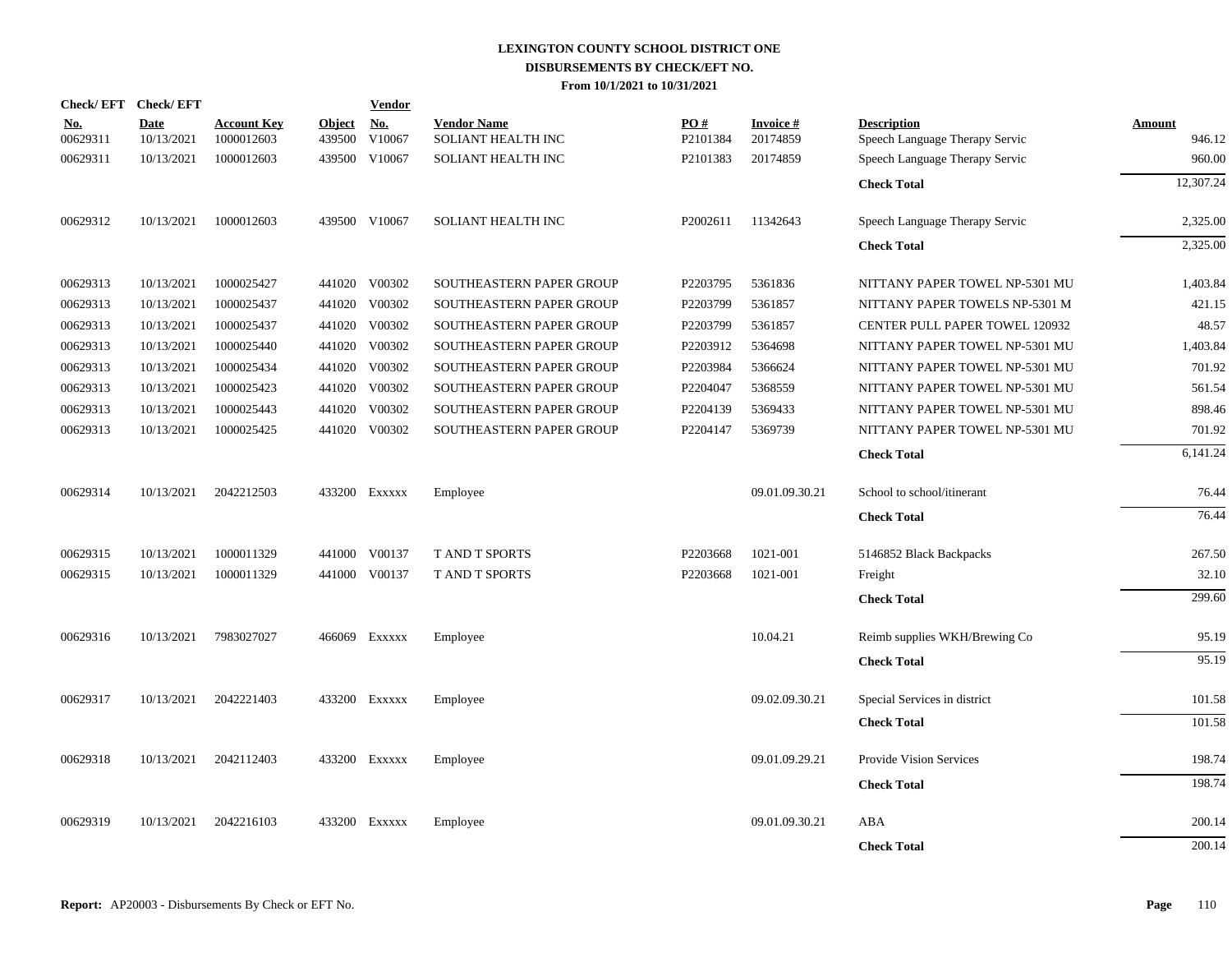|                        | Check/EFT Check/EFT       |                                  |               | <b>Vendor</b>               |                                |          |                                    |                                         |                       |
|------------------------|---------------------------|----------------------------------|---------------|-----------------------------|--------------------------------|----------|------------------------------------|-----------------------------------------|-----------------------|
| <u>No.</u><br>00629320 | <b>Date</b><br>10/13/2021 | <b>Account Key</b><br>2042221403 | <b>Object</b> | <u>No.</u><br>433200 EXXXXX | <b>Vendor Name</b><br>Employee | PO#      | <b>Invoice #</b><br>09.22.09.30.21 | <b>Description</b><br>Job duties travel | <b>Amount</b><br>9.24 |
|                        |                           |                                  |               |                             |                                |          |                                    | <b>Check Total</b>                      | 9.24                  |
| 00629321               | 10/13/2021                | 2042216103                       |               | 433200 Exxxxx               | Employee                       |          | 09.20.09.30.21                     | Student support services                | 60.20                 |
|                        |                           |                                  |               |                             |                                |          |                                    | <b>Check Total</b>                      | 60.20                 |
| 00629322               | 10/13/2021                | 2052213703                       |               | 441000 V00144               | WESTERN PSYCHOLOGICAL SERVICES | P2202966 | WPS-414418                         | REEL-3 Profile/Examiner Record          | 177.00                |
| 00629322               | 10/13/2021                | 2052213703                       |               | 441000 V00144               | WESTERN PSYCHOLOGICAL SERVICES | P2202966 | WPS-414418                         | Shipping                                | 17.70                 |
|                        |                           |                                  |               |                             |                                |          |                                    | <b>Check Total</b>                      | 194.70                |
| 00629323               | 10/13/2021                | 7712027027                       |               | 466041 Exxxxx               | Employee                       |          | 10.07.21                           | Reimb supplies for activities           | 99.30                 |
|                        |                           |                                  |               |                             |                                |          |                                    | <b>Check Total</b>                      | 99.30                 |
| 00629324               | 10/13/2021                | 2042216103                       |               | 433200 Exxxxx               | Employee                       |          | 09.01.09.20.21                     | ABA                                     | 143.92                |
|                        |                           |                                  |               |                             |                                |          |                                    | <b>Check Total</b>                      | 143.92                |
| 00629325               | 10/13/2021                | 1000025443                       |               | 441000 V14627               | ZEROREZ OF COLUMBIA LLC        | P2204250 | 15534                              | Commercial Cleaning                     | 1.00                  |
| 00629325               | 10/13/2021                | 1000025443                       |               | 441000 V14627               | ZEROREZ OF COLUMBIA LLC        | P2204250 | 15534                              | Commercial Cleaning                     | 600.00                |
| 00629325               | 10/13/2021                | 1000025443                       |               | 441000 V14627               | ZEROREZ OF COLUMBIA LLC        | P2204250 | 15534                              | Commercial Cleaning - Cleaned           | 1,345.00              |
|                        |                           |                                  |               |                             |                                |          |                                    | <b>Check Total</b>                      | 1,946.00              |
| 00629326               | 10/13/2021                | 1000014113                       |               | 464000 V00826               | AMERICAN CHORAL DIRECTOR'S ASS | P2204251 | P2204251.GHS                       | Membership No.: 1011360                 | 125.00                |
|                        |                           |                                  |               |                             |                                |          |                                    | <b>Check Total</b>                      | 125.00                |
| 00629327               | 10/13/2021                | 7713027031                       |               | 466099 V00986               | LAKE MURRAY ELEMENTARY SCHOOL  | P2204284 | P2204284.LME                       | REIMBURSE-KINDER SNACK                  | 36.00                 |
| 00629327               | 10/13/2021                | 7743019031                       | 466099        | V00986                      | LAKE MURRAY ELEMENTARY SCHOOL  | P2204284 | P2204284.LME                       | REIMBURSE-INST MATERIALS                | 20.00                 |
| 00629327               | 10/13/2021                | 7745027031                       |               | 466099 V00986               | LAKE MURRAY ELEMENTARY SCHOOL  | P2204284 | P2204284.LME                       | REIMBURSE-LIBRARY FINES                 | 50.54                 |
| 00629327               | 10/13/2021                | 7863027031                       | 466035        | V00986                      | LAKE MURRAY ELEMENTARY SCHOOL  | P2204284 | P2204284.LME                       | REIMBURSE-SCHOOL PICTURES               | 350.00                |
| 00629327               | 10/13/2021                | 7900027031                       |               | 466099 V00986               | LAKE MURRAY ELEMENTARY SCHOOL  | P2204284 | P2204284.LME                       | REIMBURSE-LUNCH FEES                    | 24.50                 |
|                        |                           |                                  |               |                             |                                |          |                                    | <b>Check Total</b>                      | 481.04                |
| 00629328               | 10/13/2021                | 1000026306                       |               | 433200 Exxxxx               | Employee                       |          | 09.10.10.08.21                     | Communications duties travel            | 120.96                |
|                        |                           |                                  |               |                             |                                |          |                                    | <b>Check Total</b>                      | 120.96                |
| 00629329               | 10/13/2021                | 2042222303                       |               | 433200 Exxxxx               | Employee                       |          | 09.01.09.30.21                     | Observations & meetings                 | 67.76                 |
|                        |                           |                                  |               |                             |                                |          |                                    | <b>Check Total</b>                      | 67.76                 |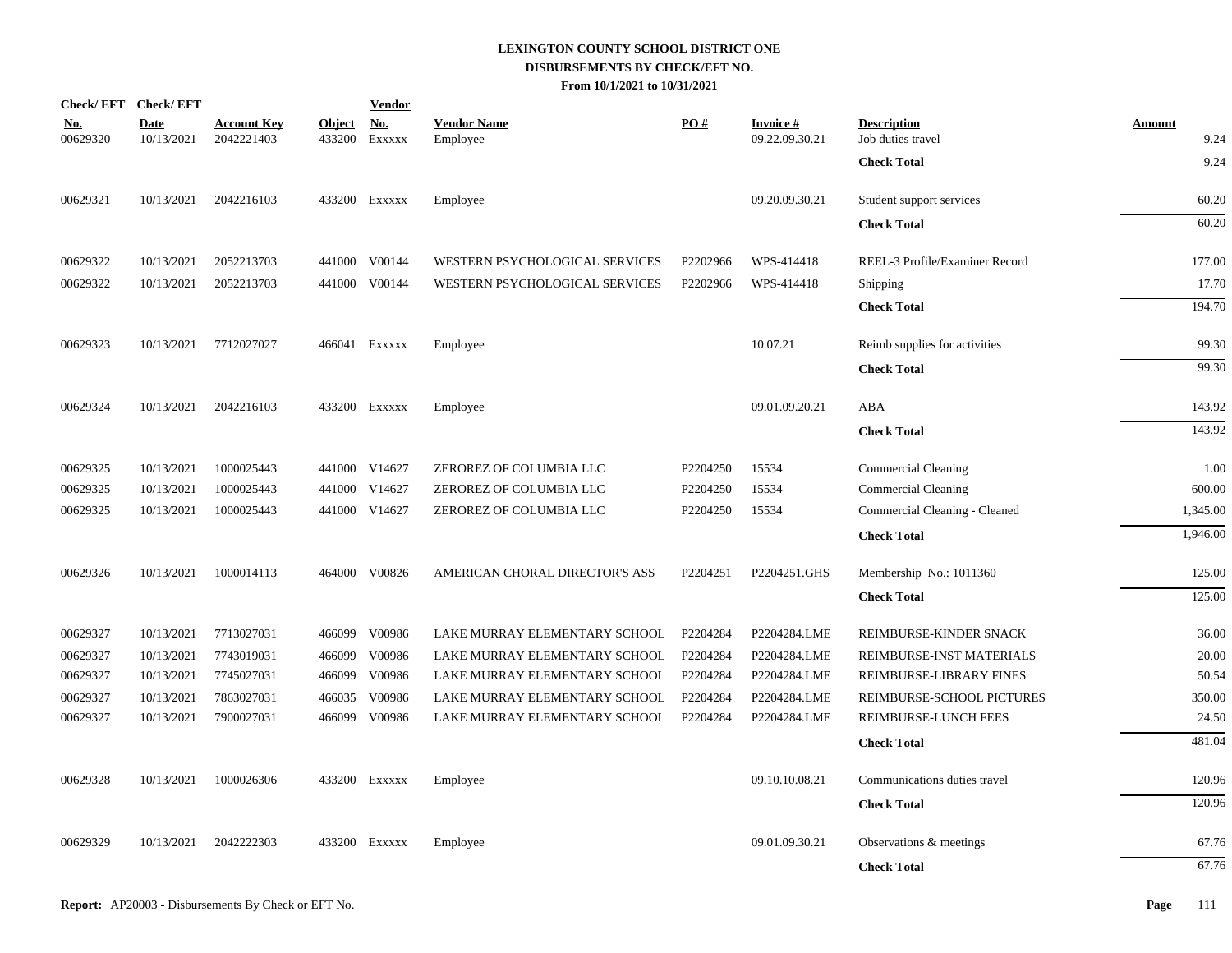| Check/EFT Check/EFT    |                           |                                  |                         | <b>Vendor</b>        |                                  |          |                                   |                                                 |                        |
|------------------------|---------------------------|----------------------------------|-------------------------|----------------------|----------------------------------|----------|-----------------------------------|-------------------------------------------------|------------------------|
| <u>No.</u><br>00629330 | <b>Date</b><br>10/13/2021 | <b>Account Key</b><br>3291022121 | <b>Object</b><br>433200 | <u>No.</u><br>EXXXXX | <b>Vendor Name</b><br>Employee   | PO#      | <b>Invoice#</b><br>09.10.09.30.21 | <b>Description</b><br>District & local meetings | <b>Amount</b><br>37.41 |
|                        |                           |                                  |                         |                      |                                  |          |                                   | <b>Check Total</b>                              | 37.41                  |
| 00629331               | 10/14/2021                | 7901527027                       |                         | 466041 V02125        | ATHENS PAPER COMPANY             | P2111572 | 18535521                          | H Stakes - 50 Ct.                               | 94.15                  |
| 00629331               | 10/14/2021                | 7901527027                       |                         | 466041 V02125        | ATHENS PAPER COMPANY             | P2111572 | 18535521                          | Avery 2923 Matte Vinyl                          | 223.29                 |
| 00629331               | 10/14/2021                | 7901527027                       |                         | 466041 V02125        | ATHENS PAPER COMPANY             | P2111572 | 18535521                          | 48" x 96" x 4MM Square Cut Whi                  | 172.54                 |
| 00629331               | 10/14/2021                | 7901527027                       |                         | 466041 V02125        | ATHENS PAPER COMPANY             | P2111572 | 18535521                          | ACM - 48"x96"                                   | 493.06                 |
| 00629331               | 10/14/2021                | 7901527027                       |                         | 466041 V02125        | ATHENS PAPER COMPANY             | P2111572 | 18535521                          | Ultra Board - White- 3/16 - 4                   | 205.07                 |
| 00629331               | 10/14/2021                | 7901527027                       |                         | 466041 V02125        | ATHENS PAPER COMPANY             | P2111572 | 18535521                          | Ultra Board - Black - 3/16 - 4                  | 247.60                 |
|                        |                           |                                  |                         |                      |                                  |          |                                   | <b>Check Total</b>                              | 1,435.71               |
| 00629332               | 10/14/2021                | 7802088029                       |                         | 466034 V16913        | <b>BOND, TERRY</b>               |          | FB.GMS.09.29.21                   | FB GMS vs LMS                                   | 80.00                  |
|                        |                           |                                  |                         |                      |                                  |          |                                   | <b>Check Total</b>                              | 80.00                  |
| 00629333               | 10/14/2021                | 1000025411                       |                         | 432300 V00168        | <b>BONITZ FLOORING GROUP INC</b> | P2202673 | PROJINV-014927                    | <b>Shaw Flight Collection</b>                   | 2,016.94               |
| 00629333               | 10/14/2021                | 1000025411                       |                         | 432300 V00168        | <b>BONITZ FLOORING GROUP INC</b> | P2202673 | <b>PROJINV-014927</b>             | Remove Existing Carpet                          | 137.80                 |
| 00629333               | 10/14/2021                | 1000025411                       |                         | 432300 V00168        | BONITZ FLOORING GROUP INC        | P2202673 | PROJINV-014927                    | Move Furniture                                  | 151.58                 |
| 00629333               | 10/14/2021                | 1000025411                       |                         | 432300 V00168        | <b>BONITZ FLOORING GROUP INC</b> | P2202673 | <b>PROJINV-014927</b>             | 4 1/8" Tarkett Cove Base                        | 192.00                 |
|                        |                           |                                  |                         |                      |                                  |          |                                   | <b>Check Total</b>                              | 2,498.32               |
| 00629337               | 10/14/2021                | 6000025639                       |                         | 446030 V16416        | <b>BORDEN DAIRY</b>              |          | 460286856                         | 039-Forts Pond ES #20961                        | 182.41                 |
| 00629337               | 10/14/2021                | 6000025622                       |                         | 446030 V16416        | <b>BORDEN DAIRY</b>              |          | 460876828                         | 022-Oak Grove ES #02972                         | 257.52                 |
| 00629337               | 10/14/2021                | 6000025642                       |                         | 446030 V16416        | <b>BORDEN DAIRY</b>              |          | 460876829                         | 042-Meadow Glen ES #970605                      | 268.25                 |
| 00629337               | 10/14/2021                | 6000025639                       |                         | 446030 V16416        | <b>BORDEN DAIRY</b>              |          | 461070262                         | 039-Forts Pond ES #20961                        | 150.22                 |
| 00629337               | 10/14/2021                | 6000025616                       |                         | 446030 V16416        | <b>BORDEN DAIRY</b>              |          | 461070264                         | 016-Pelion ES #02977                            | 321.90                 |
| 00629337               | 10/14/2021                | 6000025630                       |                         | 446030 V16416        | <b>BORDEN DAIRY</b>              |          | 461070265                         | 030-Pelion MS #14943                            | 182.41                 |
| 00629337               | 10/14/2021                | 6000025615                       |                         | 446030 V16416        | <b>BORDEN DAIRY</b>              |          | 461070266                         | 015-Pelion HS #02982                            | 193.14                 |
| 00629337               | 10/14/2021                | 6000025623                       |                         | 446030 V16416        | <b>BORDEN DAIRY</b>              |          | 461070267                         | 023-Saxe Gotha ES #02999                        | 321.90                 |
| 00629337               | 10/14/2021                | 6000025626                       |                         | 446030 V16416        | <b>BORDEN DAIRY</b>              |          | 461070268                         | 026-White Knoll MS #03005                       | 300.44                 |
| 00629337               | 10/14/2021                | 6000025625                       |                         | 446030 V16416        | <b>BORDEN DAIRY</b>              |          | 461070269                         | 025-White Knoll ES #03001                       | 321.90                 |
| 00629337               | 10/14/2021                | 6000025624                       |                         | 446030 V16416        | <b>BORDEN DAIRY</b>              |          | 461070270                         | 024-Red Bank ES #02983                          | 214.60                 |
| 00629337               | 10/14/2021                | 6000025637                       |                         | 446030 V16416        | <b>BORDEN DAIRY</b>              |          | 461070271                         | 037-Carolina Springs MS #20542                  | 257.52                 |
| 00629337               | 10/14/2021                | 6000025638                       |                         | 446030 V16416        | <b>BORDEN DAIRY</b>              |          | 461070272                         | 038-Carolina Springs ES #20541                  | 364.82                 |
| 00629337               | 10/14/2021                | 6000025645                       |                         | 446030 V16416        | <b>BORDEN DAIRY</b>              |          | 461070273                         | 045-Deerfield ES #179155                        | 407.65                 |
| 00629337               | 10/14/2021                | 6000025647                       |                         | 446030 V16416        | <b>BORDEN DAIRY</b>              |          | 461070274                         | 047-Centerville ES #158535                      | 429.20                 |
| 00629337               | 10/14/2021                | 6000025614                       |                         | 446030 V16416        | <b>BORDEN DAIRY</b>              |          | 461070275                         | 014-Gilbert ES #16053                           | 418.34                 |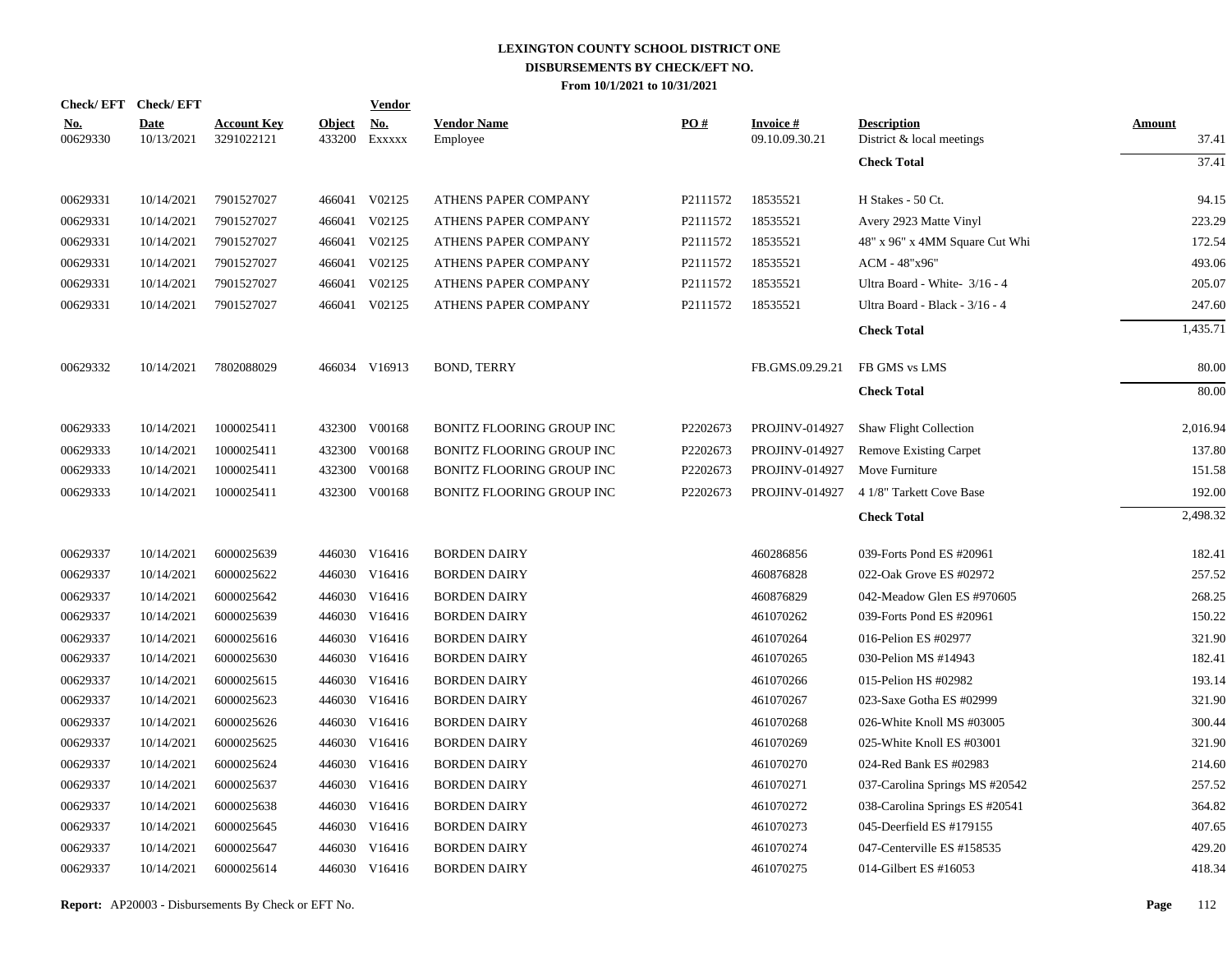| Check/EFT Check/EFT    |                           |                                  |               | <b>Vendor</b>               |                                           |     |                               |                                             |                         |
|------------------------|---------------------------|----------------------------------|---------------|-----------------------------|-------------------------------------------|-----|-------------------------------|---------------------------------------------|-------------------------|
| <u>No.</u><br>00629337 | <b>Date</b><br>10/14/2021 | <b>Account Key</b><br>6000025629 | <b>Object</b> | <b>No.</b><br>446030 V16416 | <b>Vendor Name</b><br><b>BORDEN DAIRY</b> | PO# | <b>Invoice #</b><br>461070276 | <b>Description</b><br>029-Gilbert MS #02954 | <b>Amount</b><br>343.36 |
| 00629337               | 10/14/2021                | 6000025613                       |               | 446030 V16416               | <b>BORDEN DAIRY</b>                       |     | 461070277                     | 013-Gilbert HS #02949                       | 164.47                  |
| 00629337               | 10/14/2021                | 6000025622                       |               | 446030 V16416               | <b>BORDEN DAIRY</b>                       |     | 461221841                     | 022-Oak Grove ES #02972                     | 171.68                  |
| 00629337               | 10/14/2021                | 6000025642                       |               | 446030 V16416               | <b>BORDEN DAIRY</b>                       |     | 461221842                     | 042-Meadow Glen ES #970605                  | 85.84                   |
| 00629337               | 10/14/2021                | 6000025643                       |               | 446030 V16416               | <b>BORDEN DAIRY</b>                       |     | 461221843                     | 043-Meadow Glen MS #978160                  | 236.06                  |
| 00629337               | 10/14/2021                | 6000025644                       |               | 446030 V16416               | <b>BORDEN DAIRY</b>                       |     | 461221844                     | 044-River Bluff HS #148842                  | 321.90                  |
| 00629337               | 10/14/2021                | 6000025620                       |               | 446030 V16416               | <b>BORDEN DAIRY</b>                       |     | 461221845                     | 020-Lexington MS #14941                     | 75.11                   |
| 00629337               | 10/14/2021                | 6000025612                       |               | 446030 V16416               | <b>BORDEN DAIRY</b>                       |     | 461221846                     | 012-Lexington ES #02956                     | 193.05                  |
| 00629337               | 10/14/2021                | 6000025619                       |               | 446030 V16416               | <b>BORDEN DAIRY</b>                       |     | 461221847                     | 019-AES #02964                              | 42.92                   |
| 00629337               | 10/14/2021                | 6000025628                       |               | 446030 V16416               | <b>BORDEN DAIRY</b>                       |     | 461221848                     | 028-Midway ES #02968                        | 264.64                  |
| 00629337               | 10/14/2021                | 6000025640                       |               | 446030 V16416               | <b>BORDEN DAIRY</b>                       |     | 461221849                     | 040-New Providence ES #20962                | 304.00                  |
| 00629337               | 10/14/2021                | 6000025631                       |               | 446030 V16416               | <b>BORDEN DAIRY</b>                       |     | 461221850                     | 031-Lake Murray ES #14944                   | 389.71                  |
| 00629337               | 10/14/2021                | 6000025646                       |               | 446030 V16416               | <b>BORDEN DAIRY</b>                       |     | 461221851                     | 046-Beechwood MS #143304                    | 193.14                  |
| 00629337               | 10/14/2021                | 6000025641                       |               | 446030 V16416               | <b>BORDEN DAIRY</b>                       |     | 461221853                     | 041-Rocky Creek ES #21656                   | 171.68                  |
| 00629337               | 10/14/2021                | 6000025635                       |               | 446030 V16416               | <b>BORDEN DAIRY</b>                       |     | 461221854                     | 035-Pleasant Hill ES #19754                 | 160.95                  |
| 00629337               | 10/14/2021                | 6000025634                       |               | 446030 V16416               | <b>BORDEN DAIRY</b>                       |     | 461221855                     | 034-Pleasant Hill MS #19730                 | 204.37                  |
| 00629337               | 10/14/2021                | 6000025611                       |               | 446030 V16416               | <b>BORDEN DAIRY</b>                       |     | 461221856                     | 011-Lexington HS #02963                     | 375.55                  |
| 00629337               | 10/14/2021                | 6000025627                       |               | 446030 V16416               | <b>BORDEN DAIRY</b>                       |     | 461221857                     | 027-White Knoll HS #14942                   | 429.20                  |
| 00629337               | 10/14/2021                | 6000025622                       |               | 446030 V16416               | <b>BORDEN DAIRY</b>                       |     | 461371845                     | 022-Oak Grove ES #02972                     | 257.52                  |
| 00629337               | 10/14/2021                | 6000025642                       |               | 446030 V16416               | <b>BORDEN DAIRY</b>                       |     | 461371846                     | 042-Meadow Glen ES #970605                  | 321.90                  |
| 00629337               | 10/14/2021                | 6000025643                       |               | 446030 V16416               | <b>BORDEN DAIRY</b>                       |     | 461371847                     | 043-Meadow Glen MS #978160                  | 84.89                   |
| 00629337               | 10/14/2021                | 6000025625                       |               | 446030 V16416               | <b>BORDEN DAIRY</b>                       |     | 461371848                     | 025-White Knoll ES #03001                   | 235.97                  |
| 00629337               | 10/14/2021                | 6000025624                       |               | 446030 V16416               | <b>BORDEN DAIRY</b>                       |     | 461371849                     | 024-Red Bank ES #02983                      | 150.22                  |
| 00629337               | 10/14/2021                | 6000025623                       |               | 446030 V16416               | <b>BORDEN DAIRY</b>                       |     | 461371850                     | 023-Saxe Gotha ES #02999                    | 321.90                  |
| 00629337               | 10/14/2021                | 6000025638                       |               | 446030 V16416               | <b>BORDEN DAIRY</b>                       |     | 461371852                     | 038-Carolina Springs ES #20541              | 321.90                  |
| 00629337               | 10/14/2021                | 6000025639                       |               | 446030 V16416               | <b>BORDEN DAIRY</b>                       |     | 461371854                     | 039-Forts Pond ES #20961                    | 107.30                  |
| 00629337               | 10/14/2021                | 6000025616                       |               | 446030 V16416               | <b>BORDEN DAIRY</b>                       |     | 461371856                     | 016-Pelion ES #02977                        | 193.14                  |
| 00629337               | 10/14/2021                | 6000025613                       |               | 446030 V16416               | <b>BORDEN DAIRY</b>                       |     | 461371857                     | 013-Gilbert HS #02949                       | 203.87                  |
| 00629337               | 10/14/2021                | 6000025629                       |               | 446030 V16416               | <b>BORDEN DAIRY</b>                       |     | 461371858                     | 029-Gilbert MS #02954                       | 64.88                   |
| 00629337               | 10/14/2021                | 6000025614                       |               | 446030 V16416               | <b>BORDEN DAIRY</b>                       |     | 461371859                     | 014-Gilbert ES #16053                       | 214.60                  |
| 00629337               | 10/14/2021                | 6000025647                       |               | 446030 V16416               | <b>BORDEN DAIRY</b>                       |     | 461371860                     | 047-Centerville ES #158535                  | 300.44                  |
| 00629337               | 10/14/2021                | 6000025641                       |               | 446030 V16416               | <b>BORDEN DAIRY</b>                       |     | 461371861                     | 041-Rocky Creek ES #21656                   | 185.88                  |
| 00629337               | 10/14/2021                | 6000025635                       |               | 446030 V16416               | <b>BORDEN DAIRY</b>                       |     | 461371862                     | 035-Pleasant Hill ES #19754                 | 257.52                  |
| 00629337               | 10/14/2021                | 6000025628                       |               | 446030 V16416               | <b>BORDEN DAIRY</b>                       |     | 461371863                     | 028-Midway ES #02968                        | 268.25                  |
| 00629337               | 10/14/2021                | 6000025620                       |               | 446030 V16416               | <b>BORDEN DAIRY</b>                       |     | 461371864                     | 020-Lexington MS #14941                     | 85.84                   |
| 00629337               | 10/14/2021                | 6000025612                       |               | 446030 V16416               | <b>BORDEN DAIRY</b>                       |     | 461371865                     | 012-Lexington ES #02956                     | 193.14                  |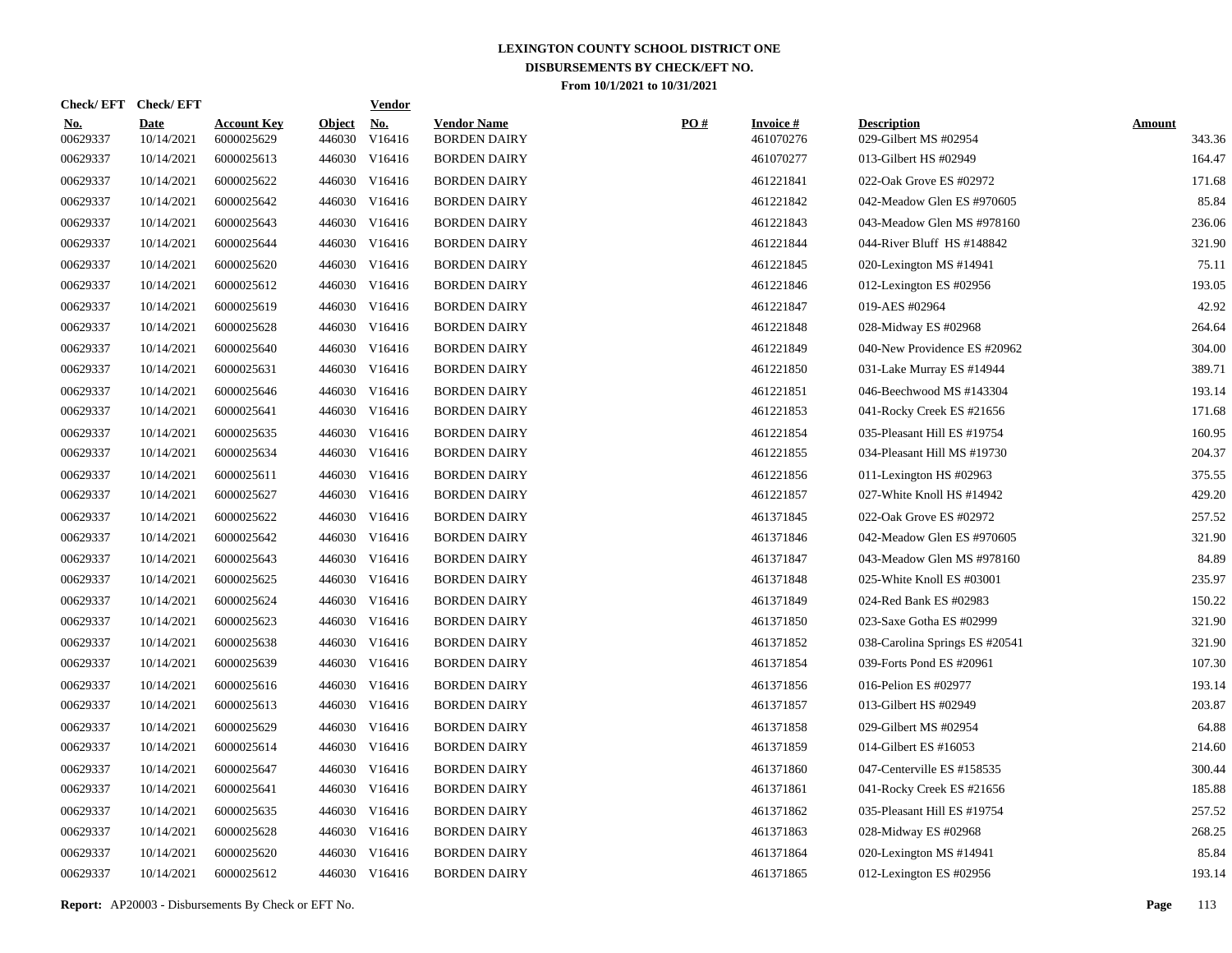| Check/EFT Check/EFT    |                           |                                  |                         | <b>Vendor</b>        |                                           |          |                              |                                                |                  |
|------------------------|---------------------------|----------------------------------|-------------------------|----------------------|-------------------------------------------|----------|------------------------------|------------------------------------------------|------------------|
| <u>No.</u><br>00629337 | <b>Date</b><br>10/14/2021 | <b>Account Key</b><br>6000025639 | <u>Object</u><br>446030 | <u>No.</u><br>V16416 | <b>Vendor Name</b><br><b>BORDEN DAIRY</b> | PO#      | <b>Invoice#</b><br>461506753 | <b>Description</b><br>039-Forts Pond ES #20961 | Amount<br>150.22 |
| 00629337               | 10/14/2021                | 6000025616                       | 446030                  | V16416               | <b>BORDEN DAIRY</b>                       |          | 461506755                    | 016-Pelion ES #02977                           | 171.68           |
| 00629337               | 10/14/2021                | 6000025615                       | 446030                  | V16416               | <b>BORDEN DAIRY</b>                       |          | 461506757                    | 015-Pelion HS #02982                           | 193.14           |
| 00629337               | 10/14/2021                | 6000025623                       |                         | 446030 V16416        | <b>BORDEN DAIRY</b>                       |          | 461506758                    | 023-Saxe Gotha ES #02999                       | 429.20           |
| 00629337               | 10/14/2021                | 6000025626                       | 446030                  | V16416               | <b>BORDEN DAIRY</b>                       |          | 461506759                    | 026-White Knoll MS #03005                      | 258.15           |
| 00629337               | 10/14/2021                | 6000025625                       |                         | 446030 V16416        | <b>BORDEN DAIRY</b>                       |          | 461506760                    | 025-White Knoll ES #03001                      | 203.87           |
| 00629337               | 10/14/2021                | 6000025624                       | 446030                  | V16416               | <b>BORDEN DAIRY</b>                       |          | 461506761                    | 024-Red Bank ES #02983                         | 193.14           |
| 00629337               | 10/14/2021                | 6000025627                       |                         | 446030 V16416        | <b>BORDEN DAIRY</b>                       |          | 461506762                    | 027-White Knoll HS #14942                      | 64.38            |
| 00629337               | 10/14/2021                | 6000025637                       |                         | 446030 V16416        | <b>BORDEN DAIRY</b>                       |          | 461506763                    | 037-Carolina Springs MS #20542                 | 391.13           |
| 00629337               | 10/14/2021                | 6000025638                       |                         | 446030 V16416        | <b>BORDEN DAIRY</b>                       |          | 461506764                    | 038-Carolina Springs ES #20541                 | 429.20           |
| 00629337               | 10/14/2021                | 6000025645                       |                         | 446030 V16416        | <b>BORDEN DAIRY</b>                       |          | 461506765                    | 045-Deerfield ES #179155                       | 407.50           |
| 00629337               | 10/14/2021                | 6000025647                       |                         | 446030 V16416        | <b>BORDEN DAIRY</b>                       |          | 461506766                    | 047-Centerville ES #158535                     | 332.63           |
| 00629337               | 10/14/2021                | 6000025614                       |                         | 446030 V16416        | <b>BORDEN DAIRY</b>                       |          | 461506767                    | 014-Gilbert ES #16053                          | 413.87           |
| 00629337               | 10/14/2021                | 6000025642                       |                         | 446030 V16416        | <b>BORDEN DAIRY</b>                       |          | 461659474                    | 042-Meadow Glen ES #970605                     | 280.53           |
| 00629337               | 10/14/2021                | 6000025643                       |                         | 446030 V16416        | <b>BORDEN DAIRY</b>                       |          | 461659475                    | 043-Meadow Glen MS #978160                     | 194.25           |
| 00629337               | 10/14/2021                | 6000025612                       |                         | 446030 V16416        | <b>BORDEN DAIRY</b>                       |          | 461659478                    | 012-Lexington ES #02956                        | 255.32           |
| 00629337               | 10/14/2021                | 6000025628                       |                         | 446030 V16416        | <b>BORDEN DAIRY</b>                       |          | 461659479                    | 028-Midway ES #02968                           | 269.79           |
| 00629337               | 10/14/2021                | 6000025640                       |                         | 446030 V16416        | <b>BORDEN DAIRY</b>                       |          | 461659480                    | 040-New Providence ES #20962                   | 302.14           |
| 00629337               | 10/14/2021                | 6000025631                       |                         | 446030 V16416        | <b>BORDEN DAIRY</b>                       |          | 461659481                    | 031-Lake Murray ES #14944                      | 237.35           |
| 00629337               | 10/14/2021                | 6000025646                       |                         | 446030 V16416        | <b>BORDEN DAIRY</b>                       |          | 461659482                    | 046-Beechwood MS #143304                       | 205.00           |
| 00629337               | 10/14/2021                | 6000025641                       |                         | 446030 V16416        | <b>BORDEN DAIRY</b>                       |          | 461659483                    | 041-Rocky Creek ES #21656                      | 226.55           |
| 00629337               | 10/14/2021                | 6000025611                       |                         | 446030 V16416        | <b>BORDEN DAIRY</b>                       |          | 461659484                    | 011-Lexington HS #02963                        | 226.57           |
| 00629337               | 10/14/2021                | 6000025635                       |                         | 446030 V16416        | <b>BORDEN DAIRY</b>                       |          | 461659485                    | 035-Pleasant Hill ES #19754                    | 248.16           |
| 00629337               | 10/14/2021                | 6000025634                       |                         | 446030 V16416        | <b>BORDEN DAIRY</b>                       |          | 461659486                    | 034-Pleasant Hill MS #19730                    | 216.39           |
|                        |                           |                                  |                         |                      |                                           |          |                              | <b>Check Total</b>                             | 18,789.17        |
| 00629338               | 10/14/2021                | 7802080029                       |                         | 466034 V16949        | <b>BOUKNIGHT, JANE</b>                    |          | FB.GMS.09.29.21              | Athletic Official                              | 80.00            |
|                        |                           |                                  |                         |                      |                                           |          |                              | <b>Check Total</b>                             | 80.00            |
| 00629339               | 10/14/2021                | 1000025408                       |                         | 432300 V13820        | BRYAN FOWLER DBA FOWLER HAULIN P2203073   |          | 3521                         | CS - Grading to prevent floodi                 | 2,450.00         |
|                        |                           |                                  |                         |                      |                                           |          |                              | <b>Check Total</b>                             | 2,450.00         |
| 00629340               | 10/14/2021                | 7802080029                       |                         | 466034 V02689        | BYRD, GARY S                              |          | 10.06.2021                   | Athletic Official                              | 80.00            |
|                        |                           |                                  |                         |                      |                                           |          |                              | <b>Check Total</b>                             | 80.00            |
| 00629341               | 10/14/2021                | 7714027021                       |                         | 466041 V00470        | <b>CAMBRIDGE UNIVERSITY PRESS</b>         | P2202368 | 1410620780                   | Ventures Level 1 Digital Value                 | 432.92           |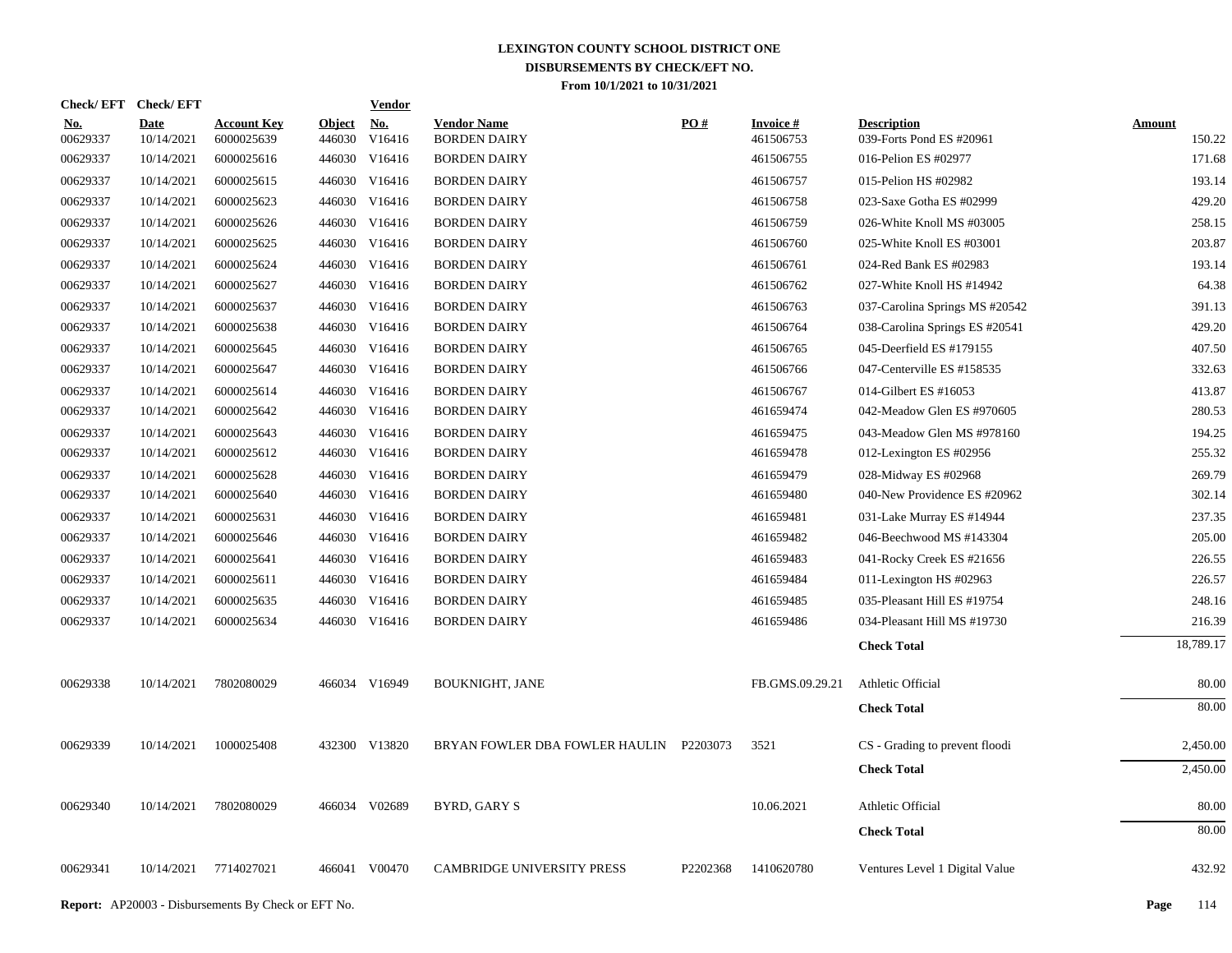|                        | Check/EFT Check/EFT       |                                  |                         | Vendor               |                                                         |                 |                               |                                                      |                         |
|------------------------|---------------------------|----------------------------------|-------------------------|----------------------|---------------------------------------------------------|-----------------|-------------------------------|------------------------------------------------------|-------------------------|
| <u>No.</u><br>00629341 | <b>Date</b><br>10/14/2021 | <b>Account Key</b><br>7714027021 | <b>Object</b><br>466041 | <u>No.</u><br>V00470 | <b>Vendor Name</b><br><b>CAMBRIDGE UNIVERSITY PRESS</b> | PO#<br>P2202368 | <b>Invoice#</b><br>1410620780 | <b>Description</b><br>Ventures Level 3 Digital Value | <b>Amount</b><br>435.00 |
| 00629341               | 10/14/2021                | 7714027021                       | 466041                  | V00470               | CAMBRIDGE UNIVERSITY PRESS                              | P2202368        | 1410620780                    | Ventures Level 4 Digital Value                       | 435.00                  |
| 00629341               | 10/14/2021                | 7714027021                       | 466041                  | V00470               | <b>CAMBRIDGE UNIVERSITY PRESS</b>                       | P2202368        | 1410620780                    | Ventures Level 5 Transitions D                       | 435.00                  |
| 00629341               | 10/14/2021                | 7714027021                       | 466041                  | V00470               | <b>CAMBRIDGE UNIVERSITY PRESS</b>                       | P2202368        | 1410620780                    | Freight                                              | 31.92                   |
| 00629341               | 10/14/2021                | 7714027021                       | 466041                  | V00470               | <b>CAMBRIDGE UNIVERSITY PRESS</b>                       | P2202368        | 1410627961                    | Ventures Level 2 Digital Value                       | 579.29                  |
| 00629341               | 10/14/2021                | 7714027021                       | 466041                  | V00470               | <b>CAMBRIDGE UNIVERSITY PRESS</b>                       | P2202368        | 1410627961                    | Freight                                              | 10.64                   |
|                        |                           |                                  |                         |                      |                                                         |                 |                               | <b>Check Total</b>                                   | 2,359.77                |
| 00629342               | 10/14/2021                | 5708025393                       |                         | 444510 V01145        | CAMCOR INC.                                             | P2105676        | 2516780                       | <b>Installation Charges</b>                          | 43,400.00               |
| 00629342               | 10/14/2021                | 5708025393                       |                         | 444510 V01145        | CAMCOR INC.                                             | P2105676        | 2516780                       | Kramer ViaGo2 with 3' HDMI cab                       | 13,501.13               |
| 00629342               | 10/14/2021                | 3290011521                       |                         | 444500 V01145        | CAMCOR INC.                                             | P2110699        | 2516816                       | CHIEF OBIU TOUCH PANEL INTERAC                       | 510.22                  |
| 00629342               | 10/14/2021                | 3290011521                       |                         | 444500 V01145        | CAMCOR INC.                                             | P2110699        | 2516816                       | COTAME 15' HIGH SPEED HDMI CAB                       | 45.15                   |
| 00629342               | 10/14/2021                | 3290011521                       |                         | 444500 V01145        | CAMCOR INC.                                             | P2110699        | 2516816                       | TRIPP LITE TLP615 PPROTECT IT                        | 59.39                   |
| 00629342               | 10/14/2021                | 3290011521                       |                         | 444500 V01145        | CAMCOR INC.                                             | P2110699        | 2516816                       | SMART SBID-MX286-V2 86" W/ 5YR                       | 9,148.29                |
| 00629342               | 10/14/2021                | 3290011521                       |                         | 444500 V01145        | CAMCOR INC.                                             | P2110699        | 2516816                       | <b>INSTALLATION CHARGES</b>                          | 700.00                  |
|                        |                           |                                  |                         |                      |                                                         |                 |                               | <b>Check Total</b>                                   | 67,364.18               |
| 00629343               | 10/14/2021                | 7802080029                       |                         | 466034 V10670        | CANTEY, JOHN THOMAS                                     |                 | 10.06.2021                    | Athletic Official                                    | 80.00                   |
|                        |                           |                                  |                         |                      |                                                         |                 |                               | <b>Check Total</b>                                   | 80.00                   |
| 00629344               | 10/14/2021                | 5727025327                       |                         | 452000 V15741        | CC AND I SERVICES LLC                                   | P2013001        | 7243                          | Ch $1 \& 17$ Inspections/Testing                     | 5,993.75                |
| 00629344               | 10/14/2021                | 5720025320                       |                         | 452000 V15741        | CC AND I SERVICES LLC                                   | P2013285        | 7299                          | Ch $1 \& 17$ Inspections/Testing                     | 13,584.35               |
| 00629344               | 10/14/2021                | 5722025322                       |                         | 452000 V15741        | CC AND I SERVICES LLC                                   | P2012145        | 7301                          | Ch 1 & 17 Inspections/Testing                        | 2,360.00                |
|                        |                           |                                  |                         |                      |                                                         |                 |                               | <b>Check Total</b>                                   | 21,938.10               |
| 00629345               | 10/14/2021                | 1000022403                       |                         | 439500 V01474        | CERTIFIED TRANSLATION SERVICES                          | P2203678        | LEX-21-0916                   | Spanish Interpreter for a 504                        | 130.00                  |
|                        |                           |                                  |                         |                      |                                                         |                 |                               | <b>Check Total</b>                                   | 130.00                  |
| 00629346               | 10/14/2021                | 1000011444                       |                         | 433200 EXXXXX        | Employee                                                |                 | 10.05.10.06.21                | Pick up staff supplies                               | 93.80                   |
|                        |                           |                                  |                         |                      |                                                         |                 |                               | <b>Check Total</b>                                   | 93.80                   |
| 00629347               | 10/14/2021                | 7802071027                       |                         | 466041 V01365        | <b>COLLINS SPORTS MEDICINE</b>                          | P2200470        | 396225                        | hydrocortisone 1% cream .9gm f                       | 7.91                    |
|                        |                           |                                  |                         |                      |                                                         |                 |                               | <b>Check Total</b>                                   | 7.91                    |
| 00629348               | 10/14/2021                | 7860527015                       |                         | 466069 V01708        | COMPASS GROUP DBA CANTEEN REFR                          | P2201510        | CAE16826                      | <b>COFFEE REGULAR</b>                                | 571.51                  |
| 00629348               | 10/14/2021                | 7860527015                       |                         | 466069 V01708        | COMPASS GROUP DBA CANTEEN REFR                          | P2201510        | CAE16826                      | <b>SUAGR</b>                                         | 102.72                  |
|                        |                           |                                  |                         |                      |                                                         |                 |                               |                                                      |                         |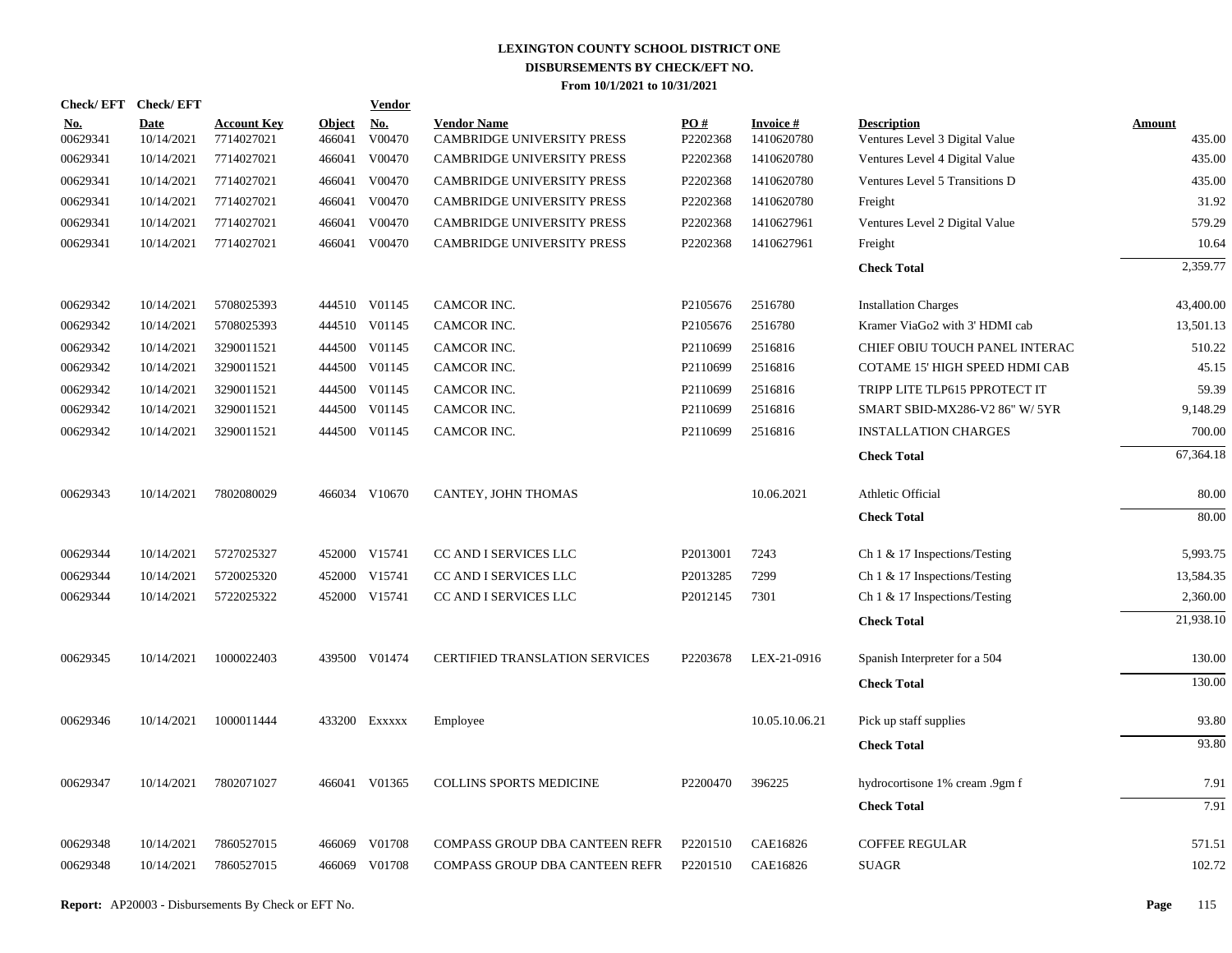|                        | Check/EFT Check/EFT       |                                  |                         | <b>Vendor</b>                         |                                                      |                 |                             |                                      |                  |
|------------------------|---------------------------|----------------------------------|-------------------------|---------------------------------------|------------------------------------------------------|-----------------|-----------------------------|--------------------------------------|------------------|
| <u>No.</u><br>00629348 | <b>Date</b><br>10/14/2021 | <b>Account Key</b><br>7860527015 | <b>Object</b><br>466069 | $\underline{\mathrm{No}}$ .<br>V01708 | <b>Vendor Name</b><br>COMPASS GROUP DBA CANTEEN REFR | PO#<br>P2201510 | <b>Invoice#</b><br>CAE16826 | <b>Description</b><br><b>CREAMER</b> | Amount<br>104.75 |
|                        |                           |                                  |                         |                                       |                                                      |                 |                             | <b>Check Total</b>                   | 778.98           |
| 00629349               | 10/14/2021                | 2042221503                       |                         | 464000 V16327                         | CONTINUED.COM LLC                                    | P2204262        | 97076                       | Continuing Education Membershi       | 89.00            |
|                        |                           |                                  |                         |                                       |                                                      |                 |                             | <b>Check Total</b>                   | 89.00            |
| 00629350               | 10/14/2021                | 1000026693                       |                         | 441000 V10639                         | COOK & BOARDMAN LLC                                  | P2203650        | 71273454                    | MORTISE CYLINDER CR1000-138-A0       | 101.12           |
|                        |                           |                                  |                         |                                       |                                                      |                 |                             | <b>Check Total</b>                   | 101.12           |
| 00629351               | 10/14/2021                | 7802081544                       |                         | 466064 V11805                         | <b>COUNTRY CLUB OF NEWBERRY</b>                      | P2204333        | 85258                       | SMITH MEMORIAL TOURNAMENT            | 500.00           |
|                        |                           |                                  |                         |                                       |                                                      |                 |                             | <b>Check Total</b>                   | 500.00           |
| 00629352               | 10/14/2021                | 2301012603                       |                         | 434501 V16928                         | CRICK SOFTWARE INC                                   | P2203974        | 26883                       | Clicker OneSchool Site License       | 46,500.00        |
|                        |                           |                                  |                         |                                       |                                                      |                 |                             | <b>Check Total</b>                   | 46,500.00        |
| 00629353               | 10/14/2021                | 1000025437                       |                         | 441020 V11900                         | DADE PAPER AND BAG LLC DBA IMP                       | P2203821        | 9686354                     | TJ0922A TOILET TISSUE JUMBO RO       | 276.68           |
|                        |                           |                                  |                         |                                       |                                                      |                 |                             | <b>Check Total</b>                   | 276.68           |
| 00629354               | 10/14/2021                | 1000023101                       |                         | 431900 V00859                         | DUFF FREEMAN LYON LLC                                |                 | 16939                       | <b>Professional Services</b>         | 11,799.20        |
|                        |                           |                                  |                         |                                       |                                                      |                 |                             | <b>Check Total</b>                   | 11,799.20        |
| 00629355               | 10/14/2021                | 1000025411                       |                         | 432300 V14264                         | EA SERVICES LLC                                      | P2201257        | 7092                        | LHS-Lift Station Inspection          | 500.00           |
| 00629355               | 10/14/2021                | 1000025413                       |                         | 432300 V14264                         | <b>EA SERVICES LLC</b>                               | P2201257        | 7092                        | <b>GHS-Lift Station Inspection</b>   | 160.00           |
| 00629355               | 10/14/2021                | 1000025413                       | 432300                  | V14264                                | <b>EA SERVICES LLC</b>                               | P2201257        | 7092                        | GHS Football Stadium- Lift Sta       | 60.00            |
| 00629355               | 10/14/2021                | 1000025414                       |                         | 432300 V14264                         | EA SERVICES LLC                                      | P2201257        | 7092                        | GES WWTP-Lift Station Inspecti       | 2,300.00         |
| 00629355               | 10/14/2021                | 1000025414                       |                         | 432300 V14264                         | EA SERVICES LLC                                      | P2201257        | 7092                        | GES WWTP-Wastewater Sampling         | 130.00           |
| 00629355               | 10/14/2021                | 1000025427                       |                         | 432300 V14264                         | <b>EA SERVICES LLC</b>                               | P2201257        | 7092                        | WKHS Classroom Addition-Lift S       | 200.00           |
| 00629355               | 10/14/2021                | 1000025427                       | 432300                  | V14264                                | EA SERVICES LLC                                      | P2201257        | 7092                        | WKHS Performing Art Center-Lif       | 200.00           |
| 00629355               | 10/14/2021                | 1000025430                       | 432300                  | V14264                                | EA SERVICES LLC                                      | P2201257        | 7092                        | <b>PMS-Lift Station Inspection</b>   | 160.00           |
| 00629355               | 10/14/2021                | 1000025434                       | 432300                  | V14264                                | EA SERVICES LLC                                      | P2201257        | 7092                        | PHMS-Lift Station Inspection         | 200.00           |
| 00629355               | 10/14/2021                | 1000025438                       |                         | 432300 V14264                         | EA SERVICES LLC                                      | P2201257        | 7092                        | <b>CSES-Lift Station Inspection</b>  | 400.00           |
| 00629355               | 10/14/2021                | 1000025440                       | 432300                  | V14264                                | EA SERVICES LLC                                      | P2201257        | 7092                        | <b>NPES-Lift Station Inspection</b>  | 400.00           |
| 00629355               | 10/14/2021                | 1000025441                       |                         | 432300 V14264                         | EA SERVICES LLC                                      | P2201257        | 7092                        | <b>RCES-Lift Station Inspection</b>  | 200.00           |
| 00629355               | 10/14/2021                | 1000025444                       |                         | 432300 V14264                         | EA SERVICES LLC                                      | P2201257        | 7092                        | RBHS-Lift Station Inspection         | 325.00           |
| 00629355               | 10/14/2021                | 1000025445                       | 432300                  | V14264                                | EA SERVICES LLC                                      | P2201257        | 7092                        | DES-Lift Station Inspection          | 200.00           |
| 00629355               | 10/14/2021                | 1000025446                       |                         | 432300 V14264                         | <b>EA SERVICES LLC</b>                               | P2201257        | 7092                        | <b>BMS-Lift Station Inspection</b>   | 200.00           |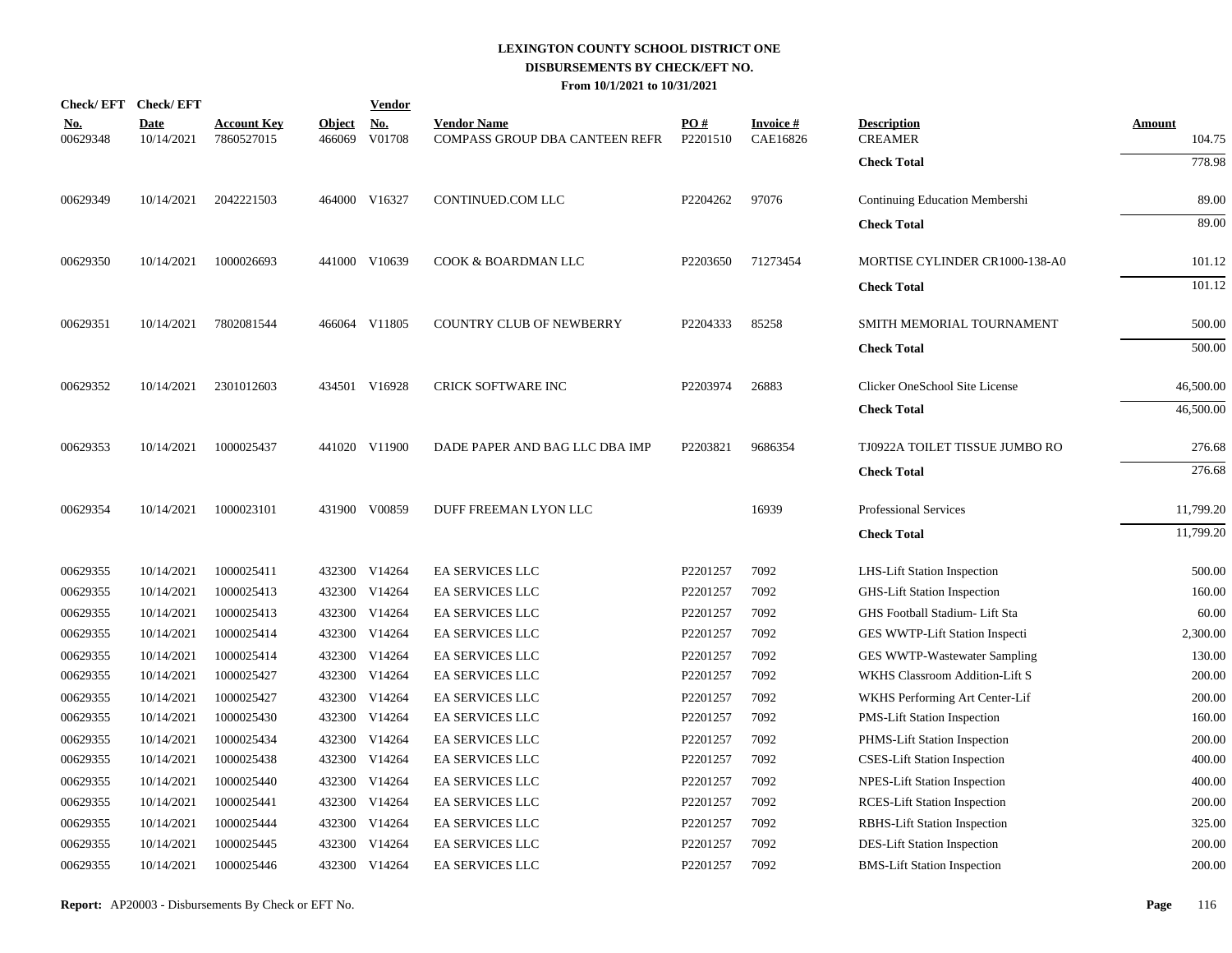|                        | Check/EFT Check/EFT       |                                  |                         | <b>Vendor</b> |                                              |                 |                         |                                                      |                  |
|------------------------|---------------------------|----------------------------------|-------------------------|---------------|----------------------------------------------|-----------------|-------------------------|------------------------------------------------------|------------------|
| <b>No.</b><br>00629355 | <b>Date</b><br>10/14/2021 | <b>Account Key</b><br>1000025452 | <b>Object</b><br>432300 | No.<br>V14264 | <b>Vendor Name</b><br><b>EA SERVICES LLC</b> | PO#<br>P2201257 | <b>Invoice#</b><br>7092 | <b>Description</b><br>Old GES-Lift Station Inspectio | Amount<br>160.00 |
|                        |                           |                                  |                         |               |                                              |                 |                         | <b>Check Total</b>                                   | 5,795.00         |
| 00629356               | 10/14/2021                | 6000025622                       |                         | 446020 V11591 | EARTHGRAINS BAKING COMPANIES I               |                 | 51472602524             | 022-Oak Grove ES #97577                              | 33.00            |
| 00629356               | 10/14/2021                | 6000025644                       |                         | 446020 V11591 | EARTHGRAINS BAKING COMPANIES I               |                 | 51472602526             | 044-River Bluff HS #99834                            | 66.00            |
| 00629356               | 10/14/2021                | 6000025643                       |                         | 446020 V11591 | EARTHGRAINS BAKING COMPANIES I               |                 | 51472602528             | 043-Meadow Glen MS #99836                            | 56.70            |
| 00629356               | 10/14/2021                | 6000025620                       |                         | 446020 V11591 | EARTHGRAINS BAKING COMPANIES I               |                 | 51472602530             | 020-Lexington MS #97575                              | 84.00            |
| 00629356               | 10/14/2021                | 6000025612                       |                         | 446020 V11591 | EARTHGRAINS BAKING COMPANIES I               |                 | 51472602533             | 012-Lexington ES #97571                              | 61.25            |
| 00629356               | 10/14/2021                | 6000025640                       |                         | 446020 V11591 | EARTHGRAINS BAKING COMPANIES I               |                 | 51472602535             | 040-New Providence ES #98574                         | 44.75            |
| 00629356               | 10/14/2021                | 6000025646                       |                         | 446020 V11591 | EARTHGRAINS BAKING COMPANIES I               |                 | 51472602536             | 046-Beechwood MS # 000002182                         | 87.00            |
| 00629356               | 10/14/2021                | 6000025611                       |                         | 446020 V11591 | EARTHGRAINS BAKING COMPANIES I               |                 | 51472602537             | 011-Lexington HS #97570                              | 117.75           |
| 00629356               | 10/14/2021                | 6000025641                       |                         | 446020 V11591 | EARTHGRAINS BAKING COMPANIES I               |                 | 51472602539             | 041-Rocky Creek ES #99361                            | 33.00            |
| 00629356               | 10/14/2021                | 6000025629                       |                         | 446020 V11591 | <b>EARTHGRAINS BAKING COMPANIES I</b>        |                 | 51472602540             | 029-Gilbert MS #97583                                | 40.50            |
| 00629356               | 10/14/2021                | 6000025635                       |                         | 446020 V11591 | EARTHGRAINS BAKING COMPANIES I               |                 | 51472602543             | 035-Pleasant Hill ES #97898                          | 27.50            |
| 00629356               | 10/14/2021                | 6000025634                       | 446020                  | V11591        | <b>EARTHGRAINS BAKING COMPANIES I</b>        |                 | 51472602544             | 034-Pleasant Hill MS #97899                          | 67.90            |
| 00629356               | 10/14/2021                | 6000025645                       |                         | 446020 V11591 | EARTHGRAINS BAKING COMPANIES I               |                 | 51472602546             | 045-Deerfield ES #975710258                          | 42.25            |
| 00629356               | 10/14/2021                | 6000025624                       | 446020                  | V11591        | EARTHGRAINS BAKING COMPANIES I               |                 | 51472602548             | 024-Red Bank ES #97579                               | 74.65            |
| 00629356               | 10/14/2021                | 6000025626                       |                         | 446020 V11591 | EARTHGRAINS BAKING COMPANIES I               |                 | 51472602550             | 026-White Knoll MS #97581                            | 108.00           |
| 00629356               | 10/14/2021                | 6000025625                       |                         | 446020 V11591 | <b>EARTHGRAINS BAKING COMPANIES I</b>        |                 | 51472602552             | 025-White Knoll ES #97580                            | 110.15           |
| 00629356               | 10/14/2021                | 6000025623                       |                         | 446020 V11591 | EARTHGRAINS BAKING COMPANIES I               |                 | 51472602554             | 023-Saxe Gotha ES #97578                             | 71.20            |
| 00629356               | 10/14/2021                | 6000025637                       | 446020                  | V11591        | EARTHGRAINS BAKING COMPANIES I               |                 | 51472602556             | 037-Carolina Springs MS #9827                        | 227.88           |
| 00629356               | 10/14/2021                | 6000025638                       |                         | 446020 V11591 | EARTHGRAINS BAKING COMPANIES I               |                 | 51472602557             | 038-Carolina Springs ES #9827                        | 22.00            |
| 00629356               | 10/14/2021                | 6000025639                       | 446020                  | V11591        | EARTHGRAINS BAKING COMPANIES I               |                 | 51472602558             | 039-Forts Pond ES #98568                             | 39.08            |
| 00629356               | 10/14/2021                | 6000025616                       |                         | 446020 V11591 | EARTHGRAINS BAKING COMPANIES I               |                 | 51472602559             | 016-Pelion ES #97540                                 | 62.50            |
| 00629356               | 10/14/2021                | 6000025615                       | 446020                  | V11591        | EARTHGRAINS BAKING COMPANIES I               |                 | 51472602561             | 015-Pelion HS #97542                                 | 44.75            |
| 00629356               | 10/14/2021                | 6000025630                       |                         | 446020 V11591 | EARTHGRAINS BAKING COMPANIES I               |                 | 51472602563             | 030-Pelion MS #97541                                 | 38.00            |
|                        |                           |                                  |                         |               |                                              |                 |                         | <b>Check Total</b>                                   | 1,559.81         |
| 00629357               | 10/14/2021                | 7885027013                       |                         | 466041 V00126 | ED SMITH LUMBER MILL INC                     | P2203714        | 55321                   | 4 x 6 x 16 Treated Post                              | 85.58            |
| 00629357               | 10/14/2021                | 7885027013                       | 466041                  | V00126        | ED SMITH LUMBER MILL INC                     | P2203714        | 55321                   | 10' x 2 x 6 Treated Boards                           | 111.14           |
| 00629357               | 10/14/2021                | 7885027013                       | 466041                  | V00126        | ED SMITH LUMBER MILL INC                     | P2203714        | 55321                   | 16' x 2 x 6 Treated Boards                           | 27.80            |
| 00629357               | 10/14/2021                | 7885027013                       | 466041                  | V00126        | ED SMITH LUMBER MILL INC                     | P2203714        | 55321                   | Advantec Plywood                                     | 417.24           |
| 00629357               | 10/14/2021                | 7885027013                       |                         | 466041 V00126 | ED SMITH LUMBER MILL INC                     | P2203714        | 55321                   | 12' x 2 x 6 Spruce Boards                            | 42.76            |
| 00629357               | 10/14/2021                | 7885027013                       | 466041                  | V00126        | ED SMITH LUMBER MILL INC                     | P2203714        | 55321                   | 16' x 2 x 4 Spruce Boards                            | 64.14            |
| 00629357               | 10/14/2021                | 7885027013                       | 466041                  | V00126        | ED SMITH LUMBER MILL INC                     | P2203714        | 55321                   | 10' x 2 x 4 Spruce Boards                            | 38.46            |
| 00629357               | 10/14/2021                | 7885027013                       |                         | 466041 V00126 | ED SMITH LUMBER MILL INC                     | P2203714        | 55321                   | 8' Studs                                             | 256.37           |
|                        |                           |                                  |                         |               |                                              |                 |                         |                                                      |                  |

**Report:** AP20003 - Disbursements By Check or EFT No. **Page** 117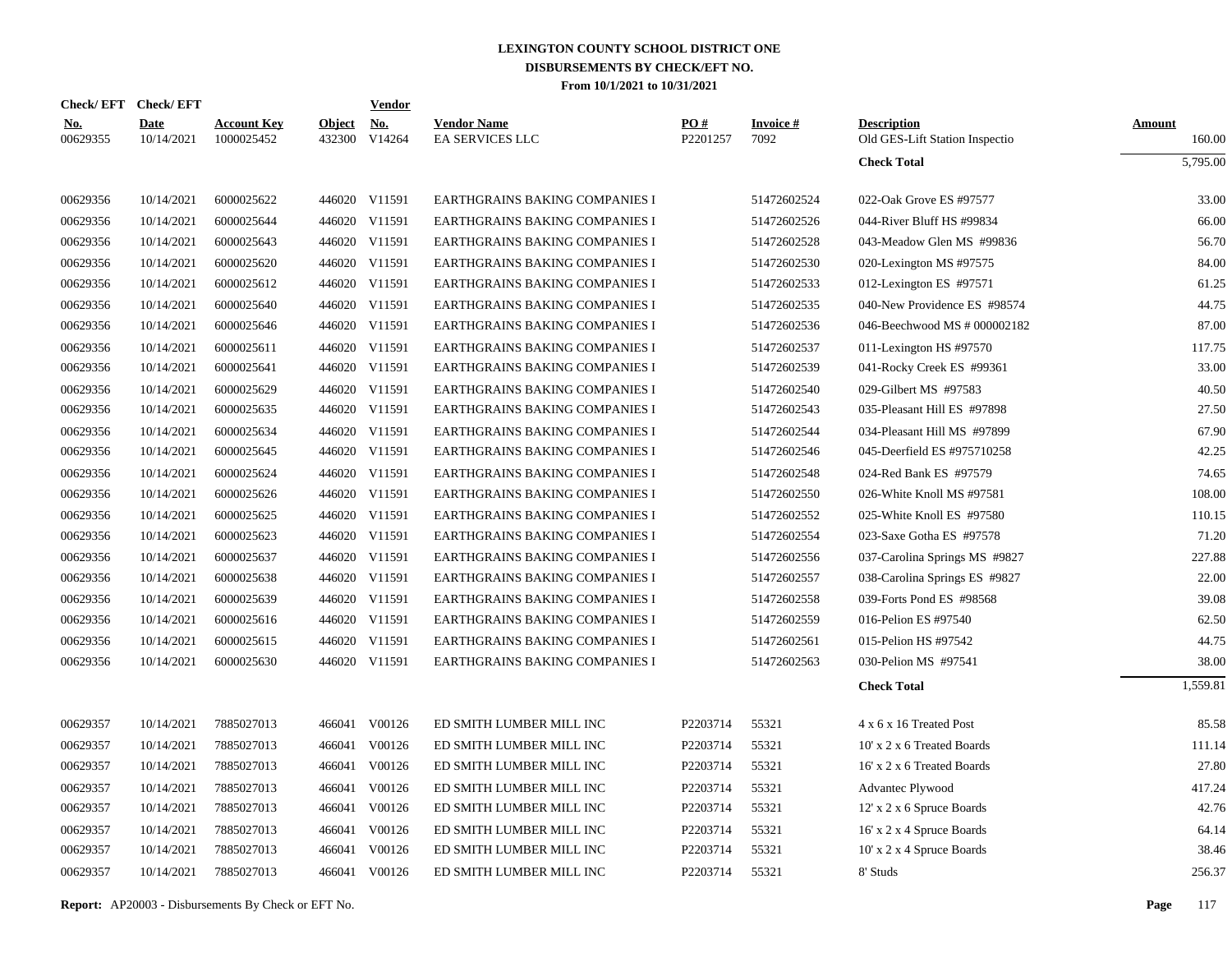|                        | Check/EFT Check/EFT       |                                  |                         | <b>Vendor</b>        |                                                |                 |                          |                                      |                       |
|------------------------|---------------------------|----------------------------------|-------------------------|----------------------|------------------------------------------------|-----------------|--------------------------|--------------------------------------|-----------------------|
| <u>No.</u><br>00629357 | <b>Date</b><br>10/14/2021 | <b>Account Key</b><br>7885027013 | <b>Object</b><br>466041 | <u>No.</u><br>V00126 | <b>Vendor Name</b><br>ED SMITH LUMBER MILL INC | PO#<br>P2203714 | <b>Invoice#</b><br>55321 | <b>Description</b><br>Sub-Floor Glue | <b>Amount</b><br>5.34 |
| 00629357               | 10/14/2021                | 7885027013                       |                         | 466041 V00126        | ED SMITH LUMBER MILL INC                       | P2203714        | 55321                    | Paslode 2-3/8 Nails                  | 64.19                 |
|                        |                           |                                  |                         |                      |                                                |                 |                          | <b>Check Total</b>                   | 1,113.02              |
| 00629358               | 10/14/2021                | 6000025610                       |                         | 434500 V15668        | <b>EMS LINQ INC</b>                            | P2202032        | $C-6551$                 | API PowerSchool - Annual Subsc       | 6,405.25              |
| 00629358               | 10/14/2021                | 6000025610                       |                         | 434500 V15668        | <b>EMS LINQ INC</b>                            | P2202032        | $C-6551$                 | MP Support - Point of Sale           | 372.00                |
| 00629358               | 10/14/2021                | 6000025610                       |                         | 434500 V15668        | <b>EMS LINQ INC</b>                            | P2202032        | $C-6551$                 | MP Support - LAP 27+                 | 2.117.00              |
| 00629358               | 10/14/2021                | 6000025610                       |                         | 434500 V15668        | EMS LINQ INC                                   | P2202032        | $C-6551$                 | MP Support - Inventory 27+           | 1,565.00              |
| 00629358               | 10/14/2021                | 6000025610                       | 434500                  | V15668               | <b>EMS LINQ INC</b>                            | P2202032        | $C-6551$                 | MP Support - STU 27+                 | 1,480.00              |
| 00629358               | 10/14/2021                | 6000025610                       |                         | 434500 V15668        | <b>EMS LINQ INC</b>                            | P2202032        | $C-6551$                 | MP Support - Menus 27+               | 1,056.00              |
| 00629358               | 10/14/2021                | 6000025610                       | 434500                  | V15668               | <b>EMS LINQ INC</b>                            | P2202032        | $C-6551$                 | MP Support - Production Record       | 32.00                 |
| 00629358               | 10/14/2021                | 6000025610                       |                         | 434500 V15668        | <b>EMS LINQ INC</b>                            | P2202032        | $C-6551$                 | MP Support - ACC 27+                 | 737.50                |
| 00629358               | 10/14/2021                | 6000025610                       | 434500                  | V15668               | <b>EMS LINQ INC</b>                            | P2202032        | $C-6551$                 | $MP$ Support - Financial $27+$       | 737.50                |
| 00629358               | 10/14/2021                | 6000025610                       |                         | 434500 V15668        | EMS LINQ INC                                   | P2202032        | $C-6551$                 | MP Support - MNU Bd Interface        | 0.00                  |
| 00629358               | 10/14/2021                | 6000025610                       | 434500                  | V15668               | <b>EMS LINQ INC</b>                            | P2202032        | $C-6551$                 | K12 PaymentCenter Meals              | 0.00                  |
| 00629358               | 10/14/2021                | 6000025611                       |                         | 434500 V15668        | EMS LINQ INC                                   | P2202032        | $C-6551$                 | MP Support - Point of Sale           | 372.00                |
| 00629358               | 10/14/2021                | 6000025611                       |                         | 434500 V15668        | <b>EMS LINQ INC</b>                            | P2202032        | $C-6551$                 | MP Support - Production Record       | 32.00                 |
| 00629358               | 10/14/2021                | 6000025612                       |                         | 434500 V15668        | <b>EMS LINQ INC</b>                            | P2202032        | $C-6551$                 | MP Support - Point of Sale           | 372.00                |
| 00629358               | 10/14/2021                | 6000025612                       |                         | 434500 V15668        | <b>EMS LINQ INC</b>                            | P2202032        | $C-6551$                 | MP Support - Production Record       | 32.00                 |
| 00629358               | 10/14/2021                | 6000025613                       |                         | 434500 V15668        | EMS LINQ INC                                   | P2202032        | $C-6551$                 | MP Support - Point of Sale           | 372.00                |
| 00629358               | 10/14/2021                | 6000025613                       |                         | 434500 V15668        | <b>EMS LINQ INC</b>                            | P2202032        | $C-6551$                 | MP Support - Production Record       | 32.00                 |
| 00629358               | 10/14/2021                | 6000025614                       |                         | 434500 V15668        | EMS LINQ INC                                   | P2202032        | $C-6551$                 | MP Support - Point of Sale           | 372.00                |
| 00629358               | 10/14/2021                | 6000025614                       | 434500                  | V15668               | <b>EMS LINQ INC</b>                            | P2202032        | $C-6551$                 | MP Support - Production Record       | 32.00                 |
| 00629358               | 10/14/2021                | 6000025615                       | 434500                  | V15668               | <b>EMS LINQ INC</b>                            | P2202032        | $C-6551$                 | MP Support - Point of Sale           | 372.00                |
| 00629358               | 10/14/2021                | 6000025615                       | 434500                  | V15668               | <b>EMS LINQ INC</b>                            | P2202032        | $C-6551$                 | MP Support - Production Record       | 32.00                 |
| 00629358               | 10/14/2021                | 6000025616                       | 434500                  | V15668               | <b>EMS LINQ INC</b>                            | P2202032        | $C-6551$                 | MP Support - Point of Sale           | 372.00                |
| 00629358               | 10/14/2021                | 6000025616                       | 434500                  | V15668               | EMS LINQ INC                                   | P2202032        | $C-6551$                 | MP Support - Production Record       | 32.00                 |
| 00629358               | 10/14/2021                | 6000025619                       | 434500                  | V15668               | <b>EMS LINQ INC</b>                            | P2202032        | $C-6551$                 | MP Support - Point of Sale           | 372.00                |
| 00629358               | 10/14/2021                | 6000025619                       | 434500                  | V15668               | <b>EMS LINQ INC</b>                            | P2202032        | $C-6551$                 | MP Support - Production Record       | 32.00                 |
| 00629358               | 10/14/2021                | 6000025620                       | 434500                  | V15668               | <b>EMS LINQ INC</b>                            | P2202032        | $C-6551$                 | MP Support - Point of Sale           | 372.00                |
| 00629358               | 10/14/2021                | 6000025620                       | 434500                  | V15668               | EMS LINQ INC                                   | P2202032        | $C-6551$                 | MP Support - Production Record       | 32.00                 |
| 00629358               | 10/14/2021                | 6000025622                       | 434500                  | V15668               | <b>EMS LINQ INC</b>                            | P2202032        | $C-6551$                 | MP Support - Point of Sale           | 372.00                |
| 00629358               | 10/14/2021                | 6000025622                       | 434500                  | V15668               | <b>EMS LINQ INC</b>                            | P2202032        | $C-6551$                 | MP Support - Production Record       | 32.00                 |
| 00629358               | 10/14/2021                | 6000025623                       |                         | 434500 V15668        | <b>EMS LINQ INC</b>                            | P2202032        | $C-6551$                 | MP Support - Point of Sale           | 372.00                |
| 00629358               | 10/14/2021                | 6000025623                       | 434500                  | V15668               | <b>EMS LINQ INC</b>                            | P2202032        | $C-6551$                 | MP Support - Production Record       | 32.00                 |
| 00629358               | 10/14/2021                | 6000025624                       |                         | 434500 V15668        | <b>EMS LINQ INC</b>                            | P2202032        | $C-6551$                 | MP Support - Point of Sale           | 372.00                |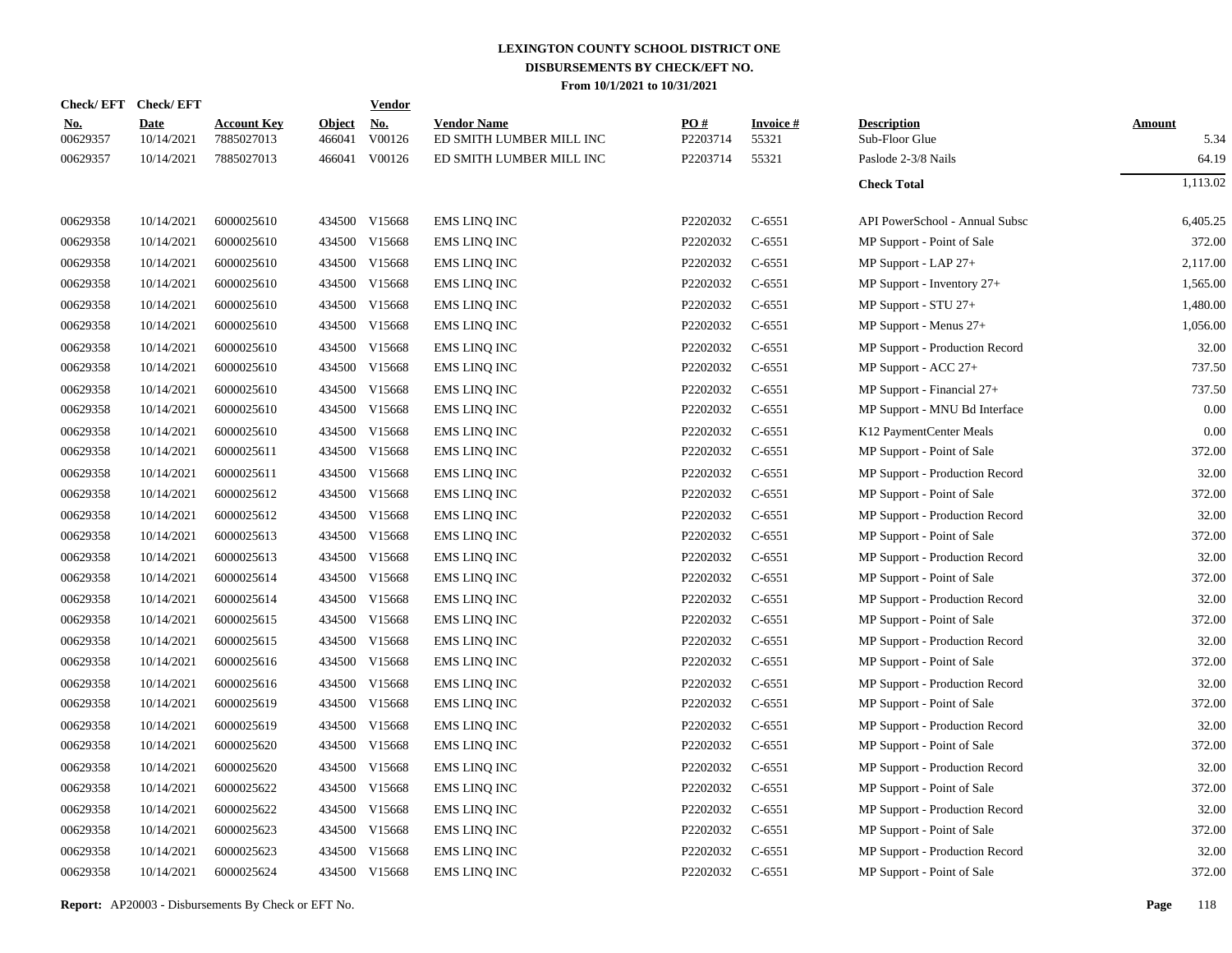| Check/ EFT             | <b>Check/EFT</b>          |                                  |                         | <b>Vendor</b>        |                                           |                 |                             |                                                      |                        |
|------------------------|---------------------------|----------------------------------|-------------------------|----------------------|-------------------------------------------|-----------------|-----------------------------|------------------------------------------------------|------------------------|
| <u>No.</u><br>00629358 | <b>Date</b><br>10/14/2021 | <b>Account Key</b><br>6000025624 | <b>Object</b><br>434500 | <u>No.</u><br>V15668 | <b>Vendor Name</b><br><b>EMS LINQ INC</b> | PQ#<br>P2202032 | <b>Invoice#</b><br>$C-6551$ | <b>Description</b><br>MP Support - Production Record | <b>Amount</b><br>32.00 |
| 00629358               | 10/14/2021                | 6000025625                       | 434500                  | V15668               | EMS LINQ INC                              | P2202032        | $C-6551$                    | MP Support - Point of Sale                           | 372.00                 |
| 00629358               | 10/14/2021                | 6000025625                       | 434500                  | V15668               | <b>EMS LINQ INC</b>                       | P2202032        | $C-6551$                    | MP Support - Production Record                       | 32.00                  |
| 00629358               | 10/14/2021                | 6000025626                       | 434500                  | V15668               | <b>EMS LINQ INC</b>                       | P2202032        | $C-6551$                    | MP Support - Point of Sale                           | 372.00                 |
| 00629358               | 10/14/2021                | 6000025626                       | 434500                  | V15668               | <b>EMS LINQ INC</b>                       | P2202032        | $C-6551$                    | MP Support - Production Record                       | 32.00                  |
| 00629358               | 10/14/2021                | 6000025627                       | 434500                  | V15668               | <b>EMS LINQ INC</b>                       | P2202032        | $C-6551$                    | MP Support - Point of Sale                           | 372.00                 |
| 00629358               | 10/14/2021                | 6000025627                       |                         | 434500 V15668        | <b>EMS LINQ INC</b>                       | P2202032        | $C-6551$                    | MP Support - Production Record                       | 32.00                  |
| 00629358               | 10/14/2021                | 6000025628                       | 434500                  | V15668               | <b>EMS LINQ INC</b>                       | P2202032        | $C-6551$                    | MP Support - Point of Sale                           | 372.00                 |
| 00629358               | 10/14/2021                | 6000025628                       |                         | 434500 V15668        | <b>EMS LINQ INC</b>                       | P2202032        | $C-6551$                    | MP Support - Production Record                       | 32.00                  |
| 00629358               | 10/14/2021                | 6000025629                       |                         | 434500 V15668        | EMS LINQ INC                              | P2202032        | $C-6551$                    | MP Support - Point of Sale                           | 372.00                 |
| 00629358               | 10/14/2021                | 6000025629                       | 434500                  | V15668               | <b>EMS LINQ INC</b>                       | P2202032        | $C-6551$                    | MP Support - Production Record                       | 32.00                  |
| 00629358               | 10/14/2021                | 6000025630                       |                         | 434500 V15668        | <b>EMS LINQ INC</b>                       | P2202032        | $C-6551$                    | MP Support - Point of Sale                           | 372.00                 |
| 00629358               | 10/14/2021                | 6000025630                       | 434500                  | V15668               | <b>EMS LINQ INC</b>                       | P2202032        | $C-6551$                    | MP Support - Production Record                       | 32.00                  |
| 00629358               | 10/14/2021                | 6000025631                       |                         | 434500 V15668        | <b>EMS LINQ INC</b>                       | P2202032        | $C-6551$                    | MP Support - Point of Sale                           | 372.00                 |
| 00629358               | 10/14/2021                | 6000025631                       | 434500                  | V15668               | <b>EMS LINQ INC</b>                       | P2202032        | $C-6551$                    | MP Support - Production Record                       | 32.00                  |
| 00629358               | 10/14/2021                | 6000025634                       |                         | 434500 V15668        | <b>EMS LINQ INC</b>                       | P2202032        | $C-6551$                    | MP Support - Point of Sale                           | 372.00                 |
| 00629358               | 10/14/2021                | 6000025634                       | 434500                  | V15668               | <b>EMS LINQ INC</b>                       | P2202032        | $C-6551$                    | MP Support - Production Record                       | 32.00                  |
| 00629358               | 10/14/2021                | 6000025635                       | 434500                  | V15668               | <b>EMS LINQ INC</b>                       | P2202032        | $C-6551$                    | MP Support - Point of Sale                           | 372.00                 |
| 00629358               | 10/14/2021                | 6000025635                       | 434500                  | V15668               | <b>EMS LINQ INC</b>                       | P2202032        | $C-6551$                    | MP Support - Production Record                       | 32.00                  |
| 00629358               | 10/14/2021                | 6000025637                       | 434500                  | V15668               | EMS LINQ INC                              | P2202032        | $C-6551$                    | MP Support - Point of Sale                           | 372.00                 |
| 00629358               | 10/14/2021                | 6000025637                       | 434500                  | V15668               | EMS LINQ INC                              | P2202032        | $C-6551$                    | MP Support - Production Record                       | 32.00                  |
| 00629358               | 10/14/2021                | 6000025638                       | 434500                  | V15668               | <b>EMS LINQ INC</b>                       | P2202032        | $C-6551$                    | MP Support - Point of Sale                           | 372.00                 |
| 00629358               | 10/14/2021                | 6000025638                       | 434500                  | V15668               | <b>EMS LINQ INC</b>                       | P2202032        | $C-6551$                    | MP Support - Production Record                       | 32.00                  |
| 00629358               | 10/14/2021                | 6000025639                       | 434500                  | V15668               | <b>EMS LINQ INC</b>                       | P2202032        | $C-6551$                    | MP Support - Point of Sale                           | 372.00                 |
| 00629358               | 10/14/2021                | 6000025639                       | 434500                  | V15668               | EMS LINQ INC                              | P2202032        | $C-6551$                    | MP Support - Production Record                       | 32.00                  |
| 00629358               | 10/14/2021                | 6000025640                       | 434500                  | V15668               | EMS LINQ INC                              | P2202032        | $C-6551$                    | MP Support - Point of Sale                           | 372.00                 |
| 00629358               | 10/14/2021                | 6000025640                       | 434500                  | V15668               | <b>EMS LINQ INC</b>                       | P2202032        | $C-6551$                    | MP Support - Production Record                       | 32.00                  |
| 00629358               | 10/14/2021                | 6000025641                       | 434500                  | V15668               | EMS LINQ INC                              | P2202032        | $C-6551$                    | MP Support - Point of Sale                           | 372.00                 |
| 00629358               | 10/14/2021                | 6000025641                       | 434500                  | V15668               | EMS LINQ INC                              | P2202032        | $C-6551$                    | MP Support - Production Record                       | 32.00                  |
| 00629358               | 10/14/2021                | 6000025642                       | 434500                  | V15668               | <b>EMS LINQ INC</b>                       | P2202032        | $C-6551$                    | MP Support - Point of Sale                           | 372.00                 |
| 00629358               | 10/14/2021                | 6000025642                       | 434500                  | V15668               | <b>EMS LINQ INC</b>                       | P2202032        | $C-6551$                    | MP Support - Production Record                       | 32.00                  |
| 00629358               | 10/14/2021                | 6000025643                       | 434500                  | V15668               | EMS LINQ INC                              | P2202032        | $C-6551$                    | MP Support - Point of Sale                           | 372.00                 |
| 00629358               | 10/14/2021                | 6000025643                       | 434500                  | V15668               | <b>EMS LINQ INC</b>                       | P2202032        | $C-6551$                    | MP Support - Production Record                       | 32.00                  |
| 00629358               | 10/14/2021                | 6000025644                       | 434500                  | V15668               | EMS LINQ INC                              | P2202032        | $C-6551$                    | MP Support - Point of Sale                           | 372.00                 |
| 00629358               | 10/14/2021                | 6000025644                       | 434500                  | V15668               | <b>EMS LINQ INC</b>                       | P2202032        | $C-6551$                    | MP Support - Production Record                       | 32.00                  |
| 00629358               | 10/14/2021                | 6000025645                       |                         | 434500 V15668        | <b>EMS LINQ INC</b>                       | P2202032        | $C-6551$                    | MP Support - Point of Sale                           | 372.00                 |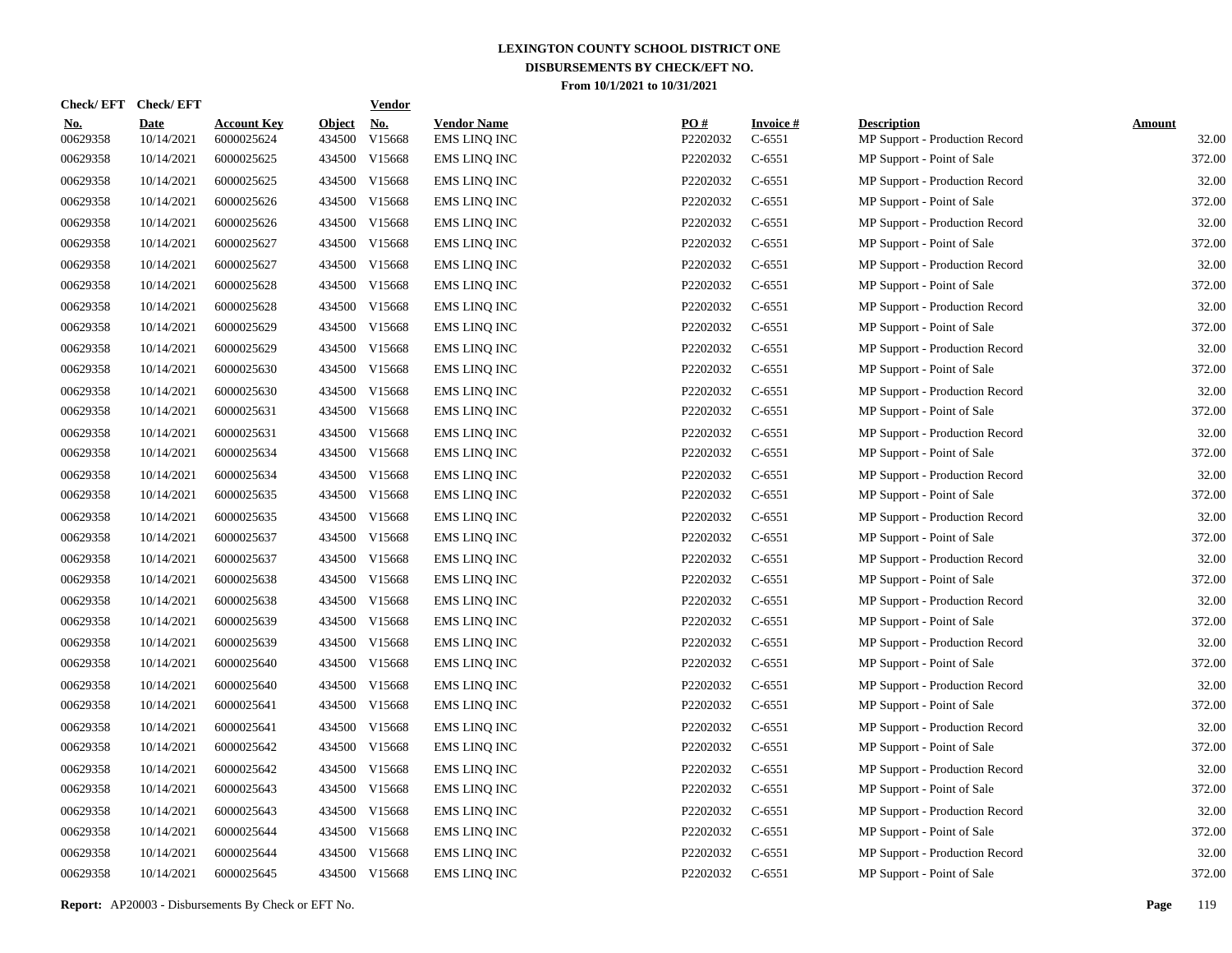| Check/EFT Check/EFT    |                           |                                  |                         | <b>Vendor</b> |                                           |                 |                                   |                                                      |                 |
|------------------------|---------------------------|----------------------------------|-------------------------|---------------|-------------------------------------------|-----------------|-----------------------------------|------------------------------------------------------|-----------------|
| <b>No.</b><br>00629358 | <b>Date</b><br>10/14/2021 | <b>Account Key</b><br>6000025645 | <b>Object</b><br>434500 | No.<br>V15668 | <b>Vendor Name</b><br><b>EMS LINQ INC</b> | PO#<br>P2202032 | Invoice #<br>$C-6551$             | <b>Description</b><br>MP Support - Production Record | Amount<br>32.00 |
| 00629358               | 10/14/2021                | 6000025646                       |                         | 434500 V15668 | <b>EMS LINQ INC</b>                       | P2202032        | $C-6551$                          | MP Support - Point of Sale                           | 372.00          |
| 00629358               | 10/14/2021                | 6000025646                       |                         | 434500 V15668 | <b>EMS LINQ INC</b>                       | P2202032        | $C-6551$                          | MP Support - Production Record                       | 32.00           |
| 00629358               | 10/14/2021                | 6000025647                       |                         | 434500 V15668 | <b>EMS LINQ INC</b>                       | P2202032        | $C-6551$                          | MP Support - Point of Sale                           | 372.00          |
| 00629358               | 10/14/2021                | 6000025647                       |                         | 434500 V15668 | <b>EMS LINQ INC</b>                       | P2202032        | $C-6551$                          | MP Support - Production Record                       | 32.00           |
|                        |                           |                                  |                         |               |                                           |                 |                                   | <b>Check Total</b>                                   | 27,026.25       |
| 00629359               | 10/14/2021                | 6000025640                       |                         | 441000 V01340 | <b>FASTENAL CO</b>                        | P2111838        | <b>SCLEX125988</b>                | 12"x8"x8" ECT-32 Kraft Corruga                       | 329.56          |
|                        |                           |                                  |                         |               |                                           |                 |                                   | <b>Check Total</b>                                   | 329.56          |
| 00629360               | 10/14/2021                | 1000025426                       |                         | 441020 V15598 | GREENVILLE OFFICE SUPPLY CO IN            | P2204214        | 918186-0                          | CAROLINA MOP 1066 24 OZ RAYON                        | 130.11          |
|                        |                           |                                  |                         |               |                                           |                 |                                   | <b>Check Total</b>                                   | 130.11          |
| 00629361               | 10/14/2021                | 5730025330                       |                         | 441000 V01479 | <b>GUITAR CENTER DBA MUSIC AND AR</b>     | P2200255        | INV027226651                      | Yamaha YFL-362 Intermediate Fl                       | 6,487.41        |
| 00629361               | 10/14/2021                | 5730025330                       |                         | 441000 V01479 | GUITAR CENTER DBA MUSIC AND AR            | P2200255        | INV027226651                      | Zildjian Leather Cymbal Straps                       | 15.84           |
| 00629361               | 10/14/2021                | 5730025330                       |                         | 441000 V01479 | GUITAR CENTER DBA MUSIC AND AR            | P2200255        | INV027226651                      | Zildjian A Series New Beat Hi-                       | 269.64          |
| 00629361               | 10/14/2021                | 5730025330                       | 454100                  | V01479        | GUITAR CENTER DBA MUSIC AND AR            | P2200255        | INV027226651                      | Fox Renard Model 41 Bassoon Ou                       | 12,604.60       |
| 00629361               | 10/14/2021                | 5730025330                       |                         | 454100 V01479 | <b>GUITAR CENTER DBA MUSIC AND AR</b>     | P2200255        | INV027226651                      | Fox Renard Model 222 Bassoon                         | 7,511.40        |
|                        |                           |                                  |                         |               |                                           |                 |                                   | <b>Check Total</b>                                   | 26,888.89       |
| 00629362               | 10/14/2021                | 7802088029                       |                         | 466034 V14685 | HARPER, MICHAEL                           |                 | FB.GMS.09.29.21                   | FB GMS vs LMS                                        | 80.00           |
|                        |                           |                                  |                         |               |                                           |                 |                                   | <b>Check Total</b>                                   | 80.00           |
| 00629363               | 10/14/2021                | 7802080043                       |                         | 466034 V16870 | HOLDERNESS, RICHARD H                     |                 | VB.MGM.10.07.21 AThletic Official |                                                      | 60.00           |
|                        |                           |                                  |                         |               |                                           |                 |                                   | <b>Check Total</b>                                   | 60.00           |
| 00629364               | 10/14/2021                | 1000026306                       |                         | 435000 V16865 | INTEGRATED MEDIA PUBLISHING               | P2202959        | 2021CI-830                        | Ad                                                   | 1,260.00        |
|                        |                           |                                  |                         |               |                                           |                 |                                   | <b>Check Total</b>                                   | 1,260.00        |
| 00629365               | 10/14/2021                | 1000025408                       |                         | 432300 V13016 | KENDALL ELEVATOR COMPANY                  | P2200426        | 3903                              | CS Unit 1 Elevator Maintenance                       | 70.00           |
| 00629365               | 10/14/2021                | 1000025408                       |                         | 432300 V13016 | KENDALL ELEVATOR COMPANY                  | P2200426        | 3903                              | CS Unit 2 Elevator Maintenance                       | 35.00           |
| 00629365               | 10/14/2021                | 1000025411                       |                         | 432300 V13016 | KENDALL ELEVATOR COMPANY                  | P2200426        | 3903                              | LHS Unit 1 - Elevator Maintena                       | 70.00           |
| 00629365               | 10/14/2021                | 1000025411                       |                         | 432300 V13016 | KENDALL ELEVATOR COMPANY                  | P2200426        | 3903                              | LHS Unit 2 Elevator Maintenanc                       | 70.00           |
| 00629365               | 10/14/2021                | 1000025411                       |                         | 432300 V13016 | KENDALL ELEVATOR COMPANY                  | P2200426        | 3903                              | LHS Unit 3 Elevator Maintenanc                       | 70.00           |
| 00629365               | 10/14/2021                | 1000025411                       |                         | 432300 V13016 | KENDALL ELEVATOR COMPANY                  | P2200426        | 3903                              | LHS Unit 4 Elevator Maintenanc                       | 35.00           |
| 00629365               | 10/14/2021                | 1000025412                       |                         | 432300 V13016 | KENDALL ELEVATOR COMPANY                  | P2200426        | 3903                              | LES Unit 1 Elevator Maintenanc                       | 70.00           |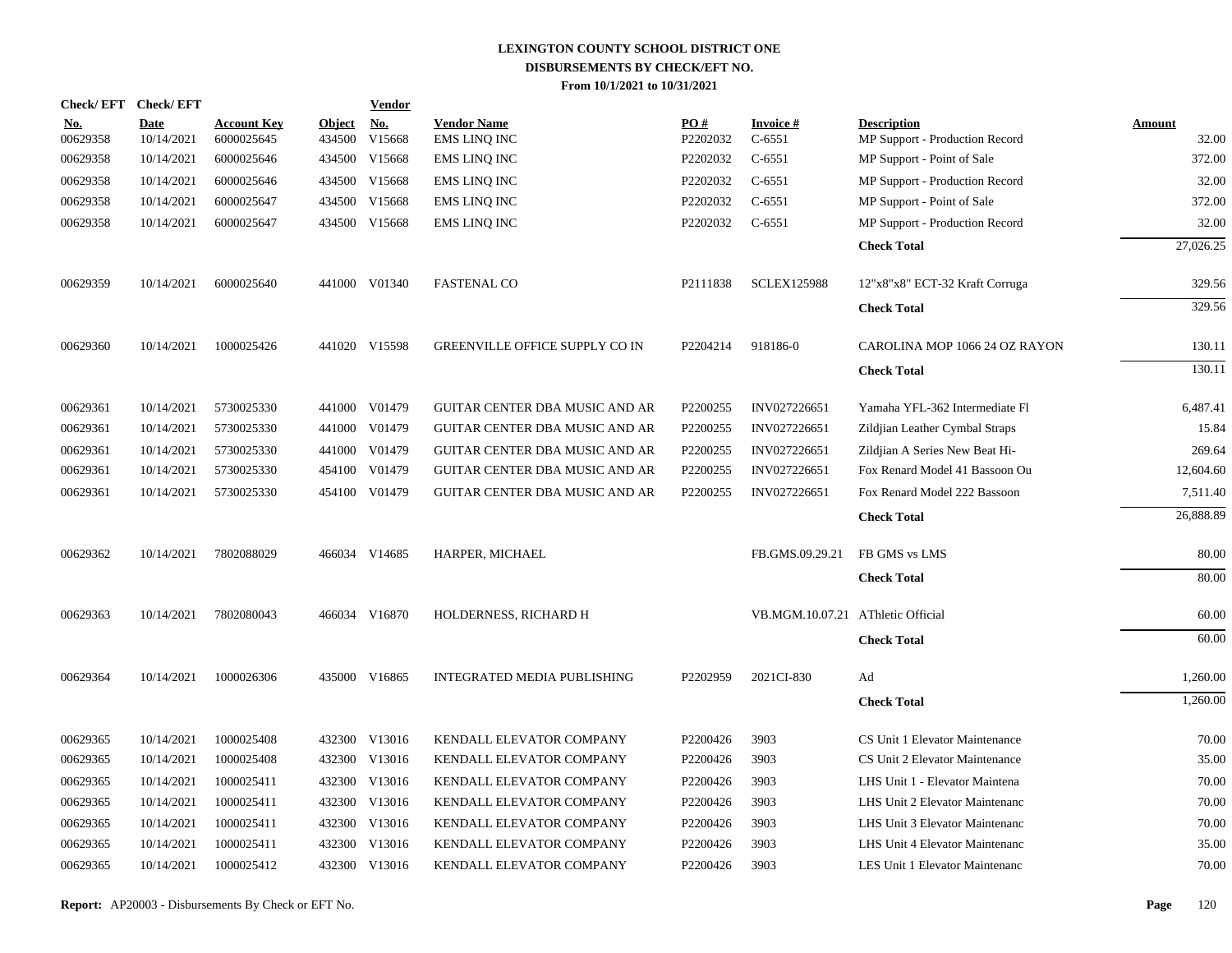| Check/EFT Check/EFT    |                           |                                  |                         | Vendor               |                                                |                 |                   |                                                      |                 |
|------------------------|---------------------------|----------------------------------|-------------------------|----------------------|------------------------------------------------|-----------------|-------------------|------------------------------------------------------|-----------------|
| <b>No.</b><br>00629365 | <b>Date</b><br>10/14/2021 | <b>Account Key</b><br>1000025420 | <b>Object</b><br>432300 | <b>No.</b><br>V13016 | <b>Vendor Name</b><br>KENDALL ELEVATOR COMPANY | PO#<br>P2200426 | Invoice #<br>3903 | <b>Description</b><br>LMS Unit 1 Elevator Maintenanc | Amount<br>70.00 |
| 00629365               | 10/14/2021                | 1000025420                       | 432300                  | V13016               | KENDALL ELEVATOR COMPANY                       | P2200426        | 3903              | LHS Stadium Unit 5 Elevator Ma                       | 70.00           |
| 00629365               | 10/14/2021                | 1000025423                       | 432300                  | V13016               | KENDALL ELEVATOR COMPANY                       | P2200426        | 3903              | <b>SGES Unit 1 Elevator Maintenan</b>                | 35.00           |
| 00629365               | 10/14/2021                | 1000025425                       | 432300                  | V13016               | KENDALL ELEVATOR COMPANY                       | P2200426        | 3903              | WKES Unit 1 Elevator Maintenan                       | 35.00           |
| 00629365               | 10/14/2021                | 1000025426                       | 432300                  | V13016               | KENDALL ELEVATOR COMPANY                       | P2200426        | 3903              | WKMS Unit 1 Elevator Maintenan                       | 70.00           |
| 00629365               | 10/14/2021                | 1000025427                       | 432300                  | V13016               | KENDALL ELEVATOR COMPANY                       | P2200426        | 3903              | WKHS Unit 1 Elevator Maintenan                       | 70.00           |
| 00629365               | 10/14/2021                | 1000025428                       | 432300                  | V13016               | KENDALL ELEVATOR COMPANY                       | P2200426        | 3903              | MES Unit 1 Elevator Maintenanc                       | 35.00           |
| 00629365               | 10/14/2021                | 1000025443                       | 432300                  | V13016               | KENDALL ELEVATOR COMPANY                       | P2200426        | 3903              | <b>MGMS Unit 1 Elevator Maintenan</b>                | 70.00           |
| 00629365               | 10/14/2021                | 1000025444                       | 432300                  | V13016               | KENDALL ELEVATOR COMPANY                       | P2200426        | 3903              | <b>RBHS Unit 1 Elevator Maintenan</b>                | 70.00           |
| 00629365               | 10/14/2021                | 1000025444                       | 432300                  | V13016               | KENDALL ELEVATOR COMPANY                       | P2200426        | 3903              | RBHS Unit 2 Elevator Maintenan                       | 70.00           |
| 00629365               | 10/14/2021                | 1000025444                       | 432300                  | V13016               | KENDALL ELEVATOR COMPANY                       | P2200426        | 3903              | RBHS Stadium Unit 3 Elevator M                       | 70.00           |
| 00629365               | 10/14/2021                | 1000025446                       | 432300                  | V13016               | KENDALL ELEVATOR COMPANY                       | P2200426        | 3903              | <b>OGES Unit 1 Elevator Maintenan</b>                | 70.00           |
| 00629365               | 10/14/2021                | 1000025446                       | 432300                  | V13016               | KENDALL ELEVATOR COMPANY                       | P2200426        | 3903              | <b>BMS</b> Unit 1 Elevator Maintenanc                | 70.00           |
| 00629365               | 10/14/2021                | 1000025452                       | 432300                  | V13016               | KENDALL ELEVATOR COMPANY                       | P2200426        | 3903              | OLD GES Unit 1 Elevator Mainte                       | 35.00           |
| 00629365               | 10/14/2021                | 1000025453                       |                         | 432300 V13016        | KENDALL ELEVATOR COMPANY                       | P2200426        | 3903              | OLD PMS Unit 1 Elevator Mainte                       | 70.00           |
|                        |                           |                                  |                         |                      |                                                |                 |                   | <b>Check Total</b>                                   | 1,330.00        |
|                        |                           |                                  |                         |                      |                                                |                 |                   |                                                      |                 |
| 00629366               | 10/14/2021                | 7730027027                       |                         | 466041 V00564        | <b>LEXINGTON DRY CLEANING</b>                  | P2204024        | 1024              | <b>PANTS HEM</b>                                     | 353.44          |
| 00629366               | 10/14/2021                | 7730027027                       |                         | 466041 V00564        | LEXINGTON DRY CLEANING                         | P2204024        | 1024              | <b>ATTACH PATCH</b>                                  | 166.92          |
| 00629366               | 10/14/2021                | 7730027027                       |                         | 466041 V00564        | LEXINGTON DRY CLEANING                         | P2204024        | 1024              | <b>CLEAN PANTS</b>                                   | 57.97           |
| 00629366               | 10/14/2021                | 7730027027                       |                         | 466041 V00564        | LEXINGTON DRY CLEANING                         | P2204024        | 1024              | <b>CLEAN SHIRTS</b>                                  | 78.03           |
| 00629366               | 10/14/2021                | 7730027027                       |                         | 466041 V00564        | LEXINGTON DRY CLEANING                         | P2204024        | 1024              | <b>CLEAN JACKET</b>                                  | 6.82            |
| 00629366               | 10/14/2021                | 7730027027                       |                         | 466041 V00564        | <b>LEXINGTON DRY CLEANING</b>                  | P2204024        | 1024              | <b>CLEAN LINING</b>                                  | 12.88           |
| 00629366               | 10/14/2021                | 7730027027                       |                         | 466041 V00564        | <b>LEXINGTON DRY CLEANING</b>                  | P2204024        | 1024              | <b>HEM JACKET SLEEVE</b>                             | 21.40           |
| 00629366               | 10/14/2021                | 7730027027                       | 466041                  | V00564               | LEXINGTON DRY CLEANING                         | P2204024        | 1024              | <b>CLEAN LIGHT WEIGHT JACKET</b>                     | 9.98            |
| 00629366               | 10/14/2021                | 7730027027                       | 466041                  | V00564               | LEXINGTON DRY CLEANING                         | P2204024        | 1024              | CLEAN WIND BREAKER JACKET                            | 33.12           |
| 00629366               | 10/14/2021                | 7730027027                       |                         | 466041 V00564        | LEXINGTON DRY CLEANING                         | P2204024        | 1024              | <b>SURCHARGE</b>                                     | 7.10            |
|                        |                           |                                  |                         |                      |                                                |                 |                   | <b>Check Total</b>                                   | 747.66          |
| 00629367               | 10/14/2021                | 1000025415                       |                         | 432300 V11007        | MASTERCRAFT RENOVATION SYSTEMS P2202395        |                 | SL5467            | PHS Gym - Bleacher Repair                            | 818.00          |
|                        |                           |                                  |                         |                      |                                                |                 |                   | <b>Check Total</b>                                   | 818.00          |
|                        |                           |                                  |                         |                      |                                                |                 |                   |                                                      |                 |
| 00629368               | 10/14/2021                | 2042212703                       |                         | 439500 V16840        | MAXIM HEALTHCARE SERVICES INC                  | P2202524        | E3922170143       | VIRTUAL SCHOOL TEACHER - MARIL                       | 2,550.00        |
| 00629368               | 10/14/2021                | 2042212703                       |                         | 439500 V16840        | MAXIM HEALTHCARE SERVICES INC                  | P2202525        | E3922240143       | VIRTUAL SCHOOL TEACHER - A. KR                       | 2,601.00        |
|                        |                           |                                  |                         |                      |                                                |                 |                   | <b>Check Total</b>                                   | 5,151.00        |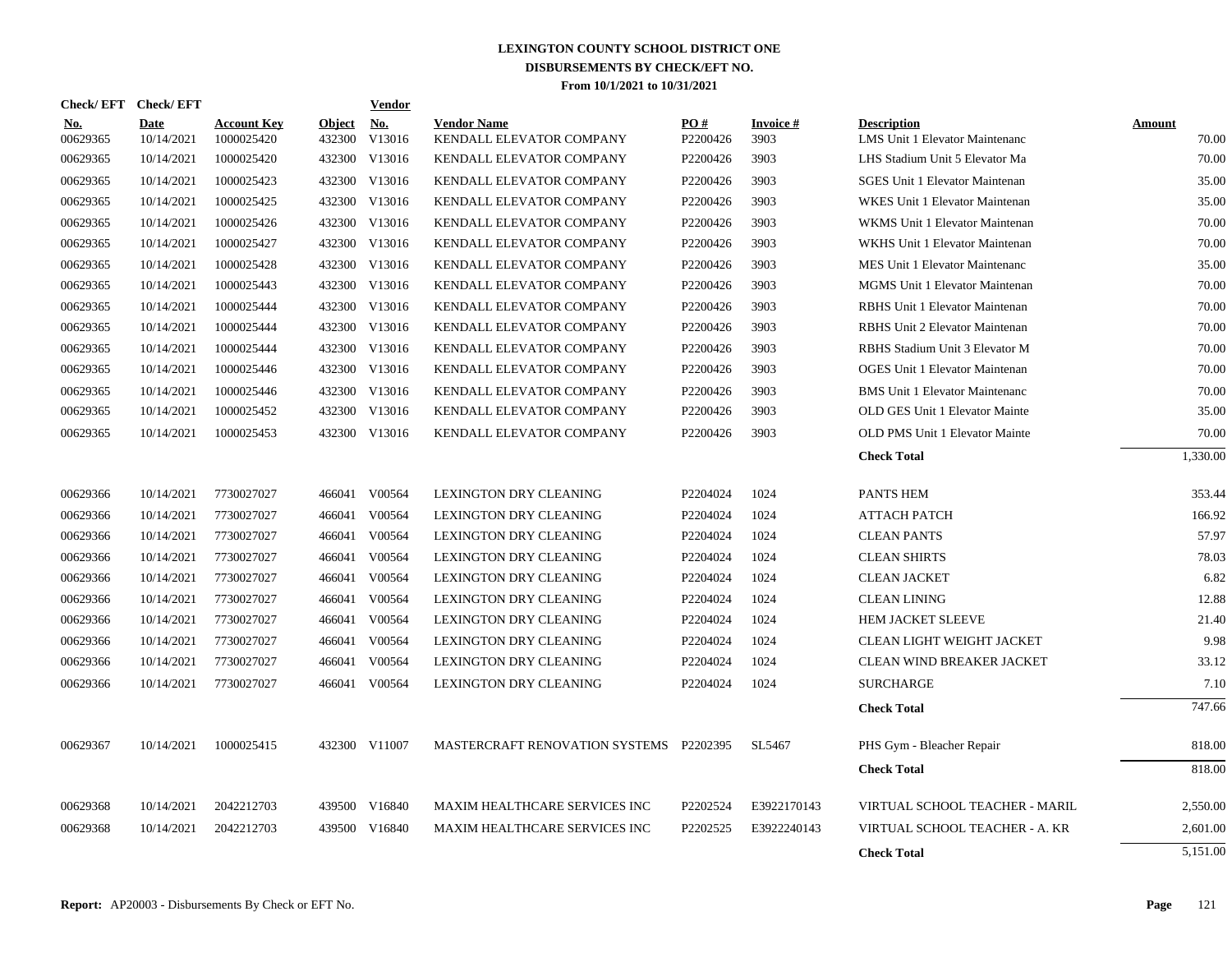|                        | Check/EFT Check/EFT       |                                  |                         | <b>Vendor</b> |                                              |                 |                                |                                                      |                        |
|------------------------|---------------------------|----------------------------------|-------------------------|---------------|----------------------------------------------|-----------------|--------------------------------|------------------------------------------------------|------------------------|
| <u>No.</u><br>00629369 | <b>Date</b><br>10/14/2021 | <b>Account Key</b><br>1000014113 | <b>Object</b><br>441000 | No.<br>V00719 | <b>Vendor Name</b><br><b>MUSICIAN SUPPLY</b> | PO#<br>P2204154 | <b>Invoice</b> $#$<br>711      | <b>Description</b><br>Strukture Universal Tablet Hol | <b>Amount</b><br>26.74 |
|                        |                           |                                  |                         |               |                                              |                 |                                | <b>Check Total</b>                                   | 26.74                  |
| 00629370               | 10/14/2021                | 5708425340                       |                         | 441000 V00078 | NUIDEA SCHOOL SUPPLY CO                      | P2202272        | 3014100                        | Smith Flavors 24" A Fixed Heig                       | 529.65                 |
| 00629370               | 10/14/2021                | 5708425340                       |                         | 441000 V00078 | NUIDEA SCHOOL SUPPLY CO                      | P2202272        | 3014100                        | Smith Interchange Medium Group                       | 576.73                 |
|                        |                           |                                  |                         |               |                                              |                 |                                | <b>Check Total</b>                                   | 1,106.38               |
| 00629371               | 10/14/2021                | 7802088029                       |                         | 466034 V03129 | PERRY, DONALD                                |                 | VB.GMS.09.27.21 VB GMS vs BLMS |                                                      | 85.00                  |
|                        |                           |                                  |                         |               |                                              |                 |                                | <b>Check Total</b>                                   | 85.00                  |
| 00629372               | 10/14/2021                | 1000012803                       |                         | 437000 V15926 | PINE GROVE                                   | P2203256        |                                | DEM2021ED-07-21 TUITION FOR C. WIMMER                | 1,834.64               |
| 00629372               | 10/14/2021                | 1000012803                       |                         | 437000 V15926 | PINE GROVE                                   | P2203256        |                                | DEM2021ED-09-21 TUITION FOR C. WIMMER                | 2,266.32               |
| 00629372               | 10/14/2021                | 1000012803                       |                         | 437000 V15926 | PINE GROVE                                   | P2203257        |                                | WIM2021ED-07-21 TUITION FOR D. HO                    | 1,834.64               |
| 00629372               | 10/14/2021                | 1000012803                       |                         | 437000 V15926 | PINE GROVE                                   | P2203257        |                                | WIM2021ED-09-21 TUITION FOR D. HO                    | 2,266.32               |
|                        |                           |                                  |                         |               |                                              |                 |                                | <b>Check Total</b>                                   | 8,201.92               |
| 00629373               | 10/14/2021                | 1000021211                       |                         | 441000 V00103 | PINE PRESS OF LEXINGTON INC                  | P2203432        | 131122                         | LHS Rubber Stamp                                     | 40.66                  |
| 00629373               | 10/14/2021                | 1000021211                       |                         | 441000 V00103 | PINE PRESS OF LEXINGTON INC                  | P2203432        | 131122                         | LHS Business Cards for new cou                       | 127.63                 |
|                        |                           |                                  |                         |               |                                              |                 |                                | <b>Check Total</b>                                   | 168.29                 |
| 00629374               | 10/14/2021                | 1000011326                       |                         | 441000 V14919 | POLLOCK COMPANY                              | P2202645        | INV409673                      | <b>Staples</b>                                       | 107.00                 |
| 00629374               | 10/14/2021                | 1000011326                       |                         | 441000 V14919 | POLLOCK COMPANY                              | P2202645        | INV409673                      | shipping                                             | 9.58                   |
|                        |                           |                                  |                         |               |                                              |                 |                                | <b>Check Total</b>                                   | 116.58                 |
| 00629375               | 10/14/2021                | 1000025408                       |                         | 432900 V14596 | REPUBLIC SERVICES INC                        | P2200745        | 0743-001702232                 | CS-Weekly Pick Up (1) 8 Yard C                       | 60.65                  |
| 00629375               | 10/14/2021                | 1000025408                       |                         | 432900 V14596 | REPUBLIC SERVICES INC                        | P2200745        | 0743-001702232                 | OC-Weekly Pick Up (1) 8 Yard C                       | 60.65                  |
| 00629375               | 10/14/2021                | 1000025411                       |                         | 432900 V14596 | REPUBLIC SERVICES INC                        | P2200745        | 0743-001702232                 | LHS-Weekly Pick Up (1) 8 Yard                        | 60.65                  |
| 00629375               | 10/14/2021                | 1000025412                       |                         | 432900 V14596 | REPUBLIC SERVICES INC                        | P2200745        | 0743-001702232                 | LES-Weekly Pick Up (1) 8 Yard                        | 60.65                  |
| 00629375               | 10/14/2021                | 1000025413                       |                         | 432900 V14596 | REPUBLIC SERVICES INC                        | P2200745        | 0743-001702232                 | GHS-Weekly Pick Up (1) 8 Yard                        | 60.65                  |
| 00629375               | 10/14/2021                | 1000025414                       |                         | 432900 V14596 | REPUBLIC SERVICES INC                        | P2200745        | 0743-001702232                 | NEW GES-Weekly Pick Up (1) 8 Y                       | 60.65                  |
| 00629375               | 10/14/2021                | 1000025415                       |                         | 432900 V14596 | REPUBLIC SERVICES INC                        | P2200745        | 0743-001702232                 | PHS-Weekly Pick Up (1) 8 Yard                        | 60.65                  |
| 00629375               | 10/14/2021                | 1000025416                       |                         | 432900 V14596 | REPUBLIC SERVICES INC                        | P2200745        | 0743-001702232                 | PES-Weekly Pick Up (1) 8 Yard                        | 60.65                  |
| 00629375               | 10/14/2021                | 1000025419                       |                         | 432900 V14596 | REPUBLIC SERVICES INC                        | P2200745        | 0743-001702232                 | RCLC-Weekly Pick Up (1) 8 Yard                       | 60.65                  |
| 00629375               | 10/14/2021                | 1000025420                       |                         | 432900 V14596 | REPUBLIC SERVICES INC                        | P2200745        | 0743-001702232                 | LMS-Weekly Pick Up (1) 8 Yard                        | 60.65                  |
| 00629375               | 10/14/2021                | 1000025421                       |                         | 432900 V14596 | REPUBLIC SERVICES INC                        | P2200745        | 0743-001702232                 | LTC-Weekly Pick Up (1) 8 Yard                        | 60.65                  |
| 00629375               | 10/14/2021                | 1000025422                       |                         | 432900 V14596 | REPUBLIC SERVICES INC                        | P2200745        | 0743-001702232                 | OGES-Weekly Pick Up (1) 8 Yard                       | 60.65                  |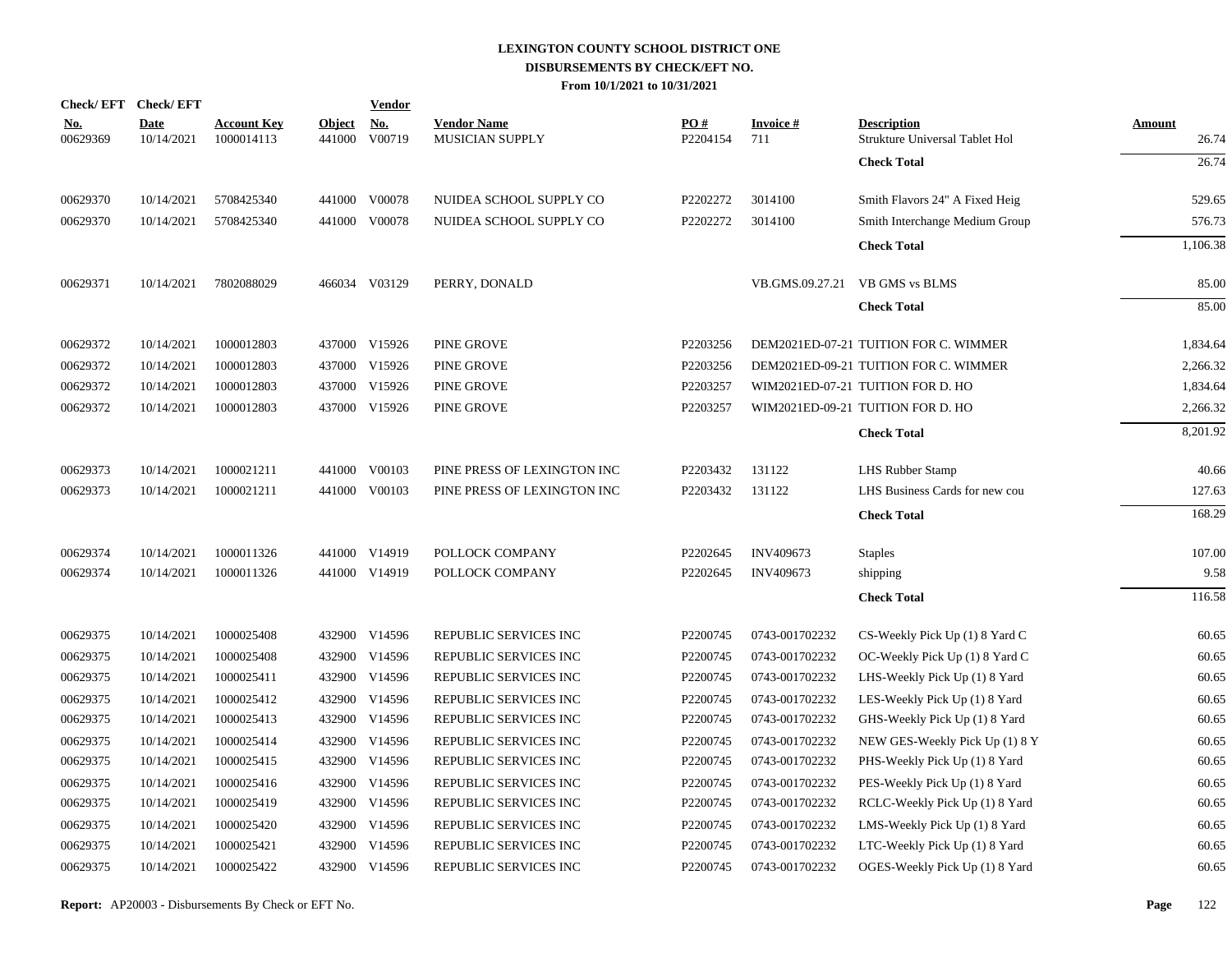| Check/ EFT             | <b>Check/EFT</b>          |                                  |                         | <b>Vendor</b>        |                                             |                 |                                   |                                                      |                        |
|------------------------|---------------------------|----------------------------------|-------------------------|----------------------|---------------------------------------------|-----------------|-----------------------------------|------------------------------------------------------|------------------------|
| <u>No.</u><br>00629375 | <b>Date</b><br>10/14/2021 | <b>Account Key</b><br>1000025423 | <b>Object</b><br>432900 | <u>No.</u><br>V14596 | <b>Vendor Name</b><br>REPUBLIC SERVICES INC | PO#<br>P2200745 | <b>Invoice#</b><br>0743-001702232 | <b>Description</b><br>SGES-Weekly Pick Up (1) 8 Yard | <b>Amount</b><br>60.65 |
| 00629375               | 10/14/2021                | 1000025424                       |                         | 432900 V14596        | REPUBLIC SERVICES INC                       | P2200745        | 0743-001702232                    | RBES-Weekly Pick Up (1) 8 Yard                       | 60.65                  |
| 00629375               | 10/14/2021                | 1000025425                       |                         | 432900 V14596        | REPUBLIC SERVICES INC                       | P2200745        | 0743-001702232                    | WKES-Weekly Pick Up (1) 8 Yard                       | 60.65                  |
| 00629375               | 10/14/2021                | 1000025426                       |                         | 432900 V14596        | REPUBLIC SERVICES INC                       | P2200745        | 0743-001702232                    | WKMS-Weekly Pick Up (1) 8 Yard                       | 60.65                  |
| 00629375               | 10/14/2021                | 1000025427                       |                         | 432900 V14596        | REPUBLIC SERVICES INC                       | P2200745        | 0743-001702232                    | WKHS-Weekly Pick Up (1) 8 Yard                       | 60.65                  |
| 00629375               | 10/14/2021                | 1000025428                       |                         | 432900 V14596        | REPUBLIC SERVICES INC                       | P2200745        | 0743-001702232                    | MES-Weekly Pick Up (1) 8 Yard                        | 60.65                  |
| 00629375               | 10/14/2021                | 1000025429                       |                         | 432900 V14596        | REPUBLIC SERVICES INC                       | P2200745        | 0743-001702232                    | GMS-Weekly Pick Up (1) 8 Yard                        | 60.65                  |
| 00629375               | 10/14/2021                | 1000025430                       |                         | 432900 V14596        | REPUBLIC SERVICES INC                       | P2200745        | 0743-001702232                    | NEW PMS-Weekly Pick Up (1) 8 Y                       | 60.65                  |
| 00629375               | 10/14/2021                | 1000025431                       |                         | 432900 V14596        | REPUBLIC SERVICES INC                       | P2200745        | 0743-001702232                    | LMES-Weekly Pick Up (1) 8 Yard                       | 60.65                  |
| 00629375               | 10/14/2021                | 1000025434                       |                         | 432900 V14596        | REPUBLIC SERVICES INC                       | P2200745        | 0743-001702232                    | PHMS-Weekly Pick Up (1) 8 Yard                       | 60.65                  |
| 00629375               | 10/14/2021                | 1000025435                       |                         | 432900 V14596        | REPUBLIC SERVICES INC                       | P2200745        | 0743-001702232                    | PHES-Weekly Pick Up (1) 8 Yard                       | 60.65                  |
| 00629375               | 10/14/2021                | 1000025437                       |                         | 432900 V14596        | REPUBLIC SERVICES INC                       | P2200745        | 0743-001702232                    | CSMS-Weekly Pick Up (1) 8 Yard                       | 60.65                  |
| 00629375               | 10/14/2021                | 1000025438                       |                         | 432900 V14596        | REPUBLIC SERVICES INC                       | P2200745        | 0743-001702232                    | CSES-Weekly Pick Up (1) 8 Yard                       | 60.65                  |
| 00629375               | 10/14/2021                | 1000025439                       |                         | 432900 V14596        | REPUBLIC SERVICES INC                       | P2200745        | 0743-001702232                    | FPES-Weekly Pick Up (1) 8 Yard                       | 60.65                  |
| 00629375               | 10/14/2021                | 1000025440                       |                         | 432900 V14596        | REPUBLIC SERVICES INC                       | P2200745        | 0743-001702232                    | NPES-Weekly Pick Up (1) 8 Yard                       | 60.65                  |
| 00629375               | 10/14/2021                | 1000025441                       |                         | 432900 V14596        | REPUBLIC SERVICES INC                       | P2200745        | 0743-001702232                    | RCES-Weekly Pick Up (1) 8 Yard                       | 60.65                  |
| 00629375               | 10/14/2021                | 1000025442                       |                         | 432900 V14596        | REPUBLIC SERVICES INC                       | P2200745        | 0743-001702232                    | MGES-Weekly Pick Up (1) 8 Yard                       | 60.65                  |
| 00629375               | 10/14/2021                | 1000025443                       |                         | 432900 V14596        | REPUBLIC SERVICES INC                       | P2200745        | 0743-001702232                    | MGMS-Weekly Pick Up (1) 8 Yard                       | 60.65                  |
| 00629375               | 10/14/2021                | 1000025444                       |                         | 432900 V14596        | REPUBLIC SERVICES INC                       | P2200745        | 0743-001702232                    | RBHS-Weekly Pick Up (1) 8 Yard                       | 60.65                  |
| 00629375               | 10/14/2021                | 1000025445                       |                         | 432900 V14596        | REPUBLIC SERVICES INC                       | P2200745        | 0743-001702232                    | DES-Weekly Pick Up (1) 8 Yard                        | 60.65                  |
| 00629375               | 10/14/2021                | 1000025446                       |                         | 432900 V14596        | REPUBLIC SERVICES INC                       | P2200745        | 0743-001702232                    | BMS-Weekly Pick Up (1) 8 Yard                        | 60.65                  |
| 00629375               | 10/14/2021                | 1000025447                       |                         | 432900 V14596        | REPUBLIC SERVICES INC                       | P2200745        | 0743-001702232                    | CES-Weekly Pick Up (1) 8 Yard                        | 60.65                  |
| 00629375               | 10/14/2021                | 1000025407                       |                         | 432900 V14596        | REPUBLIC SERVICES INC                       | P2202690        | 743001703400                      | <b>Transportation - Trash Service</b>                | 25.60                  |
| 00629375               | 10/14/2021                | 1000025408                       |                         | 432900 V14596        | REPUBLIC SERVICES INC                       | P2202690        | 743001703400                      | CSO - Trash Service 100 Tarrar                       | 102.40                 |
| 00629375               | 10/14/2021                | 1000025408                       |                         | 432900 V14596        | REPUBLIC SERVICES INC                       | P2202690        | 743001703400                      | CSO - Trash Service 111 Tarrar                       | 51.20                  |
| 00629375               | 10/14/2021                | 1000025408                       |                         | 432900 V14596        | REPUBLIC SERVICES INC                       | P2202690        | 743001703400                      | <b>Operations Center - Trash Serv</b>                | 51.20                  |
| 00629375               | 10/14/2021                | 1000025408                       |                         | 432900 V14596        | REPUBLIC SERVICES INC                       | P2202690        | 743001703400                      | Maintenance-Trash Service Roll                       | 295.00                 |
| 00629375               | 10/14/2021                | 1000025411                       |                         | 432900 V14596        | REPUBLIC SERVICES INC                       | P2202690        | 743001703400                      | LHS - Trash Service (3) 8 yard                       | 806.40                 |
| 00629375               | 10/14/2021                | 1000025411                       | 432900                  | V14596               | REPUBLIC SERVICES INC                       | P2202690        | 743001703400                      | LHS Gym-Trash Service (1) 6 y                        | 201.60                 |
| 00629375               | 10/14/2021                | 1000025411                       |                         | 432900 V14596        | REPUBLIC SERVICES INC                       | P2202690        | 743001703400                      | LHS Stadium - Trash Service (1                       | 38.40                  |
| 00629375               | 10/14/2021                | 1000025412                       |                         | 432900 V14596        | REPUBLIC SERVICES INC                       | P2202690        | 743001703400                      | LES - Trash Service (2) 8 yard                       | 537.60                 |
| 00629375               | 10/14/2021                | 1000025413                       |                         | 432900 V14596        | REPUBLIC SERVICES INC                       | P2202690        | 743001703400                      | GHS - Trash Service (3) 8 yard                       | 806.40                 |
| 00629375               | 10/14/2021                | 1000025413                       |                         | 432900 V14596        | REPUBLIC SERVICES INC                       | P2202690        | 743001703400                      | GHS Stadium - Trash Service (1                       | 38.40                  |
| 00629375               | 10/14/2021                | 1000025414                       |                         | 432900 V14596        | REPUBLIC SERVICES INC                       | P2202690        | 743001703400                      | GES WWTP - Trash Service (1) 4                       | 51.20                  |
| 00629375               | 10/14/2021                | 1000025414                       |                         | 432900 V14596        | REPUBLIC SERVICES INC                       | P2202690        | 743001703400                      | GES - Trash Service (3) 8 yard                       | 806.40                 |
| 00629375               | 10/14/2021                | 1000025415                       |                         | 432900 V14596        | REPUBLIC SERVICES INC                       | P2202690        | 743001703400                      | PHS - Trash Service (3) 8 yard                       | 806.40                 |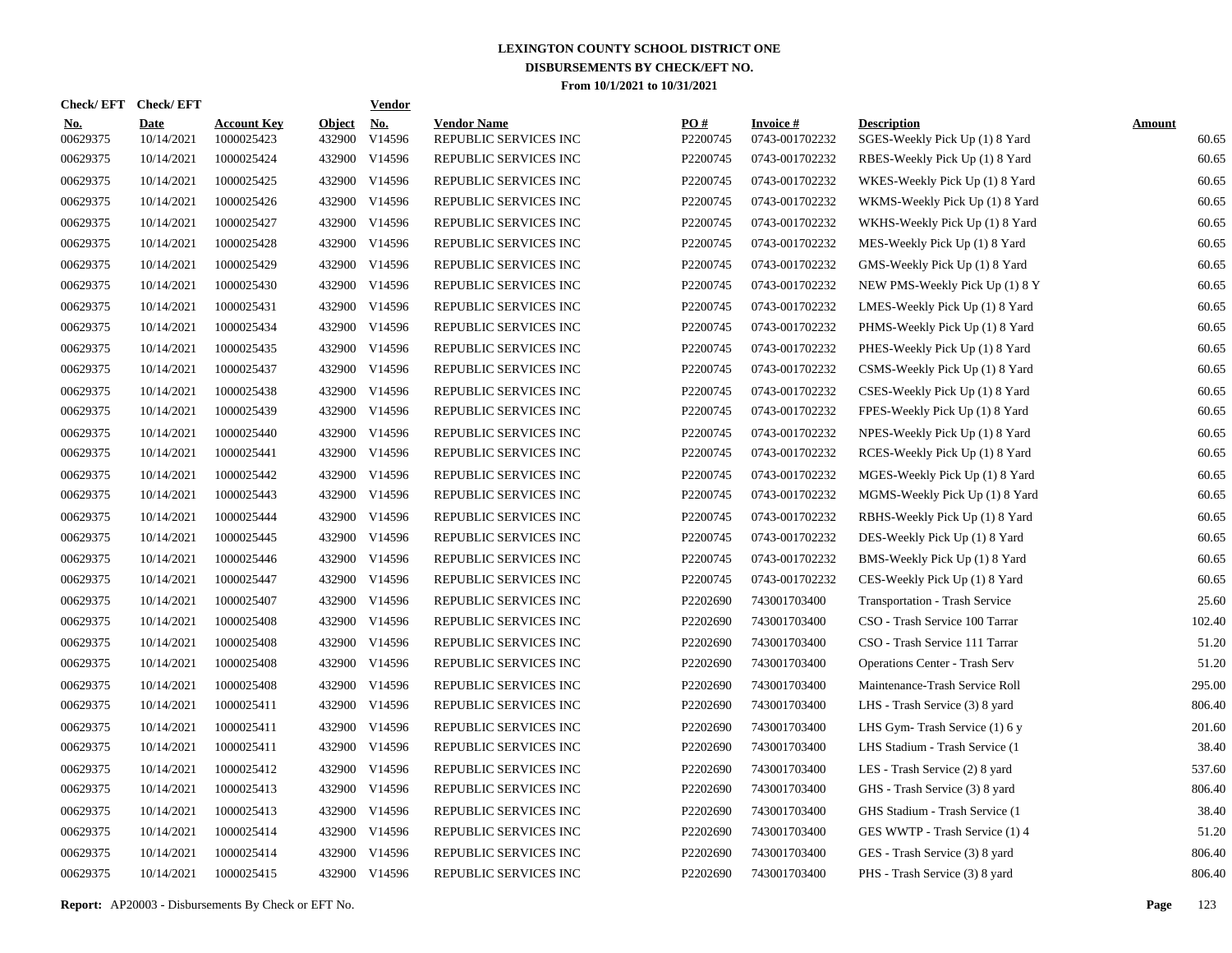|                        | Check/EFT Check/EFT       |                                                            |                      | <b>Vendor</b> |                                             |                 |                                 |                                                      |                         |
|------------------------|---------------------------|------------------------------------------------------------|----------------------|---------------|---------------------------------------------|-----------------|---------------------------------|------------------------------------------------------|-------------------------|
| <u>No.</u><br>00629375 | <b>Date</b><br>10/14/2021 | <b>Account Key</b><br>1000025416                           | Object No.<br>432900 | V14596        | <b>Vendor Name</b><br>REPUBLIC SERVICES INC | PQ#<br>P2202690 | <b>Invoice#</b><br>743001703400 | <b>Description</b><br>PES - Trash Service (3) 8 yard | <b>Amount</b><br>806.40 |
| 00629375               | 10/14/2021                | 1000025416                                                 |                      | 432900 V14596 | REPUBLIC SERVICES INC                       | P2202690        | 743001703400                    | PES WWTP (1) 4 yard                                  | 32.00                   |
| 00629375               | 10/14/2021                | 1000025419                                                 |                      | 432900 V14596 | REPUBLIC SERVICES INC                       | P2202690        | 743001703400                    | RCLC - Trash Service (1) 8 yar                       | 268.80                  |
| 00629375               | 10/14/2021                | 1000025420                                                 |                      | 432900 V14596 | REPUBLIC SERVICES INC                       | P2202690        | 743001703400                    | LMS - Trash Service (2) 8 yard                       | 537.60                  |
| 00629375               | 10/14/2021                | 1000025421                                                 |                      | 432900 V14596 | REPUBLIC SERVICES INC                       | P2202690        | 743001703400                    | LTC - Trash Service (2) 8 yard                       | 537.60                  |
| 00629375               | 10/14/2021                | 1000025422                                                 |                      | 432900 V14596 | REPUBLIC SERVICES INC                       | P2202690        | 743001703400                    | OGES - Trash Service (2) 8 yar                       | 537.60                  |
| 00629375               | 10/14/2021                | 1000025423                                                 |                      | 432900 V14596 | REPUBLIC SERVICES INC                       | P2202690        | 743001703400                    | SGES - Trash Service (1) 8 yar                       | 268.80                  |
| 00629375               | 10/14/2021                | 1000025423                                                 |                      | 432900 V14596 | REPUBLIC SERVICES INC                       | P2202690        | 743001703400                    | SGES - Trash Service (1) 6 yar                       | 210.00                  |
| 00629375               | 10/14/2021                | 1000025424                                                 |                      | 432900 V14596 | REPUBLIC SERVICES INC                       | P2202690        | 743001703400                    | RBES - Trash Service (2) 8 yar                       | 537.60                  |
| 00629375               | 10/14/2021                | 1000025425                                                 |                      | 432900 V14596 | REPUBLIC SERVICES INC                       | P2202690        | 743001703400                    | WKES - Trash Service (1) 6 yar                       | 201.60                  |
| 00629375               | 10/14/2021                | 1000025425                                                 |                      | 432900 V14596 | REPUBLIC SERVICES INC                       | P2202690        | 743001703400                    | WKES - Trash Service (2) 8 yar                       | 268.80                  |
| 00629375               | 10/14/2021                | 1000025426                                                 |                      | 432900 V14596 | REPUBLIC SERVICES INC                       | P2202690        | 743001703400                    | WKMS - Trash Service(2) 8 yard                       | 537.60                  |
| 00629375               | 10/14/2021                | 1000025427                                                 |                      | 432900 V14596 | REPUBLIC SERVICES INC                       | P2202690        | 743001703400                    | WKHS - Trash Service(3) 8 yard                       | 806.40                  |
| 00629375               | 10/14/2021                | 1000025428                                                 |                      | 432900 V14596 | REPUBLIC SERVICES INC                       | P2202690        | 743001703400                    | MES - Trash Service (2) 8 yard                       | 537.60                  |
| 00629375               | 10/14/2021                | 1000025429                                                 |                      | 432900 V14596 | REPUBLIC SERVICES INC                       | P2202690        | 743001703400                    | GMS - Trash Service (2) 8 yard                       | 537.60                  |
| 00629375               | 10/14/2021                | 1000025430                                                 |                      | 432900 V14596 | REPUBLIC SERVICES INC                       | P2202690        | 743001703400                    | PMS - Trash Service (2) 8 yard                       | 537.60                  |
| 00629375               | 10/14/2021                | 1000025430                                                 |                      | 432900 V14596 | REPUBLIC SERVICES INC                       | P2202690        | 743001703400                    | PMS Transportation - Trash Ser                       | 32.00                   |
| 00629375               | 10/14/2021                | 1000025431                                                 |                      | 432900 V14596 | REPUBLIC SERVICES INC                       | P2202690        | 743001703400                    | LMES - Trash Service (2) 8 yar                       | 537.60                  |
| 00629375               | 10/14/2021                | 1000025434                                                 |                      | 432900 V14596 | REPUBLIC SERVICES INC                       | P2202690        | 743001703400                    | PHMS - Trash Service (2) 8 yar                       | 537.60                  |
| 00629375               | 10/14/2021                | 1000025435                                                 |                      | 432900 V14596 | REPUBLIC SERVICES INC                       | P2202690        | 743001703400                    | PHES - Trash Service (2) 8 yar                       | 537.60                  |
| 00629375               | 10/14/2021                | 1000025437                                                 |                      | 432900 V14596 | REPUBLIC SERVICES INC                       | P2202690        | 743001703400                    | CSMS - Trash Service (2) 8 yar                       | 537.60                  |
| 00629375               | 10/14/2021                | 1000025438                                                 |                      | 432900 V14596 | REPUBLIC SERVICES INC                       | P2202690        | 743001703400                    | CSES - Trash Service (2) 8 yar                       | 537.60                  |
| 00629375               | 10/14/2021                | 1000025439                                                 |                      | 432900 V14596 | REPUBLIC SERVICES INC                       | P2202690        | 743001703400                    | FPES - Trash Service (2) 8 yar                       | 537.60                  |
| 00629375               | 10/14/2021                | 1000025440                                                 |                      | 432900 V14596 | REPUBLIC SERVICES INC                       | P2202690        | 743001703400                    | NPES - Trash Service (2) 8 yar                       | 537.60                  |
| 00629375               | 10/14/2021                | 1000025441                                                 |                      | 432900 V14596 | REPUBLIC SERVICES INC                       | P2202690        | 743001703400                    | RCES - Trash Service (2) 8 yar                       | 537.60                  |
| 00629375               | 10/14/2021                | 1000025442                                                 |                      | 432900 V14596 | REPUBLIC SERVICES INC                       | P2202690        | 743001703400                    | MGES - Trash Service (2) 8 yar                       | 537.60                  |
| 00629375               | 10/14/2021                | 1000025443                                                 |                      | 432900 V14596 | REPUBLIC SERVICES INC                       | P2202690        | 743001703400                    | MGMS - Trash Service (2) 8 yar                       | 537.60                  |
| 00629375               | 10/14/2021                | 1000025444                                                 |                      | 432900 V14596 | REPUBLIC SERVICES INC                       | P2202690        | 743001703400                    | RBHS - Trash Service (2) 8 yar                       | 537.60                  |
| 00629375               | 10/14/2021                | 1000025444                                                 |                      | 432900 V14596 | REPUBLIC SERVICES INC                       | P2202690        | 743001703400                    | RBHS Stadium - Trash Service (                       | 76.80                   |
| 00629375               | 10/14/2021                | 1000025445                                                 |                      | 432900 V14596 | REPUBLIC SERVICES INC                       | P2202690        | 743001703400                    | DES - Trash Service (2) 8 yard                       | 537.60                  |
| 00629375               | 10/14/2021                | 1000025446                                                 |                      | 432900 V14596 | REPUBLIC SERVICES INC                       | P2202690        | 743001703400                    | BMS - Trash Service (2) 8 yard                       | 537.60                  |
| 00629375               | 10/14/2021                | 1000025447                                                 |                      | 432900 V14596 | REPUBLIC SERVICES INC                       | P2202690        | 743001703400                    | CES - Trash Service (2) 8 yard                       | 537.60                  |
|                        |                           |                                                            |                      |               |                                             |                 |                                 | <b>Check Total</b>                                   | 21,479.10               |
| 00629376               | 10/14/2021                | 7802072046                                                 |                      | 466041 V00749 | RIDDELL / ALL AMERICAN                      | P2201429        | 60437339                        | 11 White Victor-I Football Hel                       | 1,331.07                |
| 00629376               | 10/14/2021                | 7802072046                                                 |                      | 466041 V00749 | RIDDELL / ALL AMERICAN                      | P2201429        | 60437339                        | Shipping                                             | 47.08                   |
|                        |                           | <b>Report:</b> AP20003 - Disbursements By Check or EFT No. |                      |               |                                             |                 |                                 |                                                      | Page<br>124             |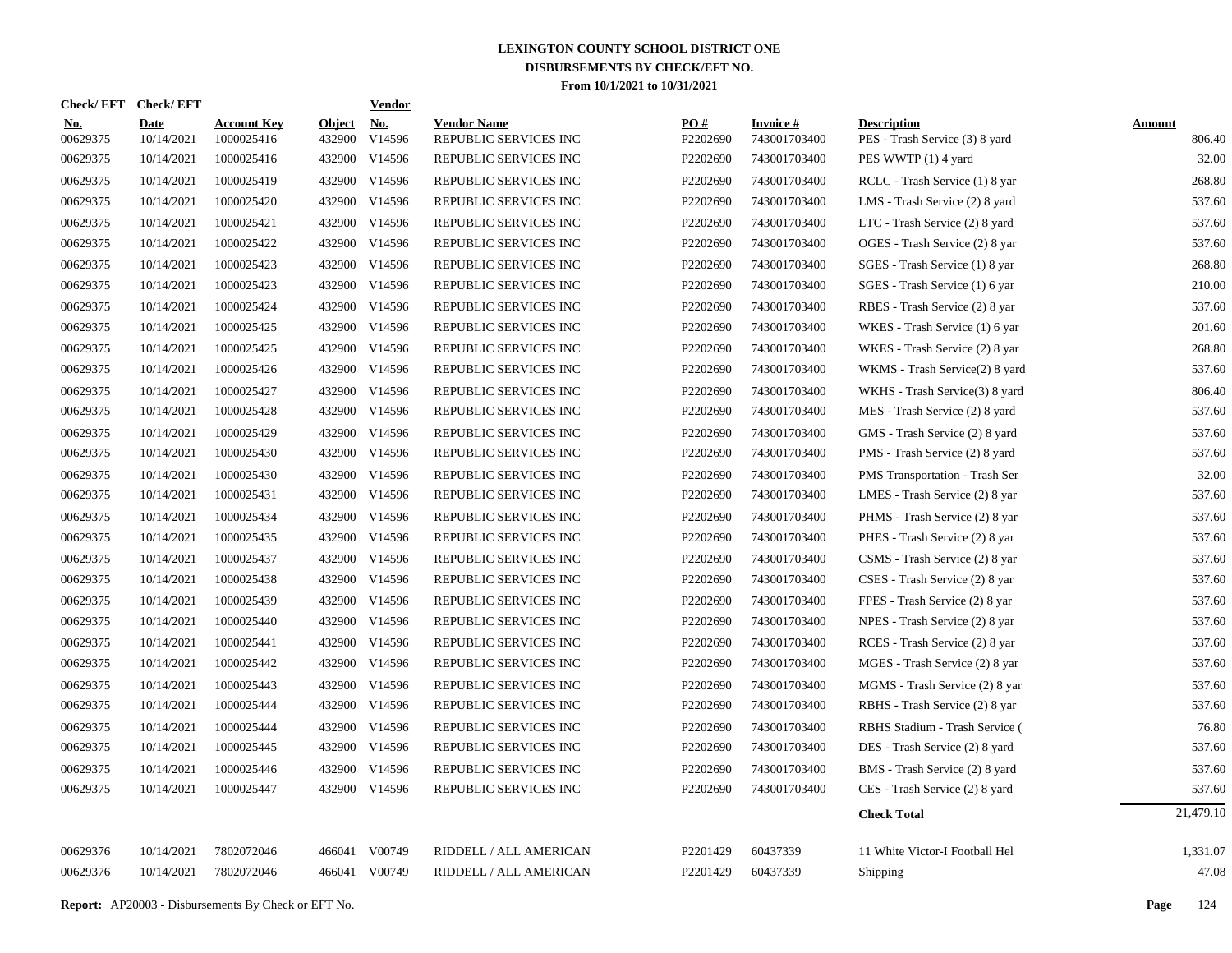| <b>Check/EFT</b> | <b>Check/EFT</b> |                    |            | <u>Vendor</u> |                                |          |                 |                                |               |
|------------------|------------------|--------------------|------------|---------------|--------------------------------|----------|-----------------|--------------------------------|---------------|
| <u>No.</u>       | <b>Date</b>      | <b>Account Key</b> | Object No. |               | <b>Vendor Name</b>             | PO#      | <b>Invoice#</b> | <b>Description</b>             | <b>Amount</b> |
|                  |                  |                    |            |               |                                |          |                 | <b>Check Total</b>             | 1,378.15      |
| 00629377         | 10/14/2021       | 1000025507         |            | 432300 V00338 | SC DEPARTMENT OF ADMINISTRATIO | P2201178 | 052154.CVRP     | Bus Repairs On As Needed Basis | 723.21        |
|                  |                  |                    |            |               |                                |          |                 | <b>Check Total</b>             | 723.21        |
| 00629378         | 10/14/2021       | 3260011303         |            | 441000 V16452 | SCHOOL SPECIALTY LLC           | P2201383 | 208128057018    | Droppers, plastic, 12/pkg      | 7.82          |
| 00629378         | 10/14/2021       | 3260011303         |            | 441000 V16452 | SCHOOL SPECIALTY LLC           | P2201383 | 208128057018    | Magnifier, cube, 5x, 30/pkg    | 23.43         |
| 00629378         | 10/14/2021       | 3260011303         |            | 441000 V16452 | SCHOOL SPECIALTY LLC           | P2201383 | 208128057018    | Magnet, wand, 24/set           | 52.42         |
| 00629378         | 10/14/2021       | 3260011303         |            | 441000 V16452 | SCHOOL SPECIALTY LLC           | P2201383 | 208128057018    | Magnet, steel horseshoe, 5"    | 10.76         |
| 00629378         | 10/14/2021       | 1000011138         |            | 441000 V16452 | SCHOOL SPECIALTY LLC           | P2200062 | 208128754655    | EID0000656CID325854184SOFT     | 123.65        |
| 00629378         | 10/14/2021       | 1000011138         |            | 441000 V16452 | SCHOOL SPECIALTY LLC           | P2200062 | 208128754655    | EID0000656CID325854184SOFT     | 117.45        |
|                  |                  |                    |            |               |                                |          |                 | <b>Check Total</b>             | 335.53        |
| 00629380         | 10/14/2021       | 6000025639         |            | 446040 V00879 | SENN BROTHERS INC              |          | L42421          | 039-Forts Pond ES #2114        | 240.25        |
| 00629380         | 10/14/2021       | 6000025647         |            | 446040 V00879 | SENN BROTHERS INC              |          | L47371          | 047-Centerville ES #2120       | 126.00        |
| 00629380         | 10/14/2021       | 6000025639         | 446040     | V00879        | SENN BROTHERS INC              |          | L47386          | 039-Forts Pond ES #2114        | 132.50        |
| 00629380         | 10/14/2021       | 6000025639         |            | 446040 V00879 | SENN BROTHERS INC              |          | L47387          | 039-Forts Pond ES #2114        | 178.00        |
| 00629380         | 10/14/2021       | 6000025614         | 446040     | V00879        | SENN BROTHERS INC              |          | L47388          | 014-Gilbert ES #853            | 377.00        |
| 00629380         | 10/14/2021       | 6000025613         | 446040     | V00879        | SENN BROTHERS INC              |          | L47389          | 013-Gilbert HS #852            | 207.42        |
| 00629380         | 10/14/2021       | 6000025629         | 446040     | V00879        | <b>SENN BROTHERS INC</b>       |          | L47390          | 029-Gilbert MS #864            | 70.00         |
| 00629380         | 10/14/2021       | 6000025616         | 446040     | V00879        | SENN BROTHERS INC              |          | L47393          | 016-Pelion ES #855             | 105.00        |
| 00629380         | 10/14/2021       | 6000025615         | 446040     | V00879        | SENN BROTHERS INC              |          | L47394          | 015-Pelion HS #854             | 42.00         |
| 00629380         | 10/14/2021       | 6000025646         | 446040     | V00879        | SENN BROTHERS INC              |          | L48290          | 046-Beechwood MS #2119         | 281.96        |
| 00629380         | 10/14/2021       | 6000025646         | 446040     | V00879        | SENN BROTHERS INC              |          | L48290          | 046-Beechwood MS #2119         | $-42.00$      |
| 00629380         | 10/14/2021       | 6000025640         | 446040     | V00879        | SENN BROTHERS INC              |          | L48309          | 040-New Providence ES # 2115   | 84.00         |
| 00629380         | 10/14/2021       | 6000025641         | 446040     | V00879        | SENN BROTHERS INC              |          | L48310          | 041-Rocky Creek ES # 2116      | 346.75        |
| 00629380         | 10/14/2021       | 6000025641         | 446040     | V00879        | SENN BROTHERS INC              |          | L48310          | 041-Rocky Creek ES # 2116      | $-63.00$      |
| 00629380         | 10/14/2021       | 6000025631         | 446040     | V00879        | SENN BROTHERS INC              |          | L48374          | 031-Lake Murray ES #1524       | 84.00         |
| 00629380         | 10/14/2021       | 6000025611         | 446040     | V00879        | SENN BROTHERS INC              |          | L48375          | 011-Lexington HS #845          | 171.72        |
| 00629380         | 10/14/2021       | 6000025642         | 446040     | V00879        | SENN BROTHERS INC              |          | L48376          | 042-Meadow Glen ES $\#2117$    | 63.00         |
| 00629380         | 10/14/2021       | 6000025643         | 446040     | V00879        | SENN BROTHERS INC              |          | L48377          | 043-Meadow Glen MS #52912      | 42.00         |
| 00629380         | 10/14/2021       | 6000025644         | 446040     | V00879        | SENN BROTHERS INC              |          | L48378          | 044-River Bluff HS #1311       | 147.00        |
| 00629380         | 10/14/2021       | 6000025620         | 446040     | V00879        | <b>SENN BROTHERS INC</b>       |          | L48379          | 020-Lexington MS #857          | 196.00        |
| 00629380         | 10/14/2021       | 6000025612         | 446040     | V00879        | <b>SENN BROTHERS INC</b>       |          | L48380          | 012-Lexington ES #851          | 63.00         |
| 00629380         | 10/14/2021       | 6000025637         | 446040     | V00879        | SENN BROTHERS INC              |          | L48381          | 037-Carolina Springs MS#1925   | 207.55        |
| 00629380         | 10/14/2021       | 6000025645         |            | 446040 V00879 | SENN BROTHERS INC              |          | L48392          | 045-Deerfield ES #2118         | 199.00        |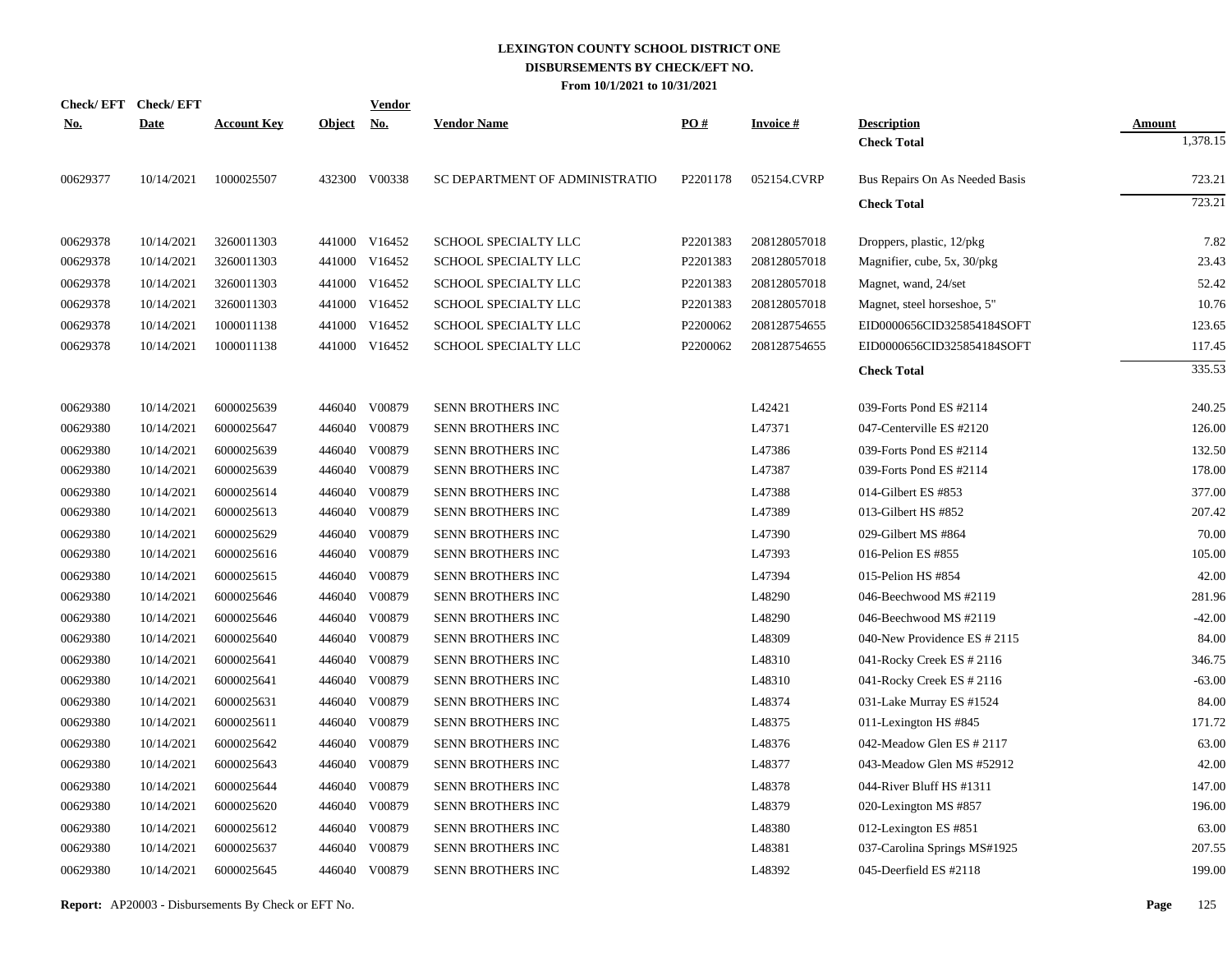| <b>Check/EFT</b>       | <b>Check/EFT</b>          |                                  |                         | <b>Vendor</b>        |                                         |                      |                           |                                                 |                         |
|------------------------|---------------------------|----------------------------------|-------------------------|----------------------|-----------------------------------------|----------------------|---------------------------|-------------------------------------------------|-------------------------|
| <u>No.</u><br>00629380 | <b>Date</b><br>10/14/2021 | <b>Account Key</b><br>6000025635 | <b>Object</b><br>446040 | <u>No.</u><br>V00879 | <b>Vendor Name</b><br>SENN BROTHERS INC | PO#                  | <b>Invoice#</b><br>L48393 | <b>Description</b><br>035-Pleasant Hill ES#3220 | <b>Amount</b><br>133.00 |
| 00629380               | 10/14/2021                | 6000025634                       | 446040                  | V00879               | <b>SENN BROTHERS INC</b>                |                      | L48394                    | 034-Pleasant Hill MS #3219                      | 182.75                  |
| 00629380               | 10/14/2021                | 6000025623                       | 446040                  | V00879               | SENN BROTHERS INC                       |                      | L48395                    | 023-Saxe Gotha ES #859                          | 84.00                   |
| 00629380               | 10/14/2021                | 6000025625                       | 446040                  | V00879               | <b>SENN BROTHERS INC</b>                |                      | L48396                    | 025-White Knoll ES #861                         | 528.75                  |
| 00629380               | 10/14/2021                | 6000025627                       | 446040                  | V00879               | SENN BROTHERS INC                       |                      | L48397                    | 027-White Knoll HS #1791                        | 279.38                  |
| 00629380               | 10/14/2021                | 6000025627                       | 446040                  | V00879               | SENN BROTHERS INC                       |                      | L48397                    | 027-White Knoll HS #1791                        | $-2.17$                 |
| 00629380               | 10/14/2021                | 6000025626                       | 446040                  | V00879               | SENN BROTHERS INC                       |                      | L48398                    | 026-White Knoll MS #862                         | 199.00                  |
| 00629380               | 10/14/2021                | 6000025627                       |                         | 446040 V00879        | SENN BROTHERS INC                       |                      | L49519                    | 027-White Knoll HS #1791                        | 2.17                    |
| 00629380               | 10/14/2021                | 6000025641                       | 446040                  | V00879               | SENN BROTHERS INC                       |                      | L50302                    | 041-Rocky Creek ES # 2116                       | 63.00                   |
| 00629380               | 10/14/2021                | 6000025646                       | 446040                  | V00879               | SENN BROTHERS INC                       |                      | L50467                    | 046-Beechwood MS #2119                          | 42.00                   |
| 00629380               | 10/14/2021                | 7988027011                       | 466069                  | V00879               | SENN BROTHERS INC                       | P2204337             | L54436                    | Avocado, Ripe                                   | 25.75                   |
| 00629380               | 10/14/2021                | 7988027011                       | 466069                  | V00879               | SENN BROTHERS INC                       | P2204337             | L54436                    | Bananas, 40 lbs                                 | 16.50                   |
| 00629380               | 10/14/2021                | 7988027011                       | 466069                  | V00879               | SENN BROTHERS INC                       | P2204337             | L54436                    | Beans, Tipped 2/5#                              | 28.00                   |
| 00629380               | 10/14/2021                | 7988027011                       | 466069                  | V00879               | SENN BROTHERS INC                       | P2204337             | L54436                    | Cabbage, Green Box                              | 18.50                   |
| 00629380               | 10/14/2021                | 7988027011                       | 466069                  | V00879               | SENN BROTHERS INC                       | P2204337             | L54436                    | Bags of Limes, 40#                              | 7.38                    |
| 00629380               | 10/14/2021                | 7988027011                       | 466069                  | V00879               | SENN BROTHERS INC                       | P2204337             | L54436                    | Plums, Black                                    | 35.00                   |
| 00629380               | 10/14/2021                | 7988027011                       | 466069                  | V00879               | SENN BROTHERS INC                       | P2204337             | L54436                    | Potatoes, Sweet #1 40# NC                       | 20.00                   |
|                        |                           |                                  |                         |                      |                                         |                      |                           | <b>Check Total</b>                              | 4,922.16                |
| 00629381               | 10/14/2021                | 1000025204                       | 439500                  | V01207               | <b>SHRED WITH US</b>                    | P <sub>2201030</sub> | 236456                    | On-site one-time shred charge                   | 285.20                  |
| 00629381               | 10/14/2021                | 1000025204                       |                         | 439500 V01207        | <b>SHRED WITH US</b>                    | P2201030             | 236456                    | On-site shredding service mini                  | 19.99                   |
|                        |                           |                                  |                         |                      |                                         |                      |                           | <b>Check Total</b>                              | 305.19                  |
| 00629382               | 10/14/2021                | 1000012603                       |                         | 439500 V14839        | SOUTHEASTERN SPEECH AND LANGUA P2202522 |                      | 452                       | Speech Language Therapy Servic                  | 5,025.00                |
|                        |                           |                                  |                         |                      |                                         |                      |                           | <b>Check Total</b>                              | 5,025.00                |
| 00629383               | 10/14/2021                | 7802088030                       |                         | 466031 V00208        | STATE DEPARTMENT OF EDUCATION           |                      | 10.03-10.09.21            | 31947.1                                         | 62.00                   |
|                        |                           |                                  |                         |                      |                                         |                      |                           | <b>Check Total</b>                              | 62.00                   |
| 00629384               | 10/14/2021                | 1000026693                       |                         | 434510 V00694        | TELCOM OF SOUTH CAROLINA INC            | P2203871             | 3473                      | PROBLEM DIAGNOSIS                               | 330.00                  |
| 00629384               | 10/14/2021                | 1000026693                       |                         | 434510 V00694        | TELCOM OF SOUTH CAROLINA INC            | P2202807             | 3474                      | PROBLEM DIAGNOSIS                               | 330.00                  |
| 00629384               | 10/14/2021                | 1000026625                       |                         | 444510 V00694        | TELCOM OF SOUTH CAROLINA INC            | P2203220             | 3475                      | <b>CAT5E FLOODED</b>                            | 117.70                  |
| 00629384               | 10/14/2021                | 1000026693                       |                         | 434510 V00694        | TELCOM OF SOUTH CAROLINA INC            | P2203220             | 3475                      | <b>LABOR</b>                                    | 1,100.00                |
| 00629384               | 10/14/2021                | 1000026693                       | 444510                  | V00694               | TELCOM OF SOUTH CAROLINA INC            | P2203220             | 3475                      | <b>INSIDE SPEAKER CABLE</b>                     | 64.20                   |
| 00629384               | 10/14/2021                | 1000026693                       |                         | 444510 V00694        | TELCOM OF SOUTH CAROLINA INC            | P2203220             | 3475                      | <b>CONSUMABLES</b>                              | 267.50                  |
|                        |                           |                                  |                         |                      |                                         |                      |                           |                                                 |                         |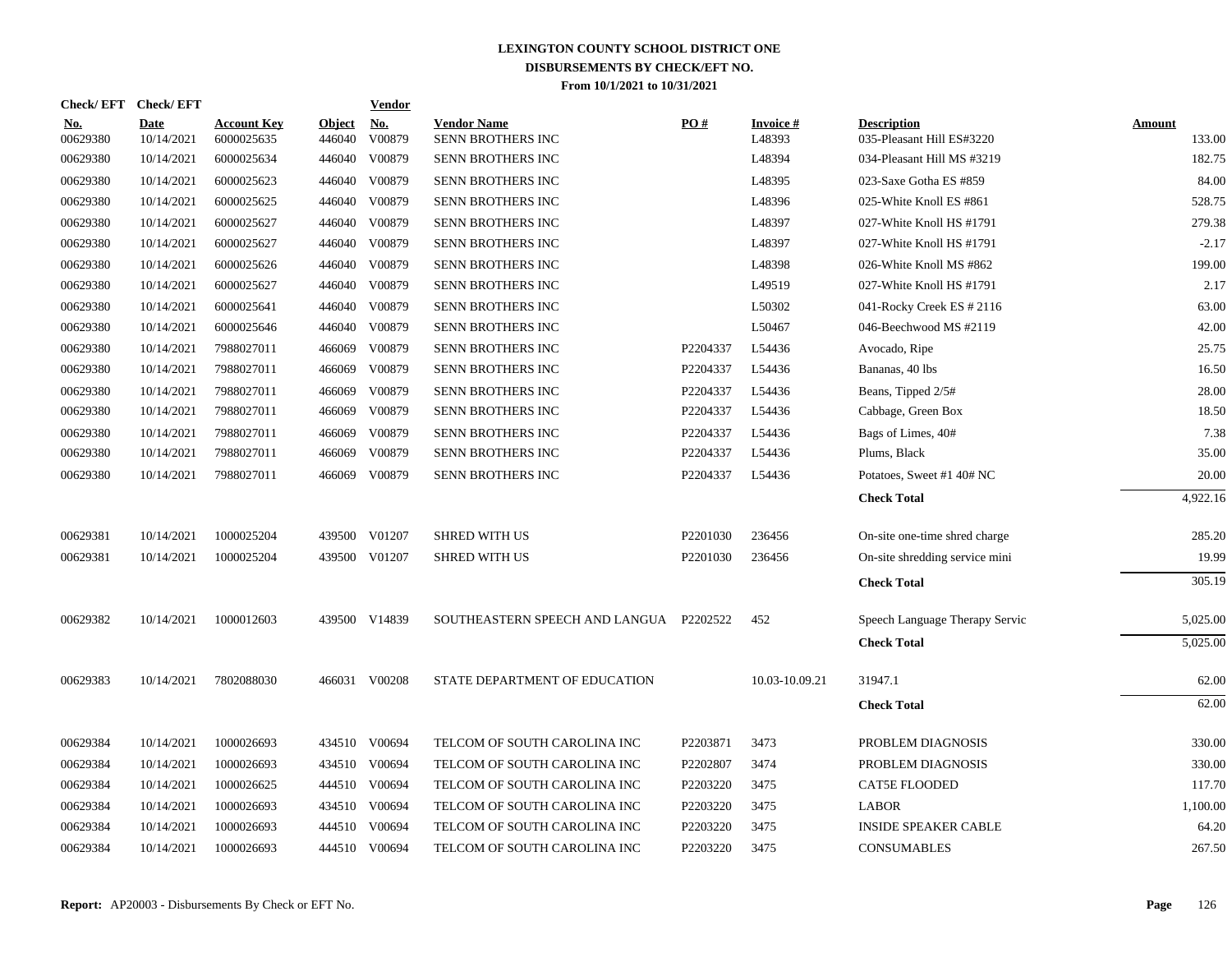| <b>Check/EFT</b> | <b>Check/EFT</b> |                    |               | <b>Vendor</b> |                    |     |                 |                                |               |
|------------------|------------------|--------------------|---------------|---------------|--------------------|-----|-----------------|--------------------------------|---------------|
| <u>No.</u>       | <b>Date</b>      | <b>Account Key</b> | <b>Object</b> | <u>No.</u>    | <b>Vendor Name</b> | PO# | <b>Invoice#</b> | <b>Description</b>             | <b>Amount</b> |
|                  |                  |                    |               |               |                    |     |                 | <b>Check Total</b>             | 2,209.40      |
| 00629385         | 10/14/2021       | 7802080029         |               | 466034 V15338 | THOMAS, LARRY      |     | 10.16.2021      | Athletic Official              | 80.00         |
|                  |                  |                    |               |               |                    |     |                 | <b>Check Total</b>             | 80.00         |
| 00629388         | 10/14/2021       | 6000025634         |               | 446010 V00079 | <b>US FOODS</b>    |     | 2771465         | 034-Pleasant Hill MS cust #908 | $-294.99$     |
| 00629388         | 10/14/2021       | 6000025643         | 441000        | V00079        | <b>US FOODS</b>    |     | 70/921          | 043-Meadow Glen MS cust #30978 | 174.40        |
| 00629388         | 10/14/2021       | 6000025623         |               | 446010 V00079 | <b>US FOODS</b>    |     | 703391          | 023-Saxe Gotha ES cust #308383 | 4,204.14      |
| 00629388         | 10/14/2021       | 6000025625         |               | 446010 V00079 | <b>US FOODS</b>    |     | 703392          | 025-White Knoll ES cust #70839 | 4,289.69      |
| 00629388         | 10/14/2021       | 6000025626         | 446010        | V00079        | <b>US FOODS</b>    |     | 703393          | 026-White Knoll MS cust #80839 | 3,508.51      |
| 00629388         | 10/14/2021       | 6000025627         |               | 446010 V00079 | <b>US FOODS</b>    |     | 703394          | 027-White Knoll HS cust #90839 | 11,395.12     |
| 00629388         | 10/14/2021       | 6000025623         | 441000        | V00079        | <b>US FOODS</b>    |     | 703395          | 023-Saxe Gotha ES cust #308383 | 256.31        |
| 00629388         | 10/14/2021       | 6000025625         | 441000        | V00079        | <b>US FOODS</b>    |     | 703396          | 025-White Knoll ES cust #70839 | 272.83        |
| 00629388         | 10/14/2021       | 6000025626         | 441000        | V00079        | <b>US FOODS</b>    |     | 703397          | 026-White Knoll MS cust #80839 | 445.99        |
| 00629388         | 10/14/2021       | 6000025627         | 441000        | V00079        | <b>US FOODS</b>    |     | 703398          | 027-White Knoll HS cust #90839 | 931.25        |
| 00629388         | 10/14/2021       | 6000025613         | 446010        | V00079        | <b>US FOODS</b>    |     | 707916          | 013-Gilbert HS cust #40837809  | 3,987.56      |
| 00629388         | 10/14/2021       | 6000025647         |               | 446010 V00079 | <b>US FOODS</b>    |     | 707917          | 047-Centerville ES cust #41421 | 4,749.06      |
| 00629388         | 10/14/2021       | 6000025629         | 446010        | V00079        | <b>US FOODS</b>    |     | 707918          | 029-Gilbert MS cust #60837804  | 1,619.12      |
| 00629388         | 10/14/2021       | 6000025613         | 441000        | V00079        | <b>US FOODS</b>    |     | 707919          | 013-Gilbert HS cust #40837809  | 889.86        |
| 00629388         | 10/14/2021       | 6000025647         | 441000        | V00079        | <b>US FOODS</b>    |     | 707920          | 047-Centerville #41421348      | 930.01        |
| 00629388         | 10/14/2021       | 6000025614         | 441000        | V00079        | <b>US FOODS</b>    |     | 707921          | 014-Gilbert ES cust #70837802  | 890.36        |
| 00629388         | 10/14/2021       | 6000025629         | 441000        | V00079        | <b>US FOODS</b>    |     | 707922          | 029-Gilbert MS cust #60837804  | 383.74        |
| 00629388         | 10/14/2021       | 6000025614         |               | 446010 V00079 | <b>US FOODS</b>    |     | 707923          | 014-Gilbert ES cust 70837802   | 9,319.85      |
| 00629388         | 10/14/2021       | 6000025624         |               | 446010 V00079 | US FOODS           |     | 708302          | 024-Red Bank ES cust #2083831  | 3,528.96      |
| 00629388         | 10/14/2021       | 6000025624         |               | 441000 V00079 | <b>US FOODS</b>    |     | 708303          | 024-Red Bank ES cust #2083831  | 875.00        |
| 00629388         | 10/14/2021       | 6000025612         |               | 446010 V00079 | <b>US FOODS</b>    |     | 708574          | 012-Lexington EScust #40838088 | 2,870.06      |
| 00629388         | 10/14/2021       | 6000025620         |               | 446010 V00079 | <b>US FOODS</b>    |     | 708575          | 020-Lexington MS cust #6083808 | 3,459.71      |
| 00629388         | 10/14/2021       | 6000025620         |               | 446010 V00079 | <b>US FOODS</b>    |     | 708575          | 020-Lexington MS cust #6083808 | $-599.05$     |
| 00629388         | 10/14/2021       | 6000025612         |               | 441000 V00079 | US FOODS           |     | 708576          | 012-Lexington EScust #40838088 | 215.81        |
| 00629388         | 10/14/2021       | 6000025620         |               | 441000 V00079 | <b>US FOODS</b>    |     | 708577          | 020-Lexington MS cust #6083808 | 366.21        |
| 00629388         | 10/14/2021       | 6000025635         |               | 446010 V00079 | <b>US FOODS</b>    |     | 708589          | 035-Pleasant Hill ES cust #108 | 2,627.20      |
| 00629388         | 10/14/2021       | 6000025631         |               | 446010 V00079 | <b>US FOODS</b>    |     | 708590          | 031-Lake Murray ES cust #30838 | 3,134.39      |
| 00629388         | 10/14/2021       | 6000025641         |               | 446010 V00079 | <b>US FOODS</b>    |     | 708591          | 041-Rocky Creek ES cust #30880 | 1,668.82      |
| 00629388         | 10/14/2021       | 6000025611         |               | 446010 V00079 | <b>US FOODS</b>    |     | 708592          | 011-Lexington HS cust #7083808 | 6,969.71      |
| 00629388         | 10/14/2021       | 6000025634         |               | 446010 V00079 | <b>US FOODS</b>    |     | 708593          | 034-Pleasant Hill MS cust #908 | 4,615.86      |
| 00629388         | 10/14/2021       | 6000025646         |               | 446010 V00079 | <b>US FOODS</b>    |     | 708594          | 046-Beechwood MS cust #9134117 | 4,207.16      |
|                  |                  |                    |               |               |                    |     |                 |                                |               |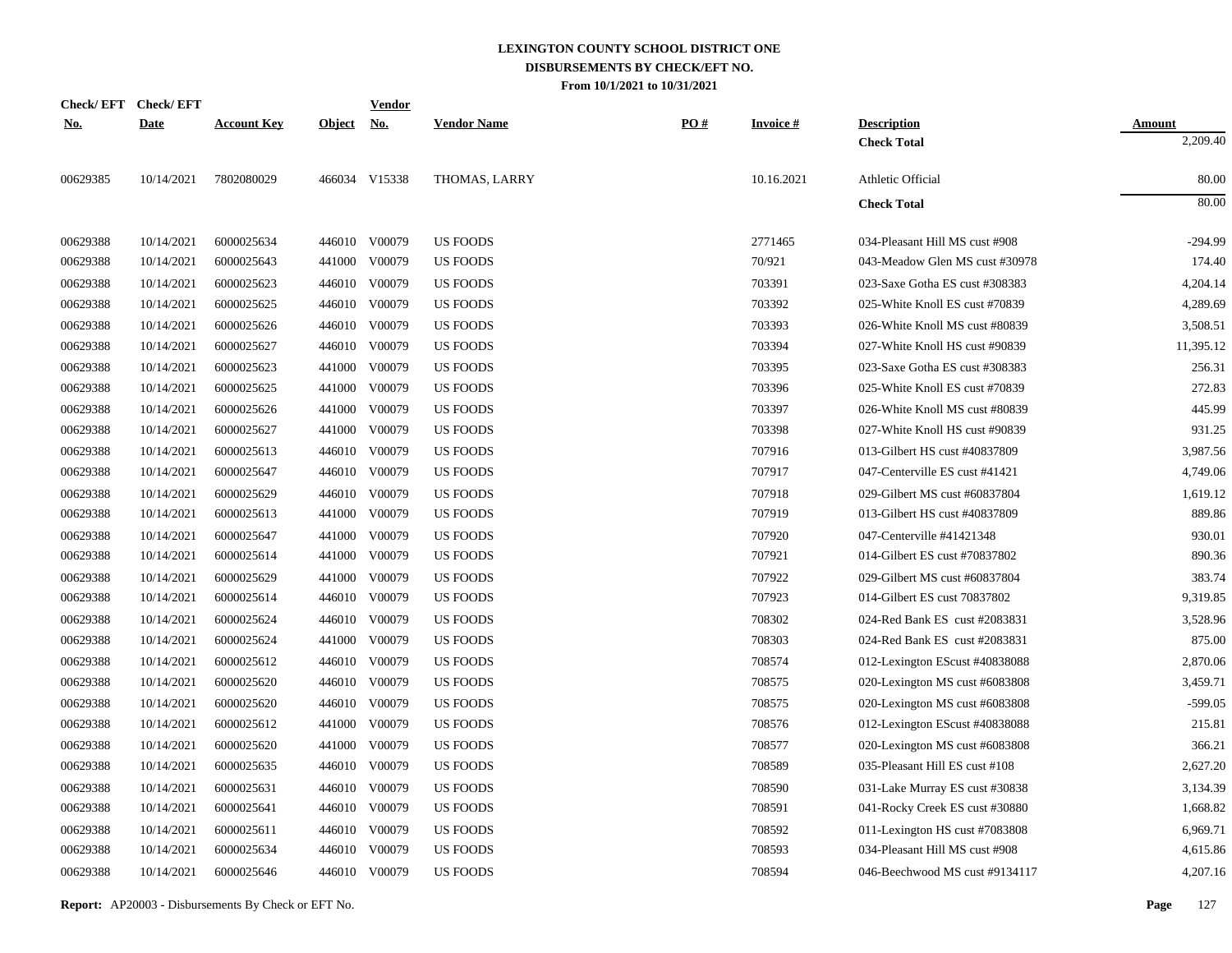| <b>Check/EFT</b>       | <b>Check/EFT</b>          |                                  |                         | <b>Vendor</b>        |                                       |          |                           |                                                      |                         |
|------------------------|---------------------------|----------------------------------|-------------------------|----------------------|---------------------------------------|----------|---------------------------|------------------------------------------------------|-------------------------|
| <u>No.</u><br>00629388 | <b>Date</b><br>10/14/2021 | <b>Account Key</b><br>6000025635 | <b>Object</b><br>441000 | <u>No.</u><br>V00079 | <b>Vendor Name</b><br><b>US FOODS</b> | PO#      | <b>Invoice#</b><br>708595 | <b>Description</b><br>035-Pleasant Hill ES cust #108 | <b>Amount</b><br>467.33 |
| 00629388               | 10/14/2021                | 6000025631                       |                         | 441000 V00079        | US FOODS                              |          | 708596                    | 031-Lake Murray ES cust #30838                       | 558.33                  |
| 00629388               | 10/14/2021                | 6000025611                       | 441000                  | V00079               | <b>US FOODS</b>                       |          | 708598                    | 011-Lexington HS cust #7083808                       | 776.88                  |
| 00629388               | 10/14/2021                | 6000025634                       | 441000                  | V00079               | <b>US FOODS</b>                       |          | 708599                    | 034-Pleasant Hill MS cust #908                       | 706.75                  |
| 00629388               | 10/14/2021                | 6000025646                       | 441000                  | V00079               | <b>US FOODS</b>                       |          | 708600                    | 046-Beechwood MS #91341172                           | 344.51                  |
| 00629388               | 10/14/2021                | 6000025640                       |                         | 446010 V00079        | US FOODS                              |          | 708615                    | 040-New Providence ES cust #20                       | 3,498.77                |
| 00629388               | 10/14/2021                | 6000025642                       |                         | 446010 V00079        | <b>US FOODS</b>                       |          | 708616                    | 042-Meadow Glen ES cust #20915                       | 3,008.88                |
| 00629388               | 10/14/2021                | 6000025643                       |                         | 446010 V00079        | <b>US FOODS</b>                       |          | 708617                    | 043-Meadow Glen MS cust #30978                       | 3,462.07                |
| 00629388               | 10/14/2021                | 6000025644                       |                         | 446010 V00079        | <b>US FOODS</b>                       |          | 708618                    | 044-River Bluff HS Cust #7104                        | 6,582.46                |
| 00629388               | 10/14/2021                | 6000025628                       |                         | 446010 V00079        | <b>US FOODS</b>                       |          | 708619                    | 028-Midway ES cust #80838089                         | 3,436.36                |
| 00629388               | 10/14/2021                | 6000025640                       |                         | 441000 V00079        | US FOODS                              |          | 708620                    | 040-New Providence ES cust #20                       | 774.95                  |
| 00629388               | 10/14/2021                | 6000025644                       |                         | 441000 V00079        | US FOODS                              |          | 708622                    | 044-River Bluff HS Cust #7104                        | 431.93                  |
| 00629388               | 10/14/2021                | 6000025628                       | 441000                  | V00079               | <b>US FOODS</b>                       |          | 708623                    | 028-Midway ES cust #80838089                         | 343.43                  |
| 00629388               | 10/14/2021                | 6000025645                       |                         | 446010 V00079        | <b>US FOODS</b>                       |          | 708660                    | 045-Deerfield ES cust #4083399                       | 3,860.87                |
| 00629388               | 10/14/2021                | 6000025637                       |                         | 446010 V00079        | <b>US FOODS</b>                       |          | 708661                    | 037-Carolina Springs MS cust #                       | 3,885.85                |
| 00629388               | 10/14/2021                | 6000025638                       |                         | 446010 V00079        | <b>US FOODS</b>                       |          | 708662                    | 038-Carolina Springs ES cust #                       | 3,435.88                |
| 00629388               | 10/14/2021                | 6000025645                       | 441000                  | V00079               | <b>US FOODS</b>                       |          | 708663                    | 045-Deerfield ES #40833998                           | 857.20                  |
| 00629388               | 10/14/2021                | 6000025637                       | 441000                  | V00079               | <b>US FOODS</b>                       |          | 708664                    | 037-Carolina Springs MS cust #                       | 208.36                  |
| 00629388               | 10/14/2021                | 6000025638                       | 441000                  | V00079               | <b>US FOODS</b>                       |          | 708665                    | 038-Carolina Springs ES cust #                       | 637.55                  |
| 00629388               | 10/14/2021                | 6000025616                       |                         | 446010 V00079        | <b>US FOODS</b>                       |          | 708719                    | 016-Pelion ES cust #10838290                         | 1,908.13                |
| 00629388               | 10/14/2021                | 6000025616                       |                         | 446010 V00079        | <b>US FOODS</b>                       |          | 708719                    | 016-Pelion ES cust #10838290                         | $-20.71$                |
| 00629388               | 10/14/2021                | 6000025639                       |                         | 446010 V00079        | <b>US FOODS</b>                       |          | 708721                    | 039-Forts Pond ES cust #208378                       | 1,296.75                |
| 00629388               | 10/14/2021                | 6000025615                       |                         | 446010 V00079        | <b>US FOODS</b>                       |          | 708723                    | 015-Pelion HS cust #60838307                         | 3,084.97                |
| 00629388               | 10/14/2021                | 6000025615                       |                         | 446010 V00079        | <b>US FOODS</b>                       |          | 708723                    | 015-Pelion HS cust #60838307                         | $-147.88$               |
| 00629388               | 10/14/2021                | 6000025630                       |                         | 446010 V00079        | <b>US FOODS</b>                       |          | 708724                    | 030-Pelion MS cust #90838301                         | 1,910.52                |
| 00629388               | 10/14/2021                | 6000025616                       |                         | 441000 V00079        | <b>US FOODS</b>                       |          | 708725                    | 016-Pelion ES cust #10838290                         | 299.39                  |
| 00629388               | 10/14/2021                | 6000025639                       | 441000                  | V00079               | <b>US FOODS</b>                       |          | 708727                    | 039-Forts Pond ES cust #208378                       | 312.05                  |
| 00629388               | 10/14/2021                | 6000025630                       |                         | 441000 V00079        | <b>US FOODS</b>                       |          | 708728                    | 030-Pelion MS cust #90838301                         | 680.01                  |
| 00629388               | 10/14/2021                | 6000025622                       |                         | 446010 V00079        | <b>US FOODS</b>                       |          | 708789                    | 022-Oak Grove ES cust #8083830                       | 3,784.97                |
| 00629388               | 10/14/2021                | 6000025622                       |                         | 441000 V00079        | <b>US FOODS</b>                       |          | 708790                    | 022-Oak Grove ES cust #8083830                       | 213.08                  |
|                        |                           |                                  |                         |                      |                                       |          |                           | <b>Check Total</b>                                   | 132,492.29              |
| 00629389               | 10/14/2021                | 6000025640                       |                         | 441000 V02364        | <b>USA SUPPLY</b>                     | P2203416 | 2096561                   | Solid Dishmachine Detergent                          | 155.15                  |
| 00629389               | 10/14/2021                | 6000025640                       |                         | 441000 V02364        | <b>USA SUPPLY</b>                     | P2203416 | 2096561                   | Liquid Dishmachine Rinse Agent                       | 299.60                  |
| 00629389               | 10/14/2021                | 6000025640                       |                         | 441000 V02364        | <b>USA SUPPLY</b>                     | P2203416 | 2096561                   | Pot and Pan Detergent                                | 72.76                   |
|                        |                           |                                  |                         |                      |                                       |          |                           |                                                      |                         |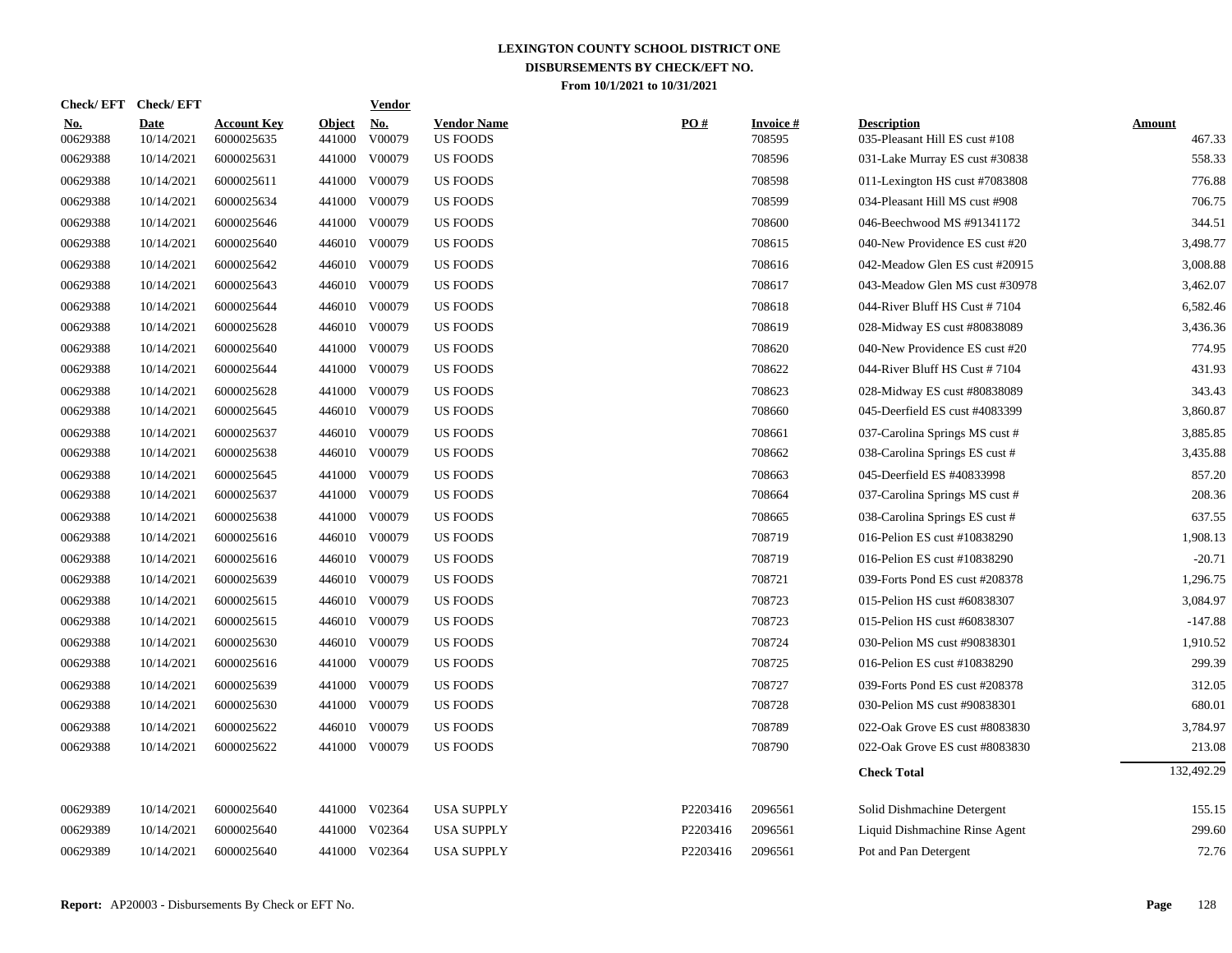| <u>No.</u> | Check/EFT Check/EFT<br><b>Date</b> | <b>Account Key</b> | Object No. | <b>Vendor</b> | <b>Vendor Name</b>                   | PO#      | <b>Invoice#</b> | <b>Description</b>                 | <b>Amount</b> |
|------------|------------------------------------|--------------------|------------|---------------|--------------------------------------|----------|-----------------|------------------------------------|---------------|
|            |                                    |                    |            |               |                                      |          |                 | <b>Check Total</b>                 | 527.51        |
| 00629390   | 10/14/2021                         | 3260011303         |            | 441000 V14086 | WARDS NATURAL SCIENCE EST LLC        | P2203722 | 8806263768      | Slide, onion mitosis section       | 76.94         |
|            |                                    |                    |            |               |                                      |          |                 | <b>Check Total</b>                 | 76.94         |
| 00629391   | 10/14/2021                         | 7802070027         |            | 466064 V01871 | <b>CONWAY HIGH SCHOOL</b>            | P2204340 | P2204340.WKH    | Entry Fee Anna Smith Golf Stat     | 60.00         |
|            |                                    |                    |            |               |                                      |          |                 | <b>Check Total</b>                 | 60.00         |
| 00629392   | 10/14/2021                         | 7802081544         |            | 466064 V11500 | <b>GOLDEN HILLS GOLF AND COUNTRY</b> | P2204332 | P2204332.RBH    | <b>GIRLS GOLF SEASON FALL 2021</b> | 500.00        |
|            |                                    |                    |            |               |                                      |          |                 | <b>Check Total</b>                 | 500.00        |
| 00629393   | 10/14/2021                         | 1000022403         |            | 464000 V01279 | NATIONAL ASSOCIATION OF ASSESS       | P2204285 | P2204285.ADM    | Annual Membership Renewal for      | 20.00         |
| 00629393   | 10/14/2021                         | 1000022403         |            | 464000 V01279 | NATIONAL ASSOCIATION OF ASSESS       | P2204285 | P2204285.ADM    | Annual Membership Renewal Scot     | 20.00         |
|            |                                    |                    |            |               |                                      |          |                 | <b>Check Total</b>                 | 40.00         |
| 00629394   | 10/14/2021                         | 7802083513         |            | 466032 Exxxxx | Employee                             |          | 10.11.21        | AAA State Boys Swim Trip           | 125.44        |
|            |                                    |                    |            |               |                                      |          |                 | <b>Check Total</b>                 | 125.44        |
| 00629395   | 10/14/2021                         | 1000022403         |            | 433200 Exxxxx | Employee                             |          | 09.01.09.30.21  | Visit to Schools & USC McNair      | 18.48         |
| 00629395   | 10/14/2021                         | 3972022403         |            | 433200 Exxxxx | Employee                             |          | 09.28.09.29.21  | Gainesville, GA HS Visit           | 82.50         |
|            |                                    |                    |            |               |                                      |          |                 | <b>Check Total</b>                 | 100.98        |
| 00629396   | 10/14/2021                         | 7765019037         |            | 466049 V01290 | LCSD1 EDUCATIONAL FOUNDATION         |          | 10.12.21        | CSM                                | 10.00         |
| 00629396   | 10/14/2021                         | 7793027040         |            | 466049 V01290 | LCSD1 EDUCATIONAL FOUNDATION         |          | 10.12.21        | <b>NPE</b>                         | 539.00        |
| 00629396   | 10/14/2021                         | 7936027011         |            | 466049 V01290 | LCSD1 EDUCATIONAL FOUNDATION         |          | 10.12.21        | <b>LHS</b>                         | 682.00        |
| 00629396   | 10/14/2021                         | 7936027012         |            | 466049 V01290 | LCSD1 EDUCATIONAL FOUNDATION         |          | 10.12.21        | <b>LES</b>                         | 242.50        |
| 00629396   | 10/14/2021                         | 7936027013         |            | 466049 V01290 | LCSD1 EDUCATIONAL FOUNDATION         |          | 10.12.21        | <b>GHS</b>                         | 300.00        |
| 00629396   | 10/14/2021                         | 7936027014         |            | 466049 V01290 | LCSD1 EDUCATIONAL FOUNDATION         |          | 10.12.21        | <b>GES</b>                         | 130.00        |
| 00629396   | 10/14/2021                         | 7936027015         |            | 466049 V01290 | LCSD1 EDUCATIONAL FOUNDATION         |          | 10.12.21        | <b>PHS</b>                         | 395.00        |
| 00629396   | 10/14/2021                         | 7936027016         |            | 466049 V01290 | LCSD1 EDUCATIONAL FOUNDATION         |          | 10.12.21        | PES                                | 542.00        |
| 00629396   | 10/14/2021                         | 7936027020         |            | 466049 V01290 | LCSD1 EDUCATIONAL FOUNDATION         |          | 10.12.21        | <b>LMS</b>                         | 196.00        |
| 00629396   | 10/14/2021                         | 7936027021         |            | 466049 V01290 | LCSD1 EDUCATIONAL FOUNDATION         |          | 10.12.21        | <b>LTC</b>                         | 50.00         |
| 00629396   | 10/14/2021                         | 7936027022         |            | 466049 V01290 | LCSD1 EDUCATIONAL FOUNDATION         |          | 10.12.21        | OGE                                | 90.00         |
| 00629396   | 10/14/2021                         | 7936027023         |            | 466049 V01290 | LCSD1 EDUCATIONAL FOUNDATION         |          | 10.12.21        | SGE                                | 378.00        |
| 00629396   | 10/14/2021                         | 7936027024         |            | 466049 V01290 | LCSD1 EDUCATIONAL FOUNDATION         |          | 10.12.21        | <b>RBE</b>                         | 90.00         |
| 00629396   | 10/14/2021                         | 7936027025         |            | 466049 V01290 | LCSD1 EDUCATIONAL FOUNDATION         |          | 10.12.21        | <b>WKE</b>                         | 169.00        |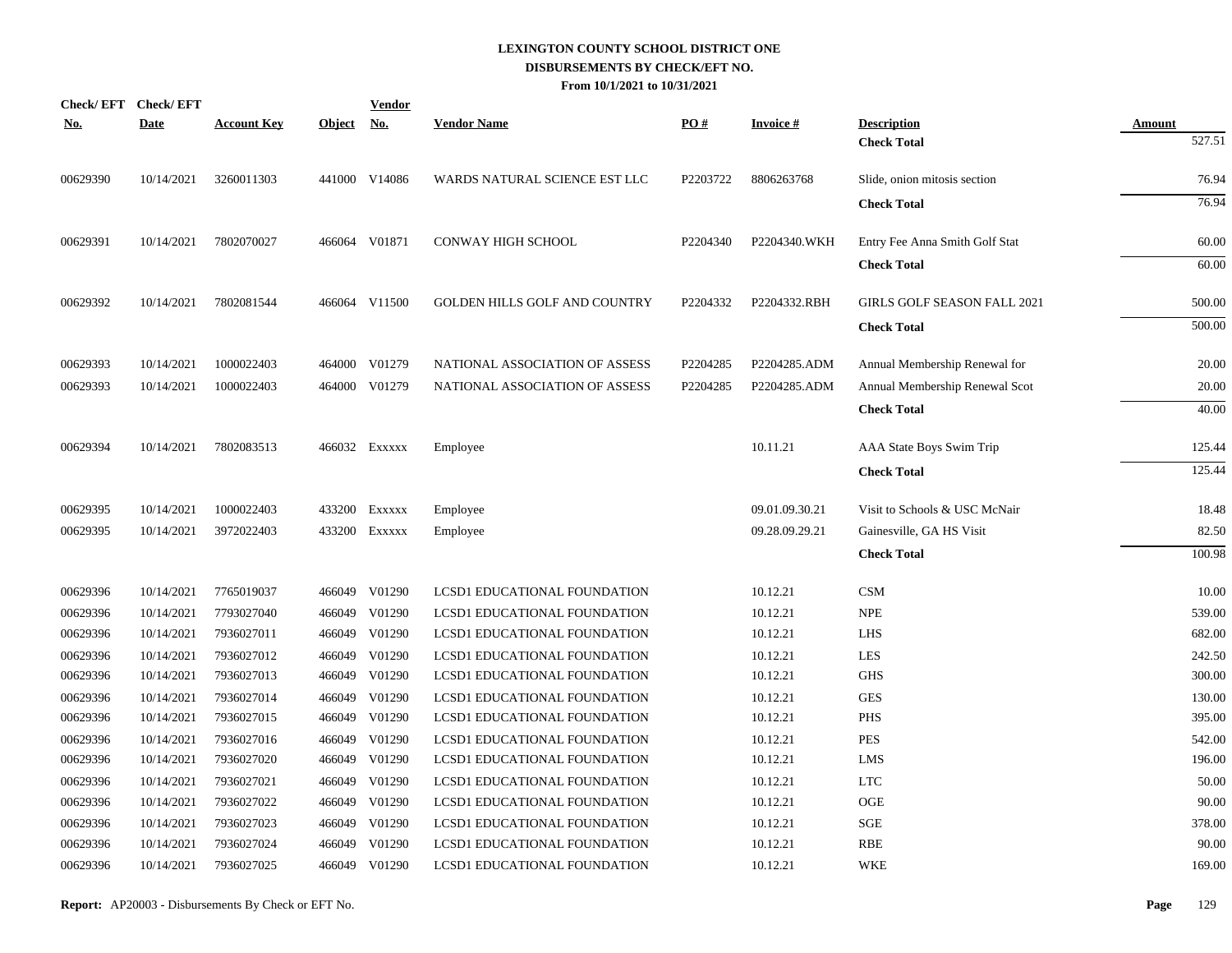| Check/EFT Check/EFT    |                           |                                  |                         | <b>Vendor</b>        |                                                    |     |                             |                                  |                         |
|------------------------|---------------------------|----------------------------------|-------------------------|----------------------|----------------------------------------------------|-----|-----------------------------|----------------------------------|-------------------------|
| <u>No.</u><br>00629396 | <b>Date</b><br>10/14/2021 | <b>Account Key</b><br>7936027026 | <u>Object</u><br>466049 | <u>No.</u><br>V01290 | <b>Vendor Name</b><br>LCSD1 EDUCATIONAL FOUNDATION | PO# | <b>Invoice#</b><br>10.12.21 | <b>Description</b><br><b>WKM</b> | <u>Amount</u><br>300.00 |
| 00629396               | 10/14/2021                | 7936027027                       |                         | 466049 V01290        | LCSD1 EDUCATIONAL FOUNDATION                       |     | 10.12.21                    | <b>WKH</b>                       | 335.00                  |
| 00629396               | 10/14/2021                | 7936027028                       | 466049                  | V01290               | LCSD1 EDUCATIONAL FOUNDATION                       |     | 10.12.21                    | <b>MES</b>                       | 610.00                  |
| 00629396               | 10/14/2021                | 7936027029                       |                         | 466049 V01290        | LCSD1 EDUCATIONAL FOUNDATION                       |     | 10.12.21                    | <b>GMS</b>                       | 79.00                   |
| 00629396               | 10/14/2021                | 7936027030                       |                         | 466049 V01290        | LCSD1 EDUCATIONAL FOUNDATION                       |     | 10.12.21                    | <b>PMS</b>                       | 264.00                  |
| 00629396               | 10/14/2021                | 7936027031                       |                         | 466049 V01290        | LCSD1 EDUCATIONAL FOUNDATION                       |     | 10.12.21                    | LME                              | 260.00                  |
| 00629396               | 10/14/2021                | 7936027034                       |                         | 466049 V01290        | LCSD1 EDUCATIONAL FOUNDATION                       |     | 10.12.21                    | <b>PHM</b>                       | 220.00                  |
| 00629396               | 10/14/2021                | 7936027035                       |                         | 466049 V01290        | LCSD1 EDUCATIONAL FOUNDATION                       |     | 10.12.21                    | PHE                              | 745.00                  |
| 00629396               | 10/14/2021                | 7936027037                       |                         | 466049 V01290        | LCSD1 EDUCATIONAL FOUNDATION                       |     | 10.12.21                    | <b>CSM</b>                       | 482.00                  |
| 00629396               | 10/14/2021                | 7936027038                       |                         | 466049 V01290        | LCSD1 EDUCATIONAL FOUNDATION                       |     | 10.12.21                    | CSE                              | 70.00                   |
| 00629396               | 10/14/2021                | 7936027039                       |                         | 466049 V01290        | LCSD1 EDUCATIONAL FOUNDATION                       |     | 10.12.21                    | FPE                              | 160.00                  |
| 00629396               | 10/14/2021                | 7936027041                       |                         | 466049 V01290        | LCSD1 EDUCATIONAL FOUNDATION                       |     | 10.12.21                    | <b>RCE</b>                       | 398.00                  |
| 00629396               | 10/14/2021                | 7936027042                       | 466049                  | V01290               | LCSD1 EDUCATIONAL FOUNDATION                       |     | 10.12.21                    | <b>MGE</b>                       | 249.00                  |
| 00629396               | 10/14/2021                | 7936027043                       |                         | 466049 V01290        | LCSD1 EDUCATIONAL FOUNDATION                       |     | 10.12.21                    | <b>MGM</b>                       | 296.00                  |
| 00629396               | 10/14/2021                | 7936027044                       |                         | 466049 V01290        | <b>LCSD1 EDUCATIONAL FOUNDATION</b>                |     | 10.12.21                    | RBH                              | 550.00                  |
| 00629396               | 10/14/2021                | 7936027045                       |                         | 466049 V01290        | LCSD1 EDUCATIONAL FOUNDATION                       |     | 10.12.21                    | <b>DES</b>                       | 75.00                   |
| 00629396               | 10/14/2021                | 7936027046                       |                         | 466049 V01290        | LCSD1 EDUCATIONAL FOUNDATION                       |     | 10.12.21                    | <b>BMS</b>                       | 305.00                  |
| 00629396               | 10/14/2021                | 7936027047                       |                         | 466049 V01290        | LCSD1 EDUCATIONAL FOUNDATION                       |     | 10.12.21                    | <b>CES</b>                       | 524.00                  |
| 00629396               | 10/14/2021                | 7953027034                       |                         | 466049 V01290        | LCSD1 EDUCATIONAL FOUNDATION                       |     | 10.12.21                    | PHM                              | 35.00                   |
|                        |                           |                                  |                         |                      |                                                    |     |                             | <b>Check Total</b>               | 9,770.50                |
| 00629397               | 10/14/2021                | 1000011411                       |                         | 433100 V00231        | LEXINGTON COUNTY SCHOOL DIST 1                     |     | 10.03-10.09.21              | 31764.1                          | 35.96                   |
| 00629397               | 10/14/2021                | 1000011411                       |                         | 433100 V00231        | LEXINGTON COUNTY SCHOOL DIST 1                     |     | 10.03-10.09.21              | 31764.2                          | 35.96                   |
| 00629397               | 10/14/2021                | 1000011411                       |                         | 433100 V00231        | LEXINGTON COUNTY SCHOOL DIST 1                     |     | 10.03-10.09.21              | 31764.3                          | 35.96                   |
| 00629397               | 10/14/2021                | 1000011411                       |                         | 433100 V00231        | LEXINGTON COUNTY SCHOOL DIST 1                     |     | 10.03-10.09.21              | 31764.4                          | 35.96                   |
| 00629397               | 10/14/2021                | 1000011411                       |                         | 433100 V00231        | LEXINGTON COUNTY SCHOOL DIST 1                     |     | 10.03-10.09.21              | 31764.5                          | 35.96                   |
| 00629397               | 10/14/2021                | 1000014127                       |                         | 433100 V00231        | LEXINGTON COUNTY SCHOOL DIST 1                     |     | 10.03-10.09.21              | 31977.1                          | 213.28                  |
| 00629397               | 10/14/2021                | 1000014127                       |                         | 433100 V00231        | LEXINGTON COUNTY SCHOOL DIST 1                     |     | 10.03-10.09.21              | 31977.2                          | 213.28                  |
| 00629397               | 10/14/2021                | 1000014144                       |                         | 433100 V00231        | LEXINGTON COUNTY SCHOOL DIST 1                     |     | 10.03-10.09.21              | 31789.1                          | 217.00                  |
| 00629397               | 10/14/2021                | 1000014144                       |                         | 433100 V00231        | LEXINGTON COUNTY SCHOOL DIST 1                     |     | 10.03-10.09.21              | 31789.2                          | 214.52                  |
| 00629397               | 10/14/2021                | 1000014144                       |                         | 433100 V00231        | LEXINGTON COUNTY SCHOOL DIST 1                     |     | 10.03-10.09.21              | 31789.3                          | 215.76                  |
| 00629397               | 10/14/2021                | 1000014144                       |                         | 433100 V00231        | LEXINGTON COUNTY SCHOOL DIST 1                     |     | 10.03-10.09.21              | 31789.4                          | 215.76                  |
| 00629397               | 10/14/2021                | 7834027015                       |                         | 466031 V00231        | LEXINGTON COUNTY SCHOOL DIST 1                     |     | 10.03-10.09.21              | 31830                            | 104.16                  |
| 00629397               | 10/14/2021                | 7946027015                       |                         | 466031 V00231        | LEXINGTON COUNTY SCHOOL DIST 1                     |     | 10.03-10.09.21              | 31737.1                          | 239.32                  |
| 00629397               | 10/14/2021                | 7946027015                       |                         | 466031 V00231        | <b>LEXINGTON COUNTY SCHOOL DIST 1</b>              |     | 10.03-10.09.21              | 31737.2                          | 239.32                  |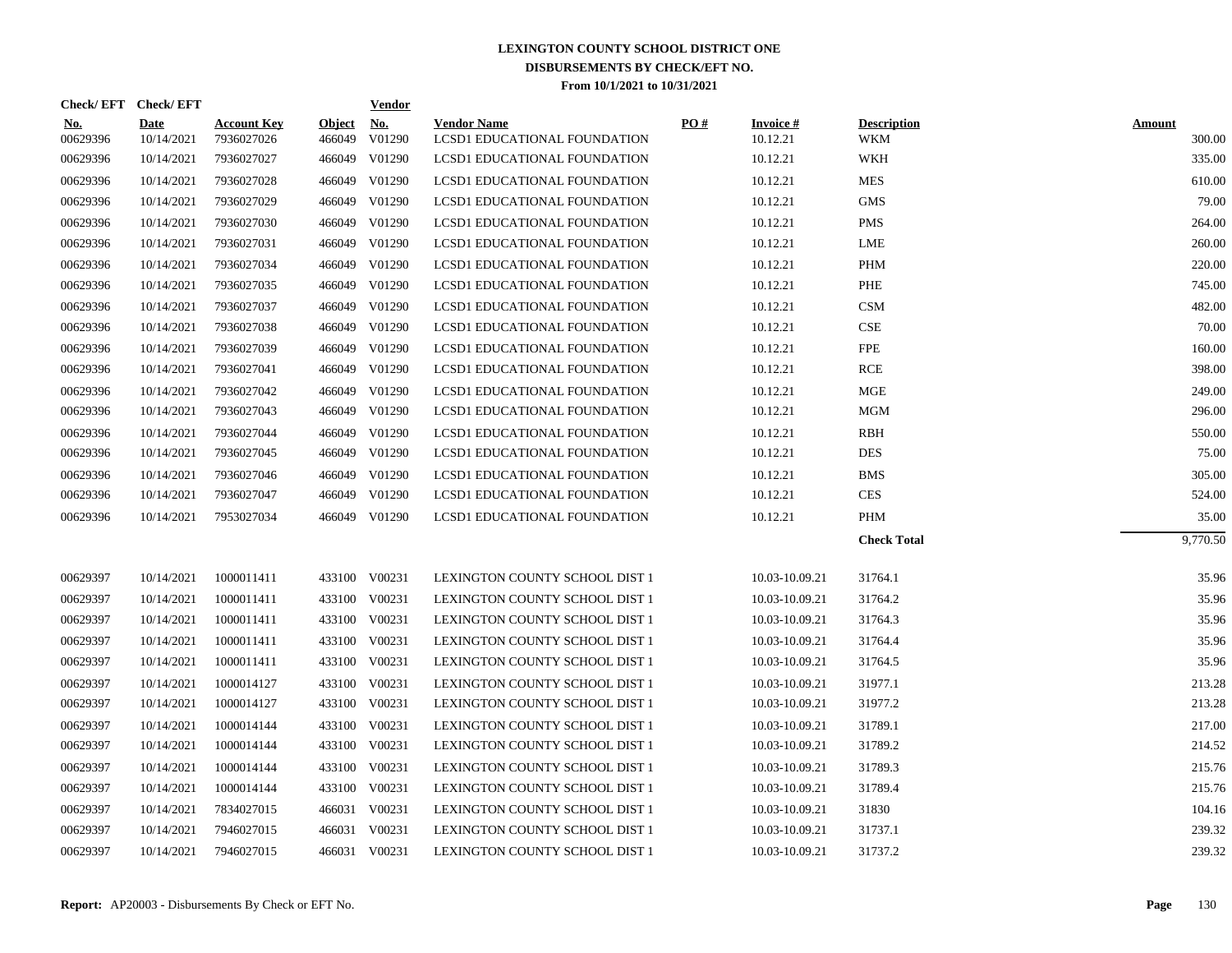| Check/EFT Check/EFT |             |                    |               | <b>Vendor</b> |                                |          |                 |                                |               |
|---------------------|-------------|--------------------|---------------|---------------|--------------------------------|----------|-----------------|--------------------------------|---------------|
| <u>No.</u>          | <b>Date</b> | <b>Account Key</b> | <b>Object</b> | <u>No.</u>    | <b>Vendor Name</b>             | PO#      | <b>Invoice#</b> | <b>Description</b>             | <b>Amount</b> |
|                     |             |                    |               |               |                                |          |                 | <b>Check Total</b>             | 2,052.20      |
| 00629398            | 10/14/2021  | 1000023101         |               | 469000 V01887 | <b>SALSARITAS</b>              | P2204362 | 10265           | Invoice 10265 - Taco bar to in | 345.61        |
| 00629398            | 10/14/2021  | 1000023101         |               | 469000 V01887 | <b>SALSARITAS</b>              | P2204362 | 10265           | 16 oz Guacamole                | 17.10         |
| 00629398            | 10/14/2021  | 1000023101         |               | 469000 V01887 | <b>SALSARITAS</b>              | P2204362 | 10265           | Tea (1, sweet; 1, unsweetened) | 16.05         |
| 00629398            | 10/14/2021  | 1000023101         | 469000        | V01887        | <b>SALSARITAS</b>              | P2204362 | 10265           | Delivery Fee                   | 20.00         |
| 00629398            | 10/14/2021  | 1000023101         |               | 469000 V01887 | <b>SALSARITAS</b>              | P2204362 | 10265           | 2% City Tax                    | 7.08          |
|                     |             |                    |               |               |                                |          |                 | <b>Check Total</b>             | 405.84        |
| 00629399            | 10/14/2021  | 3770011319         |               | 441000 Exxxxx | Employee                       |          | 2022TCHSUP      | <b>Teacher Supply</b>          | 275.00        |
|                     |             |                    |               |               |                                |          |                 | <b>Check Total</b>             | 275.00        |
| 00629400            | 10/15/2021  | 1000026405         |               | 441000 V02519 | ACADEMIC SUPPLIER DBA RASIX CO | P2203949 | ID69789         | HP26A Black Original Laser Jet | 415.68        |
|                     |             |                    |               |               |                                |          |                 | <b>Check Total</b>             | 415.68        |
| 00629401            | 10/15/2021  | 5708025393         |               | 444510 V00391 | APPLE INC                      | P2202602 | AG03746397      | STM Dux Plus Case for 9.7-inch | 10,097.06     |
| 00629401            | 10/15/2021  | 5708025393         |               | 444510 V00391 | <b>APPLE INC</b>               | P2202602 | AG04089643      | STM Dux Plus Case for 9.7-inch | 747.93        |
| 00629401            | 10/15/2021  | 5708025393         |               | 444510 V00391 | <b>APPLE INC</b>               | P2203512 | AG04575694      | STM Dux Case for 13-inch MacBo | 4,806.98      |
| 00629401            | 10/15/2021  | 5708025393         |               | 444510 V00391 | <b>APPLE INC</b>               | P2202602 | AG05189534      | STM Dux Plus Case for 9.7-inch | 747.93        |
|                     |             |                    |               |               |                                |          |                 | <b>Check Total</b>             | 16,399.90     |
| 00629402            | 10/15/2021  | 7887083511         |               | 466041 V01050 | <b>AUGUSTA SWIM SUPPLY</b>     | P2204392 | 13830           | Team caps                      | 270.00        |
| 00629402            | 10/15/2021  | 7887083511         |               | 466041 V01050 | <b>AUGUSTA SWIM SUPPLY</b>     | P2204392 | 13830           | names                          | 144.00        |
| 00629402            | 10/15/2021  | 7887083511         | 466041        | V01050        | <b>AUGUSTA SWIM SUPPLY</b>     | P2204392 | 13830           | Set up                         | 25.00         |
| 00629402            | 10/15/2021  | 7887083511         |               | 466041 V01050 | <b>AUGUSTA SWIM SUPPLY</b>     | P2204392 | 13830           | shipping                       | 22.19         |
|                     |             |                    |               |               |                                |          |                 | <b>Check Total</b>             | 461.19        |
| 00629403            | 10/15/2021  | 2042212603         |               | 433200 EXXXXX | Employee                       |          | 09.01.09.30.21  | Provide AT Serv to students    | 63.00         |
|                     |             |                    |               |               |                                |          |                 | <b>Check Total</b>             | 63.00         |
| 00629404            | 10/15/2021  | 1000025411         |               | 441020 V00590 | <b>BELCO</b>                   | P2202231 | 7104            | LHS Athletics - Fenwall Direct | 383.06        |
| 00629404            | 10/15/2021  | 1000025411         |               | 441020 V00590 | <b>BELCO</b>                   | P2202231 | 7104            | Shipping                       | 21.40         |
|                     |             |                    |               |               |                                |          |                 | <b>Check Total</b>             | 404.46        |
| 00629405            | 10/15/2021  | 7802070027         |               | 466031 Exxxxx | Employee                       |          | 10.12.2021      | Fuel reimbursement             | 21.50         |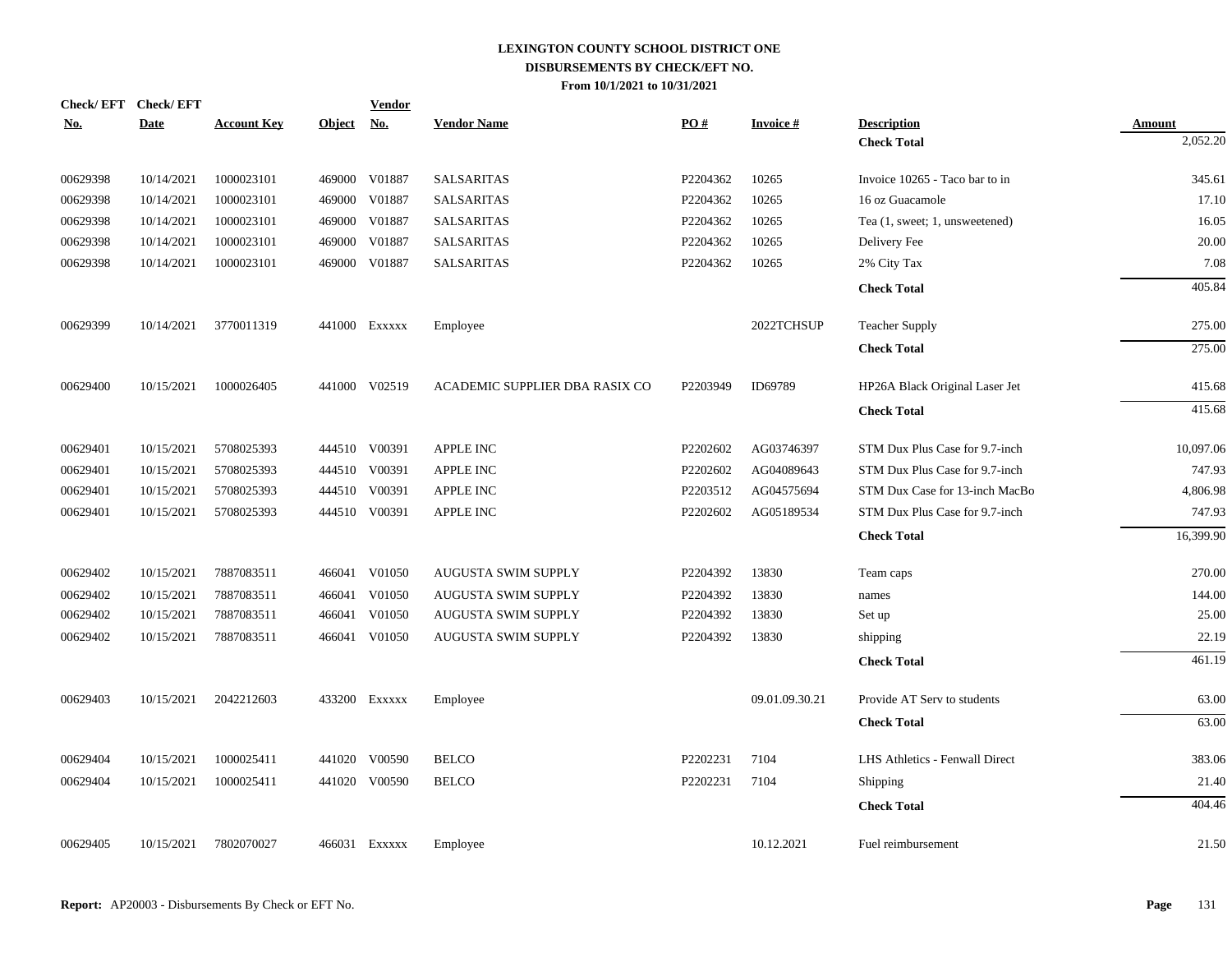| <u>No.</u> | Check/EFT Check/EFT<br><b>Date</b> | <b>Account Key</b>                                         | <b>Object</b> | <b>Vendor</b><br><u>No.</u> | <b>Vendor Name</b>             | PO#      | <b>Invoice#</b> | <b>Description</b>                    | Amount      |
|------------|------------------------------------|------------------------------------------------------------|---------------|-----------------------------|--------------------------------|----------|-----------------|---------------------------------------|-------------|
|            |                                    |                                                            |               |                             |                                |          |                 | <b>Check Total</b>                    | 21.50       |
| 00629406   | 10/15/2021                         | 7802070020                                                 |               | 466034 V16901               | <b>BLACKLEY, CORY</b>          |          | FB.LMS.10.06.21 | LMS FB vs BL                          | 85.00       |
|            |                                    |                                                            |               |                             |                                |          |                 | <b>Check Total</b>                    | 85.00       |
| 00629407   | 10/15/2021                         | 1000022214                                                 |               | 441000 V13041               | BLICK ART MATERIALS LLC        | P2203833 | 7200193         | Recycled Canvas Totes                 | 82.02       |
|            |                                    |                                                            |               |                             |                                |          |                 | <b>Check Total</b>                    | 82.02       |
| 00629408   | 10/15/2021                         | 7802070020                                                 |               | 466034 V02883               | <b>BOLAR, FRANKLIN MURRELL</b> |          | FB.LMS.10.06.21 | Athletic Official                     | 85.00       |
|            |                                    |                                                            |               |                             |                                |          |                 | <b>Check Total</b>                    | 85.00       |
| 00629409   | 10/15/2021                         | 7936527014                                                 |               | 466041 V00884               | <b>BOOKSOURCE</b>              | P2204014 | 953300          | Books for second grade teacher        | 244.60      |
|            |                                    |                                                            |               |                             |                                |          |                 | <b>Check Total</b>                    | 244.60      |
| 00629410   | 10/15/2021                         | 7802080046                                                 |               | 466034 V11976               | <b>BOYCE, JEROME REEVES</b>    |          | VB.BMS.10.07.21 | Athletic Official                     | 65.00       |
|            |                                    |                                                            |               |                             |                                |          |                 | <b>Check Total</b>                    | 65.00       |
| 00629411   | 10/15/2021                         | 7802080044                                                 |               | 466034 V02597               | <b>BROWN, MOSES L</b>          |          |                 | VBALL/NF/10/11/2 VBALL VS NATION FORD | 113.70      |
|            |                                    |                                                            |               |                             |                                |          |                 | <b>Check Total</b>                    | 113.70      |
| 00629412   | 10/15/2021                         | 7802080044                                                 |               | 466034 V02604               | <b>BROWN, THOMAS B</b>         |          |                 | VBALL/WK/9/29/20VBALL VS WHITE KNOLL  | 105.40      |
|            |                                    |                                                            |               |                             |                                |          |                 | <b>Check Total</b>                    | 105.40      |
| 00629413   | 10/15/2021                         | 7802083027                                                 |               | 466041 V13255               | <b>BSN SPORTS</b>              | P2201585 | 913288068       | SMALL GREY HEATHER-SHORT SLEEV        | 234.33      |
| 00629413   | 10/15/2021                         | 7802083027                                                 |               | 466041 V13255               | <b>BSN SPORTS</b>              | P2201585 | 913288068       | MEDIUM GREY HEATHER SHORT SLEE        | 527.24      |
| 00629413   | 10/15/2021                         | 7802083027                                                 |               | 466041 V13255               | <b>BSN SPORTS</b>              | P2201585 | 913288068       | LARGE GREY HEATHER SHORT SLEEV        | 820.16      |
| 00629413   | 10/15/2021                         | 7802083027                                                 |               | 466041 V13255               | <b>BSN SPORTS</b>              | P2201585 | 913288068       | XL GREY HEATHER SHORT SLEEVE C        | 339.78      |
| 00629413   | 10/15/2021                         | 7802083027                                                 |               | 466041 V13255               | <b>BSN SPORTS</b>              | P2201585 | 913288068       | XXL GREY HEATHER SHORT SLEEVE         | 175.75      |
| 00629413   | 10/15/2021                         | 7802083027                                                 |               | 466041 V13255               | <b>BSN SPORTS</b>              | P2201585 | 913288068       | 3XL GREY HEATHER SHORT SLEEVE         | 70.30       |
| 00629413   | 10/15/2021                         | 7802083027                                                 |               | 466041 V13255               | <b>BSN SPORTS</b>              | P2201585 | 913288068       | <b>FREIGHT</b>                        | 75.00       |
|            |                                    |                                                            |               |                             |                                |          |                 | <b>Check Total</b>                    | 2,242.56    |
| 00629414   | 10/15/2021                         | 7802072046                                                 |               | 466034 V16946               | BURGESS, CHRISTOPHER SOLOMON   |          | FB.BMS.10.06.21 | FB BMS vs WKM                         | 80.00       |
|            |                                    |                                                            |               |                             |                                |          |                 | <b>Check Total</b>                    | 80.00       |
| 00629415   | 10/15/2021                         | 7974027040                                                 |               | 466045 V14926               | <b>CAPSTONE</b>                | P2204131 | 258022          | PebbleGo Next: State & America        | 359.55      |
| 00629415   | 10/15/2021                         | 7974027040                                                 |               | 466045 V14926               | <b>CAPSTONE</b>                | P2204131 | 258022          | PebbleGo Next Social Studies          | 359.55      |
|            |                                    | <b>Report:</b> AP20003 - Disbursements By Check or EFT No. |               |                             |                                |          |                 |                                       | 132<br>Page |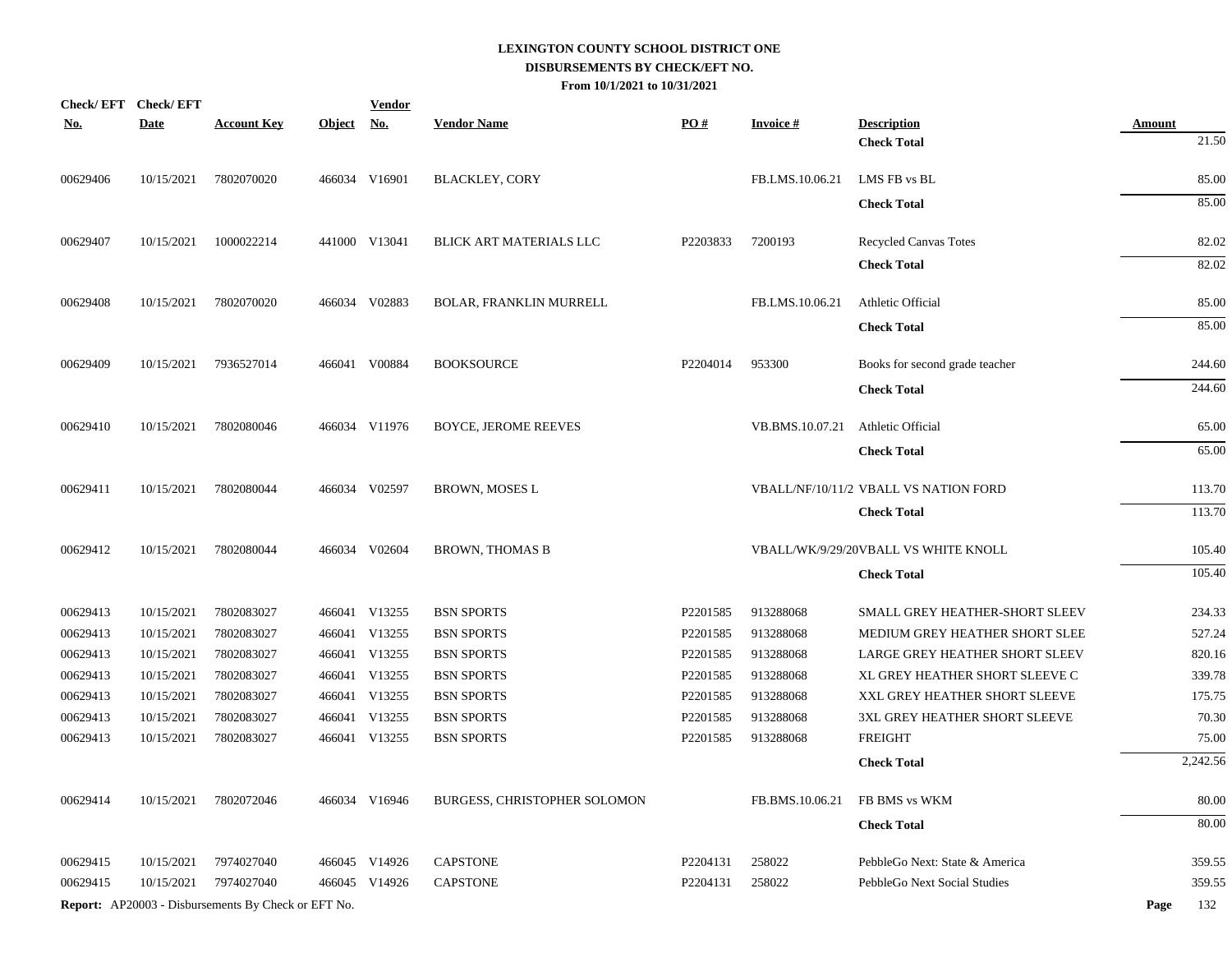|          | Check/EFT Check/EFT |                    |               | <b>Vendor</b>             |                                |          |                 |                                       |               |
|----------|---------------------|--------------------|---------------|---------------------------|--------------------------------|----------|-----------------|---------------------------------------|---------------|
| No.      | <b>Date</b>         | <b>Account Key</b> | <b>Object</b> | $\underline{\mathrm{No}}$ | <b>Vendor Name</b>             | PO#      | <b>Invoice#</b> | <b>Description</b>                    | <b>Amount</b> |
|          |                     |                    |               |                           |                                |          |                 | <b>Check Total</b>                    | 719.10        |
| 00629416 | 10/15/2021          | 2042212503         |               | 431200 V15883             | <b>CARTER HEARS</b>            | P2203942 | 1501592         | <b>Educator Series All Access Pas</b> | 695.50        |
|          |                     |                    |               |                           |                                |          |                 | <b>Check Total</b>                    | 695.50        |
| 00629417 | 10/15/2021          | 3290011521         |               | 434500 V01672             | <b>CENGAGE LEARNING</b>        | P2202267 | 75053163        | K12 Mindtap Century 21 Account        | 1,876.00      |
| 00629417 | 10/15/2021          | 3290011521         |               | 434500 V01672             | <b>CENGAGE LEARNING</b>        | P2202267 | 75053163        | Processing fees                       | 93.80         |
|          |                     |                    |               |                           |                                |          |                 | <b>Check Total</b>                    | 1.969.80      |
| 00629418 | 10/15/2021          | 1000025414         |               | 441020 V15374             | CENTRAL POLY BAG CORPORATION   | P2203839 | 286409          | CP3858K1.7 CAN LINER                  | 1,275.98      |
| 00629418 | 10/15/2021          | 1000025437         |               | 441020 V15374             | CENTRAL POLY BAG CORPORATION   | P2203842 | 286411          | CP3858K1.7 CAN LINER                  | 510.39        |
| 00629418 | 10/15/2021          | 1000025416         |               | 441020 V15374             | CENTRAL POLY BAG CORPORATION   | P2203843 | 286412          | CP3858K1.7 CAN LINER 38 X 58          | 425.33        |
| 00629418 | 10/15/2021          | 1000025440         |               | 441020 V15374             | CENTRAL POLY BAG CORPORATION   | P2203911 | 286418          | CP3340N16 CAN LINER 33 X 40           | 441.38        |
|          |                     |                    |               |                           |                                |          |                 | <b>Check Total</b>                    | 2,653.08      |
| 00629419 | 10/15/2021          | 1000025408         |               | 432500 V01708             | COMPASS GROUP DBA CANTEEN REFR | P2201181 | <b>CAE15930</b> | 6 mos Rental for 1 Unit - Wate        | 19.26         |
|          |                     |                    |               |                           |                                |          |                 | <b>Check Total</b>                    | 19.26         |
| 00629420 | 10/15/2021          | 2640016203         |               | 441000 V01803             | COMPUTER DESIGN CONSULTING SER | P2203490 | 15351           | Printing: ESOL Certificates o         | 26.33         |
| 00629420 | 10/15/2021          | 1000026306         |               | 436000 V01803             | COMPUTER DESIGN CONSULTING SER | P2203649 | 15352           | Business cards                        | 96.30         |
| 00629420 | 10/15/2021          | 1000011231         | 441000        | V01803                    | COMPUTER DESIGN CONSULTING SER | P2203977 | 15353           | PRINT/STITCH FOLD 85PG RUN REC        | 487.92        |
| 00629420 | 10/15/2021          | 2022018823         |               | 441000 V01803             | COMPUTER DESIGN CONSULTING SER | P2203992 | 15354           | PRINTING, CUTTING OUT                 | 77.58         |
|          |                     |                    |               |                           |                                |          |                 | <b>Check Total</b>                    | 688.13        |
| 00629421 | 10/15/2021          | 7714027021         |               | 466041 V16276             | CULLIGAN WATER CONDITIONING OF | P2202303 | 55263           | Monthly Cooler Rental - 1 Unit        | 10.71         |
| 00629421 | 10/15/2021          | 7714027021         |               | 466041 V16276             | CULLIGAN WATER CONDITIONING OF | P2202303 | 55263           | Trip Surcharge (July 2021 - Ju        | 1.80          |
| 00629421 | 10/15/2021          | 7714027021         |               | 466041 V16276             | CULLIGAN WATER CONDITIONING OF | P2202303 | 55263           | Bottle Delivery (est. 4 per mo        | 43.33         |
|          |                     |                    |               |                           |                                |          |                 | <b>Check Total</b>                    | 55.84         |
| 00629422 | 10/15/2021          | 1000025425         |               | 441020 V11900             | DADE PAPER AND BAG LLC DBA IMP | P2204148 | 9728656         | TM1616S TOIELT TISSUE 2 PLY           | 27.57         |
| 00629422 | 10/15/2021          | 1000025425         |               | 441020 V11900             | DADE PAPER AND BAG LLC DBA IMP | P2204148 | 9728656         | TJ0922A TOILET TISSUE JUMBO RO        | 395.26        |
| 00629422 | 10/15/2021          | 1000025423         |               | 441020 V11900             | DADE PAPER AND BAG LLC DBA IMP | P2204049 | 9728657         | TJ0922A TOILET TISSUE JUMBO RO        | 276.68        |
|          |                     |                    |               |                           |                                |          |                 | <b>Check Total</b>                    | 699.51        |
| 00629423 | 10/15/2021          | 1000025808         |               | 439500 V15853             | <b>EXTRA DUTY SOLUTIONS</b>    |          | 790815          | <b>Extra Duty Officers</b>            | 5,332.00      |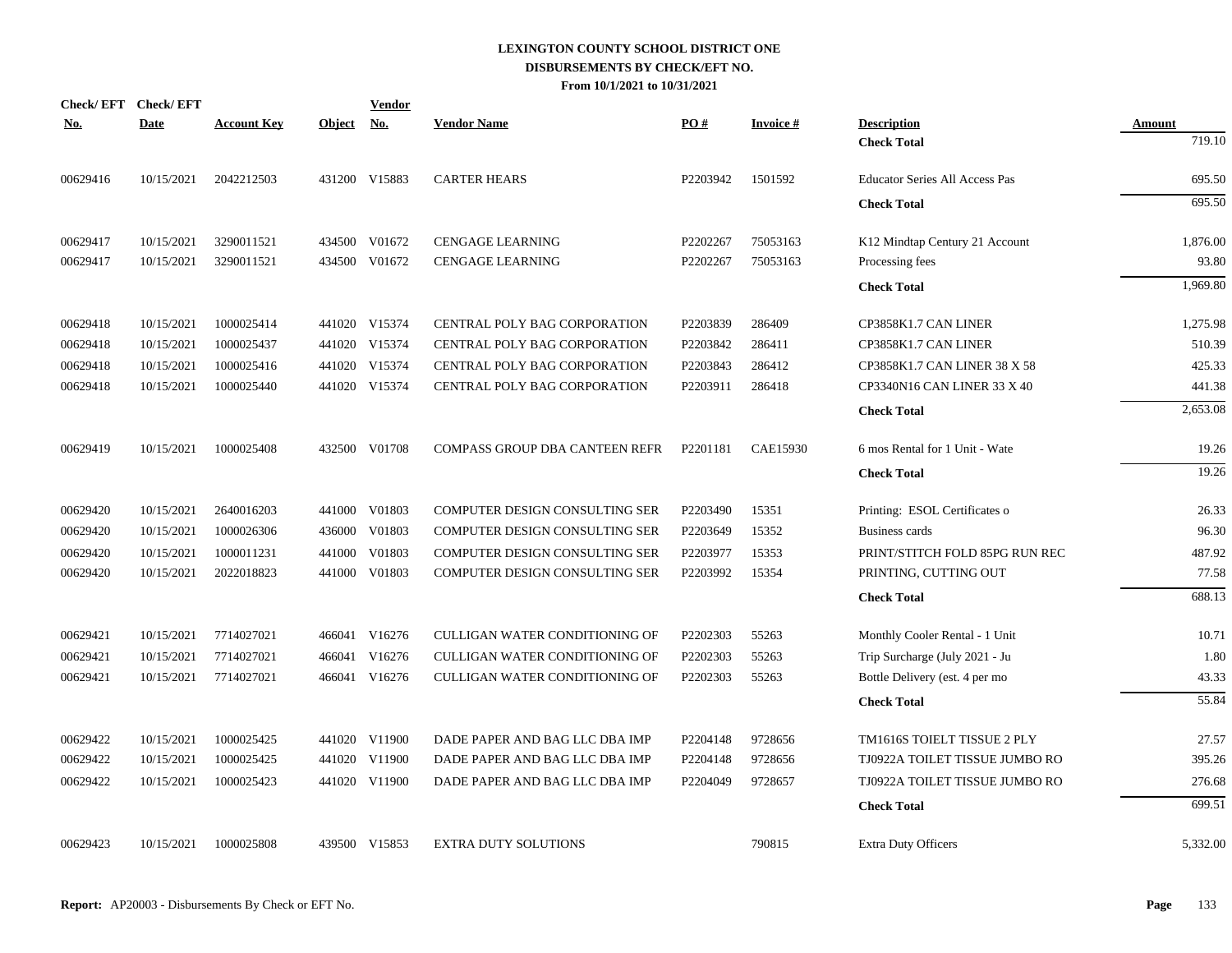|            | Check/EFT Check/EFT |                    |               | Vendor        |                            |          |                 |                                       |                    |
|------------|---------------------|--------------------|---------------|---------------|----------------------------|----------|-----------------|---------------------------------------|--------------------|
| <b>No.</b> | <b>Date</b>         | <b>Account Key</b> | <b>Object</b> | <b>No.</b>    | <b>Vendor Name</b>         | PO#      | <b>Invoice#</b> | <b>Description</b>                    | Amount<br>5,332.00 |
|            |                     |                    |               |               |                            |          |                 | <b>Check Total</b>                    |                    |
| 00629424   | 10/15/2021          | 1000025438         |               | 441000 V15897 | FIRST COMMUNITY BANK       | P2204386 | CSE.5170.10.21  | Exxon                                 | 50.00              |
| 00629424   | 10/15/2021          | 1000025438         |               | 441000 V15897 | FIRST COMMUNITY BANK       | P2204386 | CSE.5170.10.21  | Lowe's                                | 74.29              |
| 00629424   | 10/15/2021          | 1000025438         |               | 441000 V15897 | FIRST COMMUNITY BANK       | P2204386 | CSE.5170.10.21  | Lowes                                 | 11.30              |
| 00629424   | 10/15/2021          | 7740019038         |               | 466041 V15897 | FIRST COMMUNITY BANK       | P2204386 | CSE.5170.10.21  | Taylor & Francis Group                | 57.62              |
| 00629424   | 10/15/2021          | 7863027038         | 466069        | V15897        | FIRST COMMUNITY BANK       | P2204386 | CSE.5170.10.21  | Publix                                | 52.42              |
| 00629424   | 10/15/2021          | 7863027038         | 466069        | V15897        | FIRST COMMUNITY BANK       | P2204386 | CSE.5170.10.21  | Lowes                                 | 54.17              |
| 00629424   | 10/15/2021          | 7928527038         | 466099        | V15897        | FIRST COMMUNITY BANK       | P2204386 | CSE.5170.10.21  | Joint Municipal Water and sewe        | 275.60             |
| 00629424   | 10/15/2021          | 7932027038         | 466041        | V15897        | FIRST COMMUNITY BANK       | P2204386 | CSE.5170.10.21  | Amazon.com                            | 39.99              |
| 00629424   | 10/15/2021          | 7948027038         | 466069        | V15897        | FIRST COMMUNITY BANK       | P2204386 | CSE.5170.10.21  | Costco                                | 148.95             |
| 00629424   | 10/15/2021          | 1000011235         | 441000        | V15897        | FIRST COMMUNITY BANK       | P2204400 | PHES.1840.10.21 | <b>Positive Promotions</b>            | 342.81             |
| 00629424   | 10/15/2021          | 7743019035         |               | 466041 V15897 | FIRST COMMUNITY BANK       | P2204400 | PHES.1840.10.21 | <b>US Postal Service</b>              | 232.00             |
| 00629424   | 10/15/2021          | 7743019035         | 466099        | V15897        | FIRST COMMUNITY BANK       | P2204400 | PHES.1840.10.21 | COVID - Dollar Tree                   | 29.96              |
| 00629424   | 10/15/2021          | 7866027035         |               | 466069 V15897 | FIRST COMMUNITY BANK       | P2204400 | PHES.1840.10.21 | Sam's Club                            | 129.86             |
| 00629424   | 10/15/2021          | 7866027035         | 466069        | V15897        | FIRST COMMUNITY BANK       | P2204400 | PHES.1840.10.21 | Mathias Sandwich Shop                 | 37.04              |
| 00629424   | 10/15/2021          | 7866027035         | 466069        | V15897        | FIRST COMMUNITY BANK       | P2204400 | PHES.1840.10.21 | Publix                                | 56.37              |
| 00629424   | 10/15/2021          | 7866027035         | 466069        | V15897        | FIRST COMMUNITY BANK       | P2204400 | PHES.1840.10.21 | Walmart                               | 14.74              |
| 00629424   | 10/15/2021          | 7880027035         |               | 466099 V15897 | FIRST COMMUNITY BANK       | P2204400 | PHES.1840.10.21 | TJ Maxx                               | 100.49             |
|            |                     |                    |               |               |                            |          |                 | <b>Check Total</b>                    | 1,707.61           |
|            |                     |                    |               |               |                            |          |                 |                                       |                    |
| 00629425   | 10/15/2021          | 1000011347         |               | 441000 V00549 | FORMS AND SUPPLY INC (FSI) | P2202124 | 5869155-0       | <b>TOPS WideRuled Composition Boo</b> | 704.06             |
| 00629425   | 10/15/2021          | 1000011427         |               | 441000 V00549 | FORMS AND SUPPLY INC (FSI) | P2203129 | 5897992-1       | Energizer Ultimate Lithium AAA        | 38.51              |
| 00629425   | 10/15/2021          | 1000011326         |               | 441000 V00549 | FORMS AND SUPPLY INC (FSI) | P2203965 | 5919494-1       | Velcro circles                        | 1.42               |
| 00629425   | 10/15/2021          | 2021018803         |               | 441000 V00549 | FORMS AND SUPPLY INC (FSI) | P2203995 | 5919812-0       | Sparco 5" Kids Blunt End Sciss        | 65.80              |
| 00629425   | 10/15/2021          | 2021018803         |               | 441000 V00549 | FORMS AND SUPPLY INC (FSI) | P2203995 | 5919812-0       | Elmer's Washable All Purpose S        | 44.88              |
| 00629425   | 10/15/2021          | 7743019014         |               | 466041 V00549 | FORMS AND SUPPLY INC (FSI) | P2204003 | 5919821-0       | Advantus 36 Deluxe Breakaway N        | 774.97             |
| 00629425   | 10/15/2021          | 7743019014         | 466041        | V00549        | FORMS AND SUPPLY INC (FSI) | P2204003 | 5919821-0       | Advantus ID Badge Clip Adapter        | 6.70               |
| 00629425   | 10/15/2021          | 7743019014         | 466041        | V00549        | FORMS AND SUPPLY INC (FSI) | P2204003 | 5919821-0       | EconomyValue ClearVue RoundRin        | 159.22             |
| 00629425   | 10/15/2021          | 1000011527         | 441000        | V00549        | FORMS AND SUPPLY INC (FSI) | P2204023 | 5920104-0       | Scotch DoubleCoated Foam Mount        | 49.28              |
|            |                     |                    |               |               |                            |          |                 | <b>Check Total</b>                    | 1,844.84           |
| 00629426   | 10/15/2021          | 2042222303         |               | 433200 Exxxxx | Employee                   |          | 09.14.10.08.21  | Travel                                | 0.00               |
| 00629426   | 10/15/2021          | 2042222303         | 433200        | Exxxxx        | Employee                   |          | 09.14.10.08.21  | Various instructional reasons         | 129.64             |
|            |                     |                    |               |               |                            |          |                 |                                       |                    |
|            |                     |                    |               |               |                            |          |                 | <b>Check Total</b>                    | 129.64             |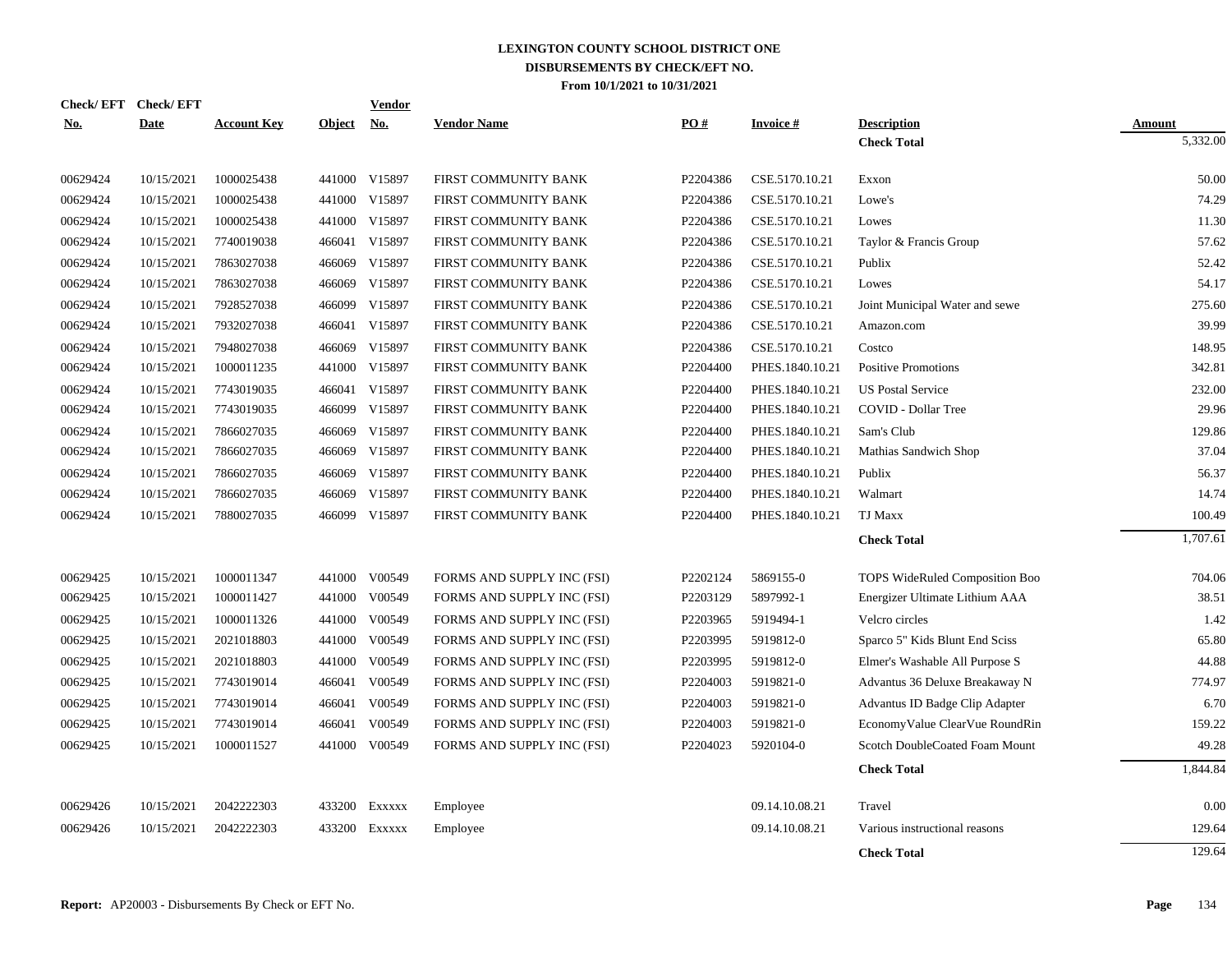| Check/EFT Check/EFT    |                           |                                  |                         | <b>Vendor</b>        |                                |          |                                    |                                                 |                        |
|------------------------|---------------------------|----------------------------------|-------------------------|----------------------|--------------------------------|----------|------------------------------------|-------------------------------------------------|------------------------|
| <u>No.</u><br>00629427 | <b>Date</b><br>10/15/2021 | <b>Account Key</b><br>1000014503 | <b>Object</b><br>433200 | <u>No.</u><br>EXXXXX | <b>Vendor Name</b><br>Employee | PO#      | <b>Invoice #</b><br>09.01.09.30.21 | <b>Description</b><br>Homebound services travel | <b>Amount</b><br>53.31 |
|                        |                           |                                  |                         |                      |                                |          |                                    | <b>Check Total</b>                              | $\overline{53.31}$     |
| 00629428               | 10/15/2021                | 7802072046                       |                         | 466034 V02602        | GILMORE, RORLANDO              |          | FB.BMS.10.06.21                    | FB BMS vs WKM                                   | 80.00                  |
|                        |                           |                                  |                         |                      |                                |          |                                    | <b>Check Total</b>                              | 80.00                  |
| 00629429               | 10/15/2021                | 7802080044                       |                         | 466034 V11760        | <b>GRABER, ALVIN</b>           |          |                                    | VBALL/DF/10/7/20 VBALL VS DUTCH FORK            | 99.60                  |
| 00629429               | 10/15/2021                | 7802080044                       |                         | 466034 V11760        | <b>GRABER, ALVIN</b>           |          |                                    | VBALL/WK/9/29/20VBALL VS WHITE KNOLL            | 99.60                  |
| 00629429               | 10/15/2021                | 7802080011                       |                         | 466034 V11760        | <b>GRABER, ALVIN</b>           |          | VVB.LHS.10.12.21 Official          |                                                 | 59.60                  |
|                        |                           |                                  |                         |                      |                                |          |                                    | <b>Check Total</b>                              | 258.80                 |
| 00629430               | 10/15/2021                | 1000025424                       |                         | 441020 V15598        | GREENVILLE OFFICE SUPPLY CO IN | P2203782 | 916011-1                           | CAROLINA MOP 1064 16 OZ RAYON                   | 66.38                  |
| 00629430               | 10/15/2021                | 1000025424                       |                         | 441020 V15598        | GREENVILLE OFFICE SUPPLY CO IN | P2203782 | 916011-1                           | CAROLINA MOP 1065 20 OZ RAYON                   | 90.48                  |
|                        |                           |                                  |                         |                      |                                |          |                                    | <b>Check Total</b>                              | 156.86                 |
| 00629431               |                           | 10/15/2021 5727025327            |                         | 452000 V02159        | H G REYNOLDS COMPANY INC       | P2012750 | 17M.P2012750                       | GMP for White Knoll High Schoo                  | 765,304.83             |
|                        |                           |                                  |                         |                      |                                |          |                                    | <b>Check Total</b>                              | 765,304.83             |
| 00629432               | 10/15/2021                | 7802070020                       |                         | 466034 V12764        | HAMPTON, GEORGE                |          | FB.LMS.10.06.21                    | FB LMS vs BL                                    | 85.00                  |
|                        |                           |                                  |                         |                      |                                |          |                                    | <b>Check Total</b>                              | 85.00                  |
| 00629433               | 10/15/2021                | 1000011341                       |                         | 443000 V12508        | <b>HEINEMANN</b>               | P2203503 | 7383045                            | Benchmark Assessment System 2,                  | 1,700.00               |
| 00629433               | 10/15/2021                | 1000011341                       |                         | 443000 V12508        | <b>HEINEMANN</b>               | P2203503 | 7383045                            | Shipping and handling                           | 170.00                 |
|                        |                           |                                  |                         |                      |                                |          |                                    | <b>Check Total</b>                              | 1,870.00               |
| 00629434               | 10/15/2021                | 7802071015                       |                         | 466041 V01292        | HENRY SCHEIN INC               | P2202053 | 11039993                           | <b>GATORADE COOLER 3 GAL</b>                    | 65.91                  |
|                        |                           |                                  |                         |                      |                                |          |                                    | <b>Check Total</b>                              | 65.91                  |
| 00629435               | 10/15/2021                | 7802072011                       |                         | 466034 V02729        | HUNTER, WILSON G               |          | VFB.LHS.10.08.21 Official          |                                                 | 162.70                 |
|                        |                           |                                  |                         |                      |                                |          |                                    | <b>Check Total</b>                              | 162.70                 |
| 00629436               | 10/15/2021                | 6000025610                       |                         | 439500 V16787        | JOE PETTIT LLC                 | P2201463 | 0006                               | Back to School Training: Keyno                  | 1,997.00               |
|                        |                           |                                  |                         |                      |                                |          |                                    | <b>Check Total</b>                              | 1,997.00               |
| 00629437               | 10/15/2021                | 2021018814                       |                         | 436000 V00867        | <b>JOSTENS</b>                 | P2111402 | 114991                             | Elementary Agenda                               | 2,490.43               |
|                        |                           |                                  |                         |                      |                                |          |                                    | <b>Check Total</b>                              | 2,490.43               |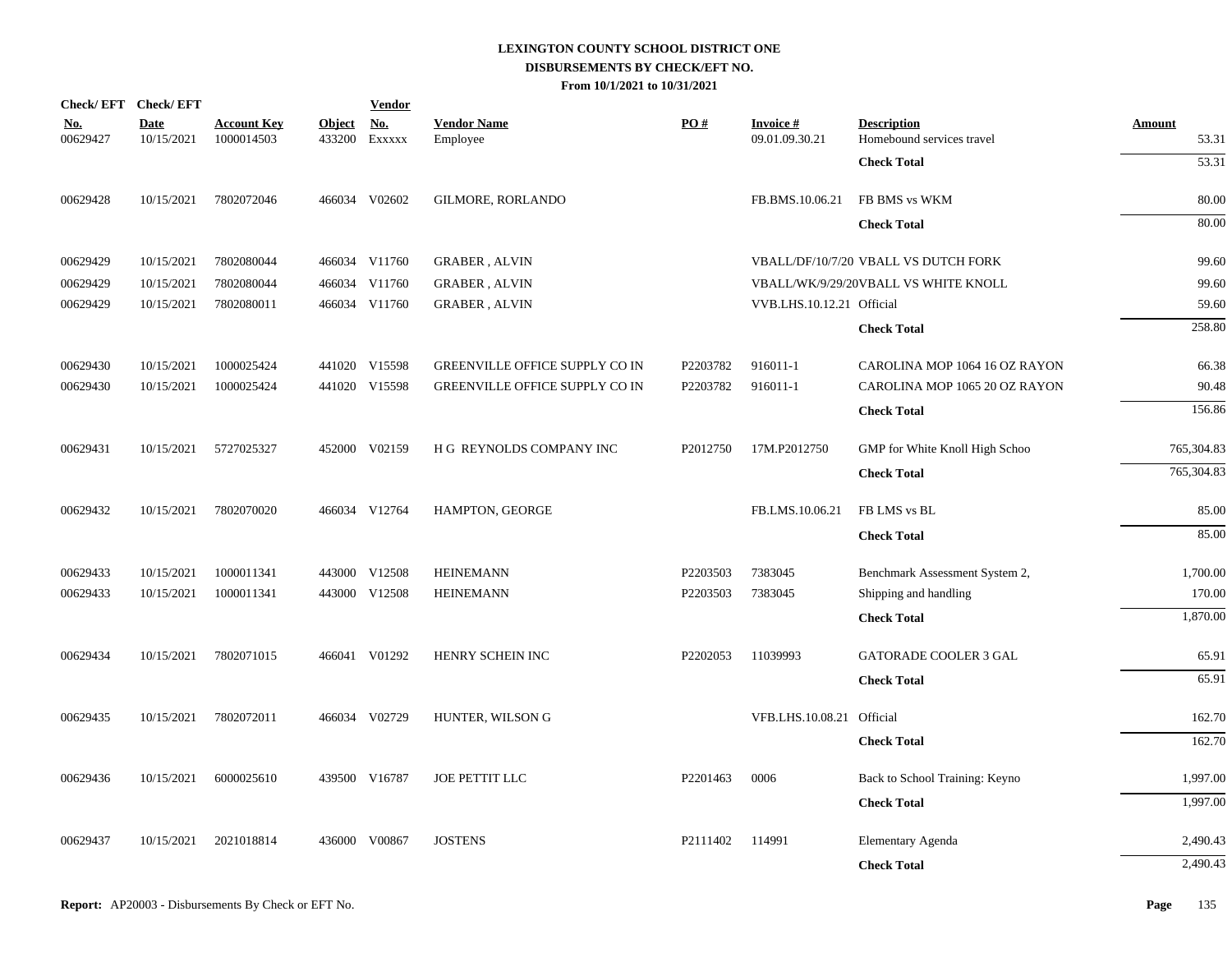| Check/EFT Check/EFT    |                           |                                  |               | <b>Vendor</b>               |                                                   |                      |                           |                                                  |                           |
|------------------------|---------------------------|----------------------------------|---------------|-----------------------------|---------------------------------------------------|----------------------|---------------------------|--------------------------------------------------|---------------------------|
| <u>No.</u><br>00629438 | <u>Date</u><br>10/15/2021 | <b>Account Key</b><br>2372222427 | <b>Object</b> | <u>No.</u><br>431200 V16354 | <b>Vendor Name</b><br>JULIE WRIGHT CONSULTING LLC | PO#<br>P2202097      | <u>Invoice #</u><br>1166  | <b>Description</b><br>FULL DAY IN PERSON SUPPORT | <b>Amount</b><br>3,800.00 |
|                        |                           |                                  |               |                             |                                                   |                      |                           | <b>Check Total</b>                               | 3,800.00                  |
| 00629439               | 10/15/2021                | 2042216103                       |               | 433200 EXXXXX               | Employee                                          |                      | 09.13.09.24.21            | <b>Behavior Support Services</b>                 | 32.48                     |
|                        |                           |                                  |               |                             |                                                   |                      |                           | <b>Check Total</b>                               | 32.48                     |
| 00629440               | 10/15/2021                | 1000000010                       |               | 315100 EXXXXX               | Employee                                          |                      | 10.14.2021                | Reissue of uncashed PY check                     | 926.83                    |
|                        |                           |                                  |               |                             |                                                   |                      |                           | <b>Check Total</b>                               | 926.83                    |
| 00629441               | 10/15/2021                | 7802080020                       |               | 466034 V02934               | KING, YANCY                                       |                      | VB.LMS.10.07.21           | Athletic Official                                | 55.00                     |
|                        |                           |                                  |               |                             |                                                   |                      |                           | <b>Check Total</b>                               | 55.00                     |
| 00629442               | 10/15/2021                | 2050013703                       |               | 441000 V00500               | LAKESHORE LEARNING MATERIALS                      | P <sub>2201091</sub> | 375816100621              | CLASSIC HARDWOOD ACTIVITY BOAR                   | 50.81                     |
|                        |                           |                                  |               |                             |                                                   |                      |                           | <b>Check Total</b>                               | 50.81                     |
| 00629443               | 10/15/2021                | 7863027014                       |               | 466099 V00071               | LEXINGTON FLORIST AND FLOWER C                    | P2204403             | 43402                     | Invoice #43402                                   | 26.75                     |
| 00629443               | 10/15/2021                | 7863027014                       |               | 466099 V00071               | LEXINGTON FLORIST AND FLOWER C                    | P2204403             | 43402                     | Invoice #43402                                   | 12.00                     |
| 00629443               | 10/15/2021                | 7863027014                       |               | 466099 V00071               | LEXINGTON FLORIST AND FLOWER C                    | P2204403             | 43407                     | Invoice #43407                                   | 26.75                     |
| 00629443               | 10/15/2021                | 7863027014                       |               | 466099 V00071               | LEXINGTON FLORIST AND FLOWER C                    | P2204403             | 43407                     | Invoice #43407                                   | 10.00                     |
| 00629443               | 10/15/2021                | 7863027014                       |               | 466099 V00071               | LEXINGTON FLORIST AND FLOWER C                    | P2204403             | 43457                     | Invoice #43457                                   | 160.50                    |
| 00629443               | 10/15/2021                | 7863027014                       |               | 466099 V00071               | LEXINGTON FLORIST AND FLOWER C                    | P2204403             | 43457                     | Invoice #43457                                   | 53.50                     |
| 00629443               | 10/15/2021                | 7863027014                       |               | 466099 V00071               | LEXINGTON FLORIST AND FLOWER C                    | P2204403             | 43457                     | Invoice #43457                                   | 10.00                     |
| 00629443               | 10/15/2021                | 7834027013                       |               | 466041 V00071               | LEXINGTON FLORIST AND FLOWER C                    | P2203047             | 43472                     | Red Rose Bouquet for Homecomin                   | 42.80                     |
| 00629443               | 10/15/2021                | 7834027013                       | 466041        | V00071                      | LEXINGTON FLORIST AND FLOWER C                    | P2203047             | 43472                     | Half Dozen Red Rose Bouquets f                   | 42.80                     |
| 00629443               | 10/15/2021                | 7834027013                       |               | 466041 V00071               | LEXINGTON FLORIST AND FLOWER C                    | P2203047             | 43472                     | Wrist Corsages - Homecoming Co                   | 334.38                    |
|                        |                           |                                  |               |                             |                                                   |                      |                           | <b>Check Total</b>                               | 719.48                    |
| 00629444               | 10/15/2021                | 5729025329                       |               | 452000 V01171               | M B KAHN CONSTRUCTION CO INC                      | P1913934             | 617611-009                | Construction Management @ Risk                   | 2,864.29                  |
| 00629444               | 10/15/2021                | 5729025329                       |               | 452000 V01171               | M B KAHN CONSTRUCTION CO INC                      | P2111128             | 617621-003                | GMS - GMP - Canopy & Teacher P                   | 164,503.37                |
| 00629444               | 10/15/2021                | 5313025329                       |               | 453000 V01171               | M B KAHN CONSTRUCTION CO INC                      | P2203700             | 617623-001                | GMP - GMS Teacher's Parking Lo                   | 29,612.47                 |
|                        |                           |                                  |               |                             |                                                   |                      |                           | <b>Check Total</b>                               | 196,980.13                |
| 00629445               | 10/15/2021                | 7802072011                       |               | 466034 V02840               | MACK, BOBBY                                       |                      | VFB.LHS.10.08.21 Official |                                                  | 115.00                    |
|                        |                           |                                  |               |                             |                                                   |                      |                           | <b>Check Total</b>                               | 115.00                    |
| 00629446               | 10/15/2021                | 7802080044                       |               | 466034 V02708               | MADISON, ZELL A                                   |                      |                           | <b>VBALL/DF/10/7/20 VBALL VS DUTCH FORK</b>      | 108.10                    |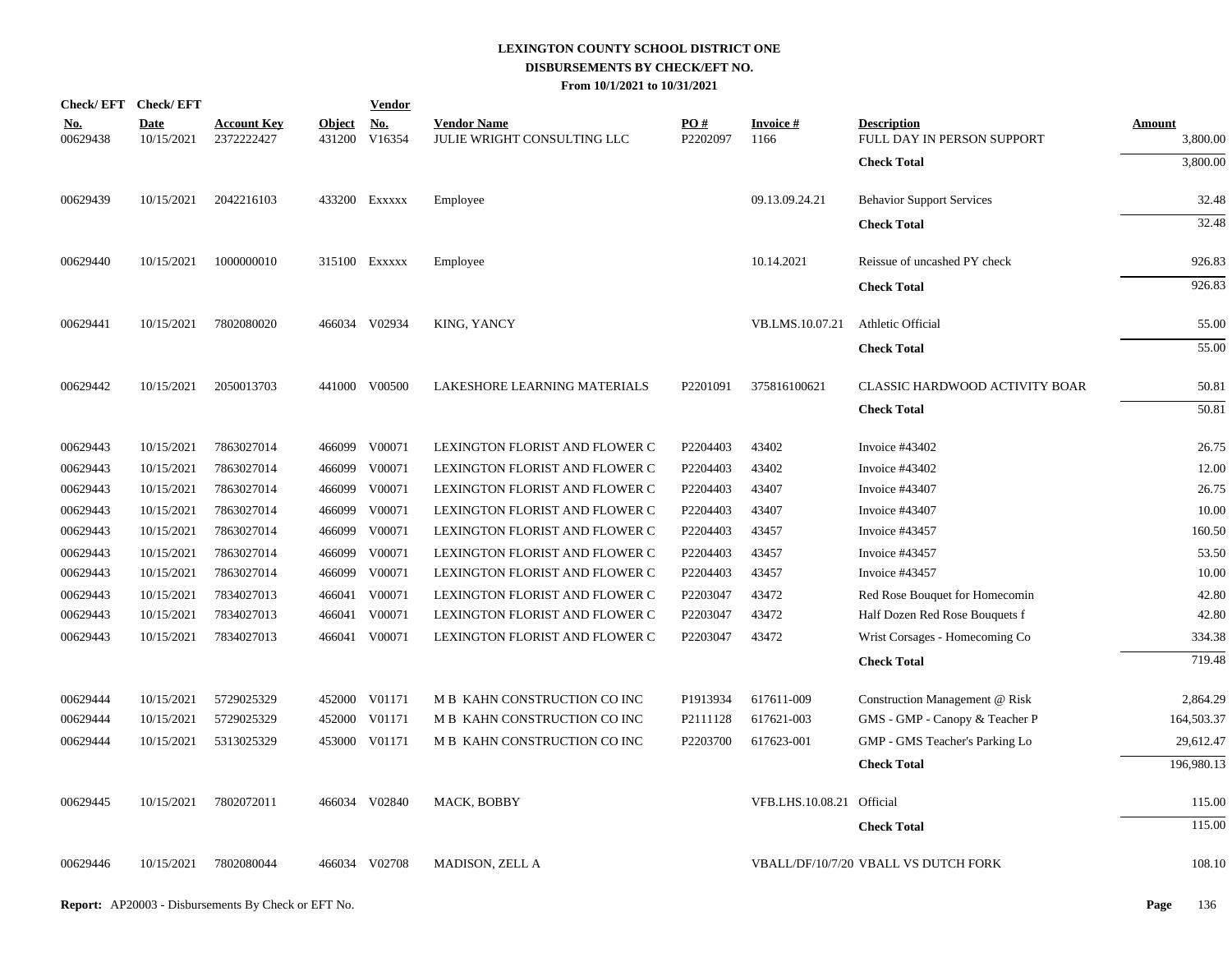| Check/EFT Check/EFT |             |                                                            |               | <b>Vendor</b> |                           |          |                                |                                       |               |
|---------------------|-------------|------------------------------------------------------------|---------------|---------------|---------------------------|----------|--------------------------------|---------------------------------------|---------------|
| <b>No.</b>          | <b>Date</b> | <b>Account Key</b>                                         | Object No.    |               | <b>Vendor Name</b>        | PO#      | <b>Invoice#</b>                | <b>Description</b>                    | <b>Amount</b> |
|                     |             |                                                            |               |               |                           |          |                                | <b>Check Total</b>                    | 108.10        |
| 00629447            | 10/15/2021  | 2022022303                                                 |               | 441000 V12192 | MAGNATAG VISIBLE SYSTEMS  | P2203102 | 620535                         | 365 Day Magnetic Timeline Cale        | 801.43        |
| 00629447            | 10/15/2021  | 2022022303                                                 |               | 441000 V12192 | MAGNATAG VISIBLE SYSTEMS  | P2203102 | 620535                         | <b>Shipping</b>                       | 158.68        |
|                     |             |                                                            |               |               |                           |          |                                | <b>Check Total</b>                    | 960.11        |
| 00629448            | 10/15/2021  | 7802080044                                                 | 466034 V02981 |               | MARTINEZ, LUIS            |          |                                | VBALL/NF/10/11/2 VBALL VS NATION FORD | 134.70        |
|                     |             |                                                            |               |               |                           |          |                                | <b>Check Total</b>                    | 134.70        |
| 00629449            | 10/15/2021  | 2052213703                                                 |               | 444500 V12504 | MCGRAW HILL EDUCATION INC | P2202363 | 119801095001                   | NUMBER WORLDS STANDARDS NEUTRA        | 1,477.46      |
| 00629449            | 10/15/2021  | 2052213703                                                 |               | 444500 V12504 | MCGRAW HILL EDUCATION INC | P2202363 | 119801095001                   | <b>SHIPPING</b>                       | 34.04         |
|                     |             |                                                            |               |               |                           |          |                                | <b>Check Total</b>                    | 1,511.50      |
| 00629450            | 10/15/2021  | 7802088029                                                 |               | 466035 V16080 | MICHEL, LANORRIS          |          | FB.GMS.10.06.21                | Athletic Official                     | 80.00         |
|                     |             |                                                            |               |               |                           |          |                                | <b>Check Total</b>                    | 80.00         |
| 00629451            | 10/15/2021  | 7887072044                                                 |               | 466034 V03026 | MILLER, CHRISTOPHER J     |          | VFBALL/LEX/10/1/ VFBALL VS LEX |                                       | 162.70        |
|                     |             |                                                            |               |               |                           |          |                                | <b>Check Total</b>                    | 162.70        |
| 00629452            | 10/15/2021  | 7887072044                                                 |               | 466034 V10551 | MITCHELL, GEORGE          |          | VFBALL/LEX/10/1/ VFBALL VS LEX |                                       | 147.40        |
|                     |             |                                                            |               |               |                           |          |                                | <b>Check Total</b>                    | 147.40        |
| 00629453            | 10/15/2021  | 7802080044                                                 |               | 466034 V02640 | MOORE, PATTI I            |          |                                | VBALL/CHAPIN/10VBALL VS CHAPIN        | 98.20         |
|                     |             |                                                            |               |               |                           |          |                                | <b>Check Total</b>                    | 98.20         |
| 00629454            | 10/15/2021  | 1000011347                                                 |               | 441000 V10970 | <b>NASP INC</b>           | P2203113 | 264141                         | <b>EASTON 1820 ALUMINUM ARROWS 5</b>  | 177.00        |
| 00629454            | 10/15/2021  | 1000011347                                                 |               | 441000 V10970 | <b>NASP INC</b>           | P2203113 | 264141                         | ARROW REST PLASTIC SLEEVE 100P        | 40.00         |
| 00629454            | 10/15/2021  | 1000011347                                                 |               | 441000 V10970 | <b>NASP INC</b>           | P2203113 | 264141                         | <b>CABLE ROD SLIDE</b>                | 8.00          |
|                     |             |                                                            |               |               |                           |          |                                | <b>Check Total</b>                    | 225.00        |
| 00629455            | 10/15/2021  | 7802080044                                                 |               | 466034 V10671 | OLAWSKY, KELVIN KEITH     |          |                                | VBALL/CHAPIN/10VBALL VS CHAPIN        | 96.00         |
|                     |             |                                                            |               |               |                           |          |                                | <b>Check Total</b>                    | 96.00         |
| 00629456            | 10/15/2021  | 7887072044                                                 |               | 466034 V02650 | <b>OSBORNE, ARTHUR</b>    |          | VFBALL/LEX/10/1/ VFBALL VS LEX |                                       | 135.70        |
|                     |             |                                                            |               |               |                           |          |                                | <b>Check Total</b>                    | 135.70        |
| 00629457            | 10/15/2021  | 2250012903                                                 |               | 434500 V15036 | PIONEER VALLEY BOOKS      | P2203509 | I216602                        | BookBuilder Online Subscriptio        | 741.51        |
|                     |             | <b>Report:</b> AP20003 - Disbursements By Check or EFT No. |               |               |                           |          |                                |                                       | 137<br>Page   |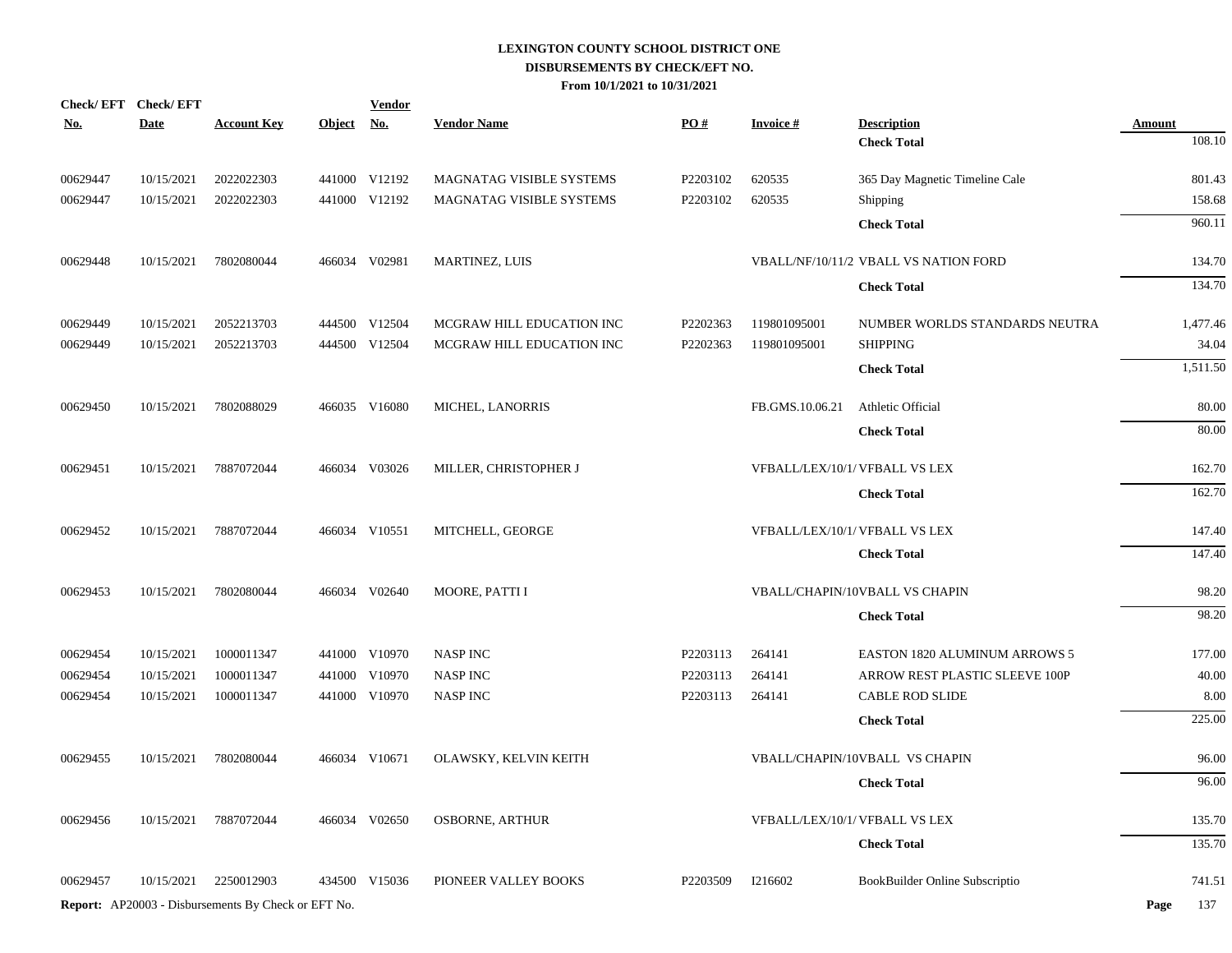| Check/EFT Check/EFT    |                    |                                  |               | <b>Vendor</b>               |                                            |                 |                           |                                                      |                    |
|------------------------|--------------------|----------------------------------|---------------|-----------------------------|--------------------------------------------|-----------------|---------------------------|------------------------------------------------------|--------------------|
| <u>No.</u><br>00629457 | Date<br>10/15/2021 | <b>Account Key</b><br>2250016203 | <b>Object</b> | <u>No.</u><br>441000 V15036 | <b>Vendor Name</b><br>PIONEER VALLEY BOOKS | PO#<br>P2203509 | Invoice #<br>I216602      | <b>Description</b><br>Duckling Readers Classroom Col | Amount<br>1,372.28 |
| 00629457               | 10/15/2021         | 2250016203                       |               | 441000 V15036               | PIONEER VALLEY BOOKS                       | P2203509        | I216602                   | Shipping                                             | 109.78             |
|                        |                    |                                  |               |                             |                                            |                 |                           |                                                      | 2,223.57           |
|                        |                    |                                  |               |                             |                                            |                 |                           | <b>Check Total</b>                                   |                    |
| 00629458               | 10/15/2021         | 1000025408                       |               | 432300 V14686               | R W FORD COMPANY INC                       | P2203200        | 3108                      | CS - Material & Labor to Insta                       | 2,465.00           |
|                        |                    |                                  |               |                             |                                            |                 |                           | <b>Check Total</b>                                   | 2,465.00           |
|                        |                    |                                  |               |                             |                                            |                 |                           |                                                      |                    |
| 00629459               | 10/15/2021         | 7802072011                       |               | 466034 V12662               | REED, RICO                                 |                 | VFB.LHS.10.08.21 Official |                                                      | 115.00             |
|                        |                    |                                  |               |                             |                                            |                 |                           | <b>Check Total</b>                                   | 115.00             |
| 00629460               | 10/15/2021         | 7802080011                       |               | 466034 V14652               | REILLY, JOSEPH RAYMOND                     |                 | VVB.LHS.10.12.21 Official |                                                      | 116.20             |
|                        |                    |                                  |               |                             |                                            |                 |                           | <b>Check Total</b>                                   | 116.20             |
| 00629461               | 10/15/2021         | 7802072011                       |               | 466034 V16007               | RICE, MICHAEL B                            |                 | VFB.LHS.10.08.21 Official |                                                      | 169.00             |
|                        |                    |                                  |               |                             |                                            |                 |                           | <b>Check Total</b>                                   | 169.00             |
| 00629462               | 10/15/2021         | 7887072044                       |               | 466034 V02582               | ROBINSON, RICKY D                          |                 |                           | VFBALL/LEX/10/1/ VFBALL VS LEX                       | 159.10             |
|                        |                    |                                  |               |                             |                                            |                 |                           | <b>Check Total</b>                                   | 159.10             |
|                        |                    |                                  |               |                             |                                            |                 |                           |                                                      |                    |
| 00629463               | 10/15/2021         | 7802080020                       |               | 466034 V02887               | SAYE, TOM                                  |                 | VB.LMS.10.12.21           | <b>LMS VOlleyball</b>                                | 55.00              |
|                        |                    |                                  |               |                             |                                            |                 |                           | <b>Check Total</b>                                   | 55.00              |
| 00629464               | 10/15/2021         | 2021011247                       |               | 441000 V16452               | SCHOOL SPECIALTY LLC                       | P2203349        | 208128682894              | EID0000656BASE TEN UNITS SET O                       | 25.85              |
| 00629464               | 10/15/2021         | 2021011247                       |               | 441000 V16452               | SCHOOL SPECIALTY LLC                       | P2203349        | 208128682894              | EID0000656SHAPE LINKS                                | 101.17             |
| 00629464               | 10/15/2021         | 2021011247                       |               | 441000 V16452               | SCHOOL SPECIALTY LLC                       | P2203349        | 208128682894              | EID0000656DICE DOTTED SET OF 3                       | 7.02               |
| 00629464               | 10/15/2021         | 2021011247                       |               | 441000 V16452               | SCHOOL SPECIALTY LLC                       | P2203349        | 208128682894              | EID0000656TEN FRAMES MAGNET SE                       | 142.52             |
| 00629464               | 10/15/2021         | 2021011247                       |               | 441000 V16452               | SCHOOL SPECIALTY LLC                       | P2203349        | 208128682894              | EID0000656COUNTERS 2 COLOR ST4                       | 39.48              |
| 00629464               | 10/15/2021         | 2021011247                       |               | 441000 V16452               | SCHOOL SPECIALTY LLC                       | P2203349        | 208128682894              | EID0000656MONEY PLAY DIMES PK1                       | 3.96               |
| 00629464               | 10/15/2021         | 2021011247                       |               | 441000 V16452               | SCHOOL SPECIALTY LLC                       | P2203349        | 208128682894              | EID0000656MONEY PLAY PENNIES P                       | 3.96               |
| 00629464               | 10/15/2021         | 2021011247                       |               | 441000 V16452               | SCHOOL SPECIALTY LLC                       | P2203349        | 208128682894              | EID0000656MONEY PLAY QUARTERS                        | 3.96               |
| 00629464               | 10/15/2021         | 2021011247                       |               | 441000 V16452               | SCHOOL SPECIALTY LLC                       | P2203349        | 208128682894              | EID0000656POCKET CHART 100 BOA                       | 24.13              |
| 00629464               | 10/15/2021         | 3260011303                       |               | 441000 V16452               | SCHOOL SPECIALTY LLC                       | P2203365        | 208128702509              | Soil, clay, 5 lb.s                                   | 9.72               |
| 00629464               | 10/15/2021         | 3260011303                       |               | 441000 V16452               | SCHOOL SPECIALTY LLC                       | P2203365        | 208128702509              | Soil, sandy, 5 lb.s                                  | 10.42              |
| 00629464               | 10/15/2021         | 3260011303                       |               | 441000 V16452               | SCHOOL SPECIALTY LLC                       | P2203365        | 208128702509              | T-pins, $1/2$ lb. box, $pk/300$                      | 19.73              |
| 00629464               | 10/15/2021         | 3260011303                       |               | 441000 V16452               | SCHOOL SPECIALTY LLC                       | P2203365        | 208128702509              | UV-beads, 1000/pkg                                   | 30.45              |
| 00629464               | 10/15/2021         | 3260011303                       |               | 441000 V16452               | SCHOOL SPECIALTY LLC                       | P2203365        | 208128702509              | pH test paper, wide range, 100                       | 43.37              |
|                        |                    |                                  |               |                             |                                            |                 |                           |                                                      |                    |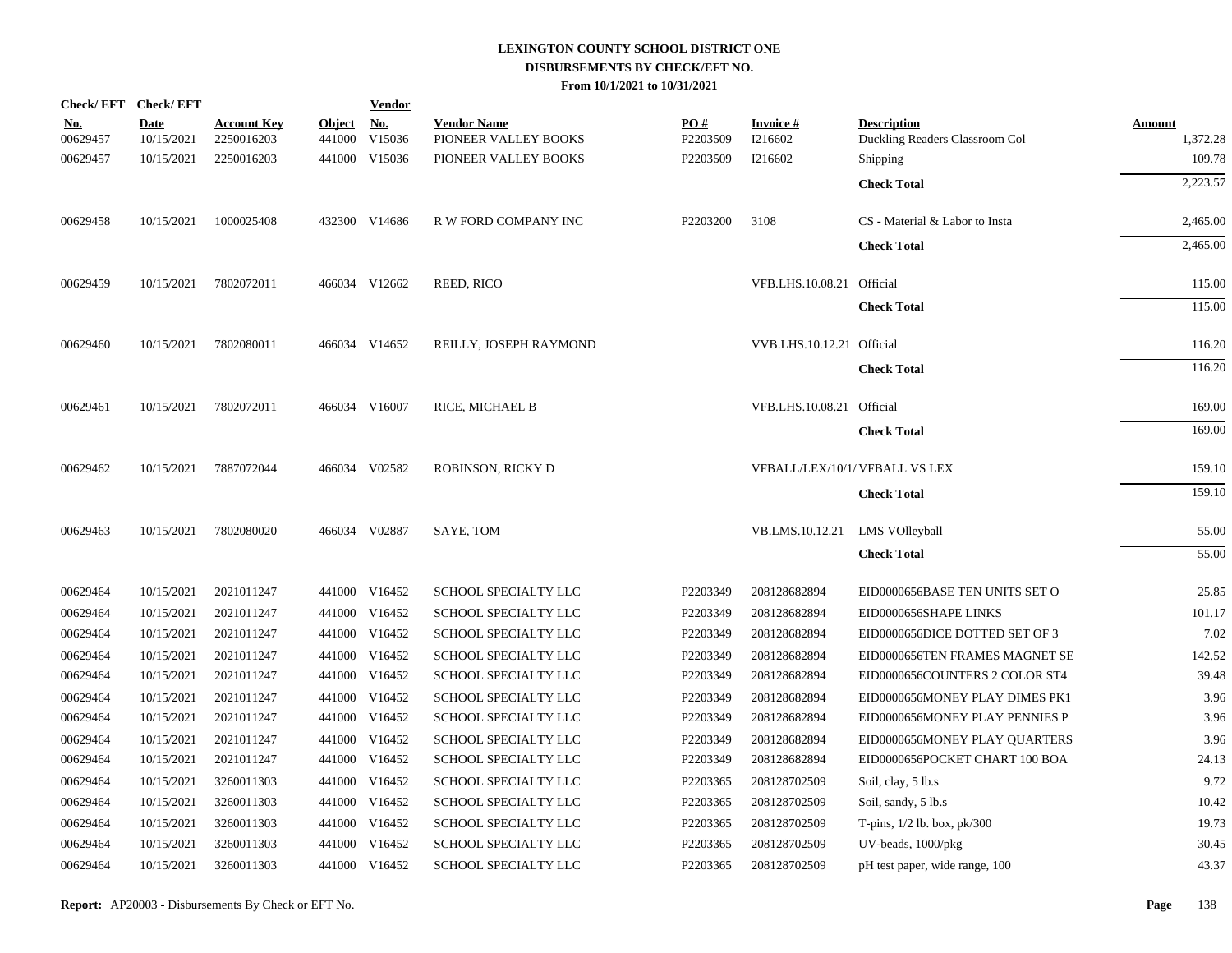| Check/EFT Check/EFT    |                    |                                  |                         | <b>Vendor</b>                         |                                            |                 |                           |                                                      |                 |
|------------------------|--------------------|----------------------------------|-------------------------|---------------------------------------|--------------------------------------------|-----------------|---------------------------|------------------------------------------------------|-----------------|
| <u>No.</u><br>00629464 | Date<br>10/15/2021 | <b>Account Key</b><br>3260011303 | <b>Object</b><br>441000 | $\underline{\mathrm{No}}$ .<br>V16452 | <b>Vendor Name</b><br>SCHOOL SPECIALTY LLC | PO#<br>P2203365 | Invoice #<br>208128702509 | <b>Description</b><br>Thermometers, metal-backed, hi | Amount<br>17.33 |
| 00629464               | 10/15/2021         | 3260011303                       |                         | 441000 V16452                         | SCHOOL SPECIALTY LLC                       | P2203365        | 208128702509              | Mirrors, 2.5"x3.5", 8/pkg                            | 30.43           |
| 00629464               | 10/15/2021         | 3260011303                       | 441000                  | V16452                                | SCHOOL SPECIALTY LLC                       | P2203365        | 208128702509              | Funnel, plastic, 6/pkg                               | 6.67            |
| 00629464               | 10/15/2021         | 3260011303                       |                         | 441000 V16452                         | SCHOOL SPECIALTY LLC                       | P2203365        | 208128702509              | Litmus test paper, blue, 100                         | 11.75           |
| 00629464               | 10/15/2021         | 3260011303                       |                         | 441000 V16452                         | SCHOOL SPECIALTY LLC                       | P2203365        | 208128702509              | Litmus test paper, red, 100 st                       | 11.75           |
| 00629464               | 10/15/2021         | 3260011303                       |                         | 441000 V16452                         | SCHOOL SPECIALTY LLC                       | P2203365        | 208128702509              | Bottles, dropper with red cap,                       | 35.44           |
| 00629464               | 10/15/2021         | 3260011303                       |                         | 441000 V16452                         | SCHOOL SPECIALTY LLC                       | P2203365        | 208128702509              | Scissors, chrome, 4.5" long                          | 45.80           |
| 00629464               | 10/15/2021         | 3260011303                       |                         | 441000 V16452                         | SCHOOL SPECIALTY LLC                       | P2203365        | 208128702509              | Needles, straight, 12/pkg                            | 9.57            |
| 00629464               | 10/15/2021         | 3260011303                       |                         | 441000 V16452                         | SCHOOL SPECIALTY LLC                       | P2203365        | 208128709598              | Pencils, assorted colors, 12/p                       | 44.72           |
| 00629464               | 10/15/2021         | 3260011303                       | 441000                  | V16452                                | SCHOOL SPECIALTY LLC                       | P2203365        | 208128709598              | Taste paper, PTC, Human Geneti                       | 14.97           |
| 00629464               | 10/15/2021         | 3260011303                       | 441000                  | V16452                                | SCHOOL SPECIALTY LLC                       | P2203365        | 208128709598              | Stopwatch, 2/pkg                                     | 51.47           |
| 00629464               | 10/15/2021         | 3260011303                       | 441000                  | V16452                                | SCHOOL SPECIALTY LLC                       | P2203365        | 208128736923              | Gloves, powdered vinyl, size L                       | 82.18           |
| 00629464               | 10/15/2021         | 1000011323                       | 441000                  | V16452                                | SCHOOL SPECIALTY LLC                       | P2203640        | 208128776188              | EID0000656FOLDER SCHOOL SMART                        | 104.27          |
| 00629464               | 10/15/2021         | 1000011112                       |                         | 441000 V16452                         | SCHOOL SPECIALTY LLC                       | P2201284        | 208128776567              | OPTIMUM TAKLON BRUSH SIZE 10 S                       | 29.16           |
| 00629464               | 10/15/2021         | 7740019031                       |                         | 466041 V16452                         | SCHOOL SPECIALTY LLC                       | P2201272        | 208128776568              | EID0000656POCKET MESH FOR BIND                       | 67.57           |
| 00629464               | 10/15/2021         | 1000011411                       |                         | 441000 V16452                         | SCHOOL SPECIALTY LLC                       | P2201581        | 208128777847              | EID0000656FOLDER 2PKT 85X11 YE                       | 9.24            |
| 00629464               | 10/15/2021         | 1000011231                       |                         | 441000 V16452                         | SCHOOL SPECIALTY LLC                       | P2203862        | 208128777922              | MOTIVATIONAL PENCILS                                 | 69.38           |
| 00629464               | 10/15/2021         | 1000011231                       |                         | 441000 V16452                         | SCHOOL SPECIALTY LLC                       | P2203862        | 208128777922              | <b>BLUE INK PAD</b>                                  | 8.61            |
| 00629464               | 10/15/2021         | 1000011231                       |                         | 441000 V16452                         | SCHOOL SPECIALTY LLC                       | P2203862        | 208128777922              | <b>GREEN INK PAD</b>                                 | 8.61            |
| 00629464               | 10/15/2021         | 7743019047                       |                         | 466041 V16452                         | SCHOOL SPECIALTY LLC                       | P2203852        | 208128794503              | EID0000656PAPER SKETCH DIARY A                       | 123.70          |
| 00629464               | 10/15/2021         | 7743019047                       | 466041                  | V16452                                | SCHOOL SPECIALTY LLC                       | P2203852        | 208128794503              | EID0000656PEN WETERASE VISAVIS                       | 15.01           |
| 00629464               | 10/15/2021         | 7743019047                       |                         | 466041 V16452                         | SCHOOL SPECIALTY LLC                       | P2203852        | 208128794503              | EID0000656TAPE COVERUPLABELING                       | 26.38           |
| 00629464               | 10/15/2021         | 7743019047                       | 466041                  | V16452                                | SCHOOL SPECIALTY LLC                       | P2203852        | 208128794503              | EID0000656PENCIL BEGINNERS NO                        | 20.85           |
| 00629464               | 10/15/2021         | 7743019047                       |                         | 466041 V16452                         | SCHOOL SPECIALTY LLC                       | P2203852        | 208128794503              | EID0000656ENVELOPE WHITE NO 10                       | 46.54           |
|                        |                    |                                  |                         |                                       |                                            |                 |                           | <b>Check Total</b>                                   | 1,357.14        |
| 00629465               | 10/15/2021         | 7802070027                       |                         | 466099 V16164                         | <b>SCOTT MILES PHOTOGRAPHY</b>             | P2203049        | 22                        | Senior Night Session Football                        | 50.00           |
| 00629465               | 10/15/2021         | 7802070027                       |                         | 466099 V16164                         | <b>SCOTT MILES PHOTOGRAPHY</b>             | P2203049        | 22                        | Senior night session tennis                          | 100.00          |
|                        |                    |                                  |                         |                                       |                                            |                 |                           | <b>Check Total</b>                                   | 150.00          |
| 00629466               | 10/15/2021         | 7802072011                       |                         | 466034 V16425                         | <b>SNYDER, WAYNE R</b>                     |                 | VFB.LHS.10.08.21 Official |                                                      | 170.80          |
|                        |                    |                                  |                         |                                       |                                            |                 |                           | <b>Check Total</b>                                   | 170.80          |
| 00629467               | 10/15/2021         | 1000025414                       |                         | 441020 V00302                         | SOUTHEASTERN PAPER GROUP                   | P2203801        | 5361862                   | NITTANY PAPER TOWEL NP-5301                          | 1,403.84        |
| 00629467               | 10/15/2021         | 1000025415                       | 441020                  | V00302                                | <b>SOUTHEASTERN PAPER GROUP</b>            | P2204120        | 5368833                   | NITTANY PAPER TOWEL NP-5301 MU                       | 701.92          |
| 00629467               | 10/15/2021         | 1000025447                       |                         | 441020 V00302                         | SOUTHEASTERN PAPER GROUP                   | P2204299        | 5373918                   | NITTANY PAPER TOWELS NP-5301 M                       | 617.69          |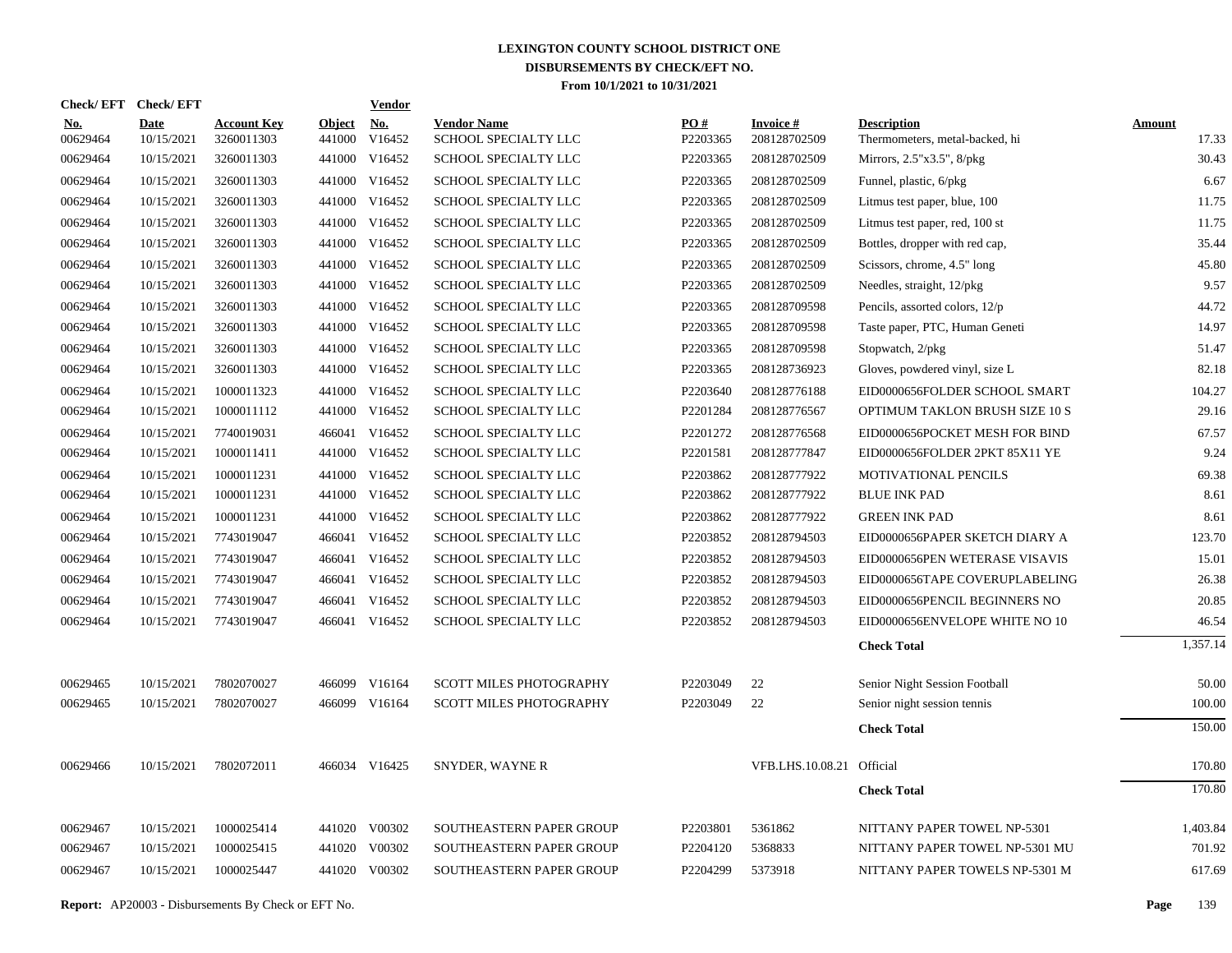|            | Check/EFT Check/EFT |                    |               | <b>Vendor</b> |                                |                   |                 |                                |               |
|------------|---------------------|--------------------|---------------|---------------|--------------------------------|-------------------|-----------------|--------------------------------|---------------|
| <u>No.</u> | <b>Date</b>         | <b>Account Key</b> | <b>Object</b> | <u>No.</u>    | <b>Vendor Name</b>             | $\underline{PO#}$ | <b>Invoice#</b> | <b>Description</b>             | <u>Amount</u> |
|            |                     |                    |               |               |                                |                   |                 | <b>Check Total</b>             | 2,723.45      |
| 00629468   | 10/15/2021          | 7802072046         |               | 466034 V16906 | STAMPS, SETH CAMERON           |                   | FB.BMS.10.06.21 | FB BMS vs WKM                  | 80.00         |
|            |                     |                    |               |               |                                |                   |                 | <b>Check Total</b>             | 80.00         |
| 00629469   | 10/15/2021          | 2042221503         |               | 433200 EXXXXX | Employee                       |                   | 09.01.09.30.21  | Physical Therapy Services      | 67.48         |
|            |                     |                    |               |               |                                |                   |                 | <b>Check Total</b>             | 67.48         |
| 00629470   | 10/15/2021          | 7802072015         |               | 466041 V00137 | T AND T SPORTS                 | P2204155          | 1021-015        | White Practice Jerseys         | 909.50        |
| 00629470   | 10/15/2021          | 7802072015         | 466041        | V00137        | T AND T SPORTS                 | P2204155          | 1021-015        | <b>Black Crew Socks</b>        | 219.56        |
| 00629470   | 10/15/2021          | 7802072015         | 466041        | V00137        | T AND T SPORTS                 | P2204155          | 1021-015        | <b>Black Coaches Shorts</b>    | 304.95        |
| 00629470   | 10/15/2021          | 7802072015         | 466041        | V00137        | T AND T SPORTS                 | P2204155          | 1021-015        | Sand Shorts                    | 308.16        |
| 00629470   | 10/15/2021          | 7802072015         | 466041        | V00137        | T AND T SPORTS                 | P2204155          | 1021-015        | <b>Vegas Shirts</b>            | 375.57        |
| 00629470   | 10/15/2021          | 7802072015         |               | 466041 V00137 | T AND T SPORTS                 | P2204155          | 1021-015        | Shipping                       | 80.25         |
|            |                     |                    |               |               |                                |                   |                 | <b>Check Total</b>             | 2,197.99      |
| 00629471   | 10/15/2021          | 7802072046         |               | 466034 V10654 | TAYLOR, PAUL L                 |                   | FB.BMS.10.06.21 | Athletic Official              | 80.00         |
|            |                     |                    |               |               |                                |                   |                 | <b>Check Total</b>             | 80.00         |
| 00629472   | 10/15/2021          | 7802080015         |               | 466034 V12583 | TODD, RENEE                    |                   | VB.PE.10.12.21  | Official                       | 109.00        |
|            |                     |                    |               |               |                                |                   |                 | <b>Check Total</b>             | 109.00        |
| 00629473   | 10/15/2021          | 1000025808         |               | 439500 V15343 | TOWN OF PELION                 |                   | 11              | Officer duty Jul - Sept '21    | 15,184.76     |
|            |                     |                    |               |               |                                |                   |                 | <b>Check Total</b>             | 15,184.76     |
| 00629474   | 10/15/2021          | 7802070020         |               | 466034 V15904 | TRONCO, DAVID C                |                   | FB.LMS.10.06.21 | Athletic Official              | 85.00         |
|            |                     |                    |               |               |                                |                   |                 | <b>Check Total</b>             | 85.00         |
| 00629475   | 10/15/2021          | 5727025327         |               | 441000 V00189 | W W GRAINGER                   | P2203768          | 9076149211      | Baby Changing Station, Horizon | 201.22        |
|            |                     |                    |               |               |                                |                   |                 | <b>Check Total</b>             | 201.22        |
| 00629476   | 10/15/2021          | 7802080020         |               | 466041 V01794 | WEISSMAN THEATRICAL SUPPLY DBA | P2203295          | 224057060       | RHINESTONE APPLIQUE (SILVER /O | 129.35        |
|            |                     |                    |               |               |                                |                   |                 | <b>Check Total</b>             | 129.35        |
| 00629477   | 10/15/2021          | 2042222303         |               | 433200 Exxxxx | Employee                       |                   | 08.19.09.30.21  | Job Coaching Services          | 136.64        |
|            |                     |                    |               |               |                                |                   |                 | <b>Check Total</b>             | 136.64        |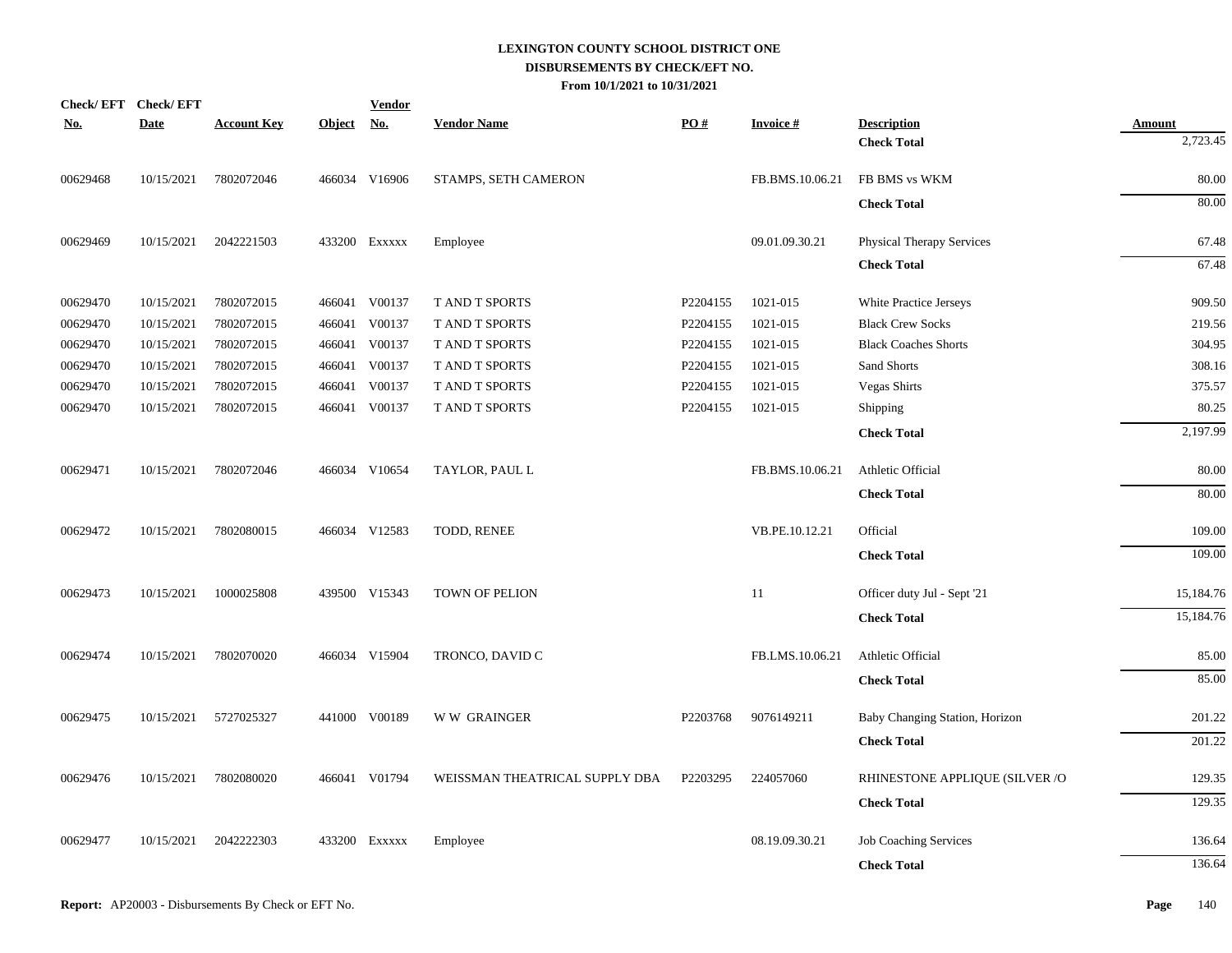|                        | Check/EFT Check/EFT       |                                  |                         | <u>Vendor</u>        |                                         |          |                 |                                                      |                         |
|------------------------|---------------------------|----------------------------------|-------------------------|----------------------|-----------------------------------------|----------|-----------------|------------------------------------------------------|-------------------------|
| <u>No.</u><br>00629478 | <b>Date</b><br>10/15/2021 | <b>Account Key</b><br>7887072044 | <b>Object</b><br>466034 | <u>No.</u><br>V02848 | <b>Vendor Name</b><br>WILLIS, WILLIAM J | PO#      | <b>Invoice#</b> | <b>Description</b><br>VFBALL/LEX/10/1/ VFBALL VS LEX | <b>Amount</b><br>115.00 |
|                        |                           |                                  |                         |                      |                                         |          |                 | <b>Check Total</b>                                   | 115.00                  |
| 00629479               | 10/15/2021                | 7802081013                       |                         | 466099 V11142        | <b>AYNOR HIGH SCHOOL</b>                | P2204382 | P2204382.GHS    | AAA Lower State Girls Golf Cha                       | 175.00                  |
|                        |                           |                                  |                         |                      |                                         |          |                 | <b>Check Total</b>                                   | 175.00                  |
| 00629480               | 10/15/2021                | 7802081011                       |                         | 466064 V16422        | CONWAY SOLID GOLD INC                   | P2204393 | P2204393.LHS    | Entry fee for Lower State Girl                       | 225.00                  |
|                        |                           |                                  |                         |                      |                                         |          |                 | <b>Check Total</b>                                   | 225.00                  |
| 00629481               | 10/15/2021                | 7802080013                       |                         | 466099 V16280        | <b>CVBOA</b>                            | P2204383 | P2204383.GHS    | V Volleyball Booking Fee Gilbe                       | 50.00                   |
| 00629481               | 10/15/2021                | 7802080013                       |                         | 466099 V16280        | <b>CVBOA</b>                            | P2204383 | P2204383.GHS    | JV Volleyball Booking Fee Gilb                       | 50.00                   |
|                        |                           |                                  |                         |                      |                                         |          |                 | <b>Check Total</b>                                   | 100.00                  |
| 00629482               | 10/15/2021                | 1000025407                       |                         | 432100 V00129        | <b>DOMINION ENERGY</b>                  |          | 2744.10.21      | 0-2100-7010-0297 TR                                  | 309.24                  |
| 00629482               | 10/15/2021                | 1000025407                       |                         | 432100 V00129        | <b>DOMINION ENERGY</b>                  |          | 2744.10.21      | 0-2101-2362-3149 barr rd propa                       | 45.71                   |
| 00629482               | 10/15/2021                | 1000025408                       |                         | 432100 V00129        | <b>DOMINION ENERGY</b>                  |          | 2744.10.21      | 0-1800-0020-8440 Trans                               | 809.04                  |
| 00629482               | 10/15/2021                | 1000025412                       |                         | 432100 V00129        | <b>DOMINION ENERGY</b>                  |          | 2744.10.21      | 0-2101-0564-3953MGE                                  | 601.69                  |
| 00629482               | 10/15/2021                | 1000025414                       |                         | 432100 V00129        | <b>DOMINION ENERGY</b>                  |          | 2744.10.21      | 0-1898-0002-8031 GES                                 | 10,006.18               |
| 00629482               | 10/15/2021                | 1000025414                       |                         | 432100 V00129        | <b>DOMINION ENERGY</b>                  |          | 2744.10.21      | 0-2100-7650-7414 GES                                 | 545.37                  |
| 00629482               | 10/15/2021                | 1000025414                       |                         | 432100 V00129        | <b>DOMINION ENERGY</b>                  |          | 2744.10.21      | 0-2100-7949-3601 GES                                 | 2,129.27                |
| 00629482               | 10/15/2021                | 1000025415                       |                         | 432100 V00129        | <b>DOMINION ENERGY</b>                  |          | 2744.10.21      | 0-2100-7563-3795 PHS                                 | 599.16                  |
| 00629482               | 10/15/2021                | 1000025415                       |                         | 432100 V00129        | <b>DOMINION ENERGY</b>                  |          | 2744.10.21      | 0-2100-9743-5819PHS                                  | 131.55                  |
| 00629482               | 10/15/2021                | 1000025415                       |                         | 432100 V00129        | <b>DOMINION ENERGY</b>                  |          | 2744.10.21      | 0-2101-0006-2585 PHS                                 | 30.63                   |
| 00629482               | 10/15/2021                | 1000025415                       |                         | 432100 V00129        | <b>DOMINION ENERGY</b>                  |          | 2744.10.21      | 0-2101-0222-5337PHS                                  | 31.63                   |
| 00629482               | 10/15/2021                | 1000025415                       |                         | 432100 V00129        | <b>DOMINION ENERGY</b>                  |          | 2744.10.21      | 7-2100-4899-7076 PHS                                 | 25,915.85               |
| 00629482               | 10/15/2021                | 1000025416                       |                         | 432100 V00129        | <b>DOMINION ENERGY</b>                  |          | 2744.10.21      | 0-1898-0003-4872 PES                                 | 9,089.76                |
| 00629482               | 10/15/2021                | 1000025416                       |                         | 432100 V00129        | <b>DOMINION ENERGY</b>                  |          | 2744.10.21      | 0-1971-0135-9405 PES                                 | 608.19                  |
| 00629482               | 10/15/2021                | 1000025416                       |                         | 432100 V00129        | <b>DOMINION ENERGY</b>                  |          | 2744.10.21      | 0-1971-0135-9476 PES                                 | 56.83                   |
| 00629482               | 10/15/2021                | 1000025416                       |                         | 432100 V00129        | <b>DOMINION ENERGY</b>                  |          | 2744.10.21      | 0-2101-1242-2198PES                                  | 48.48                   |
| 00629482               | 10/15/2021                | 1000025416                       |                         | 432100 V00129        | <b>DOMINION ENERGY</b>                  |          | 2744.10.21      | 5-2100-4951-5809 PES                                 | 3,113.57                |
| 00629482               | 10/15/2021                | 1000025422                       |                         | 432100 V00129        | <b>DOMINION ENERGY</b>                  |          | 2744.10.21      | 0-1898-0003-1240 OGE                                 | 15,294.18               |
| 00629482               | 10/15/2021                | 1000025422                       |                         | 432100 V00129        | <b>DOMINION ENERGY</b>                  |          | 2744.10.21      | 8-2100-5807-0210 OGE                                 | 257.28                  |
| 00629482               | 10/15/2021                | 1000025427                       |                         | 432100 V00129        | <b>DOMINION ENERGY</b>                  |          | 2744.10.21      | 0-2100.7503.6773 WKH                                 | 233.87                  |
| 00629482               | 10/15/2021                | 1000025427                       |                         | 432100 V00129        | <b>DOMINION ENERGY</b>                  |          | 2744.10.21      | 0-2100-7585-4760 WKH                                 | 1,572.07                |
| 00629482               | 10/15/2021                | 1000025427                       |                         | 432100 V00129        | <b>DOMINION ENERGY</b>                  |          | 2744.10.21      | 0-2100-7912-2077 WKH                                 | 225.71                  |
| 00629482               | 10/15/2021                | 1000025427                       |                         | 432100 V00129        | <b>DOMINION ENERGY</b>                  |          | 2744.10.21      | 0-2100-8279-7588 WKH                                 | 270.10                  |
|                        |                           |                                  |                         |                      |                                         |          |                 |                                                      |                         |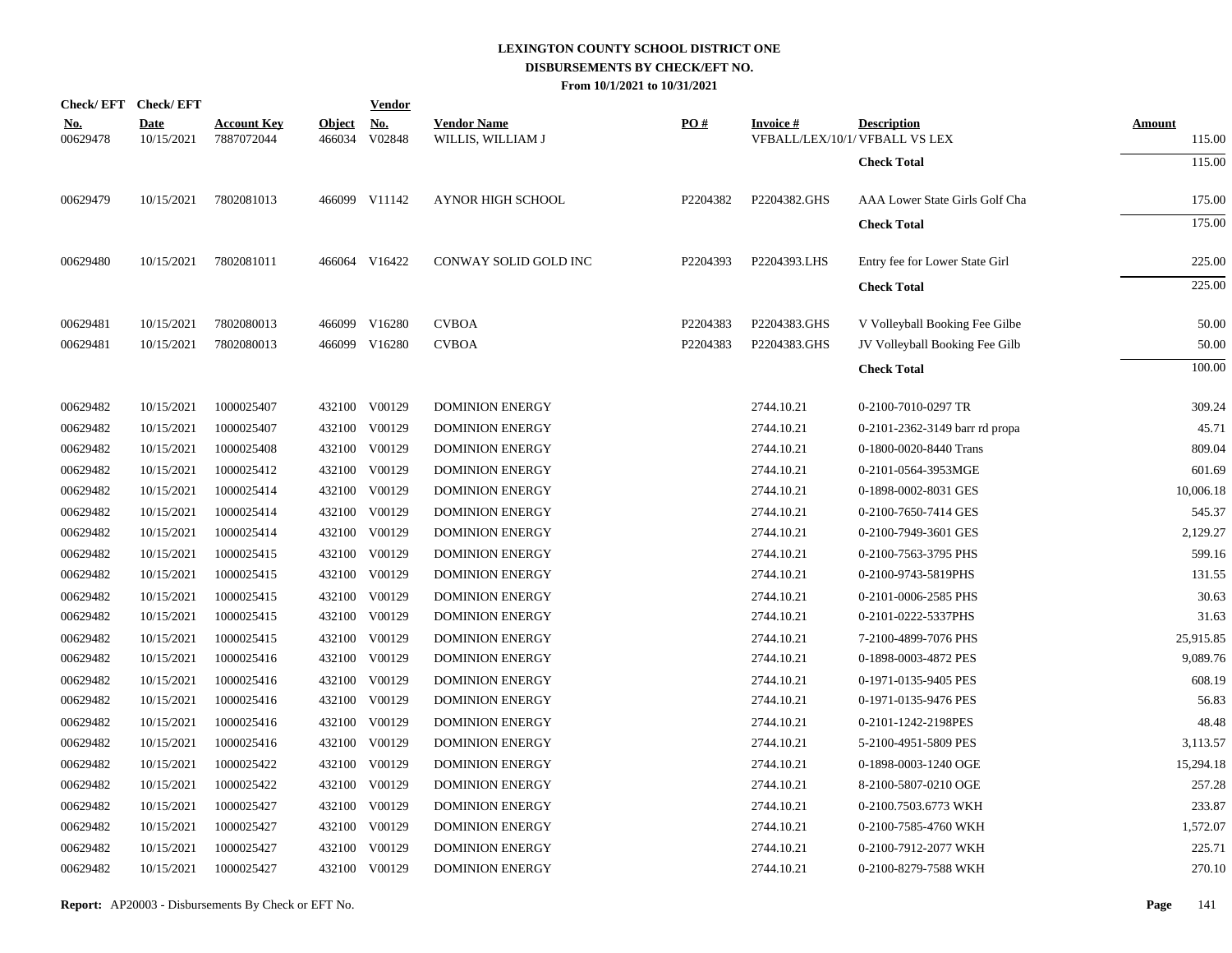| Check/EFT Check/EFT    |                           |                                  |                         | <b>Vendor</b>        |                                              |     |                               |                                            |                           |
|------------------------|---------------------------|----------------------------------|-------------------------|----------------------|----------------------------------------------|-----|-------------------------------|--------------------------------------------|---------------------------|
| <u>No.</u><br>00629482 | <b>Date</b><br>10/15/2021 | <b>Account Key</b><br>1000025427 | <b>Object</b><br>432100 | <u>No.</u><br>V00129 | <b>Vendor Name</b><br><b>DOMINION ENERGY</b> | PO# | <b>Invoice#</b><br>2744.10.21 | <b>Description</b><br>0-2100-9034-6548 WKH | <b>Amount</b><br>1,467.08 |
| 00629482               | 10/15/2021                | 1000025427                       |                         | 432100 V00129        | <b>DOMINION ENERGY</b>                       |     | 2744.10.21                    | 0-2101-2849-8045 5643 Platt Sp             | 4,040.33                  |
| 00629482               | 10/15/2021                | 1000025427                       |                         | 432100 V00129        | <b>DOMINION ENERGY</b>                       |     | 2744.10.21                    | 0-2101-2861-9758 PAC WKH                   | 2,303.09                  |
| 00629482               | 10/15/2021                | 1000025427                       |                         | 432100 V00129        | <b>DOMINION ENERGY</b>                       |     | 2744.10.21                    | 1-2100-4778-0812 5643 Platt Sp             | 706.93                    |
| 00629482               | 10/15/2021                | 1000025427                       |                         | 432100 V00129        | <b>DOMINION ENERGY</b>                       |     | 2744.10.21                    | 8-2100-4672-8304 WKH                       | 35,461.51                 |
| 00629482               | 10/15/2021                | 1000025428                       |                         | 432100 V00129        | <b>DOMINION ENERGY</b>                       |     | 2744.10.21                    | 0-1898-0001-5203 MES                       | 11,710.41                 |
| 00629482               | 10/15/2021                | 1000025428                       |                         | 432100 V00129        | <b>DOMINION ENERGY</b>                       |     | 2744.10.21                    | 9-1800-0002-3764 MES                       | 286.33                    |
| 00629482               | 10/15/2021                | 1000025429                       |                         | 432100 V00129        | <b>DOMINION ENERGY</b>                       |     | 2744.10.21                    | 0-1898-0002-8065 GMS                       | 15,046.55                 |
| 00629482               | 10/15/2021                | 1000025429                       |                         | 432100 V00129        | <b>DOMINION ENERGY</b>                       |     | 2744.10.21                    | 0-1970-0122-5418 GMS                       | 160.68                    |
| 00629482               | 10/15/2021                | 1000025430                       |                         | 432100 V00129        | <b>DOMINION ENERGY</b>                       |     | 2744.10.21                    | 0-2100-7604-4859 PMS                       | 1,731.94                  |
| 00629482               | 10/15/2021                | 1000025430                       |                         | 432100 V00129        | <b>DOMINION ENERGY</b>                       |     | 2744.10.21                    | 0-2101-2661-8445 325 Main St               | 16,570.39                 |
| 00629482               | 10/15/2021                | 1000025431                       |                         | 432100 V00129        | <b>DOMINION ENERGY</b>                       |     | 2744.10.21                    | 0-2100-6205-2857 LMES                      | 36.93                     |
| 00629482               | 10/15/2021                | 1000025431                       |                         | 432100 V00129        | <b>DOMINION ENERGY</b>                       |     | 2744.10.21                    | 0-2100-6587-2481 LMES                      | 24.02                     |
| 00629482               | 10/15/2021                | 1000025431                       |                         | 432100 V00129        | <b>DOMINION ENERGY</b>                       |     | 2744.10.21                    | 8-2100-4630-0246 LME                       | 10,854.11                 |
| 00629482               | 10/15/2021                | 1000025437                       |                         | 432100 V00129        | <b>DOMINION ENERGY</b>                       |     | 2744.10.21                    | 0-2100-7550-3018 CSM                       | 16,939.11                 |
| 00629482               | 10/15/2021                | 1000025437                       |                         | 432100 V00129        | <b>DOMINION ENERGY</b>                       |     | 2744.10.21                    | 0-2101-1242-5028CSM                        | 251.60                    |
| 00629482               | 10/15/2021                | 1000025438                       |                         | 432100 V00129        | <b>DOMINION ENERGY</b>                       |     | 2744.10.21                    | 0-2100-7550-2940 CSE                       | 10,463.72                 |
| 00629482               | 10/15/2021                | 1000025438                       |                         | 432100 V00129        | <b>DOMINION ENERGY</b>                       |     | 2744.10.21                    | 0-2100-8235-9863 CSE                       | 514.23                    |
| 00629482               | 10/15/2021                | 1000025439                       |                         | 432100 V00129        | <b>DOMINION ENERGY</b>                       |     | 2744.10.21                    | 0-2100-7884-9874 FPE                       | 9,910.29                  |
| 00629482               | 10/15/2021                | 1000025439                       |                         | 432100 V00129        | <b>DOMINION ENERGY</b>                       |     | 2744.10.21                    | 0-2100-8361-8992 FPE                       | 47.25                     |
| 00629482               | 10/15/2021                | 1000025439                       |                         | 432100 V00129        | <b>DOMINION ENERGY</b>                       |     | 2744.10.21                    | 0-2100-8361-9130 FPE                       | 307.30                    |
| 00629482               | 10/15/2021                | 1000025442                       |                         | 432100 V00129        | <b>DOMINION ENERGY</b>                       |     | 2744.10.21                    | 0-2100-9035-9220 MGE                       | 12,506.98                 |
| 00629482               | 10/15/2021                | 1000025442                       |                         | 432100 V00129        | <b>DOMINION ENERGY</b>                       |     | 2744.10.21                    | 0-2100-9784-1288MGE                        | 390.05                    |
| 00629482               | 10/15/2021                | 1000025443                       |                         | 432100 V00129        | <b>DOMINION ENERGY</b>                       |     | 2744.10.21                    | 0-2100-9258-0153 MGM                       | 58.07                     |
| 00629482               | 10/15/2021                | 1000025443                       |                         | 432100 V00129        | <b>DOMINION ENERGY</b>                       |     | 2744.10.21                    | 0-2100-9413-8217MGM                        | 27,097.67                 |
| 00629482               | 10/15/2021                | 1000025443                       |                         | 432100 V00129        | <b>DOMINION ENERGY</b>                       |     | 2744.10.21                    | 0-2101-0542-0682MGM                        | 577.65                    |
| 00629482               | 10/15/2021                | 1000025444                       |                         | 432100 V00129        | <b>DOMINION ENERGY</b>                       |     | 2744.10.21                    | 0-2100-9784-0937RBH                        | 4,919.61                  |
| 00629482               | 10/15/2021                | 1000025444                       |                         | 432100 V00129        | <b>DOMINION ENERGY</b>                       |     | 2744.10.21                    | 0-2100-9795-7065 RBH                       | 32,416.11                 |
| 00629482               | 10/15/2021                | 1000025444                       |                         | 432100 V00129        | <b>DOMINION ENERGY</b>                       |     | 2744.10.21                    | 0-2100-9795-7101 RBH                       | 24,114.96                 |
| 00629482               | 10/15/2021                | 1000025444                       |                         | 432100 V00129        | <b>DOMINION ENERGY</b>                       |     | 2744.10.21                    | 0-2100-9796-9877 RBH                       | 1,623.44                  |
| 00629482               | 10/15/2021                | 1000025444                       |                         | 432100 V00129        | <b>DOMINION ENERGY</b>                       |     | 2744.10.21                    | 0-2100-9796-9947 RBH                       | 73.98                     |
| 00629482               | 10/15/2021                | 1000025444                       |                         | 432100 V00129        | <b>DOMINION ENERGY</b>                       |     | 2744.10.21                    | 0-2100-9797-0009 RBH                       | 20.70                     |
| 00629482               | 10/15/2021                | 1000025444                       |                         | 432100 V00129        | <b>DOMINION ENERGY</b>                       |     | 2744.10.21                    | 0-2100-9797-0052 RBH                       | 2,864.91                  |
| 00629482               | 10/15/2021                | 1000025444                       |                         | 432100 V00129        | <b>DOMINION ENERGY</b>                       |     | 2744.10.21                    | 0-2101-1941-8088RBH                        | 25.57                     |
| 00629482               | 10/15/2021                | 1000025445                       | 432100                  | V00129               | <b>DOMINION ENERGY</b>                       |     | 2744.10.21                    | 0-2101-0138-8474 DES                       | 15,302.77                 |
| 00629482               | 10/15/2021                | 1000025445                       |                         | 432100 V00129        | <b>DOMINION ENERGY</b>                       |     | 2744.10.21                    | 0-2101-2409-3068 Longs Pd trai             | 167.87                    |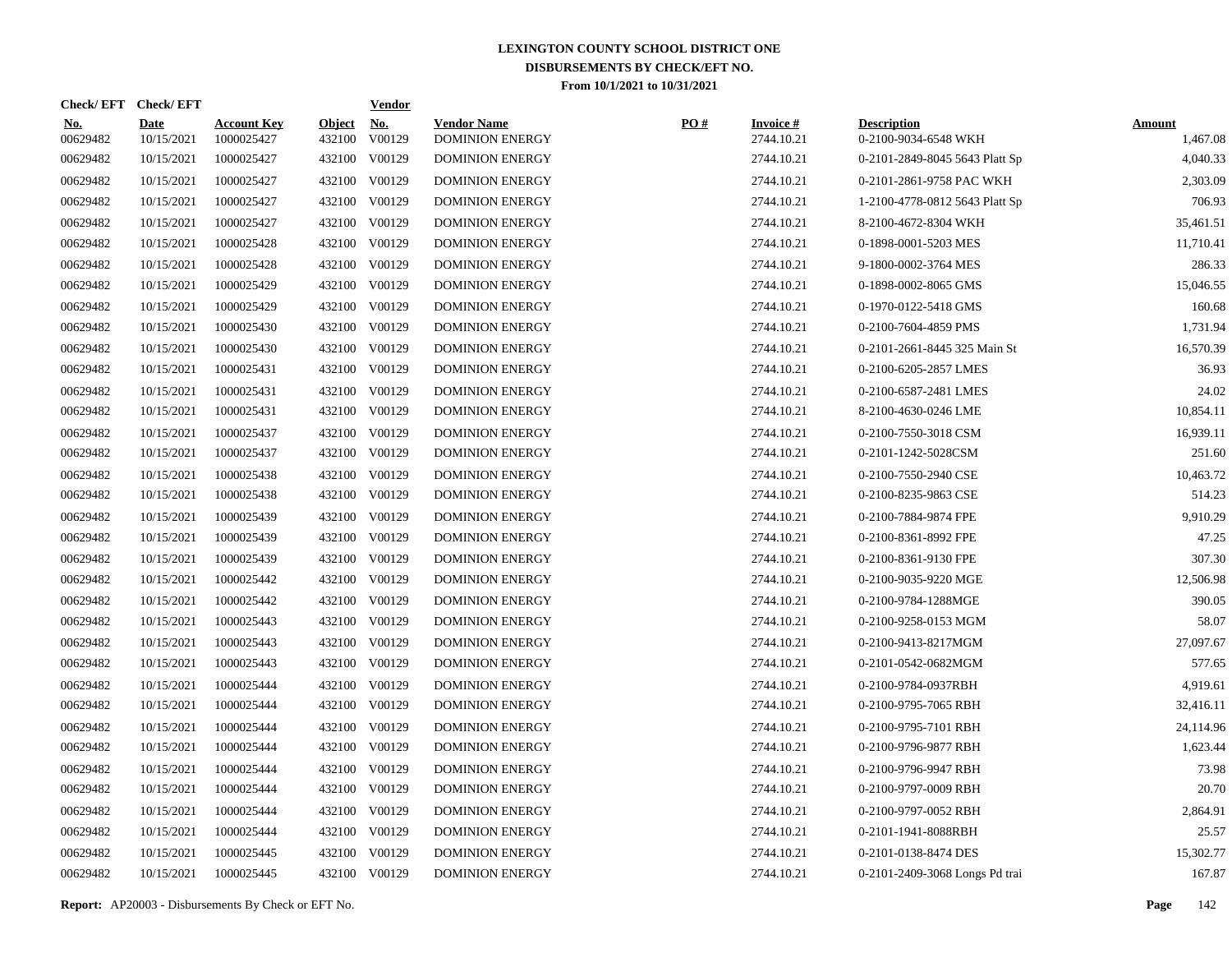|                        | Check/EFT Check/EFT       |                                  |                         | <b>Vendor</b>        |                                              |          |                         |                                            |                           |
|------------------------|---------------------------|----------------------------------|-------------------------|----------------------|----------------------------------------------|----------|-------------------------|--------------------------------------------|---------------------------|
| <u>No.</u><br>00629482 | <b>Date</b><br>10/15/2021 | <b>Account Key</b><br>1000025447 | <b>Object</b><br>432100 | <u>No.</u><br>V00129 | <b>Vendor Name</b><br><b>DOMINION ENERGY</b> | PO#      | Invoice #<br>2744.10.21 | <b>Description</b><br>0-2101-2556-7999 CES | <b>Amount</b><br>8,596.03 |
| 00629482               | 10/15/2021                | 1000025452                       |                         | 432100 V00129        | <b>DOMINION ENERGY</b>                       |          | 2744.10.21              | 0-1970-0122-5371 Old GES                   | 3,936.74                  |
| 00629482               | 10/15/2021                | 1000025452                       |                         | 432100 V00129        | <b>DOMINION ENERGY</b>                       |          | 2744.10.21              | 0-1970-0122-5386 Old GES                   | 1.257.85                  |
| 00629482               | 10/15/2021                | 1000025452                       |                         | 432100 V00129        | <b>DOMINION ENERGY</b>                       |          | 2744.10.21              | 0-1970-0122-5390 Old GES                   | 156.16                    |
| 00629482               | 10/15/2021                | 1000025452                       |                         | 432100 V00129        | <b>DOMINION ENERGY</b>                       |          | 2744.10.21              | 0-1970-0122-5422 Old GES                   | 52.31                     |
| 00629482               | 10/15/2021                | 1000025453                       |                         | 432100 V00129        | <b>DOMINION ENERGY</b>                       |          | 2744.10.21              | 0-1971-0135-8741 PMS 758 Mag               | 1,805.95                  |
| 00629482               | 10/15/2021                | 1000025453                       |                         | 432100 V00129        | <b>DOMINION ENERGY</b>                       |          | 2744.10.21              | 0-1971-0135-8755 PMS 758 Mag               | 4,292.01                  |
| 00629482               | 10/15/2021                | 1000025453                       |                         | 432100 V00129        | <b>DOMINION ENERGY</b>                       |          | 2744.10.21              | 0-1971-0135-8806 PMS 758 Mag               | 159.89                    |
| 00629482               | 10/15/2021                | 1000025453                       |                         | 432100 V00129        | <b>DOMINION ENERGY</b>                       |          | 2744.10.21              | 0-1971-0135-8811 PMS 758 Mag               | 88.44                     |
| 00629482               | 10/15/2021                | 1000025453                       |                         | 432100 V00129        | <b>DOMINION ENERGY</b>                       |          | 2744.10.21              | 0-1971-0135-8882 PMS 758 Mag               | 142.62                    |
| 00629482               | 10/15/2021                | 1000025453                       |                         | 432100 V00129        | <b>DOMINION ENERGY</b>                       |          | 2744.10.21              | 0-2100-7083-7860 PMS                       | 503.82                    |
| 00629482               | 10/15/2021                | 1000025453                       |                         | 432100 V00129        | <b>DOMINION ENERGY</b>                       |          | 2744.10.21              | 0-2100-9406-2899 PMS                       | 62.36                     |
| 00629482               | 10/15/2021                | 1000025507                       |                         | 432100 V00129        | <b>DOMINION ENERGY</b>                       |          | 2744.10.21              | 0-2100-9743-5679TR                         | 240.70                    |
|                        |                           |                                  |                         |                      |                                              |          |                         | <b>Check Total</b>                         | 354,214.38                |
| 00629483               | 10/15/2021                | 7802078027                       |                         | 466064 V01614        | SPRING VALLEY HIGH SCHOOL                    | P2204239 | P2204239.WKH            | Entry Fee for Viking Cup Girls             | 525.00                    |
|                        |                           |                                  |                         |                      |                                              |          |                         | <b>Check Total</b>                         | 525.00                    |
| 00629484               | 10/15/2021                | 7834027015                       |                         | 466041 V16909        | THE PETAL SHOPPE                             | P2203425 | P2203425.PHS            | DOZEN ROSES WRAPPED                        | 62.06                     |
| 00629484               | 10/15/2021                | 7834027015                       |                         | 466041 V16909        | THE PETAL SHOPPE                             | P2203425 | P2203425.PHS            | MIXED BOUQUET WRAPPED                      | 74.90                     |
| 00629484               | 10/15/2021                | 7834027015                       |                         | 466041 V16909        | THE PETAL SHOPPE                             | P2203425 | P2203425.PHS            | <b>DELIVERY</b>                            | 10.70                     |
|                        |                           |                                  |                         |                      |                                              |          |                         | <b>Check Total</b>                         | 147.66                    |
| 00629485               | 10/15/2021                | 3570017103                       |                         | 469000 V16191        | <b>AES</b>                                   |          | 10.12.2021              | Summer camp supplies                       | 8,420.16                  |
|                        |                           |                                  |                         |                      |                                              |          |                         | <b>Check Total</b>                         | 8,420.16                  |
| 00629486               | 10/15/2021                | 3972022403                       |                         | 433200 Exxxxx        | Employee                                     |          | 09.09.10.12.21          | Schools commute & meetings                 | 49.00                     |
|                        |                           |                                  |                         |                      |                                              |          |                         | <b>Check Total</b>                         | 49.00                     |
| 00629487               | 10/15/2021                | 7705027028                       |                         | 466099 V00697        | MIDWAY ELEMENTARY SCHOOL                     | P2204380 | P2204380.MES            | <b>CK#1210 MES</b>                         | 405.00                    |
| 00629487               | 10/15/2021                | 7743019028                       |                         | 466090 V00697        | MIDWAY ELEMENTARY SCHOOL                     | P2204380 | P2204380.MES            | Check #1208                                | 16.00                     |
| 00629487               | 10/15/2021                | 7743019028                       |                         | 466090 V00697        | MIDWAY ELEMENTARY SCHOOL                     | P2204380 | P2204380.MES            | CK#1209                                    | 16.00                     |
| 00629487               | 10/15/2021                | 7745027028                       | 466090                  | V00697               | MIDWAY ELEMENTARY SCHOOL                     | P2204380 | P2204380.MES            | Ck #1214                                   | 5.00                      |
| 00629487               | 10/15/2021                | 7866027028                       |                         | 466090 V00697        | MIDWAY ELEMENTARY SCHOOL                     | P2204380 | P2204380.MES            | CK#1211                                    | 28.00                     |
| 00629487               | 10/15/2021                | 7866027028                       | 466090                  | V00697               | MIDWAY ELEMENTARY SCHOOL                     | P2204380 | P2204380.MES            | CK#1212                                    | 28.00                     |
| 00629487               | 10/15/2021                | 7866027028                       |                         | 466090 V00697        | MIDWAY ELEMENTARY SCHOOL                     | P2204380 | P2204380.MES            | CK#1213                                    | 28.00                     |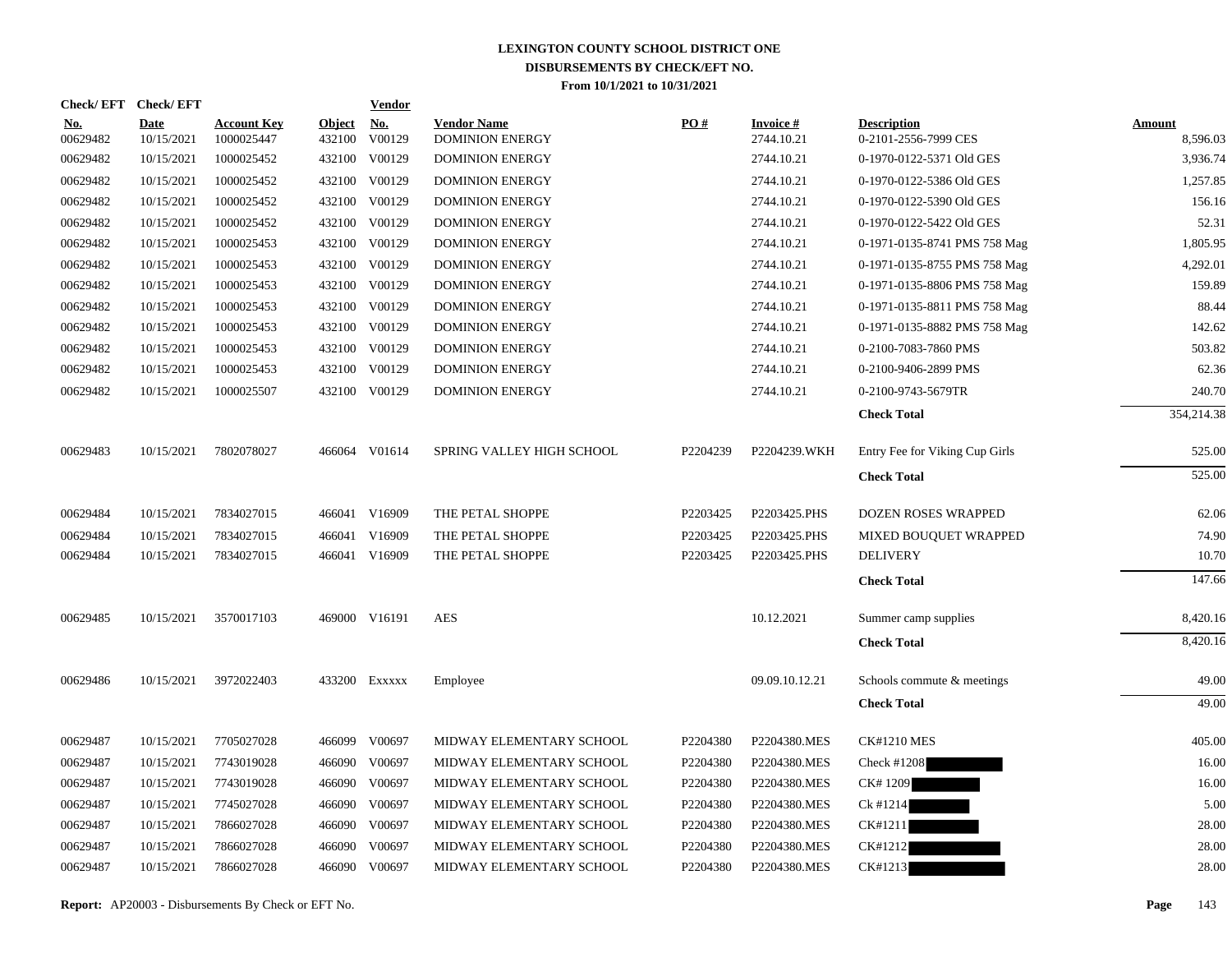| <b>Check/EFT</b> | <b>Check/EFT</b> |                    |               | <b>Vendor</b> |                                |          |                 |                                |               |
|------------------|------------------|--------------------|---------------|---------------|--------------------------------|----------|-----------------|--------------------------------|---------------|
| <u>No.</u>       | <b>Date</b>      | <b>Account Key</b> | <b>Object</b> | <u>No.</u>    | <b>Vendor Name</b>             | PO#      | <b>Invoice#</b> | <b>Description</b>             | <b>Amount</b> |
|                  |                  |                    |               |               |                                |          |                 | <b>Check Total</b>             | 526.00        |
| 00629488         | 10/15/2021       | 2042221403         |               | 433200 Exxxxx | Employee                       |          | 09.09.21        | Sept. travel                   | 17.36         |
|                  |                  |                    |               |               |                                |          |                 | <b>Check Total</b>             | 17.36         |
| 00629489         | 10/15/2021       | 7743019016         |               | 466090 V00084 | PELION ELEMENTARY SCHOOL       | P2204381 | P2204381.PES    | instructional material (fees)  | 54.00         |
| 00629489         | 10/15/2021       | 7745019016         | 466090        | V00084        | PELION ELEMENTARY SCHOOL       | P2204381 | P2204381.PES    | library fine refunds           | 24.31         |
| 00629489         | 10/15/2021       | 7884027016         | 466099        | V00084        | PELION ELEMENTARY SCHOOL       | P2204381 | P2204381.PES    | misc. other purchases          | 311.46        |
|                  |                  |                    |               |               |                                |          |                 | <b>Check Total</b>             | 389.77        |
| 00629490         | 10/18/2021       | 1000025416         |               | 441020 V12266 | <b>ADM SIGNS</b>               | P2203384 | 214382          | PES - Decals to Read           | 51.36         |
| 00629490         | 10/18/2021       | 1000025424         |               | 441020 V12266 | <b>ADM SIGNS</b>               | P2203384 | 214382          | RBES - Signs to Read           | 17.12         |
| 00629490         | 10/18/2021       | 1000025426         |               | 441020 V12266 | <b>ADM SIGNS</b>               | P2203384 | 214382          | WKMS - Signs to Read           | 17.12         |
| 00629490         | 10/18/2021       | 1000025427         |               | 441020 V12266 | <b>ADM SIGNS</b>               | P2203384 | 214382          | WKHS - Signs to Read           | 25.68         |
| 00629490         | 10/18/2021       | 1000025439         |               | 441020 V12266 | <b>ADM SIGNS</b>               | P2203384 | 214382          | FPES -Signs to Read            | 8.56          |
| 00629490         | 10/18/2021       | 1000025442         |               | 441020 V12266 | <b>ADM SIGNS</b>               | P2203384 | 214382          | MGES - Signs to Read           | 17.12         |
|                  |                  |                    |               |               |                                |          |                 | <b>Check Total</b>             | 136.96        |
| 00629491         | 10/18/2021       | 7802072011         |               | 466041 V13255 | <b>BSN SPORTS</b>              | P2204031 | 914023710       | White Vapor game pant          | 3,937.60      |
| 00629491         | 10/18/2021       | 7802072011         |               | 466041 V13255 | <b>BSN SPORTS</b>              | P2204031 | 914023710       | Football belt 1" royal         | 170.34        |
| 00629491         | 10/18/2021       | 7802072011         |               | 466041 V13255 | <b>BSN SPORTS</b>              | P2204031 | 914023710       | Locker room towels             | 40.65         |
| 00629491         | 10/18/2021       | 7802072011         |               | 466041 V13255 | <b>BSN SPORTS</b>              | P2204031 | 914023710       | Towel decorations              | 51.36         |
| 00629491         | 10/18/2021       | 7802072011         |               | 466041 V13255 | <b>BSN SPORTS</b>              | P2204031 | 914023710       | Royal team short sleeve crew   | 2,718.87      |
| 00629491         | 10/18/2021       | 7802072011         |               | 466041 V13255 | <b>BSN SPORTS</b>              | P2204031 | 914023710       | Print logo and #75 pairs of sh | 481.50        |
| 00629491         | 10/18/2021       | 7802072011         |               | 466041 V13255 | <b>BSN SPORTS</b>              | P2204031 | 914023710       | BRT gold flex woven pocket sho | 1,427.38      |
| 00629491         | 10/18/2021       | 7802072011         |               | 466041 V13255 | <b>BSN SPORTS</b>              | P2204031 | 914023710       | Nike vapor 2.0 football        | 853.86        |
| 00629491         | 10/18/2021       | 7802072011         |               | 466041 V13255 | <b>BSN SPORTS</b>              | P2204031 | 914023710       | shipping                       | 330.52        |
|                  |                  |                    |               |               |                                |          |                 | <b>Check Total</b>             | 10,012.08     |
| 00629492         | 10/18/2021       | 1000025438         |               | 441020 V15374 | CENTRAL POLY BAG CORPORATION   | P2203841 | 286410          | CP3858K1.7 CAN LINER           | 1,020.78      |
|                  |                  |                    |               |               |                                |          |                 | <b>Check Total</b>             | 1,020.78      |
| 00629493         | 10/18/2021       | 1000025427         |               | 441020 V16517 | COASTAL SANITARY SUPPLY COMPAN | P2203813 | 315880          | BETTER BRUSH 432009 CORN BROOM | 13.01         |
| 00629493         | 10/18/2021       | 1000025427         |               | 441020 V16517 | COASTAL SANITARY SUPPLY COMPAN | P2203813 | 315880          | BETTER BRUSH 432028 MEDIUM COR | 49.74         |
| 00629493         | 10/18/2021       | 1000025427         |               | 441020 V16517 | COASTAL SANITARY SUPPLY COMPAN | P2203813 | 315880          | BETTER BRUSH 280412 BOWL MOP   | 8.97          |
| 00629493         | 10/18/2021       | 1000025427         |               | 441020 V16517 | COASTAL SANITARY SUPPLY COMPAN | P2203813 | 315880          | ABC782040QA GRAFFITI WIPES     | 96.54         |
|                  |                  |                    |               |               |                                |          |                 |                                |               |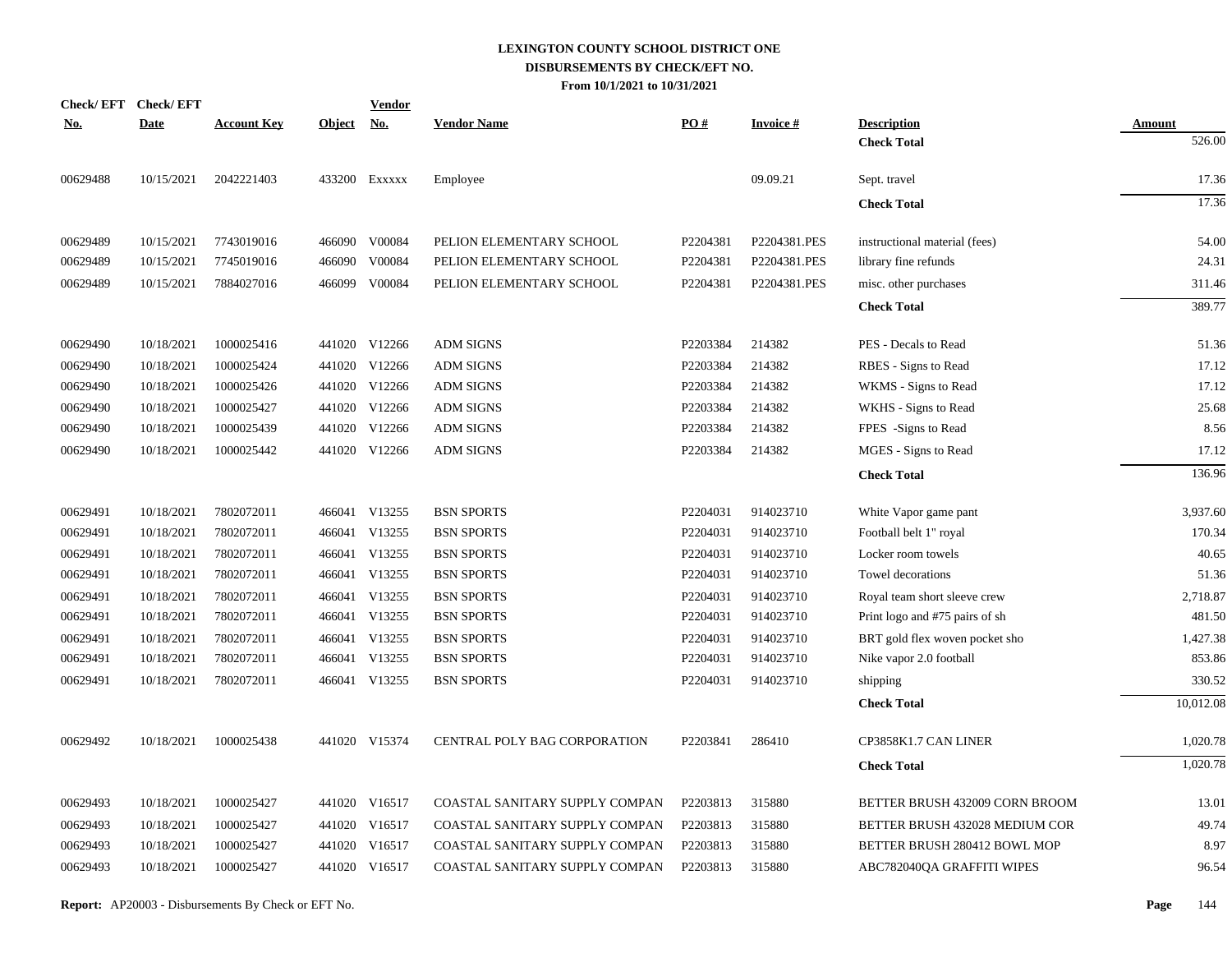| Check/EFT Check/EFT    |                           |                                  |               | <b>Vendor</b>               |                                                      |                 |                           |                                                      |                        |
|------------------------|---------------------------|----------------------------------|---------------|-----------------------------|------------------------------------------------------|-----------------|---------------------------|------------------------------------------------------|------------------------|
| <u>No.</u><br>00629493 | <b>Date</b><br>10/18/2021 | <b>Account Key</b><br>1000025427 | <b>Object</b> | <u>No.</u><br>441020 V16517 | <b>Vendor Name</b><br>COASTAL SANITARY SUPPLY COMPAN | PO#<br>P2203813 | <b>Invoice#</b><br>315880 | <b>Description</b><br>BETTER BRUSH 410512 LOBBY DUST | <b>Amount</b><br>83.74 |
| 00629493               | 10/18/2021                | 1000025427                       |               | 441020 V16517               | COASTAL SANITARY SUPPLY COMPAN                       | P2203813        | 315880                    | SYNTFLEXGP1 NITRILE GLOVE SML                        | 320.99                 |
| 00629493               | 10/18/2021                | 1000025427                       |               | 441020 V16517               | COASTAL SANITARY SUPPLY COMPAN                       | P2203813        | 315880                    | SYNTFLEXGP1 NITRILE GLOVES MED                       | 1,283.95               |
| 00629493               | 10/18/2021                | 1000025427                       |               | 441020 V16517               | COASTAL SANITARY SUPPLY COMPAN                       | P2203813        | 315880                    | SYNTFLEXGP1 NITRILE GLOVES LRG                       | 1,283.95               |
| 00629493               | 10/18/2021                | 1000025427                       |               | 441020 V16517               | COASTAL SANITARY SUPPLY COMPAN                       | P2203813        | 315880                    | SYNTFLEXGP1 NITRILE GLOVES XLR                       | 641.98                 |
| 00629493               | 10/18/2021                | 1000025427                       |               | 441020 V16517               | COASTAL SANITARY SUPPLY COMPAN                       | P2203813        | 315880                    | BETTER BRUSH 550610 TRIGGER SP                       | 13.49                  |
| 00629493               | 10/18/2021                | 1000025427                       |               | 441020 V16517               | COASTAL SANITARY SUPPLY COMPAN                       | P2203813        | 315880                    | HOSPECO KL-CS WAX LINER BAGS                         | 68.29                  |
| 00629493               | 10/18/2021                | 1000025437                       |               | 441020 V16517               | COASTAL SANITARY SUPPLY COMPAN                       | P2203816        | 315886                    | ABC782040QA GRAFFITI WIPES                           | 48.27                  |
| 00629493               | 10/18/2021                | 1000025437                       |               | 441020 V16517               | COASTAL SANITARY SUPPLY COMPAN                       | P2203816        | 315886                    | HOSPECO 536-60-5DZBX WHITE TOW                       | 49.57                  |
| 00629493               | 10/18/2021                | 1000025437                       |               | 441020 V16517               | COASTAL SANITARY SUPPLY COMPAN                       | P2203816        | 315886                    | BETTER BRUSH 550610 TRIGGER SP                       | 20.23                  |
| 00629493               | 10/18/2021                | 1000025437                       |               | 441020 V16517               | COASTAL SANITARY SUPPLY COMPAN                       | P2203816        | 315886                    | HOSPECO KL-CS WAX LINER BAGS(5                       | 136.54                 |
| 00629493               | 10/18/2021                | 1000025414                       |               | 441020 V16517               | COASTAL SANITARY SUPPLY COMPAN                       | P2203818        | 315887                    | ABC782040QA GRAFFITI WIPES                           | 96.54                  |
| 00629493               | 10/18/2021                | 1000025414                       |               | 441020 V16517               | COASTAL SANITARY SUPPLY COMPAN                       | P2203818        | 315887                    | BETTER BRUSH 410512 LOBBY DUST                       | 20.93                  |
| 00629493               | 10/18/2021                | 1000025414                       |               | 441020 V16517               | COASTAL SANITARY SUPPLY COMPAN                       | P2203818        | 315887                    | HOSPECO KL-CS WAX LINER BAGS                         | 34.13                  |
|                        |                           |                                  |               |                             |                                                      |                 |                           | <b>Check Total</b>                                   | 4,270.86               |
|                        |                           |                                  |               |                             |                                                      |                 |                           |                                                      |                        |
| 00629494               | 10/18/2021                | 1000025408                       |               | 441020 V15897               | FIRST COMMUNITY BANK                                 | P2204374        | ADM.1469.10.21            | <b>Tractor Supply</b>                                | 4.06                   |
| 00629494               | 10/18/2021                | 1000025413                       |               | 441020 V15897               | FIRST COMMUNITY BANK                                 | P2204374        | ADM.1469.10.21            | <b>CES</b>                                           | 333.97                 |
| 00629494               | 10/18/2021                | 1000025413                       |               | 441020 V15897               | FIRST COMMUNITY BANK                                 | P2204374        | ADM.1469.10.21            | Ed Smith Lumber                                      | 30.13                  |
| 00629494               | 10/18/2021                | 1000025420                       |               | 441020 V15897               | FIRST COMMUNITY BANK                                 | P2204374        | ADM.1469.10.21            | <b>CES</b>                                           | 136.39                 |
| 00629494               | 10/18/2021                | 1000025427                       |               | 441020 V15897               | FIRST COMMUNITY BANK                                 | P2204374        | ADM.1469.10.21            | Lowe's                                               | 182.97                 |
| 00629494               | 10/18/2021                | 1000025427                       |               | 441020 V15897               | FIRST COMMUNITY BANK                                 | P2204374        | ADM.1469.10.21            | Lowe's                                               | 90.56                  |
| 00629494               | 10/18/2021                | 1000025442                       |               | 441020 V15897               | FIRST COMMUNITY BANK                                 | P2204374        | ADM.1469.10.21            | Arc3                                                 | 172.02                 |
| 00629494               | 10/18/2021                | 1000025408                       |               | 432300 V15897               | FIRST COMMUNITY BANK                                 | P2204371        | ADM.5261.10.21            | Lexington 1 Stop                                     | 325.38                 |
| 00629494               | 10/18/2021                | 1000025408                       |               | 441020 V15897               | FIRST COMMUNITY BANK                                 | P2204377        | ADM.5279.10.21            | Lowe's                                               | 21.20                  |
| 00629494               | 10/18/2021                | 1000025420                       |               | 441020 V15897               | FIRST COMMUNITY BANK                                 | P2204377        | ADM.5279.10.21            | Lowe's                                               | 102.33                 |
| 00629494               | 10/18/2021                | 1000025420                       |               | 441020 V15897               | FIRST COMMUNITY BANK                                 | P2204377        | ADM.5279.10.21            | Home Depot                                           | 19.24                  |
| 00629494               | 10/18/2021                | 1000025421                       |               | 441020 V15897               | FIRST COMMUNITY BANK                                 | P2204377        | ADM.5279.10.21            | Ed Smith                                             | 32.58                  |
| 00629494               | 10/18/2021                | 1000025426                       |               | 441020 V15897               | FIRST COMMUNITY BANK                                 | P2204377        | ADM.5279.10.21            | Lowe's                                               | 21.85                  |
| 00629494               | 10/18/2021                | 1000025426                       |               | 441020 V15897               | FIRST COMMUNITY BANK                                 | P2204377        | ADM.5279.10.21            | Dal-Tile                                             | 323.16                 |
| 00629494               | 10/18/2021                | 1000025427                       |               | 441020 V15897               | FIRST COMMUNITY BANK                                 | P2204377        | ADM.5279.10.21            | Lowe's                                               | 491.19                 |
| 00629494               | 10/18/2021                | 1000025427                       |               | 441020 V15897               | FIRST COMMUNITY BANK                                 | P2204377        | ADM.5279.10.21            | Lowe's                                               | 9.12                   |
| 00629494               | 10/18/2021                | 1000025427                       |               | 441020 V15897               | FIRST COMMUNITY BANK                                 | P2204377        | ADM.5279.10.21            | Lowe's                                               | 177.40                 |
| 00629494               | 10/18/2021                | 1000025427                       |               | 441020 V15897               | FIRST COMMUNITY BANK                                 | P2204377        | ADM.5279.10.21            | Lowe's                                               | 111.74                 |
| 00629494               | 10/18/2021                | 1000025431                       |               | 441020 V15897               | FIRST COMMUNITY BANK                                 | P2204377        | ADM.5279.10.21            | Ed Smith                                             | 21.38                  |
| 00629494               | 10/18/2021                | 1000025442                       |               | 441020 V15897               | <b>FIRST COMMUNITY BANK</b>                          | P2204377        | ADM.5279.10.21            | Ed Smith                                             | 259.79                 |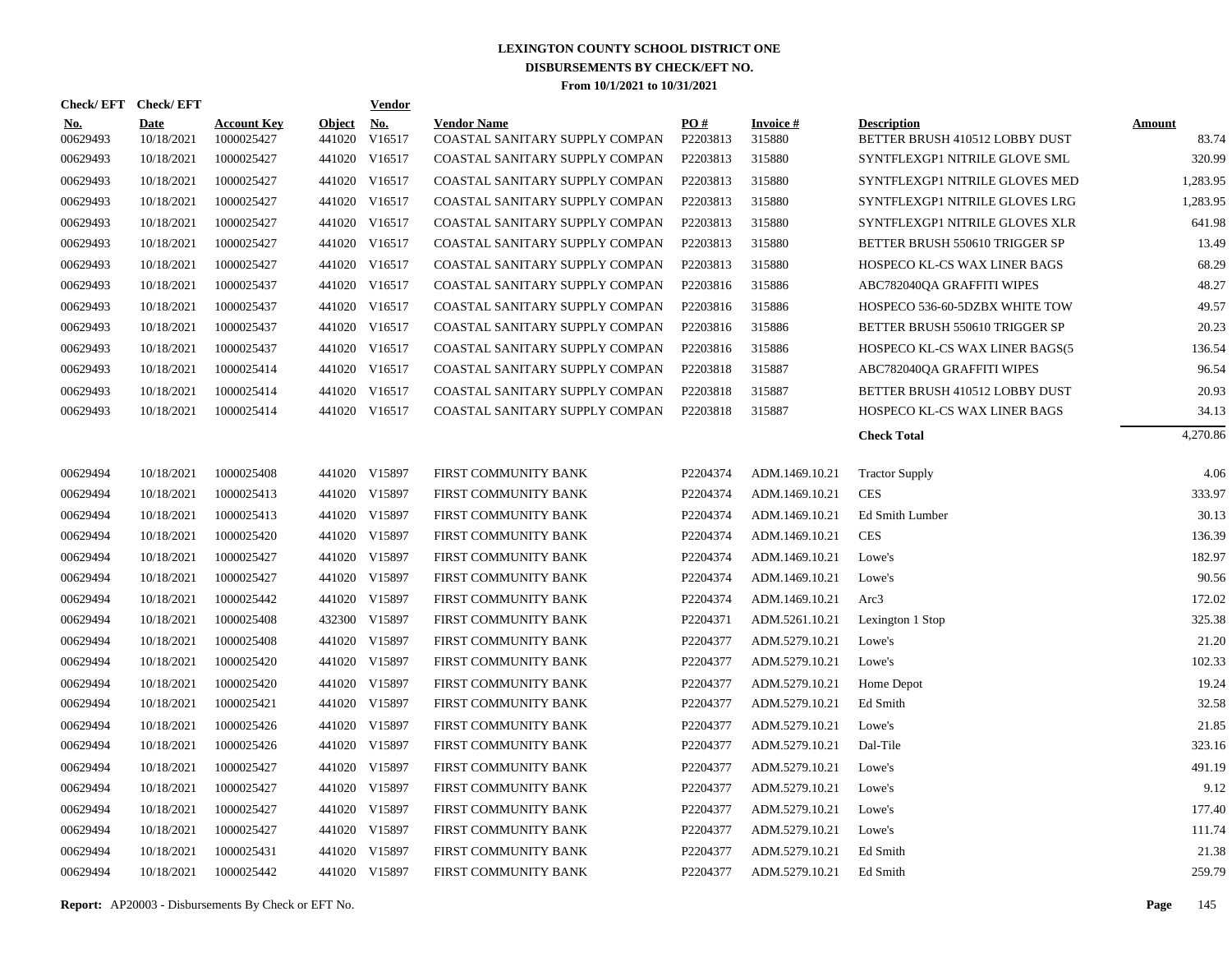| Check/EFT Check/EFT    |                           |                                  |                         | <u>Vendor</u>        |                                            |                 |                                   |                                |                        |
|------------------------|---------------------------|----------------------------------|-------------------------|----------------------|--------------------------------------------|-----------------|-----------------------------------|--------------------------------|------------------------|
| <u>No.</u><br>00629494 | <b>Date</b><br>10/18/2021 | <b>Account Key</b><br>1000025442 | <b>Object</b><br>441020 | <u>No.</u><br>V15897 | <b>Vendor Name</b><br>FIRST COMMUNITY BANK | PO#<br>P2204377 | <b>Invoice#</b><br>ADM.5279.10.21 | <b>Description</b><br>Ed Smith | <b>Amount</b><br>70.58 |
| 00629494               | 10/18/2021                | 1000025442                       |                         | 441020 V15897        | FIRST COMMUNITY BANK                       | P2204377        | ADM.5279.10.21                    | Lowe's                         | 24.25                  |
| 00629494               | 10/18/2021                | 1000025442                       |                         | 441020 V15897        | FIRST COMMUNITY BANK                       | P2204377        | ADM.5279.10.21                    | Lowe's                         | 204.57                 |
| 00629494               | 10/18/2021                | 1000025415                       |                         | 441020 V15897        | FIRST COMMUNITY BANK                       | P2204376        | ADM.5287.10.21                    | Graybar                        | 87.74                  |
| 00629494               | 10/18/2021                | 1000025415                       |                         | 441020 V15897        | FIRST COMMUNITY BANK                       | P2204376        | ADM.5287.10.21                    | <b>CES</b>                     | 76.61                  |
| 00629494               | 10/18/2021                | 1000025421                       |                         | 441020 V15897        | FIRST COMMUNITY BANK                       | P2204376        | ADM.5287.10.21                    | <b>CES</b>                     | 71.13                  |
| 00629494               | 10/18/2021                | 1000025421                       |                         | 441020 V15897        | FIRST COMMUNITY BANK                       | P2204376        | ADM.5287.10.21                    | <b>CES</b>                     | 371.62                 |
| 00629494               | 10/18/2021                | 1000025421                       |                         | 441020 V15897        | FIRST COMMUNITY BANK                       | P2204376        | ADM.5287.10.21                    | <b>CES</b>                     | 31.02                  |
| 00629494               | 10/18/2021                | 1000025421                       |                         | 441020 V15897        | FIRST COMMUNITY BANK                       | P2204376        | ADM.5287.10.21                    | <b>CES</b>                     | 219.46                 |
| 00629494               | 10/18/2021                | 1000025421                       |                         | 441020 V15897        | FIRST COMMUNITY BANK                       | P2204376        | ADM.5287.10.21                    | <b>CES</b>                     | 28.89                  |
| 00629494               | 10/18/2021                | 1000025421                       |                         | 441020 V15897        | FIRST COMMUNITY BANK                       | P2204376        | ADM.5287.10.21                    | <b>CES</b>                     | 36.67                  |
| 00629494               | 10/18/2021                | 1000025428                       |                         | 441020 V15897        | FIRST COMMUNITY BANK                       | P2204376        | ADM.5287.10.21                    | <b>CES</b>                     | 70.20                  |
| 00629494               | 10/18/2021                | 1000025444                       |                         | 441020 V15897        | FIRST COMMUNITY BANK                       | P2204376        | ADM.5287.10.21                    | <b>CES</b>                     | 262.49                 |
| 00629494               | 10/18/2021                | 1000025444                       |                         | 441020 V15897        | FIRST COMMUNITY BANK                       | P2204376        | ADM.5287.10.21                    | Home Depot                     | 30.97                  |
| 00629494               | 10/18/2021                | 1000025444                       |                         | 441020 V15897        | FIRST COMMUNITY BANK                       | P2204376        | ADM.5287.10.21                    | <b>CES</b>                     | 95.28                  |
| 00629494               | 10/18/2021                | 1000025412                       |                         | 441020 V15897        | FIRST COMMUNITY BANK                       | P2204375        | ADM.5303.10.21                    | Home Depot                     | 76.00                  |
| 00629494               | 10/18/2021                | 1000025423                       |                         | 441020 V15897        | FIRST COMMUNITY BANK                       | P2204375        | ADM.5303.10.21                    | Lowe's                         | 530.58                 |
| 00629494               | 10/18/2021                | 1000025431                       |                         | 441020 V15897        | FIRST COMMUNITY BANK                       | P2204375        | ADM.5303.10.21                    | Lexington True Value           | 53.56                  |
| 00629494               | 10/18/2021                | 1000025431                       |                         | 441020 V15897        | FIRST COMMUNITY BANK                       | P2204375        | ADM.5303.10.21                    | Lowe's                         | 248.00                 |
| 00629494               | 10/18/2021                | 1000025431                       |                         | 441020 V15897        | FIRST COMMUNITY BANK                       | P2204375        | ADM.5303.10.21                    | Gateway                        | 31.74                  |
| 00629494               | 10/18/2021                | 1000025408                       |                         | 441020 V15897        | FIRST COMMUNITY BANK                       | P2204372        | ADM.5311.10.21                    | Lowe's                         | 81.58                  |
| 00629494               | 10/18/2021                | 1000025444                       |                         | 441020 V15897        | FIRST COMMUNITY BANK                       | P2204372        | ADM.5311.10.21                    | <b>Batteries Plus</b>          | 381.78                 |
| 00629494               | 10/18/2021                | 1000025444                       |                         | 441020 V15897        | FIRST COMMUNITY BANK                       | P2204372        | ADM.5311.10.21                    | Triangle Safe & Lock           | 16.05                  |
| 00629494               | 10/18/2021                | 1000025408                       |                         | 441020 V15897        | FIRST COMMUNITY BANK                       | P2204373        | ADM.5329.10.21                    | Lowe's                         | 475.90                 |
| 00629494               | 10/18/2021                | 1000023202                       |                         | 469000 V15897        | FIRST COMMUNITY BANK                       | P2204366        | ADM.5410.10.21                    | Groucho's Deli                 | 54.73                  |
| 00629494               | 10/18/2021                | 1000023101                       | 433200                  | V15897               | FIRST COMMUNITY BANK                       | P2204367        | ADM.5428.10.21                    | <b>SCSBA</b>                   | 55.00                  |
| 00629494               | 10/18/2021                | 1000023101                       | 433200                  | V15897               | FIRST COMMUNITY BANK                       | P2204367        | ADM.5428.10.21                    | <b>SCSBA</b>                   | 100.00                 |
| 00629494               | 10/18/2021                | 1000023101                       |                         | 433200 V15897        | FIRST COMMUNITY BANK                       | P2204367        | ADM.5428.10.21                    | <b>SCSBA</b>                   | 195.00                 |
| 00629494               | 10/18/2021                | 1000023101                       | 433200                  | V15897               | FIRST COMMUNITY BANK                       | P2204367        | ADM.5428.10.21                    | <b>SCSBA</b>                   | 195.00                 |
| 00629494               | 10/18/2021                | 1000023101                       |                         | 433200 V15897        | FIRST COMMUNITY BANK                       | P2204367        | ADM.5428.10.21                    | <b>NSBA</b>                    | 1.190.00               |
| 00629494               | 10/18/2021                | 1000023101                       | 441000                  | V15897               | FIRST COMMUNITY BANK                       | P2204367        | ADM.5428.10.21                    | Office Depot                   | 59.26                  |
| 00629494               | 10/18/2021                | 1000023101                       |                         | 441000 V15897        | FIRST COMMUNITY BANK                       | P2204367        | ADM.5428.10.21                    | Amazon                         | 10.36                  |
| 00629494               | 10/18/2021                | 1000023101                       |                         | 441000 V15897        | FIRST COMMUNITY BANK                       | P2204367        | ADM.5428.10.21                    | Amazon                         | 124.15                 |
| 00629494               | 10/18/2021                | 1000023101                       |                         | 441000 V15897        | FIRST COMMUNITY BANK                       | P2204367        | ADM.5428.10.21                    | Dollar General                 | 17.25                  |
| 00629494               | 10/18/2021                | 1000023101                       |                         | 469000 V15897        | FIRST COMMUNITY BANK                       | P2204367        | ADM.5428.10.21                    | Dunkin'Donuts                  | 22.97                  |
| 00629494               | 10/18/2021                | 1000023202                       |                         | 441000 V15897        | FIRST COMMUNITY BANK                       | P2204367        | ADM.5428.10.21                    | Walmart                        | 85.26                  |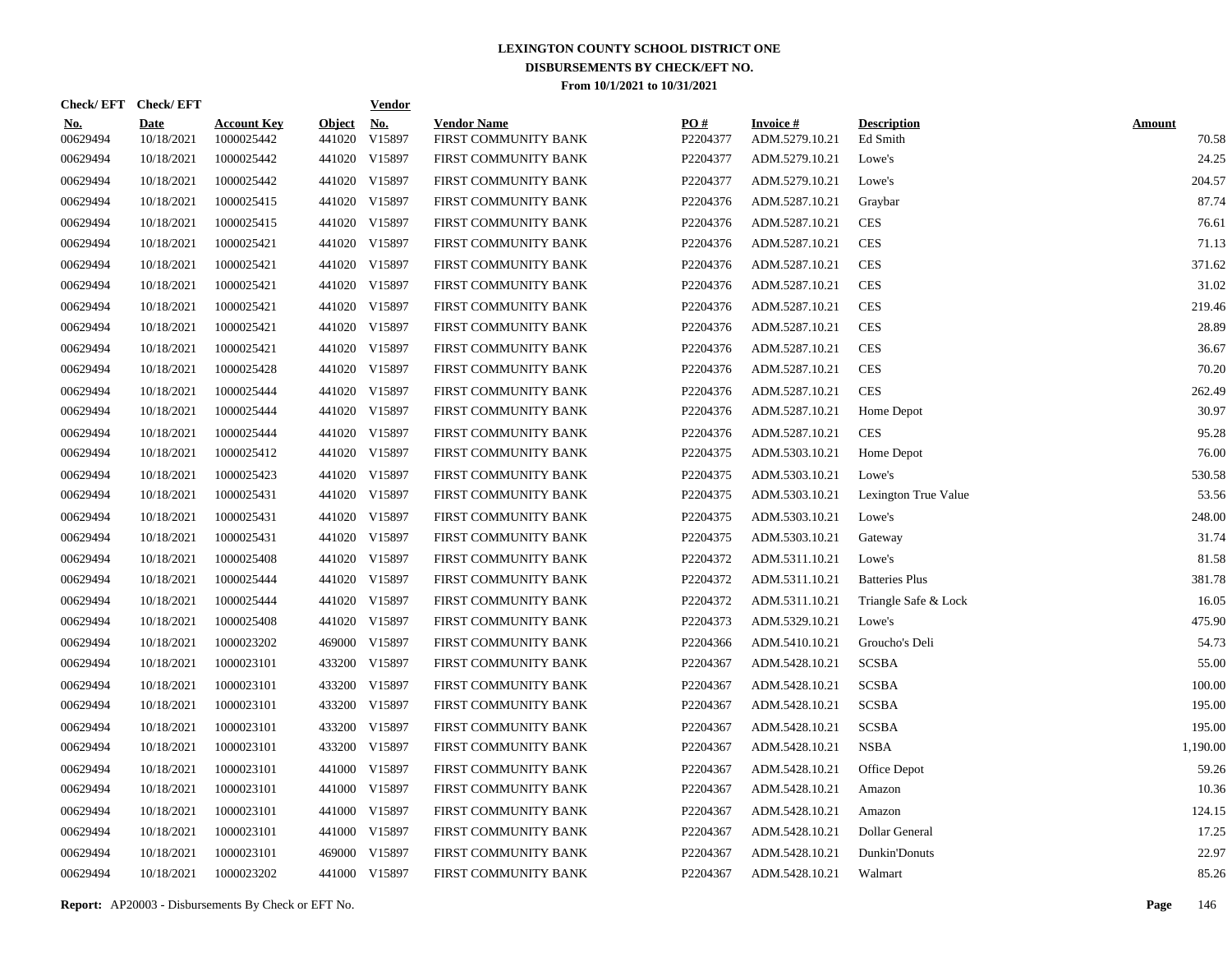|                        | Check/EFT Check/EFT |                                  |                         | <b>Vendor</b> |                                            |                 |                                   |                                           |                        |
|------------------------|---------------------|----------------------------------|-------------------------|---------------|--------------------------------------------|-----------------|-----------------------------------|-------------------------------------------|------------------------|
| <u>No.</u><br>00629494 | Date<br>10/18/2021  | <b>Account Key</b><br>1000023202 | <b>Object</b><br>441000 | No.<br>V15897 | <b>Vendor Name</b><br>FIRST COMMUNITY BANK | PO#<br>P2204367 | <b>Invoice#</b><br>ADM.5428.10.21 | <b>Description</b><br>The State Newspaper | <b>Amount</b><br>30.77 |
| 00629494               | 10/18/2021          | 1000011339                       |                         | 441000 V15897 | FIRST COMMUNITY BANK                       | P2204419        | FPE.3928.10.10                    | Amazon                                    | 13.90                  |
| 00629494               | 10/18/2021          | 1000025439                       |                         | 441000 V15897 | FIRST COMMUNITY BANK                       | P2204419        | FPE.3928.10.10                    | Walker Hardware                           | 18.79                  |
| 00629494               | 10/18/2021          | 1000025439                       |                         | 441000 V15897 | FIRST COMMUNITY BANK                       | P2204419        | FPE.3928.10.10                    | <b>Corner Pantry</b>                      | 28.20                  |
| 00629494               | 10/18/2021          | 1000025439                       |                         | 441000 V15897 | FIRST COMMUNITY BANK                       | P2204419        | FPE.3928.10.10                    | Amazon                                    | 135.45                 |
| 00629494               | 10/18/2021          | 1000025439                       |                         | 441000 V15897 | FIRST COMMUNITY BANK                       | P2204419        | FPE.3928.10.10                    | RBT Shell Oil                             | $-0.28$                |
| 00629494               | 10/18/2021          | 2372211239                       |                         | 441000 V15897 | FIRST COMMUNITY BANK                       | P2204419        | FPE.3928.10.10                    | Amazon                                    | 12.82                  |
| 00629494               | 10/18/2021          | 2372211239                       |                         | 441000 V15897 | FIRST COMMUNITY BANK                       | P2204419        | FPE.3928.10.10                    | Amazon                                    | 6.94                   |
| 00629494               | 10/18/2021          | 2372211239                       |                         | 441000 V15897 | FIRST COMMUNITY BANK                       | P2204419        | FPE.3928.10.10                    | Amazon                                    | 6.94                   |
| 00629494               | 10/18/2021          | 7881027039                       |                         | 466099 V15897 | FIRST COMMUNITY BANK                       | P2204419        | FPE.3928.10.10                    | Dollar General                            | 25.87                  |
| 00629494               | 10/18/2021          | 7884027039                       |                         | 466099 V15897 | FIRST COMMUNITY BANK                       | P2204419        | FPE.3928.10.10                    | Publix                                    | 42.79                  |
| 00629494               | 10/18/2021          | 7884027039                       | 466099                  | V15897        | FIRST COMMUNITY BANK                       | P2204419        | FPE.3928.10.10                    | Publix                                    | 42.79                  |
| 00629494               | 10/18/2021          | 7928527039                       | 466069                  | V15897        | FIRST COMMUNITY BANK                       | P2204419        | FPE.3928.10.10                    | Walmart                                   | 26.86                  |
| 00629494               | 10/18/2021          | 7928527039                       |                         | 466099 V15897 | FIRST COMMUNITY BANK                       | P2204419        | FPE.3928.10.10                    | Walmart                                   | 18.05                  |
| 00629494               | 10/18/2021          | 7928527039                       | 466099                  | V15897        | FIRST COMMUNITY BANK                       | P2204419        | FPE.3928.10.10                    | Walmart                                   | 38.20                  |
| 00629494               | 10/18/2021          | 7976027039                       | 466069                  | V15897        | FIRST COMMUNITY BANK                       | P2204419        | FPE.3928.10.10                    | IGA                                       | 36.52                  |
| 00629494               | 10/18/2021          | 1000011331                       |                         | 441000 V15897 | FIRST COMMUNITY BANK                       | P2204426        | LME.1220.10.21                    | AMAZON.COM                                | 253.11                 |
| 00629494               | 10/18/2021          | 1000011331                       |                         | 441000 V15897 | FIRST COMMUNITY BANK                       | P2204426        | LME.1220.10.21                    | AMAZON.COM                                | 15.55                  |
| 00629494               | 10/18/2021          | 1000011331                       |                         | 441000 V15897 | FIRST COMMUNITY BANK                       | P2204426        | LME.1220.10.21                    | AMAZON.COM                                | 6.20                   |
| 00629494               | 10/18/2021          | 1000011331                       |                         | 441000 V15897 | FIRST COMMUNITY BANK                       | P2204426        | LME.1220.10.21                    | AMAZON.COM                                | 13.84                  |
| 00629494               | 10/18/2021          | 1000011331                       |                         | 441000 V15897 | FIRST COMMUNITY BANK                       | P2204426        | LME.1220.10.21                    | AMAZON.COM                                | 486.01                 |
| 00629494               | 10/18/2021          | 1000021231                       |                         | 441000 V15897 | FIRST COMMUNITY BANK                       | P2204426        | LME.1220.10.21                    | <b>AMZN MKTP</b>                          | 8.13                   |
| 00629494               | 10/18/2021          | 1000023331                       |                         | 441000 V15897 | FIRST COMMUNITY BANK                       | P2204426        | LME.1220.10.21                    | <b>USPS</b>                               | 198.00                 |
| 00629494               | 10/18/2021          | 1000023331                       |                         | 441000 V15897 | FIRST COMMUNITY BANK                       | P2204426        | LME.1220.10.21                    | <b>USPS</b>                               | 7.38                   |
| 00629494               | 10/18/2021          | 1000023331                       |                         | 441000 V15897 | FIRST COMMUNITY BANK                       | P2204426        | LME.1220.10.21                    | AMAZON.COM                                | 25.64                  |
| 00629494               | 10/18/2021          | 1000025431                       |                         | 441000 V15897 | FIRST COMMUNITY BANK                       | P2204426        | LME.1220.10.21                    | SCHOOLFIX.COM                             | 131.62                 |
| 00629494               | 10/18/2021          | 1000025431                       |                         | 441000 V15897 | FIRST COMMUNITY BANK                       | P2204426        | LME.1220.10.21                    | AMAZON.COM                                | 20.82                  |
| 00629494               | 10/18/2021          | 1000025431                       |                         | 441000 V15897 | FIRST COMMUNITY BANK                       | P2204426        | LME.1220.10.21                    | AMAZON.COM                                | 17.11                  |
| 00629494               | 10/18/2021          | 1000025431                       |                         | 441000 V15897 | FIRST COMMUNITY BANK                       | P2204426        | LME.1220.10.21                    | AMAZON.COM                                | 42.78                  |
| 00629494               | 10/18/2021          | 1000025431                       |                         | 441000 V15897 | FIRST COMMUNITY BANK                       | P2204426        | LME.1220.10.21                    | AMAZON.COM                                | 13.90                  |
| 00629494               | 10/18/2021          | 1000025431                       |                         | 441000 V15897 | FIRST COMMUNITY BANK                       | P2204426        | LME.1220.10.21                    | AMAZON.COM                                | 5.34                   |
| 00629494               | 10/18/2021          | 7743019031                       | 466041                  | V15897        | FIRST COMMUNITY BANK                       | P2204426        | LME.1220.10.21                    | AMAZON.COM                                | 17.45                  |
| 00629494               | 10/18/2021          | 7743019031                       | 466041                  | V15897        | FIRST COMMUNITY BANK                       | P2204426        | LME.1220.10.21                    | <b>AMZN MKTP</b>                          | 192.54                 |
| 00629494               | 10/18/2021          | 7841827031                       | 466041                  | V15897        | FIRST COMMUNITY BANK                       | P2204426        | LME.1220.10.21                    | <b>AMZN MKTP</b>                          | 14.93                  |
| 00629494               | 10/18/2021          | 7841827031                       | 466099                  | V15897        | FIRST COMMUNITY BANK                       | P2204426        | LME.1220.10.21                    | <b>PUBLIX</b>                             | 105.98                 |
| 00629494               | 10/18/2021          | 7846027031                       |                         | 466041 V15897 | FIRST COMMUNITY BANK                       | P2204426        | LME.1220.10.21                    | <b>AMAZON</b>                             | 19.22                  |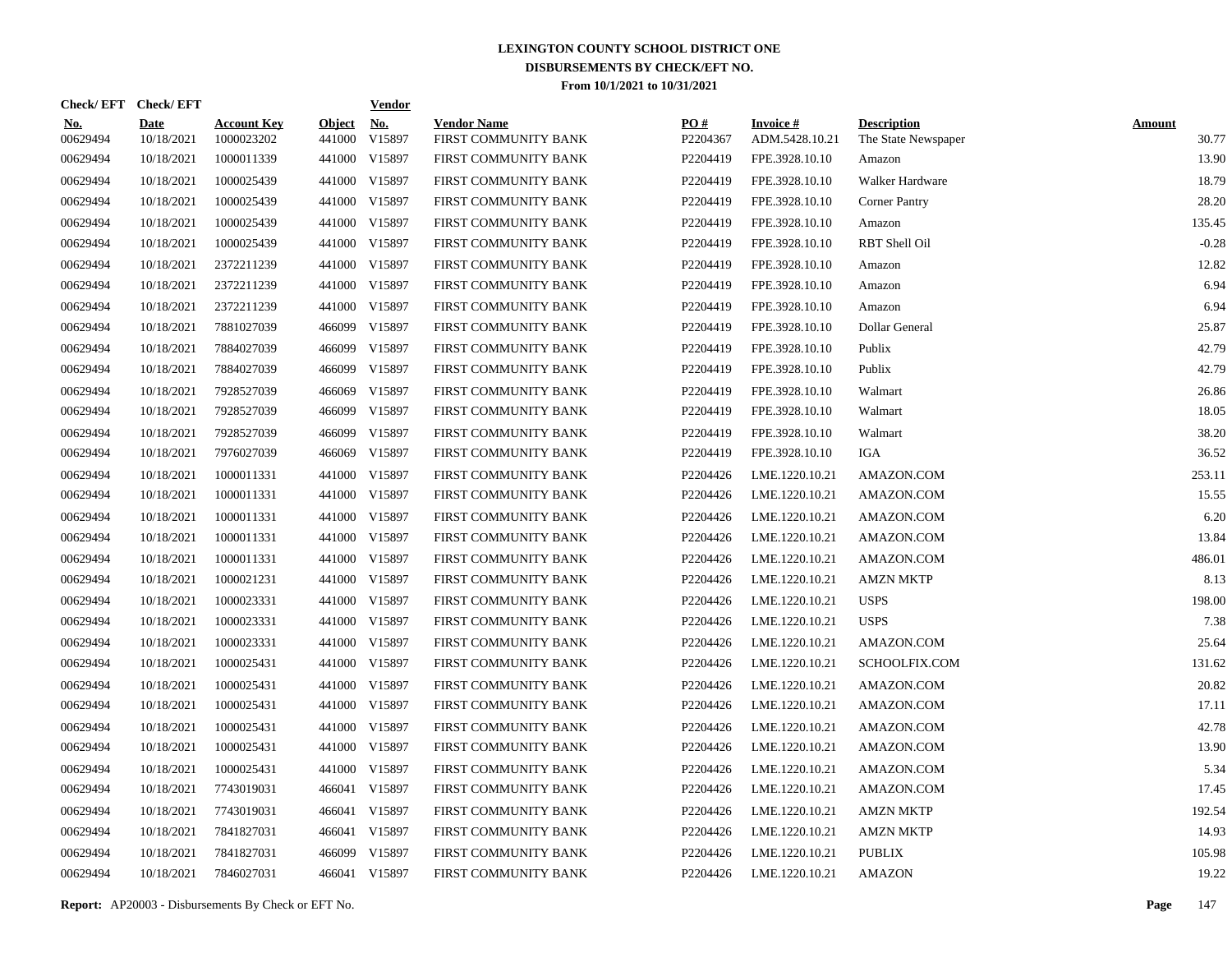|                        | Check/EFT Check/EFT       |                                  |                         | <u>Vendor</u> |                                            |                 |                                   |                                        |                       |
|------------------------|---------------------------|----------------------------------|-------------------------|---------------|--------------------------------------------|-----------------|-----------------------------------|----------------------------------------|-----------------------|
| <u>No.</u><br>00629494 | <b>Date</b><br>10/18/2021 | <b>Account Key</b><br>7863027031 | <b>Object</b><br>466041 | No.<br>V15897 | <b>Vendor Name</b><br>FIRST COMMUNITY BANK | PO#<br>P2204426 | <b>Invoice#</b><br>LME.1220.10.21 | <b>Description</b><br>WALGREENS #07399 | <b>Amount</b><br>8.91 |
| 00629494               | 10/18/2021                | 7863027031                       | 466041                  | V15897        | FIRST COMMUNITY BANK                       | P2204426        | LME.1220.10.21                    | DOLLAR GENERAL #4620                   | 13.26                 |
| 00629494               | 10/18/2021                | 7863027031                       | 466041                  | V15897        | FIRST COMMUNITY BANK                       | P2204426        | LME.1220.10.21                    | <b>AMAZON</b>                          | 64.16                 |
| 00629494               | 10/18/2021                | 7863027031                       | 466041                  | V15897        | FIRST COMMUNITY BANK                       | P2204426        | LME.1220.10.21                    | <b>PUBLIX</b>                          | 16.99                 |
| 00629494               | 10/18/2021                | 7863027031                       | 466041                  | V15897        | FIRST COMMUNITY BANK                       | P2204426        | LME.1220.10.21                    | <b>AMAZON</b>                          | 201.96                |
| 00629494               | 10/18/2021                | 7863027031                       | 466041                  | V15897        | FIRST COMMUNITY BANK                       | P2204426        | LME.1220.10.21                    | AMAZON.COM                             | 102.09                |
| 00629494               | 10/18/2021                | 7863027031                       | 466069                  | V15897        | FIRST COMMUNITY BANK                       | P2204426        | LME.1220.10.21                    | <b>CVS</b>                             | 15.98                 |
| 00629494               | 10/18/2021                | 7863027031                       | 466099                  | V15897        | FIRST COMMUNITY BANK                       | P2204426        | LME.1220.10.21                    | <b>LOWES FOODS</b>                     | 37.40                 |
| 00629494               | 10/18/2021                | 7929027431                       | 466041                  | V15897        | FIRST COMMUNITY BANK                       | P2204426        | LME.1220.10.21                    | <b>AMZN.MKTP</b>                       | 165.49                |
| 00629494               | 10/18/2021                | 7929027431                       | 466041                  | V15897        | FIRST COMMUNITY BANK                       | P2204426        | LME.1220.10.21                    | AMAZON.COM                             | 14.28                 |
| 00629494               | 10/18/2021                | 7929027431                       | 466041                  | V15897        | FIRST COMMUNITY BANK                       | P2204426        | LME.1220.10.21                    | AMAZON.COM                             | 25.65                 |
| 00629494               | 10/18/2021                | 7886027021                       |                         | 466041 V15897 | FIRST COMMUNITY BANK                       | P2204378        | LTC.1329.10.21                    | <b>LOWES</b>                           | 62.06                 |
| 00629494               | 10/18/2021                | 7886027021                       | 466041                  | V15897        | FIRST COMMUNITY BANK                       | P2204378        | LTC.1329.10.21                    | <b>HOME DEPOT</b>                      | 100.37                |
| 00629494               | 10/18/2021                | 7860527021                       |                         | 466041 V15897 | FIRST COMMUNITY BANK                       | P2204384        | LTC.4272.10.21                    | <b>PUBLIX</b>                          | 70.56                 |
| 00629494               | 10/18/2021                | 7860527021                       | 466041                  | V15897        | FIRST COMMUNITY BANK                       | P2204384        | LTC.4272.10.21                    | <b>PUBLIX</b>                          | 66.12                 |
| 00629494               | 10/18/2021                | 7860527021                       | 466041                  | V15897        | FIRST COMMUNITY BANK                       | P2204384        | LTC.4272.10.21                    | <b>LOWES FOODS</b>                     | 17.83                 |
| 00629494               | 10/18/2021                | 7860527021                       | 466041                  | V15897        | FIRST COMMUNITY BANK                       | P2204384        | LTC.4272.10.21                    | <b>PUBLIX</b>                          | 51.30                 |
| 00629494               | 10/18/2021                | 7860527021                       | 466069                  | V15897        | FIRST COMMUNITY BANK                       | P2204384        | LTC.4272.10.21                    | <b>MARCOS PIZZA</b>                    | 167.11                |
| 00629494               | 10/18/2021                | 1000011521                       | 441000                  | V15897        | FIRST COMMUNITY BANK                       | P2204385        | LTC.4280.10.21                    | AMAZON                                 | 160.49                |
| 00629494               | 10/18/2021                | 1000011521                       |                         | 441000 V15897 | FIRST COMMUNITY BANK                       | P2204385        | LTC.4280.10.21                    | <b>AMAZON</b>                          | 64.18                 |
| 00629494               | 10/18/2021                | 1000011521                       |                         | 441000 V15897 | FIRST COMMUNITY BANK                       | P2204385        | LTC.4280.10.21                    | <b>LOWES</b>                           | 197.93                |
| 00629494               | 10/18/2021                | 1000011521                       |                         | 441000 V15897 | FIRST COMMUNITY BANK                       | P2204385        | LTC.4280.10.21                    | <b>LOWES FOODS</b>                     | 33.05                 |
| 00629494               | 10/18/2021                | 1000011521                       |                         | 441000 V15897 | FIRST COMMUNITY BANK                       | P2204385        | LTC.4280.10.21                    | <b>LOWES</b>                           | 373.41                |
| 00629494               | 10/18/2021                | 1000025421                       |                         | 441000 V15897 | FIRST COMMUNITY BANK                       | P2204385        | LTC.4280.10.21                    | <b>LOWES</b>                           | 60.31                 |
| 00629494               | 10/18/2021                | 1000025421                       |                         | 441000 V15897 | FIRST COMMUNITY BANK                       | P2204385        | LTC.4280.10.21                    | <b>LOWES</b>                           | 26.84                 |
| 00629494               | 10/18/2021                | 7743019021                       | 466041                  | V15897        | FIRST COMMUNITY BANK                       | P2204385        | LTC.4280.10.21                    | <b>PUBLIX</b>                          | 62.73                 |
| 00629494               | 10/18/2021                | 7743019021                       | 466041                  | V15897        | FIRST COMMUNITY BANK                       | P2204385        | LTC.4280.10.21                    | <b>PUBLIX</b>                          | 186.13                |
| 00629494               | 10/18/2021                | 7743019021                       | 466041                  | V15897        | FIRST COMMUNITY BANK                       | P2204385        | LTC.4280.10.21                    | <b>LOWES FOOD</b>                      | 74.59                 |
| 00629494               | 10/18/2021                | 7743019021                       | 466041                  | V15897        | FIRST COMMUNITY BANK                       | P2204385        | LTC.4280.10.21                    | <b>LOWES FOODS</b>                     | 109.97                |
| 00629494               | 10/18/2021                | 7860527021                       | 466041                  | V15897        | FIRST COMMUNITY BANK                       | P2204385        | LTC.4280.10.21                    | <b>DOLLAR GENERAL</b>                  | 59.90                 |
| 00629494               | 10/18/2021                | 7860527021                       | 466041                  | V15897        | FIRST COMMUNITY BANK                       | P2204385        | LTC.4280.10.21                    | <b>LEXINGTON FLORIST</b>               | 70.00                 |
| 00629494               | 10/18/2021                | 7860527021                       | 466041                  | V15897        | FIRST COMMUNITY BANK                       | P2204385        | LTC.4280.10.21                    | PAYPAL PALMETTO YARD SIGNS             | 42.50                 |
| 00629494               | 10/18/2021                | 7860527021                       | 466041                  | V15897        | FIRST COMMUNITY BANK                       | P2204385        | LTC.4280.10.21                    | <b>LOWES FOODS</b>                     | 23.51                 |
| 00629494               | 10/18/2021                | 7860527021                       | 466069                  | V15897        | FIRST COMMUNITY BANK                       | P2204385        | LTC.4280.10.21                    | <b>CHICK FILA</b>                      | 77.72                 |
| 00629494               | 10/18/2021                | 7860527021                       | 466099                  | V15897        | FIRST COMMUNITY BANK                       | P2204385        | LTC.4280.10.21                    | PLAYPOSIT VIDEO SUBSCRIPTION           | $-144.00$             |
| 00629494               | 10/18/2021                | 7860527021                       |                         | 466099 V15897 | FIRST COMMUNITY BANK                       | P2204385        | LTC.4280.10.21                    | IN METROMEDIA                          | 300.00                |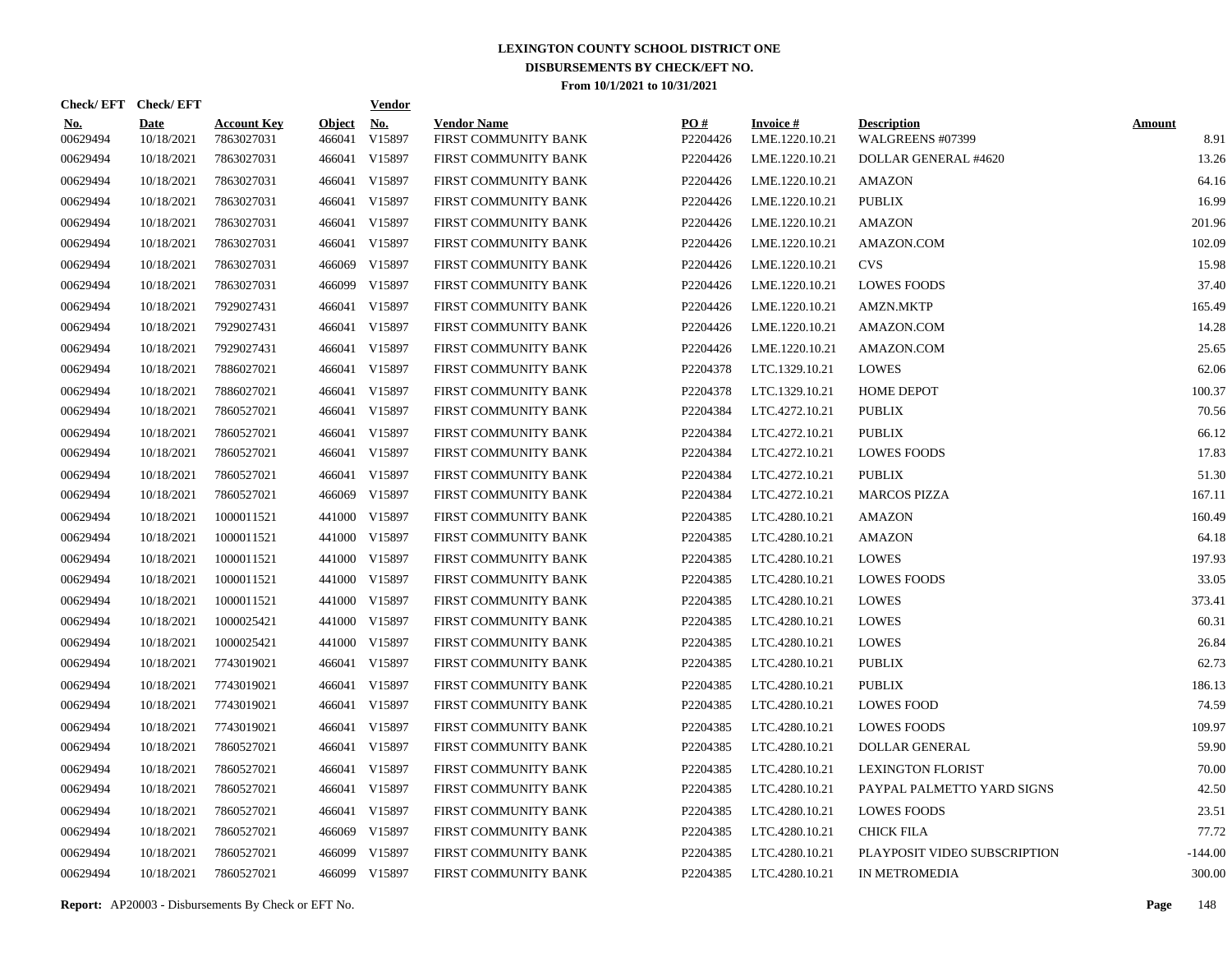|                        | Check/EFT Check/EFT |                                  |                         | <b>Vendor</b> |                                            |                 |                                   |                                    |                         |
|------------------------|---------------------|----------------------------------|-------------------------|---------------|--------------------------------------------|-----------------|-----------------------------------|------------------------------------|-------------------------|
| <u>No.</u><br>00629494 | Date<br>10/18/2021  | <b>Account Key</b><br>1000011521 | <b>Object</b><br>441000 | No.<br>V15897 | <b>Vendor Name</b><br>FIRST COMMUNITY BANK | PO#<br>P2204379 | <b>Invoice#</b><br>LTC.4298.10.21 | <b>Description</b><br><b>LOWES</b> | <b>Amount</b><br>248.75 |
| 00629494               | 10/18/2021          | 1000011521                       | 441000                  | V15897        | FIRST COMMUNITY BANK                       | P2204379        | LTC.4298.10.21                    | <b>LOWES</b>                       | 59.66                   |
| 00629494               | 10/18/2021          | 1000011521                       | 441000                  | V15897        | FIRST COMMUNITY BANK                       | P2204379        | LTC.4298.10.21                    | <b>AMAZON</b>                      | 271.57                  |
| 00629494               | 10/18/2021          | 1000011521                       | 441000                  | V15897        | FIRST COMMUNITY BANK                       | P2204379        | LTC.4298.10.21                    | <b>AMAZON</b>                      | 142.06                  |
| 00629494               | 10/18/2021          | 1000011521                       |                         | 441000 V15897 | FIRST COMMUNITY BANK                       | P2204379        | LTC.4298.10.21                    | <b>AMAZON</b>                      | 35.20                   |
| 00629494               | 10/18/2021          | 1000011521                       | 441000                  | V15897        | FIRST COMMUNITY BANK                       | P2204379        | LTC.4298.10.21                    | <b>LOWES</b>                       | 132.77                  |
| 00629494               | 10/18/2021          | 1000011521                       |                         | 441000 V15897 | FIRST COMMUNITY BANK                       | P2204379        | LTC.4298.10.21                    | <b>NAPA STORE</b>                  | 75.95                   |
| 00629494               | 10/18/2021          | 1000025421                       | 441000                  | V15897        | FIRST COMMUNITY BANK                       | P2204379        | LTC.4298.10.21                    | LEXINGTON TRUE VALUE               | 126.77                  |
| 00629494               | 10/18/2021          | 7743019021                       | 466041                  | V15897        | FIRST COMMUNITY BANK                       | P2204379        | LTC.4298.10.21                    | <b>PUBLIX</b>                      | 233.42                  |
| 00629494               | 10/18/2021          | 7743019021                       | 466041                  | V15897        | FIRST COMMUNITY BANK                       | P2204379        | LTC.4298.10.21                    | <b>AMERICAN BUTTON</b>             | 66.20                   |
| 00629494               | 10/18/2021          | 7743019021                       | 466041                  | V15897        | FIRST COMMUNITY BANK                       | P2204379        | LTC.4298.10.21                    | <b>LOWES FOODS</b>                 | 93.34                   |
| 00629494               | 10/18/2021          | 7860527021                       | 466041                  | V15897        | FIRST COMMUNITY BANK                       | P2204379        | LTC.4298.10.21                    | <b>NEARPOD</b>                     | $-120.00$               |
| 00629494               | 10/18/2021          | 7860527021                       | 466041                  | V15897        | FIRST COMMUNITY BANK                       | P2204379        | LTC.4298.10.21                    | <b>LEXINGTON FLORIST</b>           | 70.00                   |
| 00629494               | 10/18/2021          | 7860527021                       | 466041                  | V15897        | FIRST COMMUNITY BANK                       | P2204379        | LTC.4298.10.21                    | <b>LOWES FOODS</b>                 | 57.32                   |
| 00629494               | 10/18/2021          | 7860527021                       | 466069                  | V15897        | FIRST COMMUNITY BANK                       | P2204379        | LTC.4298.10.21                    | YUMMIE CREATIONS                   | 11.98                   |
| 00629494               | 10/18/2021          | 7860527021                       | 466069                  | V15897        | FIRST COMMUNITY BANK                       | P2204379        | LTC.4298.10.21                    | <b>KRISPY KREME</b>                | 79.51                   |
| 00629494               | 10/18/2021          | 1000011242                       |                         | 441030 V15897 | FIRST COMMUNITY BANK                       | P2204472        | MGE.1568.10.21                    | <b>Better Chinese</b>              | 433.09                  |
| 00629494               | 10/18/2021          | 1000011342                       |                         | 441000 V15897 | FIRST COMMUNITY BANK                       | P2204472        | MGE.1568.10.21                    | Uline                              | 585.56                  |
| 00629494               | 10/18/2021          | 1000011342                       |                         | 443000 V15897 | FIRST COMMUNITY BANK                       | P2204472        | MGE.1568.10.21                    | <b>Teacher Store</b>               | 911.47                  |
| 00629494               | 10/18/2021          | 1000011342                       |                         | 443000 V15897 | FIRST COMMUNITY BANK                       | P2204472        | MGE.1568.10.21                    | Amazon                             | 165.36                  |
| 00629494               | 10/18/2021          | 1000021242                       |                         | 441000 V15897 | FIRST COMMUNITY BANK                       | P2204472        | MGE.1568.10.21                    | Nimco                              | 62.75                   |
| 00629494               | 10/18/2021          | 1000021342                       |                         | 441000 V15897 | FIRST COMMUNITY BANK                       | P2204472        | MGE.1568.10.21                    | Amazon                             | 34.21                   |
| 00629494               | 10/18/2021          | 1000025442                       |                         | 441000 V15897 | FIRST COMMUNITY BANK                       | P2204472        | MGE.1568.10.21                    | Pitt Stop-Sunoco                   | 30.00                   |
| 00629494               | 10/18/2021          | 1000025442                       |                         | 441000 V15897 | FIRST COMMUNITY BANK                       | P2204472        | MGE.1568.10.21                    | Lowe's                             | 105.92                  |
| 00629494               | 10/18/2021          | 1000025442                       |                         | 441000 V15897 | FIRST COMMUNITY BANK                       | P2204472        | MGE.1568.10.21                    | Murphy Express                     | 28.22                   |
| 00629494               | 10/18/2021          | 1000025442                       |                         | 441000 V15897 | FIRST COMMUNITY BANK                       | P2204472        | MGE.1568.10.21                    | Lowe's Home Center                 | 27.22                   |
| 00629494               | 10/18/2021          | 1000025442                       |                         | 441000 V15897 | FIRST COMMUNITY BANK                       | P2204472        | MGE.1568.10.21                    | <b>Pitt Stop CREDIT</b>            | $-0.30$                 |
| 00629494               | 10/18/2021          | 1000025442                       |                         | 441000 V15897 | FIRST COMMUNITY BANK                       | P2204472        | MGE.1568.10.21                    | <b>Amazon CREDIT</b>               | $-2.70$                 |
| 00629494               | 10/18/2021          | 7740019042                       | 466041                  | V15897        | FIRST COMMUNITY BANK                       | P2204472        | MGE.1568.10.21                    | Amazon                             | 93.04                   |
| 00629494               | 10/18/2021          | 7740019042                       | 466041                  | V15897        | FIRST COMMUNITY BANK                       | P2204472        | MGE.1568.10.21                    | Amazon                             | 69.86                   |
| 00629494               | 10/18/2021          | 7740019042                       | 466041                  | V15897        | FIRST COMMUNITY BANK                       | P2204472        | MGE.1568.10.21                    | Amazon                             | 11.76                   |
| 00629494               | 10/18/2021          | 7745027042                       |                         | 466035 V15897 | FIRST COMMUNITY BANK                       | P2204472        | MGE.1568.10.21                    | Office Depot                       | 72.31                   |
| 00629494               | 10/18/2021          | 7745027042                       | 466041                  | V15897        | FIRST COMMUNITY BANK                       | P2204472        | MGE.1568.10.21                    | <b>Kate Messner Books</b>          | 15.00                   |
| 00629494               | 10/18/2021          | 7841827042                       | 466041                  | V15897        | FIRST COMMUNITY BANK                       | P2204472        | MGE.1568.10.21                    | NorthLake Movies-Regal             | 60.00                   |
| 00629494               | 10/18/2021          | 7846027042                       | 466041                  | V15897        | FIRST COMMUNITY BANK                       | P2204472        | MGE.1568.10.21                    | Amazon                             | 50.94                   |
| 00629494               | 10/18/2021          | 7846027042                       |                         | 466041 V15897 | FIRST COMMUNITY BANK                       | P2204472        | MGE.1568.10.21                    | Amazon                             | 16.36                   |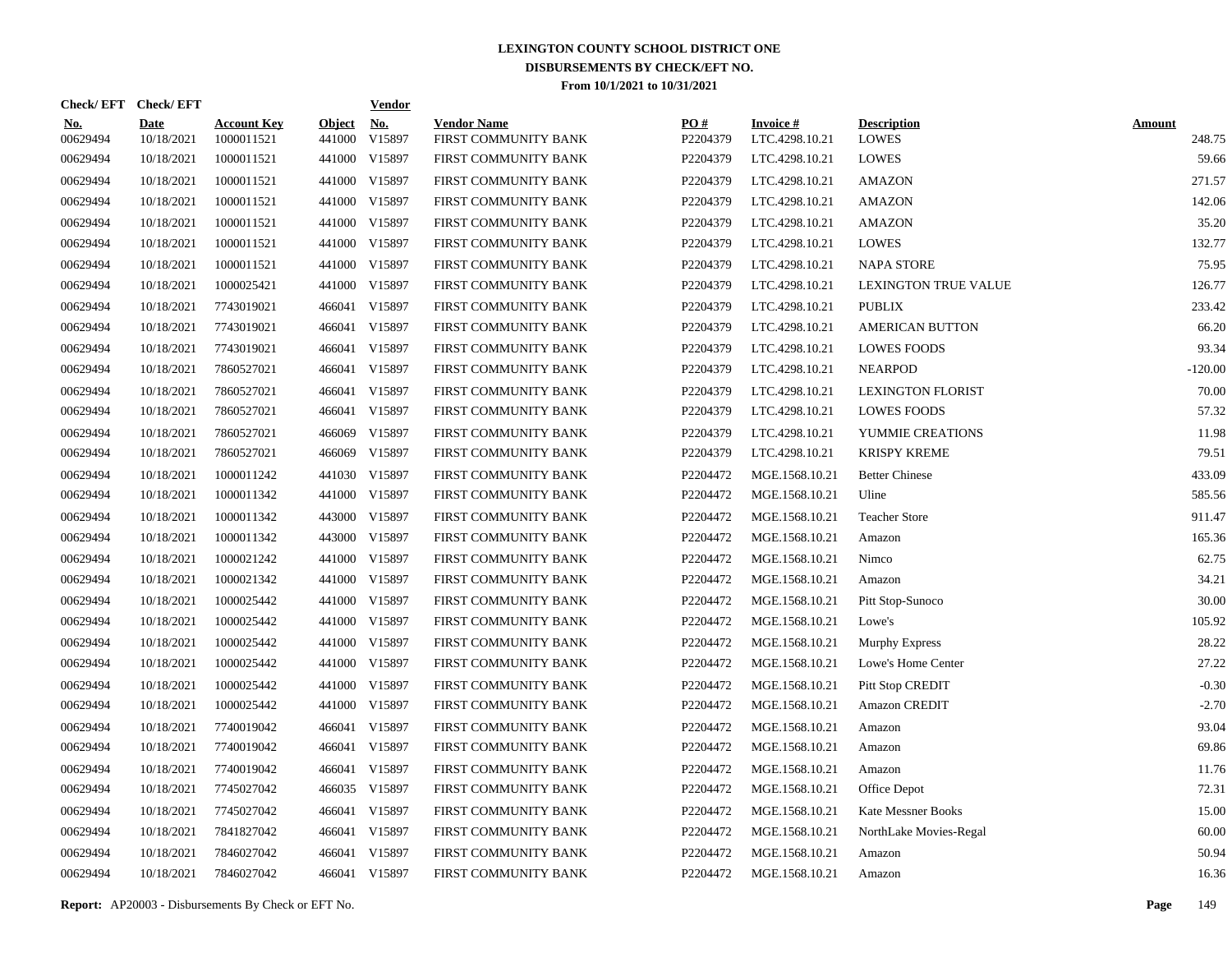|                        | Check/EFT Check/EFT |                                  |                         | <b>Vendor</b> |                                            |                 |                                   |                                      |                        |
|------------------------|---------------------|----------------------------------|-------------------------|---------------|--------------------------------------------|-----------------|-----------------------------------|--------------------------------------|------------------------|
| <u>No.</u><br>00629494 | Date<br>10/18/2021  | <b>Account Key</b><br>7863027042 | <b>Object</b><br>466041 | No.<br>V15897 | <b>Vendor Name</b><br>FIRST COMMUNITY BANK | PO#<br>P2204472 | <b>Invoice#</b><br>MGE.1568.10.21 | <b>Description</b><br><b>TJ Maxx</b> | <b>Amount</b><br>15.89 |
| 00629494               | 10/18/2021          | 7863027042                       | 466041                  | V15897        | FIRST COMMUNITY BANK                       | P2204472        | MGE.1568.10.21                    | Lowe's                               | 90.49                  |
| 00629494               | 10/18/2021          | 7863027042                       | 466041                  | V15897        | FIRST COMMUNITY BANK                       | P2204472        | MGE.1568.10.21                    | Publix                               | 88.94                  |
| 00629494               | 10/18/2021          | 7863027042                       | 466041                  | V15897        | FIRST COMMUNITY BANK                       | P2204472        | MGE.1568.10.21                    | Lowe's Foods                         | 58.80                  |
| 00629494               | 10/18/2021          | 7863027042                       | 466041                  | V15897        | FIRST COMMUNITY BANK                       | P2204472        | MGE.1568.10.21                    | Hobby Lobby                          | 21.38                  |
| 00629494               | 10/18/2021          | 7863027042                       | 466041                  | V15897        | FIRST COMMUNITY BANK                       | P2204472        | MGE.1568.10.21                    | Amazon                               | 41.70                  |
| 00629494               | 10/18/2021          | 7863027042                       | 466069                  | V15897        | FIRST COMMUNITY BANK                       | P2204472        | MGE.1568.10.21                    | Lowe's Foods                         | 52.99                  |
| 00629494               | 10/18/2021          | 7881027042                       | 466041                  | V15897        | FIRST COMMUNITY BANK                       | P2204472        | MGE.1568.10.21                    | Lowe's Foods                         | 125.15                 |
| 00629494               | 10/18/2021          | 7936027042                       |                         | 466041 V15897 | FIRST COMMUNITY BANK                       | P2204472        | MGE.1568.10.21                    | <b>Better Chinese</b>                | 250.00                 |
| 00629494               | 10/18/2021          | 7936527042                       | 466041                  | V15897        | FIRST COMMUNITY BANK                       | P2204472        | MGE.1568.10.21                    | Amazon                               | 46.01                  |
| 00629494               | 10/18/2021          | 1000011135                       |                         | 441000 V15897 | FIRST COMMUNITY BANK                       | P2204413        | PHE.4546.10.10                    | Amazon                               | 45.46                  |
| 00629494               | 10/18/2021          | 1000011235                       |                         | 441000 V15897 | FIRST COMMUNITY BANK                       | P2204413        | PHE.4546.10.10                    | Amazon                               | 299.56                 |
| 00629494               | 10/18/2021          | 1000011235                       |                         | 441000 V15897 | FIRST COMMUNITY BANK                       | P2204413        | PHE.4546.10.10                    | Amazon                               | 59.84                  |
| 00629494               | 10/18/2021          | 1000011235                       |                         | 441000 V15897 | FIRST COMMUNITY BANK                       | P2204413        | PHE.4546.10.10                    | Amazon                               | 10.68                  |
| 00629494               | 10/18/2021          | 1000011235                       |                         | 441000 V15897 | FIRST COMMUNITY BANK                       | P2204413        | PHE.4546.10.10                    | Home Depot                           | 3.98                   |
| 00629494               | 10/18/2021          | 1000011235                       |                         | 441000 V15897 | FIRST COMMUNITY BANK                       | P2204413        | PHE.4546.10.10                    | Walmart                              | 20.11                  |
| 00629494               | 10/18/2021          | 1000011335                       |                         | 441000 V15897 | FIRST COMMUNITY BANK                       | P2204413        | PHE.4546.10.10                    | Lowe's                               | 52.07                  |
| 00629494               | 10/18/2021          | 1000011335                       |                         | 441000 V15897 | FIRST COMMUNITY BANK                       | P2204413        | PHE.4546.10.10                    | Amazon                               | 70.59                  |
| 00629494               | 10/18/2021          | 1000011335                       |                         | 441000 V15897 | FIRST COMMUNITY BANK                       | P2204413        | PHE.4546.10.10                    | Lowe's                               | 22.64                  |
| 00629494               | 10/18/2021          | 1000021335                       |                         | 441000 V15897 | FIRST COMMUNITY BANK                       | P2204413        | PHE.4546.10.10                    | Publix                               | 8.10                   |
| 00629494               | 10/18/2021          | 1000022235                       |                         | 443000 V15897 | FIRST COMMUNITY BANK                       | P2204413        | PHE.4546.10.10                    | Amazon                               | 146.71                 |
| 00629494               | 10/18/2021          | 1000022235                       |                         | 443000 V15897 | FIRST COMMUNITY BANK                       | P2204413        | PHE.4546.10.10                    | Amazon                               | 16.57                  |
| 00629494               | 10/18/2021          | 1000025435                       |                         | 441000 V15897 | FIRST COMMUNITY BANK                       | P2204413        | PHE.4546.10.10                    | Pitt Stop - Shell                    | 41.39                  |
| 00629494               | 10/18/2021          | 1000025435                       |                         | 441000 V15897 | FIRST COMMUNITY BANK                       | P2204413        | PHE.4546.10.10                    | A-Z Lawnmower Parts                  | 29.41                  |
| 00629494               | 10/18/2021          | 1000025435                       |                         | 441000 V15897 | FIRST COMMUNITY BANK                       | P2204413        | PHE.4546.10.10                    | Pitt Stop- CREDIT                    | $-0.41$                |
| 00629494               | 10/18/2021          | 7745027035                       | 466041                  | V15897        | FIRST COMMUNITY BANK                       | P2204413        | PHE.4546.10.10                    | Amazon                               | 99.55                  |
| 00629494               | 10/18/2021          | 7745027035                       |                         | 466099 V15897 | FIRST COMMUNITY BANK                       | P2204413        | PHE.4546.10.10                    | Amazon                               | 158.90                 |
| 00629494               | 10/18/2021          | 7863027035                       | 466069                  | V15897        | FIRST COMMUNITY BANK                       | P2204413        | PHE.4546.10.10                    | Firehouse Subs                       | 640.72                 |
| 00629494               | 10/18/2021          | 7866027035                       | 466099                  | V15897        | FIRST COMMUNITY BANK                       | P2204413        | PHE.4546.10.10                    | Lexington Florist                    | 133.75                 |
| 00629494               | 10/18/2021          | 7909027035                       | 466099                  | V15897        | FIRST COMMUNITY BANK                       | P2204413        | PHE.4546.10.10                    | Lowe's                               | 2.26                   |
| 00629494               | 10/18/2021          | 7928527035                       | 466099                  | V15897        | FIRST COMMUNITY BANK                       | P2204413        | PHE.4546.10.10                    | <b>Great Clips</b>                   | 10.00                  |
| 00629494               | 10/18/2021          | 7928527035                       |                         | 466099 V15897 | FIRST COMMUNITY BANK                       | P2204413        | PHE.4546.10.10                    | Publix                               | 50.00                  |
| 00629494               | 10/18/2021          | 1000011223                       | 441000                  | V15897        | FIRST COMMUNITY BANK                       | P2204414        | SGE.4694.10.21                    | <b>AMAZON</b>                        | 156.96                 |
| 00629494               | 10/18/2021          | 7863027023                       | 466041                  | V15897        | FIRST COMMUNITY BANK                       | P2204414        | SGE.4694.10.21                    | <b>US POST OFFICE</b>                | 76.00                  |
| 00629494               | 10/18/2021          | 7886027023                       | 466069                  | V15897        | FIRST COMMUNITY BANK                       | P2204414        | SGE.4694.10.21                    | <b>SAM'S CLUB</b>                    | 101.85                 |
| 00629494               | 10/18/2021          | 7886027023                       |                         | 466069 V15897 | FIRST COMMUNITY BANK                       | P2204414        | SGE.4694.10.21                    | <b>PUBLIX</b>                        | 106.86                 |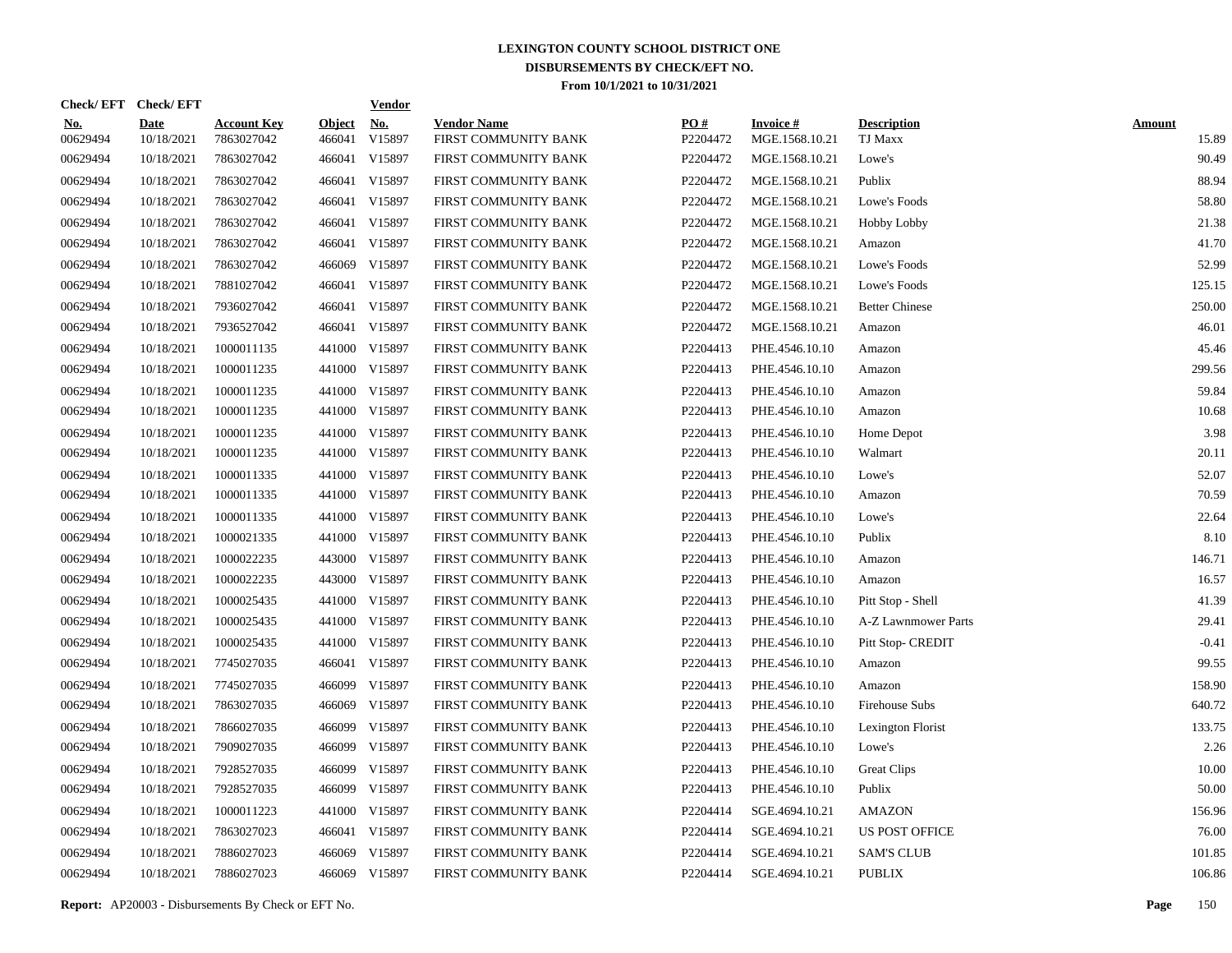| Check/EFT Check/EFT    |                           |                                  |                         | <b>Vendor</b>        |                                            |                      |                                   |                                        |                        |
|------------------------|---------------------------|----------------------------------|-------------------------|----------------------|--------------------------------------------|----------------------|-----------------------------------|----------------------------------------|------------------------|
| <u>No.</u><br>00629494 | <b>Date</b><br>10/18/2021 | <b>Account Key</b><br>7886027023 | <b>Object</b><br>466099 | <u>No.</u><br>V15897 | <b>Vendor Name</b><br>FIRST COMMUNITY BANK | PO#<br>P2204414      | <b>Invoice#</b><br>SGE.4694.10.21 | <b>Description</b><br>ORIENTAL TRADING | <b>Amount</b><br>46.17 |
| 00629494               | 10/18/2021                | 7886027023                       |                         | 466099 V15897        | FIRST COMMUNITY BANK                       | P2204414             | SGE.4694.10.21                    | <b>AMAZON</b>                          | 55.62                  |
| 00629494               | 10/18/2021                | 7886027023                       | 466099                  | V15897               | FIRST COMMUNITY BANK                       | P2204414             | SGE.4694.10.21                    | <b>PUBLIX</b>                          | 45.96                  |
| 00629494               | 10/18/2021                | 7886027023                       | 466099                  | V15897               | FIRST COMMUNITY BANK                       | P2204414             | SGE.4694.10.21                    | TJ MAX                                 | 21.55                  |
| 00629494               | 10/18/2021                | 1000022223                       | 443000                  | V15897               | FIRST COMMUNITY BANK                       | P2204418             | SGE.4702.10.21                    | <b>AMAZON</b>                          | 48.10                  |
| 00629494               | 10/18/2021                | 1000025423                       |                         | 441000 V15897        | FIRST COMMUNITY BANK                       | P2204418             | SGE.4702.10.21                    | <b>SHELL STATION</b>                   | 68.90                  |
| 00629494               | 10/18/2021                | 1000025423                       | 441000                  | V15897               | FIRST COMMUNITY BANK                       | P2204418             | SGE.4702.10.21                    | LOWE'S                                 | 60.07                  |
| 00629494               | 10/18/2021                | 1000025423                       |                         | 441000 V15897        | FIRST COMMUNITY BANK                       | P2204418             | SGE.4702.10.21                    | LOWE'S                                 | 36.74                  |
| 00629494               | 10/18/2021                | 1000025423                       |                         | 441000 V15897        | FIRST COMMUNITY BANK                       | P2204418             | SGE.4702.10.21                    | Shell- CREDIT                          | $-0.69$                |
| 00629494               | 10/18/2021                | 7863027023                       |                         | 466041 V15897        | FIRST COMMUNITY BANK                       | P2204418             | SGE.4702.10.21                    | <b>AMAZON</b>                          | 0.69                   |
| 00629494               | 10/18/2021                | 7863027023                       |                         | 466041 V15897        | FIRST COMMUNITY BANK                       | P2204418             | SGE.4702.10.21                    | <b>AMAZON</b>                          | 10.15                  |
| 00629494               | 10/18/2021                | 7886027023                       |                         | 466041 V15897        | FIRST COMMUNITY BANK                       | P2204418             | SGE.4702.10.21                    | <b>AMAZON</b>                          | 16.04                  |
| 00629494               | 10/18/2021                | 7891527023                       | 466041                  | V15897               | FIRST COMMUNITY BANK                       | P2204418             | SGE.4702.10.21                    | LOWE'S                                 | 104.34                 |
| 00629494               | 10/18/2021                | 7891527023                       |                         | 466099 V15897        | FIRST COMMUNITY BANK                       | P2204418             | SGE.4702.10.21                    | LOWE'S                                 | 412.21                 |
| 00629494               | 10/18/2021                | 7928527023                       | 466099                  | V15897               | FIRST COMMUNITY BANK                       | P2204418             | SGE.4702.10.21                    | <b>WALMART</b>                         | 10.68                  |
| 00629494               | 10/18/2021                | 7928527023                       | 466099                  | V15897               | FIRST COMMUNITY BANK                       | P2204418             | SGE.4702.10.21                    | <b>WALMART</b>                         | 203.96                 |
| 00629494               | 10/18/2021                | 7928527023                       | 466099                  | V15897               | FIRST COMMUNITY BANK                       | P2204418             | SGE.4702.10.21                    | <b>WALMART</b>                         | 46.23                  |
| 00629494               | 10/18/2021                | 7929027023                       | 466041                  | V15897               | FIRST COMMUNITY BANK                       | P2204418             | SGE.4702.10.21                    | <b>AMAZON</b>                          | 12.17                  |
| 00629494               | 10/18/2021                | 7948527023                       | 466069                  | V15897               | FIRST COMMUNITY BANK                       | P2204418             | SGE.4702.10.21                    | <b>WALMART</b>                         | 49.05                  |
| 00629494               | 10/18/2021                | 7948527023                       | 466099                  | V15897               | FIRST COMMUNITY BANK                       | P2204418             | SGE.4702.10.21                    | <b>WALMART</b>                         | 4.38                   |
| 00629494               | 10/18/2021                | 8005011223                       | 441000                  | V15897               | FIRST COMMUNITY BANK                       | P2204418             | SGE.4702.10.21                    | <b>AMAZON</b>                          | 9.45                   |
| 00629494               | 10/18/2021                | 8161011223                       | 441000                  | V15897               | FIRST COMMUNITY BANK                       | P2204418             | SGE.4702.10.21                    | <b>AMAZON</b>                          | 23.21                  |
| 00629494               | 10/18/2021                | 8161011223                       |                         | 441000 V15897        | FIRST COMMUNITY BANK                       | P2204418             | SGE.4702.10.21                    | <b>WALMART</b>                         | 338.80                 |
| 00629494               | 10/18/2021                | 8161011223                       | 441000                  | V15897               | FIRST COMMUNITY BANK                       | P2204418             | SGE.4702.10.21                    | <b>WALMART</b>                         | 6.36                   |
| 00629494               | 10/18/2021                | 8161011223                       |                         | 441000 V15897        | FIRST COMMUNITY BANK                       | P2204418             | SGE.4702.10.21                    | LOWE'S                                 | 23.91                  |
|                        |                           |                                  |                         |                      |                                            |                      |                                   | <b>Check Total</b>                     | 22,776.57              |
| 00629495               | 10/18/2021                | 1000011415                       | 441000                  | V00549               | FORMS AND SUPPLY INC (FSI)                 | P <sub>2204035</sub> | 5920540-0                         | Fellowes Halotrade 125 Laminat         | 77.05                  |
| 00629495               | 10/18/2021                | 1000011415                       |                         | 441000 V00549        | FORMS AND SUPPLY INC (FSI)                 | P2204035             | 5920540-0                         | Dymo Letra Tag Labelmaker Tape         | 13.35                  |
| 00629495               | 10/18/2021                | 1000011415                       | 441000                  | V00549               | FORMS AND SUPPLY INC (FSI)                 | P2204035             | 5920540-0                         | Dymo LetraTag Electronic Label         | 15.73                  |
| 00629495               | 10/18/2021                | 1000011415                       |                         | 441000 V00549        | FORMS AND SUPPLY INC (FSI)                 | P2204035             | 5920540-0                         | Dymo LT100T LetraTag Plus Labe         | 58.74                  |
|                        |                           |                                  |                         |                      |                                            |                      |                                   | <b>Check Total</b>                     | 164.87                 |
| 00629496               | 10/18/2021                | 6000025620                       |                         | 433200 Exxxxx        | Employee                                   |                      | 09.01.10.08.21                    | <b>Bank Deposit Commutes</b>           | 41.66                  |
|                        |                           |                                  |                         |                      |                                            |                      |                                   | <b>Check Total</b>                     | 41.66                  |
|                        |                           |                                  |                         |                      |                                            |                      |                                   |                                        |                        |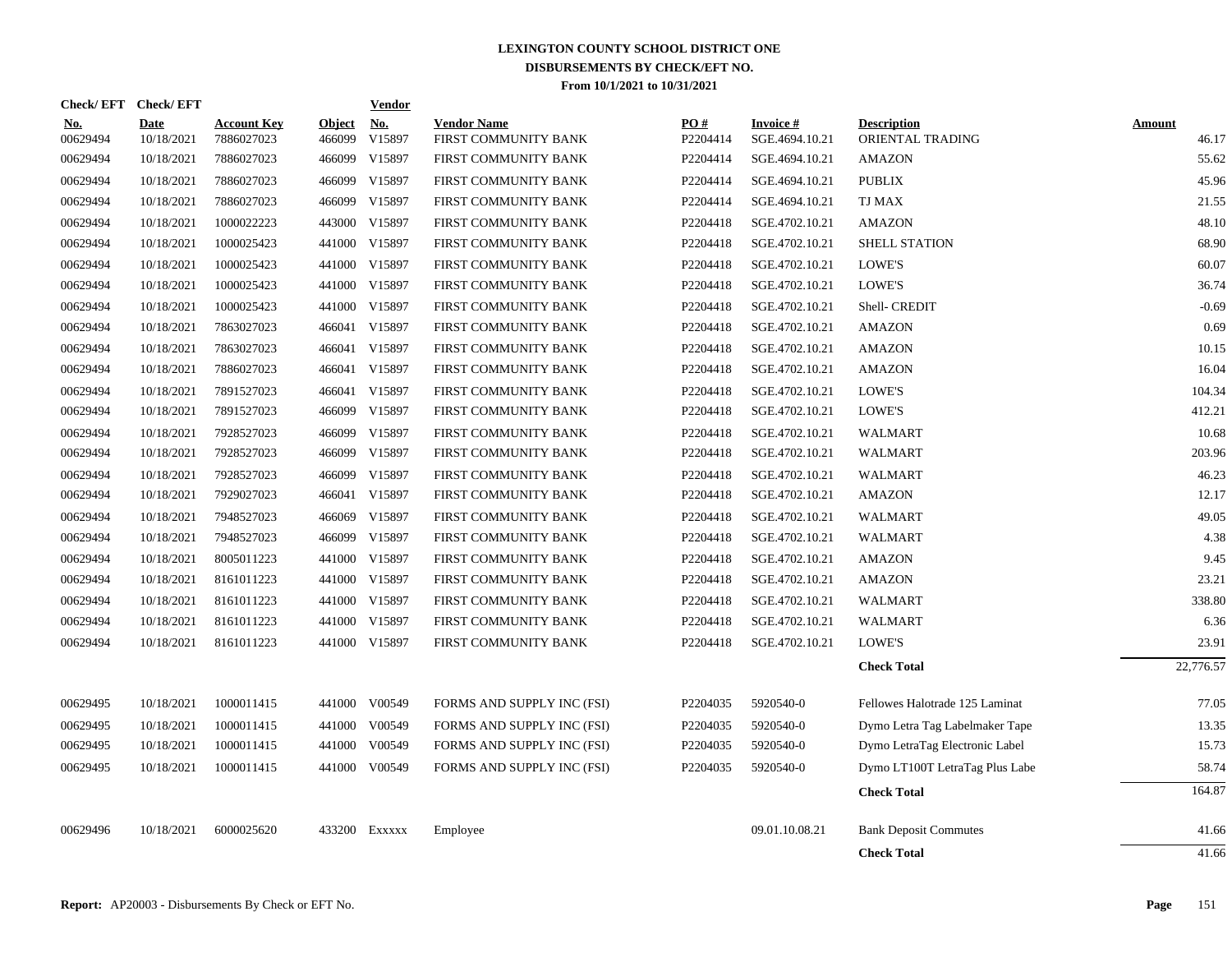| Check/EFT Check/EFT    |                           |                                  |                         | Vendor        |                                             |                 |                    |                                                |                  |
|------------------------|---------------------------|----------------------------------|-------------------------|---------------|---------------------------------------------|-----------------|--------------------|------------------------------------------------|------------------|
| <b>No.</b><br>00629497 | <b>Date</b><br>10/18/2021 | <b>Account Key</b><br>7887080013 | <b>Object</b><br>466041 | No.<br>V01725 | <b>Vendor Name</b><br><b>FULLY PROMOTED</b> | PO#<br>P2203776 | Invoice #<br>62209 | <b>Description</b><br>Embroidery Left Chest VB | Amount<br>406.78 |
| 00629497               | 10/18/2021                | 7887080013                       | 466041                  | V01725        | FULLY PROMOTED                              | P2203776        | 62209              | Sport Tek Ladies Sport Wick Fl                 | 1,057.67         |
| 00629497               | 10/18/2021                | 7887080013                       | 466041                  | V01725        | <b>FULLY PROMOTED</b>                       | P2203776        | 62209              | Sport Tek Sport Wick Flex Flee                 | 66.10            |
| 00629497               | 10/18/2021                | 7887080013                       | 466041                  | V01725        | <b>FULLY PROMOTED</b>                       | P2203776        | 62209              | Sport Tek Sport Wick Flex Flee                 | 35.00            |
| 00629497               | 10/18/2021                | 7887080013                       | 466041                  | V01725        | <b>FULLY PROMOTED</b>                       | P2203776        | 62209              | <b>Embroidery Left Chest</b>                   | 38.13            |
|                        |                           |                                  |                         |               |                                             |                 |                    | <b>Check Total</b>                             | 1,603.68         |
| 00629498               | 10/18/2021                | 1000025437                       |                         | 441020 V00477 | <b>GRAYBAR ELECTRIC CO INC</b>              | P2203836        | 9323745174         | NPES,CSES - IOPA3P32N351 Balla                 | 280.87           |
| 00629498               | 10/18/2021                | 1000025438                       | 441020                  | V00477        | <b>GRAYBAR ELECTRIC CO INC</b>              | P2203836        | 9323745174         | NPES, CSES - IOPA2P32N351 Balla                | 321.00           |
| 00629498               | 10/18/2021                | 1000025440                       | 441020                  | V00477        | <b>GRAYBAR ELECTRIC CO INC</b>              | P2203836        | 9323745174         | NPES, CSES - IOPA2P32N351 Balla                | 321.00           |
| 00629498               | 10/18/2021                | 1000025440                       |                         | 441020 V00477 | <b>GRAYBAR ELECTRIC CO INC</b>              | P2203836        | 9323745174         | NPES,CSES - IOPA3P32N351 Balla                 | 280.88           |
|                        |                           |                                  |                         |               |                                             |                 |                    | <b>Check Total</b>                             | 1,203.75         |
| 00629499               | 10/18/2021                | 1000025427                       |                         | 441020 V12096 | <b>HYMAN PAPER CO INC</b>                   | P2203812        | 277517             | CARLISLE 36P502 BOWL BRUSH 17"                 | 31.40            |
| 00629499               | 10/18/2021                | 1000025427                       |                         | 441020 V12096 | HYMAN PAPER CO INC                          | P2203812        | 277517             | SPARTAN 3195 SANITYZE                          | 369.27           |
| 00629499               | 10/18/2021                | 1000025437                       |                         | 441020 V12096 | HYMAN PAPER CO INC                          | P2203850        | 277521             | SPARTAN 700504 BLEACH                          | 81.17            |
| 00629499               | 10/18/2021                | 1000025437                       |                         | 441020 V12096 | <b>HYMAN PAPER CO INC</b>                   | P2203850        | 277521             | SPARTAN 3195 SANITYZE                          | 123.09           |
| 00629499               | 10/18/2021                | 1000025424                       | 441020                  | V12096        | HYMAN PAPER CO INC                          | P2203784        | 277526             | SPARTAN 3195 SANITYZE                          | 184.64           |
| 00629499               | 10/18/2021                | 1000025424                       | 441020                  | V12096        | HYMAN PAPER CO INC                          | P2203784        | 277526             | SPARTAN 301604 DAMP MOP FLOOR                  | 62.28            |
| 00629499               | 10/18/2021                | 1000025425                       |                         | 441020 V12096 | HYMAN PAPER CO INC                          | P2204200        | 277704             | SPARTAN 700504 BLEACH                          | 81.17            |
| 00629499               | 10/18/2021                | 1000025425                       |                         | 441020 V12096 | HYMAN PAPER CO INC                          | P2204200        | 277704             | SPARTAN 3195 SANITYZE                          | 92.32            |
| 00629499               | 10/18/2021                | 1000025425                       |                         | 441020 V12096 | HYMAN PAPER CO INC                          | P2204200        | 277704             | SPARTAN DAMP MOP FLOOR SHINE 3                 | 62.28            |
| 00629499               | 10/18/2021                | 1000025425                       |                         | 441020 V12096 | HYMAN PAPER CO INC                          | P2204200        | 277704             | SPARTAN 302403 DEFOAMER                        | 65.32            |
| 00629499               | 10/18/2021                | 1000025415                       |                         | 441020 V12096 | HYMAN PAPER CO INC                          | P2204089        | 277732             | SPARTAN DAMP MOP FLOOR SHINE 3                 | 62.28            |
| 00629499               | 10/18/2021                | 1000025423                       | 441020                  | V12096        | HYMAN PAPER CO INC                          | P2204045        | 277762             | <b>CARLISLE 36P502 BOWL BRUSH</b>              | 15.71            |
| 00629499               | 10/18/2021                | 1000025423                       |                         | 441020 V12096 | HYMAN PAPER CO INC                          | P2204045        | 277762             | SPARTAN 3195 SANITYZE                          | 61.55            |
|                        |                           |                                  |                         |               |                                             |                 |                    | <b>Check Total</b>                             | 1,292.48         |
| 00629500               | 10/18/2021                | 2042212703                       |                         | 441000 V12504 | MCGRAW HILL EDUCATION INC                   | P2203710        | 119936225001       | Books per attached list - Stud                 | 7,983.09         |
| 00629500               | 10/18/2021                | 2042212703                       |                         | 441000 V12504 | MCGRAW HILL EDUCATION INC                   | P2203710        | 119936225001       | Shipping                                       | 540.77           |
|                        |                           |                                  |                         |               |                                             |                 |                    | <b>Check Total</b>                             | 8,523.86         |
| 00629501               | 10/18/2021                | 7730027011                       |                         | 466041 V15682 | MIL BAR PLASTICS INC                        | P2202401        | 22075              | Mil Bar AF Nameplate Silver En                 | 517.70           |
| 00629501               | 10/18/2021                | 7730027011                       |                         | 466041 V15682 | MIL BAR PLASTICS INC                        | P2202401        | 22075              | Mil-Bar AF Nameplates Blue pla                 | 124.00           |
| 00629501               | 10/18/2021                | 7730027011                       |                         | 466041 V15682 | MIL BAR PLASTICS INC                        | P2202401        | 22075              | Shipping                                       | 14.44            |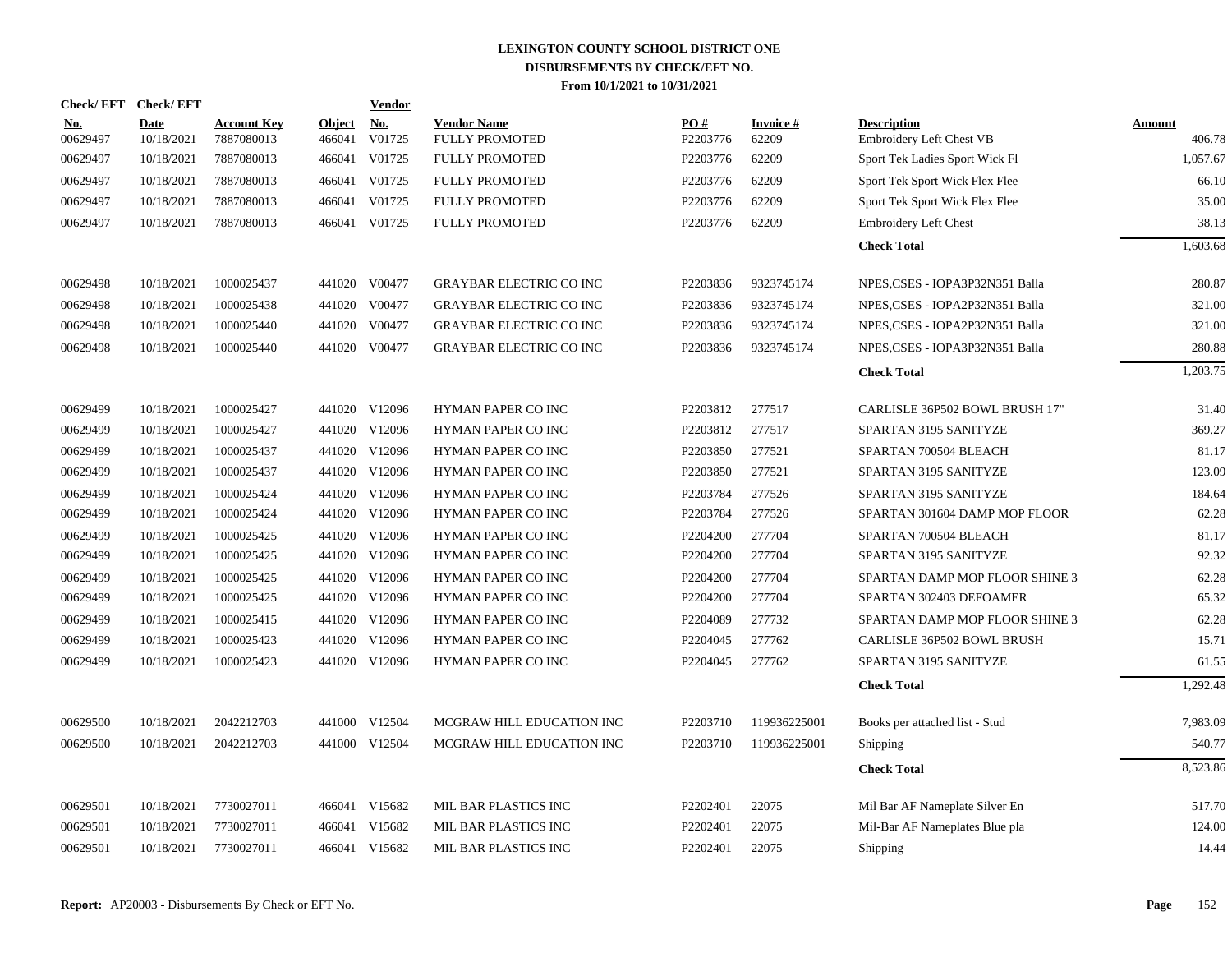| Check/EFT Check/EFT |            |                    |            | <b>Vendor</b> |                              |            |                 |                                          |                  |
|---------------------|------------|--------------------|------------|---------------|------------------------------|------------|-----------------|------------------------------------------|------------------|
| No.                 | Date       | <b>Account Key</b> | Object No. |               | <b>Vendor Name</b>           | <b>PO#</b> | <b>Invoice#</b> | <b>Description</b><br><b>Check Total</b> | Amount<br>656.14 |
|                     |            |                    |            |               |                              |            |                 |                                          |                  |
| 00629502            | 10/18/2021 | 1000011521         |            | 441000 V16452 | SCHOOL SPECIALTY LLC         | P2201078   | 208128300295    | PRESENTATION BOARD, TRI FOLD,            | 61.18            |
| 00629502            | 10/18/2021 | 1000011521         |            | 441000 V16452 | SCHOOL SPECIALTY LLC         | P2201078   | 208128544189    | CLEANER, MARKER BOARD EXPO SAN           | 18.75            |
| 00629502            | 10/18/2021 | 1000011521         |            | 441000 V16452 | SCHOOL SPECIALTY LLC         | P2201078   | 208128651967    | FOLDER, 2 POCKET W/FASTNERS, 2           | 44.47            |
|                     |            |                    |            |               |                              |            |                 | <b>Check Total</b>                       | 124.40           |
|                     |            |                    |            |               |                              |            |                 |                                          |                  |
| 00629503            | 10/18/2021 | 7860527046         |            | 466035 V01207 | <b>SHRED WITH US</b>         | P2201103   | 240167          | On site 65 gallon security con           | 5.50             |
| 00629503            | 10/18/2021 | 7860527046         |            | 466035 V01207 | <b>SHRED WITH US</b>         | P2201103   | 240167          | On site shredding service                | 19.99            |
| 00629503            | 10/18/2021 | 7860527029         |            | 466035 V01207 | <b>SHRED WITH US</b>         | P2200315   | 240173          | On-site Shredding Service Mini           | 19.99            |
| 00629503            | 10/18/2021 | 7860527029         |            | 466035 V01207 | <b>SHRED WITH US</b>         | P2200315   | 240173          | On-site Sixty-five (65) Gallon           | 5.50             |
| 00629503            | 10/18/2021 | 7846027031         |            | 466035 V01207 | <b>SHRED WITH US</b>         | P2200439   | 240176          | ONSITE SECURITY CONSOLE                  | 4.50             |
| 00629503            | 10/18/2021 | 7846027031         |            | 466035 V01207 | <b>SHRED WITH US</b>         | P2200439   | 240176          | ONSITE SCHREDDING SVCE MINIMUM           | 19.99            |
| 00629503            | 10/18/2021 | 7860527011         |            | 466035 V01207 | <b>SHRED WITH US</b>         | P2202098   | 240178          | On Site 95 Gallon security con           | 13.00            |
| 00629503            | 10/18/2021 | 7860527011         |            | 466035 V01207 | <b>SHRED WITH US</b>         | P2202098   | 240178          | On-Site unscheduled service vi           | 19.99            |
| 00629503            | 10/18/2021 | 1000025204         | 439500     | V01207        | <b>SHRED WITH US</b>         | P2200913   | 240179          | ON-SITE 8 (QTY) - 95 GALLON CO           | 52.00            |
| 00629503            | 10/18/2021 | 1000025204         |            | 439500 V01207 | <b>SHRED WITH US</b>         | P2200913   | 240179          | ON-SITE SHREDDING (PICK-UP) SE           | 19.99            |
|                     |            |                    |            |               |                              |            |                 | <b>Check Total</b>                       | 180.45           |
|                     |            |                    |            |               |                              |            |                 |                                          |                  |
| 00629504            | 10/18/2021 | 1000026405         |            | 441000 V02065 | THE OFFICE PAL INC           | P2203950   | 0194639-IN      | Dell S5840cdn Fuser                      | 419.36           |
|                     |            |                    |            |               |                              |            |                 | <b>Check Total</b>                       | 419.36           |
|                     |            |                    |            |               |                              |            |                 |                                          |                  |
| 00629505            | 10/18/2021 | 6000025645         |            | 441000 V02364 | <b>USA SUPPLY</b>            | P2203419   | 2096558         | Solid Dishmachine Detergent              | 155.15           |
| 00629505            | 10/18/2021 | 6000025645         |            | 441000 V02364 | <b>USA SUPPLY</b>            | P2203419   | 2096558         | Liquid Dishmachine Rinse Addit           | 59.92            |
| 00629505            | 10/18/2021 | 6000025645         |            | 441000 V02364 | <b>USA SUPPLY</b>            | P2203419   | 2096558         | Liquid Dishmachine Delimer               | 89.88            |
| 00629505            | 10/18/2021 | 6000025645         |            | 441000 V02364 | <b>USA SUPPLY</b>            | P2203419   | 2096558         | Sanitizer Solid Quat Tablets             | 31.03            |
| 00629505            | 10/18/2021 | 6000025631         |            | 441000 V02364 | <b>USA SUPPLY</b>            | P2203415   | 2096560         | Solid Dishmachine Detergent              | 310.30           |
| 00629505            | 10/18/2021 | 6000025631         |            | 441000 V02364 | <b>USA SUPPLY</b>            | P2203415   | 2096560         | Liquid Dishmachine Rinse Agent           | 119.84           |
| 00629505            | 10/18/2021 | 6000025614         | 441000     | V02364        | <b>USA SUPPLY</b>            | P2203414   | 2096562         | Solid Dishmachine Detergent              | 232.73           |
| 00629505            | 10/18/2021 | 6000025614         |            | 441000 V02364 | <b>USA SUPPLY</b>            | P2203414   | 2096562         | Liquid Dishmachine Agent                 | 119.84           |
|                     |            |                    |            |               |                              |            |                 | <b>Check Total</b>                       | 1,118.69         |
|                     |            |                    |            |               |                              |            |                 |                                          |                  |
| 00629506            | 10/18/2021 | 1000022403         |            | 439500 V16471 | VOIANCE LANGUGE SERVICES LLC | P2202703   | 1388525         | 360 Minutes of 'Over-The-Phone           | 21.96            |
|                     |            |                    |            |               |                              |            |                 | <b>Check Total</b>                       | 21.96            |
| 00629507            | 10/18/2021 | 7706027046         |            | 466090 V15934 | BEECHWOOD MIDDLE SCHOOL      | P2204430   | P2204430.BMS    | Check #1524                              | 20.00            |
|                     |            |                    |            |               |                              |            |                 |                                          |                  |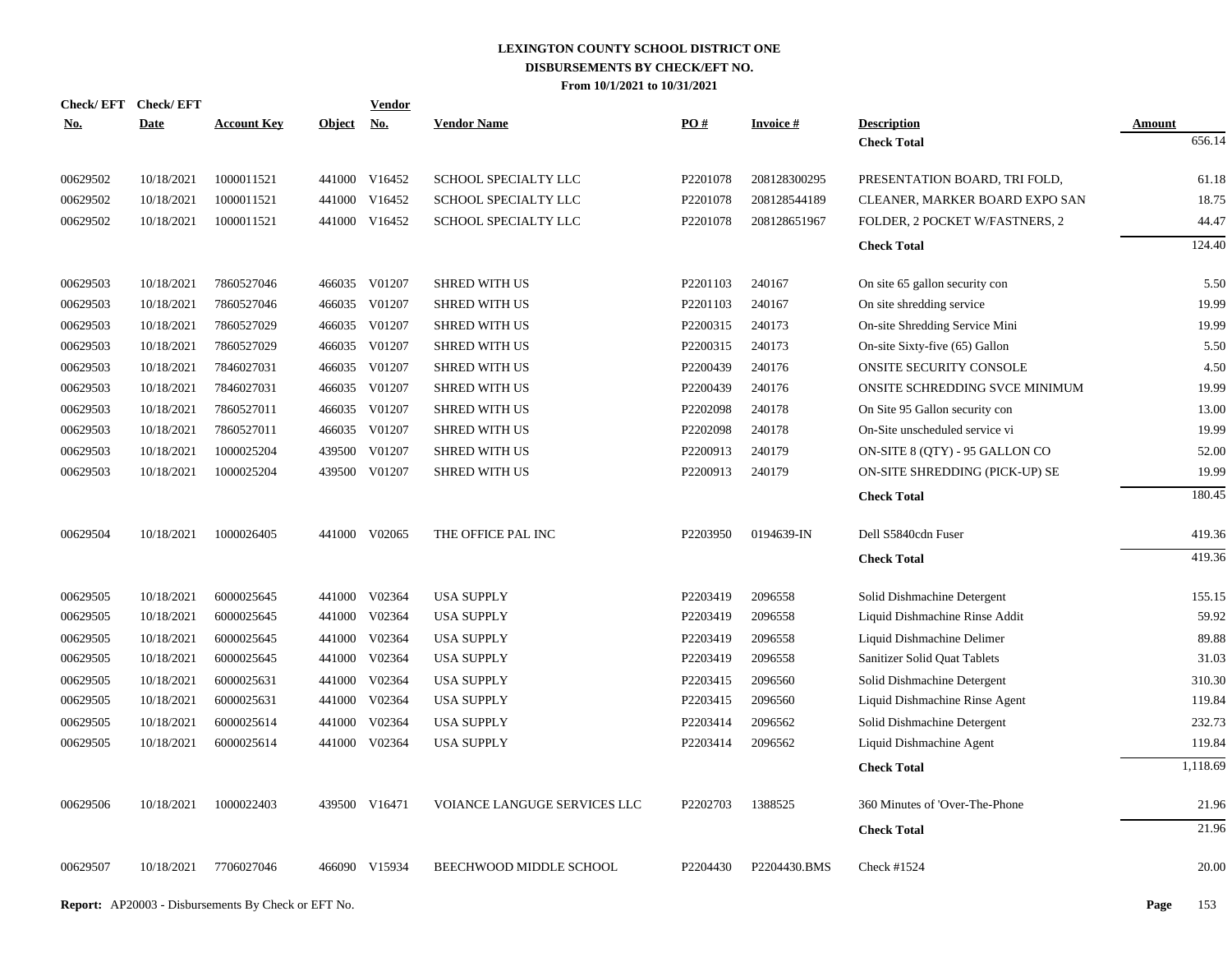|                        | Check/EFT Check/EFT       |                                  |                      | <b>Vendor</b> |                                               |                               |                                   |                                   |                        |
|------------------------|---------------------------|----------------------------------|----------------------|---------------|-----------------------------------------------|-------------------------------|-----------------------------------|-----------------------------------|------------------------|
| <u>No.</u><br>00629507 | <b>Date</b><br>10/18/2021 | <b>Account Key</b><br>7707027046 | Object No.<br>466090 | V15934        | <b>Vendor Name</b><br>BEECHWOOD MIDDLE SCHOOL | $\underline{PO#}$<br>P2204430 | <b>Invoice#</b><br>P2204430.BMS   | <b>Description</b><br>Check #1402 | <b>Amount</b><br>20.00 |
| 00629507               | 10/18/2021                | 7750019046                       |                      | 466090 V15934 | BEECHWOOD MIDDLE SCHOOL                       | P2204430                      | P2204430.BMS                      | Check #1764                       | 8.00                   |
|                        |                           |                                  |                      |               |                                               |                               |                                   | <b>Check Total</b>                | 48.00                  |
| 00629508               | 10/18/2021                | 1000025410                       |                      | 432300 V16956 | GERBER COLLISION AND GLASS                    |                               | 10.14.2021                        | Repairs for car accident 8/16     | 563.44                 |
|                        |                           |                                  |                      |               |                                               |                               |                                   | <b>Check Total</b>                | 563.44                 |
| 00629509               | 10/18/2021                | 1000025412                       |                      | 441020 V16953 | SC DEPARTMENT OF ARCHIVES AND                 |                               | 10.14.2021                        | <b>Historical Marker</b>          | 250.00                 |
|                        |                           |                                  |                      |               |                                               |                               |                                   | <b>Check Total</b>                | 250.00                 |
| 00629510               | 10/19/2021                | 7802088026                       |                      | 466034 V02997 | <b>BOLEY, RANDALL</b>                         |                               | FB.WKM.10.13.21 AThletic Official |                                   | 85.00                  |
|                        |                           |                                  |                      |               |                                               |                               |                                   | <b>Check Total</b>                | 85.00                  |
| 00629514               | 10/19/2021                | 6000025630                       |                      | 446030 V16416 | <b>BORDEN DAIRY</b>                           |                               | 461506756                         | 030-Pelion MS #14943              | 128.76                 |
| 00629514               | 10/19/2021                | 6000025622                       |                      | 446030 V16416 | <b>BORDEN DAIRY</b>                           |                               | 461659473                         | 022-Oak Grove ES #02972           | 258.92                 |
| 00629514               | 10/19/2021                | 6000025644                       |                      | 446030 V16416 | <b>BORDEN DAIRY</b>                           |                               | 461659476                         | 044-River Bluff HS #148842        | 302.10                 |
| 00629514               | 10/19/2021                | 6000025620                       |                      | 446030 V16416 | <b>BORDEN DAIRY</b>                           |                               | 461659477                         | 020-Lexington MS #14941           | 86.32                  |
| 00629514               | 10/19/2021                | 6000025627                       |                      | 446030 V16416 | <b>BORDEN DAIRY</b>                           |                               | 461659487                         | 027-White Knoll HS #14942         | 496.23                 |
| 00629514               | 10/19/2021                | 6000025639                       |                      | 446030 V16416 | <b>BORDEN DAIRY</b>                           |                               | 461853281                         | 039-Forts Pond ES #20961          | 248.30                 |
| 00629514               | 10/19/2021                | 6000025616                       |                      | 446030 V16416 | <b>BORDEN DAIRY</b>                           |                               | 461853283                         | 016-Pelion ES #02977              | 323.79                 |
| 00629514               | 10/19/2021                | 6000025630                       |                      | 446030 V16416 | <b>BORDEN DAIRY</b>                           |                               | 461853284                         | 030-Pelion MS #14943              | 183.43                 |
| 00629514               | 10/19/2021                | 6000025615                       |                      | 446030 V16416 | <b>BORDEN DAIRY</b>                           |                               | 461853285                         | 015-Pelion HS #02982              | 172.60                 |
| 00629514               | 10/19/2021                | 6000025623                       |                      | 446030 V16416 | <b>BORDEN DAIRY</b>                           |                               | 461853286                         | 023-Saxe Gotha ES #02999          | 377.62                 |
| 00629514               | 10/19/2021                | 6000025626                       |                      | 446030 V16416 | <b>BORDEN DAIRY</b>                           |                               | 461853287                         | 026-White Knoll MS #03005         | 313.43                 |
| 00629514               | 10/19/2021                | 6000025625                       |                      | 446030 V16416 | <b>BORDEN DAIRY</b>                           |                               | 461853288                         | 025-White Knoll ES #03001         | 432.20                 |
| 00629514               | 10/19/2021                | 6000025624                       |                      | 446030 V16416 | <b>BORDEN DAIRY</b>                           |                               | 461853289                         | 024-Red Bank ES #02983            | 237.39                 |
| 00629514               | 10/19/2021                | 6000025637                       |                      | 446030 V16416 | <b>BORDEN DAIRY</b>                           |                               | 461853290                         | 037-Carolina Springs MS #20542    | 323.67                 |
| 00629514               | 10/19/2021                | 6000025638                       |                      | 446030 V16416 | <b>BORDEN DAIRY</b>                           |                               | 461853291                         | 038-Carolina Springs ES #20541    | 323.67                 |
| 00629514               | 10/19/2021                | 6000025645                       |                      | 446030 V16416 | <b>BORDEN DAIRY</b>                           |                               | 461853292                         | 045-Deerfield ES #179155          | 306.24                 |
| 00629514               | 10/19/2021                | 6000025647                       |                      | 446030 V16416 | <b>BORDEN DAIRY</b>                           |                               | 461853293                         | 047-Centerville ES #158535        | 431.52                 |
| 00629514               | 10/19/2021                | 6000025614                       |                      | 446030 V16416 | <b>BORDEN DAIRY</b>                           |                               | 461853294                         | 014-Gilbert ES #16053             | 397.89                 |
| 00629514               | 10/19/2021                | 6000025613                       |                      | 446030 V16416 | <b>BORDEN DAIRY</b>                           |                               | 461853295                         | 013-Gilbert HS #02949             | 219.33                 |
| 00629514               | 10/19/2021                | 6000025629                       |                      | 446030 V16416 | <b>BORDEN DAIRY</b>                           |                               | 461853296                         | 029-Gilbert MS #02954             | 270.12                 |
| 00629514               | 10/19/2021                | 6000025622                       |                      | 446030 V16416 | <b>BORDEN DAIRY</b>                           |                               | 462003705                         | 022-Oak Grove ES #02972           | 151.07                 |
| 00629514               | 10/19/2021                | 6000025642                       |                      | 446030 V16416 | <b>BORDEN DAIRY</b>                           |                               | 462003706                         | 042-Meadow Glen ES #970605        | 183.47                 |
| 00629514               | 10/19/2021                | 6000025643                       |                      | 446030 V16416 | <b>BORDEN DAIRY</b>                           |                               | 462003707                         | 043-Meadow Glen MS #978160        | 302.06                 |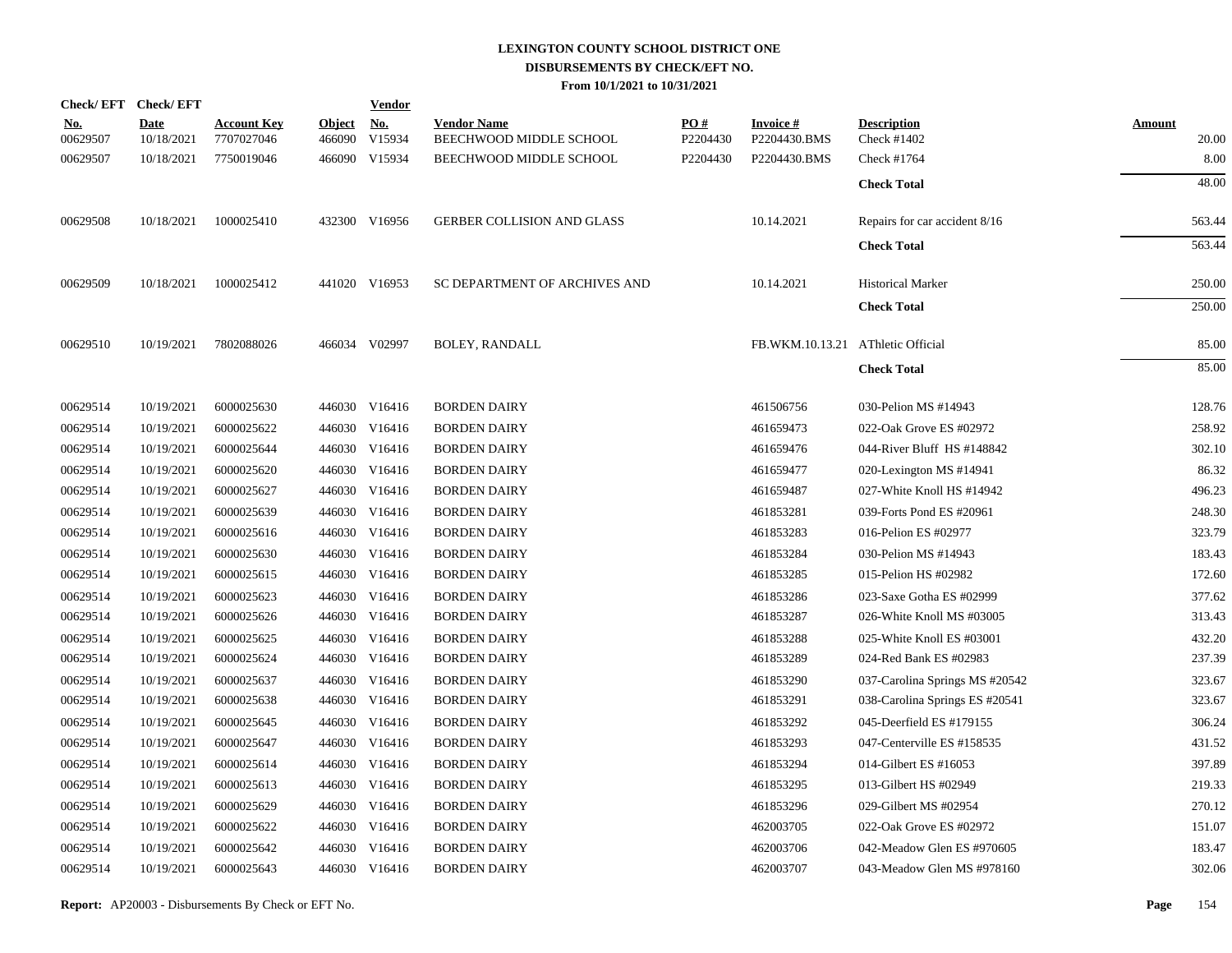| <b>Check/EFT</b>       | <b>Check/EFT</b>          |                                  |                         | <u>Vendor</u>        |                                           |     |                              |                                                  |                         |
|------------------------|---------------------------|----------------------------------|-------------------------|----------------------|-------------------------------------------|-----|------------------------------|--------------------------------------------------|-------------------------|
| <u>No.</u><br>00629514 | <b>Date</b><br>10/19/2021 | <b>Account Key</b><br>6000025644 | <b>Object</b><br>446030 | <u>No.</u><br>V16416 | <b>Vendor Name</b><br><b>BORDEN DAIRY</b> | PO# | <b>Invoice#</b><br>462003708 | <b>Description</b><br>044-River Bluff HS #148842 | <b>Amount</b><br>345.24 |
| 00629514               | 10/19/2021                | 6000025620                       | 446030                  | V16416               | <b>BORDEN DAIRY</b>                       |     | 462003709                    | 020-Lexington MS #14941                          | 64.75                   |
| 00629514               | 10/19/2021                | 6000025612                       | 446030                  | V16416               | <b>BORDEN DAIRY</b>                       |     | 462003710                    | 012-Lexington ES #02956                          | 172.64                  |
| 00629514               | 10/19/2021                | 6000025619                       | 446030                  | V16416               | <b>BORDEN DAIRY</b>                       |     | 462003711                    | 019-AES #02964                                   | 32.38                   |
| 00629514               | 10/19/2021                | 6000025628                       | 446030                  | V16416               | <b>BORDEN DAIRY</b>                       |     | 462003712                    | 028-Midway ES #02968                             | 287.72                  |
| 00629514               | 10/19/2021                | 6000025640                       | 446030                  | V16416               | <b>BORDEN DAIRY</b>                       |     | 462003713                    | 040-New Providence ES #20962                     | 323.66                  |
| 00629514               | 10/19/2021                | 6000025631                       | 446030                  | V16416               | <b>BORDEN DAIRY</b>                       |     | 462003714                    | 031-Lake Murray ES #14944                        | 377.64                  |
| 00629514               | 10/19/2021                | 6000025646                       | 446030                  | V16416               | <b>BORDEN DAIRY</b>                       |     | 462003715                    | 046-Beechwood MS #143304                         | 205.02                  |
| 00629514               | 10/19/2021                | 6000025641                       | 446030                  | V16416               | <b>BORDEN DAIRY</b>                       |     | 462003716                    | 041-Rocky Creek ES #21656                        | 215.73                  |
| 00629514               | 10/19/2021                | 6000025611                       |                         | 446030 V16416        | <b>BORDEN DAIRY</b>                       |     | 462003717                    | 011-Lexington HS #02963                          | 334.44                  |
| 00629514               | 10/19/2021                | 6000025635                       |                         | 446030 V16416        | <b>BORDEN DAIRY</b>                       |     | 462003718                    | 035-Pleasant Hill ES #19754                      | 172.64                  |
| 00629514               | 10/19/2021                | 6000025634                       |                         | 446030 V16416        | <b>BORDEN DAIRY</b>                       |     | 462003719                    | 034-Pleasant Hill MS #19730                      | 140.27                  |
| 00629514               | 10/19/2021                | 6000025627                       |                         | 446030 V16416        | <b>BORDEN DAIRY</b>                       |     | 462003720                    | 027-White Knoll HS #14942                        | 280.53                  |
| 00629514               | 10/19/2021                | 6000025622                       |                         | 446030 V16416        | <b>BORDEN DAIRY</b>                       |     | 462155748                    | 022-Oak Grove ES #02972                          | 280.53                  |
| 00629514               | 10/19/2021                | 6000025642                       |                         | 446030 V16416        | <b>BORDEN DAIRY</b>                       |     | 462155749                    | 042-Meadow Glen ES #970605                       | 258.88                  |
| 00629514               | 10/19/2021                | 6000025643                       |                         | 446030 V16416        | <b>BORDEN DAIRY</b>                       |     | 462155750                    | 043-Meadow Glen MS #978160                       | 86.07                   |
| 00629514               | 10/19/2021                | 6000025625                       |                         | 446030 V16416        | <b>BORDEN DAIRY</b>                       |     | 462155751                    | 025-White Knoll ES #03001                        | 345.40                  |
| 00629514               | 10/19/2021                | 6000025624                       |                         | 446030 V16416        | <b>BORDEN DAIRY</b>                       |     | 462155752                    | 024-Red Bank ES #02983                           | 215.78                  |
| 00629514               | 10/19/2021                | 6000025623                       |                         | 446030 V16416        | <b>BORDEN DAIRY</b>                       |     | 462155754                    | 023-Saxe Gotha ES #02999                         | 215.82                  |
| 00629514               | 10/19/2021                | 6000025638                       |                         | 446030 V16416        | <b>BORDEN DAIRY</b>                       |     | 462155755                    | 038-Carolina Springs ES #20541                   | 345.28                  |
| 00629514               | 10/19/2021                | 6000025639                       |                         | 446030 V16416        | <b>BORDEN DAIRY</b>                       |     | 462155757                    | 039-Forts Pond ES #20961                         | 129.54                  |
| 00629514               | 10/19/2021                | 6000025616                       |                         | 446030 V16416        | <b>BORDEN DAIRY</b>                       |     | 462155758                    | 016-Pelion ES #02977                             | 194.25                  |
| 00629514               | 10/19/2021                | 6000025613                       |                         | 446030 V16416        | <b>BORDEN DAIRY</b>                       |     | 462155759                    | 013-Gilbert HS #02949                            | 215.78                  |
| 00629514               | 10/19/2021                | 6000025629                       |                         | 446030 V16416        | <b>BORDEN DAIRY</b>                       |     | 462155760                    | 029-Gilbert MS #02954                            | 205.48                  |
| 00629514               | 10/19/2021                | 6000025614                       |                         | 446030 V16416        | <b>BORDEN DAIRY</b>                       |     | 462155761                    | 014-Gilbert ES #16053                            | 280.53                  |
| 00629514               | 10/19/2021                | 6000025647                       |                         | 446030 V16416        | <b>BORDEN DAIRY</b>                       |     | 462155762                    | 047-Centerville ES #158535                       | 323.75                  |
| 00629514               | 10/19/2021                | 6000025641                       | 446030                  | V16416               | <b>BORDEN DAIRY</b>                       |     | 462155763                    | 041-Rocky Creek ES #21656                        | 194.21                  |
| 00629514               | 10/19/2021                | 6000025635                       |                         | 446030 V16416        | <b>BORDEN DAIRY</b>                       |     | 462155764                    | 035-Pleasant Hill ES #19754                      | 280.53                  |
| 00629514               | 10/19/2021                | 6000025628                       | 446030                  | V16416               | <b>BORDEN DAIRY</b>                       |     | 462155765                    | 028-Midway ES #02968                             | 269.79                  |
| 00629514               | 10/19/2021                | 6000025620                       |                         | 446030 V16416        | <b>BORDEN DAIRY</b>                       |     | 462155766                    | 020-Lexington MS #14941                          | 86.32                   |
| 00629514               | 10/19/2021                | 6000025612                       | 446030                  | V16416               | <b>BORDEN DAIRY</b>                       |     | 462155767                    | 012-Lexington ES #02956                          | 273.31                  |
| 00629514               | 10/19/2021                | 6000025639                       |                         | 446030 V16416        | <b>BORDEN DAIRY</b>                       |     | 462289046                    | 039-Forts Pond ES #20961                         | 129.53                  |
| 00629514               | 10/19/2021                | 6000025616                       | 446030                  | V16416               | <b>BORDEN DAIRY</b>                       |     | 462289047                    | 016-Pelion ES #02977                             | 194.25                  |
| 00629514               | 10/19/2021                | 6000025630                       |                         | 446030 V16416        | <b>BORDEN DAIRY</b>                       |     | 462289048                    | 030-Pelion MS #14943                             | 151.03                  |
| 00629514               | 10/19/2021                | 6000025615                       | 446030                  | V16416               | <b>BORDEN DAIRY</b>                       |     | 462289049                    | 015-Pelion HS #02982                             | 151.03                  |
| 00629514               | 10/19/2021                | 6000025623                       |                         | 446030 V16416        | <b>BORDEN DAIRY</b>                       |     | 462289050                    | 023-Saxe Gotha ES #02999                         | 366.89                  |
|                        |                           |                                  |                         |                      |                                           |     |                              |                                                  |                         |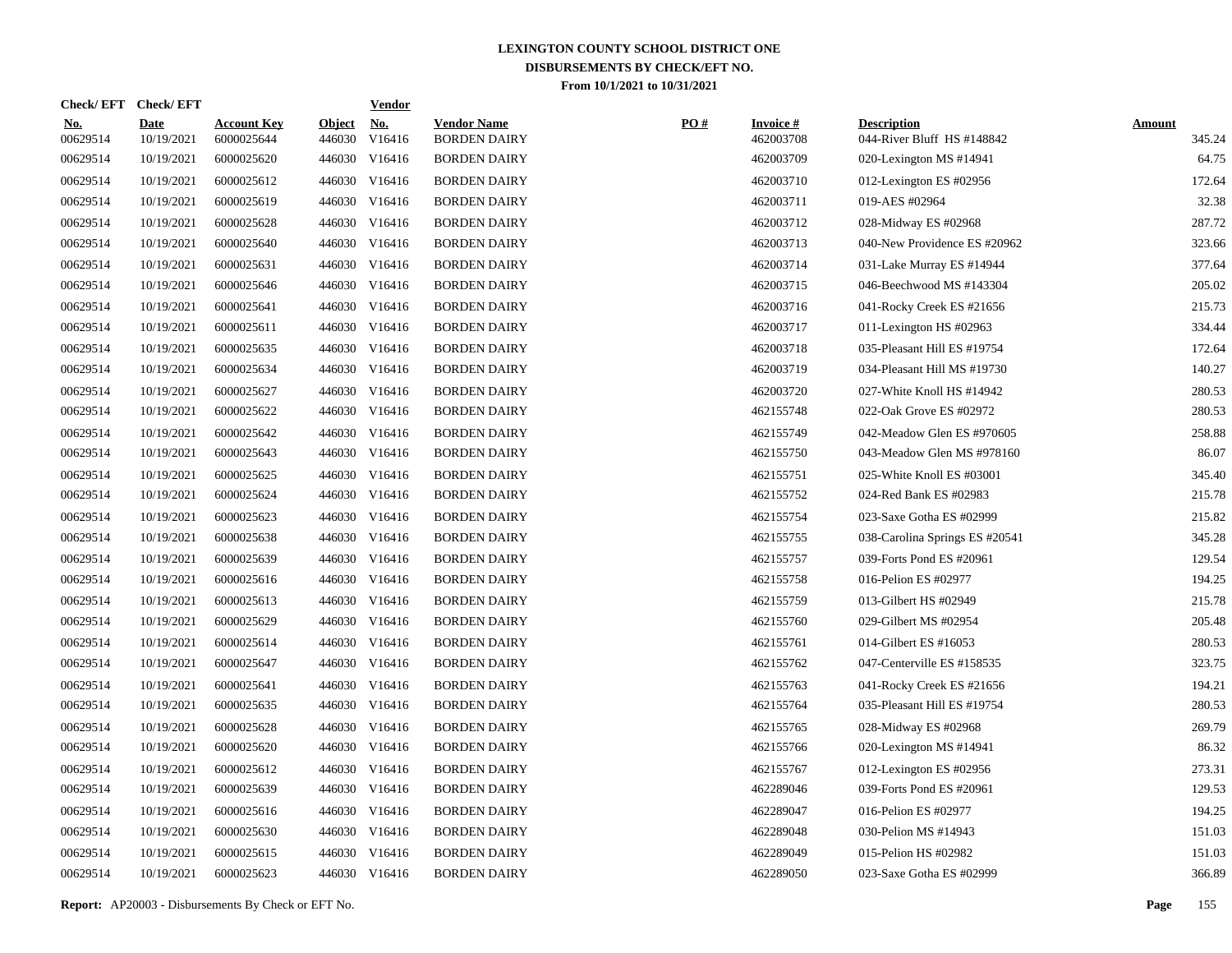|                        | Check/EFT Check/EFT       |                                  |                         | <b>Vendor</b> |                                           |          |                              |                                                 |                         |
|------------------------|---------------------------|----------------------------------|-------------------------|---------------|-------------------------------------------|----------|------------------------------|-------------------------------------------------|-------------------------|
| <u>No.</u><br>00629514 | <b>Date</b><br>10/19/2021 | <b>Account Key</b><br>6000025626 | <b>Object</b><br>446030 | No.<br>V16416 | <b>Vendor Name</b><br><b>BORDEN DAIRY</b> | PO#      | <b>Invoice#</b><br>462289051 | <b>Description</b><br>026-White Knoll MS #03005 | <b>Amount</b><br>237.96 |
| 00629514               | 10/19/2021                | 6000025625                       | 446030                  | V16416        | <b>BORDEN DAIRY</b>                       |          | 462289052                    | 025-White Knoll ES #03001                       | 215.90                  |
| 00629514               | 10/19/2021                | 6000025624                       |                         | 446030 V16416 | <b>BORDEN DAIRY</b>                       |          | 462289053                    | 024-Red Bank ES #02983                          | 194.25                  |
| 00629514               | 10/19/2021                | 6000025637                       | 446030                  | V16416        | <b>BORDEN DAIRY</b>                       |          | 462289054                    | 037-Carolina Springs MS #20542                  | 508.61                  |
| 00629514               | 10/19/2021                | 6000025638                       |                         | 446030 V16416 | <b>BORDEN DAIRY</b>                       |          | 462289055                    | 038-Carolina Springs ES #20541                  | 345.28                  |
| 00629514               | 10/19/2021                | 6000025645                       | 446030                  | V16416        | <b>BORDEN DAIRY</b>                       |          | 462289056                    | 045-Deerfield ES #179155                        | 323.47                  |
| 00629514               | 10/19/2021                | 6000025647                       |                         | 446030 V16416 | <b>BORDEN DAIRY</b>                       |          | 462289057                    | 047-Centerville ES #158535                      | 258.92                  |
| 00629514               | 10/19/2021                | 6000025614                       | 446030                  | V16416        | <b>BORDEN DAIRY</b>                       |          | 462289058                    | 014-Gilbert ES #16053                           | 312.83                  |
| 00629514               | 10/19/2021                | 6000025643                       | 446030                  | V16416        | <b>BORDEN DAIRY</b>                       |          | 462441561                    | 043-Meadow Glen MS #978160                      | 151.03                  |
| 00629514               | 10/19/2021                | 6000025644                       | 446030                  | V16416        | <b>BORDEN DAIRY</b>                       |          | 462441562                    | 044-River Bluff HS #148842                      | 323.71                  |
| 00629514               | 10/19/2021                | 6000025620                       | 446030                  | V16416        | <b>BORDEN DAIRY</b>                       |          | 462441563                    | 020-Lexington MS #14941                         | 75.52                   |
| 00629514               | 10/19/2021                | 6000025612                       | 446030                  | V16416        | <b>BORDEN DAIRY</b>                       |          | 462441564                    | 012-Lexington ES #02956                         | 215.82                  |
| 00629514               | 10/19/2021                | 6000025628                       | 446030                  | V16416        | <b>BORDEN DAIRY</b>                       |          | 462441565                    | 028-Midway ES #02968                            | 276.89                  |
| 00629514               | 10/19/2021                | 6000025640                       | 446030                  | V16416        | <b>BORDEN DAIRY</b>                       |          | 462441566                    | 040-New Providence ES #20962                    | 323.66                  |
| 00629514               | 10/19/2021                | 6000025631                       | 446030                  | V16416        | <b>BORDEN DAIRY</b>                       |          | 462441567                    | 031-Lake Murray ES #14944                       | 204.98                  |
| 00629514               | 10/19/2021                | 6000025646                       |                         | 446030 V16416 | <b>BORDEN DAIRY</b>                       |          | 462441568                    | 046-Beechwood MS #143304                        | 215.78                  |
| 00629514               | 10/19/2021                | 6000025641                       | 446030                  | V16416        | <b>BORDEN DAIRY</b>                       |          | 462441569                    | 041-Rocky Creek ES #21656                       | 205.00                  |
| 00629514               | 10/19/2021                | 6000025611                       | 446030                  | V16416        | <b>BORDEN DAIRY</b>                       |          | 462441570                    | 011-Lexington HS #02963                         | 248.16                  |
| 00629514               | 10/19/2021                | 6000025635                       | 446030                  | V16416        | <b>BORDEN DAIRY</b>                       |          | 462441571                    | 035-Pleasant Hill ES #19754                     | 280.53                  |
| 00629514               | 10/19/2021                | 6000025634                       | 446030                  | V16416        | <b>BORDEN DAIRY</b>                       |          | 462441572                    | 034-Pleasant Hill MS #19730                     | 424.59                  |
| 00629514               | 10/19/2021                | 6000025627                       | 446030                  | V16416        | <b>BORDEN DAIRY</b>                       |          | 462441574                    | 027-White Knoll HS #14942                       | 496.31                  |
|                        |                           |                                  |                         |               |                                           |          |                              | <b>Check Total</b>                              | 20,455.97               |
| 00629515               | 10/19/2021                | 7743019021                       |                         | 466041 V02090 | BRIC MCMANN INDUSTRIES INC                | P2202868 | 1255                         | STYLE 601 KAMIZE BIG SHIRT, ON                  | 294.10                  |
| 00629515               | 10/19/2021                | 7743019021                       |                         | 466041 V02090 | BRIC MCMANN INDUSTRIES INC                | P2202868 | 1255                         | STYLE 601, KAMIZE BIG SHIRT PE                  | 29.90                   |
|                        |                           |                                  |                         |               |                                           |          |                              | <b>Check Total</b>                              | 324.00                  |
| 00629516               | 10/19/2021                | 7860527046                       |                         | 466041 V13255 | <b>BSN SPORTS</b>                         | P2201633 | 913454033                    | Midnight Navy, White - Women's                  | 641.84                  |
| 00629516               | 10/19/2021                | 7860527046                       |                         | 466041 V13255 | <b>BSN SPORTS</b>                         | P2201633 | 913454033                    | Midnight Navy, White Rival Pol                  | 199.02                  |
| 00629516               | 10/19/2021                | 7860527046                       |                         | 466041 V13255 | <b>BSN SPORTS</b>                         | P2201633 | 913454033                    | Midnight Navy, Gray-Hustle 3.0                  | 50.29                   |
| 00629516               | 10/19/2021                | 7860527046                       |                         | 466041 V13255 | <b>BSN SPORTS</b>                         | P2201633 | 913454033                    | <b>Shipping</b>                                 | 47.43                   |
| 00629516               | 10/19/2021                | 7860527046                       |                         | 466041 V13255 | <b>BSN SPORTS</b>                         | P2201633 | 913454033                    | Lettering                                       | 0.00                    |
|                        |                           |                                  |                         |               |                                           |          |                              | <b>Check Total</b>                              | 938.58                  |
| 00629517               | 10/19/2021                | 1000022403                       | 439500                  | V01474        | <b>CERTIFIED TRANSLATION SERVICES</b>     | P2204425 | LEX-21-0928                  | Spanish Interpreter for one Fa                  | 130.00                  |
| 00629517               | 10/19/2021                | 1000022403                       |                         | 439500 V01474 | CERTIFIED TRANSLATION SERVICES            | P2204425 | LEX-21-0928                  | Interpreter's Mileage.                          | 23.52                   |
|                        |                           |                                  |                         |               |                                           |          |                              |                                                 |                         |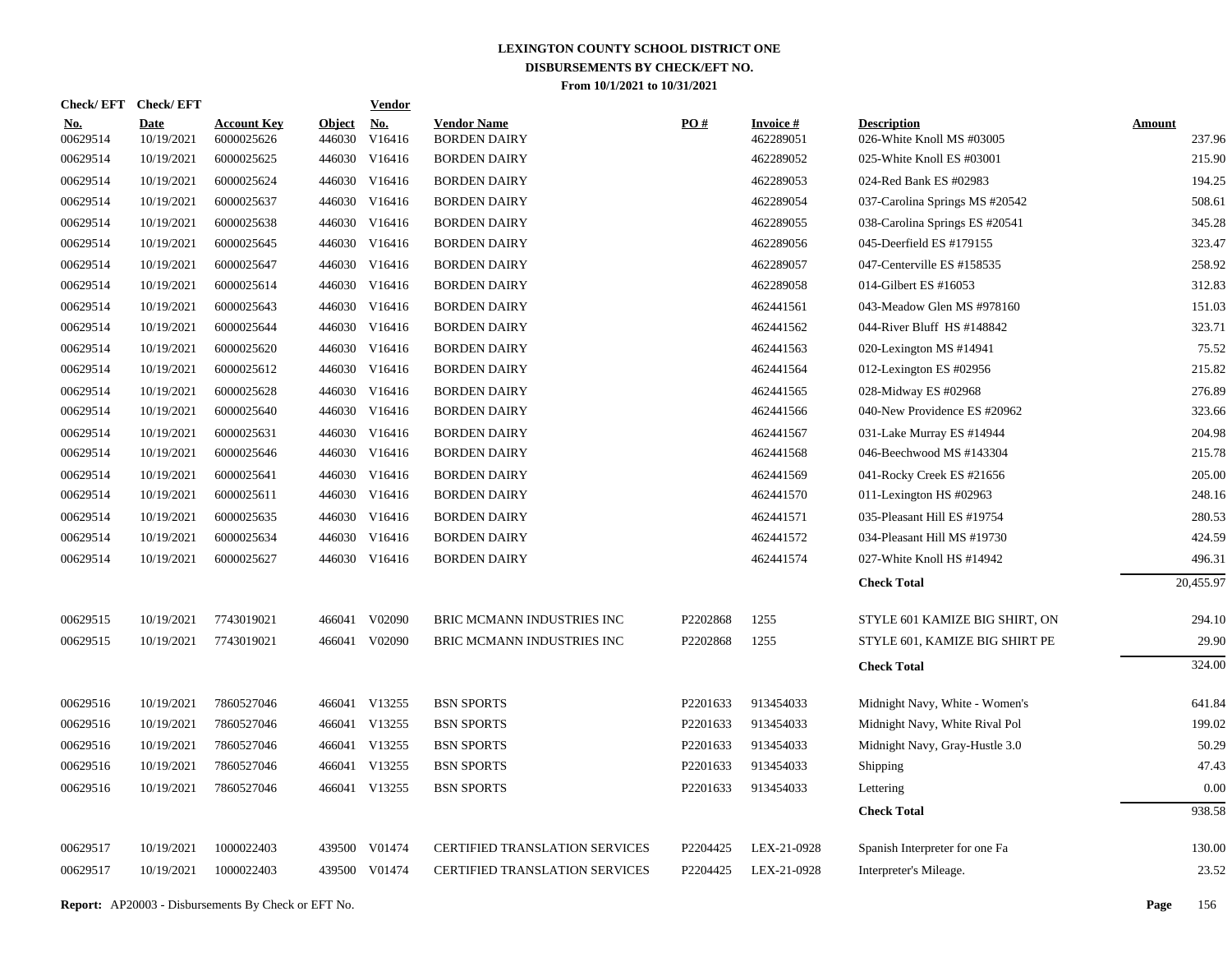| Check/EFT Check/EFT |             |                    |               | <u>Vendor</u>             |                                       |          |                 |                                |               |
|---------------------|-------------|--------------------|---------------|---------------------------|---------------------------------------|----------|-----------------|--------------------------------|---------------|
| <u>No.</u>          | <b>Date</b> | <b>Account Key</b> | <b>Object</b> | $\underline{\textbf{No}}$ | <b>Vendor Name</b>                    | PO#      | <b>Invoice#</b> | <b>Description</b>             | <b>Amount</b> |
|                     |             |                    |               |                           |                                       |          |                 | <b>Check Total</b>             | 153.52        |
| 00629518            | 10/19/2021  | 1000014503         |               | 433200 EXXXXX             | Employee                              |          | 09.01.09.30.21  | <b>District Business</b>       | 119.00        |
|                     |             |                    |               |                           |                                       |          |                 | <b>Check Total</b>             | 119.00        |
| 00629519            | 10/19/2021  | 1000025408         |               | 441020 V14342             | <b>CUMMINS ATLANTIC</b>               | P2203103 | K9-27752        | Air Filter                     | 130.34        |
|                     |             |                    |               |                           |                                       |          |                 | <b>Check Total</b>             | 130.34        |
| 00629520            | 10/19/2021  | 6000025622         |               | 446020 V11591             | EARTHGRAINS BAKING COMPANIES I        |          | 51472602606     | 022-Oak Grove ES #97577        | 22.00         |
| 00629520            | 10/19/2021  | 6000025643         |               | 446020 V11591             | EARTHGRAINS BAKING COMPANIES I        |          | 51472602610     | 043-Meadow Glen MS #99836      | 27.00         |
| 00629520            | 10/19/2021  | 6000025620         |               | 446020 V11591             | EARTHGRAINS BAKING COMPANIES I        |          | 51472602612     | 020-Lexington MS #97575        | 81.50         |
| 00629520            | 10/19/2021  | 6000025611         |               | 446020 V11591             | EARTHGRAINS BAKING COMPANIES I        |          | 51472602617     | 011-Lexington HS #97570        | 178.25        |
| 00629520            | 10/19/2021  | 6000025631         |               | 446020 V11591             | EARTHGRAINS BAKING COMPANIES I        |          | 51472602619     | 031-Lake Murray ES #97584      | 65.30         |
| 00629520            | 10/19/2021  | 6000025628         |               | 446020 V11591             | <b>EARTHGRAINS BAKING COMPANIES I</b> |          | 51472602621     | 028-Midway ES #97582           | 81.00         |
| 00629520            | 10/19/2021  | 6000025640         |               | 446020 V11591             | EARTHGRAINS BAKING COMPANIES I        |          | 51472602623     | 040-New Providence ES #98574   | 55.75         |
| 00629520            | 10/19/2021  | 6000025646         |               | 446020 V11591             | EARTHGRAINS BAKING COMPANIES I        |          | 51472602624     | 046-Beechwood MS # 000002182   | 47.25         |
| 00629520            | 10/19/2021  | 6000025641         |               | 446020 V11591             | EARTHGRAINS BAKING COMPANIES I        |          | 51472602625     | 041-Rocky Creek ES #99361      | 27.50         |
| 00629520            | 10/19/2021  | 6000025647         |               | 446020 V11591             | EARTHGRAINS BAKING COMPANIES I        |          | 51472602626     | 047-Centerville ES # 975700025 | 44.00         |
| 00629520            | 10/19/2021  | 6000025614         |               | 446020 V11591             | EARTHGRAINS BAKING COMPANIES I        |          | 51472602628     | 014-Gilbert ES #97573          | 106.50        |
| 00629520            | 10/19/2021  | 6000025635         |               | 446020 V11591             | EARTHGRAINS BAKING COMPANIES I        |          | 51472602631     | 035-Pleasant Hill ES #97898    | 27.50         |
| 00629520            | 10/19/2021  | 6000025634         |               | 446020 V11591             | EARTHGRAINS BAKING COMPANIES I        |          | 51472602632     | 034-Pleasant Hill MS #97899    | 62.50         |
| 00629520            | 10/19/2021  | 6000025645         |               | 446020 V11591             | EARTHGRAINS BAKING COMPANIES I        |          | 51472602633     | 045-Deerfield ES #975710258    | 61.25         |
| 00629520            | 10/19/2021  | 6000025626         |               | 446020 V11591             | EARTHGRAINS BAKING COMPANIES I        |          | 51472602636     | 026-White Knoll MS #97581      | 108.00        |
| 00629520            | 10/19/2021  | 6000025624         |               | 446020 V11591             | EARTHGRAINS BAKING COMPANIES I        |          | 51472602638     | 024-Red Bank ES #97579         | 83.02         |
| 00629520            | 10/19/2021  | 6000025623         |               | 446020 V11591             | EARTHGRAINS BAKING COMPANIES I        |          | 51472602640     | 023-Saxe Gotha ES #97578       | 106.50        |
| 00629520            | 10/19/2021  | 6000025639         |               | 446020 V11591             | EARTHGRAINS BAKING COMPANIES I        |          | 51472602642     | 039-Forts Pond ES #98568       | 47.75         |
| 00629520            | 10/19/2021  | 6000025615         |               | 446020 V11591             | EARTHGRAINS BAKING COMPANIES I        |          | 51472602643     | 015-Pelion HS #97542           | 67.50         |
| 00629520            | 10/19/2021  | 6000025630         |               | 446020 V11591             | <b>EARTHGRAINS BAKING COMPANIES I</b> |          | 51472602645     | 030-Pelion MS #97541           | 62.30         |
|                     |             |                    |               |                           |                                       |          |                 | <b>Check Total</b>             | 1,362.37      |
| 00629521            | 10/19/2021  | 1000025507         |               | 439500 V15897             | FIRST COMMUNITY BANK                  | P2204368 | ADM.4074.10.10  | <b>SLED</b>                    | 48.00         |
| 00629521            | 10/19/2021  | 1000025507         |               | 441000 V15897             | FIRST COMMUNITY BANK                  | P2204368 | ADM.4074.10.10  | Interstate                     | 190.66        |
| 00629521            | 10/19/2021  | 1000025507         |               | 441000 V15897             | FIRST COMMUNITY BANK                  | P2204368 | ADM.4074.10.10  | Office Depot                   | 12.61         |
| 00629521            | 10/19/2021  | 1000025507         |               | 441000 V15897             | FIRST COMMUNITY BANK                  | P2204368 | ADM.4074.10.10  | Walmart                        | 42.76         |
| 00629521            | 10/19/2021  | 1000025507         |               | 441000 V15897             | FIRST COMMUNITY BANK                  | P2204368 | ADM.4074.10.10  | Office Depot                   | 128.38        |
| 00629521            | 10/19/2021  | 1000025507         |               | 441000 V15897             | FIRST COMMUNITY BANK                  | P2204368 | ADM.4074.10.10  | Enlows                         | 108.95        |
|                     |             |                    |               |                           |                                       |          |                 |                                |               |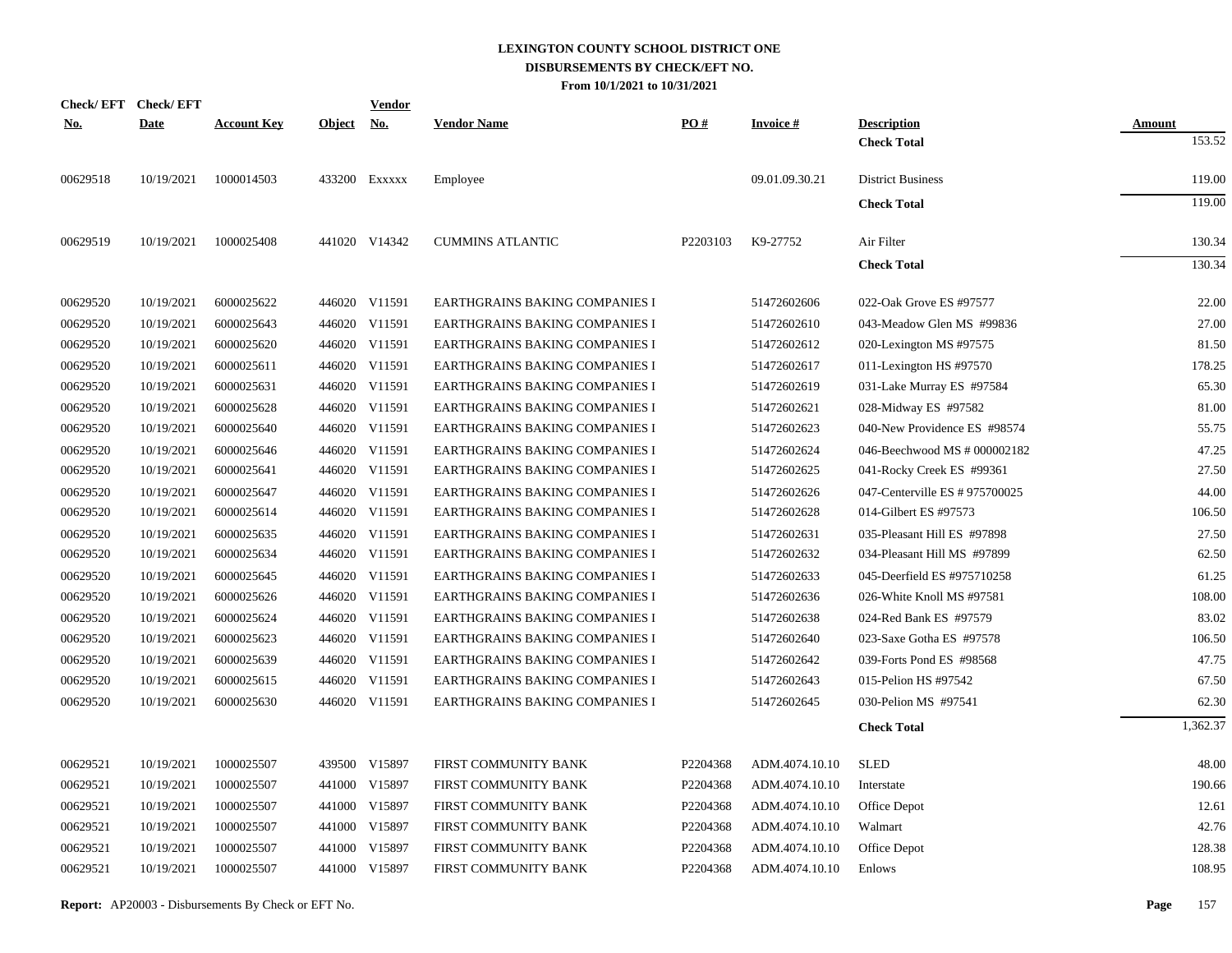|                        | Check/EFT Check/EFT       |                                  |                         | <b>Vendor</b>        |                                            |                 |                                   |                                                  |                        |
|------------------------|---------------------------|----------------------------------|-------------------------|----------------------|--------------------------------------------|-----------------|-----------------------------------|--------------------------------------------------|------------------------|
| <u>No.</u><br>00629521 | <b>Date</b><br>10/19/2021 | <b>Account Key</b><br>1000025507 | <b>Object</b><br>441000 | <u>No.</u><br>V15897 | <b>Vendor Name</b><br>FIRST COMMUNITY BANK | PO#<br>P2204368 | <b>Invoice#</b><br>ADM.4074.10.10 | <b>Description</b><br><b>Smith Rubber Stamps</b> | <b>Amount</b><br>70.65 |
| 00629521               | 10/19/2021                | 1000025507                       |                         | 441000 V15897        | FIRST COMMUNITY BANK                       | P2204368        | ADM.4074.10.10                    | Lowes                                            | 40.08                  |
| 00629521               | 10/19/2021                | 1000025507                       |                         | 441000 V15897        | FIRST COMMUNITY BANK                       | P2204368        | ADM.4074.10.10                    | Walmart                                          | 113.22                 |
| 00629521               | 10/19/2021                | 1000025507                       |                         | 441000 V15897        | FIRST COMMUNITY BANK                       | P2204368        | ADM.4074.10.10                    | Enlows                                           | 136.53                 |
| 00629521               | 10/19/2021                | 1000025507                       |                         | 441000 V15897        | FIRST COMMUNITY BANK                       | P2204368        | ADM.4074.10.10                    | Lowes                                            | 29.83                  |
| 00629521               | 10/19/2021                | 1000025507                       |                         | 441000 V15897        | FIRST COMMUNITY BANK                       | P2204368        | ADM.4074.10.10                    | Lowes Foods                                      | 7.98                   |
| 00629521               | 10/19/2021                | 1000025507                       |                         | 441000 V15897        | FIRST COMMUNITY BANK                       | P2204368        | ADM.4074.10.10                    | Enlows                                           | 206.44                 |
| 00629521               | 10/19/2021                | 1000025507                       |                         | 441000 V15897        | FIRST COMMUNITY BANK                       | P2204368        | ADM.4074.10.10                    | Cox Tire                                         | 197.90                 |
| 00629521               | 10/19/2021                | 1000025507                       |                         | 441000 V15897        | FIRST COMMUNITY BANK                       | P2204368        | ADM.4074.10.10                    | <b>Advance Auto Parts</b>                        | 63.28                  |
| 00629521               | 10/19/2021                | 1000025507                       |                         | 441000 V15897        | FIRST COMMUNITY BANK                       | P2204368        | ADM.4074.10.10                    | Office Depot                                     | 159.40                 |
| 00629521               | 10/19/2021                | 1000025507                       |                         | 441000 V15897        | FIRST COMMUNITY BANK                       | P2204368        | ADM.4074.10.10                    | Enlows                                           | 302.53                 |
| 00629521               | 10/19/2021                | 1000025507                       |                         | 441000 V15897        | FIRST COMMUNITY BANK                       | P2204368        | ADM.4074.10.10                    | <b>UPS</b> Store                                 | 11.36                  |
| 00629521               | 10/19/2021                | 1000025411                       |                         | 441020 V15897        | FIRST COMMUNITY BANK                       | P2204438        | ADM.5196.10.21                    | Lowe's                                           | 13.61                  |
| 00629521               | 10/19/2021                | 1000025413                       |                         | 441020 V15897        | FIRST COMMUNITY BANK                       | P2204438        | ADM.5196.10.21                    | Lowe's                                           | 11.64                  |
| 00629521               | 10/19/2021                | 1000025414                       |                         | 441020 V15897        | FIRST COMMUNITY BANK                       | P2204438        | ADM.5196.10.21                    | Lowe's                                           | 6.25                   |
| 00629521               | 10/19/2021                | 1000025416                       |                         | 441020 V15897        | FIRST COMMUNITY BANK                       | P2204438        | ADM.5196.10.21                    | New South Specialties                            | 256.80                 |
| 00629521               | 10/19/2021                | 1000025423                       |                         | 441020 V15897        | FIRST COMMUNITY BANK                       | P2204438        | ADM.5196.10.21                    | Walmart                                          | 44.43                  |
| 00629521               | 10/19/2021                | 1000025423                       |                         | 441020 V15897        | FIRST COMMUNITY BANK                       | P2204438        | ADM.5196.10.21                    | Lowe's                                           | 22.84                  |
| 00629521               | 10/19/2021                | 1000025428                       |                         | 441020 V15897        | FIRST COMMUNITY BANK                       | P2204438        | ADM.5196.10.21                    | Lowe's                                           | 38.12                  |
| 00629521               | 10/19/2021                | 1000025431                       |                         | 441020 V15897        | FIRST COMMUNITY BANK                       | P2204438        | ADM.5196.10.21                    | New South Specialties                            | 108.97                 |
| 00629521               | 10/19/2021                | 1000025434                       | 432300                  | V15897               | FIRST COMMUNITY BANK                       | P2204438        | ADM.5196.10.21                    | Smith & Jones                                    | 48.75                  |
| 00629521               | 10/19/2021                | 1000025408                       |                         | 441020 V15897        | FIRST COMMUNITY BANK                       | P2204439        | ADM.5337.10.10                    | Circle K                                         | 101.21                 |
| 00629521               | 10/19/2021                | 1000025408                       |                         | 441020 V15897        | FIRST COMMUNITY BANK                       | P2204439        | ADM.5337.10.10                    | <b>Jacks Small Engines</b>                       | 267.47                 |
| 00629521               | 10/19/2021                | 1000025408                       |                         | 441020 V15897        | FIRST COMMUNITY BANK                       | P2204439        | ADM.5337.10.10                    | Amazon                                           | 151.84                 |
| 00629521               | 10/19/2021                | 1000025408                       |                         | 441020 V15897        | FIRST COMMUNITY BANK                       | P2204439        | ADM.5337.10.10                    | Overstock.com                                    | 95.91                  |
| 00629521               | 10/19/2021                | 1000025408                       |                         | 441020 V15897        | FIRST COMMUNITY BANK                       | P2204439        | ADM.5337.10.10                    | Lowe's                                           | 67.00                  |
| 00629521               | 10/19/2021                | 1000025408                       |                         | 441020 V15897        | FIRST COMMUNITY BANK                       | P2204439        | ADM.5337.10.10                    | Plangrid                                         | 1,527.96               |
| 00629521               | 10/19/2021                | 1000025408                       |                         | 441020 V15897        | FIRST COMMUNITY BANK                       | P2204439        | ADM.5337.10.10                    | Circle K                                         | 146.36                 |
| 00629521               | 10/19/2021                | 1000025416                       |                         | 441020 V15897        | FIRST COMMUNITY BANK                       | P2204439        | ADM.5337.10.10                    | Amazon                                           | 102.24                 |
| 00629521               | 10/19/2021                | 1000025420                       |                         | 441020 V15897        | FIRST COMMUNITY BANK                       | P2204439        | ADM.5337.10.10                    | Lexington True Value                             | 41.80                  |
| 00629521               | 10/19/2021                | 1000025420                       |                         | 441020 V15897        | FIRST COMMUNITY BANK                       | P2204439        | ADM.5337.10.10                    | Sherwin Williams                                 | 42.44                  |
| 00629521               | 10/19/2021                | 1000025426                       |                         | 441020 V15897        | FIRST COMMUNITY BANK                       | P2204439        | ADM.5337.10.10                    | Amazon                                           | 168.40                 |
| 00629521               | 10/19/2021                | 1000025427                       |                         | 441020 V15897        | FIRST COMMUNITY BANK                       | P2204439        | ADM.5337.10.10                    | A-Z Lawnmower                                    | 98.55                  |
| 00629521               | 10/19/2021                | 1000025429                       |                         | 441020 V15897        | FIRST COMMUNITY BANK                       | P2204439        | ADM.5337.10.10                    | Amazon                                           | 18.97                  |
| 00629521               | 10/19/2021                | 1000025431                       |                         | 441020 V15897        | FIRST COMMUNITY BANK                       | P2204439        | ADM.5337.10.10                    | Amazon                                           | 102.24                 |
| 00629521               | 10/19/2021                | 1000025439                       |                         | 441020 V15897        | FIRST COMMUNITY BANK                       | P2204439        | ADM.5337.10.10                    | Lowe's                                           | 62.06                  |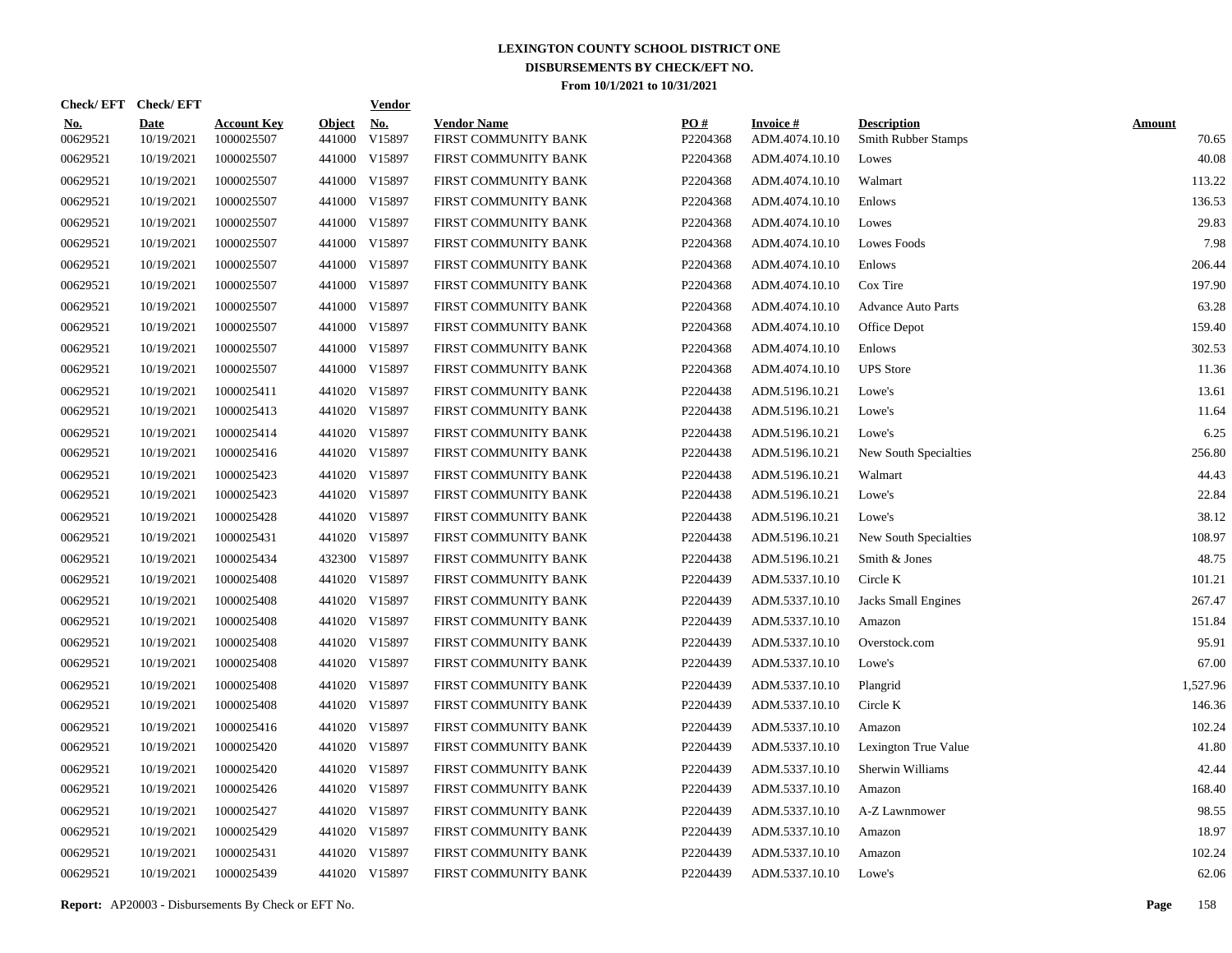|                        | Check/EFT Check/EFT       |                                  |                         | <b>Vendor</b>        |                                            |                 |                                   |                                |                        |
|------------------------|---------------------------|----------------------------------|-------------------------|----------------------|--------------------------------------------|-----------------|-----------------------------------|--------------------------------|------------------------|
| <u>No.</u><br>00629521 | <b>Date</b><br>10/19/2021 | <b>Account Key</b><br>1000025440 | <b>Object</b><br>441020 | <u>No.</u><br>V15897 | <b>Vendor Name</b><br>FIRST COMMUNITY BANK | PO#<br>P2204439 | <b>Invoice#</b><br>ADM.5337.10.10 | <b>Description</b><br>Catoes   | <b>Amount</b><br>75.55 |
| 00629521               | 10/19/2021                | 1000025444                       | 441020                  | V15897               | FIRST COMMUNITY BANK                       | P2204439        | ADM.5337.10.10                    | Amazon                         | 185.47                 |
| 00629521               | 10/19/2021                | 1000026405                       |                         | 441000 V15897        | FIRST COMMUNITY BANK                       | P2204436        | ADM.5725.10.21                    | Amazon                         | 24.60                  |
| 00629521               | 10/19/2021                | 1000026405                       | 464000                  | V15897               | FIRST COMMUNITY BANK                       | P2204436        | ADM.5725.10.21                    | Amazon                         | 127.33                 |
| 00629521               | 10/19/2021                | 1000026405                       |                         | 469000 V15897        | FIRST COMMUNITY BANK                       | P2204436        | ADM.5725.10.21                    | Walmart                        | 49.79                  |
| 00629521               | 10/19/2021                | 1000026405                       | 469000                  | V15897               | FIRST COMMUNITY BANK                       | P2204436        | ADM.5725.10.21                    | Food Lion                      | 49.07                  |
| 00629521               | 10/19/2021                | 1000026405                       |                         | 433200 V15897        | FIRST COMMUNITY BANK                       | P2204437        | ADM.5956.10.21                    | Spring Networking - Anderson U | 215.44                 |
| 00629521               | 10/19/2021                | 1000026405                       |                         | 433200 V15897        | FIRST COMMUNITY BANK                       | P2204437        | ADM.5956.10.21                    | <b>SC State University</b>     | 275.00                 |
| 00629521               | 10/19/2021                | 1000026405                       |                         | 433200 V15897        | FIRST COMMUNITY BANK                       | P2204437        | ADM.5956.10.21                    | College of Charleston          | 199.00                 |
| 00629521               | 10/19/2021                | 1000026405                       |                         | 433200 V15897        | FIRST COMMUNITY BANK                       | P2204437        | ADM.5956.10.21                    | Spring Networking - Anderson U | $-107.72$              |
| 00629521               | 10/19/2021                | 1000026405                       |                         | 436000 V15897        | FIRST COMMUNITY BANK                       | P2204437        | ADM.5956.10.21                    | 4 Imprint                      | 768.74                 |
| 00629521               | 10/19/2021                | 1000026405                       |                         | 439500 V15897        | FIRST COMMUNITY BANK                       | P2204437        | ADM.5956.10.21                    | SLED Employee Background Check | 1,196.00               |
| 00629521               | 10/19/2021                | 1000026405                       |                         | 439500 V15897        | FIRST COMMUNITY BANK                       | P2204437        | ADM.5956.10.21                    | Azura                          | 1,010.50               |
| 00629521               | 10/19/2021                | 1000026405                       |                         | 441000 V15897        | FIRST COMMUNITY BANK                       | P2204437        | ADM.5956.10.21                    | Dollar Tree                    | 37.45                  |
| 00629521               | 10/19/2021                | 1000026405                       |                         | 469000 V15897        | FIRST COMMUNITY BANK                       | P2204437        | ADM.5956.10.21                    | Chick-Fil-A                    | 381.61                 |
| 00629521               | 10/19/2021                | 1000011419                       |                         | 441000 V15897        | FIRST COMMUNITY BANK                       | P2204369        | AES.3845.10.21                    | TEACHERS PAY TEACHERS          | 223.59                 |
| 00629521               | 10/19/2021                | 1000011419                       |                         | 441000 V15897        | FIRST COMMUNITY BANK                       | P2204369        | AES.3845.10.21                    | AMAZON                         | 18.18                  |
| 00629521               | 10/19/2021                | 1000011419                       |                         | 441000 V15897        | FIRST COMMUNITY BANK                       | P2204369        | AES.3845.10.21                    | AMAZON                         | 14.91                  |
| 00629521               | 10/19/2021                | 1000011419                       |                         | 441000 V15897        | FIRST COMMUNITY BANK                       | P2204369        | AES.3845.10.21                    | <b>AMAZON</b>                  | 24.55                  |
| 00629521               | 10/19/2021                | 1000011419                       |                         | 441000 V15897        | FIRST COMMUNITY BANK                       | P2204369        | AES.3845.10.21                    | COVID-FOOD LION                | 20.88                  |
| 00629521               | 10/19/2021                | 1000011419                       |                         | 441000 V15897        | FIRST COMMUNITY BANK                       | P2204369        | AES.3845.10.21                    | <b>EASYKEYS</b>                | 18.98                  |
| 00629521               | 10/19/2021                | 1000011419                       |                         | 441000 V15897        | FIRST COMMUNITY BANK                       | P2204369        | AES.3845.10.21                    | <b>COVID-FOOD LION</b>         | 20.88                  |
| 00629521               | 10/19/2021                | 1000021219                       |                         | 441000 V15897        | FIRST COMMUNITY BANK                       | P2204369        | AES.3845.10.21                    | <b>WALMART</b>                 | 102.10                 |
| 00629521               | 10/19/2021                | 1000021219                       |                         | 441000 V15897        | FIRST COMMUNITY BANK                       | P2204369        | AES.3845.10.21                    | <b>AMAZON</b>                  | 10.10                  |
| 00629521               | 10/19/2021                | 1000023319                       |                         | 464000 V15897        | FIRST COMMUNITY BANK                       | P2204369        | AES.3845.10.21                    | <b>ASCA</b>                    | 99.00                  |
| 00629521               | 10/19/2021                | 1000025419                       |                         | 441000 V15897        | FIRST COMMUNITY BANK                       | P2204369        | AES.3845.10.21                    | <b>EXXON MOBILE</b>            | 42.03                  |
| 00629521               | 10/19/2021                | 1000021219                       |                         | 441000 V15897        | FIRST COMMUNITY BANK                       | P2204369        | AES.3845.10.21                    | <b>CALENDLY LLC</b>            | 102.72                 |
| 00629521               | 10/19/2021                | 7730027011                       | 466041                  | V15897               | FIRST COMMUNITY BANK                       | P2204442        | LHS.1832.10.10                    | Glendale Parade                | 153.49                 |
| 00629521               | 10/19/2021                | 7853027011                       | 466069                  | V15897               | FIRST COMMUNITY BANK                       | P2204442        | LHS.1832.10.10                    | The Arc of the Midlands        | 40.25                  |
| 00629521               | 10/19/2021                | 7853027011                       | 466069                  | V15897               | FIRST COMMUNITY BANK                       | P2204442        | LHS.1832.10.10                    | The Arc of the Midlands        | 45.50                  |
| 00629521               | 10/19/2021                | 7853027011                       | 466069                  | V15897               | FIRST COMMUNITY BANK                       | P2204442        | LHS.1832.10.10                    | Lidl                           | 19.95                  |
| 00629521               | 10/19/2021                | 7860527011                       |                         | 466035 V15897        | FIRST COMMUNITY BANK                       | P2204442        | LHS.1832.10.10                    | Zebra Cleaners                 | 56.16                  |
| 00629521               | 10/19/2021                | 7860527011                       | 466041                  | V15897               | FIRST COMMUNITY BANK                       | P2204442        | LHS.1832.10.10                    | Lexington Florist              | 58.85                  |
| 00629521               | 10/19/2021                | 7860527011                       | 466041                  | V15897               | FIRST COMMUNITY BANK                       | P2204442        | LHS.1832.10.10                    | Amazon                         | 25.53                  |
| 00629521               | 10/19/2021                | 7860527011                       | 466069                  | V15897               | FIRST COMMUNITY BANK                       | P2204442        | LHS.1832.10.10                    | Lowes Foods                    | 39.82                  |
| 00629521               | 10/19/2021                | 7860527011                       |                         | 466069 V15897        | FIRST COMMUNITY BANK                       | P2204442        | LHS.1832.10.10                    | Salsaritas                     | 479.60                 |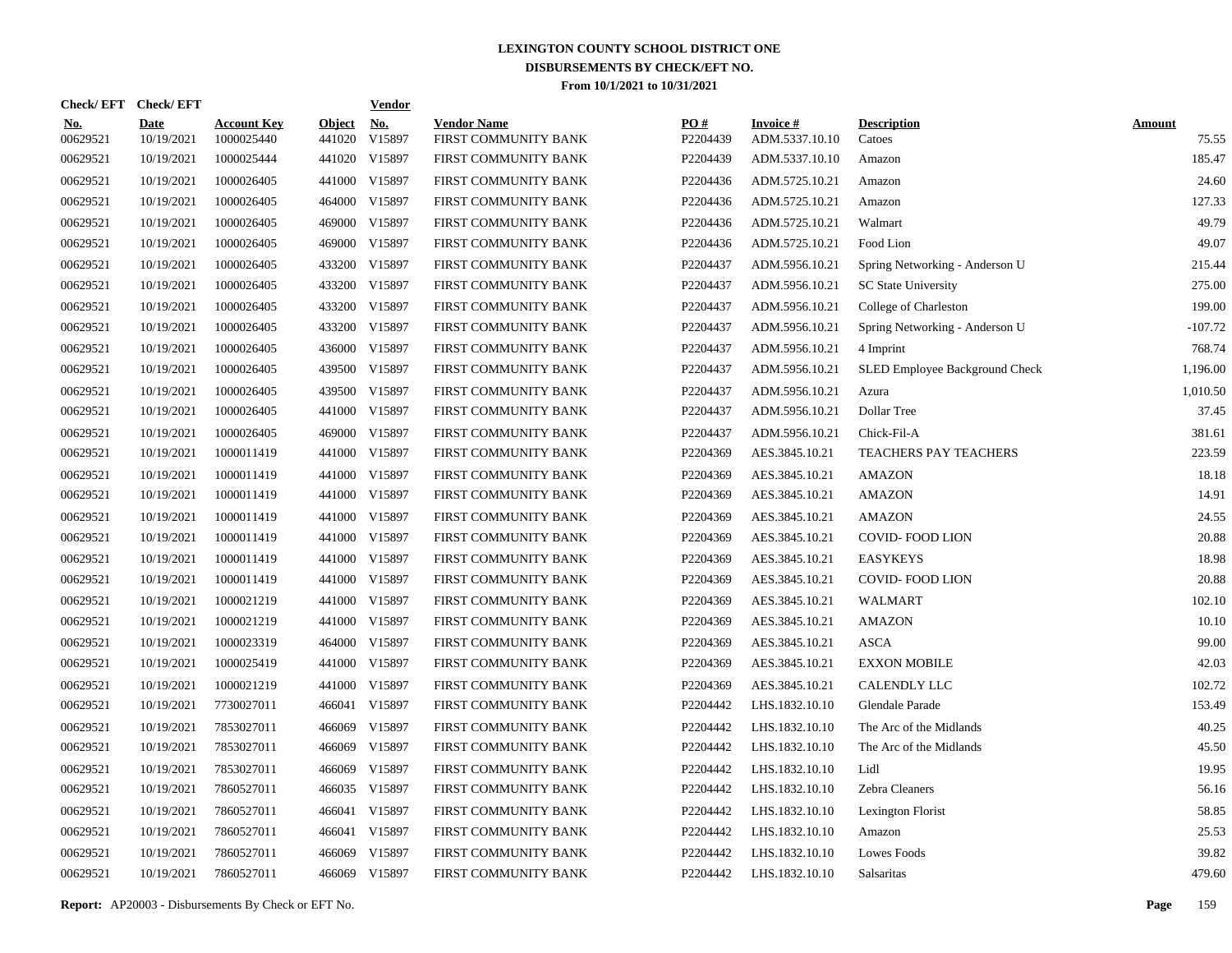|                        | Check/EFT Check/EFT       |                                  |                         | <b>Vendor</b>        |                                            |                 |                                   |                                 |                        |
|------------------------|---------------------------|----------------------------------|-------------------------|----------------------|--------------------------------------------|-----------------|-----------------------------------|---------------------------------|------------------------|
| <u>No.</u><br>00629521 | <b>Date</b><br>10/19/2021 | <b>Account Key</b><br>7860527011 | <b>Object</b><br>466069 | <u>No.</u><br>V15897 | <b>Vendor Name</b><br>FIRST COMMUNITY BANK | PQ#<br>P2204442 | <b>Invoice#</b><br>LHS.1832.10.10 | <b>Description</b><br>Publix    | <b>Amount</b><br>48.35 |
| 00629521               | 10/19/2021                | 7932027011                       |                         | 466041 V15897        | FIRST COMMUNITY BANK                       | P2204442        | LHS.1832.10.10                    | Amazon                          | 29.90                  |
| 00629521               | 10/19/2021                | 7987027011                       |                         | 466041 V15897        | FIRST COMMUNITY BANK                       | P2204442        | LHS.1832.10.10                    | Amazon                          | 189.43                 |
| 00629521               | 10/19/2021                | 7987027011                       | 466069                  | V15897               | FIRST COMMUNITY BANK                       | P2204442        | LHS.1832.10.10                    | Walmart                         | 183.10                 |
| 00629521               | 10/19/2021                | 7987027011                       | 466069                  | V15897               | FIRST COMMUNITY BANK                       | P2204442        | LHS.1832.10.10                    | Chef's Store                    | 622.44                 |
| 00629521               | 10/19/2021                | 7987027011                       | 466069                  | V15897               | FIRST COMMUNITY BANK                       | P2204442        | LHS.1832.10.10                    | Walmart                         | 132.68                 |
| 00629521               | 10/19/2021                | 7987027011                       | 466069                  | V15897               | FIRST COMMUNITY BANK                       | P2204442        | LHS.1832.10.10                    | Walmart                         | 119.91                 |
| 00629521               | 10/19/2021                | 8001023311                       | 441000                  | V15897               | FIRST COMMUNITY BANK                       | P2204442        | LHS.1832.10.10                    | Amazon                          | 78.38                  |
| 00629521               | 10/19/2021                | 7738027011                       |                         | 466064 V15897        | FIRST COMMUNITY BANK                       | P2204442        | LHS.1832.10.10                    | <b>SCTA</b>                     | 60.00                  |
| 00629521               | 10/19/2021                | 7750019011                       |                         | 466041 V15897        | FIRST COMMUNITY BANK                       | P2204442        | LHS.1832.10.10                    | Amazon                          | 81.70                  |
| 00629521               | 10/19/2021                | 7794027011                       | 466069                  | V15897               | FIRST COMMUNITY BANK                       | P2204442        | LHS.1832.10.10                    | Lowes                           | 10.69                  |
| 00629521               | 10/19/2021                | 7794027011                       | 466069                  | V15897               | FIRST COMMUNITY BANK                       | P2204442        | LHS.1832.10.10                    | Walmart                         | 31.63                  |
| 00629521               | 10/19/2021                | 1000011411                       | 441000                  | V15897               | FIRST COMMUNITY BANK                       | P2204444        | LHS.5386.10.21                    | Office Depot                    | 290.70                 |
| 00629521               | 10/19/2021                | 1000022411                       |                         | 433210 V15897        | FIRST COMMUNITY BANK                       | P2204444        | LHS.5386.10.21                    | Delta                           | 493.80                 |
| 00629521               | 10/19/2021                | 1000022411                       |                         | 433210 V15897        | FIRST COMMUNITY BANK                       | P2204444        | LHS.5386.10.21                    | <b>Tradewinds Island Resort</b> | 1,518.72               |
| 00629521               | 10/19/2021                | 1000022411                       |                         | 433210 V15897        | FIRST COMMUNITY BANK                       | P2204444        | LHS.5386.10.21                    | <b>American Airlines</b>        | 548.82                 |
| 00629521               | 10/19/2021                | 1000022411                       |                         | 433210 V15897        | FIRST COMMUNITY BANK                       | P2204444        | LHS.5386.10.21                    | American Airlines               | $-548.82$              |
| 00629521               | 10/19/2021                | 1000025411                       |                         | 441000 V15897        | FIRST COMMUNITY BANK                       | P2204444        | LHS.5386.10.21                    | Walmart                         | 76.43                  |
| 00629521               | 10/19/2021                | 1000025411                       |                         | 441000 V15897        | FIRST COMMUNITY BANK                       | P2204444        | LHS.5386.10.21                    | Shell Oil credit                | $-1.00$                |
| 00629521               | 10/19/2021                | 7730027011                       |                         | 466035 V15897        | FIRST COMMUNITY BANK                       | P2204444        | LHS.5386.10.21                    | <b>Lexington Cleaners</b>       | 306.72                 |
| 00629521               | 10/19/2021                | 7742019011                       | 466069                  | V15897               | FIRST COMMUNITY BANK                       | P2204444        | LHS.5386.10.21                    | Walmart                         | 209.00                 |
| 00629521               | 10/19/2021                | 7750019011                       | 466069                  | V15897               | FIRST COMMUNITY BANK                       | P2204444        | LHS.5386.10.21                    | LHS Cafeteria                   | 187.50                 |
| 00629521               | 10/19/2021                | 7794027011                       | 466069                  | V15897               | FIRST COMMUNITY BANK                       | P2204444        | LHS.5386.10.21                    | Dollar Tree                     | 20.14                  |
| 00629521               | 10/19/2021                | 7794027011                       | 466069                  | V15897               | FIRST COMMUNITY BANK                       | P2204444        | LHS.5386.10.21                    | IGA                             | 11.76                  |
| 00629521               | 10/19/2021                | 7853027011                       |                         | 466041 V15897        | FIRST COMMUNITY BANK                       | P2204444        | LHS.5386.10.21                    | Dollar Tree                     | 13.91                  |
| 00629521               | 10/19/2021                | 7853027011                       |                         | 466069 V15897        | FIRST COMMUNITY BANK                       | P2204444        | LHS.5386.10.21                    | Subway                          | 19.20                  |
| 00629521               | 10/19/2021                | 7860527011                       |                         | 466041 V15897        | FIRST COMMUNITY BANK                       | P2204444        | LHS.5386.10.21                    | Boosters.com                    | 364.50                 |
| 00629521               | 10/19/2021                | 7860527011                       |                         | 466041 V15897        | FIRST COMMUNITY BANK                       | P2204444        | LHS.5386.10.21                    | Amazon                          | 35.20                  |
| 00629521               | 10/19/2021                | 7860527011                       |                         | 466064 V15897        | FIRST COMMUNITY BANK                       | P2204444        | LHS.5386.10.21                    | Amazon                          | 127.33                 |
| 00629521               | 10/19/2021                | 7860527011                       |                         | 466069 V15897        | FIRST COMMUNITY BANK                       | P2204444        | LHS.5386.10.21                    | Lowes Foods                     | 81.80                  |
| 00629521               | 10/19/2021                | 7860527011                       | 466069                  | V15897               | FIRST COMMUNITY BANK                       | P2204444        | LHS.5386.10.21                    | Chick-Fil-A                     | 1,573.76               |
| 00629521               | 10/19/2021                | 7987027011                       | 466069                  | V15897               | FIRST COMMUNITY BANK                       | P2204444        | LHS.5386.10.21                    | Walmart                         | 116.72                 |
| 00629521               | 10/19/2021                | 7988027011                       |                         | 466041 V15897        | FIRST COMMUNITY BANK                       | P2204444        | LHS.5386.10.21                    | Lowes                           | 98.63                  |
| 00629521               | 10/19/2021                | 7988027011                       |                         | 466069 V15897        | FIRST COMMUNITY BANK                       | P2204444        | LHS.5386.10.21                    | Walmart                         | 33.06                  |
| 00629521               | 10/19/2021                | 1000011411                       |                         | 441000 V15897        | FIRST COMMUNITY BANK                       | P2204443        | LHS.5394.10.21                    | Sweetwater                      | 96.29                  |
| 00629521               | 10/19/2021                | 1000011411                       |                         | 441000 V15897        | FIRST COMMUNITY BANK                       | P2204443        | LHS.5394.10.21                    | Amazon                          | 190.31                 |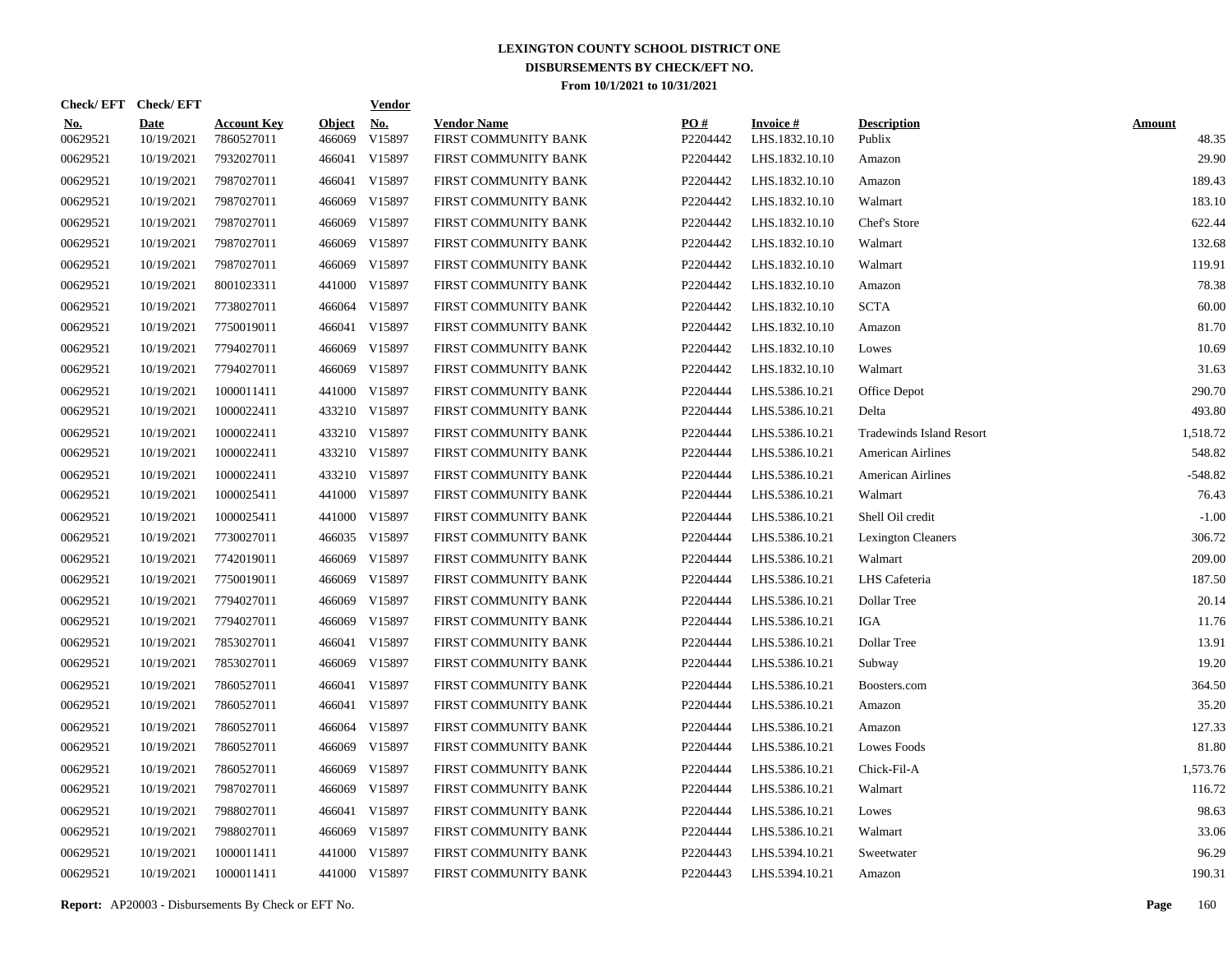| Check/EFT Check/EFT    |                           |                                  |                         | <b>Vendor</b>        |                                            |                 |                                   |                             |                         |
|------------------------|---------------------------|----------------------------------|-------------------------|----------------------|--------------------------------------------|-----------------|-----------------------------------|-----------------------------|-------------------------|
| <u>No.</u><br>00629521 | <b>Date</b><br>10/19/2021 | <b>Account Key</b><br>1000025411 | <b>Object</b><br>441000 | <u>No.</u><br>V15897 | <b>Vendor Name</b><br>FIRST COMMUNITY BANK | PQ#<br>P2204443 | <b>Invoice#</b><br>LHS.5394.10.21 | <b>Description</b><br>Lowes | <b>Amount</b><br>180.53 |
| 00629521               | 10/19/2021                | 1000025411                       |                         | 441000 V15897        | FIRST COMMUNITY BANK                       | P2204443        | LHS.5394.10.21                    | Pitt Stop/Shell Oil         | 135.16                  |
| 00629521               | 10/19/2021                | 1000025411                       |                         | 441000 V15897        | FIRST COMMUNITY BANK                       | P2204443        | LHS.5394.10.21                    | Lowes                       | 21.39                   |
| 00629521               | 10/19/2021                | 7738027011                       |                         | 466041 V15897        | FIRST COMMUNITY BANK                       | P2204443        | LHS.5394.10.21                    | Amazon                      | 157.59                  |
| 00629521               | 10/19/2021                | 7742019011                       | 466069                  | V15897               | FIRST COMMUNITY BANK                       | P2204443        | LHS.5394.10.21                    | Chef Store                  | 312.68                  |
| 00629521               | 10/19/2021                | 7742019011                       | 466069                  | V15897               | FIRST COMMUNITY BANK                       | P2204443        | LHS.5394.10.21                    | Walmart                     | 108.17                  |
| 00629521               | 10/19/2021                | 7742019011                       | 466069                  | V15897               | FIRST COMMUNITY BANK                       | P2204443        | LHS.5394.10.21                    | Chefs Store                 | 328.93                  |
| 00629521               | 10/19/2021                | 7742019011                       | 466069                  | V15897               | FIRST COMMUNITY BANK                       | P2204443        | LHS.5394.10.21                    | Walmart                     | 50.37                   |
| 00629521               | 10/19/2021                | 7785027011                       | 466069                  | V15897               | FIRST COMMUNITY BANK                       | P2204443        | LHS.5394.10.21                    | Lowes Foods                 | 178.00                  |
| 00629521               | 10/19/2021                | 7785027011                       | 466069                  | V15897               | FIRST COMMUNITY BANK                       | P2204443        | LHS.5394.10.21                    | Publix                      | 202.43                  |
| 00629521               | 10/19/2021                | 7794027011                       | 466069                  | V15897               | FIRST COMMUNITY BANK                       | P2204443        | LHS.5394.10.21                    | Walmart                     | 44.85                   |
| 00629521               | 10/19/2021                | 7853027011                       | 466069                  | V15897               | FIRST COMMUNITY BANK                       | P2204443        | LHS.5394.10.21                    | Target                      | 28.33                   |
| 00629521               | 10/19/2021                | 7860527011                       |                         | 466041 V15897        | FIRST COMMUNITY BANK                       | P2204443        | LHS.5394.10.21                    | Amazon                      | 405.21                  |
| 00629521               | 10/19/2021                | 7860527011                       |                         | 466041 V15897        | FIRST COMMUNITY BANK                       | P2204443        | LHS.5394.10.21                    | Publix                      | 21.98                   |
| 00629521               | 10/19/2021                | 7860527011                       | 466069                  | V15897               | FIRST COMMUNITY BANK                       | P2204443        | LHS.5394.10.21                    | Krispy Kreme                | 150.42                  |
| 00629521               | 10/19/2021                | 7867527011                       |                         | 466041 V15897        | FIRST COMMUNITY BANK                       | P2204443        | LHS.5394.10.21                    | Amazon                      | 80.65                   |
| 00629521               | 10/19/2021                | 7965027011                       |                         | 466041 V15897        | FIRST COMMUNITY BANK                       | P2204443        | LHS.5394.10.21                    | Amazon                      | 232.07                  |
| 00629521               | 10/19/2021                | 7988027011                       |                         | 466069 V15897        | FIRST COMMUNITY BANK                       | P2204443        | LHS.5394.10.21                    | Walmart                     | 127.97                  |
| 00629521               | 10/19/2021                | 1000011326                       |                         | 441000 V15897        | FIRST COMMUNITY BANK                       | P2204440        | WKM.5238.10.10                    | Walmart                     | 46.82                   |
| 00629521               | 10/19/2021                | 1000021226                       |                         | 441000 V15897        | FIRST COMMUNITY BANK                       | P2204440        | WKM.5238.10.10                    | Walmart                     | 112.55                  |
| 00629521               | 10/19/2021                | 1000023326                       |                         | 441000 V15897        | FIRST COMMUNITY BANK                       | P2204440        | WKM.5238.10.10                    | Barnes & Noble              | 52.36                   |
| 00629521               | 10/19/2021                | 1000025426                       |                         | 441000 V15897        | FIRST COMMUNITY BANK                       | P2204440        | WKM.5238.10.10                    | Lowe's                      | 77.58                   |
| 00629521               | 10/19/2021                | 1000025426                       |                         | 441000 V15897        | FIRST COMMUNITY BANK                       | P2204440        | WKM.5238.10.10                    | Lowe's                      | 102.47                  |
| 00629521               | 10/19/2021                | 3711011326                       |                         | 441000 V15897        | FIRST COMMUNITY BANK                       | P2204440        | WKM.5238.10.10                    | <b>PSS</b>                  | 873.55                  |
| 00629521               | 10/19/2021                | 7764519026                       |                         | 466041 V15897        | FIRST COMMUNITY BANK                       | P2204440        | WKM.5238.10.10                    | Walmart                     | 73.50                   |
| 00629521               | 10/19/2021                | 7802080026                       |                         | 466036 V15897        | FIRST COMMUNITY BANK                       | P2204440        | WKM.5238.10.10                    | Signs365.com                | 89.20                   |
| 00629521               | 10/19/2021                | 7860527026                       |                         | 466041 V15897        | FIRST COMMUNITY BANK                       | P2204440        | WKM.5238.10.10                    | Walmart                     | 106.68                  |
| 00629521               | 10/19/2021                | 7860527026                       |                         | 466041 V15897        | FIRST COMMUNITY BANK                       | P2204440        | WKM.5238.10.10                    | Lowe's                      | 40.66                   |
| 00629521               | 10/19/2021                | 7860527026                       |                         | 466069 V15897        | FIRST COMMUNITY BANK                       | P2204440        | WKM.5238.10.10                    | Walmart                     | 26.82                   |
| 00629521               | 10/19/2021                | 7860527026                       |                         | 466099 V15897        | FIRST COMMUNITY BANK                       | P2204440        | WKM.5238.10.10                    | Lexington Florist           | 72.20                   |
| 00629521               | 10/19/2021                | 7885027026                       |                         | 466041 V15897        | FIRST COMMUNITY BANK                       | P2204440        | WKM.5238.10.10                    | Omni Cheer                  | $-288.87$               |
| 00629521               | 10/19/2021                | 7885027026                       |                         | 466069 V15897        | FIRST COMMUNITY BANK                       | P2204440        | WKM.5238.10.10                    | <b>Little Caesars</b>       | 50.72                   |
| 00629521               | 10/19/2021                | 7885027026                       |                         | 466069 V15897        | FIRST COMMUNITY BANK                       | P2204440        | WKM.5238.10.10                    | Food Lion                   | 11.98                   |
| 00629521               | 10/19/2021                | 7885027026                       |                         | 466069 V15897        | FIRST COMMUNITY BANK                       | P2204440        | WKM.5238.10.10                    | Food Lion                   | 34.82                   |
| 00629521               | 10/19/2021                | 8150022426                       |                         | 431200 V15897        | FIRST COMMUNITY BANK                       | P2204440        | WKM.5238.10.10                    | Palmetto State              | 50.00                   |
| 00629521               | 10/19/2021                | 7802080026                       |                         | 466069 V15897        | FIRST COMMUNITY BANK                       | P2204440        | WKM.5238.10.10 Food Lion          |                             | 64.20                   |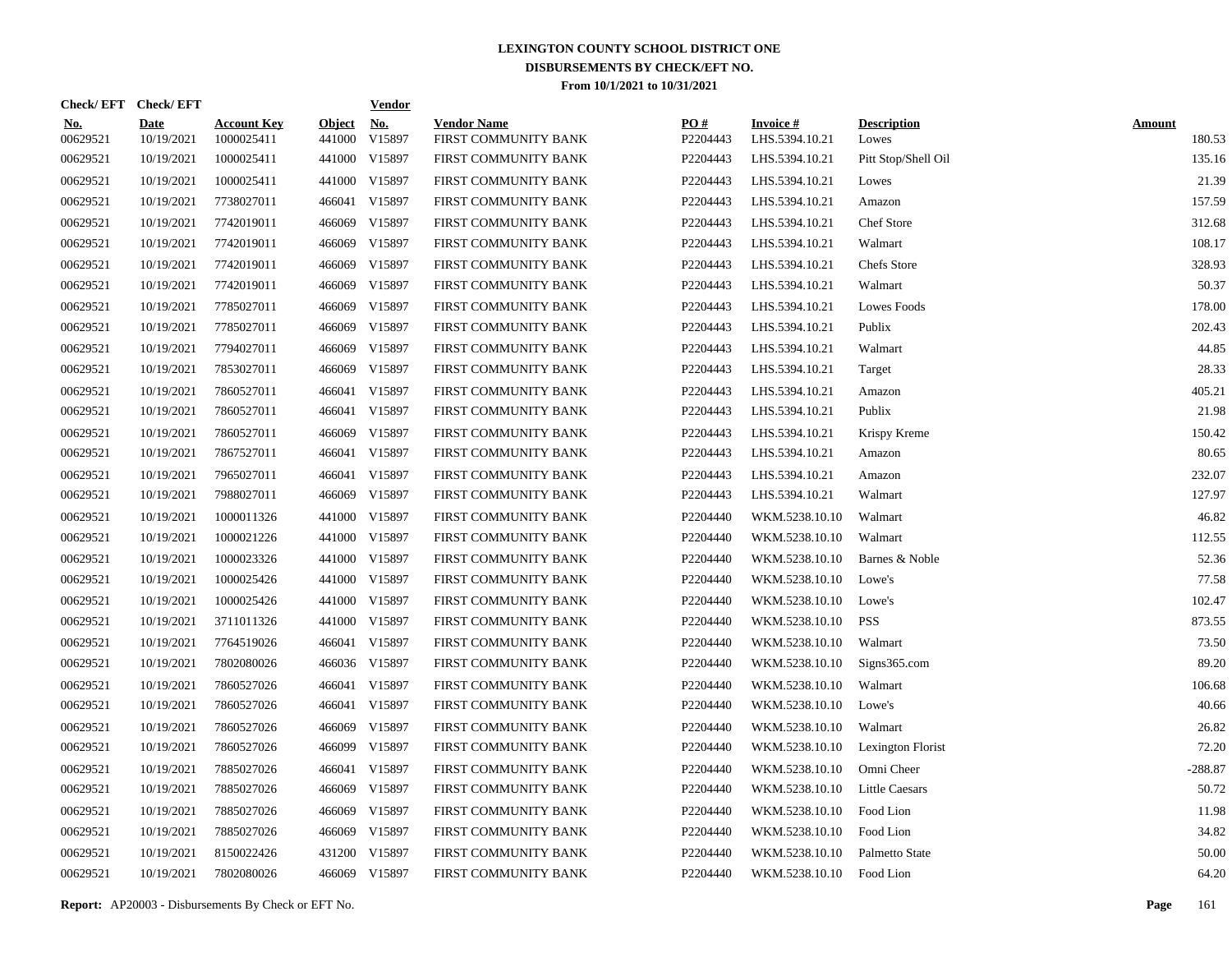| Check/EFT Check/EFT    |                           |                                  |                         | <b>Vendor</b> |                                            |                 |                                   |                                 |                        |
|------------------------|---------------------------|----------------------------------|-------------------------|---------------|--------------------------------------------|-----------------|-----------------------------------|---------------------------------|------------------------|
| <u>No.</u><br>00629521 | <b>Date</b><br>10/19/2021 | <b>Account Key</b><br>7802080026 | <b>Object</b><br>466069 | No.<br>V15897 | <b>Vendor Name</b><br>FIRST COMMUNITY BANK | PQ#<br>P2204440 | <b>Invoice#</b><br>WKM.5238.10.10 | <b>Description</b><br>Walmart   | <b>Amount</b><br>59.48 |
| 00629521               | 10/19/2021                | 7802080026                       |                         | 466069 V15897 | FIRST COMMUNITY BANK                       | P2204440        | WKM.5238.10.10                    | Walmart                         | 52.50                  |
| 00629521               | 10/19/2021                | 7802080026                       |                         | 466069 V15897 | FIRST COMMUNITY BANK                       | P2204440        | WKM.5238.10.10                    | Food Lion                       | 89.12                  |
| 00629521               | 10/19/2021                | 7802080026                       |                         | 466069 V15897 | FIRST COMMUNITY BANK                       | P2204440        | WKM.5238.10.10                    | Walmart                         | 72.97                  |
| 00629521               | 10/19/2021                | 7802080026                       |                         | 466069 V15897 | FIRST COMMUNITY BANK                       | P2204440        | WKM.5238.10.10                    | Food Lion                       | 64.20                  |
| 00629521               | 10/19/2021                | 7802088026                       |                         | 466041 V15897 | FIRST COMMUNITY BANK                       | P2204440        | WKM.5238.10.10                    | <b>Wilson Sporting Goods</b>    | 56.68                  |
| 00629521               | 10/19/2021                | 7802088026                       |                         | 466069 V15897 | FIRST COMMUNITY BANK                       | P2204440        | WKM.5238.10.10                    | Food Lion                       | 85.89                  |
| 00629521               | 10/19/2021                | 7802088026                       |                         | 466069 V15897 | FIRST COMMUNITY BANK                       | P2204440        | WKM.5238.10.10                    | Food Lion                       | 80.12                  |
| 00629521               | 10/19/2021                | 7802088026                       |                         | 466069 V15897 | FIRST COMMUNITY BANK                       | P2204440        | WKM.5238.10.10                    | Food Lion                       | 87.71                  |
| 00629521               | 10/19/2021                | 7841827026                       |                         | 466099 V15897 | FIRST COMMUNITY BANK                       | P2204440        | WKM.5238.10.10                    | Food Lion                       | 450.00                 |
|                        |                           |                                  |                         |               |                                            |                 |                                   | <b>Check Total</b>              | 24,436.65              |
| 00629522               | 10/19/2021                | 6000025634                       |                         | 433200 EXXXXX | Employee                                   |                 | 09.01.09.30.21                    | Bank Deposits/Food PU           | 88.20                  |
|                        |                           |                                  |                         |               |                                            |                 |                                   | <b>Check Total</b>              | 88.20                  |
| 00629523               | 10/19/2021                | 5720025320                       |                         | 452000 V02159 | H G REYNOLDS COMPANY INC                   | P2102856        | 14M.P2102856                      | New LMS GMP Main Building       | 1,363,891.44           |
| 00629523               | 10/19/2021                | 5720025320                       |                         | 452000 V02159 | H G REYNOLDS COMPANY INC                   | P2011533        | 18S.P2011533                      | New Lexington Middle School -   | 230,617.00             |
| 00629523               | 10/19/2021                | 5720025320                       |                         | 453000 V02159 | H G REYNOLDS COMPANY INC                   | P2200761        | 3.P2200761                        | New LMS - GMP - Offsite Road W  | 140,358.30             |
|                        |                           |                                  |                         |               |                                            |                 |                                   | <b>Check Total</b>              | 1,734,866.74           |
| 00629524               | 10/19/2021                | 1000011322                       |                         | 443000 V02365 | HAMERAY PUBLISHING GROUP INC               | P2203692        | 133240                            | 1st Grade Classroom Library (4  | 2,344.65               |
| 00629524               | 10/19/2021                | 1000011322                       |                         | 443000 V02365 | HAMERAY PUBLISHING GROUP INC               | P2203692        | 133240                            | Level D Set (115 Titles)        | 504.85                 |
| 00629524               | 10/19/2021                | 1000011322                       |                         | 443000 V02365 | HAMERAY PUBLISHING GROUP INC               | P2203692        | 133240                            | Level C Set (61 Titles)         | 266.65                 |
| 00629524               | 10/19/2021                | 1000011322                       |                         | 443000 V02365 | HAMERAY PUBLISHING GROUP INC               | P2203692        | 133240                            | Level B Set (50 Titles)         | 209.60                 |
| 00629524               | 10/19/2021                | 1000011322                       |                         | 443000 V02365 | HAMERAY PUBLISHING GROUP INC               | P2203692        | 133240                            | Level A Guided Reading Set (16) | 376.80                 |
| 00629524               | 10/19/2021                | 1000011322                       |                         | 443000 V02365 | HAMERAY PUBLISHING GROUP INC               | P2203692        | 133240                            | Shipping and Handling           | 148.10                 |
|                        |                           |                                  |                         |               |                                            |                 |                                   | <b>Check Total</b>              | 3,850.65               |
| 00629525               | 10/19/2021                | 1000011312                       |                         | 443000 V12508 | <b>HEINEMANN</b>                           | P2203020        | 7381948                           | TCRWP CLASSROOM LIBRARIES GRAD  | 420.00                 |
| 00629525               | 10/19/2021                | 1000011312                       |                         | 443000 V12508 | <b>HEINEMANN</b>                           | P2203020        | 7381948                           | TCRWP CLASSROOM LIBRARIES GRAD  | 395.00                 |
| 00629525               | 10/19/2021                | 1000011312                       |                         | 443000 V12508 | <b>HEINEMANN</b>                           | P2203020        | 7381948                           | TCRWP CLASSROOM LIBRARIES GRAD  | 205.00                 |
| 00629525               | 10/19/2021                | 1000011312                       |                         | 443000 V12508 | <b>HEINEMANN</b>                           | P2203020        | 7381948                           | TCRWP CLASSROOM LIBRARIES GRAD  | 135.00                 |
| 00629525               | 10/19/2021                | 1000011312                       |                         | 443000 V12508 | <b>HEINEMANN</b>                           | P2203020        | 7381948                           | <b>SHIPPING</b>                 | 115.50                 |
|                        |                           |                                  |                         |               |                                            |                 |                                   | <b>Check Total</b>              | 1,270.50               |
| 00629526               | 10/19/2021                | 1000011307                       |                         | 433200 EXXXXX | Employee                                   |                 | 08.09.08.31.21                    | Meetings & supply delivery      | 28.56                  |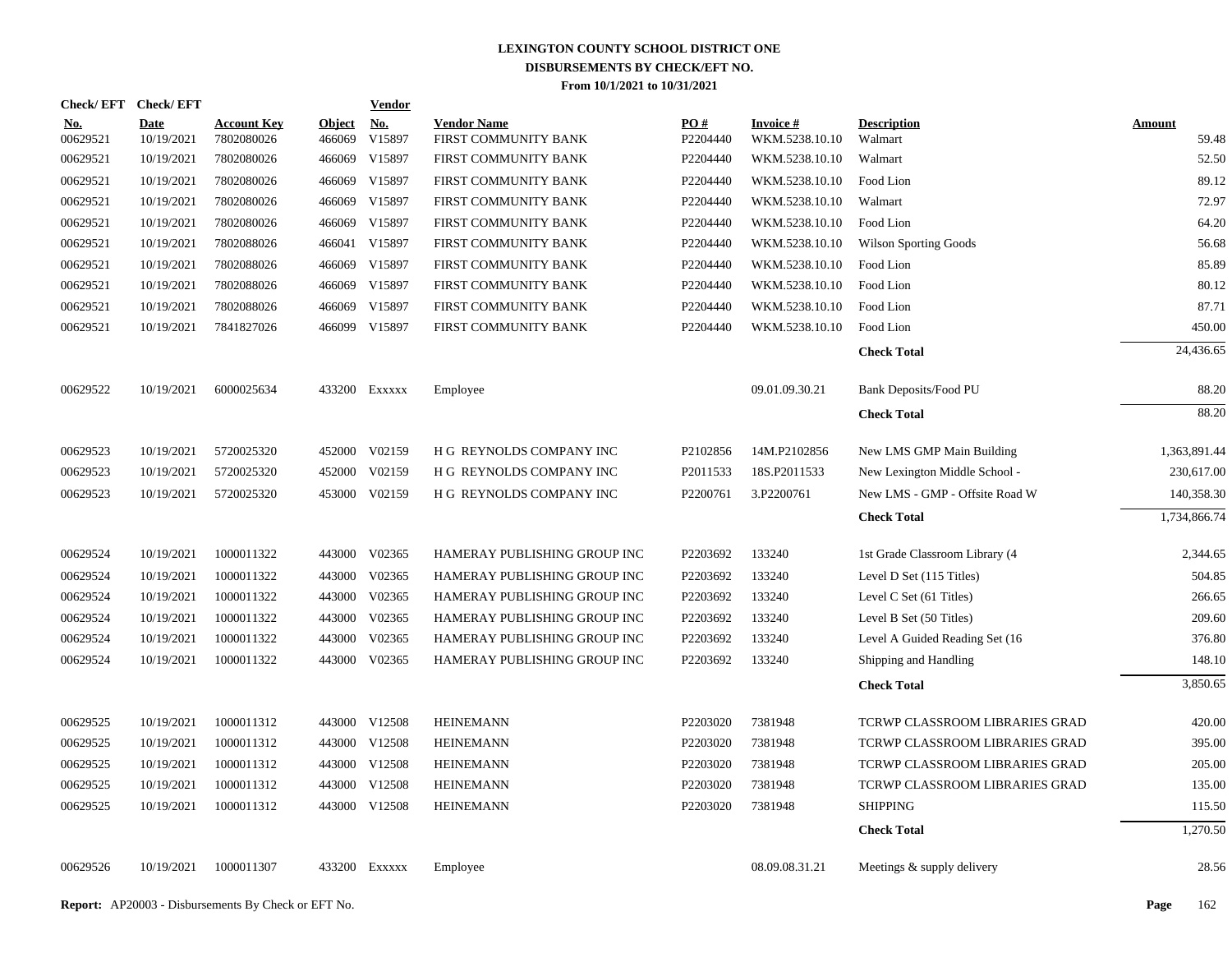|            | Check/EFT Check/EFT |                    |               | Vendor        |                              |                      |                 |                                |               |
|------------|---------------------|--------------------|---------------|---------------|------------------------------|----------------------|-----------------|--------------------------------|---------------|
| <u>No.</u> | <b>Date</b>         | <b>Account Key</b> | <b>Object</b> | <u>No.</u>    | <b>Vendor Name</b>           | PO#                  | <b>Invoice#</b> | <b>Description</b>             | <b>Amount</b> |
|            |                     |                    |               |               |                              |                      |                 | <b>Check Total</b>             | 28.56         |
| 00629527   | 10/19/2021          | 7802072027         |               | 466045 V10681 | <b>HUDL</b>                  | P2204423             | INV01231085     | Boys Varsity Football Hudl Gol | 1,712.00      |
|            |                     |                    |               |               |                              |                      |                 | <b>Check Total</b>             | 1,712.00      |
| 00629528   | 10/19/2021          | 7743019020         |               | 466037 V10131 | <b>IXL LEARNING</b>          | P2204416             | S422245         | IXL Site license (Grade 6: 325 | 2,763.00      |
|            |                     |                    |               |               |                              |                      |                 | <b>Check Total</b>             | 2,763.00      |
| 00629529   | 10/19/2021          | 1000014144         |               | 441000 V00102 | <b>JW PEPPER AND SON INC</b> | P <sub>2201700</sub> | 363549200       | Ave rosa sine spinis-SATB      | 250.00        |
| 00629529   | 10/19/2021          | 1000014144         | 441000        | V00102        | JW PEPPER AND SON INC        | P2202760             | 363550423       | WE ARE THE WORLD by RICHIE / J | 40.00         |
| 00629529   | 10/19/2021          | 1000014144         |               | 441000 V00102 | JW PEPPER AND SON INC        | P2202760             | 363550423       | Back to the Future by Alan Sil | 50.00         |
| 00629529   | 10/19/2021          | 1000014144         | 441000        | V00102        | JW PEPPER AND SON INC        | P2202760             | 363550423       | Armor of the Mystic by Rob Gri | 50.00         |
| 00629529   | 10/19/2021          | 1000014144         | 441000        | V00102        | JW PEPPER AND SON INC        | P2202760             | 363550423       | DON'T STOP BELIEVING by PHILLI | 61.00         |
| 00629529   | 10/19/2021          | 1000014144         | 441000        | V00102        | JW PEPPER AND SON INC        | P2202760             | 363550423       | Shipping and Handling          | 39.99         |
|            |                     |                    |               |               |                              |                      |                 | <b>Check Total</b>             | 490.99        |
| 00629530   | 10/19/2021          | 5722025322         |               | 452000 V13399 | <b>LS3P ASSOCIATED LTD</b>   | P1913937             | 0069795         | Architectural Services for Oak | 4,320.60      |
| 00629530   | 10/19/2021          | 5313025337         | 453000        | V13399        | <b>LS3P ASSOCIATED LTD</b>   | P2202756             | 0069803         | Architectural Services for Car | 609.38        |
| 00629530   | 10/19/2021          | 5737025337         |               | 452000 V13399 | LS3P ASSOCIATED LTD          | P2013235             | 0069804         | Architectural Services for Car | 6,375.00      |
|            |                     |                    |               |               |                              |                      |                 | <b>Check Total</b>             | 11,304.98     |
| 00629531   | 10/19/2021          | 1000011312         |               | 443000 V16405 | MARYRUTH BOOKS INC           | P2203008             | 32622           | THE CHICKENS AND THE FOX SET   | 36.00         |
| 00629531   | 10/19/2021          | 1000011312         | 443000        | V16405        | <b>MARYRUTH BOOKS INC</b>    | P2203008             | 32622           | AT THE AQUARIUM COLLECTION     | 80.00         |
| 00629531   | 10/19/2021          | 1000011312         | 443000        | V16405        | MARYRUTH BOOKS INC           | P2203008             | 32622           | NORMAN IS A SUPERHERO          | 11.00         |
| 00629531   | 10/19/2021          | 1000011312         | 443000        | V16405        | MARYRUTH BOOKS INC           | P2203008             | 32622           | DANNY IS A BIG DOG             | 11.00         |
| 00629531   | 10/19/2021          | 1000011312         | 443000        | V16405        | <b>MARYRUTH BOOKS INC</b>    | P2203008             | 32622           | DANNY'S HAIR IS EVERYWHERE     | 11.00         |
| 00629531   | 10/19/2021          | 1000011312         | 443000        | V16405        | <b>MARYRUTH BOOKS INC</b>    | P2203008             | 32622           | DANNY'S TADPOLES               | 11.00         |
| 00629531   | 10/19/2021          | 1000011312         | 443000        | V16405        | MARYRUTH BOOKS INC           | P2203008             | 32622           | <b>FISH STORIES</b>            | 50.00         |
| 00629531   | 10/19/2021          | 1000011312         | 443000        | V16405        | <b>MARYRUTH BOOKS INC</b>    | P2203008             | 32622           | NORMAN'S FIRST HALLOWEEN       | 5.50          |
| 00629531   | 10/19/2021          | 1000011312         | 443000        | V16405        | MARYRUTH BOOKS INC           | P2203008             | 32622           | PIGS SINGLE BOOK               | 11.00         |
| 00629531   | 10/19/2021          | 1000011312         | 443000        | V16405        | MARYRUTH BOOKS INC           | P2203008             | 32622           | <b>BATS IN DANNY'S HOUSE</b>   | 5.50          |
| 00629531   | 10/19/2021          | 1000011312         | 443000        | V16405        | <b>MARYRUTH BOOKS INC</b>    | P2203008             | 32622           | DANNY AND THE LITTLE BUNNY     | 5.50          |
| 00629531   | 10/19/2021          | 1000011312         | 443000        | V16405        | MARYRUTH BOOKS INC           | P2203008             | 32622           | HOLD STILL, DANNY!             | 11.00         |
| 00629531   | 10/19/2021          | 1000011312         | 443000        | V16405        | <b>MARYRUTH BOOKS INC</b>    | P2203008             | 32622           | DANNY AND ABBY ARE FRIENDS     | 5.50          |
| 00629531   | 10/19/2021          | 1000011312         | 443000        | V16405        | <b>MARYRUTH BOOKS INC</b>    | P2203008             | 32622           | DANNY AND ABBY PLAY TAG        | 11.00         |
| 00629531   | 10/19/2021          | 1000011312         |               | 443000 V16405 | <b>MARYRUTH BOOKS INC</b>    | P2203008             | 32622           | DANNY AND NORMAN'S SNOWMAN     | 11.00         |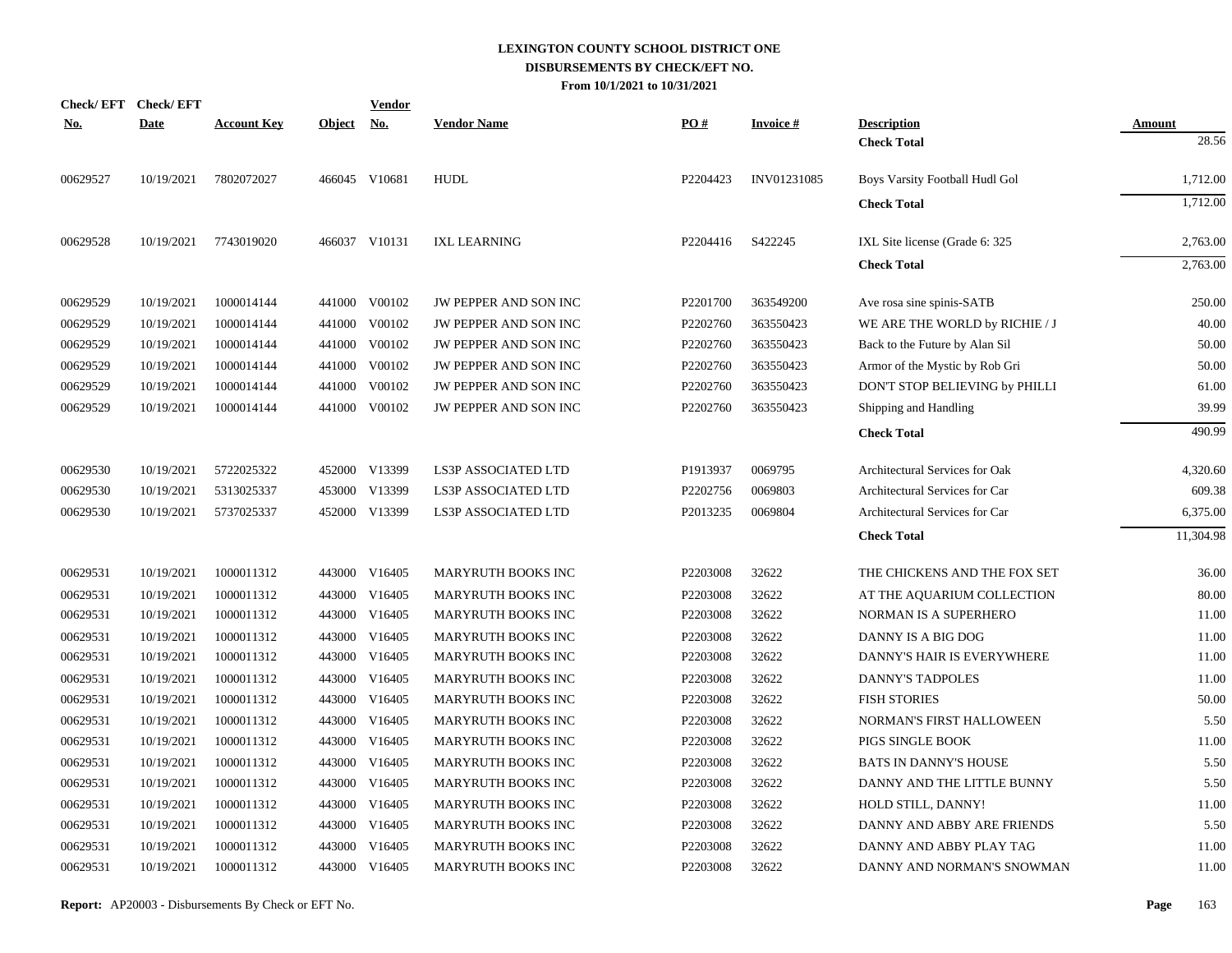|                        | Check/EFT Check/EFT       |                                  |                         | <b>Vendor</b> |                                          |                 |                          |                                                 |                       |
|------------------------|---------------------------|----------------------------------|-------------------------|---------------|------------------------------------------|-----------------|--------------------------|-------------------------------------------------|-----------------------|
| <u>No.</u><br>00629531 | <b>Date</b><br>10/19/2021 | <b>Account Key</b><br>1000011312 | <b>Object</b><br>443000 | No.<br>V16405 | <b>Vendor Name</b><br>MARYRUTH BOOKS INC | PO#<br>P2203008 | <b>Invoice#</b><br>32622 | <b>Description</b><br><b>DANNY LIKES APPLES</b> | <b>Amount</b><br>5.50 |
| 00629531               | 10/19/2021                | 1000011312                       | 443000                  | V16405        | MARYRUTH BOOKS INC                       | P2203008        | 32622                    | DANNY'S NEW TOY                                 | 11.00                 |
| 00629531               | 10/19/2021                | 1000011312                       | 443000                  | V16405        | MARYRUTH BOOKS INC                       | P2203008        | 32622                    | OH NO NORMAN!                                   | 5.50                  |
| 00629531               | 10/19/2021                | 1000011312                       | 443000                  | V16405        | MARYRUTH BOOKS INC                       | P2203008        | 32622                    | DANNY, NORMAN AND THE TURTLE                    | 5.50                  |
| 00629531               | 10/19/2021                | 1000011312                       | 443000                  | V16405        | MARYRUTH BOOKS INC                       | P2203008        | 32622                    | <b>SNOW DANNY</b>                               | 11.00                 |
| 00629531               | 10/19/2021                | 1000011312                       | 443000                  | V16405        | MARYRUTH BOOKS INC                       | P2203008        | 32622                    | DANNY FOLLOWS THE SIGNS                         | 11.00                 |
| 00629531               | 10/19/2021                | 1000011312                       | 443000                  | V16405        | MARYRUTH BOOKS INC                       | P2203008        | 32622                    | <b>DANNY'S GARDEN</b>                           | 11.00                 |
| 00629531               | 10/19/2021                | 1000011312                       | 443000                  | V16405        | MARYRUTH BOOKS INC                       | P2203008        | 32622                    | <b>HALLOWEEN DANNY</b>                          | 11.00                 |
| 00629531               | 10/19/2021                | 1000011312                       | 443000                  | V16405        | MARYRUTH BOOKS INC                       | P2203008        | 32622                    | NORMAN WANTS TO PLAY WITH DANN                  | 5.50                  |
| 00629531               | 10/19/2021                | 1000011312                       | 443000                  | V16405        | MARYRUTH BOOKS INC                       | P2203008        | 32622                    | DANNY LOOKS FOR ABBY                            | 5.50                  |
| 00629531               | 10/19/2021                | 1000011312                       | 443000                  | V16405        | MARYRUTH BOOKS INC                       | P2203008        | 32622                    | NORMAN'S LOOSE TOOTH                            | 5.50                  |
| 00629531               | 10/19/2021                | 1000011312                       | 443000                  | V16405        | MARYRUTH BOOKS INC                       | P2203008        | 32622                    | DANNY AND THE LITTLE WORM                       | 5.50                  |
| 00629531               | 10/19/2021                | 1000011312                       | 443000                  | V16405        | MARYRUTH BOOKS INC                       | P2203008        | 32622                    | DANNY'S REALLY BIG SHOW                         | 11.00                 |
| 00629531               | 10/19/2021                | 1000011312                       | 443000                  | V16405        | MARYRUTH BOOKS INC                       | P2203008        | 32622                    | DANNY AND DAD GO ON A PICNIC                    | 11.00                 |
| 00629531               | 10/19/2021                | 1000011312                       |                         | 443000 V16405 | MARYRUTH BOOKS INC                       |                 | 32622                    | shipping                                        | 39.15                 |
|                        |                           |                                  |                         |               |                                          |                 |                          | <b>Check Total</b>                              | 430.65                |
| 00629532               | 10/19/2021                | 7733019026                       |                         | 466041 V00719 | MUSICIAN SUPPLY                          | P2204172        | 709                      | Alisyn Valve Oil                                | 57.65                 |
| 00629532               | 10/19/2021                | 7733019026                       | 466041                  | V00719        | MUSICIAN SUPPLY                          | P2204172        | 709                      | discount                                        | $-6.41$               |
| 00629532               | 10/19/2021                | 1000014113                       | 441000                  | V00719        | MUSICIAN SUPPLY                          | P2204074        | 715                      | A Scale in Time: Conductor Sco                  | 20.28                 |
| 00629532               | 10/19/2021                | 1000014113                       | 441000                  | V00719        | MUSICIAN SUPPLY                          | P2204074        | 715                      | Manhassett Symphony Music Stan                  | 590.64                |
|                        |                           |                                  |                         |               |                                          |                 |                          | <b>Check Total</b>                              | 662.16                |
| 00629533               | 10/19/2021                | 7860527029                       |                         | 466064 V00361 | NASSP(NATIONAL ASSOC OF SECON            | P2204433        | 9001533201               | SSP/Institutional-SSP-NASSP                     | 250.00                |
|                        |                           |                                  |                         |               |                                          |                 |                          | <b>Check Total</b>                              | 250.00                |
| 00629534               | 10/19/2021                | 7886027021                       |                         | 466041 V00735 | OSWALD WHOLESALE LUMBER INC              | P2201679        | 102637                   | Building supplies for LTC stud                  | 342.15                |
| 00629534               | 10/19/2021                | 7886027021                       |                         | 466041 V00735 | OSWALD WHOLESALE LUMBER INC              | P2201679        | 102644                   | Building supplies for LTC stud                  | 724.16                |
| 00629534               | 10/19/2021                | 7886027021                       |                         | 466041 V00735 | OSWALD WHOLESALE LUMBER INC              | P2201679        | 102645                   | Building supplies for LTC stud                  | 3,878.75              |
| 00629534               | 10/19/2021                | 7886027021                       | 466041                  | V00735        | OSWALD WHOLESALE LUMBER INC              | P2201679        | 108870                   | Building supplies for LTC stud                  | 434.64                |
| 00629534               | 10/19/2021                | 7886027021                       |                         | 466041 V00735 | OSWALD WHOLESALE LUMBER INC              | P2201679        | 108879                   | Building supplies for LTC stud                  | 34.95                 |
|                        |                           |                                  |                         |               |                                          |                 |                          | <b>Check Total</b>                              | 5,414.65              |
| 00629535               | 10/19/2021                | 2021011247                       |                         | 441000 V15036 | PIONEER VALLEY BOOKS                     | P2203025        | I216477                  | LITERACY FOOTPRINTS PARTNER FO                  | 4,718.70              |
| 00629535               | 10/19/2021                | 1000011312                       |                         | 443000 V15036 | PIONEER VALLEY BOOKS                     | P2203024        | I216681                  | MAGNETIC LETTERS LOWERCASE                      | 340.79                |
| 00629535               | 10/19/2021                | 1000011312                       |                         | 443000 V15036 | PIONEER VALLEY BOOKS                     | P2203024        | I216681                  | SIX-PACK DRY ERASE PRACTICE BO                  | 205.44                |
|                        |                           |                                  |                         |               |                                          |                 |                          |                                                 |                       |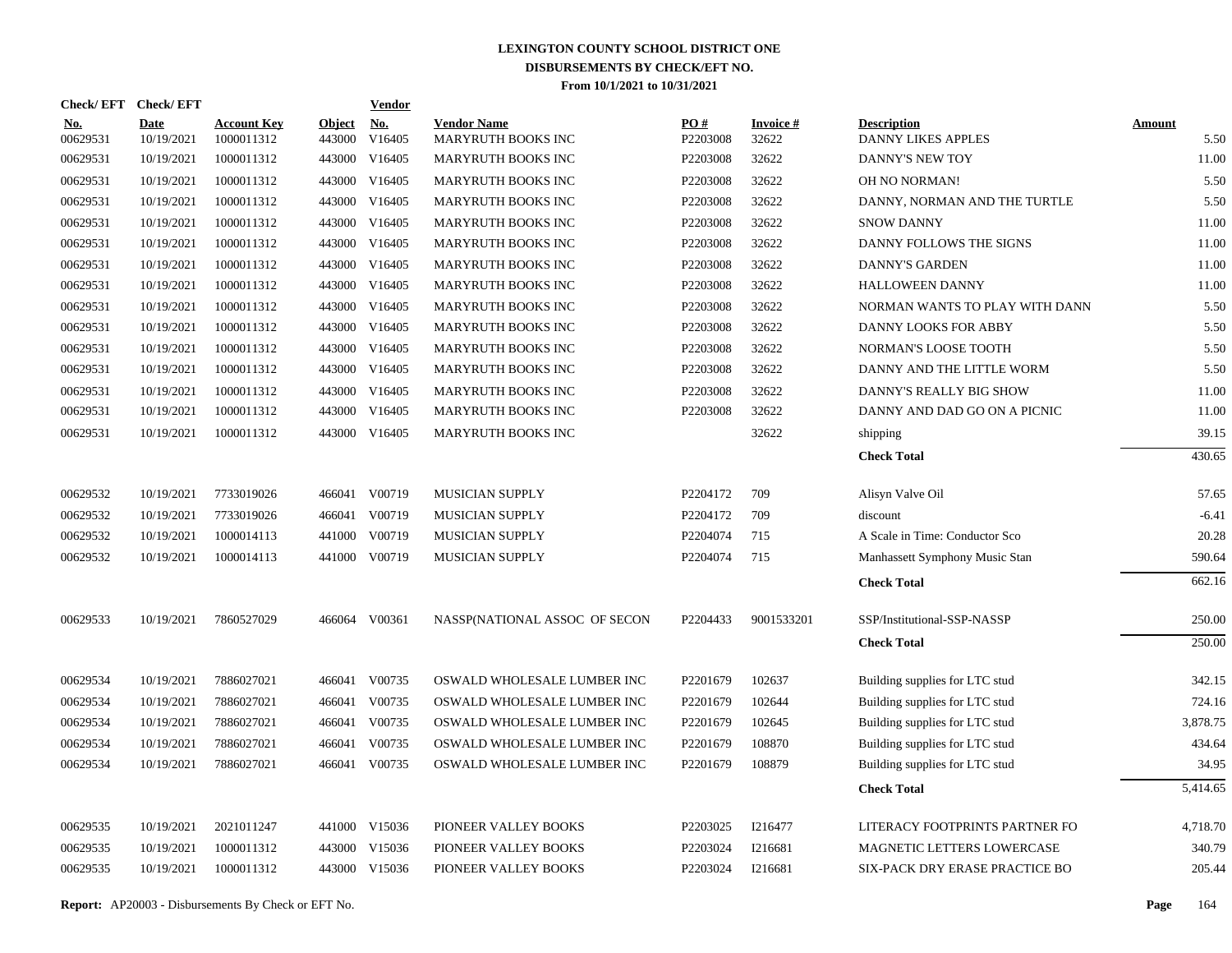| <b>Check/EFT</b>       | <b>Check/EFT</b>          |                                  |                         | <b>Vendor</b>        |                                            |                 |                               |                                                     |                         |
|------------------------|---------------------------|----------------------------------|-------------------------|----------------------|--------------------------------------------|-----------------|-------------------------------|-----------------------------------------------------|-------------------------|
| <u>No.</u><br>00629535 | <b>Date</b><br>10/19/2021 | <b>Account Key</b><br>1000011312 | <b>Object</b><br>443000 | <u>No.</u><br>V15036 | <b>Vendor Name</b><br>PIONEER VALLEY BOOKS | PO#<br>P2203024 | <b>Invoice</b> $#$<br>I216681 | <b>Description</b><br>SIX PACK MAGNETIC LETTER TRAY | <b>Amount</b><br>160.50 |
| 00629535               | 10/19/2021                | 1000011312                       |                         | 443000 V15036        | PIONEER VALLEY BOOKS                       | P2203024        | I216681                       | <b>VOWEL STRIP CARD - PACK OF 25</b>                | 12.84                   |
| 00629535               | 10/19/2021                | 1000011312                       |                         | 443000 V15036        | PIONEER VALLEY BOOKS                       | P2203024        | I216681                       | SENTENCE STRIPS PACKET OF 300                       | 21.38                   |
| 00629535               | 10/19/2021                | 1000011312                       |                         | 443000 V15036        | PIONEER VALLEY BOOKS                       | P2203024        | I216681                       | SINGLE SET TAKE-HOME BOOK BAGS                      | 176.55                  |
| 00629535               | 10/19/2021                | 1000011312                       |                         | 443000 V15036        | PIONEER VALLEY BOOKS                       | P2203024        | I216681                       | SINGLE STUDENT PUGS SET 1                           | 30.00                   |
| 00629535               | 10/19/2021                | 1000011312                       |                         | 443000 V15036        | PIONEER VALLEY BOOKS                       | P2203024        | I216681                       | SINGLE STUDENT LULU AND OTIS S                      | 32.00                   |
| 00629535               | 10/19/2021                | 1000011312                       |                         | 443000 V15036        | PIONEER VALLEY BOOKS                       | P2203024        | I216681                       | SINGLE STUDENT SET - LAP BOOKS                      | 32.00                   |
| 00629535               | 10/19/2021                | 1000011312                       |                         | 443000 V15036        | PIONEER VALLEY BOOKS                       | P2203024        | I216681                       | SINGLE STUDENT SET LAP BOOKS J                      | 40.00                   |
| 00629535               | 10/19/2021                | 1000011312                       |                         | 443000 V15036        | PIONEER VALLEY BOOKS                       | P2203024        | I216681                       | SINGLE STUDENT - PAWPRINTS NON                      | 22.00                   |
| 00629535               | 10/19/2021                | 1000011312                       |                         | 443000 V15036        | PIONEER VALLEY BOOKS                       | P2203024        | I216681                       | SINGLE STUDENT PRINCESS PIG SE                      | 32.00                   |
| 00629535               | 10/19/2021                | 1000011312                       |                         | 443000 V15036        | PIONEER VALLEY BOOKS                       | P2203024        | I216681                       | ABC BOOK BUNDLE                                     | 100.00                  |
| 00629535               | 10/19/2021                | 1000011312                       |                         | 443000 V15036        | PIONEER VALLEY BOOKS                       | P2203024        | I216681                       | MAGNETIC LETTERS UPPERCASE                          | 85.60                   |
| 00629535               | 10/19/2021                | 1000011312                       |                         | 443000 V15036        | PIONEER VALLEY BOOKS                       | P2203024        | I216681                       | Shipping                                            | 105.03                  |
|                        |                           |                                  |                         |                      |                                            |                 |                               | <b>Check Total</b>                                  | 6,114.83                |
| 00629536               | 10/19/2021                | 1000011320                       |                         | 434500 V15495        | PROJECT LEAD THE WAY INC                   | P2204427        | 295695                        | PLTW Gateway Participation -20                      | 950.00                  |
|                        |                           |                                  |                         |                      |                                            |                 |                               | <b>Check Total</b>                                  | 950.00                  |
| 00629537               | 10/19/2021                | 1000026405                       |                         | 434500 V13221        | RAPTOR TECHNOLOGIES LLC                    | P2201588        | <b>INV23987</b>               | Volunteer and Vendor Backgroun                      | 1,755.00                |
|                        |                           |                                  |                         |                      |                                            |                 |                               | <b>Check Total</b>                                  | 1,755.00                |
| 00629538               | 10/19/2021                | 7991027027                       |                         | 466041 EXXXXX        | Employee                                   |                 | 10.12.2021                    | Lab Supplies                                        | 59.13                   |
|                        |                           |                                  |                         |                      |                                            |                 |                               | <b>Check Total</b>                                  | 59.13                   |
| 00629539               | 10/19/2021                | 7860527029                       |                         | 466064 V01516        | SC ASSOCIATION FOR MIDDLE LEVE             | P2204434        | 2380                          | 2021/22 SCAMLE Membership (sch                      | 125.00                  |
|                        |                           |                                  |                         |                      |                                            |                 |                               | <b>Check Total</b>                                  | 125.00                  |
| 00629547               | 10/19/2021                | 2170312703                       |                         | 434500 V00132        | SC DEPARTMENT OF REVENUE (SALE             | P2202024        | 0000013433                    | SOCIAL SKILLS LICENSES - 1 YEA                      | 534.31                  |
| 00629547               | 10/19/2021                | 7745027038                       | 466041                  | V00132               | SC DEPARTMENT OF REVENUE (SALE             | P2202439        | 00015273                      | NF Exp. Overview color coded s                      | 38.64                   |
| 00629547               | 10/19/2021                | 7745027038                       |                         | 466041 V00132        | SC DEPARTMENT OF REVENUE (SALE             | P2202439        | 00015273                      | Frieght                                             | 2.32                    |
| 00629547               | 10/19/2021                | 1000025412                       | 441020                  | V00132               | SC DEPARTMENT OF REVENUE (SALE             | P2201830        | 0005969373                    | 30 x 30 Table Table (JR) page                       | 11.09                   |
| 00629547               | 10/19/2021                | 1000025412                       |                         | 441020 V00132        | SC DEPARTMENT OF REVENUE (SALE             | P2201830        | 0005969373                    | Carolina 4 section Locker page                      | 26.77                   |
| 00629547               | 10/19/2021                | 1000025412                       |                         | 441020 V00132        | SC DEPARTMENT OF REVENUE (SALE             | P2201830        | 0005969373                    | Sand & Water Table Page 134                         | 51.17                   |
| 00629547               | 10/19/2021                | 1000025412                       |                         | 441020 V00132        | SC DEPARTMENT OF REVENUE (SALE             | P2201830        | 0005969373                    | Carolina Large 5-shelf Book Di                      | 30.34                   |
| 00629547               | 10/19/2021                | 1000025423                       |                         | 441020 V00132        | SC DEPARTMENT OF REVENUE (SALE             | P2201830        | 0005969373                    | Carolina Laminate 36" Round Ta                      | 12.55                   |
| 00629547               | 10/19/2021                | 1000025423                       |                         | 441020 V00132        | SC DEPARTMENT OF REVENUE (SALE             | P2201830        | 0005969373                    | Sense of Place 30" Compartment                      | 146.17                  |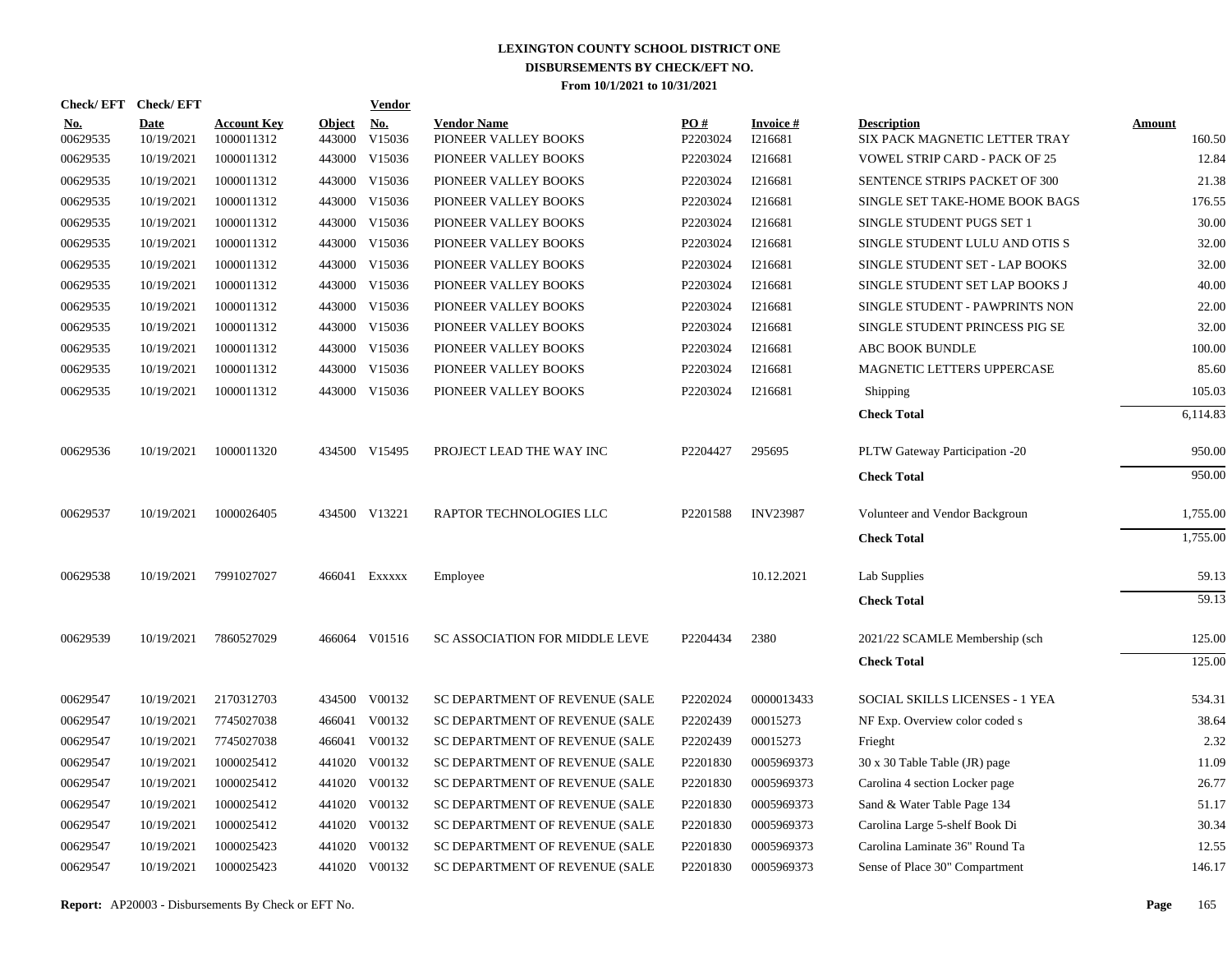|                        | Check/EFT Check/EFT       |                                  |                         | <b>Vendor</b> |                                                      |                 |                               |                                                     |                        |
|------------------------|---------------------------|----------------------------------|-------------------------|---------------|------------------------------------------------------|-----------------|-------------------------------|-----------------------------------------------------|------------------------|
| <b>No.</b><br>00629547 | <b>Date</b><br>10/19/2021 | <b>Account Key</b><br>1000025423 | <b>Object</b><br>441020 | No.<br>V00132 | <b>Vendor Name</b><br>SC DEPARTMENT OF REVENUE (SALE | PQ#<br>P2201830 | <b>Invoice#</b><br>0005969373 | <b>Description</b><br>Sense of Place Range and Sink | <b>Amount</b><br>56.64 |
| 00629547               | 10/19/2021                | 1000025423                       | 441020                  | V00132        | SC DEPARTMENT OF REVENUE (SALE                       | P2201830        | 0005969373                    | Sense of Place Refrigerator pa                      | 38.07                  |
| 00629547               | 10/19/2021                | 1000025423                       | 441020                  | V00132        | SC DEPARTMENT OF REVENUE (SALE                       | P2201830        | 0005969373                    | 30 x 30 Table Table (JR) page                       | 40.96                  |
| 00629547               | 10/19/2021                | 7809027046                       | 466041                  | V00132        | SC DEPARTMENT OF REVENUE (SALE                       | P2201641        | 00178                         | Cheer Bow - Solid White Grosgr                      | 10.50                  |
| 00629547               | 10/19/2021                | 7809027046                       | 466041                  | V00132        | SC DEPARTMENT OF REVENUE (SALE                       | P2201641        | 00178                         | Cheer Bow - Solid Navy Grosgra                      | 10.50                  |
| 00629547               | 10/19/2021                | 7809027046                       | 466041                  | V00132        | SC DEPARTMENT OF REVENUE (SALE                       | P2201641        | 00178                         | Cheer Bow - Solid Columbia Blu                      | 10.50                  |
| 00629547               | 10/19/2021                | 7809027046                       | 466041                  | V00132        | SC DEPARTMENT OF REVENUE (SALE                       | P2201641        | 00178                         | Cheer Bow - Custom Ombre Cheer                      | 42.00                  |
| 00629547               | 10/19/2021                | 3290011521                       | 441000                  | V00132        | SC DEPARTMENT OF REVENUE (SALE                       | P2201782        | 01801748                      | NUTRITION & WELL FOR LIFE 2019                      | 173.25                 |
| 00629547               | 10/19/2021                | 3290011521                       | 441000                  | V00132        | SC DEPARTMENT OF REVENUE (SALE                       | P2201782        | 01801748                      | SHIPPING CHARGE                                     | 7.21                   |
| 00629547               | 10/19/2021                | 1000011521                       | 441000                  | V00132        | SC DEPARTMENT OF REVENUE (SALE                       | P2200359        | 01808081                      | <b>FASHION MARKET * MERCH 2019 WO</b>               | 88.20                  |
| 00629547               | 10/19/2021                | 1000011521                       | 441000                  | V00132        | SC DEPARTMENT OF REVENUE (SALE                       | P2200359        | 01808081                      | <b>SHIPPING CHARGE</b>                              | 4.10                   |
| 00629547               | 10/19/2021                | 2042112403                       | 444500                  | V00132        | SC DEPARTMENT OF REVENUE (SALE                       | P2202614        | 0793663-IN                    | Visolux Digital HD                                  | 69.30                  |
| 00629547               | 10/19/2021                | 2042112403                       | 444500                  | V00132        | SC DEPARTMENT OF REVENUE (SALE                       | P2202614        | 0793663-IN                    | Freight                                             | 1.17                   |
| 00629547               | 10/19/2021                | 1000021316                       | 441000                  | V00132        | SC DEPARTMENT OF REVENUE (SALE                       | P2202480        | 0850982-IN                    | 3g foil packs (144 ct)                              | 0.61                   |
| 00629547               | 10/19/2021                | 1000021316                       | 441000                  | V00132        | SC DEPARTMENT OF REVENUE (SALE                       | P2202480        | 0850982-IN                    | child size disposable face mas                      | 9.77                   |
| 00629547               | 10/19/2021                | 1000021316                       | 441000                  | V00132        | SC DEPARTMENT OF REVENUE (SALE                       | P2202480        | 0850982-IN                    | Shipping                                            | 0.91                   |
| 00629547               | 10/19/2021                | 1000025204                       | 464000                  | V00132        | SC DEPARTMENT OF REVENUE (SALE                       |                 | 09.21.DISCOUNT                | Use tax Sept 2021                                   | $-1,218.00$            |
| 00629547               | 10/19/2021                | 1000011415                       | 441000                  | V00132        | SC DEPARTMENT OF REVENUE (SALE                       | P2202814        | 1050765                       | Habits of a successful choral                       | 27.86                  |
| 00629547               | 10/19/2021                | 1000011415                       | 441000                  | V00132        | SC DEPARTMENT OF REVENUE (SALE                       | P2202814        | 1050765                       | shipping                                            | 1.72                   |
| 00629547               | 10/19/2021                | 7886027023                       | 466041                  | V00132        | SC DEPARTMENT OF REVENUE (SALE                       | P2202719        | 112394                        | 24" X 50' INKJET                                    | 24.85                  |
| 00629547               | 10/19/2021                | 7886027023                       | 466041                  | V00132        | SC DEPARTMENT OF REVENUE (SALE                       | P2202719        | 112394                        | DURABLE MATTE POLY                                  | 9.59                   |
| 00629547               | 10/19/2021                | 7886027023                       | 466041                  | V00132        | SC DEPARTMENT OF REVENUE (SALE                       | P2202719        | 112394                        | <b>BANNER END TABS, ADHESIVE</b>                    | 1.61                   |
| 00629547               | 10/19/2021                | 7886027023                       | 466041                  | V00132        | SC DEPARTMENT OF REVENUE (SALE                       | P2202719        | 112394                        | <b>BANNER HANGING ROPE</b>                          | 1.68                   |
| 00629547               | 10/19/2021                | 7886027023                       | 466041                  | V00132        | SC DEPARTMENT OF REVENUE (SALE                       | P2202719        | 112394                        | SHIPPING AND HANDLING                               | 3.17                   |
| 00629547               | 10/19/2021                | 7946027013                       | 466041                  | V00132        | SC DEPARTMENT OF REVENUE (SALE                       | P2201815        | 114455                        | 561-B: One Piece Tight Leg Uni                      | 146.51                 |
| 00629547               | 10/19/2021                | 7946027013                       | 466041                  | V00132        | SC DEPARTMENT OF REVENUE (SALE                       | P2201815        | 114455                        | <b>Shipping Charge</b>                              | 3.85                   |
| 00629547               | 10/19/2021                | 2042112703                       | 441000                  | V00132        | SC DEPARTMENT OF REVENUE (SALE                       | P2201182        | 118342711001                  | Books per attached list - Stud                      | 1,626.12               |
| 00629547               | 10/19/2021                | 2042112703                       |                         | 441000 V00132 | SC DEPARTMENT OF REVENUE (SALE                       | P2201182        | 118343048001                  | Books per attached list - Stud                      | 2,313.35               |
| 00629547               | 10/19/2021                | 2042112703                       |                         | 441000 V00132 | SC DEPARTMENT OF REVENUE (SALE                       | P2201889        | 118606146001                  | Shipping                                            | 4.83                   |
| 00629547               | 10/19/2021                | 1000011444                       |                         | 441000 V00132 | SC DEPARTMENT OF REVENUE (SALE                       | P2202266        | 119660049001                  | MURPHY   5 STEPS TO A 5: AP U.                      | 75.60                  |
| 00629547               | 10/19/2021                | 1000011444                       |                         | 441000 V00132 | SC DEPARTMENT OF REVENUE (SALE                       | P2202266        | 119660049001                  | Shipping                                            | 7.31                   |
| 00629547               | 10/19/2021                | 7743019044                       | 466041                  | V00132        | SC DEPARTMENT OF REVENUE (SALE                       | P2202266        | 119660049001                  | MAITLAND   5 STEPS TO A 5: AP                       | 94.50                  |
| 00629547               | 10/19/2021                | 7743019044                       | 466041                  | V00132        | SC DEPARTMENT OF REVENUE (SALE                       | P2202266        | 119660049001                  | LAMB   5 STEPS TO A 5: AP U.S.                      | 9.45                   |
| 00629547               | 10/19/2021                | 7743019044                       | 466041                  | V00132        | SC DEPARTMENT OF REVENUE (SALE                       | P2202266        | 119660049001                  | Shipping                                            | 11.25                  |
| 00629547               | 10/19/2021                | 1000011303                       | 434500                  | V00132        | SC DEPARTMENT OF REVENUE (SALE                       | P2203291        | 1253980                       | TF-00287-01508 - Drama Teacher                      | 354.31                 |
| 00629547               | 10/19/2021                | 3260011303                       |                         | 441000 V00132 | SC DEPARTMENT OF REVENUE (SALE                       | P2201531        | 12727364                      | Shipping Charge of 12% of orde                      | 9.31                   |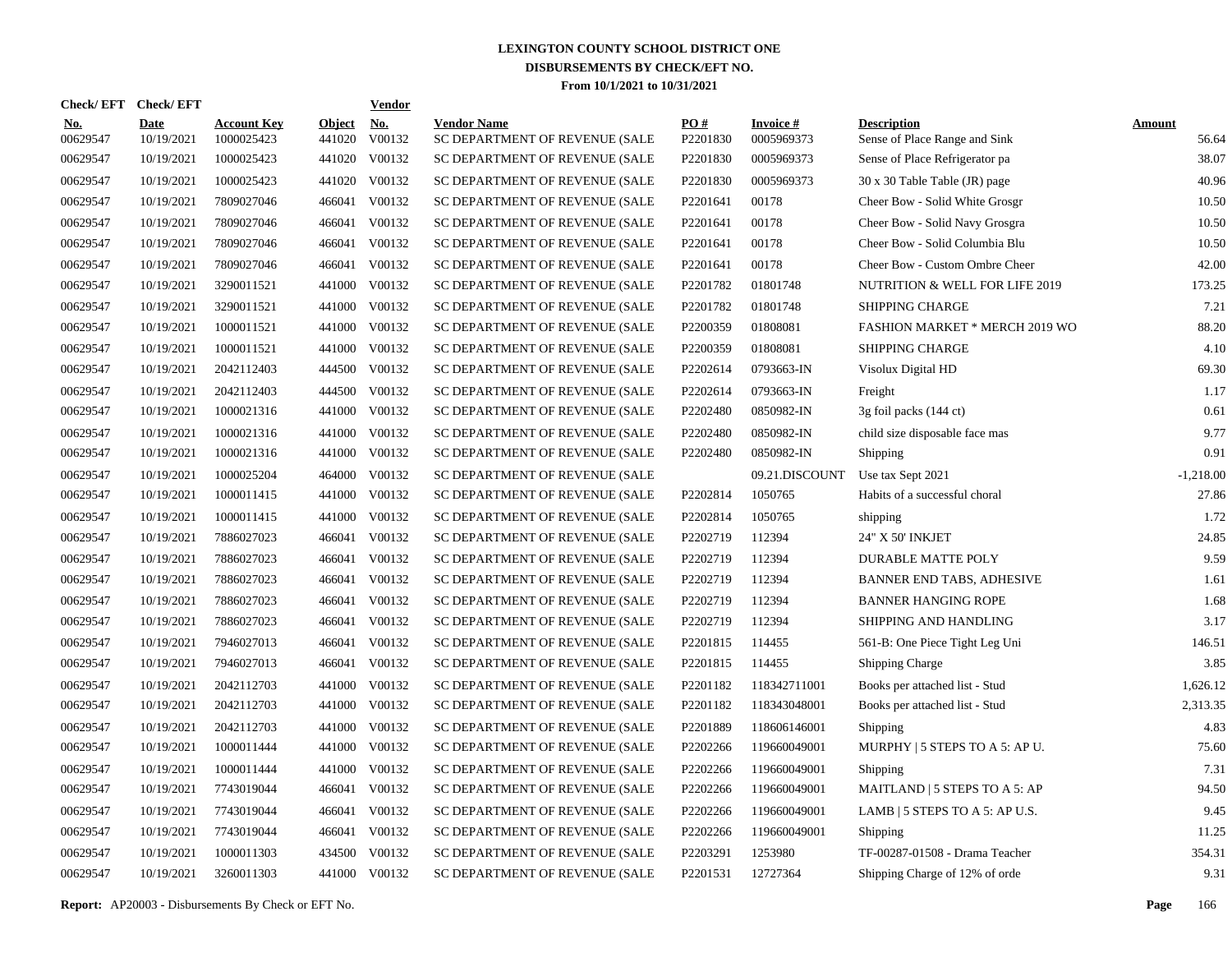|                        | Check/EFT Check/EFT       |                                  |                         | <b>Vendor</b> |                                                      |                 |                             |                                                  |                       |
|------------------------|---------------------------|----------------------------------|-------------------------|---------------|------------------------------------------------------|-----------------|-----------------------------|--------------------------------------------------|-----------------------|
| <u>No.</u><br>00629547 | <b>Date</b><br>10/19/2021 | <b>Account Key</b><br>3260011303 | <b>Object</b><br>441000 | No.<br>V00132 | <b>Vendor Name</b><br>SC DEPARTMENT OF REVENUE (SALE | PO#<br>P2201531 | <b>Invoice#</b><br>12729168 | <b>Description</b><br>Weather, Climate, Water SE | <b>Amount</b><br>1.93 |
| 00629547               | 10/19/2021                | 3260011303                       | 441000                  | V00132        | SC DEPARTMENT OF REVENUE (SALE                       | P2201531        | 12729168                    | Weather, Climate Spanish SE                      | 1.93                  |
| 00629547               | 10/19/2021                | 3260011303                       | 441000                  | V00132        | SC DEPARTMENT OF REVENUE (SALE                       | P2201531        | 12729168                    | Sound Waves Spanish SE                           | 0.25                  |
| 00629547               | 10/19/2021                | 3260011303                       | 441000                  | V00132        | SC DEPARTMENT OF REVENUE (SALE                       | P2201531        | 12729168                    | Sound Waves SE                                   | 0.24                  |
| 00629547               | 10/19/2021                | 3260011303                       | 441000                  | V00132        | SC DEPARTMENT OF REVENUE (SALE                       | P2201531        | 12729168                    | Metabolic Reaction Spanish SE                    | 1.93                  |
| 00629547               | 10/19/2021                | 3260011303                       | 441000                  | V00132        | SC DEPARTMENT OF REVENUE (SALE                       | P2201531        | 12729168                    | Thermal Energy Spanish SE                        | 1.93                  |
| 00629547               | 10/19/2021                | 3260011303                       | 441000                  | V00132        | SC DEPARTMENT OF REVENUE (SALE                       | P2201531        | 12729168                    | <b>Contact Forces Spanish SE</b>                 | 4.83                  |
| 00629547               | 10/19/2021                | 3260011303                       | 441000                  | V00132        | SC DEPARTMENT OF REVENUE (SALE                       | P2201531        | 12729168                    | Chem Reactions (A) Spanish SE                    | 3.14                  |
| 00629547               | 10/19/2021                | 7740019041                       | 466041                  | V00132        | SC DEPARTMENT OF REVENUE (SALE                       | P2202411        | 12759642                    | Shipping and Handling                            | 6.51                  |
| 00629547               | 10/19/2021                | 3260011303                       | 441000                  | V00132        | SC DEPARTMENT OF REVENUE (SALE                       | P2201531        | 12759820                    | Thermal Energy TE                                | 6.13                  |
| 00629547               | 10/19/2021                | 2042112603                       | 441000                  | V00132        | SC DEPARTMENT OF REVENUE (SALE                       | P2201877        | 1304918                     | Language Theatre Books & Artic                   | 217.00                |
| 00629547               | 10/19/2021                | 2042112603                       | 441000                  | V00132        | SC DEPARTMENT OF REVENUE (SALE                       | P2201877        | 1304918                     | Shipping                                         | 10.32                 |
| 00629547               | 10/19/2021                | 7887083527                       |                         | 466041 V00132 | SC DEPARTMENT OF REVENUE (SALE                       | P2203070        | 13768                       | Female Suits                                     | 99.40                 |
| 00629547               | 10/19/2021                | 7887083527                       | 466041                  | V00132        | SC DEPARTMENT OF REVENUE (SALE                       | P2203070        | 13768                       | Jammer Suits                                     | 32.13                 |
| 00629547               | 10/19/2021                | 7887083527                       | 466041                  | V00132        | SC DEPARTMENT OF REVENUE (SALE                       | P2203070        | 13768                       | Freight                                          | 1.05                  |
| 00629547               | 10/19/2021                | 2042212703                       | 441000                  | V00132        | SC DEPARTMENT OF REVENUE (SALE                       | P2203093        | 141031                      | A SENTENCE A DAY                                 | 22.75                 |
| 00629547               | 10/19/2021                | 2042212703                       | 441000                  | V00132        | SC DEPARTMENT OF REVENUE (SALE                       | P2203093        | 141031                      | KINDERGARTEN - GETTING READY T                   | 43.75                 |
| 00629547               | 10/19/2021                | 2042212703                       | 441000                  | V00132        | SC DEPARTMENT OF REVENUE (SALE                       | P2203093        | 141031                      | <b>GRADE 1 - GETTING READY TO WRI</b>            | 26.25                 |
| 00629547               | 10/19/2021                | 2042212703                       | 441000                  | V00132        | SC DEPARTMENT OF REVENUE (SALE                       | P2203093        | 141031                      | <b>GRADE 2 NARRATIVE WRITING GUID</b>            | 17.50                 |
| 00629547               | 10/19/2021                | 2042212703                       | 441000                  | V00132        | SC DEPARTMENT OF REVENUE (SALE                       | P2203093        | 141031                      | <b>GRADE 2 INFORMATIONAL/EXPOSITO</b>            | 17.50                 |
| 00629547               | 10/19/2021                | 1000011427                       | 441000                  | V00132        | SC DEPARTMENT OF REVENUE (SALE                       | P2200854        | 1559952                     | HOLGA WHITE FILM CAMERA                          | 9.45                  |
| 00629547               | 10/19/2021                | 7887077011                       | 466041                  | V00132        | SC DEPARTMENT OF REVENUE (SALE                       | P2202442        | 15651                       | Longsleeve 2 color front 1 col                   | 33.08                 |
| 00629547               | 10/19/2021                | 7887077011                       | 466041                  | V00132        | SC DEPARTMENT OF REVENUE (SALE                       | P2202442        | 15651                       | Short sleeve tees                                | 27.87                 |
| 00629547               | 10/19/2021                | 7887077011                       | 466041                  | V00132        | SC DEPARTMENT OF REVENUE (SALE                       | P2202442        | 15651                       | screen fee                                       | 2.10                  |
| 00629547               | 10/19/2021                | 1000011411                       | 441000                  | V00132        | SC DEPARTMENT OF REVENUE (SALE                       | P2201566        | 1569834                     | Arista-II RC Lustre Inkjet Pap                   | 5.18                  |
| 00629547               | 10/19/2021                | 3290011521                       | 434500                  | V00132        | SC DEPARTMENT OF REVENUE (SALE                       | P2202006        | 16018                       | 1-YEAR RENEWAL FOR AB TUTOR SU                   | 105.00                |
| 00629547               | 10/19/2021                | 7733027015                       | 466041                  | V00132        | SC DEPARTMENT OF REVENUE (SALE                       | P2201647        | 1733886                     | VIC FIRTH KEYBOARD MALLET BAGS                   | 23.23                 |
| 00629547               | 10/19/2021                | 3280011521                       | 441000                  | V00132        | SC DEPARTMENT OF REVENUE (SALE                       | P2201058        | 189347                      | <b>ESSENTIALS 7 EXAM PREP</b>                    | 2.45                  |
| 00629547               | 10/19/2021                | 3280011521                       | 441000                  | V00132        | SC DEPARTMENT OF REVENUE (SALE                       | P2201058        | 189347                      | <b>ESSENTIALS 7 COURSE WORKBOOK</b>              | 2.66                  |
| 00629547               | 10/19/2021                | 3280011521                       | 441000                  | V00132        | SC DEPARTMENT OF REVENUE (SALE                       | P2201058        | 189347                      | <b>ESSENTIALS 7 SKILL VIDEO SERIE</b>            | 27.93                 |
| 00629547               | 10/19/2021                | 2170411203                       | 434500                  | V00132        | SC DEPARTMENT OF REVENUE (SALE                       | P2202797        | 2021-49584                  | Student Licenses 08/04/2021-07                   | 1,401.61              |
| 00629547               | 10/19/2021                | 2170411203                       | 434500                  | V00132        | SC DEPARTMENT OF REVENUE (SALE                       | P2202797        | 2021-49585                  | <b>Student Licenses (GES)</b>                    | 145.95                |
| 00629547               | 10/19/2021                | 2170413903                       | 434500                  | V00132        | SC DEPARTMENT OF REVENUE (SALE                       | P2202797        | 2021-49586                  | Student Licenses (4K)                            | 166.90                |
| 00629547               | 10/19/2021                | 3400013903                       | 441000                  | V00132        | SC DEPARTMENT OF REVENUE (SALE                       | P2202491        | 2023832                     | Second Step EL SEL Classroom K                   | 160.65                |
| 00629547               | 10/19/2021                | 7770027011                       | 466041                  | V00132        | SC DEPARTMENT OF REVENUE (SALE                       | P2202650        | 206576                      | 3/8" Flat Tubular Breakaway La                   | 37.80                 |
| 00629547               | 10/19/2021                | 7770027011                       |                         | 466041 V00132 | SC DEPARTMENT OF REVENUE (SALE                       | P2202650        | 206576                      | Shipping                                         | 2.47                  |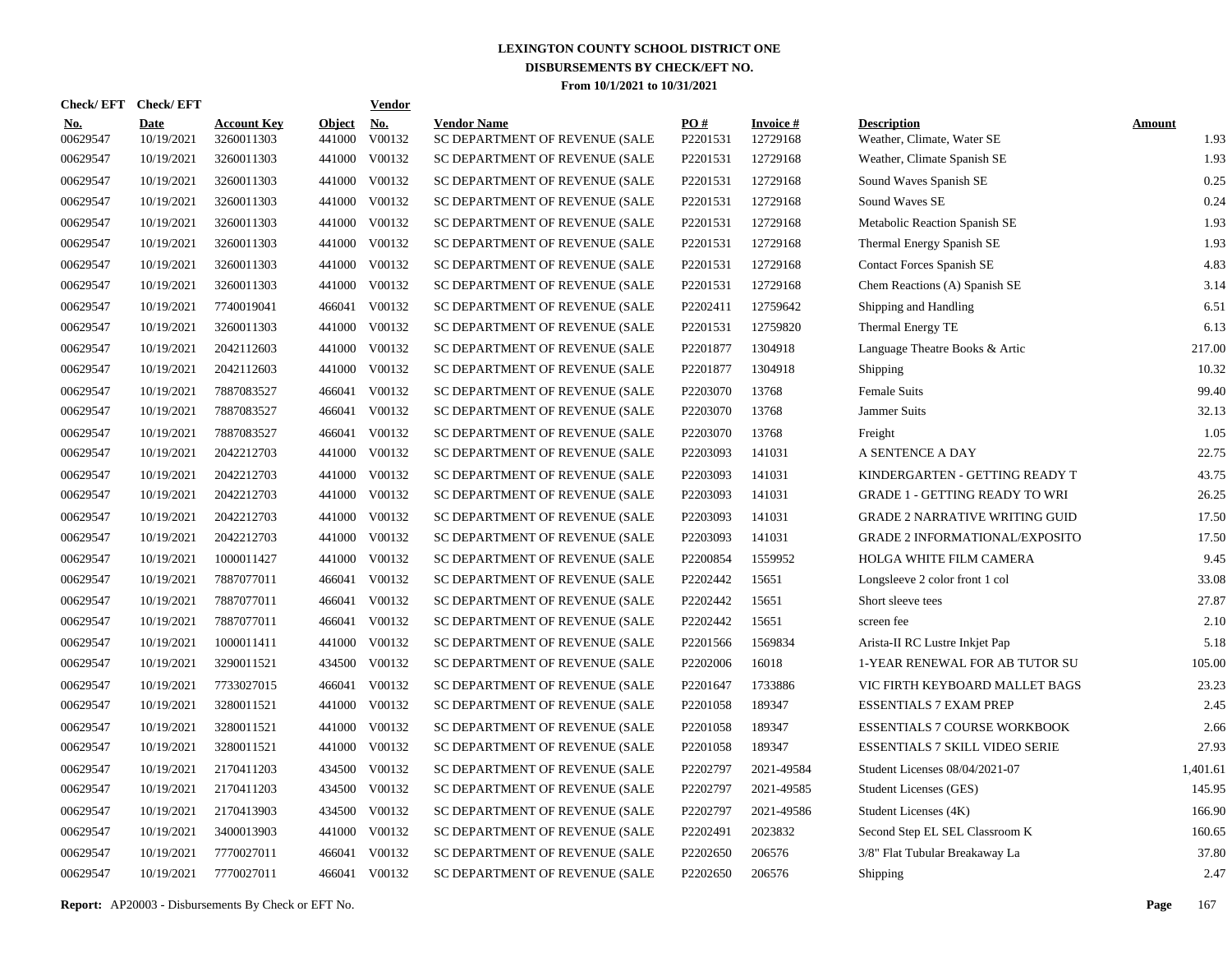|                        |                           |                                  |                         | <b>Vendor</b> |                                                                                                                                                                                                                                                                                                                                                                                                                                                                       |                      |                           |                                                      |                        |
|------------------------|---------------------------|----------------------------------|-------------------------|---------------|-----------------------------------------------------------------------------------------------------------------------------------------------------------------------------------------------------------------------------------------------------------------------------------------------------------------------------------------------------------------------------------------------------------------------------------------------------------------------|----------------------|---------------------------|------------------------------------------------------|------------------------|
| <u>No.</u><br>00629547 | <b>Date</b><br>10/19/2021 | <b>Account Key</b><br>3290011521 | <b>Object</b><br>454500 | No.<br>V00132 | <b>Vendor Name</b><br>SC DEPARTMENT OF REVENUE (SALE                                                                                                                                                                                                                                                                                                                                                                                                                  | PO#<br>P2111272      | <b>Invoice#</b><br>210454 | <b>Description</b><br>SERVICE PLAN-V100 ANNUAL AGREE | <b>Amount</b><br>86.38 |
| 00629547               | 10/19/2021                | 1000026693                       |                         | V00132        | SC DEPARTMENT OF REVENUE (SALE                                                                                                                                                                                                                                                                                                                                                                                                                                        | P2201845             | 214159                    | Kami District Plan                                   | 2,428.65               |
| 00629547               | 10/19/2021                | 3290011521                       |                         | V00132        | SC DEPARTMENT OF REVENUE (SALE                                                                                                                                                                                                                                                                                                                                                                                                                                        | P2203345             | 21903                     | UNLIMITED HS SITE LICENSE                            | 2,730.00               |
| 00629547               | 10/19/2021                | 3290011521                       |                         | V00132        | SC DEPARTMENT OF REVENUE (SALE                                                                                                                                                                                                                                                                                                                                                                                                                                        | P2203345             | 21903                     | <b>GOLD HS SITE LICENSE RENEWAL</b>                  | 1,890.00               |
| 00629547               | 10/19/2021                | 1000026693                       |                         |               | SC DEPARTMENT OF REVENUE (SALE                                                                                                                                                                                                                                                                                                                                                                                                                                        | P2202885             | 2310090                   | ANNUAL SUBSCRIPTION FEE FOR MA                       | 41.65                  |
| 00629547               | 10/19/2021                | 7743019044                       | 466041                  | V00132        | SC DEPARTMENT OF REVENUE (SALE                                                                                                                                                                                                                                                                                                                                                                                                                                        | P2202716             | 239396                    | <b>Standard Shipping</b>                             | 4.18                   |
| 00629547               | 10/19/2021                | 7743019025                       | 466041                  | V00132        | SC DEPARTMENT OF REVENUE (SALE                                                                                                                                                                                                                                                                                                                                                                                                                                        | P2202862             | 248523                    | Set of 9x12 Double Sided Blank                       | 86.63                  |
| 00629547               | 10/19/2021                | 7932027037                       |                         | V00132        | SC DEPARTMENT OF REVENUE (SALE                                                                                                                                                                                                                                                                                                                                                                                                                                        | P2202931             | 263970                    | Feradyne                                             | 30.80                  |
| 00629547               | 10/19/2021                | 2042112703                       |                         |               | SC DEPARTMENT OF REVENUE (SALE                                                                                                                                                                                                                                                                                                                                                                                                                                        | P2201029             | 29521                     | LAUNCHPAD TEACHER GUIDE SET                          | 62.79                  |
| 00629547               | 10/19/2021                | 2042112703                       |                         |               | SC DEPARTMENT OF REVENUE (SALE                                                                                                                                                                                                                                                                                                                                                                                                                                        | P2201029             | 29521                     | COUNTDOWN CLASSROOM SETUP - 20                       | 62.93                  |
| 00629547               | 10/19/2021                | 2042112703                       |                         |               | SC DEPARTMENT OF REVENUE (SALE                                                                                                                                                                                                                                                                                                                                                                                                                                        | P2201029             | 29521                     | COUNTDOWN LESSON PLAN TEACHER                        | 78.75                  |
| 00629547               | 10/19/2021                | 2042112703                       |                         |               | SC DEPARTMENT OF REVENUE (SALE                                                                                                                                                                                                                                                                                                                                                                                                                                        | P2201029             | 29521                     | BLAST FOUNDATIONS CLASSROOM SE                       | 78.33                  |
| 00629547               | 10/19/2021                | 2042112703                       |                         |               | SC DEPARTMENT OF REVENUE (SALE                                                                                                                                                                                                                                                                                                                                                                                                                                        | P2201029             | 29521                     | BLAST FOUNDATIONS CLASSROOM SE                       | 78.33                  |
| 00629547               | 10/19/2021                | 2042112703                       |                         |               | SC DEPARTMENT OF REVENUE (SALE                                                                                                                                                                                                                                                                                                                                                                                                                                        | P2201029             | 29521                     | <b>BLAST FOUNDATION TEACHER'S GUI</b>                | 78.75                  |
| 00629547               | 10/19/2021                | 2042112703                       |                         |               | SC DEPARTMENT OF REVENUE (SALE                                                                                                                                                                                                                                                                                                                                                                                                                                        | P2201029             | 29521                     | HD WORD CLASSROOM SETUP, FOUND                       | 94.43                  |
| 00629547               | 10/19/2021                | 2042112703                       |                         |               | SC DEPARTMENT OF REVENUE (SALE                                                                                                                                                                                                                                                                                                                                                                                                                                        | P2201029             | 29521                     | HD WORD LESSON PLAN                                  | 62.79                  |
| 00629547               | 10/19/2021                | 2042112703                       |                         |               | SC DEPARTMENT OF REVENUE (SALE                                                                                                                                                                                                                                                                                                                                                                                                                                        | P2201029             | 29521                     | Shipping                                             | 59.71                  |
| 00629547               | 10/19/2021                | 1000011427                       |                         |               | SC DEPARTMENT OF REVENUE (SALE                                                                                                                                                                                                                                                                                                                                                                                                                                        | P2201197             | 305599                    | Disorder Detectives Classroom                        | 12.74                  |
| 00629547               | 10/19/2021                | 1000011427                       |                         |               | SC DEPARTMENT OF REVENUE (SALE                                                                                                                                                                                                                                                                                                                                                                                                                                        | P2201197             | 305599                    | Exploring Your Own Enteric Coa                       | 4.55                   |
| 00629547               | 10/19/2021                | 1000011427                       |                         |               | SC DEPARTMENT OF REVENUE (SALE                                                                                                                                                                                                                                                                                                                                                                                                                                        | P2201197             | 305599                    | Natural Skeletal Structures -                        | 14.35                  |
| 00629547               | 10/19/2021                | 1000011427                       |                         |               | SC DEPARTMENT OF REVENUE (SALE                                                                                                                                                                                                                                                                                                                                                                                                                                        | P2201197             | 305599                    | PLTW Blood Disorder Slides by                        | 6.23                   |
| 00629547               | 10/19/2021                | 1000011427                       |                         |               | SC DEPARTMENT OF REVENUE (SALE                                                                                                                                                                                                                                                                                                                                                                                                                                        | P2201197             | 305599                    | PLTW Custom Blood Evidence Kit                       | 10.43                  |
| 00629547               | 10/19/2021                | 1000011427                       |                         |               | SC DEPARTMENT OF REVENUE (SALE                                                                                                                                                                                                                                                                                                                                                                                                                                        | P2201197             | 305599                    | PLTW Custom Microbiology Kit b                       | 62.79                  |
| 00629547               | 10/19/2021                | 1000011427                       |                         |               | SC DEPARTMENT OF REVENUE (SALE                                                                                                                                                                                                                                                                                                                                                                                                                                        | P2201197             | 305599                    | PLTW Histology Slides by Ward'                       | 3.85                   |
| 00629547               | 10/19/2021                | 1000011427                       |                         |               | SC DEPARTMENT OF REVENUE (SALE                                                                                                                                                                                                                                                                                                                                                                                                                                        | P2201197             | 305599                    | PLTW Toxicology Lab by Ward's                        | 13.86                  |
| 00629547               | 10/19/2021                | 2250018803                       |                         |               | SC DEPARTMENT OF REVENUE (SALE                                                                                                                                                                                                                                                                                                                                                                                                                                        | P <sub>2201450</sub> | 3186                      | K12 Insights Survey System                           | 1,530.90               |
| 00629547               | 10/19/2021                | 1000011312                       |                         | V00132        | SC DEPARTMENT OF REVENUE (SALE                                                                                                                                                                                                                                                                                                                                                                                                                                        | P2203011             | 32623                     | <b>SHIPPING</b>                                      | 1.35                   |
| 00629547               | 10/19/2021                | 7743019033                       |                         |               | SC DEPARTMENT OF REVENUE (SALE                                                                                                                                                                                                                                                                                                                                                                                                                                        | P2202986             | 33350-1                   | Quaver's SC 6-8 Curriculum Res                       | 58.80                  |
| 00629547               | 10/19/2021                | 7743019033                       |                         | V00132        | SC DEPARTMENT OF REVENUE (SALE                                                                                                                                                                                                                                                                                                                                                                                                                                        | P2202986             | 33350-1                   | Quaver's SC 2-5 Curriculum Res                       | 78.40                  |
| 00629547               | 10/19/2021                | 2170312703                       |                         | V00132        | SC DEPARTMENT OF REVENUE (SALE                                                                                                                                                                                                                                                                                                                                                                                                                                        | P2202025             | 3345                      | JumpRope Initial Setup Package                       | 140.00                 |
| 00629547               | 10/19/2021                | 2170312703                       |                         | V00132        | SC DEPARTMENT OF REVENUE (SALE                                                                                                                                                                                                                                                                                                                                                                                                                                        | P2202025             | 3345                      | JumpRope Gradebook                                   | 210.00                 |
| 00629547               | 10/19/2021                | 1000011314                       |                         | V00132        | SC DEPARTMENT OF REVENUE (SALE                                                                                                                                                                                                                                                                                                                                                                                                                                        | P2203111             | 34378                     | Shipping and Handling                                | 1.40                   |
| 00629547               | 10/19/2021                | 1000014127                       | 441000                  | V00132        | SC DEPARTMENT OF REVENUE (SALE                                                                                                                                                                                                                                                                                                                                                                                                                                        | P2202619             | 363544831                 | <b>SHIPPING</b>                                      | 2.03                   |
| 00629547               | 10/19/2021                | 1000011303                       |                         | V00132        | SC DEPARTMENT OF REVENUE (SALE                                                                                                                                                                                                                                                                                                                                                                                                                                        | P2111400             | 37173                     | <b>Shipping Charges</b>                              | 0.73                   |
| 00629547               | 10/19/2021                | 1000011131                       | 441000                  | V00132        | SC DEPARTMENT OF REVENUE (SALE                                                                                                                                                                                                                                                                                                                                                                                                                                        | P2202695             | 37358                     | <b>SHIPPING</b>                                      | 0.14                   |
| 00629547               | 10/19/2021                | 7929027231                       |                         |               | SC DEPARTMENT OF REVENUE (SALE                                                                                                                                                                                                                                                                                                                                                                                                                                        | P2202695             | 37358                     | <b>SHIPPING</b>                                      | 0.73                   |
|                        |                           | Check/EFT Check/EFT              |                         |               | 434500<br>434500<br>434500<br>434500 V00132<br>466041<br>441000 V00132<br>441000 V00132<br>441000 V00132<br>441000 V00132<br>441000 V00132<br>441000 V00132<br>441000 V00132<br>441000 V00132<br>441000 V00132<br>441010 V00132<br>441010 V00132<br>441010 V00132<br>441010 V00132<br>441010 V00132<br>441010 V00132<br>441010 V00132<br>441010 V00132<br>434500 V00132<br>443000<br>466037 V00132<br>466037<br>434500<br>434500<br>441000<br>441000<br>466041 V00132 |                      |                           |                                                      |                        |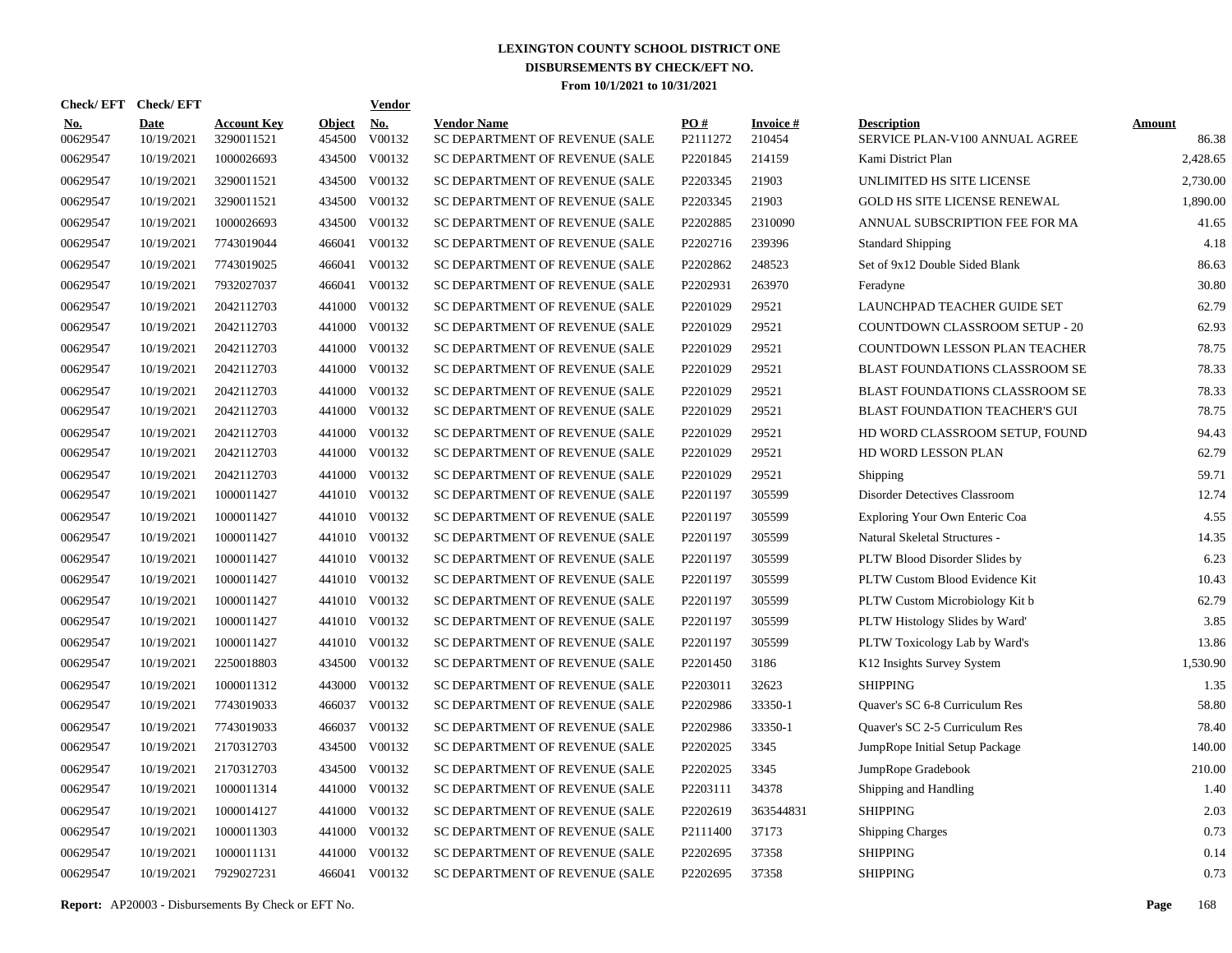| <b>Check/EFT</b>       | <b>Check/EFT</b>          |                                  |                         | <b>Vendor</b> |                                                      |                 |                           |                                                     |                        |
|------------------------|---------------------------|----------------------------------|-------------------------|---------------|------------------------------------------------------|-----------------|---------------------------|-----------------------------------------------------|------------------------|
| <u>No.</u><br>00629547 | <b>Date</b><br>10/19/2021 | <b>Account Key</b><br>7749027011 | <b>Object</b><br>466041 | No.<br>V00132 | <b>Vendor Name</b><br>SC DEPARTMENT OF REVENUE (SALE | PO#<br>P2202799 | <b>Invoice#</b><br>385000 | <b>Description</b><br>Blank Clear Hang Tag, pack of | <b>Amount</b><br>15.12 |
| 00629547               | 10/19/2021                | 7749027011                       | 466041                  | V00132        | SC DEPARTMENT OF REVENUE (SALE                       | P2202799        | 385000                    | Shipping                                            | 1.05                   |
| 00629547               | 10/19/2021                | 7749027011                       | 466041                  | V00132        | SC DEPARTMENT OF REVENUE (SALE                       | P2202649        | 385290                    | 2021-2022 Staff Parking Permit                      | 21.21                  |
| 00629547               | 10/19/2021                | 7749027011                       | 466041                  | V00132        | SC DEPARTMENT OF REVENUE (SALE                       | P2202649        | 385290                    | <b>Shipping</b>                                     | 1.75                   |
| 00629547               | 10/19/2021                | 1000011138                       | 441000                  | V00132        | SC DEPARTMENT OF REVENUE (SALE                       | P2202343        | 38801                     | WIDA Screener for Kindergarten                      | 2.87                   |
| 00629547               | 10/19/2021                | 1000011138                       | 441000                  | V00132        | SC DEPARTMENT OF REVENUE (SALE                       | P2202343        | 38801                     | Shipping                                            | 0.98                   |
| 00629547               | 10/19/2021                | 1000022403                       | 441000                  | V00132        | SC DEPARTMENT OF REVENUE (SALE                       | P2201215        | 4147996                   | Everything You Need to Ace Com                      | 18.98                  |
| 00629547               | 10/19/2021                | 3260011303                       | 434500                  | V00132        | SC DEPARTMENT OF REVENUE (SALE                       | P2202247        | 4174146                   | 4 Webinars: Introduction to Gi                      | 112.00                 |
| 00629547               | 10/19/2021                | 3260011303                       | 434500                  | V00132        | SC DEPARTMENT OF REVENUE (SALE                       | P2202247        | 4174146                   | 4 Gizmos teacher license for a                      | 245.00                 |
| 00629547               | 10/19/2021                | 1000011521                       | 441000                  | V00132        | SC DEPARTMENT OF REVENUE (SALE                       | P2200348        | 421101711                 | PRACTIMASK AD/CH CLUB 20-PK                         | 7.97                   |
| 00629547               | 10/19/2021                | 1000011521                       | 441000                  | V00132        | SC DEPARTMENT OF REVENUE (SALE                       | P2200348        | 421101711                 | WNL INFANT PRACTIMASK 10-PK                         | 8.30                   |
| 00629547               | 10/19/2021                | 1000011521                       | 441000                  | V00132        | SC DEPARTMENT OF REVENUE (SALE                       | P2200348        | 421101711                 | <b>AED PRACTI-TRAINER</b>                           | 65.81                  |
| 00629547               | 10/19/2021                | 1000026693                       | 434500                  | V00132        | SC DEPARTMENT OF REVENUE (SALE                       | P2202029        | 4318368                   | SHIPPING AND HANDLING                               | 75.26                  |
| 00629547               | 10/19/2021                | 1000011444                       | 441000                  | V00132        | SC DEPARTMENT OF REVENUE (SALE                       | P2201705        | 4540099                   | Magnetism Journal                                   | 83.83                  |
| 00629547               | 10/19/2021                | 1000011444                       | 441000                  | V00132        | SC DEPARTMENT OF REVENUE (SALE                       | P2201705        | 4540099                   | Setup Fee                                           | 2.80                   |
| 00629547               | 10/19/2021                | 2170416103                       | 434500                  | V00132        | SC DEPARTMENT OF REVENUE (SALE                       | P2201911        | 4633                      | ABA DESK SUBSCRIBTION                               | 210.00                 |
| 00629547               | 10/19/2021                | 2170416103                       | 434500                  | V00132        | SC DEPARTMENT OF REVENUE (SALE                       | P2201911        | 4633                      | ABA DESK SUBSCRIBTION                               | 210.00                 |
| 00629547               | 10/19/2021                | 7743019044                       | 466041                  | V00132        | SC DEPARTMENT OF REVENUE (SALE                       | P2202972        | 4689                      | Workbook - Beginning Guitar Co                      | 21.00                  |
| 00629547               | 10/19/2021                | 7743019044                       | 466041                  | V00132        | SC DEPARTMENT OF REVENUE (SALE                       | P2202972        | 4689                      | Workbook - Intermediate Guitar                      | 21.00                  |
| 00629547               | 10/19/2021                | 7743019044                       |                         | 466045 V00132 | SC DEPARTMENT OF REVENUE (SALE                       | P2202972        | 4689                      | <b>Teacher License</b>                              | 12.60                  |
| 00629547               | 10/19/2021                | 7743019044                       | 466045                  | V00132        | SC DEPARTMENT OF REVENUE (SALE                       | P2202972        | 4689                      | Student Licenses - Beginning G                      | 35.00                  |
| 00629547               | 10/19/2021                | 7743019044                       |                         | 466045 V00132 | SC DEPARTMENT OF REVENUE (SALE                       | P2202972        | 4689                      | <b>Teacher License</b>                              | 12.60                  |
| 00629547               | 10/19/2021                | 7743019044                       | 466045                  | V00132        | SC DEPARTMENT OF REVENUE (SALE                       | P2202972        | 4689                      | Student Licenses - Intermediat                      | 10.50                  |
| 00629547               | 10/19/2021                | 2042112503                       | 441000                  | V00132        | SC DEPARTMENT OF REVENUE (SALE                       | P2202552        | 5134444761                | ROGER X (02) Receiver (CHAMPAG                      | 225.68                 |
| 00629547               | 10/19/2021                | 2042112503                       | 441000                  | V00132        | SC DEPARTMENT OF REVENUE (SALE                       | P2202552        | 5134444761                | <b>SHIPPING</b>                                     | 1.40                   |
| 00629547               | 10/19/2021                | 1000011238                       | 441000                  | V00132        | SC DEPARTMENT OF REVENUE (SALE                       | P2202532        | 53693.00                  | 10056 Dry Erase Board 5x7 HAL                       | 14.00                  |
| 00629547               | 10/19/2021                | 1000011338                       | 441000                  | V00132        | SC DEPARTMENT OF REVENUE (SALE                       | P2202532        | 53693.00                  | Ei-4805 Foam Base 10 Set Magne                      | 8.83                   |
| 00629547               | 10/19/2021                | 7713019031                       | 466041                  | V00132        | SC DEPARTMENT OF REVENUE (SALE                       | P2202882        | 54657                     | DRY ERASE POCKETS, SET OF 10                        | 3.73                   |
| 00629547               | 10/19/2021                | 1000011322                       | 441000                  | V00132        | SC DEPARTMENT OF REVENUE (SALE                       | P2203004        | 55192.00                  | Laminating Film 1.5mil. film 2                      | 35.33                  |
| 00629547               | 10/19/2021                | 2052213703                       | 441000                  | V00132        | SC DEPARTMENT OF REVENUE (SALE                       | P2202705        | 560858                    | PES-2 Home Version Rating Form                      | 17.15                  |
| 00629547               | 10/19/2021                | 1000018803                       | 434500                  | V00132        | SC DEPARTMENT OF REVENUE (SALE                       | P2201901        | 5675-B1                   | BRLBRE Order #2323 Building R                       | 25.06                  |
| 00629547               | 10/19/2021                | 1000018803                       | 434500                  | V00132        | SC DEPARTMENT OF REVENUE (SALE                       | P2201901        | 5675-B1                   | HCLHBRE Order # 6404 Helping                        | 25.06                  |
| 00629547               | 10/19/2021                | 1000022246                       | 441000                  | V00132        | SC DEPARTMENT OF REVENUE (SALE                       | P2202353        | 586751                    | Brodart Standard-Sized All-Pur                      | 21.56                  |
| 00629547               | 10/19/2021                | 1000022246                       | 441000                  | V00132        | SC DEPARTMENT OF REVENUE (SALE                       | P2202353        | 586751                    | Broadart Large All-Purpose Met                      | 6.50                   |
| 00629547               | 10/19/2021                | 7743019015                       | 466037                  | V00132        | SC DEPARTMENT OF REVENUE (SALE                       | P2202364        | 65218922                  | TEACHERS EDITION WITH THE ONLI                      | 32.76                  |
| 00629547               | 10/19/2021                | 7743019015                       |                         | 466037 V00132 | SC DEPARTMENT OF REVENUE (SALE                       | P2202364        | 65218922                  | PROCESSING FEES                                     | 0.97                   |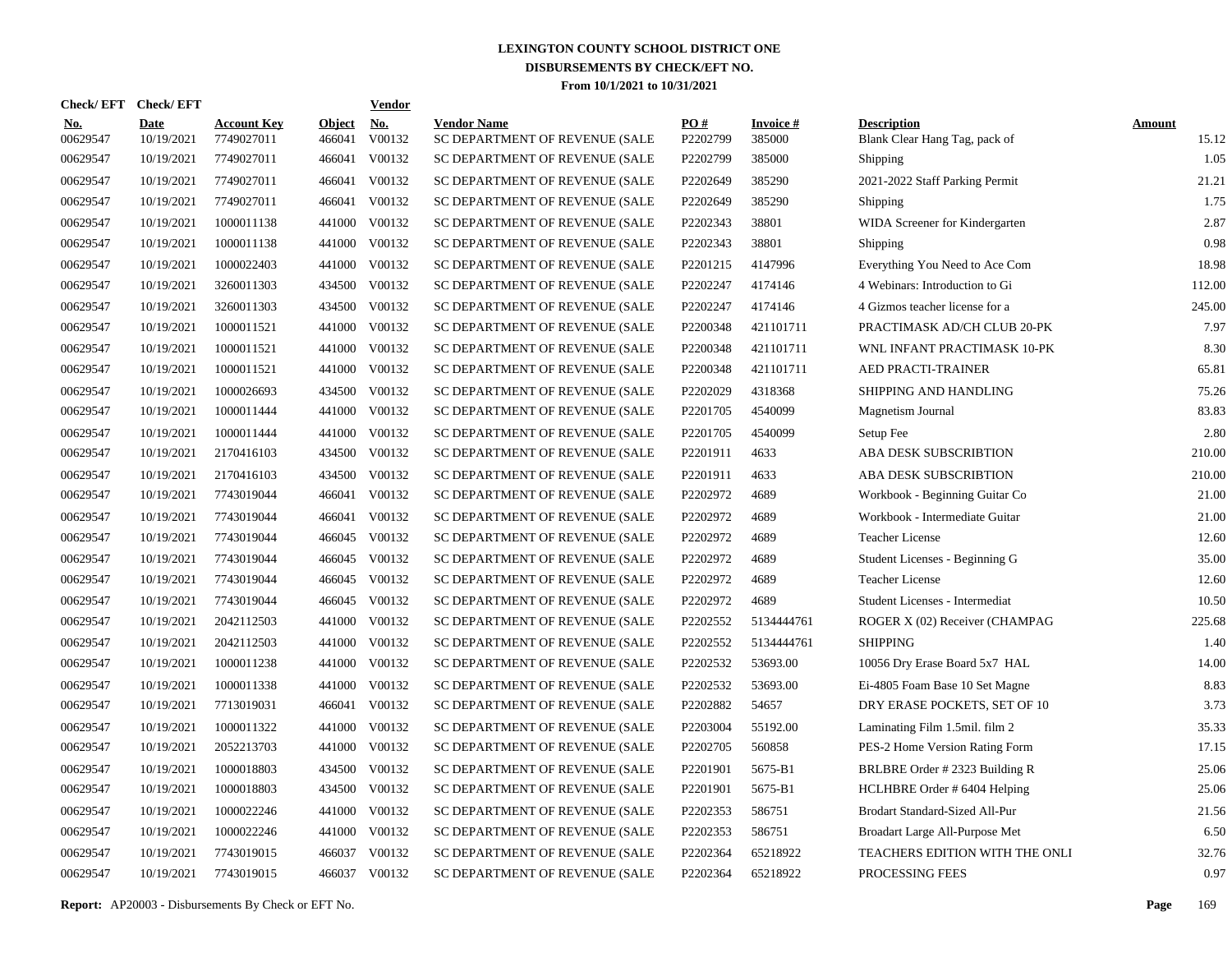|                        | Check/EFT Check/EFT       |                                  |                         | <b>Vendor</b> |                                                      |                      |                                   |                                                      |                         |
|------------------------|---------------------------|----------------------------------|-------------------------|---------------|------------------------------------------------------|----------------------|-----------------------------------|------------------------------------------------------|-------------------------|
| <b>No.</b><br>00629547 | <b>Date</b><br>10/19/2021 | <b>Account Key</b><br>1000011303 | <b>Object</b><br>434500 | No.<br>V00132 | <b>Vendor Name</b><br>SC DEPARTMENT OF REVENUE (SALE | PQ#<br>P2202657      | <b>Invoice#</b><br>6544           | <b>Description</b><br>Choral Tracks full choir membe | <b>Amount</b><br>210.00 |
| 00629547               | 10/19/2021                | 1000025426                       | 432300                  | V00132        | SC DEPARTMENT OF REVENUE (SALE                       | P2200536             | 6660051325                        | <b>RBES-Monthly Water Treatment S</b>                | 5.60                    |
| 00629547               | 10/19/2021                | 1000025416                       | 432300                  | V00132        | SC DEPARTMENT OF REVENUE (SALE                       | P2200536             | 6660051326                        | PES-Monthly Water Treatment Se                       | 5.60                    |
| 00629547               | 10/19/2021                | 1000025444                       | 432300                  | V00132        | SC DEPARTMENT OF REVENUE (SALE                       | P2200536             | 6660051327                        | RBHS-Monthly Water Treatment S                       | 5.60                    |
| 00629547               | 10/19/2021                | 1000025414                       | 432300                  | V00132        | SC DEPARTMENT OF REVENUE (SALE                       | P2200536             | 6660051328                        | GES-Monthly Water Treatment Se                       | 5.60                    |
| 00629547               | 10/19/2021                | 1000025443                       | 432300                  | V00132        | SC DEPARTMENT OF REVENUE (SALE                       | P2200536             | 6660051329                        | MGMS-Monthly Water Treatment S                       | 5.60                    |
| 00629547               | 10/19/2021                | 1000025446                       | 432300                  | V00132        | SC DEPARTMENT OF REVENUE (SALE                       | P2200536             | 6660052463                        | <b>BMS-Monthly Water Treatment Se</b>                | 5.60                    |
| 00629547               | 10/19/2021                | 2250016203                       | 441000                  | V00132        | SC DEPARTMENT OF REVENUE (SALE                       | P2202598             | 667047                            | <b>Shipping Charges</b>                              | 3.60                    |
| 00629547               | 10/19/2021                | 2250016203                       | 441000                  | V00132        | SC DEPARTMENT OF REVENUE (SALE                       | P2202598             | 667047                            | RSG Newcomers Kit, Gr 3-5                            | 30.03                   |
| 00629547               | 10/19/2021                | 2250016203                       | 441000                  | V00132        | SC DEPARTMENT OF REVENUE (SALE                       | P2202777             | 667161                            | <b>Shipping Charges</b>                              | 7.54                    |
| 00629547               | 10/19/2021                | 1000026693                       | 434500                  | V00132        | SC DEPARTMENT OF REVENUE (SALE                       | P2203350             | 6945155                           | Platinum Plus Service Agreemen                       | 733.25                  |
| 00629547               | 10/19/2021                | 1000011521                       | 441000                  | V00132        | SC DEPARTMENT OF REVENUE (SALE                       | P2201056             | 69911                             | DELUXE EXFLOW PROKINE ACRYLIC                        | 35.27                   |
| 00629547               | 10/19/2021                | 1000011521                       | 441000                  | V00132        | SC DEPARTMENT OF REVENUE (SALE                       | P <sub>2201056</sub> | 69911                             | <b>EZFLOW Q MONOMER 8OZ</b>                          | 2.51                    |
| 00629547               | 10/19/2021                | 1000011521                       | 441000                  | V00132        | SC DEPARTMENT OF REVENUE (SALE                       | P2201056             | 69911                             | IBD PROFESSIONAL KIT: GEL                            | 8.40                    |
| 00629547               | 10/19/2021                | 1000011521                       | 441000                  | V00132        | SC DEPARTMENT OF REVENUE (SALE                       | P2201056             | 69911                             | <b>BRUSH ON RESIN 5GM</b>                            | 2.48                    |
| 00629547               | 10/19/2021                | 1000011521                       | 441000                  | V00132        | SC DEPARTMENT OF REVENUE (SALE                       | P2201056             | 69911                             | <b>EZ FLOW PRIMER</b>                                | 0.83                    |
| 00629547               | 10/19/2021                | 1000011521                       | 441000                  | V00132        | SC DEPARTMENT OF REVENUE (SALE                       | P2201056             | 69911                             | EZ FLOW OVAL PRO ARTIST ACRYLI                       | 3.28                    |
| 00629547               | 10/19/2021                | 1000011521                       | 441000                  | V00132        | SC DEPARTMENT OF REVENUE (SALE                       | P2201056             | 69911                             | <b>EZ FLOW POWDER PINK</b>                           | 1.67                    |
| 00629547               | 10/19/2021                | 1000011521                       | 441000                  | V00132        | SC DEPARTMENT OF REVENUE (SALE                       | P2201056             | 69911                             | EZ FLOW POWDER, WHITE                                | 1.68                    |
| 00629547               | 10/19/2021                | 1000011521                       | 441000                  | V00132        | SC DEPARTMENT OF REVENUE (SALE                       | P2201056             | 69911                             | <b>SHIPPING CHARGE</b>                               | 3.64                    |
| 00629547               | 10/19/2021                | 2021011239                       | 441000                  | V00132        | SC DEPARTMENT OF REVENUE (SALE                       | P2111073             | 7349319.REVISED 978-0-325-13356-0 |                                                      | 13.65                   |
| 00629547               | 10/19/2021                | 2021011239                       | 441000                  | V00132        | SC DEPARTMENT OF REVENUE (SALE                       | P2111073             | 7349319.REVISED 978-0-325-12839-9 |                                                      | 1.40                    |
| 00629547               | 10/19/2021                | 2021011239                       | 441000                  | V00132        | SC DEPARTMENT OF REVENUE (SALE                       | P2111073             | 7349319.REVISED 978-0-325-12841-2 |                                                      | 1.75                    |
| 00629547               | 10/19/2021                | 2021011239                       | 441000                  | V00132        | SC DEPARTMENT OF REVENUE (SALE                       | P2111073             | 7349319.REVISED Shipping          |                                                      | 2.03                    |
| 00629547               | 10/19/2021                | 2021011239                       | 441000                  | V00132        | SC DEPARTMENT OF REVENUE (SALE                       | P2111073             | 7349319.REVISED 978-0-325-12840-5 |                                                      | 3.50                    |
| 00629547               | 10/19/2021                | 2170311203                       | 441000                  | V00132        | SC DEPARTMENT OF REVENUE (SALE                       | P2201528             | 7351558                           | Shipping                                             | 82.56                   |
| 00629547               | 10/19/2021                | 2170312903                       | 441000                  | V00132        | SC DEPARTMENT OF REVENUE (SALE                       | P2200908             | 7352015                           | Fountas/LLI Blue Lesson Guide                        | 24.75                   |
| 00629547               | 10/19/2021                | 2170312903                       | 441000                  | V00132        | SC DEPARTMENT OF REVENUE (SALE                       | P2200908             | 7352015                           | Fountas/LLI Red Lesson Guide p                       | 37.80                   |
| 00629547               | 10/19/2021                | 2170312903                       | 441000                  | V00132        | SC DEPARTMENT OF REVENUE (SALE                       | P2200908             | 7352015                           | <b>Shipping Charges</b>                              | 6.25                    |
| 00629547               | 10/19/2021                | 3971022403                       |                         | 441000 V00132 | SC DEPARTMENT OF REVENUE (SALE                       | P2202091             | 7357705                           | Serravallo / Reading Strategies                      | 7.67                    |
| 00629547               | 10/19/2021                | 3971022403                       | 441000                  | V00132        | SC DEPARTMENT OF REVENUE (SALE                       | P2202091             | 7357705                           | Serravallo/ Writing Strategies                       | 7.98                    |
| 00629547               | 10/19/2021                | 3971022403                       |                         | 441000 V00132 | SC DEPARTMENT OF REVENUE (SALE                       | P2202091             | 7357705                           | Shipping                                             | 1.56                    |
| 00629547               | 10/19/2021                | 3971022403                       | 441000                  | V00132        | SC DEPARTMENT OF REVENUE (SALE                       | P2202094             | 7357754                           | Fountas/Benchmark 1 GR K-2 #E                        | 59.50                   |
| 00629547               | 10/19/2021                | 3971022403                       |                         | 441000 V00132 | SC DEPARTMENT OF REVENUE (SALE                       | P2202094             | 7357754                           | Calkins / UOS Phonics RES PK GR                      | 10.50                   |
| 00629547               | 10/19/2021                | 3971022403                       | 441000                  | V00132        | SC DEPARTMENT OF REVENUE (SALE                       | P2202094             | 7357754                           | Shipping                                             | 15.16                   |
| 00629547               | 10/19/2021                | 3971022403                       |                         | 441000 V00132 | SC DEPARTMENT OF REVENUE (SALE                       | P2202597             | 7361827                           | Ehrenworth/Essential Resrch Sk                       | 5.03                    |
|                        |                           |                                  |                         |               |                                                      |                      |                                   |                                                      |                         |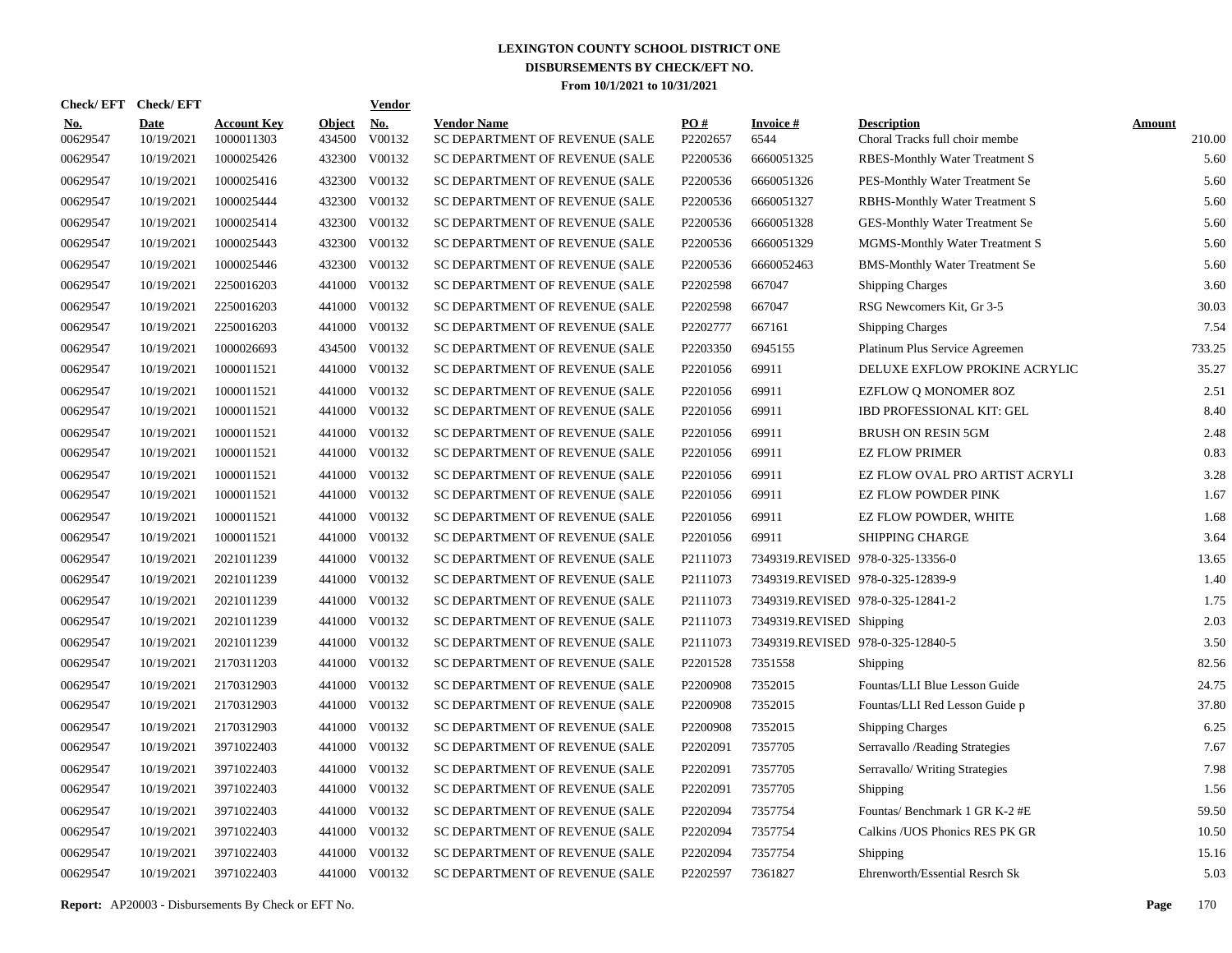| <b>Check/EFT</b>       | <b>Check/EFT</b>          |                                  |                         | <b>Vendor</b> |                                                      |                 |                            |                                      |                       |
|------------------------|---------------------------|----------------------------------|-------------------------|---------------|------------------------------------------------------|-----------------|----------------------------|--------------------------------------|-----------------------|
| <u>No.</u><br>00629547 | <b>Date</b><br>10/19/2021 | <b>Account Key</b><br>3971022403 | <b>Object</b><br>441000 | No.<br>V00132 | <b>Vendor Name</b><br>SC DEPARTMENT OF REVENUE (SALE | PO#<br>P2202597 | <b>Invoice#</b><br>7361827 | <b>Description</b><br>Shipping       | <b>Amount</b><br>1.07 |
| 00629547               | 10/19/2021                | 1000011328                       | 443000                  | V00132        | SC DEPARTMENT OF REVENUE (SALE                       | P2202518        | 7362494                    | Calkins/Ruos Anch & Read Stk N       | 1.40                  |
| 00629547               | 10/19/2021                | 1000011328                       | 443000                  | V00132        | SC DEPARTMENT OF REVENUE (SALE                       | P2202518        | 7362494                    | Calkins/Ruos Anch & Read Stk N       | 1.40                  |
| 00629547               | 10/19/2021                | 1000011328                       | 443000                  | V00132        | SC DEPARTMENT OF REVENUE (SALE                       | P2202518        | 7362494                    | Calkins/Ruos Anchor Stk Notes        | 2.80                  |
| 00629547               | 10/19/2021                | 1000011328                       | 443000                  | V00132        | SC DEPARTMENT OF REVENUE (SALE                       | P2202518        | 7362494                    | Calkins/Ruos Anchor Stk Notes        | 1.40                  |
| 00629547               | 10/19/2021                | 1000011328                       | 443000                  | V00132        | SC DEPARTMENT OF REVENUE (SALE                       | P2202518        | 7362494                    | Calkins/Wuos Anchor Stk Notes        | 1.40                  |
| 00629547               | 10/19/2021                | 1000011328                       |                         | 443000 V00132 | SC DEPARTMENT OF REVENUE (SALE                       | P2202518        | 7362494                    | Calkins/Wuos Anchor Stk Notes        | 2.80                  |
| 00629547               | 10/19/2021                | 1000011328                       | 443000                  | V00132        | SC DEPARTMENT OF REVENUE (SALE                       | P2202518        | 7362494                    | Calkins/Wuos Anchor Stk Notes        | 1.40                  |
| 00629547               | 10/19/2021                | 1000011328                       |                         | 443000 V00132 | SC DEPARTMENT OF REVENUE (SALE                       | P2202518        | 7362494                    | Calkins/Wuos Anchor Stk Notes        | 1.40                  |
| 00629547               | 10/19/2021                | 1000011328                       | 443000                  | V00132        | SC DEPARTMENT OF REVENUE (SALE                       | P2202518        | 7362494                    | Shipping                             | 1.40                  |
| 00629547               | 10/19/2021                | 2250012903                       |                         | 434500 V00132 | SC DEPARTMENT OF REVENUE (SALE                       | P2202631        | 7363222                    | Fountas/LLI Digital Subscripti       | 69.30                 |
| 00629547               | 10/19/2021                | 1000022403                       |                         | 441000 V00132 | SC DEPARTMENT OF REVENUE (SALE                       | P2202601        | 7363577                    | <b>GOUDVIS /TOOLKIT TEXTS INDUST</b> | 4.73                  |
| 00629547               | 10/19/2021                | 1000022403                       |                         | 441000 V00132 | SC DEPARTMENT OF REVENUE (SALE                       | P2202601        | 7363577                    | shipping                             | 0.49                  |
| 00629547               | 10/19/2021                | 2170311203                       |                         | 441000 V00132 | SC DEPARTMENT OF REVENUE (SALE                       |                 | 7364699                    | Shipping                             | 4.27                  |
| 00629547               | 10/19/2021                | 2170311303                       |                         | 441000 V00132 | SC DEPARTMENT OF REVENUE (SALE                       |                 | 7364699                    | 978-0-325-08957-7 Calkins /Uni       | 50.19                 |
| 00629547               | 10/19/2021                | 1000011214                       |                         | 441000 V00132 | SC DEPARTMENT OF REVENUE (SALE                       | P2202828        | 7366795                    | Calkins/RUOS Anchor and Read A       | 2.80                  |
| 00629547               | 10/19/2021                | 1000011214                       |                         | 441000 V00132 | SC DEPARTMENT OF REVENUE (SALE                       | P2202828        | 7366795                    | Calkins/RUOS Anchor Sticky Not       | 7.00                  |
| 00629547               | 10/19/2021                | 1000011214                       |                         | 441000 V00132 | SC DEPARTMENT OF REVENUE (SALE                       | P2202828        | 7366795                    | Calkins/RUOS Anchor Sticky Not       | 5.60                  |
| 00629547               | 10/19/2021                | 1000011214                       |                         | 441000 V00132 | SC DEPARTMENT OF REVENUE (SALE                       | P2202828        | 7366795                    | Calkins/WUOS Anchor Sticky Not       | 2.80                  |
| 00629547               | 10/19/2021                | 1000011214                       |                         | 441000 V00132 | SC DEPARTMENT OF REVENUE (SALE                       | P2202828        | 7366795                    | Calkins/WUOS Anchor Sticky Not       | 4.20                  |
| 00629547               | 10/19/2021                | 1000011214                       |                         | 441000 V00132 | SC DEPARTMENT OF REVENUE (SALE                       | P2202828        | 7366795                    | Calkins/WUOS Anchor Sticky Not       | 5.60                  |
| 00629547               | 10/19/2021                | 1000011214                       |                         | 441000 V00132 | SC DEPARTMENT OF REVENUE (SALE                       | P2202828        | 7366795                    | Shipping and Handling                | 2.80                  |
| 00629547               | 10/19/2021                | 2021011247                       |                         | 441000 V00132 | SC DEPARTMENT OF REVENUE (SALE                       | P2203064        | 7370196                    | <b>SHIPPING</b>                      | 1.66                  |
| 00629547               | 10/19/2021                | 7866027028                       |                         | 466041 V00132 | SC DEPARTMENT OF REVENUE (SALE                       | P2202846        | 7373439                    | Shipping                             | 4.97                  |
| 00629547               | 10/19/2021                | 3971011303                       | 441000                  | V00132        | SC DEPARTMENT OF REVENUE (SALE                       | P2203166        | 7373676                    | Serravallo/Reading Strategies        | 15.33                 |
| 00629547               | 10/19/2021                | 3971011303                       |                         | 441000 V00132 | SC DEPARTMENT OF REVENUE (SALE                       | P2203166        | 7373676                    | Serravallo/Understanding texts       | 12.81                 |
| 00629547               | 10/19/2021                | 3971011303                       | 441000                  | V00132        | SC DEPARTMENT OF REVENUE (SALE                       | P2203166        | 7373676                    | Serravallo/Writing Strategies        | 15.96                 |
| 00629547               | 10/19/2021                | 3971011303                       |                         | 441000 V00132 | SC DEPARTMENT OF REVENUE (SALE                       | P2203166        | 7373676                    | Shipping                             | 4.41                  |
| 00629547               | 10/19/2021                | 1000011427                       | 441000                  | V00132        | SC DEPARTMENT OF REVENUE (SALE                       | P2200871        | 75698500                   | <b>SHIPPING</b>                      | 15.50                 |
| 00629547               | 10/19/2021                | 7743019030                       |                         | 466041 V00132 | SC DEPARTMENT OF REVENUE (SALE                       | P2202702        | 8284                       | Incidents & Office Referrals         | 34.93                 |
| 00629547               | 10/19/2021                | 7743019030                       | 466041                  | V00132        | SC DEPARTMENT OF REVENUE (SALE                       | P2202702        | 8284                       | Incidents & Minor Incidents          | 13.93                 |
| 00629547               | 10/19/2021                | 3260011303                       | 441000                  | V00132        | SC DEPARTMENT OF REVENUE (SALE                       | P2201397        | 8805648435                 | Live/Perishable Shipping Fee         | 1.14                  |
| 00629547               | 10/19/2021                | 3260011303                       | 441000                  | V00132        | SC DEPARTMENT OF REVENUE (SALE                       | P2201388        | 8805648640                 | Add shipping for LM item comes       | 1.16                  |
| 00629547               | 10/19/2021                | 3260011303                       |                         | 441000 V00132 | SC DEPARTMENT OF REVENUE (SALE                       | P2201404        | 8805653440                 | Live/Perishable Shipping Fee         | 1.37                  |
| 00629547               | 10/19/2021                | 1000022403                       | 431200                  | V00132        | SC DEPARTMENT OF REVENUE (SALE                       | P2201983        | 90723                      | "A Teacher's Guide to Reading        | 34.13                 |
| 00629547               | 10/19/2021                | 1000022403                       |                         | 431200 V00132 | SC DEPARTMENT OF REVENUE (SALE                       | P2201983        | 90723                      | 30.00% Discount                      | $-10.24$              |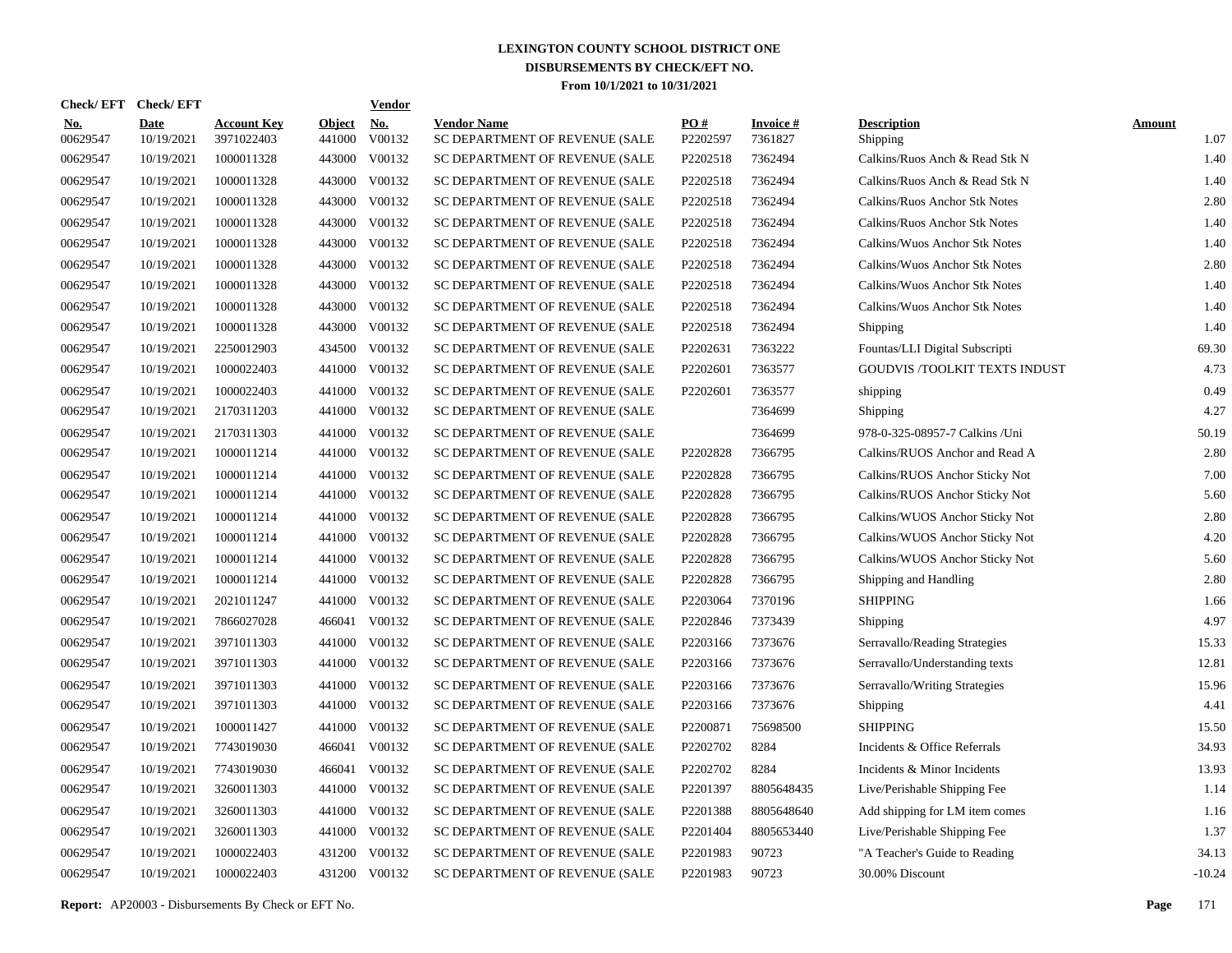| <b>Check/EFT</b>       | <b>Check/EFT</b>          |                                  |                         | <b>Vendor</b>        |                                                      |                      |                          |                                      |                       |
|------------------------|---------------------------|----------------------------------|-------------------------|----------------------|------------------------------------------------------|----------------------|--------------------------|--------------------------------------|-----------------------|
| <u>No.</u><br>00629547 | <b>Date</b><br>10/19/2021 | <b>Account Key</b><br>1000022403 | <b>Object</b><br>431200 | <u>No.</u><br>V00132 | <b>Vendor Name</b><br>SC DEPARTMENT OF REVENUE (SALE | PO#<br>P2201983      | <b>Invoice#</b><br>90723 | <b>Description</b><br>Shipping       | <b>Amount</b><br>1.44 |
| 00629547               | 10/19/2021                | 1000022409                       | 441000                  | V00132               | SC DEPARTMENT OF REVENUE (SALE                       | P2202208             | 90741                    | Shipping                             | 0.57                  |
| 00629547               | 10/19/2021                | 1000022409                       |                         | 441000 V00132        | SC DEPARTMENT OF REVENUE (SALE                       | P2202208             | 90741                    | <b>Onward: Cultivating Emotional</b> | 14.68                 |
| 00629547               | 10/19/2021                | 7887072044                       | 466041                  | V00132               | SC DEPARTMENT OF REVENUE (SALE                       | P2202326             | 912824446                | FREIGHT- HARDIN                      | 2.03                  |
| 00629547               | 10/19/2021                | 7802073011                       | 466041                  | V00132               | SC DEPARTMENT OF REVENUE (SALE                       | P2111219             | 913378902                | shipping                             | 5.32                  |
| 00629547               | 10/19/2021                | 7802080011                       | 466041                  | V00132               | SC DEPARTMENT OF REVENUE (SALE                       | P2111192             | 913417053                | shipping                             | 7.88                  |
| 00629547               | 10/19/2021                | 7802070044                       | 466041                  | V00132               | SC DEPARTMENT OF REVENUE (SALE                       | P2111404             | 913583806                | SHIPPING (WHAM)                      | 2.65                  |
| 00629547               | 10/19/2021                | 7802080026                       | 466041                  | V00132               | SC DEPARTMENT OF REVENUE (SALE                       | P2201539             | 913584746                | freight                              | 2.03                  |
| 00629547               | 10/19/2021                | 7793027013                       | 466041                  | V00132               | SC DEPARTMENT OF REVENUE (SALE                       | P2202005             | 913585113                | <b>Shipping Charge</b>               | 0.32                  |
| 00629547               | 10/19/2021                | 7802072046                       | 466041                  | V00132               | SC DEPARTMENT OF REVENUE (SALE                       | P2202014             | 913648334                | Freight                              | 1.55                  |
| 00629547               | 10/19/2021                | 7802070013                       | 466041                  | V00132               | SC DEPARTMENT OF REVENUE (SALE                       | P2201856             | 913649198                | Shipping                             | 5.42                  |
| 00629547               | 10/19/2021                | 7802088026                       | 466099                  | V00132               | SC DEPARTMENT OF REVENUE (SALE                       | P2202929             | 913655821                | freight                              | 1.75                  |
| 00629547               | 10/19/2021                | 7750019011                       | 466041                  | V00132               | SC DEPARTMENT OF REVENUE (SALE                       | P2202321             | 913662444                | Shipping                             | 1.50                  |
| 00629547               | 10/19/2021                | 7884027027                       | 466041                  | V00132               | SC DEPARTMENT OF REVENUE (SALE                       | P <sub>2201167</sub> | 913673252                | <b>FREIGHT</b>                       | 5.25                  |
| 00629547               | 10/19/2021                | 7802082011                       | 466041                  | V00132               | SC DEPARTMENT OF REVENUE (SALE                       | P2202939             | 913692626                | shipping                             | 4.03                  |
| 00629547               | 10/19/2021                | 7802072015                       | 466041                  | V00132               | SC DEPARTMENT OF REVENUE (SALE                       | P2202962             | 913734211                | <b>SHIPPING</b>                      | 1.20                  |
| 00629547               | 10/19/2021                | 1000011413                       | 441000                  | V00132               | SC DEPARTMENT OF REVENUE (SALE                       | P2201814             | 913739464                | Shipping                             | 1.36                  |
| 00629547               | 10/19/2021                | 7802075011                       |                         | 466041 V00132        | SC DEPARTMENT OF REVENUE (SALE                       | P2203174             | 913744403                | shipping                             | 1.71                  |
| 00629547               | 10/19/2021                | 7802088026                       | 466041                  | V00132               | SC DEPARTMENT OF REVENUE (SALE                       | P2202081             | 913753481                | freight                              | 2.56                  |
| 00629547               | 10/19/2021                | 7802082011                       | 466041                  | V00132               | SC DEPARTMENT OF REVENUE (SALE                       | P2203332             | 913779781                | shipping                             | 1.86                  |
| 00629547               | 10/19/2021                | 7802073037                       | 466041                  | V00132               | SC DEPARTMENT OF REVENUE (SALE                       | P2202057             | 913793826                | Shipping                             | 10.08                 |
| 00629547               | 10/19/2021                | 7846027031                       | 466041                  | V00132               | SC DEPARTMENT OF REVENUE (SALE                       | P2202855             | 913794397                | <b>FREIGHT</b>                       | 5.57                  |
| 00629547               | 10/19/2021                | 7802088026                       |                         | 466041 V00132        | SC DEPARTMENT OF REVENUE (SALE                       | P2201690             | 913839603                | freight                              | 1.05                  |
| 00629547               | 10/19/2021                | 7802088026                       |                         | 466041 V00132        | SC DEPARTMENT OF REVENUE (SALE                       | P2202362             | 913839625                | freight                              | 1.05                  |
| 00629547               | 10/19/2021                | 7860527044                       | 466041                  | V00132               | SC DEPARTMENT OF REVENUE (SALE                       | P2202761             | 913843603                | Admin Shipping                       | 1.03                  |
| 00629547               | 10/19/2021                | 7887080044                       |                         | 466041 V00132        | SC DEPARTMENT OF REVENUE (SALE                       | P2111404             | 913843615                | SHIPPING-PIRO                        | 4.75                  |
| 00629547               | 10/19/2021                | 7802073043                       | 466041                  | V00132               | SC DEPARTMENT OF REVENUE (SALE                       | P2111828             | 913843807                | Freight                              | 2.40                  |
| 00629547               | 10/19/2021                | 7884027043                       | 466099                  | V00132               | SC DEPARTMENT OF REVENUE (SALE                       | P2201788             | 913843819                | Freight                              | 1.94                  |
| 00629547               | 10/19/2021                | 7750027020                       | 466041                  | V00132               | SC DEPARTMENT OF REVENUE (SALE                       | P2203538             | 913861478                | Freight                              | 0.95                  |
| 00629547               | 10/19/2021                | 7802088026                       | 466099                  | V00132               | SC DEPARTMENT OF REVENUE (SALE                       | P2202482             | 913899946                | freight                              | 1.05                  |
| 00629547               | 10/19/2021                | 7802088026                       | 466041                  | V00132               | SC DEPARTMENT OF REVENUE (SALE                       | P2201831             | 913933731                | freight                              | 1.05                  |
| 00629547               | 10/19/2021                | 7802080026                       |                         | 466041 V00132        | SC DEPARTMENT OF REVENUE (SALE                       | P2202371             | 913933742                | freight                              | 2.09                  |
| 00629547               | 10/19/2021                | 1000025408                       | 441020                  | V00132               | SC DEPARTMENT OF REVENUE (SALE                       | P2202817             | 913941565                | Freight                              | 2.29                  |
| 00629547               | 10/19/2021                | 1000026693                       |                         | 444510 V00132        | SC DEPARTMENT OF REVENUE (SALE                       | P2202408             | 940620140                | FAP W/6 LC DUPL MM ADAPTERS (E       | 10.06                 |
| 00629547               | 10/19/2021                | 1000026693                       | 444510                  | V00132               | SC DEPARTMENT OF REVENUE (SALE                       | P2202408             | 940620140                | Mohawk Cable 6 strand MM OM3,        | 39.97                 |
| 00629547               | 10/19/2021                | 1000026693                       |                         | 444510 V00132        | SC DEPARTMENT OF REVENUE (SALE                       | P2202408             | 940620140                | 12 PORT FB OP WL MNT ENC             | 4.56                  |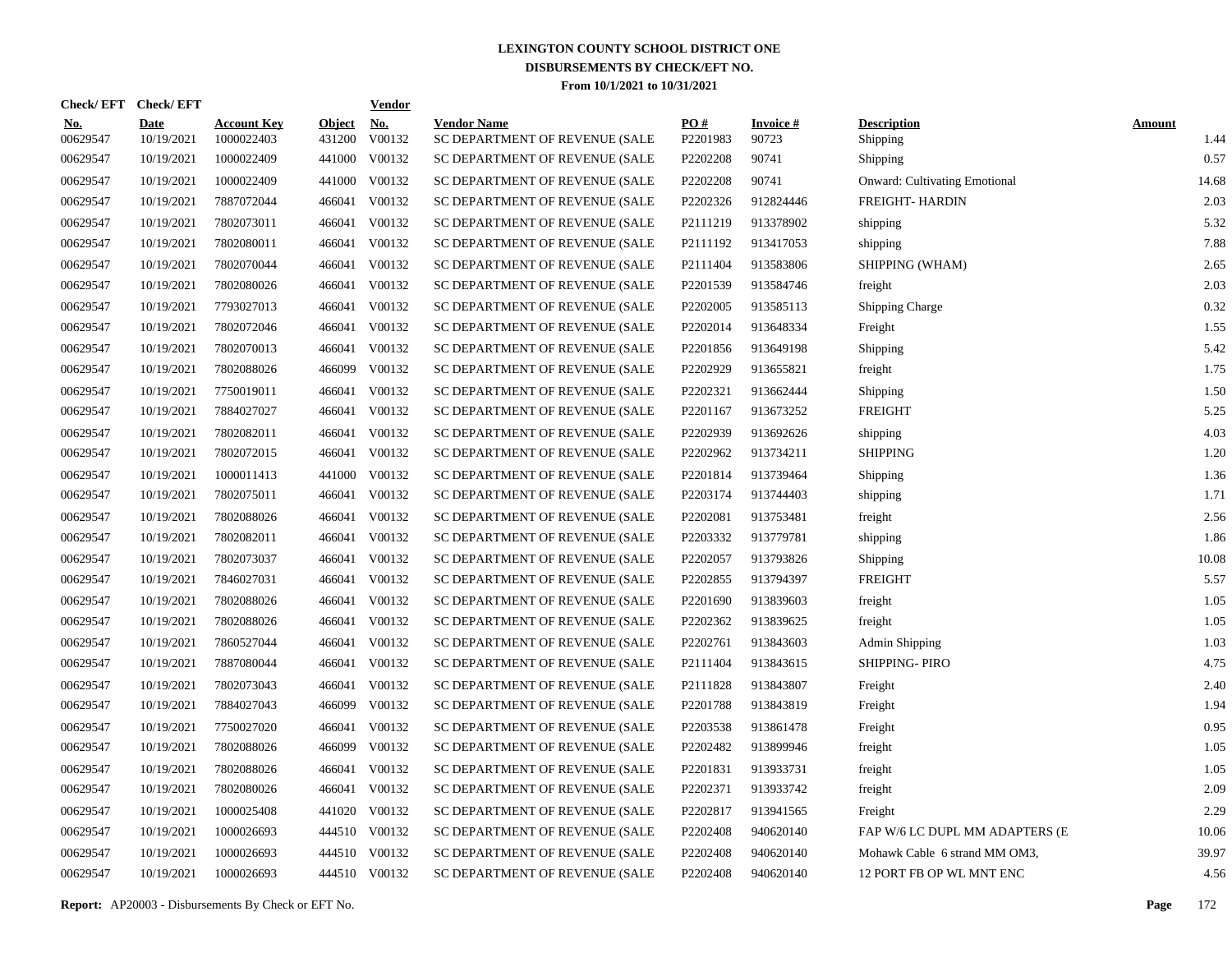| Check/ EFT             | <b>Check/EFT</b>          |                                  |                         | <b>Vendor</b>        |                                                      |                 |                                 |                                          |                       |
|------------------------|---------------------------|----------------------------------|-------------------------|----------------------|------------------------------------------------------|-----------------|---------------------------------|------------------------------------------|-----------------------|
| <u>No.</u><br>00629547 | <b>Date</b><br>10/19/2021 | <b>Account Key</b><br>1000026693 | <b>Object</b><br>444510 | <u>No.</u><br>V00132 | <b>Vendor Name</b><br>SC DEPARTMENT OF REVENUE (SALE | PO#<br>P2202408 | <b>Invoice</b> $#$<br>940620140 | <b>Description</b><br><b>CONSUMABLES</b> | <b>Amount</b><br>3.60 |
| 00629547               | 10/19/2021                | 1000026693                       |                         | 444510 V00132        | SC DEPARTMENT OF REVENUE (SALE                       | P2202408        | 940620140                       | 3M Hotmelt ST MM connector               | 5.20                  |
| 00629547               | 10/19/2021                | 1000026693                       |                         | 444510 V00132        | SC DEPARTMENT OF REVENUE (SALE                       | P2202408        | 940620140                       | 2" J-HOOK                                | 3.89                  |
| 00629547               | 10/19/2021                | 1000011427                       | 441000                  | V00132               | SC DEPARTMENT OF REVENUE (SALE                       | P2202048        | A94494                          | MULTIPLE-CHOICE & FREE-RESPONS           | 20.95                 |
| 00629547               | 10/19/2021                | 1000011427                       | 441000                  | V00132               | SC DEPARTMENT OF REVENUE (SALE                       | P2202048        | A94494                          | <b>SHIPPING</b>                          | 2.09                  |
| 00629547               | 10/19/2021                | 1000026693                       |                         | 434500 V00132        | SC DEPARTMENT OF REVENUE (SALE                       | P2201589        | B13940565                       | M365 EDU A3 UNITED SHRDSVR ALN           | 13,193.16             |
| 00629547               | 10/19/2021                | 1000011444                       |                         | 434500 V00132        | SC DEPARTMENT OF REVENUE (SALE                       | P2202616        | CI-001298                       | Algebra I EOC (SCCCR)                    | 35.62                 |
| 00629547               | 10/19/2021                | 7744019044                       |                         | 466037 V00132        | SC DEPARTMENT OF REVENUE (SALE                       | P2202616        | CI-001298                       | Biology EOC (SCAS)                       | 26.71                 |
| 00629547               | 10/19/2021                | 1000011411                       | 441000                  | V00132               | SC DEPARTMENT OF REVENUE (SALE                       | P2202648        | H036780                         | White Earthenware Clay for Art           | 36.19                 |
| 00629547               | 10/19/2021                | 1000011411                       | 441000                  | V00132               | SC DEPARTMENT OF REVENUE (SALE                       | P2202648        | H036780                         | Freight                                  | 14.10                 |
| 00629547               | 10/19/2021                | 6000025611                       |                         | 434500 V00132        | SC DEPARTMENT OF REVENUE (SALE                       | P2201884        | <b>HSSREC016384</b>             | MealViewer Digital Signage Sub           | 12.60                 |
| 00629547               | 10/19/2021                | 6000025612                       | 434500                  | V00132               | SC DEPARTMENT OF REVENUE (SALE                       | P2201884        | <b>HSSREC016384</b>             | MealViewer Digital Signage Sub           | 12.60                 |
| 00629547               | 10/19/2021                | 6000025613                       |                         | 434500 V00132        | SC DEPARTMENT OF REVENUE (SALE                       | P2201884        | <b>HSSREC016384</b>             | MealViewer Digital Signage Sub           | 12.60                 |
| 00629547               | 10/19/2021                | 6000025614                       |                         | 434500 V00132        | SC DEPARTMENT OF REVENUE (SALE                       | P2201884        | <b>HSSREC016384</b>             | MealViewer Digital Signage Sub           | 12.60                 |
| 00629547               | 10/19/2021                | 6000025615                       | 434500                  | V00132               | SC DEPARTMENT OF REVENUE (SALE                       | P2201884        | <b>HSSREC016384</b>             | MealViewer Digital Signage Sub           | 12.60                 |
| 00629547               | 10/19/2021                | 6000025616                       |                         | 434500 V00132        | SC DEPARTMENT OF REVENUE (SALE                       | P2201884        | <b>HSSREC016384</b>             | MealViewer Digital Signage Sub           | 12.60                 |
| 00629547               | 10/19/2021                | 6000025620                       | 434500                  | V00132               | SC DEPARTMENT OF REVENUE (SALE                       | P2201884        | <b>HSSREC016384</b>             | MealViewer Digital Signage Sub           | 12.60                 |
| 00629547               | 10/19/2021                | 6000025622                       |                         | 434500 V00132        | SC DEPARTMENT OF REVENUE (SALE                       | P2201884        | <b>HSSREC016384</b>             | MealViewer Digital Signage Sub           | 12.60                 |
| 00629547               | 10/19/2021                | 6000025623                       | 434500                  | V00132               | SC DEPARTMENT OF REVENUE (SALE                       | P2201884        | <b>HSSREC016384</b>             | MealViewer Digital Signage Sub           | 12.60                 |
| 00629547               | 10/19/2021                | 6000025624                       |                         | 434500 V00132        | SC DEPARTMENT OF REVENUE (SALE                       | P2201884        | <b>HSSREC016384</b>             | MealViewer Digital Signage Sub           | 12.60                 |
| 00629547               | 10/19/2021                | 6000025625                       | 434500                  | V00132               | SC DEPARTMENT OF REVENUE (SALE                       | P2201884        | <b>HSSREC016384</b>             | MealViewer Digital Signage Sub           | 12.60                 |
| 00629547               | 10/19/2021                | 6000025626                       |                         | 434500 V00132        | SC DEPARTMENT OF REVENUE (SALE                       | P2201884        | <b>HSSREC016384</b>             | MealViewer Digital Signage Sub           | 12.60                 |
| 00629547               | 10/19/2021                | 6000025627                       | 434500                  | V00132               | SC DEPARTMENT OF REVENUE (SALE                       | P2201884        | <b>HSSREC016384</b>             | MealViewer Digital Signage Sub           | 12.60                 |
| 00629547               | 10/19/2021                | 6000025628                       |                         | 434500 V00132        | SC DEPARTMENT OF REVENUE (SALE                       | P2201884        | <b>HSSREC016384</b>             | MealViewer Digital Signage Sub           | 12.60                 |
| 00629547               | 10/19/2021                | 6000025629                       | 434500                  | V00132               | SC DEPARTMENT OF REVENUE (SALE                       | P2201884        | <b>HSSREC016384</b>             | MealViewer Digital Signage Sub           | 12.60                 |
| 00629547               | 10/19/2021                | 6000025630                       | 434500                  | V00132               | SC DEPARTMENT OF REVENUE (SALE                       | P2201884        | <b>HSSREC016384</b>             | MealViewer Digital Signage Sub           | 12.60                 |
| 00629547               | 10/19/2021                | 6000025631                       | 434500                  | V00132               | SC DEPARTMENT OF REVENUE (SALE                       | P2201884        | <b>HSSREC016384</b>             | MealViewer Digital Signage Sub           | 12.60                 |
| 00629547               | 10/19/2021                | 6000025634                       | 434500                  | V00132               | SC DEPARTMENT OF REVENUE (SALE                       | P2201884        | <b>HSSREC016384</b>             | MealViewer Digital Signage Sub           | 12.60                 |
| 00629547               | 10/19/2021                | 6000025635                       | 434500                  | V00132               | SC DEPARTMENT OF REVENUE (SALE                       | P2201884        | <b>HSSREC016384</b>             | MealViewer Digital Signage Sub           | 12.60                 |
| 00629547               | 10/19/2021                | 6000025637                       | 434500                  | V00132               | SC DEPARTMENT OF REVENUE (SALE                       | P2201884        | <b>HSSREC016384</b>             | MealViewer Digital Signage Sub           | 12.60                 |
| 00629547               | 10/19/2021                | 6000025638                       | 434500                  | V00132               | SC DEPARTMENT OF REVENUE (SALE                       | P2201884        | <b>HSSREC016384</b>             | MealViewer Digital Signage Sub           | 12.60                 |
| 00629547               | 10/19/2021                | 6000025639                       | 434500                  | V00132               | SC DEPARTMENT OF REVENUE (SALE                       | P2201884        | <b>HSSREC016384</b>             | MealViewer Digital Signage Sub           | 12.60                 |
| 00629547               | 10/19/2021                | 6000025640                       | 434500                  | V00132               | SC DEPARTMENT OF REVENUE (SALE                       | P2201884        | <b>HSSREC016384</b>             | MealViewer Digital Signage Sub           | 12.60                 |
| 00629547               | 10/19/2021                | 6000025641                       | 434500                  | V00132               | SC DEPARTMENT OF REVENUE (SALE                       | P2201884        | <b>HSSREC016384</b>             | MealViewer Digital Signage Sub           | 12.60                 |
| 00629547               | 10/19/2021                | 6000025642                       | 434500                  | V00132               | SC DEPARTMENT OF REVENUE (SALE                       | P2201884        | <b>HSSREC016384</b>             | MealViewer Digital Signage Sub           | 12.60                 |
| 00629547               | 10/19/2021                | 6000025643                       |                         | 434500 V00132        | SC DEPARTMENT OF REVENUE (SALE                       | P2201884        | <b>HSSREC016384</b>             | MealViewer Digital Signage Sub           | 12.60                 |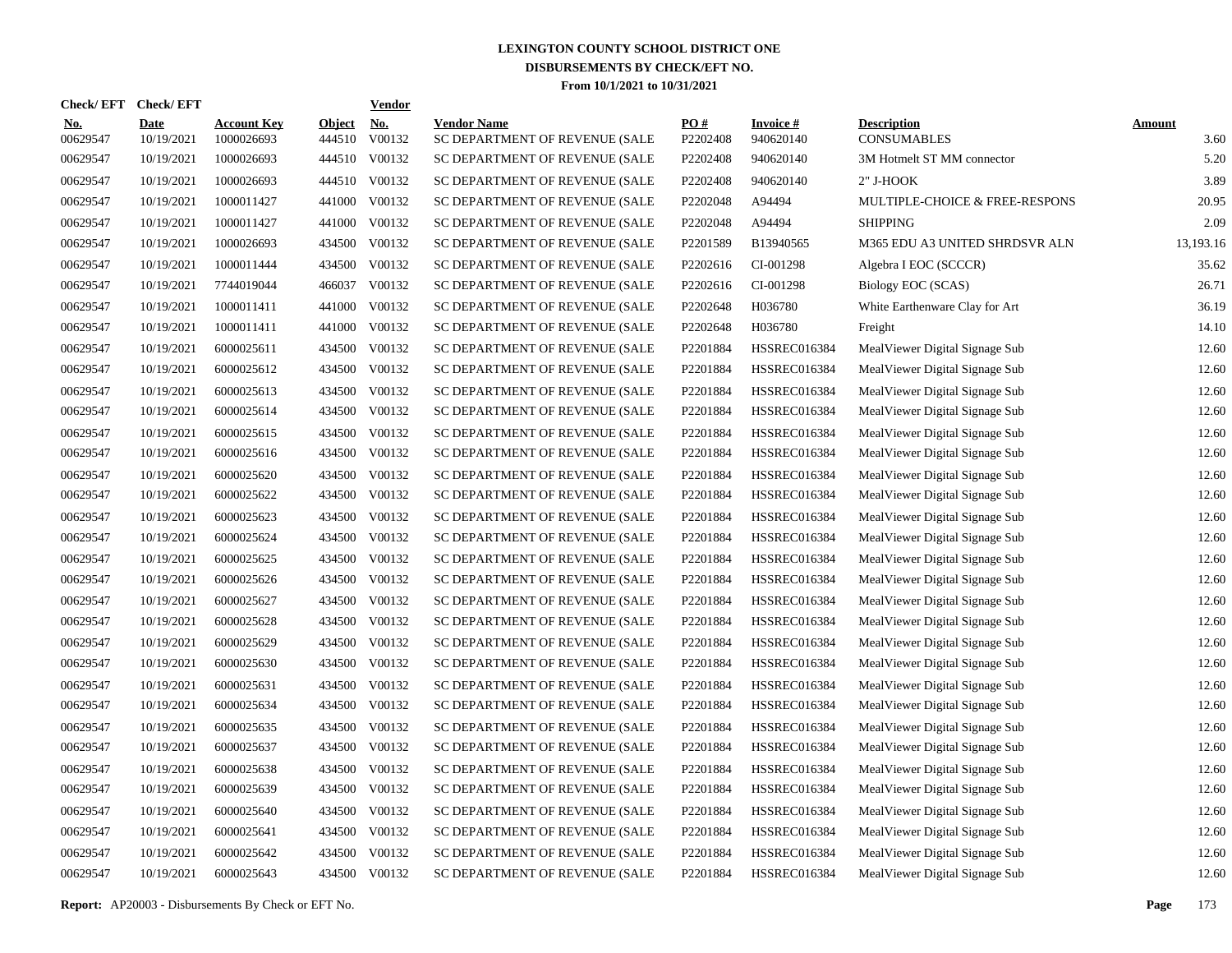|                        | Check/EFT Check/EFT       |                                  |                         | <u>Vendor</u>        |                                                      |                 |                                        |                                                      |                        |
|------------------------|---------------------------|----------------------------------|-------------------------|----------------------|------------------------------------------------------|-----------------|----------------------------------------|------------------------------------------------------|------------------------|
| <u>No.</u><br>00629547 | <b>Date</b><br>10/19/2021 | <b>Account Key</b><br>6000025644 | <b>Object</b><br>434500 | <u>No.</u><br>V00132 | <b>Vendor Name</b><br>SC DEPARTMENT OF REVENUE (SALE | PQ#<br>P2201884 | <b>Invoice#</b><br><b>HSSREC016384</b> | <b>Description</b><br>MealViewer Digital Signage Sub | <b>Amount</b><br>12.60 |
| 00629547               | 10/19/2021                | 6000025645                       | 434500                  | V00132               | SC DEPARTMENT OF REVENUE (SALE                       | P2201884        | <b>HSSREC016384</b>                    | MealViewer Digital Signage Sub                       | 12.60                  |
| 00629547               | 10/19/2021                | 6000025646                       | 434500                  | V00132               | SC DEPARTMENT OF REVENUE (SALE                       | P2201884        | <b>HSSREC016384</b>                    | MealViewer Digital Signage Sub                       | 12.60                  |
| 00629547               | 10/19/2021                | 6000025647                       | 434500                  | V00132               | SC DEPARTMENT OF REVENUE (SALE                       | P2201884        | <b>HSSREC016384</b>                    | MealViewer Digital Signage Sub                       | 12.60                  |
| 00629547               | 10/19/2021                | 1000021244                       | 441000                  | V00132               | SC DEPARTMENT OF REVENUE (SALE                       | P2201660        | ID66100                                | HP305A - Black                                       | 7.21                   |
| 00629547               | 10/19/2021                | 7866027011                       | 466041                  | V00132               | SC DEPARTMENT OF REVENUE (SALE                       | P2202478        | ID67321                                | <b>Black Ink Cartridge</b>                           | 6.50                   |
| 00629547               | 10/19/2021                | 7866027011                       | 466041                  | V00132               | SC DEPARTMENT OF REVENUE (SALE                       | P2202478        | ID67321                                | Cyan Ink Cartridge                                   | 8.15                   |
| 00629547               | 10/19/2021                | 7866027011                       | 466041                  | V00132               | SC DEPARTMENT OF REVENUE (SALE                       | P2202478        | ID67321                                | Yellow Ink Cartridge                                 | 8.14                   |
| 00629547               | 10/19/2021                | 7866027011                       | 466041                  | V00132               | SC DEPARTMENT OF REVENUE (SALE                       | P2202478        | ID67321                                | Magenta Ink Cartridge                                | 8.15                   |
| 00629547               | 10/19/2021                | 1000011427                       |                         | 441000 V00132        | SC DEPARTMENT OF REVENUE (SALE                       | P2202479        | ID67322                                | HP 131A (CF213A) Magenta Origi                       | 3.61                   |
| 00629547               | 10/19/2021                | 1000011427                       |                         | 441000 V00132        | SC DEPARTMENT OF REVENUE (SALE                       | P2202479        | ID67322                                | HP 61XL (CH564WN) High Yield T                       | 5.10                   |
| 00629547               | 10/19/2021                | 1000011427                       |                         | 441000 V00132        | SC DEPARTMENT OF REVENUE (SALE                       | P2202479        | ID67322                                | HP 05A (CE505A) Black Original                       | 18.72                  |
| 00629547               | 10/19/2021                | 1000011427                       |                         | 441000 V00132        | SC DEPARTMENT OF REVENUE (SALE                       | P2202479        | ID67322                                | HP 85A (CE285A) Black Original                       | 2.89                   |
| 00629547               | 10/19/2021                | 1000011427                       |                         | 441000 V00132        | SC DEPARTMENT OF REVENUE (SALE                       | P2202479        | ID67322                                | HP 58A (CF258A) Toner Cartridg                       | 12.32                  |
| 00629547               | 10/19/2021                | 1000011346                       |                         | 441000 V00132        | SC DEPARTMENT OF REVENUE (SALE                       | P2202687        | ID67527                                | HP 58A (CF258A) Toner                                | 6.16                   |
| 00629547               | 10/19/2021                | 1000022403                       |                         | 441000 V00132        | SC DEPARTMENT OF REVENUE (SALE                       | P2202708        | ID67667                                | HP 655A-Yellow-laserjet toner                        | 11.05                  |
| 00629547               | 10/19/2021                | 1000022403                       | 441000                  | V00132               | SC DEPARTMENT OF REVENUE (SALE                       | P2202708        | ID67667                                | HP 655A Toner cartridge-Magent                       | 11.06                  |
| 00629547               | 10/19/2021                | 1000022403                       |                         | 441000 V00132        | SC DEPARTMENT OF REVENUE (SALE                       | P2202708        | ID67667                                | HP 655A toner cartridge-Cyan-l                       | 11.05                  |
| 00629547               | 10/19/2021                | 1000022403                       | 441000                  | V00132               | SC DEPARTMENT OF REVENUE (SALE                       | P2202708        | ID67667                                | HP 655A Toner cartridge-black,                       | 8.90                   |
| 00629547               | 10/19/2021                | 7740019022                       | 466041                  | V00132               | SC DEPARTMENT OF REVENUE (SALE                       | P2202850        | ID67828                                | HP 67XL Original Ink Cartridge                       | 6.19                   |
| 00629547               | 10/19/2021                | 7740019022                       | 466041                  | V00132               | SC DEPARTMENT OF REVENUE (SALE                       | P2202850        | ID67828                                | HP 67XL Original Ink Cartridge                       | 6.45                   |
| 00629547               | 10/19/2021                | 1000011138                       | 441000                  | V00132               | SC DEPARTMENT OF REVENUE (SALE                       | P2202985        | ID68233                                | HP 30A (CF230A)Black Original                        | 5.22                   |
| 00629547               | 10/19/2021                | 1000011138                       | 441000                  | V00132               | SC DEPARTMENT OF REVENUE (SALE                       | P2202985        | ID68233                                | HP 17A (CF217A) Black Original                       | 10.89                  |
| 00629547               | 10/19/2021                | 1000011320                       | 441000                  | V00132               | SC DEPARTMENT OF REVENUE (SALE                       | P2203079        | ID68440                                | HP 26A (CF226AD1) Toner Cartri                       | 27.65                  |
| 00629547               | 10/19/2021                | 1000011330                       | 441000                  | V00132               | SC DEPARTMENT OF REVENUE (SALE                       | P2203080        | ID68551                                | Black original laser jet toner                       | 20.87                  |
| 00629547               | 10/19/2021                | 1000011312                       | 441000                  | V00132               | SC DEPARTMENT OF REVENUE (SALE                       | P2203195        | ID68608                                | High Yield Black Contract Orig                       | 29.84                  |
| 00629547               | 10/19/2021                | 1000011312                       | 441000                  | V00132               | SC DEPARTMENT OF REVENUE (SALE                       | P2203195        | ID68608                                | High Yield Yellow Original                           | 4.12                   |
| 00629547               | 10/19/2021                | 1000011312                       | 441000                  | V00132               | SC DEPARTMENT OF REVENUE (SALE                       | P2203195        | ID68608                                | High Yield Cyan Original Ink C                       | 4.11                   |
| 00629547               | 10/19/2021                | 1000011312                       | 441000                  | V00132               | SC DEPARTMENT OF REVENUE (SALE                       | P2203195        | <b>ID68608</b>                         | High Yield Magenta Original In                       | 4.12                   |
| 00629547               | 10/19/2021                | 1000011312                       | 441000                  | V00132               | SC DEPARTMENT OF REVENUE (SALE                       | P2203195        | <b>ID68608</b>                         | High Yield Black Original Ink                        | 5.34                   |
| 00629547               | 10/19/2021                | 1000025204                       | 441000                  | V00132               | SC DEPARTMENT OF REVENUE (SALE                       | P2203225        | ID68709                                | HP 305A Magenta Original Laser                       | 5.04                   |
| 00629547               | 10/19/2021                | 1000025204                       | 441000                  | V00132               | SC DEPARTMENT OF REVENUE (SALE                       | P2203225        | ID68709                                | HP 78A Black Original LaserJet                       | 3.32                   |
| 00629547               | 10/19/2021                | 1000025204                       | 441000                  | V00132               | SC DEPARTMENT OF REVENUE (SALE                       | P2203225        | ID68709                                | HP 26A Black Original LaserJet                       | 29.10                  |
| 00629547               | 10/19/2021                | 1000025204                       | 441000                  | V00132               | SC DEPARTMENT OF REVENUE (SALE                       | P2203225        | ID68709                                | HP 305A Black Original LaserJe                       | 3.54                   |
| 00629547               | 10/19/2021                | 1000025204                       | 441000                  | V00132               | SC DEPARTMENT OF REVENUE (SALE                       | P2203225        | ID68709                                | HP 305X Black Original LaserJe                       | 4.35                   |
| 00629547               | 10/19/2021                | 1000025204                       |                         | 441000 V00132        | SC DEPARTMENT OF REVENUE (SALE                       | P2203225        | ID68709                                | HP 410A Black Original LaserJe                       | 3.60                   |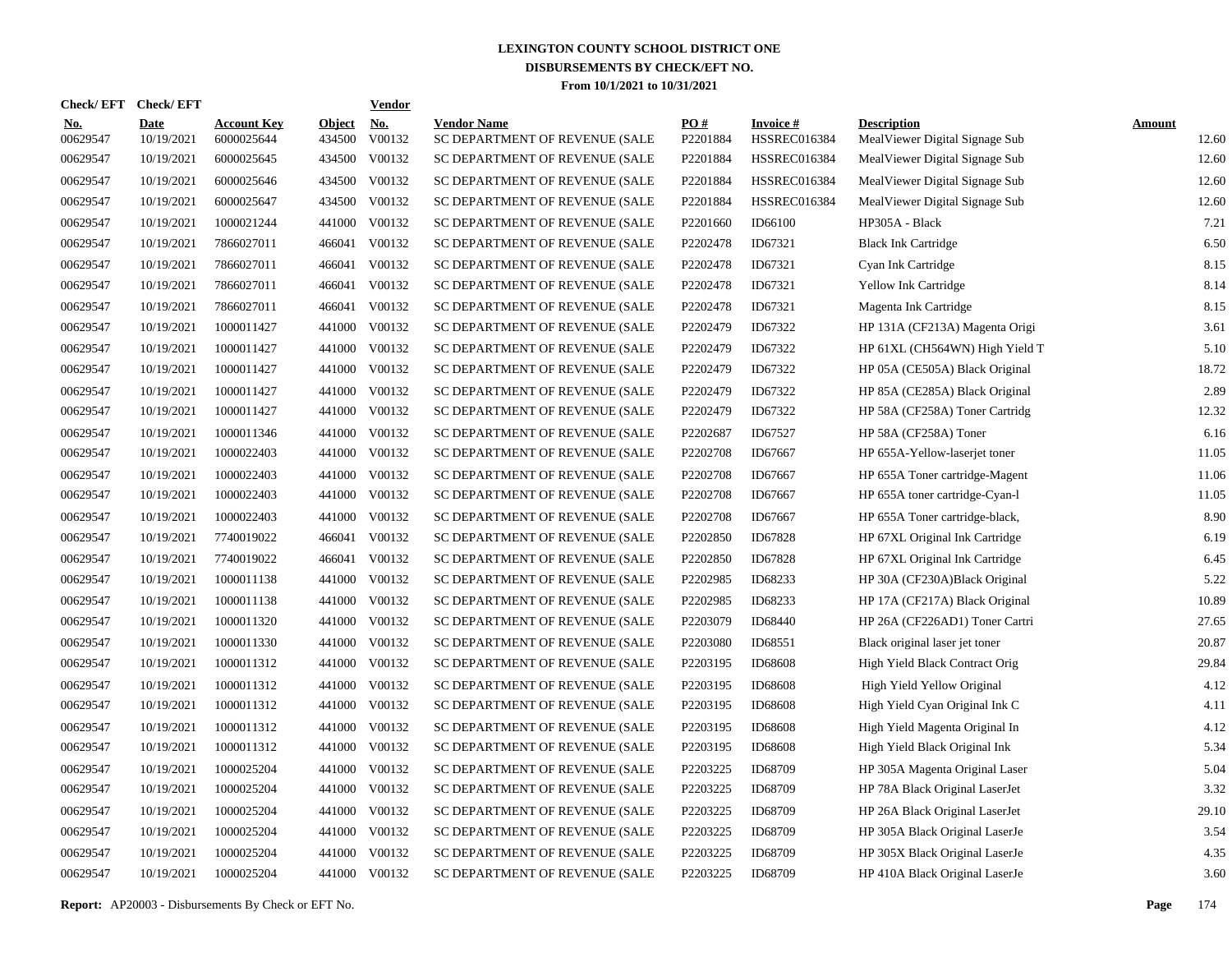| <b>Check/EFT</b>       | <b>Check/EFT</b>          |                                  |                         | <b>Vendor</b> |                                                      |                 |                            |                                                      |                        |
|------------------------|---------------------------|----------------------------------|-------------------------|---------------|------------------------------------------------------|-----------------|----------------------------|------------------------------------------------------|------------------------|
| <u>No.</u><br>00629547 | <b>Date</b><br>10/19/2021 | <b>Account Key</b><br>1000025204 | <b>Object</b><br>441000 | No.<br>V00132 | <b>Vendor Name</b><br>SC DEPARTMENT OF REVENUE (SALE | PO#<br>P2203225 | <b>Invoice#</b><br>ID68709 | <b>Description</b><br>HP 410A Toner Cartridge-Black, | <b>Amount</b><br>23.04 |
| 00629547               | 10/19/2021                | 1000011329                       | 441000                  | V00132        | SC DEPARTMENT OF REVENUE (SALE                       | P2203282        | ID68740                    | HP Toner Cartridge Black Laser                       | 12.19                  |
| 00629547               | 10/19/2021                | 1000011329                       | 441000                  | V00132        | SC DEPARTMENT OF REVENUE (SALE                       | P2203282        | ID68740                    | HP Toner Black                                       | 9.70                   |
| 00629547               | 10/19/2021                | 3950021203                       | 441000                  | V00132        | SC DEPARTMENT OF REVENUE (SALE                       | P2203430        | ID68974                    | HP 952XL Hight Yield Black car                       | 8.37                   |
| 00629547               | 10/19/2021                | 3950021203                       |                         | 441000 V00132 | SC DEPARTMENT OF REVENUE (SALE                       | P2203430        | ID68974                    | HP 952 cyan/magenta/yellow                           | 12.02                  |
| 00629547               | 10/19/2021                | 2170412703                       | 434500                  | V00132        | SC DEPARTMENT OF REVENUE (SALE                       | P2202277        | INV-1039052                | <b>NEWS-2-YOU BUNDLE - SUB NUMBER</b>                | 596.26                 |
| 00629547               | 10/19/2021                | 2170412703                       |                         | 434500 V00132 | SC DEPARTMENT OF REVENUE (SALE                       | P2202277        | INV-1039052                | SYMBOLSTIX PRIME SYMBOLSTIX BU                       | 308.91                 |
| 00629547               | 10/19/2021                | 1000011245                       | 441000                  | V00132        | SC DEPARTMENT OF REVENUE (SALE                       | P2201624        | INV-14976                  | Kinder Xylophone Mallets, Yarn                       | 0.96                   |
| 00629547               | 10/19/2021                | 1000011245                       |                         | 441000 V00132 | SC DEPARTMENT OF REVENUE (SALE                       | P2201624        | INV-14976                  | Kinder Metallophone Mallets, C                       | 0.95                   |
| 00629547               | 10/19/2021                | 1000011245                       | 441000                  | V00132        | SC DEPARTMENT OF REVENUE (SALE                       | P2201624        | INV-14976                  | Kinder Xylophone Mallets, Yarn                       | 0.96                   |
| 00629547               | 10/19/2021                | 1000011245                       |                         | 441000 V00132 | SC DEPARTMENT OF REVENUE (SALE                       | P2201624        | INV-14976                  | Shipping fees                                        | 0.63                   |
| 00629547               | 10/19/2021                | 1000011303                       |                         | 434500 V00132 | SC DEPARTMENT OF REVENUE (SALE                       | P2202001        | <b>INV015327</b>           | Subscription for Annual Resear                       | 3,430.00               |
| 00629547               | 10/19/2021                | 2042221403                       |                         | 441000 V00132 | SC DEPARTMENT OF REVENUE (SALE                       | P2202490        | <b>INV090015</b>           | Woodcock-Munoz Language Survey                       | 4.18                   |
| 00629547               | 10/19/2021                | 2042221403                       |                         | 441000 V00132 | SC DEPARTMENT OF REVENUE (SALE                       | P2202490        | <b>INV090015</b>           | Woodcock-Munoz Language Survey                       | 12.59                  |
| 00629547               | 10/19/2021                | 2042221403                       |                         | 441000 V00132 | SC DEPARTMENT OF REVENUE (SALE                       | P2202490        | <b>INV090015</b>           | Woodcock-Munoz Language Survey                       | 4.18                   |
| 00629547               | 10/19/2021                | 2042221403                       |                         | 441000 V00132 | SC DEPARTMENT OF REVENUE (SALE                       | P2202490        | <b>INV090015</b>           | Shipping                                             | 5.93                   |
| 00629547               | 10/19/2021                | 2042221403                       |                         | 441000 V00132 | SC DEPARTMENT OF REVENUE (SALE                       | P2202490        | <b>INV090015</b>           | Bateria IV Achievement Test Re                       | 25.76                  |
| 00629547               | 10/19/2021                | 2042221403                       |                         | 441000 V00132 | SC DEPARTMENT OF REVENUE (SALE                       | P2202490        | <b>INV090015</b>           | Woodcock-Munoz Language Survey                       | 12.59                  |
| 00629547               | 10/19/2021                | 7743019044                       |                         | 466041 V00132 | SC DEPARTMENT OF REVENUE (SALE                       | P2200467        | INV1066851.4               | 13" Meinl Nile Series XL Djemb                       | 90.43                  |
| 00629547               | 10/19/2021                | 7743019044                       | 466041                  | V00132        | SC DEPARTMENT OF REVENUE (SALE                       | P2200467        | INV1066851.4               | Meinl Djembe Shoulder Strap                          | 21.42                  |
| 00629547               | 10/19/2021                | 7860527044                       | 466041                  | V00132        | SC DEPARTMENT OF REVENUE (SALE                       | P2200467        | INV1066851.4               | 13" Meinl Nile Series XL Djemb                       | 27.17                  |
| 00629547               | 10/19/2021                | 2170311203                       |                         | 441000 V00132 | SC DEPARTMENT OF REVENUE (SALE                       | P2203168        | INV1123900                 | Base Ten Intermediate Classroo                       | 15.16                  |
| 00629547               | 10/19/2021                | 2170311203                       | 441000                  | V00132        | SC DEPARTMENT OF REVENUE (SALE                       | P2203168        | INV1123900                 | Unifix Cubes - Set of 1000                           | 20.53                  |
| 00629547               | 10/19/2021                | 2170311203                       |                         | 441000 V00132 | SC DEPARTMENT OF REVENUE (SALE                       | P2203168        | INV1123900                 | Dice:Red/Green/White - Set of                        | 7.12                   |
| 00629547               | 10/19/2021                | 2170311203                       | 441000                  | V00132        | SC DEPARTMENT OF REVENUE (SALE                       | P2203168        | INV1123900                 | Two-Color Counters: Red/Yellow                       | 5.80                   |
| 00629547               | 10/19/2021                | 2170311203                       |                         | 441000 V00132 | SC DEPARTMENT OF REVENUE (SALE                       | P2203168        | INV1123900                 | Fraction Tiles without Tray: N                       | 7.21                   |
| 00629547               | 10/19/2021                | 2170311203                       | 441000                  | V00132        | SC DEPARTMENT OF REVENUE (SALE                       | P2203168        | INV1123900                 | Katie Kubes - Set of 1000                            | 4.04                   |
| 00629547               | 10/19/2021                | 3260011303                       |                         | 441000 V00132 | SC DEPARTMENT OF REVENUE (SALE                       | P2201346        | INV1437667                 | Ladybug Larvae PREPAID voucher                       | 7.00                   |
| 00629547               | 10/19/2021                | 3260011303                       | 441000                  | V00132        | SC DEPARTMENT OF REVENUE (SALE                       | P2201346        | INV1437667                 | Shipping                                             | 0.24                   |
| 00629547               | 10/19/2021                | 3260011303                       |                         | 441000 V00132 | SC DEPARTMENT OF REVENUE (SALE                       | P2201348        | INV1437670                 | Ladybug Larvae PREPAID voucher                       | 3.50                   |
| 00629547               | 10/19/2021                | 3260011303                       | 441000                  | V00132        | SC DEPARTMENT OF REVENUE (SALE                       | P2201348        | INV1437670                 | Shipping                                             | 0.24                   |
| 00629547               | 10/19/2021                | 3260011303                       |                         | 441000 V00132 | SC DEPARTMENT OF REVENUE (SALE                       | P2201342        | INV1437673                 | Ladybug Larvae PREPAID voucher                       | 10.50                  |
| 00629547               | 10/19/2021                | 3260011303                       | 441000                  | V00132        | SC DEPARTMENT OF REVENUE (SALE                       | P2201342        | INV1437673                 | Shipping                                             | 0.24                   |
| 00629547               | 10/19/2021                | 3260011303                       |                         | 441000 V00132 | SC DEPARTMENT OF REVENUE (SALE                       | P2201207        | <b>INV1437690</b>          | Ladybug Larvae PREPAID voucher                       | 8.75                   |
| 00629547               | 10/19/2021                | 3260011303                       | 441000                  | V00132        | SC DEPARTMENT OF REVENUE (SALE                       | P2201207        | INV1437690                 | Shipping                                             | 0.24                   |
| 00629547               | 10/19/2021                | 1000026693                       |                         | 434500 V00132 | SC DEPARTMENT OF REVENUE (SALE                       | P2202918        | <b>INV16071</b>            | 5MAPS/SCHOOLSEARCH                                   | 1,688.26               |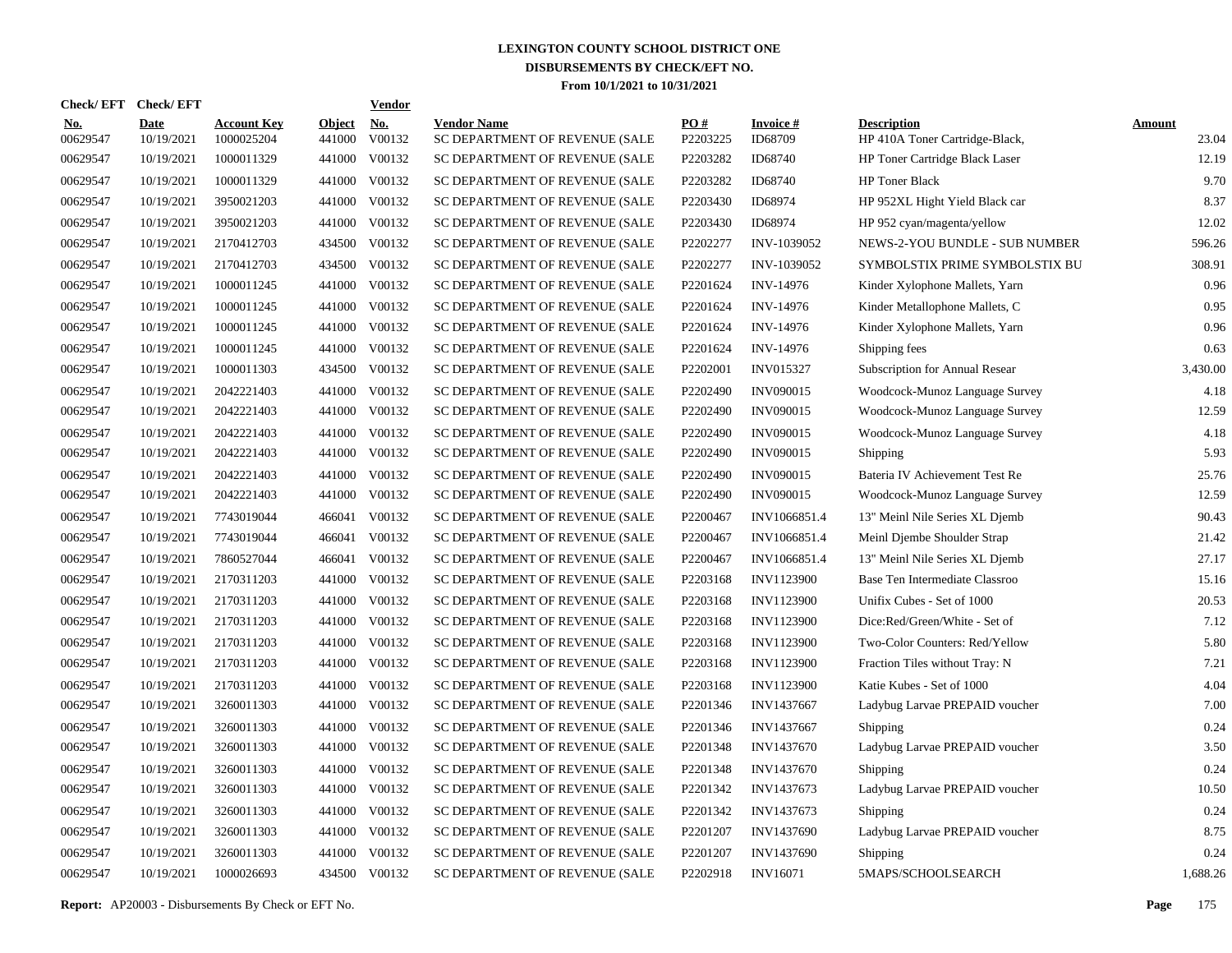| Check/ EFT             | <b>Check/EFT</b>          |                                  |                         | <b>Vendor</b>        |                                                      |                      |                                    |                                            |                       |
|------------------------|---------------------------|----------------------------------|-------------------------|----------------------|------------------------------------------------------|----------------------|------------------------------------|--------------------------------------------|-----------------------|
| <b>No.</b><br>00629547 | <b>Date</b><br>10/19/2021 | <b>Account Key</b><br>1000011323 | <b>Object</b><br>441000 | <u>No.</u><br>V00132 | <b>Vendor Name</b><br>SC DEPARTMENT OF REVENUE (SALE | PQ#<br>P2200134      | <b>Invoice#</b><br><b>INV18385</b> | <b>Description</b><br>RAPTOR STUDENT TARDY | <b>Amount</b><br>7.00 |
| 00629547               | 10/19/2021                | 7749027027                       | 466041                  | V00132               | SC DEPARTMENT OF REVENUE (SALE                       | P2203275             | <b>INV22779</b>                    | RAPTOR VISITOR BADGES WHITE AD             | 35.00                 |
| 00629547               | 10/19/2021                | 1000026693                       | 434500                  | V00132               | SC DEPARTMENT OF REVENUE (SALE                       | P2203570             | <b>INVUS141785</b>                 | FRONTLINE HRMS WITH RECRUITING             | 6,969.98              |
| 00629547               | 10/19/2021                | 1000011303                       | 434500                  | V00132               | SC DEPARTMENT OF REVENUE (SALE                       | P2201563             | <b>INVUS142890</b>                 | 7/1/2021-6/30/2020 RTI Enrich,             | 2,490.40              |
| 00629547               | 10/19/2021                | 1000011303                       | 434500                  | V00132               | SC DEPARTMENT OF REVENUE (SALE                       | P <sub>2201563</sub> | <b>INVUS142890</b>                 | 7/1/2021-6/30/2022 ELL-Enrich,             | 293.58                |
| 00629547               | 10/19/2021                | 2250012703                       | 434503                  | V00132               | SC DEPARTMENT OF REVENUE (SALE                       | P2203136             | <b>INVUS142890</b>                 | 504 Program Management- Enrich             | 424.63                |
| 00629547               | 10/19/2021                | 1000026693                       | 434500                  | V00132               | SC DEPARTMENT OF REVENUE (SALE                       | P2203571             | <b>INVUS142891</b>                 | APPLICANT TRACKER UNLIMITED US             | 3,659.53              |
| 00629547               | 10/19/2021                | 1000026693                       | 434500                  | V00132               | SC DEPARTMENT OF REVENUE (SALE                       | P2203571             | <b>INVUS142891</b>                 | ABSENCE & SUBSTITUTE MANAGEMEN             | 2,070.48              |
| 00629547               | 10/19/2021                | 2052213703                       |                         | 434500 V00132        | SC DEPARTMENT OF REVENUE (SALE                       | P2202798             | LTR1014494                         | LETTERLAND PHONIC ONLINE - TEA             | 27.30                 |
| 00629547               | 10/19/2021                | 2052213703                       | 441000                  | V00132               | SC DEPARTMENT OF REVENUE (SALE                       | P2202798             | LTR1014494                         | LETTERLAND PRE-K PACK                      | 163.80                |
| 00629547               | 10/19/2021                | 1000011444                       |                         | 441000 V00132        | SC DEPARTMENT OF REVENUE (SALE                       | P2200181             | M71295224                          | 10% Shiping                                | 1.96                  |
| 00629547               | 10/19/2021                | 7734019015                       |                         | 466041 V00132        | SC DEPARTMENT OF REVENUE (SALE                       | P2200599             | M71301287                          | <b>SHIPPING</b>                            | 2.10                  |
| 00629547               | 10/19/2021                | 1000011444                       |                         | 441000 V00132        | SC DEPARTMENT OF REVENUE (SALE                       | P2201063             | M71403281                          | 10% Shipping Cost                          | 1.16                  |
| 00629547               | 10/19/2021                | 7713519035                       |                         | 466041 V00132        | SC DEPARTMENT OF REVENUE (SALE                       | P2202084             | M71746523                          | <b>Shipping Charges</b>                    | 0.77                  |
| 00629547               | 10/19/2021                | 1000022403                       | 441000                  | V00132               | SC DEPARTMENT OF REVENUE (SALE                       | P2111721             | ORD8478083                         | Sense of Place Range and Sink              | 28.32                 |
| 00629547               | 10/19/2021                | 1000022403                       | 441000                  | V00132               | SC DEPARTMENT OF REVENUE (SALE                       | P2111721             | ORD8478083                         | Sense of Place Tan Vinyl Couch             | 17.85                 |
| 00629547               | 10/19/2021                | 1000022403                       | 441000                  | V00132               | SC DEPARTMENT OF REVENUE (SALE                       | P2111721             | ORD8478083                         | <b>ABC Primary Phonics Seating Ca</b>      | 27.36                 |
| 00629547               | 10/19/2021                | 1000022403                       |                         | 441000 V00132        | SC DEPARTMENT OF REVENUE (SALE                       | P2111721             | ORD8478083                         | Sense of Place 30" Compartment             | 62.65                 |
| 00629547               | 10/19/2021                | 1000022403                       | 441000                  | V00132               | SC DEPARTMENT OF REVENUE (SALE                       | P2111721             | ORD8478083                         | Sense of Place Tan Vinyl Chair             | 12.49                 |
| 00629547               | 10/19/2021                | 1000011228                       |                         | 436000 V00132        | SC DEPARTMENT OF REVENUE (SALE                       | P2200847             | P2200847.MES                       | 290 Planners Books                         | 51.35                 |
| 00629547               | 10/19/2021                | 1000011228                       | 436000                  | V00132               | SC DEPARTMENT OF REVENUE (SALE                       | P2200847             | P2200847.MES                       | <b>Shipping</b>                            | 10.85                 |
| 00629547               | 10/19/2021                | 1000011303                       |                         | 434500 V00132        | SC DEPARTMENT OF REVENUE (SALE                       | P2202903             | PNT3Z8                             | Educator Subscription-1 year               | 82.32                 |
| 00629547               | 10/19/2021                | 1000011303                       | 434500                  | V00132               | SC DEPARTMENT OF REVENUE (SALE                       | P2202903             | PNT3Z8                             | Student Subscription- 1 year -             | 392.00                |
| 00629547               | 10/19/2021                | 1000011225                       | 441000                  | V00132               | SC DEPARTMENT OF REVENUE (SALE                       | P2202833             | SI2047443                          | <b>Shipping</b>                            | 1.23                  |
| 00629547               | 10/19/2021                | 1000011225                       | 441000                  | V00132               | SC DEPARTMENT OF REVENUE (SALE                       | P2202833             | SI2047443                          | Westwood RA9201-12                         | 13.65                 |
| 00629547               | 10/19/2021                | 2042221403                       | 434500                  | V00132               | SC DEPARTMENT OF REVENUE (SALE                       | P2203429             | SIP00128207                        | ASRS 6-18 YEARS - PARENT ONLIN             | 140.00                |
| 00629547               | 10/19/2021                | 2042221403                       | 434500                  | V00132               | SC DEPARTMENT OF REVENUE (SALE                       | P2203429             | SIP00128207                        | ASRS 6-18 YEARS - TEACHER ONLI             | 140.00                |
| 00629547               | 10/19/2021                | 2042221403                       | 434500                  | V00132               | SC DEPARTMENT OF REVENUE (SALE                       | P2203429             | SIP00128207                        | <b>CONNERS 3 - PARENT</b>                  | 148.75                |
| 00629547               | 10/19/2021                | 2042221403                       | 434500                  | V00132               | SC DEPARTMENT OF REVENUE (SALE                       | P2203429             | SIP00128207                        | <b>CONNERS 3 - TEACHER</b>                 | 148.75                |
| 00629547               | 10/19/2021                | 2042221403                       | 434500                  | V00132               | SC DEPARTMENT OF REVENUE (SALE                       | P2203429             | SIP00128207                        | <b>CONNERS EC PARENT</b>                   | 74.38                 |
| 00629547               | 10/19/2021                | 2042221403                       | 434500                  | V00132               | SC DEPARTMENT OF REVENUE (SALE                       | P2203429             | SIP00128207                        | CONNERS EC DEVELOPMENTAL MILES             | 65.62                 |
| 00629547               | 10/19/2021                | 1000011303                       | 434500                  | V00132               | SC DEPARTMENT OF REVENUE (SALE                       | P2202925             | TS-262526-5001                     | ToneSavvy.com subscription (up             | 82.53                 |
| 00629547               | 10/19/2021                | 1000022214                       | 434500                  | V00132               | SC DEPARTMENT OF REVENUE (SALE                       | P2201120             | US229753                           | BrainPOP one year subscription             | 167.65                |
| 00629547               | 10/19/2021                | 1000022228                       | 434500                  | V00132               | SC DEPARTMENT OF REVENUE (SALE                       | P2201016             | US230101                           | Unlimited 12-month access for              | 60.62                 |
| 00629547               | 10/19/2021                | 1000011326                       | 434500                  | V00132               | SC DEPARTMENT OF REVENUE (SALE                       | P2202796             | US234942                           | School BP24/7 renewal for 21-2             | 167.65                |
| 00629547               | 10/19/2021                | 2042221403                       |                         | 434500 V00132        | SC DEPARTMENT OF REVENUE (SALE                       | P2202630             | WPS-412130                         | <b>ABAS-3 Parent/Primary Caregive</b>      | 6.51                  |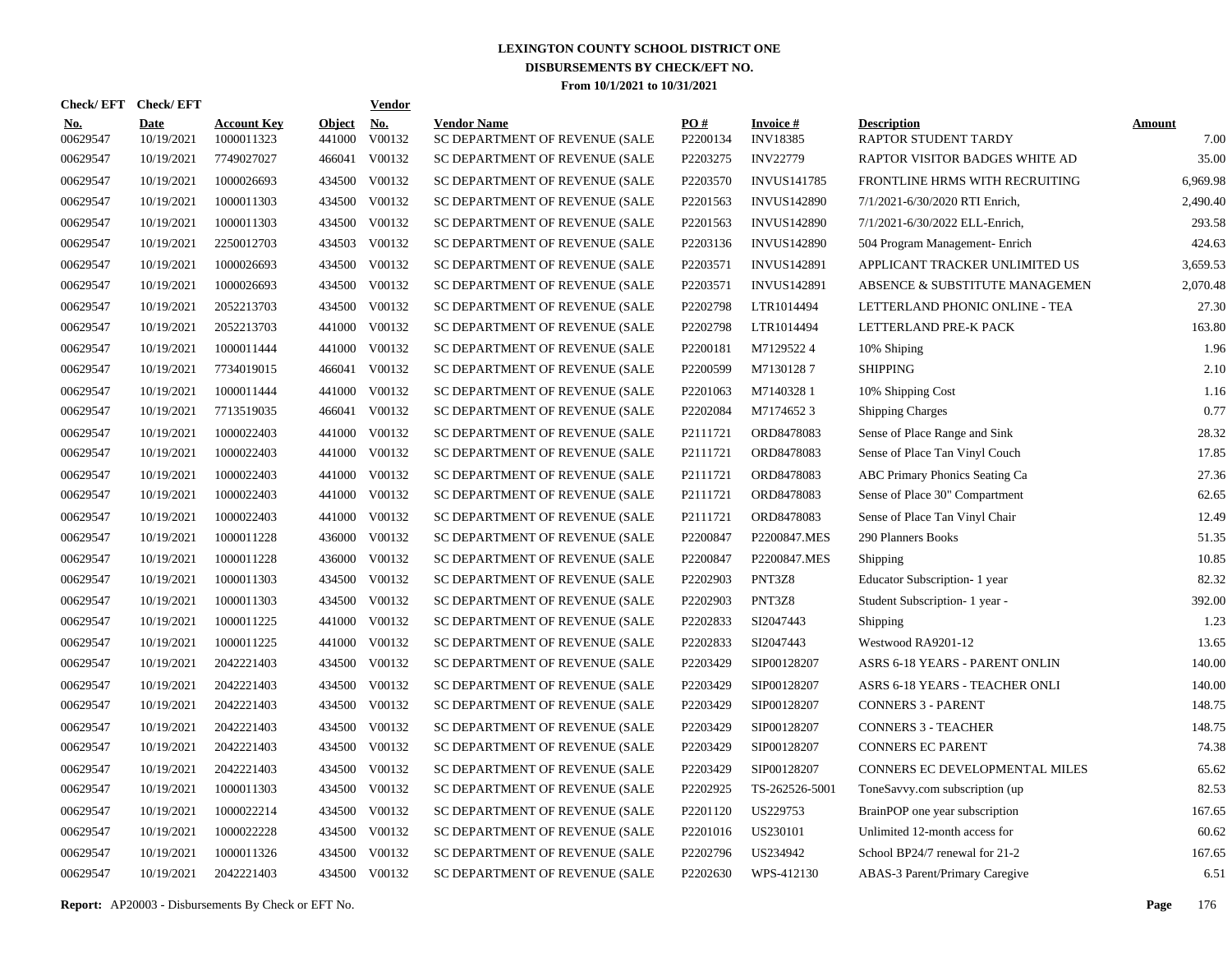| <b>Check/EFT</b> | <b>Check/EFT</b>          |                                  |                         | <b>Vendor</b> |                                                      |                 |                                |                                                      |                       |
|------------------|---------------------------|----------------------------------|-------------------------|---------------|------------------------------------------------------|-----------------|--------------------------------|------------------------------------------------------|-----------------------|
| No.<br>00629547  | <b>Date</b><br>10/19/2021 | <b>Account Key</b><br>2042221403 | <b>Object</b><br>434500 | No.<br>V00132 | <b>Vendor Name</b><br>SC DEPARTMENT OF REVENUE (SALE | PO#<br>P2202630 | <b>Invoice #</b><br>WPS-412130 | <b>Description</b><br>ABAS-3 Teacher/Daycare Provide | <b>Amount</b><br>6.51 |
| 00629547         | 10/19/2021                | 2042221403                       | 434500                  | V00132        | SC DEPARTMENT OF REVENUE (SALE                       | P2202630        | WPS-412130                     | ABAS-3 Parent On-lone Form (25                       | 6.51                  |
| 00629547         | 10/19/2021                | 2042221403                       | 434500                  | V00132        | SC DEPARTMENT OF REVENUE (SALE                       | P2202630        | WPS-412130                     | ABAS-3 Teacher On-line Form (2)                      | 6.51                  |
| 00629547         | 10/19/2021                | 2042221403                       | 434500                  | V00132        | SC DEPARTMENT OF REVENUE (SALE                       | P2202630        | WPS-412130                     | SRS-2 School-Age Online Form (                       | 8.12                  |
| 00629547         | 10/19/2021                | 2042221403                       | 434500                  | V00132        | SC DEPARTMENT OF REVENUE (SALE                       | P2202630        | WPS-412130                     | SRS-2 Preschool Online Form (1)                      | 8.12                  |
| 00629547         | 10/19/2021                | 2042221403                       | 441000                  | V00132        | SC DEPARTMENT OF REVENUE (SALE                       | P2202630        | WPS-412130                     | CARS-2 Questionnaire for Paren                       | 11.48                 |
| 00629547         | 10/19/2021                | 2042221403                       | 441000                  | V00132        | SC DEPARTMENT OF REVENUE (SALE                       | P2202630        | WPS-412130                     | <b>CARS-2 Standard Version</b>                       | 16.24                 |
| 00629547         | 10/19/2021                | 2042221403                       |                         | 441000 V00132 | SC DEPARTMENT OF REVENUE (SALE                       | P2202630        | WPS-412130                     | Shipping                                             | 2.77                  |
|                  |                           |                                  |                         |               |                                                      |                 |                                | <b>Check Total</b>                                   | 59,681.76             |
| 00629548         | 10/19/2021                | 7802083513                       |                         | 466099 V00270 | <b>SC HIGH SCHOOL LEAGUE</b>                         | P2204435        |                                | ENTFEE000000005 AAA Boys State Swim Entry Fee        | 25.00                 |
|                  |                           |                                  |                         |               |                                                      |                 |                                | <b>Check Total</b>                                   | 25.00                 |
| 00629549         | 10/19/2021                | 7745027037                       |                         | 466041 V16160 | <b>SCHOLASTIC BOOK FAIRS</b>                         | P2204480        | W4934001BF                     | Scholastic Book Fair                                 | 3,089.84              |
|                  |                           |                                  |                         |               |                                                      |                 |                                | <b>Check Total</b>                                   | 3,089.84              |
| 00629550         | 10/19/2021                | 7860527044                       | 466041                  | V00708        | SCHOOL CUTS SCREENING AND EMBR                       | P2203528        | 53779                          | <b>FOREST GREEN Tshirt</b>                           | 324.21                |
| 00629550         | 10/19/2021                | 7860527044                       | 466041                  | V00708        | SCHOOL CUTS SCREENING AND EMBR                       | P2203528        | 53779                          | <b>FOREST GREEN Tshirt</b>                           | 52.64                 |
| 00629550         | 10/19/2021                | 7860527044                       |                         | 466041 V00708 | SCHOOL CUTS SCREENING AND EMBR                       | P2203528        | 53779                          | <b>FOREST GREEN Tshirt</b>                           | 14.02                 |
|                  |                           |                                  |                         |               |                                                      |                 |                                | <b>Check Total</b>                                   | 390.87                |
| 00629551         | 10/19/2021                | 1000011312                       |                         | 441000 V00838 | SCHOOL NURSE SUPPLY INC                              | P2203201        | 0854562-IN                     | ZOLL AED PLUS COMBO PACK                             | 1,799.00              |
| 00629551         | 10/19/2021                | 1000021312                       |                         | 441000 V00838 | SCHOOL NURSE SUPPLY INC                              | P2203201        | 0854562-IN                     | FIRST AID TO GO PACK                                 | 37.90                 |
| 00629551         | 10/19/2021                | 1000021312                       |                         | 441000 V00838 | SCHOOL NURSE SUPPLY INC                              | P2203201        | 0854562-IN                     | REUSABLE ARM SPLINT - CHILD                          | 24.90                 |
| 00629551         | 10/19/2021                | 1000021312                       |                         | 441000 V00838 | SCHOOL NURSE SUPPLY INC                              | P2203201        | 0854562-IN                     | <b>COVERLET FOUR WING BANDAGES</b>                   | 26.00                 |
| 00629551         | 10/19/2021                | 1000021312                       | 441000                  | V00838        | SCHOOL NURSE SUPPLY INC                              | P2203201        | 0854562-IN                     | <b>4 PLY EXTRA SOFT GAUZE</b>                        | 7.60                  |
| 00629551         | 10/19/2021                | 1000021312                       | 441000                  | V00838        | SCHOOL NURSE SUPPLY INC                              | P2203201        | 0854562-IN                     | SAFETEC VITAMIN E LIP BALM                           | 17.90                 |
| 00629551         | 10/19/2021                | 1000021312                       |                         | 441000 V00838 | SCHOOL NURSE SUPPLY INC                              | P2203201        | 0854562-IN                     | <b>TOOTH NECKLACE</b>                                | 27.90                 |
|                  |                           |                                  |                         |               |                                                      |                 |                                | <b>Check Total</b>                                   | 1,941.20              |
| 00629552         | 10/19/2021                | 3260011303                       |                         | 441000 V16452 | SCHOOL SPECIALTY LLC                                 | P2202178        | 208128337678                   | Mini dynamics carts; 2 pkg                           | 800.70                |
| 00629552         | 10/19/2021                | 1000011112                       | 441000                  | V16452        | <b>SCHOOL SPECIALTY LLC</b>                          | P2202207        | 208128769671                   | BUTTERFLIES AND MOTHS PRINT SE                       | 31.50                 |
| 00629552         | 10/19/2021                | 1000011112                       |                         | 441000 V16452 | SCHOOL SPECIALTY LLC                                 | P2202207        | 208128769671                   | <b>GYOTAKU PERCH</b>                                 | 15.99                 |
|                  |                           |                                  |                         |               |                                                      |                 |                                | <b>Check Total</b>                                   | 848.19                |
| 00629554         | 10/19/2021                | 6000025647                       |                         | 446040 V00879 | <b>SENN BROTHERS INC</b>                             |                 | L52188                         | 047-Centerville ES #2120                             | 126.00                |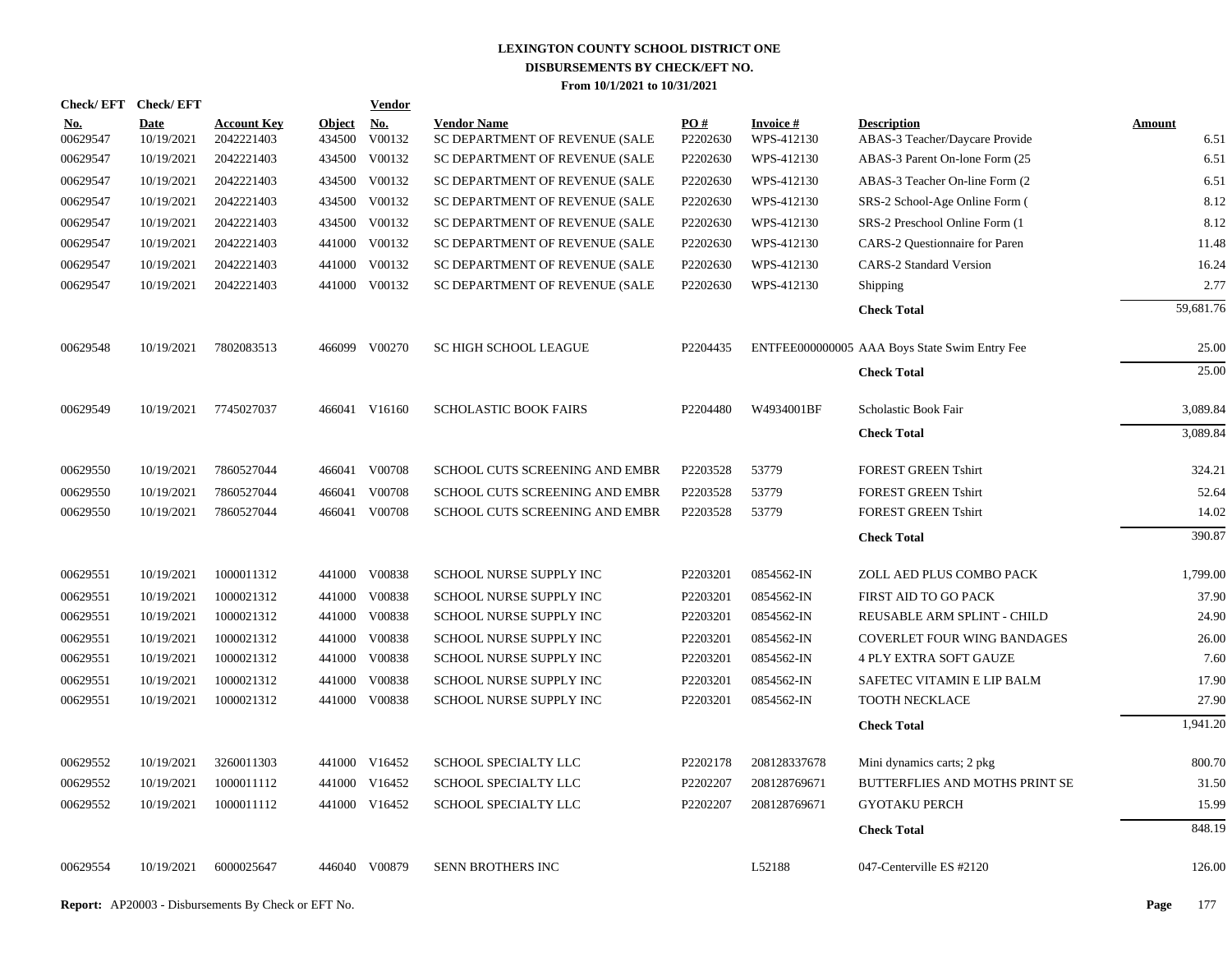| Check/EFT Check/EFT    |                           |                                  |                         | <b>Vendor</b>                       |                                         |          |                              |                                               |                         |
|------------------------|---------------------------|----------------------------------|-------------------------|-------------------------------------|-----------------------------------------|----------|------------------------------|-----------------------------------------------|-------------------------|
| <u>No.</u><br>00629554 | <b>Date</b><br>10/19/2021 | <b>Account Key</b><br>6000025639 | <b>Object</b><br>446040 | $\underline{\mathrm{No}}$<br>V00879 | <b>Vendor Name</b><br>SENN BROTHERS INC | PO#      | <b>Invoice</b> $#$<br>L52201 | <b>Description</b><br>039-Forts Pond ES #2114 | <b>Amount</b><br>149.25 |
| 00629554               | 10/19/2021                | 6000025614                       | 446040                  | V00879                              | SENN BROTHERS INC                       |          | L52202                       | 014-Gilbert ES #853                           | 154.00                  |
| 00629554               | 10/19/2021                | 6000025629                       | 446040                  | V00879                              | SENN BROTHERS INC                       |          | L52204                       | 029-Gilbert MS #864                           | 127.50                  |
| 00629554               | 10/19/2021                | 6000025615                       | 446040                  | V00879                              | <b>SENN BROTHERS INC</b>                |          | L52206                       | 015-Pelion HS #854                            | 99.50                   |
| 00629554               | 10/19/2021                | 6000025630                       | 446040                  | V00879                              | SENN BROTHERS INC                       |          | L52207                       | 030-Pelion MS #2011                           | 63.00                   |
| 00629554               | 10/19/2021                | 6000025613                       | 446040                  | V00879                              | SENN BROTHERS INC                       |          | L52209                       | 013-Gilbert HS #852                           | 149.17                  |
| 00629554               | 10/19/2021                | 6000025646                       | 446040                  | V00879                              | SENN BROTHERS INC                       |          | L53122                       | 046-Beechwood MS #2119                        | 154.00                  |
| 00629554               | 10/19/2021                | 6000025640                       | 446040                  | V00879                              | SENN BROTHERS INC                       |          | L53138                       | 040-New Providence ES # 2115                  | 118.71                  |
| 00629554               | 10/19/2021                | 6000025641                       | 446040                  | V00879                              | SENN BROTHERS INC                       |          | L53140                       | 041-Rocky Creek ES # 2116                     | 178.00                  |
| 00629554               | 10/19/2021                | 6000025631                       | 446040                  | V00879                              | SENN BROTHERS INC                       |          | L53200                       | 031-Lake Murray ES #1524                      | 84.00                   |
| 00629554               | 10/19/2021                | 6000025611                       | 446040                  | V00879                              | SENN BROTHERS INC                       |          | L53201                       | 011-Lexington HS #845                         | 42.00                   |
| 00629554               | 10/19/2021                | 6000025643                       | 446040                  | V00879                              | SENN BROTHERS INC                       |          | L53202                       | 043-Meadow Glen MS #52912                     | 149.25                  |
| 00629554               | 10/19/2021                | 6000025635                       | 446040                  | V00879                              | SENN BROTHERS INC                       |          | L53203                       | 035-Pleasant Hill ES#3220                     | 133.75                  |
| 00629554               | 10/19/2021                | 6000025634                       | 446040                  | V00879                              | SENN BROTHERS INC                       |          | L53204                       | 034-Pleasant Hill MS #3219                    | 182.75                  |
| 00629554               | 10/19/2021                | 6000025644                       | 446040                  | V00879                              | SENN BROTHERS INC                       |          | L53205                       | 044-River Bluff HS #1311                      | 235.50                  |
| 00629554               | 10/19/2021                | 6000025620                       | 446040                  | V00879                              | SENN BROTHERS INC                       |          | L53206                       | 020-Lexington MS #857                         | 168.00                  |
| 00629554               | 10/19/2021                | 6000025612                       | 446040                  | V00879                              | SENN BROTHERS INC                       |          | L53207                       | 012-Lexington ES #851                         | 93.17                   |
| 00629554               | 10/19/2021                | 6000025619                       | 446040                  | V00879                              | SENN BROTHERS INC                       |          | L53208                       | 019-AES #856                                  | 49.75                   |
| 00629554               | 10/19/2021                | 6000025637                       | 446040                  | V00879                              | SENN BROTHERS INC                       |          | L53209                       | 037-Carolina Springs MS#1925                  | 54.76                   |
| 00629554               | 10/19/2021                | 6000025645                       | 446040                  | V00879                              | SENN BROTHERS INC                       |          | L53218                       | 045-Deerfield ES #2118                        | 199.00                  |
| 00629554               | 10/19/2021                | 6000025624                       | 446040                  | V00879                              | SENN BROTHERS INC                       |          | L53219                       | 024-Red Bank ES #860                          | 367.75                  |
| 00629554               | 10/19/2021                | 6000025623                       |                         | 446040 V00879                       | SENN BROTHERS INC                       |          | L53220                       | 023-Saxe Gotha ES #859                        | 105.00                  |
| 00629554               | 10/19/2021                | 6000025625                       |                         | 446040 V00879                       | SENN BROTHERS INC                       |          | L53221                       | 025-White Knoll ES #861                       | 500.00                  |
| 00629554               | 10/19/2021                | 6000025627                       |                         | 446040 V00879                       | SENN BROTHERS INC                       |          | L53222                       | 027-White Knoll HS #1791                      | 220.00                  |
| 00629554               | 10/19/2021                | 6000025626                       | 446040                  | V00879                              | SENN BROTHERS INC                       |          | L53229                       | 026-White Knoll MS #862                       | 365.50                  |
| 00629554               | 10/19/2021                | 6000025622                       |                         | 446040 V00879                       | SENN BROTHERS INC                       |          | L53629                       | 022-Oak Grove ES #858                         | 224.00                  |
|                        |                           |                                  |                         |                                     |                                         |          |                              | <b>Check Total</b>                            | 4,493.31                |
| 00629555               | 10/19/2021                | 7748019046                       |                         | 466041 V00238                       | <b>SHAR PRODUCTS</b>                    | P2203607 | P178476901010                | Franz Hoffmann Danube Viola 15                | 352.03                  |
| 00629555               | 10/19/2021                | 7748019046                       | 466041                  | V00238                              | <b>SHAR PRODUCTS</b>                    | P2203607 | P178476901010                | Thermoplastic Shaped Viola Cas                | 85.59                   |
| 00629555               | 10/19/2021                | 7748019046                       | 466041                  | V00238                              | <b>SHAR PRODUCTS</b>                    | P2203607 | P178476901010                | Toshira Deluxe Violin Case 4/4                | 53.49                   |
| 00629555               | 10/19/2021                | 7748019046                       | 466041                  | V00238                              | <b>SHAR PRODUCTS</b>                    | P2203607 | P178476901010                | Bronx Violin Bow 4/4 Size                     | 33.23                   |
| 00629555               | 10/19/2021                | 7748019046                       | 466041                  | V00238                              | <b>SHAR PRODUCTS</b>                    | P2203607 | P178476901010                | Bronx Viola Bow 15-165                        | 35.79                   |
| 00629555               | 10/19/2021                | 7748019046                       | 466041                  | V00238                              | <b>SHAR PRODUCTS</b>                    | P2203607 | P178476901010                | Franz Hoffmann Danube Violin 4                | 287.83                  |
|                        |                           |                                  |                         |                                     |                                         |          |                              | <b>Check Total</b>                            | 847.96                  |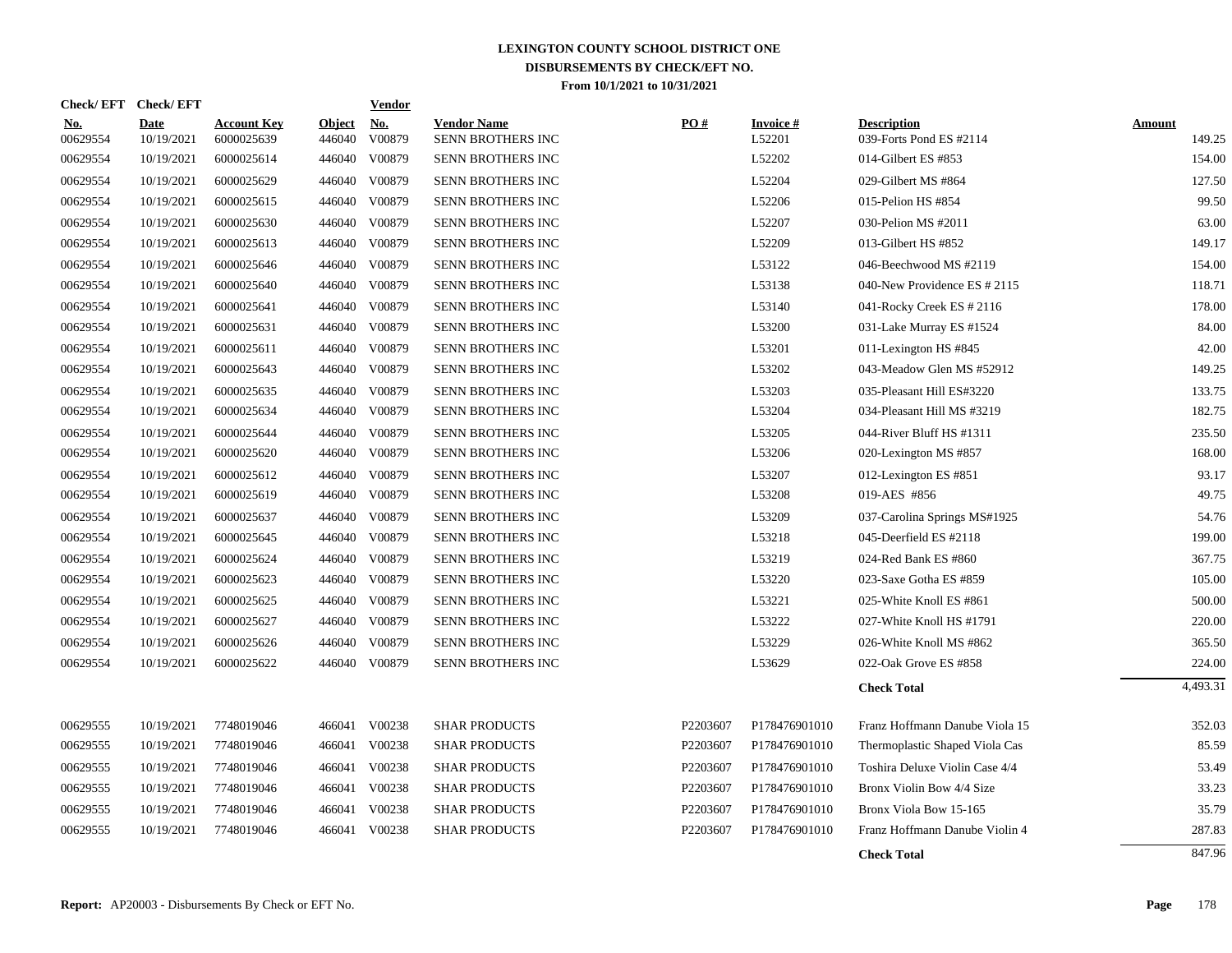| Check/EFT Check/EFT    |                           |                                  |                         | <b>Vendor</b>        |                                                |                 |                                   |                                                      |                         |
|------------------------|---------------------------|----------------------------------|-------------------------|----------------------|------------------------------------------------|-----------------|-----------------------------------|------------------------------------------------------|-------------------------|
| <u>No.</u><br>00629556 | <b>Date</b><br>10/19/2021 | <b>Account Key</b><br>1000025412 | <b>Object</b><br>441020 | <u>No.</u><br>V00302 | <b>Vendor Name</b><br>SOUTHEASTERN PAPER GROUP | PO#<br>P2203913 | <b>Invoice#</b><br>5364295        | <b>Description</b><br>SB1840A SINGLEFOLD PAPER TOWEL | <b>Amount</b><br>341.97 |
|                        |                           |                                  |                         |                      |                                                |                 |                                   | <b>Check Total</b>                                   | 341.97                  |
| 00629557               | 10/19/2021                | 7802088026                       |                         | 466034 V12540        | STEELE, JUSTIN                                 |                 | FB.WKM.10.13.21 Athletic Official |                                                      | 85.00                   |
|                        |                           |                                  |                         |                      |                                                |                 |                                   | <b>Check Total</b>                                   | 85.00                   |
| 00629558               | 10/19/2021                | 1000026693                       |                         | 434510 V00694        | TELCOM OF SOUTH CAROLINA INC                   | P2202926        | 3497                              | PROBLEM DIAGNOSIS                                    | 330.00                  |
| 00629558               | 10/19/2021                | 1000026693                       |                         | 434510 V00694        | TELCOM OF SOUTH CAROLINA INC                   | P2203027        | 3498                              | PROBLEM DIAGNOSIS                                    | 330.00                  |
|                        |                           |                                  |                         |                      |                                                |                 |                                   | <b>Check Total</b>                                   | 660.00                  |
| 00629559               | 10/19/2021                | 1000025408                       |                         | 441020 V02065        | THE OFFICE PAL INC                             | P2202676        | 0194572-IN                        | Add Toner 3301204                                    | 253.28                  |
| 00629559               | 10/19/2021                | 1000025408                       |                         | 441020 V02065        | THE OFFICE PAL INC                             | P2202676        | 0194572-IN                        | <b>Add Toner 3301200</b>                             | 253.28                  |
|                        |                           |                                  |                         |                      |                                                |                 |                                   | <b>Check Total</b>                                   | 506.56                  |
| 00629560               | 10/19/2021                | 7802088026                       |                         | 466034 V02967        | THOMPSON, CHRISTOPHER LAMONT                   |                 |                                   | FB.WKM.10.13.21 FB WKM vs Sandhills & B-L            | 85.00                   |
|                        |                           |                                  |                         |                      |                                                |                 |                                   | <b>Check Total</b>                                   | 85.00                   |
| 00629564               | 10/19/2021                | 6000025619                       |                         | 446200 V00079        | <b>US FOODS</b>                                |                 | 2212053                           | 019-AES Cust #50838085                               | $-39.23$                |
| 00629564               | 10/19/2021                | 6000025619                       |                         | 446200 V00079        | <b>US FOODS</b>                                |                 | 2212057                           | 019-AES Cust #50838085                               | 34.50                   |
| 00629564               | 10/19/2021                | 6000025641                       |                         | 441000 V00079        | <b>US FOODS</b>                                |                 | 708597                            | 041-Rocky Creek ES cust #30880                       | 314.48                  |
| 00629564               | 10/19/2021                | 6000025613                       |                         | 446010 V00079        | <b>US FOODS</b>                                |                 | 932126                            | 013-Gilbert HS cust #40837809                        | 3,971.31                |
| 00629564               | 10/19/2021                | 6000025647                       |                         | 446010 V00079        | <b>US FOODS</b>                                |                 | 932127                            | 047-Centerville ES cust #41421                       | 4,601.05                |
| 00629564               | 10/19/2021                | 6000025647                       |                         | 446010 V00079        | <b>US FOODS</b>                                |                 | 932127                            | 047-Centerville ES cust #41421                       | $-274.85$               |
| 00629564               | 10/19/2021                | 6000025614                       |                         | 446010 V00079        | US FOODS                                       |                 | 932128                            | 014-Gilbert ES cust 70837802                         | 1,770.60                |
| 00629564               | 10/19/2021                | 6000025629                       |                         | 446010 V00079        | <b>US FOODS</b>                                |                 | 932129                            | 029-Gilbert MS cust #60837804                        | 3,100.64                |
| 00629564               | 10/19/2021                | 6000025613                       |                         | 441000 V00079        | US FOODS                                       |                 | 932130                            | 013-Gilbert HS cust #40837809                        | 562.63                  |
| 00629564               | 10/19/2021                | 6000025647                       |                         | 441000 V00079        | US FOODS                                       |                 | 932131                            | 047-Centerville #41421348                            | 169.20                  |
| 00629564               | 10/19/2021                | 6000025614                       |                         | 441000 V00079        | <b>US FOODS</b>                                |                 | 932132                            | 014-Gilbert ES cust #70837802                        | 57.92                   |
| 00629564               | 10/19/2021                | 6000025629                       |                         | 441000 V00079        | US FOODS                                       |                 | 932133                            | 029-Gilbert MS cust #60837804                        | 377.75                  |
| 00629564               | 10/19/2021                | 6000025613                       |                         | 446200 V00079        | <b>US FOODS</b>                                |                 | 932134                            | 013-Gilbert HS cust #50841105                        | 20.00                   |
| 00629564               | 10/19/2021                | 6000025629                       |                         | 446200 V00079        | US FOODS                                       |                 | 932135                            | 029-Gilbert MS cust #60841103                        | 20.00                   |
| 00629564               | 10/19/2021                | 6000025614                       |                         | 446200 V00079        | <b>US FOODS</b>                                |                 | 932136                            | 014-Gilbert ES cust #30841100                        | 20.00                   |
| 00629564               | 10/19/2021                | 6000025647                       |                         | 446200 V00079        | <b>US FOODS</b>                                |                 | 932137                            | 047-Centerville ES cust #3142                        | 25.00                   |
| 00629564               | 10/19/2021                | 6000025647                       |                         | 446200 V00079        | <b>US FOODS</b>                                |                 | 932137                            | 047-Centerville ES cust #3142                        | $-8.00$                 |
| 00629564               | 10/19/2021                | 6000025623                       |                         | 446010 V00079        | <b>US FOODS</b>                                |                 | 932142                            | 023-Saxe Gotha ES cust #308383                       | 3,024.13                |
| 00629564               | 10/19/2021                | 6000025625                       |                         | 446010 V00079        | <b>US FOODS</b>                                |                 | 932143                            | 025-White Knoll ES cust #70839                       | 4,562.44                |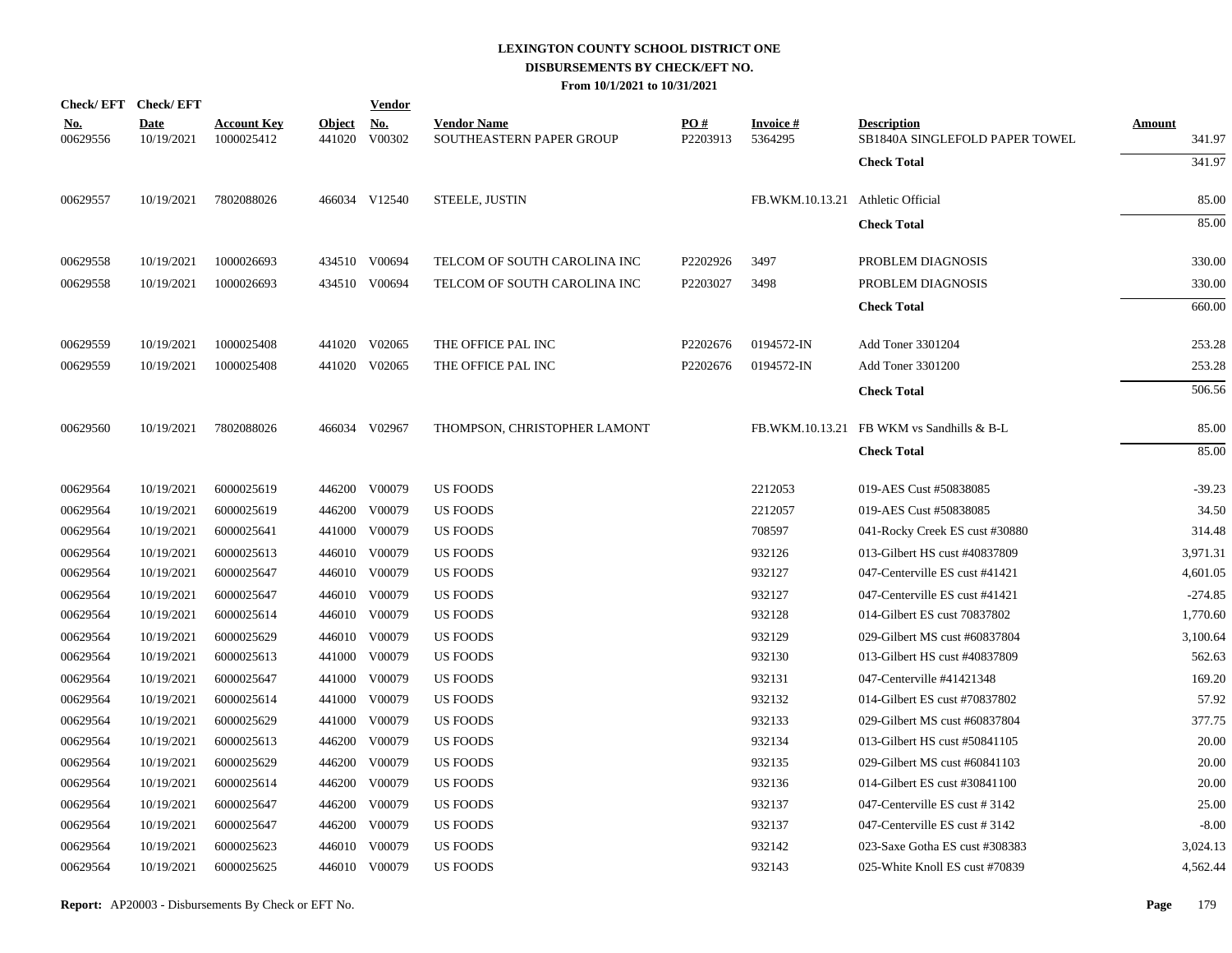| <b>Check/EFT</b>       | <b>Check/EFT</b>          |                                  |                         | <u>Vendor</u>        |                                       |     |                           |                                                      |                           |
|------------------------|---------------------------|----------------------------------|-------------------------|----------------------|---------------------------------------|-----|---------------------------|------------------------------------------------------|---------------------------|
| <u>No.</u><br>00629564 | <b>Date</b><br>10/19/2021 | <b>Account Key</b><br>6000025626 | <b>Object</b><br>446010 | <u>No.</u><br>V00079 | <b>Vendor Name</b><br><b>US FOODS</b> | PO# | <b>Invoice#</b><br>932144 | <b>Description</b><br>026-White Knoll MS cust #80839 | <b>Amount</b><br>2,612.99 |
| 00629564               | 10/19/2021                | 6000025627                       | 446010                  | V00079               | <b>US FOODS</b>                       |     | 932145                    | 027-White Knoll HS cust #90839                       | 5,407.46                  |
| 00629564               | 10/19/2021                | 6000025623                       | 441000                  | V00079               | US FOODS                              |     | 932146                    | 023-Saxe Gotha ES cust #308383                       | 577.29                    |
| 00629564               | 10/19/2021                | 6000025625                       | 441000                  | V00079               | <b>US FOODS</b>                       |     | 932147                    | 025-White Knoll ES cust #70839                       | 766.86                    |
| 00629564               | 10/19/2021                | 6000025626                       | 441000                  | V00079               | <b>US FOODS</b>                       |     | 932148                    | 026-White Knoll MS cust #80839                       | 333.37                    |
| 00629564               | 10/19/2021                | 6000025627                       | 441000                  | V00079               | <b>US FOODS</b>                       |     | 932149                    | 027-White Knoll HS cust #90839                       | 897.11                    |
| 00629564               | 10/19/2021                | 6000025625                       | 446200                  | V00079               | <b>US FOODS</b>                       |     | 932150                    | 025-White Knoll ES cust #50841                       | 20.00                     |
| 00629564               | 10/19/2021                | 6000025626                       | 446200                  | V00079               | <b>US FOODS</b>                       |     | 932151                    | 026-White Knoll MS cust #80839                       | 28.00                     |
| 00629564               | 10/19/2021                | 6000025627                       | 446200                  | V00079               | <b>US FOODS</b>                       |     | 932152                    | 027-White Knoll HS cust #70841                       | 52.00                     |
| 00629564               | 10/19/2021                | 6000025623                       | 446200                  | V00079               | US FOODS                              |     | 932153                    | 023-Saxe Gotha ES cust #808413                       | 20.00                     |
| 00629564               | 10/19/2021                | 6000025631                       | 446010                  | V00079               | <b>US FOODS</b>                       |     | 932203                    | 031-Lake Murray ES cust #30838                       | 2,840.87                  |
| 00629564               | 10/19/2021                | 6000025631                       | 446010                  | V00079               | <b>US FOODS</b>                       |     | 932203                    | 031-Lake Murray ES cust #30838                       | $-11.34$                  |
| 00629564               | 10/19/2021                | 6000025631                       | 441000                  | V00079               | <b>US FOODS</b>                       |     | 932204                    | 031-Lake Murray ES cust #30838                       | 411.03                    |
| 00629564               | 10/19/2021                | 6000025631                       | 446200                  | V00079               | <b>US FOODS</b>                       |     | 932205                    | 031-Lake Murray ES cust #40841                       | 20.00                     |
| 00629564               | 10/19/2021                | 6000025640                       | 446010                  | V00079               | <b>US FOODS</b>                       |     | 932213                    | 040-New Providence ES cust #20                       | 2,587.96                  |
| 00629564               | 10/19/2021                | 6000025642                       | 446010                  | V00079               | US FOODS                              |     | 932214                    | 042-Meadow Glen ES cust #20915                       | 3,355.41                  |
| 00629564               | 10/19/2021                | 6000025643                       | 446010                  | V00079               | US FOODS                              |     | 932215                    | 043-Meadow Glen MS cust #30978                       | 5,032.34                  |
| 00629564               | 10/19/2021                | 6000025643                       | 446010                  | V00079               | <b>US FOODS</b>                       |     | 932215                    | 043-Meadow Glen MS cust #30978                       | $-28.39$                  |
| 00629564               | 10/19/2021                | 6000025644                       | 446010                  | V00079               | <b>US FOODS</b>                       |     | 932216                    | 044-River Bluff HS Cust #7104                        | 5,319.50                  |
| 00629564               | 10/19/2021                | 6000025628                       | 446010                  | V00079               | <b>US FOODS</b>                       |     | 932217                    | 028-Midway ES cust #80838089                         | 4,234.98                  |
| 00629564               | 10/19/2021                | 6000025628                       | 446010                  | V00079               | <b>US FOODS</b>                       |     | 932217                    | 028-Midway ES cust #80838089                         | $-275.35$                 |
| 00629564               | 10/19/2021                | 6000025640                       | 441000                  | V00079               | <b>US FOODS</b>                       |     | 932218                    | 040-New Providence ES cust #20                       | 775.82                    |
| 00629564               | 10/19/2021                | 6000025642                       | 441000                  | V00079               | <b>US FOODS</b>                       |     | 932219                    | 042-Meadow Glen ES cust #20915                       | 472.39                    |
| 00629564               | 10/19/2021                | 6000025643                       | 441000                  | V00079               | <b>US FOODS</b>                       |     | 932220                    | 043-Meadow Glen MS cust #30978                       | 244.47                    |
| 00629564               | 10/19/2021                | 6000025644                       | 441000                  | V00079               | <b>US FOODS</b>                       |     | 932221                    | 044-River Bluff HS Cust #7104                        | 668.59                    |
| 00629564               | 10/19/2021                | 6000025644                       | 441000                  | V00079               | <b>US FOODS</b>                       |     | 932221                    | 044-River Bluff HS Cust #7104                        | $-106.82$                 |
| 00629564               | 10/19/2021                | 6000025628                       | 441000                  | V00079               | <b>US FOODS</b>                       |     | 932222                    | 028-Midway ES cust #80838089                         | 394.17                    |
| 00629564               | 10/19/2021                | 6000025644                       | 446200                  | V00079               | <b>US FOODS</b>                       |     | 932223                    | 044-River Bluff HS cust #7104                        | 52.00                     |
| 00629564               | 10/19/2021                | 6000025642                       | 446200                  | V00079               | US FOODS                              |     | 932224                    | 042-Meadow Glen ES cust #80913                       | 20.00                     |
| 00629564               | 10/19/2021                | 6000025640                       | 446200                  | V00079               | US FOODS                              |     | 932225                    | 040-New Providence ES cust #20                       | 20.00                     |
| 00629564               | 10/19/2021                | 6000025643                       | 446200                  | V00079               | <b>US FOODS</b>                       |     | 932226                    | 043-Meadow Glen MS cust #10980                       | 40.00                     |
| 00629564               | 10/19/2021                | 6000025628                       | 446200                  | V00079               | <b>US FOODS</b>                       |     | 932227                    | 028-Midway ES cust #70841242                         | 20.00                     |
| 00629564               | 10/19/2021                | 6000025635                       | 446010                  | V00079               | <b>US FOODS</b>                       |     | 932605                    | 035-Pleasant Hill ES cust #108                       | 4,119.17                  |
| 00629564               | 10/19/2021                | 6000025641                       | 446010                  | V00079               | <b>US FOODS</b>                       |     | 932606                    | 041-Rocky Creek ES cust #30880                       | 2,078.86                  |
| 00629564               | 10/19/2021                | 6000025611                       | 446010                  | V00079               | <b>US FOODS</b>                       |     | 932607                    | 011-Lexington HS cust #7083808                       | 12,946.48                 |
| 00629564               | 10/19/2021                | 6000025634                       |                         | 446010 V00079        | <b>US FOODS</b>                       |     | 932608                    | 034-Pleasant Hill MS cust #908                       | 4,775.02                  |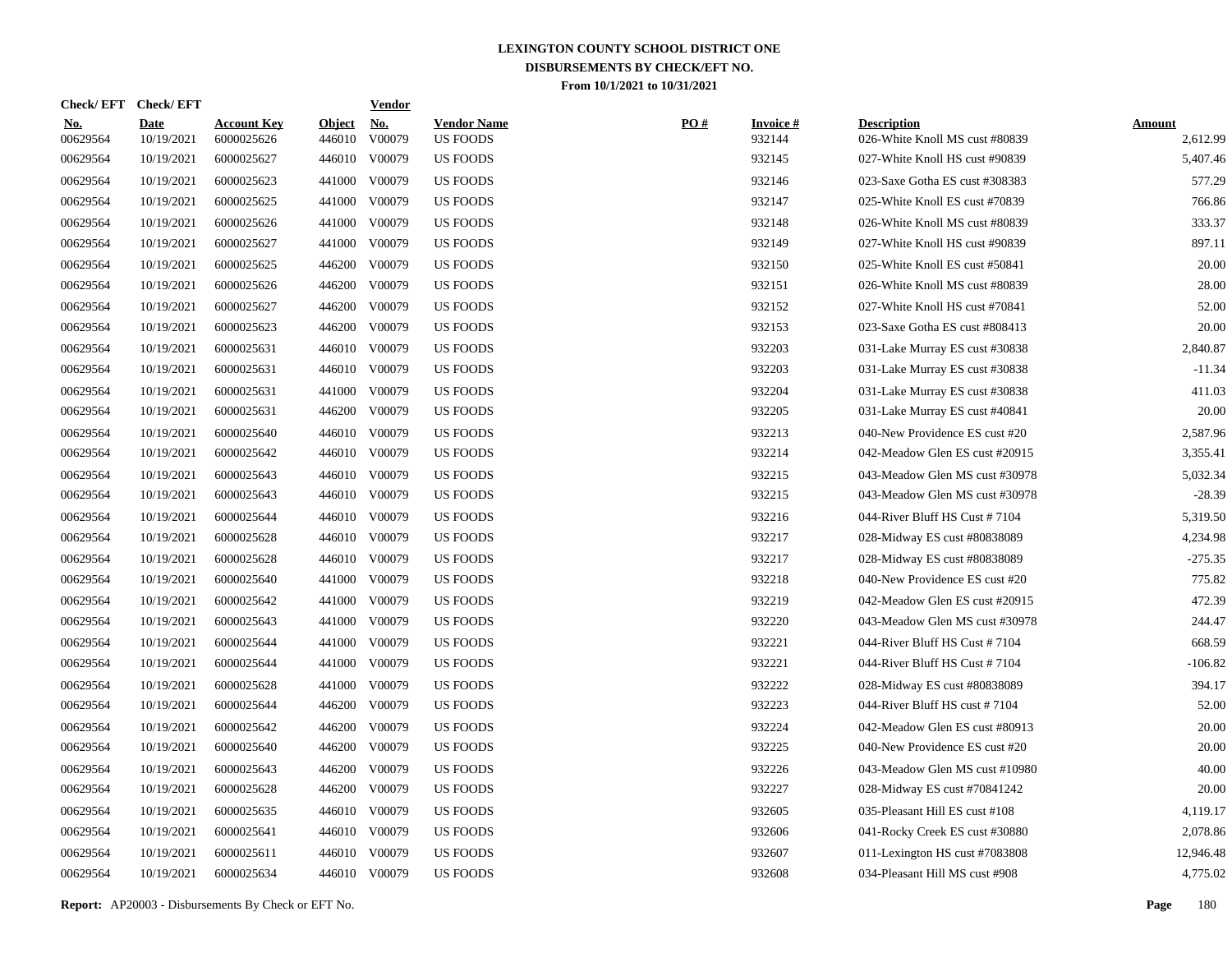| <b>Check/EFT</b>       | <b>Check/EFT</b>          |                                  |                         | <b>Vendor</b>        |                                       |     |                           |                                                      |                           |
|------------------------|---------------------------|----------------------------------|-------------------------|----------------------|---------------------------------------|-----|---------------------------|------------------------------------------------------|---------------------------|
| <u>No.</u><br>00629564 | <b>Date</b><br>10/19/2021 | <b>Account Key</b><br>6000025646 | <b>Object</b><br>446010 | <u>No.</u><br>V00079 | <b>Vendor Name</b><br><b>US FOODS</b> | PO# | <b>Invoice#</b><br>932609 | <b>Description</b><br>046-Beechwood MS cust #9134117 | <b>Amount</b><br>2,980.45 |
| 00629564               | 10/19/2021                | 6000025635                       | 441000                  | V00079               | <b>US FOODS</b>                       |     | 932610                    | 035-Pleasant Hill ES cust #108                       | 482.23                    |
| 00629564               | 10/19/2021                | 6000025641                       | 441000                  | V00079               | US FOODS                              |     | 932611                    | 041-Rocky Creek ES cust #30880                       | 484.56                    |
| 00629564               | 10/19/2021                | 6000025611                       | 441000                  | V00079               | <b>US FOODS</b>                       |     | 932612                    | 011-Lexington HS cust #7083808                       | 634.06                    |
| 00629564               | 10/19/2021                | 6000025634                       | 441000                  | V00079               | <b>US FOODS</b>                       |     | 932613                    | 034-Pleasant Hill MS cust #908                       | 415.57                    |
| 00629564               | 10/19/2021                | 6000025646                       | 441000                  | V00079               | <b>US FOODS</b>                       |     | 932614                    | 046-Beechwood MS #91341172                           | 414.41                    |
| 00629564               | 10/19/2021                | 6000025635                       | 446200                  | V00079               | <b>US FOODS</b>                       |     | 932615                    | 035-Pleasant Hill ES cust #308                       | 20.00                     |
| 00629564               | 10/19/2021                | 6000025611                       | 446200                  | V00079               | US FOODS                              |     | 932616                    | 011-Lexington HS cust #7083808                       | 40.00                     |
| 00629564               | 10/19/2021                | 6000025646                       | 446200                  | V00079               | <b>US FOODS</b>                       |     | 932617                    | 046-Beechwood MS cust #941341                        | 20.00                     |
| 00629564               | 10/19/2021                | 6000025634                       | 446200                  | V00079               | US FOODS                              |     | 932618                    | 034-Pleasant Hill MS cust #208                       | 20.00                     |
| 00629564               | 10/19/2021                | 6000025641                       | 446200                  | V00079               | US FOODS                              |     | 932619                    | 041-Rocky Creek ES cust #40882                       | 20.00                     |
| 00629564               | 10/19/2021                | 6000025619                       | 446200                  | V00079               | <b>US FOODS</b>                       |     | 932666                    | 019-AES Cust #50838085                               | 20.00                     |
| 00629564               | 10/19/2021                | 6000025645                       |                         | 446010 V00079        | <b>US FOODS</b>                       |     | 932827                    | 045-Deerfield ES cust #4083399                       | 4,793.79                  |
| 00629564               | 10/19/2021                | 6000025637                       | 446010                  | V00079               | <b>US FOODS</b>                       |     | 932828                    | 037-Carolina Springs MS cust #                       | 2,436.10                  |
| 00629564               | 10/19/2021                | 6000025638                       |                         | 446010 V00079        | <b>US FOODS</b>                       |     | 932829                    | 038-Carolina Springs ES cust #                       | 4,228.70                  |
| 00629564               | 10/19/2021                | 6000025645                       | 441000                  | V00079               | <b>US FOODS</b>                       |     | 932830                    | 045-Deerfield ES #40833998                           | 441.88                    |
| 00629564               | 10/19/2021                | 6000025637                       | 441000                  | V00079               | US FOODS                              |     | 932831                    | 037-Carolina Springs MS cust #                       | 580.15                    |
| 00629564               | 10/19/2021                | 6000025638                       | 441000                  | V00079               | <b>US FOODS</b>                       |     | 932832                    | 038-Carolina Springs ES cust #                       | 470.78                    |
| 00629564               | 10/19/2021                | 6000025645                       | 446200                  | V00079               | <b>US FOODS</b>                       |     | 932837                    | 045-Deerfield ES cust #111015                        | 20.00                     |
| 00629564               | 10/19/2021                | 6000025637                       | 446200                  | V00079               | <b>US FOODS</b>                       |     | 932838                    | 037-Carolina Springs MS cust #                       | 32.00                     |
| 00629564               | 10/19/2021                | 6000025638                       | 446200                  | V00079               | <b>US FOODS</b>                       |     | 932839                    | 038-Carolina Springs ES cust #                       | 20.00                     |
| 00629564               | 10/19/2021                | 6000025616                       |                         | 446010 V00079        | US FOODS                              |     | 932846                    | 016-Pelion ES cust #10838290                         | 4,433.29                  |
| 00629564               | 10/19/2021                | 6000025616                       |                         | 446010 V00079        | <b>US FOODS</b>                       |     | 932846                    | 016-Pelion ES cust #10838290                         | $-42.36$                  |
| 00629564               | 10/19/2021                | 6000025639                       |                         | 446010 V00079        | US FOODS                              |     | 932848                    | 039-Forts Pond ES cust #208378                       | 2,870.49                  |
| 00629564               | 10/19/2021                | 6000025615                       |                         | 446010 V00079        | US FOODS                              |     | 932849                    | 015-Pelion HS cust #60838307                         | 3,882.65                  |
| 00629564               | 10/19/2021                | 6000025615                       |                         | 446010 V00079        | <b>US FOODS</b>                       |     | 932849                    | 015-Pelion HS cust #60838307                         | $-74.09$                  |
| 00629564               | 10/19/2021                | 6000025630                       |                         | 446010 V00079        | <b>US FOODS</b>                       |     | 932850                    | 030-Pelion MS cust #90838301                         | 4,075.17                  |
| 00629564               | 10/19/2021                | 6000025616                       | 441000                  | V00079               | <b>US FOODS</b>                       |     | 932851                    | 016-Pelion ES cust #10838290                         | 321.54                    |
| 00629564               | 10/19/2021                | 6000025639                       | 441000                  | V00079               | US FOODS                              |     | 932852                    | 039-Forts Pond ES cust #208378                       | 158.78                    |
| 00629564               | 10/19/2021                | 6000025615                       | 441000                  | V00079               | US FOODS                              |     | 932853                    | 015-Pelion HS cust #60838307                         | 193.16                    |
| 00629564               | 10/19/2021                | 6000025630                       | 441000                  | V00079               | US FOODS                              |     | 932854                    | 030-Pelion MS cust #90838301                         | 934.87                    |
| 00629564               | 10/19/2021                | 6000025616                       | 446200                  | V00079               | <b>US FOODS</b>                       |     | 932855                    | 016-Pelion ES cust #30841308                         | 20.00                     |
| 00629564               | 10/19/2021                | 6000025615                       | 446200                  | V00079               | <b>US FOODS</b>                       |     | 932856                    | 015-Pelion HS cust #40841306                         | 20.00                     |
| 00629564               | 10/19/2021                | 6000025639                       | 446200                  | V00079               | <b>US FOODS</b>                       |     | 932857                    | 039-Forts Pond ES cust #208410                       | 20.00                     |
| 00629564               | 10/19/2021                | 6000025630                       | 446200                  | V00079               | <b>US FOODS</b>                       |     | 932858                    | 030-Pelion MS cust #50841303                         | 20.00                     |
| 00629564               | 10/19/2021                | 6000025624                       |                         | 446010 V00079        | <b>US FOODS</b>                       |     | 933034                    | 024-Red Bank ES cust #2083831                        | 1,947.75                  |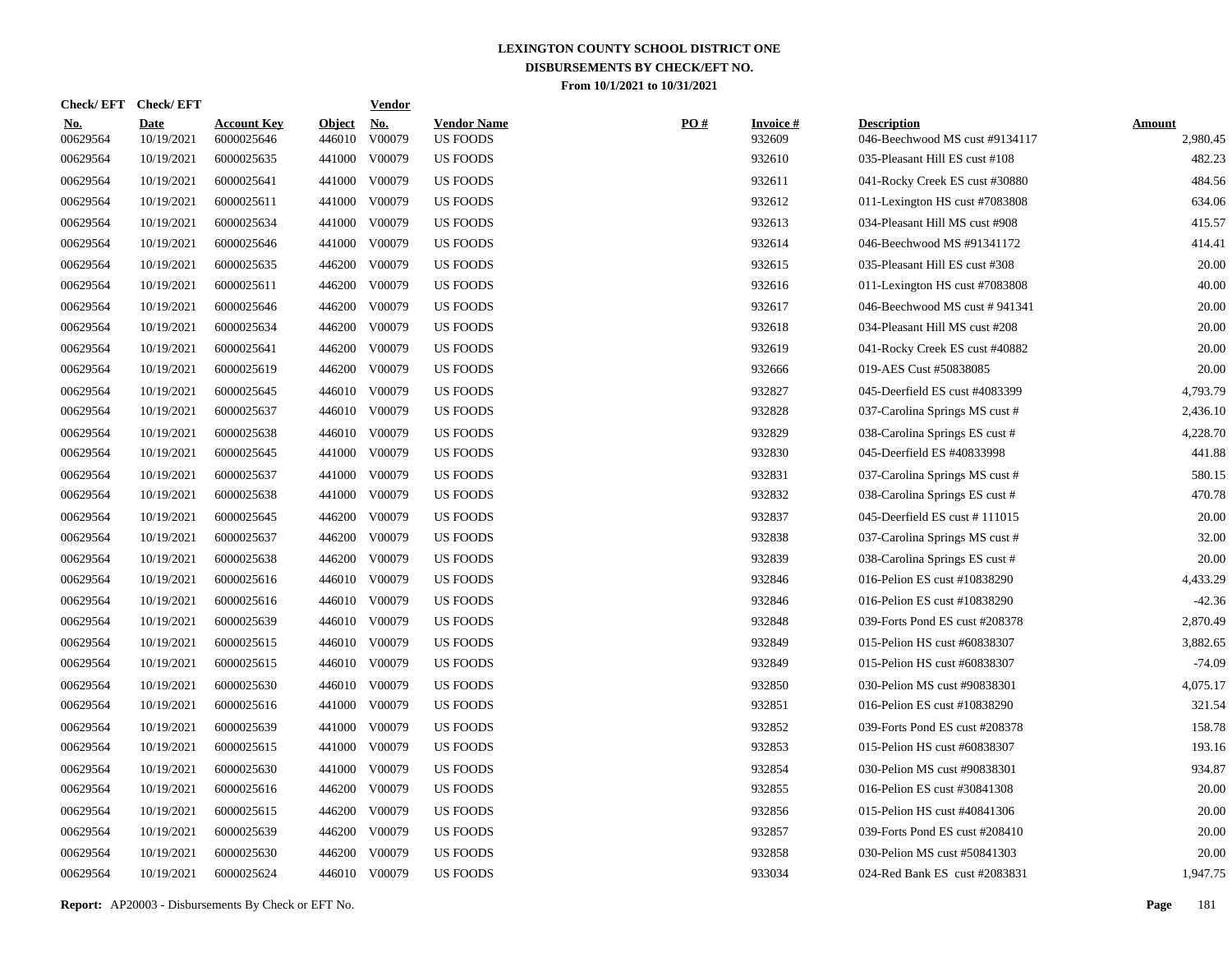|                        | Check/EFT Check/EFT       |                                  |                         | <b>Vendor</b>        |                                       |          |                           |                                                     |                         |
|------------------------|---------------------------|----------------------------------|-------------------------|----------------------|---------------------------------------|----------|---------------------------|-----------------------------------------------------|-------------------------|
| <u>No.</u><br>00629564 | <b>Date</b><br>10/19/2021 | <b>Account Key</b><br>6000025624 | <b>Object</b><br>441000 | <u>No.</u><br>V00079 | <b>Vendor Name</b><br><b>US FOODS</b> | PO#      | <b>Invoice#</b><br>933035 | <b>Description</b><br>024-Red Bank ES cust #2083831 | <b>Amount</b><br>325.85 |
| 00629564               | 10/19/2021                | 6000025624                       | 446200                  | V00079               | <b>US FOODS</b>                       |          | 933036                    | 024-Red Bank ES cust #2084132                       | 20.00                   |
| 00629564               | 10/19/2021                | 6000025612                       |                         | 446010 V00079        | US FOODS                              |          | 933044                    | 012-Lexington EScust #40838088                      | 4,848.13                |
| 00629564               | 10/19/2021                | 6000025620                       |                         | 446010 V00079        | <b>US FOODS</b>                       |          | 933045                    | 020-Lexington MS cust #6083808                      | 4,630.23                |
| 00629564               | 10/19/2021                | 6000025620                       |                         | 446010 V00079        | <b>US FOODS</b>                       |          | 933045                    | 020-Lexington MS cust #6083808                      | $-697.35$               |
| 00629564               | 10/19/2021                | 6000025612                       |                         | 441000 V00079        | <b>US FOODS</b>                       |          | 933046                    | 012-Lexington EScust #40838088                      | 548.51                  |
| 00629564               | 10/19/2021                | 6000025620                       |                         | 441000 V00079        | <b>US FOODS</b>                       |          | 933047                    | 020-Lexington MS cust #6083808                      | 222.08                  |
| 00629564               | 10/19/2021                | 6000025612                       |                         | 446200 V00079        | US FOODS                              |          | 933048                    | 012-Lexington ES cust #6084120                      | 20.00                   |
| 00629564               | 10/19/2021                | 6000025620                       |                         | 446200 V00079        | US FOODS                              |          | 933049                    | 020-Lexington MS cust #9084120                      | 20.00                   |
| 00629564               | 10/19/2021                | 6000025622                       |                         | 446010 V00079        | <b>US FOODS</b>                       |          | 933225                    | 022-Oak Grove ES cust #8083830                      | 4,914.75                |
| 00629564               | 10/19/2021                | 6000025622                       |                         | 446010 V00079        | <b>US FOODS</b>                       |          | 933225                    | 022-Oak Grove ES cust #8083830                      | $-145.30$               |
| 00629564               | 10/19/2021                | 6000025622                       |                         | 441000 V00079        | <b>US FOODS</b>                       |          | 933226                    | 022-Oak Grove ES cust #8083830                      | 508.52                  |
| 00629564               | 10/19/2021                | 6000025622                       | 446200                  | V00079               | US FOODS                              |          | 933228                    | 022-Oak Grove ES cust #1084127                      | 20.00                   |
| 00629564               | 10/19/2021                | 6000025628                       |                         | 446010 V00079        | US FOODS                              |          | 975876                    | 028-Midway ES cust #80838089                        | 454.86                  |
| 00629564               | 10/19/2021                | 6000025625                       |                         | 441000 V00079        | <b>US FOODS</b>                       |          | 975931                    | 025-White Knoll ES cust #70839                      | 121.40                  |
|                        |                           |                                  |                         |                      |                                       |          |                           | <b>Check Total</b>                                  | 136,199.42              |
| 00629565               | 10/19/2021                | 7860527029                       |                         | 466064 V01247        | SC DEPARTMENT OF EDUCATION            | P2204432 | P2204432.GMS              | BEDS Code 3201054 Lost/Damaged                      | 737.25                  |
|                        |                           |                                  |                         |                      |                                       |          |                           | <b>Check Total</b>                                  | 737.25                  |
| 00629566               | 10/19/2021                | 7936027021                       |                         | 466049 V01290        | LCSD1 EDUCATIONAL FOUNDATION          |          | 10.18.2021                | Trans \$ From LTC for EA Plan                       | 20.00                   |
|                        |                           |                                  |                         |                      |                                       |          |                           | <b>Check Total</b>                                  | 20.00                   |
| 00629567               | 10/20/2021                | 1000025507                       |                         | 441000 V02519        | ACADEMIC SUPPLIER DBA RASIX CO        | P2204053 | ID69788                   | CF226A Toner cartridges                             | 415.68                  |
| 00629567               | 10/20/2021                | 7743019040                       |                         | 466041 V02519        | ACADEMIC SUPPLIER DBA RASIX CO        | P2204204 | ID70063                   | HP Black toner                                      | 515.00                  |
| 00629567               | 10/20/2021                | 7743019040                       |                         | 466041 V02519        | ACADEMIC SUPPLIER DBA RASIX CO        | P2204204 | ID70063                   | HP Blue Toner                                       | 332.55                  |
|                        |                           |                                  |                         |                      |                                       |          |                           | <b>Check Total</b>                                  | 1,263.23                |
| 00629568               | 10/20/2021                | 1000025419                       |                         | 441020 V13671        | ADI                                   | P2202233 | BD6RBL01                  | AES Portables - Fire Alarm Pan                      | 909.48                  |
| 00629568               | 10/20/2021                | 1000025419                       |                         | 441020 V13671        | ADI                                   | P2202233 | BD6RBL01                  | <b>Estimated Shipping</b>                           | 51.67                   |
|                        |                           |                                  |                         |                      |                                       |          |                           | <b>Check Total</b>                                  | 961.15                  |
| 00629569               | 10/20/2021                | 7887083511                       |                         | 466041 V01050        | AUGUSTA SWIM SUPPLY                   | P2204580 | 13856                     | Female suits                                        | 1,525.00                |
| 00629569               | 10/20/2021                | 7887083511                       |                         | 466041 V01050        | AUGUSTA SWIM SUPPLY                   | P2204580 | 13856                     | Jammer suits                                        | 220.00                  |
| 00629569               | 10/20/2021                | 7887083511                       | 466041                  | V01050               | AUGUSTA SWIM SUPPLY                   | P2204580 | 13856                     | <b>Brief</b> suits                                  | 222.00                  |
| 00629569               | 10/20/2021                | 7887083511                       |                         | 466041 V01050        | AUGUSTA SWIM SUPPLY                   | P2204580 | 13856                     | shipping                                            | 30.00                   |
|                        |                           |                                  |                         |                      |                                       |          |                           |                                                     |                         |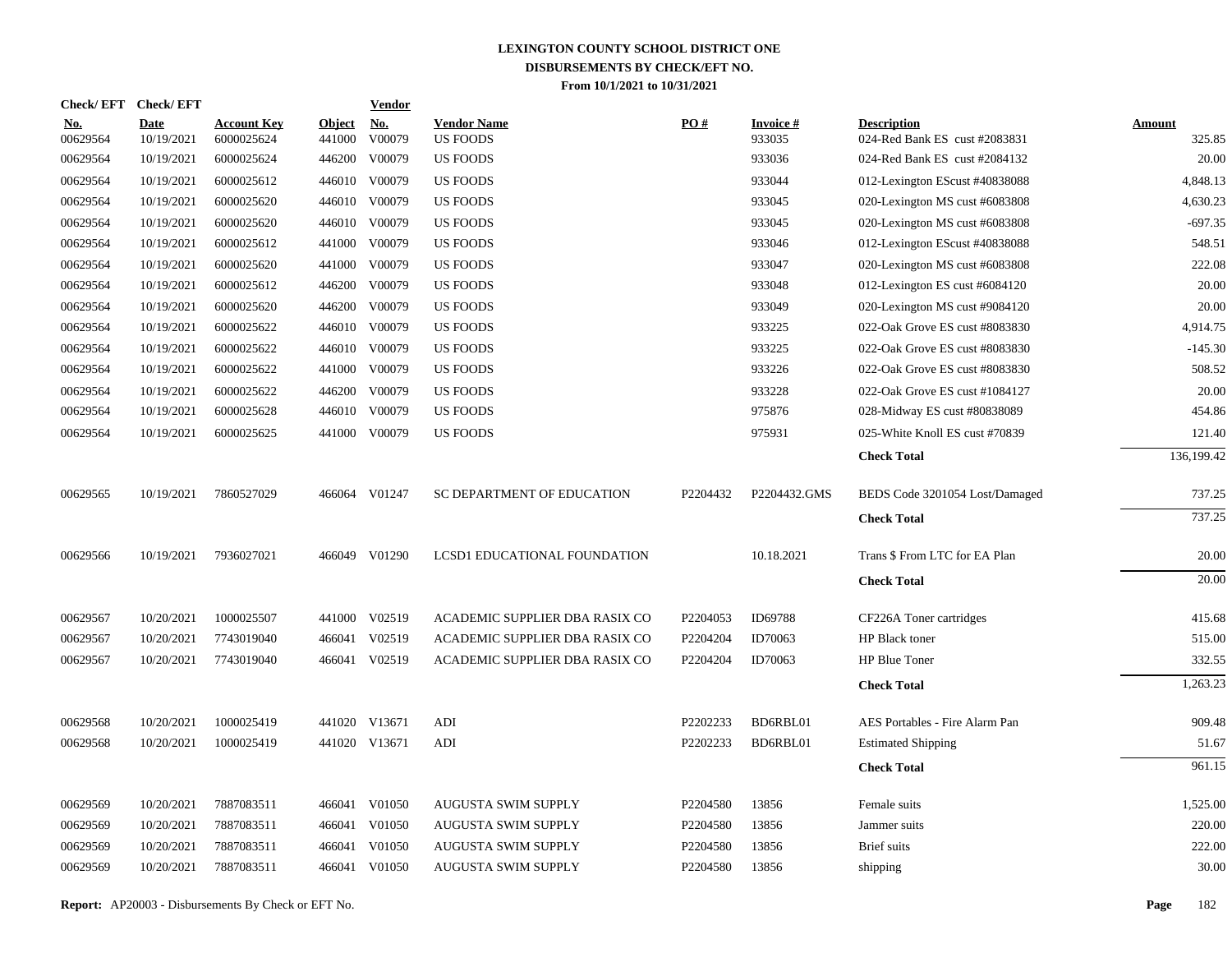| Check/EFT Check/EFT |             |                    |            | <b>Vendor</b> |                               |          |                                 |                                |                           |
|---------------------|-------------|--------------------|------------|---------------|-------------------------------|----------|---------------------------------|--------------------------------|---------------------------|
| <u>No.</u>          | <b>Date</b> | <b>Account Key</b> | Object No. |               | <b>Vendor Name</b>            | PO#      | <b>Invoice#</b>                 | <b>Description</b>             | <b>Amount</b><br>1,997.00 |
|                     |             |                    |            |               |                               |          |                                 | <b>Check Total</b>             |                           |
| 00629570            | 10/20/2021  | 1000025408         |            | 441020 V12483 | AUTOZONE INC                  | P2204412 | 1021794508                      | STP SYN 5W201Q Oil             | 205.93                    |
| 00629570            | 10/20/2021  | 1000025408         |            | 441020 V12483 | <b>AUTOZONE INC</b>           | P2204412 | 1021794508                      | STP SYN 0W201Q Oil             | 204.93                    |
| 00629570            | 10/20/2021  | 1000025408         |            | 441020 V12483 | <b>AUTOZONE INC</b>           | P2204412 | 1021794508                      | STP CON 10W301Q Oil            | 153.52                    |
|                     |             |                    |            |               |                               |          |                                 | <b>Check Total</b>             | 564.38                    |
| 00629571            | 10/20/2021  | 7768019027         |            | 466041 V00884 | <b>BOOKSOURCE</b>             | P2200849 | 953918                          | 15 BOOKS IN 1 COLLECTION       | 175.29                    |
|                     |             |                    |            |               |                               |          |                                 | <b>Check Total</b>             | 175.29                    |
| 00629572            | 10/20/2021  | 3972022403         |            | 433200 EXXXXX | Employee                      |          | 09.28.09.29.21                  | Wraparound Service Ctr. Visit  | 82.50                     |
|                     |             |                    |            |               |                               |          |                                 | <b>Check Total</b>             | 82.50                     |
| 00629573            | 10/20/2021  | 7802070027         |            | 466034 V11864 | BRYAN, GEORGE K               |          | VFB.WK.10.15.202 V FB vs Chapin |                                | 133.00                    |
|                     |             |                    |            |               |                               |          |                                 | <b>Check Total</b>             | 133.00                    |
| 00629574            | 10/20/2021  | 7802072011         |            | 466041 V13255 | <b>BSN SPORTS</b>             | P2203504 | 913610302                       | Short sleeve UV polo black/whi | 2,445.76                  |
| 00629574            | 10/20/2021  | 7802072011         |            | 466041 V13255 | <b>BSN SPORTS</b>             | P2203504 | 913610302                       | Short sleeve UV top royal/whit | 914.85                    |
| 00629574            | 10/20/2021  | 7802072011         |            | 466041 V13255 | <b>BSN SPORTS</b>             | P2203504 | 913610302                       | Dry knit short black/white     | 736.96                    |
| 00629574            | 10/20/2021  | 7802072011         |            | 466041 V13255 | <b>BSN SPORTS</b>             | P2203504 | 913610302                       | shipping                       | 156.84                    |
| 00629574            | 10/20/2021  | 7887072011         |            | 466041 V13255 | <b>BSN SPORTS</b>             | P2202238 | 914063645                       | Nike Pegasus 38 shoes          | 1,527.66                  |
| 00629574            | 10/20/2021  | 7887072011         |            | 466041 V13255 | <b>BSN SPORTS</b>             | P2202238 | 914063645                       | shipping                       | 68.87                     |
| 00629574            | 10/20/2021  | 7887072027         |            | 466041 V13255 | <b>BSN SPORTS</b>             | P2204032 | 914178253                       | nike vapor jersey navy         | 9,951.00                  |
| 00629574            | 10/20/2021  | 7887072027         |            | 466041 V13255 | <b>BSN SPORTS</b>             | P2204032 | 914178253                       | nike vapor white jersey        | 9,951.00                  |
| 00629574            | 10/20/2021  | 7887072027         |            | 466041 V13255 | <b>BSN SPORTS</b>             | P2204032 | 914178253                       | 12 small, 19 med, 19 large, 12 | 2,921.10                  |
| 00629574            | 10/20/2021  | 7887072027         |            | 466041 V13255 | <b>BSN SPORTS</b>             | P2204032 | 914178253                       | freight                        | 125.00                    |
|                     |             |                    |            |               |                               |          |                                 | <b>Check Total</b>             | 28,799.04                 |
| 00629575            | 10/20/2021  | 5708025393         |            | 444510 V01145 | CAMCOR INC.                   | P2204125 | 2518471                         | CHIEF OB1U TOUCH PANEL INTERAC | 2,653.20                  |
|                     |             |                    |            |               |                               |          |                                 | <b>Check Total</b>             | 2,653.20                  |
| 00629576            | 10/20/2021  | 7810027011         |            | 466041 V01144 | <b>CAROLINA IDEAS</b>         | P2203549 | 529105                          | LVC bras                       | 456.89                    |
| 00629576            | 10/20/2021  | 7810027011         |            | 466041 V01144 | <b>CAROLINA IDEAS</b>         | P2203549 | 529105                          | bag embroidery                 | 19.26                     |
|                     |             |                    |            |               |                               |          |                                 | <b>Check Total</b>             | 476.15                    |
| 00629577            | 10/20/2021  | 3560018321         |            | 441000 V01027 | CENTER FOR APPLIED LINGUISTIC | P2203627 | <b>INV-1356</b>                 | <b>BEST Literacy - Form B</b>  | 68.00                     |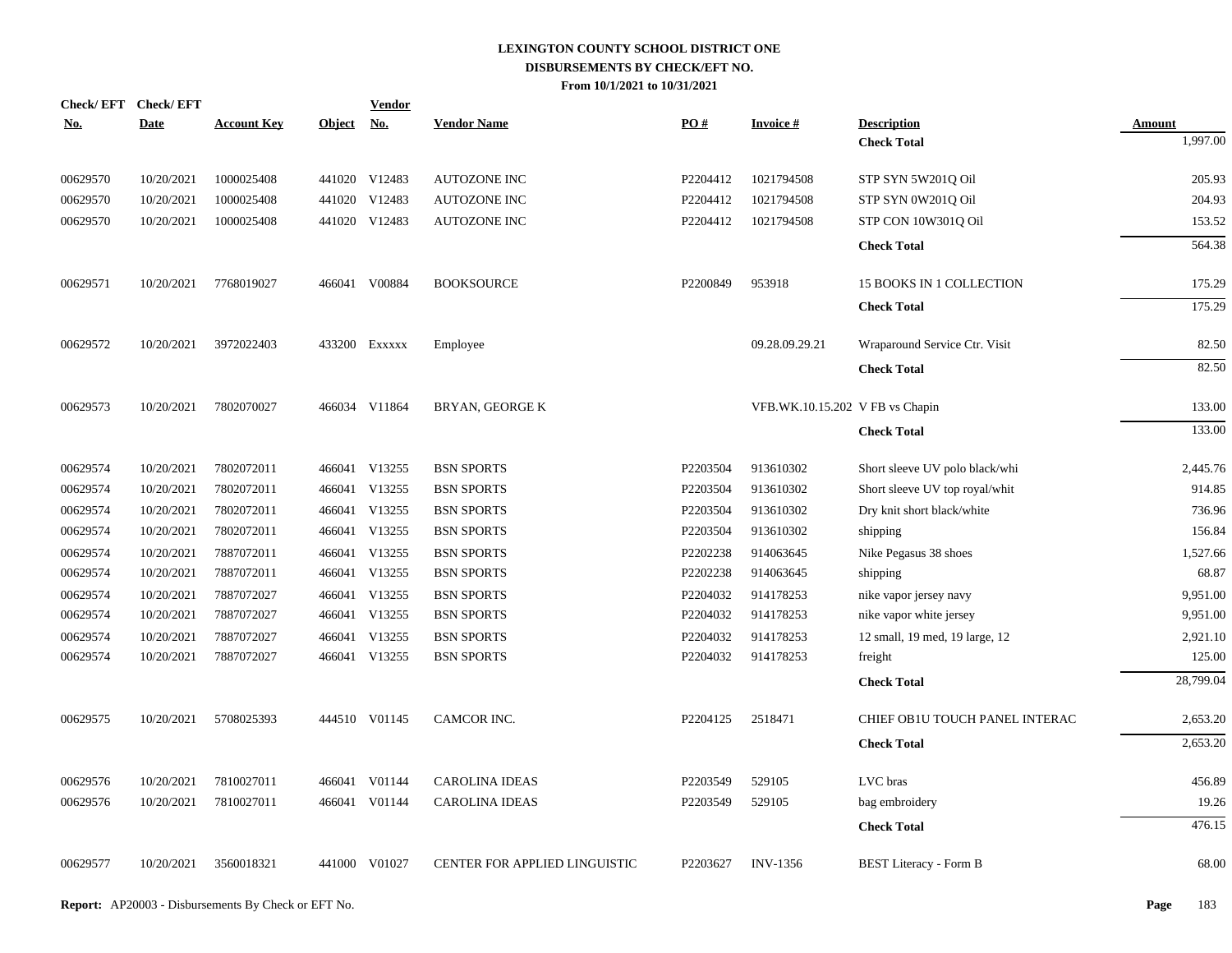|                        | Check/EFT Check/EFT       |                                  |                         | <b>Vendor</b>        |                                                     |                 |                                       |                                                     |                        |
|------------------------|---------------------------|----------------------------------|-------------------------|----------------------|-----------------------------------------------------|-----------------|---------------------------------------|-----------------------------------------------------|------------------------|
| <u>No.</u><br>00629577 | <b>Date</b><br>10/20/2021 | <b>Account Key</b><br>3560018321 | <b>Object</b><br>441000 | <u>No.</u><br>V01027 | <b>Vendor Name</b><br>CENTER FOR APPLIED LINGUISTIC | PO#<br>P2203627 | <b>Invoice</b> $#$<br><b>INV-1356</b> | <b>Description</b><br><b>BEST Literacy - FORM C</b> | <b>Amount</b><br>68.00 |
| 00629577               | 10/20/2021                | 3560018321                       |                         | 441000 V01027        | CENTER FOR APPLIED LINGUISTIC                       | P2203627        | <b>INV-1356</b>                       | <b>BEST Literacy - FORM D</b>                       | 68.00                  |
|                        |                           |                                  |                         |                      |                                                     |                 |                                       | <b>Check Total</b>                                  | 204.00                 |
| 00629578               | 10/20/2021                | 1000022403                       |                         | 439500 V01474        | CERTIFIED TRANSLATION SERVICES                      | P2204112        | LEX-21-0922                           | Russian Interpreter for Zoom m                      | 130.00                 |
| 00629578               | 10/20/2021                | 1000022403                       |                         | 439500 V01474        | <b>CERTIFIED TRANSLATION SERVICES</b>               | P2204445        | LEX-21-0923                           | Translation of "Nasser's lette                      | 60.00                  |
|                        |                           |                                  |                         |                      |                                                     |                 |                                       | <b>Check Total</b>                                  | 190.00                 |
| 00629579               | 10/20/2021                | 1000021107                       |                         | 433200 Exxxxx        | Employee                                            |                 | 08.30.09.22.21                        | Meeting within district                             | 267.12                 |
|                        |                           |                                  |                         |                      |                                                     |                 |                                       | <b>Check Total</b>                                  | 267.12                 |
| 00629580               | 10/20/2021                | 7802084011                       |                         | 466034 V13424        | CLARK, GWENDOLYN                                    |                 | VCH.LHS.10.16.21 Official             |                                                     | 167.40                 |
|                        |                           |                                  |                         |                      |                                                     |                 |                                       | <b>Check Total</b>                                  | 167.40                 |
| 00629581               | 10/20/2021                | 1000025444                       |                         | 441020 V16517        | COASTAL SANITARY SUPPLY COMPAN                      | P2203814        | 315883                                | BETTER BRUSH 280412 BOWL MOP                        | 5.31                   |
| 00629581               | 10/20/2021                | 1000025444                       |                         | 441020 V16517        | COASTAL SANITARY SUPPLY COMPAN                      | P2203814        | 315883                                | SYNTFLEXGP1 NITRILE GLOVES MED                      | 481.48                 |
| 00629581               | 10/20/2021                | 1000025444                       |                         | 441020 V16517        | COASTAL SANITARY SUPPLY COMPAN                      | P2203814        | 315883                                | SYNTFLEXGP1 NITRILE GLOVES LRG                      | 160.49                 |
| 00629581               | 10/20/2021                | 1000025444                       |                         | 441020 V16517        | COASTAL SANITARY SUPPLY COMPAN                      | P2203814        | 315883                                | HOSPECO KL-CS WAX LINER BAGS                        | 136.54                 |
|                        |                           |                                  |                         |                      |                                                     |                 |                                       | <b>Check Total</b>                                  | 783.82                 |
| 00629582               | 10/20/2021                | 1000025422                       |                         | 441020 V11900        | DADE PAPER AND BAG LLC DBA IMP                      | P2204100        | 9728654                               | TM1616S TOILET TISSUE 2 PLY                         | 27.57                  |
| 00629582               | 10/20/2021                | 1000025422                       |                         | 441020 V11900        | DADE PAPER AND BAG LLC DBA IMP                      | P2204100        | 9728654                               | TJ0922A TOILET TISSUE JUMBO RO                      | 395.26                 |
|                        |                           |                                  |                         |                      |                                                     |                 |                                       | <b>Check Total</b>                                  | 422.83                 |
| 00629583               | 10/20/2021                | 7811027044                       |                         | 466064 V00322        | <b>DECA</b>                                         | P2204475        | 102079                                | Invoice 102079                                      | 2,160.00               |
|                        |                           |                                  |                         |                      |                                                     |                 |                                       | <b>Check Total</b>                                  | 2,160.00               |
| 00629584               | 10/20/2021                | 7811027021                       |                         | 466064 V00322        | <b>DECA</b>                                         | P2204560        | 102999                                | LTC STUDENT DECA MEMBERSHIP FE                      | 392.00                 |
| 00629584               | 10/20/2021                | 7811027021                       |                         | 466064 V00322        | <b>DECA</b>                                         | P2204560        | 102999                                | LTC STUDENT SC DECA MEMBERSHIP                      | 392.00                 |
|                        |                           |                                  |                         |                      |                                                     |                 |                                       | <b>Check Total</b>                                  | 784.00                 |
| 00629585               | 10/20/2021                | 7730027027                       |                         | 466045 V01040        | DELL COMPUTERS                                      | P2202725        | 10526022807                           | DELL LATITUDE 5520                                  | 1,364.24               |
|                        |                           |                                  |                         |                      |                                                     |                 |                                       | <b>Check Total</b>                                  | 1,364.24               |
| 00629586               | 10/20/2021                | 1000023313                       |                         | 433200 Exxxxx        | Employee                                            |                 | 10.13.21                              | School errand                                       | 19.60                  |
|                        |                           |                                  |                         |                      |                                                     |                 |                                       | <b>Check Total</b>                                  | 19.60                  |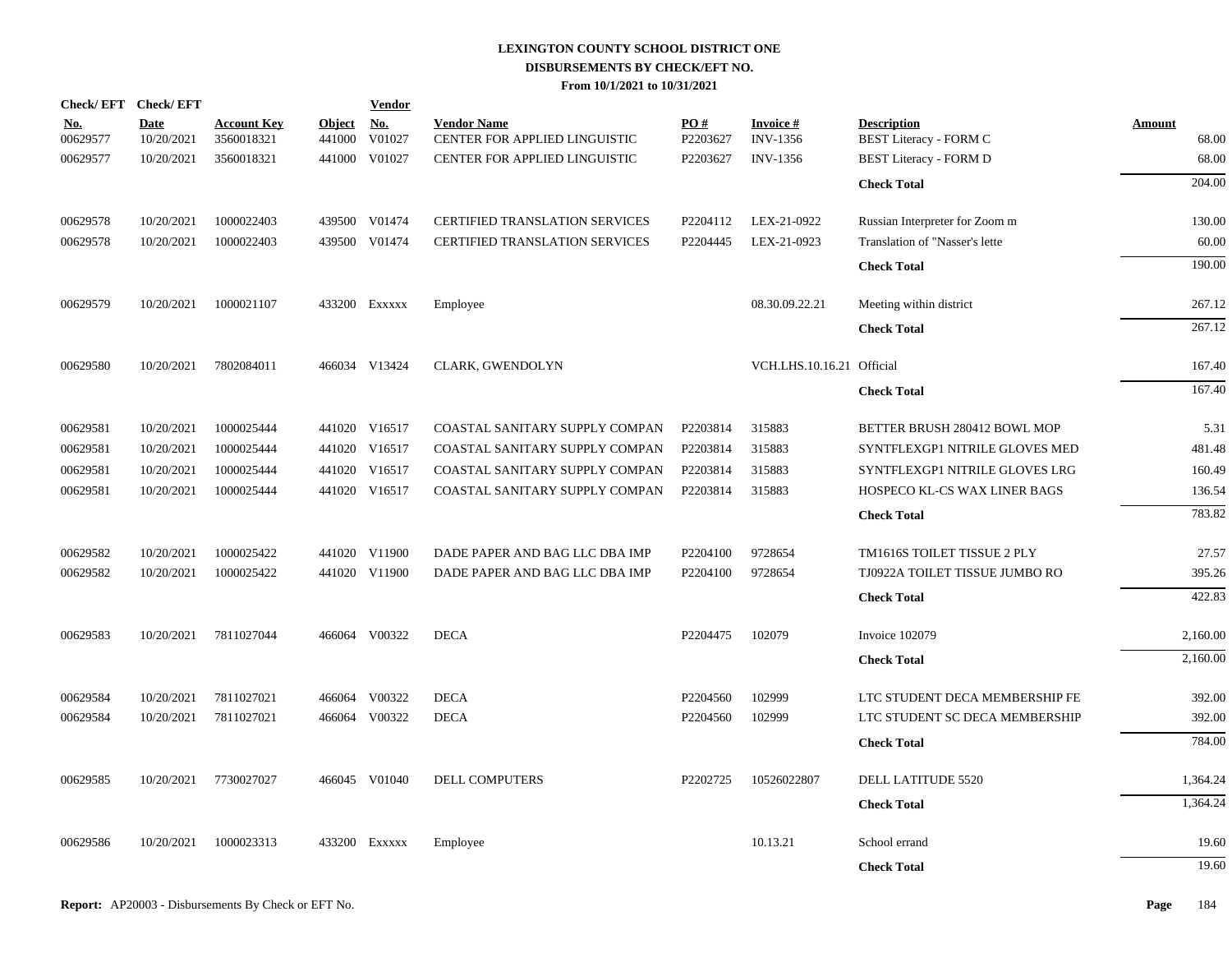|                        | Check/EFT Check/EFT       |                                  |               | <b>Vendor</b>                                |                                       |          |                                     |                                         |                 |
|------------------------|---------------------------|----------------------------------|---------------|----------------------------------------------|---------------------------------------|----------|-------------------------------------|-----------------------------------------|-----------------|
| <u>No.</u><br>00629587 | <b>Date</b><br>10/20/2021 | <b>Account Key</b><br>7802072013 | <b>Object</b> | $\underline{\mathrm{No}}$ .<br>466034 V16390 | <b>Vendor Name</b><br>DONNELLY, KRAIG | PO#      | <b>Invoice#</b><br>JVFB.GI.10.14.21 | <b>Description</b><br>Athletic Official | Amount<br>58.90 |
|                        |                           |                                  |               |                                              |                                       |          |                                     | <b>Check Total</b>                      | 58.90           |
| 00629588               | 10/20/2021                | 7802072013                       |               | 466034 V02685                                | DOUGLAS, JERRY D                      |          | JVFB.GI.10.14.21                    | Athletic Official                       | 64.30           |
|                        |                           |                                  |               |                                              |                                       |          |                                     | <b>Check Total</b>                      | 64.30           |
| 00629589               | 10/20/2021                | 7802070027                       |               | 466034 V02969                                | DUVALL, CHUCK                         |          | VFB.WK.10.15.202 V FB vs Chapin     |                                         | 115.00          |
|                        |                           |                                  |               |                                              |                                       |          |                                     | <b>Check Total</b>                      | 115.00          |
| 00629590               | 10/20/2021                | 7802072013                       |               | 466034 V02688                                | <b>ECKERT, PETE</b>                   |          | JVFB.GI.10.14.21                    | Athletic Official                       | 58.00           |
|                        |                           |                                  |               |                                              |                                       |          |                                     | <b>Check Total</b>                      | 58.00           |
| 00629591               | 10/20/2021                | 7731019015                       |               | 466041 V16821                                | EDWELL EDUCATIONAL SERVICES IN        | P2201255 | SC127-63979                         | SUBSCRIPTION FOR AGRICULTURAL           | 325.00          |
|                        |                           |                                  |               |                                              |                                       |          |                                     | <b>Check Total</b>                      | 325.00          |
| 00629592               | 10/20/2021                | 1000011326                       |               | 441000 V15897                                | FIRST COMMUNITY BANK                  | P2204441 | WKM.5220.10.10                      | Walmart                                 | 58.53           |
| 00629592               | 10/20/2021                | 1000011326                       |               | 441000 V15897                                | FIRST COMMUNITY BANK                  | P2204441 | WKM.5220.10.10                      | Amazon                                  | 116.63          |
| 00629592               | 10/20/2021                | 1000011326                       |               | 441000 V15897                                | FIRST COMMUNITY BANK                  | P2204441 | WKM.5220.10.10                      | <b>ACCO</b> Brands                      | 359.75          |
| 00629592               | 10/20/2021                | 1000011326                       |               | 441000 V15897                                | FIRST COMMUNITY BANK                  | P2204441 | WKM.5220.10.10                      | Amazon                                  | 8.34            |
| 00629592               | 10/20/2021                | 1000021226                       |               | 441000 V15897                                | FIRST COMMUNITY BANK                  | P2204441 | WKM.5220.10.10                      | Amazon                                  | 33.85           |
| 00629592               | 10/20/2021                | 1000021226                       |               | 441000 V15897                                | FIRST COMMUNITY BANK                  | P2204441 | WKM.5220.10.10                      | <b>Positive Promotions</b>              | $-71.03$        |
| 00629592               | 10/20/2021                | 1000021226                       |               | 441000 V15897                                | FIRST COMMUNITY BANK                  | P2204441 | WKM.5220.10.10                      | <b>Positive Promotions</b>              | 351.05          |
| 00629592               | 10/20/2021                | 1000021326                       |               | 441000 V15897                                | FIRST COMMUNITY BANK                  | P2204441 | WKM.5220.10.10                      | <b>AED</b> Superstore                   | 61.69           |
| 00629592               | 10/20/2021                | 1000023326                       |               | 441000 V15897                                | FIRST COMMUNITY BANK                  | P2204441 | WKM.5220.10.10                      | Amazon                                  | 28.29           |
| 00629592               | 10/20/2021                | 1000023326                       |               | 441000 V15897                                | FIRST COMMUNITY BANK                  | P2204441 | WKM.5220.10.10                      | Amazon                                  | 29.10           |
| 00629592               | 10/20/2021                | 1000023326                       |               | 464000 V15897                                | FIRST COMMUNITY BANK                  | P2204441 | WKM.5220.10.10                      | <b>NAFME</b> Reston                     | 133.00          |
| 00629592               | 10/20/2021                | 1000023326                       |               | 464000 V15897                                | FIRST COMMUNITY BANK                  | P2204441 | WKM.5220.10.10                      | <b>NAFME</b> Reston                     | 133.00          |
| 00629592               | 10/20/2021                | 1000025426                       |               | 441000 V15897                                | FIRST COMMUNITY BANK                  | P2204441 | WKM.5220.10.10                      | Lowe's                                  | 12.91           |
| 00629592               | 10/20/2021                | 1000025426                       |               | 441000 V15897                                | FIRST COMMUNITY BANK                  | P2204441 | WKM.5220.10.10                      | Home Depot                              | 181.57          |
| 00629592               | 10/20/2021                | 1000025426                       |               | 441000 V15897                                | FIRST COMMUNITY BANK                  | P2204441 | WKM.5220.10.10                      | Lowe's                                  | 170.72          |
| 00629592               | 10/20/2021                | 1000025426                       |               | 441000 V15897                                | FIRST COMMUNITY BANK                  | P2204441 | WKM.5220.10.10                      | Amazon                                  | 38.48           |
| 00629592               | 10/20/2021                | 1000025426                       |               | 441000 V15897                                | FIRST COMMUNITY BANK                  | P2204441 | WKM.5220.10.10                      | Amazon                                  | 46.41           |
| 00629592               | 10/20/2021                | 1000025426                       |               | 441000 V15897                                | FIRST COMMUNITY BANK                  | P2204441 | WKM.5220.10.10                      | Autozone                                | 24.59           |
| 00629592               | 10/20/2021                | 1000025426                       |               | 441000 V15897                                | FIRST COMMUNITY BANK                  | P2204441 | WKM.5220.10.10                      | Amazon                                  | 25.67           |
| 00629592               | 10/20/2021                | 7735019026                       |               | 466041 V15897                                | FIRST COMMUNITY BANK                  | P2204441 | WKM.5220.10.10                      | <b>JW</b> Pepper                        | 79.80           |
| 00629592               | 10/20/2021                | 7735019026                       |               | 466041 V15897                                | FIRST COMMUNITY BANK                  | P2204441 | WKM.5220.10.10 JW Pepper            |                                         | 29.42           |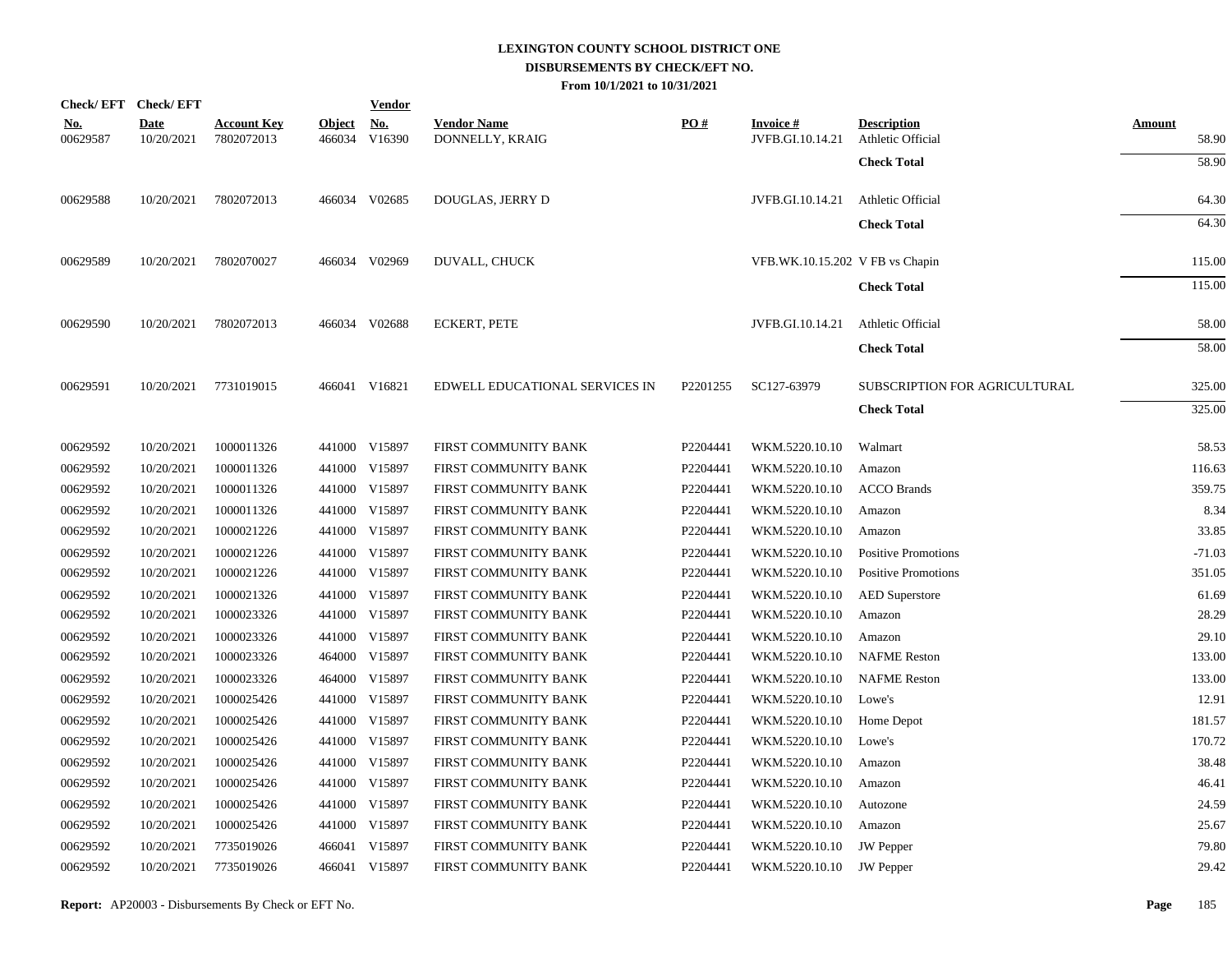|                        | Check/EFT Check/EFT       |                                  |                         | <u>Vendor</u>        |                                            |                 |                                   |                                        |                       |
|------------------------|---------------------------|----------------------------------|-------------------------|----------------------|--------------------------------------------|-----------------|-----------------------------------|----------------------------------------|-----------------------|
| <u>No.</u><br>00629592 | <b>Date</b><br>10/20/2021 | <b>Account Key</b><br>7735019026 | <b>Object</b><br>466041 | <u>No.</u><br>V15897 | <b>Vendor Name</b><br>FIRST COMMUNITY BANK | PQ#<br>P2204441 | <b>Invoice#</b><br>WKM.5220.10.10 | <b>Description</b><br><b>JW</b> Pepper | <b>Amount</b><br>7.50 |
| 00629592               | 10/20/2021                | 7745019026                       | 466069                  | V15897               | FIRST COMMUNITY BANK                       | P2204441        | WKM.5220.10.10                    | Walmart                                | 54.57                 |
| 00629592               | 10/20/2021                | 7745027026                       | 466069                  | V15897               | FIRST COMMUNITY BANK                       | P2204441        | WKM.5220.10.10                    | Food Lion                              | 33.43                 |
| 00629592               | 10/20/2021                | 7745027026                       | 466099                  | V15897               | FIRST COMMUNITY BANK                       | P2204441        | WKM.5220.10.10                    | Walmart                                | 12.63                 |
| 00629592               | 10/20/2021                | 7802073026                       | 466041                  | V15897               | FIRST COMMUNITY BANK                       | P2204441        | WKM.5220.10.10                    | Amazon                                 | 1,155.30              |
| 00629592               | 10/20/2021                | 7802073026                       | 466041                  | V15897               | FIRST COMMUNITY BANK                       | P2204441        | WKM.5220.10.10                    | Amazon                                 | 483.98                |
| 00629592               | 10/20/2021                | 7802080026                       | 466069                  | V15897               | FIRST COMMUNITY BANK                       | P2204441        | WKM.5220.10.10                    | Walmart                                | 74.20                 |
| 00629592               | 10/20/2021                | 7802080026                       | 466069                  | V15897               | FIRST COMMUNITY BANK                       | P2204441        | WKM.5220.10.10                    | Walmart                                | 41.00                 |
| 00629592               | 10/20/2021                | 7802080026                       | 466069                  | V15897               | FIRST COMMUNITY BANK                       | P2204441        | WKM.5220.10.10                    | Food Lion                              | 116.81                |
| 00629592               | 10/20/2021                | 7802080026                       | 466099                  | V15897               | FIRST COMMUNITY BANK                       | P2204441        | WKM.5220.10.10                    | Walmart                                | 41.97                 |
| 00629592               | 10/20/2021                | 7802088026                       | 466041                  | V15897               | FIRST COMMUNITY BANK                       | P2204441        | WKM.5220.10.10                    | Amazon                                 | 26.96                 |
| 00629592               | 10/20/2021                | 7860527026                       | 466041                  | V15897               | FIRST COMMUNITY BANK                       | P2204441        | WKM.5220.10.10                    | Amazon                                 | 27.07                 |
| 00629592               | 10/20/2021                | 7860527026                       | 466041                  | V15897               | FIRST COMMUNITY BANK                       | P2204441        | WKM.5220.10.10                    | Amazon                                 | 231.02                |
| 00629592               | 10/20/2021                | 7860527026                       | 466069                  | V15897               | FIRST COMMUNITY BANK                       | P2204441        | WKM.5220.10.10                    | McAlister's Deli                       | 97.17                 |
| 00629592               | 10/20/2021                | 7860527026                       |                         | 466099 V15897        | FIRST COMMUNITY BANK                       | P2204441        | WKM.5220.10.10                    | Lexington Florist                      | 52.93                 |
| 00629592               | 10/20/2021                | 7928527026                       |                         | 466099 V15897        | FIRST COMMUNITY BANK                       | P2204441        | WKM.5220.10.10                    | Love & Logic                           | 99.00                 |
| 00629592               | 10/20/2021                | 7943027026                       |                         | 466041 V15897        | FIRST COMMUNITY BANK                       | P2204441        | WKM.5220.10.10                    | <b>Positive Promotions</b>             | 200.00                |
|                        |                           |                                  |                         |                      |                                            |                 |                                   | <b>Check Total</b>                     | 4,607.31              |
| 00629593               | 10/20/2021                | 1000022211                       |                         | 443000 V12185        | FOLLETT SCHOOL SOLUTIONS INC               | P2202902        | 344393                            | LHS Library Book order                 | 679.02                |
| 00629593               | 10/20/2021                | 1000022211                       |                         | 443000 V12185        | FOLLETT SCHOOL SOLUTIONS INC               | P2203076        | 347000                            | LHS Library Book order                 | 883.14                |
|                        |                           |                                  |                         |                      |                                            |                 |                                   | <b>Check Total</b>                     | 1,562.16              |
|                        |                           |                                  |                         |                      |                                            |                 |                                   |                                        |                       |
| 00629594               | 10/20/2021                | 1000011225                       |                         | 441000 V00549        | FORMS AND SUPPLY INC (FSI)                 | P2202419        | 5876531-2                         | Crayola Classic Washable Marke         | 115.56                |
| 00629594               | 10/20/2021                | 7744019011                       | 466041                  | V00549               | FORMS AND SUPPLY INC (FSI)                 | P2202436        | 5876564-2                         | Crayola Broadline Classpack Ma         | 157.93                |
| 00629594               | 10/20/2021                | 1000011427                       | 441000                  | V00549               | FORMS AND SUPPLY INC (FSI)                 | P2202639        | 5881684-1                         | Pendaflex SureHook 1/5 Tab Cut         | 26.27                 |
| 00629594               | 10/20/2021                | 1000011337                       | 441000                  | V00549               | FORMS AND SUPPLY INC (FSI)                 | P2203602        | 5910203-1                         | Crayola Broadline Classpack Ma         | 248.26                |
| 00629594               | 10/20/2021                | 1000011427                       | 441000                  | V00549               | FORMS AND SUPPLY INC (FSI)                 | P2204034        | 5920530-0                         | Bankers Box StorFiletrade 24           | 40.81                 |
| 00629594               | 10/20/2021                | 1000011427                       | 441000                  | V00549               | FORMS AND SUPPLY INC (FSI)                 | P2204034        | 5920530-0                         | Bankers Box Presto File Storag         | 132.51                |
| 00629594               | 10/20/2021                | 1000011527                       | 441000                  | V00549               | FORMS AND SUPPLY INC (FSI)                 | P2204036        | 5920544-0                         | Pacon Railroad Board Art Mat           | 79.67                 |
| 00629594               | 10/20/2021                | 1000011527                       | 441000                  | V00549               | FORMS AND SUPPLY INC (FSI)                 | P2204036        | 5920544-0                         | Swingline LightDuty Standard S         | 16.63                 |
| 00629594               | 10/20/2021                | 1000011527                       | 441000                  | V00549               | FORMS AND SUPPLY INC (FSI)                 | P2204036        | 5920544-0                         | Victor 11803A Business Calcula         | 242.67                |
| 00629594               | 10/20/2021                | 1000011527                       | 441000                  | V00549               | FORMS AND SUPPLY INC (FSI)                 | P2204036        | 5920544-0                         | <b>Business Source Transparent Pl</b>  | 83.72                 |
| 00629594               | 10/20/2021                | 1000011527                       | 441000                  | V00549               | FORMS AND SUPPLY INC (FSI)                 | P2204036        | 5920544-0                         | TOPS Wide Rule 1subject Spiral         | 67.41                 |
| 00629594               | 10/20/2021                | 7863027023                       | 466041                  | V00549               | FORMS AND SUPPLY INC (FSI)                 | P2204129        | 5922279-0                         | <b>BIC Brite Liner Highlighters</b>    | 5.26                  |
| 00629594               | 10/20/2021                | 7863027023                       |                         | 466041 V00549        | FORMS AND SUPPLY INC (FSI)                 | P2204129        | 5922279-0                         | House of Doolittle EarthScapes         | 11.07                 |
|                        |                           |                                  |                         |                      |                                            |                 |                                   |                                        |                       |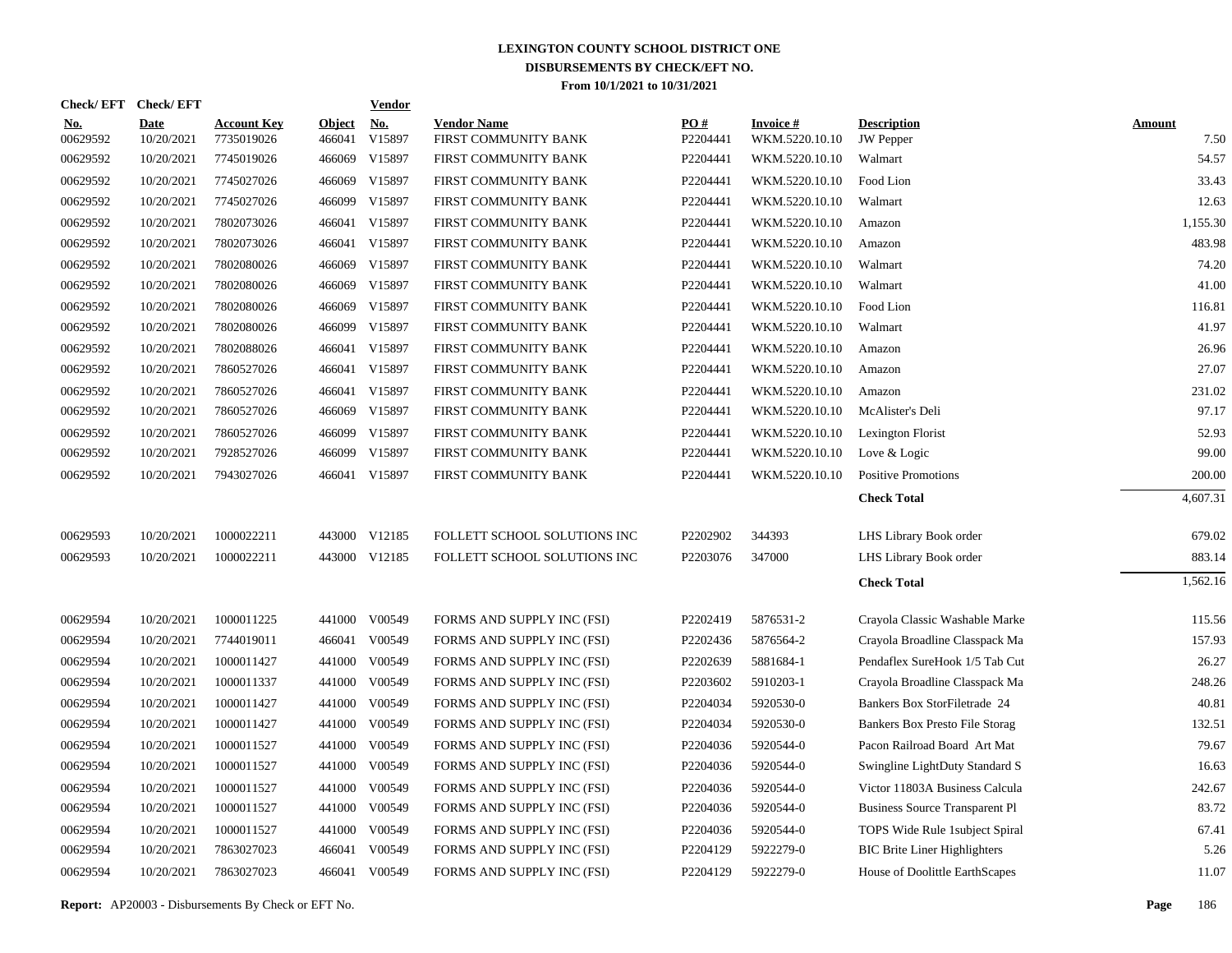| <b>Check/EFT</b>       | <b>Check/EFT</b>   |                                  |                         | <b>Vendor</b>        |                                                  |                               |                              |                                                      |                 |
|------------------------|--------------------|----------------------------------|-------------------------|----------------------|--------------------------------------------------|-------------------------------|------------------------------|------------------------------------------------------|-----------------|
| <u>No.</u><br>00629594 | Date<br>10/20/2021 | <b>Account Key</b><br>7863027023 | <u>Object</u><br>466041 | <u>No.</u><br>V00549 | <b>Vendor Name</b><br>FORMS AND SUPPLY INC (FSI) | $\underline{PO#}$<br>P2204129 | <b>Invoice#</b><br>5922279-0 | <b>Description</b><br>Quality Park Gummed Kraft Clas | Amount<br>37.15 |
| 00629594               | 10/20/2021         | 7863027023                       | 466041                  | V00549               | FORMS AND SUPPLY INC (FSI)                       | P2204129                      | 5922279-0                    | Cartersreg Reinkable Felt Stam                       | 2.71            |
| 00629594               | 10/20/2021         | 7863027023                       | 466041                  | V00549               | FORMS AND SUPPLY INC (FSI)                       | P2204129                      | 5922279-0                    | <b>ICONEX Thermal Receipt Paper</b>                  | 3.62            |
| 00629594               | 10/20/2021         | 7863027023                       | 466041                  | V00549               | FORMS AND SUPPLY INC (FSI)                       | P2204129                      | 5922279-0                    | Smead SuperTab 13 Tab Cut Lett                       | 40.15           |
| 00629594               | 10/20/2021         | 7863027023                       | 466041                  | V00549               | FORMS AND SUPPLY INC (FSI)                       | P2204129                      | 5922279-0                    | Quality Park High Bulk 9x12 Kr                       | 16.61           |
| 00629594               | 10/20/2021         | 7863027023                       |                         | 466041 V00549        | FORMS AND SUPPLY INC (FSI)                       | P2204129                      | 5922279-0                    | OIC Prong Fastener Bases Stan                        | 12.69           |
| 00629594               | 10/20/2021         | 7863027023                       | 466041                  | V00549               | FORMS AND SUPPLY INC (FSI)                       | P2204129                      | 5922279-0                    | Quality Park RediStrip Regular                       | 26.81           |
| 00629594               | 10/20/2021         | 1000023347                       | 441000                  | V00549               | FORMS AND SUPPLY INC (FSI)                       | P2204142                      | 5922788-0                    | Quality Park RediStrip Plain C                       | 68.46           |
| 00629594               | 10/20/2021         | 1000011513                       | 441000                  | V00549               | FORMS AND SUPPLY INC (FSI)                       | P2204152                      | 5922942-0                    | Sparco Finger Ring Tally Count                       | 7.14            |
| 00629594               | 10/20/2021         | 1000011513                       | 441000                  | V00549               | FORMS AND SUPPLY INC (FSI)                       | P2204152                      | 5922942-0                    | Pacon Railroad Board Board an                        | 50.01           |
| 00629594               | 10/20/2021         | 1000011513                       | 441000                  | V00549               | FORMS AND SUPPLY INC (FSI)                       | P2204152                      | 5922942-0                    | Sharpie Industrial Permanent M                       | 9.94            |
| 00629594               | 10/20/2021         | 1000011513                       | 441000                  | V00549               | FORMS AND SUPPLY INC (FSI)                       | P2204152                      | 5922942-0                    | Nature Saver Recycled Plastic                        | 16.08           |
| 00629594               | 10/20/2021         | 1000011513                       | 441000                  | V00549               | FORMS AND SUPPLY INC (FSI)                       | P2204158                      | 5922973-0                    | Neenah Card Stock Bright Whit                        | 5.56            |
| 00629594               | 10/20/2021         | 1000011513                       | 441000                  | V00549               | FORMS AND SUPPLY INC (FSI)                       | P2204158                      | 5922973-0                    | Astrobrights Inkjet Laser Prin                       | 15.23           |
| 00629594               | 10/20/2021         | 1000011513                       | 441000                  | V00549               | FORMS AND SUPPLY INC (FSI)                       | P2204158                      | 5922973-0                    | <b>Business Source Quality Rubber</b>                | 5.37            |
| 00629594               | 10/20/2021         | 1000011513                       | 441000                  | V00549               | FORMS AND SUPPLY INC (FSI)                       | P2204158                      | 5922973-0                    | Sharpie Precision Permanent Ma                       | 6.09            |
| 00629594               | 10/20/2021         | 1000011513                       | 441000                  | V00549               | FORMS AND SUPPLY INC (FSI)                       | P2204158                      | 5922973-0                    | Zebra Pen ZGrip Retractable Ba                       | 8.09            |
| 00629594               | 10/20/2021         | 1000011513                       | 441000                  | V00549               | FORMS AND SUPPLY INC (FSI)                       | P2204158                      | 5922973-0                    | Postitreg Extreme Notes 3 x 3                        | 13.36           |
| 00629594               | 10/20/2021         | 1000011513                       | 441000                  | V00549               | FORMS AND SUPPLY INC (FSI)                       | P2204158                      | 5922973-0                    | <b>Business Source Transparent Pl</b>                | 10.46           |
| 00629594               | 10/20/2021         | 1000011513                       | 441000                  | V00549               | FORMS AND SUPPLY INC (FSI)                       | P2204158                      | 5922973-0                    | Smartchoice FFLGL Single Top T                       | 6.00            |
| 00629594               | 10/20/2021         | 7743019025                       |                         | 466041 V00549        | FORMS AND SUPPLY INC (FSI)                       | P2204185                      | 5923680-0                    | Ticonderoga No 2 Pencils #2 L                        | 317.79          |
| 00629594               | 10/20/2021         | 1000011413                       |                         | 441000 V00549        | FORMS AND SUPPLY INC (FSI)                       | P2204186                      | 5923682-0                    | Deflecto Classic Image Wall Mo                       | 312.59          |
| 00629594               | 10/20/2021         | 1000011413                       | 441000                  | V00549               | FORMS AND SUPPLY INC (FSI)                       | P2204186                      | 5923682-1                    | Deflecto Classic Image Wall Mo                       | 121.56          |
| 00629594               | 10/20/2021         | 1000021316                       |                         | 441000 V00549        | FORMS AND SUPPLY INC (FSI)                       | P2204182                      | 5923705-0                    | Pendaflex letter recycled expa                       | 17.57           |
| 00629594               | 10/20/2021         | 2021022303                       | 441000                  | V00549               | FORMS AND SUPPLY INC (FSI)                       | P2204183                      | 5923708-0                    | MasterVision BQ42051 Cork Boar                       | 34.37           |
| 00629594               | 10/20/2021         | 1000011341                       |                         | 441000 V00549        | FORMS AND SUPPLY INC (FSI)                       | P2204235                      | 5924345-0                    | Neenah Paper, Inc.                                   | 235.61          |
|                        |                    |                                  |                         |                      |                                                  |                               |                              | <b>Check Total</b>                                   | 2,628.79        |
| 00629595               | 10/20/2021         | 1000011231                       |                         | 441000 V13644        | FUN EXPRESS LLC                                  | P2203978                      | 712148977-01                 | <b>BULK MINI FRUIT ERASERS</b>                       | 18.81           |
| 00629595               | 10/20/2021         | 1000011231                       | 441000                  | V13644               | FUN EXPRESS LLC                                  | P2203978                      | 712148977-01                 | STAMPER ASSORTMENT                                   | 76.98           |
| 00629595               | 10/20/2021         | 1000011231                       |                         | 441000 V13644        | FUN EXPRESS LLC                                  | P2203978                      | 712148977-01                 | CHARACTERS SPIRAL NOTEBOOK ASR                       | 107.79          |
|                        |                    |                                  |                         |                      |                                                  |                               |                              | <b>Check Total</b>                                   | 203.58          |
| 00629596               | 10/20/2021         | 1000025427                       |                         | 441020 V15598        | <b>GREENVILLE OFFICE SUPPLY CO IN</b>            | P2203811                      | 916020-0                     | CAROLINA MOP 1064 16 OZ RAYON                        | 150.87          |
| 00629596               | 10/20/2021         | 1000025427                       |                         | 441020 V15598        | <b>GREENVILLE OFFICE SUPPLY CO IN</b>            | P2203811                      | 916020-0                     | CAROLINA MOP 1065 20 OZ RAYON                        | 129.26          |
| 00629596               | 10/20/2021         | 1000025438                       |                         | 441020 V15598        | <b>GREENVILLE OFFICE SUPPLY CO IN</b>            | P2203825                      | 916037-0                     | CAROLINA MOP 1064 16 OZ RAYON                        | 181.04          |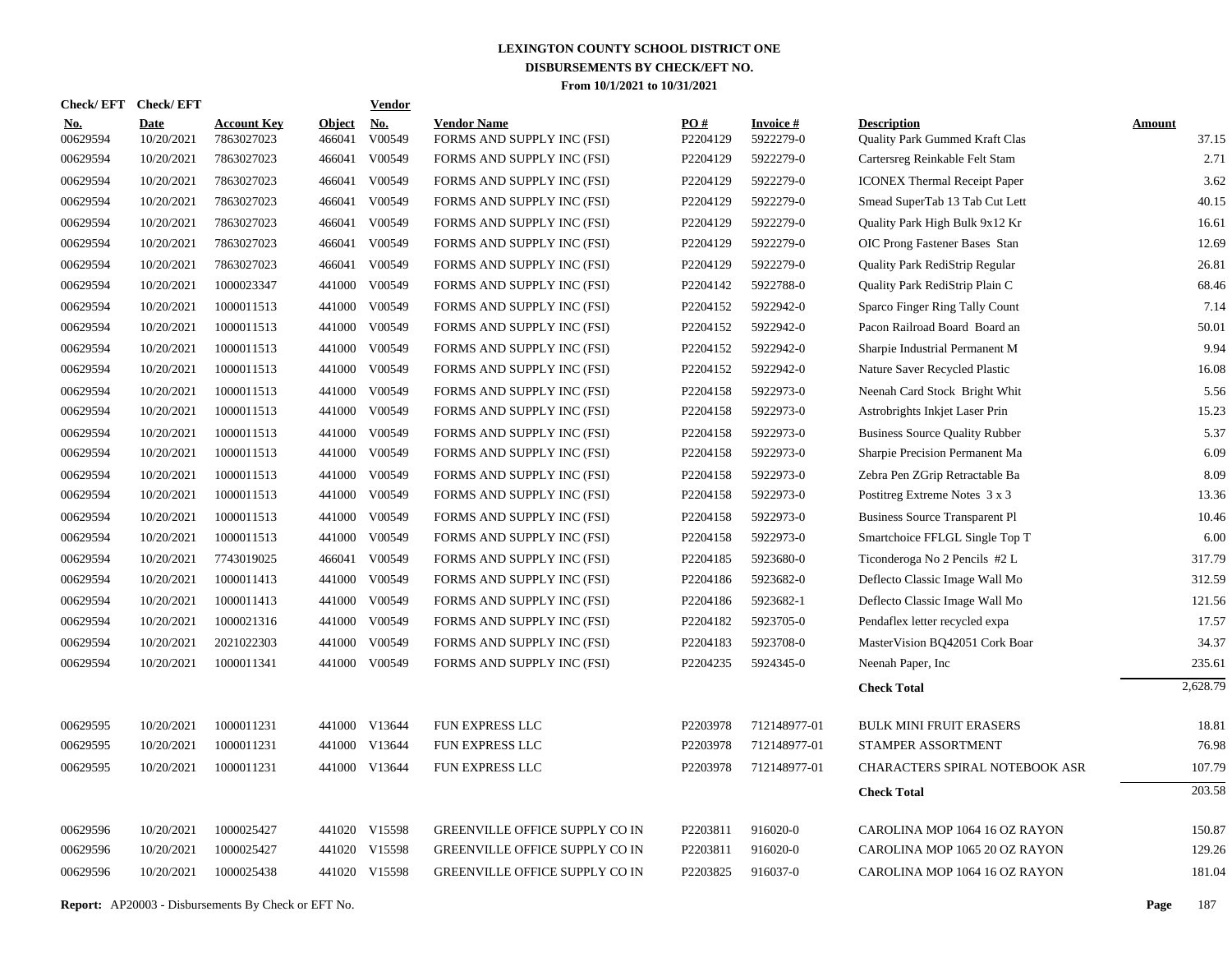| Check/EFT Check/EFT    |                           |                                  |                         | Vendor               |                                                             |                 |                             |                                                     |                         |
|------------------------|---------------------------|----------------------------------|-------------------------|----------------------|-------------------------------------------------------------|-----------------|-----------------------------|-----------------------------------------------------|-------------------------|
| <u>No.</u><br>00629596 | <b>Date</b><br>10/20/2021 | <b>Account Key</b><br>1000025428 | <b>Object</b><br>441020 | <b>No.</b><br>V15598 | <b>Vendor Name</b><br><b>GREENVILLE OFFICE SUPPLY CO IN</b> | PO#<br>P2203824 | <b>Invoice#</b><br>916038-0 | <b>Description</b><br>CAROLINA MOP 1064 16 OZ RAYON | <b>Amount</b><br>144.84 |
| 00629596               | 10/20/2021                | 1000025442                       |                         | 441020 V15598        | GREENVILLE OFFICE SUPPLY CO IN                              | P2203987        | 917120-0                    | CAROLINA MOP 7220 SIDE GATE HA                      | 53.03                   |
| 00629596               | 10/20/2021                | 1000025422                       |                         | 441020 V15598        | GREENVILLE OFFICE SUPPLY CO IN                              | P2204093        | 917562-0                    | CAROLINA MOP 1066 24 OZ RAYON                       | 97.58                   |
| 00629596               | 10/20/2021                | 1000025446                       |                         | 441020 V15598        | <b>GREENVILLE OFFICE SUPPLY CO IN</b>                       | P2204466        | 919990-0                    | ODELL AF-700L-CH LRG LOOP END                       | 67.41                   |
|                        |                           |                                  |                         |                      |                                                             |                 |                             | <b>Check Total</b>                                  | 824.03                  |
| 00629597               | 10/20/2021                | 1000011513                       |                         | 441000 V02048        | <b>GROVE MEDICAL</b>                                        | P2204242        | 6153031                     | Bib Import 18 x 30 White Velcr                      | 18.34                   |
|                        |                           |                                  |                         |                      |                                                             |                 |                             | <b>Check Total</b>                                  | 18.34                   |
| 00629598               | 10/20/2021                | 1000011325                       |                         | 441000 V12508        | <b>HEINEMANN</b>                                            | P2204175        | 7384773                     | Math In Practice Grade 4 PAck                       | 267.00                  |
| 00629598               | 10/20/2021                | 1000011325                       |                         | 441000 V12508        | <b>HEINEMANN</b>                                            | P2204175        | 7384773                     | <b>Shipping</b>                                     | 26.70                   |
|                        |                           |                                  |                         |                      |                                                             |                 |                             | <b>Check Total</b>                                  | 293.70                  |
| 00629599               | 10/20/2021                | 1000025438                       |                         | 441020 V12096        | HYMAN PAPER CO INC                                          | P2203838        | 277524                      | SPARTAN 700504 BLEACH                               | 81.17                   |
| 00629599               | 10/20/2021                | 1000025438                       |                         | 441020 V12096        | HYMAN PAPER CO INC                                          | P2203838        | 277524                      | ANTILDS DEB DISPENSER NO CHARG                      | 0.00                    |
| 00629599               | 10/20/2021                | 1000025422                       |                         | 441020 V12096        | HYMAN PAPER CO INC                                          | P2204096        | 277763                      | SPARTAN 700504 BLEACH                               | 81.16                   |
| 00629599               | 10/20/2021                | 1000025422                       |                         | 441020 V12096        | <b>HYMAN PAPER CO INC</b>                                   | P2204096        | 277763                      | SPARTAN 3195 SANITYZE                               | 307.72                  |
|                        |                           |                                  |                         |                      |                                                             |                 |                             | <b>Check Total</b>                                  | 470.05                  |
| 00629600               | 10/20/2021                | 1000025411                       |                         | 441020 V01870        | <b>INTERSTATE SOLUTIONS</b>                                 | P2202871        | 282334-1                    | <b>3 POSITION NOZZLE FOR VICTORY</b>                | 109.55                  |
| 00629600               | 10/20/2021                | 1000025425                       |                         | 441020 V01870        | <b>INTERSTATE SOLUTIONS</b>                                 | P2202871        | 282334-1                    | 3 POSITION NOZZLE FOR VICTORY                       | 56.43                   |
| 00629600               | 10/20/2021                | 1000025427                       | 441020                  | V01870               | <b>INTERSTATE SOLUTIONS</b>                                 | P2202871        | 282334-1                    | 3 POSITION NOZZLE FOR VICTORY                       | 109.54                  |
| 00629600               | 10/20/2021                | 1000025443                       |                         | 441020 V01870        | <b>INTERSTATE SOLUTIONS</b>                                 | P2202871        | 282334-1                    | 3 POSITION NOZZLE FOR VICTORY                       | 56.43                   |
|                        |                           |                                  |                         |                      |                                                             |                 |                             | <b>Check Total</b>                                  | 331.95                  |
| 00629601               | 10/20/2021                | 7802072013                       |                         | 466034 V02872        | <b>KEMFORT, JAMES</b>                                       |                 | JVFB.GI.10.14.21            | Athletic Official                                   | 71.50                   |
|                        |                           |                                  |                         |                      |                                                             |                 |                             | <b>Check Total</b>                                  | 71.50                   |
| 00629602               | 10/20/2021                | 1000011131                       |                         | 441000 V12065        | KURTZ BROS DBA BENDER BURKOT                                | P2201308        | 48285.01                    | BIX ROUND PENS-BLACK / DOZEN                        | 12.09                   |
| 00629602               | 10/20/2021                | 1000011131                       |                         | 441000 V12065        | KURTZ BROS DBA BENDER BURKOT                                | P2201308        | 48285.01                    | PRE-SHARPENED TICONDEROGA PENC                      | 75.74                   |
| 00629602               | 10/20/2021                | 1000011131                       |                         | 441000 V12065        | KURTZ BROS DBA BENDER BURKOT                                | P2201308        | 48285.01                    | FISKARS KID SCISSOR 12PK/BLUNT                      | 182.07                  |
| 00629602               | 10/20/2021                | 1000011331                       |                         | 441000 V12065        | KURTZ BROS DBA BENDER BURKOT                                | P2203362        | 56333.00                    | CLINE CLASSROOM FOLDER/GREEN                        | 46.73                   |
| 00629602               | 10/20/2021                | 1000011331                       |                         | 441000 V12065        | KURTZ BROS DBA BENDER BURKOT                                | P2203362        | 56333.00                    | 21SC LT BLUE CONST PAPER                            | 24.50                   |
| 00629602               | 10/20/2021                | 1000011331                       |                         | 441000 V12065        | KURTZ BROS DBA BENDER BURKOT                                | P2203362        | 56333.00                    | 10SC BRILLANT LIME CONST PPR                        | 28.00                   |
| 00629602               | 10/20/2021                | 2021011247                       |                         | 441000 V12065        | KURTZ BROS DBA BENDER BURKOT                                | P2203352        | 56336.00                    | <b>Teachers Number Balance</b>                      | 16.63                   |
| 00629602               | 10/20/2021                | 2021011247                       |                         | 441000 V12065        | KURTZ BROS DBA BENDER BURKOT                                | P2203352        | 56336.00                    | Mini Number Balance 10/set                          | 80.36                   |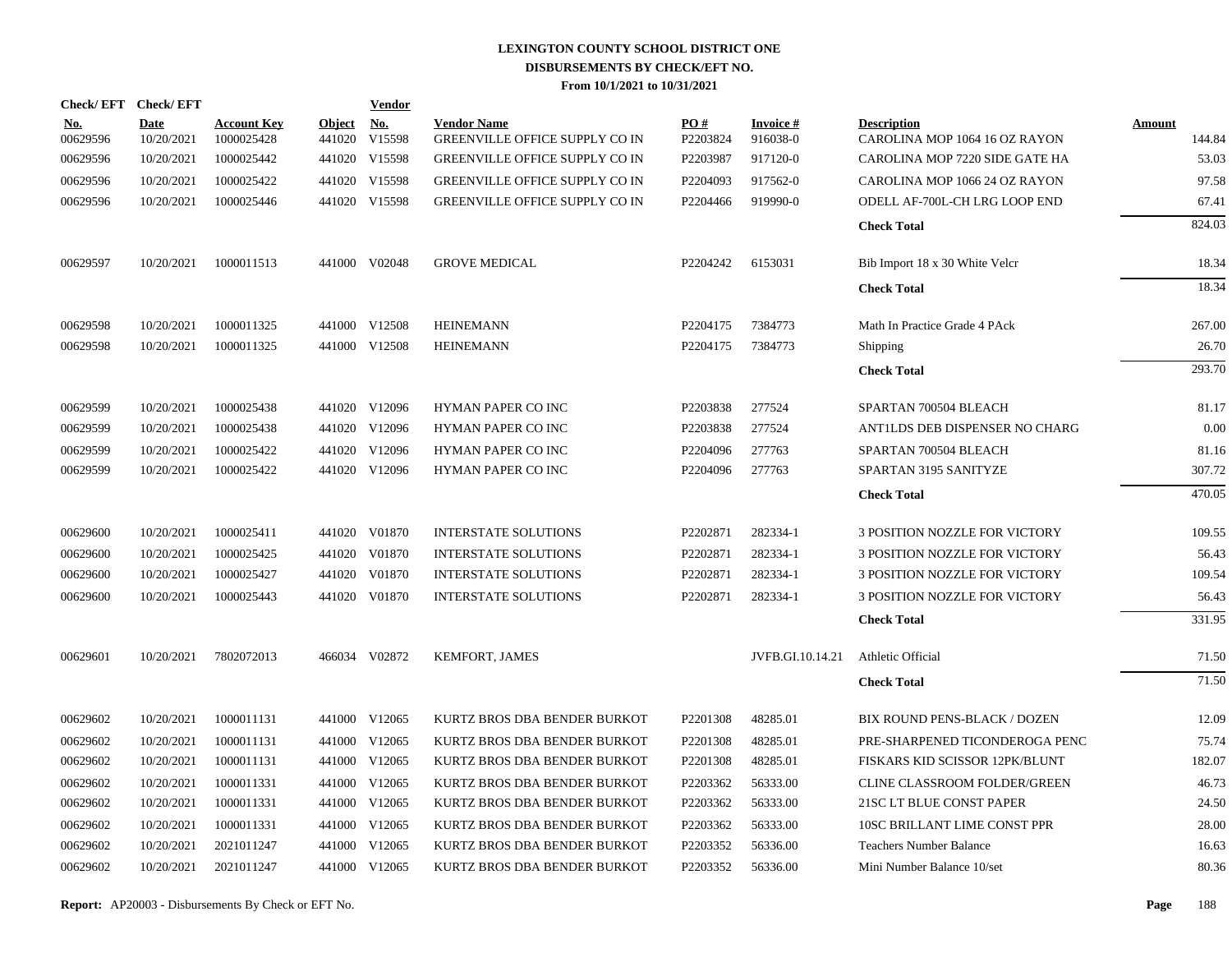|                        | Check/EFT Check/EFT       |                                  |                         | <b>Vendor</b>        |                                                    |                 |                                 |                                                      |                        |
|------------------------|---------------------------|----------------------------------|-------------------------|----------------------|----------------------------------------------------|-----------------|---------------------------------|------------------------------------------------------|------------------------|
| <u>No.</u><br>00629602 | <b>Date</b><br>10/20/2021 | <b>Account Key</b><br>2021011247 | <b>Object</b><br>441000 | <b>No.</b><br>V12065 | <b>Vendor Name</b><br>KURTZ BROS DBA BENDER BURKOT | PO#<br>P2203352 | <b>Invoice#</b><br>56336.00     | <b>Description</b><br>Magnetic Counters Double Sides | <b>Amount</b><br>64.40 |
|                        |                           |                                  |                         |                      |                                                    |                 |                                 | <b>Check Total</b>                                   | $\overline{530.52}$    |
| 00629603               | 10/20/2021                | 2010018803                       |                         | 441000 V00500        | LAKESHORE LEARNING MATERIALS                       | P2111583        | 265589092921                    | Upper Grade Math Manipulative                        | 1,672.15               |
| 00629603               | 10/20/2021                | 2010018803                       | 441000                  | V00500               | LAKESHORE LEARNING MATERIALS                       | P2111583        | 265589092921                    | Ten-Frames Hands-On Kit                              | 202.29                 |
| 00629603               | 10/20/2021                | 2021018803                       | 441000                  | V00500               | LAKESHORE LEARNING MATERIALS                       | P2111583        | 265589092921                    | Rack for RA650X (No Charge)                          | 0.00                   |
|                        |                           |                                  |                         |                      |                                                    |                 |                                 | <b>Check Total</b>                                   | 1,874.44               |
| 00629604               | 10/20/2021                | 2022011223                       |                         | 434500 V13098        | <b>LEARNING A-Z</b>                                | P2204417        | 4437420                         | RENEWAL-RAZ-PLUS.COM                                 | 4,151.34               |
|                        |                           |                                  |                         |                      |                                                    |                 |                                 | <b>Check Total</b>                                   | 4,151.34               |
| 00629605               | 10/20/2021                | 1000025408                       | 432900                  | V00448               | LEXINGTON COUNTY DEPARTMENT OF                     | P2204529        | 11276                           | DM - Trash to the Landfill                           | 31.28                  |
| 00629605               | 10/20/2021                | 1000025422                       | 432900                  | V00448               | LEXINGTON COUNTY DEPARTMENT OF                     | P2204529        | 11276                           | OGES - Trash to the Landfill                         | 17.60                  |
| 00629605               | 10/20/2021                | 1000025422                       | 432900                  | V00448               | LEXINGTON COUNTY DEPARTMENT OF                     | P2204529        | 11276                           | OGES - Trash to the Landfill                         | 40.43                  |
| 00629605               | 10/20/2021                | 1000025423                       | 432900                  | V00448               | LEXINGTON COUNTY DEPARTMENT OF                     | P2204529        | 11276                           | SGES - Trash to the Landfill                         | 27.83                  |
| 00629605               | 10/20/2021                | 1000025423                       | 432900                  | V00448               | LEXINGTON COUNTY DEPARTMENT OF                     | P2204529        | 11276                           | <b>SGES - Vehicle Renewal Permit</b>                 | 5.00                   |
| 00629605               | 10/20/2021                | 1000025429                       | 432900                  | V00448               | LEXINGTON COUNTY DEPARTMENT OF                     | P2204529        | 11276                           | GMS - Trash to the Landfill                          | 41.80                  |
| 00629605               | 10/20/2021                | 1000025429                       | 432900                  | V00448               | LEXINGTON COUNTY DEPARTMENT OF                     | P2204529        | 11276                           | GMS - Trash to the Landfill                          | 31.35                  |
|                        |                           |                                  |                         |                      |                                                    |                 |                                 | <b>Check Total</b>                                   | 195.29                 |
| 00629606               | 10/20/2021                | 1000021307                       |                         | 441000 V11654        | LEXINGTON HEALTH INC                               | P2200481        | 170509                          | HEPATITIS B VACCINE                                  | 81.00                  |
|                        |                           |                                  |                         |                      |                                                    |                 |                                 | <b>Check Total</b>                                   | 81.00                  |
| 00629607               | 10/20/2021                | 1000025507                       |                         | 433100 V10256        | MANSFIELD OIL CO OF GAINESVILL                     | P2204568        | SQLCD-711878                    | Fuel bill. 9/1/21 thru 9/30/21                       | 5,239.10               |
|                        |                           |                                  |                         |                      |                                                    |                 |                                 | <b>Check Total</b>                                   | 5,239.10               |
| 00629608               | 10/20/2021                | 7802080015                       |                         | 466041 V12268        | MIDLANDS ACTION PHOTOGRAPHY LL                     | P2203757        | 1612                            | Senior Volleyball Banners                            | 260.01                 |
|                        |                           |                                  |                         |                      |                                                    |                 |                                 | <b>Check Total</b>                                   | 260.01                 |
| 00629609               | 10/20/2021                | 1000025421                       |                         | 432300 V01589        | MIDLANDS FIRE PROTECTION INC                       | P2204446        | 5722                            | LTC - Time & Material to repai                       | 510.00                 |
|                        |                           |                                  |                         |                      |                                                    |                 |                                 | <b>Check Total</b>                                   | 510.00                 |
| 00629610               | 10/20/2021                | 7802070027                       |                         | 466034 V10551        | MITCHELL, GEORGE                                   |                 | VFB.WK.10.15.202 V FB vs Chapin |                                                      | 147.40                 |
|                        |                           |                                  |                         |                      |                                                    |                 |                                 | <b>Check Total</b>                                   | 147.40                 |
| 00629611               | 10/20/2021                | 7733019046                       |                         | 466041 V11389        | MUSICAL INNOVATIONS                                | P2202913        | 471703                          | Flute books, Essential Element                       | 103.92                 |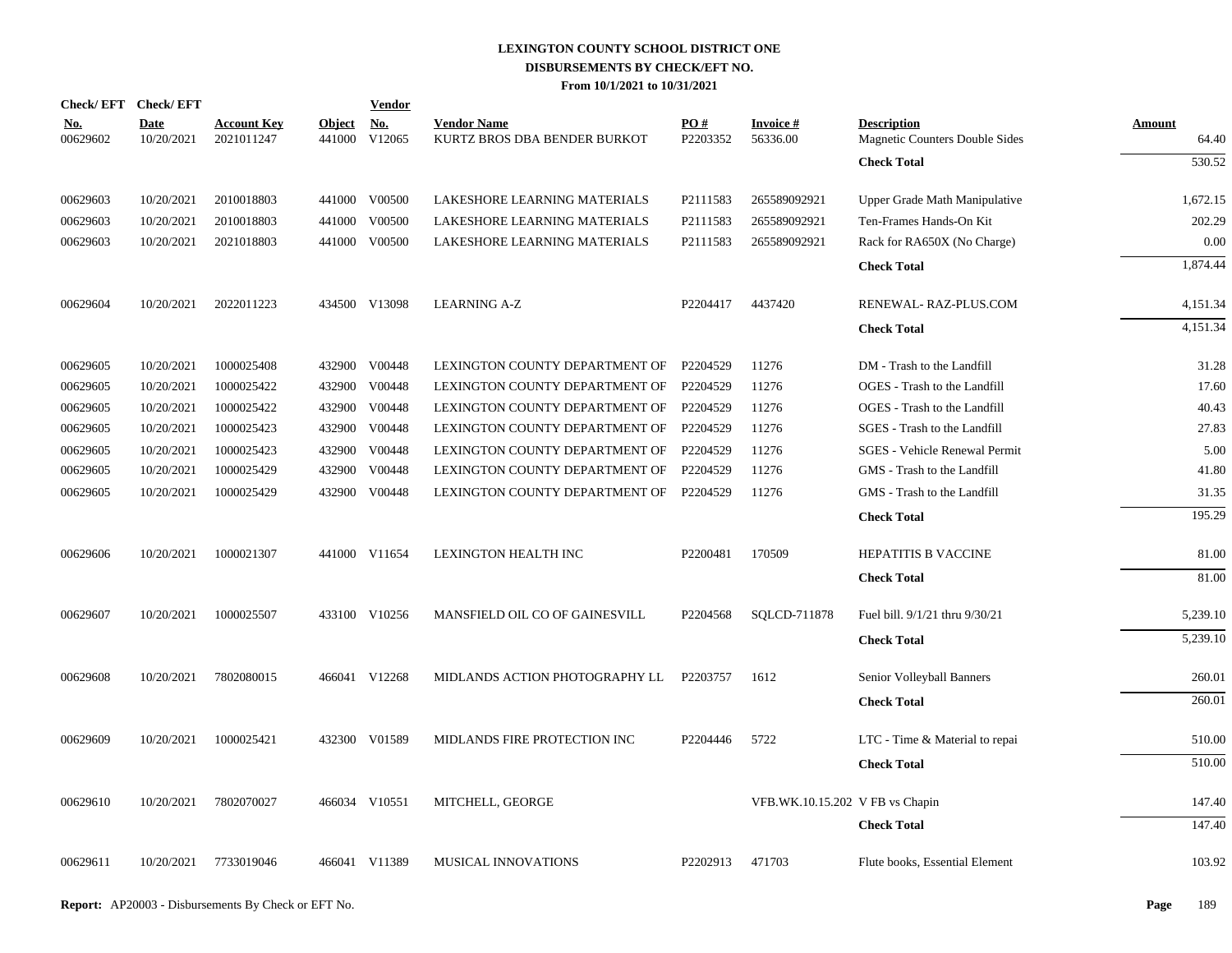| <b>Check/EFT</b>       | <b>Check/EFT</b>   |                                  |                         | <b>Vendor</b>                       |                                           |                 |                           |                                                      |                        |
|------------------------|--------------------|----------------------------------|-------------------------|-------------------------------------|-------------------------------------------|-----------------|---------------------------|------------------------------------------------------|------------------------|
| <u>No.</u><br>00629611 | Date<br>10/20/2021 | <b>Account Key</b><br>7733019046 | <b>Object</b><br>466041 | $\underline{\textbf{No}}$<br>V11389 | <b>Vendor Name</b><br>MUSICAL INNOVATIONS | PO#<br>P2202913 | <b>Invoice#</b><br>471703 | <b>Description</b><br>Oboe books, Essential Elements | <b>Amount</b><br>20.78 |
| 00629611               | 10/20/2021         | 7733019046                       | 466041                  | V11389                              | <b>MUSICAL INNOVATIONS</b>                | P2202913        | 471703                    | Bassoon books, Essential Eleme                       | 20.78                  |
| 00629611               | 10/20/2021         | 7733019046                       |                         | 466041 V11389                       | <b>MUSICAL INNOVATIONS</b>                | P2202913        | 471703                    | Clarinet books, Essential Elem                       | 145.49                 |
| 00629611               | 10/20/2021         | 7733019046                       |                         | 466041 V11389                       | MUSICAL INNOVATIONS                       | P2202913        | 471703                    | Alto Sax books, Essential Elem                       | 124.70                 |
| 00629611               | 10/20/2021         | 7733019046                       |                         | 466041 V11389                       | MUSICAL INNOVATIONS                       | P2202913        | 471703                    | Tenor Sax books, Essential Ele                       | 20.78                  |
| 00629611               | 10/20/2021         | 7733019046                       |                         | 466041 V11389                       | MUSICAL INNOVATIONS                       | P2202913        | 471703                    | Trumpet books, Essential Eleme                       | 135.10                 |
| 00629611               | 10/20/2021         | 7733019046                       |                         | 466041 V11389                       | MUSICAL INNOVATIONS                       | P2202913        | 471703                    | Horn books, Essential Elements                       | 31.18                  |
| 00629611               | 10/20/2021         | 7733019046                       |                         | 466041 V11389                       | MUSICAL INNOVATIONS                       | P2202913        | 471703                    | Trombone books, Essential Elem                       | 83.14                  |
| 00629611               | 10/20/2021         | 7733019046                       |                         | 466041 V11389                       | MUSICAL INNOVATIONS                       | P2202913        | 471703                    | BC Baritone books, Essential E                       | 31.18                  |
| 00629611               | 10/20/2021         | 7733019046                       |                         | 466041 V11389                       | MUSICAL INNOVATIONS                       | P2202913        | 471703                    | Tuba books, Essential Elements                       | 62.35                  |
| 00629611               | 10/20/2021         | 7733019046                       |                         | 466041 V11389                       | MUSICAL INNOVATIONS                       | P2202913        | 471703                    | Percussion books, Essential El                       | 172.70                 |
| 00629611               | 10/20/2021         | 7733019046                       |                         | 466041 V11389                       | MUSICAL INNOVATIONS                       | P2202913        | 471703                    | Alfred Snare Drum Method, BK 1                       | 105.50                 |
|                        |                    |                                  |                         |                                     |                                           |                 |                           | <b>Check Total</b>                                   | 1,057.60               |
| 00629612               | 10/20/2021         | 7733019037                       |                         | 466041 V00719                       | MUSICIAN SUPPLY                           | P2204289        | 713                       | Habits of a Successful Begin B                       | 19.17                  |
| 00629612               | 10/20/2021         | 7733019037                       | 466041                  | V00719                              | <b>MUSICIAN SUPPLY</b>                    | P2204289        | 713                       | Habits of a Successful Begin B                       | 11.72                  |
| 00629612               | 10/20/2021         | 7733019037                       | 466041                  | V00719                              | MUSICIAN SUPPLY                           | P2204289        | 713                       | Habits of a Successful Begin B                       | 11.72                  |
| 00629612               | 10/20/2021         | 7733019037                       | 466041                  | V00719                              | <b>MUSICIAN SUPPLY</b>                    | P2204289        | 713                       | Habits of a Successful Begin B                       | 11.72                  |
| 00629612               | 10/20/2021         | 7733019037                       | 466041                  | V00719                              | MUSICIAN SUPPLY                           | P2204289        | 713                       | Habits of a Successful Begin B                       | 11.72                  |
| 00629612               | 10/20/2021         | 7733019037                       | 466041                  | V00719                              | <b>MUSICIAN SUPPLY</b>                    | P2204289        | 713                       | Habits of a Successful Begin B                       | 11.72                  |
| 00629612               | 10/20/2021         | 7733019037                       | 466041                  | V00719                              | MUSICIAN SUPPLY                           | P2204289        | 713                       | Habits of a Successful Begin B                       | 11.72                  |
| 00629612               | 10/20/2021         | 7733019037                       | 466041                  | V00719                              | MUSICIAN SUPPLY                           | P2204289        | 713                       | Habits of a Successful Begin B                       | 11.72                  |
| 00629612               | 10/20/2021         | 7733019037                       |                         | 466041 V00719                       | MUSICIAN SUPPLY                           | P2204289        | 713                       | Habits of a Successful Begin B                       | 11.72                  |
| 00629612               | 10/20/2021         | 7733019037                       | 466041                  | V00719                              | MUSICIAN SUPPLY                           | P2204289        | 713                       | Habits of a Successful Begin B                       | 11.72                  |
| 00629612               | 10/20/2021         | 7733019037                       | 466041                  | V00719                              | <b>MUSICIAN SUPPLY</b>                    | P2204289        | 713                       | Habits of a Successful Begin B                       | 11.72                  |
| 00629612               | 10/20/2021         | 7733019037                       |                         | 466041 V00719                       | MUSICIAN SUPPLY                           | P2204274        | 716                       | Bach 6.5AL Small Shank                               | 78.10                  |
|                        |                    |                                  |                         |                                     |                                           |                 |                           | <b>Check Total</b>                                   | 214.47                 |
| 00629613               | 10/20/2021         | 7804027013                       |                         | 466064 V00363                       | NATIONAL BETA CLUB                        | P2204559        | M-194607                  | Invoice #M-194607 - Christophe                       | 15.00                  |
| 00629613               | 10/20/2021         | 7804027013                       |                         | 466099 V00363                       | NATIONAL BETA CLUB                        | P2204559        | M-194607                  | Shipping - USPS_First_Class_Ma                       | 6.74                   |
|                        |                    |                                  |                         |                                     |                                           |                 |                           | <b>Check Total</b>                                   | 21.74                  |
| 00629614               | 10/20/2021         | 7765019011                       |                         | 466041 V11906                       | NATIONAL DANCE EDUCATION ORGAN            | P2204516        | 81813                     | Membership Certificate                               | 20.00                  |
| 00629614               | 10/20/2021         | 7765019011                       |                         | 466064 V11906                       | NATIONAL DANCE EDUCATION ORGAN P2204516   |                 | 81813                     | Institutional Membership (K-12                       | 185.00                 |
|                        |                    |                                  |                         |                                     |                                           |                 |                           | <b>Check Total</b>                                   | 205.00                 |
|                        |                    |                                  |                         |                                     |                                           |                 |                           |                                                      |                        |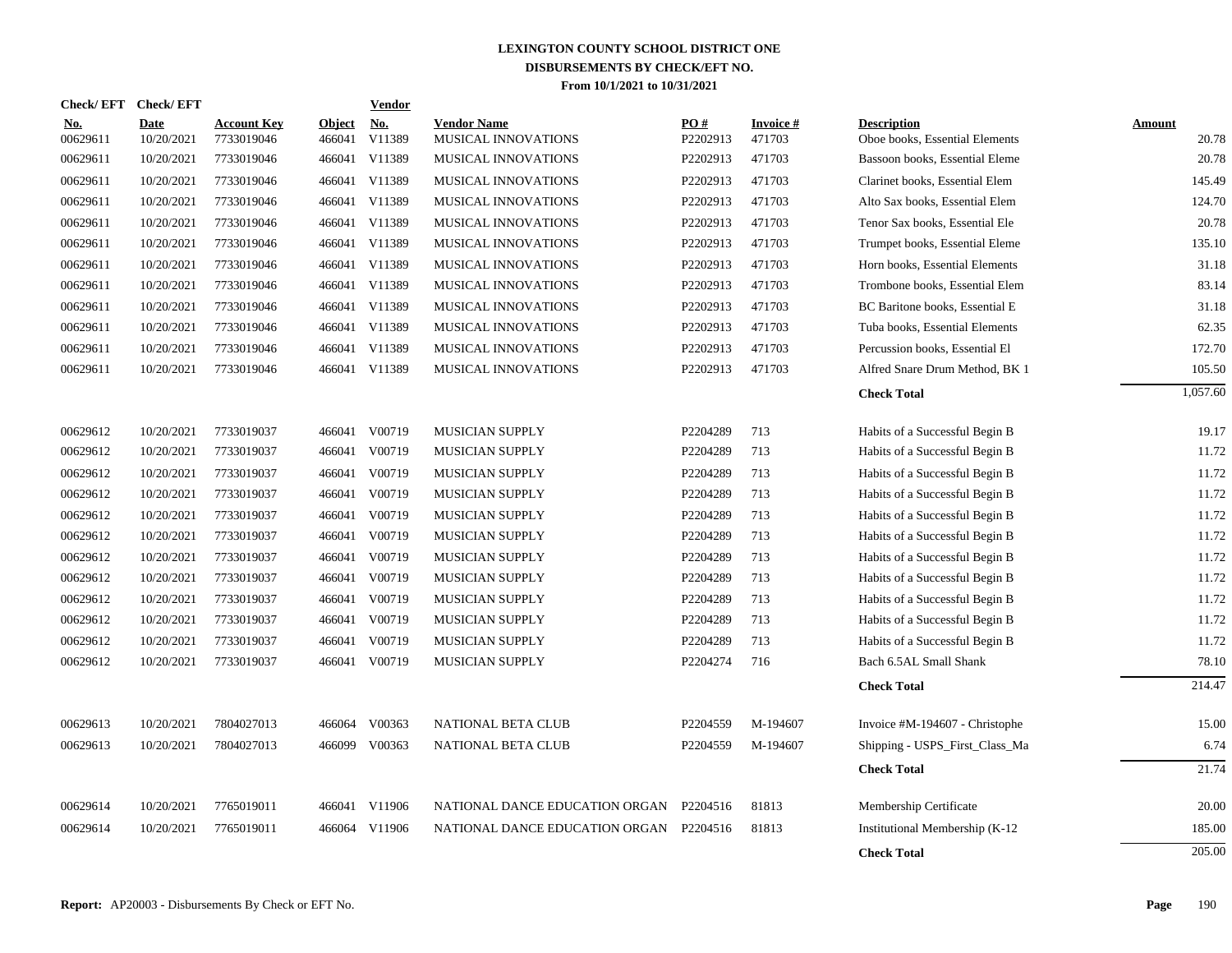|                        | Check/EFT Check/EFT       |                                  |               | <b>Vendor</b>        |                                          |                      |                             |                                                      |                         |
|------------------------|---------------------------|----------------------------------|---------------|----------------------|------------------------------------------|----------------------|-----------------------------|------------------------------------------------------|-------------------------|
| <u>No.</u><br>00629615 | <b>Date</b><br>10/20/2021 | <b>Account Key</b><br>2052213703 | <b>Object</b> | No.<br>441000 V01900 | <b>Vendor Name</b><br><b>NCS PEARSON</b> | PO#<br>P2202974      | <b>Invoice#</b><br>16318052 | <b>Description</b><br>DEAP Articulation and Oral Mot | <b>Amount</b><br>103.36 |
|                        |                           |                                  |               |                      |                                          |                      |                             | <b>Check Total</b>                                   | 103.36                  |
| 00629616               | 10/20/2021                | 7802072013                       |               | 466034 V16403        | NEWCOMER, SAMUEL                         |                      | JVFB.GI.10.14.21            | Athletic Official                                    | 64.30                   |
|                        |                           |                                  |               |                      |                                          |                      |                             | <b>Check Total</b>                                   | 64.30                   |
| 00629617               | 10/20/2021                | 5708425345                       |               | 441000 V00078        | NUIDEA SCHOOL SUPPLY CO                  | P <sub>2109910</sub> | 1006091                     | Fleetwood Cubbie unit - mobile                       | 2,412.85                |
| 00629617               | 10/20/2021                | 5708425345                       |               | 441000 V00078        | NUIDEA SCHOOL SUPPLY CO                  | P2109910             | 1006091                     | Saffe Furniture Teacher desk -                       | 2,095.06                |
| 00629617               | 10/20/2021                | 1000025445                       | 441020        | V00078               | NUIDEA SCHOOL SUPPLY CO                  | P2202678             | 3014139                     | Smith System, Flavors 24" A Fi                       | 1,059.30                |
| 00629617               | 10/20/2021                | 1000025445                       |               | 441020 V00078        | NUIDEA SCHOOL SUPPLY CO                  | P2202678             | 3014139                     | Smith System, Interchange Medi                       | 1,153.46                |
|                        |                           |                                  |               |                      |                                          |                      |                             | <b>Check Total</b>                                   | 6,720.67                |
| 00629618               | 10/20/2021                | 1000011521                       |               | 441000 V14417        | OREILLY AUTO PARTS                       | P2202889             | 4949-371167                 | 5QT JUG HIGH MILAGE MOTOROIL                         | 410.75                  |
| 00629618               | 10/20/2021                | 1000011521                       |               | 441000 V14417        | OREILLY AUTO PARTS                       | P2202889             | 4949-371167                 | 5QT JUG HIGH MILEAGE MOTOROIL                        | 205.38                  |
| 00629618               | 10/20/2021                | 1000011521                       |               | 441000 V14417        | OREILLY AUTO PARTS                       | P2202889             | 4949-371167                 | 5QT JUG HIGH MILEAGE MOTOROIL                        | 136.92                  |
| 00629618               | 10/20/2021                | 1000011521                       |               | 441000 V14417        | OREILLY AUTO PARTS                       | P2202889             | 4949-371167                 | MOBIL ONE SYNTHETIC TRANMISSIO                       | 282.22                  |
| 00629618               | 10/20/2021                | 1000011521                       |               | 441000 V14417        | OREILLY AUTO PARTS                       | P2202889             | 4949-371167                 | DOT 3 BRAKE FLUID, GALLON                            | 47.06                   |
| 00629618               | 10/20/2021                | 1000011521                       |               | 441000 V14417        | OREILLY AUTO PARTS                       | P2202889             | 4949-371167                 | <b>CARBURATOR CLEANER</b>                            | 51.10                   |
| 00629618               | 10/20/2021                | 1000011521                       |               | 441000 V14417        | OREILLY AUTO PARTS                       | P2202889             | 4949-371167                 | <b>BRAKE CLEANER</b>                                 | 51.10                   |
|                        |                           |                                  |               |                      |                                          |                      |                             | <b>Check Total</b>                                   | 1,184.53                |
| 00629619               | 10/20/2021                | 1000025428                       |               | 447000 V00082        | PALMETTO PROPANE                         |                      | 546674                      | Propane                                              | 1,160.43                |
|                        |                           |                                  |               |                      |                                          |                      |                             | <b>Check Total</b>                                   | 1,160.43                |
| 00629620               | 10/20/2021                | 1000014144                       |               | 441000 V15935        | PECKNEL MUSIC COMPANY INC                | P2203466             | 665870                      | Vic Firth, RMWB Russ Miller Wi                       | 25.67                   |
| 00629620               | 10/20/2021                | 1000014144                       |               | 441000 V15935        | PECKNEL MUSIC COMPANY INC                | P2203466             | 665870                      | SD4 Combo, Vic Firth, Drumstic                       | 20.87                   |
| 00629620               | 10/20/2021                | 1000014144                       |               | 441000 V15935        | PECKNEL MUSIC COMPANY INC                | P2203466             | 665870                      | Innovative Perc, F1.5 Med Mari                       | 17.66                   |
| 00629620               | 10/20/2021                | 1000014144                       |               | 441000 V15935        | PECKNEL MUSIC COMPANY INC                | P2203464             | 665872                      | Stand Peg, Hercules, DLX Flute                       | 17.12                   |
| 00629620               | 10/20/2021                | 1000014144                       |               | 441000 V15935        | PECKNEL MUSIC COMPANY INC                | P2203464             | 665872                      | Dynasty, HC250 Clamp-On Trombo                       | 51.36                   |
| 00629620               | 10/20/2021                | 7733019037                       |               | 466099 V15935        | PECKNEL MUSIC COMPANY INC                | P2202043             | M631615                     | <b>Holton French Horn</b>                            | 69.29                   |
| 00629620               | 10/20/2021                | 7733019037                       |               | 466099 V15935        | PECKNEL MUSIC COMPANY INC                | P2202043             | M631615                     | Conn French Horn                                     | 168.99                  |
| 00629620               | 10/20/2021                | 7733019037                       |               | 466099 V15935        | PECKNEL MUSIC COMPANY INC                | P2202043             | M631615                     | Fox Oboe                                             | 173.32                  |
| 00629620               | 10/20/2021                | 7733019037                       |               | 466099 V15935        | PECKNEL MUSIC COMPANY INC                | P2202043             | M631615                     | Selmer Oboe                                          | 155.14                  |
|                        |                           |                                  |               |                      |                                          |                      |                             | <b>Check Total</b>                                   | 699.42                  |
| 00629621               |                           | 10/20/2021 7743019013            |               | 466041 V00523        | PERFECTION LEARNING CORP                 | P2204151             | 247705                      | T168801 Advanced Placement Uni                       | 587.17                  |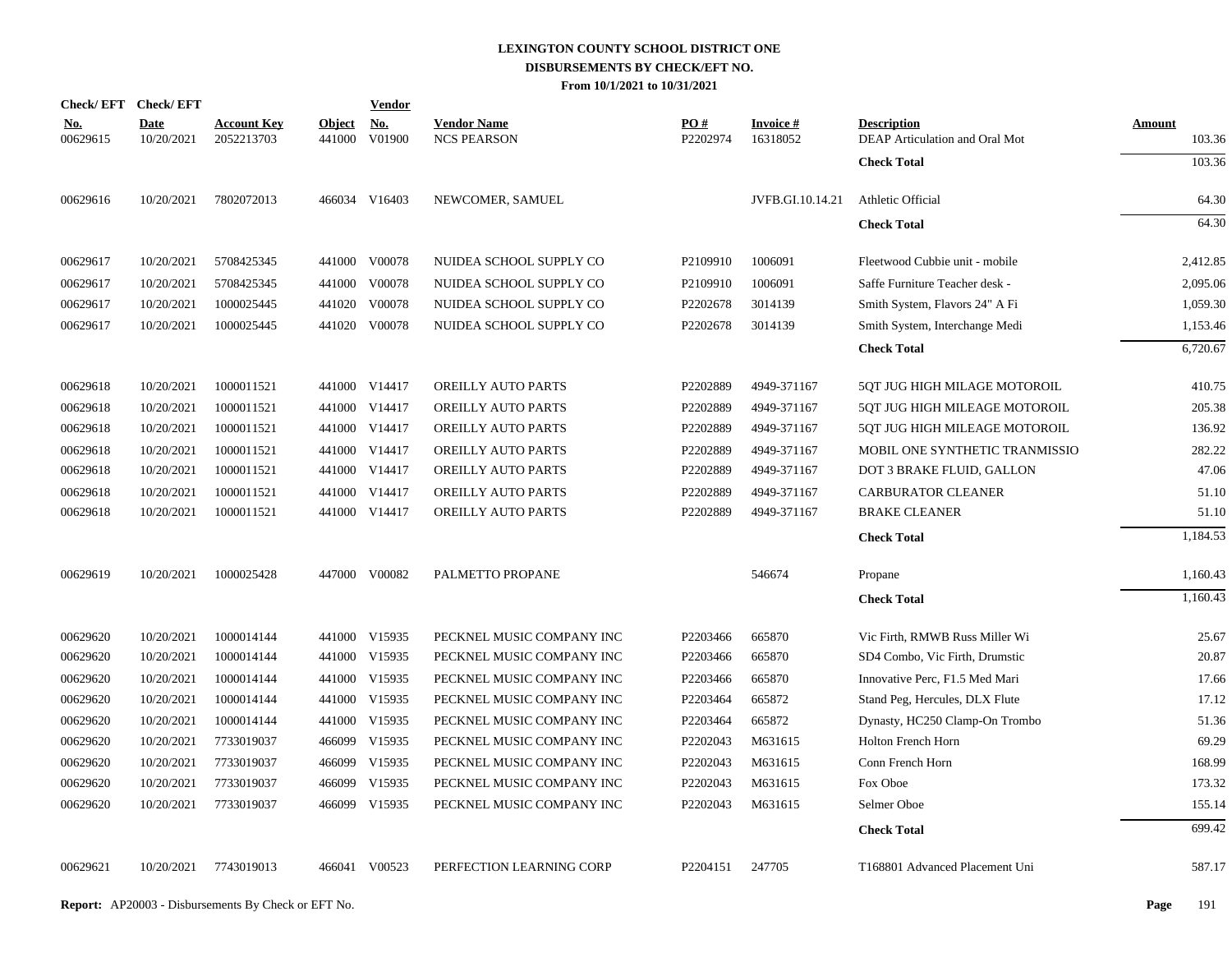| Check/EFT Check/EFT |                           |                                  |                         | <b>Vendor</b>                       |                                                |                 |                                 |                                                      |                       |
|---------------------|---------------------------|----------------------------------|-------------------------|-------------------------------------|------------------------------------------------|-----------------|---------------------------------|------------------------------------------------------|-----------------------|
| No.<br>00629621     | <b>Date</b><br>10/20/2021 | <b>Account Key</b><br>7743019013 | <b>Object</b><br>466041 | $\underline{\textbf{No}}$<br>V00523 | <b>Vendor Name</b><br>PERFECTION LEARNING CORP | PO#<br>P2204151 | <b>Invoice#</b><br>247705       | <b>Description</b><br>T1689B - Advanced Placement Un | <b>Amount</b><br>0.00 |
| 00629621            | 10/20/2021                | 7743019013                       | 466041                  | V00523                              | PERFECTION LEARNING CORP                       | P2204151        | 247705                          | <b>Shipping Charge</b>                               | 72.84                 |
|                     |                           |                                  |                         |                                     |                                                |                 |                                 | <b>Check Total</b>                                   | 660.01                |
| 00629622            | 10/20/2021                | 1000022230                       |                         | 443000 V12221                       | PERMA BOUND BOOKS                              | P2109578        | 1889688-01                      | books -see attached book list                        | 15.81                 |
|                     |                           |                                  |                         |                                     |                                                |                 |                                 | <b>Check Total</b>                                   | 15.81                 |
| 00629623            | 10/20/2021                | 7901527027                       |                         | 466041 V12580                       | PIEDMONT PLASTICS INC                          | P2203780        | 31231972                        | FPVCBLK .500VERS                                     | 385.68                |
| 00629623            | 10/20/2021                | 7901527027                       |                         | 466041 V12580                       | PIEDMONT PLASTICS INC                          | P2203780        | 31231972                        | Shipping                                             | 80.00                 |
| 00629623            | 10/20/2021                | 7901527027                       |                         | 466041 V12580                       | PIEDMONT PLASTICS INC                          | P2203780        | 31234775                        | AS19-12SL                                            | 742.05                |
| 00629623            | 10/20/2021                | 7901527027                       |                         | 466041 V12580                       | PIEDMONT PLASTICS INC                          | P2203694        | 31234776                        | ACM BLK 0.12AL                                       | 305.20                |
| 00629623            | 10/20/2021                | 7901527027                       |                         | 466041 V12580                       | PIEDMONT PLASTICS INC                          | P2203694        | 31234776                        | ACM 8031 .120AL                                      | 436.75                |
| 00629623            | 10/20/2021                | 7901527027                       |                         | 466041 V12580                       | PIEDMONT PLASTICS INC                          | P2203694        | 31234776                        | ACR CLR .118                                         | 389.16                |
| 00629623            | 10/20/2021                | 7901527027                       |                         | 466041 V12580                       | PIEDMONT PLASTICS INC                          | P2203694        | 31234776                        | Shipping                                             | 325.00                |
|                     |                           |                                  |                         |                                     |                                                |                 |                                 | <b>Check Total</b>                                   | 2,663.84              |
| 00629624            | 10/20/2021                | 7778019027                       |                         | 466041 V00536                       | PITSCO EDUCATION HEARILY AND C                 | P2203273        | 21-000013449                    | <b>Brass Axles</b>                                   | 42.80                 |
| 00629624            | 10/20/2021                | 7778019027                       | 466041                  | V00536                              | PITSCO EDUCATION HEARILY AND C                 | P2203273        | 21-000013449                    | 8 Gm. CO2 Cartridges                                 | 41.73                 |
| 00629624            | 10/20/2021                | 7778019027                       |                         | 466041 V00536                       | PITSCO EDUCATION HEARILY AND C                 | P2203273        | 21-000013449                    | <b>Aluminum Axles</b>                                | 11.93                 |
| 00629624            | 10/20/2021                | 7778019027                       | 466041                  | V00536                              | PITSCO EDUCATION HEARILY AND C                 | P2203273        | 21-000013449                    | FLO Fog Generator                                    | 304.95                |
| 00629624            | 10/20/2021                | 7778019027                       | 466041                  | V00536                              | PITSCO EDUCATION HEARILY AND C                 | P2203273        | 21-000013449                    | Long Shank Screw Eyes                                | 34.19                 |
| 00629624            | 10/20/2021                | 7778019027                       | 466041                  | V00536                              | PITSCO EDUCATION HEARILY AND C                 | P2203273        | 21-000013449                    | <b>Steel Axles</b>                                   | 13.90                 |
| 00629624            | 10/20/2021                | 7778019027                       |                         | 466041 V00536                       | PITSCO EDUCATION HEARILY AND C                 | P2203273        | 21-000013449                    | <b>EZ Track Raceway</b>                              | 444.05                |
|                     |                           |                                  |                         |                                     |                                                |                 |                                 | <b>Check Total</b>                                   | 893.55                |
| 00629625            | 10/20/2021                | 7766019027                       |                         | 466041 V01296                       | POCKET NURSE                                   | P2201839        | 1219113-2                       | KIDNEY STONE MODEL                                   | 88.81                 |
| 00629625            | 10/20/2021                | 7766019027                       |                         | 466041 V01296                       | POCKET NURSE                                   | P2201839        | 1219113-2                       | COLON PATHOLOGY MODEL                                | 96.61                 |
|                     |                           |                                  |                         |                                     |                                                |                 |                                 | <b>Check Total</b>                                   | 185.42                |
| 00629626            | 10/20/2021                | 3972022403                       |                         | 433200 Exxxxx                       | Employee                                       |                 | 09.28.09.29.21                  | Wraparound Service Ctr. Visit                        | 338.98                |
|                     |                           |                                  |                         |                                     |                                                |                 |                                 | <b>Check Total</b>                                   | 338.98                |
| 00629627            | 10/20/2021                | 7802070027                       |                         | 466034 V02610                       | POPE, WYMAN                                    |                 | VFB.WK.10.15.202 V FB vs Chapin |                                                      | 162.70                |
|                     |                           |                                  |                         |                                     |                                                |                 |                                 | <b>Check Total</b>                                   | 162.70                |
| 00629628            | 10/20/2021                | 7802072046                       |                         | 466041 V00749                       | RIDDELL / ALL AMERICAN                         |                 | 951420425                       | Athletic Supplies Repair                             | 2,000.24              |
|                     |                           |                                  |                         |                                     |                                                |                 |                                 |                                                      |                       |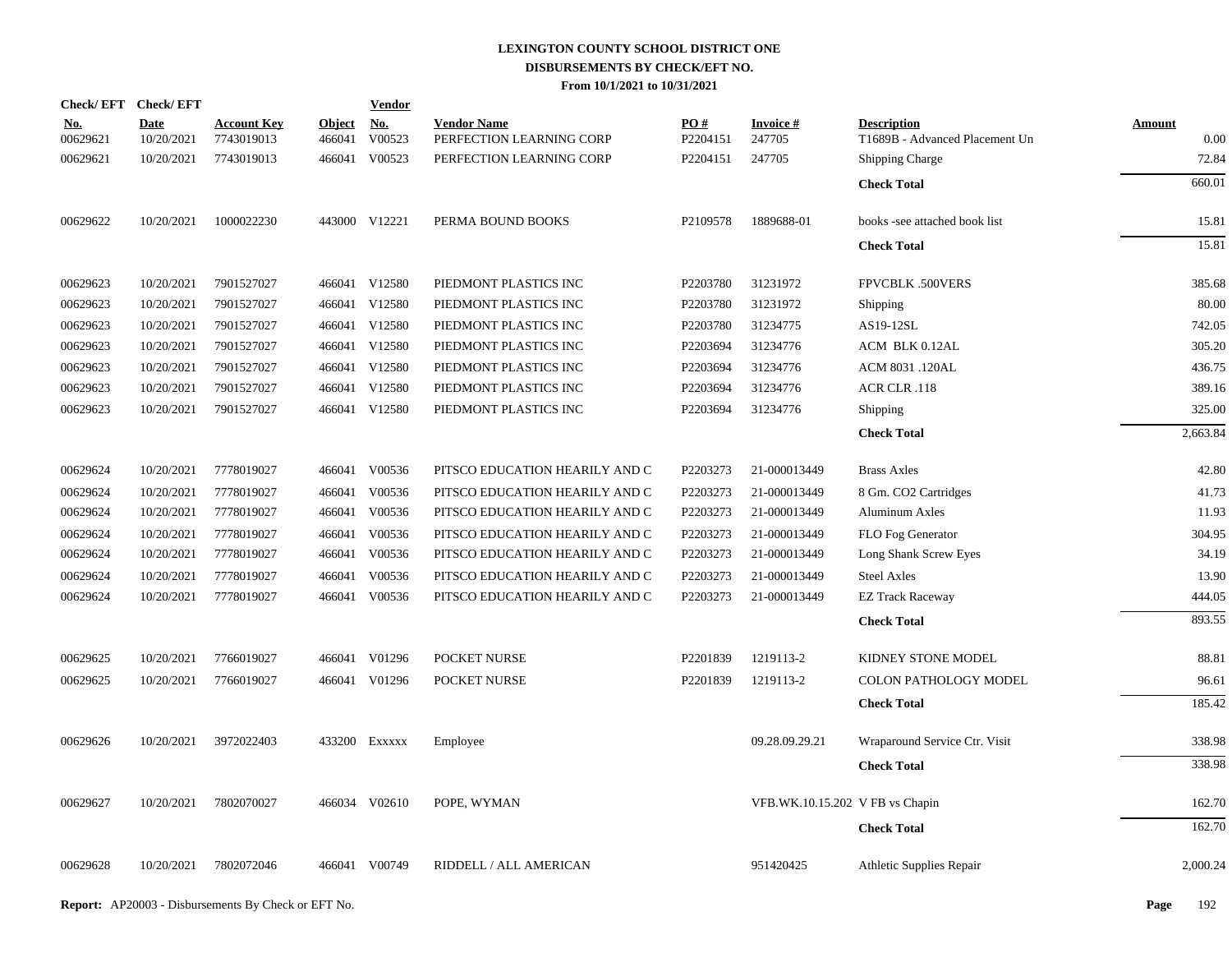|            | Check/EFT Check/EFT |                    |               | <b>Vendor</b> |                                |          |                 |                                |               |
|------------|---------------------|--------------------|---------------|---------------|--------------------------------|----------|-----------------|--------------------------------|---------------|
| <u>No.</u> | <b>Date</b>         | <b>Account Key</b> | <b>Object</b> | <u>No.</u>    | <b>Vendor Name</b>             | PO#      | <b>Invoice#</b> | <b>Description</b>             | <b>Amount</b> |
|            |                     |                    |               |               |                                |          |                 | <b>Check Total</b>             | 2,000.24      |
| 00629629   | 10/20/2021          | 7811027027         |               | 466064 V00344 | <b>SC DECA</b>                 | P2204567 | 10115004        | DECA STUDENT REGIONAL COMPETET | 270.00        |
| 00629629   | 10/20/2021          | 7811027027         |               | 466064 V00344 | <b>SC DECA</b>                 | P2204567 | 10115004        | DECA ADVISOR REGISTRATION      | 0.00          |
|            |                     |                    |               |               |                                |          |                 | <b>Check Total</b>             | 270.00        |
| 00629630   | 10/20/2021          | 1000011515         |               | 433200 V00531 | <b>SC FFA ASSOC</b>            | P2203904 | WEEK4FFA5       | <b>JESSE ZEASER</b>            | 220.00        |
| 00629630   | 10/20/2021          | 7814027015         |               | 466031 V00531 | <b>SC FFA ASSOC</b>            | P2203904 | WEEK4FFA5       | <b>JULY 2021</b>               | 660.00        |
|            |                     |                    |               |               |                                |          |                 | <b>Check Total</b>             | 880.00        |
| 00629631   | 10/20/2021          | 6000025610         |               | 464000 V12791 | SC SCHOOL FOOD SERVICE PURCHAS | P2204547 | 212144          | SC School Food Service Purchas | 2,500.00      |
|            |                     |                    |               |               |                                |          |                 | <b>Check Total</b>             | 2,500.00      |
| 00629632   | 10/20/2021          | 7834027044         |               | 466041 V00708 | SCHOOL CUTS SCREENING AND EMBR | P2203686 | 53783           | StuCo Shirts Reorder           | 378.24        |
| 00629632   | 10/20/2021          | 7834027044         | 466041        | V00708        | SCHOOL CUTS SCREENING AND EMBR | P2203686 | 53783           | StuCo Shirts                   | 14.02         |
| 00629632   | 10/20/2021          | 1000011444         | 441000        | V00708        | SCHOOL CUTS SCREENING AND EMBR | P2203686 | 53784           | Law Center Shirts              | 335.44        |
| 00629632   | 10/20/2021          | 1000011444         |               | 441000 V00708 | SCHOOL CUTS SCREENING AND EMBR | P2203686 | 53784           | Law Center Shirts              | 40.02         |
|            |                     |                    |               |               |                                |          |                 | <b>Check Total</b>             | 767.72        |
| 00629633   | 10/20/2021          | 1000021344         |               | 441000 V00838 | <b>SCHOOL NURSE SUPPLY INC</b> | P2203687 | 0857340-IN      | 42601CSafe&Soft Pearlized Plas | 42.00         |
| 00629633   | 10/20/2021          | 1000021344         | 441000        | V00838        | SCHOOL NURSE SUPPLY INC        | P2203687 | 0857340-IN      | 5316SNS Flexible Fabric Adhesi | 13.78         |
| 00629633   | 10/20/2021          | 1000021344         |               | 441000 V00838 | SCHOOL NURSE SUPPLY INC        | P2203687 | 0857340-IN      | 162654-Ply Non-Woven Extra Sof | 10.58         |
| 00629633   | 10/20/2021          | 1000021344         | 441000        | V00838        | SCHOOL NURSE SUPPLY INC        | P2203687 | 0857340-IN      | 162554-Ply Non-Woven Extra Sof | 6.58          |
| 00629633   | 10/20/2021          | 1000021344         |               | 441000 V00838 | SCHOOL NURSE SUPPLY INC        | P2203687 | 0857340-IN      | 162454-Ply Non-Woven Extra Sof | 3.80          |
| 00629633   | 10/20/2021          | 1000021344         | 441000        | V00838        | SCHOOL NURSE SUPPLY INC        | P2203687 | 0857340-IN      | 38751GLOW Red                  | 11.98         |
| 00629633   | 10/20/2021          | 1000021344         |               | 441000 V00838 | SCHOOL NURSE SUPPLY INC        | P2203687 | 0857340-IN      | 35100BZK Antiseptic Towelettes | 4.09          |
| 00629633   | 10/20/2021          | 1000021344         | 441000        | V00838        | SCHOOL NURSE SUPPLY INC        | P2203687 | 0857340-IN      | 25405Sterile Water for Irrigat | 9.16          |
| 00629633   | 10/20/2021          | 1000021344         |               | 441000 V00838 | SCHOOL NURSE SUPPLY INC        | P2203687 | 0857340-IN      | 34145Saline Wound Flush (3 oz  | 29.16         |
| 00629633   | 10/20/2021          | 1000021344         | 441000        | V00838        | SCHOOL NURSE SUPPLY INC        | P2203687 | 0857340-IN      | 32112Welch Allyn Replacement B | 49.75         |
| 00629633   | 10/20/2021          | 1000021344         |               | 441000 V00838 | SCHOOL NURSE SUPPLY INC        | P2203687 | 0857340-IN      | 11141Transcend Glucose Gel - O | 4.75          |
| 00629633   | 10/20/2021          | 1000021344         | 441000        | V00838        | SCHOOL NURSE SUPPLY INC        | P2203687 | 0857340-IN      | 11140Transcend Glucose Gel - S | 4.75          |
| 00629633   | 10/20/2021          | 1000021344         | 441000        | V00838        | SCHOOL NURSE SUPPLY INC        | P2203687 | 0857340-IN      | 89463Fingertip Pulse Oximeter  | 44.50         |
| 00629633   | 10/20/2021          | 1000021344         | 441000        | V00838        | SCHOOL NURSE SUPPLY INC        | P2203687 | 0857340-IN      | 87194AED Triangle Sign         | 94.75         |
| 00629633   | 10/20/2021          | 1000021344         | 441000        | V00838        | SCHOOL NURSE SUPPLY INC        | P2203687 | 0857340-IN      | 78432Soft Peppermint Candy (35 | 19.29         |
| 00629633   | 10/20/2021          | 1000021344         | 441000        | V00838        | SCHOOL NURSE SUPPLY INC        | P2203687 | 0857340-IN      | 54270Nabisco Honey Maid Honey  | 36.50         |
| 00629633   | 10/20/2021          | 1000021344         |               | 441000 V00838 | SCHOOL NURSE SUPPLY INC        | P2203687 | 0857340-IN      | 54248Life Savers Mints - Wint  | 13.25         |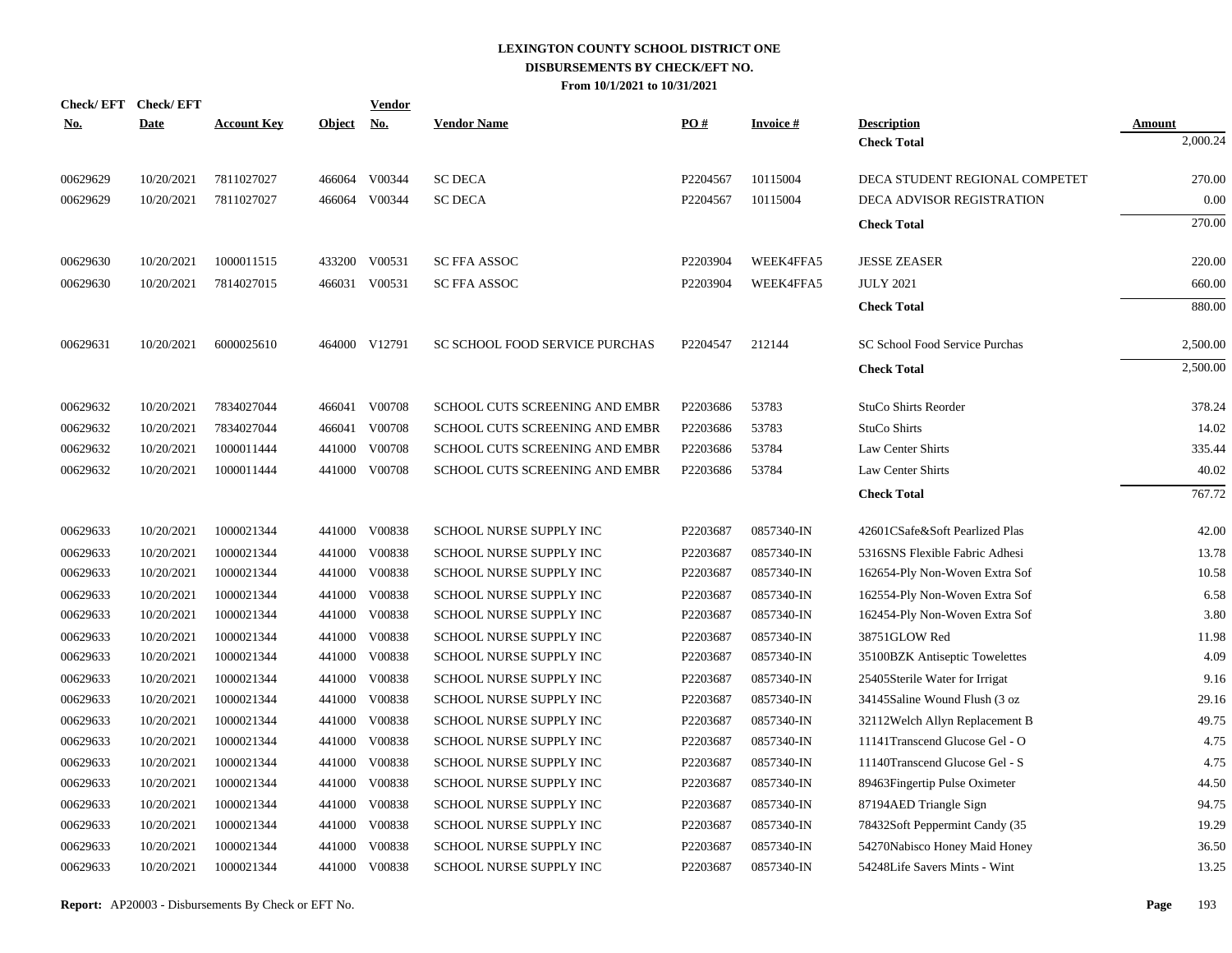| <b>Check/EFT</b>       | <b>Check/EFT</b>          |                                  |                         | <b>Vendor</b> |                                               |                 |                               |                                                      |                       |
|------------------------|---------------------------|----------------------------------|-------------------------|---------------|-----------------------------------------------|-----------------|-------------------------------|------------------------------------------------------|-----------------------|
| <b>No.</b><br>00629633 | <b>Date</b><br>10/20/2021 | <b>Account Key</b><br>1000021344 | <b>Object</b><br>441000 | No.<br>V00838 | <b>Vendor Name</b><br>SCHOOL NURSE SUPPLY INC | PO#<br>P2203687 | <b>Invoice#</b><br>0857340-IN | <b>Description</b><br>18204Safetec Vitamin E Lip Bal | <b>Amount</b><br>8.95 |
| 00629633               | 10/20/2021                | 1000021344                       | 441000                  | V00838        | SCHOOL NURSE SUPPLY INC                       | P2203687        | 0857340-IN                    | 36179GoodSense Mint Flossers (                       | 2.95                  |
| 00629633               | 10/20/2021                | 1000021344                       | 441000                  | V00838        | SCHOOL NURSE SUPPLY INC                       | P2203687        | 0857340-IN                    | 18216LISTERINE Mouthwash - Lis                       | 7.89                  |
| 00629633               | 10/20/2021                | 1000021344                       | 441000                  | V00838        | SCHOOL NURSE SUPPLY INC                       | P2203687        | 0857340-IN                    | 24006Naturelle #4 Maxi Pads WI                       | 56.50                 |
| 00629633               | 10/20/2021                | 1000021344                       | 441000                  | V00838        | SCHOOL NURSE SUPPLY INC                       | P2203687        | 0857340-IN                    | 42600CSafe&Soft Pearlized Plas                       | 45.00                 |
| 00629633               | 10/20/2021                | 1000021344                       | 441000                  | V00838        | SCHOOL NURSE SUPPLY INC                       | P2203687        | 0857340-IN                    | 27513Dynarex Unscented Baby Wi                       | 6.18                  |
| 00629633               | 10/20/2021                | 1000021344                       | 441000                  | V00838        | <b>SCHOOL NURSE SUPPLY INC</b>                | P2203687        | 0857340-IN                    | 15941Rainbow Pack Dynarex Sens                       | 49.00                 |
| 00629633               | 10/20/2021                | 1000021344                       | 441000                  | V00838        | <b>SCHOOL NURSE SUPPLY INC</b>                | P2203687        | 0857340-IN                    | 15940Rainbow Pack Dynarex Sens                       | 25.95                 |
| 00629633               | 10/20/2021                | 1000021344                       | 441000                  | V00838        | <b>SCHOOL NURSE SUPPLY INC</b>                | P2203687        | 0857340-IN                    | 8350American White Cross Steri                       | 13.90                 |
| 00629633               | 10/20/2021                | 1000021344                       | 441000                  | V00838        | <b>SCHOOL NURSE SUPPLY INC</b>                | P2203687        | 0857340-IN                    | 8265American White Cross Banda                       | 12.98                 |
|                        |                           |                                  |                         |               |                                               |                 |                               | <b>Check Total</b>                                   | 627.97                |
| 00629634               | 10/20/2021                | 1000011328                       |                         | 441000 V16452 | SCHOOL SPECIALTY LLC                          | P2200376        | 208127739536                  | EID0000656ERASER DRY ERASE PEN                       | 1.66                  |
| 00629634               | 10/20/2021                | 1000011328                       |                         | 441000 V16452 | SCHOOL SPECIALTY LLC                          | P2200376        | 208127739536                  | EID0000656DRY ERASE POCKET SCH                       | 13.42                 |
| 00629634               | 10/20/2021                | 1000011328                       | 441000                  | V16452        | SCHOOL SPECIALTY LLC                          | P2200376        | 208127739536                  | EID0000656CORRECTION TAPE BIC                        | 4.72                  |
| 00629634               | 10/20/2021                | 1000011328                       |                         | 441000 V16452 | <b>SCHOOL SPECIALTY LLC</b>                   | P2200376        | 208127739536                  | EID0000656PAPER SUPER STICKY N                       | 14.59                 |
| 00629634               | 10/20/2021                | 1000011328                       | 441000                  | V16452        | SCHOOL SPECIALTY LLC                          | P2200376        | 208127739536                  | EID0000656MARKER FLIPCHART ASS                       | 7.30                  |
| 00629634               | 10/20/2021                | 1000011328                       |                         | 441000 V16452 | SCHOOL SPECIALTY LLC                          | P2200376        | 208127739536                  | EID0000656TAPE SCOTCHBLUE PAIN                       | 5.28                  |
| 00629634               | 10/20/2021                | 1000011328                       | 441000                  | V16452        | SCHOOL SPECIALTY LLC                          | P2200376        | 208127739536                  | EID0000656SHARPENER 1 HOLE ALU                       | 3.05                  |
| 00629634               | 10/20/2021                | 1000011328                       |                         | 441000 V16452 | SCHOOL SPECIALTY LLC                          | P2200376        | 208127739536                  | EID0000656PAPER 4 COLOR WIDE R                       | 6.25                  |
| 00629634               | 10/20/2021                | 1000011328                       | 441000                  | V16452        | SCHOOL SPECIALTY LLC                          | P2200376        | 208127739536                  | EID0000656FOIL STAR STICKER PA                       | 1.38                  |
| 00629634               | 10/20/2021                | 1000011328                       |                         | 441000 V16452 | SCHOOL SPECIALTY LLC                          | P2200376        | 208127739536                  | EID0000656BOOKMARK HAPPY BIRTH                       | 9.31                  |
| 00629634               | 10/20/2021                | 3260011303                       | 441000                  | V16452        | SCHOOL SPECIALTY LLC                          | P2202189        | 208128449508                  | Foam board, white, 8x10x.25, 2                       | 808.15                |
| 00629634               | 10/20/2021                | 3260011303                       |                         | 441000 V16452 | SCHOOL SPECIALTY LLC                          | P2203123        | 208128620213                  | Cards, levels of complexity, s                       | 38.38                 |
| 00629634               | 10/20/2021                | 3260011303                       | 441000                  | V16452        | SCHOOL SPECIALTY LLC                          | P2203123        | 208128620213                  | Cards, living/nonliving, teach                       | 11.02                 |
| 00629634               | 10/20/2021                | 3260011303                       |                         | 441000 V16452 | SCHOOL SPECIALTY LLC                          | P2203123        | 208128620213                  | Shipping                                             | 5.93                  |
| 00629634               | 10/20/2021                | 1000011334                       | 441000                  | V16452        | SCHOOL SPECIALTY LLC                          | P2203742        | 208128794748                  | EID0000656FILE WIRE STEP 8COMP                       | 31.14                 |
| 00629634               | 10/20/2021                | 1000011142                       |                         | 441000 V16452 | SCHOOL SPECIALTY LLC                          | P2200512        | 208128800375                  | EID0000656GLUE GLITTER STICK 1                       | 16.68                 |
| 00629634               | 10/20/2021                | 1000011427                       | 441000                  | V16452        | SCHOOL SPECIALTY LLC                          | P2201410        | 208128801259                  | <b>School Smart Colored Pencils</b>                  | 70.36                 |
| 00629634               | 10/20/2021                | 7743019012                       |                         | 466041 V16452 | SCHOOL SPECIALTY LLC                          | P2202412        | 208128801929                  | 2 POCKET FOLDERS - 25/PACK RED                       | 129.43                |
| 00629634               | 10/20/2021                | 1000011521                       | 441000                  | V16452        | SCHOOL SPECIALTY LLC                          | P2201078        | 208128806997                  | BINDER VIEW, D-RING, WHITE                           | 225.13                |
| 00629634               | 10/20/2021                | 7885027037                       | 466041                  | V16452        | SCHOOL SPECIALTY LLC                          | P2203086        | 208128808428                  | EID0000656KIT MUSICAL SCARVES                        | 32.75                 |
| 00629634               | 10/20/2021                | 7743019011                       | 466041                  | V16452        | SCHOOL SPECIALTY LLC                          | P2204138        | 208128822106                  | Surebonder professional heavy                        | 23.15                 |
| 00629634               | 10/20/2021                | 7743019011                       | 466041                  | V16452        | SCHOOL SPECIALTY LLC                          | P2204138        | 208128822106                  | High Temp full size hot glue s                       | 33.37                 |
| 00629634               | 10/20/2021                | 7760019011                       | 466041                  | V16452        | SCHOOL SPECIALTY LLC                          | P2204138        | 208128822106                  | School Smart Assorted Neon Sid                       | 20.79                 |
| 00629634               | 10/20/2021                | 7760019011                       |                         | 466041 V16452 | SCHOOL SPECIALTY LLC                          | P2204138        | 208128822106                  | Sargent Art Sidewalk Chalk, se                       | 16.67                 |
|                        |                           |                                  |                         |               |                                               |                 |                               |                                                      |                       |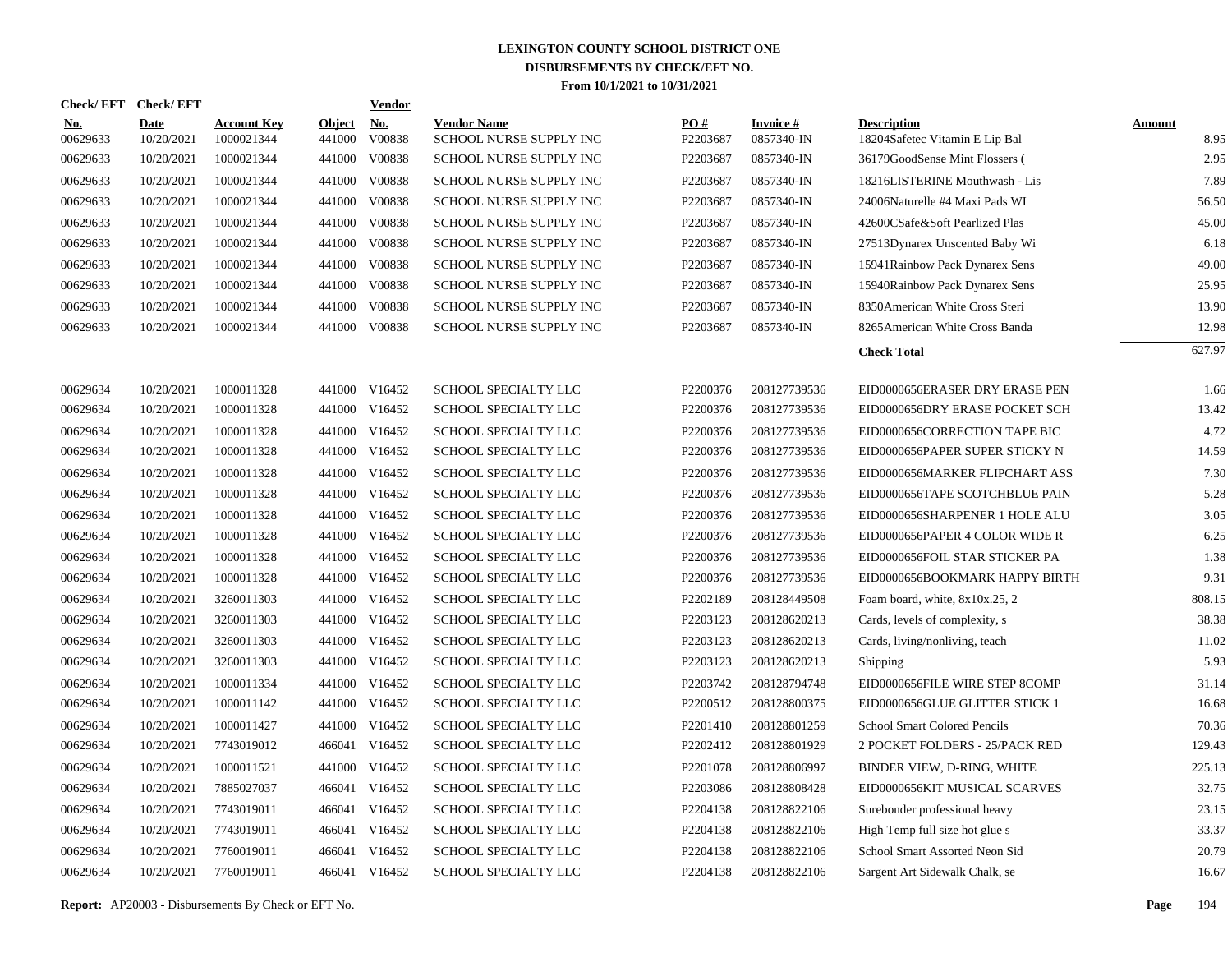| Check/EFT Check/EFT    |                           |                                  |                         | <b>Vendor</b> |                                            |                      |                                 |                                                     |                        |
|------------------------|---------------------------|----------------------------------|-------------------------|---------------|--------------------------------------------|----------------------|---------------------------------|-----------------------------------------------------|------------------------|
| <u>No.</u><br>00629634 | <b>Date</b><br>10/20/2021 | <b>Account Key</b><br>1000011240 | <b>Object</b><br>441000 | No.<br>V16452 | <b>Vendor Name</b><br>SCHOOL SPECIALTY LLC | PO#<br>P2200513      | <b>Invoice#</b><br>208128822755 | <b>Description</b><br>EID0000656BINDER VIEW DRING 1 | <b>Amount</b><br>33.77 |
| 00629634               | 10/20/2021                | 2042221503                       |                         | 441000 V16452 | SCHOOL SPECIALTY LLC                       | P2203927             | 208128822845                    | EID0000656PENCIL GRIPS ASST CO                      | 19.12                  |
| 00629634               | 10/20/2021                | 2042221503                       |                         | 441000 V16452 | <b>SCHOOL SPECIALTY LLC</b>                | P2203927             | 208128822845                    | EID0000656PENCIL BEGINNERS NO                       | 20.85                  |
|                        |                           |                                  |                         |               |                                            |                      |                                 | <b>Check Total</b>                                  | 1,603.65               |
| 00629635               | 10/20/2021                | 1000025434                       |                         | 441020 V13230 | SMITH AND JONES JANITORIAL SUP             | P2204016             | 213303                          | <b>6485 ASSAULT FIRE ANT KILLER</b>                 | 59.71                  |
| 00629635               | 10/20/2021                | 1000025434                       |                         | 441020 V13230 | SMITH AND JONES JANITORIAL SUP             | P <sub>2204015</sub> | 213304                          | 95118 ATLAS WIPES                                   | 230.05                 |
| 00629635               | 10/20/2021                | 1000025412                       |                         | 441020 V13230 | SMITH AND JONES JANITORIAL SUP             | P2203501             | 213305                          | VA00001A SQUEEGEE 24" FRONT MO                      | 74.34                  |
| 00629635               | 10/20/2021                | 1000025413                       |                         | 441020 V13230 | SMITH AND JONES JANITORIAL SUP             | P2203501             | 213305                          | VA65001 POWER CORD                                  | 73.83                  |
| 00629635               | 10/20/2021                | 1000025413                       |                         | 441020 V13230 | SMITH AND JONES JANITORIAL SUP             | P2203501             | 213305                          | VA75021 24" SQUEEGEE BLADE                          | 47.08                  |
| 00629635               | 10/20/2021                | 1000025413                       |                         | 441020 V13230 | SMITH AND JONES JANITORIAL SUP             | P2203501             | 213305                          | <b>VF82117 SOUEEGEE BLADE FRONT F</b>               | 31.61                  |
| 00629635               | 10/20/2021                | 1000025413                       |                         | 441020 V13230 | SMITH AND JONES JANITORIAL SUP             | P2203501             | 213305                          | VF82119 SQUEEGEE BLADE REAR FO                      | 36.38                  |
| 00629635               | 10/20/2021                | 1000025415                       |                         | 441020 V13230 | SMITH AND JONES JANITORIAL SUP             | P2203501             | 213305                          | MM1018 CORD ASSBLY 50'                              | 186.18                 |
| 00629635               | 10/20/2021                | 1000025416                       |                         | 441020 V13230 | SMITH AND JONES JANITORIAL SUP             | P2203501             | 213305                          | VA00075A VACUUM HEAD ASSBLY                         | 312.49                 |
| 00629635               | 10/20/2021                | 1000025428                       |                         | 441020 V13230 | SMITH AND JONES JANITORIAL SUP             | P2203501             | 213305                          | VA00075A VACUUM HEAD ASSBLY                         | 634.47                 |
| 00629635               | 10/20/2021                | 1000025437                       |                         | 441020 V13230 | SMITH AND JONES JANITORIAL SUP             | P2203501             | 213305                          | VF81210 VIPER FANG SQUEEGEE AS                      | 20.84                  |
| 00629635               | 10/20/2021                | 1000025438                       | 441020                  | V13230        | SMITH AND JONES JANITORIAL SUP             | P2203501             | 213305                          | G-14-50-R RED POWER CORD FOR M                      | 123.05                 |
| 00629635               | 10/20/2021                | 1000025440                       |                         | 441020 V13230 | SMITH AND JONES JANITORIAL SUP             | P2203501             | 213305                          | 58.106/115 BETCO/COMAC VAC MOT                      | 179.76                 |
| 00629635               | 10/20/2021                | 1000025408                       |                         | 441020 V13230 | SMITH AND JONES JANITORIAL SUP             | P2203983             | 213306                          | <b>BRUSH ROLLER</b>                                 | 144.29                 |
| 00629635               | 10/20/2021                | 1000025423                       |                         | 441020 V13230 | SMITH AND JONES JANITORIAL SUP             | P2203983             | 213306                          | <b>SENSOR HEPA FILTER</b>                           | 383.04                 |
| 00629635               | 10/20/2021                | 1000025423                       |                         | 441020 V13230 | SMITH AND JONES JANITORIAL SUP             | P2203983             | 213306                          | <b>SWIVEL NECK ASSBY</b>                            | 103.58                 |
| 00629635               | 10/20/2021                | 1000025423                       |                         | 441020 V13230 | SMITH AND JONES JANITORIAL SUP             | P2203983             | 213306                          | <b>CORD SET</b>                                     | 55.98                  |
| 00629635               | 10/20/2021                | 1000025423                       |                         | 441020 V13230 | SMITH AND JONES JANITORIAL SUP             | P2203983             | 213306                          | <b>SWIVEL NECK</b>                                  | 91.59                  |
| 00629635               | 10/20/2021                | 1000025423                       |                         | 441020 V13230 | SMITH AND JONES JANITORIAL SUP             | P2203983             | 213306                          | <b>EXHAUST FILTER</b>                               | 55.25                  |
| 00629635               | 10/20/2021                | 1000025434                       |                         | 441020 V13230 | SMITH AND JONES JANITORIAL SUP             | P2203983             | 213306                          | <b>SENSOR HEPA FILTER</b>                           | 393.69                 |
| 00629635               | 10/20/2021                | 1000025434                       |                         | 441020 V13230 | SMITH AND JONES JANITORIAL SUP             | P2203983             | 213306                          | <b>CORD SET</b>                                     | 111.97                 |
| 00629635               | 10/20/2021                | 1000025434                       |                         | 441020 V13230 | SMITH AND JONES JANITORIAL SUP             | P2203983             | 213306                          | <b>EXHAUST FILTER</b>                               | 56.79                  |
| 00629635               | 10/20/2021                | 1000025434                       |                         | 441020 V13230 | SMITH AND JONES JANITORIAL SUP             | P2203983             | 213306                          | <b>BRUSH ROLLER</b>                                 | 191.26                 |
| 00629635               | 10/20/2021                | 1000025435                       |                         | 441020 V13230 | SMITH AND JONES JANITORIAL SUP             | P2203983             | 213306                          | <b>CHASSIS XP15</b>                                 | 258.51                 |
| 00629635               | 10/20/2021                | 1000025440                       |                         | 441020 V13230 | SMITH AND JONES JANITORIAL SUP             | P2203983             | 213306                          | <b>SENSOR HEPA FILTER</b>                           | 287.28                 |
| 00629635               | 10/20/2021                | 1000025440                       |                         | 441020 V13230 | SMITH AND JONES JANITORIAL SUP             | P2203983             | 213306                          | <b>CORD SET</b>                                     | 55.98                  |
| 00629635               | 10/20/2021                | 1000025440                       |                         | 441020 V13230 | SMITH AND JONES JANITORIAL SUP             | P2203983             | 213306                          | <b>EXHAUST FILTER</b>                               | 41.44                  |
|                        |                           |                                  |                         |               |                                            |                      |                                 | <b>Check Total</b>                                  | 4,240.44               |
| 00629636               | 10/20/2021                | 3972022403                       |                         | 433200 Exxxxx | Employee                                   |                      | 09.28.09.29.21                  | Wraparound Service Ctr. Visit                       | 337.30                 |
|                        |                           |                                  |                         |               |                                            |                      |                                 |                                                     |                        |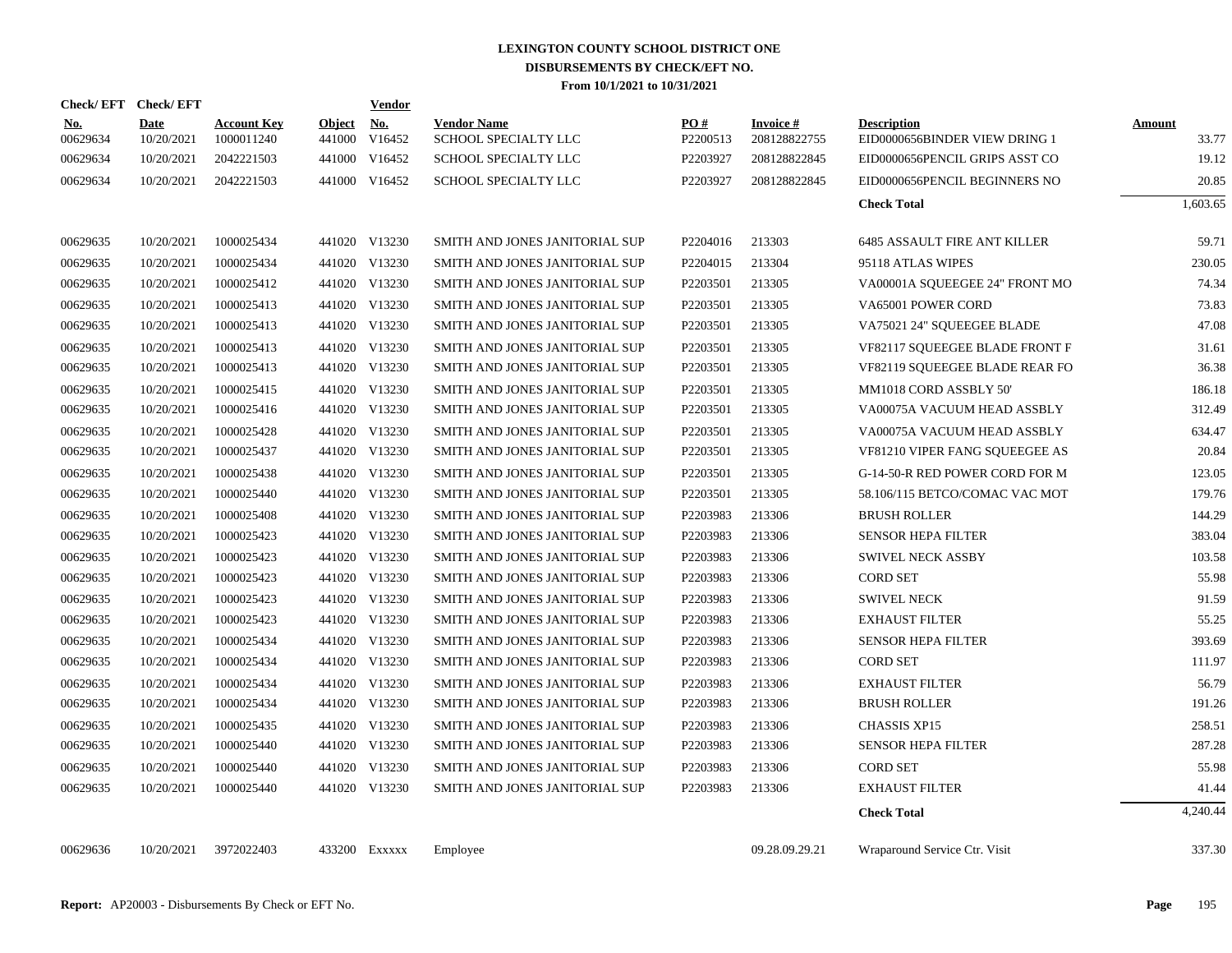| Check/EFT Check/EFT<br><u>No.</u> | <b>Date</b>              | <b>Account Key</b>       | <b>Object</b> | <b>Vendor</b><br>No.           | <b>Vendor Name</b>                      | PO#      | <b>Invoice#</b>           | <b>Description</b>                    | Amount         |
|-----------------------------------|--------------------------|--------------------------|---------------|--------------------------------|-----------------------------------------|----------|---------------------------|---------------------------------------|----------------|
|                                   |                          |                          |               |                                |                                         |          |                           | <b>Check Total</b>                    | 337.30         |
| 00629637                          | 10/20/2021               | 7860527044               |               | 466069 V00285                  | SNACKTIME DISTRIBUTORS                  | P2202982 | 1525168                   | Creamer                               | 51.36          |
| 00629637                          | 10/20/2021               | 7860527044               |               | 466069 V00285                  | <b>SNACKTIME DISTRIBUTORS</b>           | P2202982 | 1525168                   | Sugar                                 | 51.36          |
|                                   |                          |                          |               |                                |                                         |          |                           | <b>Check Total</b>                    | 102.72         |
| 00629638                          | 10/20/2021               | 1000025422               |               | 441020 V00302                  | SOUTHEASTERN PAPER GROUP                | P2204098 | 5368584                   | NITTANY PAPER TOWEL NP-5301 MU        | 1,052.88       |
| 00629638                          | 10/20/2021               | 1000025439               |               | 441020 V00302                  | SOUTHEASTERN PAPER GROUP                | P2204223 | 5371086                   | NITTANY PAPER TOWEL NP-5301 MU        | 280.77         |
| 00629638                          | 10/20/2021               | 1000025439               |               | 441020 V00302                  | SOUTHEASTERN PAPER GROUP                | P2204223 | 5371086                   | SB18740A SINGLEFOLD PAPER TOWE        | 341.97         |
| 00629638                          | 10/20/2021               | 1000025423               |               | 441020 V00302                  | SOUTHEASTERN PAPER GROUP                | P2204047 | 5371181                   | <b>CENTER PULL PAPER TOWELS 12093</b> | 372.35         |
| 00629638                          | 10/20/2021               | 1000025425               |               | 441020 V00302                  | SOUTHEASTERN PAPER GROUP                | P2204147 | 5371186                   | 120932 CENTER PULL PAPER TOWEL        | 404.73         |
| 00629638                          | 10/20/2021               | 1000025431               |               | 441020 V00302                  | SOUTHEASTERN PAPER GROUP                | P2204279 | 5373748                   | NITTANY PAPER TOWEL NP-5301 MU        | 842.30         |
| 00629638                          | 10/20/2021               | 1000025430               |               | 441020 V00302                  | SOUTHEASTERN PAPER GROUP                | P2204350 | 5375611                   | NITTANY PAPER TOWEL NP-5301 MU        | 631.73         |
| 00629638                          | 10/20/2021               | 1000025435               |               | 441020 V00302                  | SOUTHEASTERN PAPER GROUP                | P2204408 | 5377650                   | NITTANY PAPER TOWEL NP-5301 MU        | 1,684.61       |
|                                   |                          |                          |               |                                |                                         |          |                           | <b>Check Total</b>                    | 5,611.34       |
| 00629639                          | 10/20/2021               | 1000014144               |               | 441000 V00534                  | SOUTHEASTERN PERFORMANCE APPAR P2203882 |          | 472457                    | Corelli Dress - Black Quick Sh        | 741.00         |
|                                   |                          |                          |               |                                |                                         |          |                           |                                       |                |
| 00629639                          | 10/20/2021<br>10/20/2021 | 1000014144<br>1000014144 |               | 441000 V00534<br>441000 V00534 | SOUTHEASTERN PERFORMANCE APPAR P2203882 |          | 472457<br>472457          | Regular Collar Tuxedo Shirt -         | 15.00<br>30.00 |
| 00629639                          |                          |                          |               |                                | SOUTHEASTERN PERFORMANCE APPAR P2203882 |          |                           | Regular Collar Tuxedo Shirt -         |                |
| 00629639                          | 10/20/2021               | 1000014144               | 441000        | V00534<br>441000 V00534        | SOUTHEASTERN PERFORMANCE APPAR P2203882 |          | 472457<br>472457          | Regular Collar Tuxedo Shirt -         | 30.00<br>30.00 |
| 00629639                          | 10/20/2021               | 1000014144               |               |                                | SOUTHEASTERN PERFORMANCE APPAR P2203882 |          |                           | Regular Collar Tuxedo Shirt -         |                |
| 00629639                          | 10/20/2021               | 1000014144               | 441000        | V00534                         | SOUTHEASTERN PERFORMANCE APPAR P2203882 |          | 472457                    | Regular Collar Tuxedo Shirt -         | 15.00          |
| 00629639                          | 10/20/2021               | 1000014144               |               | 441000 V00534                  | SOUTHEASTERN PERFORMANCE APPAR P2203882 |          | 472457                    | Regular Collar Tuxedo Shirt -         | 15.00          |
| 00629639                          | 10/20/2021               | 1000014144               | 441000        | V00534                         | SOUTHEASTERN PERFORMANCE APPAR P2203882 |          | 472457                    | Vangard Long Tie - Black Quick        | 77.00          |
| 00629639                          | 10/20/2021               | 1000014144               |               | 441000 V00534                  | SOUTHEASTERN PERFORMANCE APPAR P2203882 |          | 472457                    | Shipping                              | 66.71          |
|                                   |                          |                          |               |                                |                                         |          |                           | <b>Check Total</b>                    | 1,019.71       |
| 00629640                          | 10/20/2021               | 7802084011               |               | 466034 V03043                  | <b>SULLIVAN, BERRY</b>                  |          | VCH.LHS.10.16.21 Official |                                       | 131.40         |
|                                   |                          |                          |               |                                |                                         |          |                           | <b>Check Total</b>                    | 131.40         |
| 00629641                          | 10/20/2021               | 7975027021               |               | 466041 V00183                  | THE BURMAX CO INC                       | P2204291 | 1055914-00                | <b>LAUREN MANIKIN</b>                 | 429.34         |
| 00629641                          | 10/20/2021               | 7975027021               |               | 466041 V00183                  | THE BURMAX CO INC                       | P2204291 | 1055914-00                | <b>GABRIELA MANIKIN</b>               | 1,078.34       |
| 00629641                          | 10/20/2021               | 7975027021               |               | 466041 V00183                  | THE BURMAX CO INC                       | P2204291 | 1055914-00                | <b>SAM II BROWN MANIKIN</b>           | 174.41         |
| 00629641                          | 10/20/2021               | 7975027021               |               | 466041 V00183                  | THE BURMAX CO INC                       | P2204291 | 1055914-00                | <b>DAISY MANIKIN</b>                  | 443.32         |
| 00629641                          | 10/20/2021               | 7975027021               |               | 466041 V00183                  | THE BURMAX CO INC                       | P2204291 | 1055914-00                | CLAIROL BASIC WHITE 32 OZ TUB         | 188.49         |
| 00629641                          | 10/20/2021               | 7975027021               |               | 466041 V00183                  | THE BURMAX CO INC                       | P2204291 | 1055914-00                | <b>CLAIROL PURE WHITE 20 VOLUME D</b> | 46.61          |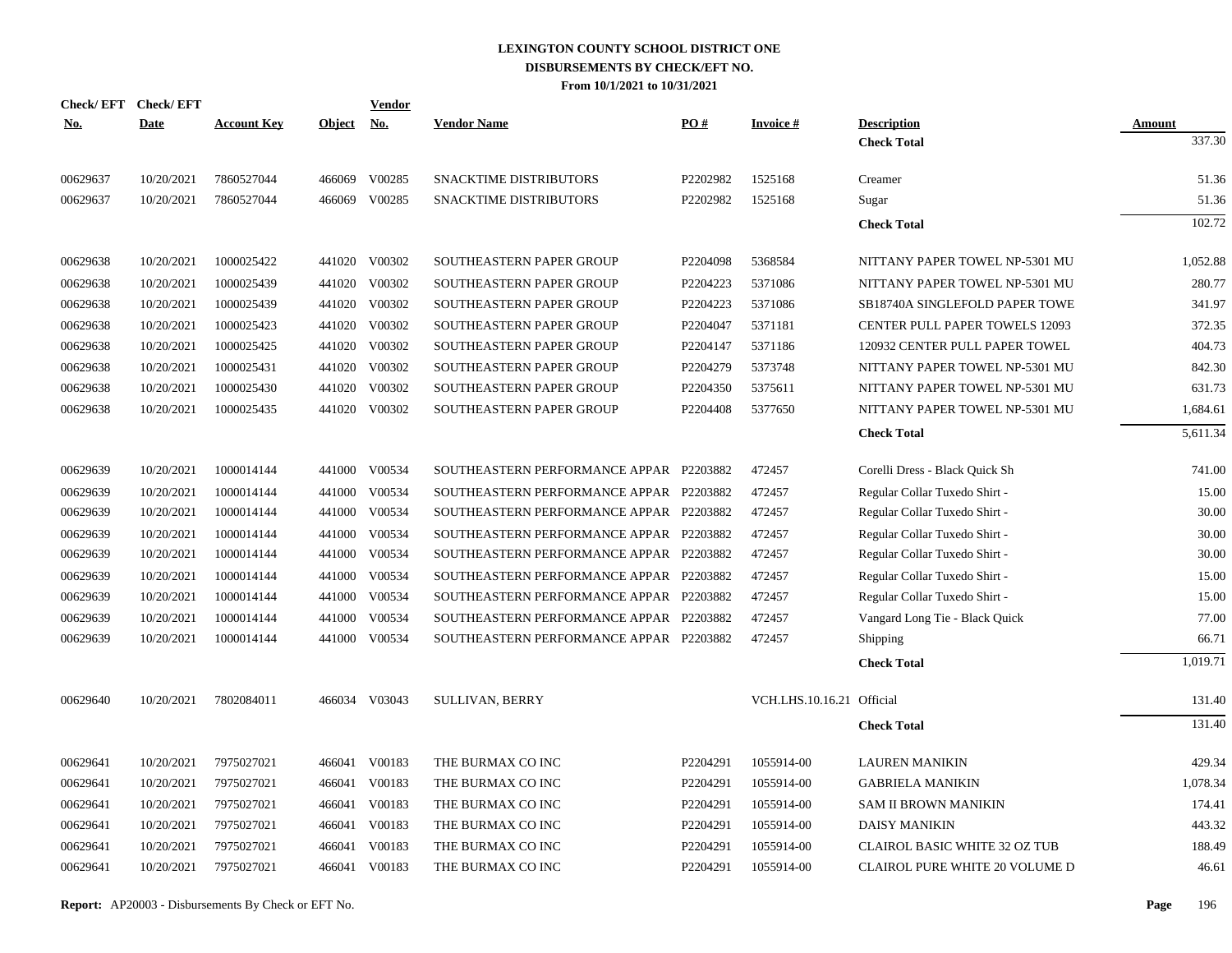|                        | Check/EFT Check/EFT       |                                  |                         | Vendor               |                                         |                 |                               |                                                      |                        |
|------------------------|---------------------------|----------------------------------|-------------------------|----------------------|-----------------------------------------|-----------------|-------------------------------|------------------------------------------------------|------------------------|
| <u>No.</u><br>00629641 | <b>Date</b><br>10/20/2021 | <b>Account Key</b><br>7975027021 | <b>Object</b><br>466041 | <u>No.</u><br>V00183 | <b>Vendor Name</b><br>THE BURMAX CO INC | PO#<br>P2204291 | <b>Invoice#</b><br>1055914-00 | <b>Description</b><br>SOFT N STYLE 200 CT 5X11 POP U | <b>Amount</b><br>14.93 |
| 00629641               | 10/20/2021                | 7975027021                       | 466041                  | V00183               | THE BURMAX CO INC                       | P2204291        | 1055914-00                    | 4LB CHOLESTEROL CONDITIONER, M                       | 42.80                  |
| 00629641               | 10/20/2021                | 7975027021                       |                         | 466041 V00183        | THE BURMAX CO INC                       | P2204291        | 1055914-00                    | SHIPPING AND HANDLING CHARGE                         | 3.21                   |
|                        |                           |                                  |                         |                      |                                         |                 |                               | <b>Check Total</b>                                   | 2,421.45               |
| 00629642               | 10/20/2021                | 1000025407                       |                         | 432300 V15791        | TITAN TERMITE & PEST CONTROL I          | P2200538        | 184304                        | Transportation (Main Building)                       | 25.00                  |
| 00629642               | 10/20/2021                | 1000025408                       | 432300                  | V15791               | TITAN TERMITE & PEST CONTROL I          | P2200538        | 184304                        | District 1 Building 3                                | 37.73                  |
| 00629642               | 10/20/2021                | 1000025408                       |                         | 432300 V15791        | TITAN TERMITE & PEST CONTROL I          | P2200538        | 184304                        | District 1 Building 3                                | 26.00                  |
| 00629642               | 10/20/2021                | 1000025408                       |                         | 432300 V15791        | TITAN TERMITE & PEST CONTROL I          | P2200538        | 184304                        | District Office & Annex Buildi                       | 37.73                  |
| 00629642               | 10/20/2021                | 1000025408                       |                         | 432300 V15791        | TITAN TERMITE & PEST CONTROL I          | P2200538        | 184304                        | District Office & Annex Buildi                       | 26.00                  |
| 00629642               | 10/20/2021                | 1000025408                       |                         | 432300 V15791        | TITAN TERMITE & PEST CONTROL I          | P2200538        | 184304                        | Building Maintenance & Facilit                       | 26.00                  |
| 00629642               | 10/20/2021                | 1000025408                       |                         | 432300 V15791        | TITAN TERMITE & PEST CONTROL I          | P2200538        | 184304                        | District 1 Office Building 2                         | 37.73                  |
| 00629642               | 10/20/2021                | 1000025408                       |                         | 432300 V15791        | TITAN TERMITE & PEST CONTROL I          | P2200538        | 184304                        | District 1 Office Building 2                         | 26.00                  |
| 00629642               | 10/20/2021                | 1000025408                       |                         | 432300 V15791        | TITAN TERMITE & PEST CONTROL I          | P2200538        | 184304                        | District Data Center/Operation                       | 26.00                  |
| 00629642               | 10/20/2021                | 1000025411                       |                         | 432300 V15791        | TITAN TERMITE & PEST CONTROL I          | P2200538        | 184304                        | LHS Facilities A                                     | 37.73                  |
| 00629642               | 10/20/2021                | 1000025411                       |                         | 432300 V15791        | TITAN TERMITE & PEST CONTROL I          | P2200538        | 184304                        | <b>LHS Facilities B</b>                              | 26.00                  |
| 00629642               | 10/20/2021                | 1000025411                       |                         | 432300 V15791        | TITAN TERMITE & PEST CONTROL I          | P2200538        | 184304                        | LHS Facilities C                                     | 25.00                  |
| 00629642               | 10/20/2021                | 1000025411                       |                         | 432300 V15791        | TITAN TERMITE & PEST CONTROL I          | P2200538        | 184304                        | <b>MES</b> Facilities A                              | 37.73                  |
| 00629642               | 10/20/2021                | 1000025412                       |                         | 432300 V15791        | TITAN TERMITE & PEST CONTROL I          | P2200538        | 184304                        | <b>LES Facilities A</b>                              | 37.73                  |
| 00629642               | 10/20/2021                | 1000025412                       |                         | 432300 V15791        | TITAN TERMITE & PEST CONTROL I          | P2200538        | 184304                        | <b>LES Facilities B</b>                              | 26.00                  |
| 00629642               | 10/20/2021                | 1000025413                       |                         | 432300 V15791        | TITAN TERMITE & PEST CONTROL I          | P2200538        | 184304                        | GHS & Transportation Facilitie                       | 37.73                  |
| 00629642               | 10/20/2021                | 1000025413                       |                         | 432300 V15791        | TITAN TERMITE & PEST CONTROL I          | P2200538        | 184304                        | GHS & Transportation Facilitie                       | 26.00                  |
| 00629642               | 10/20/2021                | 1000025413                       | 432300                  | V15791               | TITAN TERMITE & PEST CONTROL I          | P2200538        | 184304                        | GHS & Transportation Facilitie                       | 25.00                  |
| 00629642               | 10/20/2021                | 1000025414                       |                         | 432300 V15791        | TITAN TERMITE & PEST CONTROL I          | P2200538        | 184304                        | New GES Facilities A (contract                       | 37.73                  |
| 00629642               | 10/20/2021                | 1000025414                       | 432300                  | V15791               | TITAN TERMITE & PEST CONTROL I          | P2200538        | 184304                        | New GES Facilities B (contract                       | 26.00                  |
| 00629642               | 10/20/2021                | 1000025415                       |                         | 432300 V15791        | TITAN TERMITE & PEST CONTROL I          | P2200538        | 184304                        | PHS & Transportation Facilitie                       | 37.73                  |
| 00629642               | 10/20/2021                | 1000025415                       | 432300                  | V15791               | TITAN TERMITE & PEST CONTROL I          | P2200538        | 184304                        | PHS & Transportation Facilitie                       | 26.00                  |
| 00629642               | 10/20/2021                | 1000025415                       |                         | 432300 V15791        | TITAN TERMITE & PEST CONTROL I          | P2200538        | 184304                        | PHS & Transportation Facilitie                       | 25.00                  |
| 00629642               | 10/20/2021                | 1000025416                       | 432300                  | V15791               | TITAN TERMITE & PEST CONTROL I          | P2200538        | 184304                        | PES Facilities A                                     | 37.73                  |
| 00629642               | 10/20/2021                | 1000025416                       |                         | 432300 V15791        | TITAN TERMITE & PEST CONTROL I          | P2200538        | 184304                        | PES Facilities B                                     | 26.00                  |
| 00629642               | 10/20/2021                | 1000025419                       | 432300                  | V15791               | TITAN TERMITE & PEST CONTROL I          | P2200538        | 184304                        | AES Facilities A (contract lin                       | 37.73                  |
| 00629642               | 10/20/2021                | 1000025419                       |                         | 432300 V15791        | TITAN TERMITE & PEST CONTROL I          | P2200538        | 184304                        | AES Facilities B (contract lin                       | 26.00                  |
| 00629642               | 10/20/2021                | 1000025420                       | 432300                  | V15791               | TITAN TERMITE & PEST CONTROL I          | P2200538        | 184304                        | <b>LMS</b> Facilities A                              | 37.73                  |
| 00629642               | 10/20/2021                | 1000025420                       |                         | 432300 V15791        | TITAN TERMITE & PEST CONTROL I          | P2200538        | 184304                        | <b>LMS</b> Facilities B                              | 26.00                  |
| 00629642               | 10/20/2021                | 1000025421                       | 432300                  | V15791               | TITAN TERMITE & PEST CONTROL I          | P2200538        | 184304                        | <b>LTC Facilities A</b>                              | 37.73                  |
| 00629642               | 10/20/2021                | 1000025421                       |                         | 432300 V15791        | TITAN TERMITE & PEST CONTROL I          | P2200538        | 184304                        | <b>LTC Facilities B</b>                              | 26.00                  |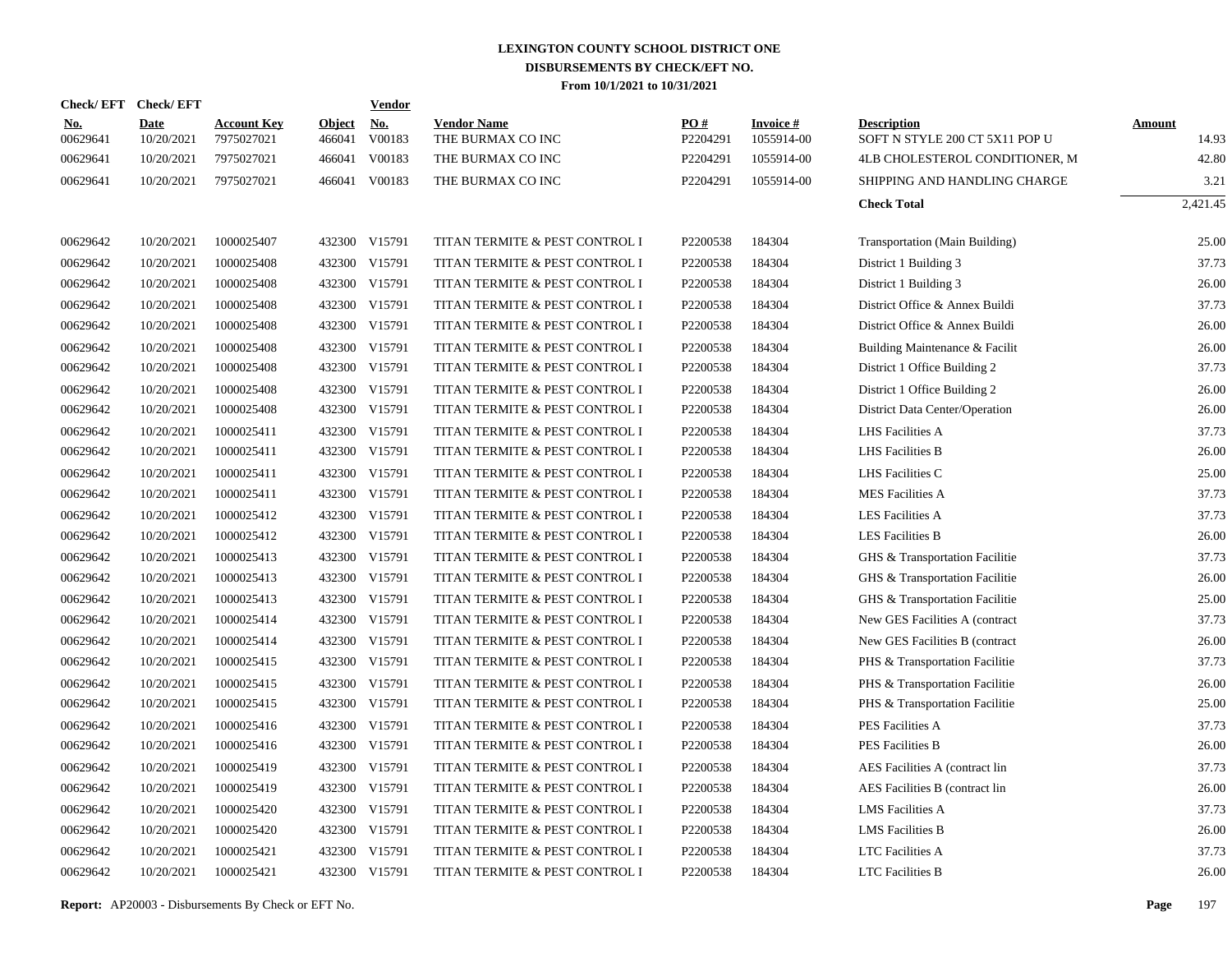|                        | Check/EFT Check/EFT       |                                  |                         | <b>Vendor</b>        |                                                      |                 |                           |                                                |                        |
|------------------------|---------------------------|----------------------------------|-------------------------|----------------------|------------------------------------------------------|-----------------|---------------------------|------------------------------------------------|------------------------|
| <u>No.</u><br>00629642 | <b>Date</b><br>10/20/2021 | <b>Account Key</b><br>1000025422 | <b>Object</b><br>432300 | <b>No.</b><br>V15791 | <b>Vendor Name</b><br>TITAN TERMITE & PEST CONTROL I | PO#<br>P2200538 | <b>Invoice#</b><br>184304 | <b>Description</b><br><b>OGES</b> Facilities A | <b>Amount</b><br>37.73 |
| 00629642               | 10/20/2021                | 1000025422                       |                         | 432300 V15791        | TITAN TERMITE & PEST CONTROL I                       | P2200538        | 184304                    | <b>OGES</b> Facilities B                       | 26.00                  |
| 00629642               | 10/20/2021                | 1000025423                       |                         | 432300 V15791        | TITAN TERMITE & PEST CONTROL I                       | P2200538        | 184304                    | <b>SGES Facilities A</b>                       | 37.73                  |
| 00629642               | 10/20/2021                | 1000025423                       |                         | 432300 V15791        | TITAN TERMITE & PEST CONTROL I                       | P2200538        | 184304                    | <b>SGES Facilities B</b>                       | 26.00                  |
| 00629642               | 10/20/2021                | 1000025424                       |                         | 432300 V15791        | TITAN TERMITE & PEST CONTROL I                       | P2200538        | 184304                    | <b>RBES</b> Facilities A                       | 37.73                  |
| 00629642               | 10/20/2021                | 1000025424                       |                         | 432300 V15791        | TITAN TERMITE & PEST CONTROL I                       | P2200538        | 184304                    | <b>RBES</b> Facilities <b>B</b>                | 26.00                  |
| 00629642               | 10/20/2021                | 1000025425                       |                         | 432300 V15791        | TITAN TERMITE & PEST CONTROL I                       | P2200538        | 184304                    | <b>WKES</b> Facilities A                       | 37.73                  |
| 00629642               | 10/20/2021                | 1000025425                       |                         | 432300 V15791        | TITAN TERMITE & PEST CONTROL I                       | P2200538        | 184304                    | <b>WKES Facilities B</b>                       | 26.00                  |
| 00629642               | 10/20/2021                | 1000025426                       |                         | 432300 V15791        | TITAN TERMITE & PEST CONTROL I                       | P2200538        | 184304                    | <b>WKMS</b> Facilities A                       | 37.73                  |
| 00629642               | 10/20/2021                | 1000025426                       |                         | 432300 V15791        | TITAN TERMITE & PEST CONTROL I                       | P2200538        | 184304                    | <b>WKMS</b> Facilities B                       | 26.00                  |
| 00629642               | 10/20/2021                | 1000025427                       | 432300                  | V15791               | TITAN TERMITE & PEST CONTROL I                       | P2200538        | 184304                    | <b>WKHS Facilities A</b>                       | 37.73                  |
| 00629642               | 10/20/2021                | 1000025427                       |                         | 432300 V15791        | TITAN TERMITE & PEST CONTROL I                       | P2200538        | 184304                    | <b>WKHS Facilities B</b>                       | 26.00                  |
| 00629642               | 10/20/2021                | 1000025427                       | 432300                  | V15791               | TITAN TERMITE & PEST CONTROL I                       | P2200538        | 184304                    | <b>WKHS Facilities C</b>                       | 25.00                  |
| 00629642               | 10/20/2021                | 1000025428                       | 432300                  | V15791               | TITAN TERMITE & PEST CONTROL I                       | P2200538        | 184304                    | <b>MES Facilities B</b>                        | 26.00                  |
| 00629642               | 10/20/2021                | 1000025429                       | 432300                  | V15791               | TITAN TERMITE & PEST CONTROL I                       | P2200538        | 184304                    | <b>GMS</b> Facilities A                        | 37.73                  |
| 00629642               | 10/20/2021                | 1000025429                       | 432300                  | V15791               | TITAN TERMITE & PEST CONTROL I                       | P2200538        | 184304                    | <b>GMS</b> Facilities B                        | 26.00                  |
| 00629642               | 10/20/2021                | 1000025430                       | 432300                  | V15791               | TITAN TERMITE & PEST CONTROL I                       | P2200538        | 184304                    | PMS Facilities A (contract lin                 | 37.73                  |
| 00629642               | 10/20/2021                | 1000025430                       | 432300                  | V15791               | TITAN TERMITE & PEST CONTROL I                       | P2200538        | 184304                    | PMS Facilities B (contract lin                 | 26.00                  |
| 00629642               | 10/20/2021                | 1000025431                       | 432300                  | V15791               | TITAN TERMITE & PEST CONTROL I                       | P2200538        | 184304                    | <b>LMES Facilities A</b>                       | 37.73                  |
| 00629642               | 10/20/2021                | 1000025431                       | 432300                  | V15791               | TITAN TERMITE & PEST CONTROL I                       | P2200538        | 184304                    | <b>LMES</b> Facilities B                       | 26.00                  |
| 00629642               | 10/20/2021                | 1000025434                       | 432300                  | V15791               | TITAN TERMITE & PEST CONTROL I                       | P2200538        | 184304                    | PHMS Facilities A                              | 37.73                  |
| 00629642               | 10/20/2021                | 1000025434                       | 432300                  | V15791               | TITAN TERMITE & PEST CONTROL I                       | P2200538        | 184304                    | PHMS Facilities B                              | 26.00                  |
| 00629642               | 10/20/2021                | 1000025435                       | 432300                  | V15791               | TITAN TERMITE & PEST CONTROL I                       | P2200538        | 184304                    | PHES Facilities A                              | 37.73                  |
| 00629642               | 10/20/2021                | 1000025435                       | 432300                  | V15791               | TITAN TERMITE & PEST CONTROL I                       | P2200538        | 184304                    | <b>PHES Facilities B</b>                       | 26.00                  |
| 00629642               | 10/20/2021                | 1000025437                       | 432300                  | V15791               | TITAN TERMITE & PEST CONTROL I                       | P2200538        | 184304                    | <b>CSMS</b> Facilities A                       | 37.73                  |
| 00629642               | 10/20/2021                | 1000025437                       | 432300                  | V15791               | TITAN TERMITE & PEST CONTROL I                       | P2200538        | 184304                    | <b>CSMS</b> Facilities B                       | 26.00                  |
| 00629642               | 10/20/2021                | 1000025438                       | 432300                  | V15791               | TITAN TERMITE & PEST CONTROL I                       | P2200538        | 184304                    | <b>CSES</b> Facilities A                       | 37.73                  |
| 00629642               | 10/20/2021                | 1000025438                       | 432300                  | V15791               | TITAN TERMITE & PEST CONTROL I                       | P2200538        | 184304                    | <b>CSES Facilities B</b>                       | 26.00                  |
| 00629642               | 10/20/2021                | 1000025439                       | 432300                  | V15791               | TITAN TERMITE & PEST CONTROL I                       | P2200538        | 184304                    | <b>FPES Facilities A</b>                       | 37.73                  |
| 00629642               | 10/20/2021                | 1000025439                       |                         | 432300 V15791        | TITAN TERMITE & PEST CONTROL I                       | P2200538        | 184304                    | FPES Facilites B                               | 26.00                  |
| 00629642               | 10/20/2021                | 1000025440                       | 432300                  | V15791               | TITAN TERMITE & PEST CONTROL I                       | P2200538        | 184304                    | <b>NPES Facilities A</b>                       | 37.73                  |
| 00629642               | 10/20/2021                | 1000025440                       |                         | 432300 V15791        | TITAN TERMITE & PEST CONTROL I                       | P2200538        | 184304                    | <b>NPES Facilities B</b>                       | 26.00                  |
| 00629642               | 10/20/2021                | 1000025441                       | 432300                  | V15791               | TITAN TERMITE & PEST CONTROL I                       | P2200538        | 184304                    | <b>RCES</b> Facilities A                       | 37.73                  |
| 00629642               | 10/20/2021                | 1000025441                       | 432300                  | V15791               | TITAN TERMITE & PEST CONTROL I                       | P2200538        | 184304                    | <b>RCES</b> Facilities B                       | 26.00                  |
| 00629642               | 10/20/2021                | 1000025442                       | 432300                  | V15791               | TITAN TERMITE & PEST CONTROL I                       | P2200538        | 184304                    | <b>MGES Facilities A</b>                       | 37.73                  |
| 00629642               | 10/20/2021                | 1000025442                       |                         | 432300 V15791        | TITAN TERMITE & PEST CONTROL I                       | P2200538        | 184304                    | <b>MGES Facilities B</b>                       | 26.00                  |

**Report:** AP20003 - Disbursements By Check or EFT No. **Page** 198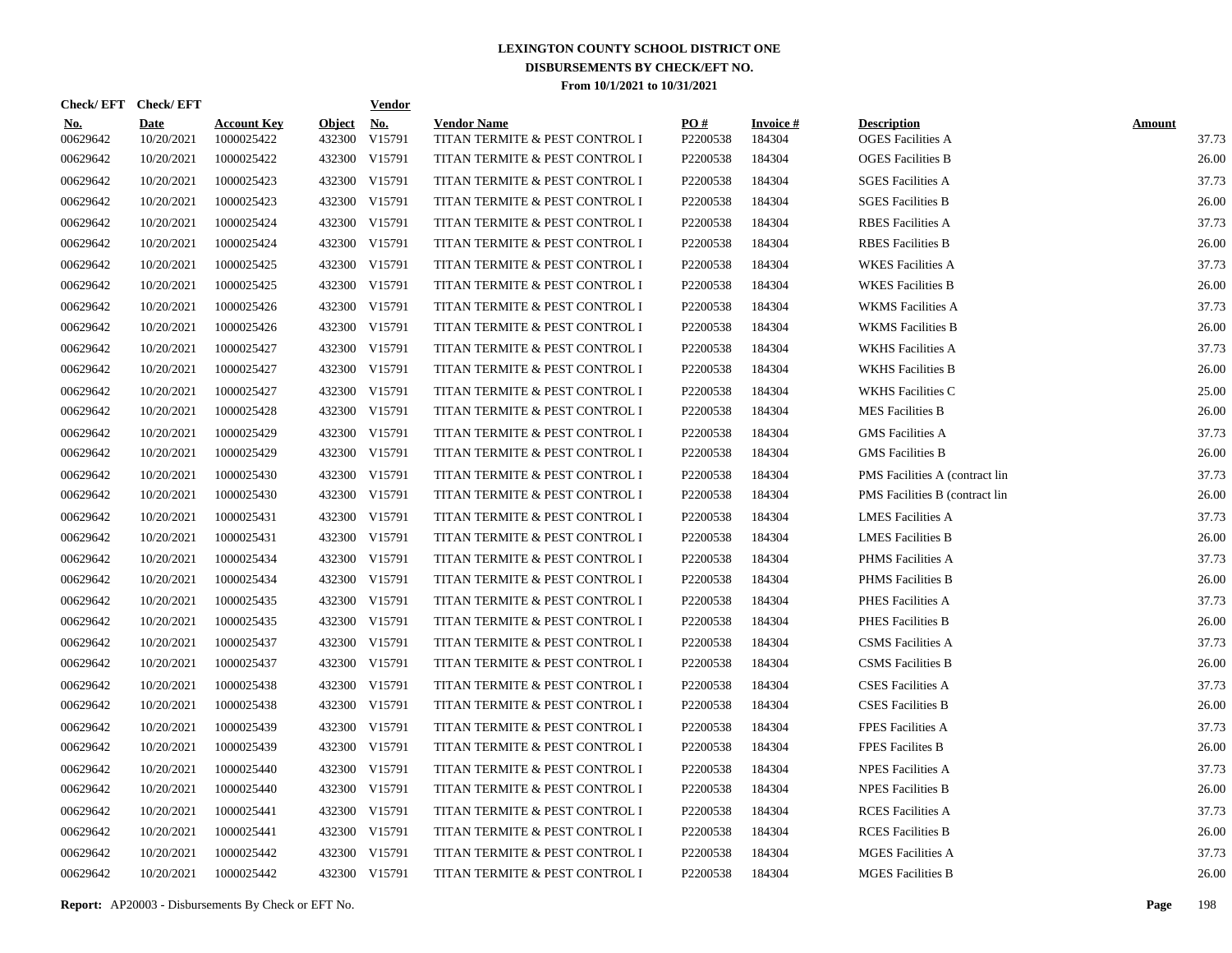|                        | Check/EFT Check/EFT       |                                  |                         | <b>Vendor</b> |                                                      |                 |                                 |                                         |                 |
|------------------------|---------------------------|----------------------------------|-------------------------|---------------|------------------------------------------------------|-----------------|---------------------------------|-----------------------------------------|-----------------|
| <u>No.</u><br>00629642 | <b>Date</b><br>10/20/2021 | <b>Account Key</b><br>1000025443 | <b>Object</b><br>432300 | No.<br>V15791 | <b>Vendor Name</b><br>TITAN TERMITE & PEST CONTROL I | PO#<br>P2200538 | Invoice #<br>184304             | <b>Description</b><br>MGMS Facilities A | Amount<br>37.73 |
| 00629642               | 10/20/2021                | 1000025443                       |                         | 432300 V15791 | TITAN TERMITE & PEST CONTROL I                       | P2200538        | 184304                          | <b>MGMS</b> Facilities B                | 26.00           |
| 00629642               | 10/20/2021                | 1000025444                       |                         | 432300 V15791 | TITAN TERMITE & PEST CONTROL I                       | P2200538        | 184304                          | <b>RBHS</b> Facilities A                | 37.73           |
| 00629642               | 10/20/2021                | 1000025444                       |                         | 432300 V15791 | TITAN TERMITE & PEST CONTROL I                       | P2200538        | 184304                          | <b>RBHS</b> Facilities B                | 26.00           |
| 00629642               | 10/20/2021                | 1000025444                       |                         | 432300 V15791 | TITAN TERMITE & PEST CONTROL I                       | P2200538        | 184304                          | <b>RBHS</b> Facilities C                | 25.00           |
| 00629642               | 10/20/2021                | 1000025445                       |                         | 432300 V15791 | TITAN TERMITE & PEST CONTROL I                       | P2200538        | 184304                          | <b>DES Facilities A</b>                 | 37.73           |
| 00629642               | 10/20/2021                | 1000025445                       |                         | 432300 V15791 | TITAN TERMITE & PEST CONTROL I                       | P2200538        | 184304                          | <b>DES Facilities B</b>                 | 26.00           |
| 00629642               | 10/20/2021                | 1000025446                       |                         | 432300 V15791 | TITAN TERMITE & PEST CONTROL I                       | P2200538        | 184304                          | <b>BMS</b> Facilities A                 | 37.73           |
| 00629642               | 10/20/2021                | 1000025446                       |                         | 432300 V15791 | TITAN TERMITE & PEST CONTROL I                       | P2200538        | 184304                          | <b>BMS</b> Facilities B                 | 26.00           |
| 00629642               | 10/20/2021                | 1000025447                       |                         | 432300 V15791 | TITAN TERMITE & PEST CONTROL I                       | P2200538        | 184304                          | CES Facilities A (contract lin          | 37.73           |
| 00629642               | 10/20/2021                | 1000025447                       |                         | 432300 V15791 | TITAN TERMITE & PEST CONTROL I                       | P2200538        | 184304                          | CES Facilities B (contract lin          | 26.00           |
| 00629642               | 10/20/2021                | 1000025452                       |                         | 432300 V15791 | TITAN TERMITE & PEST CONTROL I                       | P2200538        | 184304                          | OLD GES Facilities A (contract          | 37.73           |
| 00629642               | 10/20/2021                | 1000025452                       |                         | 432300 V15791 | TITAN TERMITE & PEST CONTROL I                       | P2200538        | 184304                          | OLD GES Facilities B (contract          | 26.00           |
| 00629642               | 10/20/2021                | 1000025453                       |                         | 432300 V15791 | TITAN TERMITE & PEST CONTROL I                       | P2200538        | 184304                          | OLD PMS Facilities A (contract          | 37.73           |
| 00629642               | 10/20/2021                | 1000025453                       |                         | 432300 V15791 | TITAN TERMITE & PEST CONTROL I                       | P2200538        | 184304                          | OLD PMS Facilities B (contract          | 26.00           |
|                        |                           |                                  |                         |               |                                                      |                 |                                 | <b>Check Total</b>                      | 2,560.01        |
|                        |                           |                                  |                         |               |                                                      |                 |                                 |                                         |                 |
| 00629643               | 10/20/2021                | 6000025620                       |                         | 446000 V12759 | TRIDENT BEVERAGE INC                                 | P2203372        | <b>JANC98896OB</b>              | <b>Blue Raspberry</b>                   | 102.00          |
| 00629643               | 10/20/2021                | 6000025620                       |                         | 446000 V12759 | TRIDENT BEVERAGE INC                                 | P2203372        | <b>JANC98896QB</b>              | Green Watermelon                        | 102.00          |
| 00629643               | 10/20/2021                | 6000025620                       |                         | 446000 V12759 | TRIDENT BEVERAGE INC                                 | P2203372        | <b>JANC98896QB</b>              | Red Grape                               | 102.00          |
| 00629643               | 10/20/2021                | 6000025620                       |                         | 446000 V12759 | TRIDENT BEVERAGE INC                                 | P2203372        | <b>JANC98896QB</b>              | Sour Apple                              | 102.00          |
| 00629643               | 10/20/2021                | 6000025620                       |                         | 446000 V12759 | TRIDENT BEVERAGE INC                                 | P2203372        | <b>JANC98896QB</b>              | Strawberry Lemonade                     | 102.00          |
| 00629643               | 10/20/2021                | 6000025620                       |                         | 446000 V12759 | TRIDENT BEVERAGE INC                                 | P2203372        | <b>JANC98896QB</b>              | Natural Cherry Limeade                  | 102.00          |
| 00629643               | 10/20/2021                | 6000025620                       |                         | 446000 V12759 | TRIDENT BEVERAGE INC                                 | P2203372        | <b>JANC98896QB</b>              | Cherry Cola                             | 102.00          |
| 00629643               | 10/20/2021                | 6000025620                       |                         | 446000 V12759 | TRIDENT BEVERAGE INC                                 | P2203372        | <b>JANC98896QB</b>              | Clear Lemonade                          | 102.00          |
|                        |                           |                                  |                         |               |                                                      |                 |                                 | <b>Check Total</b>                      | 816.00          |
| 00629644               | 10/20/2021                | 7802070027                       |                         | 466034 V15367 | TURNER, LAWRENCE W                                   |                 | VFB.WK.10.15.202 V FB vs Chapin |                                         | 161.80          |
|                        |                           |                                  |                         |               |                                                      |                 |                                 | <b>Check Total</b>                      | 161.80          |
|                        |                           |                                  |                         |               |                                                      |                 |                                 |                                         |                 |
| 00629645               | 10/20/2021                | 7802084011                       |                         | 466034 V03055 | <b>WALLACE, ARLENE</b>                               |                 | VCH.LHS.10.16.21 Official       |                                         | 192.60          |
|                        |                           |                                  |                         |               |                                                      |                 |                                 | <b>Check Total</b>                      | 192.60          |
| 00629646               | 10/20/2021                | 7744019011                       |                         | 466041 V14086 | WARDS NATURAL SCIENCE EST LLC                        | P2202662        | 8806009148                      | Bio-Rad Analysis of Precut Lam          | 213.98          |
| 00629646               | 10/20/2021                | 3260011303                       |                         | 441000 V14086 | WARDS NATURAL SCIENCE EST LLC                        | P2203367        | 8806347594                      | Phenol red indicator solution,          | 10.19           |
|                        |                           |                                  |                         |               |                                                      |                 |                                 |                                         |                 |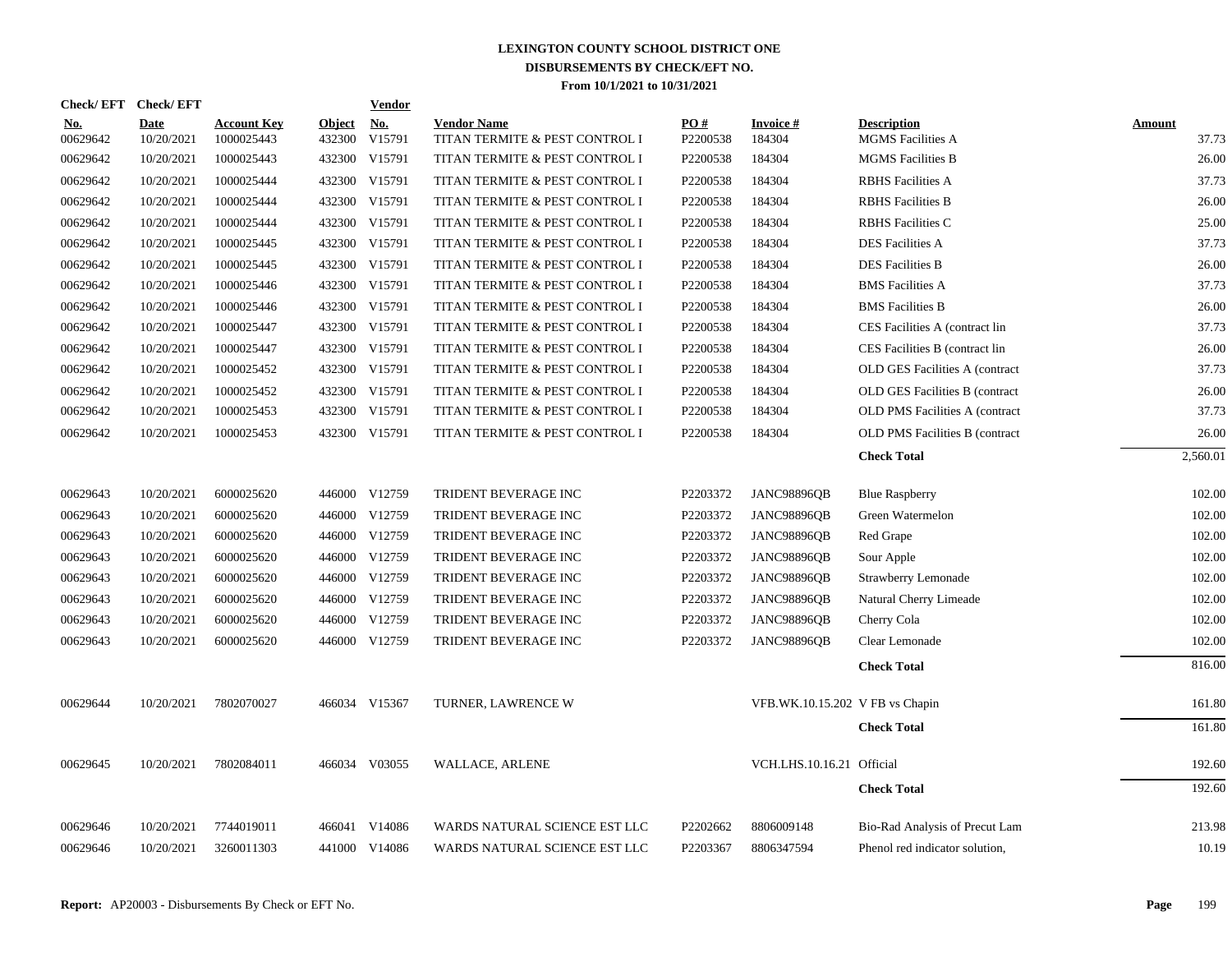| <b>Check/EFT</b> | <b>Check/EFT</b> |                    |        | <b>Vendor</b> |                                |          |                           |                                                 |                  |
|------------------|------------------|--------------------|--------|---------------|--------------------------------|----------|---------------------------|-------------------------------------------------|------------------|
| <u>No.</u>       | <b>Date</b>      | <b>Account Key</b> | Object | <u>No.</u>    | <b>Vendor Name</b>             | PO#      | <b>Invoice#</b>           | <b>Description</b><br><b>Check Total</b>        | Amount<br>224.17 |
| 00629647         | 10/20/2021       | 7802070027         |        | 466034 V03214 | <b>WARREN, LINDA</b>           |          |                           | VB.WK.10.14.2021 JV/V Volleyball vs River Bluff | 110.80           |
|                  |                  |                    |        |               |                                |          |                           | <b>Check Total</b>                              | 110.80           |
| 00629648         | 10/20/2021       | 7802084011         |        | 466034 V11595 | WILLIAMS, MEGAN LEIGH          |          | VCH.LHS.10.16.21 Official |                                                 | 170.10           |
|                  |                  |                    |        |               |                                |          |                           | <b>Check Total</b>                              | 170.10           |
| 00629649         | 10/20/2021       | 1000011340         |        | 441000 V13041 | BLICK ART MATERIALS LLC        | P2200321 | 6818343                   | Blick Sulphite Drawing Paper 9                  | 81.19            |
| 00629649         | 10/20/2021       | 1000011340         | 441000 | V13041        | <b>BLICK ART MATERIALS LLC</b> | P2200321 | 6818343                   | Blick Sulphite drawing paper 1                  | 110.56           |
| 00629649         | 10/20/2021       | 1000011340         |        | 441000 V13041 | BLICK ART MATERIALS LLC        | P2200321 | 6818343                   | Dixon Ticonderoga N. 2 Pencils                  | 56.50            |
| 00629649         | 10/20/2021       | 1000011340         |        | 441000 V13041 | <b>BLICK ART MATERIALS LLC</b> | P2200321 | 6818343                   | Recycled Canvas Totes, 14x14                    | 76.58            |
| 00629649         | 10/20/2021       | 1000011340         |        | 441000 V13041 | BLICK ART MATERIALS LLC        | P2200321 | 6818343                   | Foam trays, Pkg of 25                           | 22.54            |
| 00629649         | 10/20/2021       | 1000011340         |        | 441000 V13041 | BLICK ART MATERIALS LLC        | P2200321 | 6818343                   | Amaco Adjustable Clay Slicer                    | 13.89            |
| 00629649         | 10/20/2021       | 1000011340         |        | 441000 V13041 | <b>BLICK ART MATERIALS LLC</b> | P2200321 | 6818343                   | Amaco Clay Texture Roller Clas                  | 31.01            |
| 00629649         | 10/20/2021       | 1000011340         |        | 441000 V13041 | <b>BLICK ART MATERIALS LLC</b> | P2200321 | 6818343                   | Amaco Lead Glaze LG-21, Dark B                  | 20.65            |
| 00629649         | 10/20/2021       | 1000011340         |        | 441000 V13041 | BLICK ART MATERIALS LLC        | P2200321 | 6818343                   | Amaco Lead Glaze LG-23, Robins                  | 15.59            |
| 00629649         | 10/20/2021       | 1000011340         |        | 441000 V13041 | BLICK ART MATERIALS LLC        | P2200321 | 6818343                   | Amaco Lead Glaze LG-68, Vivid                   | 20.65            |
| 00629649         | 10/20/2021       | 1000011340         |        | 441000 V13041 | BLICK ART MATERIALS LLC        | P2200321 | 6818343                   | Amaco Lead Glaze LG-59, Hot Re                  | 20.65            |
| 00629649         | 10/20/2021       | 1000011340         |        | 441000 V13041 | BLICK ART MATERIALS LLC        | P2200321 | 6818343                   | Amaco Lead Glaze LG-52, Petal                   | 15.59            |
| 00629649         | 10/20/2021       | 1000011340         | 441000 | V13041        | <b>BLICK ART MATERIALS LLC</b> | P2200321 | 6818343                   | Elmer's Extra Strong Spray Adh                  | 15.33            |
| 00629649         | 10/20/2021       | 1000011340         |        | 441000 V13041 | BLICK ART MATERIALS LLC        | P2200321 | 6818343                   | Elmer's Washable Glue Sticks,                   | 14.64            |
| 00629649         | 10/20/2021       | 1000011340         |        | 441000 V13041 | BLICK ART MATERIALS LLC        | P2200321 | 6818343                   | Fiskars Amplify Mixed Media Sh                  | 23.81            |
| 00629649         | 10/20/2021       | 1000011340         |        | 441000 V13041 | BLICK ART MATERIALS LLC        | P2200321 | 6818343                   | Cricut Vinyl Black                              | 7.12             |
| 00629649         | 10/20/2021       | 1000011340         |        | 441000 V13041 | BLICK ART MATERIALS LLC        | P2200321 | 6818343                   | Cricut Vinyl White                              | 7.12             |
| 00629649         | 10/20/2021       | 1000011340         |        | 441000 V13041 | BLICK ART MATERIALS LLC        | P2200321 | 6818343                   | Cricut Vinyl Silver                             | 7.12             |
|                  |                  |                    |        |               |                                |          |                           | <b>Check Total</b>                              | 560.54           |
| 00629650         | 10/20/2021       | 7802077027         |        | 466064 V02098 | DARLINGTON HIGH SCHOOL         | P2204531 | P2204531.WKH              | Entry Fee For CC Meet                           | 110.00           |
|                  |                  |                    |        |               |                                |          |                           | <b>Check Total</b>                              | 110.00           |
| 00629651         | 10/20/2021       | 7802081013         |        | 466099 V01732 | SC ATHLETIC COACHES ASSOCIATIO | P2204520 | P2204520.GHS              | <b>SCACA North South Girls Golf</b>             | 200.00           |
|                  |                  |                    |        |               |                                |          |                           |                                                 |                  |
|                  |                  |                    |        |               |                                |          |                           | <b>Check Total</b>                              | 200.00           |
| 00629652         | 10/20/2021       | 7802080011         |        | 466064 V16955 | WOODMONT HIGH SCHOOL           | P2204526 | P2204526.LHS              | Entry fee to Woodmont Volleyba                  | 200.00           |
|                  |                  |                    |        |               |                                |          |                           |                                                 |                  |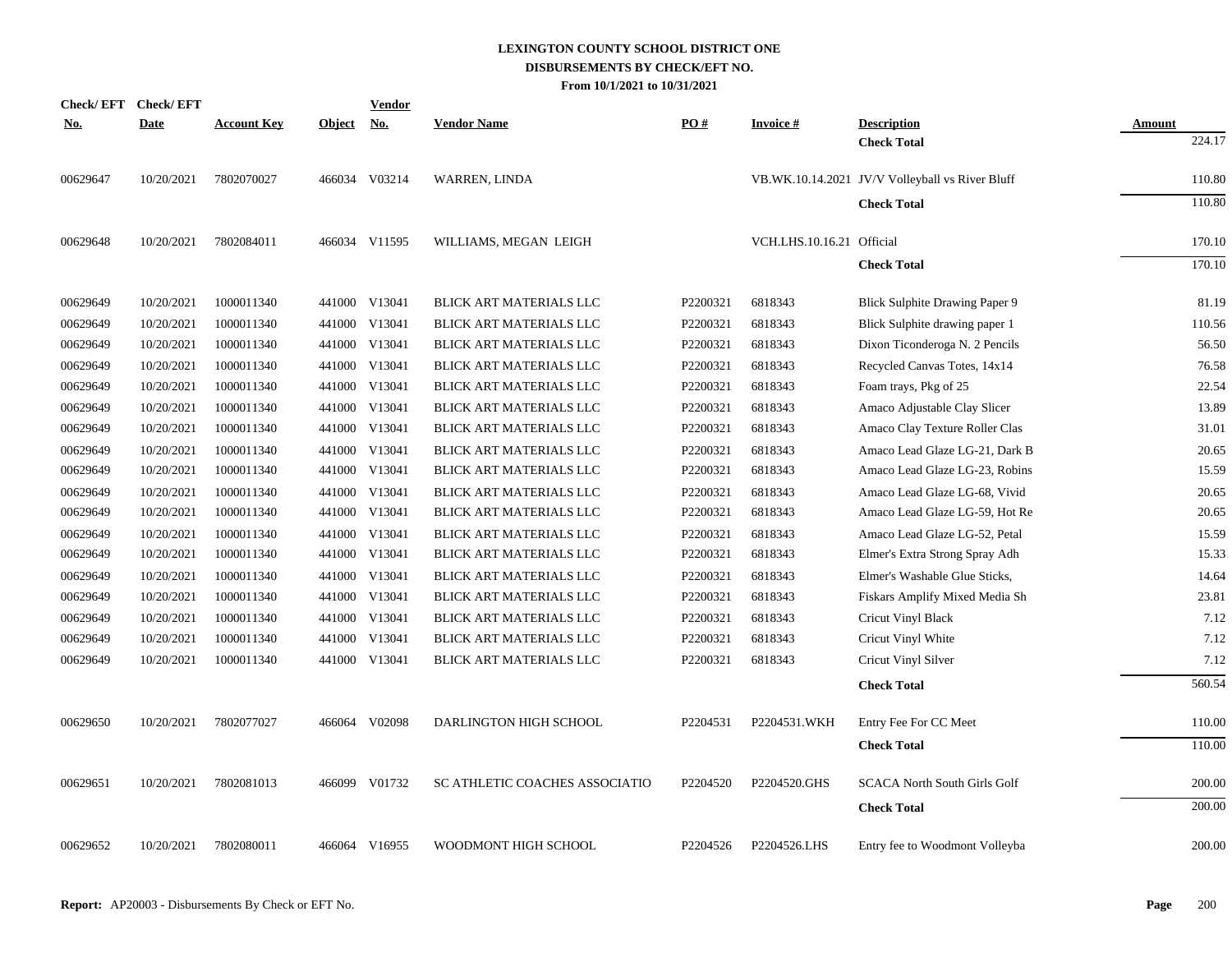| <b>Check/EFT</b> | <b>Check/EFT</b> |                    |               | <u>Vendor</u> |                         |          |                 |                                |               |
|------------------|------------------|--------------------|---------------|---------------|-------------------------|----------|-----------------|--------------------------------|---------------|
| <u>No.</u>       | <b>Date</b>      | <b>Account Key</b> | <b>Object</b> | <u>No.</u>    | <b>Vendor Name</b>      | PO#      | <b>Invoice#</b> | <b>Description</b>             | <b>Amount</b> |
|                  |                  |                    |               |               |                         |          |                 | <b>Check Total</b>             | 200.00        |
| 00629653         | 10/20/2021       | 1000022493         |               | 441000 EXXXXX | Employee                |          | 10.14.21        | Reimb bkfast for DLC Retreat   | 68.78         |
|                  |                  |                    |               |               |                         |          |                 | <b>Check Total</b>             | 68.78         |
| 00629654         | 10/20/2021       | 7832027011         |               | 466049 V00868 | CHICK FIL A LEXINGTON   | P2204519 | 8538772         | 300 Biscuits for Lexington Hig | 645.00        |
|                  |                  |                    |               |               |                         |          |                 | <b>Check Total</b>             | 645.00        |
| 00629655         | 10/20/2021       | 7725019039         |               | 466099 V01807 | FORTS POND ELEMENTARY   | P2204429 | P2204429.FPE    | Imprest Check Number 1079      | 40.00         |
|                  |                  |                    |               |               |                         |          |                 | <b>Check Total</b>             | 40.00         |
| 00629656         | 10/20/2021       | 7743019027         |               | 466090 V01054 | WHITE KNOLL HIGH SCHOOL | P2204548 | P2204548.WKH    | #1358-                         | 10.00         |
| 00629656         | 10/20/2021       | 7743019027         |               | 466090 V01054 | WHITE KNOLL HIGH SCHOOL | P2204548 | P2204548.WKH    | #1364 -                        | 30.00         |
| 00629656         | 10/20/2021       | 7743019027         |               | 466090 V01054 | WHITE KNOLL HIGH SCHOOL | P2204548 | P2204548.WKH    | #1365 -                        | 57.00         |
| 00629656         | 10/20/2021       | 7743019027         |               | 466090 V01054 | WHITE KNOLL HIGH SCHOOL | P2204548 | P2204548.WKH    | #1366 -                        | 35.00         |
| 00629656         | 10/20/2021       | 7743019027         |               | 466090 V01054 | WHITE KNOLL HIGH SCHOOL | P2204548 | P2204548.WKH    | #1367 -                        | 40.00         |
| 00629656         | 10/20/2021       | 7743019027         |               | 466090 V01054 | WHITE KNOLL HIGH SCHOOL | P2204548 | P2204548.WKH    | #1368 -                        | 219.00        |
| 00629656         | 10/20/2021       | 7743019027         |               | 466090 V01054 | WHITE KNOLL HIGH SCHOOL | P2204548 | P2204548.WKH    | #1369 -                        | 38.00         |
| 00629656         | 10/20/2021       | 7743019027         |               | 466090 V01054 | WHITE KNOLL HIGH SCHOOL | P2204548 | P2204548.WKH    | #1370 -                        | 63.00         |
| 00629656         | 10/20/2021       | 7743019027         |               | 466090 V01054 | WHITE KNOLL HIGH SCHOOL | P2204548 | P2204548.WKH    | #1371 -                        | 133.00        |
| 00629656         | 10/20/2021       | 7743019027         |               | 466090 V01054 | WHITE KNOLL HIGH SCHOOL | P2204548 | P2204548.WKH    | #1373 -                        | 32.00         |
| 00629656         | 10/20/2021       | 7743019027         |               | 466090 V01054 | WHITE KNOLL HIGH SCHOOL | P2204548 | P2204548.WKH    | #1392 -                        | 18.00         |
| 00629656         | 10/20/2021       | 7802070027         |               | 466090 V01054 | WHITE KNOLL HIGH SCHOOL | P2204548 | P2204548.WKH    | $#1361 -$                      | 75.00         |
| 00629656         | 10/20/2021       | 7802070027         |               | 466090 V01054 | WHITE KNOLL HIGH SCHOOL | P2204548 | P2204548.WKH    | #1363 -                        | 75.00         |
| 00629656         | 10/20/2021       | 7802070027         |               | 466090 V01054 | WHITE KNOLL HIGH SCHOOL | P2204548 | P2204548.WKH    | #1372 -                        | 75.00         |
| 00629656         | 10/20/2021       | 7802070027         |               | 466090 V01054 | WHITE KNOLL HIGH SCHOOL | P2204548 | P2204548.WKH    | #1375 -                        | 75.00         |
| 00629656         | 10/20/2021       | 7860527027         | 466064        | V01054        | WHITE KNOLL HIGH SCHOOL | P2204548 | P2204548.WKH    | #1357 - ROTARY CLUB OF LEXINGT | 180.00        |
| 00629656         | 10/20/2021       | 7860527027         | 466064        | V01054        | WHITE KNOLL HIGH SCHOOL | P2204548 | P2204548.WKH    | #1359 - COLLINS KIDS           | 100.00        |
| 00629656         | 10/20/2021       | 7860527027         |               | 466064 V01054 | WHITE KNOLL HIGH SCHOOL | P2204548 | P2204548.WKH    | #1374 - ROTARY CLUB OF LEXINGT | 180.00        |
| 00629656         | 10/20/2021       | 7887084027         |               | 466090 V01054 | WHITE KNOLL HIGH SCHOOL | P2204548 | P2204548.WKH    | #1376 -                        | 512.00        |
| 00629656         | 10/20/2021       | 7887084027         | 466090        | V01054        | WHITE KNOLL HIGH SCHOOL | P2204548 | P2204548.WKH    | #1377 -                        | 50.00         |
| 00629656         | 10/20/2021       | 7887084027         | 466090        | V01054        | WHITE KNOLL HIGH SCHOOL | P2204548 | P2204548.WKH    | #1378-                         | 129.50        |
| 00629656         | 10/20/2021       | 7887084027         | 466090        | V01054        | WHITE KNOLL HIGH SCHOOL | P2204548 | P2204548.WKH    | #1379 -                        | 194.50        |
| 00629656         | 10/20/2021       | 7887084027         | 466090        | V01054        | WHITE KNOLL HIGH SCHOOL | P2204548 | P2204548.WKH    | #1380 -                        | 217.60        |
| 00629656         | 10/20/2021       | 7887084027         | 466090        | V01054        | WHITE KNOLL HIGH SCHOOL | P2204548 | P2204548.WKH    | #1381 -                        | 242.00        |
| 00629656         | 10/20/2021       | 7887084027         |               | 466090 V01054 | WHITE KNOLL HIGH SCHOOL | P2204548 | P2204548.WKH    | #1382 -                        | 628.00        |
|                  |                  |                    |               |               |                         |          |                 |                                |               |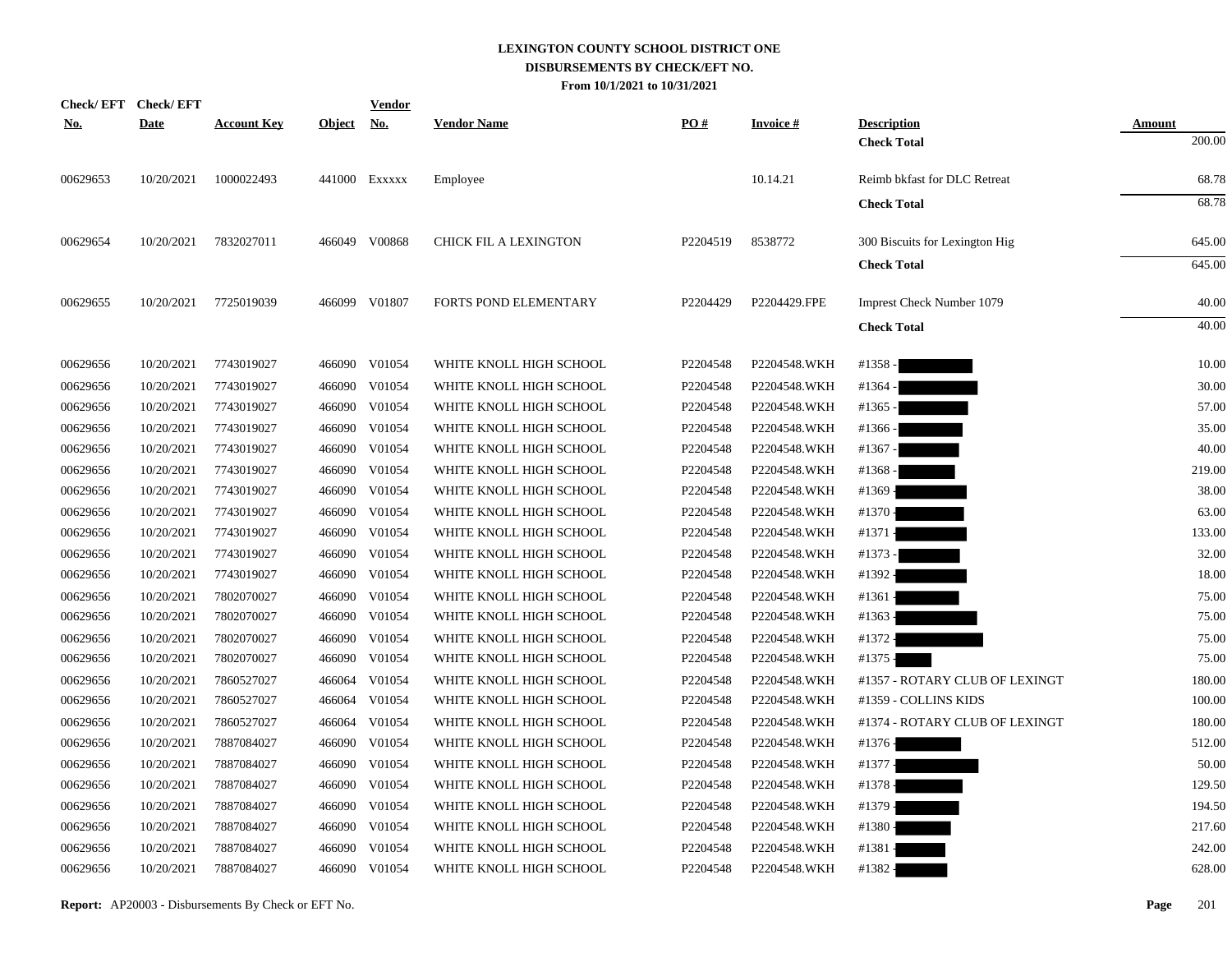|                        | Check/EFT Check/EFT       |                                  |                         | <b>Vendor</b>        |                                               |                      |                                 |                                       |                        |
|------------------------|---------------------------|----------------------------------|-------------------------|----------------------|-----------------------------------------------|----------------------|---------------------------------|---------------------------------------|------------------------|
| <u>No.</u><br>00629656 | <b>Date</b><br>10/20/2021 | <b>Account Key</b><br>7887084027 | <b>Object</b><br>466090 | <u>No.</u><br>V01054 | <b>Vendor Name</b><br>WHITE KNOLL HIGH SCHOOL | PO#<br>P2204548      | <b>Invoice#</b><br>P2204548.WKH | <b>Description</b><br>#1383 -         | <b>Amount</b><br>17.00 |
| 00629656               | 10/20/2021                | 7887084027                       | 466090                  | V01054               | WHITE KNOLL HIGH SCHOOL                       | P2204548             | P2204548.WKH                    | #1384 -                               | 302.00                 |
| 00629656               | 10/20/2021                | 7887084027                       |                         | 466090 V01054        | WHITE KNOLL HIGH SCHOOL                       | P2204548             | P2204548.WKH                    | #1385 -                               | 324.50                 |
| 00629656               | 10/20/2021                | 7887084027                       |                         | 466090 V01054        | WHITE KNOLL HIGH SCHOOL                       | P2204548             | P2204548.WKH                    | #1386 -                               | 142.00                 |
| 00629656               | 10/20/2021                | 7887084027                       |                         | 466090 V01054        | WHITE KNOLL HIGH SCHOOL                       | P2204548             | P2204548.WKH                    | #1387 -                               | 51.00                  |
| 00629656               | 10/20/2021                | 7887084027                       |                         | 466090 V01054        | WHITE KNOLL HIGH SCHOOL                       | P2204548             | P2204548.WKH                    | #1380 -                               | 51.00                  |
| 00629656               | 10/20/2021                | 7887084027                       |                         | 466090 V01054        | WHITE KNOLL HIGH SCHOOL                       | P2204548             | P2204548.WKH                    | #1389 -                               | 46.00                  |
| 00629656               | 10/20/2021                | 7887084027                       |                         | 466090 V01054        | WHITE KNOLL HIGH SCHOOL                       | P2204548             | P2204548.WKH                    | #1390 -                               | 170.00                 |
| 00629656               | 10/20/2021                | 7887084027                       |                         | 466090 V01054        | WHITE KNOLL HIGH SCHOOL                       | P2204548             | P2204548.WKH                    | #1391                                 | 100.00                 |
|                        |                           |                                  |                         |                      |                                               |                      |                                 | <b>Check Total</b>                    | 4,612.10               |
| 00629657               | 10/21/2021                | 2042112703                       |                         | 441000 V14127        | ACADEMIC THERAPY PUBLICATIONS                 | P2201028             | 281061                          | Books per attached list               | 286.00                 |
|                        |                           |                                  |                         |                      |                                               |                      |                                 | <b>Check Total</b>                    | 286.00                 |
| 00629658               | 10/21/2021                | 1000012603                       |                         | 439500 V16465        | AMN HEALTHCARE INC                            | P <sub>2201185</sub> | 3377226                         | SPEECH LANGUAGE THERAPY SERVIC        | 2,550.00               |
| 00629658               | 10/21/2021                | 1000012603                       |                         | 439500 V16465        | AMN HEALTHCARE INC                            | P2201185             | 3377233                         | SPEECH LANGUAGE THERAPY SERVIC        | 2,550.00               |
| 00629658               | 10/21/2021                | 1000012603                       |                         | 439500 V16465        | AMN HEALTHCARE INC                            | P2201185             | 3377234                         | SPEECH LANGUAGE THERAPY SERVIC        | 2,040.00               |
| 00629658               | 10/21/2021                | 1000012603                       |                         | 439500 V16465        | AMN HEALTHCARE INC                            | P2201185             | 3377236                         | SPEECH LANGUAGE THERAPY SERVIC        | 2,618.00               |
| 00629658               | 10/21/2021                | 1000012603                       |                         | 439500 V16465        | AMN HEALTHCARE INC                            | P2201185             | 3377237                         | SPEECH LANGUAGE THERAPY SERVIC        | 2,550.00               |
|                        |                           |                                  |                         |                      |                                               |                      |                                 | <b>Check Total</b>                    | 12,308.00              |
| 00629659               | 10/21/2021                | 1000011521                       |                         | 441000 V13822        | <b>ARC3 GASES INC</b>                         | P2203545             | 08352013                        | STARLITE 5.0 LENS GATEWAY SAFE        | 136.42                 |
| 00629659               | 10/21/2021                | 1000011521                       |                         | 441000 V13822        | ARC3 GASES INC                                | P2203545             | 08352013                        | PEARL COWHIDE 4" CUFF TILLMAN         | 124.66                 |
| 00629659               | 10/21/2021                | 7743019021                       | 466041                  | V13822               | ARC3 GASES INC                                | P2203545             | 08352013                        | COVER2CLEAR LENS GATEWAY SAFET        | 107.00                 |
| 00629659               | 10/21/2021                | 7743019021                       |                         | 466041 V13822        | <b>ARC3 GASES INC</b>                         | P2203545             | 08352013                        | S-6013 LF 1/8X14 ELECTRODE HYU        | 1,753.73               |
|                        |                           |                                  |                         |                      |                                               |                      |                                 | <b>Check Total</b>                    | 2,121.81               |
| 00629660               | 10/21/2021                | 7884027015                       |                         | 466099 V12308        | <b>ATTEST LLC</b>                             | P2204615             | 10082021PHS                     | ONE DAY WORKSHOP PSAT/ACT 10/8        | 750.00                 |
|                        |                           |                                  |                         |                      |                                               |                      |                                 | <b>Check Total</b>                    | 750.00                 |
| 00629661               | 10/21/2021                | 1000011322                       |                         | 441000 V13041        | BLICK ART MATERIALS LLC                       | P2204208             | 7289115                         | <b>Blick Essentials Gloss Glazes</b>  | 118.37                 |
| 00629661               | 10/21/2021                | 1000011322                       |                         | 441000 V13041        | BLICK ART MATERIALS LLC                       | P2204208             | 7289115                         | Amaco Lead-Free White Dipping         | 83.66                  |
| 00629661               | 10/21/2021                | 1000011322                       |                         | 441000 V13041        | BLICK ART MATERIALS LLC                       | P2204208             | 7289115                         | <b>Student Modeling Tool Canniste</b> | 47.49                  |
| 00629661               | 10/21/2021                | 1000011322                       |                         | 441000 V13041        | BLICK ART MATERIALS LLC                       | P2204208             | 7289115                         | Amaco No. 25 White Art Clay           | 369.28                 |
| 00629661               | 10/21/2021                | 1000011322                       |                         | 441000 V13041        | BLICK ART MATERIALS LLC                       | P2204208             | 7289115                         | Kemper Wire Clay Cutter XL            | 9.43                   |
| 00629661               | 10/21/2021                | 1000011322                       |                         | 441000 V13041        | BLICK ART MATERIALS LLC                       | P2204208             | 7289115                         | Dynasty Eye of the Tiger Shade        | 122.78                 |
|                        |                           |                                  |                         |                      |                                               |                      |                                 |                                       |                        |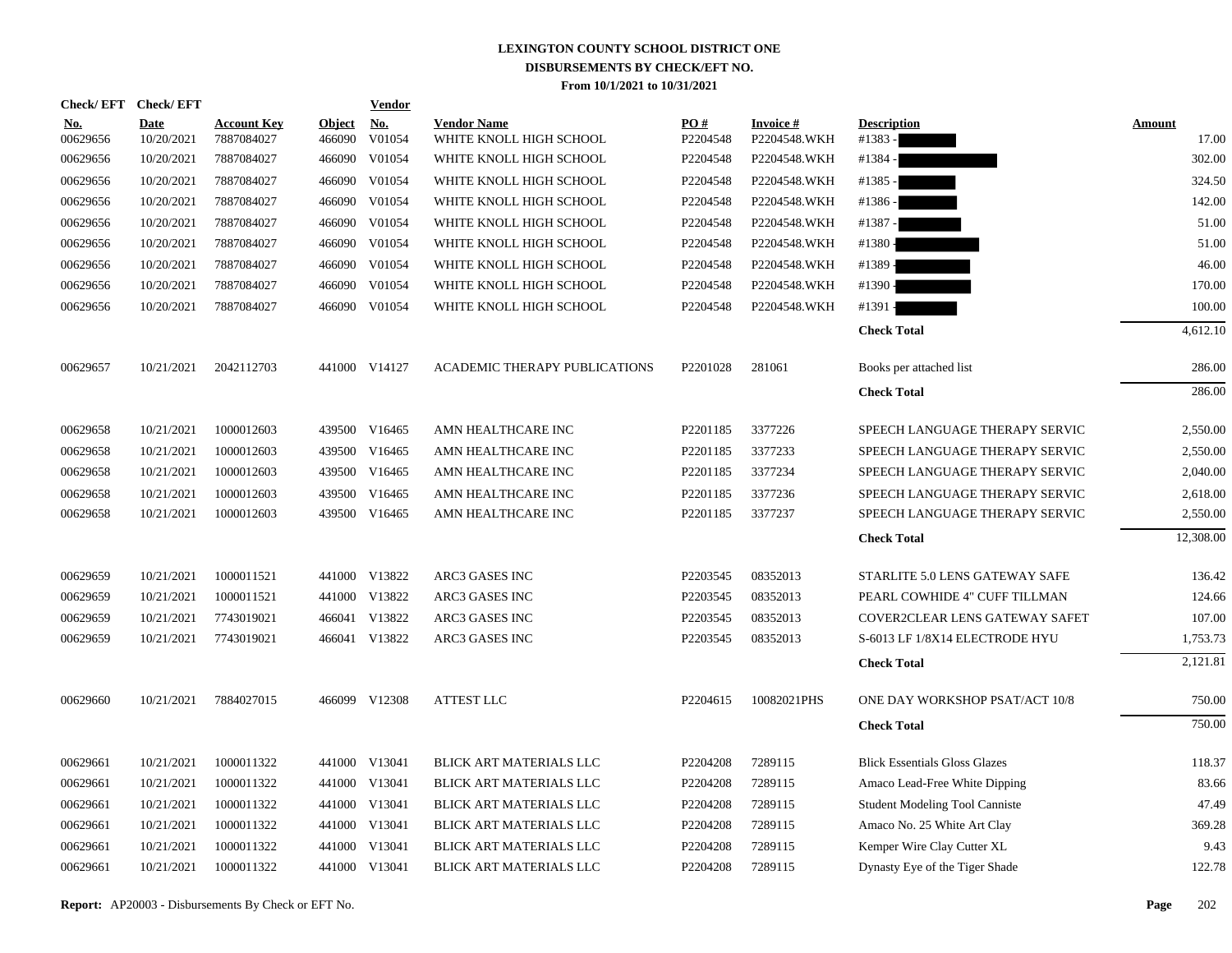|                        | Check/EFT Check/EFT       |                                  |                         | <b>Vendor</b> |                                               |                 |                            |                                |                         |
|------------------------|---------------------------|----------------------------------|-------------------------|---------------|-----------------------------------------------|-----------------|----------------------------|--------------------------------|-------------------------|
| <u>No.</u><br>00629661 | <b>Date</b><br>10/21/2021 | <b>Account Key</b><br>1000011322 | <b>Object</b><br>441000 | No.<br>V13041 | <b>Vendor Name</b><br>BLICK ART MATERIALS LLC | PO#<br>P2204208 | <b>Invoice#</b><br>7289115 | <b>Description</b><br>Shipping | <b>Amount</b><br>265.00 |
|                        |                           |                                  |                         |               |                                               |                 |                            | <b>Check Total</b>             | 1,016.01                |
| 00629662               | 10/21/2021                | 1000025422                       |                         | 432100 V01119 | <b>BLUE GRANITE WATER COMPANY</b>             |                 | 4276900000.10.21           | Water                          | 5,355.35                |
|                        |                           |                                  |                         |               |                                               |                 |                            | <b>Check Total</b>             | 5,355.35                |
| 00629663               | 10/21/2021                | 1000011322                       |                         | 443000 V00884 | <b>BOOKSOURCE</b>                             | P2203931        | 953097                     | See attached library book orde | 5,626.35                |
|                        |                           |                                  |                         |               |                                               |                 |                            | <b>Check Total</b>             | 5,626.35                |
| 00629664               | 10/21/2021                | 7802072020                       |                         | 466041 V13255 | <b>BSN SPORTS</b>                             | P2204114        | 914224168                  | Wilson GST TDY W/Laid -in Stri | 170.10                  |
| 00629664               | 10/21/2021                | 7802072020                       |                         | 466041 V13255 | <b>BSN SPORTS</b>                             | P2204114        | 914224168                  | shipping/Freight               | 9.12                    |
|                        |                           |                                  |                         |               |                                               |                 |                            | <b>Check Total</b>             | 179.22                  |
| 00629665               | 10/21/2021                | 7846027041                       |                         | 466041 V00018 | CEDAR TERRACE PAPER CO                        | P2200795        | 92204                      | 16 ounce Styrofoam cup         | 82.22                   |
| 00629665               | 10/21/2021                | 7846027041                       | 466041                  | V00018        | CEDAR TERRACE PAPER CO                        | P2200795        | 92204                      | 6 inch dessert plates          | 49.43                   |
| 00629665               | 10/21/2021                | 7846027041                       | 466041                  | V00018        | CEDAR TERRACE PAPER CO                        | P2200795        | 92204                      | White plastic Forks            | 114.08                  |
|                        |                           |                                  |                         |               |                                               |                 |                            | <b>Check Total</b>             | 245.73                  |
| 00629666               | 10/21/2021                | 7999127044                       |                         | 466069 V10247 | <b>CHICK FIL A</b>                            | P2204108        | 894553                     | <b>CFA</b> Sandwichs           | 2,874.79                |
|                        |                           |                                  |                         |               |                                               |                 |                            | <b>Check Total</b>             | 2,874.79                |
| 00629667               | 10/21/2021                | 1000025443                       |                         | 441020 V11900 | DADE PAPER AND BAG LLC DBA IMP                | P2204137        | 9728347                    | TJ0922A TOILET TISSUE JUMBO RO | 395.26                  |
| 00629667               | 10/21/2021                | 1000025431                       |                         | 441020 V11900 | DADE PAPER AND BAG LLC DBA IMP                | P2204278        | 9748887                    | TM1616S 2 PLY TOILET TISSUE    | 551.48                  |
| 00629667               | 10/21/2021                | 1000025447                       | 441020                  | V11900        | DADE PAPER AND BAG LLC DBA IMP                | P2204301        | 9748888                    | TM1616S TOILET TISSUE 2 PLY    | 165.45                  |
| 00629667               | 10/21/2021                | 1000025447                       |                         | 441020 V11900 | DADE PAPER AND BAG LLC DBA IMP                | P2204301        | 9748888                    | TJ0922A TOILET TISSUE JUMBO RO | 158.10                  |
| 00629667               | 10/21/2021                | 1000025430                       |                         | 441020 V11900 | DADE PAPER AND BAG LLC DBA IMP                | P2204352        | 9748890                    | TM1616S TOILET TISSUE 2 PLY    | 330.89                  |
| 00629667               | 10/21/2021                | 1000025430                       |                         | 441020 V11900 | DADE PAPER AND BAG LLC DBA IMP                | P2204352        | 9748890                    | TJ0922A TOILET TISSUE JUMBO RO | 296.44                  |
|                        |                           |                                  |                         |               |                                               |                 |                            | <b>Check Total</b>             | 1,897.62                |
| 00629668               | 10/21/2021                | 7811027044                       |                         | 466064 V00322 | <b>DECA</b>                                   | P2204609        | 102571                     | Invoice 102571                 | 32.00                   |
|                        |                           |                                  |                         |               |                                               |                 |                            | <b>Check Total</b>             | 32.00                   |
| 00629669               | 10/21/2021                | 7811027044                       |                         | 466064 V00322 | <b>DECA</b>                                   | P2204609        | 102815                     | Invoice 102815                 | 16.00                   |
|                        |                           |                                  |                         |               |                                               |                 |                            | <b>Check Total</b>             | 16.00                   |
| 00629670               | 10/21/2021                | 1000011145                       |                         | 441000 V15897 | FIRST COMMUNITY BANK                          | P2204586        | DES.1360.10.10             | Amazon                         | 74.83                   |
|                        |                           |                                  |                         |               |                                               |                 |                            |                                |                         |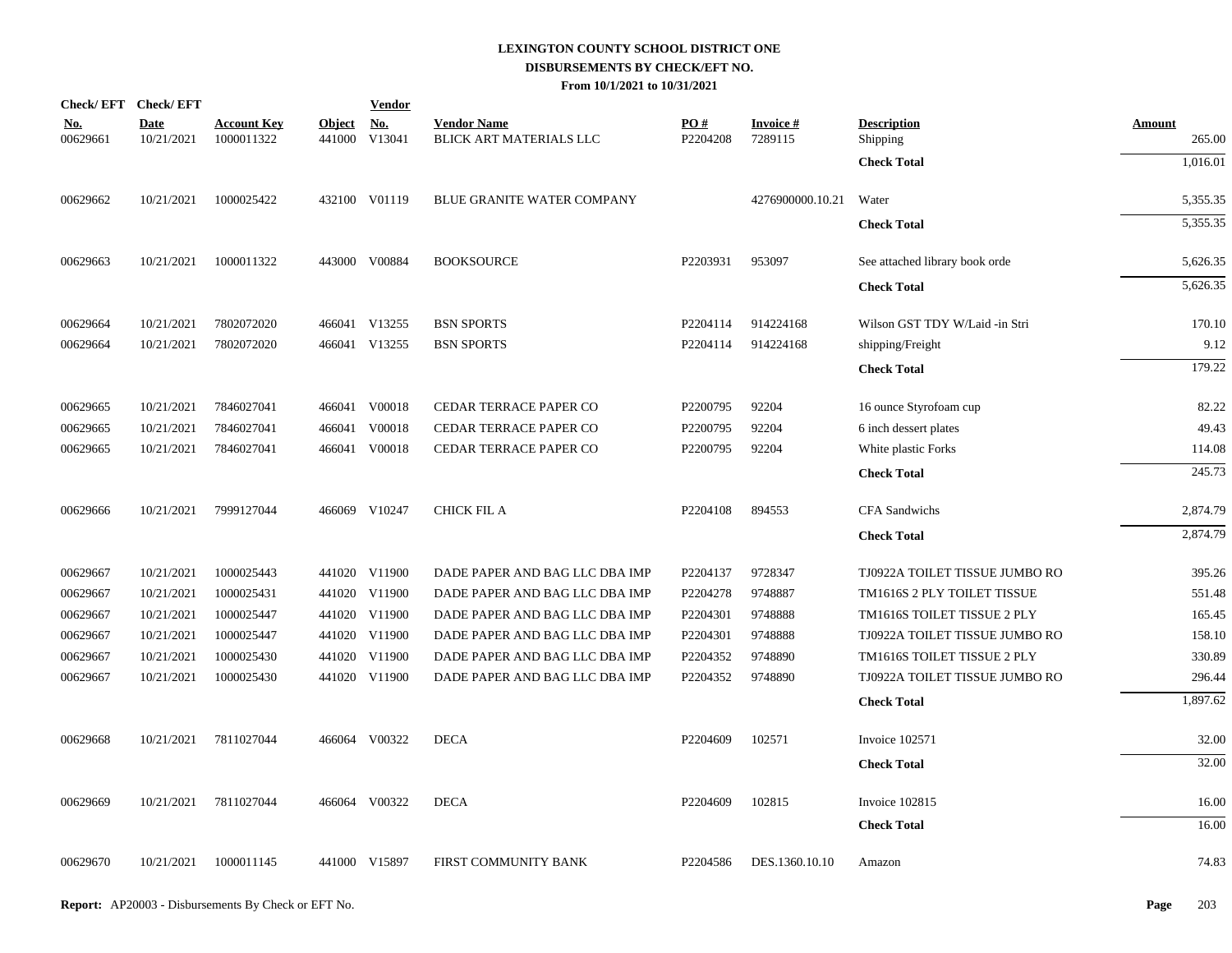| Check/EFT Check/EFT    |                           |                                  |                         | <b>Vendor</b>        |                                            |                      |                                   |                               |                        |
|------------------------|---------------------------|----------------------------------|-------------------------|----------------------|--------------------------------------------|----------------------|-----------------------------------|-------------------------------|------------------------|
| <u>No.</u><br>00629670 | <b>Date</b><br>10/21/2021 | <b>Account Key</b><br>1000011245 | <b>Object</b><br>441000 | <u>No.</u><br>V15897 | <b>Vendor Name</b><br>FIRST COMMUNITY BANK | PQ#<br>P2204586      | <b>Invoice#</b><br>DES.1360.10.10 | <b>Description</b><br>Walmart | <b>Amount</b><br>20.91 |
| 00629670               | 10/21/2021                | 1000011245                       |                         | 441000 V15897        | FIRST COMMUNITY BANK                       | P2204586             | DES.1360.10.10                    | <b>Educational Wonderland</b> | 131.73                 |
| 00629670               | 10/21/2021                | 1000021245                       |                         | 441000 V15897        | FIRST COMMUNITY BANK                       | P2204586             | DES.1360.10.10                    | Magazine discount Center      | $-39.06$               |
| 00629670               | 10/21/2021                | 1000021345                       |                         | 441000 V15897        | FIRST COMMUNITY BANK                       | P2204586             | DES.1360.10.10                    | Heartsmart.com                | 134.37                 |
| 00629670               | 10/21/2021                | 1000023345                       |                         | 441000 V15897        | FIRST COMMUNITY BANK                       | P2204586             | DES.1360.10.10                    | Amazon                        | 40.70                  |
| 00629670               | 10/21/2021                | 1000025445                       |                         | 441000 V15897        | FIRST COMMUNITY BANK                       | P2204586             | DES.1360.10.10                    | Pitt Stop                     | 72.80                  |
| 00629670               | 10/21/2021                | 1000025445                       |                         | 441000 V15897        | FIRST COMMUNITY BANK                       | P2204586             | DES.1360.10.10                    | <b>RBT</b> Shell              | $-1.47$                |
| 00629670               | 10/21/2021                | 7743019045                       |                         | 466041 V15897        | FIRST COMMUNITY BANK                       | P2204586             | DES.1360.10.10                    | Pearson                       | 105.13                 |
| 00629670               | 10/21/2021                | 7841827045                       |                         | 466041 V15897        | FIRST COMMUNITY BANK                       | P2204586             | DES.1360.10.10                    | Amazon                        | 200.44                 |
| 00629670               | 10/21/2021                | 7846027045                       |                         | 466041 V15897        | FIRST COMMUNITY BANK                       | P2204586             | DES.1360.10.10                    | <b>Wingard's Nursery</b>      | 70.53                  |
| 00629670               | 10/21/2021                | 7863027045                       |                         | 466041 V15897        | FIRST COMMUNITY BANK                       | P2204586             | DES.1360.10.10                    | Hobby Lobby                   | 83.57                  |
| 00629670               | 10/21/2021                | 7863027045                       | 466069                  | V15897               | FIRST COMMUNITY BANK                       | P2204586             | DES.1360.10.10                    | Marco's Pizza                 | 106.89                 |
| 00629670               | 10/21/2021                | 1000011228                       |                         | 441000 V15897        | FIRST COMMUNITY BANK                       | P2204608             | MES.1337.10.10                    | Amazon                        | 77.48                  |
| 00629670               | 10/21/2021                | 1000011328                       |                         | 441030 V15897        | FIRST COMMUNITY BANK                       | P2204608             | MES.1337.10.10                    | Teachers Pay Teachers         | 5.50                   |
| 00629670               | 10/21/2021                | 1000011328                       |                         | 441030 V15897        | FIRST COMMUNITY BANK                       | P2204608             | MES.1337.10.10                    | <b>Teachers Pay Teachers</b>  | 4.07                   |
| 00629670               | 10/21/2021                | 1000011328                       |                         | 441030 V15897        | FIRST COMMUNITY BANK                       | P2204608             | MES.1337.10.10                    | LaPetite Fabrique-Paypal      | 175.52                 |
| 00629670               | 10/21/2021                | 1000011328                       |                         | 441030 V15897        | FIRST COMMUNITY BANK                       | P2204608             | MES.1337.10.10                    | LaPetite Fabrique             | 46.21                  |
| 00629670               | 10/21/2021                | 1000021228                       |                         | 441000 V15897        | FIRST COMMUNITY BANK                       | P2204608             | MES.1337.10.10                    | Amazon                        | 64.18                  |
| 00629670               | 10/21/2021                | 1000021228                       | 441000                  | V15897               | FIRST COMMUNITY BANK                       | P2204608             | MES.1337.10.10                    | Office Depot                  | 23.53                  |
| 00629670               | 10/21/2021                | 1000021228                       |                         | 441000 V15897        | FIRST COMMUNITY BANK                       | P2204608             | MES.1337.10.10                    | Dollar Tree                   | 131.50                 |
| 00629670               | 10/21/2021                | 1000025428                       | 441000                  | V15897               | FIRST COMMUNITY BANK                       | P2204608             | MES.1337.10.10                    | Lowes                         | 37.79                  |
| 00629670               | 10/21/2021                | 1000025428                       |                         | 441000 V15897        | FIRST COMMUNITY BANK                       | P2204608             | MES.1337.10.10                    | Lowes                         | 18.39                  |
| 00629670               | 10/21/2021                | 1000025428                       |                         | 441000 V15897        | FIRST COMMUNITY BANK                       | P2204608             | MES.1337.10.10                    | Mobil                         | 27.32                  |
| 00629670               | 10/21/2021                | 7740019028                       |                         | 466041 V15897        | FIRST COMMUNITY BANK                       | P2204608             | MES.1337.10.10                    | Amazon                        | 13.69                  |
| 00629670               | 10/21/2021                | 7743019028                       |                         | 466041 V15897        | FIRST COMMUNITY BANK                       | P2204608             | MES.1337.10.10                    | Computer Design Consult       | 720.92                 |
| 00629670               | 10/21/2021                | 7743019028                       |                         | 466041 V15897        | FIRST COMMUNITY BANK                       | P2204608             | MES.1337.10.10                    | <b>Raymond Geddes</b>         | 127.44                 |
| 00629670               | 10/21/2021                | 7743019028                       |                         | 466041 V15897        | FIRST COMMUNITY BANK                       | P2204608             | MES.1337.10.10                    | Oriental Trading              | 104.77                 |
| 00629670               | 10/21/2021                | 7745027028                       |                         | 466041 V15897        | FIRST COMMUNITY BANK                       | P2204608             | MES.1337.10.10                    | Amazon                        | 155.12                 |
| 00629670               | 10/21/2021                | 7745027028                       |                         | 466041 V15897        | FIRST COMMUNITY BANK                       | P2204608             | MES.1337.10.10                    | Amazon                        | 156.19                 |
| 00629670               | 10/21/2021                | 7793027028                       |                         | 466041 V15897        | FIRST COMMUNITY BANK                       | P2204608             | MES.1337.10.10                    | Tropy and Awards              | 9.10                   |
| 00629670               | 10/21/2021                | 7841827028                       |                         | 466041 V15897        | FIRST COMMUNITY BANK                       | P <sub>2204608</sub> | MES.1337.10.10                    | Amazon                        | 77.99                  |
| 00629670               | 10/21/2021                | 7863027028                       |                         | 466041 V15897        | FIRST COMMUNITY BANK                       | P2204608             | MES.1337.10.10                    | Trophy and Awards             | 58.32                  |
| 00629670               | 10/21/2021                | 7863027028                       |                         | 466041 V15897        | FIRST COMMUNITY BANK                       | P2204608             | MES.1337.10.10                    | Office Depot                  | 66.99                  |
| 00629670               | 10/21/2021                | 7863027028                       |                         | 466041 V15897        | FIRST COMMUNITY BANK                       | P2204608             | MES.1337.10.10                    | Dollar Tree                   | 166.71                 |
| 00629670               | 10/21/2021                | 7863027028                       |                         | 466099 V15897        | FIRST COMMUNITY BANK                       | P2204608             | MES.1337.10.10                    | Publix                        | 37.40                  |
| 00629670               | 10/21/2021                | 7863027028                       |                         | 466099 V15897        | FIRST COMMUNITY BANK                       | P2204608             | MES.1337.10.10                    | Kelly & Co Florist            | 87.00                  |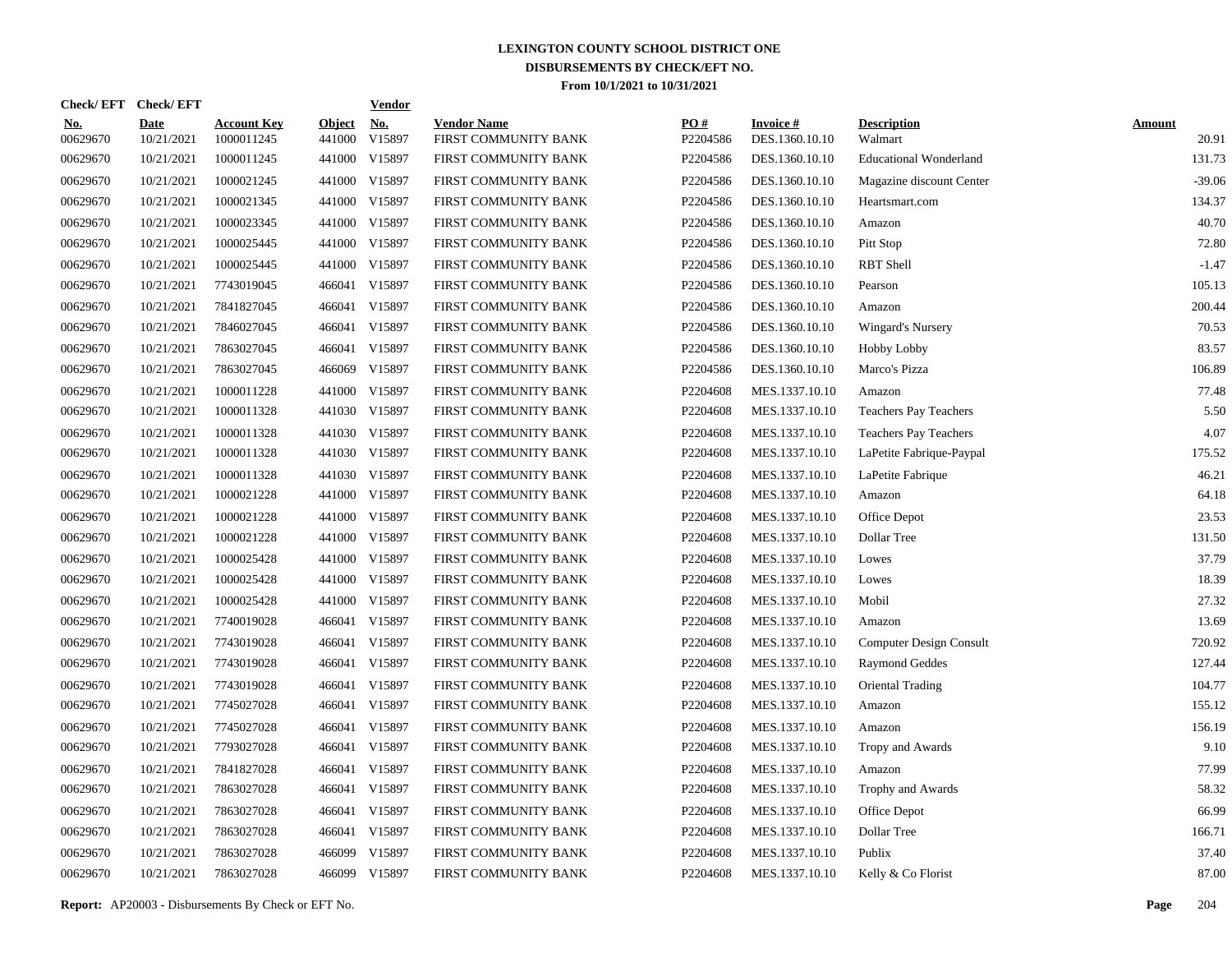| Check/EFT Check/EFT    |                           |                                  |                         | <b>Vendor</b> |                                            |                 |                                   |                                |                        |
|------------------------|---------------------------|----------------------------------|-------------------------|---------------|--------------------------------------------|-----------------|-----------------------------------|--------------------------------|------------------------|
| <u>No.</u><br>00629670 | <b>Date</b><br>10/21/2021 | <b>Account Key</b><br>7866027028 | <b>Object</b><br>466041 | No.<br>V15897 | <b>Vendor Name</b><br>FIRST COMMUNITY BANK | PO#<br>P2204608 | <b>Invoice#</b><br>MES.1337.10.10 | <b>Description</b><br>Amazon   | <b>Amount</b><br>12.99 |
| 00629670               | 10/21/2021                | 7866027028                       | 466041                  | V15897        | FIRST COMMUNITY BANK                       | P2204608        | MES.1337.10.10                    | Social Thinking                | 179.27                 |
| 00629670               | 10/21/2021                | 7866027028                       | 466041                  | V15897        | FIRST COMMUNITY BANK                       | P2204608        | MES.1337.10.10                    | Lowes                          | 901.87                 |
| 00629670               | 10/21/2021                | 7866027028                       | 466041                  | V15897        | FIRST COMMUNITY BANK                       | P2204608        | MES.1337.10.10                    | Booksource                     | 495.43                 |
| 00629670               | 10/21/2021                | 7866027028                       | 466041                  | V15897        | FIRST COMMUNITY BANK                       | P2204608        | MES.1337.10.10                    | Amazon                         | 423.60                 |
| 00629670               | 10/21/2021                | 7866027028                       |                         | 466045 V15897 | FIRST COMMUNITY BANK                       | P2204608        | MES.1337.10.10                    | Pear Deck                      | 149.99                 |
| 00629670               | 10/21/2021                | 7866027028                       |                         | 466099 V15897 | FIRST COMMUNITY BANK                       | P2204608        | MES.1337.10.10                    | Zones of Regulation            | 190.00                 |
| 00629670               | 10/21/2021                | 7881027028                       | 466041                  | V15897        | FIRST COMMUNITY BANK                       | P2204608        | MES.1337.10.10                    | Target                         | 38.39                  |
| 00629670               | 10/21/2021                | 7881027028                       | 466041                  | V15897        | FIRST COMMUNITY BANK                       | P2204608        | MES.1337.10.10                    | The Nifty Gifty                | 41.73                  |
| 00629670               | 10/21/2021                | 7885027028                       | 466041                  | V15897        | FIRST COMMUNITY BANK                       | P2204608        | MES.1337.10.10                    | Amazon                         | 17.10                  |
| 00629670               | 10/21/2021                | 7885027028                       | 466041                  | V15897        | FIRST COMMUNITY BANK                       | P2204608        | MES.1337.10.10                    | Amazon                         | 21.61                  |
| 00629670               | 10/21/2021                | 7993027028                       |                         | 466041 V15897 | FIRST COMMUNITY BANK                       | P2204608        | MES.1337.10.10                    | Trophy & Awards                | 107.01                 |
| 00629670               | 10/21/2021                | 1000025424                       | 441000                  | V15897        | FIRST COMMUNITY BANK                       | P2204616        | RBE.4595.10.21                    | Northern Equipment             | 51.30                  |
| 00629670               | 10/21/2021                | 7702027024                       |                         | 466099 V15897 | FIRST COMMUNITY BANK                       | P2204616        | RBE.4595.10.21                    | Amazon.com                     | 21.38                  |
| 00629670               | 10/21/2021                | 7745027024                       | 466041                  | V15897        | FIRST COMMUNITY BANK                       | P2204616        | RBE.4595.10.21                    | Amazon.com                     | 59.85                  |
| 00629670               | 10/21/2021                | 7793027024                       |                         | 466041 V15897 | FIRST COMMUNITY BANK                       | P2204616        | RBE.4595.10.21                    | Jones School Supply            | 314.41                 |
| 00629670               | 10/21/2021                | 7793027024                       | 466041                  | V15897        | FIRST COMMUNITY BANK                       | P2204616        | RBE.4595.10.21                    | <b>AED</b> Super store         | 249.31                 |
| 00629670               | 10/21/2021                | 7846027024                       |                         | 466041 V15897 | FIRST COMMUNITY BANK                       | P2204616        | RBE.4595.10.21                    | Collective Goods               | 32.00                  |
| 00629670               | 10/21/2021                | 7846027024                       | 466099                  | V15897        | FIRST COMMUNITY BANK                       | P2204616        | RBE.4595.10.21                    | The Master Teacher             | 482.89                 |
| 00629670               | 10/21/2021                | 7881027024                       |                         | 466041 V15897 | FIRST COMMUNITY BANK                       | P2204616        | RBE.4595.10.21                    | Wrap Paper                     | 63.00                  |
| 00629670               | 10/21/2021                | 8175239024                       | 441000                  | V15897        | FIRST COMMUNITY BANK                       | P2204616        | RBE.4595.10.21                    | <b>Dollar General</b>          | 71.56                  |
| 00629670               | 10/21/2021                | 8175239024                       |                         | 441000 V15897 | FIRST COMMUNITY BANK                       | P2204616        | RBE.4595.10.21                    | <b>Dollar General</b>          | 111.01                 |
|                        |                           |                                  |                         |               |                                            |                 |                                   | <b>Check Total</b>             | 7,430.20               |
| 00629671               | 10/21/2021                | 7744019013                       |                         | 466041 V12464 | FISHER SCIENTIFIC COMPANY LLC              | P2104583        | 2226545                           | Carolina Live Tetraselmis      | 17.63                  |
|                        |                           |                                  |                         |               |                                            |                 |                                   | <b>Check Total</b>             | 17.63                  |
| 00629672               | 10/21/2021                | 1000011415                       |                         | 441000 V00549 | FORMS AND SUPPLY INC (FSI)                 | P2202171        | 5872532-1                         | MASTERVISION MAYA DRY ERASE BO | 236.21                 |
| 00629672               | 10/21/2021                | 1000011521                       | 441000                  | V00549        | FORMS AND SUPPLY INC (FSI)                 | P2203222        | 5900260-1                         | SCOTCH C38 TAPE DISPENSER      | 6.96                   |
| 00629672               | 10/21/2021                | 2022022303                       | 441000                  | V00549        | FORMS AND SUPPLY INC (FSI)                 | P2203361        | 5903778-2                         | Victor 1208-2 12 Digit Compact | 45.71                  |
| 00629672               | 10/21/2021                | 1000021107                       |                         | 441000 V00549 | FORMS AND SUPPLY INC (FSI)                 | P2203420        | 5904491-1                         | SCOTCH C38 DESK TAPE DISPENSER | 3.48                   |
| 00629672               | 10/21/2021                | 1000021107                       | 441000                  | V00549        | FORMS AND SUPPLY INC (FSI)                 | P2203600        | 5910195-0                         | SCOTCH C38 DESK TAPE DISPENSER | 3.48                   |
| 00629672               | 10/21/2021                | 1000011339                       | 441000                  | V00549        | FORMS AND SUPPLY INC (FSI)                 | P2203648        | 5912301-1                         | Refillable pencil 0.7          | 1.84                   |
| 00629672               | 10/21/2021                | 1000011415                       | 441000                  | V00549        | FORMS AND SUPPLY INC (FSI)                 | P2204035        | 5920540-1                         | MasterVision Maya Dry Erase Bo | 94.88                  |
| 00629672               | 10/21/2021                | 1000011513                       | 441000                  | V00549        | FORMS AND SUPPLY INC (FSI)                 | P2204158        | 5922973-1                         | Bostitch Ergonomic Desktop Sta | 4.56                   |
| 00629672               | 10/21/2021                | 1000011427                       |                         | 441000 V00549 | FORMS AND SUPPLY INC (FSI)                 | P2204257        | 5926080-0                         | Westcott High Performance Tita | 103.51                 |
|                        |                           |                                  |                         |               |                                            |                 |                                   |                                |                        |

**Report:** AP20003 - Disbursements By Check or EFT No. **Page** 205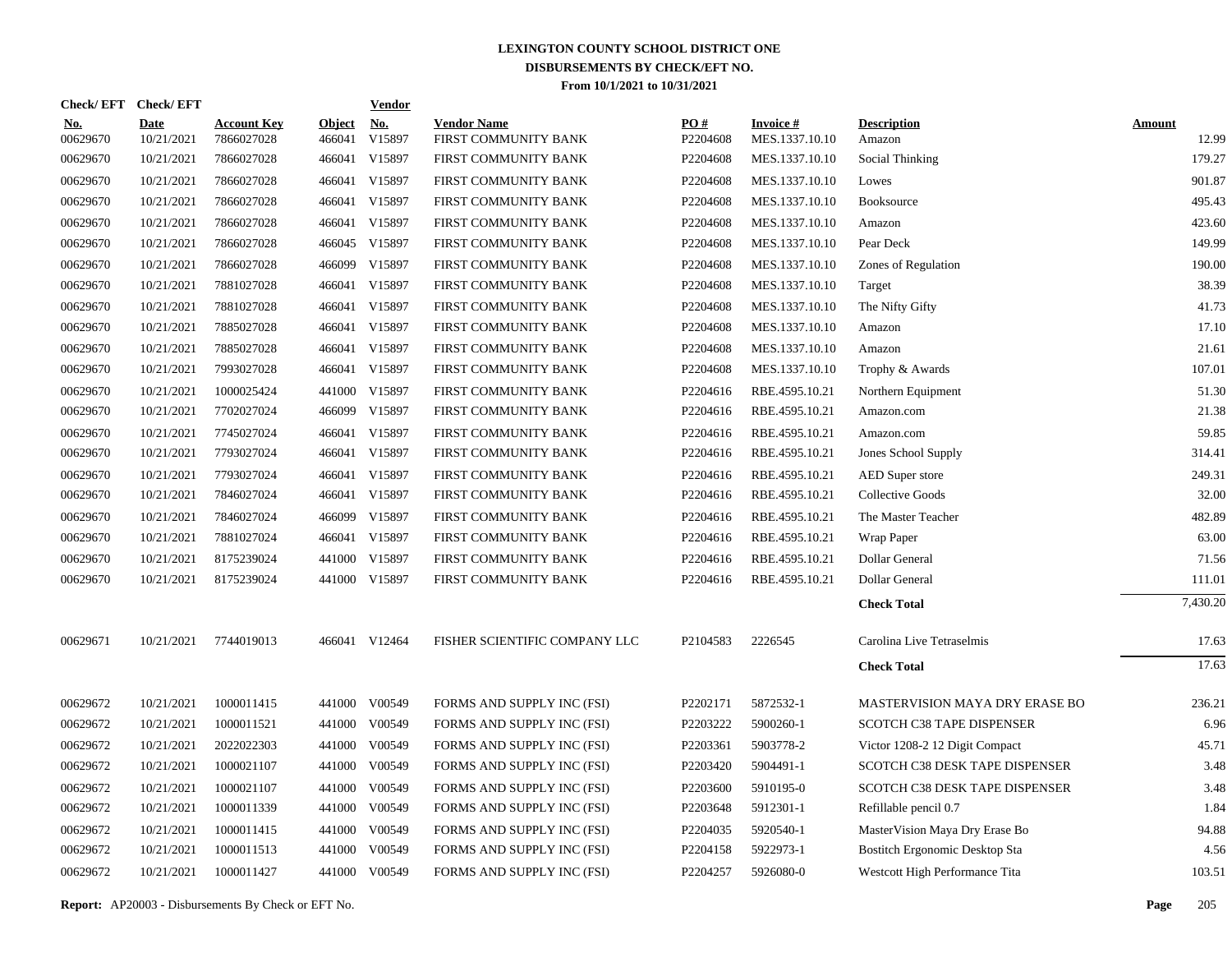| Check/EFT Check/EFT    |                           |                                  |                         | <b>Vendor</b>        |                                                  |                 |                              |                                                      |                        |
|------------------------|---------------------------|----------------------------------|-------------------------|----------------------|--------------------------------------------------|-----------------|------------------------------|------------------------------------------------------|------------------------|
| <u>No.</u><br>00629672 | <b>Date</b><br>10/21/2021 | <b>Account Key</b><br>1000011427 | <b>Object</b><br>441000 | <u>No.</u><br>V00549 | <b>Vendor Name</b><br>FORMS AND SUPPLY INC (FSI) | PQ#<br>P2204257 | <b>Invoice#</b><br>5926080-0 | <b>Description</b><br>Crayola Multicultural Washable | <b>Amount</b><br>51.15 |
| 00629672               | 10/21/2021                | 1000011427                       | 441000                  | V00549               | FORMS AND SUPPLY INC (FSI)                       | P2204257        | 5926080-1                    | Crayola Multicultural Color Pe                       | 16.69                  |
| 00629672               | 10/21/2021                | 1000011337                       | 441000                  | V00549               | FORMS AND SUPPLY INC (FSI)                       | P2204241        | 5926105-0                    | Resealable Clasp Envelopes                           | 279.27                 |
| 00629672               | 10/21/2021                | 1000011337                       | 441000                  | V00549               | FORMS AND SUPPLY INC (FSI)                       | P2204241        | 5926105-0                    | Neenah Paper White                                   | 57.14                  |
| 00629672               | 10/21/2021                | 1000011427                       | 441000                  | V00549               | FORMS AND SUPPLY INC (FSI)                       | P2204265        | 5926184-0                    | <b>BIC Brite Liner Retractable</b>                   | 4.32                   |
| 00629672               | 10/21/2021                | 1000011427                       | 441000                  | V00549               | FORMS AND SUPPLY INC (FSI)                       | P2204265        | 5926184-0                    | <b>BIC Brite Liner Highlighters</b>                  | 2.53                   |
| 00629672               | 10/21/2021                | 1000011427                       | 441000                  | V00549               | FORMS AND SUPPLY INC (FSI)                       | P2204265        | 5926184-0                    | Sharpie Fine Point Permanent M                       | 11.97                  |
| 00629672               | 10/21/2021                | 1000011427                       | 441000                  | V00549               | FORMS AND SUPPLY INC (FSI)                       | P2204265        | 5926184-0                    | Pendaflex 13 Tab Cut Letter Ex                       | 12.36                  |
| 00629672               | 10/21/2021                | 1000011427                       | 441000                  | V00549               | FORMS AND SUPPLY INC (FSI)                       | P2204265        | 5926184-0                    | Smartchoice 13 Tab Cut Letter                        | 4.22                   |
| 00629672               | 10/21/2021                | 1000011427                       | 441000                  | V00549               | FORMS AND SUPPLY INC (FSI)                       | P2204265        | 5926184-0                    | TOPS Letr Trim Perforation Jr                        | 6.18                   |
| 00629672               | 10/21/2021                | 1000011427                       | 441000                  | V00549               | FORMS AND SUPPLY INC (FSI)                       | P2204265        | 5926184-0                    | TOPS Prism Plus Legal Pads Jr                        | 10.14                  |
| 00629672               | 10/21/2021                | 1000011427                       | 441000                  | V00549               | FORMS AND SUPPLY INC (FSI)                       | P2204265        | 5926184-0                    | Business Source 13 Tab Cut Let                       | 9.04                   |
| 00629672               | 10/21/2021                | 1000011427                       | 441000                  | V00549               | FORMS AND SUPPLY INC (FSI)                       | P2204265        | 5926184-0                    | Business Source Ruled White In                       | 1.54                   |
| 00629672               | 10/21/2021                | 1000011427                       | 441000                  | V00549               | FORMS AND SUPPLY INC (FSI)                       | P2204265        | 5926184-0                    | Business Source Ruled White In                       | 1.00                   |
| 00629672               | 10/21/2021                | 1000011427                       | 441000                  | V00549               | FORMS AND SUPPLY INC (FSI)                       | P2204265        | 5926184-0                    | Business Source 3 Plain Pastel                       | 10.45                  |
| 00629672               | 10/21/2021                | 1000011427                       | 441000                  | V00549               | FORMS AND SUPPLY INC (FSI)                       | P2204265        | 5926184-0                    | <b>EXPO LowOdor Dryerase Markers</b>                 | 22.43                  |
| 00629672               | 10/21/2021                | 1000011427                       | 441000                  | V00549               | FORMS AND SUPPLY INC (FSI)                       | P2204265        | 5926184-0                    | Pendaflex Double Stuff 13 Tab                        | 22.04                  |
| 00629672               | 10/21/2021                | 1000011427                       | 441000                  | V00549               | FORMS AND SUPPLY INC (FSI)                       | P2204265        | 5926184-0                    | BIC Gelocity Stic Gel Pens Fin                       | 5.56                   |
| 00629672               | 10/21/2021                | 1000011427                       | 441000                  | V00549               | FORMS AND SUPPLY INC (FSI)                       | P2204265        | 5926184-0                    | Integra SideApply Correction T                       | 3.85                   |
| 00629672               | 10/21/2021                | 1000011427                       | 441000                  | V00549               | FORMS AND SUPPLY INC (FSI)                       | P2204265        | 5926184-0                    | Business Source 12 Invisible T                       | 4.43                   |
| 00629672               | 10/21/2021                | 1000011427                       | 441000                  | V00549               | FORMS AND SUPPLY INC (FSI)                       | P2204265        | 5926184-0                    | Bostitch Impulse 25 Electric S                       | 25.73                  |
| 00629672               | 10/21/2021                | 1000011427                       | 441000                  | V00549               | FORMS AND SUPPLY INC (FSI)                       | P2204265        | 5926184-0                    | Swingline SF 4 Premium Staples                       | 7.81                   |
| 00629672               | 10/21/2021                | 1000011427                       | 441000                  | V00549               | FORMS AND SUPPLY INC (FSI)                       | P2204265        | 5926184-0                    | Expo Low Odor Markers Chisel                         | 43.12                  |
| 00629672               | 10/21/2021                | 1000011427                       | 441000                  | V00549               | FORMS AND SUPPLY INC (FSI)                       | P2204265        | 5926184-0                    | Expo LowOdor Dryerase 8Color M                       | 55.21                  |
| 00629672               | 10/21/2021                | 1000011427                       | 441000                  | V00549               | FORMS AND SUPPLY INC (FSI)                       | P2204265        | 5926184-0                    | Crayola Broadline Classpack Ma                       | 78.97                  |
| 00629672               | 10/21/2021                | 1000011427                       | 441000                  | V00549               | FORMS AND SUPPLY INC (FSI)                       | P2204265        | 5926184-0                    | Crayola 240 Count Colored Penc                       | 42.80                  |
| 00629672               | 10/21/2021                | 1000011427                       | 441000                  | V00549               | FORMS AND SUPPLY INC (FSI)                       | P2204265        | 5926184-0                    | Bostitch B8 Xtreme Duty Plier                        | 43.96                  |
| 00629672               | 10/21/2021                | 1000011427                       | 441000                  | V00549               | FORMS AND SUPPLY INC (FSI)                       | P2204265        | 5926184-0                    | Postitreg Popup Notes Cape To                        | 19.50                  |
| 00629672               | 10/21/2021                | 1000011427                       | 441000                  | V00549               | FORMS AND SUPPLY INC (FSI)                       | P2204265        | 5926184-0                    | Postitreg Popup Notes Cape To                        | 37.28                  |
| 00629672               | 10/21/2021                | 1000011427                       | 441000                  | V00549               | FORMS AND SUPPLY INC (FSI)                       | P2204265        | 5926184-0                    | Postitreg Super Sticky Lined P                       | 10.27                  |
| 00629672               | 10/21/2021                | 1000011427                       | 441000                  | V00549               | FORMS AND SUPPLY INC (FSI)                       | P2204265        | 5926184-0                    | Postitreg Super Sticky Lined N                       | 28.98                  |
| 00629672               | 10/21/2021                | 1000011427                       | 441000                  | V00549               | FORMS AND SUPPLY INC (FSI)                       | P2204265        | 5926184-0                    | Smartchoice 15 Tab Cut Letter                        | 23.69                  |
| 00629672               | 10/21/2021                | 1000011427                       | 441000                  | V00549               | FORMS AND SUPPLY INC (FSI)                       | P2204265        | 5926184-0                    | Postitreg Popup Notes Dispense                       | 4.92                   |
| 00629672               | 10/21/2021                | 1000011427                       |                         | 441000 V00549        | FORMS AND SUPPLY INC (FSI)                       | P2204265        | 5926184-0                    | Paper Mate InkJoy Gel Pen 07                         | 11.44                  |
| 00629672               | 10/21/2021                | 1000011427                       | 441000                  | V00549               | FORMS AND SUPPLY INC (FSI)                       | P2204265        | 5926184-0                    | Pentel EnerGel RTX Liquid Gel                        | 2.86                   |
| 00629672               | 10/21/2021                | 1000011427                       |                         | 441000 V00549        | FORMS AND SUPPLY INC (FSI)                       | P2204265        | 5926184-0                    | Pentel EnerGel RTX Liquid Gel                        | 13.11                  |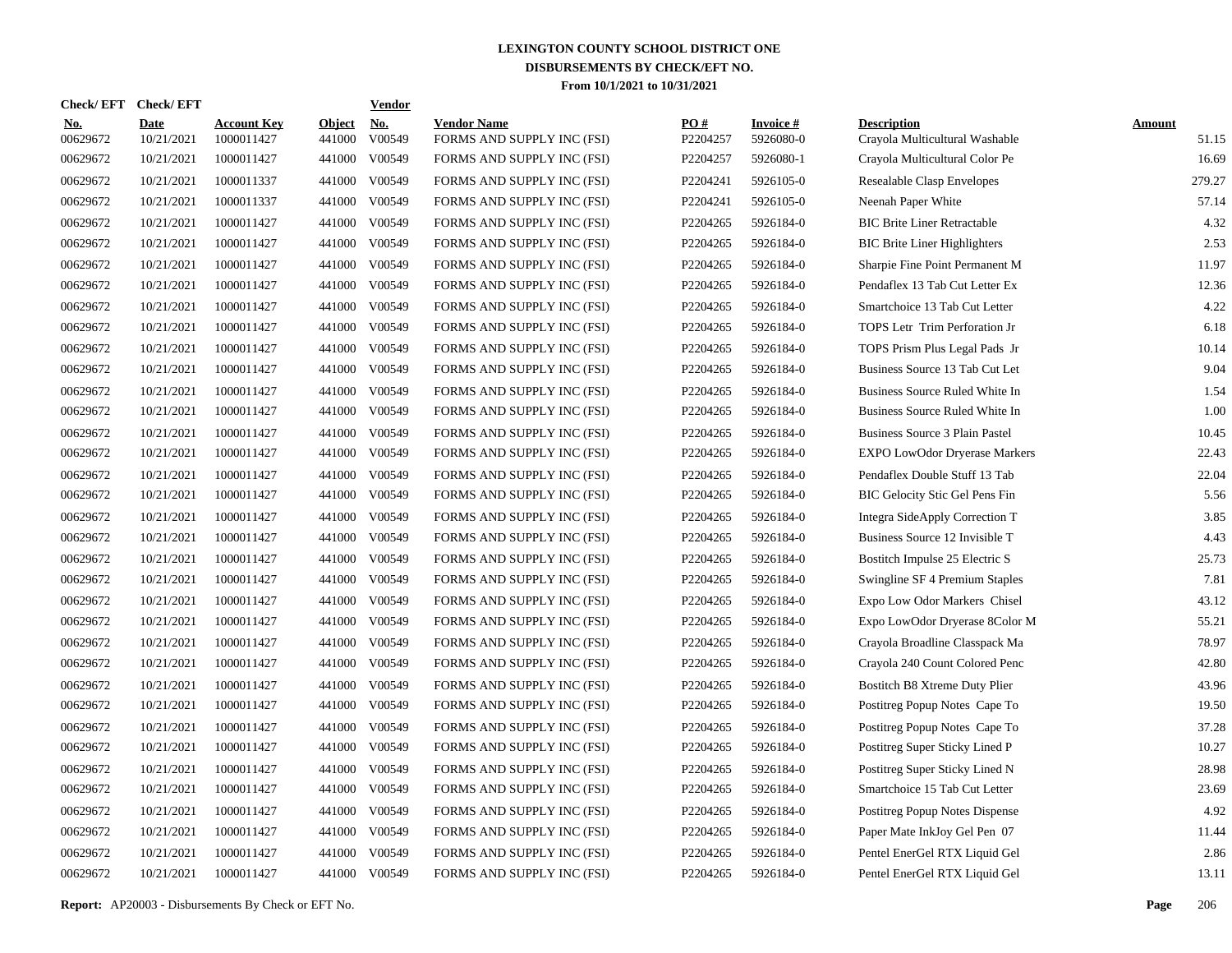|                        | Check/EFT Check/EFT       |                                  |                         | Vendor               |                                                  |                 |                        |                                                     |                 |
|------------------------|---------------------------|----------------------------------|-------------------------|----------------------|--------------------------------------------------|-----------------|------------------------|-----------------------------------------------------|-----------------|
| <b>No.</b><br>00629672 | <b>Date</b><br>10/21/2021 | <b>Account Key</b><br>1000011427 | <b>Object</b><br>441000 | <b>No.</b><br>V00549 | <b>Vendor Name</b><br>FORMS AND SUPPLY INC (FSI) | PO#<br>P2204265 | Invoice #<br>5926184-0 | <b>Description</b><br>Pentel EnerGel RTX Liquid Gel | Amount<br>13.11 |
| 00629672               | 10/21/2021                | 1000026405                       | 441000                  | V00549               | FORMS AND SUPPLY INC (FSI)                       | P2204271        | 5926198-0              | Averyreg Office Essentials Ins                      | 3.96            |
| 00629672               | 10/21/2021                | 1000026405                       | 441000                  | V00549               | FORMS AND SUPPLY INC (FSI)                       | P2204271        | 5926198-0              | Quality Park High Bulk 10x13 K                      | 10.00           |
| 00629672               | 10/21/2021                | 1000026405                       | 441000                  | V00549               | FORMS AND SUPPLY INC (FSI)                       | P2204271        | 5926198-0              | Bankers Box STORFILE File Stor                      | 20.94           |
| 00629672               | 10/21/2021                | 1000011329                       | 441000                  | V00549               | FORMS AND SUPPLY INC (FSI)                       | P2204282        | 5926232-0              | Smartchoice Letritrim Perforat                      | 17.59           |
| 00629672               | 10/21/2021                | 1000011329                       | 441000                  | V00549               | FORMS AND SUPPLY INC (FSI)                       | P2204282        | 5926232-0              | <b>Business Source Standard Book</b>                | 13.29           |
| 00629672               | 10/21/2021                | 1000011329                       | 441000                  | V00549               | FORMS AND SUPPLY INC (FSI)                       | P2204282        | 5926232-0              | MasterVision Maya Dry Erase Bo                      | 28.06           |
| 00629672               | 10/21/2021                | 1000011329                       | 441000                  | V00549               | FORMS AND SUPPLY INC (FSI)                       | P2204282        | 5926232-0              | MasterVision 3leg Display Ease                      | 40.23           |
| 00629672               | 10/21/2021                | 1000011329                       | 441000                  | V00549               | FORMS AND SUPPLY INC (FSI)                       | P2204282        | 5926232-0              | TOPS Leatherette Double stitc                       | 18.55           |
| 00629672               | 10/21/2021                | 7731019013                       | 466041                  | V00549               | FORMS AND SUPPLY INC (FSI)                       | P2204326        | 5927007-0              | Victor 700 Pocket Calculator                        | 47.51           |
| 00629672               | 10/21/2021                | 7731019013                       | 466041                  | V00549               | FORMS AND SUPPLY INC (FSI)                       | P2204326        | 5927007-0              | OIC Hardboard Clipboards 1 Cl                       | 37.88           |
| 00629672               | 10/21/2021                | 1000011427                       | 441000                  | V00549               | FORMS AND SUPPLY INC (FSI)                       | P2204347        | 5927789-0              | <b>Business Source Colored Foldba</b>               | 4.70            |
| 00629672               | 10/21/2021                | 1000011427                       | 441000                  | V00549               | FORMS AND SUPPLY INC (FSI)                       | P2204347        | 5927789-0              | Pacon Laser Printable Multipur                      | 10.14           |
| 00629672               | 10/21/2021                | 1000011427                       | 441000                  | V00549               | FORMS AND SUPPLY INC (FSI)                       | P2204347        | 5927789-0              | TruRay Heavyweight Constructio                      | 1.06            |
| 00629672               | 10/21/2021                | 1000011427                       | 441000                  | V00549               | FORMS AND SUPPLY INC (FSI)                       | P2204347        | 5927789-0              | <b>Business Source Colored Foldba</b>               | 6.11            |
| 00629672               | 10/21/2021                | 1000011427                       | 441000                  | V00549               | FORMS AND SUPPLY INC (FSI)                       | P2204347        | 5927789-0              | <b>Business Source Colored Foldba</b>               | 6.11            |
| 00629672               | 10/21/2021                | 1000011427                       | 441000                  | V00549               | FORMS AND SUPPLY INC (FSI)                       | P2204347        | 5927789-0              | Business Source 13 Tab Cut Let                      | 26.35           |
| 00629672               | 10/21/2021                | 1000011427                       | 441000                  | V00549               | FORMS AND SUPPLY INC (FSI)                       | P2204347        | 5927789-0              | Smartchoice 13 Tab Cut Letter                       | 4.22            |
| 00629672               | 10/21/2021                | 1000011427                       | 441000                  | V00549               | FORMS AND SUPPLY INC (FSI)                       | P2204347        | 5927789-0              | Paper Mate InkJoy Gel Pen 07                        | 11.44           |
| 00629672               | 10/21/2021                | 1000011427                       | 441000                  | V00549               | FORMS AND SUPPLY INC (FSI)                       | P2204347        | 5927789-0              | Sharpie Precision Permanent Ma                      | 6.09            |
| 00629672               | 10/21/2021                | 1000011427                       | 441000                  | V00549               | FORMS AND SUPPLY INC (FSI)                       | P2204347        | 5927789-0              | Postitreg Popup Dispenser Note                      | 4.41            |
| 00629672               | 10/21/2021                | 1000011427                       | 441000                  | V00549               | FORMS AND SUPPLY INC (FSI)                       | P2204347        | 5927789-0              | <b>Business Source Colored Foldba</b>               | 4.70            |
| 00629672               | 10/21/2021                | 1000011427                       | 441000                  | V00549               | FORMS AND SUPPLY INC (FSI)                       | P2204347        | 5927789-0              | OIC Giantsize Nonskid Paper Cl                      | 3.22            |
| 00629672               | 10/21/2021                | 1000011427                       | 441000                  | V00549               | FORMS AND SUPPLY INC (FSI)                       | P2204347        | 5927789-0              | <b>Business Source Premium Repost</b>               | 5.11            |
| 00629672               | 10/21/2021                | 1000025507                       | 441000                  | V00549               | FORMS AND SUPPLY INC (FSI)                       | P2204356        | 5927897-0              | Verbatim 64GB Pinstripe USB Fl                      | 154.08          |
| 00629672               | 10/21/2021                | 1000011335                       | 441000                  | V00549               | FORMS AND SUPPLY INC (FSI)                       | P2204361        | 5927911-0              | Integra Handheld 1hole Pencil                       | 13.93           |
| 00629672               | 10/21/2021                | 1000011346                       | 441000                  | V00549               | FORMS AND SUPPLY INC (FSI)                       | P2204354        | 5928237-0              | Quality Park Redi-Strip Plain                       | 112.39          |
| 00629672               | 10/21/2021                | 1000025204                       | 441000                  | V00549               | FORMS AND SUPPLY INC (FSI)                       | P2204355        | 5928259-0              | <b>Integra Dispensing Correction</b>                | 25.75           |
| 00629672               | 10/21/2021                | 1000025204                       | 441000                  | V00549               | FORMS AND SUPPLY INC (FSI)                       | P2204355        | 5928259-0              | <b>BIC Student's Choice Mechanica</b>               | 11.84           |
| 00629672               | 10/21/2021                | 1000025204                       | 441000                  | V00549               | FORMS AND SUPPLY INC (FSI)                       | P2204355        | 5928259-0              | Pentel EnerGel RTX Liquid Gel                       | 22.86           |
| 00629672               | 10/21/2021                | 1000025204                       | 441000                  | V00549               | FORMS AND SUPPLY INC (FSI)                       | P2204355        | 5928259-0              | File Folder Labels                                  | 93.90           |
| 00629672               | 10/21/2021                | 1000025204                       | 441000                  | V00549               | FORMS AND SUPPLY INC (FSI)                       | P2204355        | 5928259-0              | Post-it Message Flags                               | 13.45           |
| 00629672               | 10/21/2021                | 1000025204                       | 441000                  | V00549               | FORMS AND SUPPLY INC (FSI)                       | P2204355        | 5928259-0              | Post-it Page Markers                                | 26.45           |
| 00629672               | 10/21/2021                | 1000025204                       | 441000                  | V00549               | FORMS AND SUPPLY INC (FSI)                       | P2204355        | 5928259-0              | Post-it Arrow Message Flags                         | 18.87           |
| 00629672               | 10/21/2021                | 1000025204                       |                         | 441000 V00549        | FORMS AND SUPPLY INC (FSI)                       | P2204355        | 5928259-0              | Boise Polaris copy paper                            | 234.12          |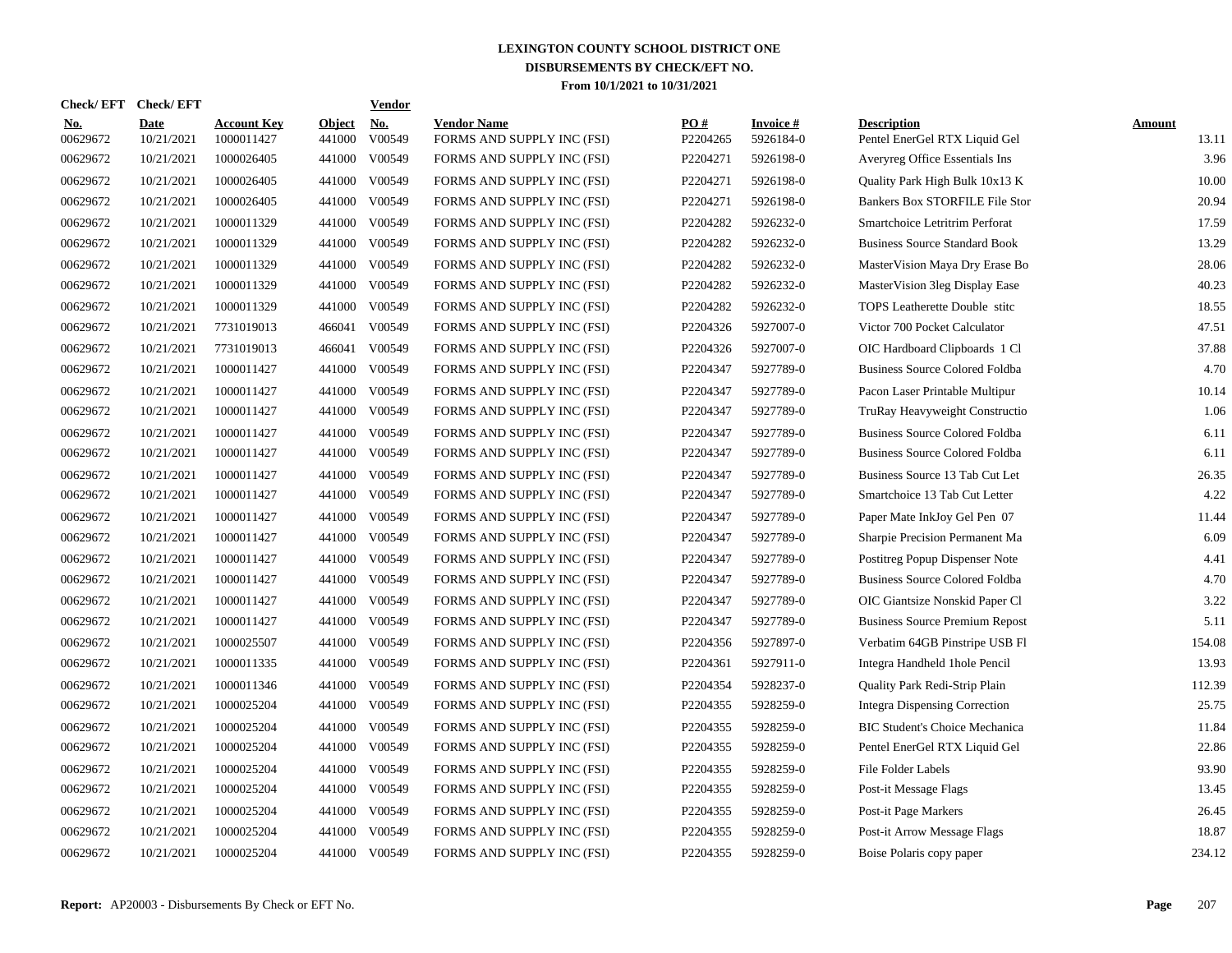| <b>Check/EFT</b> | <b>Check/EFT</b> |                    |               | <b>Vendor</b> |                                       |          |                 |                                   |               |
|------------------|------------------|--------------------|---------------|---------------|---------------------------------------|----------|-----------------|-----------------------------------|---------------|
| <u>No.</u>       | <b>Date</b>      | <b>Account Key</b> | <b>Object</b> | <u>No.</u>    | <b>Vendor Name</b>                    | PO#      | <b>Invoice#</b> | <b>Description</b>                | <u>Amount</u> |
|                  |                  |                    |               |               |                                       |          |                 | <b>Check Total</b>                | 2,559.01      |
| 00629673         | 10/21/2021       | 6000025637         |               | 441000 Exxxxx | Employee                              |          | 10.14.2021      | Supplies Reimb.                   | 44.55         |
|                  |                  |                    |               |               |                                       |          |                 | <b>Check Total</b>                | 44.55         |
| 00629674         | 10/21/2021       | 1000025507         |               | 433200 Exxxxx | Employee                              |          | 09.27.09.29.21  | Various                           | 30.24         |
|                  |                  |                    |               |               |                                       |          |                 | <b>Check Total</b>                | 30.24         |
| 00629675         | 10/21/2021       | 1000025416         |               | 441020 V15598 | <b>GREENVILLE OFFICE SUPPLY CO IN</b> | P2203829 | 916036-1        | CAROLINA MOP 1064 16 OZ RAYON     | 181.04        |
| 00629675         | 10/21/2021       | 1000025416         |               | 441020 V15598 | <b>GREENVILLE OFFICE SUPPLY CO IN</b> | P2203829 | 916036-1        | CAROLINA MOP 7220 SIDE GATE HA    | 8.84          |
| 00629675         | 10/21/2021       | 1000025444         |               | 441020 V15598 | <b>GREENVILLE OFFICE SUPPLY CO IN</b> | P2203823 | 916039-0        | CAROLINA MOP 1064 16 OZ RAYON     | 217.26        |
| 00629675         | 10/21/2021       | 1000025444         | 441020        | V15598        | GREENVILLE OFFICE SUPPLY CO IN        | P2203823 | 916039-0        | CAROLINA MOP 1065 20 OZ RAYON     | 77.55         |
| 00629675         | 10/21/2021       | 1000025437         |               | 441020 V15598 | GREENVILLE OFFICE SUPPLY CO IN        | P2203826 | 916046-0        | CAROLINA MOP 1064 16 OZ RAYON     | 434.51        |
| 00629675         | 10/21/2021       | 1000025414         |               | 441020 V15598 | GREENVILLE OFFICE SUPPLY CO IN        | P2203827 | 916048-0        | CAROLINA MOP 1064 16 OZ RAYON     | 181.05        |
| 00629675         | 10/21/2021       | 1000025414         |               | 441020 V15598 | <b>GREENVILLE OFFICE SUPPLY CO IN</b> | P2203827 | 916048-0        | CAROLINA MOP 1065 20 OZ RAYON     | 77.55         |
|                  |                  |                    |               |               |                                       |          |                 | <b>Check Total</b>                | 1,177.80      |
| 00629676         | 10/21/2021       | 7743019038         |               | 466041 V02048 | <b>GROVE MEDICAL</b>                  | P2204294 | 6153525         | Cup Plastic Translucent 5 oz -    | 71.70         |
| 00629676         | 10/21/2021       | 7743019038         |               | 466041 V02048 | <b>GROVE MEDICAL</b>                  | P2204294 | 6153525         | Kleene facialTissue               | 36.40         |
|                  |                  |                    |               |               |                                       |          |                 | <b>Check Total</b>                | 108.10        |
| 00629677         | 10/21/2021       | 1000025434         |               | 441020 V12096 | HYMAN PAPER CO INC                    | P2204037 | 277510          | SPARTAN 3195 SANITYZE             | 123.09        |
| 00629677         | 10/21/2021       | 1000025444         |               | 441020 V12096 | HYMAN PAPER CO INC                    | P2203834 | 277518          | SPARTAN 700504 BLEACH (Clothes    | 40.58         |
| 00629677         | 10/21/2021       | 1000025444         |               | 441020 V12096 | HYMAN PAPER CO INC                    | P2203834 | 277518          | SPARTAN 301604 DAMP MOP FLOOR     | 31.15         |
| 00629677         | 10/21/2021       | 1000025428         |               | 441020 V12096 | HYMAN PAPER CO INC                    | P2203851 | 277519          | SPARTAN 700504 BLEACH             | 81.17         |
| 00629677         | 10/21/2021       | 1000025428         |               | 441020 V12096 | HYMAN PAPER CO INC                    | P2203851 | 277519          | SPARTAN 3195 SANITYZE             | 184.64        |
| 00629677         | 10/21/2021       | 1000025428         |               | 441020 V12096 | HYMAN PAPER CO INC                    | P2203851 | 277519          | SPARTAN 3213 DUST MOP TREATMEN    | 34.55         |
| 00629677         | 10/21/2021       | 1000025414         |               | 441020 V12096 | HYMAN PAPER CO INC                    | P2203832 | 277522          | SPARTAN 700504 BLEACH             | 81.19         |
| 00629677         | 10/21/2021       | 1000025414         |               | 441020 V12096 | HYMAN PAPER CO INC                    | P2203832 | 277522          | SPARTAN 3195 SANITYZE             | 307.72        |
| 00629677         | 10/21/2021       | 1000025414         |               | 441020 V12096 | <b>HYMAN PAPER CO INC</b>             | P2203832 | 277522          | SPARTAN 301604 DAMP MOP FLOOR     | 62.28         |
| 00629677         | 10/21/2021       | 1000025416         |               | 441020 V12096 | HYMAN PAPER CO INC                    | P2203830 | 277523          | SPARTAN 700504 BLEACH             | 40.58         |
| 00629677         | 10/21/2021       | 1000025416         |               | 441020 V12096 | HYMAN PAPER CO INC                    | P2203830 | 277523          | SPARTAN 3195 SANITYZE             | 246.19        |
| 00629677         | 10/21/2021       | 1000025443         |               | 441020 V12096 | <b>HYMAN PAPER CO INC</b>             | P2204171 | 277731          | <b>CARLISLE 36P502 BOWL BRUSH</b> | 26.21         |
| 00629677         | 10/21/2021       | 1000025443         |               | 441020 V12096 | HYMAN PAPER CO INC                    | P2204171 | 277731          | SPARTAN 700504 BLEACH             | 81.16         |
| 00629677         | 10/21/2021       | 1000025443         |               | 441020 V12096 | <b>HYMAN PAPER CO INC</b>             | P2204171 | 277731          | SPARTAN 3195 SANITYZE             | 123.09        |
| 00629677         | 10/21/2021       | 1000025443         |               | 441020 V12096 | HYMAN PAPER CO INC                    | P2204171 | 277731          | SPARTAN DAMP MOP FLOOR SHINE 3    | 93.43         |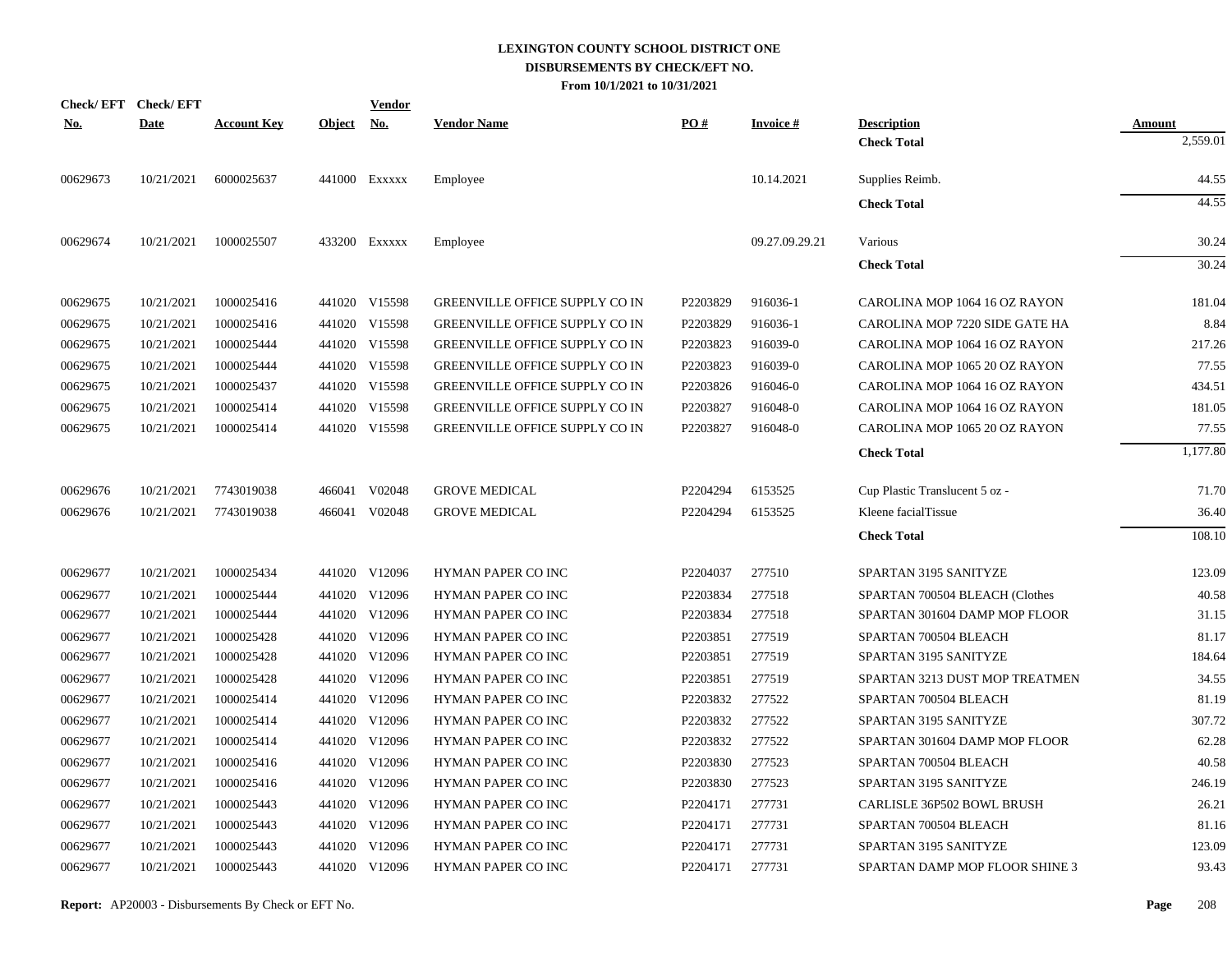| Check/EFT Check/EFT<br><b>Vendor</b>                                                                                                                                                                                                     |                                                   |
|------------------------------------------------------------------------------------------------------------------------------------------------------------------------------------------------------------------------------------------|---------------------------------------------------|
| PO#<br><b>Account Key</b><br><b>Object</b><br>No.<br><b>Vendor Name</b><br>Invoice #<br>Date<br><b>Description</b><br><b>No.</b><br>00629677<br>1000025443<br>441020<br>V12096<br>HYMAN PAPER CO INC<br>P2204171<br>277731<br>10/21/2021 | Amount<br>SPARTAN 3213 DUST MOP TREATMEN<br>34.55 |
| 1000025440<br>V12096<br>277734<br>00629677<br>10/21/2021<br>441020<br>HYMAN PAPER CO INC<br>P2204065<br>SPARTAN 700504 BLEACH                                                                                                            | 81.16                                             |
| 441020 V12096<br>277734<br>00629677<br>10/21/2021<br>1000025440<br>HYMAN PAPER CO INC<br>P2204065<br>SPARTAN 3195 SANITYZE                                                                                                               | 307.72                                            |
| 277734<br>00629677<br>10/21/2021<br>1000025440<br>441020 V12096<br>HYMAN PAPER CO INC<br>P2204065                                                                                                                                        | 124.57<br>SPARTAN DAMP MOP FLOOR SHINE 3          |
| V12096<br>277734<br>00629677<br>10/21/2021<br>1000025440<br>441020<br>HYMAN PAPER CO INC<br>P2204065                                                                                                                                     | 69.09<br>SPARTAN 3213 DUST MOP TREATMEN           |
| 00629677<br>10/21/2021<br>1000025411<br>441020 V12096<br>P2204061<br>277759<br>HYMAN PAPER CO INC                                                                                                                                        | 31.45<br>CARLISLE 36P502 BOWL BRUSH 17"           |
| 1000025411<br>441020 V12096<br>277759<br>00629677<br>10/21/2021<br>HYMAN PAPER CO INC<br>P2204061                                                                                                                                        | 52.00<br>CARLISLE 3621123 8" COUNTER BR           |
| 1000025411<br>441020 V12096<br>P2204061<br>277759<br>00629677<br>10/21/2021<br>HYMAN PAPER CO INC<br>SPARTAN 700504 BLEACH                                                                                                               | 81.16                                             |
| 441020 V12096<br>277759<br>00629677<br>10/21/2021<br>1000025411<br>HYMAN PAPER CO INC<br>P2204061                                                                                                                                        | 19.47<br>CARLISLE 43141AF07 MEASURING C           |
| 1000025411<br>441020 V12096<br>277759<br>00629677<br>10/21/2021<br>HYMAN PAPER CO INC<br>P2204061                                                                                                                                        | 7.20<br>CARLISLE 4026200 TAPERED WOOD             |
| 00629677<br>10/21/2021<br>1000025411<br>441020 V12096<br>P2204061<br>277759<br>HYMAN PAPER CO INC<br>SPARTAN 3195 SANITYZE                                                                                                               | 123.09                                            |
| 1000025421<br>441020 V12096<br>277760<br>00629677<br>10/21/2021<br>HYMAN PAPER CO INC<br>P2204056                                                                                                                                        | 155.72<br>SPARTAN DAMP MOP FLOOR SHINE 3          |
| 00629677<br>1000025442<br>441020 V12096<br>P2204054<br>277761<br>10/21/2021<br>HYMAN PAPER CO INC                                                                                                                                        | 15.35<br>CARLISLE 36538014 SWIVEL PAD H           |
| 1000025442<br>441020 V12096<br>277761<br>00629677<br>10/21/2021<br>HYMAN PAPER CO INC<br>P2204054<br>SPARTAN 3195 SANITYZE                                                                                                               | 61.55                                             |
| 441020 V12096<br>00629677<br>1000025429<br>P2204230<br>277765<br>10/21/2021<br><b>HYMAN PAPER CO INC</b><br>SPARTAN 700504 BLEACH                                                                                                        | 81.16                                             |
| 441020 V12096<br>00629677<br>10/21/2021<br>1000025429<br>HYMAN PAPER CO INC<br>P2204230<br>277765<br>SPARTAN 3195 SANITYZE                                                                                                               | 92.32                                             |
| 00629677<br>1000025426<br>441020 V12096<br>P2204215<br>277803<br>10/21/2021<br>HYMAN PAPER CO INC<br>SPARTAN 700504 BLEACH                                                                                                               | 81.16                                             |
| 00629677<br>10/21/2021<br>1000025447<br>441020 V12096<br>HYMAN PAPER CO INC<br>P2204295<br>278006                                                                                                                                        | 31.43<br>CARLISLE 36P502 BOWL BRUSH 17"           |
| 00629677<br>1000025447<br>441020 V12096<br>P2204295<br>278006<br>10/21/2021<br>HYMAN PAPER CO INC                                                                                                                                        | 26.39<br>CARLISLE 4067400 NYLON BRUSH 7           |
| 00629677<br>10/21/2021<br>1000025447<br>441020 V12096<br>HYMAN PAPER CO INC<br>P2204295<br>278006<br>SPARTAN 700504 BLEACH                                                                                                               | 40.59                                             |
| 00629677<br>1000025447<br>V12096<br>P2204295<br>278006<br>10/21/2021<br>441020<br>HYMAN PAPER CO INC                                                                                                                                     | 51.26<br>SPARTAN 3028 WOOD POLISH                 |
| 00629677<br>441020 V12096<br>278007<br>10/21/2021<br>1000025431<br>HYMAN PAPER CO INC<br>P2204264<br>SPARTAN 3195 SANITYZE                                                                                                               | 184.64                                            |
| 00629677<br>10/21/2021<br>1000025439<br>441020 V12096<br>HYMAN PAPER CO INC<br>P2204292<br>278009                                                                                                                                        | 69.09<br>SPARTAN 3213 DUST MOP TREATMEN           |
| <b>Check Total</b>                                                                                                                                                                                                                       | 3,379.15                                          |
| 00629678<br>10/21/2021<br>2672022403<br>431200 V16354<br>P2108252<br>1172<br>JULIE WRIGHT CONSULTING LLC<br>Professional Development - Fac                                                                                               | 4,000.00                                          |
| 00629678<br>2672022403<br>P2108252<br>1172<br>Professional Development - E-c<br>10/21/2021<br>431200 V16354<br>JULIE WRIGHT CONSULTING LLC                                                                                               | 1,500.00                                          |
| 00629678<br>10/21/2021<br>431200 V16354<br>P2108252<br>1172<br>2672022403<br>JULIE WRIGHT CONSULTING LLC<br>Professional Development - E-C                                                                                               | 1,650.00                                          |
| <b>Check Total</b>                                                                                                                                                                                                                       | 7,150.00                                          |
| 10/21/2021<br>1000022226<br>443000 V01500<br><b>MACKIN LIBRARY MEDIA</b><br>P2204082<br>699435<br>00629679<br>1 comics plus library edition:                                                                                             | 300.00                                            |
| 1000022226<br><b>MACKIN LIBRARY MEDIA</b><br>P2204082<br>699435<br>00629679<br>10/21/2021<br>443000 V01500<br>1 comics plus library edition                                                                                              | 850.00                                            |
| <b>Check Total</b>                                                                                                                                                                                                                       | 1,150.00                                          |
| V00229<br>001-070227-21<br>00629680<br>10/21/2021<br>7743019021<br>466041<br><b>MARIANNA</b><br>P2200741                                                                                                                                 |                                                   |
|                                                                                                                                                                                                                                          | Lot B, FEMALE MANIKINS: 100% H<br>1,239.60        |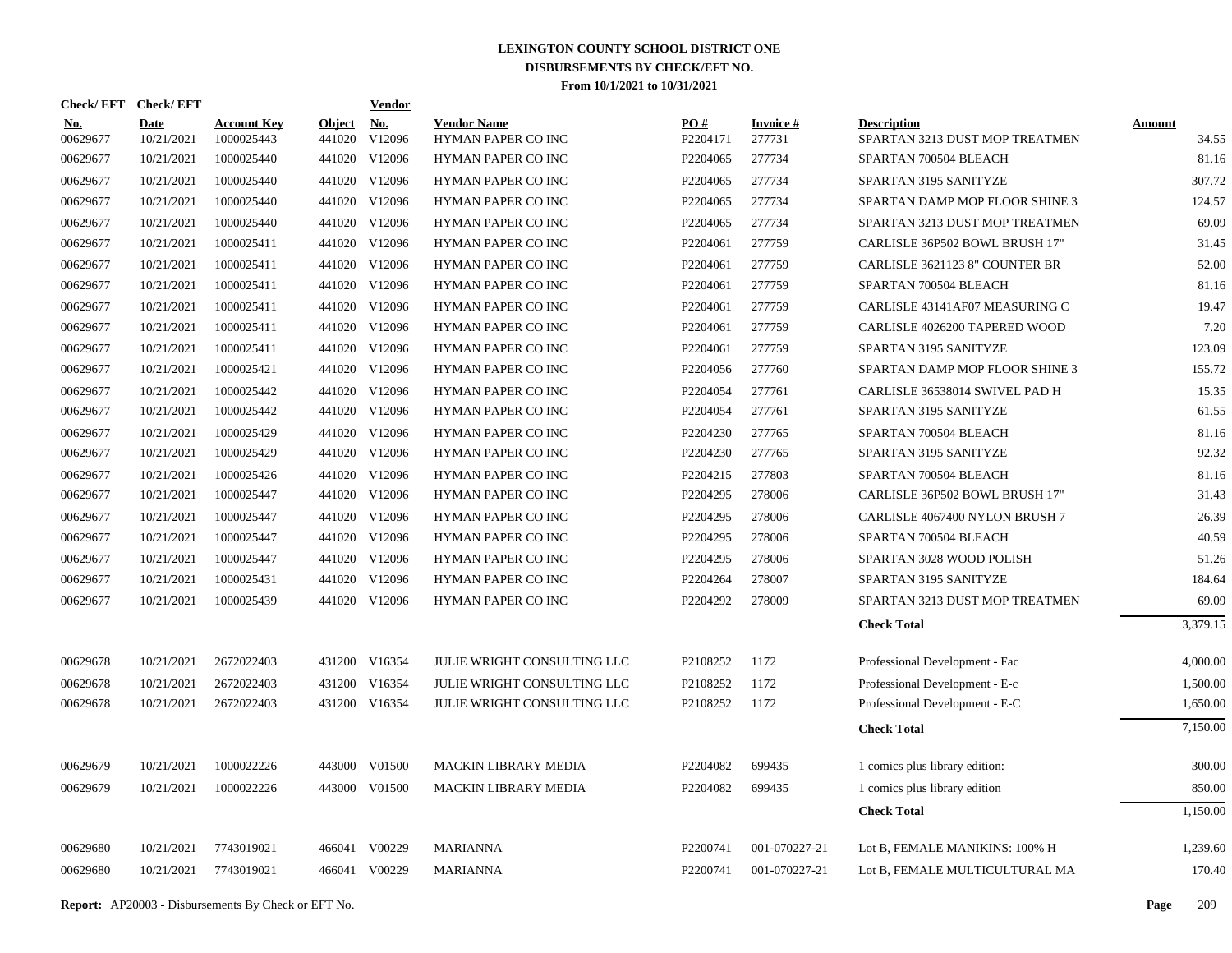|                        | Check/EFT Check/EFT       |                                  |                         | <b>Vendor</b>                         |                                       |                 |                            |                                                      |                  |
|------------------------|---------------------------|----------------------------------|-------------------------|---------------------------------------|---------------------------------------|-----------------|----------------------------|------------------------------------------------------|------------------|
| <u>No.</u><br>00629680 | <b>Date</b><br>10/21/2021 | <b>Account Key</b><br>7743019021 | <b>Object</b><br>466041 | $\underline{\mathrm{No}}$ .<br>V00229 | <b>Vendor Name</b><br><b>MARIANNA</b> | PO#<br>P2200741 | Invoice #<br>001-071841-21 | <b>Description</b><br>Lot B, FEMALE BUDGET MANIKINS: | Amount<br>479.80 |
|                        |                           |                                  |                         |                                       |                                       |                 |                            | <b>Check Total</b>                                   | 1,889.80         |
| 00629681               | 10/21/2021                | 2042212703                       |                         | 439500 V16840                         | MAXIM HEALTHCARE SERVICES INC         | P2202525        | E3923030143                | VIRTUAL SCHOOL TEACHER - A. KR                       | 2,720.00         |
| 00629681               | 10/21/2021                | 2042212703                       |                         | 439500 V16840                         | MAXIM HEALTHCARE SERVICES INC         | P2202525        | E3923030143                | Add overtime hours                                   | 765.00           |
| 00629681               | 10/21/2021                | 2042212703                       |                         | 439500 V16840                         | MAXIM HEALTHCARE SERVICES INC         | P2202524        | E3979800143                | VIRTUAL SCHOOL TEACHER - MARIL                       | 2,720.00         |
| 00629681               | 10/21/2021                | 2042212703                       |                         | 439500 V16840                         | MAXIM HEALTHCARE SERVICES INC         | P2202525        | E3979940143                | VIRTUAL SCHOOL TEACHER - A. KR                       | 2,567.00         |
| 00629681               | 10/21/2021                | 2042212703                       |                         | 439500 V16840                         | MAXIM HEALTHCARE SERVICES INC         | P2202525        | E3981160143                | VIRTUAL SCHOOL TEACHER - A. KR                       | 5,066.00         |
|                        |                           |                                  |                         |                                       |                                       |                 |                            | <b>Check Total</b>                                   | 13,838.00        |
| 00629682               | 10/21/2021                | 2042221403                       |                         | 434500 V01900                         | <b>NCS PEARSON</b>                    | P2204514        | 16338292                   | Vineland Comprehensive Level Q                       | 1,979.50         |
| 00629682               | 10/21/2021                | 2042221403                       |                         | 434500 V01900                         | <b>NCS PEARSON</b>                    | P2204514        | 16338292                   | Vineland Domain Level Q - Glob                       | 856.00           |
| 00629682               | 10/21/2021                | 2042221403                       |                         | 434500 V01900                         | <b>NCS PEARSON</b>                    | P2204514        | 16338292                   | BASC-3 Q-Global Admin reports                        | 1,872.50         |
|                        |                           |                                  |                         |                                       |                                       |                 |                            | <b>Check Total</b>                                   | 4,708.00         |
| 00629683               | 10/21/2021                | 1000026640                       |                         | 444510 V01841                         | PRIMEX WIRELESS INC                   | P2204126        | <b>US 109541</b>           | sync 72mhz analog clock, 12.5"                       | 475.56           |
| 00629683               | 10/21/2021                | 1000026640                       |                         | 444510 V01841                         | PRIMEX WIRELESS INC                   | P2204126        | <b>US</b> 109541           | shipping and handling                                | 19.35            |
|                        |                           |                                  |                         |                                       |                                       |                 |                            | <b>Check Total</b>                                   | 494.91           |
| 00629684               | 10/21/2021                | 3280011515                       |                         | 439500 V16258                         | PRISMA HEALTH DBA SIMULATION C        | P2203888        | 2021-2014                  | <b>BLS PROVIDER E CARDS</b>                          | 259.00           |
|                        |                           |                                  |                         |                                       |                                       |                 |                            | <b>Check Total</b>                                   | 259.00           |
| 00629685               | 10/21/2021                | 2710012603                       |                         | 439500 V14709                         | PROCARE THERAPY INC                   | P2203189        | 20231104                   | Speech Language Therapy Servic                       | 2,262.00         |
|                        |                           |                                  |                         |                                       |                                       |                 |                            | <b>Check Total</b>                                   | 2,262.00         |
| 00629686               | 10/21/2021                | 1000021316                       |                         | 441000 V16342                         | PRODUCTS UNLIMITED INC                | P2204270        | 5073858                    | otoscope, pocket, black, diagn                       | 127.80           |
|                        |                           |                                  |                         |                                       |                                       |                 |                            | <b>Check Total</b>                                   | 127.80           |
| 00629687               | 10/21/2021                | 2042221403                       |                         | 434500 V10844                         | PSYCHOLOGICAL ASSESSMENT RESOU        | P2202812        | IN-00008012                | BRIEF2 PARENT/TEACHER ON-LINE                        | 896.40           |
|                        |                           |                                  |                         |                                       |                                       |                 |                            | <b>Check Total</b>                                   | 896.40           |
| 00629688               | 10/21/2021                | 7802072015                       |                         | 466041 V00749                         | RIDDELL / ALL AMERICAN                | P2110411        | 951395424                  | Speedflex Helmets                                    | 770.40           |
| 00629688               | 10/21/2021                | 7802072015                       | 466041                  | V00749                                | RIDDELL / ALL AMERICAN                | P2110411        | 951395424                  | Shipping                                             | 28.89            |
| 00629688               | 10/21/2021                | 7802072015                       | 466041                  | V00749                                | RIDDELL / ALL AMERICAN                | P2110411        | 951395424                  | Paint Charges                                        | 26.75            |
|                        |                           |                                  |                         |                                       |                                       |                 |                            | <b>Check Total</b>                                   | 826.04           |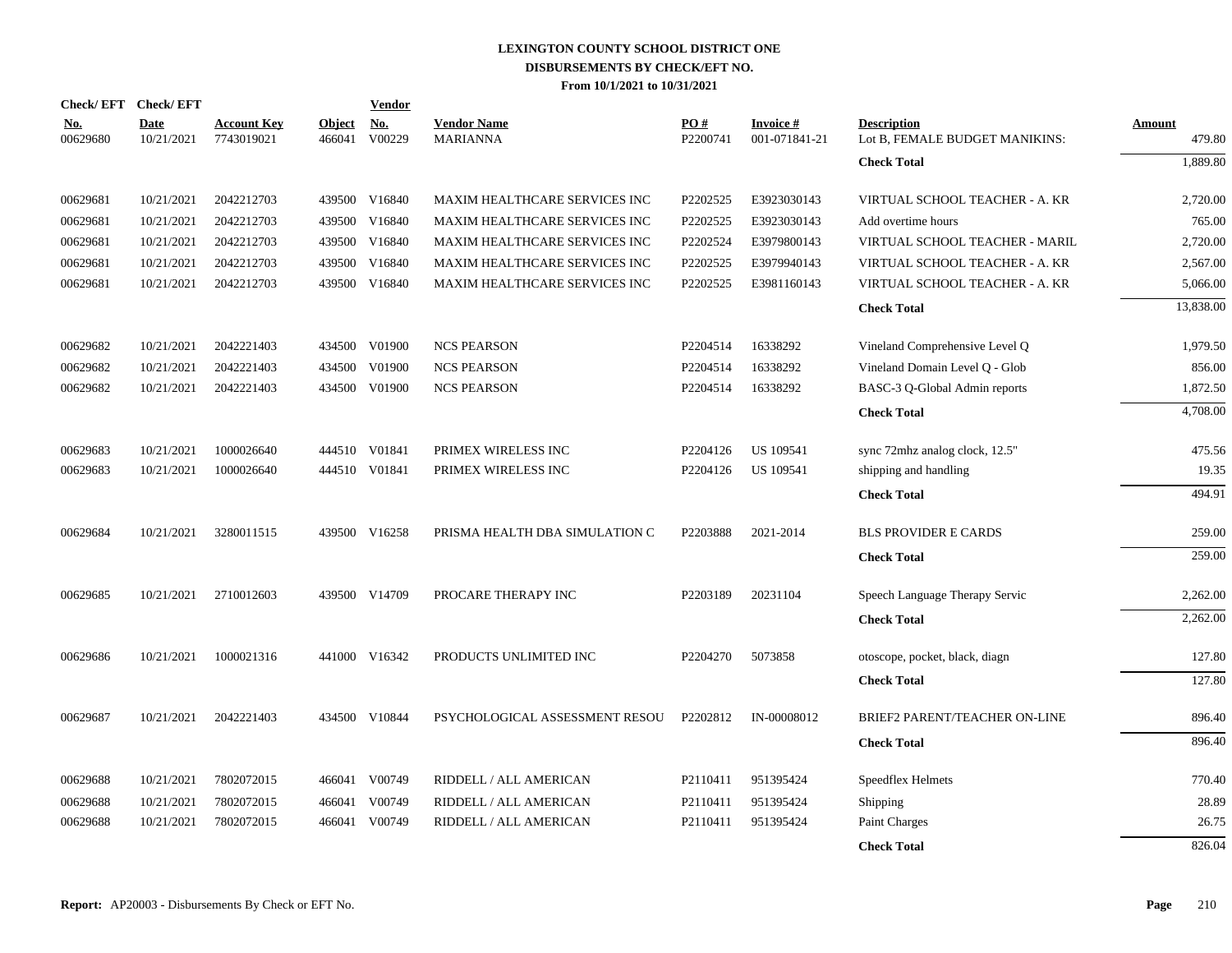|                        | Check/EFT Check/EFT       |                                  |                         | <b>Vendor</b> |                                    |                 |                          |                                     |                         |
|------------------------|---------------------------|----------------------------------|-------------------------|---------------|------------------------------------|-----------------|--------------------------|-------------------------------------|-------------------------|
| <u>No.</u><br>00629689 | <b>Date</b><br>10/21/2021 | <b>Account Key</b><br>1000011322 | <b>Object</b><br>443000 | No.<br>V13622 | <b>Vendor Name</b><br>RR BOOKS LLC | PO#<br>P2203673 | <b>Invoice#</b><br>37557 | <b>Description</b><br>Leveled Set A | <b>Amount</b><br>228.00 |
| 00629689               | 10/21/2021                | 1000011322                       |                         | 443000 V13622 | RR BOOKS LLC                       | P2203673        | 37557                    | Leveled Set A - Volume 2            | 228.00                  |
| 00629689               | 10/21/2021                | 1000011322                       |                         | 443000 V13622 | RR BOOKS LLC                       | P2203673        | 37557                    | Leveled Set B                       | 228.00                  |
| 00629689               | 10/21/2021                | 1000011322                       |                         | 443000 V13622 | RR BOOKS LLC                       | P2203673        | 37557                    | Leveled Set B- Volume 2             | 228.00                  |
| 00629689               | 10/21/2021                | 1000011322                       |                         | 443000 V13622 | RR BOOKS LLC                       | P2203673        | 37557                    | Leveled Set C                       | 342.00                  |
| 00629689               | 10/21/2021                | 1000011322                       |                         | 443000 V13622 | RR BOOKS LLC                       | P2203673        | 37557                    | Leveled Set C - Volume 2            | 342.00                  |
| 00629689               | 10/21/2021                | 1000011322                       |                         | 443000 V13622 | RR BOOKS LLC                       | P2203673        | 37557                    | Leveled Set D                       | 342.00                  |
| 00629689               | 10/21/2021                | 1000011322                       |                         | 443000 V13622 | RR BOOKS LLC                       | P2203673        | 37557                    | Leveled Set D - Volume 2            | 342.00                  |
| 00629689               | 10/21/2021                | 1000011322                       |                         | 443000 V13622 | RR BOOKS LLC                       | P2203673        | 37557                    | First Grade Classroom Library       | 799.50                  |
| 00629689               | 10/21/2021                | 1000011322                       |                         | 443000 V13622 | RR BOOKS LLC                       | P2203673        | 37557                    | Shipping                            | 153.98                  |
|                        |                           |                                  |                         |               |                                    |                 |                          | <b>Check Total</b>                  | 3,233.48                |
| 00629690               | 10/21/2021                | 3260011303                       |                         | 441000 V00435 | SARGENT WELCH LLC A VWR CO         | P2202194        | 8806167497               | Ring stand, support                 | 120.25                  |
|                        |                           |                                  |                         |               |                                    |                 |                          | <b>Check Total</b>                  | 120.25                  |
| 00629691               | 10/21/2021                | 1000021347                       |                         | 441000 V00838 | SCHOOL NURSE SUPPLY INC            | P2203265        | 0854861-IN               | Probe Covers for thermoscan Pr      | 105.91                  |
| 00629691               | 10/21/2021                | 1000021347                       | 441000                  | V00838        | SCHOOL NURSE SUPPLY INC            | P2203265        | 0854861-IN               | Braun ThermoScan Pro 6000           | 255.73                  |
| 00629691               | 10/21/2021                | 1000021347                       | 441000                  | V00838        | SCHOOL NURSE SUPPLY INC            | P2203265        | 0854861-IN               | Splinter Out                        | 6.83                    |
| 00629691               | 10/21/2021                | 1000021347                       |                         | 441000 V00838 | SCHOOL NURSE SUPPLY INC            | P2203265        | 0854861-IN               | Rainbow Pack Dynarex Sensi-Wra      | 52.43                   |
| 00629691               | 10/21/2021                | 1000021347                       | 441000                  | V00838        | SCHOOL NURSE SUPPLY INC            | P2203265        | 0854861-IN               | Rainbow Pack Dynarex Sensi-Wra      | 27.77                   |
| 00629691               | 10/21/2021                | 1000021347                       |                         | 441000 V00838 | SCHOOL NURSE SUPPLY INC            | P2203265        | 0854861-IN               | Cabinet Storage System-16 draw      | 69.55                   |
| 00629691               | 10/21/2021                | 1000021347                       | 441000                  | V00838        | SCHOOL NURSE SUPPLY INC            | P2203265        | 0854861-IN               | Skinskope                           | 26.22                   |
| 00629691               | 10/21/2021                | 1000021347                       |                         | 441000 V00838 | SCHOOL NURSE SUPPLY INC            | P2203265        | 0854861-IN               | Clarity Blood Glucose Monitori      | 18.73                   |
| 00629691               | 10/21/2021                | 1000021347                       | 441000                  | V00838        | SCHOOL NURSE SUPPLY INC            | P2203265        | 0854861-IN               | Clarity Blood Glucose Monitori      | 17.66                   |
|                        |                           |                                  |                         |               |                                    |                 |                          | <b>Check Total</b>                  | 580.83                  |
| 00629692               | 10/21/2021                | 1000011322                       |                         | 441000 V16452 | SCHOOL SPECIALTY LLC               | P2203743        | 208128794733             | EID0000656PAD NOTES MTNG            | 356.22                  |
| 00629692               | 10/21/2021                | 2021011247                       |                         | 441000 V16452 | SCHOOL SPECIALTY LLC               | P2203349        | 208128806949             | EID0000656MAGNETIC BASE TEN PL      | 71.26                   |
| 00629692               | 10/21/2021                | 2021018803                       |                         | 441000 V16452 | SCHOOL SPECIALTY LLC               | P2204048        | 208128807219             | Compass Pencils with erasers,       | 83.40                   |
| 00629692               | 10/21/2021                | 1000011225                       |                         | 441000 V16452 | SCHOOL SPECIALTY LLC               | P2203926        | 208128822095             | EID0000656TAPE DUCK GENERAL PU      | 9.95                    |
| 00629692               | 10/21/2021                | 1000011225                       |                         | 441000 V16452 | SCHOOL SPECIALTY LLC               | P2203926        | 208128822095             | EID0000656POUCH PENCIL BINDER       | 36.59                   |
| 00629692               | 10/21/2021                | 1000011225                       |                         | 441000 V16452 | SCHOOL SPECIALTY LLC               | P2203926        | 208128822095             | EID0000656PAPER CARDSTOCK 85X1      | 194.40                  |
| 00629692               | 10/21/2021                | 1000011225                       |                         | 441000 V16452 | SCHOOL SPECIALTY LLC               | P2203926        | 208128822095             | EID0000656GLUE GUN CORDLESS         | 17.59                   |
| 00629692               | 10/21/2021                | 1000011225                       | 441000                  | V16452        | SCHOOL SPECIALTY LLC               | P2203926        | 208128822095             | EID0000656GLUE STICK 043IN X 1      | 10.27                   |
| 00629692               | 10/21/2021                | 1000011225                       |                         | 441000 V16452 | SCHOOL SPECIALTY LLC               | P2203926        | 208128822095             | EID0000656CARDSTOCK VELLUM BRI      | 50.03                   |
| 00629692               | 10/21/2021                | 1000011225                       |                         | 441000 V16452 | SCHOOL SPECIALTY LLC               | P2203926        | 208128822095             | EID0000656PAPER CARDSTOCK 85X1      | 48.60                   |

**Report:** AP20003 - Disbursements By Check or EFT No. **Page** 211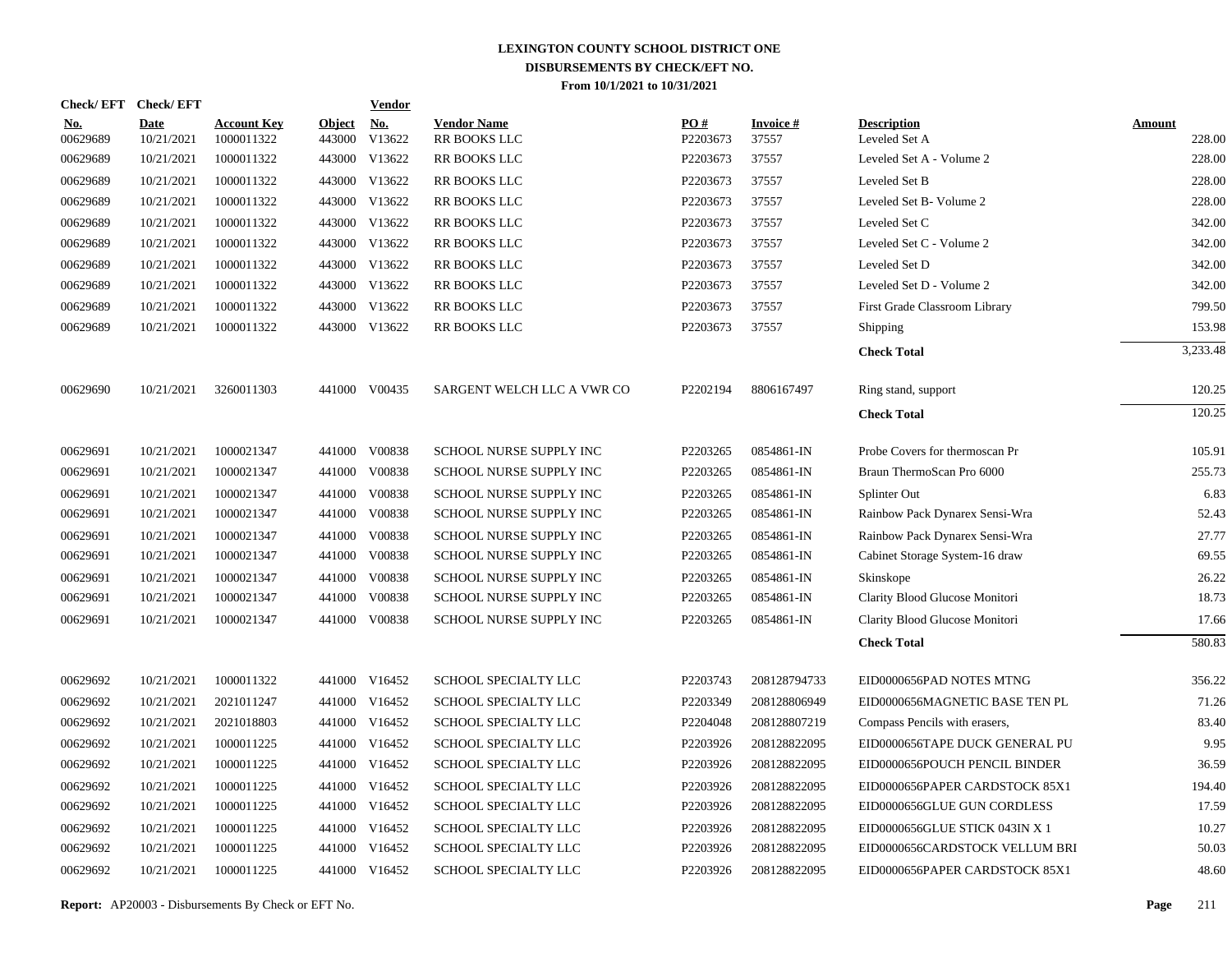|                        | Check/EFT Check/EFT       |                                  |                         | Vendor               |                                            |                 |                                 |                                                      |                 |
|------------------------|---------------------------|----------------------------------|-------------------------|----------------------|--------------------------------------------|-----------------|---------------------------------|------------------------------------------------------|-----------------|
| <b>No.</b><br>00629692 | <b>Date</b><br>10/21/2021 | <b>Account Key</b><br>1000011225 | <b>Object</b><br>441000 | <u>No.</u><br>V16452 | <b>Vendor Name</b><br>SCHOOL SPECIALTY LLC | PO#<br>P2203926 | <b>Invoice#</b><br>208128822095 | <b>Description</b><br>EID0000656PAPER CARDSTOCK 85X1 | Amount<br>48.60 |
| 00629692               | 10/21/2021                | 1000011225                       |                         | 441000 V16452        | SCHOOL SPECIALTY LLC                       | P2203926        | 208128822095                    | EID0000656PAPER CARDSTOCK 85X1                       | 32.40           |
| 00629692               | 10/21/2021                | 1000011225                       |                         | 441000 V16452        | SCHOOL SPECIALTY LLC                       | P2203926        | 208128822095                    | EID0000656PAPER COPIER 85X11 2                       | 62.27           |
| 00629692               | 10/21/2021                | 1000011225                       |                         | 441000 V16452        | SCHOOL SPECIALTY LLC                       | P2203926        | 208128822095                    | EID0000656PAPER COPIER 85X11 2                       | 62.27           |
| 00629692               | 10/21/2021                | 1000011225                       | 441000                  | V16452               | SCHOOL SPECIALTY LLC                       | P2203926        | 208128822095                    | EID0000656PAPER COPIER 85X11 2                       | 31.14           |
| 00629692               | 10/21/2021                | 1000011225                       | 441000                  | V16452               | SCHOOL SPECIALTY LLC                       | P2203926        | 208128822095                    | EID0000656CONST PPR 12X18 ROYA                       | 15.54           |
| 00629692               | 10/21/2021                | 1000011225                       |                         | 441000 V16452        | SCHOOL SPECIALTY LLC                       | P2203926        | 208128822095                    | EID0000656CONST PPR 9X12 YELLO                       | 13.74           |
| 00629692               | 10/21/2021                | 1000011225                       |                         | 441000 V16452        | <b>SCHOOL SPECIALTY LLC</b>                | P2203926        | 208128822095                    | EID0000656CONST PPR 9X12 TURQU                       | 9.16            |
| 00629692               | 10/21/2021                | 1000011225                       |                         | 441000 V16452        | SCHOOL SPECIALTY LLC                       | P2203926        | 208128822095                    | EID0000656CONST PPR 9X12 DK BR                       | 13.74           |
| 00629692               | 10/21/2021                | 1000011225                       | 441000                  | V16452               | SCHOOL SPECIALTY LLC                       | P2203926        | 208128822095                    | EID0000656CONST PPR 9X12 HOLID                       | 9.16            |
| 00629692               | 10/21/2021                | 1000011225                       |                         | 441000 V16452        | SCHOOL SPECIALTY LLC                       | P2203926        | 208128822095                    | EID0000656PEN FLAIR ASSORTED S                       | 175.20          |
| 00629692               | 10/21/2021                | 1000011316                       |                         | 441000 V16452        | SCHOOL SPECIALTY LLC                       | P2203939        | 208128828489                    | set of 8 small books bins (ass                       | 12.78           |
| 00629692               | 10/21/2021                | 1000011316                       |                         | 441000 V16452        | SCHOOL SPECIALTY LLC                       | P2203939        | 208128828489                    | set of 10 book bins (assorted                        | 47.55           |
| 00629692               | 10/21/2021                | 1000021240                       |                         | 441000 V16452        | SCHOOL SPECIALTY LLC                       | P2201928        | 208128830087                    | EID0000656BOOK WHOLE SCHOOL                          | 42.55           |
| 00629692               | 10/21/2021                | 1000011339                       |                         | 441000 V16452        | SCHOOL SPECIALTY LLC                       | P2200676        | 208128854510                    | The pencil Grip Original                             | 36.47           |
| 00629692               | 10/21/2021                | 1000011339                       |                         | 441000 V16452        | SCHOOL SPECIALTY LLC                       | P2200676        | 208128854510                    | black Sharpies                                       | 10.00           |
| 00629692               | 10/21/2021                | 1000011339                       |                         | 441000 V16452        | SCHOOL SPECIALTY LLC                       | P2200676        | 208128854510                    | Magnum Sharpie Marker-Black                          | 7.21            |
| 00629692               | 10/21/2021                | 1000011339                       |                         | 441000 V16452        | SCHOOL SPECIALTY LLC                       | P2200676        | 208128854510                    | Magnum Sharpie Marker Blue                           | 7.21            |
| 00629692               | 10/21/2021                | 1000011339                       |                         | 441000 V16452        | SCHOOL SPECIALTY LLC                       | P2200676        | 208128854510                    | Magnum Sharpie Marker Red                            | 7.21            |
| 00629692               | 10/21/2021                | 1000011339                       |                         | 441000 V16452        | SCHOOL SPECIALTY LLC                       | P2200676        | 208128854510                    | Bostitch 3 hole punch heavy du                       | 55.63           |
| 00629692               | 10/21/2021                | 1000011339                       |                         | 441000 V16452        | SCHOOL SPECIALTY LLC                       | P2200676        | 208128854510                    | School Smart Invisible Tape                          | 8.35            |
| 00629692               | 10/21/2021                | 1000011339                       |                         | 441000 V16452        | SCHOOL SPECIALTY LLC                       | P2200676        | 208128854510                    | Magazine File                                        | 6.96            |
| 00629692               | 10/21/2021                | 1000011339                       |                         | 441000 V16452        | <b>SCHOOL SPECIALTY LLC</b>                | P2200676        | 208128854510                    | File Folders with erasable tab                       | 4.17            |
| 00629692               | 10/21/2021                | 1000011339                       |                         | 441000 V16452        | SCHOOL SPECIALTY LLC                       | P2200676        | 208128854510                    | 24 pocket poly spiral organize                       | 23.93           |
| 00629692               | 10/21/2021                | 1000011339                       |                         | 441000 V16452        | SCHOOL SPECIALTY LLC                       | P2200676        | 208128854510                    | Rubberband Ball                                      | 8.04            |
|                        |                           |                                  |                         |                      |                                            |                 |                                 | <b>Check Total</b>                                   | 1,629.59        |
| 00629693               | 10/21/2021                | 7887081544                       |                         | 466069 Exxxxx        | Employee                                   |                 | 10.15.2021                      | Reimb Food for golf tourney                          | 499.03          |
|                        |                           |                                  |                         |                      |                                            |                 |                                 | <b>Check Total</b>                                   | 499.03          |
| 00629694               | 10/21/2021                | 1000012603                       |                         | 439500 V10067        | <b>SOLIANT HEALTH INC</b>                  | P2201516        | 20231098                        | SPEECH LANGUAGE THERAPY SERVIC                       | 2,310.00        |
| 00629694               | 10/21/2021                | 1000012603                       | 439500                  | V10067               | SOLIANT HEALTH INC                         | P2204030        | 20231098                        | SPEECH LANGUAGE THERAPY SERVIC                       | 1,230.00        |
| 00629694               | 10/21/2021                | 2710012503                       | 439500                  | V10067               | SOLIANT HEALTH INC                         | P2202280        | 20231098                        | SIGN LANGUAGE INTERPRETER - KE                       | 2,065.00        |
| 00629694               | 10/21/2021                | 2710012603                       | 439500                  | V10067               | SOLIANT HEALTH INC                         | P2202520        | 20231098                        | SPEECH LANGUAGE THERAPY SERVIC                       | 3,280.00        |
|                        |                           |                                  |                         |                      |                                            |                 |                                 | <b>Check Total</b>                                   | 8,885.00        |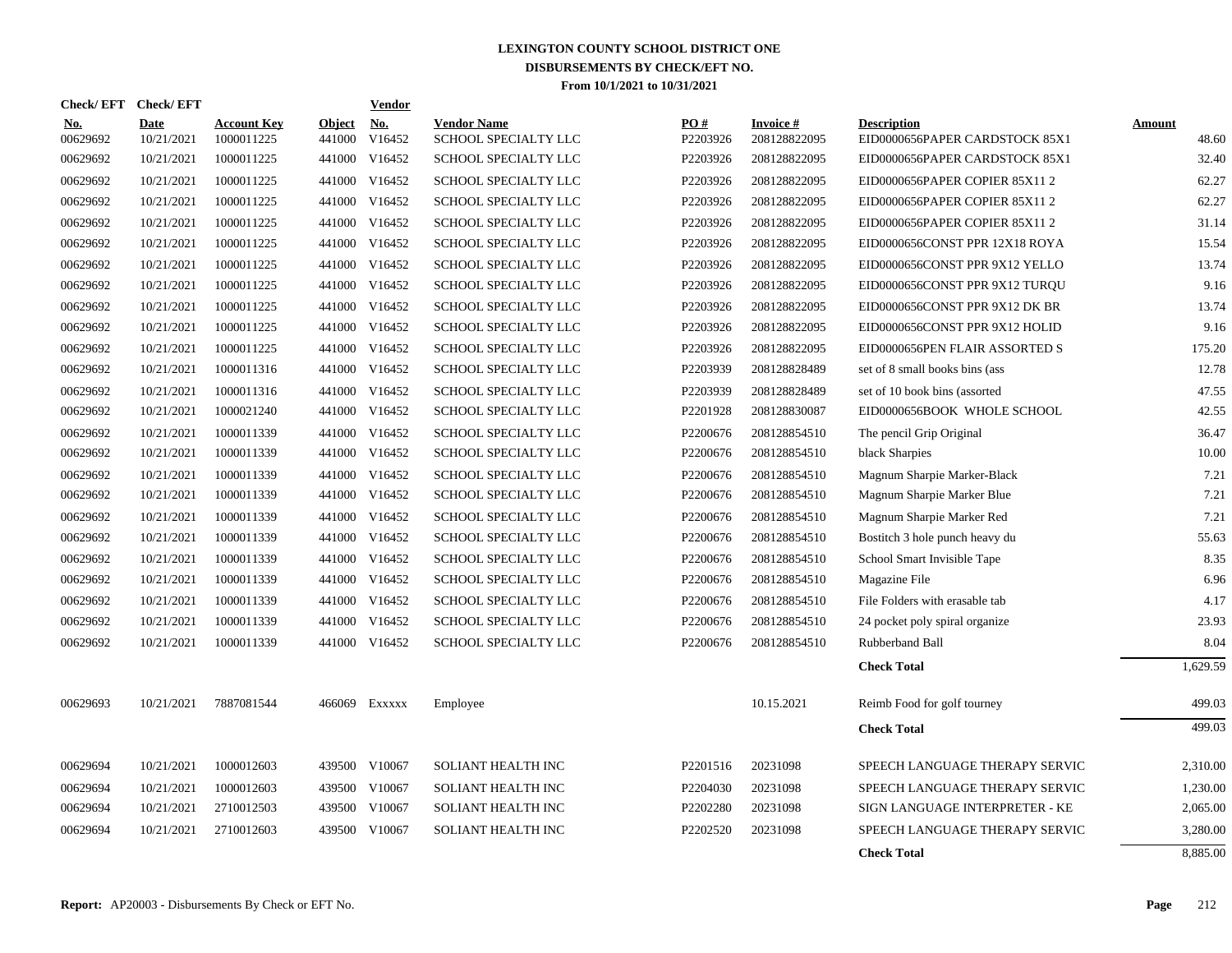| Check/EFT Check/EFT    |                           |                                  |                         | <b>Vendor</b>        |                                                |                 |                      |                                                      |                         |
|------------------------|---------------------------|----------------------------------|-------------------------|----------------------|------------------------------------------------|-----------------|----------------------|------------------------------------------------------|-------------------------|
| <u>No.</u><br>00629695 | <b>Date</b><br>10/21/2021 | <b>Account Key</b><br>1000025416 | <b>Object</b><br>441020 | <u>No.</u><br>V00302 | <b>Vendor Name</b><br>SOUTHEASTERN PAPER GROUP | PO#<br>P2203802 | Invoice #<br>5361865 | <b>Description</b><br>NITTANY PAPER TOWEL NP-5301 MU | <u>Amount</u><br>701.92 |
| 00629695               | 10/21/2021                | 1000025416                       |                         | 441020 V00302        | SOUTHEASTERN PAPER GROUP                       | P2203802        | 5361865              | CENTER PULL PAPER TOWEL 120932                       | 647.56                  |
| 00629695               | 10/21/2021                | 1000025439                       |                         | 441020 V00302        | SOUTHEASTERN PAPER GROUP                       | P2204223        | 5379355              | SB18740A SINGLEFOLD PAPER TOWE                       | 341.97                  |
| 00629695               | 10/21/2021                | 1000025423                       |                         | 441020 V00302        | SOUTHEASTERN PAPER GROUP                       | P2204047        | 5379356              | <b>CENTER PULL PAPER TOWELS 12093</b>                | 485.67                  |
|                        |                           |                                  |                         |                      |                                                |                 |                      | <b>Check Total</b>                                   | 2,177.12                |
| 00629696               | 10/21/2021                | 1000011346                       |                         | 433100 V00208        | STATE DEPARTMENT OF EDUCATION                  |                 | 10.10.10.16.21       | 31974.1                                              | 24.80                   |
| 00629696               | 10/21/2021                | 1000014127                       |                         | 433100 V00208        | STATE DEPARTMENT OF EDUCATION                  |                 | 10.10.10.16.21       | 31982.1                                              | 33.48                   |
| 00629696               | 10/21/2021                | 1000014127                       | 433100                  | V00208               | STATE DEPARTMENT OF EDUCATION                  |                 | 10.10.10.16.21       | 31982.2                                              | 33.48                   |
| 00629696               | 10/21/2021                | 1000014127                       | 433100                  | V00208               | STATE DEPARTMENT OF EDUCATION                  |                 | 10.10.10.16.21       | 31982.3                                              | 33.48                   |
| 00629696               | 10/21/2021                | 7802072037                       |                         | 466031 V00208        | STATE DEPARTMENT OF EDUCATION                  |                 | 10.10.10.16.21       | 31513.1                                              | 24.80                   |
| 00629696               | 10/21/2021                | 7802072037                       |                         | 466031 V00208        | STATE DEPARTMENT OF EDUCATION                  |                 | 10.10.10.16.21       | 31513.2                                              | 26.04                   |
| 00629696               | 10/21/2021                | 7802082011                       |                         | 466031 V00208        | STATE DEPARTMENT OF EDUCATION                  |                 | 10.10.10.16.21       | 32010.1                                              | 13.64                   |
| 00629696               | 10/21/2021                | 7802088026                       |                         | 466031 V00208        | STATE DEPARTMENT OF EDUCATION                  |                 | 10.10.10.16.21       | 31679.2                                              | 22.32                   |
| 00629696               | 10/21/2021                | 7946027015                       |                         | 466031 V00208        | STATE DEPARTMENT OF EDUCATION                  |                 | 10.10.10.16.21       | 31738.1                                              | 60.76                   |
| 00629696               | 10/21/2021                | 7946027015                       |                         | 466031 V00208        | STATE DEPARTMENT OF EDUCATION                  |                 | 10.10.10.16.21       | 31738.2                                              | 60.76                   |
|                        |                           |                                  |                         |                      |                                                |                 |                      | <b>Check Total</b>                                   | 333.56                  |
| 00629697               | 10/21/2021                | 7732019044                       |                         | 466041 V01073        | STEVE WEISS MUSIC INC                          | P2204396        | INV1090508.1         | Panyard Ting - Low, Blue                             | 56.00                   |
| 00629697               | 10/21/2021                | 7732019044                       | 466041                  | V01073               | STEVE WEISS MUSIC INC                          | P2204396        | INV1090508.1         | Panyard Ting - Medium, Red                           | 56.00                   |
| 00629697               | 10/21/2021                | 7732019044                       |                         | 466041 V01073        | STEVE WEISS MUSIC INC                          | P2204396        | INV1090508.1         | Panyard Ting - High, Yellow                          | 56.00                   |
| 00629697               | 10/21/2021                | 7732019044                       | 466041                  | V01073               | STEVE WEISS MUSIC INC                          | P2204396        | INV1090508.1         | 26F-Vic Firth American Classic                       | 54.00                   |
| 00629697               | 10/21/2021                | 7732019044                       |                         | 466041 V01073        | STEVE WEISS MUSIC INC                          | P2204396        | INV1090508.1         | 26F-Vic Firth American Classic                       | 27.00                   |
| 00629697               | 10/21/2021                | 7732019044                       | 466041                  | V01073               | STEVE WEISS MUSIC INC                          | P2204396        | INV1090508.1         | Zildjian Remo Quiet Pack L80 L                       | 276.00                  |
| 00629697               | 10/21/2021                | 7732019044                       |                         | 466041 V01073        | STEVE WEISS MUSIC INC                          | P2204396        | INV1090508.1         | Humes and Berg Grip Bag - Stan                       | 47.00                   |
| 00629697               | 10/21/2021                | 7732019044                       |                         | 466041 V01073        | STEVE WEISS MUSIC INC                          | P2204396        | INV1090508.1         | Remo Controlled Sound X Drum H                       | 17.00                   |
| 00629697               | 10/21/2021                | 7732019044                       |                         | 466041 V01073        | STEVE WEISS MUSIC INC                          | P2204396        | INV1090508.1         | 19-Remo CS Coated/Blk Dot Bott                       | 19.00                   |
| 00629697               | 10/21/2021                | 7732019044                       | 466041                  | V01073               | STEVE WEISS MUSIC INC                          | P2204396        | INV1090508.1         | Planet Waves American Stage In                       | 84.00                   |
| 00629697               | 10/21/2021                | 7732019044                       |                         | 466041 V01073        | STEVE WEISS MUSIC INC                          | P2204396        | INV1090508.1         | <b>Shipping</b>                                      | 19.95                   |
|                        |                           |                                  |                         |                      |                                                |                 |                      | <b>Check Total</b>                                   | 711.95                  |
| 00629698               | 10/21/2021                | 1000025507                       |                         | 433200 Exxxxx        | Employee                                       |                 | 09.01.09.30.21       | Route Assessments                                    | 383.04                  |
|                        |                           |                                  |                         |                      |                                                |                 |                      | <b>Check Total</b>                                   | 383.04                  |
| 00629699               | 10/21/2021                | 7802070013                       | 466099                  | V00137               | <b>TAND T SPORTS</b>                           | P2204012        | 1021-027             | Black Grind Polo Embroidered w                       | 128.40                  |
| 00629699               | 10/21/2021                | 7802070013                       |                         | 466099 V00137        | <b>TAND T SPORTS</b>                           | P2204012        | 1021-027             | Embroidery Charge Black SS 1/4                       | 8.56                    |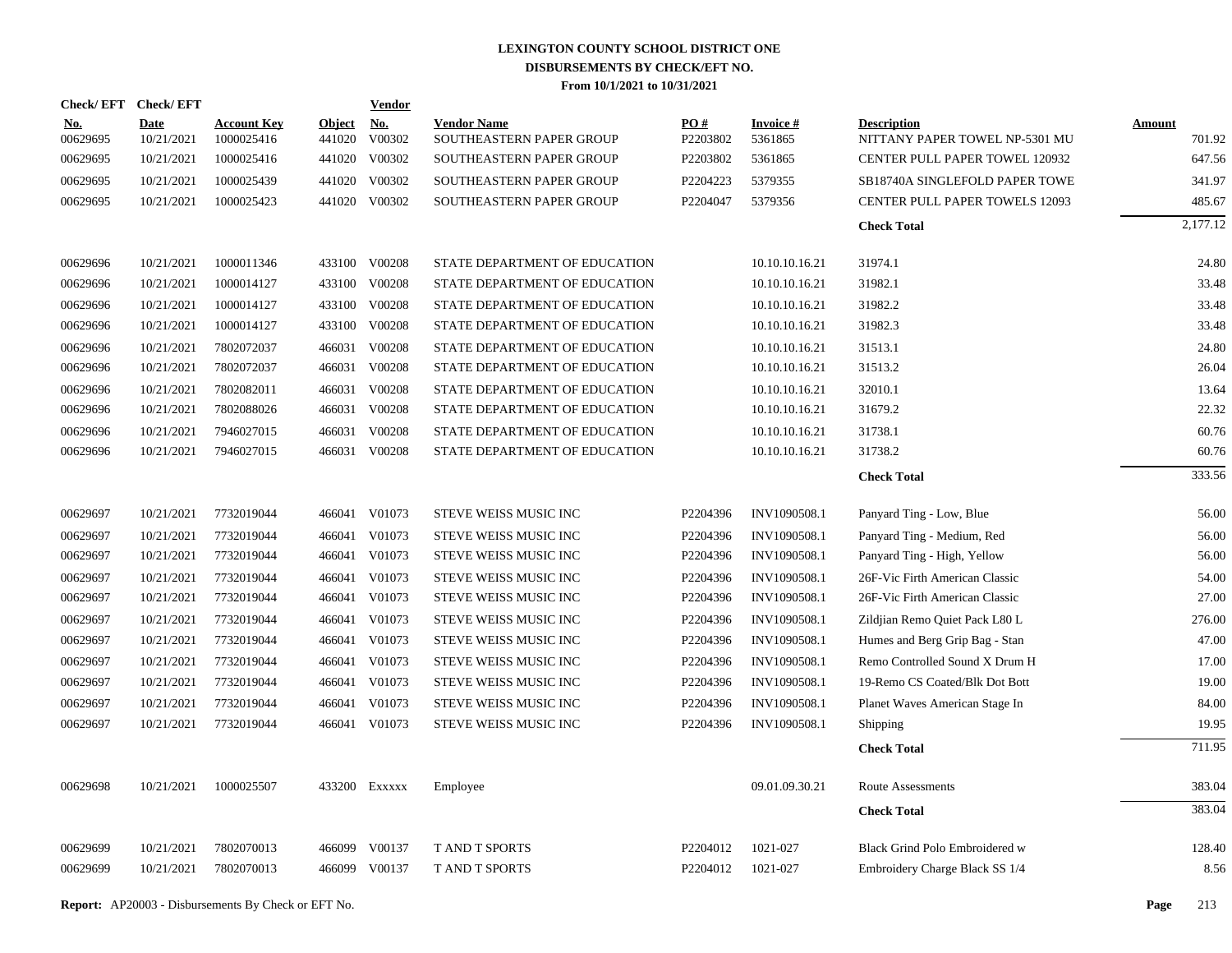| <b>Check/EFT</b>       | <b>Check/EFT</b>   |                                  |                         | <b>Vendor</b>        |                                             |                 |                             |                                                      |                  |
|------------------------|--------------------|----------------------------------|-------------------------|----------------------|---------------------------------------------|-----------------|-----------------------------|------------------------------------------------------|------------------|
| <u>No.</u><br>00629699 | Date<br>10/21/2021 | <b>Account Key</b><br>7802070013 | <u>Object</u><br>466099 | <u>No.</u><br>V00137 | <b>Vendor Name</b><br><b>T AND T SPORTS</b> | PO#<br>P2204012 | <b>Invoice#</b><br>1021-027 | <b>Description</b><br>Embroidery Charges for Promo I | Amount<br>284.62 |
| 00629699               | 10/21/2021         | 7802072013                       | 466041                  | V00137               | <b>T AND T SPORTS</b>                       | P2204012        | 1021-027                    | 5 piece girdle small FB                              | 122.78           |
| 00629699               | 10/21/2021         | 7802072013                       | 466041                  | V00137               | T AND T SPORTS                              | P2204012        | 1021-027                    | 5 piece girdle 3X FB                                 | 26.70            |
| 00629699               | 10/21/2021         | 7802072013                       | 466041                  | V00137               | T AND T SPORTS                              | P2204012        | 1021-027                    | 5 piece girdle FB                                    | 619.05           |
| 00629699               | 10/21/2021         | 7802072013                       | 466099                  | V00137               | T AND T SPORTS                              | P2204012        | 1021-027                    | Embroidery Charge Grey SS Team                       | 77.04            |
| 00629699               | 10/21/2021         | 7802083513                       |                         | 466041 V00137        | T AND T SPORTS                              | P2204012        | 1021-027                    | Black Mens 1/4 Zip Embroidered                       | 83.46            |
| 00629699               | 10/21/2021         | 7802083513                       |                         | 466041 V00137        | <b>T AND T SPORTS</b>                       | P2204012        | 1021-027                    | Black Womens 1/4 Zip Embroider                       | 41.73            |
| 00629699               | 10/21/2021         | 7802083513                       |                         | 466041 V00137        | T AND T SPORTS                              | P2204012        | 1021-027                    | Black Amplifier SS Tee with 2                        | 599.20           |
| 00629699               | 10/21/2021         | 7802083513                       | 466041                  | V00137               | T AND T SPORTS                              | P2204012        | 1021-027                    | Red Stadium II Backpack Embroi                       | 147.66           |
| 00629699               | 10/21/2021         | 7802083513                       | 466041                  | V00137               | T AND T SPORTS                              | P2204012        | 1021-027                    | Black Amplifier SS Tee with 2                        | 205.44           |
| 00629699               | 10/21/2021         | 7802083513                       | 466099                  | V00137               | <b>T AND T SPORTS</b>                       | P2204012        | 1021-027                    | Shipping                                             | 39.59            |
| 00629699               | 10/21/2021         | 7802072013                       | 466041                  | V00137               | <b>T AND T SPORTS</b>                       | P2203689        | 921-080                     | red white Adizero FB Shoes                           | 2,003.04         |
| 00629699               | 10/21/2021         | 7802072013                       | 466041                  | V00137               | T AND T SPORTS                              | P2203689        | 921-080                     | Red White Freak FB Shoes                             | 256.80           |
| 00629699               | 10/21/2021         | 7802072013                       | 466041                  | V00137               | T AND T SPORTS                              | P2203689        | 921-080                     | Shipping                                             | 42.80            |
| 00629699               | 10/21/2021         | 7802080013                       | 466041                  | V00137               | T AND T SPORTS                              | P2203689        | 921-080                     | <b>Black Spandex Shorts VB</b>                       | 86.67            |
| 00629699               | 10/21/2021         | 7802080013                       |                         | 466041 V00137        | <b>T AND T SPORTS</b>                       | P2203689        | 921-080                     | Shipping                                             | 12.84            |
|                        |                    |                                  |                         |                      |                                             |                 |                             | <b>Check Total</b>                                   | 4,786.38         |
| 00629700               | 10/21/2021         | 2042216103                       |                         | 431300 V16857        | THE BEHAVIOR CO LLC                         | P2202526        | 1024                        | <b>Behavior Services for Special</b>                 | 3,937.50         |
|                        |                    |                                  |                         |                      |                                             |                 |                             | <b>Check Total</b>                                   | 3,937.50         |
| 00629701               | 10/21/2021         | 6000025628                       |                         | 441000 Exxxxx        | Employee                                    |                 | 10.13.2021                  | Supplies Reimbursement                               | 9.63             |
|                        |                    |                                  |                         |                      |                                             |                 |                             | <b>Check Total</b>                                   | 9.63             |
| 00629702               | 10/21/2021         | 7887084027                       |                         | 466041 V12911        | VARSITY SPIRIT FASHIONS AND SU              | P2200956        | 41704907                    | <b>VARSITY RISE</b>                                  | 1,812.58         |
| 00629702               | 10/21/2021         | 7887084027                       |                         | 466041 V12911        | VARSITY SPIRIT FASHIONS AND SU              | P2200956        | 41704907                    | <b>VARSITY RACER TANK</b>                            | 330.51           |
| 00629702               | 10/21/2021         | 7887084027                       |                         | 466041 V12911        | VARSITY SPIRIT FASHIONS AND SU              | P2200956        | 41704907                    | CW HEAT TRANSFER/QTYPRICE                            | 405.08           |
| 00629702               | 10/21/2021         | 7887084027                       |                         | 466041 V12911        | VARSITY SPIRIT FASHIONS AND SU              | P2200956        | 41704907                    | MOTION FLEX SHORT-STOCK                              | 477.68           |
| 00629702               | 10/21/2021         | 7887084027                       |                         | 466041 V12911        | VARSITY SPIRIT FASHIONS AND SU              | P2200956        | 41704907                    | <b>KNIT SHORT</b>                                    | 256.68           |
| 00629702               | 10/21/2021         | 7887084027                       | 466041                  | V12911               | VARSITY SPIRIT FASHIONS AND SU              | P2200956        | 41704907                    | <b>TRACK SHORT</b>                                   | 477.68           |
| 00629702               | 10/21/2021         | 7887084027                       |                         | 466041 V12911        | VARSITY SPIRIT FASHIONS AND SU              | P2200956        | 41704907                    | SUBLIM CAMP TEE/QTY PR                               | 882.76           |
| 00629702               | 10/21/2021         | 7887084027                       |                         | 466041 V12911        | VARSITY SPIRIT FASHIONS AND SU              | P2200956        | 41704907                    | <b>RIBBON BOW/QTY PR</b>                             | 294.09           |
| 00629702               | 10/21/2021         | 7887084027                       |                         | 466041 V12911        | VARSITY SPIRIT FASHIONS AND SU              | P2200956        | 41704907                    | <b>3" RIBBON BOW WITH TAIL</b>                       | 220.26           |
| 00629702               | 10/21/2021         | 7887084027                       | 466041                  | V12911               | VARSITY SPIRIT FASHIONS AND SU              | P2200956        | 41704907                    | <b>3" RIBBON BOW WITH TAILS NAVY</b>                 | 220.26           |
| 00629702               | 10/21/2021         | 7887084027                       |                         | 466041 V12911        | VARSITY SPIRIT FASHIONS AND SU              | P2200956        | 41704907                    | <b>FREIGHT</b>                                       | 388.95           |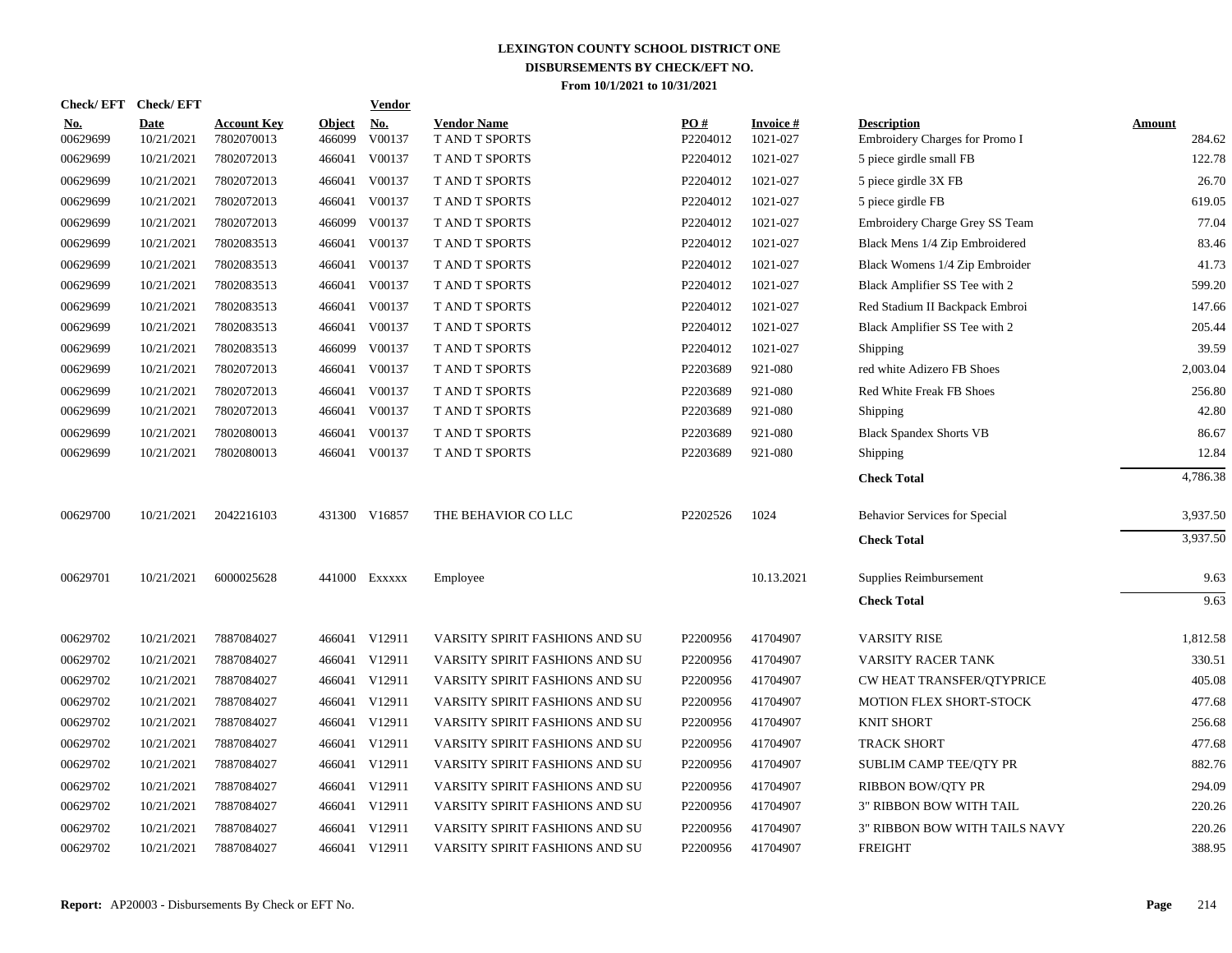|            | Check/EFT Check/EFT |                       |               | <b>Vendor</b> |                                |          |                 |                                     |               |
|------------|---------------------|-----------------------|---------------|---------------|--------------------------------|----------|-----------------|-------------------------------------|---------------|
| <u>No.</u> | <b>Date</b>         | <b>Account Key</b>    | <b>Object</b> | <u>No.</u>    | <b>Vendor Name</b>             | PO#      | <b>Invoice#</b> | <b>Description</b>                  | <u>Amount</u> |
|            |                     |                       |               |               |                                |          |                 | <b>Check Total</b>                  | 5,766.53      |
| 00629703   | 10/21/2021          | 1000025507            |               | 433200 EXXXXX | Employee                       |          | 09.07.09.30.21  | Trans Business & Concerns           | 60.09         |
|            |                     |                       |               |               |                                |          |                 | <b>Check Total</b>                  | 60.09         |
| 00629704   | 10/21/2021          | 1000011214            |               | 441000 V00493 | WEST MUSIC CO                  | P2203658 | S12065264       | Recorder Karate Teacher Book/C      | 34.95         |
| 00629704   | 10/21/2021          | 1000011214            |               | 441000 V00493 | WEST MUSIC CO                  | P2203658 | S12065264       | Shipping and Handling               | 10.95         |
|            |                     |                       |               |               |                                |          |                 | <b>Check Total</b>                  | 45.90         |
| 00629705   | 10/21/2021          | 7826027015            |               | 466041 V00361 | NASSP(NATIONAL ASSOC OF SECON  | P2204614 | P2204614.PHS    | NHS TABLE DRAPE WHITE               | 102.00        |
|            |                     |                       |               |               |                                |          |                 | <b>Check Total</b>                  | 102.00        |
| 00629706   | 10/21/2021          | 7713019031            |               | 466041 V01844 | <b>SCHOLASTIC INC</b>          | P2203762 | 32550162        | <b>GUIDED LEVEL READING PK II-D</b> | 59.00         |
| 00629706   | 10/21/2021          | 7713019031            | 466041        | V01844        | <b>SCHOLASTIC INC</b>          | P2203762 | 32550162        | <b>GUIDED LEVEL READING PK D</b>    | 59.00         |
| 00629706   | 10/21/2021          | 7713019031            | 466041        | V01844        | <b>SCHOLASTIC INC</b>          | P2203762 | 32550162        | <b>GUIDED LEVEL READING PK II-c</b> | 59.00         |
| 00629706   | 10/21/2021          | 7713019031            | 466041        | V01844        | <b>SCHOLASTIC INC</b>          | P2203762 | 32550162        | <b>GUIDED LEVEL READING PK c</b>    | 59.00         |
| 00629706   | 10/21/2021          | 7713019031            | 466041        | V01844        | <b>SCHOLASTIC INC</b>          | P2203762 | 32550162        | <b>GUIDED LEVEL READING PK II-b</b> | 59.00         |
| 00629706   | 10/21/2021          | 7713019031            | 466041        | V01844        | <b>SCHOLASTIC INC</b>          | P2203762 | 32550162        | <b>GUIDED LEVEL READING PK B</b>    | 59.00         |
| 00629706   | 10/21/2021          | 7713019031            | 466041        | V01844        | <b>SCHOLASTIC INC</b>          | P2203762 | 32550162        | <b>GUIDED LEVEL READING PK II-A</b> | 59.00         |
| 00629706   | 10/21/2021          | 7713019031            |               | 466041 V01844 | <b>SCHOLASTIC INC</b>          | P2203762 | 32550162        | SHIPPING/HANDLING                   | 40.35         |
|            |                     |                       |               |               |                                |          |                 | <b>Check Total</b>                  | 453.35        |
| 00629707   |                     | 10/21/2021 7723027044 |               | 466049 V14336 | THE UNUMB CENTER FOR NEURODEVE | P2111154 | P2111154.RBH    | Donation from River Bluff HS G      | 12.49         |
|            |                     |                       |               |               |                                |          |                 | <b>Check Total</b>                  | 12.49         |
| 00629708   | 10/21/2021          | 1000014144            |               | 441000 V16576 | CONCORD THEATRICALS CORP       | P2202975 | 1299514         | Licensing for "Play On!"            | 212.00        |
|            |                     |                       |               |               |                                |          |                 | <b>Check Total</b>                  | 212.00        |
| 00629709   | 10/21/2021          | 1000011411            |               | 433100 V00231 | LEXINGTON COUNTY SCHOOL DIST 1 |          | 10.10.10.16.21  | 31765.1                             | 29.76         |
| 00629709   | 10/21/2021          | 1000011411            |               | 433100 V00231 | LEXINGTON COUNTY SCHOOL DIST 1 |          | 10.10.10.16.21  | 31765.2                             | 31.00         |
| 00629709   | 10/21/2021          | 1000011411            |               | 433100 V00231 | LEXINGTON COUNTY SCHOOL DIST 1 |          | 10.10.10.16.21  | 31765.3                             | 29.76         |
| 00629709   | 10/21/2021          | 1000011411            |               | 433100 V00231 | LEXINGTON COUNTY SCHOOL DIST 1 |          | 10.10.10.16.21  | 31765.4                             | 29.76         |
| 00629709   | 10/21/2021          | 1000011411            |               | 433100 V00231 | LEXINGTON COUNTY SCHOOL DIST 1 |          | 10.10.10.16.21  | 31765.5                             | 29.76         |
|            |                     |                       |               |               |                                |          |                 | <b>Check Total</b>                  | 150.04        |
| 00629710   | 10/21/2021          | 1000000000            |               | 245830 V02431 | AMERIPRISE FINANCIAL SERV      |          | 2620/2101200    | AP INTERFACE 10-25-21               | 525.00        |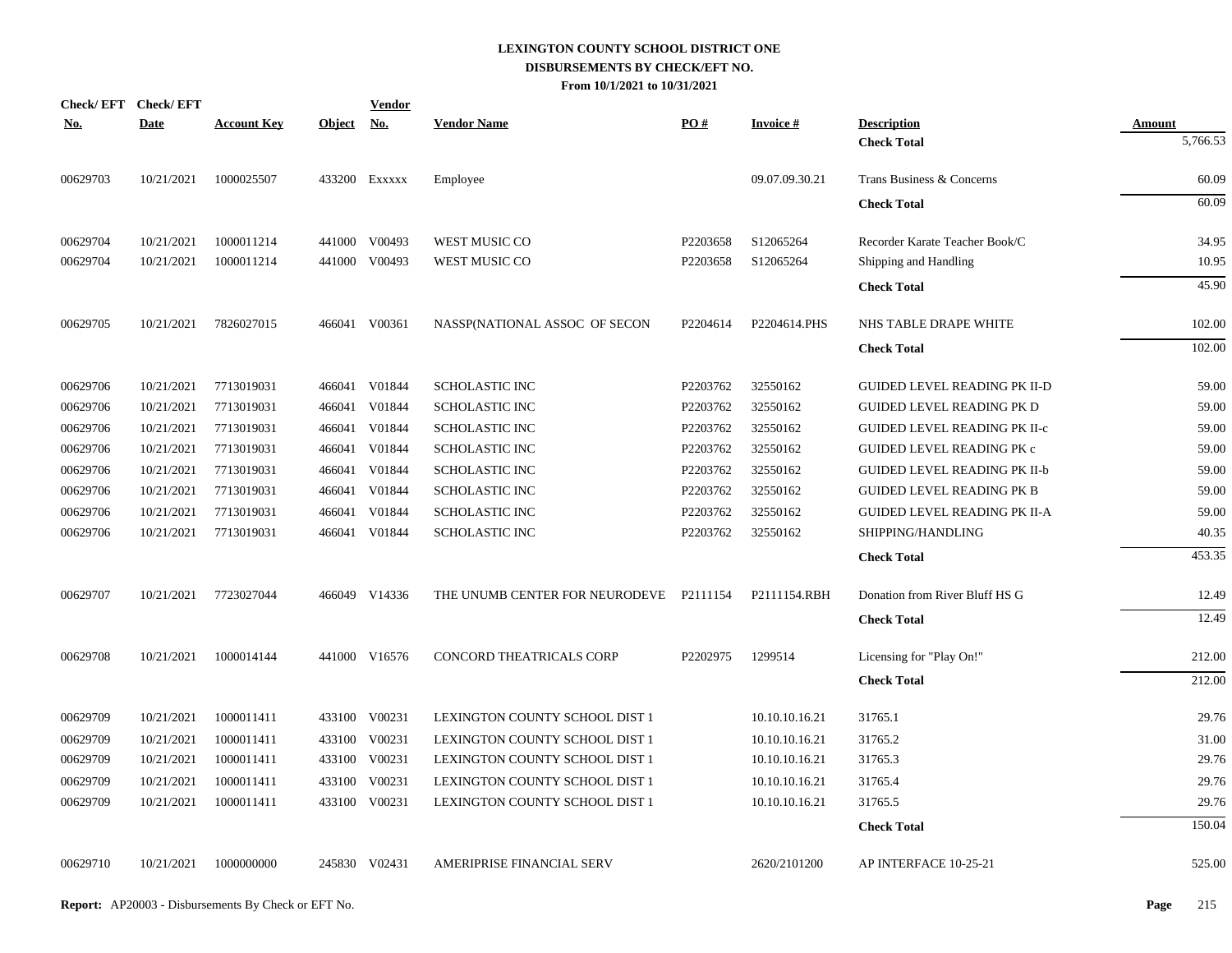| <b>No.</b> | Check/EFT Check/EFT<br><b>Date</b> | <b>Account Key</b> | Object No. | <b>Vendor</b> | <b>Vendor Name</b>             | PO# | <b>Invoice#</b> | <b>Description</b>    | <b>Amount</b>        |
|------------|------------------------------------|--------------------|------------|---------------|--------------------------------|-----|-----------------|-----------------------|----------------------|
|            |                                    |                    |            |               |                                |     |                 | <b>Check Total</b>    | 525.00               |
| 00629711   | 10/21/2021                         | 1000000000         |            | 245830 V02431 | AMERIPRISE FINANCIAL SERV      |     | 2622/2101200    | AP INTERFACE 10-25-21 | 150.00               |
|            |                                    |                    |            |               |                                |     |                 | <b>Check Total</b>    | 150.00               |
| 00629712   | 10/21/2021                         | 1000000000         |            | 245800 V00600 | ANN B MATTHEWS TRUSTEE         |     | 2760/2101200    | AP INTERFACE 10-25-21 | 1,125.00             |
|            |                                    |                    |            |               |                                |     |                 | <b>Check Total</b>    | 1,125.00             |
| 00629713   | 10/21/2021                         | 1000000000         |            | 245830 V00179 | AXA EQUITABLE LIFE INS COEQUI  |     | 2620/2101200    | AP INTERFACE 10-25-21 | 4,673.23             |
|            |                                    |                    |            |               |                                |     |                 | <b>Check Total</b>    | 4,673.23             |
| 00629714   | 10/21/2021                         | 1000000000         |            | 245830 V00179 | AXA EQUITABLE LIFE INS COEQUI  |     | 2622/2101200    | AP INTERFACE 10-25-21 | 150.00               |
|            |                                    |                    |            |               |                                |     |                 | <b>Check Total</b>    | 150.00               |
| 00629715   | 10/21/2021                         | 1000000000         |            | 245650 V00193 | COLONIAL SUPPLEMENTAL INS SUP  |     | 2350/2101200    | AP INTERFACE 10-25-21 | 14,841.25            |
|            |                                    |                    |            |               |                                |     |                 | <b>Check Total</b>    | 14,841.25            |
| 00629716   | 10/21/2021                         | 1000000000         |            | 245670 V00194 | COLONIAL SUPPLEMENTAL INS SUPP |     | 2354/2101200    | AP INTERFACE 10-25-21 | 19,599.35            |
|            |                                    |                    |            |               |                                |     |                 | <b>Check Total</b>    | 19,599.35            |
| 00629717   | 10/21/2021                         | 1000000000         |            | 245660 V00195 | COLONIAL SUPPLEMENTAL INS SUPP |     | 2352/2101200    | AP INTERFACE 10-25-21 | 36,919.45            |
|            |                                    |                    |            |               |                                |     |                 | <b>Check Total</b>    | 36,919.45            |
|            |                                    |                    |            |               |                                |     |                 |                       |                      |
| 00629718   | 10/21/2021                         | 1000000000         |            | 245680 V14828 | COLONIAL SUPPLEMENTAL INSURANC |     | 2356/2101200    | AP INTERFACE 10-25-21 | 5,163.44<br>5,163.44 |
|            |                                    |                    |            |               |                                |     |                 | <b>Check Total</b>    |                      |
| 00629719   | 10/21/2021                         | 1000000000         |            | 245681 V14829 | COLONIAL SUPPLEMENTAL INSURANC |     | 2358/2101200    | AP INTERFACE 10-25-21 | 12,533.82            |
|            |                                    |                    |            |               |                                |     |                 | <b>Check Total</b>    | 12,533.82            |
| 00629720   | 10/21/2021                         | 1000000000         |            | 245800 V15351 | FLORIDA STATE DISBURSEMENT UNI |     | 2910/2101200    | AP INTERFACE 10-25-21 | 192.00               |
|            |                                    |                    |            |               |                                |     |                 | <b>Check Total</b>    | 192.00               |
| 00629721   | 10/21/2021                         | 1000000000         |            | 245780 V10676 | FUTURE SCHOLAR 529 COLLEGE SAV |     | 2740/2101200    | AP INTERFACE 10-25-21 | 2,015.00             |
|            |                                    |                    |            |               |                                |     |                 | <b>Check Total</b>    | 2,015.00             |
| 00629722   | 10/21/2021                         | 1000000000         |            | 245830 V00180 | HORACE MANN LIFE INSURANCE CO  |     | 2620/2101200    | AP INTERFACE 10-25-21 | 3,400.00             |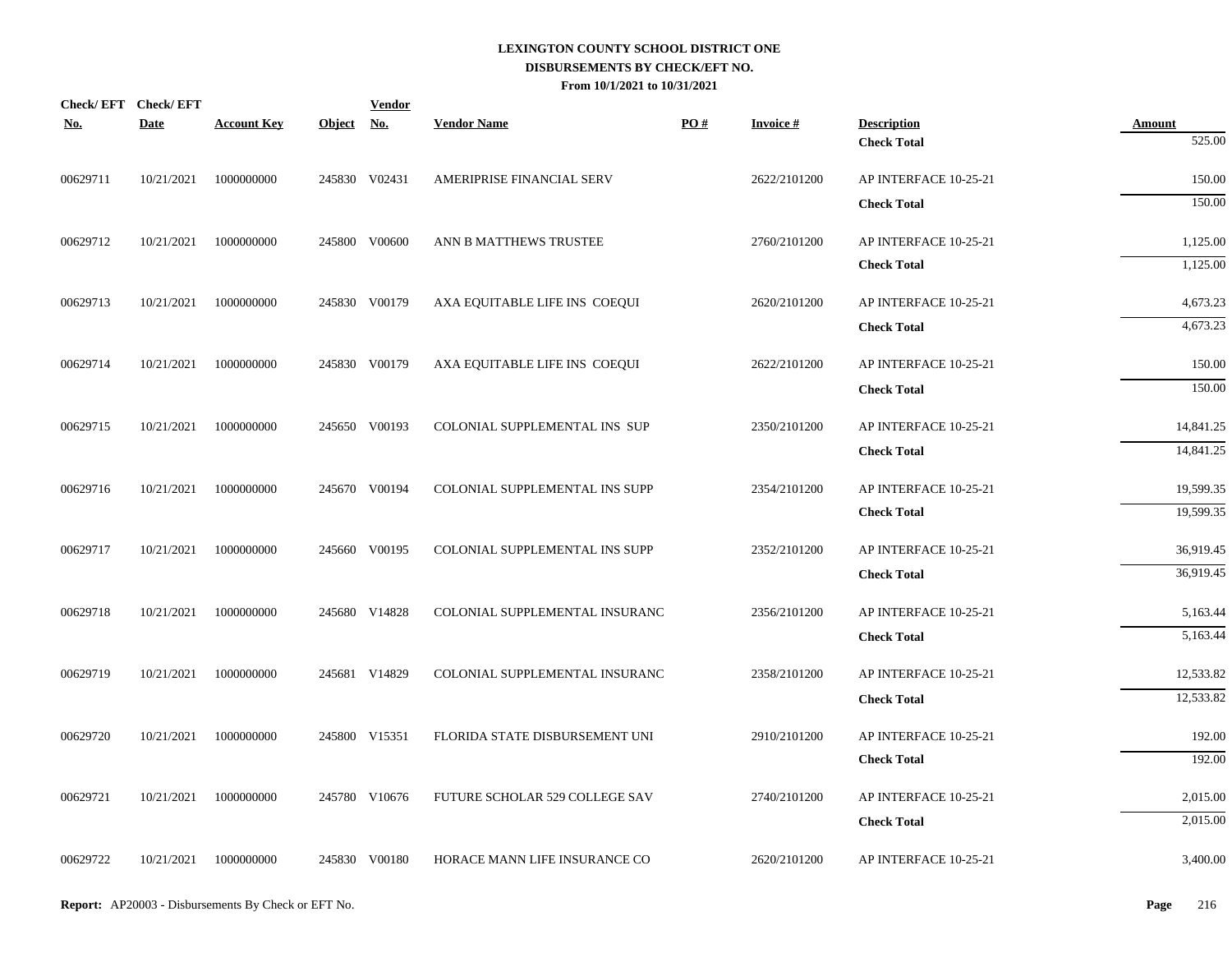| Check/EFT Check/EFT<br><b>No.</b> | <b>Date</b> | <b>Account Key</b>    | Object No. | <b>Vendor</b> | <b>Vendor Name</b>             | PO# | <b>Invoice#</b> | <b>Description</b>                          | <b>Amount</b>        |
|-----------------------------------|-------------|-----------------------|------------|---------------|--------------------------------|-----|-----------------|---------------------------------------------|----------------------|
|                                   |             |                       |            |               |                                |     |                 | <b>Check Total</b>                          | 3,400.00             |
| 00629723                          | 10/21/2021  | 1000000000            |            | 245990 V14784 | HY HOLDINGS INC                |     | 1585/2101200    | AP INTERFACE 10-25-21                       | 2,526.00             |
|                                   |             |                       |            |               |                                |     |                 | <b>Check Total</b>                          | 2,526.00             |
| 00629724                          | 10/21/2021  | 1000000000            |            | 245990 v14784 | HY HOLDINGS INC                |     | 2585/2101200    | AP INTERFACE 10-25-21                       | 2,526.00             |
|                                   |             |                       |            |               |                                |     |                 | <b>Check Total</b>                          | 2,526.00             |
| 00629725                          | 10/21/2021  | 1000000000            |            | 245800 V01948 | INTERNAL REVENUE SERVICE       |     | 2900/2101200    | AP INTERFACE 10-25-21                       | 30.00                |
|                                   |             |                       |            |               |                                |     |                 | <b>Check Total</b>                          | 30.00                |
| 00629726                          | 10/21/2021  | 1000000000            |            | 245830 V14153 | <b>IVY FUNDS</b>               |     | 2620/2101200    | AP INTERFACE 10-25-21                       | 555.00               |
|                                   |             |                       |            |               |                                |     |                 | <b>Check Total</b>                          | 555.00               |
| 00629727                          | 10/21/2021  | 1000000000            |            | 245630 V02086 | LCSD1 EDFOUND LEAP EDUCATION   |     | 2732/2101200    | AP INTERFACE 10-25-21                       | 1,019.85             |
|                                   |             |                       |            |               |                                |     |                 | <b>Check Total</b>                          | 1,019.85             |
| 00629728                          | 10/21/2021  | 1000000000            |            | 245690 V01290 | LCSD1 EDUCATIONAL FOUNDATION   |     | 2730/2101200    | AP INTERFACE 10-25-21                       | 2,869.36             |
|                                   |             |                       |            |               |                                |     |                 | <b>Check Total</b>                          | 2,869.36             |
| 00629729                          | 10/21/2021  | 1000000000            |            | 245830 V16153 | LIFE INSURANCE COMPANY OF THE  |     | 2620/2101200    | AP INTERFACE 10-25-21                       | 1,790.50             |
|                                   |             |                       |            |               |                                |     |                 | <b>Check Total</b>                          | 1,790.50             |
|                                   |             |                       |            |               |                                |     |                 |                                             |                      |
| 00629730                          |             | 10/21/2021 1000000000 |            | 245830 V16147 | <b>LPL FINANCIAL</b>           |     | 2620/2101200    | AP INTERFACE 10-25-21<br><b>Check Total</b> | 1,282.11<br>1,282.11 |
|                                   |             |                       |            |               |                                |     |                 |                                             |                      |
| 00629731                          | 10/21/2021  | 1000000000            |            | 245830 V00768 | METROPOLITAN LIFE              |     | 2620/2101200    | AP INTERFACE 10-25-21                       | 275.00<br>275.00     |
|                                   |             |                       |            |               |                                |     |                 | <b>Check Total</b>                          |                      |
| 00629732                          | 10/21/2021  | 1000000000            |            | 245800 V16822 | NEW JERSEY FAMILY SUPPORT PAYM |     | 2910/2101200    | AP INTERFACE 10-25-21                       | 439.84               |
|                                   |             |                       |            |               |                                |     |                 | <b>Check Total</b>                          | 439.84               |
| 00629733                          | 10/21/2021  | 1000000000            |            | 245800 V16378 | NORTH CAROLINA DEPT OF REVENUE |     | 2900/2101200    | AP INTERFACE 10-25-21                       | 126.65               |
|                                   |             |                       |            |               |                                |     |                 | <b>Check Total</b>                          | 126.65               |
| 00629734                          |             | 10/21/2021 1000000000 |            | 245830 V00686 | NORTHERN LIFE INSURANCE CO     |     | 2620/2101200    | AP INTERFACE 10-25-21                       | 877.50               |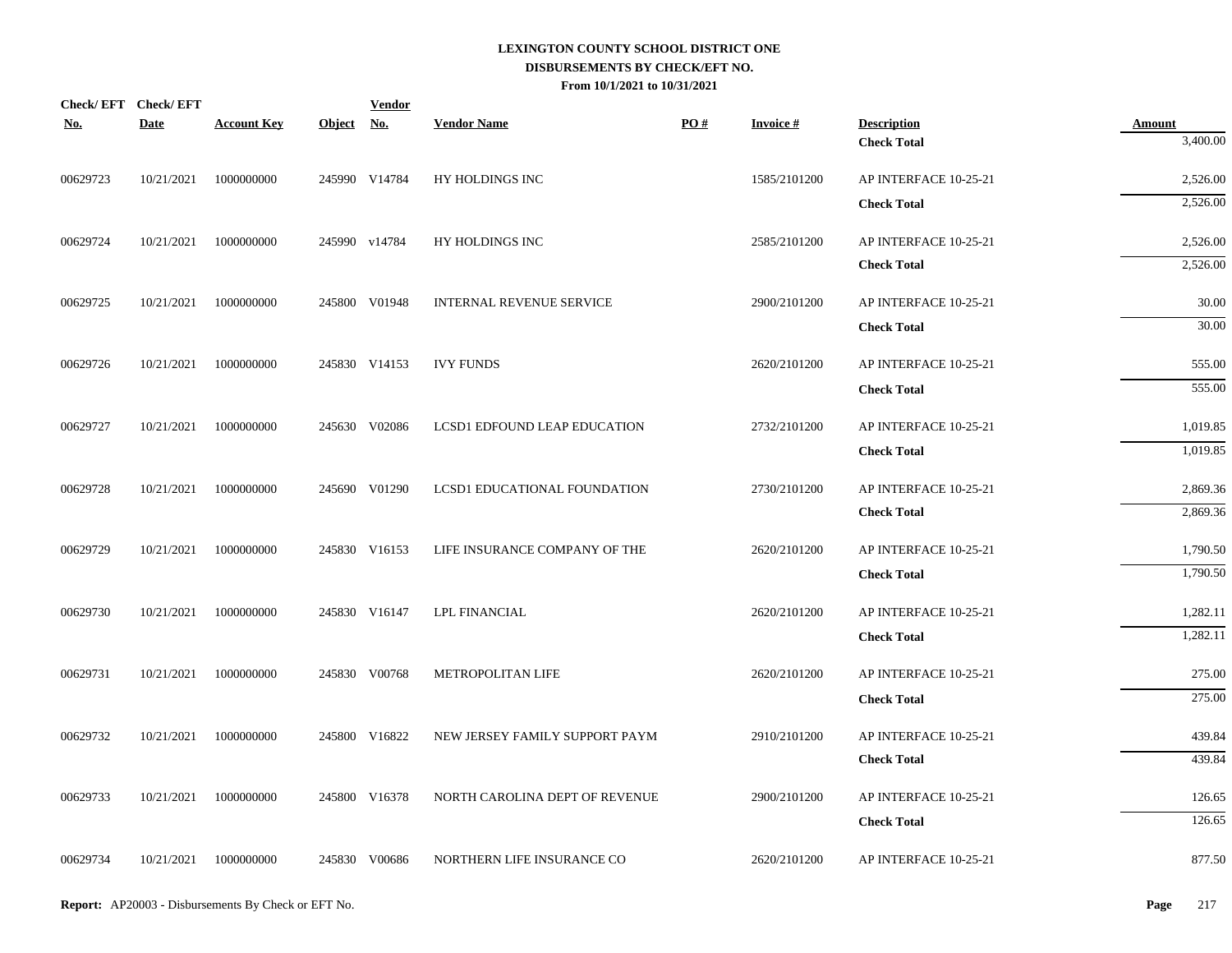| <b>No.</b> | Check/EFT Check/EFT<br><b>Date</b> | <b>Account Key</b> | Object No. | <b>Vendor</b> | <b>Vendor Name</b>             | PO# | <b>Invoice#</b> | <b>Description</b>    | Amount    |
|------------|------------------------------------|--------------------|------------|---------------|--------------------------------|-----|-----------------|-----------------------|-----------|
|            |                                    |                    |            |               |                                |     |                 | <b>Check Total</b>    | 877.50    |
| 00629735   | 10/21/2021                         | 1000000000         |            | 245800 V01293 | PAMELA SIMMONS BEASLEY         |     | 2760/2101200    | AP INTERFACE 10-25-21 | 2,635.50  |
|            |                                    |                    |            |               |                                |     |                 | <b>Check Total</b>    | 2,635.50  |
| 00629736   | 10/21/2021                         | 1000000000         |            | 245580 V00556 | PROVIDENT LIFE AND ACCIDENT CO |     | 2302/2101200    | AP INTERFACE 10-25-21 | 3.64      |
|            |                                    |                    |            |               |                                |     |                 | <b>Check Total</b>    | 3.64      |
| 00629737   | 10/21/2021                         | 1000000000         |            | 245800 V11745 | SC DEPARTMENT OF EMPLOYMENT AN |     | 2760/2101200    | AP INTERFACE 10-25-21 | 140.54    |
|            |                                    |                    |            |               |                                |     |                 | <b>Check Total</b>    | 140.54    |
| 00629738   | 10/21/2021                         | 1000000000         |            | 245800 V01785 | SC DEPARTMENT OF REVENUE       |     | 2900/2101200    | AP INTERFACE 10-25-21 | 791.48    |
|            |                                    |                    |            |               |                                |     |                 | <b>Check Total</b>    | 791.48    |
| 00629739   | 10/21/2021                         | 1000000000         |            | 245440 V00172 | SC RETIREMENT SYSTEM           |     | 2580/2101200    | AP INTERFACE 10-25-21 | 928.79    |
| 00629739   | 10/21/2021                         | 1000000000         |            | 245450 V00172 | <b>SC RETIREMENT SYSTEM</b>    |     | 2581/2101200    | AP INTERFACE 10-25-21 | 766.45    |
|            |                                    |                    |            |               |                                |     |                 | <b>Check Total</b>    | 1,695.24  |
| 00629740   | 10/21/2021                         | 1000000000         |            | 245830 V16157 | SECURITY BENEFIT LIFE INSURANC |     | 2622/2101200    | AP INTERFACE 10-25-21 | 275.00    |
|            |                                    |                    |            |               |                                |     |                 | <b>Check Total</b>    | 275.00    |
| 00629741   | 10/21/2021                         | 1000000000         |            | 245800 V16031 | STATE DISBURSEMENT UNIT        |     | 2910/2101200    | AP INTERFACE 10-25-21 | 880.55    |
|            |                                    |                    |            |               |                                |     |                 | <b>Check Total</b>    | 880.55    |
| 00629742   | 10/21/2021                         | 1000000000         |            | 245800 V16356 | TENNESSEE CHILD SUPPORT        |     | 2910/2101200    | AP INTERFACE 10-25-21 | 191.25    |
|            |                                    |                    |            |               |                                |     |                 | <b>Check Total</b>    | 191.25    |
| 00629743   | 10/21/2021                         | 1000000000         |            | 245410 V01114 | TIAACREF (ORP)                 |     | 1546/2101200    | AP INTERFACE 10-25-21 | 10,570.31 |
| 00629743   | 10/21/2021                         | 1000000000         |            | 245410 V01114 | <b>TIAACREF (ORP)</b>          |     | 2546/2101200    | AP INTERFACE 10-25-21 | 19,026.53 |
|            |                                    |                    |            |               |                                |     |                 | <b>Check Total</b>    | 29,596.84 |
| 00629744   | 10/21/2021                         | 1000000000         |            | 245410 V15219 | TTEE FOR SCORP MM061953 001 09 |     | 1540/2101200    | AP INTERFACE 10-25-21 | 5,711.35  |
| 00629744   | 10/21/2021                         | 1000000000         |            | 245410 V15219 | TTEE FOR SCORP MM061953 001 09 |     | 2540/2101200    | AP INTERFACE 10-25-21 | 10,280.39 |
|            |                                    |                    |            |               |                                |     |                 | <b>Check Total</b>    | 15,991.74 |
| 00629745   | 10/21/2021                         | 1000000000         |            | 245810 V00170 | <b>UNITED WAY</b>              |     | 2700/2101200    | AP INTERFACE 10-25-21 | 579.50    |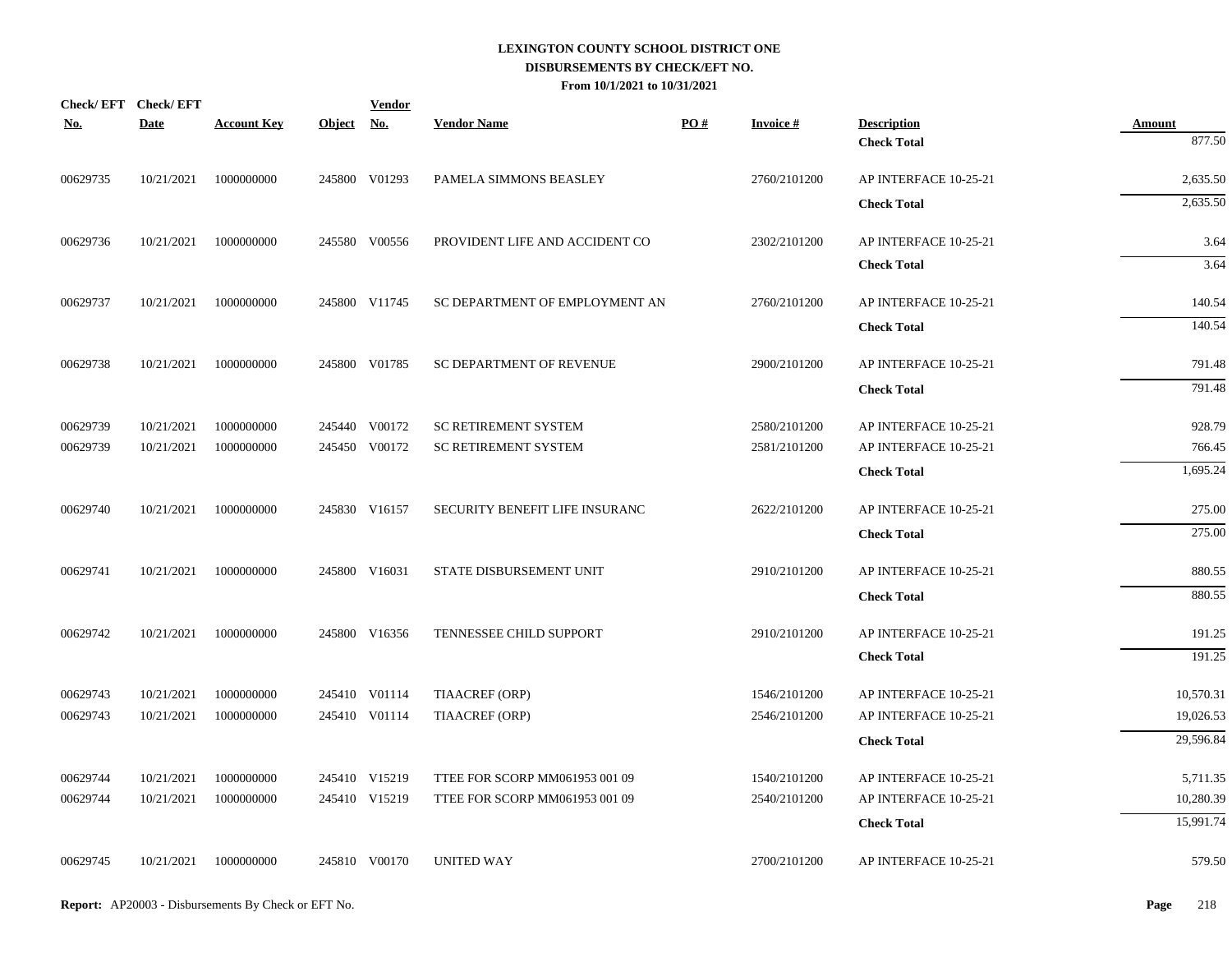|            | Check/EFT Check/EFT |                    |               | <u>Vendor</u> |                                |          |                 |                                        |               |
|------------|---------------------|--------------------|---------------|---------------|--------------------------------|----------|-----------------|----------------------------------------|---------------|
| <u>No.</u> | <b>Date</b>         | <b>Account Key</b> | <b>Object</b> | <u>No.</u>    | <b>Vendor Name</b>             | PO#      | <b>Invoice#</b> | <b>Description</b>                     | <b>Amount</b> |
|            |                     |                    |               |               |                                |          |                 | <b>Check Total</b>                     | 579.50        |
| 00629746   | 10/21/2021          | 1000000000         |               | 245830 V00387 | <b>VALIC</b>                   |          | 2620/2101200    | AP INTERFACE 10-25-21                  | 3,873.00      |
|            |                     |                    |               |               |                                |          |                 | <b>Check Total</b>                     | 3,873.00      |
| 00629747   | 10/21/2021          | 1000000000         |               | 245410 V01113 | VALIC TRUST CO<br>(ORP)        |          | 1542/2101200    | AP INTERFACE 10-25-21                  | 10,109.45     |
| 00629747   | 10/21/2021          | 1000000000         |               | 245410 V01113 | VALIC TRUST CO<br>(ORP)        |          | 2542/2101200    | AP INTERFACE 10-25-21                  | 18,196.93     |
|            |                     |                    |               |               |                                |          |                 | <b>Check Total</b>                     | 28,306.38     |
| 00629748   | 10/25/2021          | 3260011303         |               | 441000 V13973 | KENDALL HUNT PUBLISHING CO     | P2204169 | 12857748        | Sound Waves: How Can a Sound           | 73.83         |
| 00629748   | 10/25/2021          | 3260011303         |               | 441000 V13973 | KENDALL HUNT PUBLISHING CO     | P2204169 | 12857748        | Shipping at 12%                        | 45.84         |
| 00629748   | 10/25/2021          | 3260011303         |               | 441000 V13973 | KENDALL HUNT PUBLISHING CO     | P2204169 | 12859533        | Sound Waves: How Can a Sound M         | 73.83         |
|            |                     |                    |               |               |                                |          |                 | <b>Check Total</b>                     | 193.50        |
| 00629749   | 10/26/2021          | 1000025427         |               | 441020 V01629 | A Z LAWN MOWER PARTS           | P2203677 | 157964          | WKHS - Echomatic Trimmer Head          | 123.22        |
| 00629749   | 10/26/2021          | 1000025427         |               | 441020 V01629 | A Z LAWN MOWER PARTS           | P2203677 | 157964          | <b>SPLD ASM Pulley</b>                 | 79.62         |
| 00629749   | 10/26/2021          | 1000025427         |               | 441020 V01629 | A Z LAWN MOWER PARTS           | P2203677 | 157964          | Belt V Type                            | 36.75         |
|            |                     |                    |               |               |                                |          |                 | <b>Check Total</b>                     | 239.59        |
| 00629750   | 10/26/2021          | 1000023202         |               | 441000 V02519 | ACADEMIC SUPPLIER DBA RASIX CO | P2204324 | ID70395         | HP Color LaserJet Toner CF360A         | 92.84         |
| 00629750   | 10/26/2021          | 1000023202         |               | 441000 V02519 | ACADEMIC SUPPLIER DBA RASIX CO | P2204324 | ID70395         | HP Color LaserJet Toner CF361A         | 116.40        |
| 00629750   | 10/26/2021          | 1000023202         |               | 441000 V02519 | ACADEMIC SUPPLIER DBA RASIX CO | P2204324 | ID70395         | HP Color LaserJet Toner CF362A         | 116.40        |
| 00629750   | 10/26/2021          | 1000023202         |               | 441000 V02519 | ACADEMIC SUPPLIER DBA RASIX CO | P2204324 | ID70395         | HP Color LaserJet Toner CF363A         | 116.40        |
|            |                     |                    |               |               |                                |          |                 | <b>Check Total</b>                     | 442.04        |
| 00629751   | 10/26/2021          | 1000014503         |               | 433200 Exxxxx | Employee                       |          | 08.23.09.17.21  | <b>Homebound Services</b>              | 105.28        |
|            |                     |                    |               |               |                                |          |                 | <b>Check Total</b>                     | 105.28        |
| 00629752   | 10/26/2021          | 1000011326         |               | 436000 V00380 | <b>ANOTHER PRINTER</b>         | P2203964 | 129980          | temporary ID labels- 3"x4"- ye         | 771.77        |
|            |                     |                    |               |               |                                |          |                 | <b>Check Total</b>                     | 771.77        |
| 00629753   | 10/26/2021          | 1000011411         |               | 441000 V13041 | <b>BLICK ART MATERIALS LLC</b> | P2202990 | 7303235         | Prismacolor Premier Colored Pe         | 43.13         |
| 00629753   | 10/26/2021          | 1000011411         |               | 441000 V13041 | BLICK ART MATERIALS LLC        | P2202990 | 7303235         | Prismacolor Premier Colored Pe         | 42.89         |
|            |                     |                    |               |               |                                |          |                 | <b>Check Total</b>                     | 86.02         |
| 00629754   | 10/26/2021          | 7802070027         |               | 466034 V02700 | <b>BOSTIC, D LYNN</b>          |          |                 | VFB.WK.10.22.202 V Football vs Laurens | 125.80        |
|            |                     |                    |               |               |                                |          |                 |                                        |               |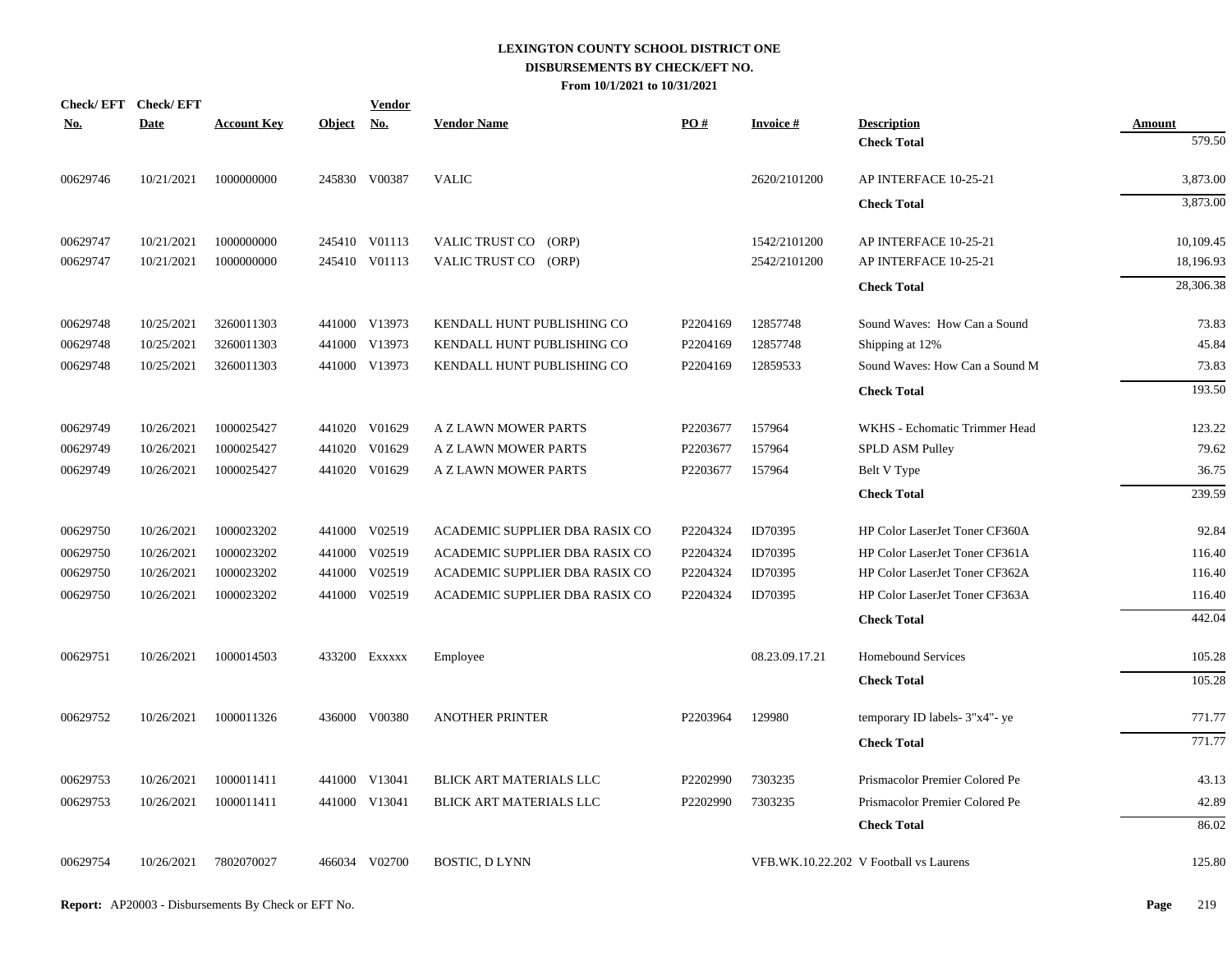|            | Check/EFT Check/EFT |                    |               | <b>Vendor</b> |                                       |          |                 |                                       |               |
|------------|---------------------|--------------------|---------------|---------------|---------------------------------------|----------|-----------------|---------------------------------------|---------------|
| <u>No.</u> | <b>Date</b>         | <b>Account Key</b> | <b>Object</b> | <u>No.</u>    | <b>Vendor Name</b>                    | PO#      | <b>Invoice#</b> | <b>Description</b>                    | <b>Amount</b> |
|            |                     |                    |               |               |                                       |          |                 | <b>Check Total</b>                    | 125.80        |
| 00629755   | 10/26/2021          | 2042212603         |               | 433200 EXXXXX | Employee                              |          | 09.01.09.30.21  | <b>Homebound Services</b>             | 90.72         |
|            |                     |                    |               |               |                                       |          |                 | <b>Check Total</b>                    | 90.72         |
| 00629756   | 10/26/2021          | 7887027034         |               | 466041 V13255 | <b>BSN SPORTS</b>                     | P2202373 | 914290853       | Forst Green, White-ISOCHILL PO        | 943.74        |
| 00629756   | 10/26/2021          | 7887027034         | 466041        | V13255        | <b>BSN SPORTS</b>                     | P2202373 | 914290853       | Forest Green, White-WOMENS TEA        | 385.20        |
| 00629756   | 10/26/2021          | 7887027034         |               | 466041 V13255 | <b>BSN SPORTS</b>                     | P2202373 | 914290853       | Black, Black, Silver-HUSTLE 3.        | 96.30         |
| 00629756   | 10/26/2021          | 7887027034         |               | 466041 V13255 | <b>BSN SPORTS</b>                     | P2202373 | 914290853       | PH logo with name on bags             | 0.00          |
| 00629756   | 10/26/2021          | 7887027034         |               | 466041 V13255 | <b>BSN SPORTS</b>                     | P2202373 | 914290853       | Shipping                              | 67.54         |
|            |                     |                    |               |               |                                       |          |                 | <b>Check Total</b>                    | 1,492.78      |
| 00629757   | 10/26/2021          | 5747025347         |               | 452000 V15741 | CC AND I SERVICES LLC                 | P1913642 | 7407            | Chapter 1 and Chapter 17 Inspe        | 257.00        |
|            |                     |                    |               |               |                                       |          |                 | <b>Check Total</b>                    | 257.00        |
| 00629758   | 10/26/2021          | 1000022403         |               | 439500 V01474 | <b>CERTIFIED TRANSLATION SERVICES</b> | P2204730 | LEX-21-0929     | SPANISH INTERPRETER FOR ONE ZO        | 130.00        |
|            |                     |                    |               |               |                                       |          |                 | <b>Check Total</b>                    | 130.00        |
| 00629759   | 10/26/2021          | 7802080013         |               | 466034 V14628 | CHAMBERS, OLIVIA OLAWSKY              |          | VVB.GI.10.21.21 | Athletic Official                     | 56.90         |
|            |                     |                    |               |               |                                       |          |                 | <b>Check Total</b>                    | 56.90         |
| 00629760   | 10/26/2021          | 7802084013         |               | 466034 V13424 | CLARK, GWENDOLYN                      |          | CH.GI.10.20.21  | Athletic Official                     | 128.60        |
|            |                     |                    |               |               |                                       |          |                 | <b>Check Total</b>                    | 128.60        |
| 00629761   | 10/26/2021          | 1000025446         |               | 441020 V11900 | DADE PAPER AND BAG LLC DBA IMP        | P2204460 | 9771044         | TM1616S TOILET TISSUE 2 PLY           | 689.35        |
| 00629761   | 10/26/2021          | 1000025446         |               | 441020 V11900 | DADE PAPER AND BAG LLC DBA IMP        | P2204460 | 9771044         | TJ0922A TOILET TISSUE JUMBO RO        | 494.07        |
| 00629761   | 10/26/2021          | 1000025435         |               | 441020 V11900 | DADE PAPER AND BAG LLC DBA IMP        | P2204406 | 9771045         | TJ0922A TOILET TISSUE JUMBO RO        | 790.52        |
| 00629761   | 10/26/2021          | 1000025413         |               | 441020 V11900 | DADE PAPER AND BAG LLC DBA IMP        | P2204457 | 9771046         | TM1616S TOILET TISSUE 2 PLY           | 689.34        |
| 00629761   | 10/26/2021          | 1000025413         |               | 441020 V11900 | DADE PAPER AND BAG LLC DBA IMP        | P2204457 | 9771046         | TJ0922A TOILET TISSUE JUMBO RO        | 39.53         |
|            |                     |                    |               |               |                                       |          |                 | <b>Check Total</b>                    | 2,702.81      |
| 00629762   | 10/26/2021          | 2200026405         |               | 439500 V16315 | DEER OAKS EAP SERVICES LLC            | P2201534 | LCDO21-10       | Employee Assistance Program ba        | 3,961.98      |
|            |                     |                    |               |               |                                       |          |                 | <b>Check Total</b>                    | 3,961.98      |
| 00629763   | 10/26/2021          | 5722025322         | 452000        | V12190        | <b>EDCON INC</b>                      | P2012928 | 16.P2012928     | <b>Construction Management at Ris</b> | 29,231.90     |
| 00629763   | 10/26/2021          | 5737025337         |               | 452000 V12190 | <b>EDCON INC</b>                      | P2200765 | 2.P2200765      | <b>CSMS - GMP</b>                     | 499,986.09    |
|            |                     |                    |               |               |                                       |          |                 |                                       |               |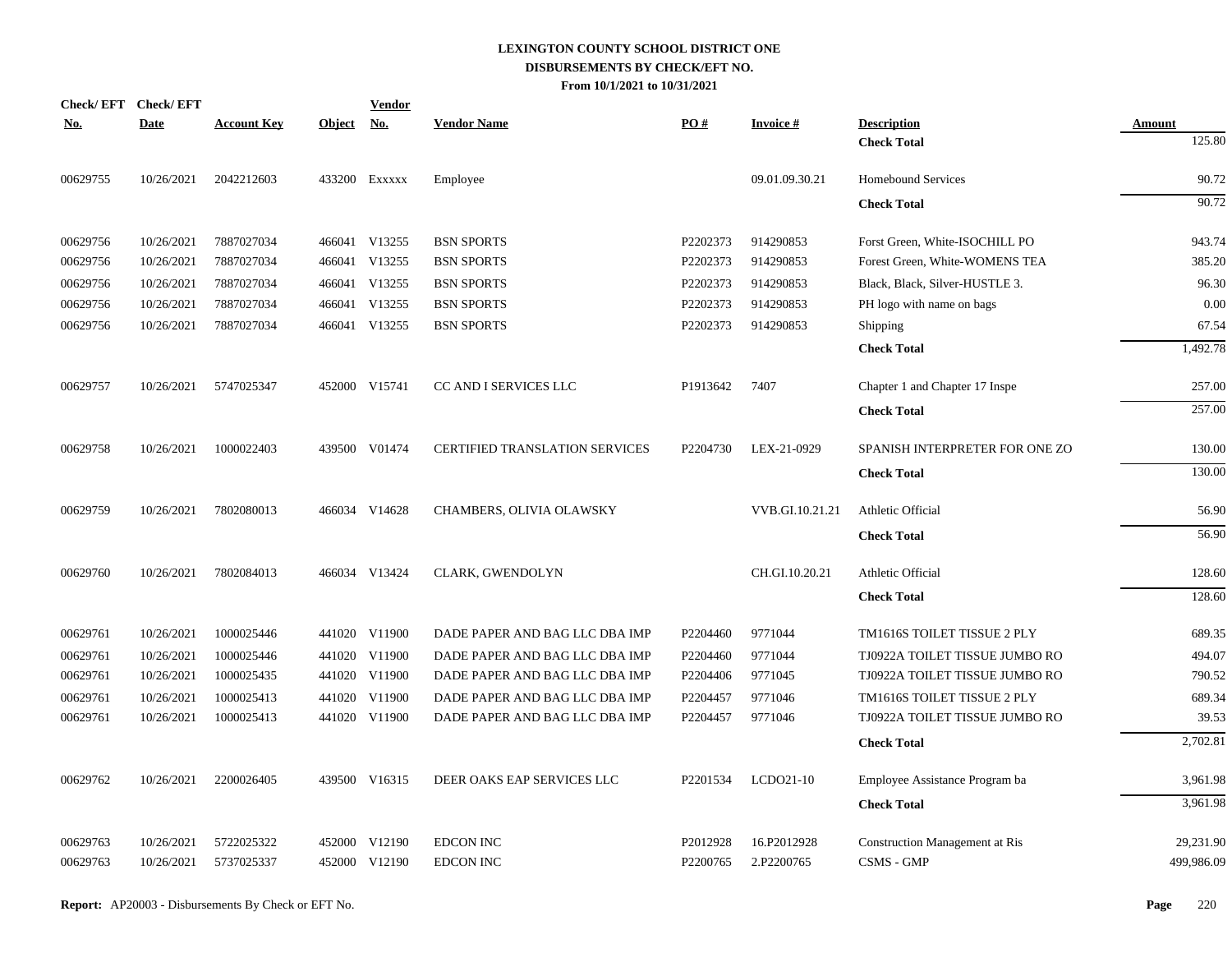| Check/EFT Check/EFT<br><u>No.</u> | <b>Date</b> | <b>Account Key</b> | <b>Object</b> | <b>Vendor</b><br><u>No.</u> | <b>Vendor Name</b>   | PO#      | <b>Invoice#</b> | <b>Description</b>                    | <b>Amount</b> |
|-----------------------------------|-------------|--------------------|---------------|-----------------------------|----------------------|----------|-----------------|---------------------------------------|---------------|
|                                   |             |                    |               |                             |                      |          |                 | <b>Check Total</b>                    | 529,217.99    |
| 00629764                          | 10/26/2021  | 1000025204         |               | 433200 V15897               | FIRST COMMUNITY BANK | P2204679 | ADM.3902.10.21  | <b>SCASBO Fall Conf. Registration</b> | 305.00        |
| 00629764                          | 10/26/2021  | 1000025204         |               | 433200 V15897               | FIRST COMMUNITY BANK | P2204679 | ADM.3902.10.21  | SCASBO Fall Conf. Registration        | 305.00        |
| 00629764                          | 10/26/2021  | 1000025408         |               | 433200 V15897               | FIRST COMMUNITY BANK | P2204679 | ADM.3902.10.21  | <b>Kingston Resort</b>                | 303.52        |
| 00629764                          | 10/26/2021  | 1000025408         |               | 441000 V15897               | FIRST COMMUNITY BANK | P2204679 | ADM.3902.10.21  | Circle K                              | 40.00         |
| 00629764                          | 10/26/2021  | 1000025408         | 441000        | V15897                      | FIRST COMMUNITY BANK | P2204679 | ADM.3902.10.21  | Circle K                              | 40.00         |
| 00629764                          | 10/26/2021  | 1000025408         |               | 441000 V15897               | FIRST COMMUNITY BANK | P2204679 | ADM.3902.10.21  | Circle K                              | $-0.40$       |
| 00629764                          | 10/26/2021  | 1000025408         | 441000        | V15897                      | FIRST COMMUNITY BANK | P2204683 | ADM.4058.10.21  | Walmart                               | 19.08         |
| 00629764                          | 10/26/2021  | 1000025808         |               | 441000 V15897               | FIRST COMMUNITY BANK | P2204683 | ADM.4058.10.21  | Amazon                                | 160.00        |
| 00629764                          | 10/26/2021  | 1000026693         | 433200        | V15897                      | FIRST COMMUNITY BANK | P2204677 | ADM.5758.10.21  | <b>American Airlines</b>              | 436.90        |
| 00629764                          | 10/26/2021  | 1000026693         |               | 433200 V15897               | FIRST COMMUNITY BANK | P2204677 | ADM.5758.10.21  | SC EdTech 2021                        | 520.00        |
| 00629764                          | 10/26/2021  | 1000026693         | 433200        | V15897                      | FIRST COMMUNITY BANK | P2204677 | ADM.5758.10.21  | Summit 2021                           | 300.00        |
| 00629764                          | 10/26/2021  | 1000026693         |               | 434000 V15897               | FIRST COMMUNITY BANK | P2204677 | ADM.5758.10.21  | Amazon                                | 899.68        |
| 00629764                          | 10/26/2021  | 1000026693         | 434000        | V15897                      | FIRST COMMUNITY BANK | P2204677 | ADM.5758.10.21  | Amazon                                | 53.49         |
| 00629764                          | 10/26/2021  | 1000026693         |               | 441000 V15897               | FIRST COMMUNITY BANK | P2204677 | ADM.5758.10.21  | Ship N Print                          | 40.30         |
| 00629764                          | 10/26/2021  | 1000026693         | 441000        | V15897                      | FIRST COMMUNITY BANK | P2204677 | ADM.5758.10.21  | Amazon                                | 8.55          |
| 00629764                          | 10/26/2021  | 1000026693         |               | 441000 V15897               | FIRST COMMUNITY BANK | P2204677 | ADM.5758.10.21  | Amazon                                | 48.49         |
| 00629764                          | 10/26/2021  | 1000026693         | 441000        | V15897                      | FIRST COMMUNITY BANK | P2204677 | ADM.5758.10.21  | Publix                                | 5.37          |
| 00629764                          | 10/26/2021  | 1000026693         | 441000        | V15897                      | FIRST COMMUNITY BANK | P2204677 | ADM.5758.10.21  | Uline                                 | 54.89         |
| 00629764                          | 10/26/2021  | 1000026693         | 441000        | V15897                      | FIRST COMMUNITY BANK | P2204677 | ADM.5758.10.21  | Storey's Florist                      | 63.50         |
| 00629764                          | 10/26/2021  | 1000026693         | 441000        | V15897                      | FIRST COMMUNITY BANK | P2204677 | ADM.5758.10.21  | Amazon                                | 1,497.00      |
| 00629764                          | 10/26/2021  | 1000026693         |               | 444510 V15897               | FIRST COMMUNITY BANK | P2204677 | ADM.5758.10.21  | Cables and Connections                | 41.69         |
| 00629764                          | 10/26/2021  | 1000026693         |               | 444510 V15897               | FIRST COMMUNITY BANK | P2204677 | ADM.5758.10.21  | Amazon                                | 38.51         |
| 00629764                          | 10/26/2021  | 1000026693         |               | 444510 V15897               | FIRST COMMUNITY BANK | P2204677 | ADM.5758.10.21  | Amazon                                | 196.74        |
| 00629764                          | 10/26/2021  | 1000026693         | 464000        | V15897                      | FIRST COMMUNITY BANK | P2204677 | ADM.5758.10.21  | AASA                                  | 208.00        |
| 00629764                          | 10/26/2021  | 1000026693         |               | 441000 V15897               | FIRST COMMUNITY BANK | P2204676 | ADM.5774.10.21  | Lexington True Value Hardware         | 28.33         |
| 00629764                          | 10/26/2021  | 1000026693         |               | 444510 V15897               | FIRST COMMUNITY BANK | P2204676 | ADM.5774.10.21  | Cables & Connections                  | 149.80        |
| 00629764                          | 10/26/2021  | 1000026693         |               | 444510 V15897               | FIRST COMMUNITY BANK | P2204676 | ADM.5774.10.21  | Gattis Pro Audio                      | 38.31         |
| 00629764                          | 10/26/2021  | 1000014103         | 441000        | V15897                      | FIRST COMMUNITY BANK | P2204686 | ADM.5782.10.21  | Amazon                                | 128.84        |
| 00629764                          | 10/26/2021  | 1000022403         | 431200        | V15897                      | FIRST COMMUNITY BANK | P2204686 | ADM.5782.10.21  | <b>Kingston Resort</b>                | 297.92        |
| 00629764                          | 10/26/2021  | 1000022403         | 433200        | V15897                      | FIRST COMMUNITY BANK | P2204686 | ADM.5782.10.21  | Hilton Garden Inn                     | 1,123.85      |
| 00629764                          | 10/26/2021  | 1000022403         | 433200        | V15897                      | FIRST COMMUNITY BANK | P2204686 | ADM.5782.10.21  | Hilton Garden Inn                     | 299.80        |
| 00629764                          | 10/26/2021  | 1000022403         | 441000        | V15897                      | FIRST COMMUNITY BANK | P2204686 | ADM.5782.10.21  | Amazon                                | 13.90         |
| 00629764                          | 10/26/2021  | 1000022403         | 441000        | V15897                      | FIRST COMMUNITY BANK | P2204686 | ADM.5782.10.21  | IN Serv-A-Cup                         | 38.52         |
| 00629764                          | 10/26/2021  | 1000022403         |               | 441000 V15897               | FIRST COMMUNITY BANK | P2204686 | ADM.5782.10.21  | Computer Design                       | 32.10         |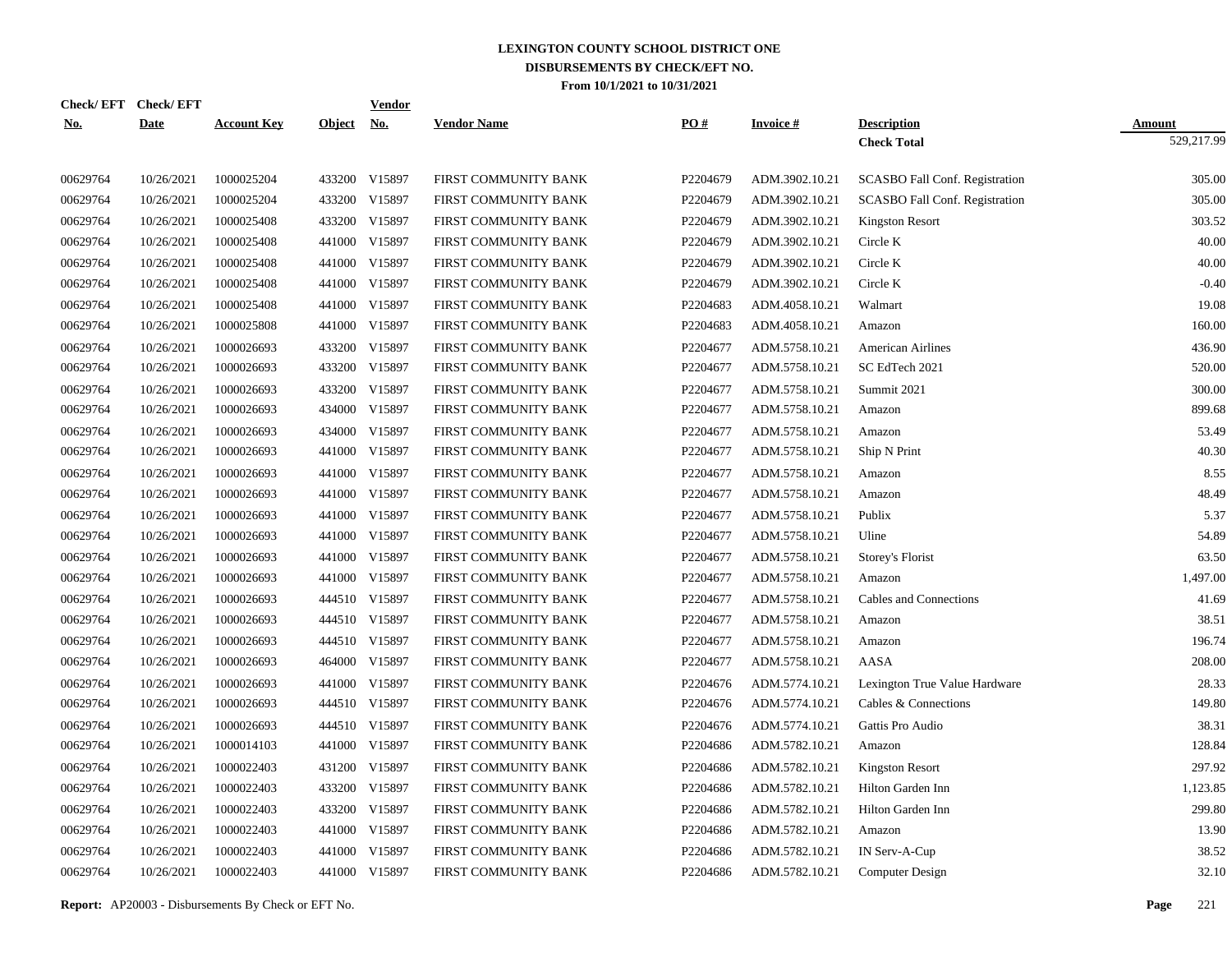| Check/EFT Check/EFT    |                           |                                  |                         | <b>Vendor</b>        |                                            |                 |                                   |                                        |                        |
|------------------------|---------------------------|----------------------------------|-------------------------|----------------------|--------------------------------------------|-----------------|-----------------------------------|----------------------------------------|------------------------|
| <u>No.</u><br>00629764 | <b>Date</b><br>10/26/2021 | <b>Account Key</b><br>1000022403 | <b>Object</b><br>441000 | <u>No.</u><br>V15897 | <b>Vendor Name</b><br>FIRST COMMUNITY BANK | PQ#<br>P2204686 | <b>Invoice#</b><br>ADM.5782.10.21 | <b>Description</b><br>Storey's Florist | <b>Amount</b><br>74.20 |
| 00629764               | 10/26/2021                | 1000022403                       |                         | 464000 V15897        | FIRST COMMUNITY BANK                       | P2204686        | ADM.5782.10.21                    | <b>NCTM</b>                            | 94.00                  |
| 00629764               | 10/26/2021                | 1000022403                       |                         | 469010 V15897        | FIRST COMMUNITY BANK                       | P2204686        | ADM.5782.10.21                    | Lexington Chamber of Commerce          | 325.50                 |
| 00629764               | 10/26/2021                | 2042222403                       |                         | 431200 V15897        | FIRST COMMUNITY BANK                       | P2204686        | ADM.5782.10.21                    | Assistivete                            | 375.00                 |
| 00629764               | 10/26/2021                | 3971022403                       |                         | 431200 V15897        | FIRST COMMUNITY BANK                       | P2204686        | ADM.5782.10.21                    | <b>EB</b> Resilient Together           | 304.44                 |
| 00629764               | 10/26/2021                | 1000011114                       |                         | 441000 V15897        | FIRST COMMUNITY BANK                       | P2204742        | GES.3944.10.21                    | Amazon.com                             | 16.04                  |
| 00629764               | 10/26/2021                | 1000011114                       |                         | 441000 V15897        | FIRST COMMUNITY BANK                       | P2204742        | GES.3944.10.21                    | Amazon.com                             | 9.46                   |
| 00629764               | 10/26/2021                | 1000011214                       |                         | 441000 V15897        | FIRST COMMUNITY BANK                       | P2204742        | GES.3944.10.21                    | Amazon.com                             | 28.88                  |
| 00629764               | 10/26/2021                | 1000011214                       |                         | 441000 V15897        | FIRST COMMUNITY BANK                       | P2204742        | GES.3944.10.21                    | Amazon.com                             | 52.42                  |
| 00629764               | 10/26/2021                | 1000011314                       |                         | 441000 V15897        | FIRST COMMUNITY BANK                       | P2204742        | GES.3944.10.21                    | Storyjumper Inc.                       | 57.71                  |
| 00629764               | 10/26/2021                | 1000011314                       |                         | 443000 V15897        | FIRST COMMUNITY BANK                       | P2204742        | GES.3944.10.21                    | <b>Heggerty Literacy</b>               | 194.34                 |
| 00629764               | 10/26/2021                | 1000011314                       |                         | 443000 V15897        | FIRST COMMUNITY BANK                       | P2204742        | GES.3944.10.21                    | Dollar Tree                            | 206.15                 |
| 00629764               | 10/26/2021                | 1000025414                       |                         | 441000 V15897        | FIRST COMMUNITY BANK                       | P2204742        | GES.3944.10.21                    | Quick Serve                            | 58.00                  |
| 00629764               | 10/26/2021                | 1000025414                       |                         | 441000 V15897        | FIRST COMMUNITY BANK                       | P2204742        | GES.3944.10.21                    | Shell Oil                              | 59.00                  |
| 00629764               | 10/26/2021                | 2022022414                       |                         | 433200 V15897        | FIRST COMMUNITY BANK                       | P2204742        | GES.3944.10.21                    | Delta Airlines                         | 348.40                 |
| 00629764               | 10/26/2021                | 2022022414                       |                         | 433200 V15897        | FIRST COMMUNITY BANK                       | P2204742        | GES.3944.10.21                    | Delta Airlines                         | 348.40                 |
| 00629764               | 10/26/2021                | 2022022414                       |                         | 433200 V15897        | FIRST COMMUNITY BANK                       | P2204742        | GES.3944.10.21                    | Delta Airlines                         | 348.40                 |
| 00629764               | 10/26/2021                | 2022022414                       |                         | 433200 V15897        | FIRST COMMUNITY BANK                       | P2204742        | GES.3944.10.21                    | Delta Airlines                         | 348.40                 |
| 00629764               | 10/26/2021                | 2022022414                       |                         | 433200 V15897        | FIRST COMMUNITY BANK                       | P2204742        | GES.3944.10.21                    | Delta Airlines                         | 348.40                 |
| 00629764               | 10/26/2021                | 2022022414                       |                         | 433200 V15897        | FIRST COMMUNITY BANK                       | P2204742        | GES.3944.10.21                    | Allianz Travel Insurance               | 135.00                 |
| 00629764               | 10/26/2021                | 2022022414                       |                         | 433200 V15897        | FIRST COMMUNITY BANK                       | P2204742        | GES.3944.10.21                    | <b>AVID Center</b>                     | 650.00                 |
| 00629764               | 10/26/2021                | 2022022414                       |                         | 433200 V15897        | FIRST COMMUNITY BANK                       | P2204742        | GES.3944.10.21                    | <b>AVID Center</b>                     | 650.00                 |
| 00629764               | 10/26/2021                | 2022022414                       | 433200                  | V15897               | FIRST COMMUNITY BANK                       | P2204742        | GES.3944.10.21                    | <b>AVID Center</b>                     | 650.00                 |
| 00629764               | 10/26/2021                | 2022022414                       |                         | 433200 V15897        | FIRST COMMUNITY BANK                       | P2204742        | GES.3944.10.21                    | <b>AVID Center</b>                     | 650.00                 |
| 00629764               | 10/26/2021                | 2022022414                       | 433200                  | V15897               | FIRST COMMUNITY BANK                       | P2204742        | GES.3944.10.21                    | <b>AVID Center</b>                     | 650.00                 |
| 00629764               | 10/26/2021                | 2022022414                       |                         | 433200 V15897        | FIRST COMMUNITY BANK                       | P2204742        | GES.3944.10.21                    | <b>Hilton Hotels Anatole</b>           | 212.00                 |
| 00629764               | 10/26/2021                | 2022022414                       | 433200                  | V15897               | FIRST COMMUNITY BANK                       | P2204742        | GES.3944.10.21                    | <b>Hilton Hotels Anatole</b>           | 212.00                 |
| 00629764               | 10/26/2021                | 2022022414                       |                         | 433200 V15897        | FIRST COMMUNITY BANK                       | P2204742        | GES.3944.10.21                    | <b>Hilton Hotels Anatole</b>           | 212.00                 |
| 00629764               | 10/26/2021                | 7863027014                       |                         | 466041 V15897        | FIRST COMMUNITY BANK                       | P2204742        | GES.3944.10.21                    | Dollar Tree                            | 21.40                  |
| 00629764               | 10/26/2021                | 7928527014                       |                         | 466099 V15897        | FIRST COMMUNITY BANK                       | P2204742        | GES.3944.10.21                    | Morgan's Pharmacy                      | 51.36                  |
| 00629764               | 10/26/2021                | 7802070044                       |                         | 466041 V15897        | FIRST COMMUNITY BANK                       | P2204696        | RBH.5899.10.21                    | <b>TRG</b>                             | $-234.71$              |
| 00629764               | 10/26/2021                | 7802081544                       |                         | 466041 V15897        | FIRST COMMUNITY BANK                       | P2204696        | RBH.5899.10.21                    | <b>TROPHY AND AWARDS</b>               | 145.31                 |
| 00629764               | 10/26/2021                | 7802081544                       | 466099                  | V15897               | FIRST COMMUNITY BANK                       | P2204696        | RBH.5899.10.21                    | <b>LEXINGTON FLORIST</b>               | 13.91                  |
| 00629764               | 10/26/2021                | 7887072044                       |                         | 466041 V15897        | FIRST COMMUNITY BANK                       | P2204696        | RBH.5899.10.21                    | T AND T SPORTS                         | 108.00                 |
| 00629764               | 10/26/2021                | 7887072044                       |                         | 466041 V15897        | FIRST COMMUNITY BANK                       | P2204696        | RBH.5899.10.21                    | <b>SAMS CLUB</b>                       | 252.01                 |
| 00629764               | 10/26/2021                | 7887072044                       |                         | 466041 V15897        | FIRST COMMUNITY BANK                       | P2204696        | RBH.5899.10.21                    | <b>SAMS CLUB</b>                       | 110.30                 |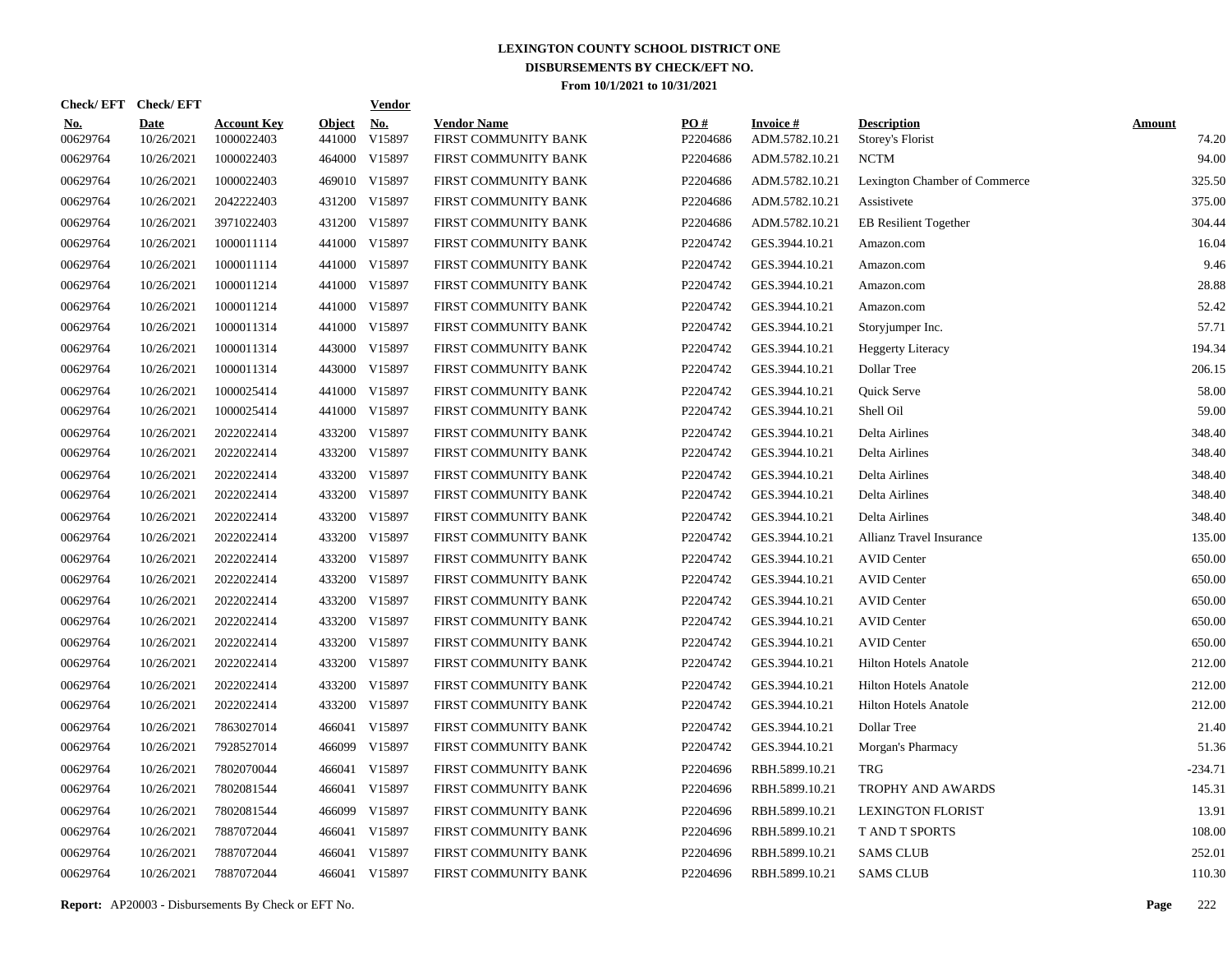| Check/EFT Check/EFT    |                           |                                  |                         | <b>Vendor</b>        |                                            |                 |                                   |                                        |                         |
|------------------------|---------------------------|----------------------------------|-------------------------|----------------------|--------------------------------------------|-----------------|-----------------------------------|----------------------------------------|-------------------------|
| <u>No.</u><br>00629764 | <b>Date</b><br>10/26/2021 | <b>Account Key</b><br>7887072044 | <b>Object</b><br>466041 | <u>No.</u><br>V15897 | <b>Vendor Name</b><br>FIRST COMMUNITY BANK | PO#<br>P2204696 | <b>Invoice#</b><br>RBH.5899.10.21 | <b>Description</b><br><b>SAMS CLUB</b> | <b>Amount</b><br>243.80 |
| 00629764               | 10/26/2021                | 7887072044                       |                         | 466041 V15897        | <b>FIRST COMMUNITY BANK</b>                | P2204696        | RBH.5899.10.21                    | <b>GLIDEGEAR</b>                       | 299.00                  |
| 00629764               | 10/26/2021                | 7887072044                       | 466069                  | V15897               | FIRST COMMUNITY BANK                       | P2204696        | RBH.5899.10.21                    | <b>SAMS</b>                            | 193.53                  |
| 00629764               | 10/26/2021                | 7887072044                       | 466069                  | V15897               | FIRST COMMUNITY BANK                       | P2204696        | RBH.5899.10.21                    | <b>SAMS</b>                            | 54.18                   |
| 00629764               | 10/26/2021                | 7887072044                       | 466069                  | V15897               | FIRST COMMUNITY BANK                       | P2204696        | RBH.5899.10.21                    | <b>JERSEY MIKES</b>                    | 318.00                  |
| 00629764               | 10/26/2021                | 7887072044                       | 466069                  | V15897               | FIRST COMMUNITY BANK                       | P2204696        | RBH.5899.10.21                    | SAMS                                   | 54.18                   |
| 00629764               | 10/26/2021                | 7887072044                       | 466069                  | V15897               | FIRST COMMUNITY BANK                       | P2204696        | RBH.5899.10.21                    | SAMS                                   | 120.18                  |
| 00629764               | 10/26/2021                | 7887072044                       | 466069                  | V15897               | FIRST COMMUNITY BANK                       | P2204696        | RBH.5899.10.21                    | <b>JERSEY MIKES</b>                    | 327.00                  |
| 00629764               | 10/26/2021                | 7887072044                       | 466069                  | V15897               | FIRST COMMUNITY BANK                       | P2204696        | RBH.5899.10.21                    | <b>LOWES FOODS</b>                     | 476.32                  |
| 00629764               | 10/26/2021                | 7887072044                       | 466069                  | V15897               | FIRST COMMUNITY BANK                       | P2204696        | RBH.5899.10.21                    | SAMS                                   | 123.22                  |
| 00629764               | 10/26/2021                | 7887072044                       | 466069                  | V15897               | FIRST COMMUNITY BANK                       | P2204696        | RBH.5899.10.21                    | SAMS                                   | 152.47                  |
| 00629764               | 10/26/2021                | 7887072044                       | 466069                  | V15897               | FIRST COMMUNITY BANK                       | P2204696        | RBH.5899.10.21                    | <b>JERSEY MIKES</b>                    | 312.00                  |
| 00629764               | 10/26/2021                | 7887072044                       | 466069                  | V15897               | FIRST COMMUNITY BANK                       | P2204696        | RBH.5899.10.21                    | <b>LOWES FOODS</b>                     | 487.94                  |
| 00629764               | 10/26/2021                | 7887072044                       | 466069                  | V15897               | FIRST COMMUNITY BANK                       | P2204696        | RBH.5899.10.21                    | <b>SAMS CLUB</b>                       | 129.53                  |
| 00629764               | 10/26/2021                | 7887072044                       | 466069                  | V15897               | FIRST COMMUNITY BANK                       | P2204696        | RBH.5899.10.21                    | <b>JERSEY MIKES</b>                    | 312.00                  |
| 00629764               | 10/26/2021                | 7887072044                       |                         | 466069 V15897        | FIRST COMMUNITY BANK                       | P2204696        | RBH.5899.10.21                    | <b>LOWES FOODS</b>                     | 347.50                  |
| 00629764               | 10/26/2021                | 7887072044                       | 466069                  | V15897               | FIRST COMMUNITY BANK                       | P2204696        | RBH.5899.10.21                    | <b>FOOD LION</b>                       | 21.69                   |
| 00629764               | 10/26/2021                | 7887072044                       |                         | 466069 V15897        | FIRST COMMUNITY BANK                       | P2204696        | RBH.5899.10.21                    | <b>JERSEY MIKES</b>                    | 312.00                  |
| 00629764               | 10/26/2021                | 7887072044                       | 466069                  | V15897               | FIRST COMMUNITY BANK                       | P2204696        | RBH.5899.10.21                    | <b>LOWES FOODS</b>                     | 93.90                   |
| 00629764               | 10/26/2021                | 7887072044                       |                         | 466069 V15897        | FIRST COMMUNITY BANK                       | P2204696        | RBH.5899.10.21                    | RESTAURANT EASY SAVING CREDIT          | $-50.76$                |
| 00629764               | 10/26/2021                | 7901027027                       |                         | 466041 V15897        | FIRST COMMUNITY BANK                       | P2204692        | WKH.4785.10.21                    | <b>JIFFY SHIRTS</b>                    | 482.63                  |
| 00629764               | 10/26/2021                | 7901027027                       |                         | 466041 V15897        | FIRST COMMUNITY BANK                       | P2204692        | WKH.4785.10.21                    | <b>SIX THIRTEEN ORIGIONALS</b>         | 47.90                   |
| 00629764               | 10/26/2021                | 7901027027                       |                         | 466041 V15897        | FIRST COMMUNITY BANK                       | P2204692        | WKH.4785.10.21                    | <b>SIX THIRTEEN ORIGIONALS</b>         | 47.90                   |
| 00629764               | 10/26/2021                | 7901027027                       |                         | 466041 V15897        | FIRST COMMUNITY BANK                       | P2204692        | WKH.4785.10.21                    | <b>SIX THIRTEEN ORIGIONALS</b>         | 55.40                   |
| 00629764               | 10/26/2021                | 7901027027                       |                         | 466041 V15897        | FIRST COMMUNITY BANK                       | P2204692        | WKH.4785.10.21                    | <b>PRINTGEAR</b>                       | 510.01                  |
| 00629764               | 10/26/2021                | 7901027027                       |                         | 466041 V15897        | FIRST COMMUNITY BANK                       | P2204692        | WKH.4785.10.21                    | PRINTGEAR                              | 525.97                  |
| 00629764               | 10/26/2021                | 7901027027                       |                         | 466041 V15897        | FIRST COMMUNITY BANK                       | P2204692        | WKH.4785.10.21                    | <b>SIX THIRTEEN ORIGIONALS</b>         | 87.51                   |
| 00629764               | 10/26/2021                | 7901027027                       |                         | 466041 V15897        | FIRST COMMUNITY BANK                       | P2204692        | WKH.4785.10.21                    | PRINTGEAR                              | 169.78                  |
| 00629764               | 10/26/2021                | 7901027027                       |                         | 466041 V15897        | FIRST COMMUNITY BANK                       | P2204692        | WKH.4785.10.21                    | OPENTIP.COM                            | 335.09                  |
| 00629764               | 10/26/2021                | 7901027027                       |                         | 466041 V15897        | FIRST COMMUNITY BANK                       | P2204692        | WKH.4785.10.21                    | PRINTGEAR                              | 19.30                   |
| 00629764               | 10/26/2021                | 7901027027                       |                         | 466041 V15897        | FIRST COMMUNITY BANK                       | P2204692        | WKH.4785.10.21                    | <b>JIFFYSHIRTS</b>                     | 108.74                  |
| 00629764               | 10/26/2021                | 7901027027                       |                         | 466041 V15897        | FIRST COMMUNITY BANK                       | P2204692        | WKH.4785.10.21                    | <b>PRINTGEAR</b>                       | 534.29                  |
| 00629764               | 10/26/2021                | 7901027027                       |                         | 466041 V15897        | FIRST COMMUNITY BANK                       | P2204692        | WKH.4785.10.21                    | <b>PRINTGEAR</b>                       | 279.47                  |
| 00629764               | 10/26/2021                | 7901027027                       |                         | 466041 V15897        | FIRST COMMUNITY BANK                       | P2204692        | WKH.4785.10.21                    | PRINTGEAR                              | 932.18                  |
| 00629764               | 10/26/2021                | 7901027027                       |                         | 466041 V15897        | FIRST COMMUNITY BANK                       | P2204692        | WKH.4785.10.21                    | <b>SIX THIRTEEN ORIGIONALS</b>         | 56.40                   |
| 00629764               | 10/26/2021                | 7901027027                       |                         | 466041 V15897        | FIRST COMMUNITY BANK                       | P2204692        | WKH.4785.10.21                    | <b>SIX THIRTEEN ORIGIONALS</b>         | 42.83                   |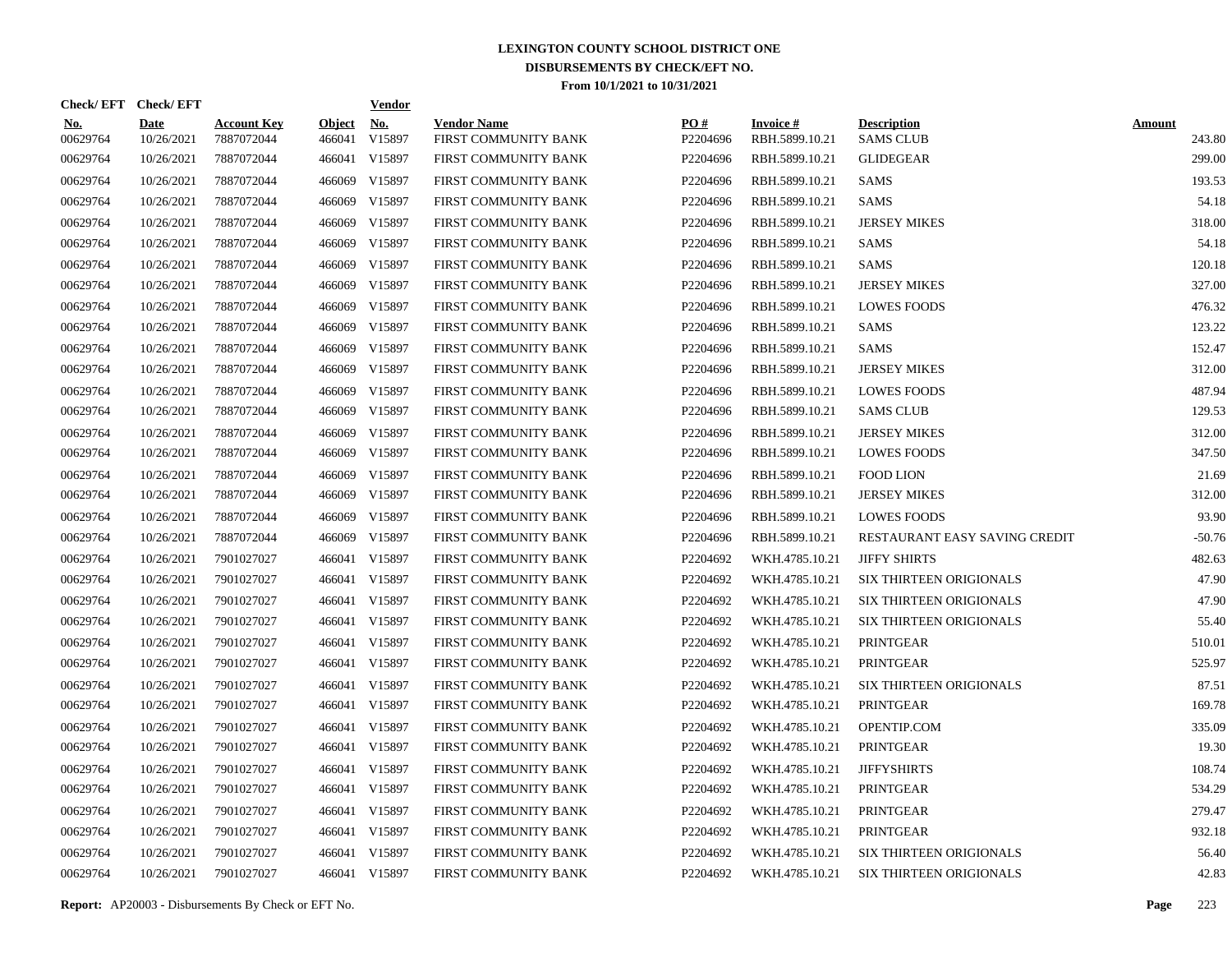| Check/EFT Check/EFT    |                           |                                  |                         | <b>Vendor</b>        |                                            |                 |                                   |                                        |                         |
|------------------------|---------------------------|----------------------------------|-------------------------|----------------------|--------------------------------------------|-----------------|-----------------------------------|----------------------------------------|-------------------------|
| <b>No.</b><br>00629764 | <b>Date</b><br>10/26/2021 | <b>Account Key</b><br>7901027027 | <b>Object</b><br>466041 | <u>No.</u><br>V15897 | <b>Vendor Name</b><br>FIRST COMMUNITY BANK | PO#<br>P2204692 | <b>Invoice#</b><br>WKH.4785.10.21 | <b>Description</b><br><b>PRINTGEAR</b> | <b>Amount</b><br>730.84 |
| 00629764               | 10/26/2021                | 7901027027                       |                         | 466041 V15897        | FIRST COMMUNITY BANK                       | P2204692        | WKH.4785.10.21                    | PRINTGEAR                              | 188.29                  |
| 00629764               | 10/26/2021                | 7901027027                       |                         | 466041 V15897        | FIRST COMMUNITY BANK                       | P2204692        | WKH.4785.10.21                    | <b>SIX THIRTEEN ORIGIONALS</b>         | 80.90                   |
| 00629764               | 10/26/2021                | 7901027027                       |                         | 466041 V15897        | FIRST COMMUNITY BANK                       | P2204692        | WKH.4785.10.21                    | PRINTGEAR                              | 217.23                  |
| 00629764               | 10/26/2021                | 7901027027                       |                         | 466041 V15897        | FIRST COMMUNITY BANK                       | P2204692        | WKH.4785.10.21                    | <b>SIX THIRTEEN ORIGIONALS</b>         | 45.08                   |
| 00629764               | 10/26/2021                | 7901027027                       |                         | 466041 V15897        | FIRST COMMUNITY BANK                       | P2204692        | WKH.4785.10.21                    | <b>PRINTGEAR</b>                       | 293.47                  |
| 00629764               | 10/26/2021                | 7901027027                       |                         | 466041 V15897        | FIRST COMMUNITY BANK                       | P2204692        | WKH.4785.10.21                    | <b>F&amp;M EXPRESSIONS</b>             | 202.00                  |
| 00629764               | 10/26/2021                | 7901027027                       |                         | 466041 V15897        | FIRST COMMUNITY BANK                       | P2204692        | WKH.4785.10.21                    | <b>EPIC SPORTS</b>                     | 339.92                  |
| 00629764               | 10/26/2021                | 7901027027                       |                         | 466041 V15897        | FIRST COMMUNITY BANK                       | P2204692        | WKH.4785.10.21                    | <b>SP SII STORE</b>                    | 72.91                   |
| 00629764               | 10/26/2021                | 7901027027                       |                         | 466041 V15897        | FIRST COMMUNITY BANK                       | P2204692        | WKH.4785.10.21                    | PAYPAL                                 | 60.00                   |
| 00629764               | 10/26/2021                | 7901027027                       |                         | 466041 V15897        | FIRST COMMUNITY BANK                       | P2204692        | WKH.4785.10.21                    | <b>F&amp;M EXPRESSIONS</b>             | 42.50                   |
| 00629764               | 10/26/2021                | 7901027027                       |                         | 466041 V15897        | FIRST COMMUNITY BANK                       | P2204692        | WKH.4785.10.21                    | <b>SIX THIRTEEN ORIGIONALS</b>         | 43.58                   |
| 00629764               | 10/26/2021                | 7901027027                       |                         | 466041 V15897        | FIRST COMMUNITY BANK                       | P2204692        | WKH.4785.10.21                    | <b>F&amp;M EXPRESSIONS</b>             | 98.00                   |
| 00629764               | 10/26/2021                | 7901027027                       |                         | 466041 V15897        | FIRST COMMUNITY BANK                       | P2204692        | WKH.4785.10.21                    | PRINTGEAR                              | 512.59                  |
| 00629764               | 10/26/2021                | 7901027027                       |                         | 466041 V15897        | FIRST COMMUNITY BANK                       | P2204692        | WKH.4785.10.21                    | <b>SIX THIRTEEN ORIGIONALS</b>         | 103.76                  |
| 00629764               | 10/26/2021                | 7901027027                       |                         | 466041 V15897        | FIRST COMMUNITY BANK                       | P2204692        | WKH.4785.10.21                    | <b>PRINTGEAR</b>                       | 39.25                   |
| 00629764               | 10/26/2021                | 7901027027                       |                         | 466041 V15897        | FIRST COMMUNITY BANK                       | P2204692        | WKH.4785.10.21                    | <b>PRINTGEAR</b>                       | 2.74                    |
| 00629764               | 10/26/2021                | 7901027027                       |                         | 466041 V15897        | FIRST COMMUNITY BANK                       | P2204692        | WKH.4785.10.21                    | PRINTGEAR                              | 7.00                    |
| 00629764               | 10/26/2021                | 7901027027                       |                         | 466041 V15897        | FIRST COMMUNITY BANK                       | P2204692        | WKH.4785.10.21                    | <b>EXPRESSIONS VINYL</b>               | 176.50                  |
| 00629764               | 10/26/2021                | 7901027027                       |                         | 466041 V15897        | FIRST COMMUNITY BANK                       | P2204692        | WKH.4785.10.21                    | <b>JIFFYSHIRTS</b>                     | 554.79                  |
| 00629764               | 10/26/2021                | 1000011427                       |                         | 441000 V15897        | FIRST COMMUNITY BANK                       | P2204693        | WKH.4793.10.21                    | <b>AMAZON - STUDENT ID HOLDERS</b>     | 522.96                  |
| 00629764               | 10/26/2021                | 1000014127                       |                         | 441000 V15897        | FIRST COMMUNITY BANK                       | P2204693        | WKH.4793.10.21                    | <b>AMAZON - ART DEPT</b>               | 20.28                   |
| 00629764               | 10/26/2021                | 1000014127                       |                         | 441000 V15897        | FIRST COMMUNITY BANK                       | P2204693        | WKH.4793.10.21                    | <b>AMAZON - THEATER</b>                | 208.60                  |
| 00629764               | 10/26/2021                | 1000014127                       |                         | 441000 V15897        | FIRST COMMUNITY BANK                       | P2204693        | WKH.4793.10.21                    | <b>JW PEPPER - ORCHESTRA</b>           | 58.84                   |
| 00629764               | 10/26/2021                | 1000025427                       |                         | 441000 V15897        | FIRST COMMUNITY BANK                       | P2204693        | WKH.4793.10.21                    | <b>SHELL - MAIN DEPT</b>               | 65.56                   |
| 00629764               | 10/26/2021                | 1000025427                       |                         | 441000 V15897        | FIRST COMMUNITY BANK                       | P2204693        | WKH.4793.10.21                    | <b>CORNER PANTRY - MAIN DEPT</b>       | 63.01                   |
| 00629764               | 10/26/2021                | 1000025427                       |                         | 441000 V15897        | FIRST COMMUNITY BANK                       | P2204693        | WKH.4793.10.21                    | SHELL OIL - REBATE FOR FUEL (M         | $-1.29$                 |
| 00629764               | 10/26/2021                | 7750019027                       |                         | 466041 V15897        | FIRST COMMUNITY BANK                       | P2204693        | WKH.4793.10.21                    | <b>AMAZON - PE DEPT</b>                | 65.19                   |
| 00629764               | 10/26/2021                | 7811027027                       |                         | 466041 V15897        | FIRST COMMUNITY BANK                       | P2204693        | WKH.4793.10.21                    | <b>DECA</b>                            | 94.38                   |
| 00629764               | 10/26/2021                | 7811027027                       |                         | 466041 V15897        | FIRST COMMUNITY BANK                       | P2204693        | WKH.4793.10.21                    | <b>LOWES FOODS - DECA</b>              | 20.29                   |
| 00629764               | 10/26/2021                | 7811027027                       |                         | 466041 V15897        | FIRST COMMUNITY BANK                       | P2204693        | WKH.4793.10.21                    | ALDI - DECA                            | 37.73                   |
| 00629764               | 10/26/2021                | 7811027027                       |                         | 466064 V15897        | FIRST COMMUNITY BANK                       | P2204693        | WKH.4793.10.21                    | <b>DECA INC</b>                        | 592.00                  |
| 00629764               | 10/26/2021                | 7860527027                       |                         | 466041 V15897        | FIRST COMMUNITY BANK                       | P2204693        | WKH.4793.10.21                    | <b>WALMART - DRINKS</b>                | 43.93                   |
| 00629764               | 10/26/2021                | 7860527027                       |                         | 466041 V15897        | FIRST COMMUNITY BANK                       | P2204693        | WKH.4793.10.21                    | <b>LOWES</b>                           | 10.92                   |
| 00629764               | 10/26/2021                | 7860527027                       |                         | 466041 V15897        | FIRST COMMUNITY BANK                       | P2204693        | WKH.4793.10.21                    | <b>LOWES - COACHES DAY</b>             | 34.81                   |
| 00629764               | 10/26/2021                | 7860527027                       |                         | 466041 V15897        | FIRST COMMUNITY BANK                       | P2204693        | WKH.4793.10.21                    | PUBLIX - BDAY CAKE/LUNCH (S.GE         | 24.73                   |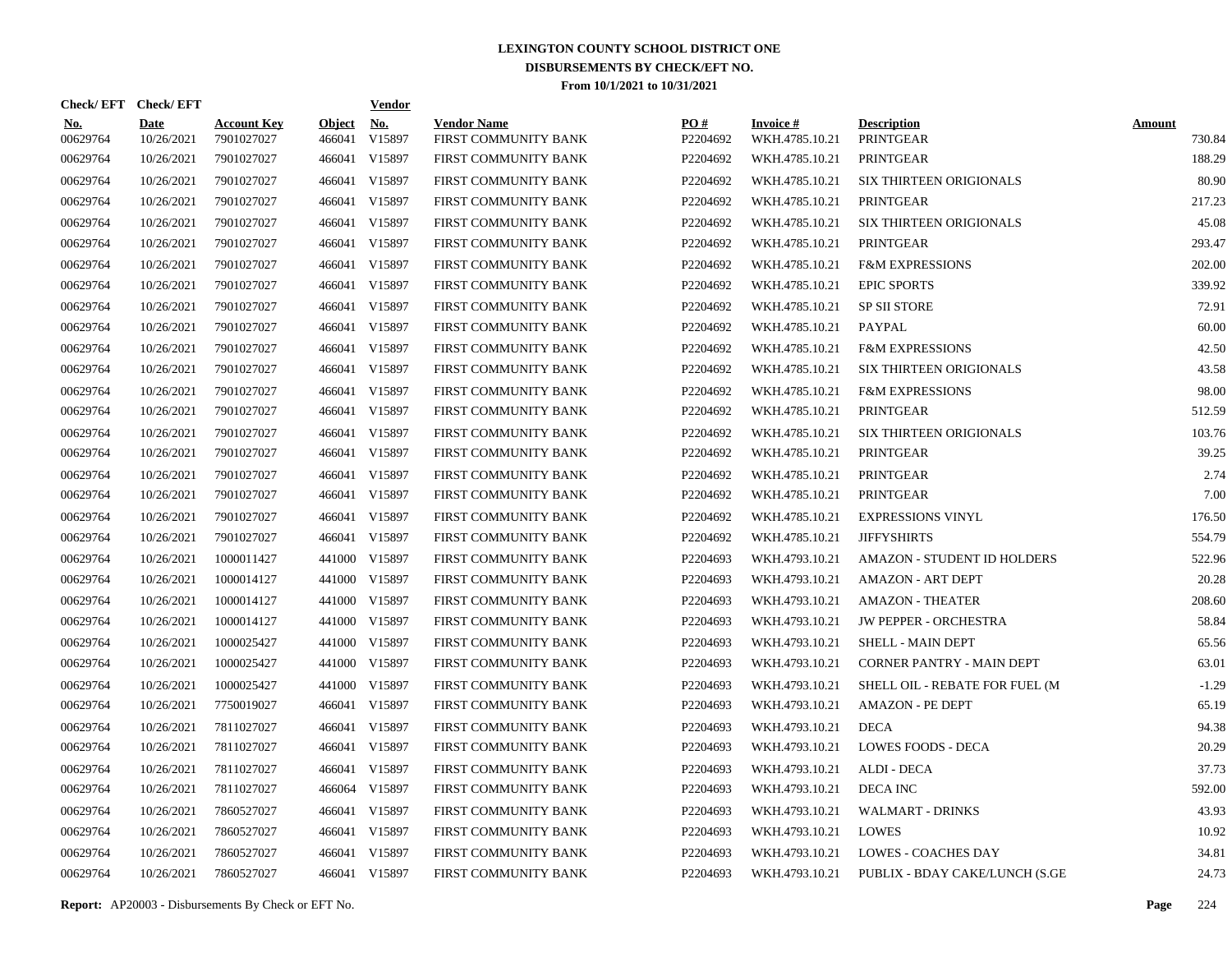| Check/EFT Check/EFT |                           |                                  |                         | <b>Vendor</b> |                                            |                        |                             |                                       |                 |
|---------------------|---------------------------|----------------------------------|-------------------------|---------------|--------------------------------------------|------------------------|-----------------------------|---------------------------------------|-----------------|
| No.<br>00629764     | <b>Date</b><br>10/26/2021 | <b>Account Key</b><br>7860527027 | <b>Object</b><br>466041 | No.<br>V15897 | <b>Vendor Name</b><br>FIRST COMMUNITY BANK | <b>PO#</b><br>P2204693 | Invoice #<br>WKH.4793.10.21 | <b>Description</b><br><b>AMAZON</b>   | Amount<br>30.07 |
| 00629764            | 10/26/2021                | 7860527027                       | 466069                  | V15897        | FIRST COMMUNITY BANK                       | P2204693               | WKH.4793.10.21              | PUBLIX - LUNCHEON                     | 42.99           |
| 00629764            | 10/26/2021                | 7934027027                       |                         | 466041 V15897 | FIRST COMMUNITY BANK                       | P2204693               | WKH.4793.10.21              | <b>ROBOTICS ED</b>                    | 350.00          |
| 00629764            | 10/26/2021                | 7981027027                       |                         | 466041 V15897 | FIRST COMMUNITY BANK                       | P2204693               | WKH.4793.10.21              | WALMART - NJROTC                      | 202.23          |
| 00629764            | 10/26/2021                | 7991027027                       |                         | 466041 V15897 | FIRST COMMUNITY BANK                       | P2204693               | WKH.4793.10.21              | <b>AMAZON - OCP CLASS</b>             | 214.40          |
| 00629764            | 10/26/2021                | 7991027027                       |                         | 466041 V15897 | FIRST COMMUNITY BANK                       | P2204693               | WKH.4793.10.21              | <b>WALMART - OCP CLASS</b>            | 88.05           |
| 00629764            | 10/26/2021                | 7991027027                       |                         | 466041 V15897 | FIRST COMMUNITY BANK                       | P2204693               | WKH.4793.10.21              | <b>WALMART - OCP CLASS</b>            | 88.72           |
|                     |                           |                                  |                         |               |                                            |                        |                             | <b>Check Total</b>                    | 31,075.23       |
| 00629765            | 10/26/2021                | 1000022230                       |                         | 443000 V12185 | FOLLETT SCHOOL SOLUTIONS INC               | P2203074               | 346997                      | See attached Book List                | 2,498.81        |
| 00629765            | 10/26/2021                | 1000022230                       | 443000                  | V12185        | FOLLETT SCHOOL SOLUTIONS INC               | P2203074               | 346997                      | Cataloging and processing for         | 15.62           |
| 00629765            | 10/26/2021                | 1000022246                       |                         | 443000 V12185 | FOLLETT SCHOOL SOLUTIONS INC               | P2203703               | 359800                      | 216 Books, 14 eBooks and Digit        | 249.12          |
|                     |                           |                                  |                         |               |                                            |                        |                             | <b>Check Total</b>                    | 2,763.55        |
| 00629766            | 10/26/2021                | 7802072015                       |                         | 466034 V02795 | FORMAN, TIMOTHY W                          |                        | V FB.PE.10.21.21            | Official                              | 123.90          |
|                     |                           |                                  |                         |               |                                            |                        |                             | <b>Check Total</b>                    | 123.90          |
| 00629767            | 10/26/2021                | 6000025610                       |                         | 441000 V00549 | FORMS AND SUPPLY INC (FSI)                 | P2204018               | 5919977-0                   | Postitreg Notes Original Notep        | 31.03           |
| 00629767            | 10/26/2021                | 6000025610                       | 441000                  | V00549        | FORMS AND SUPPLY INC (FSI)                 | P2204018               | 5919977-0                   | Postitreg Super Sticky Notes V        | 54.12           |
| 00629767            | 10/26/2021                | 1000011527                       |                         | 441000 V00549 | FORMS AND SUPPLY INC (FSI)                 | P2204036               | 5920544-1                   | Victor 11803A Business Calcula        | 188.75          |
| 00629767            | 10/26/2021                | 1000011411                       |                         | 441000 V00549 | FORMS AND SUPPLY INC (FSI)                 | P2204141               | 5922978-0                   | Multipurpose Copy Paper 20#92         | 1,219.37        |
| 00629767            | 10/26/2021                | 1000011330                       | 441000                  | V00549        | FORMS AND SUPPLY INC (FSI)                 | P2204455               | 5930685-0                   | <b>FRIXION CLICKER ERASER PENS .0</b> | 78.15           |
| 00629767            | 10/26/2021                | 1000011330                       | 441000                  | V00549        | FORMS AND SUPPLY INC (FSI)                 | P2204455               | 5930685-0                   | PILOT FRIXION GEL ERASABLE GEL        | 73.81           |
| 00629767            | 10/26/2021                | 1000011235                       |                         | 441000 V00549 | FORMS AND SUPPLY INC (FSI)                 | P2204487               | 5931166-0                   | Bostitch QuietSharp 6 Electric        | 20.19           |
| 00629767            | 10/26/2021                | 1000011235                       |                         | 441000 V00549 | FORMS AND SUPPLY INC (FSI)                 | P2204487               | 5931166-0                   | <b>Bostitch Vertical Battery Penc</b> | 12.20           |
| 00629767            | 10/26/2021                | 1000011415                       |                         | 441000 V00549 | FORMS AND SUPPLY INC (FSI)                 | P2204488               | 5931172-0                   | Business Source Ruled White In        | 19.89           |
| 00629767            | 10/26/2021                | 1000011415                       |                         | 441000 V00549 | FORMS AND SUPPLY INC (FSI)                 | P2204488               | 5931172-0                   | Lorell Cloth Dryerase Board Er        | 17.98           |
| 00629767            | 10/26/2021                | 1000011415                       | 441000                  | V00549        | FORMS AND SUPPLY INC (FSI)                 | P2204488               | 5931172-0                   | Averyreg Tab Divider 12 x             | 17.21           |
| 00629767            | 10/26/2021                | 1000011415                       |                         | 441000 V00549 | FORMS AND SUPPLY INC (FSI)                 | P2204488               | 5931172-0                   | Integra SideApply Correction T        | 11.56           |
| 00629767            | 10/26/2021                | 1000011415                       |                         | 441000 V00549 | FORMS AND SUPPLY INC (FSI)                 | P2204488               | 5931172-0                   | Fellowes Halotrade 125 Laminat        | 77.04           |
|                     |                           |                                  |                         |               |                                            |                        |                             | <b>Check Total</b>                    | 1,821.30        |
| 00629768            | 10/26/2021                | 7802088030                       |                         | 466034 V10637 | <b>GANTT, JAMES TED</b>                    |                        | BFB.PMS.10.20.22 Football   |                                       | 65.00           |
|                     |                           |                                  |                         |               |                                            |                        |                             | <b>Check Total</b>                    | 65.00           |
| 00629769            | 10/26/2021                | 7802088030                       |                         | 466034 V02602 | <b>GILMORE, RORLANDO</b>                   |                        | BFB.PMS.10.20.21 Football   |                                       | 65.00           |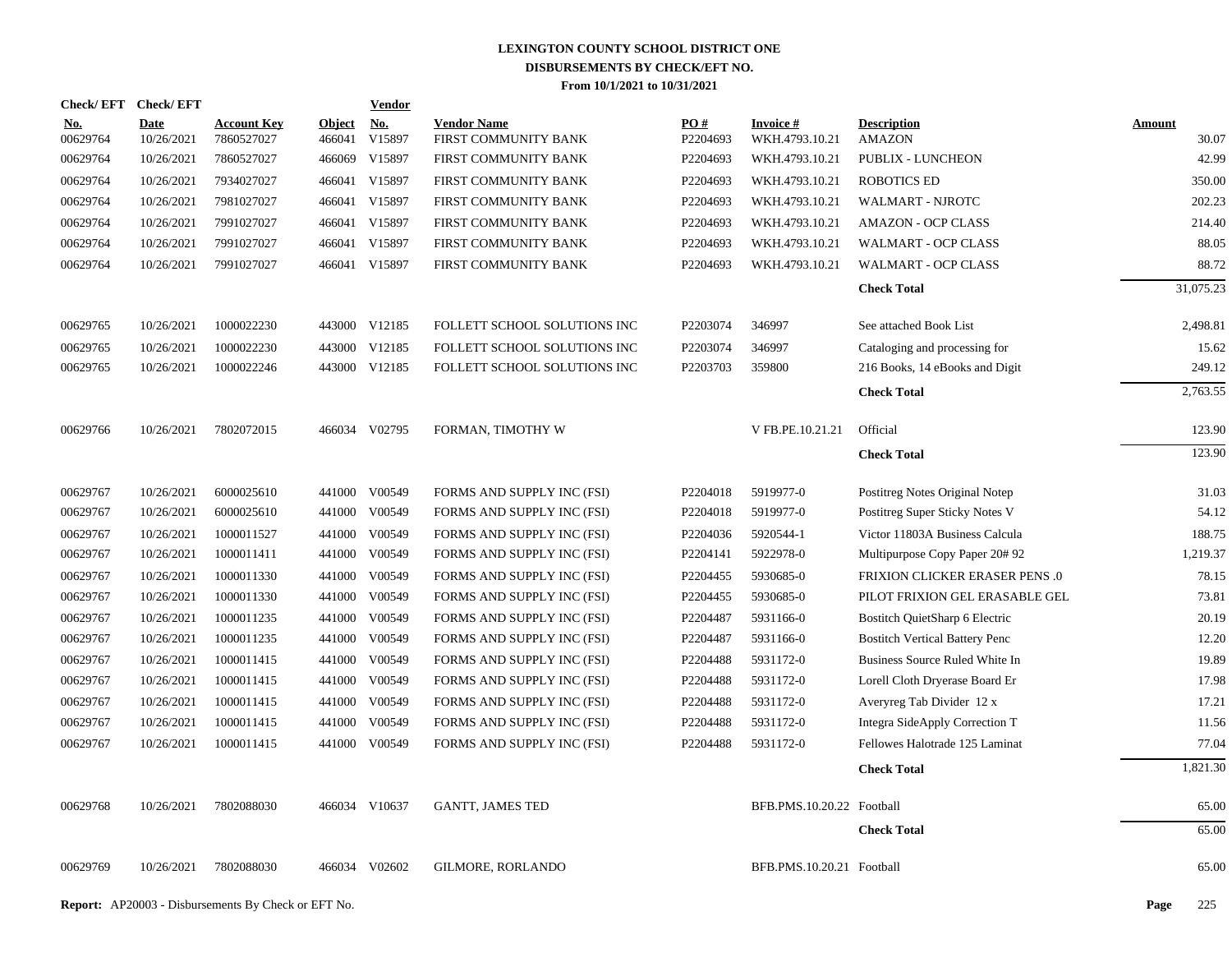| <b>Check/EFT</b> | <b>Check/EFT</b> |                    |               | <u>Vendor</u> |                                 |          |                           |                                             |                 |
|------------------|------------------|--------------------|---------------|---------------|---------------------------------|----------|---------------------------|---------------------------------------------|-----------------|
| <u>No.</u>       | <b>Date</b>      | <u>Account Key</u> | <b>Object</b> | <u>No.</u>    | <b>Vendor Name</b>              | PO#      | <b>Invoice#</b>           | <b>Description</b>                          | Amount<br>65.00 |
|                  |                  |                    |               |               |                                 |          |                           | <b>Check Total</b>                          |                 |
| 00629770         | 10/26/2021       | 7802070027         |               | 466034 V11760 | <b>GRABER, ALVIN</b>            |          |                           | VVB.WK.10.18.202 V Volleyball vs Dutch Fork | 69.50           |
|                  |                  |                    |               |               |                                 |          |                           | <b>Check Total</b>                          | 69.50           |
| 00629771         | 10/26/2021       | 7802088030         |               | 466034 V16396 | <b>GRAVES, TIMOTHY BROMESON</b> |          | BFB.PMS.10.20.23 Football |                                             | 65.00           |
|                  |                  |                    |               |               |                                 |          |                           | <b>Check Total</b>                          | 65.00           |
| 00629772         | 10/26/2021       | 1000011513         |               | 441000 V02048 | <b>GROVE MEDICAL</b>            | P2204242 | 6154582                   | Proactive Fingertip Pulse Oxim              | 366.80          |
|                  |                  |                    |               |               |                                 |          |                           | <b>Check Total</b>                          | 366.80          |
| 00629773         | 10/26/2021       | 7802070027         |               | 466034 V10616 | HARLEY, JOHN H                  |          |                           | VFB.WK.10.22.202 V Football vs Laurens      | 126.70          |
|                  |                  |                    |               |               |                                 |          |                           | <b>Check Total</b>                          | 126.70          |
| 00629774         | 10/26/2021       | 7802072015         |               | 466034 V12546 | HAYCRAFT, HARLAN K              |          | V FB.PE.10.21.21          | Official                                    | 103.20          |
|                  |                  |                    |               |               |                                 |          |                           | <b>Check Total</b>                          | 103.20          |
| 00629775         | 10/26/2021       | 7802072013         |               | 466034 V11796 | HOLLAND, PAUL                   |          | VFB.GI.10.22.21           | Athletic Official                           | 126.20          |
|                  |                  |                    |               |               |                                 |          |                           | <b>Check Total</b>                          | 126.20          |
| 00629776         | 10/26/2021       | 1000025414         |               | 441020 V15573 | HOME DEPOT USA INC DBA THE HOM  | P2201984 | 634531586                 | GES - Spindle Cold T&S Brass                | 143.01          |
| 00629776         | 10/26/2021       | 1000025414         |               | 441020 V15573 | HOME DEPOT USA INC DBA THE HOM  | P2201984 | 634531586                 | GES - T&S Insert W/Integral Se              | 162.27          |
| 00629776         | 10/26/2021       | 1000025415         |               | 441020 V15573 | HOME DEPOT USA INC DBA THE HOM  | P2201984 | 634531586                 | PHS - Vacuum Breaker Repair Ki              | 216.35          |
| 00629776         | 10/26/2021       | 1000025419         |               | 441020 V15573 | HOME DEPOT USA INC DBA THE HOM  | P2201984 | 634531586                 | RCLC - Slip Join Extension Tub              | 106.57          |
| 00629776         | 10/26/2021       | 1000025422         |               | 441020 V15573 | HOME DEPOT USA INC DBA THE HOM  | P2201984 | 634531586                 | OGES - 38-A Sloan Rebuild Kit               | 228.71          |
| 00629776         | 10/26/2021       | 1000025423         |               | 441020 V15573 | HOME DEPOT USA INC DBA THE HOM  | P2201984 | 634531586                 | SGES - 38-A Sloan Rebuild Kit               | 228.69          |
| 00629776         | 10/26/2021       | 1000025426         |               | 441020 V15573 | HOME DEPOT USA INC DBA THE HOM  | P2201984 | 634531586                 | WKMS - Vacuum Breaker Repair K              | 92.58           |
| 00629776         | 10/26/2021       | 1000025428         |               | 441020 V15573 | HOME DEPOT USA INC DBA THE HOM  | P2201984 | 634531586                 | MES - T&S Repair Kit for B-969              | 105.40          |
| 00629776         | 10/26/2021       | 1000025428         |               | 441020 V15573 | HOME DEPOT USA INC DBA THE HOM  | P2201984 | 634531586                 | FPES - Heavy Duty Wax Bowl Rin              | 32.10           |
| 00629776         | 10/26/2021       | 1000025434         |               | 441020 V15573 | HOME DEPOT USA INC DBA THE HOM  | P2201984 | 634531586                 | PHMS - Sloan Repair Kit1.6 Clo              | 303.35          |
| 00629776         | 10/26/2021       | 1000025435         |               | 441020 V15573 | HOME DEPOT USA INC DBA THE HOM  | P2201984 | 634531586                 | PHES - Sloan Repair Kit 1.0 Ur              | 305.11          |
| 00629776         | 10/26/2021       | 1000025440         |               | 441020 V15573 | HOME DEPOT USA INC DBA THE HOM  | P2201984 | 634531586                 | NPES - P-Trap 1 1/4 17 GA                   | 210.79          |
| 00629776         | 10/26/2021       | 1000025441         |               | 441020 V15573 | HOME DEPOT USA INC DBA THE HOM  | P2201984 | 634531586                 | RCES - Spindle Hot T&S Brass                | 143.01          |
| 00629776         | 10/26/2021       | 1000025441         |               | 441020 V15573 | HOME DEPOT USA INC DBA THE HOM  | P2201984 | 634531586                 | RCES - T&S Insert W/Integral S              | 162.27          |
|                  |                  |                    |               |               |                                 |          |                           | <b>Check Total</b>                          | 2,440.21        |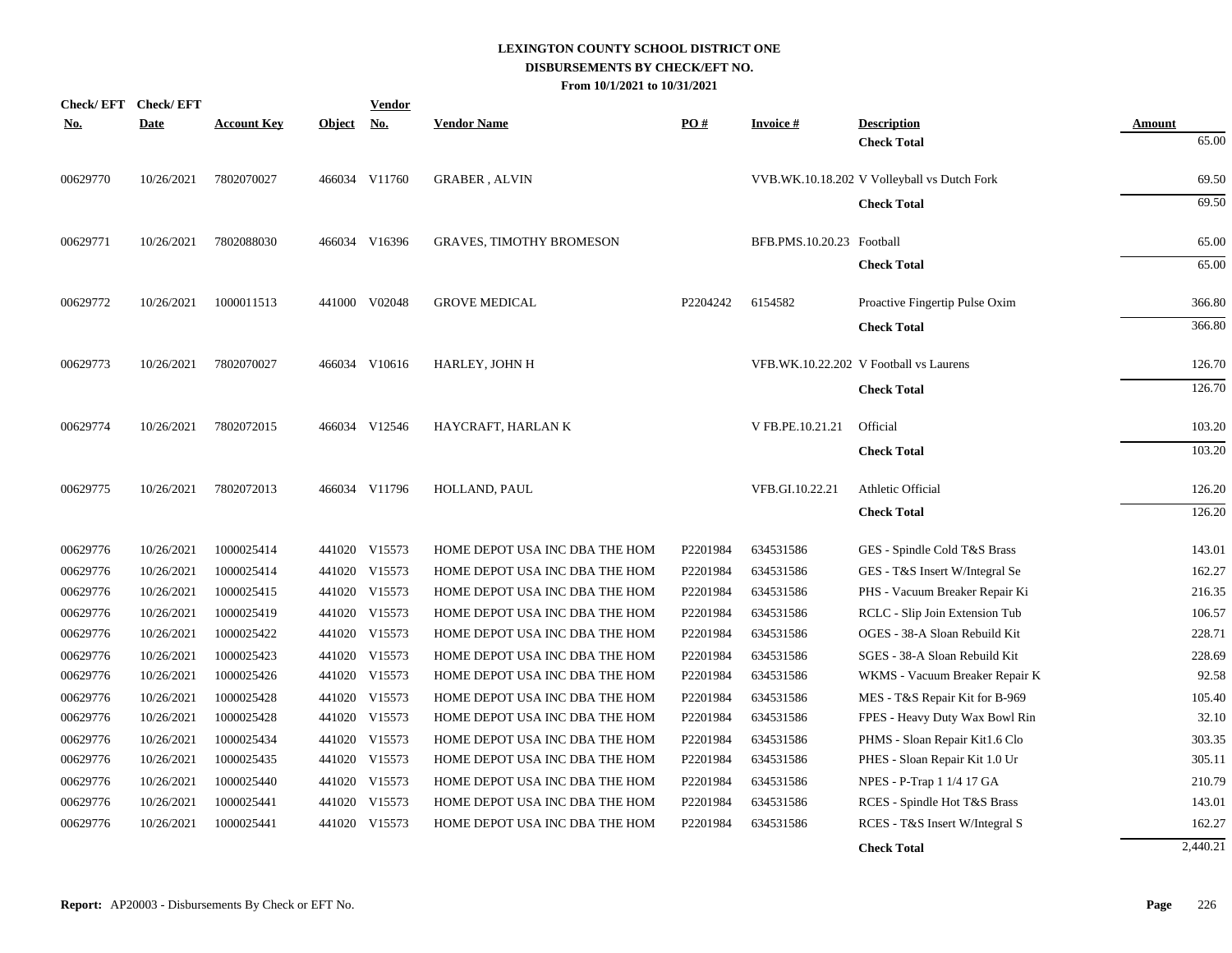|                   | Check/EFT Check/EFT       |                                  |                         | <b>Vendor</b>        |                                               |                 |                           |                                                      |                         |
|-------------------|---------------------------|----------------------------------|-------------------------|----------------------|-----------------------------------------------|-----------------|---------------------------|------------------------------------------------------|-------------------------|
| $No.$<br>00629777 | <b>Date</b><br>10/26/2021 | <b>Account Key</b><br>7748027046 | <b>Object</b><br>466041 | <u>No.</u><br>V16263 | <b>Vendor Name</b><br><b>IMAGE INK SC LLC</b> | PO#<br>P2203930 | <b>Invoice #</b><br>52739 | <b>Description</b><br>Black, Jerzees-Youth SpotShiel | <b>Amount</b><br>111.28 |
| 00629777          | 10/26/2021                | 7748027046                       | 466041                  | V16263               | <b>IMAGE INK SC LLC</b>                       | P2203930        | 52739                     | Black, Jerzees-Adult SpotShiel                       | 1,117.23                |
| 00629777          | 10/26/2021                | 7748027046                       | 466041                  | V16263               | <b>IMAGE INK SC LLC</b>                       | P2203930        | 52739                     | Black, Jerzees-Adult SpotShiel                       | 17.58                   |
| 00629777          | 10/26/2021                | 7748027046                       | 466041                  | V16263               | <b>IMAGE INK SC LLC</b>                       | P2203930        | 52739                     | Black, Nike-Ladies Dri-FIT Mic                       | 40.17                   |
| 00629777          | 10/26/2021                | 7748027046                       | 466041                  | V16263               | <b>IMAGE INK SC LLC</b>                       | P2203930        | 52739                     | Digitize Fee                                         | 42.80                   |
| 00629777          | 10/26/2021                | 7748027027                       | 466041                  | V16263               | <b>IMAGE INK SC LLC</b>                       | P2204022        | 53153                     | Small Tee Shirt                                      | 127.12                  |
| 00629777          | 10/26/2021                | 7748027027                       | 466041                  | V16263               | <b>IMAGE INK SC LLC</b>                       | P2204022        | 53153                     | Medium Tee Shirt                                     | 531.58                  |
| 00629777          | 10/26/2021                | 7748027027                       | 466041                  | V16263               | <b>IMAGE INK SC LLC</b>                       | P2204022        | 53153                     | Large Tee Shirt                                      | 254.23                  |
| 00629777          | 10/26/2021                | 7748027027                       | 466041                  | V16263               | <b>IMAGE INK SC LLC</b>                       | P2204022        | 53153                     | XL Tee Shirt                                         | 104.00                  |
| 00629777          | 10/26/2021                | 7748027027                       | 466041                  | V16263               | <b>IMAGE INK SC LLC</b>                       | P2204022        | 53153                     | <b>XXL</b>                                           | 26.60                   |
| 00629777          | 10/26/2021                | 7748027027                       | 466041                  | V16263               | <b>IMAGE INK SC LLC</b>                       | P2204022        | 53153                     | Graphic Art Design Fee                               | 42.80                   |
| 00629777          | 10/26/2021                | 7748027027                       |                         | 466041 V16263        | <b>IMAGE INK SC LLC</b>                       | P2204022        | 53153                     | ADDITIONAL TAX (8%)                                  | 10.15                   |
|                   |                           |                                  |                         |                      |                                               |                 |                           | <b>Check Total</b>                                   | 2,425.54                |
| 00629778          | 10/26/2021                | 7802072013                       |                         | 466034 V02704        | JOHNSON, ERIC V                               |                 | VFB.GI.10.22.21           | <b>Athletic Official</b>                             | 141.50                  |
|                   |                           |                                  |                         |                      |                                               |                 |                           | <b>Check Total</b>                                   | 141.50                  |
| 00629779          | 10/26/2021                | 1000025411                       |                         | 441020 V13954        | L AND W SUPPLY CORPORATION                    | P2204563        | P2384746065               | WKHS, LHS - Ceiling Tile 2 x 2                       | 328.71                  |
| 00629779          | 10/26/2021                | 1000025427                       |                         | 441020 V13954        | L AND W SUPPLY CORPORATION                    | P2204563        | P2384746065               | WKHS, LHS - Ceiling Tile 2 x 2                       | 328.69                  |
|                   |                           |                                  |                         |                      |                                               |                 |                           | <b>Check Total</b>                                   | 657.40                  |
| 00629780          | 10/26/2021                | 2042216103                       |                         | 433200 Exxxxx        | Employee                                      |                 | 08.17.08.31.21            | 5K Transition Support                                | 49.28                   |
| 00629780          | 10/26/2021                | 2042216103                       |                         | 433200 Exxxxx        | Employee                                      |                 | 09.01.09.30.20            | <b>5K Transition Support</b>                         | 94.08                   |
|                   |                           |                                  |                         |                      |                                               |                 |                           | <b>Check Total</b>                                   | 143.36                  |
| 00629781          | 10/26/2021                | 1000021307                       |                         | 441000 V11654        | LEXINGTON HEALTH INC                          | P2200481        | 172500                    | HEPATITIS B VACCINE                                  | 81.00                   |
|                   |                           |                                  |                         |                      |                                               |                 |                           | <b>Check Total</b>                                   | 81.00                   |
| 00629782          | 10/26/2021                | 7802072013                       |                         | 466034 V11707        | <b>LOVETT, ANDREW</b>                         |                 | VFB.GI.10.22.21           | Athletic Official                                    | 122.60                  |
|                   |                           |                                  |                         |                      |                                               |                 |                           | <b>Check Total</b>                                   | 122.60                  |
| 00629783          | 10/26/2021                | 2042216103                       |                         | 433200 Exxxxx        | Employee                                      |                 | 08.16.08.31.21            | <b>5K Transition Services</b>                        | 95.20                   |
| 00629783          | 10/26/2021                | 2042216103                       |                         | 433200 Exxxxx        | Employee                                      |                 | 09.01.09.29.21            | <b>5K Transition Support</b>                         | 143.36                  |
|                   |                           |                                  |                         |                      |                                               |                 |                           | <b>Check Total</b>                                   | 238.56                  |
| 00629784          | 10/26/2021                | 7802084013                       |                         | 466034 V15967        | MCMANUS, NICOLE                               |                 | CH.GI.10.20.21            | Athletic Official                                    | 71.00                   |
|                   |                           |                                  |                         |                      |                                               |                 |                           |                                                      |                         |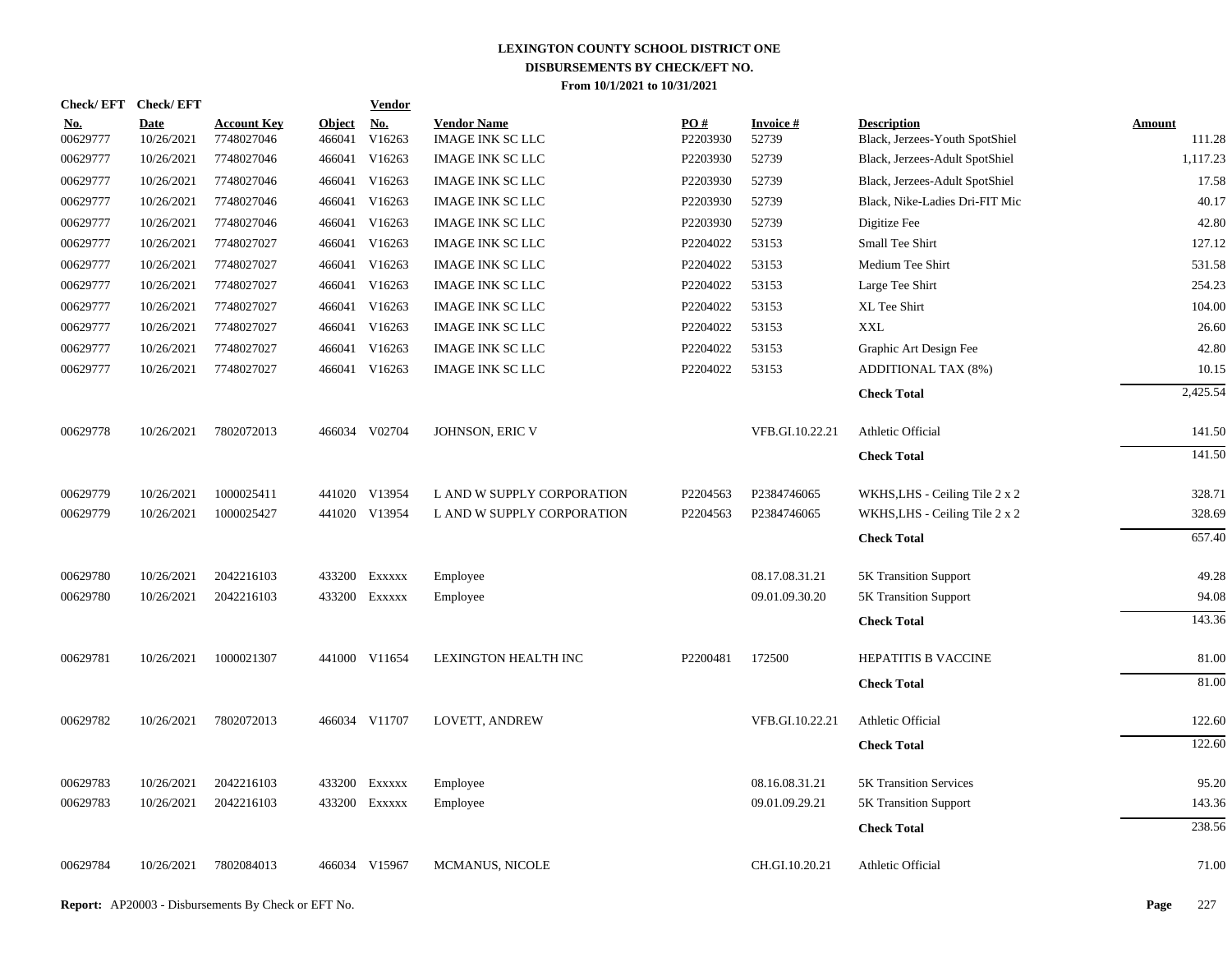| Check/EFT Check/EFT |             |                                                            |            | <b>Vendor</b> |                                |          |                  |                                                |               |           |
|---------------------|-------------|------------------------------------------------------------|------------|---------------|--------------------------------|----------|------------------|------------------------------------------------|---------------|-----------|
| <u>No.</u>          | <b>Date</b> | <b>Account Key</b>                                         | Object No. |               | <b>Vendor Name</b>             | PO#      | <b>Invoice#</b>  | <b>Description</b>                             | <b>Amount</b> |           |
|                     |             |                                                            |            |               |                                |          |                  | <b>Check Total</b>                             |               | 71.00     |
| 00629785            | 10/26/2021  | 7802070027                                                 |            | 466034 V10539 | MESSER, BENSON GARRICK         |          |                  | VFB.WK.10.22.202 V Football vs Laurens         |               | 115.00    |
|                     |             |                                                            |            |               |                                |          |                  | <b>Check Total</b>                             |               | 115.00    |
| 00629786            | 10/26/2021  | 1000014127                                                 |            | 441000 V00719 | MUSICIAN SUPPLY                | P2204341 | 722              | String Basics Book 2 - Conduct                 |               | 74.89     |
| 00629786            | 10/26/2021  | 1000014127                                                 |            | 441000 V00719 | <b>MUSICIAN SUPPLY</b>         | P2204341 | 722              | String Basics Book 2 - String                  |               | 23.43     |
| 00629786            | 10/26/2021  | 1000014127                                                 |            | 441000 V00719 | <b>MUSICIAN SUPPLY</b>         | P2204341 | 722              | String Basics Book 2 - Cello                   |               | 23.43     |
| 00629786            | 10/26/2021  | 1000014127                                                 | 441000     | V00719        | <b>MUSICIAN SUPPLY</b>         | P2204341 | 722              | String Basics Book 2 - Viola                   |               | 58.58     |
| 00629786            | 10/26/2021  | 1000014127                                                 |            | 441000 V00719 | MUSICIAN SUPPLY                | P2204341 | 722              | String Basics Book 2 - Violin                  |               | 70.30     |
|                     |             |                                                            |            |               |                                |          |                  | <b>Check Total</b>                             |               | 250.63    |
| 00629787            | 10/26/2021  | 7802072015                                                 |            | 466034 V02549 | O'KEEFE, DENNIS                |          | V FB.PE.10.21.21 | Official                                       |               | 101.40    |
|                     |             |                                                            |            |               |                                |          |                  | <b>Check Total</b>                             |               | 101.40    |
| 00629788            | 10/26/2021  | 7802070027                                                 |            | 466034 V16929 | PEAGLER, DANIEL ERNEST         |          |                  | VB.WK.10.18.2021 JV/V Volleyball Vs Dutch Fork |               | 100.00    |
|                     |             |                                                            |            |               |                                |          |                  | <b>Check Total</b>                             |               | 100.00    |
| 00629789            | 10/26/2021  | 7758019027                                                 |            | 466041 V15935 | PECKNEL MUSIC COMPANY INC      | P2203999 | 670079           | Alfred's Basic Adult All-in-On                 |               | 1,019.40  |
| 00629789            | 10/26/2021  | 7758019027                                                 |            | 466041 V15935 | PECKNEL MUSIC COMPANY INC      | P2203999 | 670079           | <b>DISCOUNT</b>                                |               | $-101.94$ |
|                     |             |                                                            |            |               |                                |          |                  | <b>Check Total</b>                             |               | 917.46    |
| 00629790            | 10/26/2021  | 7802072015                                                 |            | 466034 V10744 | PORTER, CHARLES A              |          | V FB.PE.10.21.21 | Official                                       |               | 133.80    |
|                     |             |                                                            |            |               |                                |          |                  | <b>Check Total</b>                             |               | 133.80    |
| 00629791            | 10/26/2021  | 3280011515                                                 |            | 439500 V16258 | PRISMA HEALTH DBA SIMULATION C | P2204708 | 2021-9982        | <b>Heartsaver Cards</b>                        |               | 175.00    |
|                     |             |                                                            |            |               |                                |          |                  | <b>Check Total</b>                             |               | 175.00    |
| 00629792            | 10/26/2021  | 6000025610                                                 |            | 441000 V13001 | PRO KITCHEN LLC                | P2100561 | 34330            | * Appliance Repair Parts for A                 |               | 262.45    |
|                     |             |                                                            |            |               |                                |          |                  | <b>Check Total</b>                             |               | 262.45    |
| 00629793            | 10/26/2021  | 7802072013                                                 |            | 466034 V02690 | RAMSEY, DERRA                  |          | VFB.GI.10.22.21  | Athletic Official                              |               |           |
|                     |             |                                                            |            |               |                                |          |                  |                                                |               | 132.50    |
|                     |             |                                                            |            |               |                                |          |                  | <b>Check Total</b>                             |               | 132.50    |
| 00629794            | 10/26/2021  | 7743019031                                                 |            | 466041 V16816 | REALLY GREAT READING COMPANY L | P2204532 | 31068            | <b>BLAST FOUNDATIONS PRIMARY STUD</b>          |               | 57.00     |
| 00629794            | 10/26/2021  | 7743019031                                                 |            | 466041 V16816 | REALLY GREAT READING COMPANY L | P2204532 | 31068            | HD WORD STUDENT WORKBOOK                       |               | 114.00    |
| 00629794            | 10/26/2021  | 7743019031                                                 |            | 466041 V16816 | REALLY GREAT READING COMPANY L | P2204532 | 31068            | <b>SHIPPING</b>                                |               | 20.52     |
|                     |             | <b>Report:</b> AP20003 - Disbursements By Check or EFT No. |            |               |                                |          |                  |                                                | Page          | 228       |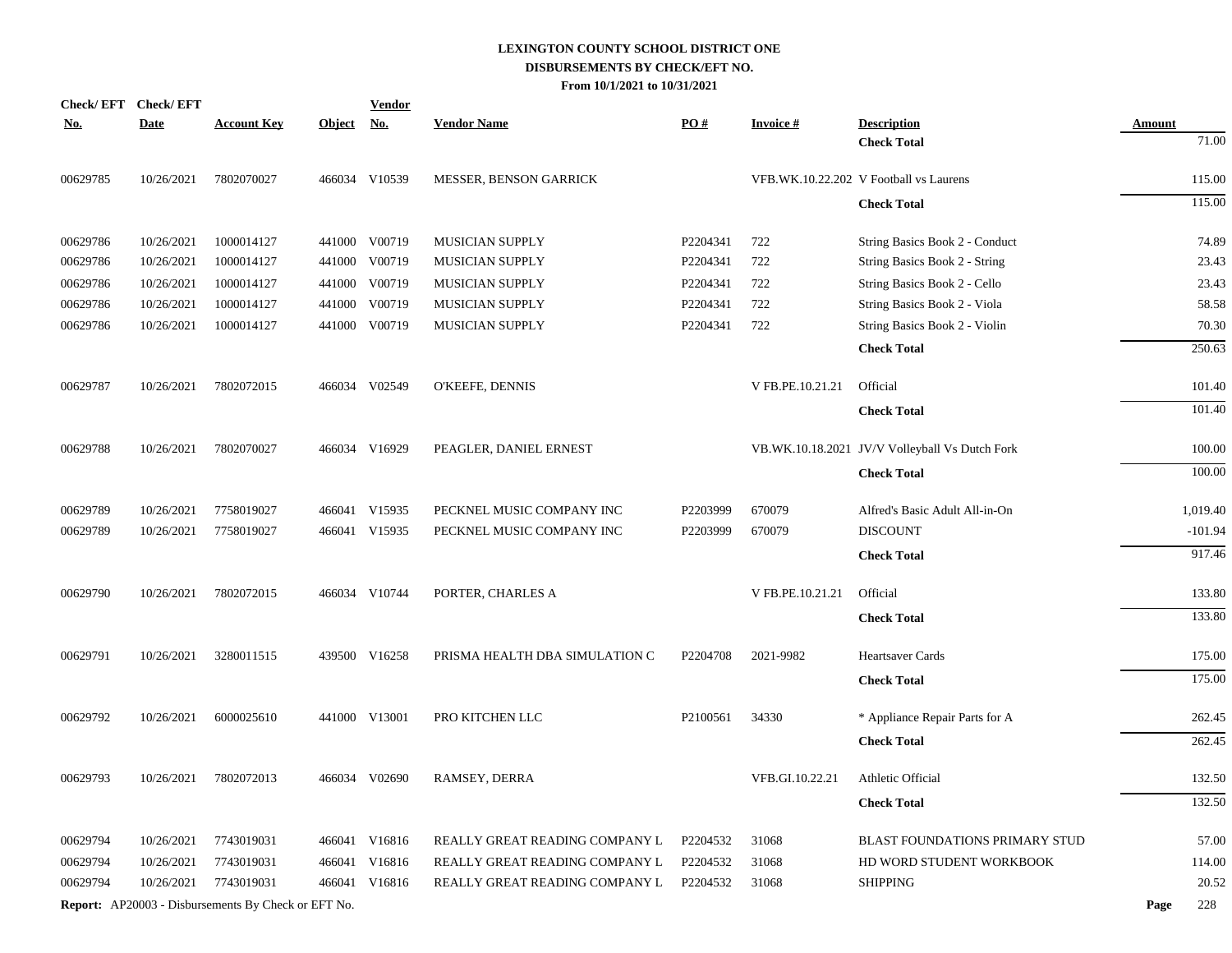| PO#<br><b>Description</b><br><b>Account Key</b><br><b>Object</b><br><u>No.</u><br><b>Vendor Name</b><br><b>Invoice#</b><br>Amount<br>191.52<br><b>Check Total</b><br>7802080013<br>466034 V14652<br>VVB.GI.10.21.21<br>79.40<br>REILLY, JOSEPH RAYMOND<br>Athletic Official<br>79.40<br><b>Check Total</b><br>466034 V02582<br>7802070027<br>ROBINSON, RICKY D<br>VFB.WK.10.22.202 V Football vs Laurens<br>159.10<br><b>Check Total</b><br>159.10 |  | <b>Date</b><br>10/26/2021 | <u>No.</u><br>00629795 |
|----------------------------------------------------------------------------------------------------------------------------------------------------------------------------------------------------------------------------------------------------------------------------------------------------------------------------------------------------------------------------------------------------------------------------------------------------|--|---------------------------|------------------------|
|                                                                                                                                                                                                                                                                                                                                                                                                                                                    |  |                           |                        |
|                                                                                                                                                                                                                                                                                                                                                                                                                                                    |  |                           |                        |
|                                                                                                                                                                                                                                                                                                                                                                                                                                                    |  |                           |                        |
|                                                                                                                                                                                                                                                                                                                                                                                                                                                    |  |                           |                        |
|                                                                                                                                                                                                                                                                                                                                                                                                                                                    |  | 10/26/2021                | 00629796               |
|                                                                                                                                                                                                                                                                                                                                                                                                                                                    |  |                           |                        |
| 1000014103<br>441000 V01844<br><b>SCHOLASTIC INC</b><br>P2203644<br>32549923<br>57.12<br>The World According to Humphre                                                                                                                                                                                                                                                                                                                            |  | 10/26/2021                | 00629797               |
| 1000023331<br>441000 V01844<br>P2203879<br>32637641<br><b>INTERVENTION REINVENTION</b><br>115.52<br><b>SCHOLASTIC INC</b>                                                                                                                                                                                                                                                                                                                          |  | 10/26/2021                | 00629797               |
| 1000023331<br>441000 V01844<br><b>SCHOLASTIC INC</b><br>P2203879<br>32637641<br>SHIPPING/HANDLING<br>10.40                                                                                                                                                                                                                                                                                                                                         |  | 10/26/2021                | 00629797               |
| 183.04<br><b>Check Total</b>                                                                                                                                                                                                                                                                                                                                                                                                                       |  |                           |                        |
| 3260011303<br>441000 V16452<br>SCHOOL SPECIALTY LLC<br>P2202188<br>208128449498<br>808.53<br>Foam board, white, 8x10x.25, 2                                                                                                                                                                                                                                                                                                                        |  | 10/26/2021                | 00629798               |
| 808.53<br><b>Check Total</b>                                                                                                                                                                                                                                                                                                                                                                                                                       |  |                           |                        |
| 1000025442<br>441020 V13230<br>213421<br>184.04<br>SMITH AND JONES JANITORIAL SUP<br>P2203980<br>95118 ATLAS WIPES                                                                                                                                                                                                                                                                                                                                 |  | 10/26/2021                | 00629799               |
| 1000025442<br>441020 V13230<br>P2203980<br>213421<br>7250 DUST MOP HANDLE CLIP ON<br>41.73<br>SMITH AND JONES JANITORIAL SUP                                                                                                                                                                                                                                                                                                                       |  | 10/26/2021                | 00629799               |
| 441020 V13230<br>1000025443<br>SMITH AND JONES JANITORIAL SUP<br>P2204150<br>213422<br>95118 ATLAS WIPES<br>368.08                                                                                                                                                                                                                                                                                                                                 |  | 10/26/2021                | 00629799               |
| 441020 V13230<br>1000025443<br>P2204150<br>213422<br>27.29<br>SMITH AND JONES JANITORIAL SUP<br><b>20" BLUE ULTRA BURNISH PADS</b>                                                                                                                                                                                                                                                                                                                 |  | 10/26/2021                | 00629799               |
| 1000025428<br>441020 V13230<br>P2203794<br>213423<br>179.11<br>SMITH AND JONES JANITORIAL SUP<br><b>6485 ASSAULT FIRE ANT KILLER</b>                                                                                                                                                                                                                                                                                                               |  | 10/26/2021                | 00629799               |
| 27.29<br>1000025428<br>441020 V13230<br>P2203791<br>213424<br>20" BLUE ULTRA BURNISH PADS<br>SMITH AND JONES JANITORIAL SUP                                                                                                                                                                                                                                                                                                                        |  | 10/26/2021                | 00629799               |
| 441020 V13230<br>P2203791<br>27.82<br>1000025428<br>SMITH AND JONES JANITORIAL SUP<br>213424<br>7250 WOODEN DUST MOP HANDLE                                                                                                                                                                                                                                                                                                                        |  | 10/26/2021                | 00629799               |
| 69.02<br>1000025440<br>441020 V13230<br>P2203906<br>213427<br>SMITH AND JONES JANITORIAL SUP<br>95118 ATLAS WIPES                                                                                                                                                                                                                                                                                                                                  |  | 10/26/2021                | 00629799               |
| 441020 V13230<br>P2203944<br>213428<br>276.06<br>1000025411<br>SMITH AND JONES JANITORIAL SUP<br>95118 ATLAS WIPES                                                                                                                                                                                                                                                                                                                                 |  | 10/26/2021                | 00629799               |
| 441020 V13230<br>1000025411<br>P2204060<br>213429<br>172.05<br>SMITH AND JONES JANITORIAL SUP<br>LIQUID DEODORIZER                                                                                                                                                                                                                                                                                                                                 |  | 10/26/2021                | 00629799               |
| 441020 V13230<br>P2204060<br>213429<br>59.77<br>1000025411<br>SMITH AND JONES JANITORIAL SUP<br><b>SPEEDIKLEEN</b>                                                                                                                                                                                                                                                                                                                                 |  | 10/26/2021                | 00629799               |
| 22.47<br>1000025411<br>441020 V13230<br>P2204060<br>213429<br><b>GLASS CLEANER</b><br>SMITH AND JONES JANITORIAL SUP                                                                                                                                                                                                                                                                                                                               |  | 10/26/2021                | 00629799               |
| 441020 V13230<br>213429<br>40.06<br>1000025411<br>SMITH AND JONES JANITORIAL SUP<br>P <sub>2204060</sub><br>SUDS LAUNDRY DETERGENT                                                                                                                                                                                                                                                                                                                 |  | 10/26/2021                | 00629799               |
| 1000025411<br>441020 V13230<br>213429<br>17.70<br>SMITH AND JONES JANITORIAL SUP<br>P <sub>2204060</sub><br>URINAL BLOCKS CHERRY                                                                                                                                                                                                                                                                                                                   |  | 10/26/2021                | 00629799               |
| 1000025411<br>441020 V13230<br>P2204060<br>URINAL SCREENS CHERRY<br>145.37<br>SMITH AND JONES JANITORIAL SUP<br>213429                                                                                                                                                                                                                                                                                                                             |  | 10/26/2021                | 00629799               |
| 441020 V13230<br>98.42<br>1000025411<br>SMITH AND JONES JANITORIAL SUP<br>P2204060<br>213429<br><b>LEMON DISINFECTANT</b>                                                                                                                                                                                                                                                                                                                          |  | 10/26/2021                | 00629799               |
| 1000025411<br>441020 V13230<br>SMITH AND JONES JANITORIAL SUP<br>P2204060<br>213429<br>ANTIBACTERIAL BAG SOAP<br>111.84                                                                                                                                                                                                                                                                                                                            |  | 10/26/2021                | 00629799               |
| 1,868.12<br><b>Check Total</b>                                                                                                                                                                                                                                                                                                                                                                                                                     |  |                           |                        |

00629800 10/26/2021 7802072013 466034 V16425 SNYDER, WAYNE R VFB.GI.10.22.21 Athletic Official 148.70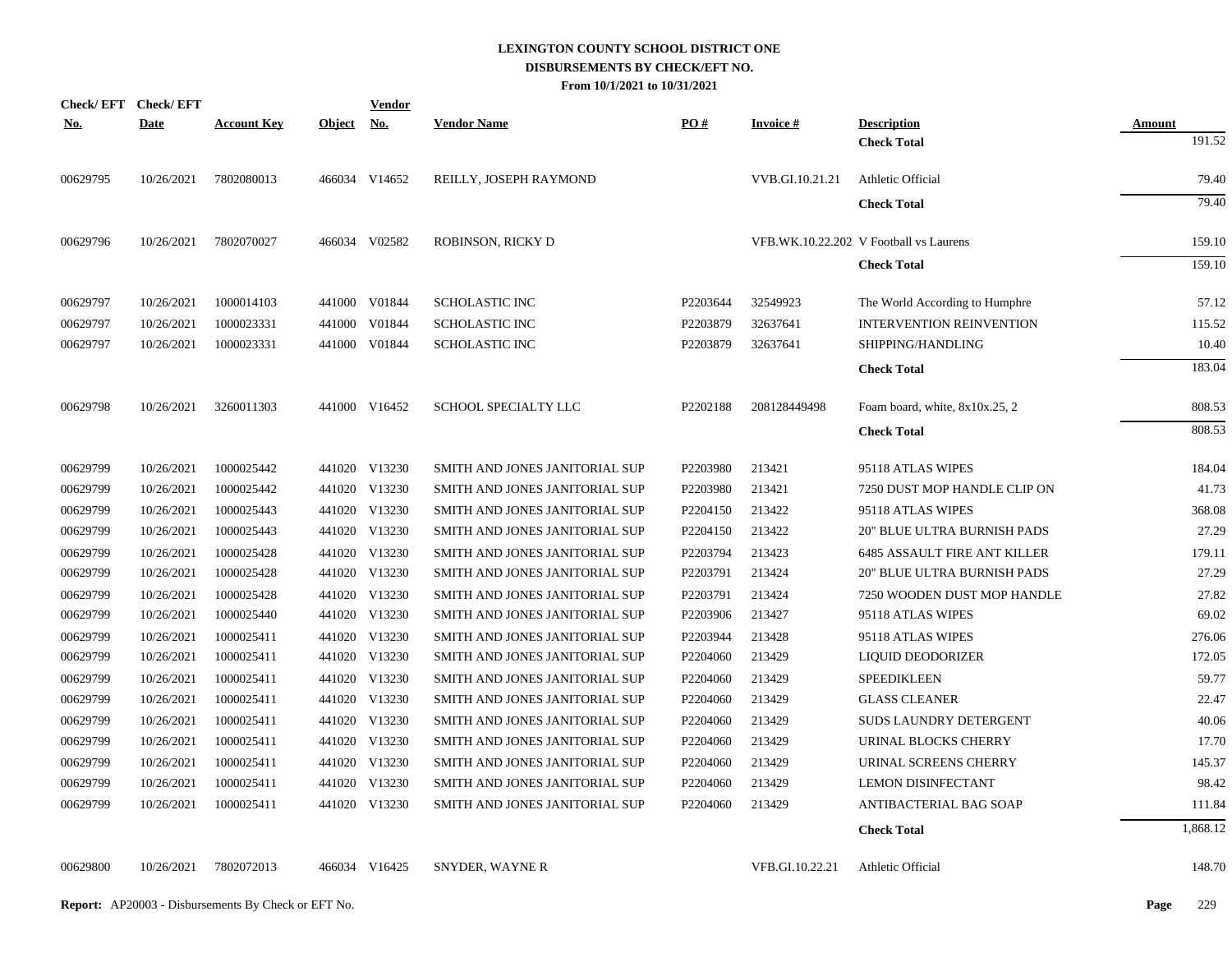| <b>Check/EFT</b> | <b>Check/EFT</b> |                    |               | <b>Vendor</b> |                                |          |                 |                                        |                         |
|------------------|------------------|--------------------|---------------|---------------|--------------------------------|----------|-----------------|----------------------------------------|-------------------------|
| <u>No.</u>       | <b>Date</b>      | <u>Account Key</u> | <b>Object</b> | <u>No.</u>    | <b>Vendor Name</b>             | PO#      | <b>Invoice#</b> | <b>Description</b>                     | <b>Amount</b><br>148.70 |
|                  |                  |                    |               |               |                                |          |                 | <b>Check Total</b>                     |                         |
| 00629801         | 10/26/2021       | 7802070027         |               | 466034 V15992 | STEWART, WAYNE ALLEN           |          |                 | VFB.WK.10.22.202 V Football vs Laurens | 162.70                  |
|                  |                  |                    |               |               |                                |          |                 | <b>Check Total</b>                     | 162.70                  |
| 00629802         | 10/26/2021       | 7743019011         |               | 466041 V01972 | SWEETWATER MUSIC EDUCATION TEC | P2203845 | 29123416        | Shure SL1X wireless bodypack t         | 212.93                  |
|                  |                  |                    |               |               |                                |          |                 | <b>Check Total</b>                     | 212.93                  |
| 00629803         | 10/26/2021       | 6000025611         |               | 441000 V00189 | <b>WW GRAINGER</b>             | P2202561 | 9041781874      | Sanitizer, J-512                       | 91.03                   |
| 00629803         | 10/26/2021       | 6000025630         |               | 441000 V00189 | <b>WW GRAINGER</b>             | P2202590 | 9044044643      | Glass and All Purpose Cleaner          | 129.73                  |
| 00629803         | 10/26/2021       | 6000025630         |               | 441000 V00189 | <b>WW GRAINGER</b>             | P2202590 | 9044044643      | Degreaser                              | 112.47                  |
| 00629803         | 10/26/2021       | 6000025630         |               | 441000 V00189 | <b>WW GRAINGER</b>             | P2202590 | 9044044643      | Floor Cleaner                          | 133.12                  |
| 00629803         | 10/26/2021       | 6000025630         |               | 441000 V00189 | <b>WW GRAINGER</b>             | P2202590 | 9044044643      | Sanitizer                              | 45.52                   |
| 00629803         | 10/26/2021       | 6000025630         |               | 441000 V00189 | <b>WW GRAINGER</b>             | P2202590 | 9044044643      | Kitchen Sink/Hard Surface Sani         | 231.25                  |
| 00629803         | 10/26/2021       | 6000025627         |               | 441000 V00189 | W W GRAINGER                   | P2202589 | 9044044676      | Glass and All Purpose Cleaner          | 129.73                  |
| 00629803         | 10/26/2021       | 6000025627         | 441000        | V00189        | <b>WW GRAINGER</b>             | P2202589 | 9044044676      | Degreaser                              | 112.47                  |
| 00629803         | 10/26/2021       | 6000025627         |               | 441000 V00189 | <b>WW GRAINGER</b>             | P2202589 | 9044044676      | Floor Cleaner                          | 133.12                  |
| 00629803         | 10/26/2021       | 6000025627         |               | 441000 V00189 | <b>WW GRAINGER</b>             | P2202589 | 9044044676      | Sanitizer                              | 45.52                   |
| 00629803         | 10/26/2021       | 6000025616         |               | 441000 V00189 | <b>WW GRAINGER</b>             | P2202584 | 9044044684      | Glass and All Purpose Cleaner          | 129.74                  |
| 00629803         | 10/26/2021       | 6000025616         | 441000        | V00189        | <b>WW GRAINGER</b>             | P2202584 | 9044044684      | Degreaser                              | 112.47                  |
| 00629803         | 10/26/2021       | 6000025645         | 441000        | V00189        | <b>WW GRAINGER</b>             | P2202594 | 9044044700      | Glass and All Purpose Cleaner          | 259.47                  |
| 00629803         | 10/26/2021       | 6000025645         |               | 441000 V00189 | <b>WW GRAINGER</b>             | P2202594 | 9044044700      | Degreaser                              | 224.94                  |
| 00629803         | 10/26/2021       | 6000025645         | 441000        | V00189        | <b>WW GRAINGER</b>             | P2202594 | 9044044700      | Floor Cleaner                          | 266.24                  |
| 00629803         | 10/26/2021       | 6000025645         |               | 441000 V00189 | <b>WW GRAINGER</b>             | P2202594 | 9044044700      | Sanitizer                              | 45.52                   |
| 00629803         | 10/26/2021       | 6000025645         |               | 441000 V00189 | W W GRAINGER                   | P2202594 | 9044044700      | Kitchen Sink/Hard Surface Sani         | 231.25                  |
| 00629803         | 10/26/2021       | 6000025622         |               | 441000 V00189 | <b>WW GRAINGER</b>             | P2202586 | 9044353325      | Degreaser                              | 112.46                  |
| 00629803         | 10/26/2021       | 6000025622         |               | 441000 V00189 | <b>WW GRAINGER</b>             | P2202586 | 9044353325      | Floor Cleaner                          | 133.12                  |
| 00629803         | 10/26/2021       | 6000025643         |               | 441000 V00189 | <b>WW GRAINGER</b>             | P2202592 | 9044353333      | Degreaser                              | 224.93                  |
| 00629803         | 10/26/2021       | 6000025643         |               | 441000 V00189 | W W GRAINGER                   | P2202592 | 9044353333      | Floor Cleaner                          | 266.24                  |
| 00629803         | 10/26/2021       | 6000025643         |               | 441000 V00189 | <b>WW GRAINGER</b>             | P2202592 | 9044353333      | Kitchen Sink/Hard Surface Sani         | 115.62                  |
| 00629803         | 10/26/2021       | 6000025613         |               | 441000 V00189 | <b>WW GRAINGER</b>             | P2202672 | 9046310323      | Degreaser                              | 224.93                  |
| 00629803         | 10/26/2021       | 6000025613         |               | 441000 V00189 | <b>WW GRAINGER</b>             | P2202672 | 9046310323      | Sanitizer                              | 45.52                   |
|                  |                  |                    |               |               |                                |          |                 | <b>Check Total</b>                     | 3,556.41                |
| 00629804         | 10/26/2021       | 1000000010         |               | 319990 V16709 | WIPEBOOK CORPORATION           |          | 10.25.21        | Invoice D2842US                        | 1,570.67                |
|                  |                  |                    |               |               |                                |          |                 |                                        |                         |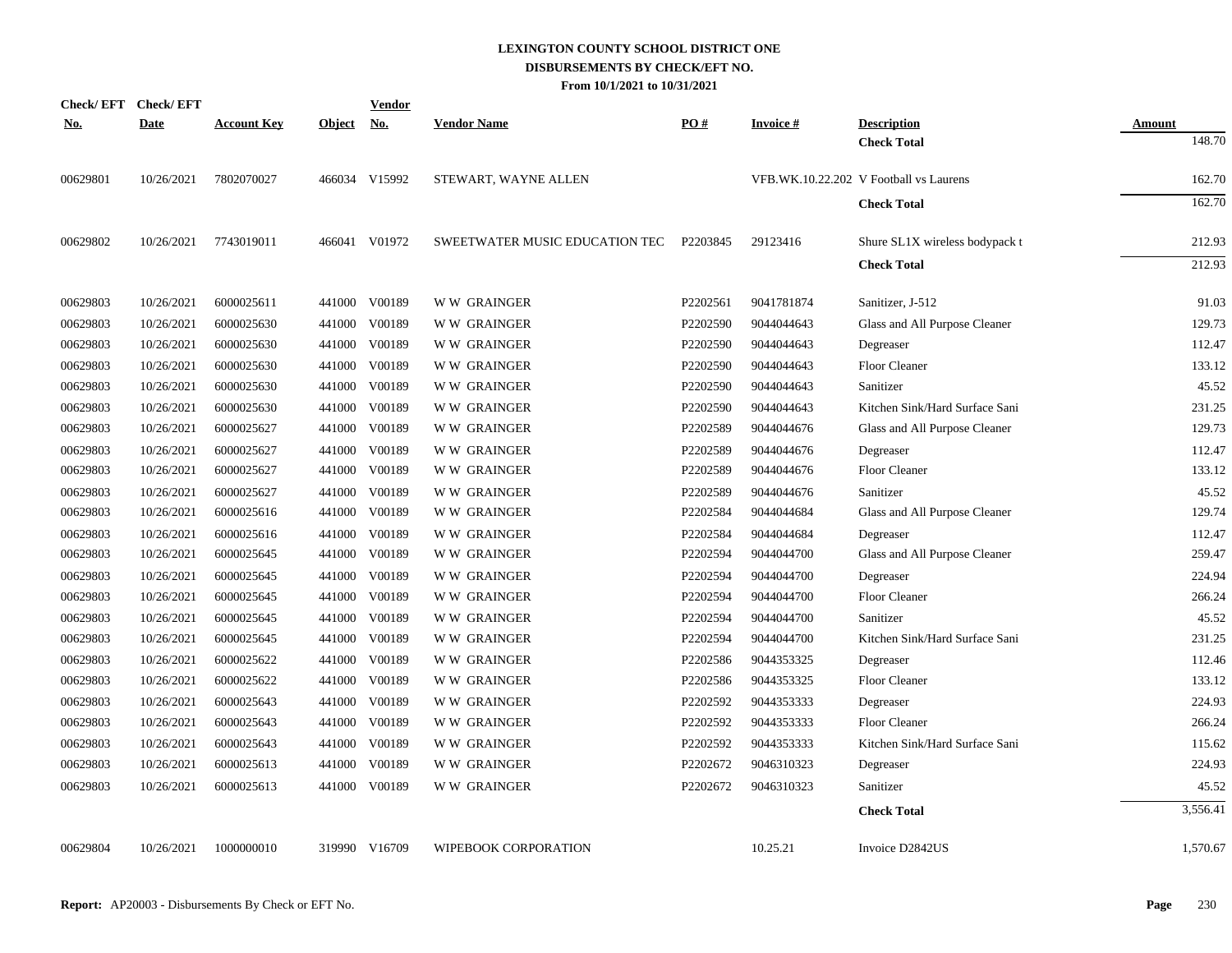| <u>No.</u> | Check/EFT Check/EFT<br><b>Date</b> | <b>Account Key</b>                                  | <b>Object</b> | <b>Vendor</b><br><u>No.</u> | <b>Vendor Name</b>             | PO#                  | <b>Invoice#</b> | <b>Description</b>             | <b>Amount</b> |
|------------|------------------------------------|-----------------------------------------------------|---------------|-----------------------------|--------------------------------|----------------------|-----------------|--------------------------------|---------------|
|            |                                    |                                                     |               |                             |                                |                      |                 | <b>Check Total</b>             | 1,570.67      |
| 00629805   | 10/26/2021                         | 7802084013                                          |               | 466034 V15370               | ZYBRICK, DEBORAH A             |                      | CH.GI.10.20.21  | Athletic Official              | 85.40         |
|            |                                    |                                                     |               |                             |                                |                      |                 | <b>Check Total</b>             | 85.40         |
| 00629806   | 10/26/2021                         | 7802088026                                          |               | 466099 V00355               | BATESBURGLEESVILLE HIGH SCH    | P2203443             | 10.25.21        | Split gate for the football ga | 551.00        |
|            |                                    |                                                     |               |                             |                                |                      |                 | <b>Check Total</b>             | 551.00        |
| 00629807   | 10/26/2021                         | 7802088026                                          |               | 466099 V02122               | SANDHILLS MIDDLE SCHOOL        | P2203444             | 10.25.21        | split gate for the football ga | 551.00        |
|            |                                    |                                                     |               |                             |                                |                      |                 | <b>Check Total</b>             | 551.00        |
| 00629808   | 10/26/2021                         | 7981027027                                          |               | 466031 V00544               | SUMMERVILLE HIGH SCHOOL        | P2204744             | P2204744.WKH    | White Knoll High School NJROTC | 175.00        |
|            |                                    |                                                     |               |                             |                                |                      |                 | <b>Check Total</b>             | 175.00        |
| 00629809   | 10/27/2021                         | 1000011330                                          |               | 441000 V02519               | ACADEMIC SUPPLIER DBA RASIX CO | P2203080             | ID68537         | black original Laser Jet toner | 309.00        |
| 00629809   | 10/27/2021                         | 1000011238                                          | 441000        | V02519                      | ACADEMIC SUPPLIER DBA RASIX CO | P2203645             | ID70249         | HP 12A Toner                   | 188.16        |
|            |                                    |                                                     |               |                             |                                |                      |                 | <b>Check Total</b>             | 497.16        |
| 00629810   | 10/27/2021                         | 1000025408                                          |               | 441020 V11131               | ACTION SUPPLY PRODUCTS INC     | P2204481             | 400460769       | DM - Reclaimed Premium White K | 858.00        |
| 00629810   | 10/27/2021                         | 1000025408                                          |               | 441020 V11131               | ACTION SUPPLY PRODUCTS INC     | P2204481             | 400460769       | <b>Estimated Shipping</b>      | 107.51        |
|            |                                    |                                                     |               |                             |                                |                      |                 | <b>Check Total</b>             | 965.51        |
| 00629811   | 10/27/2021                         | 1000026693                                          |               | 434500 V00391               | <b>APPLE INC</b>               | P2203961             | AG05630746      | APPLECARE OS SUPPORT - PREFERR | 15,996.00     |
|            |                                    |                                                     |               |                             |                                |                      |                 | <b>Check Total</b>             | 15,996.00     |
| 00629812   | 10/27/2021                         | 1000025507                                          |               | 439500 V14363               | APPLYA OCCUPATIONAL STRATEGIE  | P2201071             | <b>INV30321</b> | DOT 5 Panel (Extended Opiates) | 1,045.76      |
| 00629812   | 10/27/2021                         | 1000025507                                          |               | 439500 V14363               | APPLYA OCCUPATIONAL STRATEGIE  | P2201071             | <b>INV30321</b> | MRO Review for negative tests  | 82.84         |
| 00629812   | 10/27/2021                         | 1000025507                                          |               | 439500 V14363               | APPLYA OCCUPATIONAL STRATEGIE  | P2201071             | <b>INV30321</b> | DOT & Non-DOT Alcohol Testing: | 302.50        |
|            |                                    |                                                     |               |                             |                                |                      |                 | <b>Check Total</b>             | 1,431.10      |
| 00629813   | 10/27/2021                         | 1000025507                                          |               | 433200 Exxxxx               | Employee                       |                      | 09.27.2021      | Training meeting               | 14.56         |
|            |                                    |                                                     |               |                             |                                |                      |                 | <b>Check Total</b>             | 14.56         |
| 00629814   | 10/27/2021                         | 1000026611                                          |               | 444510 V16511               | <b>BATTERIES PLUS LLC</b>      | P2204428             | P44829591       | 12V LEAD DURA12-5F2            | 155.79        |
|            |                                    |                                                     |               |                             |                                |                      |                 | <b>Check Total</b>             | 155.79        |
| 00629815   | 10/27/2021                         | 7741019030                                          |               | 466041 V13041               | BLICK ART MATERIALS LLC        | P <sub>2204505</sub> | 7297956         | Blickrylic Titanium White-half | 14.06         |
|            |                                    | Report: AP20003 - Disbursements By Check or EFT No. |               |                             |                                |                      |                 |                                | 231<br>Page   |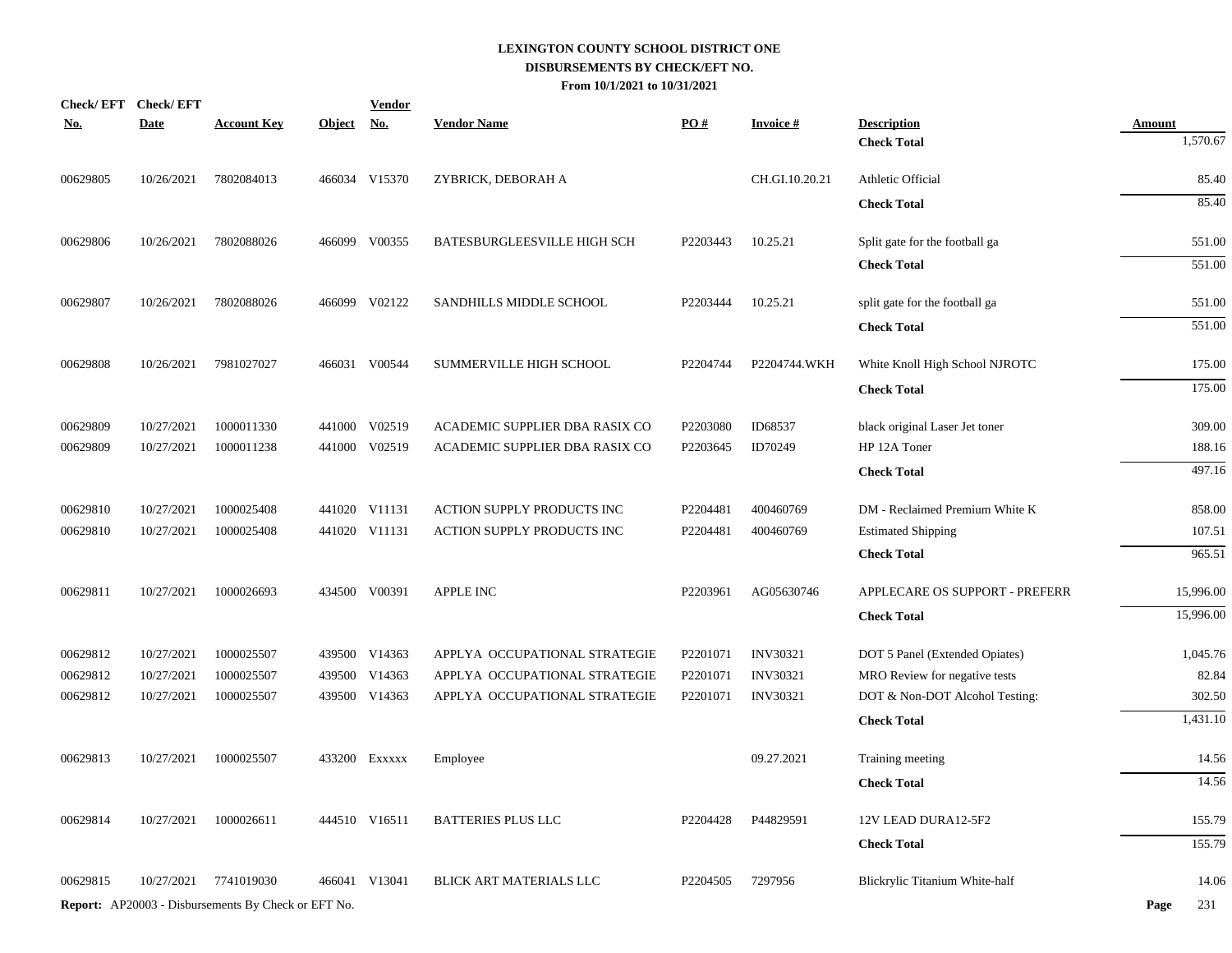| <b>Check/EFT</b>       | <b>Check/EFT</b>          |                                  |                         | <b>Vendor</b>        |                                               |                      |                                |                                                   |                       |
|------------------------|---------------------------|----------------------------------|-------------------------|----------------------|-----------------------------------------------|----------------------|--------------------------------|---------------------------------------------------|-----------------------|
| <u>No.</u><br>00629815 | <b>Date</b><br>10/27/2021 | <b>Account Key</b><br>7741019030 | <b>Object</b><br>466041 | <u>No.</u><br>V13041 | <b>Vendor Name</b><br>BLICK ART MATERIALS LLC | PO#<br>P2204505      | <b>Invoice#</b><br>7297956     | <b>Description</b><br>BLICKRYLIC MARS BLACK-QUART | <b>Amount</b><br>8.71 |
| 00629815               | 10/27/2021                | 7741019030                       |                         | 466041 V13041        | BLICK ART MATERIALS LLC                       | P2204505             | 7297956                        | BLICKRYLIC PRIMARY YELLOW PINT                    | 10.64                 |
| 00629815               | 10/27/2021                | 7741019030                       |                         | 466041 V13041        | BLICK ART MATERIALS LLC                       | P2204505             | 7297956                        | CANSON XL WATERCOLOR PADS 9X12                    | 97.89                 |
| 00629815               | 10/27/2021                | 7741019030                       |                         | 466041 V13041        | BLICK ART MATERIALS LLC                       | P <sub>2204505</sub> | 7297956                        | RICHESON BULK DRAWING PAPER PA                    | 102.24                |
| 00629815               | 10/27/2021                | 7741019030                       |                         | 466041 V13041        | BLICK ART MATERIALS LLC                       | P2204505             | 7297956                        | LIQUITEX PRIMARY COLOR PAINT M                    | 53.39                 |
| 00629815               | 10/27/2021                | 7741019030                       |                         | 466041 V13041        | BLICK ART MATERIALS LLC                       | P2204505             | 7297956                        | LIQUITEX VIBRANT PAINT MARKERS                    | 53.39                 |
| 00629815               | 10/27/2021                | 7741019030                       |                         | 466041 V13041        | BLICK ART MATERIALS LLC                       | P2204505             | 7297956                        | <b>BLACK CANNISTERS OF SHARPIES</b>               | 118.38                |
| 00629815               | 10/27/2021                | 7741019030                       |                         | 466041 V13041        | BLICK ART MATERIALS LLC                       | P <sub>2204505</sub> | 7297956                        | <b>BLACK FINE TIP SHARPIES</b>                    | 116.16                |
| 00629815               | 10/27/2021                | 7741019030                       |                         | 466041 V13041        | BLICK ART MATERIALS LLC                       | P2204505             | 7297956                        | FINE POINT SHARPIES                               | 125.68                |
| 00629815               | 10/27/2021                | 7741019030                       |                         | 466041 V13041        | BLICK ART MATERIALS LLC                       | P2204505             | 7297956                        | FINE POINT SHARPIES                               | 41.89                 |
| 00629815               | 10/27/2021                | 7741019030                       |                         | 466041 V13041        | BLICK ART MATERIALS LLC                       | P <sub>2204505</sub> | 7297956                        | <b>BLICK SOAP ERASER</b>                          | 50.16                 |
| 00629815               | 10/27/2021                | 7741019030                       |                         | 466041 V13041        | BLICK ART MATERIALS LLC                       | P2204505             | 7297956                        | <b>GENERAL ALL ART PENCIL</b>                     | 97.46                 |
| 00629815               | 10/27/2021                | 7741019030                       |                         | 466041 V13041        | BLICK ART MATERIALS LLC                       | P2204505             | 7297956                        | SPEEDBALL SPEEDY CUT EASY BLOC                    | 436.56                |
|                        |                           |                                  |                         |                      |                                               |                      |                                | <b>Check Total</b>                                | 1,326.61              |
| 00629816               | 10/27/2021                | 7802072046                       |                         | 466034 V02883        | BOLAR, FRANKLIN MURRELL                       |                      | FB.BMS.10.14.21                | Athletic Official                                 | 80.00                 |
|                        |                           |                                  |                         |                      |                                               |                      |                                | <b>Check Total</b>                                | 80.00                 |
| 00629817               | 10/27/2021                | 7887027034                       |                         | 466034 V16913        | <b>BOND, TERRY</b>                            |                      | CFB.PHMS.10.13.2 PHMS Football |                                                   | 80.00                 |
|                        |                           |                                  |                         |                      |                                               |                      |                                | <b>Check Total</b>                                | 80.00                 |
| 00629818               | 10/27/2021                | 1000011135                       |                         | 441000 V00884        | <b>BOOKSOURCE</b>                             | P2204479             | 954340                         | Long Ago And Today                                | 3.92                  |
| 00629818               | 10/27/2021                | 7936527035                       |                         | 466041 V00884        | <b>BOOKSOURCE</b>                             | P2204479             | 954340                         | Sam and Jen Get A Pet                             | 29.69                 |
| 00629818               | 10/27/2021                | 7936527035                       |                         | 466041 V00884        | <b>BOOKSOURCE</b>                             | P2204479             | 954340                         | Lend A Hand At School                             | 29.81                 |
| 00629818               | 10/27/2021                | 7936527035                       | 466041                  | V00884               | <b>BOOKSOURCE</b>                             | P2204479             | 954340                         | The Case Of The Wet Pet                           | 29.81                 |
| 00629818               | 10/27/2021                | 7936527035                       | 466041                  | V00884               | <b>BOOKSOURCE</b>                             | P2204479             | 954340                         | Hug A Bug                                         | 22.46                 |
| 00629818               | 10/27/2021                | 7936527035                       |                         | 466041 V00884        | <b>BOOKSOURCE</b>                             | P2204479             | 954340                         | Max Goes To The Library                           | 14.81                 |
| 00629818               | 10/27/2021                | 7936527035                       | 466041                  | V00884               | <b>BOOKSOURCE</b>                             | P2204479             | 954340                         | Part Of The World                                 | 22.46                 |
| 00629818               | 10/27/2021                | 7936527035                       |                         | 466041 V00884        | <b>BOOKSOURCE</b>                             | P2204479             | 954340                         | Pug                                               | 18.71                 |
| 00629818               | 10/27/2021                | 7936527035                       | 466041                  | V00884               | <b>BOOKSOURCE</b>                             | P2204479             | 954340                         | I Am Special                                      | 14.96                 |
| 00629818               | 10/27/2021                | 7936527035                       |                         | 466041 V00884        | <b>BOOKSOURCE</b>                             | P2204479             | 954340                         | Play, Kitty!                                      | 18.71                 |
| 00629818               | 10/27/2021                | 7936527035                       | 466041                  | V00884               | <b>BOOKSOURCE</b>                             | P2204479             | 954340                         | Big Dog And Little Dog                            | 18.71                 |
| 00629818               | 10/27/2021                | 7936527035                       | 466041                  | V00884               | <b>BOOKSOURCE</b>                             | P2204479             | 954340                         | Gossie                                            | 18.71                 |
| 00629818               | 10/27/2021                | 7936527035                       | 466041                  | V00884               | <b>BOOKSOURCE</b>                             | P2204479             | 954340                         | Long Ago And Today                                | 11.04                 |
| 00629818               | 10/27/2021                | 7936527035                       | 466041                  | V00884               | <b>BOOKSOURCE</b>                             | P2204478             | 954480                         | Ruby Lu, Empress of Everything                    | 5.24                  |
| 00629818               | 10/27/2021                | 7936527035                       |                         | 466041 V00884        | <b>BOOKSOURCE</b>                             | P2204478             | 954480                         | Kunu's Basket                                     | 6.71                  |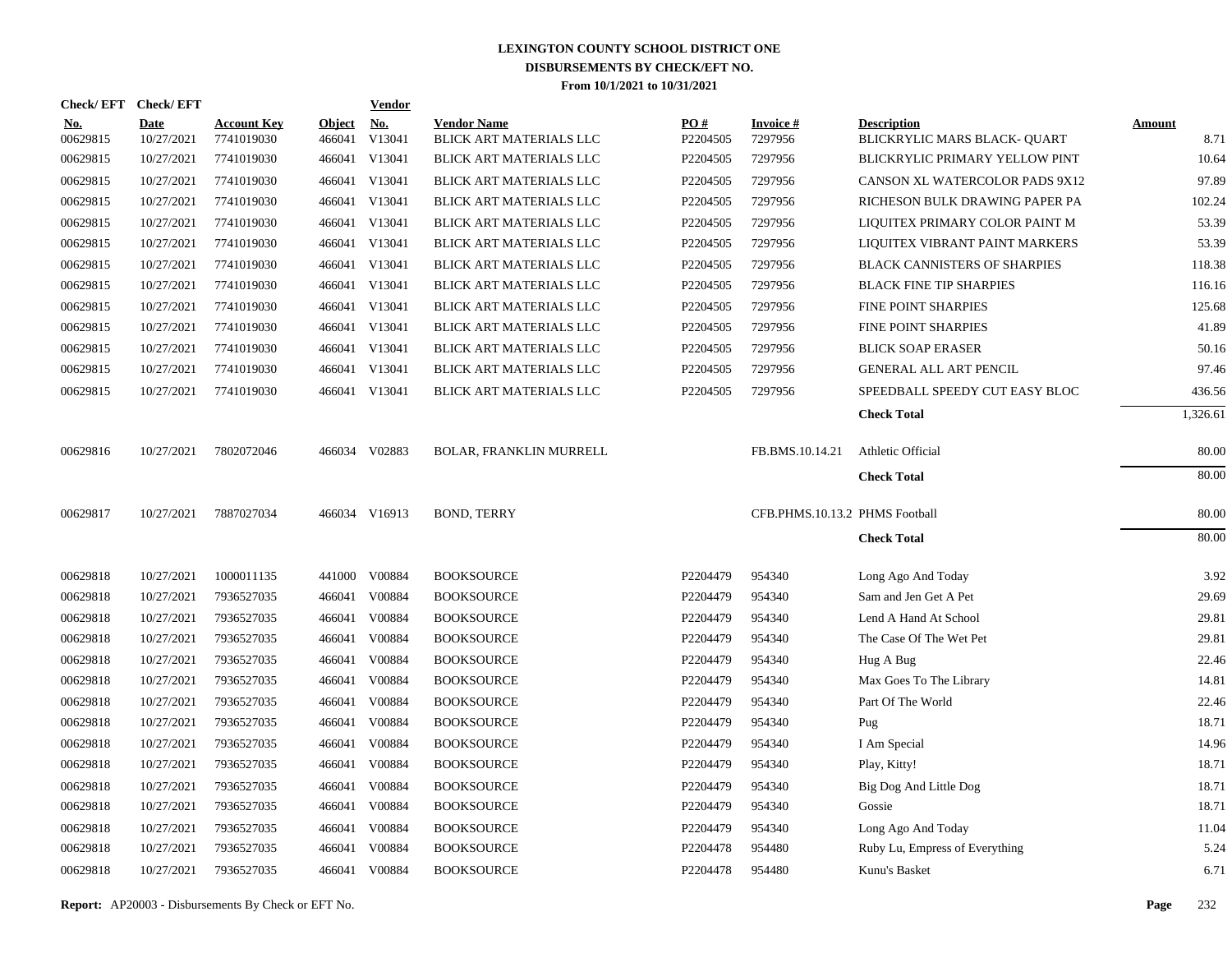| <b>Check/EFT</b>          |                                  |                         | <b>Vendor</b>        |                                                                                                                                                                                                                                                                                                                           |                 |                           |                                      |                       |
|---------------------------|----------------------------------|-------------------------|----------------------|---------------------------------------------------------------------------------------------------------------------------------------------------------------------------------------------------------------------------------------------------------------------------------------------------------------------------|-----------------|---------------------------|--------------------------------------|-----------------------|
| <b>Date</b><br>10/27/2021 | <b>Account Key</b><br>7936527035 | <b>Object</b><br>466041 | <u>No.</u><br>V00884 | <b>Vendor Name</b><br><b>BOOKSOURCE</b>                                                                                                                                                                                                                                                                                   | PQ#<br>P2204478 | <b>Invoice#</b><br>954480 | <b>Description</b><br>The Frandidate | <b>Amount</b><br>5.24 |
| 10/27/2021                | 7936527035                       | 466041                  | V00884               | <b>BOOKSOURCE</b>                                                                                                                                                                                                                                                                                                         | P2204478        | 954480                    | Go For The Goal!                     | 5.21                  |
| 10/27/2021                | 7936527035                       | 466041                  | V00884               | <b>BOOKSOURCE</b>                                                                                                                                                                                                                                                                                                         | P2204478        | 954480                    | Crouching Tiger                      | 5.24                  |
| 10/27/2021                | 7936527035                       | 466041                  | V00884               | <b>BOOKSOURCE</b>                                                                                                                                                                                                                                                                                                         | P2204478        | 954480                    | <b>Celebrating Different Beliefs</b> | 5.96                  |
| 10/27/2021                | 7936527035                       |                         | V00884               | <b>BOOKSOURCE</b>                                                                                                                                                                                                                                                                                                         | P2204478        | 954480                    | Can We Help? Kids Volunteering       | 5.99                  |
| 10/27/2021                | 7936527035                       |                         | V00884               | <b>BOOKSOURCE</b>                                                                                                                                                                                                                                                                                                         | P2204478        | 954480                    | <b>Beatrice's Goat</b>               | 6.74                  |
| 10/27/2021                | 7936527035                       |                         | V00884               | <b>BOOKSOURCE</b>                                                                                                                                                                                                                                                                                                         | P2204478        | 954480                    | What's Cyberbullying?                | 6.19                  |
| 10/27/2021                | 7936527035                       |                         | V00884               | <b>BOOKSOURCE</b>                                                                                                                                                                                                                                                                                                         | P2204478        | 954480                    | The Mouse and The Motorcycle         | 5.99                  |
| 10/27/2021                | 7936527035                       |                         | V00884               | <b>BOOKSOURCE</b>                                                                                                                                                                                                                                                                                                         | P2204478        | 954480                    | Ruby Lu, Brave and True              | 5.24                  |
| 10/27/2021                | 7936527035                       |                         | V00884               | <b>BOOKSOURCE</b>                                                                                                                                                                                                                                                                                                         | P2204478        | 954480                    | EllRay Jakes The Dragon Slayer       | 4.49                  |
| 10/27/2021                | 7936527035                       |                         | V00884               | <b>BOOKSOURCE</b>                                                                                                                                                                                                                                                                                                         | P2204478        | 954480                    | Smell My Foot!                       | 4.49                  |
| 10/27/2021                | 7936527035                       |                         | V00884               | <b>BOOKSOURCE</b>                                                                                                                                                                                                                                                                                                         | P2204478        | 954480                    | Honestly, Mallory!                   | 5.24                  |
| 10/27/2021                | 7936527035                       |                         | V00884               | <b>BOOKSOURCE</b>                                                                                                                                                                                                                                                                                                         | P2204478        | 954480                    | The Blue Bird's Palace               | 7.49                  |
| 10/27/2021                | 7936527035                       |                         | V00884               | <b>BOOKSOURCE</b>                                                                                                                                                                                                                                                                                                         | P2204478        | 954480                    | Salt In His Shoes: Michael Jor       | 6.74                  |
| 10/27/2021                | 7936527035                       |                         | V00884               | <b>BOOKSOURCE</b>                                                                                                                                                                                                                                                                                                         | P2204478        | 954480                    | Cliques, Phonies & Other Balon       | 7.49                  |
| 10/27/2021                | 7936527035                       |                         | V00884               | <b>BOOKSOURCE</b>                                                                                                                                                                                                                                                                                                         | P2204478        | 954480                    | Say Something                        | 7.46                  |
| 10/27/2021                | 7936527035                       |                         | V00884               | <b>BOOKSOURCE</b>                                                                                                                                                                                                                                                                                                         | P2204478        | 954480                    | The Bad Guys In Mission Unpluc       | 4.49                  |
| 10/27/2021                | 7936527035                       |                         | V00884               | <b>BOOKSOURCE</b>                                                                                                                                                                                                                                                                                                         | P2204478        | 954480                    | One Hen: How One Small Loan Ma       | 8.24                  |
| 10/27/2021                | 7936527035                       |                         | V00884               | <b>BOOKSOURCE</b>                                                                                                                                                                                                                                                                                                         | P2204478        | 954480                    | EllRay Jakes The Recess King!        | 4.49                  |
| 10/27/2021                | 7936527035                       |                         | V00884               | <b>BOOKSOURCE</b>                                                                                                                                                                                                                                                                                                         | P2204478        | 954480                    | EllRay Jakes Stands Tall             | 4.49                  |
| 10/27/2021                | 7936527035                       |                         | V00884               | <b>BOOKSOURCE</b>                                                                                                                                                                                                                                                                                                         | P2204478        | 954480                    | The Can Man                          | 8.96                  |
| 10/27/2021                | 7936527035                       |                         | V00884               | <b>BOOKSOURCE</b>                                                                                                                                                                                                                                                                                                         | P2204478        | 954480                    | The Red Bicycle: The Extraordi       | 8.24                  |
| 10/27/2021                | 7936527035                       |                         | V00884               | <b>BOOKSOURCE</b>                                                                                                                                                                                                                                                                                                         | P2204478        | 954480                    | How To Take The Grrrr Out Of A       | 7.49                  |
| 10/27/2021                | 7936527035                       |                         | V00884               | <b>BOOKSOURCE</b>                                                                                                                                                                                                                                                                                                         | P2204478        | 954480                    | Peyton Manning: A Football Sta       | 7.90                  |
| 10/27/2021                | 7936527035                       |                         | V00884               | <b>BOOKSOURCE</b>                                                                                                                                                                                                                                                                                                         | P2204478        | 954480                    | Justin And The Best Biscuits I       | 5.24                  |
| 10/27/2021                | 7936527035                       |                         | V00884               | <b>BOOKSOURCE</b>                                                                                                                                                                                                                                                                                                         | P2204478        | 954480                    | Longboard Let Down                   | 4.46                  |
| 10/27/2021                | 7936527035                       |                         | V00884               | <b>BOOKSOURCE</b>                                                                                                                                                                                                                                                                                                         | P2204478        | 954480                    | Now Look What You've Done            | 5.99                  |
| 10/27/2021                | 7936527035                       |                         | V00884               | <b>BOOKSOURCE</b>                                                                                                                                                                                                                                                                                                         | P2204478        | 954480                    | Cody And The Rules Of Life           | 5.24                  |
| 10/27/2021                | 7936527035                       |                         | V00884               | <b>BOOKSOURCE</b>                                                                                                                                                                                                                                                                                                         | P2204478        | 954480                    | The Lunch Thief                      | 7.46                  |
| 10/27/2021                | 7936527035                       |                         | V00884               | <b>BOOKSOURCE</b>                                                                                                                                                                                                                                                                                                         | P2204478        | 954480                    | Hand To Paw: Protecting Animal       | 8.99                  |
| 10/27/2021                | 7936527035                       |                         | V00884               | <b>BOOKSOURCE</b>                                                                                                                                                                                                                                                                                                         | P2204478        | 954480                    | Cell Phones For Soldiers             | 6.71                  |
| 10/27/2021                | 7936527035                       |                         | V00884               | <b>BOOKSOURCE</b>                                                                                                                                                                                                                                                                                                         | P2204478        | 954480                    | The Goat Lady                        | 6.71                  |
| 10/27/2021                | 7936527035                       |                         | V00884               | <b>BOOKSOURCE</b>                                                                                                                                                                                                                                                                                                         | P2204478        | 954480                    | Train To Somewhere                   | 5.99                  |
| 10/27/2021                | 7936527035                       |                         | V00884               | <b>BOOKSOURCE</b>                                                                                                                                                                                                                                                                                                         | P2204478        | 954480                    | <b>Caught Stealing</b>               | 4.46                  |
| 10/27/2021                | 7936527035                       | 466041                  | V00884               | <b>BOOKSOURCE</b>                                                                                                                                                                                                                                                                                                         | P2204478        | 954480                    | <b>Paintball Blast</b>               | 4.46                  |
| 10/27/2021                | 7936527035                       |                         |                      | <b>BOOKSOURCE</b>                                                                                                                                                                                                                                                                                                         | P2204478        | 954480                    | Dugout Rivals                        | 5.21                  |
|                           |                                  |                         |                      | 466041<br>466041<br>466041<br>466041<br>466041<br>466041<br>466041<br>466041<br>466041<br>466041<br>466041<br>466041<br>466041<br>466041<br>466041<br>466041<br>466041<br>466041<br>466041<br>466041<br>466041<br>466041<br>466041<br>466041<br>466041<br>466041<br>466041<br>466041<br>466041<br>466041<br>466041 V00884 |                 |                           |                                      |                       |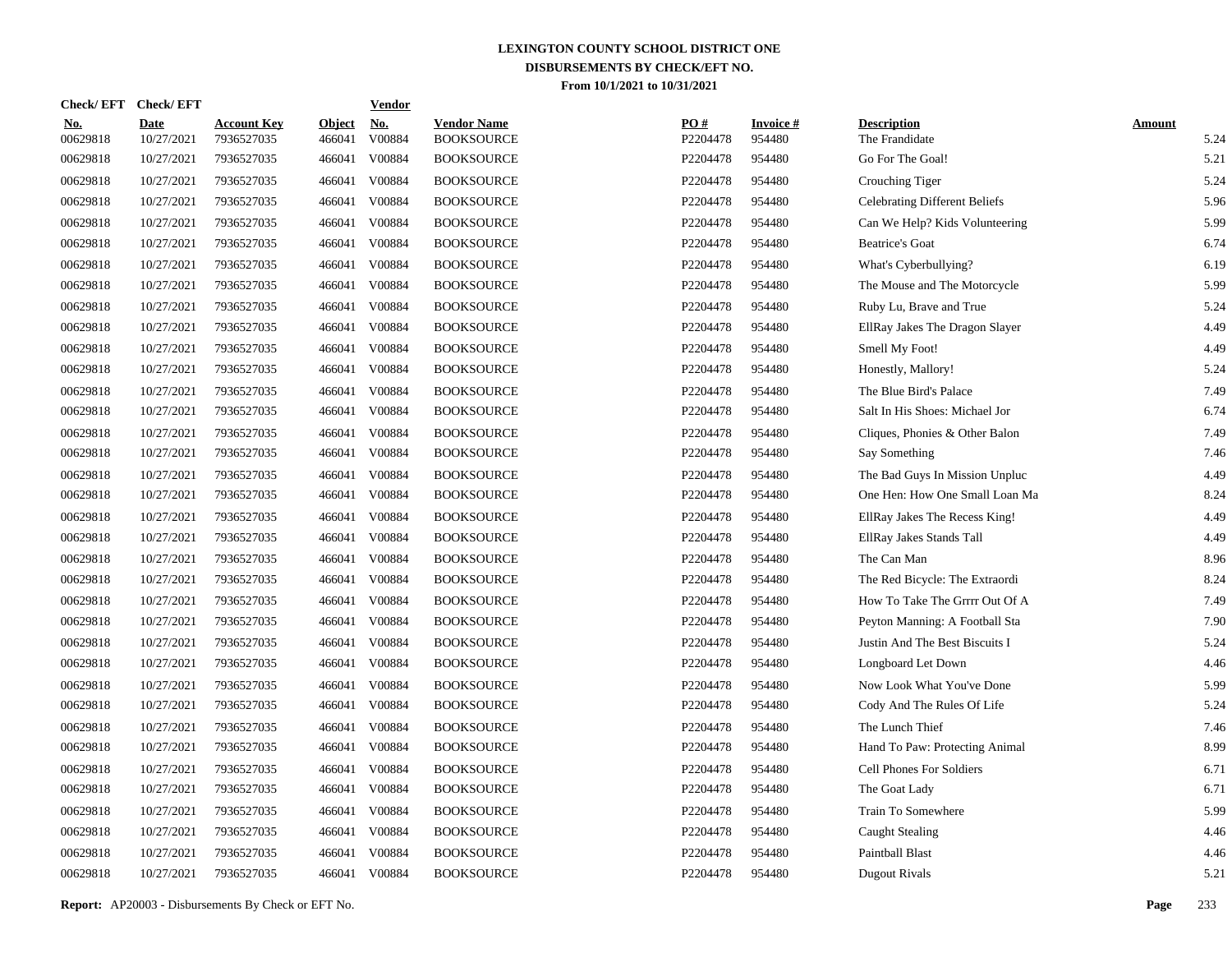|                           |                                  |                         | <u>Vendor</u>        |                                                                                                                                                                                                                                                                                                                                                                                                                                                                                                                              |                 |                           |                                                      |                         |
|---------------------------|----------------------------------|-------------------------|----------------------|------------------------------------------------------------------------------------------------------------------------------------------------------------------------------------------------------------------------------------------------------------------------------------------------------------------------------------------------------------------------------------------------------------------------------------------------------------------------------------------------------------------------------|-----------------|---------------------------|------------------------------------------------------|-------------------------|
| <b>Date</b><br>10/27/2021 | <b>Account Key</b><br>7936527039 | <b>Object</b><br>466099 | <u>No.</u><br>V00884 | <b>Vendor Name</b><br><b>BOOKSOURCE</b>                                                                                                                                                                                                                                                                                                                                                                                                                                                                                      | PO#<br>P2204365 | <b>Invoice#</b><br>954583 | <b>Description</b><br>Lump Sum of Books from Quote # | <b>Amount</b><br>249.44 |
|                           |                                  |                         |                      |                                                                                                                                                                                                                                                                                                                                                                                                                                                                                                                              |                 |                           | <b>Check Total</b>                                   | 735.61                  |
| 10/27/2021                | 6000025622                       |                         |                      | <b>BORDEN DAIRY</b>                                                                                                                                                                                                                                                                                                                                                                                                                                                                                                          |                 | 462441559                 | 022-Oak Grove ES #02972                              | 280.53                  |
| 10/27/2021                | 6000025642                       |                         |                      | <b>BORDEN DAIRY</b>                                                                                                                                                                                                                                                                                                                                                                                                                                                                                                          |                 | 462441560                 | 042-Meadow Glen ES #970605                           | 248.16                  |
| 10/27/2021                | 6000025639                       |                         |                      | <b>BORDEN DAIRY</b>                                                                                                                                                                                                                                                                                                                                                                                                                                                                                                          |                 | 462634148                 | 039-Forts Pond ES #20961                             | 183.53                  |
| 10/27/2021                | 6000025616                       |                         |                      | <b>BORDEN DAIRY</b>                                                                                                                                                                                                                                                                                                                                                                                                                                                                                                          |                 | 462634151                 | 016-Pelion ES #02977                                 | 323.79                  |
| 10/27/2021                | 6000025630                       |                         |                      | <b>BORDEN DAIRY</b>                                                                                                                                                                                                                                                                                                                                                                                                                                                                                                          |                 | 462634152                 | 030-Pelion MS #14943                                 | 183.43                  |
| 10/27/2021                | 6000025615                       |                         |                      | <b>BORDEN DAIRY</b>                                                                                                                                                                                                                                                                                                                                                                                                                                                                                                          |                 | 462634153                 | 015-Pelion HS #02982                                 | 129.46                  |
| 10/27/2021                | 6000025623                       |                         |                      | <b>BORDEN DAIRY</b>                                                                                                                                                                                                                                                                                                                                                                                                                                                                                                          |                 | 462634154                 | 023-Saxe Gotha ES #02999                             | 345.20                  |
| 10/27/2021                | 6000025626                       |                         |                      | <b>BORDEN DAIRY</b>                                                                                                                                                                                                                                                                                                                                                                                                                                                                                                          |                 | 462634155                 | 026-White Knoll MS #03005                            | 280.95                  |
| 10/27/2021                | 6000025625                       |                         |                      | <b>BORDEN DAIRY</b>                                                                                                                                                                                                                                                                                                                                                                                                                                                                                                          |                 | 462634156                 | 025-White Knoll ES #03001                            | 388.58                  |
| 10/27/2021                | 6000025624                       |                         |                      | <b>BORDEN DAIRY</b>                                                                                                                                                                                                                                                                                                                                                                                                                                                                                                          |                 | 462634157                 | 024-Red Bank ES #02983                               | 237.39                  |
| 10/27/2021                | 6000025637                       |                         |                      | <b>BORDEN DAIRY</b>                                                                                                                                                                                                                                                                                                                                                                                                                                                                                                          |                 | 462634158                 | 037-Carolina Springs MS #20542                       | 323.67                  |
| 10/27/2021                | 6000025638                       |                         |                      | <b>BORDEN DAIRY</b>                                                                                                                                                                                                                                                                                                                                                                                                                                                                                                          |                 | 462634159                 | 038-Carolina Springs ES #20541                       | 345.28                  |
| 10/27/2021                | 6000025644                       |                         |                      | <b>BORDEN DAIRY</b>                                                                                                                                                                                                                                                                                                                                                                                                                                                                                                          |                 | 462634160                 | 044-River Bluff HS #148842                           | 371.24                  |
| 10/27/2021                | 6000025647                       |                         | V16416               | <b>BORDEN DAIRY</b>                                                                                                                                                                                                                                                                                                                                                                                                                                                                                                          |                 | 462634161                 | 047-Centerville ES #158535                           | 453.17                  |
| 10/27/2021                | 6000025614                       |                         |                      | <b>BORDEN DAIRY</b>                                                                                                                                                                                                                                                                                                                                                                                                                                                                                                          |                 | 462634162                 | 014-Gilbert ES #16053                                | 372.77                  |
| 10/27/2021                | 6000025629                       |                         | V16416               | <b>BORDEN DAIRY</b>                                                                                                                                                                                                                                                                                                                                                                                                                                                                                                          |                 | 462634163                 | 029-Gilbert MS #02954                                | 227.05                  |
| 10/27/2021                | 6000025613                       |                         |                      | <b>BORDEN DAIRY</b>                                                                                                                                                                                                                                                                                                                                                                                                                                                                                                          |                 | 462634164                 | 013-Gilbert HS #02949                                | 204.98                  |
| 10/27/2021                | 6000025622                       |                         | V16416               | <b>BORDEN DAIRY</b>                                                                                                                                                                                                                                                                                                                                                                                                                                                                                                          |                 | 462784794                 | 022-Oak Grove ES #02972                              | 172.59                  |
| 10/27/2021                | 6000025642                       |                         |                      | <b>BORDEN DAIRY</b>                                                                                                                                                                                                                                                                                                                                                                                                                                                                                                          |                 | 462784795                 | 042-Meadow Glen ES #970605                           | 161.86                  |
| 10/27/2021                | 6000025643                       |                         | V16416               | <b>BORDEN DAIRY</b>                                                                                                                                                                                                                                                                                                                                                                                                                                                                                                          |                 | 462784796                 | 043-Meadow Glen MS #978160                           | 302.06                  |
| 10/27/2021                | 6000025645                       |                         |                      | <b>BORDEN DAIRY</b>                                                                                                                                                                                                                                                                                                                                                                                                                                                                                                          |                 | 462784797                 | 045-Deerfield ES #179155                             | 388.42                  |
| 10/27/2021                | 6000025620                       |                         |                      | <b>BORDEN DAIRY</b>                                                                                                                                                                                                                                                                                                                                                                                                                                                                                                          |                 | 462784798                 | 020-Lexington MS $#14941$                            | 86.32                   |
| 10/27/2021                | 6000025612                       |                         |                      | <b>BORDEN DAIRY</b>                                                                                                                                                                                                                                                                                                                                                                                                                                                                                                          |                 | 462784799                 | 012-Lexington ES #02956                              | 237.39                  |
| 10/27/2021                | 6000025619                       |                         |                      | <b>BORDEN DAIRY</b>                                                                                                                                                                                                                                                                                                                                                                                                                                                                                                          |                 | 462784800                 | 019-AES #02964                                       | 32.38                   |
| 10/27/2021                | 6000025628                       |                         |                      | <b>BORDEN DAIRY</b>                                                                                                                                                                                                                                                                                                                                                                                                                                                                                                          |                 | 462784801                 | 028-Midway ES #02968                                 | 258.99                  |
| 10/27/2021                | 6000025640                       |                         |                      | <b>BORDEN DAIRY</b>                                                                                                                                                                                                                                                                                                                                                                                                                                                                                                          |                 | 462784802                 | 040-New Providence ES #20962                         | 302.14                  |
| 10/27/2021                | 6000025631                       |                         |                      | <b>BORDEN DAIRY</b>                                                                                                                                                                                                                                                                                                                                                                                                                                                                                                          |                 | 462784803                 | 031-Lake Murray ES #14944                            | 413.52                  |
| 10/27/2021                | 6000025646                       |                         | V16416               | <b>BORDEN DAIRY</b>                                                                                                                                                                                                                                                                                                                                                                                                                                                                                                          |                 | 462784804                 | 046-Beechwood MS #143304                             | 226.57                  |
| 10/27/2021                | 6000025641                       |                         |                      | <b>BORDEN DAIRY</b>                                                                                                                                                                                                                                                                                                                                                                                                                                                                                                          |                 | 462784805                 | 041-Rocky Creek ES #21656                            | 194.21                  |
| 10/27/2021                | 6000025611                       |                         | V16416               | <b>BORDEN DAIRY</b>                                                                                                                                                                                                                                                                                                                                                                                                                                                                                                          |                 | 462784806                 | 011-Lexington HS $#02963$                            | 323.67                  |
| 10/27/2021                | 6000025634                       |                         |                      | <b>BORDEN DAIRY</b>                                                                                                                                                                                                                                                                                                                                                                                                                                                                                                          |                 | 462784807                 | 034-Pleasant Hill MS #19730                          | 216.74                  |
| 10/27/2021                | 6000025635                       |                         | V16416               | <b>BORDEN DAIRY</b>                                                                                                                                                                                                                                                                                                                                                                                                                                                                                                          |                 | 462784808                 | 035-Pleasant Hill ES #19754                          | 172.68                  |
| 10/27/2021                | 6000025627                       |                         |                      | <b>BORDEN DAIRY</b>                                                                                                                                                                                                                                                                                                                                                                                                                                                                                                          |                 | 462784809                 | 027-White Knoll HS #14942                            | 323.67                  |
|                           | Check/EFT Check/EFT              |                         |                      | 446030 V16416<br>446030 V16416<br>446030 V16416<br>446030 V16416<br>446030 V16416<br>446030 V16416<br>446030 V16416<br>446030 V16416<br>446030 V16416<br>446030 V16416<br>446030 V16416<br>446030 V16416<br>446030 V16416<br>446030<br>446030 V16416<br>446030<br>446030 V16416<br>446030<br>446030 V16416<br>446030<br>446030 V16416<br>446030 V16416<br>446030 V16416<br>446030 V16416<br>446030 V16416<br>446030 V16416<br>446030 V16416<br>446030<br>446030 V16416<br>446030<br>446030 V16416<br>446030<br>446030 V16416 |                 |                           |                                                      |                         |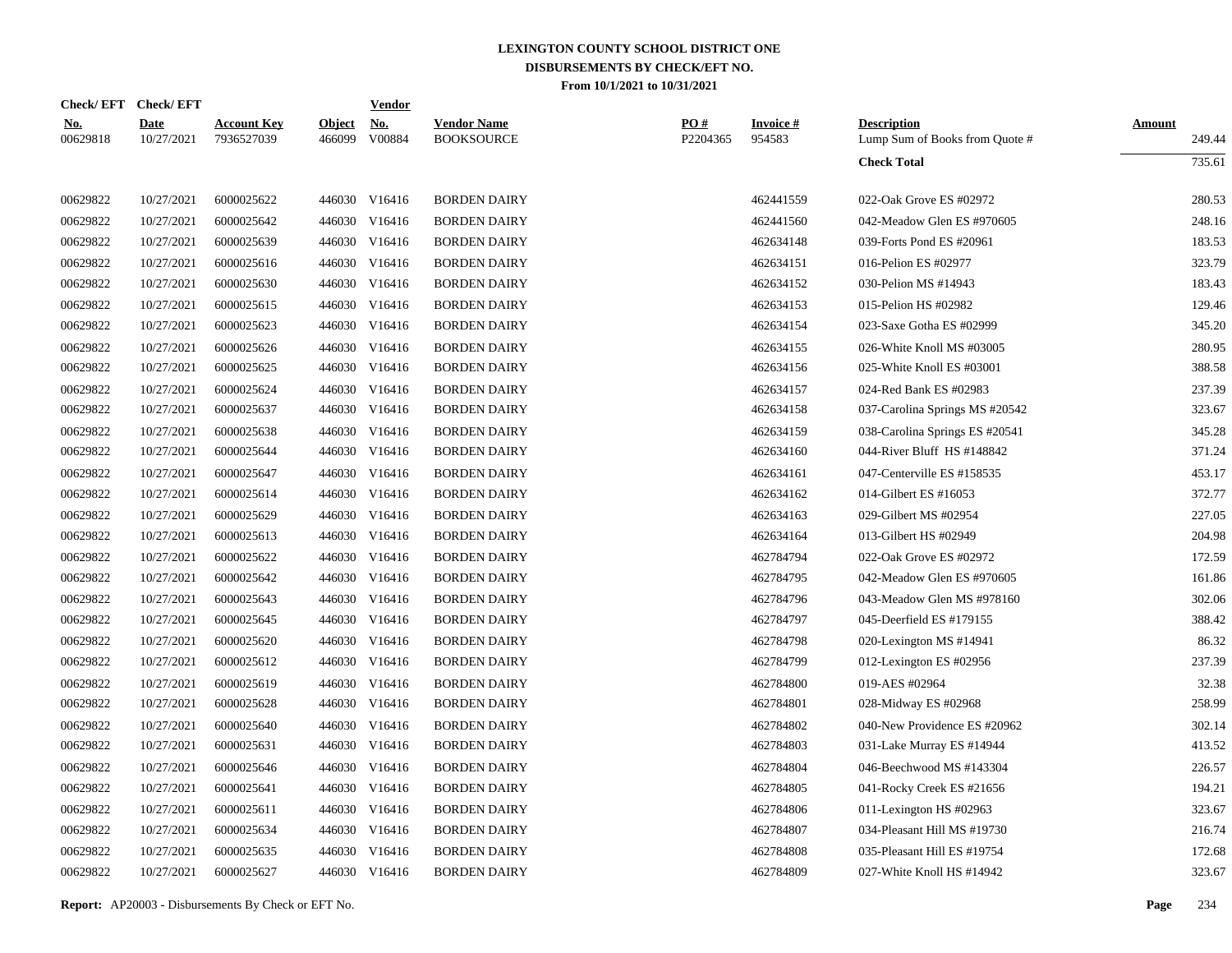|                        | Check/EFT Check/EFT       |                                  |                         | <b>Vendor</b>        |                                           |     |                              |                                               |                         |
|------------------------|---------------------------|----------------------------------|-------------------------|----------------------|-------------------------------------------|-----|------------------------------|-----------------------------------------------|-------------------------|
| <u>No.</u><br>00629822 | <b>Date</b><br>10/27/2021 | <b>Account Key</b><br>6000025622 | <b>Object</b><br>446030 | <u>No.</u><br>V16416 | <b>Vendor Name</b><br><b>BORDEN DAIRY</b> | PO# | <b>Invoice#</b><br>462935025 | <b>Description</b><br>022-Oak Grove ES #02972 | <b>Amount</b><br>280.53 |
| 00629822               | 10/27/2021                | 6000025642                       |                         | 446030 V16416        | <b>BORDEN DAIRY</b>                       |     | 462935026                    | 042-Meadow Glen ES #970605                    | 248.16                  |
| 00629822               | 10/27/2021                | 6000025643                       |                         | 446030 V16416        | <b>BORDEN DAIRY</b>                       |     | 462935027                    | 043-Meadow Glen MS #978160                    | 70.53                   |
| 00629822               | 10/27/2021                | 6000025625                       |                         | 446030 V16416        | <b>BORDEN DAIRY</b>                       |     | 462935028                    | 025-White Knoll ES #03001                     | 345.31                  |
| 00629822               | 10/27/2021                | 6000025624                       |                         | 446030 V16416        | <b>BORDEN DAIRY</b>                       |     | 462935029                    | 024-Red Bank ES #02983                        | 161.80                  |
| 00629822               | 10/27/2021                | 6000025623                       |                         | 446030 V16416        | <b>BORDEN DAIRY</b>                       |     | 462935030                    | 023-Saxe Gotha ES #02999                      | 258.84                  |
| 00629822               | 10/27/2021                | 6000025638                       |                         | 446030 V16416        | <b>BORDEN DAIRY</b>                       |     | 462935031                    | 038-Carolina Springs ES #20541                | 323.67                  |
| 00629822               | 10/27/2021                | 6000025639                       |                         | 446030 V16416        | <b>BORDEN DAIRY</b>                       |     | 462935033                    | 039-Forts Pond ES #20961                      | 107.92                  |
| 00629822               | 10/27/2021                | 6000025616                       |                         | 446030 V16416        | <b>BORDEN DAIRY</b>                       |     | 462935034                    | 016-Pelion ES #02977                          | 237.39                  |
| 00629822               | 10/27/2021                | 6000025613                       |                         | 446030 V16416        | <b>BORDEN DAIRY</b>                       |     | 462935035                    | 013-Gilbert HS #02949                         | 197.72                  |
| 00629822               | 10/27/2021                | 6000025629                       |                         | 446030 V16416        | <b>BORDEN DAIRY</b>                       |     | 462935036                    | 029-Gilbert MS #02954                         | 216.24                  |
| 00629822               | 10/27/2021                | 6000025614                       |                         | 446030 V16416        | <b>BORDEN DAIRY</b>                       |     | 462935037                    | 014-Gilbert ES #16053                         | 280.45                  |
| 00629822               | 10/27/2021                | 6000025647                       |                         | 446030 V16416        | <b>BORDEN DAIRY</b>                       |     | 462935038                    | 047-Centerville ES #158535                    | 323.75                  |
| 00629822               | 10/27/2021                | 6000025641                       |                         | 446030 V16416        | <b>BORDEN DAIRY</b>                       |     | 462935039                    | 041-Rocky Creek ES #21656                     | 266.03                  |
| 00629822               | 10/27/2021                | 6000025635                       |                         | 446030 V16416        | <b>BORDEN DAIRY</b>                       |     | 462935040                    | 035-Pleasant Hill ES #19754                   | 280.53                  |
| 00629822               | 10/27/2021                | 6000025628                       |                         | 446030 V16416        | <b>BORDEN DAIRY</b>                       |     | 462935041                    | 028-Midway ES #02968                          | 269.77                  |
| 00629822               | 10/27/2021                | 6000025620                       |                         | 446030 V16416        | <b>BORDEN DAIRY</b>                       |     | 462935042                    | 020-Lexington MS #14941                       | 86.32                   |
| 00629822               | 10/27/2021                | 6000025612                       |                         | 446030 V16416        | <b>BORDEN DAIRY</b>                       |     | 462935043                    | 012-Lexington ES #02956                       | 233.71                  |
| 00629822               | 10/27/2021                | 6000025639                       |                         | 446030 V16416        | <b>BORDEN DAIRY</b>                       |     | 463070024                    | 039-Forts Pond ES #20961                      | 194.29                  |
| 00629822               | 10/27/2021                | 6000025616                       |                         | 446030 V16416        | <b>BORDEN DAIRY</b>                       |     | 463070025                    | 016-Pelion ES #02977                          | 172.64                  |
| 00629822               | 10/27/2021                | 6000025630                       |                         | 446030 V16416        | <b>BORDEN DAIRY</b>                       |     | 463070026                    | 030-Pelion MS #14943                          | 181.82                  |
| 00629822               | 10/27/2021                | 6000025615                       |                         | 446030 V16416        | <b>BORDEN DAIRY</b>                       |     | 463070027                    | 015-Pelion HS #02982                          | 151.03                  |
| 00629822               | 10/27/2021                | 6000025623                       |                         | 446030 V16416        | <b>BORDEN DAIRY</b>                       |     | 463070028                    | 023-Saxe Gotha ES #02999                      | 410.03                  |
| 00629822               | 10/27/2021                | 6000025626                       |                         | 446030 V16416        | <b>BORDEN DAIRY</b>                       |     | 463070029                    | 026-White Knoll MS #03005                     | 280.74                  |
| 00629822               | 10/27/2021                | 6000025625                       |                         | 446030 V16416        | <b>BORDEN DAIRY</b>                       |     | 463070030                    | 025-White Knoll ES #03001                     | 172.72                  |
| 00629822               | 10/27/2021                | 6000025624                       |                         | 446030 V16416        | <b>BORDEN DAIRY</b>                       |     | 463070031                    | 024-Red Bank ES #02983                        | 172.60                  |
| 00629822               | 10/27/2021                | 6000025637                       |                         | 446030 V16416        | <b>BORDEN DAIRY</b>                       |     | 463070032                    | 037-Carolina Springs MS #20542                | 407.84                  |
| 00629822               | 10/27/2021                | 6000025638                       |                         | 446030 V16416        | <b>BORDEN DAIRY</b>                       |     | 463070033                    | 038-Carolina Springs ES #20541                | 345.28                  |
| 00629822               | 10/27/2021                | 6000025644                       |                         | 446030 V16416        | <b>BORDEN DAIRY</b>                       |     | 463070034                    | 044-River Bluff HS #148842                    | 391.61                  |
| 00629822               | 10/27/2021                | 6000025647                       |                         | 446030 V16416        | <b>BORDEN DAIRY</b>                       |     | 463070035                    | 047-Centerville ES #158535                    | 431.60                  |
| 00629822               | 10/27/2021                | 6000025614                       |                         | 446030 V16416        | <b>BORDEN DAIRY</b>                       |     | 463070036                    | 014-Gilbert ES #16053                         | 345.24                  |
| 00629822               | 10/27/2021                | 6000025643                       |                         | 446030 V16416        | <b>BORDEN DAIRY</b>                       |     | 463222613                    | 043-Meadow Glen MS #978160                    | 97.11                   |
| 00629822               | 10/27/2021                | 6000025645                       |                         | 446030 V16416        | <b>BORDEN DAIRY</b>                       |     | 463222614                    | 045-Deerfield ES #179155                      | 431.60                  |
| 00629822               | 10/27/2021                | 6000025620                       |                         | 446030 V16416        | <b>BORDEN DAIRY</b>                       |     | 463222615                    | 020-Lexington MS #14941                       | 86.32                   |
| 00629822               | 10/27/2021                | 6000025612                       | 446030                  | V16416               | <b>BORDEN DAIRY</b>                       |     | 463222616                    | 012-Lexington ES #02956                       | 276.89                  |
| 00629822               | 10/27/2021                | 6000025628                       |                         | 446030 V16416        | <b>BORDEN DAIRY</b>                       |     | 463222617                    | 028-Midway ES #02968                          | 262.55                  |
|                        |                           |                                  |                         |                      |                                           |     |                              |                                               |                         |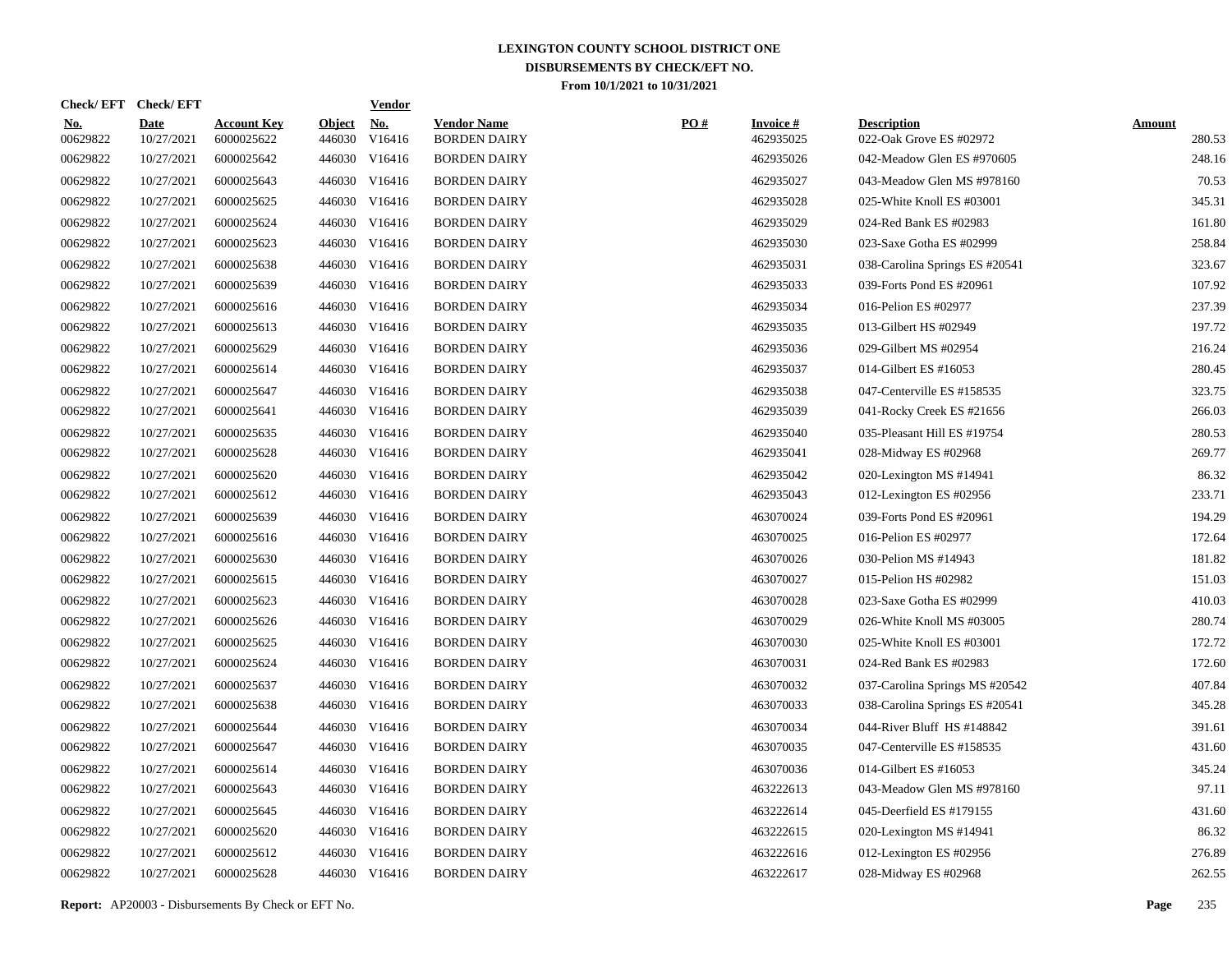| <b>Check/EFT</b>       | <b>Check/EFT</b>          |                                  |                         | <b>Vendor</b>        |                                           |          |                              |                                                    |                         |
|------------------------|---------------------------|----------------------------------|-------------------------|----------------------|-------------------------------------------|----------|------------------------------|----------------------------------------------------|-------------------------|
| <u>No.</u><br>00629822 | <b>Date</b><br>10/27/2021 | <b>Account Key</b><br>6000025640 | <b>Object</b><br>446030 | <u>No.</u><br>V16416 | <b>Vendor Name</b><br><b>BORDEN DAIRY</b> | PO#      | <b>Invoice#</b><br>463222618 | <b>Description</b><br>040-New Providence ES #20962 | <b>Amount</b><br>323.74 |
| 00629822               | 10/27/2021                | 6000025631                       |                         | 446030 V16416        | <b>BORDEN DAIRY</b>                       |          | 463222619                    | 031-Lake Murray ES #14944                          | 204.96                  |
| 00629822               | 10/27/2021                | 6000025646                       |                         | 446030 V16416        | <b>BORDEN DAIRY</b>                       |          | 463222620                    | 046-Beechwood MS #143304                           | 226.57                  |
| 00629822               | 10/27/2021                | 6000025641                       |                         | 446030 V16416        | <b>BORDEN DAIRY</b>                       |          | 463222621                    | 041-Rocky Creek ES #21656                          | 183.37                  |
| 00629822               | 10/27/2021                | 6000025611                       |                         | 446030 V16416        | <b>BORDEN DAIRY</b>                       |          | 463222622                    | 011-Lexington HS #02963                            | 226.55                  |
| 00629822               | 10/27/2021                | 6000025635                       |                         | 446030 V16416        | <b>BORDEN DAIRY</b>                       |          | 463222623                    | 035-Pleasant Hill ES #19754                        | 280.56                  |
| 00629822               | 10/27/2021                | 6000025634                       |                         | 446030 V16416        | <b>BORDEN DAIRY</b>                       |          | 463222624                    | 034-Pleasant Hill MS #19730                        | 289.81                  |
| 00629822               | 10/27/2021                | 6000025634                       |                         | 446030 V16416        | <b>BORDEN DAIRY</b>                       |          | 463222625                    | 034-Pleasant Hill MS #19730                        | $-43.04$                |
| 00629822               | 10/27/2021                | 6000025627                       |                         | 446030 V16416        | <b>BORDEN DAIRY</b>                       |          | 463222626                    | 027-White Knoll HS #14942                          | 302.14                  |
|                        |                           |                                  |                         |                      |                                           |          |                              | <b>Check Total</b>                                 | 19,707.63               |
| 00629823               | 10/27/2021                | 7887027034                       |                         | 466034 V16949        | <b>BOUKNIGHT, JANE</b>                    |          |                              | CFB.PHMS.10.13.2 PHMS Football                     | 80.00                   |
|                        |                           |                                  |                         |                      |                                           |          |                              | <b>Check Total</b>                                 | 80.00                   |
| 00629824               | 10/27/2021                | 7802082011                       |                         | 466041 V13255        | <b>BSN SPORTS</b>                         | P2203333 | 303890084B                   | Nike tempo shorts                                  | 385.20                  |
| 00629824               | 10/27/2021                | 7802082011                       | 466041                  | V13255               | <b>BSN SPORTS</b>                         | P2203333 | 303890084B                   | shipping                                           | 18.07                   |
| 00629824               | 10/27/2021                | 7750019011                       |                         | 466041 V13255        | <b>BSN SPORTS</b>                         | P2202664 | 914109543                    | <b>JUGS Bulldog Poly Balls</b>                     | 55.62                   |
| 00629824               | 10/27/2021                | 7750019011                       |                         | 466041 V13255        | <b>BSN SPORTS</b>                         | P2202664 | 914109543                    | Plastic Golf Ball White, 6 pk                      | 12.80                   |
| 00629824               | 10/27/2021                | 7750019011                       |                         | 466041 V13255        | <b>BSN SPORTS</b>                         | P2202664 | 914109543                    | Black Poly Bat, 29.5                               | 34.20                   |
| 00629824               | 10/27/2021                | 7750019011                       | 466041                  | V13255               | <b>BSN SPORTS</b>                         | P2202664 | 914109543                    | Mesh equipment bags, pack of 7                     | 66.33                   |
| 00629824               | 10/27/2021                | 7750019011                       |                         | 466041 V13255        | <b>BSN SPORTS</b>                         | P2202664 | 914109543                    | Fox 40 Whistle                                     | 29.92                   |
| 00629824               | 10/27/2021                | 7750019011                       | 466041                  | V13255               | <b>BSN SPORTS</b>                         | P2202664 | 914109543                    | Special Tuff Ball 8.25, Set of                     | 134.81                  |
| 00629824               | 10/27/2021                | 7750019011                       |                         | 466041 V13255        | <b>BSN SPORTS</b>                         | P2202664 | 914109543                    | Voit Tuff Softi 6.25 Neons, Se                     | 149.78                  |
| 00629824               | 10/27/2021                | 7750019011                       | 466041                  | V13255               | <b>BSN SPORTS</b>                         | P2202664 | 914109543                    | Golf Putting and Chiping Class                     | 502.89                  |
| 00629824               | 10/27/2021                | 7750019011                       |                         | 466041 V13255        | <b>BSN SPORTS</b>                         | P2202664 | 914109543                    | Flying Disc 165G                                   | 115.43                  |
| 00629824               | 10/27/2021                | 7750019011                       |                         | 466041 V13255        | <b>BSN SPORTS</b>                         | P2202664 | 914109543                    | Inflating Needles, 6 pieces/pa                     | 4.27                    |
| 00629824               | 10/27/2021                | 7750019011                       |                         | 466041 V13255        | <b>BSN SPORTS</b>                         | P2202664 | 914109543                    | Shuttlecocks36 count, Multicol                     | 85.56                   |
| 00629824               | 10/27/2021                | 7750019011                       |                         | 466041 V13255        | <b>BSN SPORTS</b>                         | P2202664 | 914109543                    | Shipping                                           | 63.49                   |
| 00629824               | 10/27/2021                | 7802070027                       |                         | 466041 V13255        | <b>BSN SPORTS</b>                         | P2202782 | 914311338                    | TM MROON DRY FRANCHISE POLO                        | 239.68                  |
| 00629824               | 10/27/2021                | 7802070027                       |                         | 466041 V13255        | <b>BSN SPORTS</b>                         | P2202782 | 914311338                    | XL TM MROON DRY FRANCHISE POLO                     | 171.20                  |
| 00629824               | 10/27/2021                | 7802070027                       |                         | 466041 V13255        | <b>BSN SPORTS</b>                         | P2202782 | 914311338                    | MED CARDINAL WOMENS DRY FRANCH                     | 34.24                   |
| 00629824               | 10/27/2021                | 7802070027                       |                         | 466041 V13255        | <b>BSN SPORTS</b>                         | P2202782 | 914311338                    | LRG CARDINAL WOMENS DRY FRANCH                     | 34.24                   |
| 00629824               | 10/27/2021                | 7802070027                       |                         | 466041 V13255        | <b>BSN SPORTS</b>                         | P2202782 | 914311338                    | SMALL NAVY NP SLEEVELESS COMPR                     | 96.30                   |
| 00629824               | 10/27/2021                | 7802070027                       |                         | 466041 V13255        | <b>BSN SPORTS</b>                         | P2202782 | 914311338                    | MED NAVY NP SLEEVELESS COMPRES                     | 385.20                  |
| 00629824               | 10/27/2021                | 7802070027                       |                         | 466041 V13255        | <b>BSN SPORTS</b>                         | P2202782 | 914311338                    | LARGE NAVY NP SLEEVELESS COMPR                     | 385.20                  |
| 00629824               | 10/27/2021                | 7802070027                       |                         | 466041 V13255        | <b>BSN SPORTS</b>                         | P2202782 | 914311338                    | XL NAY NP SLEEVELESS COMPRESSI                     | 288.90                  |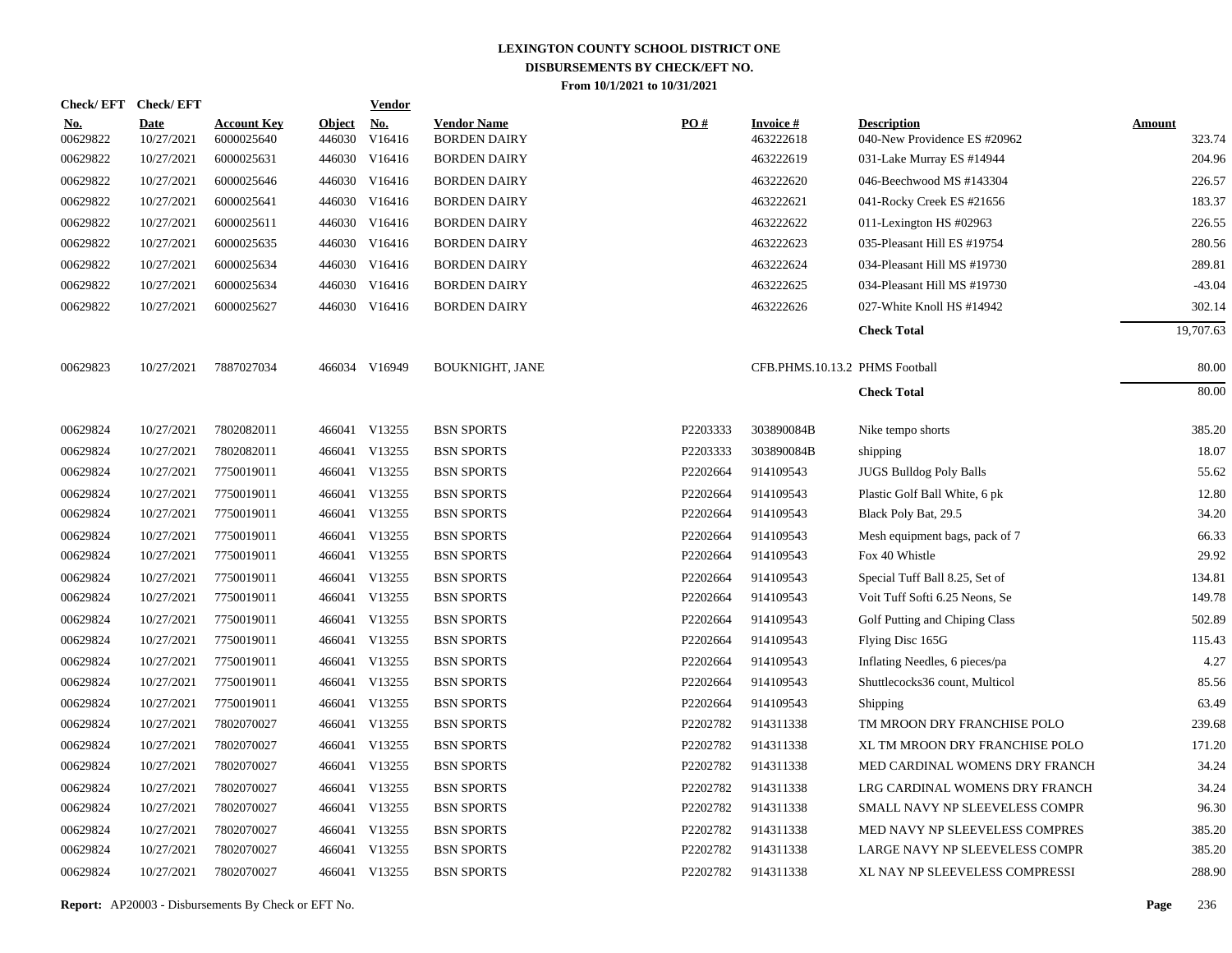| <b>Check/EFT</b>       | <b>Check/EFT</b>   |                                  |                         | <b>Vendor</b>        |                                         |                 |                                    |                                                     |                |
|------------------------|--------------------|----------------------------------|-------------------------|----------------------|-----------------------------------------|-----------------|------------------------------------|-----------------------------------------------------|----------------|
| <u>No.</u><br>00629824 | Date<br>10/27/2021 | <b>Account Key</b><br>7802070027 | <b>Object</b><br>466041 | <b>No.</b><br>V13255 | <b>Vendor Name</b><br><b>BSN SPORTS</b> | PO#<br>P2202782 | Invoice #<br>914311338             | <b>Description</b><br>WHITE/NAVY VAPOR EDGE PRO 360 | Amount<br>0.00 |
| 00629824               | 10/27/2021         | 7802070027                       |                         | 466041 V13255        | <b>BSN SPORTS</b>                       | P2202782        | 914311338                          | <b>EXTERNAL DECORATION</b>                          | 0.00           |
| 00629824               | 10/27/2021         | 7802070027                       |                         | 466041 V13255        | <b>BSN SPORTS</b>                       | P2202782        | 914311338                          | 2XL NAVY PRO COMPRESSION SLEEV                      | 128.40         |
| 00629824               | 10/27/2021         | 7802070027                       |                         | 466041 V13255        | <b>BSN SPORTS</b>                       | P2202782        | 914311338                          | 3XL NAVY PRO COMPRESSION SLEEV                      | 32.10          |
| 00629824               | 10/27/2021         | 7802070027                       |                         | 466041 V13255        | <b>BSN SPORTS</b>                       | P2202782        | 914311338                          | <b>FREIGHT</b>                                      | 32.66          |
|                        |                    |                                  |                         |                      |                                         |                 |                                    | <b>Check Total</b>                                  | 3,486.49       |
| 00629825               | 10/27/2021         | 1000026405                       |                         | 431900 V15565        | <b>BURR AND FORMAN LLP</b>              |                 | 1267549                            | <b>Professional Services</b>                        | 775.51         |
| 00629825               | 10/27/2021         | 1000026405                       |                         | 431900 V15565        | <b>BURR AND FORMAN LLP</b>              |                 | 1267550                            | <b>Professional Services</b>                        | 1,815.58       |
| 00629825               | 10/27/2021         | 1000026405                       |                         | 431900 V15565        | <b>BURR AND FORMAN LLP</b>              |                 | 1267551                            | <b>Professional Services</b>                        | 676.50         |
| 00629825               | 10/27/2021         | 1000026405                       |                         | 431900 V15565        | BURR AND FORMAN LLP                     |                 | 1267552                            | <b>Professional Services</b>                        | 107.61         |
| 00629825               | 10/27/2021         | 1000026405                       |                         | 431900 V15565        | BURR AND FORMAN LLP                     |                 | 1267553                            | <b>Professional Services</b>                        | 453.00         |
| 00629825               | 10/27/2021         | 1000026405                       |                         | 431900 V15565        | <b>BURR AND FORMAN LLP</b>              |                 | 1267554                            | <b>Professional Services</b>                        | 39.00          |
|                        |                    |                                  |                         |                      |                                         |                 |                                    | <b>Check Total</b>                                  | 3,867.20       |
| 00629826               | 10/27/2021         | 7887027034                       |                         | 466034 V02689        | BYRD, GARY S                            |                 | CFB.PHMS.10.20.2 PHMS Football     |                                                     | 80.00          |
| 00629826               | 10/27/2021         | 7802072043                       |                         | 466034 V02689        | BYRD, GARY S                            |                 | FB.MGM.10.13.21 Athtletic Official |                                                     | 80.00          |
|                        |                    |                                  |                         |                      |                                         |                 |                                    | <b>Check Total</b>                                  | 160.00         |
| 00629827               | 10/27/2021         | 7802072043                       |                         | 466034 V10670        | CANTEY, JOHN THOMAS                     |                 | FB.MGM.10.13.21 Athletic Official  |                                                     | 80.00          |
|                        |                    |                                  |                         |                      |                                         |                 |                                    | <b>Check Total</b>                                  | 80.00          |
| 00629828               | 10/27/2021         | 1000026693                       |                         | 434500 V14459        | <b>CARAHSOFT TECHNOLOGY CORP</b>        | P2202948        | IN1051773                          | ENTERPRISE ENDPOINT EMAIL PROT                      | 270.00         |
| 00629828               | 10/27/2021         | 1000026693                       |                         | 434500 V14459        | CARAHSOFT TECHNOLOGY CORP               | P2202948        | IN1051773                          | ENTERPRISE DATA PROTECTION GAT                      | 45.00          |
| 00629828               | 10/27/2021         | 1000026693                       |                         | 434500 V14459        | CARAHSOFT TECHNOLOGY CORP               | P2202948        | IN1051773                          | ENTERPRISE END POINT EMAIL PRO                      | 9,800.00       |
| 00629828               | 10/27/2021         | 1000026693                       |                         | 434500 V14459        | CARAHSOFT TECHNOLOGY CORP               | P2202948        | IN1051773                          | ENTERPRISE ENDPOINT EMAIL PROT                      | 2,400.00       |
| 00629828               | 10/27/2021         | 1000026693                       |                         | 434500 V14459        | CARAHSOFT TECHNOLOGY CORP               | P2202948        | IN1051773                          | ENTERPRISE ENDPOINT EMAIL PROT                      | 4,284.00       |
| 00629828               | 10/27/2021         | 1000026693                       |                         | 434500 V14459        | CARAHSOFT TECHNOLOGY CORP               | P2202948        | IN1051773                          | ENTERPRISE ENDPOINT EMAIL PROT                      | 8,965.00       |
| 00629828               | 10/27/2021         | 1000026693                       |                         | 434500 V14459        | CARAHSOFT TECHNOLOGY CORP               | P2202948        | IN1051773                          | ENTERPRISE ENDPOINT EMAIL PROT                      | 0.00           |
|                        |                    |                                  |                         |                      |                                         |                 |                                    | <b>Check Total</b>                                  | 25,764.00      |
| 00629829               | 10/27/2021         | 7765027034                       |                         | 466041 V01144        | <b>CAROLINA IDEAS</b>                   | P2204116        | 529104                             | Dance jackets embroidery                            | 342.40         |
|                        |                    |                                  |                         |                      |                                         |                 |                                    | <b>Check Total</b>                                  | 342.40         |
| 00629830               | 10/27/2021         | 7802072046                       |                         | 466034 V02718        | CAUGHMAN, MICHAEL                       |                 | FB.BMS.10.14.21                    | Athletic Offcial                                    | 80.00          |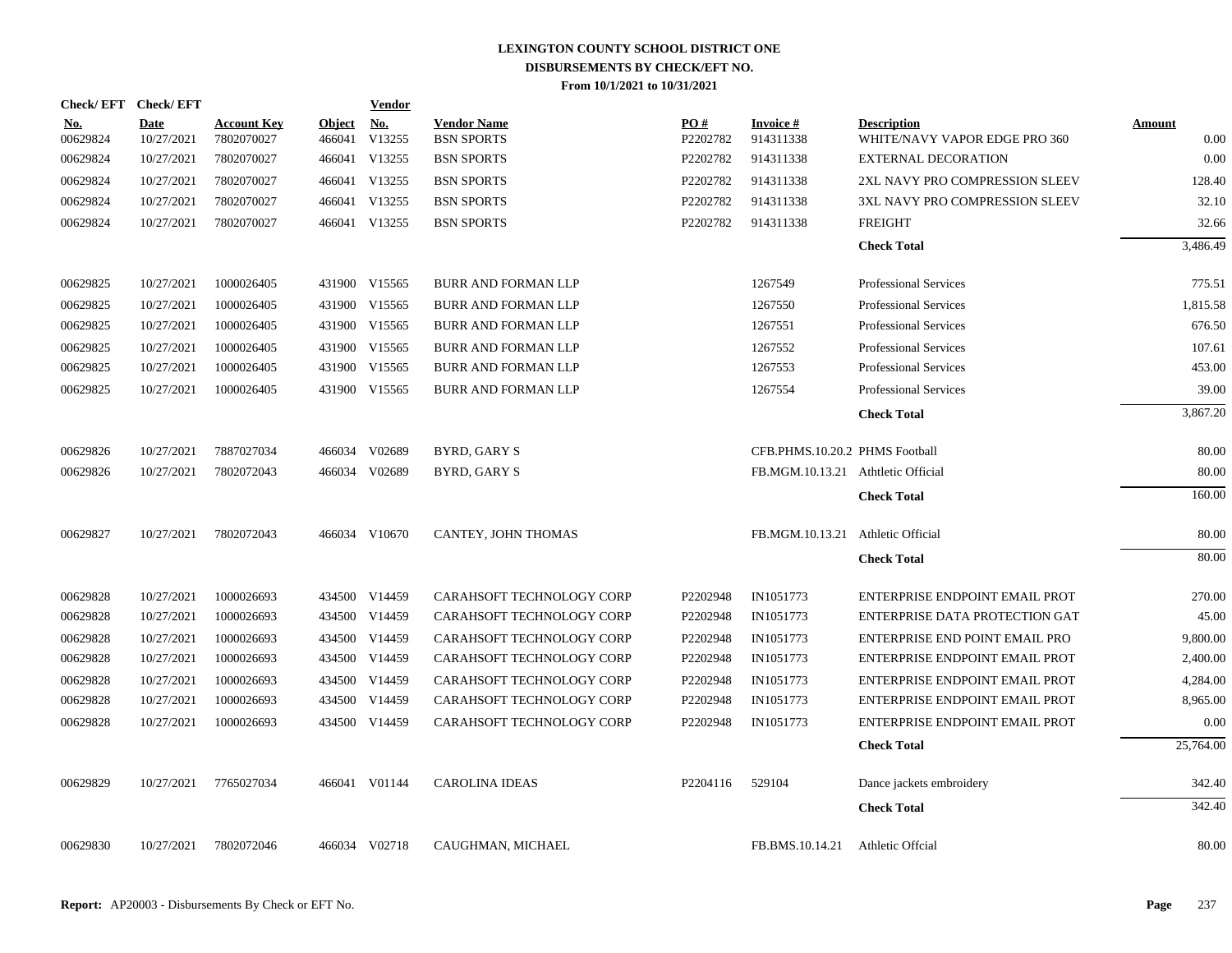|            | Check/EFT Check/EFT |                    |            | Vendor        |                                     |          |                 |                                       |               |
|------------|---------------------|--------------------|------------|---------------|-------------------------------------|----------|-----------------|---------------------------------------|---------------|
| <u>No.</u> | <b>Date</b>         | <b>Account Key</b> | Object No. |               | <b>Vendor Name</b>                  | PO#      | <b>Invoice#</b> | <b>Description</b>                    | <b>Amount</b> |
|            |                     |                    |            |               |                                     |          |                 | <b>Check Total</b>                    | 80.00         |
| 00629831   | 10/27/2021          | 1000026693         |            | 434500 V00706 | CDWG ACCT 305089                    | P2204021 | L930618         | PAESSLER SOFTWARE MAINTENANCE         | 2,228.41      |
|            |                     |                    |            |               |                                     |          |                 | <b>Check Total</b>                    | 2,228.41      |
| 00629832   | 10/27/2021          | 1000025408         |            | 441020 V15374 | CENTRAL POLY BAG CORPORATION        | P2204370 | 286624          | CP3858K1.7 - 38 x 58 CAN LINER        | 2,354.00      |
| 00629832   | 10/27/2021          | 1000025435         |            | 441020 V15374 | <b>CENTRAL POLY BAG CORPORATION</b> | P2204407 | 286639          | CP3858K1.7 38 x 58 CAN LINER          | 850.65        |
|            |                     |                    |            |               |                                     |          |                 | <b>Check Total</b>                    | 3,204.65      |
| 00629833   | 10/27/2021          | 1000011521         |            | 441000 V10577 | <b>COSMOPROF</b>                    | P2202085 | 6626901011819   | SILK LIFT INTENSIVE CONDITIONI        | 64.07         |
| 00629833   | 10/27/2021          | 1000011521         |            | 441000 V10577 | <b>COSMOPROF</b>                    | P2202085 | 6626901011819   | <b>GOLDWELL 20 VOL DEVELOPER</b>      | 57.72         |
| 00629833   | 10/27/2021          | 1000011521         |            | 441000 V10577 | <b>COSMOPROF</b>                    | P2202085 | 6626901011819   | <b>EZ GRIP CONTOUR STRIPS NON WOV</b> | 10.69         |
| 00629833   | 10/27/2021          | 1000011521         |            | 441000 V10577 | <b>COSMOPROF</b>                    | P2202085 | 6626901011819   | <b>GOLDWELL SILK LIFT LIGHTENER U</b> | 99.51         |
| 00629833   | 10/27/2021          | 1000011521         |            | 441000 V10577 | <b>COSMOPROF</b>                    | P2202085 | 6626901011819   | <b>GOLDWELL 40 VOL DEVELOPER</b>      | 19.24         |
| 00629833   | 10/27/2021          | 1000011521         |            | 441000 V10577 | <b>COSMOPROF</b>                    | P2202085 | 6626901011819   | <b>AG FIREWALL</b>                    | 31.65         |
| 00629833   | 10/27/2021          | 1000011521         |            | 441000 V10577 | <b>COSMOPROF</b>                    | P2202085 | 6626901011819   | <b>GOLDWELL 10 VOL DEVELOPER</b>      | 19.24         |
| 00629833   | 10/27/2021          | 1000011521         |            | 441000 V10577 | <b>COSMOPROF</b>                    | P2202085 | 6626901011819   | <b>GOLDWELL TOP CHIC CANISTER 2N</b>  | 32.64         |
| 00629833   | 10/27/2021          | 1000011521         |            | 441000 V10577 | <b>COSMOPROF</b>                    | P2202085 | 6626901011819   | <b>GOLDWELL TOP CHIC CANISTER 3N</b>  | 32.64         |
| 00629833   | 10/27/2021          | 1000011521         |            | 441000 V10577 | <b>COSMOPROF</b>                    | P2202085 | 6626901011819   | <b>GOLDWELL TOP CHIC CANISTER 5NA</b> | 32.64         |
| 00629833   | 10/27/2021          | 1000011521         |            | 441000 V10577 | <b>COSMOPROF</b>                    | P2202085 | 6626901011819   | <b>GOLDWELL TOP CHIC CANISTER 4V</b>  | 32.64         |
| 00629833   | 10/27/2021          | 1000011521         |            | 441000 V10577 | <b>COSMOPROF</b>                    | P2202085 | 6626901011819   | <b>GOLDWELL TOP CHIC CANISTER 5NN</b> | 32.64         |
| 00629833   | 10/27/2021          | 1000011521         |            | 441000 V10577 | <b>COSMOPROF</b>                    | P2202085 | 6626901011819   | <b>GOLDWELL TOP CHIC CANISTER 5RR</b> | 32.64         |
| 00629833   | 10/27/2021          | 1000011521         |            | 441000 V10577 | <b>COSMOPROF</b>                    | P2202085 | 6626901011819   | <b>GOLDWELL TOP CHIC CANISTER 5VA</b> | 32.64         |
| 00629833   | 10/27/2021          | 1000011521         |            | 441000 V10577 | <b>COSMOPROF</b>                    | P2202085 | 6626901011819   | <b>GOLDWELL TOP CHIC CANISTER 5VV</b> | 32.64         |
| 00629833   | 10/27/2021          | 1000011521         |            | 441000 V10577 | <b>COSMOPROF</b>                    | P2202085 | 6626901011819   | GOLDWELL TOP CHIC CANISTER 3NN        | 32.64         |
| 00629833   | 10/27/2021          | 1000011521         |            | 441000 V10577 | <b>COSMOPROF</b>                    | P2202085 | 6626901011819   | <b>GOLDWELL TOP CHIC CANISTER 4G</b>  | 32.64         |
| 00629833   | 10/27/2021          | 1000011521         |            | 441000 V10577 | <b>COSMOPROF</b>                    | P2202085 | 6626901011819   | <b>GOLDWELL TOP CHIC CANISTER 6VV</b> | 32.64         |
| 00629833   | 10/27/2021          | 1000011521         |            | 441000 V10577 | <b>COSMOPROF</b>                    | P2202085 | 6626901011819   | <b>GOLDWELL TOP CHIC CANISTER 7RR</b> | 32.64         |
| 00629833   | 10/27/2021          | 1000011521         |            | 441000 V10577 | <b>COSMOPROF</b>                    | P2202085 | 6626901011819   | <b>GOLDWELL TOP CHIC CANISTER 7SB</b> | 32.64         |
| 00629833   | 10/27/2021          | 1000011521         |            | 441000 V10577 | <b>COSMOPROF</b>                    | P2202085 | 6626901011819   | <b>GOLDWELL TOP CHIC CANISTER 8B</b>  | 32.64         |
| 00629833   | 10/27/2021          | 1000011521         |            | 441000 V10577 | <b>COSMOPROF</b>                    | P2202085 | 6626901011819   | <b>GOLDWELL TOP CHIC CANISTER 5B</b>  | 32.64         |
| 00629833   | 10/27/2021          | 1000011521         |            | 441000 V10577 | <b>COSMOPROF</b>                    | P2202085 | 6626901011819   | <b>GOLDWELL TOP CHIC CANISTER 7BG</b> | 32.64         |
| 00629833   | 10/27/2021          | 1000011521         |            | 441000 V10577 | <b>COSMOPROF</b>                    | P2202085 | 6626901011819   | <b>GOLDWELL TOP CHIC CANISTER 7RB</b> | 32.64         |
| 00629833   | 10/27/2021          | 1000011521         |            | 441000 V10577 | <b>COSMOPROF</b>                    | P2202085 | 6626901011819   | <b>GOLDWELL TOP CHIC CANISTER 5K</b>  | 32.64         |
| 00629833   | 10/27/2021          | 1000011521         |            | 441000 V10577 | <b>COSMOPROF</b>                    | P2202085 | 6626901011819   | <b>GOLDWELL TOP CHIC CANISTER 2A</b>  | 32.64         |
| 00629833   | 10/27/2021          | 1000011521         |            | 441000 V10577 | <b>COSMOPROF</b>                    | P2202085 | 6626901011819   | <b>GOLDWELL TOP CHIC CANISTER 6R</b>  | 32.64         |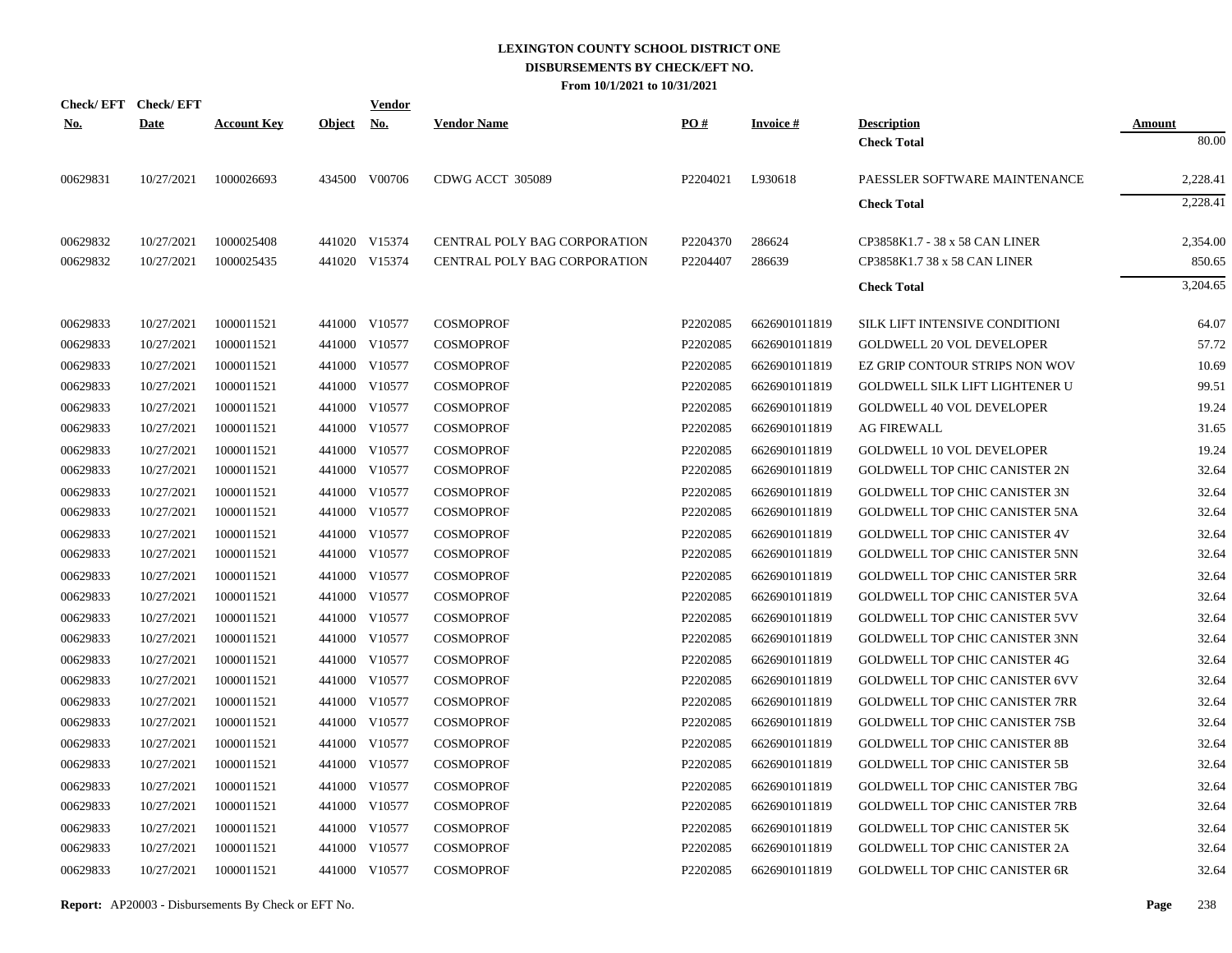| Check/EFT Check/EFT    |                           |                                  |                         | <b>Vendor</b> |                                        |                 |                                  |                                                     |                        |
|------------------------|---------------------------|----------------------------------|-------------------------|---------------|----------------------------------------|-----------------|----------------------------------|-----------------------------------------------------|------------------------|
| <u>No.</u><br>00629833 | <b>Date</b><br>10/27/2021 | <b>Account Key</b><br>1000011521 | <b>Object</b><br>441000 | No.<br>V10577 | <b>Vendor Name</b><br><b>COSMOPROF</b> | PO#<br>P2202085 | <b>Invoice#</b><br>6626901011819 | <b>Description</b><br>GOLDWELL TOP CHIC CANISTER 4R | <b>Amount</b><br>32.64 |
| 00629833               | 10/27/2021                | 1000011521                       |                         | 441000 V10577 | <b>COSMOPROF</b>                       | P2202085        | 6626901011819                    | JOICO COLOR INTESITY TUB: PEWT                      | 7.49                   |
| 00629833               | 10/27/2021                | 1000011521                       |                         | 441000 V10577 | <b>COSMOPROF</b>                       | P2202085        | 6626901011819                    | JOICO COLOR INTENSITY TUBE: RO                      | 7.49                   |
| 00629833               | 10/27/2021                | 1000011521                       |                         | 441000 V10577 | <b>COSMOPROF</b>                       | P2202085        | 6626901011819                    | JOICO COLOR INTENSITY TUBE: HO                      | 14.98                  |
| 00629833               | 10/27/2021                | 1000011521                       |                         | 441000 V10577 | <b>COSMOPROF</b>                       | P2202085        | 6626901011819                    | JOICO COLOR INTENSITY TUBE: MA                      | 7.49                   |
| 00629833               | 10/27/2021                | 1000011521                       |                         | 441000 V10577 | <b>COSMOPROF</b>                       | P2202085        | 6626901011819                    | JOICO COLOR INTENSITY TUBE: RO                      | 7.49                   |
| 00629833               | 10/27/2021                | 1000011521                       |                         | 441000 V10577 | <b>COSMOPROF</b>                       | P2202085        | 6626901011819                    | JOICO COLOR INTENSITY TUBE: AQ                      | 7.49                   |
| 00629833               | 10/27/2021                | 1000011521                       |                         | 441000 V10577 | <b>COSMOPROF</b>                       | P2202085        | 6626901011819                    | JOICO COLOR INTENSITY TUBE: CO                      | 7.49                   |
| 00629833               | 10/27/2021                | 1000011521                       |                         | 441000 V10577 | <b>COSMOPROF</b>                       | P2202085        | 6626901011819                    | JOICO COLOR INTENSITY TUBE: TR                      | 7.49                   |
| 00629833               | 10/27/2021                | 1000011521                       |                         | 441000 V10577 | <b>COSMOPROF</b>                       | P2202085        | 6626901011819                    | JOICO COLOR INTENSITY TUBE: IN                      | 7.49                   |
| 00629833               | 10/27/2021                | 1000011521                       |                         | 441000 V10577 | <b>COSMOPROF</b>                       | P2202085        | 6626901011819                    | JOICO COLOR INTENSITY TUBE: LI                      | 7.49                   |
| 00629833               | 10/27/2021                | 1000011521                       |                         | 441000 V10577 | <b>COSMOPROF</b>                       | P2202085        | 6626901011819                    | JOICO COLOR INTENSITY TUBE: OR                      | 7.49                   |
| 00629833               | 10/27/2021                | 1000011521                       |                         | 441000 V10577 | <b>COSMOPROF</b>                       | P2202085        | 6626901011819                    | JOICO COLOR INTENSITY TUBE: AM                      | 7.49                   |
| 00629833               | 10/27/2021                | 1000011521                       |                         | 441000 V10577 | <b>COSMOPROF</b>                       | P2202085        | 6626901011819                    | 20 VOLUME VEROXIDE OR LUMISHIN                      | 21.83                  |
| 00629833               | 10/27/2021                | 1000011521                       |                         | 441000 V10577 | <b>COSMOPROF</b>                       | P2202085        | 6626901011819                    | GOLDWELL BLONDES AND HIGHLIGHT                      | 23.01                  |
| 00629833               | 10/27/2021                | 1000011521                       |                         | 441000 V10577 | <b>COSMOPROF</b>                       | P2202085        | 6626901011819                    | GOLDWELL DUALSENSES COLOR COND                      | 23.01                  |
| 00629833               | 10/27/2021                | 1000011521                       |                         | 441000 V10577 | <b>COSMOPROF</b>                       | P2202085        | 6626901011819                    | KMS HEAD REMEDY DEEP CLEANSE S                      | 27.27                  |
| 00629833               | 10/27/2021                | 1000011521                       |                         | 441000 V10577 | <b>COSMOPROF</b>                       | P2202085        | 6626901011819                    | KMS MOIST REPAIR SHAMPOO 25.3                       | 27.27                  |
| 00629833               | 10/27/2021                | 1000011521                       |                         | 441000 V10577 | <b>COSMOPROF</b>                       | P2202085        | 6626901011819                    | KMS MOIST REPAIR CONDITIONER 2                      | 25.95                  |
| 00629833               | 10/27/2021                | 1000011521                       |                         | 441000 V10577 | <b>COSMOPROF</b>                       | P2202085        | 6626901011819                    | KMS ADD VOLUME LEAVE IN CONDIT                      | 14.76                  |
| 00629833               | 10/27/2021                | 1000011521                       |                         | 441000 V10577 | <b>COSMOPROF</b>                       | P2202085        | 6626901011819                    | KMS COLOR VITALITY BLONDE SHAM                      | 13.69                  |
| 00629833               | 10/27/2021                | 1000011521                       |                         | 441000 V10577 | <b>COSMOPROF</b>                       | P2202085        | 6626901011819                    | KMS COLOR VITALITY BLONDE COND                      | 14.76                  |
| 00629833               | 10/27/2021                | 1000011521                       |                         | 441000 V10577 | <b>COSMOPROF</b>                       | P2202085        | 6626901011819                    | KMS MOIST REPAIR LEAVE IN COND                      | 8.99                   |
| 00629833               | 10/27/2021                | 1000011521                       |                         | 441000 V10577 | <b>COSMOPROF</b>                       | P2202085        | 6626901011819                    | KMS ADD VOLUME SHAMPOO 25.3 OZ                      | 27.27                  |
| 00629833               | 10/27/2021                | 1000011521                       |                         | 441000 V10577 | <b>COSMOPROF</b>                       | P2202085        | 6626901011819                    | GOLDWELL COLORANCE CAN 5N                           | 17.12                  |
| 00629833               | 10/27/2021                | 1000011521                       |                         | 441000 V10577 | <b>COSMOPROF</b>                       | P2202085        | 6626901011819                    | <b>GOLDWELL COLORANCE CAN 4N</b>                    | 17.12                  |
| 00629833               | 10/27/2021                | 1000011521                       |                         | 441000 V10577 | <b>COSMOPROF</b>                       | P2202085        | 6626901011819                    | <b>GOLDWELL COLORANCE CAN 3N</b>                    | 17.12                  |
| 00629833               | 10/27/2021                | 1000011521                       |                         | 441000 V10577 | <b>COSMOPROF</b>                       | P2202085        | 6626901011819                    | <b>GOLDWELL COLORANCE CAN 2N</b>                    | 17.12                  |
| 00629833               | 10/27/2021                | 1000011521                       |                         | 441000 V10577 | <b>COSMOPROF</b>                       | P2202085        | 6626901011819                    | <b>GOLDWELL COLORANCE CAN 5BV</b>                   | 17.12                  |
| 00629833               | 10/27/2021                | 1000011521                       |                         | 441000 V10577 | <b>COSMOPROF</b>                       | P2202085        | 6626901011819                    | <b>GOLDWELL CAN 5NA</b>                             | 17.12                  |
| 00629833               | 10/27/2021                | 1000011521                       |                         | 441000 V10577 | <b>COSMOPROF</b>                       | P2202085        | 6626901011819                    | <b>GOLDWELL COLORANCE CAN 4G</b>                    | 17.12                  |
| 00629833               | 10/27/2021                | 1000011521                       |                         | 441000 V10577 | <b>COSMOPROF</b>                       | P2202085        | 6626901011819                    | <b>GOLDWELL COLORANCE CAN 5B</b>                    | 17.12                  |
| 00629833               | 10/27/2021                | 1000011521                       |                         | 441000 V10577 | <b>COSMOPROF</b>                       | P2202085        | 6626901011819                    | <b>GOLDWELL COLORANCE CAN 8K</b>                    | 17.12                  |
| 00629833               | 10/27/2021                | 1000011521                       |                         | 441000 V10577 | <b>COSMOPROF</b>                       | P2202085        | 6626901011819                    | GOLDWELL COLORANCE CAN 7MB                          | 17.12                  |
| 00629833               | 10/27/2021                | 1000011521                       |                         | 441000 V10577 | <b>COSMOPROF</b>                       | P2202085        | 6626901011819                    | <b>GOLDWELL COLORANCE CAN 10BS</b>                  | 17.12                  |
| 00629833               | 10/27/2021                | 1000011521                       |                         | 441000 V10577 | <b>COSMOPROF</b>                       | P2202085        | 6626901011819                    | GOLDWELL COLORANCE CAN 10V                          | 17.12                  |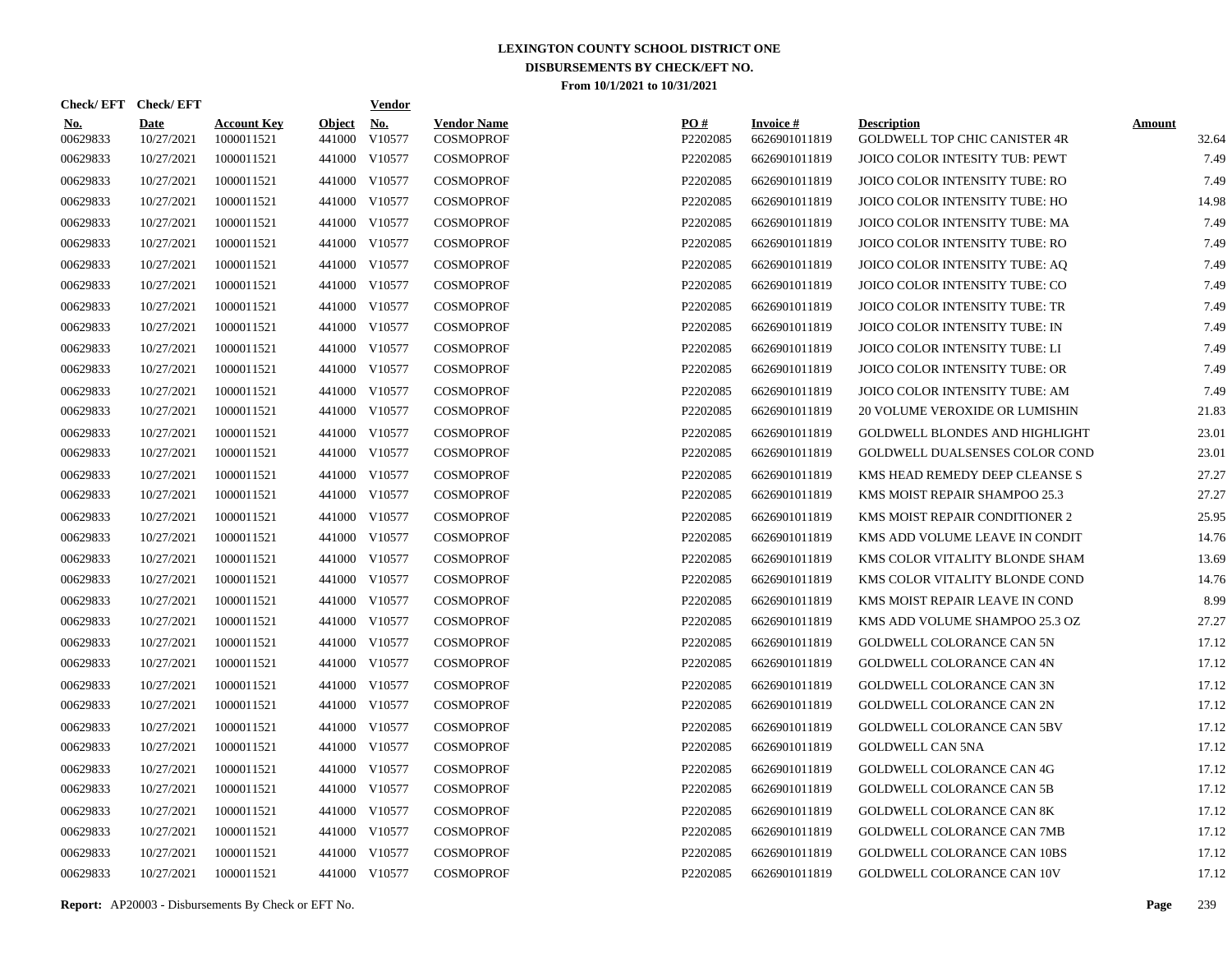|                        | Check/EFT Check/EFT |                                  |                         | <b>Vendor</b>        |                                        |                 |                                |                                                         |                        |
|------------------------|---------------------|----------------------------------|-------------------------|----------------------|----------------------------------------|-----------------|--------------------------------|---------------------------------------------------------|------------------------|
| <u>No.</u><br>00629833 | Date<br>10/27/2021  | <b>Account Key</b><br>1000011521 | <b>Object</b><br>441000 | <u>No.</u><br>V10577 | <b>Vendor Name</b><br><b>COSMOPROF</b> | PO#<br>P2202085 | Invoice #<br>6626901011819     | <b>Description</b><br><b>GOLDWELL COLORANCE CAN 6VV</b> | <u>Amount</u><br>17.12 |
| 00629833               | 10/27/2021          | 1000011521                       |                         | 441000 V10577        | <b>COSMOPROF</b>                       | P2202085        | 6626901011819                  | <b>GOLDWELL COLORANCE CAN 9 CREME</b>                   | 17.12                  |
| 00629833               | 10/27/2021          | 1000011521                       |                         | 441000 V10577        | <b>COSMOPROF</b>                       | P2202085        | 6626901011819                  | GOLDWELL COLORANCE CAN 9 SILVE                          | 17.12                  |
| 00629833               | 10/27/2021          | 1000011521                       |                         | 441000 V10577        | <b>COSMOPROF</b>                       | P2202085        | 6626901011819                  | GOLDWELL COLORANCE CAN 8SB                              | 17.12                  |
| 00629833               | 10/27/2021          | 1000011521                       |                         | 441000 V10577        | <b>COSMOPROF</b>                       | P2202085        | 6626901011819                  | <b>GOLDWELL TOP CHIC 6N@GB</b>                          | 10.58                  |
| 00629833               | 10/27/2021          | 1000011521                       |                         | 441000 V10577        | <b>COSMOPROF</b>                       | P2202085        | 6626901011819                  | <b>GOLDWELL TOP CHIC CANISTER 6N@</b>                   | 10.58                  |
| 00629833               | 10/27/2021          | 1000011521                       |                         | 441000 V10577        | <b>COSMOPROF</b>                       | P2202085        | 6626901011819                  | <b>GOLDWELL TOP CHIC CANISTER 6N@</b>                   | 10.58                  |
| 00629833               | 10/27/2021          | 1000011521                       |                         | 441000 V10577        | <b>COSMOPROF</b>                       | P2202085        | 6626901011819                  | <b>GOLDWELL TOP CHIC CANISTER 6RR</b>                   | 32.64                  |
|                        |                     |                                  |                         |                      |                                        |                 |                                | <b>Check Total</b>                                      | 1,651.04               |
| 00629834               | 10/27/2021          | 1000023346                       |                         | 433200 Exxxxx        | Employee                               |                 | 09.26.09.29.21                 | Conference Expense Reimb.                               | 243.50                 |
|                        |                     |                                  |                         |                      |                                        |                 |                                | <b>Check Total</b>                                      | 243.50                 |
| 00629835               | 10/27/2021          | 1000025445                       |                         | 441020 V11900        | DADE PAPER AND BAG LLC DBA IMP         | P2204293        | 9748889                        | TJ0922A TOILET TISSUE JUMBO RO                          | 988.15                 |
|                        |                     |                                  |                         |                      |                                        |                 |                                | <b>Check Total</b>                                      | 988.15                 |
| 00629836               | 10/27/2021          | 1000025507                       |                         | 441000 V13948        | DATA IMAGING AND ASSOCIATES            | P2204025        | 0368029                        | Press-n-Stick Calendars                                 | 379.85                 |
| 00629836               | 10/27/2021          | 1000025507                       |                         | 441000 V13948        | DATA IMAGING AND ASSOCIATES            | P2204025        | 0368029                        | <b>Estimated Freight</b>                                | 18.64                  |
|                        |                     |                                  |                         |                      |                                        |                 |                                | <b>Check Total</b>                                      | 398.49                 |
| 00629837               | 10/27/2021          | 1000022242                       |                         | 441000 V00645        | DEMCO INC                              | P2204144        | 7022326                        | SUBJECT CLASSIFICATION LABELS                           | 9.82                   |
| 00629837               | 10/27/2021          | 1000022242                       |                         | 441000 V00645        | DEMCO INC                              | P2204144        | 7022326                        | DEMCO PREMIUM BOOK TAPE                                 | 11.17                  |
| 00629837               | 10/27/2021          | 1000022242                       |                         | 441000 V00645        | DEMCO INC                              | P2204144        | 7022326                        | HELLO WINTER BOOKMARKS                                  | 19.29                  |
| 00629837               | 10/27/2021          | 1000022242                       |                         | 441000 V00645        | DEMCO INC                              | P2204144        | 7022326                        | REGIONAL WORDS BOOKMARKS                                | 19.29                  |
| 00629837               | 10/27/2021          | 1000022242                       |                         | 441000 V00645        | DEMCO INC                              | P2204144        | 7022326                        | <b>ACRYLIC DISPLAY RISER</b>                            | 80.21                  |
| 00629837               | 10/27/2021          | 1000022242                       |                         | 441000 V00645        | DEMCO INC                              | P2204144        | 7022326                        | DEMCO PLASTIC RISERS                                    | 42.31                  |
| 00629837               | 10/27/2021          | 1000022242                       |                         | 441000 V00645        | DEMCO INC                              | P2204144        | 7022326                        | 2022 LIBRARIAN'S DESK CALENDAR                          | 17.27                  |
| 00629837               | 10/27/2021          | 1000022242                       |                         | 441000 V00645        | DEMCO INC                              | P2204144        | 7022326                        | IN THE LIBRARY YOU CAN BE POST                          | 7.62                   |
| 00629837               | 10/27/2021          | 1000022242                       |                         | 441000 V00645        | DEMCO INC                              | P2204144        | 7022326                        | REDDI CORNER CLEAR POLYESTER                            | 22.41                  |
| 00629837               | 10/27/2021          | 1000022242                       |                         | 441000 V00645        | DEMCO INC                              | P2204144        | 7022326                        | SCOTCH HEAVY DUTY SHIPPING TAP                          | 12.58                  |
| 00629837               | 10/27/2021          | 1000022242                       | 441000                  | V00645               | DEMCO INC                              | P2204144        | 7022326                        | FIVE FINGER RULE POSTER                                 | 7.62                   |
|                        |                     |                                  |                         |                      |                                        |                 |                                | <b>Check Total</b>                                      | 249.59                 |
| 00629838               | 10/27/2021          | 7887027034                       |                         | 466034 V10113        | DERRICK, ANDREW BUTCH                  |                 | CFB.PHMS.10.20.2 PHMS Football |                                                         | 80.00                  |
|                        |                     |                                  |                         |                      |                                        |                 |                                | <b>Check Total</b>                                      | 80.00                  |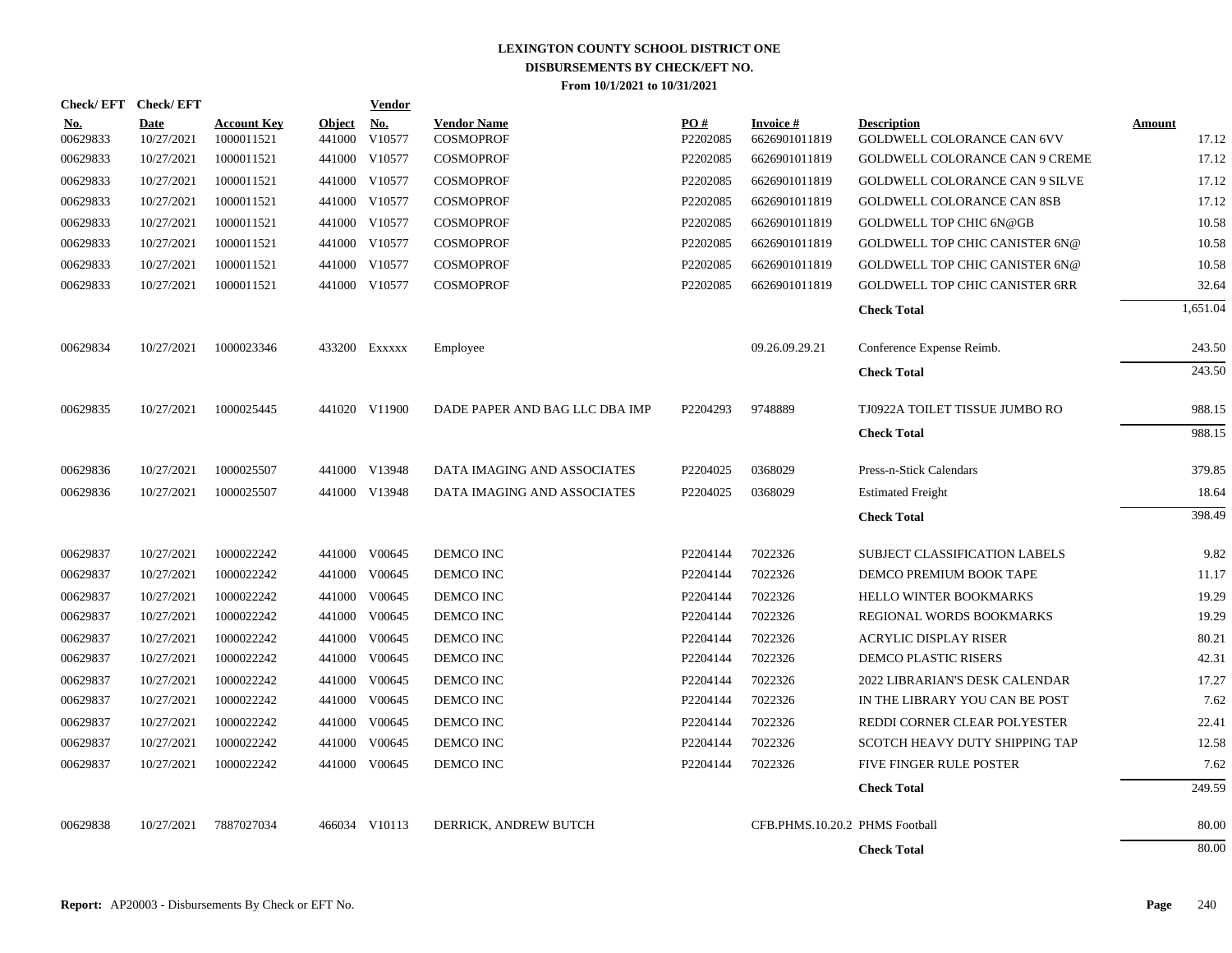|                        | Check/EFT Check/EFT       |                                  |                         | <u>Vendor</u>        |                                     |     |                                              |                               |                         |
|------------------------|---------------------------|----------------------------------|-------------------------|----------------------|-------------------------------------|-----|----------------------------------------------|-------------------------------|-------------------------|
| <u>No.</u><br>00629839 | <b>Date</b><br>10/27/2021 | <b>Account Key</b><br>7802072011 | <u>Object</u><br>466034 | <u>No.</u><br>V02748 | <b>Vendor Name</b><br>DOLAN, RICK W | PO# | <b>Invoice#</b><br>VFB.LHS.10.21.21 Official | <b>Description</b>            | <b>Amount</b><br>107.00 |
|                        |                           |                                  |                         |                      |                                     |     |                                              | <b>Check Total</b>            | 107.00                  |
| 00629840               | 10/27/2021                | 2042216103                       |                         | 433200 Exxxxx        | Employee                            |     | 09.07.09.30.21                               | Special services within dist. | 160.72                  |
|                        |                           |                                  |                         |                      |                                     |     |                                              | <b>Check Total</b>            | 160.72                  |
| 00629842               | 10/27/2021                | 6000025622                       |                         | 446020 V11591        | EARTHGRAINS BAKING COMPANIES I      |     | 51472602692                                  | 022-Oak Grove ES #97577       | 69.25                   |
| 00629842               | 10/27/2021                | 6000025644                       |                         | 446020 V11591        | EARTHGRAINS BAKING COMPANIES I      |     | 51472602694                                  | 044-River Bluff HS #99834     | 223.00                  |
| 00629842               | 10/27/2021                | 6000025642                       |                         | 446020 V11591        | EARTHGRAINS BAKING COMPANIES I      |     | 51472602696                                  | 042-Meadow Glen ES #99835     | 51.50                   |
| 00629842               | 10/27/2021                | 6000025643                       |                         | 446020 V11591        | EARTHGRAINS BAKING COMPANIES I      |     | 51472602698                                  | 043-Meadow Glen MS #99836     | 94.50                   |
| 00629842               | 10/27/2021                | 6000025620                       |                         | 446020 V11591        | EARTHGRAINS BAKING COMPANIES I      |     | 51472602700                                  | 020-Lexington MS #97575       | 95.00                   |
| 00629842               | 10/27/2021                | 6000025612                       |                         | 446020 V11591        | EARTHGRAINS BAKING COMPANIES I      |     | 51472602703                                  | 012-Lexington ES #97571       | 59.40                   |
| 00629842               | 10/27/2021                | 6000025628                       |                         | 446020 V11591        | EARTHGRAINS BAKING COMPANIES I      |     | 51472602705                                  | 028-Midway ES #97582          | 81.00                   |
| 00629842               | 10/27/2021                | 6000025640                       |                         | 446020 V11591        | EARTHGRAINS BAKING COMPANIES I      |     | 51472602707                                  | 040-New Providence ES #98574  | 50.25                   |
| 00629842               | 10/27/2021                | 6000025631                       |                         | 446020 V11591        | EARTHGRAINS BAKING COMPANIES I      |     | 51472602708                                  | 031-Lake Murray ES #97584     | 88.55                   |
| 00629842               | 10/27/2021                | 6000025619                       |                         | 446020 V11591        | EARTHGRAINS BAKING COMPANIES I      |     | 51472602710                                  | 019-AES #97574                | 13.50                   |
| 00629842               | 10/27/2021                | 6000025611                       |                         | 446020 V11591        | EARTHGRAINS BAKING COMPANIES I      |     | 51472602712                                  | 011-Lexington HS #97570       | 201.25                  |
| 00629842               | 10/27/2021                | 6000025646                       |                         | 446020 V11591        | EARTHGRAINS BAKING COMPANIES I      |     | 51472602714                                  | 046-Beechwood MS # 000002182  | 71.50                   |
| 00629842               | 10/27/2021                | 6000025641                       |                         | 446020 V11591        | EARTHGRAINS BAKING COMPANIES I      |     | 51472602715                                  | 041-Rocky Creek ES #99361     | 131.00                  |
| 00629842               | 10/27/2021                | 6000025614                       |                         | 446020 V11591        | EARTHGRAINS BAKING COMPANIES I      |     | 51472602716                                  | 014-Gilbert ES #97573         | 55.00                   |
| 00629842               | 10/27/2021                | 6000025629                       |                         | 446020 V11591        | EARTHGRAINS BAKING COMPANIES I      |     | 51472602719                                  | 029-Gilbert MS #97583         | 116.50                  |
| 00629842               | 10/27/2021                | 6000025613                       |                         | 446020 V11591        | EARTHGRAINS BAKING COMPANIES I      |     | 51472602721                                  | 013-Gilbert HS #97585         | 101.25                  |
| 00629842               | 10/27/2021                | 6000025635                       |                         | 446020 V11591        | EARTHGRAINS BAKING COMPANIES I      |     | 51472602723                                  | 035-Pleasant Hill ES #97898   | 61.25                   |
| 00629842               | 10/27/2021                | 6000025634                       |                         | 446020 V11591        | EARTHGRAINS BAKING COMPANIES I      |     | 51472602724                                  | 034-Pleasant Hill MS #97899   | 114.00                  |
| 00629842               | 10/27/2021                | 6000025645                       |                         | 446020 V11591        | EARTHGRAINS BAKING COMPANIES I      |     | 51472602725                                  | 045-Deerfield ES #975710258   | 84.50                   |
| 00629842               | 10/27/2021                | 6000025626                       |                         | 446020 V11591        | EARTHGRAINS BAKING COMPANIES I      |     | 51472602728                                  | 026-White Knoll MS #97581     | 108.00                  |
| 00629842               | 10/27/2021                | 6000025625                       |                         | 446020 V11591        | EARTHGRAINS BAKING COMPANIES I      |     | 51472602730                                  | 025-White Knoll ES #97580     | 76.40                   |
| 00629842               | 10/27/2021                | 6000025624                       |                         | 446020 V11591        | EARTHGRAINS BAKING COMPANIES I      |     | 51472602732                                  | 024-Red Bank ES #97579        | 50.25                   |
| 00629842               | 10/27/2021                | 6000025630                       |                         | 446020 V11591        | EARTHGRAINS BAKING COMPANIES I      |     | 51472602734                                  | 030-Pelion MS #97541          | 65.00                   |
| 00629842               | 10/27/2021                | 6000025627                       |                         | 446020 V11591        | EARTHGRAINS BAKING COMPANIES I      |     | 51472602736                                  | 027-White Knoll HS #97576     | 405.86                  |
| 00629842               | 10/27/2021                | 6000025637                       |                         | 446020 V11591        | EARTHGRAINS BAKING COMPANIES I      |     | 51472602738                                  | 037-Carolina Springs MS #9827 | 189.00                  |
| 00629842               | 10/27/2021                | 6000025638                       |                         | 446020 V11591        | EARTHGRAINS BAKING COMPANIES I      |     | 51472602739                                  | 038-Carolina Springs ES #9827 | 80.25                   |
| 00629842               | 10/27/2021                | 6000025615                       |                         | 446020 V11591        | EARTHGRAINS BAKING COMPANIES I      |     | 51472602740                                  | 015-Pelion HS #97542          | 119.00                  |
| 00629842               | 10/27/2021                | 6000025616                       |                         | 446020 V11591        | EARTHGRAINS BAKING COMPANIES I      |     | 51472602742                                  | 016-Pelion ES #97540          | 122.50                  |
|                        |                           |                                  |                         |                      |                                     |     |                                              | <b>Check Total</b>            | 2,978.46                |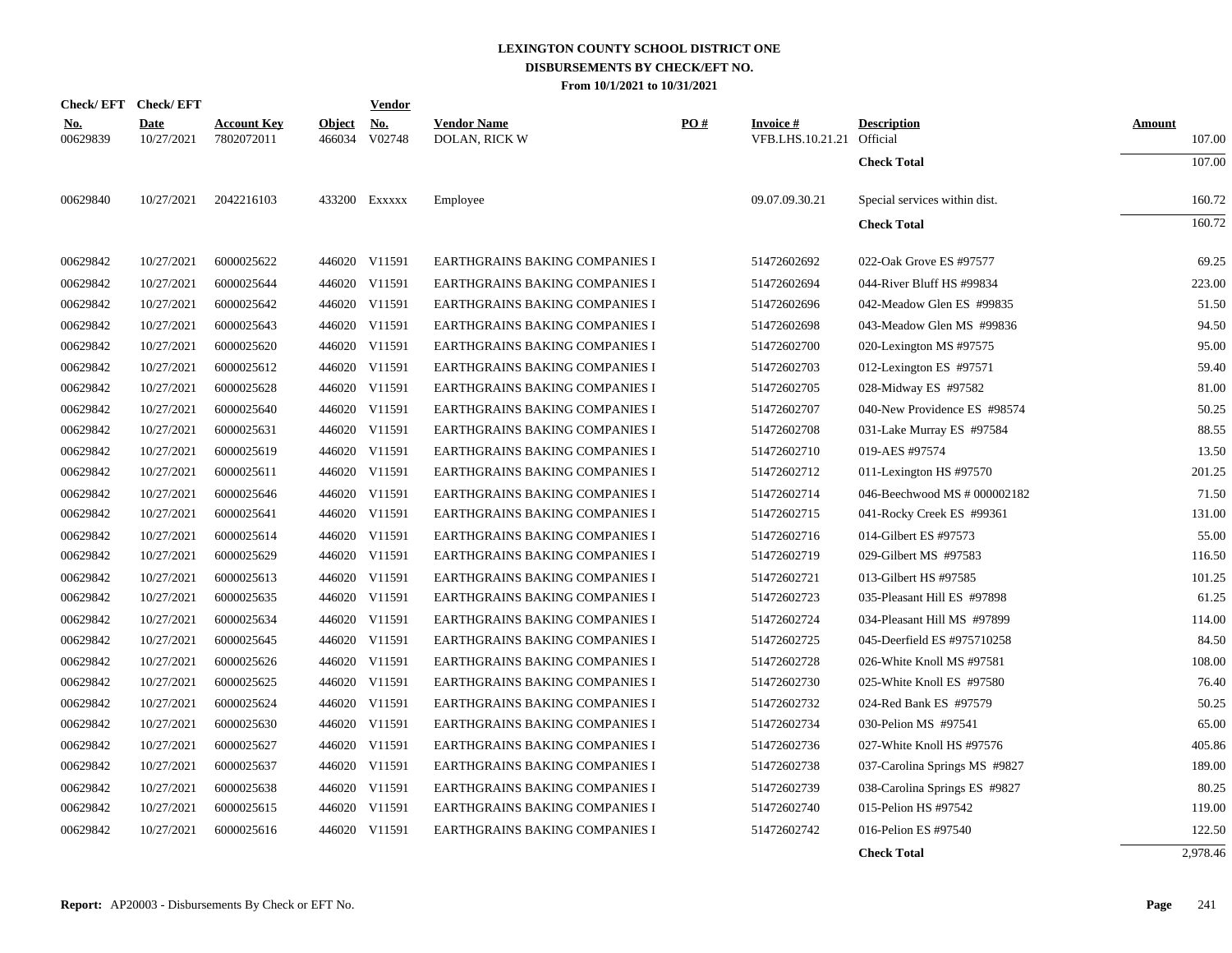|                        | Check/EFT Check/EFT       |                                  |               | <b>Vendor</b>               |                                |          |                                   |                                          |                         |
|------------------------|---------------------------|----------------------------------|---------------|-----------------------------|--------------------------------|----------|-----------------------------------|------------------------------------------|-------------------------|
| <u>No.</u><br>00629843 | <b>Date</b><br>10/27/2021 | <b>Account Key</b><br>2042212503 | <b>Object</b> | <u>No.</u><br>433200 Exxxxx | <b>Vendor Name</b><br>Employee | PO#      | <b>Invoice#</b><br>09.01.09.30.21 | <b>Description</b><br>Itinerant teaching | <b>Amount</b><br>312.76 |
|                        |                           |                                  |               |                             |                                |          |                                   | <b>Check Total</b>                       | 312.76                  |
| 00629844               | 10/27/2021                | 2180025408                       |               | 439512 V16903               | <b>EXCELSIOR STAFFING</b>      | P2203351 | 981067                            | Temporary Custodial Labor                | 291.20                  |
|                        |                           |                                  |               |                             |                                |          |                                   | <b>Check Total</b>                       | 291.20                  |
| 00629845               | 10/27/2021                | 1000025808                       |               | 439500 V15853               | <b>EXTRA DUTY SOLUTIONS</b>    |          | 790823                            | Extra Duty Officer(s)                    | 3,146.50                |
| 00629845               | 10/27/2021                | 1000025808                       |               | 439500 V15853               | <b>EXTRA DUTY SOLUTIONS</b>    |          | 790824                            | Extra Duty Officer(s)                    | 812.00                  |
|                        |                           |                                  |               |                             |                                |          |                                   | <b>Check Total</b>                       | 3,958.50                |
| 00629846               | 10/27/2021                | 3560018221                       |               | 441000 V15897               | FIRST COMMUNITY BANK           | P2204654 | ADM.4199.10.21                    | Amazon                                   | 558.71                  |
| 00629846               | 10/27/2021                | 7714027021                       |               | 466041 V15897               | FIRST COMMUNITY BANK           | P2204654 | ADM.4199.10.21                    | Walmart                                  | 28.74                   |
| 00629846               | 10/27/2021                | 7714027021                       |               | 466041 V15897               | FIRST COMMUNITY BANK           | P2204654 | ADM.4199.10.21                    | <b>ETS PAR</b>                           | 165.00                  |
| 00629846               | 10/27/2021                | 7714027021                       |               | 466041 V15897               | FIRST COMMUNITY BANK           | P2204654 | ADM.4199.10.21                    | <b>ETS PAR</b>                           | 165.00                  |
| 00629846               | 10/27/2021                | 7714027021                       |               | 466041 V15897               | FIRST COMMUNITY BANK           | P2204654 | ADM.4199.10.21                    | Dollar Tree                              | 7.49                    |
| 00629846               | 10/27/2021                | 7714027021                       |               | 466041 V15897               | FIRST COMMUNITY BANK           | P2204654 | ADM.4199.10.21                    | Walmart                                  | 19.05                   |
| 00629846               | 10/27/2021                | 7714027021                       |               | 466069 V15897               | FIRST COMMUNITY BANK           | P2204654 | ADM.4199.10.21                    | <b>Costless Outlet Store</b>             | 17.38                   |
| 00629846               | 10/27/2021                | 1000025408                       |               | 441020 V15897               | FIRST COMMUNITY BANK           | P2204644 | ADM.5295.10.21                    | Lowe's                                   | 55.66                   |
| 00629846               | 10/27/2021                | 1000025411                       |               | 441020 V15897               | FIRST COMMUNITY BANK           | P2204644 | ADM.5295.10.21                    | WinSupply                                | 471.11                  |
| 00629846               | 10/27/2021                | 1000025411                       |               | 441020 V15897               | FIRST COMMUNITY BANK           | P2204644 | ADM.5295.10.21                    | WinSupply                                | 13.05                   |
| 00629846               | 10/27/2021                | 1000025412                       |               | 441020 V15897               | FIRST COMMUNITY BANK           | P2204644 | ADM.5295.10.21                    | Gateway                                  | 42.18                   |
| 00629846               | 10/27/2021                | 1000025415                       |               | 441020 V15897               | FIRST COMMUNITY BANK           | P2204644 | ADM.5295.10.21                    | WinSupply                                | 268.86                  |
| 00629846               | 10/27/2021                | 1000025415                       |               | 441020 V15897               | FIRST COMMUNITY BANK           | P2204644 | ADM.5295.10.21                    | WinSupply                                | 128.54                  |
| 00629846               | 10/27/2021                | 1000025421                       |               | 441020 V15897               | FIRST COMMUNITY BANK           | P2204644 | ADM.5295.10.21                    | WinSupply                                | 127.67                  |
| 00629846               | 10/27/2021                | 1000025421                       |               | 441020 V15897               | FIRST COMMUNITY BANK           | P2204644 | ADM.5295.10.21                    | WinSupply                                | 62.91                   |
| 00629846               | 10/27/2021                | 1000025423                       |               | 441020 V15897               | FIRST COMMUNITY BANK           | P2204644 | ADM.5295.10.21                    | Lowe's                                   | 381.68                  |
| 00629846               | 10/27/2021                | 1000025423                       |               | 441020 V15897               | FIRST COMMUNITY BANK           | P2204644 | ADM.5295.10.21                    | WinSupply                                | 202.95                  |
| 00629846               | 10/27/2021                | 1000025424                       |               | 441020 V15897               | FIRST COMMUNITY BANK           | P2204644 | ADM.5295.10.21                    | WinSupply                                | 141.15                  |
| 00629846               | 10/27/2021                | 1000025429                       |               | 441020 V15897               | FIRST COMMUNITY BANK           | P2204644 | ADM.5295.10.21                    | WinSupply                                | 89.73                   |
| 00629846               | 10/27/2021                | 1000025429                       |               | 441020 V15897               | FIRST COMMUNITY BANK           | P2204644 | ADM.5295.10.21                    | Ferguson                                 | 258.08                  |
| 00629846               | 10/27/2021                | 1000025430                       |               | 441020 V15897               | FIRST COMMUNITY BANK           | P2204644 | ADM.5295.10.21                    | WinSupply                                | 175.94                  |
| 00629846               | 10/27/2021                | 1000025430                       |               | 441020 V15897               | FIRST COMMUNITY BANK           | P2204644 | ADM.5295.10.21                    | Ferguson                                 | 80.25                   |
| 00629846               | 10/27/2021                | 1000025434                       |               | 441020 V15897               | FIRST COMMUNITY BANK           | P2204644 | ADM.5295.10.21                    | Gateway                                  | 53.86                   |
| 00629846               | 10/27/2021                | 1000025434                       |               | 441020 V15897               | FIRST COMMUNITY BANK           | P2204644 | ADM.5295.10.21                    | WinSupply                                | 58.80                   |
| 00629846               | 10/27/2021                | 1000025437                       |               | 441020 V15897               | FIRST COMMUNITY BANK           | P2204644 | ADM.5295.10.21                    | Ferguson                                 | 178.98                  |
| 00629846               | 10/27/2021                | 1000025437                       |               | 441020 V15897               | FIRST COMMUNITY BANK           | P2204644 | ADM.5295.10.21                    | WinSupply                                | 121.30                  |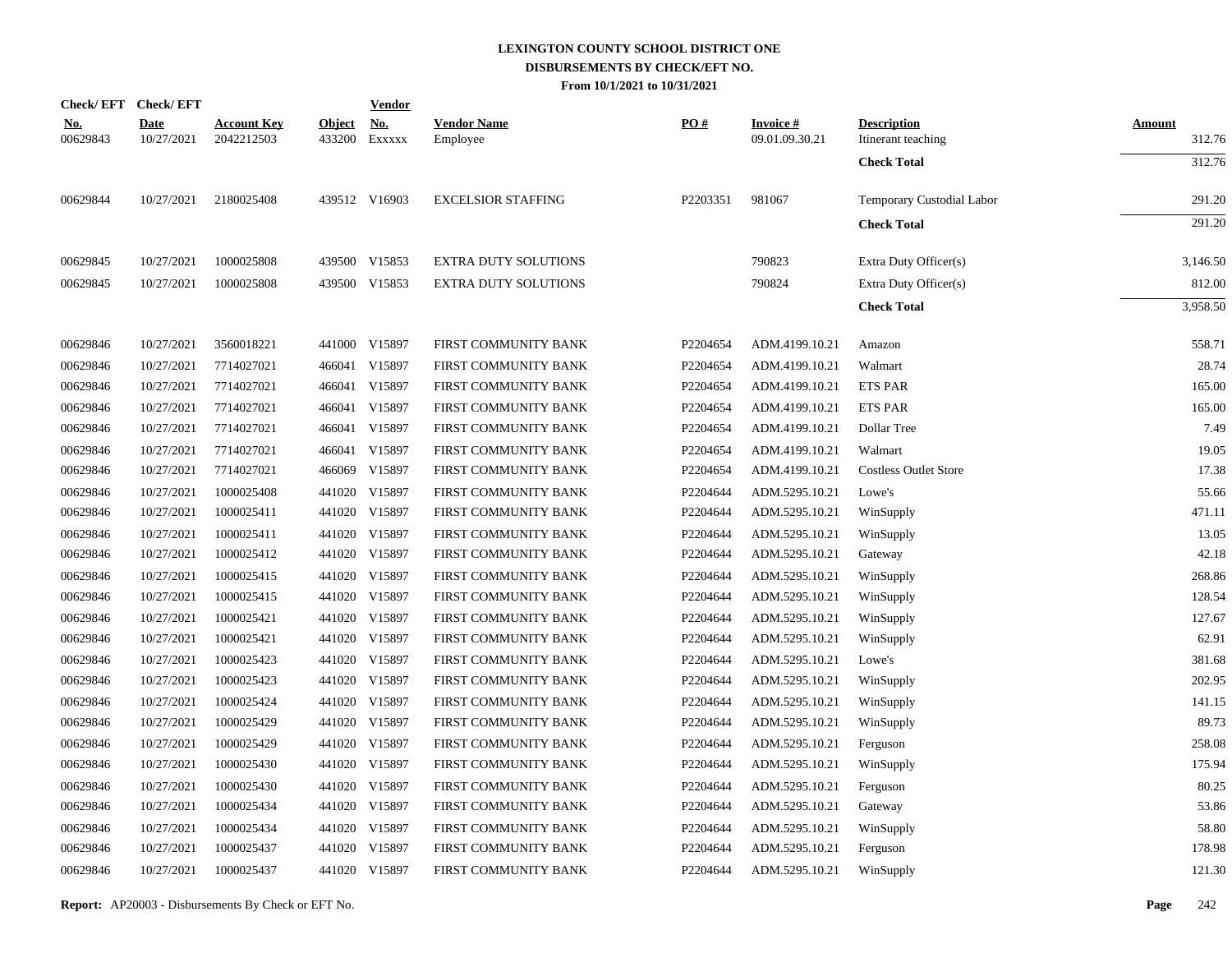|                        | Check/EFT Check/EFT       |                                  |                         | <b>Vendor</b>        |                                            |                 |                                   |                              |                        |
|------------------------|---------------------------|----------------------------------|-------------------------|----------------------|--------------------------------------------|-----------------|-----------------------------------|------------------------------|------------------------|
| <u>No.</u><br>00629846 | <b>Date</b><br>10/27/2021 | <b>Account Key</b><br>1000025439 | <b>Object</b><br>441020 | <u>No.</u><br>V15897 | <b>Vendor Name</b><br>FIRST COMMUNITY BANK | PQ#<br>P2204644 | <b>Invoice#</b><br>ADM.5295.10.21 | <b>Description</b><br>Lowe's | <b>Amount</b><br>73.15 |
| 00629846               | 10/27/2021                | 1000025440                       |                         | 441020 V15897        | FIRST COMMUNITY BANK                       | P2204644        | ADM.5295.10.21                    | Lowe's                       | 70.19                  |
| 00629846               | 10/27/2021                | 1000025408                       |                         | 441020 V15897        | FIRST COMMUNITY BANK                       | P2204645        | ADM.5345.10.21                    | <b>OT</b>                    | 82.18                  |
| 00629846               | 10/27/2021                | 1000025408                       |                         | 441020 V15897        | FIRST COMMUNITY BANK                       | P2204645        | ADM.5345.10.21                    | Circle K                     | 98.50                  |
| 00629846               | 10/27/2021                | 1000025408                       |                         | 441020 V15897        | FIRST COMMUNITY BANK                       | P2204645        | ADM.5345.10.21                    | Circle K                     | 83.25                  |
| 00629846               | 10/27/2021                | 1000025408                       |                         | 441020 V15897        | FIRST COMMUNITY BANK                       | P2204645        | ADM.5345.10.21                    | <b>CVS</b>                   | 52.14                  |
| 00629846               | 10/27/2021                | 1000025408                       |                         | 441020 V15897        | FIRST COMMUNITY BANK                       | P2204645        | ADM.5345.10.21                    | Circle K                     | 129.75                 |
| 00629846               | 10/27/2021                | 1000025411                       |                         | 441020 V15897        | FIRST COMMUNITY BANK                       | P2204645        | ADM.5345.10.21                    | Lowe's                       | 55.66                  |
| 00629846               | 10/27/2021                | 1000025411                       |                         | 441020 V15897        | FIRST COMMUNITY BANK                       | P2204645        | ADM.5345.10.21                    | Ed Smith Lumber              | 16.04                  |
| 00629846               | 10/27/2021                | 1000025413                       |                         | 441020 V15897        | FIRST COMMUNITY BANK                       | P2204645        | ADM.5345.10.21                    | Oswald Wholesale             | 82.69                  |
| 00629846               | 10/27/2021                | 1000025413                       |                         | 441020 V15897        | FIRST COMMUNITY BANK                       | P2204645        | ADM.5345.10.21                    | Lowe's                       | 133.01                 |
| 00629846               | 10/27/2021                | 1000025414                       |                         | 441020 V15897        | FIRST COMMUNITY BANK                       | P2204645        | ADM.5345.10.21                    | Lowe's                       | 173.73                 |
| 00629846               | 10/27/2021                | 1000025415                       |                         | 441020 V15897        | FIRST COMMUNITY BANK                       | P2204645        | ADM.5345.10.21                    | WP Law                       | 129.11                 |
| 00629846               | 10/27/2021                | 1000025422                       |                         | 441020 V15897        | FIRST COMMUNITY BANK                       | P2204645        | ADM.5345.10.21                    | All Around Industry          | 190.58                 |
| 00629846               | 10/27/2021                | 1000025427                       |                         | 441020 V15897        | FIRST COMMUNITY BANK                       | P2204645        | ADM.5345.10.21                    | Sherwin Williams             | 192.13                 |
| 00629846               | 10/27/2021                | 1000025427                       |                         | 441020 V15897        | FIRST COMMUNITY BANK                       | P2204645        | ADM.5345.10.21                    | Lowe's                       | 139.23                 |
| 00629846               | 10/27/2021                | 1000025427                       |                         | 441020 V15897        | FIRST COMMUNITY BANK                       | P2204645        | ADM.5345.10.21                    | Lexington True Value         | 47.06                  |
| 00629846               | 10/27/2021                | 1000025427                       |                         | 441020 V15897        | FIRST COMMUNITY BANK                       | P2204645        | ADM.5345.10.21                    | Lexington True Value         | 36.34                  |
| 00629846               | 10/27/2021                | 1000025427                       |                         | 441020 V15897        | FIRST COMMUNITY BANK                       | P2204645        | ADM.5345.10.21                    | Sherwin Williams             | 630.19                 |
| 00629846               | 10/27/2021                | 1000025427                       |                         | 441020 V15897        | FIRST COMMUNITY BANK                       | P2204645        | ADM.5345.10.21                    | Lowe's                       | 149.71                 |
| 00629846               | 10/27/2021                | 1000025427                       |                         | 441020 V15897        | FIRST COMMUNITY BANK                       | P2204645        | ADM.5345.10.21                    | Lowes                        | $-149.71$              |
| 00629846               | 10/27/2021                | 1000025434                       |                         | 441020 V15897        | FIRST COMMUNITY BANK                       | P2204645        | ADM.5345.10.21                    | Home Depot                   | 187.14                 |
| 00629846               | 10/27/2021                | 1000025440                       |                         | 441020 V15897        | FIRST COMMUNITY BANK                       | P2204645        | ADM.5345.10.21                    | Home Depot                   | 72.23                  |
| 00629846               | 10/27/2021                | 1000025444                       |                         | 441020 V15897        | FIRST COMMUNITY BANK                       | P2204645        | ADM.5345.10.21                    | Lexington True Value         | 36.34                  |
| 00629846               | 10/27/2021                | 1000025408                       |                         | 432300 V15897        | FIRST COMMUNITY BANK                       | P2204643        | ADM.5352.10.21                    | Cox Tire                     | 264.89                 |
| 00629846               | 10/27/2021                | 1000025408                       | 432300                  | V15897               | FIRST COMMUNITY BANK                       | P2204643        | ADM.5352.10.21                    | Cox Tire                     | 38.00                  |
| 00629846               | 10/27/2021                | 1000025408                       |                         | 441020 V15897        | FIRST COMMUNITY BANK                       | P2204643        | ADM.5352.10.21                    | <b>Truck Supply</b>          | 175.26                 |
| 00629846               | 10/27/2021                | 1000025408                       |                         | 441020 V15897        | FIRST COMMUNITY BANK                       | P2204643        | ADM.5352.10.21                    | Northern Tool                | 101.95                 |
| 00629846               | 10/27/2021                | 1000025408                       |                         | 441020 V15897        | FIRST COMMUNITY BANK                       | P2204643        | ADM.5352.10.21                    | <b>NAPA</b>                  | 57.23                  |
| 00629846               | 10/27/2021                | 1000025408                       |                         | 441020 V15897        | FIRST COMMUNITY BANK                       | P2204643        | ADM.5352.10.21                    | Enlows                       | 82.99                  |
| 00629846               | 10/27/2021                | 1000025408                       |                         | 441020 V15897        | FIRST COMMUNITY BANK                       | P2204643        | ADM.5352.10.21                    | AutoZone                     | 61.42                  |
| 00629846               | 10/27/2021                | 1000025408                       |                         | 441020 V15897        | FIRST COMMUNITY BANK                       | P2204643        | ADM.5352.10.21                    | Cummins                      | 130.34                 |
| 00629846               | 10/27/2021                | 1000025408                       |                         | 441020 V15897        | FIRST COMMUNITY BANK                       | P2204643        | ADM.5352.10.21                    | Enlows                       | 51.94                  |
| 00629846               | 10/27/2021                | 1000025408                       |                         | 441020 V15897        | FIRST COMMUNITY BANK                       | P2204643        | ADM.5352.10.21                    | Lee Transport                | 96.30                  |
| 00629846               | 10/27/2021                | 1000025408                       |                         | 441020 V15897        | FIRST COMMUNITY BANK                       | P2204643        | ADM.5352.10.21                    | Enlows                       | 164.10                 |
| 00629846               | 10/27/2021                | 1000025408                       |                         | 441020 V15897        | FIRST COMMUNITY BANK                       | P2204643        | ADM.5352.10.21                    | Sparrow & Kennedy            | 86.48                  |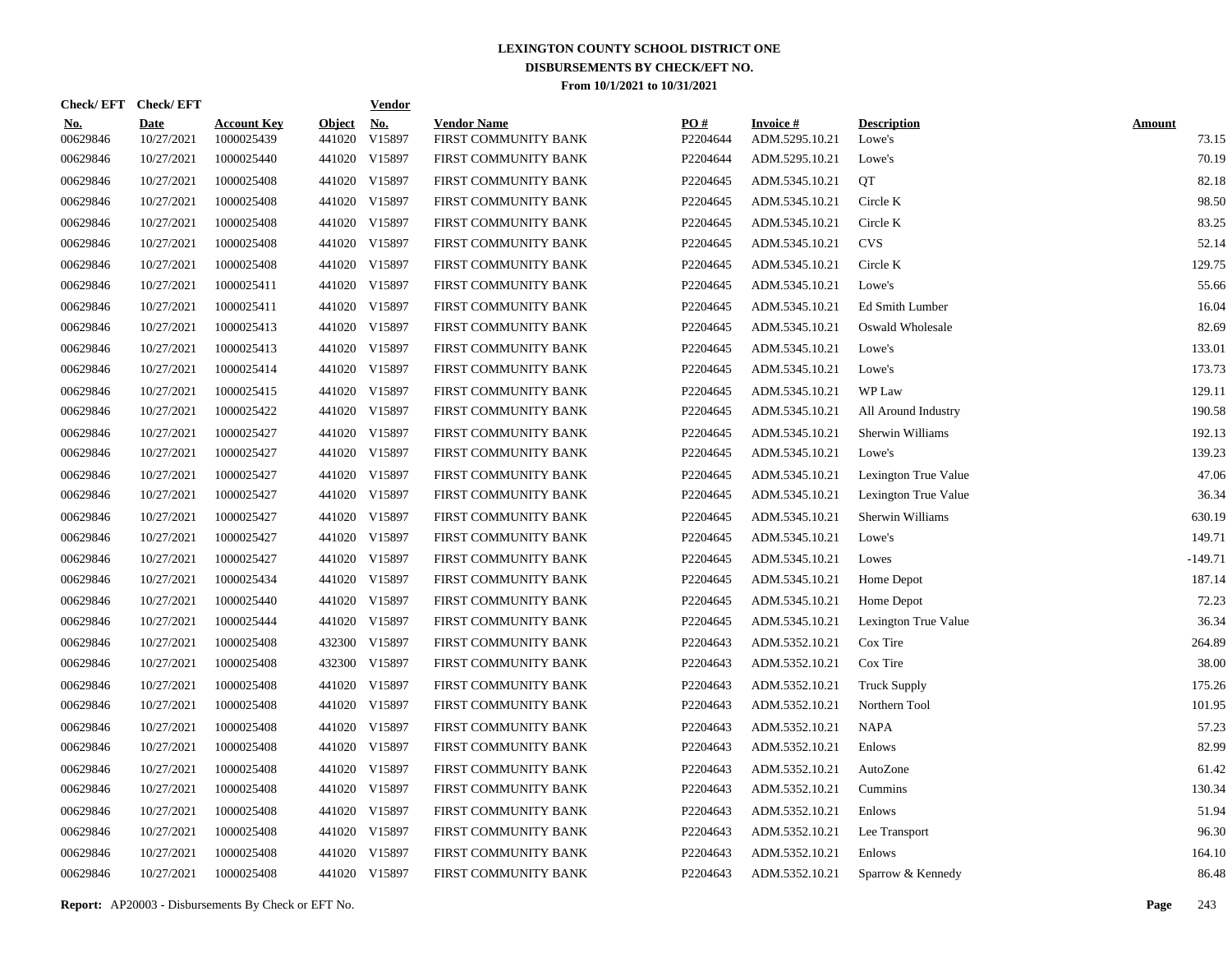|                        | Check/EFT Check/EFT       |                                  |                         | <u>Vendor</u>                       |                                            |                 |                                   |                                |                         |
|------------------------|---------------------------|----------------------------------|-------------------------|-------------------------------------|--------------------------------------------|-----------------|-----------------------------------|--------------------------------|-------------------------|
| <u>No.</u><br>00629846 | <b>Date</b><br>10/27/2021 | <b>Account Key</b><br>1000025408 | <b>Object</b><br>441020 | $\underline{\textbf{No}}$<br>V15897 | <b>Vendor Name</b><br>FIRST COMMUNITY BANK | PQ#<br>P2204643 | <b>Invoice#</b><br>ADM.5352.10.21 | <b>Description</b><br>AutoZone | <b>Amount</b><br>222.28 |
| 00629846               | 10/27/2021                | 1000025408                       |                         | 441020 V15897                       | FIRST COMMUNITY BANK                       | P2204643        | ADM.5352.10.21                    | Cox Tire                       | 98.54                   |
| 00629846               | 10/27/2021                | 1000025411                       | 441020                  | V15897                              | FIRST COMMUNITY BANK                       | P2204643        | ADM.5352.10.21                    | A-Z Lawnmower                  | 128.63                  |
| 00629846               | 10/27/2021                | 1000025411                       |                         | 441020 V15897                       | FIRST COMMUNITY BANK                       | P2204643        | ADM.5352.10.21                    | Tri-State Pump                 | 162.05                  |
| 00629846               | 10/27/2021                | 1000025413                       |                         | 441020 V15897                       | FIRST COMMUNITY BANK                       | P2204643        | ADM.5352.10.21                    | Enlows                         | 184.00                  |
| 00629846               | 10/27/2021                | 1000025415                       |                         | 441020 V15897                       | FIRST COMMUNITY BANK                       | P2204643        | ADM.5352.10.21                    | <b>NAPA</b>                    | 53.34                   |
| 00629846               | 10/27/2021                | 1000025415                       |                         | 441020 V15897                       | FIRST COMMUNITY BANK                       | P2204643        | ADM.5352.10.21                    | <b>NAPA</b>                    | 55.80                   |
| 00629846               | 10/27/2021                | 1000025422                       |                         | 441020 V15897                       | FIRST COMMUNITY BANK                       | P2204643        | ADM.5352.10.21                    | A-Z Lawnmower                  | 21.92                   |
| 00629846               | 10/27/2021                | 1000025427                       |                         | 441020 V15897                       | FIRST COMMUNITY BANK                       | P2204643        | ADM.5352.10.21                    | A-Z Lawnmower                  | 70.57                   |
| 00629846               | 10/27/2021                | 1000025427                       |                         | 441020 V15897                       | FIRST COMMUNITY BANK                       | P2204643        | ADM.5352.10.21                    | Carts Plus                     | 32.05                   |
| 00629846               | 10/27/2021                | 1000025431                       |                         | 432300 V15897                       | FIRST COMMUNITY BANK                       | P2204643        | ADM.5352.10.21                    | Cox Tire                       | 62.95                   |
| 00629846               | 10/27/2021                | 1000025437                       |                         | 441020 V15897                       | FIRST COMMUNITY BANK                       | P2204643        | ADM.5352.10.21                    | A-Z Lawnmower                  | 52.54                   |
| 00629846               | 10/27/2021                | 1000025439                       |                         | 441020 V15897                       | FIRST COMMUNITY BANK                       | P2204643        | ADM.5352.10.21                    | A-Z Lawnmower                  | 8.50                    |
| 00629846               | 10/27/2021                | 1000025441                       |                         | 441020 V15897                       | FIRST COMMUNITY BANK                       | P2204643        | ADM.5352.10.21                    | A-Z Lawnmower                  | 7.34                    |
| 00629846               | 10/27/2021                | 1000025444                       |                         | 441020 V15897                       | FIRST COMMUNITY BANK                       | P2204643        | ADM.5352.10.21                    | <b>Tractor Supply</b>          | 117.69                  |
| 00629846               | 10/27/2021                | 1000026306                       |                         | 435000 V15897                       | FIRST COMMUNITY BANK                       | P2204642        | ADM.5733.10.21                    | Facebook                       | 15.00                   |
| 00629846               | 10/27/2021                | 1000026306                       |                         | 441000 V15897                       | FIRST COMMUNITY BANK                       | P2204642        | ADM.5733.10.21                    | Amazon                         | 48.29                   |
| 00629846               | 10/27/2021                | 1000026306                       |                         | 441000 V15897                       | FIRST COMMUNITY BANK                       | P2204642        | ADM.5733.10.21                    | Amazon                         | 235.35                  |
| 00629846               | 10/27/2021                | 1000026306                       |                         | 444000 V15897                       | FIRST COMMUNITY BANK                       | P2204642        | ADM.5733.10.21                    | The State Newspaper            | 13.99                   |
| 00629846               | 10/27/2021                | 1000026306                       |                         | 444000 V15897                       | FIRST COMMUNITY BANK                       | P2204642        | ADM.5733.10.21                    | The Post and Courier           | 240.00                  |
| 00629846               | 10/27/2021                | 1000026306                       |                         | 464000 V15897                       | FIRST COMMUNITY BANK                       | P2204642        | ADM.5733.10.21                    | Amazon                         | 127.33                  |
| 00629846               | 10/27/2021                | 1000026306                       |                         | 464000 V15897                       | FIRST COMMUNITY BANK                       | P2204642        | ADM.5733.10.21                    | Amazon                         | $-13.90$                |
| 00629846               | 10/27/2021                | 1000026306                       | 469000                  | V15897                              | FIRST COMMUNITY BANK                       | P2204642        | ADM.5733.10.21                    | Amazon                         | 27.96                   |
| 00629846               | 10/27/2021                | 1000026306                       | 469000                  | V15897                              | FIRST COMMUNITY BANK                       | P2204642        | ADM.5733.10.21                    | Dollar General                 | 21.94                   |
| 00629846               | 10/27/2021                | 1000026306                       | 469000                  | V15897                              | FIRST COMMUNITY BANK                       | P2204642        | ADM.5733.10.21                    | Walmart                        | 128.44                  |
| 00629846               | 10/27/2021                | 1000026306                       |                         | 469000 V15897                       | FIRST COMMUNITY BANK                       | P2204642        | ADM.5733.10.21                    | Hobby Lobby                    | 15.99                   |
| 00629846               | 10/27/2021                | 1000026306                       | 469000                  | V15897                              | FIRST COMMUNITY BANK                       | P2204642        | ADM.5733.10.21                    | Lowes Foods                    | 52.66                   |
| 00629846               | 10/27/2021                | 1000026306                       |                         | 469000 V15897                       | FIRST COMMUNITY BANK                       | P2204642        | ADM.5733.10.21                    | Ten Little Monkees             | 72.00                   |
| 00629846               | 10/27/2021                | 1000022403                       |                         | 433200 V15897                       | FIRST COMMUNITY BANK                       | P2204656        | ADM.5790.10.21                    | Center of Excellence           | 20.00                   |
| 00629846               | 10/27/2021                | 1000022403                       |                         | 433200 V15897                       | FIRST COMMUNITY BANK                       | P2204656        | ADM.5790.10.21                    | <b>SCASA</b>                   | 250.00                  |
| 00629846               | 10/27/2021                | 1000022403                       |                         | 433200 V15897                       | FIRST COMMUNITY BANK                       | P2204656        | ADM.5790.10.21                    | <b>ACTFL AMRCN</b>             | 330.00                  |
| 00629846               | 10/27/2021                | 1000022403                       |                         | 433200 V15897                       | FIRST COMMUNITY BANK                       | P2204656        | ADM.5790.10.21                    | <b>ACTFL</b>                   | 1,325.00                |
| 00629846               | 10/27/2021                | 1000022403                       |                         | 433200 V15897                       | FIRST COMMUNITY BANK                       | P2204656        | ADM.5790.10.21                    | Summit 2021                    | 100.00                  |
| 00629846               | 10/27/2021                | 1000022403                       |                         | 433200 V15897                       | FIRST COMMUNITY BANK                       | P2204656        | ADM.5790.10.21                    | PY NACEP                       | 595.00                  |
| 00629846               | 10/27/2021                | 1000022403                       |                         | 433200 V15897                       | FIRST COMMUNITY BANK                       | P2204656        | ADM.5790.10.21                    | <b>Hyatt Regency</b>           | 392.70                  |
| 00629846               | 10/27/2021                | 1000022403                       |                         | 433200 V15897                       | FIRST COMMUNITY BANK                       | P2204656        | ADM.5790.10.21                    | <b>Hyatt Regency</b>           | 406.70                  |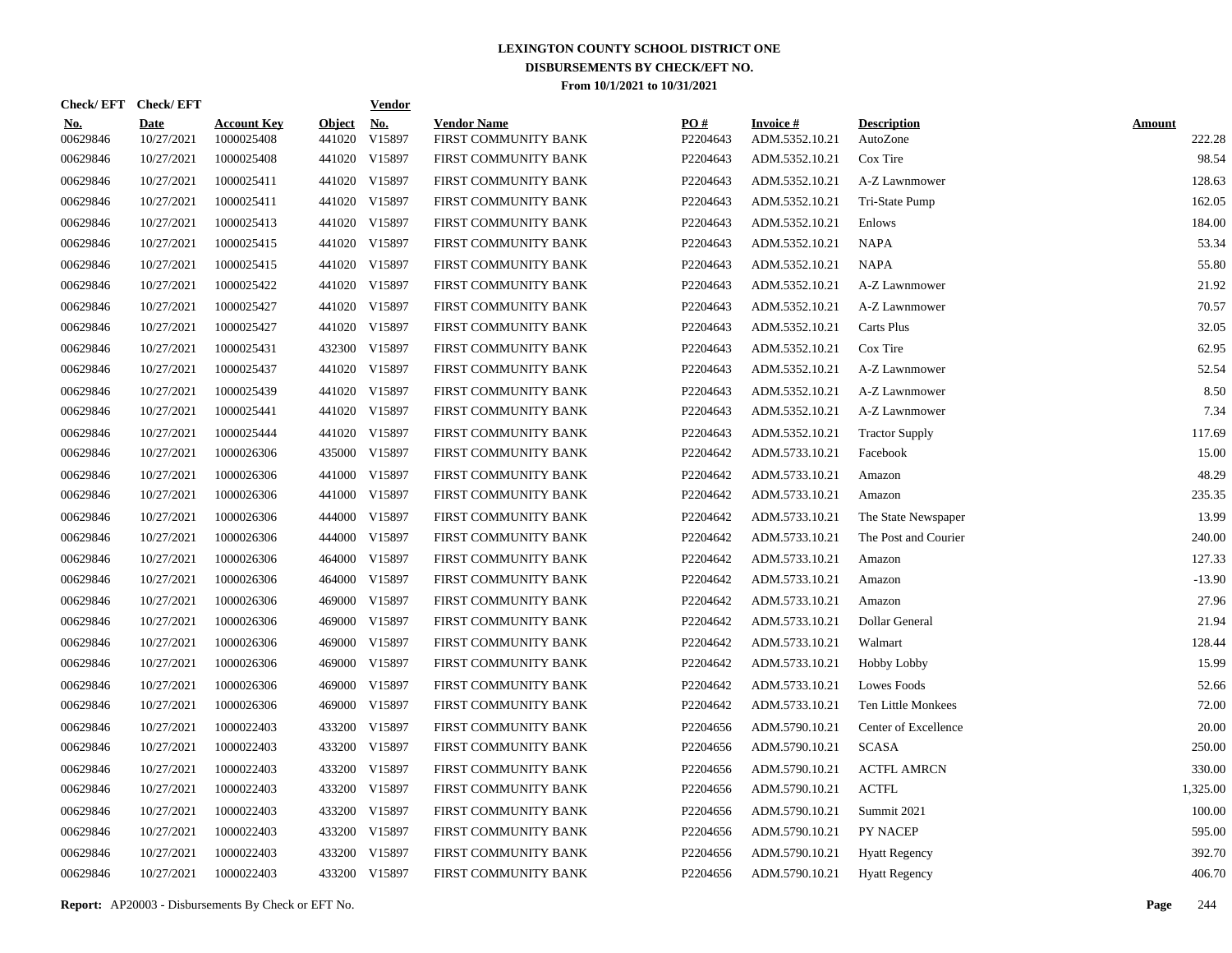| Check/EFT Check/EFT    |                           |                                  |                         | <b>Vendor</b> |                                            |                 |                                   |                                           |                         |
|------------------------|---------------------------|----------------------------------|-------------------------|---------------|--------------------------------------------|-----------------|-----------------------------------|-------------------------------------------|-------------------------|
| <u>No.</u><br>00629846 | <b>Date</b><br>10/27/2021 | <b>Account Key</b><br>1000022403 | <b>Object</b><br>433200 | No.<br>V15897 | <b>Vendor Name</b><br>FIRST COMMUNITY BANK | PO#<br>P2204656 | <b>Invoice#</b><br>ADM.5790.10.21 | <b>Description</b><br>Hilton Disney World | <b>Amount</b><br>705.39 |
| 00629846               | 10/27/2021                | 1000022403                       | 436000                  | V15897        | FIRST COMMUNITY BANK                       | P2204656        | ADM.5790.10.21                    | <b>Lexington Printing</b>                 | 115.56                  |
| 00629846               | 10/27/2021                | 1000022403                       | 441000                  | V15897        | FIRST COMMUNITY BANK                       | P2204656        | ADM.5790.10.21                    | Story's Florist                           | 52.80                   |
| 00629846               | 10/27/2021                | 1000022403                       | 441000                  | V15897        | FIRST COMMUNITY BANK                       | P2204656        | ADM.5790.10.21                    | Storey's Florist                          | 52.80                   |
| 00629846               | 10/27/2021                | 1000022403                       |                         | 441000 V15897 | FIRST COMMUNITY BANK                       | P2204656        | ADM.5790.10.21                    | Office Depot                              | 64.46                   |
| 00629846               | 10/27/2021                | 1000022403                       | 441000                  | V15897        | FIRST COMMUNITY BANK                       | P2204656        | ADM.5790.10.21                    | Dollar Tree                               | 17.12                   |
| 00629846               | 10/27/2021                | 1000022403                       |                         | 441000 V15897 | FIRST COMMUNITY BANK                       | P2204656        | ADM.5790.10.21                    | <b>Hobby Lobby</b>                        | 155.83                  |
| 00629846               | 10/27/2021                | 1000022403                       | 464000                  | V15897        | FIRST COMMUNITY BANK                       | P2204656        | ADM.5790.10.21                    | PY NACEP                                  | 150.00                  |
| 00629846               | 10/27/2021                | 1000022403                       |                         | 469000 V15897 | FIRST COMMUNITY BANK                       | P2204656        | ADM.5790.10.21                    | Dunkin Donuts                             | 33.67                   |
| 00629846               | 10/27/2021                | 1000022403                       | 469000                  | V15897        | FIRST COMMUNITY BANK                       | P2204656        | ADM.5790.10.21                    | Nothing Bundt Cake                        | 113.83                  |
| 00629846               | 10/27/2021                | 2170311203                       |                         | 441000 V15897 | FIRST COMMUNITY BANK                       | P2204656        | ADM.5790.10.21                    | OSU EHE T & L Keep Books                  | 440.00                  |
| 00629846               | 10/27/2021                | 1000022403                       |                         | 441000 V15897 | FIRST COMMUNITY BANK                       | P2204655        | ADM.5808.10.21                    | Amazon                                    | 46.23                   |
| 00629846               | 10/27/2021                | 1000022403                       |                         | 441000 V15897 | FIRST COMMUNITY BANK                       | P2204655        | ADM.5808.10.21                    | Amazon                                    | 58.62                   |
| 00629846               | 10/27/2021                | 1000022403                       |                         | 469000 V15897 | FIRST COMMUNITY BANK                       | P2204655        | ADM.5808.10.21                    | The Coffee Shop                           | 89.69                   |
| 00629846               | 10/27/2021                | 2021018803                       | 441000                  | V15897        | FIRST COMMUNITY BANK                       | P2204633        | ADM.5816.10.21                    | Amazon.com                                | 89.84                   |
| 00629846               | 10/27/2021                | 2021018803                       |                         | 441000 V15897 | FIRST COMMUNITY BANK                       | P2204633        | ADM.5816.10.21                    | Amazon.Com                                | 89.84                   |
| 00629846               | 10/27/2021                | 2021022403                       |                         | 441000 V15897 | FIRST COMMUNITY BANK                       | P2204633        | ADM.5816.10.21                    | Amazon.com                                | 439.44                  |
| 00629846               | 10/27/2021                | 2170311203                       |                         | 441000 V15897 | FIRST COMMUNITY BANK                       | P2204633        | ADM.5816.10.21                    | Ohio State University-Keep Boo            | 440.00                  |
| 00629846               | 10/27/2021                | 2170311203                       |                         | 441000 V15897 | FIRST COMMUNITY BANK                       | P2204633        | ADM.5816.10.21                    | Ohio State University-Keep Boo            | 880.00                  |
| 00629846               | 10/27/2021                | 3400013903                       |                         | 441000 V15897 | FIRST COMMUNITY BANK                       | P2204633        | ADM.5816.10.21                    | Office Depot                              | 49.70                   |
| 00629846               | 10/27/2021                | 3400013903                       |                         | 441000 V15897 | FIRST COMMUNITY BANK                       | P2204633        | ADM.5816.10.21                    | Amazon MarketPlace                        | 105.93                  |
| 00629846               | 10/27/2021                | 3400013903                       |                         | 441000 V15897 | FIRST COMMUNITY BANK                       | P2204633        | ADM.5816.10.21                    | Amazon MarketPlace                        | 127.00                  |
| 00629846               | 10/27/2021                | 3400022403                       |                         | 441000 V15897 | FIRST COMMUNITY BANK                       | P2204633        | ADM.5816.10.21                    | Gryphon House                             | 78.90                   |
| 00629846               | 10/27/2021                | 3400022403                       |                         | 441000 V15897 | FIRST COMMUNITY BANK                       | P2204633        | ADM.5816.10.21                    | Gryphon House                             | 1,004.81                |
| 00629846               | 10/27/2021                | 2042216103                       |                         | 441000 V15897 | FIRST COMMUNITY BANK                       | P2204657        | ADM.5824.10.21                    | WALMART                                   | 104.74                  |
| 00629846               | 10/27/2021                | 2042216103                       |                         | 441000 V15897 | FIRST COMMUNITY BANK                       | P2204657        | ADM.5824.10.21                    | <b>FIVE BELOW</b>                         | 120.91                  |
| 00629846               | 10/27/2021                | 2042221303                       |                         | 441000 V15897 | FIRST COMMUNITY BANK                       | P2204657        | ADM.5824.10.21                    | AMAZON                                    | 32.09                   |
| 00629846               | 10/27/2021                | 2042221503                       |                         | 441000 V15897 | FIRST COMMUNITY BANK                       | P2204657        | ADM.5824.10.21                    | AMAZON                                    | 10.69                   |
| 00629846               | 10/27/2021                | 2042221503                       | 441000                  | V15897        | FIRST COMMUNITY BANK                       | P2204657        | ADM.5824.10.21                    | AMAZON                                    | 18.71                   |
| 00629846               | 10/27/2021                | 2042222303                       |                         | 441000 V15897 | FIRST COMMUNITY BANK                       | P2204657        | ADM.5824.10.21                    | AMAZON                                    | 13.90                   |
| 00629846               | 10/27/2021                | 2042222303                       |                         | 441000 V15897 | FIRST COMMUNITY BANK                       | P2204657        | ADM.5824.10.21                    | AMAZON                                    | 16.04                   |
| 00629846               | 10/27/2021                | 2042222403                       |                         | 431200 V15897 | FIRST COMMUNITY BANK                       | P2204657        | ADM.5824.10.21                    | <b>CLOSING THE GAP</b>                    | 499.00                  |
| 00629846               | 10/27/2021                | 2042222403                       |                         | 431200 V15897 | FIRST COMMUNITY BANK                       | P2204657        | ADM.5824.10.21                    | <b>ATIA</b>                               | 375.00                  |
| 00629846               | 10/27/2021                | 2042222403                       |                         | 431200 V15897 | FIRST COMMUNITY BANK                       | P2204657        | ADM.5824.10.21                    | FPG CDI                                   | 185.00                  |
| 00629846               | 10/27/2021                | 2052213703                       |                         | 441000 V15897 | FIRST COMMUNITY BANK                       | P2204657        | ADM.5824.10.21                    | <b>AMAZON</b>                             | 21.38                   |
| 00629846               | 10/27/2021                | 2052213703                       |                         | 441000 V15897 | FIRST COMMUNITY BANK                       | P2204657        | ADM.5824.10.21                    | <b>AMAZON</b>                             | 83.40                   |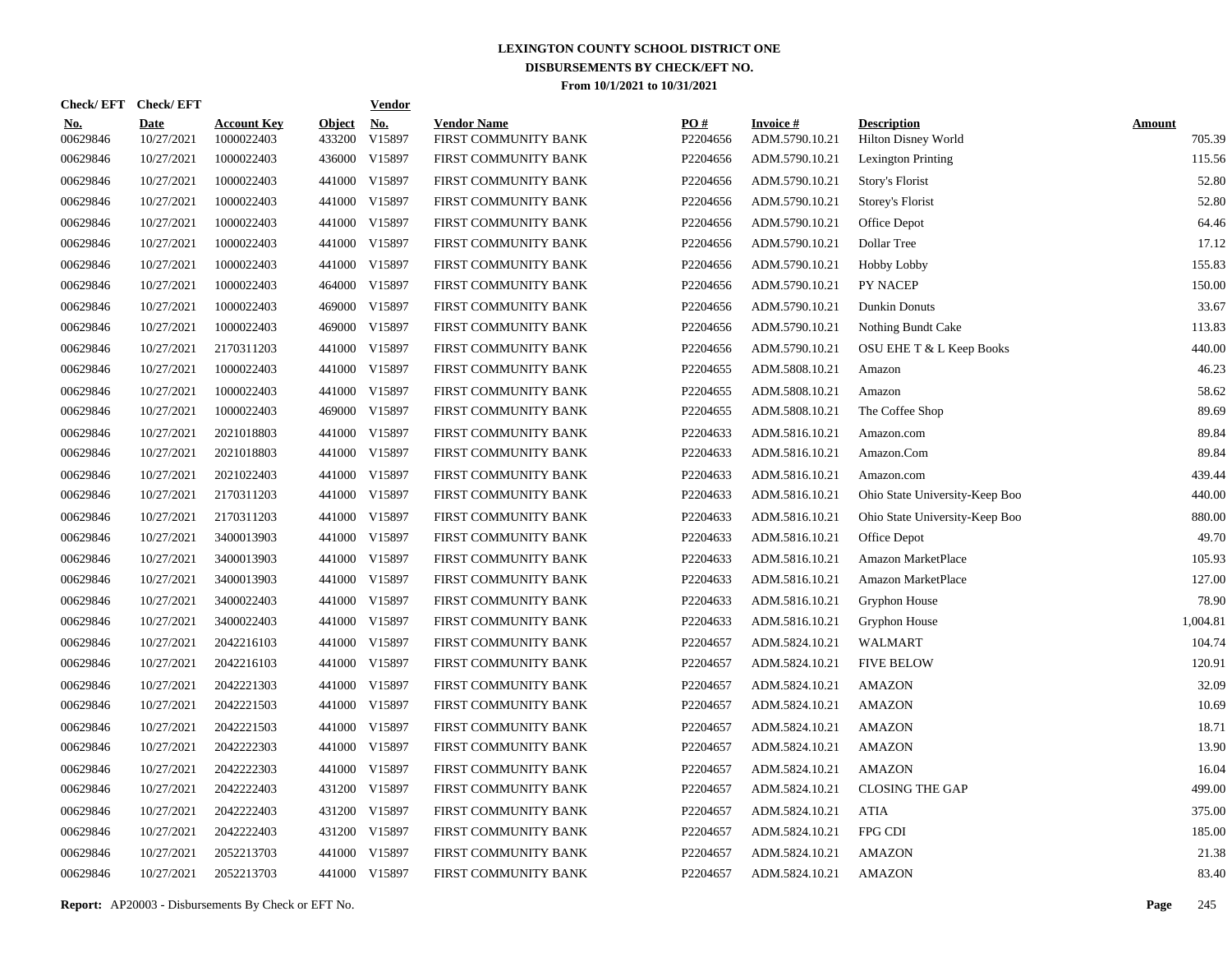| Check/EFT Check/EFT    |                           |                                  |                         | <b>Vendor</b> |                                            |                 |                                   |                                     |                        |
|------------------------|---------------------------|----------------------------------|-------------------------|---------------|--------------------------------------------|-----------------|-----------------------------------|-------------------------------------|------------------------|
| <u>No.</u><br>00629846 | <b>Date</b><br>10/27/2021 | <b>Account Key</b><br>2052213703 | <b>Object</b><br>441000 | No.<br>V15897 | <b>Vendor Name</b><br>FIRST COMMUNITY BANK | PO#<br>P2204657 | <b>Invoice#</b><br>ADM.5824.10.21 | <b>Description</b><br><b>AMAZON</b> | <b>Amount</b><br>14.95 |
| 00629846               | 10/27/2021                | 2052213703                       | 441000                  | V15897        | FIRST COMMUNITY BANK                       | P2204657        | ADM.5824.10.21                    | AMAZON                              | 634.43                 |
| 00629846               | 10/27/2021                | 2052213703                       | 441000                  | V15897        | FIRST COMMUNITY BANK                       | P2204657        | ADM.5824.10.21                    | AMAZON                              | 72.64                  |
| 00629846               | 10/27/2021                | 2052213703                       | 441000                  | V15897        | FIRST COMMUNITY BANK                       | P2204657        | ADM.5824.10.21                    | <b>AMAZON</b>                       | 74.80                  |
| 00629846               | 10/27/2021                | 2052213703                       |                         | 441000 V15897 | FIRST COMMUNITY BANK                       | P2204657        | ADM.5824.10.21                    | <b>AMAZON</b>                       | 148.95                 |
| 00629846               | 10/27/2021                | 1000011346                       | 436000                  | V15897        | FIRST COMMUNITY BANK                       | P2204647        | BMS.3852.10.21                    | The Trophy and Awards Center        | 4.28                   |
| 00629846               | 10/27/2021                | 1000011346                       |                         | 441000 V15897 | FIRST COMMUNITY BANK                       | P2204647        | BMS.3852.10.21                    | Amazon                              | 38.39                  |
| 00629846               | 10/27/2021                | 1000011346                       |                         | 441000 V15897 | FIRST COMMUNITY BANK                       | P2204647        | BMS.3852.10.21                    | Amazon                              | 34.23                  |
| 00629846               | 10/27/2021                | 1000011346                       |                         | 441000 V15897 | FIRST COMMUNITY BANK                       | P2204647        | BMS.3852.10.21                    | Amazon                              | 6.73                   |
| 00629846               | 10/27/2021                | 1000011346                       |                         | 441000 V15897 | FIRST COMMUNITY BANK                       | P2204647        | BMS.3852.10.21                    | Amazon Refund                       | $-35.56$               |
| 00629846               | 10/27/2021                | 1000011346                       |                         | 444500 V15897 | FIRST COMMUNITY BANK                       | P2204647        | BMS.3852.10.21                    | Amazon                              | 55.83                  |
| 00629846               | 10/27/2021                | 1000011346                       |                         | 444500 V15897 | FIRST COMMUNITY BANK                       | P2204647        | BMS.3852.10.21                    | Amazon                              | 19.20                  |
| 00629846               | 10/27/2021                | 1000011346                       |                         | 444500 V15897 | FIRST COMMUNITY BANK                       | P2204647        | BMS.3852.10.21                    | Amazon                              | 8.55                   |
| 00629846               | 10/27/2021                | 1000011346                       |                         | 444500 V15897 | FIRST COMMUNITY BANK                       | P2204647        | BMS.3852.10.21                    | Amazon                              | 9.02                   |
| 00629846               | 10/27/2021                | 1000023346                       |                         | 433200 V15897 | FIRST COMMUNITY BANK                       | P2204647        | BMS.3852.10.21                    | Delta Airlines                      | 30.00                  |
| 00629846               | 10/27/2021                | 1000023346                       |                         | 433200 V15897 | FIRST COMMUNITY BANK                       | P2204647        | BMS.3852.10.21                    | Uber                                | 88.10                  |
| 00629846               | 10/27/2021                | 1000023346                       |                         | 433200 V15897 | FIRST COMMUNITY BANK                       | P2204647        | BMS.3852.10.21                    | Delta Airlines                      | 30.00                  |
| 00629846               | 10/27/2021                | 1000023346                       |                         | 433200 V15897 | FIRST COMMUNITY BANK                       | P2204647        | BMS.3852.10.21                    | Delta Airlines                      | 30.00                  |
| 00629846               | 10/27/2021                | 1000023346                       |                         | 433200 V15897 | FIRST COMMUNITY BANK                       | P2204647        | BMS.3852.10.21                    | Delta Airlines                      | 30.00                  |
| 00629846               | 10/27/2021                | 1000023346                       |                         | 433200 V15897 | FIRST COMMUNITY BANK                       | P2204647        | BMS.3852.10.21                    | Uber                                | 56.18                  |
| 00629846               | 10/27/2021                | 1000023346                       |                         | 433200 V15897 | FIRST COMMUNITY BANK                       | P2204647        | BMS.3852.10.21                    | Uber                                | 11.21                  |
| 00629846               | 10/27/2021                | 1000025446                       |                         | 441000 V15897 | FIRST COMMUNITY BANK                       | P2204647        | BMS.3852.10.21                    | Amazon                              | 23.10                  |
| 00629846               | 10/27/2021                | 1000025446                       |                         | 441000 V15897 | FIRST COMMUNITY BANK                       | P2204647        | BMS.3852.10.21                    | Shell                               | 39.47                  |
| 00629846               | 10/27/2021                | 1000025446                       |                         | 441000 V15897 | FIRST COMMUNITY BANK                       | P2204647        | BMS.3852.10.21                    | Shell Rebate                        | $-0.39$                |
| 00629846               | 10/27/2021                | 3260011346                       |                         | 441000 V15897 | FIRST COMMUNITY BANK                       | P2204647        | BMS.3852.10.21                    | Walmart                             | 50.66                  |
| 00629846               | 10/27/2021                | 3260011346                       |                         | 441000 V15897 | FIRST COMMUNITY BANK                       | P2204647        | BMS.3852.10.21                    | Food Lion                           | 14.94                  |
| 00629846               | 10/27/2021                | 3260011346                       |                         | 441000 V15897 | FIRST COMMUNITY BANK                       | P2204647        | BMS.3852.10.21                    | Piggly Wiggly                       | 39.59                  |
| 00629846               | 10/27/2021                | 3260011346                       |                         | 441000 V15897 | FIRST COMMUNITY BANK                       | P2204647        | BMS.3852.10.21                    | Walmart                             | 28.42                  |
| 00629846               | 10/27/2021                | 3260011346                       |                         | 441000 V15897 | FIRST COMMUNITY BANK                       | P2204647        | BMS.3852.10.21                    | Dollar General                      | 2.94                   |
| 00629846               | 10/27/2021                | 3260011346                       | 441000                  | V15897        | FIRST COMMUNITY BANK                       | P2204647        | BMS.3852.10.21                    | Dollar Tree                         | 21.40                  |
| 00629846               | 10/27/2021                | 3260011346                       | 441000                  | V15897        | FIRST COMMUNITY BANK                       | P2204647        | BMS.3852.10.21                    | Walmart                             | 44.95                  |
| 00629846               | 10/27/2021                | 7732019046                       | 466041                  | V15897        | FIRST COMMUNITY BANK                       | P2204647        | BMS.3852.10.21                    | Lowe's Home Improvement             | 47.94                  |
| 00629846               | 10/27/2021                | 7735019046                       | 466041                  | V15897        | FIRST COMMUNITY BANK                       | P2204647        | BMS.3852.10.21                    | <b>JW</b> Pepper                    | 135.00                 |
| 00629846               | 10/27/2021                | 7738019046                       | 466041                  | V15897        | FIRST COMMUNITY BANK                       | P2204647        | BMS.3852.10.21                    | <b>JW</b> Pepper                    | 101.99                 |
| 00629846               | 10/27/2021                | 7738019046                       | 466041                  | V15897        | FIRST COMMUNITY BANK                       | P2204647        | BMS.3852.10.21                    | Sheet Music Plus                    | 25.66                  |
| 00629846               | 10/27/2021                | 7738019046                       |                         | 466041 V15897 | FIRST COMMUNITY BANK                       | P2204647        | BMS.3852.10.21                    | Sheet Music Plus                    | 27.80                  |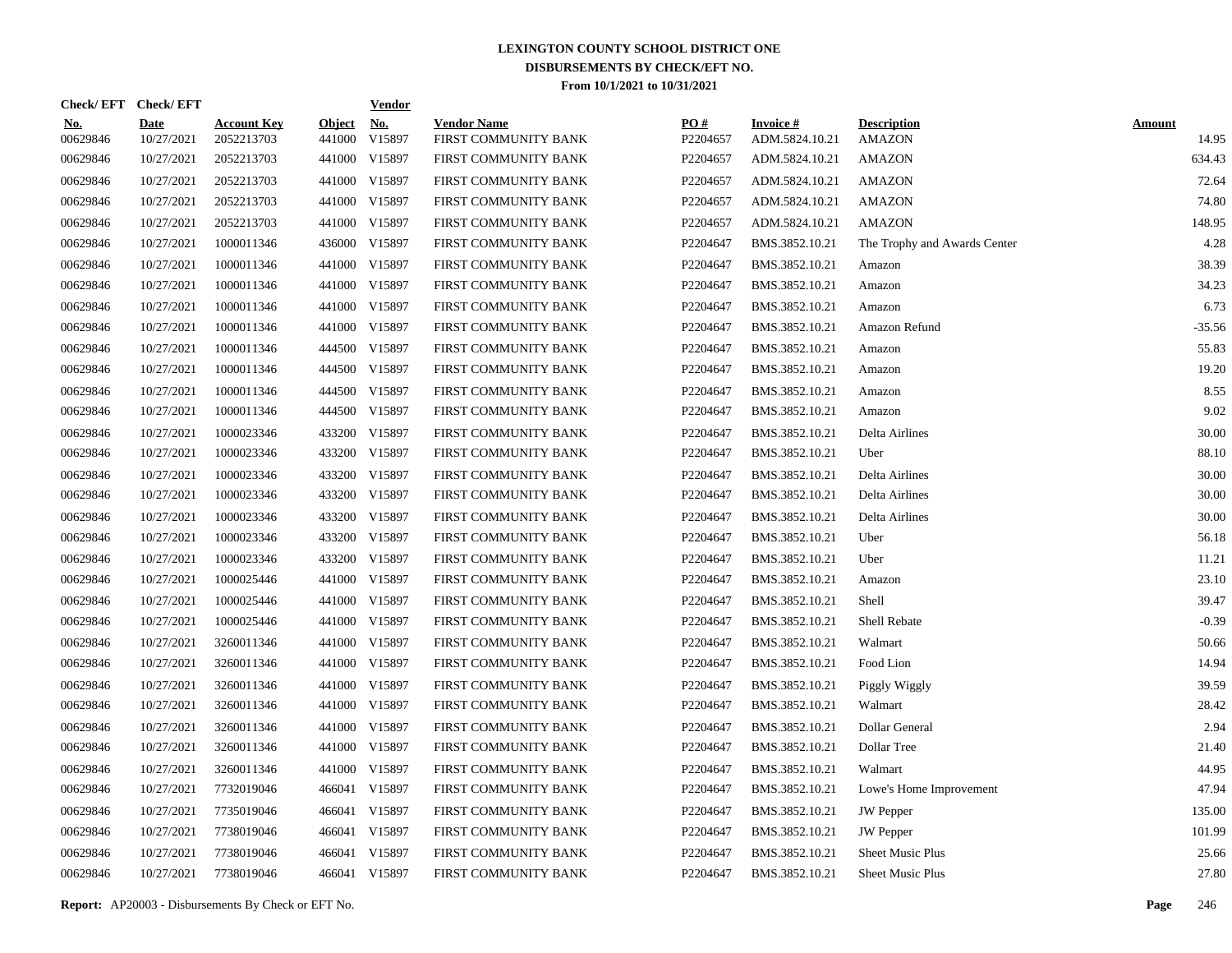| Check/EFT Check/EFT    |                           |                                  |                         | <b>Vendor</b>        |                                            |                 |                                   |                                        |                       |
|------------------------|---------------------------|----------------------------------|-------------------------|----------------------|--------------------------------------------|-----------------|-----------------------------------|----------------------------------------|-----------------------|
| <u>No.</u><br>00629846 | <b>Date</b><br>10/27/2021 | <b>Account Key</b><br>7738019046 | <b>Object</b><br>466041 | <u>No.</u><br>V15897 | <b>Vendor Name</b><br>FIRST COMMUNITY BANK | PQ#<br>P2204647 | <b>Invoice#</b><br>BMS.3852.10.21 | <b>Description</b><br><b>JW</b> Pepper | <b>Amount</b><br>4.20 |
| 00629846               | 10/27/2021                | 7743019046                       |                         | 466041 V15897        | FIRST COMMUNITY BANK                       | P2204647        | BMS.3852.10.21                    | Amazon                                 | 74.85                 |
| 00629846               | 10/27/2021                | 7743019046                       |                         | 466041 V15897        | FIRST COMMUNITY BANK                       | P2204647        | BMS.3852.10.21                    | Amazon                                 | 88.30                 |
| 00629846               | 10/27/2021                | 7745027046                       |                         | 466041 V15897        | FIRST COMMUNITY BANK                       | P2204647        | BMS.3852.10.21                    | Lexington County Chronicle             | 45.00                 |
| 00629846               | 10/27/2021                | 7748019046                       |                         | 466064 V15897        | FIRST COMMUNITY BANK                       | P2204647        | BMS.3852.10.21                    | <b>SCMEA Orchestra Division</b>        | 30.00                 |
| 00629846               | 10/27/2021                | 7765027046                       |                         | 466041 V15897        | FIRST COMMUNITY BANK                       | P2204647        | BMS.3852.10.21                    | Just for Kix                           | 637.82                |
| 00629846               | 10/27/2021                | 7770027046                       |                         | 466041 V15897        | FIRST COMMUNITY BANK                       | P2204647        | BMS.3852.10.21                    | Amazon                                 | 42.78                 |
| 00629846               | 10/27/2021                | 7773019046                       | 466099                  | V15897               | FIRST COMMUNITY BANK                       | P2204647        | BMS.3852.10.21                    | <b>Cyber Patriot</b>                   | 165.00                |
| 00629846               | 10/27/2021                | 7802070046                       | 466099                  | V15897               | FIRST COMMUNITY BANK                       | P2204647        | BMS.3852.10.21                    | Lowes Foods                            | 21.40                 |
| 00629846               | 10/27/2021                | 7802072046                       | 466099                  | V15897               | FIRST COMMUNITY BANK                       | P2204647        | BMS.3852.10.21                    | Lowes Foods                            | 38.52                 |
| 00629846               | 10/27/2021                | 7802080046                       | 466099                  | V15897               | FIRST COMMUNITY BANK                       | P2204647        | BMS.3852.10.21                    | Lowes Foods                            | 12.84                 |
| 00629846               | 10/27/2021                | 7809027046                       | 466069                  | V15897               | FIRST COMMUNITY BANK                       | P2204647        | BMS.3852.10.21                    | Mellow Mushroom                        | 257.64                |
| 00629846               | 10/27/2021                | 7841827046                       | 466099                  | V15897               | FIRST COMMUNITY BANK                       | P2204647        | BMS.3852.10.21                    | <b>BMS PTO</b>                         | 30.00                 |
| 00629846               | 10/27/2021                | 7860527046                       |                         | 466041 V15897        | FIRST COMMUNITY BANK                       | P2204647        | BMS.3852.10.21                    | Lowe's Home Improvement                | 26.87                 |
| 00629846               | 10/27/2021                | 7860527046                       |                         | 466041 V15897        | FIRST COMMUNITY BANK                       | P2204647        | BMS.3852.10.21                    | Lowes Foods                            | 21.35                 |
| 00629846               | 10/27/2021                | 7860527046                       |                         | 466041 V15897        | FIRST COMMUNITY BANK                       | P2204647        | BMS.3852.10.21                    | Lowes Foods                            | 4.27                  |
| 00629846               | 10/27/2021                | 7860527046                       |                         | 466041 V15897        | FIRST COMMUNITY BANK                       | P2204647        | BMS.3852.10.21                    | Publix                                 | 20.70                 |
| 00629846               | 10/27/2021                | 7860527046                       |                         | 466041 V15897        | FIRST COMMUNITY BANK                       | P2204647        | BMS.3852.10.21                    | Publix                                 | 20.70                 |
| 00629846               | 10/27/2021                | 7860527046                       |                         | 466041 V15897        | FIRST COMMUNITY BANK                       | P2204647        | BMS.3852.10.21                    | Walmart                                | 10.94                 |
| 00629846               | 10/27/2021                | 7860527046                       | 466069                  | V15897               | FIRST COMMUNITY BANK                       | P2204647        | BMS.3852.10.21                    | Publix                                 | 17.35                 |
| 00629846               | 10/27/2021                | 7860527046                       | 466069                  | V15897               | FIRST COMMUNITY BANK                       | P2204647        | BMS.3852.10.21                    | Walmart                                | 3.78                  |
| 00629846               | 10/27/2021                | 7860527046                       | 466069                  | V15897               | FIRST COMMUNITY BANK                       | P2204647        | BMS.3852.10.21                    | Lowes Foods                            | 8.99                  |
| 00629846               | 10/27/2021                | 7860527046                       | 466069                  | V15897               | FIRST COMMUNITY BANK                       | P2204647        | BMS.3852.10.21                    | Publix                                 | 81.99                 |
| 00629846               | 10/27/2021                | 7860527046                       | 466069                  | V15897               | FIRST COMMUNITY BANK                       | P2204647        | BMS.3852.10.21                    | The Petal Shoppe                       | 95.04                 |
| 00629846               | 10/27/2021                | 7860527046                       | 466069                  | V15897               | FIRST COMMUNITY BANK                       | P2204647        | BMS.3852.10.21                    | McDonald's                             | 47.86                 |
| 00629846               | 10/27/2021                | 7860527046                       | 466069                  | V15897               | FIRST COMMUNITY BANK                       | P2204647        | BMS.3852.10.21                    | Lizard's Thicket                       | 96.99                 |
| 00629846               | 10/27/2021                | 7860527046                       | 466099                  | V15897               | FIRST COMMUNITY BANK                       | P2204647        | BMS.3852.10.21                    | Lexington Florist                      | 58.85                 |
| 00629846               | 10/27/2021                | 7860527046                       | 466099                  | V15897               | FIRST COMMUNITY BANK                       | P2204647        | BMS.3852.10.21                    | Chick-fil-A                            | 310.24                |
| 00629846               | 10/27/2021                | 7860527046                       | 466099                  | V15897               | FIRST COMMUNITY BANK                       | P2204647        | BMS.3852.10.21                    | American Floral                        | 102.67                |
| 00629846               | 10/27/2021                | 7861027046                       |                         | 466041 V15897        | FIRST COMMUNITY BANK                       | P2204647        | BMS.3852.10.21                    | Wingards                               | 43.24                 |
| 00629846               | 10/27/2021                | 7866019046                       |                         | 466041 V15897        | FIRST COMMUNITY BANK                       | P2204647        | BMS.3852.10.21                    | Amazon                                 | 51.40                 |
| 00629846               | 10/27/2021                | 7866027046                       |                         | 466037 V15897        | FIRST COMMUNITY BANK                       | P2204647        | BMS.3852.10.21                    | Adobe                                  | 239.88                |
| 00629846               | 10/27/2021                | 7891527046                       | 466099                  | V15897               | FIRST COMMUNITY BANK                       | P2204647        | BMS.3852.10.21                    | <b>Koss Creative Brands</b>            | 935.61                |
| 00629846               | 10/27/2021                | 1000011337                       | 441000                  | V15897               | FIRST COMMUNITY BANK                       | P2204649        | CSM.1857.10.21                    | Amazon                                 | 126.92                |
| 00629846               | 10/27/2021                | 1000011337                       | 441000                  | V15897               | FIRST COMMUNITY BANK                       | P2204649        | CSM.1857.10.21                    | Amazon                                 | 49.17                 |
| 00629846               | 10/27/2021                | 1000011337                       |                         | 441000 V15897        | FIRST COMMUNITY BANK                       | P2204649        | CSM.1857.10.21                    | Amazon                                 | 27.82                 |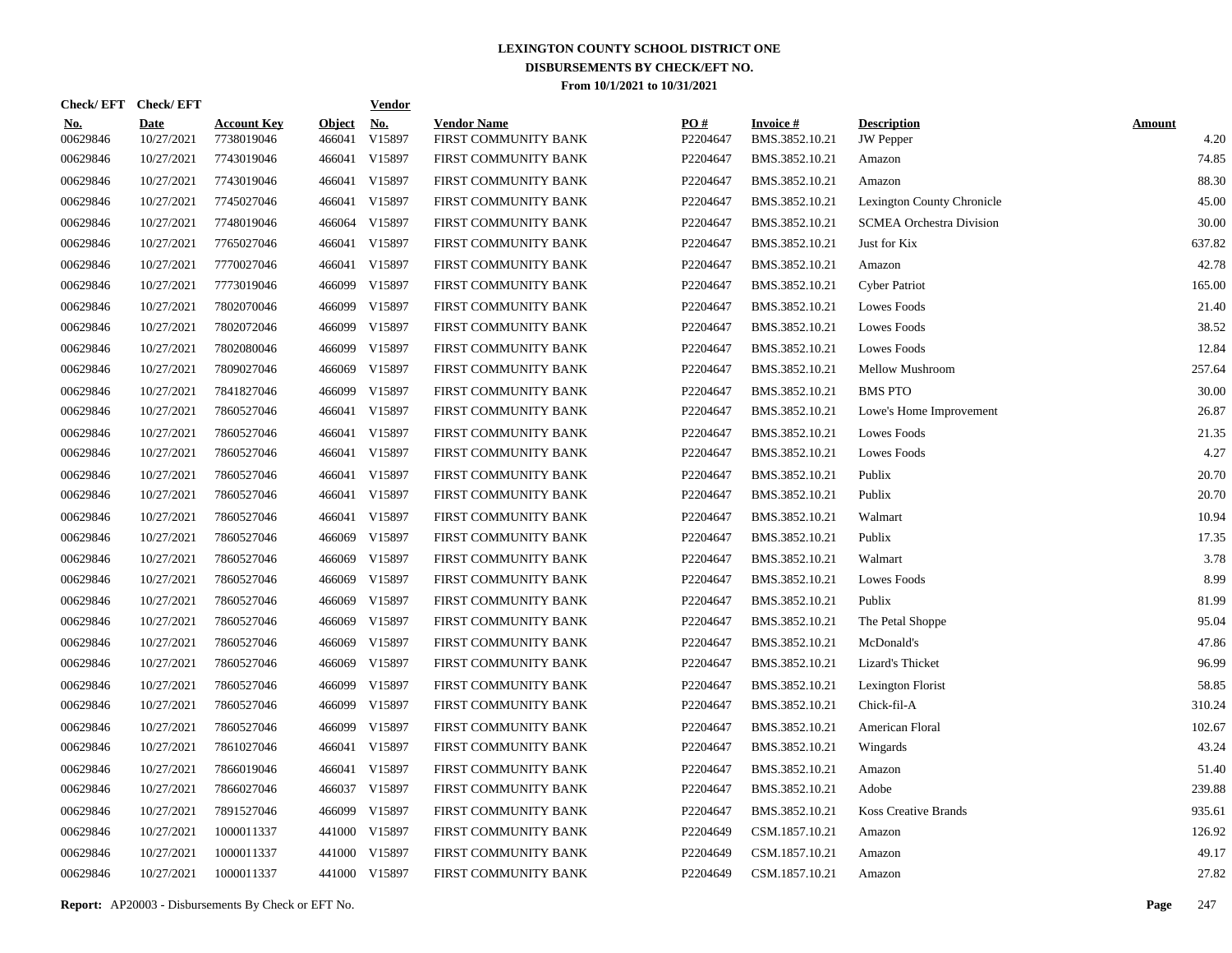|                        | Check/EFT Check/EFT       |                                  |                         | <b>Vendor</b>        |                                            |                 |                                   |                              |                        |
|------------------------|---------------------------|----------------------------------|-------------------------|----------------------|--------------------------------------------|-----------------|-----------------------------------|------------------------------|------------------------|
| <u>No.</u><br>00629846 | <b>Date</b><br>10/27/2021 | <b>Account Key</b><br>1000011337 | <b>Object</b><br>441000 | <u>No.</u><br>V15897 | <b>Vendor Name</b><br>FIRST COMMUNITY BANK | PQ#<br>P2204649 | <b>Invoice#</b><br>CSM.1857.10.21 | <b>Description</b><br>Amazon | <b>Amount</b><br>57.77 |
| 00629846               | 10/27/2021                | 1000011337                       |                         | 441000 V15897        | FIRST COMMUNITY BANK                       | P2204649        | CSM.1857.10.21                    | Amazon                       | 36.92                  |
| 00629846               | 10/27/2021                | 1000025437                       |                         | 441000 V15897        | FIRST COMMUNITY BANK                       | P2204649        | CSM.1857.10.21                    | Shell Gas                    | $-0.64$                |
| 00629846               | 10/27/2021                | 7732019037                       |                         | 466041 V15897        | FIRST COMMUNITY BANK                       | P2204649        | CSM.1857.10.21                    | Dollar Tree                  | 44.94                  |
| 00629846               | 10/27/2021                | 7732019037                       |                         | 466041 V15897        | FIRST COMMUNITY BANK                       | P2204649        | CSM.1857.10.21                    | Amazon                       | 36.27                  |
| 00629846               | 10/27/2021                | 7743019037                       |                         | 466041 V15897        | FIRST COMMUNITY BANK                       | P2204649        | CSM.1857.10.21                    | Amazon                       | 73.16                  |
| 00629846               | 10/27/2021                | 7743019037                       |                         | 466041 V15897        | FIRST COMMUNITY BANK                       | P2204649        | CSM.1857.10.21                    | Amazon                       | 16.04                  |
| 00629846               | 10/27/2021                | 7743019037                       | 466069                  | V15897               | FIRST COMMUNITY BANK                       | P2204649        | CSM.1857.10.21                    | Walmart                      | 72.78                  |
| 00629846               | 10/27/2021                | 7765027037                       |                         | 466035 V15897        | FIRST COMMUNITY BANK                       | P2204649        | CSM.1857.10.21                    | Carolina Screen Printers     | 157.07                 |
| 00629846               | 10/27/2021                | 7793027037                       | 466069                  | V15897               | FIRST COMMUNITY BANK                       | P2204649        | CSM.1857.10.21                    | Amazon                       | 21.06                  |
| 00629846               | 10/27/2021                | 7793027037                       | 466069                  | V15897               | FIRST COMMUNITY BANK                       | P2204649        | CSM.1857.10.21                    | <b>Little Caesars</b>        | 35.63                  |
| 00629846               | 10/27/2021                | 7838027037                       |                         | 466041 V15897        | FIRST COMMUNITY BANK                       | P2204649        | CSM.1857.10.21                    | Amazon                       | 43.84                  |
| 00629846               | 10/27/2021                | 7838027037                       |                         | 466041 V15897        | FIRST COMMUNITY BANK                       | P2204649        | CSM.1857.10.21                    | Amazon                       | 64.16                  |
| 00629846               | 10/27/2021                | 7838027037                       |                         | 466064 V15897        | FIRST COMMUNITY BANK                       | P2204649        | CSM.1857.10.21                    | Publix                       | 52.20                  |
| 00629846               | 10/27/2021                | 7838027037                       | 466069                  | V15897               | FIRST COMMUNITY BANK                       | P2204649        | CSM.1857.10.21                    | Dollar General               | 16.00                  |
| 00629846               | 10/27/2021                | 7860527037                       |                         | 466041 V15897        | FIRST COMMUNITY BANK                       | P2204649        | CSM.1857.10.21                    | Amazon                       | 84.33                  |
| 00629846               | 10/27/2021                | 7860527037                       |                         | 466041 V15897        | FIRST COMMUNITY BANK                       | P2204649        | CSM.1857.10.21                    | Amazon                       | 64.14                  |
| 00629846               | 10/27/2021                | 7860527037                       |                         | 466041 V15897        | FIRST COMMUNITY BANK                       | P2204649        | CSM.1857.10.21                    | Walmart                      | 14.57                  |
| 00629846               | 10/27/2021                | 7860527037                       |                         | 466041 V15897        | FIRST COMMUNITY BANK                       | P2204649        | CSM.1857.10.21                    | Amazon                       | 33.15                  |
| 00629846               | 10/27/2021                | 7860527037                       |                         | 466041 V15897        | FIRST COMMUNITY BANK                       | P2204649        | CSM.1857.10.21                    | Dollar Tree                  | 16.05                  |
| 00629846               | 10/27/2021                | 7860527037                       |                         | 466041 V15897        | FIRST COMMUNITY BANK                       | P2204649        | CSM.1857.10.21                    | 4Imprint                     | 289.44                 |
| 00629846               | 10/27/2021                | 7860527037                       |                         | 466041 V15897        | FIRST COMMUNITY BANK                       | P2204649        | CSM.1857.10.21                    | <b>USPS</b>                  | 7.38                   |
| 00629846               | 10/27/2021                | 7860527037                       |                         | 466041 V15897        | FIRST COMMUNITY BANK                       | P2204649        | CSM.1857.10.21                    | <b>USPS</b>                  | 7.38                   |
| 00629846               | 10/27/2021                | 7860527037                       |                         | 466069 V15897        | FIRST COMMUNITY BANK                       | P2204649        | CSM.1857.10.21                    | Walmart                      | 60.26                  |
| 00629846               | 10/27/2021                | 7860527037                       | 466069                  | V15897               | FIRST COMMUNITY BANK                       | P2204649        | CSM.1857.10.21                    | Food Lion                    | 89.38                  |
| 00629846               | 10/27/2021                | 7860527037                       | 466069                  | V15897               | FIRST COMMUNITY BANK                       | P2204649        | CSM.1857.10.21                    | Publix                       | 114.07                 |
| 00629846               | 10/27/2021                | 7860527037                       | 466069                  | V15897               | FIRST COMMUNITY BANK                       | P2204649        | CSM.1857.10.21                    | Walmart                      | 81.04                  |
| 00629846               | 10/27/2021                | 7860527037                       | 466069                  | V15897               | FIRST COMMUNITY BANK                       | P2204649        | CSM.1857.10.21                    | Dollar Tree                  | 27.90                  |
| 00629846               | 10/27/2021                | 7860527037                       | 466069                  | V15897               | FIRST COMMUNITY BANK                       | P2204649        | CSM.1857.10.21                    | Aldi                         | 62.60                  |
| 00629846               | 10/27/2021                | 1000011337                       | 441000                  | V15897               | FIRST COMMUNITY BANK                       | P2204650        | CSM.6061.10.21                    | Dollar General               | 52.97                  |
| 00629846               | 10/27/2021                | 1000011337                       | 441000                  | V15897               | FIRST COMMUNITY BANK                       | P2204650        | CSM.6061.10.21                    | Raptor                       | 212.00                 |
| 00629846               | 10/27/2021                | 1000011637                       |                         | 441000 V15897        | FIRST COMMUNITY BANK                       | P2204650        | CSM.6061.10.21                    | Walmart                      | 134.41                 |
| 00629846               | 10/27/2021                | 1000025437                       | 441000                  | V15897               | FIRST COMMUNITY BANK                       | P2204650        | CSM.6061.10.21                    | Walmart                      | 23.67                  |
| 00629846               | 10/27/2021                | 1000025437                       |                         | 441000 V15897        | FIRST COMMUNITY BANK                       | P2204650        | CSM.6061.10.21                    | Quick Serve                  | 56.84                  |
| 00629846               | 10/27/2021                | 7732019037                       |                         | 466041 V15897        | FIRST COMMUNITY BANK                       | P2204650        | CSM.6061.10.21                    | Walmart                      | 19.69                  |
| 00629846               | 10/27/2021                | 7735019037                       |                         | 466041 V15897        | FIRST COMMUNITY BANK                       | P2204650        | CSM.6061.10.21                    | J W Pepper                   | 145.60                 |

**Report:** AP20003 - Disbursements By Check or EFT No. **Page** 248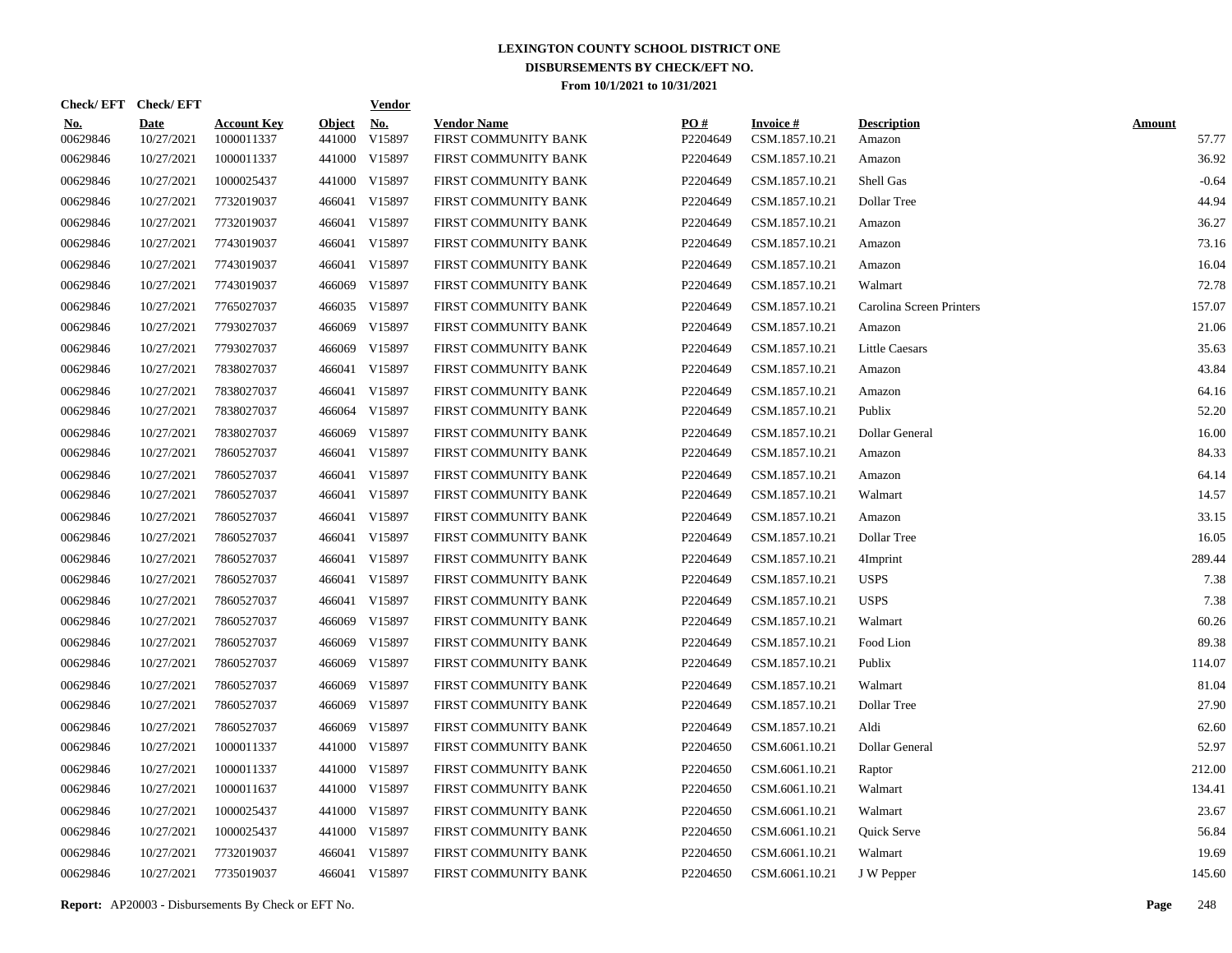| Check/EFT Check/EFT    |                           |                                  |                         | <b>Vendor</b>        |                                            |                 |                                   |                                |                         |
|------------------------|---------------------------|----------------------------------|-------------------------|----------------------|--------------------------------------------|-----------------|-----------------------------------|--------------------------------|-------------------------|
| <u>No.</u><br>00629846 | <b>Date</b><br>10/27/2021 | <b>Account Key</b><br>7750019037 | <b>Object</b><br>466041 | <u>No.</u><br>V15897 | <b>Vendor Name</b><br>FIRST COMMUNITY BANK | PO#<br>P2204650 | <b>Invoice#</b><br>CSM.6061.10.21 | <b>Description</b><br>Gopher   | <b>Amount</b><br>479.13 |
| 00629846               | 10/27/2021                | 7802080037                       | 466041                  | V15897               | FIRST COMMUNITY BANK                       | P2204650        | CSM.6061.10.21                    | Walmart                        | 63.58                   |
| 00629846               | 10/27/2021                | 7802080037                       | 466069                  | V15897               | FIRST COMMUNITY BANK                       | P2204650        | CSM.6061.10.21                    | Dollar Tree                    | 10.00                   |
| 00629846               | 10/27/2021                | 7860527037                       | 466041                  | V15897               | FIRST COMMUNITY BANK                       | P2204650        | CSM.6061.10.21                    | Walmart                        | 29.08                   |
| 00629846               | 10/27/2021                | 7860527037                       | 466069                  | V15897               | FIRST COMMUNITY BANK                       | P2204650        | CSM.6061.10.21                    | Krispy Kreme                   | 13.61                   |
| 00629846               | 10/27/2021                | 7860527037                       | 466069                  | V15897               | FIRST COMMUNITY BANK                       | P2204650        | CSM.6061.10.21                    | Walmart                        | 39.21                   |
| 00629846               | 10/27/2021                | 7860527037                       | 466099                  | V15897               | FIRST COMMUNITY BANK                       | P2204650        | CSM.6061.10.21                    | Walmart                        | 31.58                   |
| 00629846               | 10/27/2021                | 7860527037                       | 466099                  | V15897               | FIRST COMMUNITY BANK                       | P2204650        | CSM.6061.10.21                    | Aldi                           | 6.29                    |
| 00629846               | 10/27/2021                | 7881027037                       | 466069                  | V15897               | FIRST COMMUNITY BANK                       | P2204650        | CSM.6061.10.21                    | Aldi                           | 8.25                    |
| 00629846               | 10/27/2021                | 7881027037                       | 466099                  | V15897               | FIRST COMMUNITY BANK                       | P2204650        | CSM.6061.10.21                    | Amazon                         | 29.07                   |
| 00629846               | 10/27/2021                | 7932027037                       |                         | 466041 V15897        | FIRST COMMUNITY BANK                       | P2204650        | CSM.6061.10.21                    | Genesis Archery                | 398.00                  |
| 00629846               | 10/27/2021                | 7802070013                       | 466099                  | V15897               | FIRST COMMUNITY BANK                       | P2204641        | GHS.1774.10.21                    | Truck Stop 44                  | 97.27                   |
| 00629846               | 10/27/2021                | 7802070013                       | 466099                  | V15897               | FIRST COMMUNITY BANK                       | P2204641        | GHS.1774.10.21                    | Truck Stop 44                  | 27.82                   |
| 00629846               | 10/27/2021                | 7802070013                       | 466099                  | V15897               | FIRST COMMUNITY BANK                       | P2204641        | GHS.1774.10.21                    | Subway                         | 150.00                  |
| 00629846               | 10/27/2021                | 7802070013                       | 466099                  | V15897               | FIRST COMMUNITY BANK                       | P2204641        | GHS.1774.10.21                    | Paint Sprayers Unlimited       | 45.54                   |
| 00629846               | 10/27/2021                | 7802070013                       | 466099                  | V15897               | FIRST COMMUNITY BANK                       | P2204641        | GHS.1774.10.21                    | RBT Truck Stop 44 Easy savings | $-0.97$                 |
| 00629846               | 10/27/2021                | 7802070013                       | 466099                  | V15897               | FIRST COMMUNITY BANK                       | P2204641        | GHS.1774.10.21                    | RBT Truck Stop 44 Easy savings | $-0.28$                 |
| 00629846               | 10/27/2021                | 7802077013                       | 466099                  | V15897               | FIRST COMMUNITY BANK                       | P2204641        | GHS.1774.10.21                    | Amazon                         | 5.19                    |
| 00629846               | 10/27/2021                | 7802077013                       | 466099                  | V15897               | FIRST COMMUNITY BANK                       | P2204641        | GHS.1774.10.21                    | Amazon                         | 27.81                   |
| 00629846               | 10/27/2021                | 7810027013                       | 466099                  | V15897               | FIRST COMMUNITY BANK                       | P2204641        | GHS.1774.10.21                    | Sanitize and Defend            | 113.79                  |
| 00629846               | 10/27/2021                | 7887072013                       | 466099                  | V15897               | FIRST COMMUNITY BANK                       | P2204641        | GHS.1774.10.21                    | WalMart #881 Lexington SC      | 151.32                  |
| 00629846               | 10/27/2021                | 7887073013                       | 466099                  | V15897               | FIRST COMMUNITY BANK                       | P2204641        | GHS.1774.10.21                    | Print Your Cause               | 98.80                   |
| 00629846               | 10/27/2021                | 7887077013                       | 466099                  | V15897               | FIRST COMMUNITY BANK                       | P2204641        | GHS.1774.10.21                    | Amazon                         | 158.94                  |
| 00629846               | 10/27/2021                | 7887079013                       |                         | 466041 V15897        | FIRST COMMUNITY BANK                       | P2204641        | GHS.1774.10.21                    | Competitive Edge               | 528.28                  |
| 00629846               | 10/27/2021                | 7887081013                       | 466099                  | V15897               | FIRST COMMUNITY BANK                       | P2204641        | GHS.1774.10.21                    | Mygolffactory.com/cartcovers.c | 169.00                  |
| 00629846               | 10/27/2021                | 7887081013                       | 466099                  | V15897               | FIRST COMMUNITY BANK                       | P2204641        | GHS.1774.10.21                    | Amazon                         | 500.43                  |
| 00629846               | 10/27/2021                | 7887081013                       | 466099                  | V15897               | FIRST COMMUNITY BANK                       | P2204641        | GHS.1774.10.21                    | Amazon                         | 68.40                   |
| 00629846               | 10/27/2021                | 7887083513                       | 466099                  | V15897               | FIRST COMMUNITY BANK                       | P2204641        | GHS.1774.10.21                    | Amazon                         | 113.31                  |
| 00629846               | 10/27/2021                | 1000011320                       | 441000                  | V15897               | FIRST COMMUNITY BANK                       | P2204638        | LMS.1790.10.21                    | <b>Amazon Induction Books</b>  | 32.05                   |
| 00629846               | 10/27/2021                | 1000011320                       | 441000                  | V15897               | FIRST COMMUNITY BANK                       | P2204638        | LMS.1790.10.21                    | Dharma Trading Co Indigo SS pr | 183.32                  |
| 00629846               | 10/27/2021                | 1000011320                       | 441000                  | V15897               | FIRST COMMUNITY BANK                       | P2204638        | LMS.1790.10.21                    | Amazon Student Incentives (sho | 11.97                   |
| 00629846               | 10/27/2021                | 1000011320                       | 441000                  | V15897               | FIRST COMMUNITY BANK                       | P2204638        | LMS.1790.10.21                    | Amazon Student Incentives (sho | 24.57                   |
| 00629846               | 10/27/2021                | 1000011320                       | 441000                  | V15897               | FIRST COMMUNITY BANK                       | P2204638        | LMS.1790.10.21                    | Amazon Student incentives (sho | 8.55                    |
| 00629846               | 10/27/2021                | 1000011320                       | 441000                  | V15897               | FIRST COMMUNITY BANK                       | P2204638        | LMS.1790.10.21                    | amazon (weighted Blanket & cov | 111.79                  |
| 00629846               | 10/27/2021                | 1000011320                       | 441000                  | V15897               | FIRST COMMUNITY BANK                       | P2204638        | LMS.1790.10.21                    | Amazon (science Human systems) | 51.27                   |
| 00629846               | 10/27/2021                | 1000011320                       |                         | 441000 V15897        | FIRST COMMUNITY BANK                       | P2204638        | LMS.1790.10.21                    | Amazon (AAA batteries)         | 76.96                   |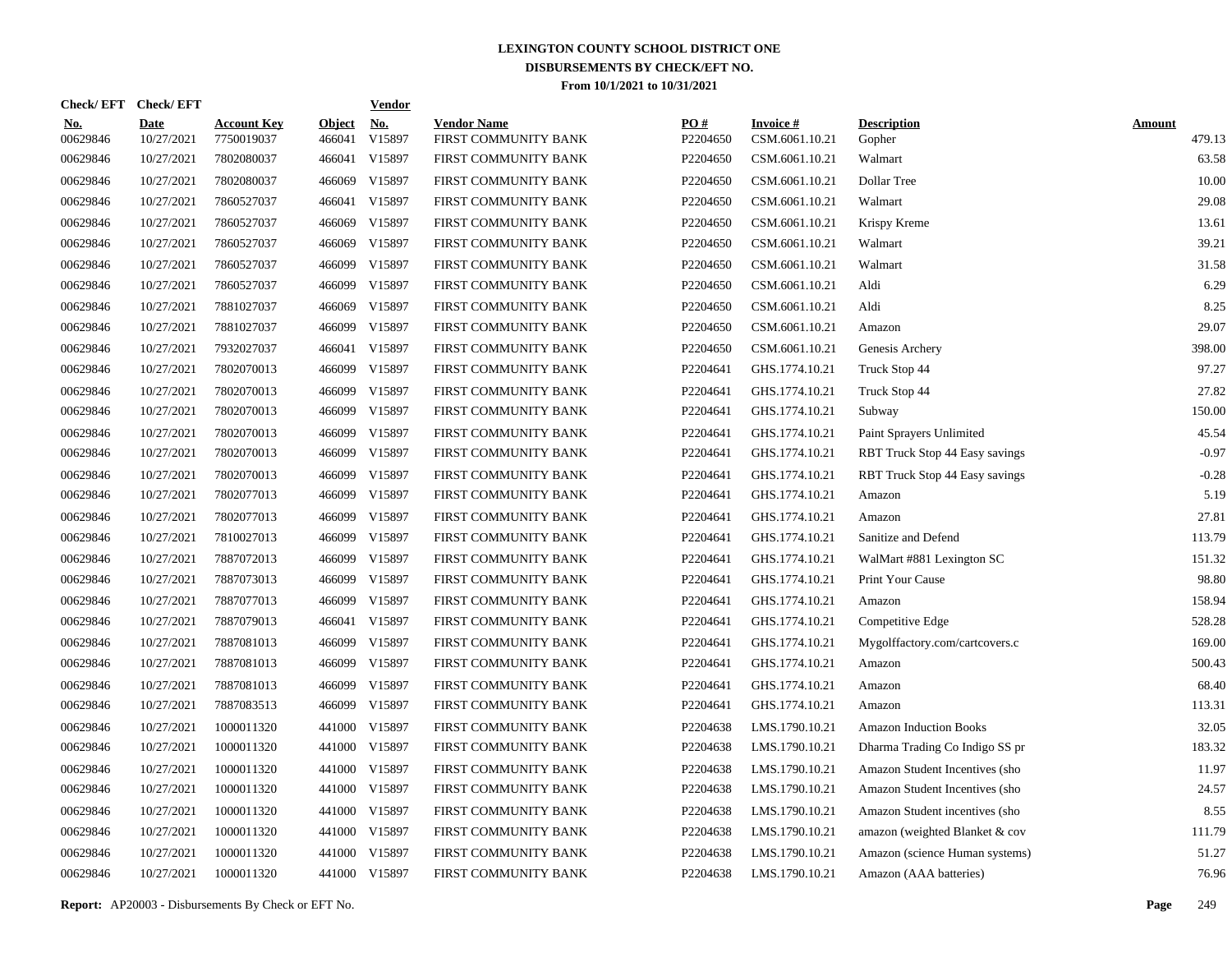| <b>Check/EFT</b>       | <b>Check/EFT</b>          |                                  |                         | <b>Vendor</b>        |                                            |                 |                                   |                                               |                        |
|------------------------|---------------------------|----------------------------------|-------------------------|----------------------|--------------------------------------------|-----------------|-----------------------------------|-----------------------------------------------|------------------------|
| <u>No.</u><br>00629846 | <b>Date</b><br>10/27/2021 | <b>Account Key</b><br>1000011320 | <b>Object</b><br>441000 | <u>No.</u><br>V15897 | <b>Vendor Name</b><br>FIRST COMMUNITY BANK | PO#<br>P2204638 | <b>Invoice#</b><br>LMS.1790.10.21 | <b>Description</b><br>Amazon Whiteboards Math | <b>Amount</b><br>42.75 |
| 00629846               | 10/27/2021                | 1000011320                       | 441000                  | V15897               | FIRST COMMUNITY BANK                       | P2204638        | LMS.1790.10.21                    | Amazon Science (human body)                   | 89.60                  |
| 00629846               | 10/27/2021                | 1000011320                       | 441000                  | V15897               | FIRST COMMUNITY BANK                       | P2204638        | LMS.1790.10.21                    | Amazon Prime membership                       | 127.33                 |
| 00629846               | 10/27/2021                | 1000011320                       | 441000                  | V15897               | FIRST COMMUNITY BANK                       | P2204638        | LMS.1790.10.21                    | credit                                        | $-10.13$               |
| 00629846               | 10/27/2021                | 1000011620                       | 441000                  | V15897               | FIRST COMMUNITY BANK                       | P2204638        | LMS.1790.10.21                    | robotics education & competiti                | 150.00                 |
| 00629846               | 10/27/2021                | 1000021320                       | 441000                  | V15897               | FIRST COMMUNITY BANK                       | P2204638        | LMS.1790.10.21                    | <b>Amazon Nursing supplies</b>                | 52.95                  |
| 00629846               | 10/27/2021                | 1000022220                       | 441000                  | V15897               | FIRST COMMUNITY BANK                       | P2204638        | LMS.1790.10.21                    | Amazon Library supplies                       | 444.03                 |
| 00629846               | 10/27/2021                | 1000025420                       | 441000                  | V15897               | FIRST COMMUNITY BANK                       | P2204638        | LMS.1790.10.21                    | Speedway                                      | 44.68                  |
| 00629846               | 10/27/2021                | 1000025420                       | 441000                  | V15897               | FIRST COMMUNITY BANK                       | P2204638        | LMS.1790.10.21                    | Home Depot                                    | 4.11                   |
| 00629846               | 10/27/2021                | 7715019020                       | 466041                  | V15897               | FIRST COMMUNITY BANK                       | P2204638        | LMS.1790.10.21                    | <b>Hobby Lobby</b>                            | 16.91                  |
| 00629846               | 10/27/2021                | 7715019020                       | 466041                  | V15897               | FIRST COMMUNITY BANK                       | P2204638        | LMS.1790.10.21                    | Walmart                                       | 33.60                  |
| 00629846               | 10/27/2021                | 7732019020                       | 466041                  | V15897               | FIRST COMMUNITY BANK                       | P2204638        | LMS.1790.10.21                    | Hobby Lobby Felt                              | 12.36                  |
| 00629846               | 10/27/2021                | 7732019020                       | 466041                  | V15897               | FIRST COMMUNITY BANK                       | P2204638        | LMS.1790.10.21                    | Hobby Lobby Art                               | 73.50                  |
| 00629846               | 10/27/2021                | 7738027020                       | 466041                  | V15897               | FIRST COMMUNITY BANK                       | P2204638        | LMS.1790.10.21                    | Home Depot (Drama set supplies                | 105.96                 |
| 00629846               | 10/27/2021                | 7738027020                       | 466041                  | V15897               | FIRST COMMUNITY BANK                       | P2204638        | LMS.1790.10.21                    | Home Depot                                    | 158.11                 |
| 00629846               | 10/27/2021                | 7738027020                       | 466041                  | V15897               | FIRST COMMUNITY BANK                       | P2204638        | LMS.1790.10.21                    | Homne Depot                                   | 90.93                  |
| 00629846               | 10/27/2021                | 7743019020                       | 466041                  | V15897               | FIRST COMMUNITY BANK                       | P2204638        | LMS.1790.10.21                    | Amazon Science Experiment                     | 13.99                  |
| 00629846               | 10/27/2021                | 7743019020                       | 466041                  | V15897               | FIRST COMMUNITY BANK                       | P2204638        | LMS.1790.10.21                    | Walmart                                       | 29.13                  |
| 00629846               | 10/27/2021                | 7745019020                       | 466041                  | V15897               | FIRST COMMUNITY BANK                       | P2204638        | LMS.1790.10.21                    | Amazon Book club books                        | 34.20                  |
| 00629846               | 10/27/2021                | 7745027020                       | 466041                  | V15897               | FIRST COMMUNITY BANK                       | P2204638        | LMS.1790.10.21                    | Amazon Student Book Club                      | 42.60                  |
| 00629846               | 10/27/2021                | 7745027020                       | 466041                  | V15897               | FIRST COMMUNITY BANK                       | P2204638        | LMS.1790.10.21                    | Amazon Student Book club                      | 85.44                  |
| 00629846               | 10/27/2021                | 7745027020                       | 466041                  | V15897               | FIRST COMMUNITY BANK                       | P2204638        | LMS.1790.10.21                    | Amazon Student Book Club                      | 63.32                  |
| 00629846               | 10/27/2021                | 7745027020                       | 466041                  | V15897               | FIRST COMMUNITY BANK                       | P2204638        | LMS.1790.10.21                    | Amazon Student Book club                      | 63.05                  |
| 00629846               | 10/27/2021                | 7745027020                       | 466041                  | V15897               | FIRST COMMUNITY BANK                       | P2204638        | LMS.1790.10.21                    | Publix Learning Commons studen                | 30.00                  |
| 00629846               | 10/27/2021                | 7745027020                       | 466041                  | V15897               | FIRST COMMUNITY BANK                       | P2204638        | LMS.1790.10.21                    | Amazon Library learning common                | 191.53                 |
| 00629846               | 10/27/2021                | 7745027020                       | 466041                  | V15897               | FIRST COMMUNITY BANK                       | P2204638        | LMS.1790.10.21                    | Walmart                                       | 43.96                  |
| 00629846               | 10/27/2021                | 7802070020                       | 466041                  | V15897               | FIRST COMMUNITY BANK                       | P2204638        | LMS.1790.10.21                    | Sherwin Williams Field paint                  | 190.25                 |
| 00629846               | 10/27/2021                | 7802080020                       | 466041                  | V15897               | FIRST COMMUNITY BANK                       | P2204638        | LMS.1790.10.21                    | Walmart                                       | 134.14                 |
| 00629846               | 10/27/2021                | 7841827020                       | 466099                  | V15897               | FIRST COMMUNITY BANK                       | P2204638        | LMS.1790.10.21                    | Dollar General (family in need                | 48.42                  |
| 00629846               | 10/27/2021                | 7860527020                       | 466041                  | V15897               | FIRST COMMUNITY BANK                       | P2204638        | LMS.1790.10.21                    | food lion                                     | 17.07                  |
| 00629846               | 10/27/2021                | 7860527020                       | 466069                  | V15897               | FIRST COMMUNITY BANK                       | P2204638        | LMS.1790.10.21                    | Publix                                        | 96.86                  |
| 00629846               | 10/27/2021                | 7860527020                       | 466069                  | V15897               | FIRST COMMUNITY BANK                       | P2204638        | LMS.1790.10.21                    | Chick Fil A                                   | 78.37                  |
| 00629846               | 10/27/2021                | 7860527020                       | 466069                  | V15897               | FIRST COMMUNITY BANK                       | P2204638        | LMS.1790.10.21                    | Food Lion                                     | 27.23                  |
| 00629846               | 10/27/2021                | 7860527020                       | 466069                  | V15897               | FIRST COMMUNITY BANK                       | P2204638        | LMS.1790.10.21                    | Krispy Kreme                                  | 11.43                  |
| 00629846               | 10/27/2021                | 7860527020                       | 466099                  | V15897               | FIRST COMMUNITY BANK                       | P2204638        | LMS.1790.10.21                    | Lowes foods TOY                               | 38.48                  |
| 00629846               | 10/27/2021                | 7860527020                       |                         | 466099 V15897        | FIRST COMMUNITY BANK                       | P2204638        | LMS.1790.10.21                    | Lexington florist                             | 145.75                 |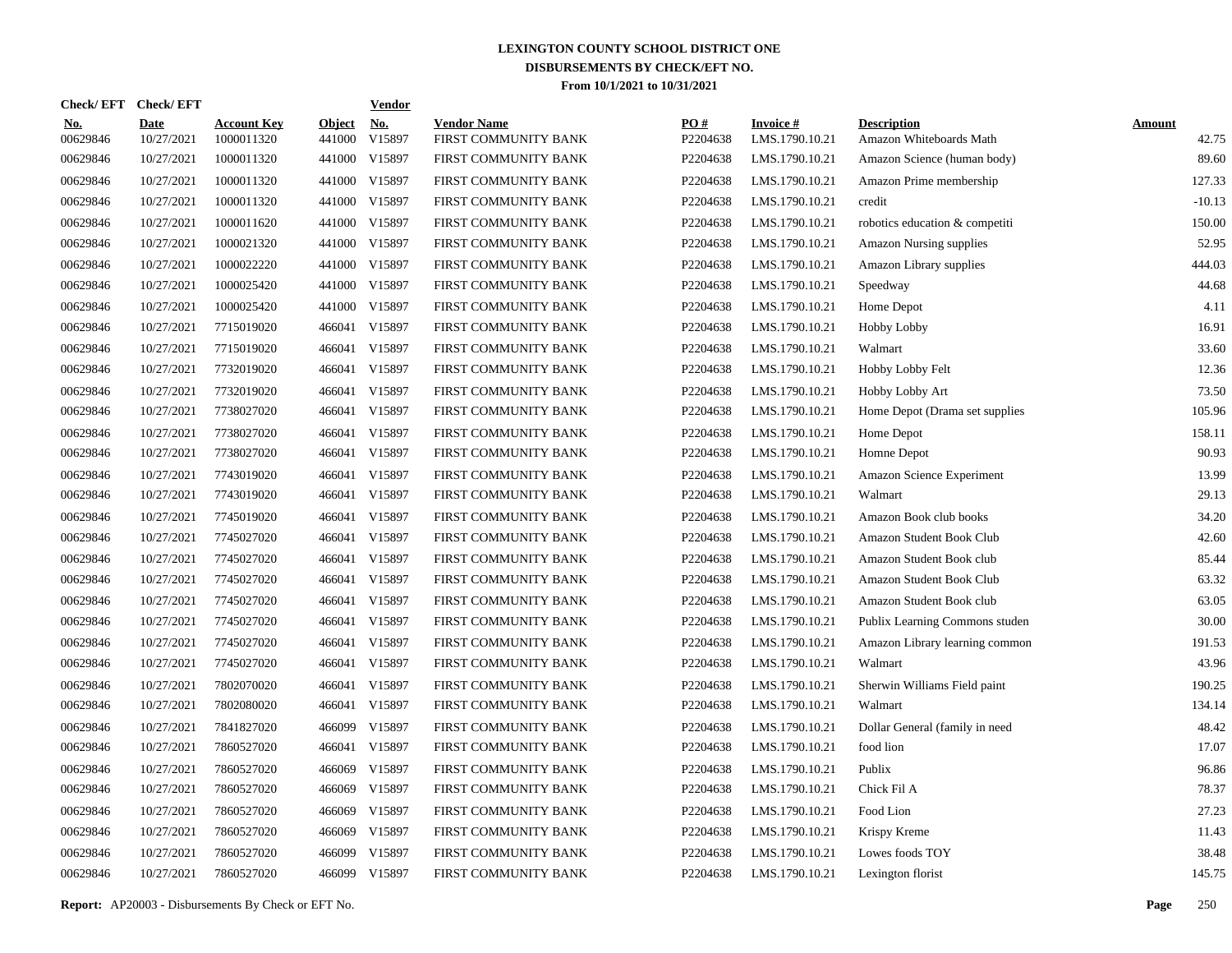| Check/EFT Check/EFT    |                           |                                  |                         | <b>Vendor</b> |                                            |                      |                                   |                                            |                        |
|------------------------|---------------------------|----------------------------------|-------------------------|---------------|--------------------------------------------|----------------------|-----------------------------------|--------------------------------------------|------------------------|
| <u>No.</u><br>00629846 | <b>Date</b><br>10/27/2021 | <b>Account Key</b><br>7860527020 | <b>Object</b><br>466099 | No.<br>V15897 | <b>Vendor Name</b><br>FIRST COMMUNITY BANK | PO#<br>P2204638      | <b>Invoice#</b><br>LMS.1790.10.21 | <b>Description</b><br>Griffin's chop Houes | <b>Amount</b><br>25.00 |
| 00629846               | 10/27/2021                | 7896019020                       | 466041                  | V15897        | FIRST COMMUNITY BANK                       | P2204638             | LMS.1790.10.21                    | Amazon Intro to Agri supplies              | 132.46                 |
| 00629846               | 10/27/2021                | 7896019020                       | 466041                  | V15897        | FIRST COMMUNITY BANK                       | P2204638             | LMS.1790.10.21                    | Amazon Intro to Agri supplies              | 132.46                 |
| 00629846               | 10/27/2021                | 7896019020                       | 466041                  | V15897        | FIRST COMMUNITY BANK                       | P2204638             | LMS.1790.10.21                    | Amazon Intro to Agri supples               | 555.48                 |
| 00629846               | 10/27/2021                | 7896019020                       | 466041                  | V15897        | FIRST COMMUNITY BANK                       | P2204638             | LMS.1790.10.21                    | amazon                                     | 278.71                 |
| 00629846               | 10/27/2021                | 7896019020                       | 466041                  | V15897        | FIRST COMMUNITY BANK                       | P2204638             | LMS.1790.10.21                    | Amazon                                     | 95.75                  |
| 00629846               | 10/27/2021                | 7896019020                       | 466041                  | V15897        | FIRST COMMUNITY BANK                       | P2204638             | LMS.1790.10.21                    | amazon                                     | 55.72                  |
| 00629846               | 10/27/2021                | 7960027020                       | 466041                  | V15897        | FIRST COMMUNITY BANK                       | P2204638             | LMS.1790.10.21                    | food Lion                                  | 49.21                  |
| 00629846               | 10/27/2021                | 7861027016                       | 466041                  | V15897        | FIRST COMMUNITY BANK                       | P2204673             | PES.1030.10.21                    | Lowes                                      | 74.99                  |
| 00629846               | 10/27/2021                | 7884027016                       | 466099                  | V15897        | FIRST COMMUNITY BANK                       | P2204673             | PES.1030.10.21                    | Walker Hardware                            | 48.14                  |
| 00629846               | 10/27/2021                | 7932027016                       | 466099                  | V15897        | FIRST COMMUNITY BANK                       | P2204673             | PES.1030.10.21                    | Pure Romance "Sheena Havens"               | 400.00                 |
| 00629846               | 10/27/2021                | 1000025416                       | 441000                  | V15897        | FIRST COMMUNITY BANK                       | P2204675             | PES.4504.10.21                    | Walker Hardware                            | 256.21                 |
| 00629846               | 10/27/2021                | 1000025416                       |                         | 441000 V15897 | FIRST COMMUNITY BANK                       | P2204675             | PES.4504.10.21                    | <b>Augusta Sewing Center</b>               | 284.27                 |
| 00629846               | 10/27/2021                | 1000025416                       |                         | 441000 V15897 | FIRST COMMUNITY BANK                       | P2204675             | PES.4504.10.21                    | Corner Pantry - Shell                      | 42.89                  |
| 00629846               | 10/27/2021                | 1000025416                       |                         | 441000 V15897 | FIRST COMMUNITY BANK                       | P2204675             | PES.4504.10.21                    | Walker Hardware CREDIT                     | $-21.03$               |
| 00629846               | 10/27/2021                | 1000025416                       |                         | 441000 V15897 | FIRST COMMUNITY BANK                       | P2204675             | PES.4504.10.21                    | <b>Gas CREDIT</b>                          | $-0.43$                |
| 00629846               | 10/27/2021                | 2021022416                       |                         | 441000 V15897 | FIRST COMMUNITY BANK                       | P2204675             | PES.4504.10.21                    | Amazon.com                                 | 57.88                  |
| 00629846               | 10/27/2021                | 2022022416                       |                         | 431200 V15897 | FIRST COMMUNITY BANK                       | P2204675             | PES.4504.10.21                    | <b>Teachers College</b>                    | 650.00                 |
| 00629846               | 10/27/2021                | 7861027016                       |                         | 466099 V15897 | FIRST COMMUNITY BANK                       | P2204675             | PES.4504.10.21                    | Lowes                                      | 321.02                 |
| 00629846               | 10/27/2021                | 7884027016                       | 466041                  | V15897        | FIRST COMMUNITY BANK                       | P2204675             | PES.4504.10.21                    | Dollar General                             | 13.91                  |
| 00629846               | 10/27/2021                | 7884027016                       | 466041                  | V15897        | FIRST COMMUNITY BANK                       | P2204675             | PES.4504.10.21                    | Amazon.com                                 | 12.29                  |
| 00629846               | 10/27/2021                | 7884027016                       | 466041                  | V15897        | FIRST COMMUNITY BANK                       | P2204675             | PES.4504.10.21                    | Amazon.com                                 | 14.95                  |
| 00629846               | 10/27/2021                | 7884027016                       | 466041                  | V15897        | FIRST COMMUNITY BANK                       | P2204675             | PES.4504.10.21                    | Amazon.com                                 | 12.29                  |
| 00629846               | 10/27/2021                | 7884027016                       | 466069                  | V15897        | FIRST COMMUNITY BANK                       | P2204675             | PES.4504.10.21                    | Walmart                                    | 20.41                  |
| 00629846               | 10/27/2021                | 7886027016                       | 466041                  | V15897        | FIRST COMMUNITY BANK                       | P2204675             | PES.4504.10.21                    | School Life                                | 45.65                  |
| 00629846               | 10/27/2021                | 7886027016                       |                         | 466041 V15897 | FIRST COMMUNITY BANK                       | P <sub>2204675</sub> | PES.4504.10.21                    | Amazon.com                                 | 66.24                  |
| 00629846               | 10/27/2021                | 1000011415                       |                         | 441000 V15897 | FIRST COMMUNITY BANK                       | P2204639             | PHS.1378.10.21                    | <b>LOWES</b>                               | 148.21                 |
| 00629846               | 10/27/2021                | 1000011415                       |                         | 441000 V15897 | FIRST COMMUNITY BANK                       | P2204639             | PHS.1378.10.21                    | <b>AMAZON</b>                              | 121.92                 |
| 00629846               | 10/27/2021                | 1000011415                       |                         | 441000 V15897 | FIRST COMMUNITY BANK                       | P2204639             | PHS.1378.10.21                    | <b>AMAZON</b>                              | 63.09                  |
| 00629846               | 10/27/2021                | 1000011415                       |                         | 441000 V15897 | FIRST COMMUNITY BANK                       | P2204639             | PHS.1378.10.21                    | <b>AMAZON</b>                              | 22.44                  |
| 00629846               | 10/27/2021                | 1000011415                       |                         | 441000 V15897 | FIRST COMMUNITY BANK                       | P2204639             | PHS.1378.10.21                    | <b>WALKER</b>                              | 17.85                  |
| 00629846               | 10/27/2021                | 1000011415                       |                         | 441000 V15897 | FIRST COMMUNITY BANK                       | P2204639             | PHS.1378.10.21                    | <b>USA SUPPLY</b>                          | 387.88                 |
| 00629846               | 10/27/2021                | 1000011415                       |                         | 441000 V15897 | FIRST COMMUNITY BANK                       | P2204639             | PHS.1378.10.21                    | <b>WALMART</b>                             | 510.64                 |
| 00629846               | 10/27/2021                | 1000011415                       |                         | 441000 V15897 | FIRST COMMUNITY BANK                       | P2204639             | PHS.1378.10.21                    | IGA                                        | 42.40                  |
| 00629846               | 10/27/2021                | 1000011415                       | 441000                  | V15897        | FIRST COMMUNITY BANK                       | P2204639             | PHS.1378.10.21                    | <b>AMAZON</b>                              | 112.32                 |
| 00629846               | 10/27/2021                | 1000011515                       |                         | 441000 V15897 | FIRST COMMUNITY BANK                       | P2204639             | PHS.1378.10.21                    | <b>LOWES</b>                               | 230.35                 |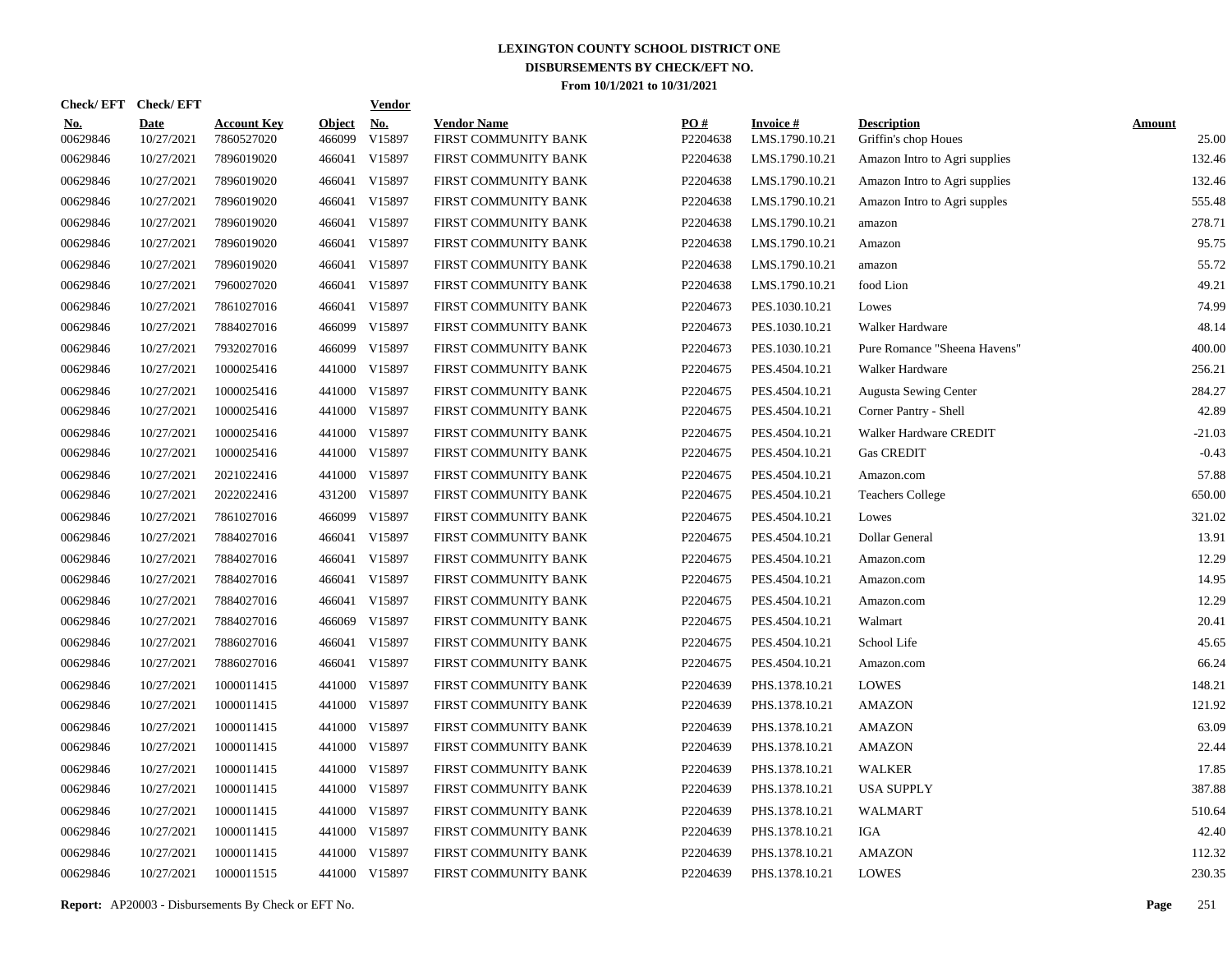| Check/EFT Check/EFT    |                           |                                  |                         | <b>Vendor</b>        |                                            |                 |                                   |                                    |                        |
|------------------------|---------------------------|----------------------------------|-------------------------|----------------------|--------------------------------------------|-----------------|-----------------------------------|------------------------------------|------------------------|
| <u>No.</u><br>00629846 | <b>Date</b><br>10/27/2021 | <b>Account Key</b><br>1000014115 | <b>Object</b><br>433100 | <u>No.</u><br>V15897 | <b>Vendor Name</b><br>FIRST COMMUNITY BANK | PQ#<br>P2204639 | <b>Invoice#</b><br>PHS.1378.10.21 | <b>Description</b><br><b>SCMEA</b> | <b>Amount</b><br>90.00 |
| 00629846               | 10/27/2021                | 1000014115                       |                         | 433100 V15897        | FIRST COMMUNITY BANK                       | P2204639        | PHS.1378.10.21                    | <b>NAFME</b>                       | 133.00                 |
| 00629846               | 10/27/2021                | 1000023315                       |                         | 433200 V15897        | FIRST COMMUNITY BANK                       | P2204639        | PHS.1378.10.21                    | <b>INSTRUCTIONAL COACHING</b>      | 599.00                 |
| 00629846               | 10/27/2021                | 1000023315                       |                         | 433200 V15897        | FIRST COMMUNITY BANK                       | P2204639        | PHS.1378.10.21                    | <b>SCACTE</b>                      | 175.00                 |
| 00629846               | 10/27/2021                | 1000025415                       |                         | 441000 V15897        | FIRST COMMUNITY BANK                       | P2204639        | PHS.1378.10.21                    | <b>AMAZON</b>                      | 85.18                  |
| 00629846               | 10/27/2021                | 1000025415                       |                         | 441000 V15897        | FIRST COMMUNITY BANK                       | P2204639        | PHS.1378.10.21                    | <b>DOLLAR GENERAL</b>              | 13.91                  |
| 00629846               | 10/27/2021                | 1000025415                       |                         | 441000 V15897        | FIRST COMMUNITY BANK                       | P2204639        | PHS.1378.10.21                    | <b>AMAZON</b>                      | 120.21                 |
| 00629846               | 10/27/2021                | 1000025415                       |                         | 441000 V15897        | FIRST COMMUNITY BANK                       | P2204639        | PHS.1378.10.21                    | <b>AMAZON</b>                      | 28.87                  |
| 00629846               | 10/27/2021                | 7733027015                       |                         | 466041 V15897        | FIRST COMMUNITY BANK                       | P2204639        | PHS.1378.10.21                    | <b>AMAZON</b>                      | 432.89                 |
| 00629846               | 10/27/2021                | 7733027015                       |                         | 466041 V15897        | FIRST COMMUNITY BANK                       | P2204639        | PHS.1378.10.21                    | LOWES                              | 74.18                  |
| 00629846               | 10/27/2021                | 7733027015                       |                         | 466041 V15897        | FIRST COMMUNITY BANK                       | P2204639        | PHS.1378.10.21                    | LOWES                              | 67.12                  |
| 00629846               | 10/27/2021                | 7733027015                       |                         | 466099 V15897        | FIRST COMMUNITY BANK                       | P2204639        | PHS.1378.10.21                    | <b>CAROLINA CROWN</b>              | 136.00                 |
| 00629846               | 10/27/2021                | 7744019015                       |                         | 466041 V15897        | FIRST COMMUNITY BANK                       | P2204639        | PHS.1378.10.21                    | <b>WALMART</b>                     | 93.20                  |
| 00629846               | 10/27/2021                | 7770027015                       |                         | 466041 V15897        | FIRST COMMUNITY BANK                       | P2204639        | PHS.1378.10.21                    | <b>LOWES</b>                       | 29.98                  |
| 00629846               | 10/27/2021                | 7770027015                       |                         | 466099 V15897        | FIRST COMMUNITY BANK                       | P2204639        | PHS.1378.10.21                    | <b>CREDIT</b>                      | $-50.00$               |
| 00629846               | 10/27/2021                | 7770027015                       |                         | 466099 V15897        | FIRST COMMUNITY BANK                       | P2204639        | PHS.1378.10.21                    | <b>CREDIT SHELL</b>                | $-0.73$                |
| 00629846               | 10/27/2021                | 7774027015                       | 466069                  | V15897               | FIRST COMMUNITY BANK                       | P2204639        | PHS.1378.10.21                    | <b>WALMART</b>                     | 41.05                  |
| 00629846               | 10/27/2021                | 7774027015                       |                         | 466069 V15897        | FIRST COMMUNITY BANK                       | P2204639        | PHS.1378.10.21                    | WALMART                            | 53.50                  |
| 00629846               | 10/27/2021                | 7774027015                       | 466069                  | V15897               | FIRST COMMUNITY BANK                       | P2204639        | PHS.1378.10.21                    | IGA                                | 22.04                  |
| 00629846               | 10/27/2021                | 7774027015                       | 466069                  | V15897               | FIRST COMMUNITY BANK                       | P2204639        | PHS.1378.10.21                    | <b>CHEF STORE</b>                  | 243.43                 |
| 00629846               | 10/27/2021                | 7774027015                       | 466069                  | V15897               | FIRST COMMUNITY BANK                       | P2204639        | PHS.1378.10.21                    | <b>FOOD LION</b>                   | 32.64                  |
| 00629846               | 10/27/2021                | 7774027015                       |                         | 466069 V15897        | FIRST COMMUNITY BANK                       | P2204639        | PHS.1378.10.21                    | <b>CHEF STORE</b>                  | 181.12                 |
| 00629846               | 10/27/2021                | 7774027015                       | 466069                  | V15897               | FIRST COMMUNITY BANK                       | P2204639        | PHS.1378.10.21                    | IGA                                | 36.14                  |
| 00629846               | 10/27/2021                | 7774027015                       |                         | 466069 V15897        | FIRST COMMUNITY BANK                       | P2204639        | PHS.1378.10.21                    | SAMS                               | 91.37                  |
| 00629846               | 10/27/2021                | 7774027015                       |                         | 466069 V15897        | FIRST COMMUNITY BANK                       | P2204639        | PHS.1378.10.21                    | IGA                                | 37.20                  |
| 00629846               | 10/27/2021                | 7802072015                       |                         | 466041 V15897        | FIRST COMMUNITY BANK                       | P2204639        | PHS.1378.10.21                    | <b>HELMET FITTING</b>              | 280.00                 |
| 00629846               | 10/27/2021                | 7802072015                       |                         | 466041 V15897        | FIRST COMMUNITY BANK                       | P2204639        | PHS.1378.10.21                    | <b>OLE LADY</b>                    | 30.00                  |
| 00629846               | 10/27/2021                | 7802072015                       |                         | 466041 V15897        | FIRST COMMUNITY BANK                       | P2204639        | PHS.1378.10.21                    | IGA                                | 43.93                  |
| 00629846               | 10/27/2021                | 7802072015                       |                         | 466041 V15897        | FIRST COMMUNITY BANK                       | P2204639        | PHS.1378.10.21                    | <b>WALMART</b>                     | 47.00                  |
| 00629846               | 10/27/2021                | 7802072015                       |                         | 466069 V15897        | FIRST COMMUNITY BANK                       | P2204639        | PHS.1378.10.21                    | <b>MCDONALDS</b>                   | 59.32                  |
| 00629846               | 10/27/2021                | 7802077015                       |                         | 466041 V15897        | FIRST COMMUNITY BANK                       | P2204639        | PHS.1378.10.21                    | <b>CROWN AWARDS</b>                | 77.89                  |
| 00629846               | 10/27/2021                | 7804027015                       |                         | 466041 V15897        | FIRST COMMUNITY BANK                       | P2204639        | PHS.1378.10.21                    | NATIONAL BETA CLUB                 | 880.28                 |
| 00629846               | 10/27/2021                | 7834027015                       |                         | 466041 V15897        | FIRST COMMUNITY BANK                       | P2204639        | PHS.1378.10.21                    | <b>ANDERSONS</b>                   | 134.79                 |
| 00629846               | 10/27/2021                | 7841827015                       |                         | 466041 V15897        | FIRST COMMUNITY BANK                       | P2204639        | PHS.1378.10.21                    | <b>BAGS IN BULK</b>                | 192.60                 |
| 00629846               | 10/27/2021                | 7853027015                       |                         | 466041 V15897        | FIRST COMMUNITY BANK                       | P2204639        | PHS.1378.10.21                    | <b>CANDLE SCIENCE</b>              | 82.55                  |
| 00629846               | 10/27/2021                | 7853027015                       |                         | 466041 V15897        | FIRST COMMUNITY BANK                       | P2204639        | PHS.1378.10.21                    | <b>AMAZON</b>                      | 19.47                  |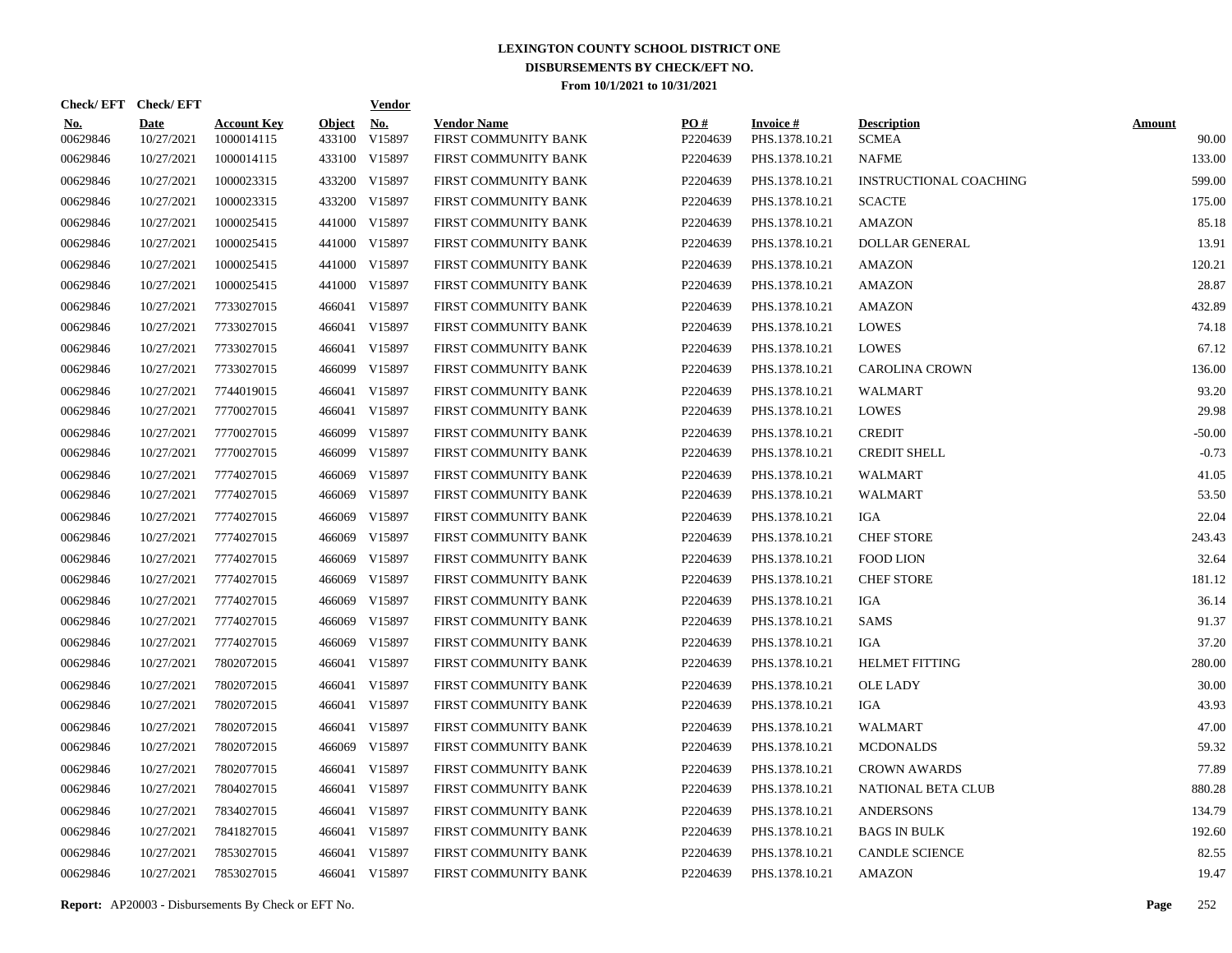|                        | Check/EFT Check/EFT       |                                  |                         | <b>Vendor</b>        |                                            |                      |                                   |                                        |                         |
|------------------------|---------------------------|----------------------------------|-------------------------|----------------------|--------------------------------------------|----------------------|-----------------------------------|----------------------------------------|-------------------------|
| <u>No.</u><br>00629846 | <b>Date</b><br>10/27/2021 | <b>Account Key</b><br>7853027015 | <b>Object</b><br>466041 | <u>No.</u><br>V15897 | <b>Vendor Name</b><br>FIRST COMMUNITY BANK | PO#<br>P2204639      | <b>Invoice#</b><br>PHS.1378.10.21 | <b>Description</b><br>PACKAGING DIRECT | <b>Amount</b><br>127.30 |
| 00629846               | 10/27/2021                | 7853027015                       | 466041                  | V15897               | FIRST COMMUNITY BANK                       | P <sub>2204639</sub> | PHS.1378.10.21                    | AMAZON                                 | 13.89                   |
| 00629846               | 10/27/2021                | 7853027015                       | 466041                  | V15897               | FIRST COMMUNITY BANK                       | P2204639             | PHS.1378.10.21                    | AMAZON                                 | 119.76                  |
| 00629846               | 10/27/2021                | 7853027015                       | 466041                  | V15897               | FIRST COMMUNITY BANK                       | P2204639             | PHS.1378.10.21                    | <b>AMAZON</b>                          | 96.25                   |
| 00629846               | 10/27/2021                | 7860527015                       | 466041                  | V15897               | FIRST COMMUNITY BANK                       | P2204639             | PHS.1378.10.21                    | KATHERINES FLORIST                     | 74.79                   |
| 00629846               | 10/27/2021                | 7860527015                       | 466041                  | V15897               | FIRST COMMUNITY BANK                       | P2204639             | PHS.1378.10.21                    | <b>OLE LADY</b>                        | 15.00                   |
| 00629846               | 10/27/2021                | 7860527015                       |                         | 466041 V15897        | FIRST COMMUNITY BANK                       | P2204639             | PHS.1378.10.21                    | <b>OLE LADY</b>                        | 10.00                   |
| 00629846               | 10/27/2021                | 7860527015                       |                         | 466069 V15897        | FIRST COMMUNITY BANK                       | P2204639             | PHS.1378.10.21                    | <b>PUBLIX</b>                          | 64.99                   |
| 00629846               | 10/27/2021                | 7887071015                       |                         | 466069 V15897        | FIRST COMMUNITY BANK                       | P2204639             | PHS.1378.10.21                    | <b>CORNER PANTRY</b>                   | 72.84                   |
| 00629846               | 10/27/2021                | 7887071015                       |                         | 466069 V15897        | FIRST COMMUNITY BANK                       | P2204639             | PHS.1378.10.21                    | <b>DOMINOS</b>                         | 34.20                   |
| 00629846               | 10/27/2021                | 7901027015                       |                         | 466041 V15897        | FIRST COMMUNITY BANK                       | P2204639             | PHS.1378.10.21                    | <b>ATHENS</b>                          | 358.56                  |
| 00629846               | 10/27/2021                | 7924099615                       |                         | 466041 V15897        | FIRST COMMUNITY BANK                       | P2204639             | PHS.1378.10.21                    | WALMART                                | 11.58                   |
| 00629846               | 10/27/2021                | 7924099615                       |                         | 466041 V15897        | FIRST COMMUNITY BANK                       | P2204639             | PHS.1378.10.21                    | <b>BASEBALL SAVINGS</b>                | 204.46                  |
| 00629846               | 10/27/2021                | 7924099615                       |                         | 466041 V15897        | FIRST COMMUNITY BANK                       | P2204639             | PHS.1378.10.21                    | <b>BASEBALL SAVINGS</b>                | 39.42                   |
| 00629846               | 10/27/2021                | 7924099615                       | 466069                  | V15897               | FIRST COMMUNITY BANK                       | P2204639             | PHS.1378.10.21                    | SAMS                                   | 173.04                  |
| 00629846               | 10/27/2021                | 7924099615                       | 466069                  | V15897               | FIRST COMMUNITY BANK                       | P2204639             | PHS.1378.10.21                    | WALMART                                | 143.34                  |
| 00629846               | 10/27/2021                | 7924099615                       | 466069                  | V15897               | FIRST COMMUNITY BANK                       | P2204639             | PHS.1378.10.21                    | <b>SAMS</b>                            | 232.04                  |
| 00629846               | 10/27/2021                | 7924099615                       | 466069                  | V15897               | FIRST COMMUNITY BANK                       | P2204639             | PHS.1378.10.21                    | <b>CAUGHMANS MEAT</b>                  | 130.48                  |
| 00629846               | 10/27/2021                | 7924099615                       | 466069                  | V15897               | FIRST COMMUNITY BANK                       | P2204639             | PHS.1378.10.21                    | <b>SAMS</b>                            | 76.24                   |
| 00629846               | 10/27/2021                | 7924099615                       | 466069                  | V15897               | FIRST COMMUNITY BANK                       | P2204639             | PHS.1378.10.21                    | <b>WALMART</b>                         | 43.06                   |
| 00629846               | 10/27/2021                | 7924099615                       | 466069                  | V15897               | FIRST COMMUNITY BANK                       | P2204639             | PHS.1378.10.21                    | SAMS                                   | 135.56                  |
| 00629846               | 10/27/2021                | 7924099615                       | 466069                  | V15897               | FIRST COMMUNITY BANK                       | P2204639             | PHS.1378.10.21                    | <b>SAMS</b>                            | 360.42                  |
| 00629846               | 10/27/2021                | 7924099615                       | 466069                  | V15897               | FIRST COMMUNITY BANK                       | P2204639             | PHS.1378.10.21                    | <b>CHICK FIL A</b>                     | 269.55                  |
| 00629846               | 10/27/2021                | 7924099615                       | 466069                  | V15897               | FIRST COMMUNITY BANK                       | P2204639             | PHS.1378.10.21                    | <b>AMAZON</b>                          | 92.80                   |
| 00629846               | 10/27/2021                | 7924099615                       | 466069                  | V15897               | FIRST COMMUNITY BANK                       | P2204639             | PHS.1378.10.21                    | <b>SAMS</b>                            | 65.64                   |
| 00629846               | 10/27/2021                | 7924099615                       | 466069                  | V15897               | FIRST COMMUNITY BANK                       | P2204639             | PHS.1378.10.21                    | SAMS                                   | 145.82                  |
| 00629846               | 10/27/2021                | 7924099615                       |                         | 466069 V15897        | FIRST COMMUNITY BANK                       | P2204639             | PHS.1378.10.21                    | WALMART                                | 86.14                   |
| 00629846               | 10/27/2021                | 7936527015                       | 466041                  | V15897               | FIRST COMMUNITY BANK                       | P2204639             | PHS.1378.10.21                    | AMAZON                                 | 56.11                   |
| 00629846               | 10/27/2021                | 7936527015                       | 466041                  | V15897               | FIRST COMMUNITY BANK                       | P2204639             | PHS.1378.10.21                    | <b>AMAZON</b>                          | 154.35                  |
| 00629846               | 10/27/2021                | 7936527015                       | 466041                  | V15897               | FIRST COMMUNITY BANK                       | P2204639             | PHS.1378.10.21                    | <b>AMAZON</b>                          | 58.37                   |
| 00629846               | 10/27/2021                | 7946027015                       |                         | 466041 V15897        | FIRST COMMUNITY BANK                       | P2204639             | PHS.1378.10.21                    | <b>LOWES</b>                           | 64.11                   |
| 00629846               | 10/27/2021                | 1000011415                       |                         | 433100 V15897        | FIRST COMMUNITY BANK                       | P2204640             | PHS.1493.10.21                    | <b>CAMP CAROLINA</b>                   | 54.50                   |
| 00629846               | 10/27/2021                | 1000011415                       |                         | 441000 V15897        | FIRST COMMUNITY BANK                       | P2204640             | PHS.1493.10.21                    | <b>SHELL</b>                           | 19.21                   |
| 00629846               | 10/27/2021                | 1000011515                       |                         | 433200 V15897        | FIRST COMMUNITY BANK                       | P2204640             | PHS.1493.10.21                    | <b>SC HEALTH SCIENCE</b>               | 180.00                  |
| 00629846               | 10/27/2021                | 1000025415                       |                         | 441000 V15897        | FIRST COMMUNITY BANK                       | P2204640             | PHS.1493.10.21                    | <b>FAMILY DOLLAR</b>                   | 38.79                   |
| 00629846               | 10/27/2021                | 1000025415                       |                         | 441000 V15897        | FIRST COMMUNITY BANK                       | P2204640             | PHS.1493.10.21                    | <b>SHELL</b>                           | 125.00                  |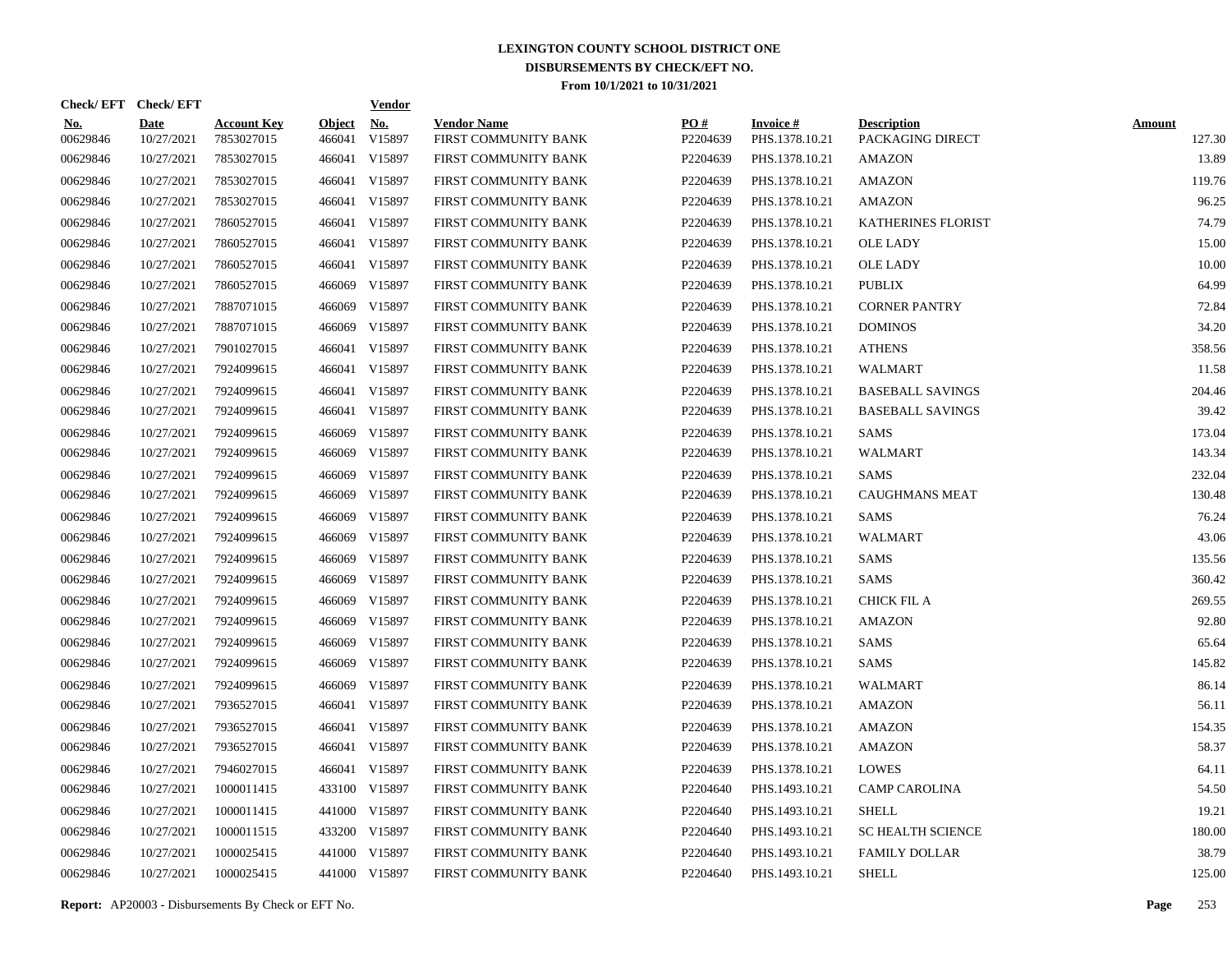| Check/EFT Check/EFT    |                           |                                  |                         | <b>Vendor</b>        |                                            |                 |                                   |                                    |                        |
|------------------------|---------------------------|----------------------------------|-------------------------|----------------------|--------------------------------------------|-----------------|-----------------------------------|------------------------------------|------------------------|
| <u>No.</u><br>00629846 | <b>Date</b><br>10/27/2021 | <b>Account Key</b><br>1000025415 | <b>Object</b><br>441000 | <u>No.</u><br>V15897 | <b>Vendor Name</b><br>FIRST COMMUNITY BANK | PO#<br>P2204640 | <b>Invoice#</b><br>PHS.1493.10.21 | <b>Description</b><br><b>SHELL</b> | <b>Amount</b><br>49.51 |
| 00629846               | 10/27/2021                | 1000025415                       | 441000                  | V15897               | FIRST COMMUNITY BANK                       | P2204640        | PHS.1493.10.21                    | <b>SHELL</b>                       | 101.51                 |
| 00629846               | 10/27/2021                | 7733027015                       | 466041                  | V15897               | FIRST COMMUNITY BANK                       | P2204640        | PHS.1493.10.21                    | <b>LOWES</b>                       | 93.90                  |
| 00629846               | 10/27/2021                | 7733027015                       | 466041                  | V15897               | FIRST COMMUNITY BANK                       | P2204640        | PHS.1493.10.21                    | <b>LOWES</b>                       | 117.05                 |
| 00629846               | 10/27/2021                | 7774027015                       | 466069                  | V15897               | FIRST COMMUNITY BANK                       | P2204640        | PHS.1493.10.21                    | <b>CHEF STORE</b>                  | 62.18                  |
| 00629846               | 10/27/2021                | 7774027015                       | 466069                  | V15897               | FIRST COMMUNITY BANK                       | P2204640        | PHS.1493.10.21                    | IGA                                | 2.99                   |
| 00629846               | 10/27/2021                | 7791027015                       | 466041                  | V15897               | FIRST COMMUNITY BANK                       | P2204640        | PHS.1493.10.21                    | <b>RLD ADVENTURES</b>              | 113.63                 |
| 00629846               | 10/27/2021                | 7802072015                       | 466041                  | V15897               | FIRST COMMUNITY BANK                       | P2204640        | PHS.1493.10.21                    | <b>IGA</b>                         | 29.02                  |
| 00629846               | 10/27/2021                | 7802082015                       | 466041                  | V15897               | FIRST COMMUNITY BANK                       | P2204640        | PHS.1493.10.21                    | <b>ACADEMY</b>                     | 38.79                  |
| 00629846               | 10/27/2021                | 7860527015                       | 466069                  | V15897               | FIRST COMMUNITY BANK                       | P2204640        | PHS.1493.10.21                    | <b>PUBLIX</b>                      | 64.99                  |
| 00629846               | 10/27/2021                | 7860527015                       | 466069                  | V15897               | FIRST COMMUNITY BANK                       | P2204640        | PHS.1493.10.21                    | LITTLE CAESARS                     | 47.51                  |
| 00629846               | 10/27/2021                | 7884027015                       |                         | 466041 V15897        | FIRST COMMUNITY BANK                       | P2204640        | PHS.1493.10.21                    | <b>CREDIT</b>                      | $-0.50$                |
| 00629846               | 10/27/2021                | 7884027015                       | 466041                  | V15897               | FIRST COMMUNITY BANK                       | P2204640        | PHS.1493.10.21                    | <b>CREDIT</b>                      | $-1.00$                |
| 00629846               | 10/27/2021                | 7884027015                       |                         | 466041 V15897        | FIRST COMMUNITY BANK                       | P2204640        | PHS.1493.10.21                    | <b>CREDIT</b>                      | $-0.19$                |
| 00629846               | 10/27/2021                | 7924099615                       | 466069                  | V15897               | FIRST COMMUNITY BANK                       | P2204640        | PHS.1493.10.21                    | <b>DOMINOS</b>                     | 76.94                  |
| 00629846               | 10/27/2021                | 7924099615                       | 466069                  | V15897               | FIRST COMMUNITY BANK                       | P2204640        | PHS.1493.10.21                    | <b>DOMINOS</b>                     | 59.85                  |
| 00629846               | 10/27/2021                | 7924099615                       | 466069                  | V15897               | FIRST COMMUNITY BANK                       | P2204640        | PHS.1493.10.21                    | <b>DOMINOS</b>                     | 59.85                  |
| 00629846               | 10/27/2021                | 1000011330                       | 441000                  | V15897               | FIRST COMMUNITY BANK                       | P2204648        | PMS.1287.10.21                    | Trophy & Awards                    | 8.56                   |
| 00629846               | 10/27/2021                | 1000021230                       | 441000                  | V15897               | FIRST COMMUNITY BANK                       | P2204648        | PMS.1287.10.21                    | <b>Hobby Lobby</b>                 | 36.79                  |
| 00629846               | 10/27/2021                | 1000021230                       | 441000                  | V15897               | FIRST COMMUNITY BANK                       | P2204648        | PMS.1287.10.21                    | Publix                             | 25.00                  |
| 00629846               | 10/27/2021                | 1000021230                       | 441000                  | V15897               | FIRST COMMUNITY BANK                       | P2204648        | PMS.1287.10.21                    | Publix                             | 30.00                  |
| 00629846               | 10/27/2021                | 1000025430                       | 441000                  | V15897               | FIRST COMMUNITY BANK                       | P2204648        | PMS.1287.10.21                    | Corner Pantry Shell                | 108.45                 |
| 00629846               | 10/27/2021                | 1000025430                       | 441000                  | V15897               | FIRST COMMUNITY BANK                       | P2204648        | PMS.1287.10.21                    | Shell                              | $-1.00$                |
| 00629846               | 10/27/2021                | 7706027030                       |                         | 466041 V15897        | FIRST COMMUNITY BANK                       | P2204648        | PMS.1287.10.21                    | Dollar Tree                        | 12.84                  |
| 00629846               | 10/27/2021                | 7731019030                       |                         | 466041 V15897        | FIRST COMMUNITY BANK                       | P2204648        | PMS.1287.10.21                    | Petco                              | 150.83                 |
| 00629846               | 10/27/2021                | 7731019030                       |                         | 466041 V15897        | FIRST COMMUNITY BANK                       | P2204648        | PMS.1287.10.21                    | Walmart                            | 40.25                  |
| 00629846               | 10/27/2021                | 7733019030                       |                         | 466041 V15897        | FIRST COMMUNITY BANK                       | P2204648        | PMS.1287.10.21                    | Pecknel                            | 9.86                   |
| 00629846               | 10/27/2021                | 7738019030                       |                         | 466041 V15897        | FIRST COMMUNITY BANK                       | P2204648        | PMS.1287.10.21                    | DramaNote book                     | 89.95                  |
| 00629846               | 10/27/2021                | 7738019030                       |                         | 466041 V15897        | FIRST COMMUNITY BANK                       | P2204648        | PMS.1287.10.21                    | Theatrefolk                        | 166.95                 |
| 00629846               | 10/27/2021                | 7748019030                       |                         | 466035 V15897        | FIRST COMMUNITY BANK                       | P2204648        | PMS.1287.10.21                    | Sachs Violins                      | 133.75                 |
| 00629846               | 10/27/2021                | 7755019030                       |                         | 466041 V15897        | FIRST COMMUNITY BANK                       | P2204648        | PMS.1287.10.21                    | Lowe's                             | 39.39                  |
| 00629846               | 10/27/2021                | 7755019030                       |                         | 466041 V15897        | FIRST COMMUNITY BANK                       | P2204648        | PMS.1287.10.21                    | Lowe's                             | 120.11                 |
| 00629846               | 10/27/2021                | 7814027030                       | 466031                  | V15897               | FIRST COMMUNITY BANK                       | P2204648        | PMS.1287.10.21                    | Indianapolis Marriott              | 1,502.28               |
| 00629846               | 10/27/2021                | 7814027030                       |                         | 466041 V15897        | FIRST COMMUNITY BANK                       | P2204648        | PMS.1287.10.21                    | <b>FFA SHOP</b>                    | 30.00                  |
| 00629846               | 10/27/2021                | 7814027030                       | 466049                  | V15897               | FIRST COMMUNITY BANK                       | P2204648        | PMS.1287.10.21                    | National FFA & Expo Convention     | 770.00                 |
| 00629846               | 10/27/2021                | 7814027030                       |                         | 466090 V15897        | FIRST COMMUNITY BANK                       | P2204648        | PMS.1287.10.21                    | Indianapolis Marriott Downtown     | $-1,502.28$            |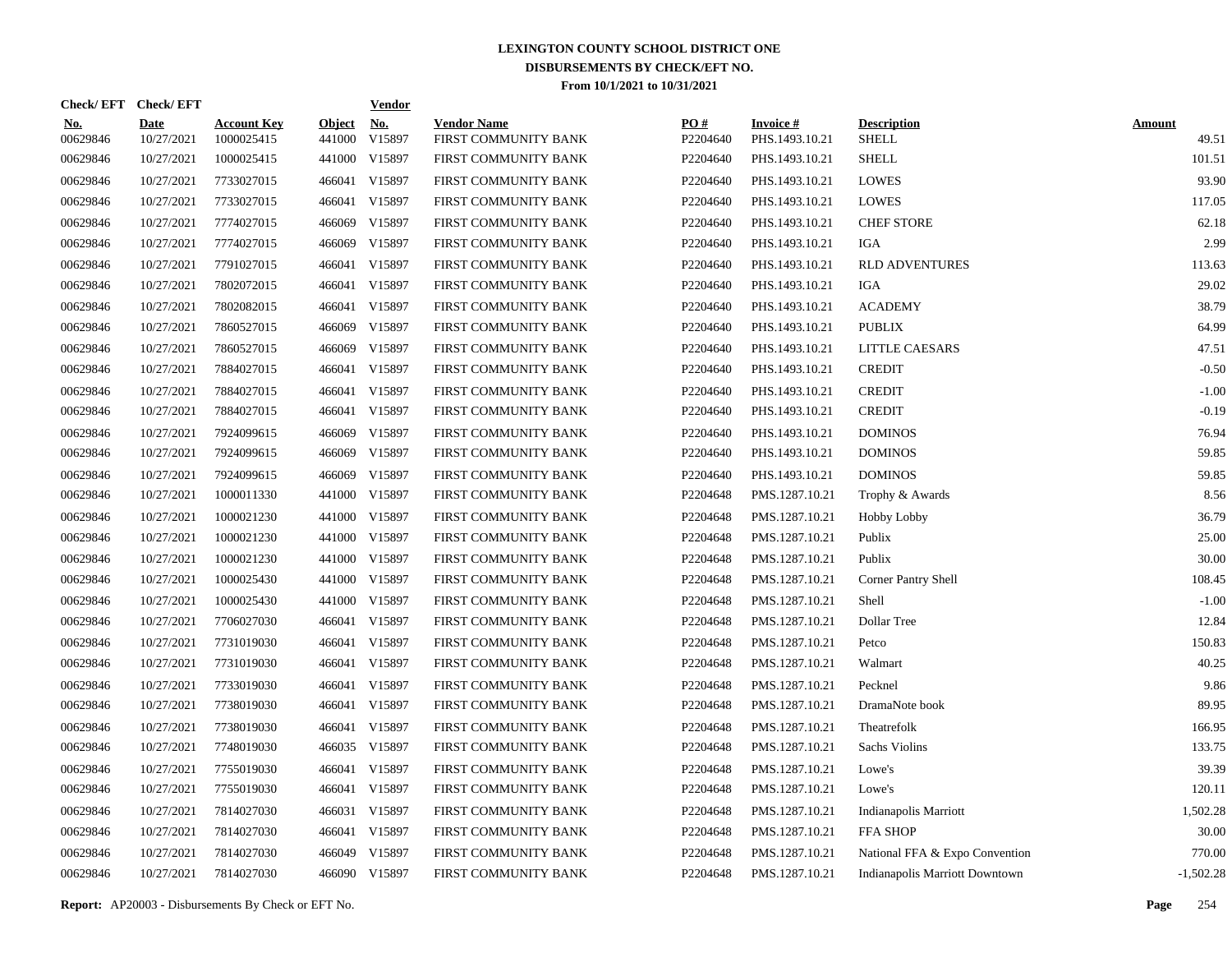| Check/ EFT             | <b>Check/EFT</b>          |                                  |                         | <b>Vendor</b>        |                                            |                 |                                   |                                                      |                            |
|------------------------|---------------------------|----------------------------------|-------------------------|----------------------|--------------------------------------------|-----------------|-----------------------------------|------------------------------------------------------|----------------------------|
| <u>No.</u><br>00629846 | <b>Date</b><br>10/27/2021 | <b>Account Key</b><br>7814027030 | <b>Object</b><br>466090 | <u>No.</u><br>V15897 | <b>Vendor Name</b><br>FIRST COMMUNITY BANK | PO#<br>P2204648 | <b>Invoice#</b><br>PMS.1287.10.21 | <b>Description</b><br>National FFA & Expo Convention | <b>Amount</b><br>$-140.00$ |
| 00629846               | 10/27/2021                | 7814027030                       | 466090                  | V15897               | FIRST COMMUNITY BANK                       | P2204648        | PMS.1287.10.21                    | National FFA & Expo Convention                       | $-140.00$                  |
| 00629846               | 10/27/2021                | 7860527030                       | 466069                  | V15897               | FIRST COMMUNITY BANK                       | P2204648        | PMS.1287.10.21                    | Sweet Magnolia's                                     | 83.25                      |
| 00629846               | 10/27/2021                | 7860527030                       | 466099                  | V15897               | FIRST COMMUNITY BANK                       | P2204648        | PMS.1287.10.21                    | Walmart                                              | 138.12                     |
| 00629846               | 10/27/2021                | 7860527030                       | 466099                  | V15897               | FIRST COMMUNITY BANK                       | P2204648        | PMS.1287.10.21                    | Lexington Florist                                    | 58.15                      |
| 00629846               | 10/27/2021                | 7860527030                       | 466099                  | V15897               | FIRST COMMUNITY BANK                       | P2204648        | PMS.1287.10.21                    | Publix                                               | 140.93                     |
| 00629846               | 10/27/2021                | 7860527030                       | 466099                  | V15897               | FIRST COMMUNITY BANK                       | P2204648        | PMS.1287.10.21                    | Publix                                               | 5.42                       |
| 00629846               | 10/27/2021                | 7860527030                       | 466099                  | V15897               | FIRST COMMUNITY BANK                       | P2204648        | PMS.1287.10.21                    | WalMart                                              | 37.66                      |
| 00629846               | 10/27/2021                | 7860527030                       | 466099                  | V15897               | FIRST COMMUNITY BANK                       | P2204648        | PMS.1287.10.21                    | Walmart                                              | 186.60                     |
| 00629846               | 10/27/2021                | 7860527030                       | 466099                  | V15897               | FIRST COMMUNITY BANK                       | P2204648        | PMS.1287.10.21                    | Lexington Florist                                    | 115.60                     |
| 00629846               | 10/27/2021                | 7860527030                       | 466099                  | V15897               | FIRST COMMUNITY BANK                       | P2204648        | PMS.1287.10.21                    | Publix                                               | 102.31                     |
| 00629846               | 10/27/2021                | 7887080030                       | 466049                  | V15897               | FIRST COMMUNITY BANK                       | P2204648        | PMS.1287.10.21                    | Chick Fil a                                          | 436.00                     |
| 00629846               | 10/27/2021                | 7887080030                       | 466099                  | V15897               | FIRST COMMUNITY BANK                       | P2204648        | PMS.1287.10.21                    | Amazon                                               | 153.96                     |
| 00629846               | 10/27/2021                | 7887080030                       | 466099                  | V15897               | FIRST COMMUNITY BANK                       | P2204648        | PMS.1287.10.21                    | Walmart                                              | 48.92                      |
| 00629846               | 10/27/2021                | 7934027030                       | 466041                  | V15897               | FIRST COMMUNITY BANK                       | P2204648        | PMS.1287.10.21                    | Walmart                                              | 31.78                      |
| 00629846               | 10/27/2021                | 1000011124                       | 441000                  | V15897               | FIRST COMMUNITY BANK                       | P2204669        | RBE.4603.10.21                    | Amazon.com                                           | 42.60                      |
| 00629846               | 10/27/2021                | 1000011124                       | 441000                  | V15897               | FIRST COMMUNITY BANK                       | P2204669        | RBE.4603.10.21                    | Amazon.com                                           | 106.88                     |
| 00629846               | 10/27/2021                | 1000011124                       |                         | 441000 V15897        | FIRST COMMUNITY BANK                       | P2204669        | RBE.4603.10.21                    | Amazon.com                                           | 16.04                      |
| 00629846               | 10/27/2021                | 1000011224                       | 441000                  | V15897               | FIRST COMMUNITY BANK                       | P2204669        | RBE.4603.10.21                    | Amazon.com                                           | 51.32                      |
| 00629846               | 10/27/2021                | 1000011224                       | 441000                  | V15897               | FIRST COMMUNITY BANK                       | P2204669        | RBE.4603.10.21                    | Amazon.com                                           | 18.17                      |
| 00629846               | 10/27/2021                | 1000011324                       | 441000                  | V15897               | FIRST COMMUNITY BANK                       | P2204669        | RBE.4603.10.21                    | Dollar General                                       | 84.76                      |
| 00629846               | 10/27/2021                | 1000011324                       | 441000                  | V15897               | FIRST COMMUNITY BANK                       | P2204669        | RBE.4603.10.21                    | Amazon.com                                           | 94.95                      |
| 00629846               | 10/27/2021                | 1000023324                       | 441000                  | V15897               | FIRST COMMUNITY BANK                       | P2204669        | RBE.4603.10.21                    | Amazon.com                                           | 261.02                     |
| 00629846               | 10/27/2021                | 1000025424                       | 441000                  | V15897               | FIRST COMMUNITY BANK                       | P2204669        | RBE.4603.10.21                    | Lowe's                                               | 29.86                      |
| 00629846               | 10/27/2021                | 7743019024                       | 466069                  | V15897               | FIRST COMMUNITY BANK                       | P2204669        | RBE.4603.10.21                    | Guerrilla Graphix                                    | 25.68                      |
| 00629846               | 10/27/2021                | 7743019024                       | 466099                  | V15897               | FIRST COMMUNITY BANK                       | P2204669        | RBE.4603.10.21                    | Wendy's                                              | 28.00                      |
| 00629846               | 10/27/2021                | 7793027024                       | 466041                  | V15897               | FIRST COMMUNITY BANK                       | P2204669        | RBE.4603.10.21                    | Amazon.com                                           | 43.29                      |
| 00629846               | 10/27/2021                | 7793027024                       | 466099                  | V15897               | FIRST COMMUNITY BANK                       | P2204669        | RBE.4603.10.21                    | Amazon.com                                           | 97.31                      |
| 00629846               | 10/27/2021                | 7793027024                       | 466099                  | V15897               | FIRST COMMUNITY BANK                       | P2204669        | RBE.4603.10.21                    | Walmart                                              | 153.61                     |
| 00629846               | 10/27/2021                | 7846027024                       | 466099                  | V15897               | FIRST COMMUNITY BANK                       | P2204669        | RBE.4603.10.21                    | <b>CVS</b>                                           | 17.16                      |
| 00629846               | 10/27/2021                | 7863027024                       | 466041                  | V15897               | FIRST COMMUNITY BANK                       | P2204669        | RBE.4603.10.21                    | <b>American Systems</b>                              | 1,484.63                   |
| 00629846               | 10/27/2021                | 7866027024                       | 466099                  | V15897               | FIRST COMMUNITY BANK                       | P2204669        | RBE.4603.10.21                    | Master Teacher                                       | 117.43                     |
| 00629846               | 10/27/2021                | 7886027024                       | 466069                  | V15897               | FIRST COMMUNITY BANK                       | P2204669        | RBE.4603.10.21                    | Amazon.com                                           | 13.04                      |
| 00629846               | 10/27/2021                | 7915027024                       | 466099                  | V15897               | FIRST COMMUNITY BANK                       | P2204669        | RBE.4603.10.21                    | Amazon.com                                           | 44.27                      |
| 00629846               | 10/27/2021                | 8175239024                       | 441000                  | V15897               | FIRST COMMUNITY BANK                       | P2204669        | RBE.4603.10.21                    | Walmart                                              | 101.77                     |
| 00629846               | 10/27/2021                | 8175239024                       |                         | 441000 V15897        | FIRST COMMUNITY BANK                       | P2204669        | RBE.4603.10.21                    | Dollar General                                       | 40.73                      |

**Report:** AP20003 - Disbursements By Check or EFT No. **Page** 255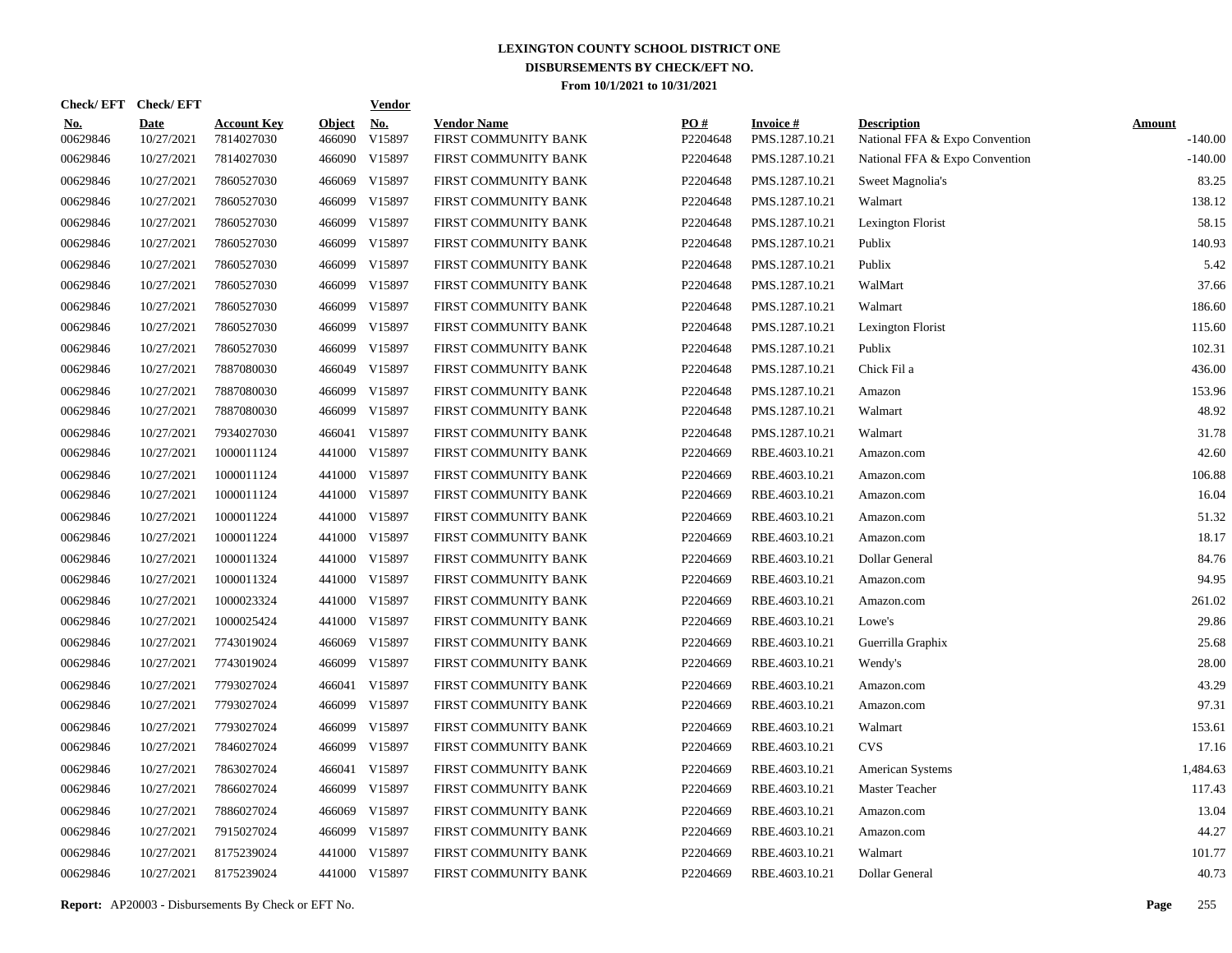| Check/EFT Check/EFT    |                           |                                  |                         | <b>Vendor</b>        |                                            |                 |                                   |                                  |                           |
|------------------------|---------------------------|----------------------------------|-------------------------|----------------------|--------------------------------------------|-----------------|-----------------------------------|----------------------------------|---------------------------|
| <u>No.</u><br>00629846 | <b>Date</b><br>10/27/2021 | <b>Account Key</b><br>8175239024 | <b>Object</b><br>469000 | <u>No.</u><br>V15897 | <b>Vendor Name</b><br>FIRST COMMUNITY BANK | PQ#<br>P2204669 | <b>Invoice#</b><br>RBE.4603.10.21 | <b>Description</b><br>Amazon.com | <b>Amount</b><br>1,175.00 |
| 00629846               | 10/27/2021                | 1000011444                       |                         | 432500 V15897        | FIRST COMMUNITY BANK                       | P2204653        | RBH.5915.10.21                    | Refund - Campus Book Rental      | $-144.72$                 |
| 00629846               | 10/27/2021                | 1000011444                       |                         | 433200 V15897        | FIRST COMMUNITY BANK                       | P2204653        | RBH.5915.10.21                    | Delta                            | 333.40                    |
| 00629846               | 10/27/2021                | 1000011444                       |                         | 433200 V15897        | FIRST COMMUNITY BANK                       | P2204653        | RBH.5915.10.21                    | American Library Association     | 461.00                    |
| 00629846               | 10/27/2021                | 1000011444                       |                         | 433200 V15897        | FIRST COMMUNITY BANK                       | P2204653        | RBH.5915.10.21                    | Event; SCAEA                     | 125.00                    |
| 00629846               | 10/27/2021                | 1000011444                       |                         | 441000 V15897        | FIRST COMMUNITY BANK                       | P2204653        | RBH.5915.10.21                    | Amazon                           | 61.62                     |
| 00629846               | 10/27/2021                | 1000011444                       |                         | 441000 V15897        | FIRST COMMUNITY BANK                       | P2204653        | RBH.5915.10.21                    | Replica Surfaces                 | 373.45                    |
| 00629846               | 10/27/2021                | 1000014144                       |                         | 441000 V15897        | FIRST COMMUNITY BANK                       | P2204653        | RBH.5915.10.21                    | Paypal - SCMEAORCHES             | 330.00                    |
| 00629846               | 10/27/2021                | 1000021344                       |                         | 441000 V15897        | FIRST COMMUNITY BANK                       | P2204653        | RBH.5915.10.21                    | Amazon                           | 187.24                    |
| 00629846               | 10/27/2021                | 1000022244                       |                         | 443000 V15897        | FIRST COMMUNITY BANK                       | P2204653        | RBH.5915.10.21                    | Amazon                           | 42.48                     |
| 00629846               | 10/27/2021                | 7744019044                       |                         | 466041 V15897        | FIRST COMMUNITY BANK                       | P2204653        | RBH.5915.10.21                    | Walmart                          | 111.35                    |
| 00629846               | 10/27/2021                | 7744019044                       |                         | 466041 V15897        | FIRST COMMUNITY BANK                       | P2204653        | RBH.5915.10.21                    | Walmart                          | 32.38                     |
| 00629846               | 10/27/2021                | 7750019044                       |                         | 466041 V15897        | FIRST COMMUNITY BANK                       | P2204653        | RBH.5915.10.21                    | Amazon                           | 13.90                     |
| 00629846               | 10/27/2021                | 7785027044                       |                         | 466069 V15897        | FIRST COMMUNITY BANK                       | P2204653        | RBH.5915.10.21                    | Sams Club                        | 308.92                    |
| 00629846               | 10/27/2021                | 7787027044                       |                         | 466041 V15897        | FIRST COMMUNITY BANK                       | P2204653        | RBH.5915.10.21                    | Amazon                           | 232.81                    |
| 00629846               | 10/27/2021                | 7834027044                       |                         | 466069 V15897        | FIRST COMMUNITY BANK                       | P2204653        | RBH.5915.10.21                    | Grouchos                         | 199.42                    |
| 00629846               | 10/27/2021                | 7841827044                       |                         | 466099 V15897        | FIRST COMMUNITY BANK                       | P2204653        | RBH.5915.10.21                    | <b>Property Payment</b>          | 1,409.67                  |
| 00629846               | 10/27/2021                | 7845027044                       |                         | 466041 V15897        | FIRST COMMUNITY BANK                       | P2204653        | RBH.5915.10.21                    | Target                           | 31.55                     |
| 00629846               | 10/27/2021                | 7860527044                       | 466069                  | V15897               | FIRST COMMUNITY BANK                       | P2204653        | RBH.5915.10.21                    | East Bay Deli                    | 111.38                    |
| 00629846               | 10/27/2021                | 7860527044                       | 466069                  | V15897               | FIRST COMMUNITY BANK                       | P2204653        | RBH.5915.10.21                    | Sams Club                        | 205.68                    |
| 00629846               | 10/27/2021                | 7860527044                       | 466069                  | V15897               | FIRST COMMUNITY BANK                       | P2204653        | RBH.5915.10.21                    | Zoes                             | 182.55                    |
| 00629846               | 10/27/2021                | 7860527044                       |                         | 466069 V15897        | FIRST COMMUNITY BANK                       | P2204653        | RBH.5915.10.21                    | <b>CFA</b>                       | 149.88                    |
| 00629846               | 10/27/2021                | 7934027044                       |                         | 466041 V15897        | FIRST COMMUNITY BANK                       | P2204653        | RBH.5915.10.21                    | Amazon                           | 36.99                     |
| 00629846               | 10/27/2021                | 7991027044                       |                         | 466049 V15897        | FIRST COMMUNITY BANK                       | P2204653        | RBH.5915.10.21                    | Dinovo Fresh Fruit               | 269.50                    |
| 00629846               | 10/27/2021                | 7732027044                       |                         | 466041 V15897        | FIRST COMMUNITY BANK                       | P2204651        | RBH.5923.10.21                    | <b>UPS</b> Store                 | 362.74                    |
| 00629846               | 10/27/2021                | 7787027044                       |                         | 466069 V15897        | FIRST COMMUNITY BANK                       | P2204651        | RBH.5923.10.21                    | Chef Store                       | 81.46                     |
| 00629846               | 10/27/2021                | 7787027044                       | 466069                  | V15897               | FIRST COMMUNITY BANK                       | P2204651        | RBH.5923.10.21                    | <b>CFA</b>                       | 431.64                    |
| 00629846               | 10/27/2021                | 7811027044                       | 466069                  | V15897               | FIRST COMMUNITY BANK                       | P2204651        | RBH.5923.10.21                    | Lowes Food                       | 57.53                     |
| 00629846               | 10/27/2021                | 7811027044                       | 466069                  | V15897               | FIRST COMMUNITY BANK                       | P2204651        | RBH.5923.10.21                    | <b>CFA</b>                       | 327.00                    |
| 00629846               | 10/27/2021                | 7860527044                       |                         | 466041 V15897        | FIRST COMMUNITY BANK                       | P2204651        | RBH.5923.10.21                    | <b>Hobby Lobby</b>               | 2,416.23                  |
| 00629846               | 10/27/2021                | 7860527044                       | 466069                  | V15897               | FIRST COMMUNITY BANK                       | P2204651        | RBH.5923.10.21                    | Lidl                             | 48.35                     |
| 00629846               | 10/27/2021                | 7860527044                       | 466069                  | V15897               | FIRST COMMUNITY BANK                       | P2204651        | RBH.5923.10.21                    | Dollar Tree                      | 10.70                     |
| 00629846               | 10/27/2021                | 7934027044                       |                         | 466041 V15897        | FIRST COMMUNITY BANK                       | P2204651        | RBH.5923.10.21                    | Lowes                            | 19.88                     |
| 00629846               | 10/27/2021                | 7936527044                       |                         | 466041 V15897        | FIRST COMMUNITY BANK                       | P2204651        | RBH.5923.10.21                    | 2nd & Charles                    | 192.43                    |
| 00629846               | 10/27/2021                | 1000025444                       |                         | 441000 V15897        | FIRST COMMUNITY BANK                       | P2204652        | RBH.5949.10.21                    | Lowes                            | 168.40                    |
| 00629846               | 10/27/2021                | 1000025444                       |                         | 441000 V15897        | FIRST COMMUNITY BANK                       | P2204652        | RBH.5949.10.21                    | A-Z Lawnmower                    | 14.76                     |
|                        |                           |                                  |                         |                      |                                            |                 |                                   |                                  |                           |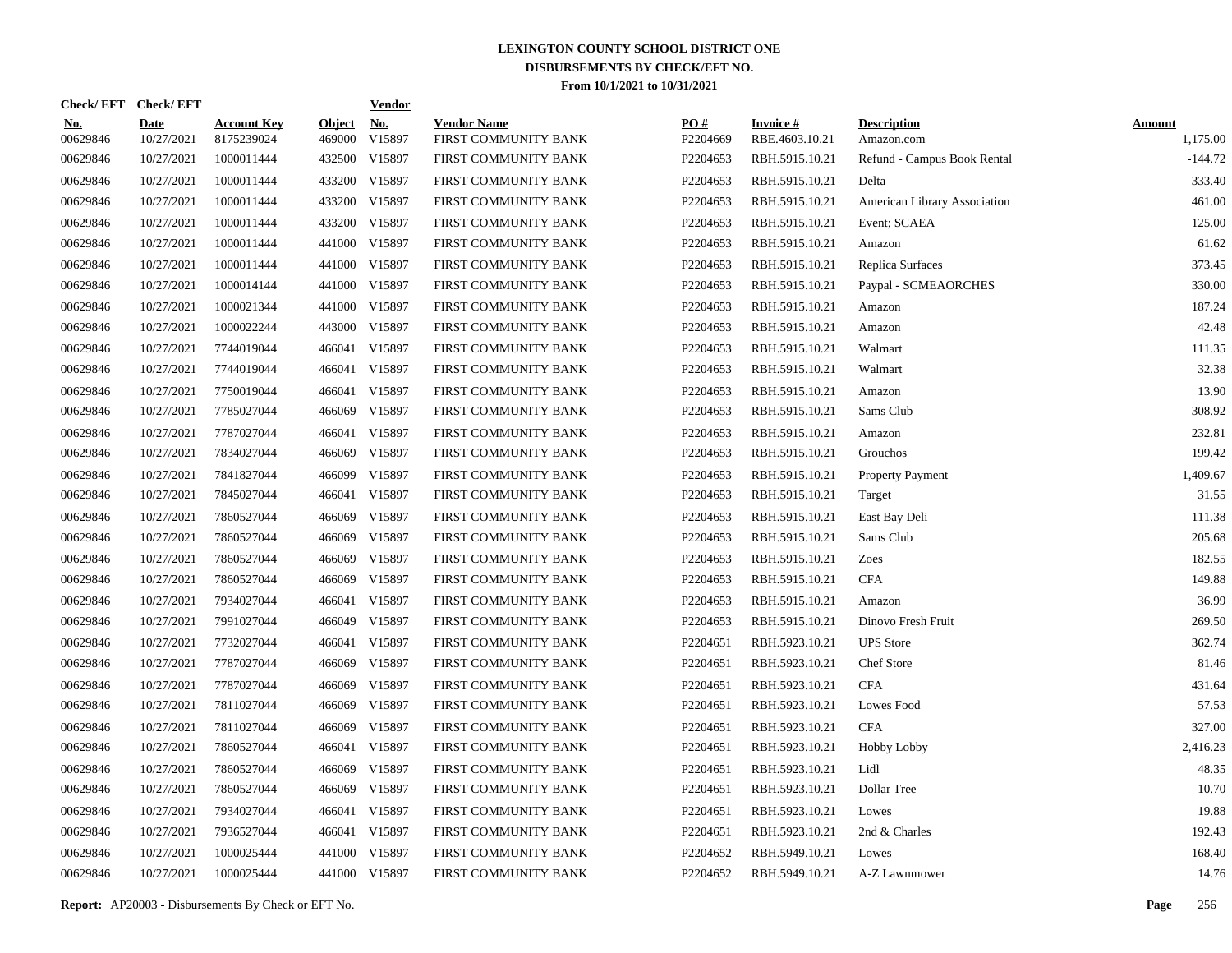| Check/EFT Check/EFT    |                           |                                  |                         | <b>Vendor</b>        |                                            |                      |                                   |                                          |                        |
|------------------------|---------------------------|----------------------------------|-------------------------|----------------------|--------------------------------------------|----------------------|-----------------------------------|------------------------------------------|------------------------|
| <u>No.</u><br>00629846 | <b>Date</b><br>10/27/2021 | <b>Account Key</b><br>1000025444 | <b>Object</b><br>441000 | <u>No.</u><br>V15897 | <b>Vendor Name</b><br>FIRST COMMUNITY BANK | PO#<br>P2204652      | <b>Invoice#</b><br>RBH.5949.10.21 | <b>Description</b><br>Lowes              | <b>Amount</b><br>20.29 |
| 00629846               | 10/27/2021                | 1000025444                       |                         | 441000 V15897        | FIRST COMMUNITY BANK                       | P2204652             | RBH.5949.10.21                    | <b>Murphy Express</b>                    | 144.69                 |
| 00629846               | 10/27/2021                | 1000025444                       |                         | 441000 V15897        | FIRST COMMUNITY BANK                       | P2204652             | RBH.5949.10.21                    | Lowes                                    | 81.84                  |
| 00629846               | 10/27/2021                | 1000025444                       |                         | 441000 V15897        | FIRST COMMUNITY BANK                       | P2204652             | RBH.5949.10.21                    | Lowes                                    | 19.10                  |
| 00629846               | 10/27/2021                | 1000025444                       |                         | 441000 V15897        | FIRST COMMUNITY BANK                       | P2204652             | RBH.5949.10.21                    | Walmart                                  | 13.01                  |
| 00629846               | 10/27/2021                | 1000011225                       |                         | 441000 V15897        | FIRST COMMUNITY BANK                       | P2204670             | WKES.1824.10.21                   | Amazon                                   | 7.48                   |
| 00629846               | 10/27/2021                | 1000011225                       |                         | 441000 V15897        | FIRST COMMUNITY BANK                       | P2204670             | WKES.1824.10.21                   | Amazon                                   | 63.09                  |
| 00629846               | 10/27/2021                | 1000011225                       |                         | 441000 V15897        | FIRST COMMUNITY BANK                       | P2204670             | WKES.1824.10.21                   | Amazon                                   | 176.99                 |
| 00629846               | 10/27/2021                | 1000011225                       |                         | 441000 V15897        | FIRST COMMUNITY BANK                       | P2204670             |                                   | WKES.1824.10.21 Super Duper Publications | 117.62                 |
| 00629846               | 10/27/2021                | 1000011325                       |                         | 441000 V15897        | FIRST COMMUNITY BANK                       | P2204670             | WKES.1824.10.21                   | Amazon                                   | 38.10                  |
| 00629846               | 10/27/2021                | 1000011325                       |                         | 441000 V15897        | FIRST COMMUNITY BANK                       | P2204670             | WKES.1824.10.21                   | Refund-Duraco Specialty Tapes            | $-238.50$              |
| 00629846               | 10/27/2021                | 1000021225                       |                         | 441000 V15897        | FIRST COMMUNITY BANK                       | P2204670             | WKES.1824.10.21                   | Amazon                                   | 139.83                 |
| 00629846               | 10/27/2021                | 1000021225                       |                         | 441000 V15897        | FIRST COMMUNITY BANK                       | P2204670             | WKES.1824.10.21 Amazon            |                                          | 20.36                  |
| 00629846               | 10/27/2021                | 1000021225                       |                         | 441000 V15897        | FIRST COMMUNITY BANK                       | P2204670             | WKES.1824.10.21 NIMCO             |                                          | 58.00                  |
| 00629846               | 10/27/2021                | 1000021325                       |                         | 441000 V15897        | FIRST COMMUNITY BANK                       | P2204670             | WKES.1824.10.21 Walgreens         |                                          | 42.79                  |
| 00629846               | 10/27/2021                | 1000022225                       |                         | 441000 V15897        | FIRST COMMUNITY BANK                       | P2204670             | WKES.1824.10.21 Demco             |                                          | 87.57                  |
| 00629846               | 10/27/2021                | 1000023325                       |                         | 441000 V15897        | FIRST COMMUNITY BANK                       | P2204670             | WKES.1824.10.21 Office Depot      |                                          | 8.53                   |
| 00629846               | 10/27/2021                | 1000023325                       |                         | 441000 V15897        | FIRST COMMUNITY BANK                       | P2204670             | WKES.1824.10.21 Amazon            |                                          | 7.48                   |
| 00629846               | 10/27/2021                | 1000025425                       |                         | 441000 V15897        | FIRST COMMUNITY BANK                       | P2204670             | WKES.1824.10.21 Lowes             |                                          | 138.86                 |
| 00629846               | 10/27/2021                | 1000025425                       |                         | 441000 V15897        | FIRST COMMUNITY BANK                       | P2204670             | WKES.1824.10.21 Lowes Refund      |                                          | $-43.76$               |
| 00629846               | 10/27/2021                | 1000025425                       |                         | 441000 V15897        | FIRST COMMUNITY BANK                       | P2204670             | WKES.1824.10.21 Walmart           |                                          | 59.57                  |
| 00629846               | 10/27/2021                | 1000025425                       |                         | 441000 V15897        | FIRST COMMUNITY BANK                       | P2204670             | WKES.1824.10.21 Ace Hardware      |                                          | 25.66                  |
| 00629846               | 10/27/2021                | 2021022425                       |                         | 431200 V15897        | FIRST COMMUNITY BANK                       | P2204670             |                                   | WKES.1824.10.21 GrassRoots Workshops     | 1,188.00               |
| 00629846               | 10/27/2021                | 7701027025                       |                         | 466041 V15897        | FIRST COMMUNITY BANK                       | P2204670             | WKES.1824.10.21 USPS              |                                          | 8.55                   |
| 00629846               | 10/27/2021                | 7703027025                       |                         | 466041 V15897        | FIRST COMMUNITY BANK                       | P2204670             | WKES.1824.10.21                   | Rydin                                    | 1.339.07               |
| 00629846               | 10/27/2021                | 7841827025                       |                         | 466041 V15897        | FIRST COMMUNITY BANK                       | P <sub>2204670</sub> | WKES.1824.10.21 Walmart           |                                          | 219.05                 |
| 00629846               | 10/27/2021                | 7841827025                       |                         | 466041 V15897        | FIRST COMMUNITY BANK                       | P2204670             | WKES.1824.10.21 Walmart Refund    |                                          | $-18.25$               |
| 00629846               | 10/27/2021                | 7841827025                       |                         | 466069 V15897        | FIRST COMMUNITY BANK                       | P2204670             | WKES.1824.10.21 Publix            |                                          | 78.10                  |
| 00629846               | 10/27/2021                | 7841827025                       | 466069                  | V15897               | FIRST COMMUNITY BANK                       | P2204670             | WKES.1824.10.21                   | Backyard Café                            | 89.89                  |
| 00629846               | 10/27/2021                | 7841827025                       | 466069                  | V15897               | FIRST COMMUNITY BANK                       | P2204670             | WKES.1824.10.21 Walmart           |                                          | 37.48                  |
| 00629846               | 10/27/2021                | 7841827025                       | 466069                  | V15897               | FIRST COMMUNITY BANK                       | P2204670             | WKES.1824.10.21 Backyard Café     |                                          | 56.64                  |
| 00629846               | 10/27/2021                | 7841827025                       | 466099                  | V15897               | FIRST COMMUNITY BANK                       | P2204670             | WKES.1824.10.21 Lowes Foods       |                                          | 12.84                  |
| 00629846               | 10/27/2021                | 7846027025                       | 466041                  | V15897               | FIRST COMMUNITY BANK                       | P2204670             | WKES.1824.10.21                   | Walmart                                  | 18.72                  |
| 00629846               | 10/27/2021                | 7846027025                       | 466099                  | V15897               | FIRST COMMUNITY BANK                       | P2204670             | WKES.1824.10.21 Lowes             |                                          | 59.60                  |
| 00629846               | 10/27/2021                | 7849527025                       | 466099                  | V15897               | FIRST COMMUNITY BANK                       | P2204670             | WKES.1824.10.21                   | Walmart                                  | 187.81                 |
| 00629846               | 10/27/2021                | 7885027025                       |                         | 466041 V15897        | FIRST COMMUNITY BANK                       | P2204670             | WKES.1824.10.21 Amazon            |                                          | 64.15                  |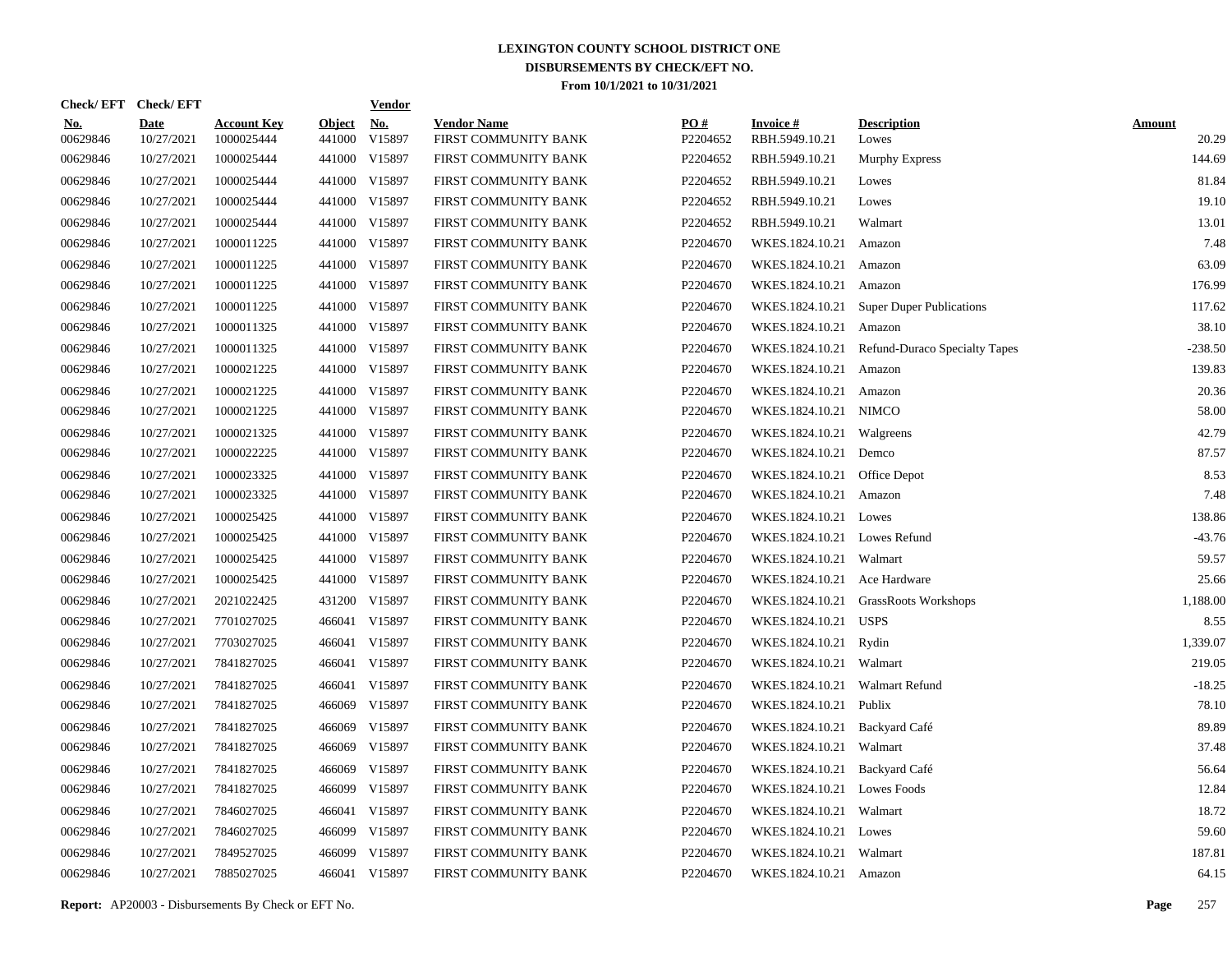| Check/EFT Check/EFT    |                           |                                  |                         | <b>Vendor</b>        |                                            |                 |                                    |                                       |                         |
|------------------------|---------------------------|----------------------------------|-------------------------|----------------------|--------------------------------------------|-----------------|------------------------------------|---------------------------------------|-------------------------|
| <u>No.</u><br>00629846 | <b>Date</b><br>10/27/2021 | <b>Account Key</b><br>7885027025 | <b>Object</b><br>466064 | <u>No.</u><br>V15897 | <b>Vendor Name</b><br>FIRST COMMUNITY BANK | PO#<br>P2204670 | <b>Invoice#</b><br>WKES.1824.10.21 | <b>Description</b><br>Amazon          | <b>Amount</b><br>127.33 |
| 00629846               | 10/27/2021                | 7915027025                       | 466069                  | V15897               | FIRST COMMUNITY BANK                       | P2204670        | WKES.1824.10.21 Aldi               |                                       | 19.52                   |
| 00629846               | 10/27/2021                | 7915027025                       | 466069                  | V15897               | FIRST COMMUNITY BANK                       | P2204670        | WKES.1824.10.21                    | Chicken Salad Chick                   | 28.39                   |
| 00629846               | 10/27/2021                | 8145011225                       |                         | 441000 V15897        | FIRST COMMUNITY BANK                       | P2204670        | WKES.1824.10.21                    | Amazon                                | 695.58                  |
|                        |                           |                                  |                         |                      |                                            |                 |                                    | <b>Check Total</b>                    | 71,520.80               |
| 00629847               | 10/27/2021                | 1000011235                       |                         | 441000 V00549        | FORMS AND SUPPLY INC (FSI)                 | P2203925        | 5917911-0                          | Smartchoice Copy Paper Letter         | 3,080.74                |
| 00629847               | 10/27/2021                | 1000011328                       | 441000                  | V00549               | FORMS AND SUPPLY INC (FSI)                 | P2204102        | 5921640-0                          | <b>Bostitch NoJam Compact Stapler</b> | 65.81                   |
| 00629847               | 10/27/2021                | 1000023340                       |                         | 441000 V00549        | FORMS AND SUPPLY INC (FSI)                 | P2204275        | 5926217-0                          | Pendaflex 25 Tab Cut Letter Re        | 47.64                   |
|                        |                           |                                  |                         |                      |                                            |                 |                                    | <b>Check Total</b>                    | 3,194.19                |
| 00629848               | 10/27/2021                | 1000014446                       |                         | 433200 EXXXXX        | Employee                                   |                 | 09.26.09.29.21                     | Conference Expense Reimb.             | 213.50                  |
|                        |                           |                                  |                         |                      |                                            |                 |                                    | <b>Check Total</b>                    | 213.50                  |
| 00629849               | 10/27/2021                | 1000025408                       |                         | 441020 V00036        | GATEWAY SUPPLY CO INC                      | P2203956        | S5312705.001                       | <b>Ridgid Transmitter LED</b>         | 3,874.50                |
| 00629849               | 10/27/2021                | 1000025408                       | 441020                  | V00036               | GATEWAY SUPPLY CO INC                      | P2203956        | S5312705.001                       | <b>Inductive Signal Clamp</b>         | 1,064.09                |
| 00629849               | 10/27/2021                | 1000025408                       |                         | 441020 V00036        | GATEWAY SUPPLY CO INC                      | P2203956        | S5312705.001                       | Ridgid Navitrack Scout                | 3,117.89                |
|                        |                           |                                  |                         |                      |                                            |                 |                                    | <b>Check Total</b>                    | 8,056.48                |
| 00629850               | 10/27/2021                | 1000023319                       |                         | 433200 Exxxxx        | Employee                                   |                 | 09.01.09.30.21                     | <b>Alternative Education Services</b> | 145.60                  |
|                        |                           |                                  |                         |                      |                                            |                 |                                    | <b>Check Total</b>                    | 145.60                  |
| 00629851               | 10/27/2021                | 7802072043                       |                         | 466034 V16396        | <b>GRAVES, TIMOTHY BROMESON</b>            |                 | FB.MGM.10.13.21                    | Athletic Official                     | 80.00                   |
|                        |                           |                                  |                         |                      |                                            |                 |                                    | <b>Check Total</b>                    | 80.00                   |
| 00629852               | 10/27/2021                | 1000011303                       |                         | 433200 Exxxxx        | Employee                                   |                 | 08.09.10.15.21                     | Support at schools                    | 331.24                  |
|                        |                           |                                  |                         |                      |                                            |                 |                                    | <b>Check Total</b>                    | 331.24                  |
| 00629853               | 10/27/2021                | 1000021316                       |                         | 441000 V01292        | HENRY SCHEIN INC                           | P2204281        | 11426459                           | hygiene flushable wipes               | 47.51                   |
|                        |                           |                                  |                         |                      |                                            |                 |                                    | <b>Check Total</b>                    | 47.51                   |
| 00629854               | 10/27/2021                | 7802072011                       |                         | 466034 V10756        | HOLLISTER, JAMES B                         |                 | VFB.LHS.10.21.21 Official          |                                       | 110.60                  |
|                        |                           |                                  |                         |                      |                                            |                 |                                    | <b>Check Total</b>                    | 110.60                  |
| 00629855               | 10/27/2021                | 1000025438                       |                         | 441020 V12096        | HYMAN PAPER CO INC                         | P2203838        | 277524A                            | ANTIL DEB FOAM SOAP                   | 134.82                  |
| 00629855               | 10/27/2021                | 1000025408                       |                         | 441020 V12096        | HYMAN PAPER CO INC                         | P2203828        | 277525                             | ANTIL DEB FOAM SOAP(6)                | 67.41                   |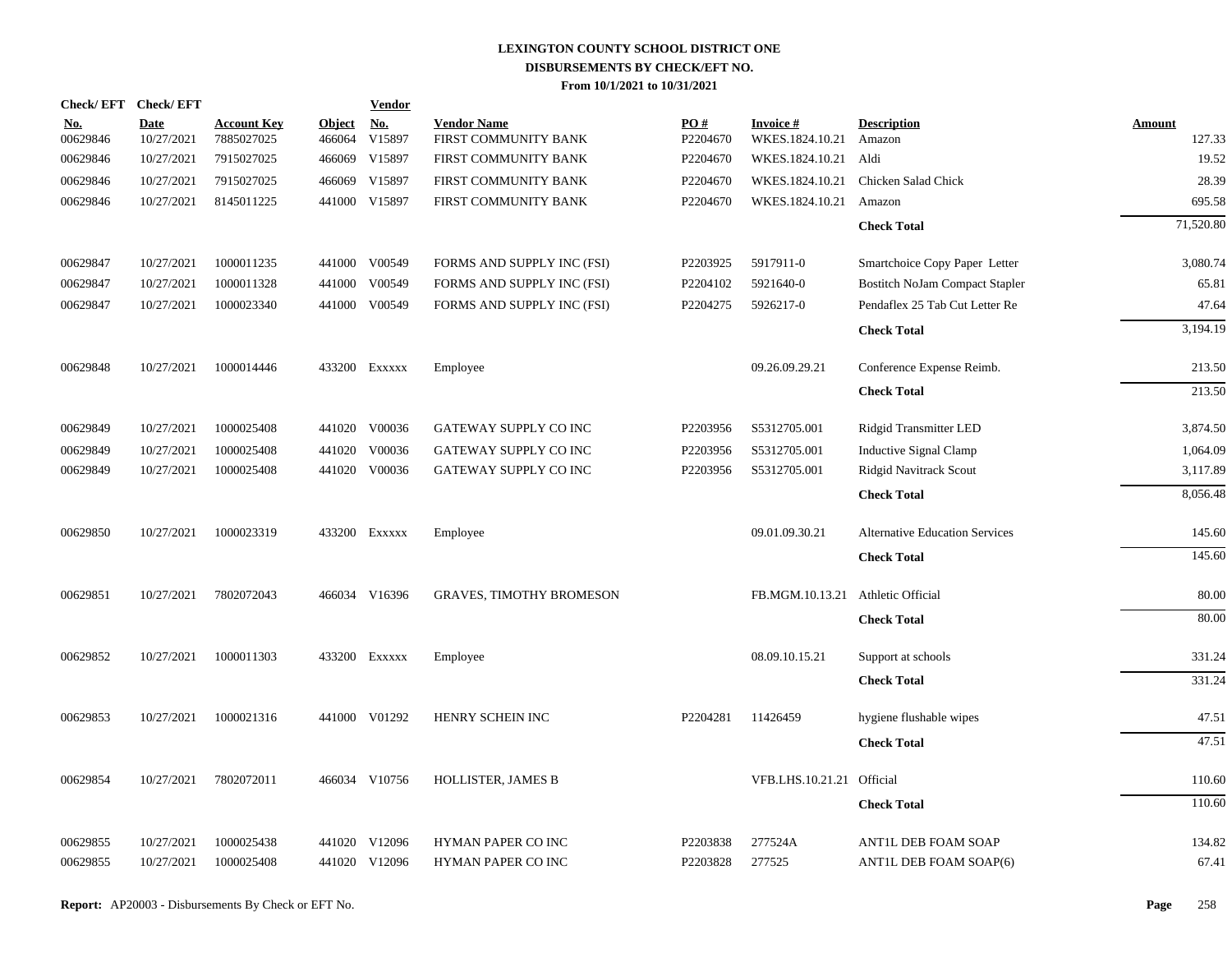| Check/EFT Check/EFT    |                           |                                  |                         | <b>Vendor</b>        |                                                 |                 |                                |                                              |                           |
|------------------------|---------------------------|----------------------------------|-------------------------|----------------------|-------------------------------------------------|-----------------|--------------------------------|----------------------------------------------|---------------------------|
| <b>No.</b><br>00629855 | <b>Date</b><br>10/27/2021 | <b>Account Key</b><br>5720025320 | <b>Object</b><br>441000 | <b>No.</b><br>V12096 | <b>Vendor Name</b><br><b>HYMAN PAPER CO INC</b> | PO#<br>P2204064 | <b>Invoice#</b><br>277758A     | <b>Description</b><br>ANTIL DEB FOAM SOAP(6) | <b>Amount</b><br>1,348.20 |
| 00629855               | 10/27/2021                | 1000025442                       |                         | 441020 V12096        | HYMAN PAPER CO INC                              | P2204054        | 277761A                        | SPARTAN DAMP MOP FLOOR SHINE 3               | 124.57                    |
| 00629855               | 10/27/2021                | 1000025426                       | 441020                  | V12096               | HYMAN PAPER CO INC                              | P2204215        | 277803A                        | SPARTAN DAMP MOP FLOOR SHINE 3               | 93.43                     |
| 00629855               | 10/27/2021                | 1000025447                       |                         | 441020 V12096        | HYMAN PAPER CO INC                              | P2204295        | 278006A                        | ANTIL DEB FOAM SOAP                          | 404.46                    |
| 00629855               | 10/27/2021                | 1000025439                       | 441020                  | V12096               | <b>HYMAN PAPER CO INC</b>                       | P2204292        | 278009A                        | <b>ANTIL DEB FOAM SOAP</b>                   | 33.71                     |
| 00629855               | 10/27/2021                | 1000025430                       |                         | 441020 V12096        | HYMAN PAPER CO INC                              | P2204349        | 278035                         | CARLISLE 36P502 BOWL BRUSH 17"               | 26.20                     |
| 00629855               | 10/27/2021                | 1000025430                       |                         | 441020 V12096        | HYMAN PAPER CO INC                              | P2204349        | 278035                         | SPARTAN 700504 BLEACH                        | 40.59                     |
| 00629855               | 10/27/2021                | 1000025430                       |                         | 441020 V12096        | <b>HYMAN PAPER CO INC</b>                       | P2204349        | 278035                         | CONTINENTAL 8110GY 10 QT BUCKE               | 44.01                     |
| 00629855               | 10/27/2021                | 1000025430                       |                         | 441020 V12096        | HYMAN PAPER CO INC                              | P2204349        | 278035                         | CARLISLE 43141AF07 MEASURING C               | 32.46                     |
| 00629855               | 10/27/2021                | 1000025430                       |                         | 441020 V12096        | HYMAN PAPER CO INC                              | P2204349        | 278035                         | SPARTAN 3195 SANITYZE                        | 92.32                     |
| 00629855               | 10/27/2021                | 1000025430                       |                         | 441020 V12096        | HYMAN PAPER CO INC                              | P2204349        | 278035                         | ANTIL DEB FOAM SOAP                          | 337.05                    |
| 00629855               | 10/27/2021                | 1000025430                       |                         | 441020 V12096        | HYMAN PAPER CO INC                              | P2204349        | 278035                         | ANTILDS DEB DISPENSER NO CHARG               | 0.00                      |
| 00629855               | 10/27/2021                | 1000025446                       |                         | 441020 V12096        | HYMAN PAPER CO INC                              | P2204465        | 278187                         | CARLISLE 36P502 BOWL BRUSH 17"               | 52.39                     |
| 00629855               | 10/27/2021                | 1000025446                       |                         | 441020 V12096        | HYMAN PAPER CO INC                              | P2204465        | 278187                         | SPARTAN 3195 SANITYZE                        | 307.72                    |
| 00629855               | 10/27/2021                | 1000025446                       |                         | 441020 V12096        | HYMAN PAPER CO INC                              | P2204465        | 278187                         | ANTIL DEB FOAM SOAP                          | 438.17                    |
| 00629855               | 10/27/2021                | 1000025446                       |                         | 441020 V12096        | HYMAN PAPER CO INC                              | P2204465        | 278187                         | SPARTAN 3213 DUST MOP TREATMEN               | 34.55                     |
| 00629855               | 10/27/2021                | 1000025413                       |                         | 441020 V12096        | HYMAN PAPER CO INC                              | P2204451        | 278301                         | CARLISLE 4526700 METAL TIP HAN               | 40.87                     |
| 00629855               | 10/27/2021                | 1000025413                       |                         | 441020 V12096        | HYMAN PAPER CO INC                              | P2204451        | 278301                         | CARLISLE 4027100 WOOD HANDLE                 | 35.29                     |
| 00629855               | 10/27/2021                | 1000025413                       |                         | 441020 V12096        | HYMAN PAPER CO INC                              | P2204451        | 278301                         | SPARTAN 700504 BLEACH                        | 81.16                     |
|                        |                           |                                  |                         |                      |                                                 |                 |                                | <b>Check Total</b>                           | 3,769.38                  |
| 00629856               | 10/27/2021                | 7802080011                       |                         | 466034 V16919        | <b>INGRAM, JOHN</b>                             |                 | VVB.LHS.10.20.21 Official      |                                              | 69.50                     |
|                        |                           |                                  |                         |                      |                                                 |                 |                                | <b>Check Total</b>                           | 69.50                     |
| 00629857               | 10/27/2021                | 7887027034                       |                         | 466034 V11687        | JONES, SHANNON L                                |                 | CFB.PHMS.09.28.2 PHMS Football |                                              | 85.00                     |
|                        |                           |                                  |                         |                      |                                                 |                 |                                | <b>Check Total</b>                           | 85.00                     |
| 00629858               | 10/27/2021                | 7860527027                       |                         | 466041 EXXXXX        | Employee                                        |                 | 10.21.2021                     | Reimb snacks for WIN testing                 | 104.94                    |
|                        |                           |                                  |                         |                      |                                                 |                 |                                | <b>Check Total</b>                           | 104.94                    |
| 00629859               | 10/27/2021                | 2052213703                       |                         | 441000 V00500        | LAKESHORE LEARNING MATERIALS                    | P2203411        | 151917101121                   | Lakeshore Dough Assortment set               | 121.96                    |
| 00629859               | 10/27/2021                | 2240117516                       |                         | 441000 V00500        | LAKESHORE LEARNING MATERIALS                    | P2204313        | 235272101321                   | Word Building Tiles class set                | 274.42                    |
|                        |                           |                                  |                         |                      |                                                 |                 |                                | <b>Check Total</b>                           | 396.38                    |
| 00629860               | 10/27/2021                | 7802072011                       |                         | 466034 V02854        | LEVY, REUBEN O                                  |                 | VFB.LHS.10.21.21 Official      |                                              | 112.40                    |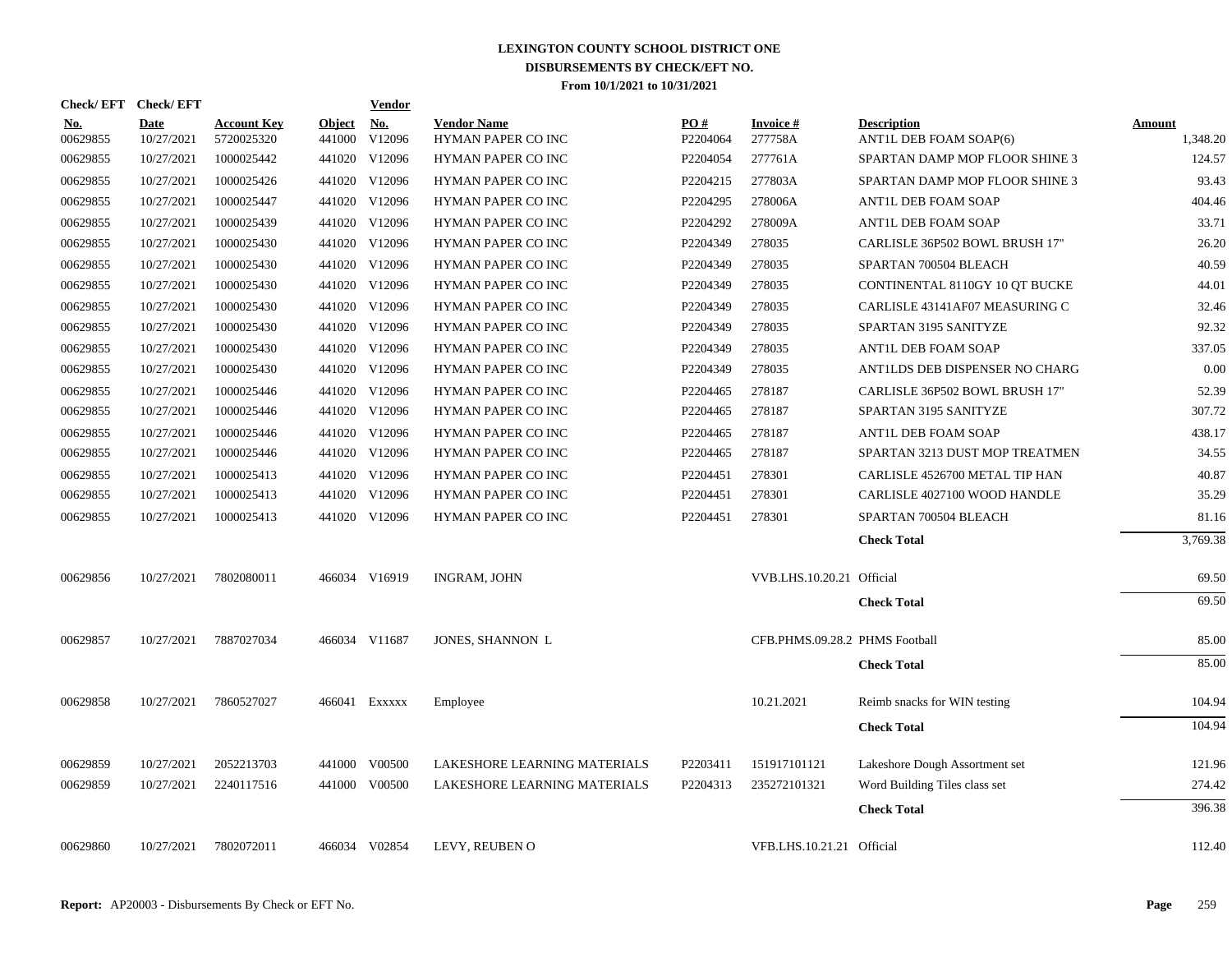|            | Check/EFT Check/EFT |                    |            | <b>Vendor</b> |                               |          |                                   |                              |               |
|------------|---------------------|--------------------|------------|---------------|-------------------------------|----------|-----------------------------------|------------------------------|---------------|
| <u>No.</u> | <b>Date</b>         | <b>Account Key</b> | Object No. |               | <b>Vendor Name</b>            | PQ#      | <b>Invoice#</b>                   | <b>Description</b>           | <b>Amount</b> |
|            |                     |                    |            |               |                               |          |                                   | <b>Check Total</b>           | 112.40        |
| 00629861   | 10/27/2021          | 7887027034         |            | 466034 V16048 | LIPSCOMB, JAMES E             |          | CFB.PHMS.10.13.2 PHMS Football    |                              | 80.00         |
|            |                     |                    |            |               |                               |          |                                   | <b>Check Total</b>           | 80.00         |
| 00629862   | 10/27/2021          | 7743019031         |            | 466041 V16188 | LITERACY RESOURCES LLC        | P2204534 | 168659                            | BRIDGE THE GAP: INTERVENTION | 59.99         |
| 00629862   | 10/27/2021          | 7743019031         |            | 466041 V16188 | LITERACY RESOURCES LLC        | P2204534 | 168659                            | <b>SHIPPING</b>              | 8.00          |
|            |                     |                    |            |               |                               |          |                                   | <b>Check Total</b>           | 67.99         |
| 00629863   | 10/27/2021          | 1000011303         |            | 433200 EXXXXX | Employee                      |          | 09.01.09.30.21                    | Travel between schools       | 88.20         |
|            |                     |                    |            |               |                               |          |                                   | <b>Check Total</b>           | 88.20         |
| 00629864   | 10/27/2021          | 7802080015         |            | 466034 V12556 | LYONS-DANIELS, BEATRICE       |          | VVB.PE.10.21.21                   | Official                     | 78.50         |
|            |                     |                    |            |               |                               |          |                                   | <b>Check Total</b>           | 78.50         |
| 00629865   | 10/27/2021          | 7887027034         |            | 466034 V13432 | MCCOY, WENDEL                 |          | CFB.PHMS.10.20.2 PHMS Football    |                              | 80.00         |
|            |                     |                    |            |               |                               |          |                                   | <b>Check Total</b>           | 80.00         |
| 00629866   | 10/27/2021          | 7802080043         |            | 466034 V13531 | MEANS, STEPHANIE              |          | VB.MGM.10.12.21 Athletic Official |                              | 60.00         |
|            |                     |                    |            |               |                               |          |                                   | <b>Check Total</b>           | 60.00         |
| 00629867   | 10/27/2021          | 1000026693         |            | 434510 V15282 | MOBILE COMMUNICATIONS AMERICA | P2203656 | 312001157-1                       | FIELD TECH LABOR             | 202.50        |
| 00629867   | 10/27/2021          | 1000026693         |            | 444510 V15282 | MOBILE COMMUNICATIONS AMERICA | P2203656 | 312001157-1                       | <b>HARDWARE KIT</b>          | 32.10         |
|            |                     |                    |            |               |                               |          |                                   | <b>Check Total</b>           | 234.60        |
| 00629868   | 10/27/2021          | 1000022403         |            | 433200 EXXXXX | Employee                      |          | 09.14.10.19.21                    | Job responsibilities         | 90.10         |
|            |                     |                    |            |               |                               |          |                                   | <b>Check Total</b>           | 90.10         |
| 00629869   | 10/27/2021          | 6000025610         |            | 433200 EXXXXX | Employee                      |          | 09.01.09.30.21                    | Food Service Duties          | 141.34        |
| 00629869   | 10/27/2021          | 6000025610         |            | 433200 EXXXXX | Employee                      |          | 10.01.10.21.21                    | Food Service Duties          | 84.56         |
|            |                     |                    |            |               |                               |          |                                   | <b>Check Total</b>           | 225.90        |
| 00629870   | 10/27/2021          | 3290011521         |            | 441000 V00660 | MSC INDUSTRIAL SUPPLY CO      | P2203835 | 59400514                          | EXTECH EX330 MULTIMETER      | 525.35        |
| 00629870   | 10/27/2021          | 3290011521         |            | 441000 V00660 | MSC INDUSTRIAL SUPPLY CO      | P2203835 | 59400514                          | EXTECH MA445 CLAMP METER     | 252.35        |
| 00629870   | 10/27/2021          | 3290011521         |            | 441000 V00660 | MSC INDUSTRIAL SUPPLY CO      | P2203835 | 59400524                          | EXTECH EX330 MULTIMETER      | 225.15        |
|            |                     |                    |            |               |                               |          |                                   | <b>Check Total</b>           | 1,002.85      |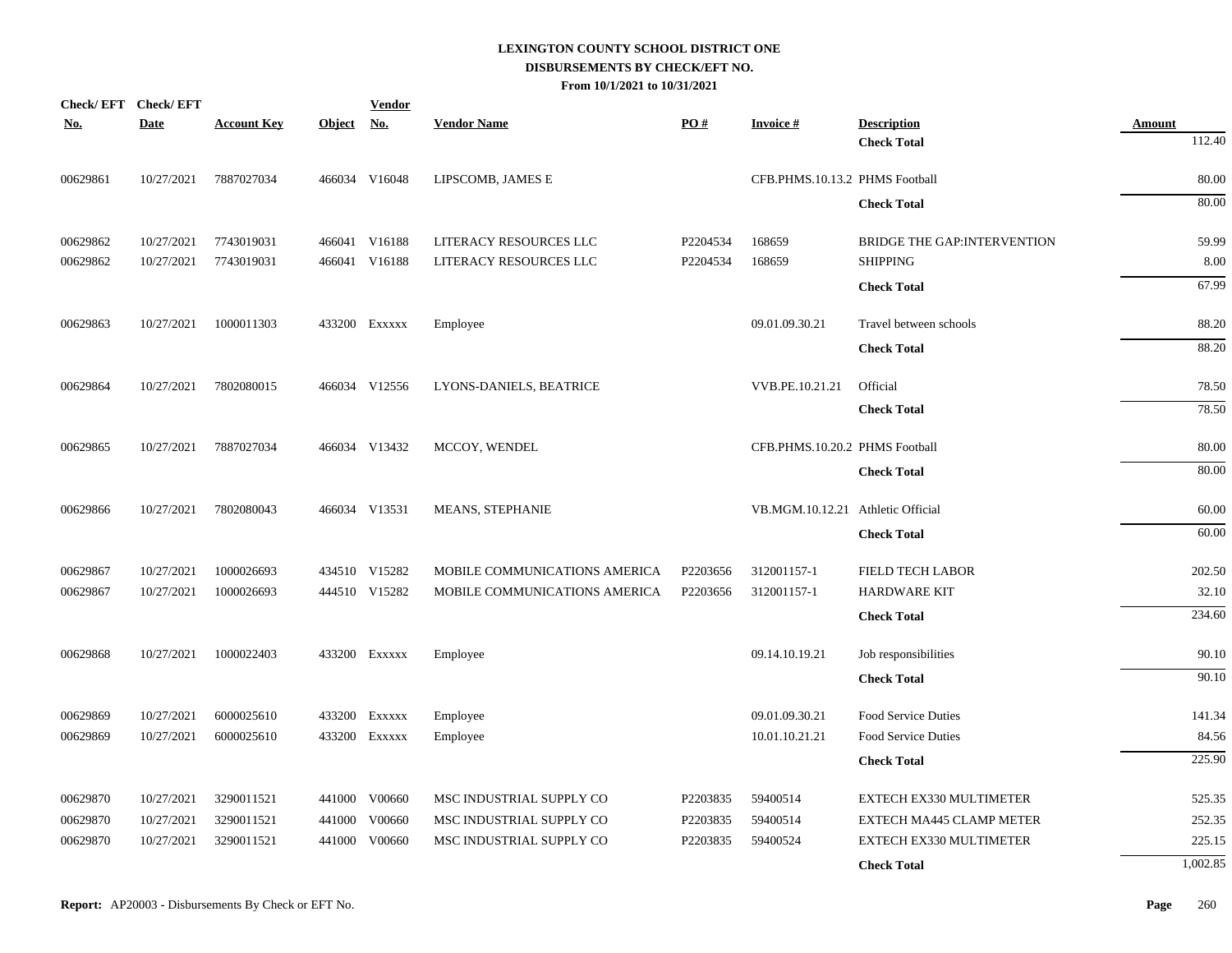|                        | Check/EFT Check/EFT       |                                  |                         | <b>Vendor</b>        |                                         |                 |                               |                                                      |                        |
|------------------------|---------------------------|----------------------------------|-------------------------|----------------------|-----------------------------------------|-----------------|-------------------------------|------------------------------------------------------|------------------------|
| <u>No.</u><br>00629871 | <b>Date</b><br>10/27/2021 | <b>Account Key</b><br>1000025416 | <b>Object</b><br>432300 | <u>No.</u><br>V15844 | <b>Vendor Name</b><br>NALCO COMPANY LLC | PO#<br>P2200536 | <b>Invoice#</b><br>6660059036 | <b>Description</b><br>PES-Monthly Water Treatment Se | <b>Amount</b><br>80.00 |
| 00629871               | 10/27/2021                | 1000025444                       | 432300                  | V15844               | NALCO COMPANY LLC                       | P2200536        | 6660059037                    | <b>RBHS-Monthly Water Treatment S</b>                | 80.00                  |
| 00629871               | 10/27/2021                | 1000025414                       | 432300                  | V15844               | NALCO COMPANY LLC                       | P2200536        | 6660059038                    | GES-Monthly Water Treatment Se                       | 80.00                  |
| 00629871               | 10/27/2021                | 1000025443                       |                         | 432300 V15844        | NALCO COMPANY LLC                       | P2200536        | 6660059039                    | MGMS-Monthly Water Treatment S                       | 80.00                  |
|                        |                           |                                  |                         |                      |                                         |                 |                               | <b>Check Total</b>                                   | 320.00                 |
| 00629872               | 10/27/2021                | 7773019046                       |                         | 466041 V10970        | <b>NASP INC</b>                         | P2204026        | 264568                        | Right hand orange bow                                | 690.00                 |
| 00629872               | 10/27/2021                | 7773019046                       |                         | 466041 V10970        | <b>NASP INC</b>                         | P2204026        | 264568                        | Left hand lime bow                                   | 230.00                 |
| 00629872               | 10/27/2021                | 7773019046                       |                         | 466041 V10970        | <b>NASP INC</b>                         | P2204026        | 264568                        | Easton 1820 Aluminum 5 dzn                           | 354.00                 |
| 00629872               | 10/27/2021                | 7773019046                       |                         | 466041 V10970        | <b>NASP INC</b>                         | P2204026        | 264568                        | Lancaster maintenance kit                            | 105.00                 |
|                        |                           |                                  |                         |                      |                                         |                 |                               | <b>Check Total</b>                                   | 1,379.00               |
| 00629873               | 10/27/2021                | 6000025610                       |                         | 433200 EXXXXX        | Employee                                |                 | 10.01.10.29.21                | Job Responsibilities                                 | 129.30                 |
|                        |                           |                                  |                         |                      |                                         |                 |                               | <b>Check Total</b>                                   | 129.30                 |
| 00629874               | 10/27/2021                | 1000014446                       |                         | 433200 EXXXXX        | Employee                                |                 | 09.26.09.29.21                | Conference Expense Reimb.                            | 243.50                 |
|                        |                           |                                  |                         |                      |                                         |                 |                               | <b>Check Total</b>                                   | 243.50                 |
| 00629875               | 10/27/2021                | 1000011334                       |                         | 441000 V15935        | PECKNEL MUSIC COMPANY INC               | P2204117        | 669149                        | TOE: Technique and Musicianshi                       | 6.25                   |
| 00629875               | 10/27/2021                | 1000011334                       | 441000                  | V15935               | PECKNEL MUSIC COMPANY INC               | P2204117        | 669149                        | TOE: Technique and Musicianshi                       | 43.75                  |
| 00629875               | 10/27/2021                | 1000011334                       | 441000                  | V15935               | PECKNEL MUSIC COMPANY INC               | P2204117        | 669149                        | TOE: Technique and Musicianshi                       | 6.25                   |
| 00629875               | 10/27/2021                | 1000011334                       | 441000                  | V15935               | PECKNEL MUSIC COMPANY INC               | P2204117        | 669149                        | TOE: Technique and Musicianshi                       | 25.00                  |
| 00629875               | 10/27/2021                | 1000011334                       | 441000                  | V15935               | PECKNEL MUSIC COMPANY INC               | P2204117        | 669149                        | <b>Essential Elements for</b>                        | 80.00                  |
| 00629875               | 10/27/2021                | 1000011334                       | 441000                  | V15935               | PECKNEL MUSIC COMPANY INC               | P2204117        | 669149                        | Essential elements for Band-Tu                       | 9.00                   |
| 00629875               | 10/27/2021                | 1000011334                       | 441000                  | V15935               | PECKNEL MUSIC COMPANY INC               | P2204117        | 669149                        | <b>Essential Elements for Band-Ba</b>                | 27.00                  |
| 00629875               | 10/27/2021                | 1000011334                       | 441000                  | V15935               | PECKNEL MUSIC COMPANY INC               | P2204117        | 669149                        | <b>Essential Elements for Band-Tr</b>                | 36.00                  |
| 00629875               | 10/27/2021                | 1000011334                       | 441000                  | V15935               | PECKNEL MUSIC COMPANY INC               | P2204117        | 669149                        | <b>Essential Elements for Band-Fr</b>                | 9.00                   |
| 00629875               | 10/27/2021                | 1000011334                       | 441000                  | V15935               | PECKNEL MUSIC COMPANY INC               | P2204117        | 669149                        | <b>Essential Elements for Band-Tr</b>                | 72.00                  |
| 00629875               | 10/27/2021                | 1000011334                       | 441000                  | V15935               | PECKNEL MUSIC COMPANY INC               | P2204117        | 669149                        | <b>Essential Elements for Band-Al</b>                | 45.00                  |
| 00629875               | 10/27/2021                | 1000011334                       | 441000                  | V15935               | PECKNEL MUSIC COMPANY INC               | P2204117        | 669149                        | <b>Essential Elements for Band-Cl</b>                | 36.00                  |
| 00629875               | 10/27/2021                | 1000011334                       | 441000                  | V15935               | PECKNEL MUSIC COMPANY INC               | P2204117        | 669149                        | <b>Essential Elements for Band-Ob</b>                | 9.00                   |
| 00629875               | 10/27/2021                | 1000011334                       | 441000                  | V15935               | PECKNEL MUSIC COMPANY INC               | P2204117        | 669149                        | <b>Essential Elements for Band-Fl</b>                | 54.00                  |
| 00629875               | 10/27/2021                | 1000014134                       | 441000                  | V15935               | PECKNEL MUSIC COMPANY INC               | P2204117        | 669149                        | TOE: Technique & Musicianship-                       | 18.00                  |
| 00629875               | 10/27/2021                | 1000014134                       |                         | 441000 V15935        | PECKNEL MUSIC COMPANY INC               | P2204117        | 669149                        | Tradition of Excellence Techni                       | 12.50                  |
| 00629875               | 10/27/2021                | 1000014134                       | 441000                  | V15935               | PECKNEL MUSIC COMPANY INC               | P2204117        | 669149                        | TOE: Technique and                                   | 12.50                  |
| 00629875               | 10/27/2021                | 1000014134                       |                         | 441000 V15935        | PECKNEL MUSIC COMPANY INC               | P2204117        | 669149                        | TOE: Technique and Musicianshi                       | 12.50                  |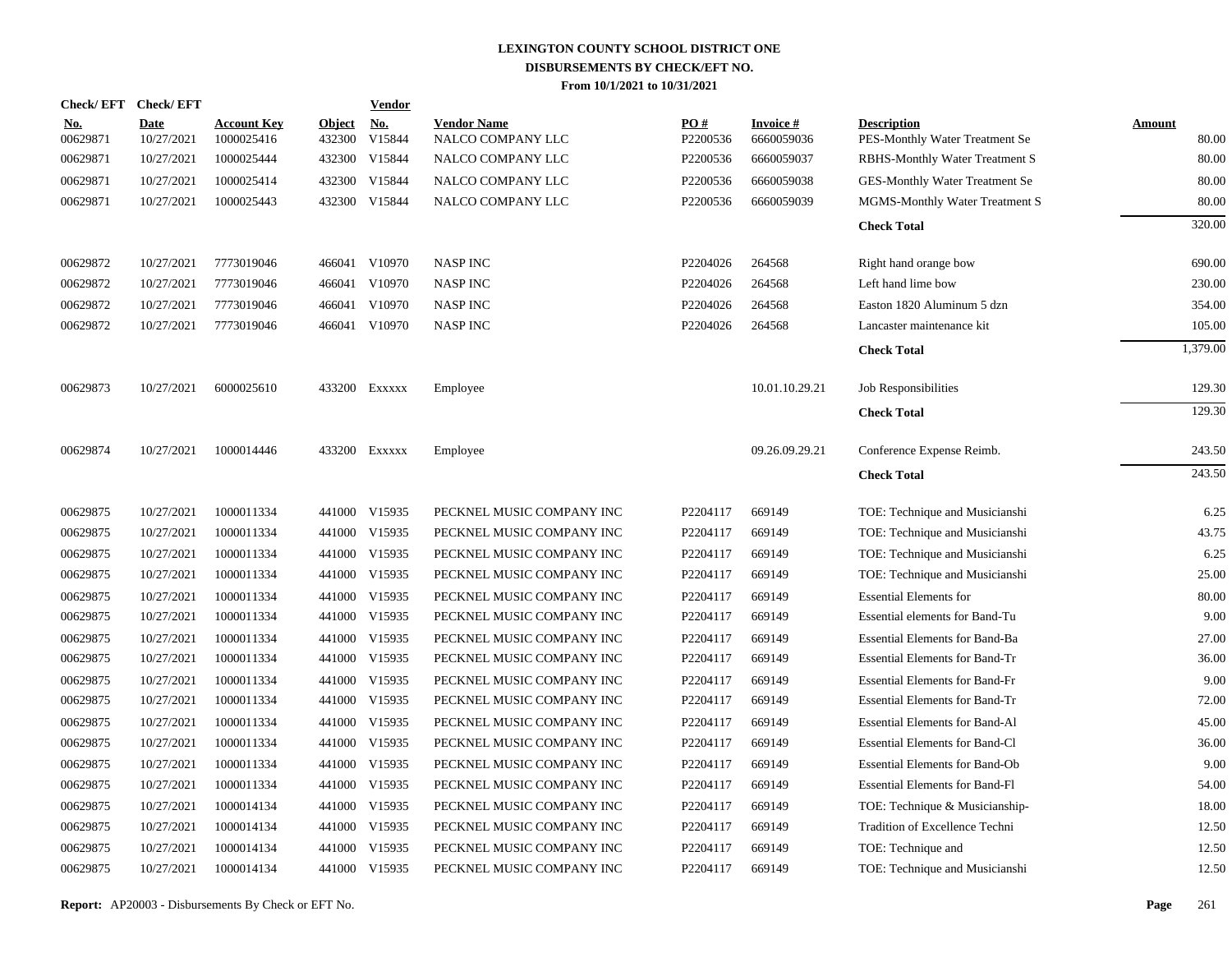|                        | Check/EFT Check/EFT       |                                  |                         | <b>Vendor</b>                       |                                                 |                 |                           |                                                      |                        |
|------------------------|---------------------------|----------------------------------|-------------------------|-------------------------------------|-------------------------------------------------|-----------------|---------------------------|------------------------------------------------------|------------------------|
| <u>No.</u><br>00629875 | <b>Date</b><br>10/27/2021 | <b>Account Key</b><br>1000014134 | <b>Object</b><br>441000 | $\underline{\textbf{No}}$<br>V15935 | <b>Vendor Name</b><br>PECKNEL MUSIC COMPANY INC | PO#<br>P2204117 | <b>Invoice#</b><br>669149 | <b>Description</b><br>Trombone: Tradition of excelle | <b>Amount</b><br>31.25 |
|                        |                           |                                  |                         |                                     |                                                 |                 |                           | <b>Check Total</b>                                   | 545.00                 |
| 00629876               | 10/27/2021                | 7743019044                       |                         | 466041 V14096                       | PENGUIN RANDOM HOUSE LLC                        | P2203467        | 1081861957                | It's Trevor Noah: Born a Crime                       | 674.25                 |
| 00629876               | 10/27/2021                | 7743019044                       |                         | 466041 V14096                       | PENGUIN RANDOM HOUSE LLC                        | P2203467        | 1081861957                | 13% Bulk Discount - Code EDQ                         | $-116.87$              |
|                        |                           |                                  |                         |                                     |                                                 |                 |                           | <b>Check Total</b>                                   | 557.38                 |
| 00629877               | 10/27/2021                | 7802072011                       |                         | 466034 V02625                       | PENSA, BART                                     |                 | VFB.LHS.10.21.21 Official |                                                      | 107.00                 |
|                        |                           |                                  |                         |                                     |                                                 |                 |                           | <b>Check Total</b>                                   | 107.00                 |
| 00629878               | 10/27/2021                | 1000022403                       |                         | 433200 Exxxxx                       | Employee                                        |                 | 09.01.10.14.21            | Literacy coach/teacher support                       | 128.24                 |
|                        |                           |                                  |                         |                                     |                                                 |                 |                           | <b>Check Total</b>                                   | 128.24                 |
| 00629879               | 10/27/2021                | 1000023313                       |                         | 433200 EXXXXX                       | Employee                                        |                 | 09.15.10.15.21            | Various school errands                               | 161.28                 |
|                        |                           |                                  |                         |                                     |                                                 |                 |                           | <b>Check Total</b>                                   | 161.28                 |
| 00629880               | 10/27/2021                | 1000012603                       |                         | 439500 V14709                       | PROCARE THERAPY INC                             | P2104881        | 20168959                  | Add Hours                                            | 2,030.00               |
| 00629880               | 10/27/2021                | 1000012603                       |                         | 439500 V14709                       | PROCARE THERAPY INC                             | P2104881        | 20174870                  | Add Hours                                            | 910.00                 |
|                        |                           |                                  |                         |                                     |                                                 |                 |                           | <b>Check Total</b>                                   | 2,940.00               |
| 00629881               | 10/27/2021                | 5729025329                       |                         | 452000 V15735                       | QUACKENBUSH ARCHITECTS AND PLA                  | P1913939        | 19.238.05-14              | Architectural Services for Gil                       | 3,960.00               |
| 00629881               | 10/27/2021                | 5729025329                       |                         | 452000 V15735                       | QUACKENBUSH ARCHITECTS AND PLA                  | P1913939        | 19.238.05-14              | Add Reimbursables - GMS                              | 4,345.00               |
|                        |                           |                                  |                         |                                     |                                                 |                 |                           | <b>Check Total</b>                                   | 8,305.00               |
| 00629882               | 10/27/2021                | 1000025426                       |                         | 432300 V13049                       | RONCO SPECIALIZED SYSTEMS INC                   | P2203982        | 731830                    | WKMS - Change Bell Schedule                          | 450.00                 |
|                        |                           |                                  |                         |                                     |                                                 |                 |                           | <b>Check Total</b>                                   | 450.00                 |
| 00629883               | 10/27/2021                | 1000011312                       |                         | 443000 V13622                       | RR BOOKS LLC                                    | P2203012        | 37415                     | THE DUCKBERT SET                                     | 24.25                  |
| 00629883               | 10/27/2021                | 1000011312                       |                         | 443000 V13622                       | <b>RR BOOKS LLC</b>                             | P2203012        | 37415                     | <b>BEETLE AND SNAIL SET</b>                          | 14.50                  |
| 00629883               | 10/27/2021                | 1000011312                       |                         | 443000 V13622                       | RR BOOKS LLC                                    | P2203012        | 37415                     | THE BIG CAT SET                                      | 57.50                  |
| 00629883               | 10/27/2021                | 1000011312                       |                         | 443000 V13622                       | RR BOOKS LLC                                    | P2203012        | 37415                     | BUGS ON THE RUN LEVEL F/10                           | 4.99                   |
| 00629883               | 10/27/2021                | 1000011312                       |                         | 443000 V13622                       | RR BOOKS LLC                                    | P2203012        | 37415                     | LEVELED SET H                                        | 104.50                 |
| 00629883               | 10/27/2021                | 1000011312                       |                         | 443000 V13622                       | RR BOOKS LLC                                    | P2203012        | 37415                     | THE BIG SPIDER SET                                   | 48.00                  |
| 00629883               | 10/27/2021                | 1000011312                       |                         | 443000 V13622                       | RR BOOKS LLC                                    | P2203012        | 37415                     | TOO MANY COOKIES - LEVEL G/10                        | 4.99                   |
| 00629883               | 10/27/2021                | 1000011312                       | 443000                  | V13622                              | <b>RR BOOKS LLC</b>                             | P2203012        | 37415                     | THE THREE BEARS BAKER LEVEL G/                       | 4.99                   |
| 00629883               | 10/27/2021                | 1000011312                       |                         | 443000 V13622                       | <b>RR BOOKS LLC</b>                             | P2203012        | 37415                     | <b>SPIDER'S DINNER</b>                               | 4.99                   |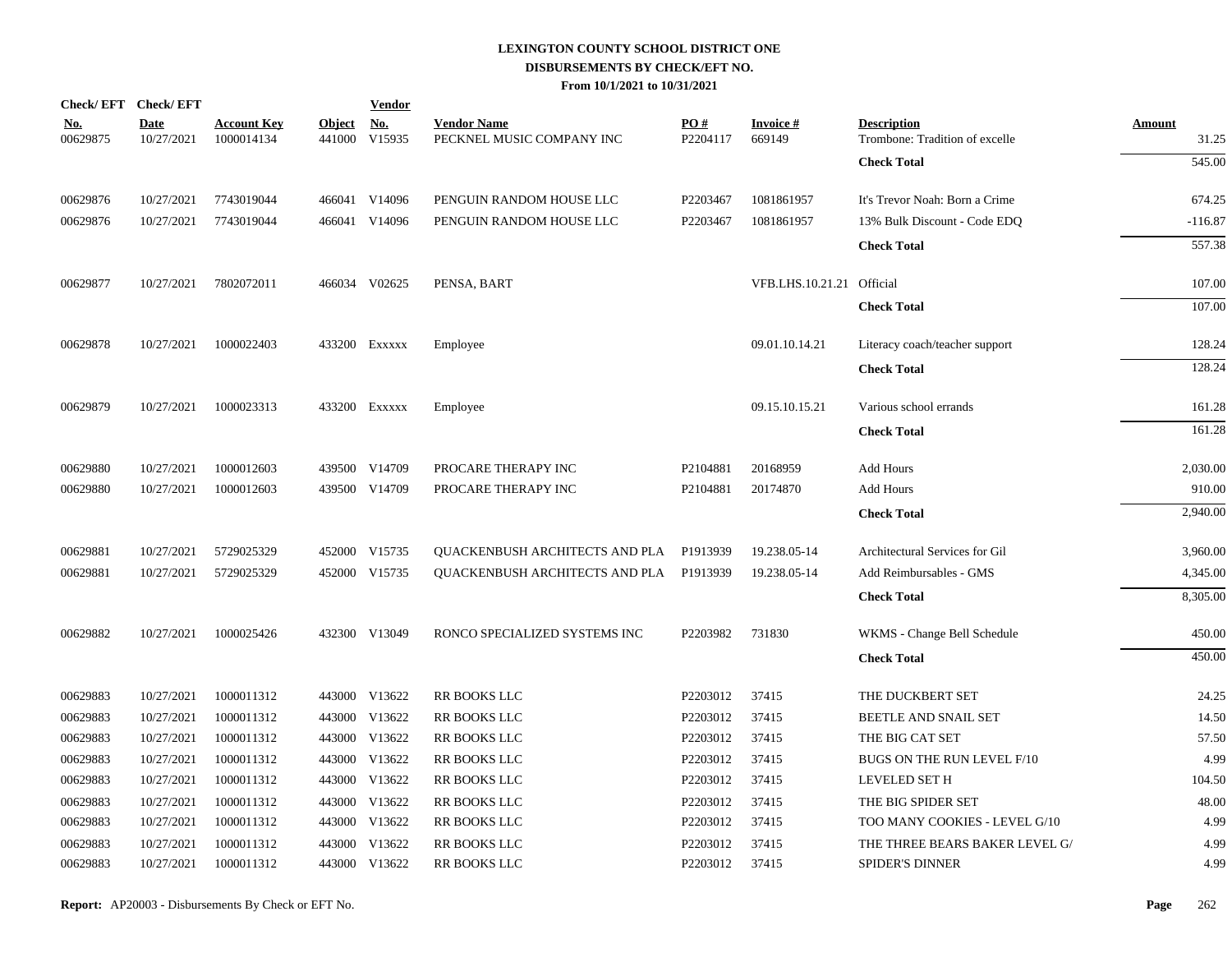| <b>Check/EFT</b>       | <b>Check/EFT</b>          |                                  |                         | Vendor               |                                           |                      |                          |                                                    |                       |
|------------------------|---------------------------|----------------------------------|-------------------------|----------------------|-------------------------------------------|----------------------|--------------------------|----------------------------------------------------|-----------------------|
| <u>No.</u><br>00629883 | <b>Date</b><br>10/27/2021 | <b>Account Key</b><br>1000011312 | <b>Object</b><br>443000 | <u>No.</u><br>V13622 | <b>Vendor Name</b><br><b>RR BOOKS LLC</b> | PO#<br>P2203012      | <b>Invoice#</b><br>37415 | <b>Description</b><br>STUCK IN THE MUCK LEVEL I/16 | <b>Amount</b><br>4.99 |
| 00629883               | 10/27/2021                | 1000011312                       |                         | 443000 V13622        | RR BOOKS LLC                              | P2203012             | 37415                    | FRIENDS ON EARTH LEVEL F/9                         | 9.90                  |
| 00629883               | 10/27/2021                | 1000011312                       |                         | 443000 V13622        | RR BOOKS LLC                              | P2203012             | 37415                    | THE LITTLE ROCKET THAT COULD L                     | 4.99                  |
| 00629883               | 10/27/2021                | 1000011312                       |                         | 443000 V13622        | <b>RR BOOKS LLC</b>                       | P2203012             | 37415                    | THE GUS SET                                        | 48.00                 |
| 00629883               | 10/27/2021                | 1000011312                       |                         | 443000 V13622        | RR BOOKS LLC                              | P2203012             | 37415                    | THE FARM FRIENDS SET                               | 28.75                 |
| 00629883               | 10/27/2021                | 1000011312                       |                         | 443000 V13622        | RR BOOKS LLC                              | P2203012             | 37415                    | SKIPPER'S BIRTHDAY LEVEL E/8                       | 5.95                  |
| 00629883               | 10/27/2021                | 1000011312                       |                         | 443000 V13622        | <b>RR BOOKS LLC</b>                       | P2203012             | 37415                    | PIP AT THE ZOO LEVEL F/9                           | 5.95                  |
| 00629883               | 10/27/2021                | 1000011312                       |                         | 443000 V13622        | RR BOOKS LLC                              | P2203012             | 37415                    | SPOTS LEVEL E/8                                    | 5.95                  |
| 00629883               | 10/27/2021                | 1000011312                       |                         | 443000 V13622        | RR BOOKS LLC                              | P2203012             | 37415                    | THE COLD DAY LEVEL F/9                             | 5.95                  |
| 00629883               | 10/27/2021                | 1000011312                       |                         | 443000 V13622        | RR BOOKS LLC                              | P2203012             | 37415                    | LYDIA AND THE PRESENT LEVEL F/                     | 5.95                  |
| 00629883               | 10/27/2021                | 1000011312                       |                         | 443000 V13622        | RR BOOKS LLC                              | P2203012             | 37415                    | <b>SHIPPING</b>                                    | 39.51                 |
|                        |                           |                                  |                         |                      |                                           |                      |                          | <b>Check Total</b>                                 | 434.60                |
| 00629884               | 10/27/2021                | 1000026693                       |                         | 433200 Exxxxx        | Employee                                  |                      | 09.15.10.19.21           | It Dept. district duties                           | 76.72                 |
|                        |                           |                                  |                         |                      |                                           |                      |                          | <b>Check Total</b>                                 | 76.72                 |
| 00629885               | 10/27/2021                | 1000023330                       |                         | 464000 V01516        | <b>SC ASSOCIATION FOR MIDDLE LEVE</b>     | P2201488             | 2381                     | 2021-2022 SCAMLE Membership (s)                    | 125.00                |
|                        |                           |                                  |                         |                      |                                           |                      |                          | <b>Check Total</b>                                 | 125.00                |
| 00629886               | 10/27/2021                | 7745019023                       |                         | 466064 V00401        | SC ASSOCIATION SCHOOL LIBRARIA            | P <sub>2204658</sub> | 4580                     | invoice 4580 dated 10.19.21                        | 50.00                 |
|                        |                           |                                  |                         |                      |                                           |                      |                          | <b>Check Total</b>                                 | 50.00                 |
| 00629887               | 10/27/2021                | 7811027021                       |                         | 466031 V00344        | <b>SC DECA</b>                            | P2204697             | 10107012                 | STUDENT REGISTRATION FOR DECA                      | 465.00                |
| 00629887               | 10/27/2021                | 7811027021                       |                         | 466031 V00344        | <b>SC DECA</b>                            | P2204697             | 10107012                 | ADVISOR REGISTRATION FOR REGIO                     | 0.00                  |
|                        |                           |                                  |                         |                      |                                           |                      |                          | <b>Check Total</b>                                 | 465.00                |
| 00629888               | 10/27/2021                | 1000026612                       |                         | 434000 V00338        | SC DEPARTMENT OF ADMINISTRATIO            |                      | 90325890                 | <b>Current Month Internet Service</b>              | 73.76                 |
| 00629888               | 10/27/2021                | 1000026614                       |                         | 434000 V00338        | SC DEPARTMENT OF ADMINISTRATIO            |                      | 90325890                 | <b>Current Month Internet Service</b>              | 73.76                 |
| 00629888               | 10/27/2021                | 1000026615                       | 434000                  | V00338               | SC DEPARTMENT OF ADMINISTRATIO            |                      | 90325890                 | <b>Current Month Internet Service</b>              | 73.76                 |
| 00629888               | 10/27/2021                | 1000026616                       |                         | 434000 V00338        | SC DEPARTMENT OF ADMINISTRATIO            |                      | 90325890                 | <b>Current Month Internet Service</b>              | 73.76                 |
| 00629888               | 10/27/2021                | 1000026619                       | 434000                  | V00338               | SC DEPARTMENT OF ADMINISTRATIO            |                      | 90325890                 | <b>Current Month Internet Service</b>              | 73.76                 |
| 00629888               | 10/27/2021                | 1000026620                       | 434000                  | V00338               | SC DEPARTMENT OF ADMINISTRATIO            |                      | 90325890                 | <b>Current Month Internet Service</b>              | 73.76                 |
| 00629888               | 10/27/2021                | 1000026621                       | 434000                  | V00338               | SC DEPARTMENT OF ADMINISTRATIO            |                      | 90325890                 | <b>Current Month Internet Service</b>              | 73.76                 |
| 00629888               | 10/27/2021                | 1000026622                       |                         | 434000 V00338        | SC DEPARTMENT OF ADMINISTRATIO            |                      | 90325890                 | <b>Current Month Internet Service</b>              | 73.76                 |
| 00629888               | 10/27/2021                | 1000026623                       | 434000                  | V00338               | SC DEPARTMENT OF ADMINISTRATIO            |                      | 90325890                 | <b>Current Month Internet Service</b>              | 73.76                 |
| 00629888               | 10/27/2021                | 1000026624                       |                         | 434000 V00338        | SC DEPARTMENT OF ADMINISTRATIO            |                      | 90325890                 | <b>Current Month Internet Service</b>              | 73.76                 |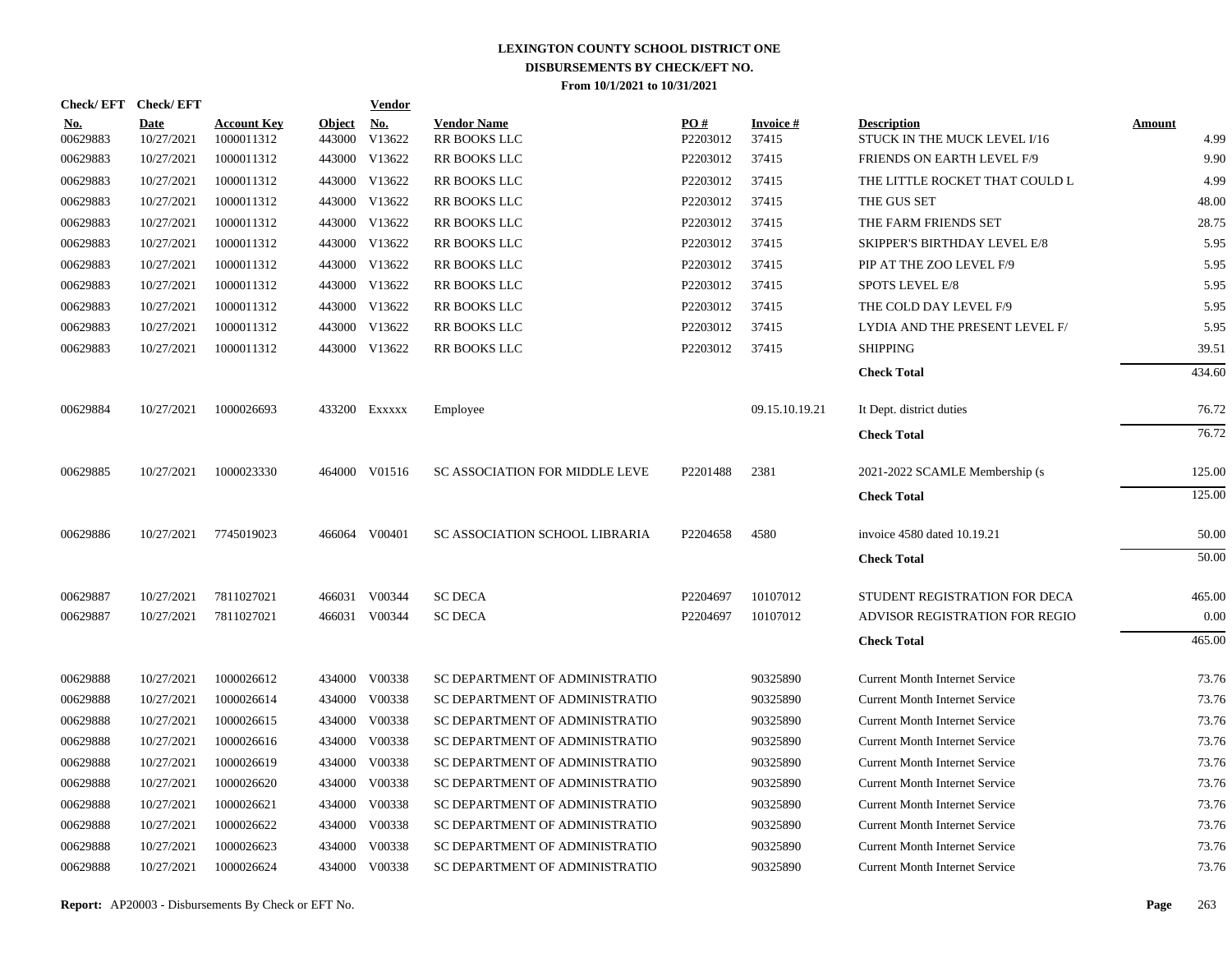| Check/EFT Check/EFT    |                    |                                  |                         | <b>Vendor</b> |                                                      |          |                       |                                                             |                 |
|------------------------|--------------------|----------------------------------|-------------------------|---------------|------------------------------------------------------|----------|-----------------------|-------------------------------------------------------------|-----------------|
| <b>No.</b><br>00629888 | Date<br>10/27/2021 | <b>Account Key</b><br>1000026625 | <b>Object</b><br>434000 | No.<br>V00338 | <b>Vendor Name</b><br>SC DEPARTMENT OF ADMINISTRATIO | PO#      | Invoice #<br>90325890 | <b>Description</b><br><b>Current Month Internet Service</b> | Amount<br>73.76 |
| 00629888               | 10/27/2021         | 1000026626                       | 434000                  | V00338        | SC DEPARTMENT OF ADMINISTRATIO                       |          | 90325890              | <b>Current Month Internet Service</b>                       | 73.76           |
| 00629888               | 10/27/2021         | 1000026628                       | 434000                  | V00338        | SC DEPARTMENT OF ADMINISTRATIO                       |          | 90325890              | <b>Current Month Internet Service</b>                       | 73.76           |
| 00629888               | 10/27/2021         | 1000026629                       | 434000                  | V00338        | SC DEPARTMENT OF ADMINISTRATIO                       |          | 90325890              | <b>Current Month Internet Service</b>                       | 73.76           |
| 00629888               | 10/27/2021         | 1000026630                       | 434000                  | V00338        | SC DEPARTMENT OF ADMINISTRATIO                       |          | 90325890              | <b>Current Month Internet Service</b>                       | 73.76           |
| 00629888               | 10/27/2021         | 1000026631                       | 434000                  | V00338        | SC DEPARTMENT OF ADMINISTRATIO                       |          | 90325890              | <b>Current Month Internet Service</b>                       | 73.76           |
| 00629888               | 10/27/2021         | 1000026634                       | 434000                  | V00338        | SC DEPARTMENT OF ADMINISTRATIO                       |          | 90325890              | <b>Current Month Internet Service</b>                       | 73.76           |
| 00629888               | 10/27/2021         | 1000026635                       |                         | 434000 V00338 | SC DEPARTMENT OF ADMINISTRATIO                       |          | 90325890              | <b>Current Month Internet Service</b>                       | 73.76           |
| 00629888               | 10/27/2021         | 1000026637                       | 434000                  | V00338        | SC DEPARTMENT OF ADMINISTRATIO                       |          | 90325890              | <b>Current Month Internet Service</b>                       | 73.76           |
| 00629888               | 10/27/2021         | 1000026638                       | 434000                  | V00338        | SC DEPARTMENT OF ADMINISTRATIO                       |          | 90325890              | <b>Current Month Internet Service</b>                       | 73.76           |
| 00629888               | 10/27/2021         | 1000026639                       | 434000                  | V00338        | SC DEPARTMENT OF ADMINISTRATIO                       |          | 90325890              | <b>Current Month Internet Service</b>                       | 73.76           |
| 00629888               | 10/27/2021         | 1000026640                       | 434000                  | V00338        | SC DEPARTMENT OF ADMINISTRATIO                       |          | 90325890              | <b>Current Month Internet Service</b>                       | 73.76           |
| 00629888               | 10/27/2021         | 1000026641                       | 434000                  | V00338        | SC DEPARTMENT OF ADMINISTRATIO                       |          | 90325890              | <b>Current Month Internet Service</b>                       | 73.76           |
| 00629888               | 10/27/2021         | 1000026642                       | 434000                  | V00338        | SC DEPARTMENT OF ADMINISTRATIO                       |          | 90325890              | <b>Current Month Internet Service</b>                       | 73.76           |
| 00629888               | 10/27/2021         | 1000026643                       | 434000                  | V00338        | SC DEPARTMENT OF ADMINISTRATIO                       |          | 90325890              | <b>Current Month Internet Service</b>                       | 73.76           |
| 00629888               | 10/27/2021         | 1000026645                       | 434000                  | V00338        | SC DEPARTMENT OF ADMINISTRATIO                       |          | 90325890              | <b>Current Month Internet Service</b>                       | 73.76           |
| 00629888               | 10/27/2021         | 1000026646                       | 434000                  | V00338        | SC DEPARTMENT OF ADMINISTRATIO                       |          | 90325890              | <b>Current Month Internet Service</b>                       | 73.76           |
| 00629888               | 10/27/2021         | 1000026647                       |                         | 434000 V00338 | SC DEPARTMENT OF ADMINISTRATIO                       |          | 90325890              | <b>Current Month Internet Service</b>                       | 73.76           |
|                        |                    |                                  |                         |               |                                                      |          |                       | <b>Check Total</b>                                          | 2,065.28        |
| 00629889               | 10/27/2021         | 7814027030                       |                         | 466064 V00531 | <b>SC FFA ASSOC</b>                                  | P2110022 |                       | SCFFADUES0401-3 FFA memberships                             | 260.00          |
|                        |                    |                                  |                         |               |                                                      |          |                       | <b>Check Total</b>                                          | 260.00          |
| 00629890               | 10/27/2021         | 7802070030                       | 466064                  | V00270        | SC HIGH SCHOOL LEAGUE                                | P2201489 | 5854                  | Middle School Membership Dues                               | 350.00          |
| 00629890               | 10/27/2021         | 7802070030                       | 466064                  | V00270        | SC HIGH SCHOOL LEAGUE                                | P2201489 | 5854                  | Catastrophic Insurance                                      | 156.00          |
| 00629890               | 10/27/2021         | 7802070030                       | 466064                  | V00270        | SC HIGH SCHOOL LEAGUE                                | P2201489 | 5854                  | Processing fee                                              | 10.00           |
| 00629890               | 10/27/2021         | 7802082013                       |                         | 466099 V00270 | SC HIGH SCHOOL LEAGUE                                | P2204699 |                       | ENTRYFEE0000007AAA State Singles Girls Tennis               | 25.00           |
|                        |                    |                                  |                         |               |                                                      |          |                       | <b>Check Total</b>                                          | 541.00          |
| 00629891               | 10/27/2021         | 1000025410                       |                         | 432400 V00131 | SC SCHOOL BOARDS ASSOCIATION I                       |          | 4250                  | Property & Casualty Ins.                                    | 600,025.00      |
|                        |                    |                                  |                         |               |                                                      |          |                       | <b>Check Total</b>                                          | 600,025.00      |
| 00629892               | 10/27/2021         | 7745027022                       |                         | 466049 V16160 | <b>SCHOLASTIC BOOK FAIRS</b>                         | P2204690 | W5111552BF            | Book Fair Payment Invoice W51                               | 4,991.91        |
|                        |                    |                                  |                         |               |                                                      |          |                       | <b>Check Total</b>                                          | 4.991.91        |
| 00629893               | 10/27/2021         | 1000011521                       |                         | 441000 V00838 | <b>SCHOOL NURSE SUPPLY INC</b>                       | P2200361 | 0843609-IN            | <b>TRANSPARENT CLEAR TAPE</b>                               | 21.00           |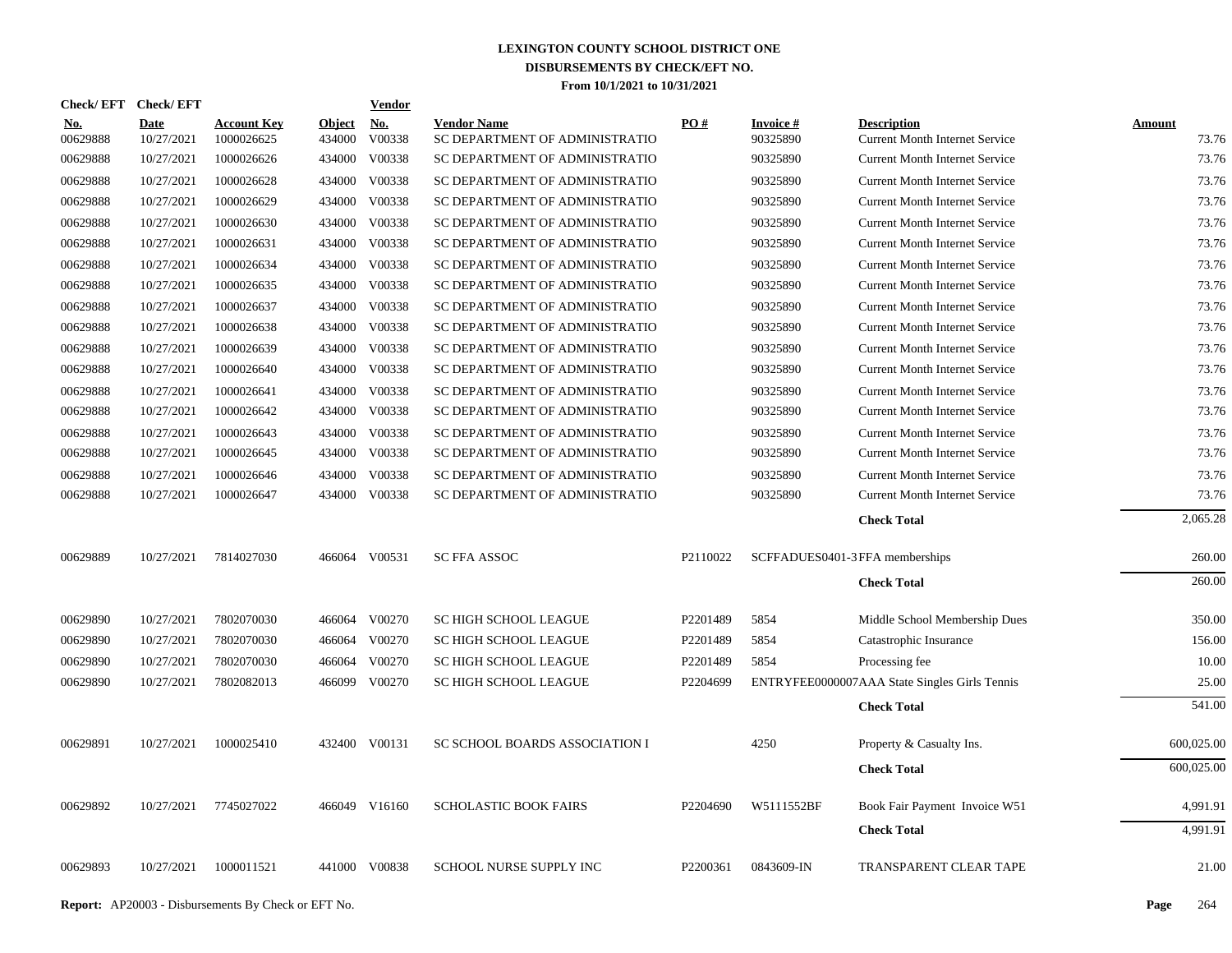| Check/EFT Check/EFT    |                           |                                  |                         | Vendor               |                                               |                 |                                   |                                                                        |                       |
|------------------------|---------------------------|----------------------------------|-------------------------|----------------------|-----------------------------------------------|-----------------|-----------------------------------|------------------------------------------------------------------------|-----------------------|
| <b>No.</b><br>00629893 | <b>Date</b><br>10/27/2021 | <b>Account Key</b><br>1000011521 | <b>Object</b><br>441000 | <b>No.</b><br>V00838 | <b>Vendor Name</b><br>SCHOOL NURSE SUPPLY INC | PO#<br>P2200361 | <b>Invoice#</b><br>0843609-IN     | <b>Description</b><br>EYE GLASS REPAIR KIT                             | <b>Amount</b><br>1.90 |
| 00629893               | 10/27/2021                | 1000011521                       | 441000                  | V00838               | SCHOOL NURSE SUPPLY INC                       | P2200361        | 0843609-IN                        | <b>AAA BATTERIES</b>                                                   | 7.78                  |
| 00629893               | 10/27/2021                | 1000011521                       | 441000                  | V00838               | SCHOOL NURSE SUPPLY INC                       | P2200361        | 0843609-IN                        | <b>AA BATTERIES</b>                                                    | 9.78                  |
| 00629893               | 10/27/2021                | 1000011521                       | 441000                  | V00838               | SCHOOL NURSE SUPPLY INC                       | P2200361        | 0843609-IN                        | <b>BURN CREAM</b>                                                      | 9.95                  |
| 00629893               | 10/27/2021                | 1000011521                       | 441000                  | V00838               | SCHOOL NURSE SUPPLY INC                       | P2200361        | 0843609-IN                        | RECOVERY COUCH (BED) COLOR TUR                                         | 1,470.00              |
| 00629893               | 10/27/2021                | 1000011521                       | 441000                  | V00838               | SCHOOL NURSE SUPPLY INC                       | P2200361        | 0843609-IN                        | <b>LYSOL SPRAY</b>                                                     | 29.85                 |
| 00629893               | 10/27/2021                | 1000011521                       | 441000                  | V00838               | SCHOOL NURSE SUPPLY INC                       | P2200361        | 0843609-IN                        | <b>COMMON COLD</b>                                                     | 19.95                 |
| 00629893               | 10/27/2021                | 1000011521                       | 441000                  | V00838               | SCHOOL NURSE SUPPLY INC                       | P2200361        | 0843609-IN                        | DANGERS OF SMOKING                                                     | 19.95                 |
| 00629893               | 10/27/2021                | 1000011521                       | 441000                  | V00838               | SCHOOL NURSE SUPPLY INC                       | P2200361        | 0843609-IN                        | SPECULA                                                                | 5.07                  |
| 00629893               | 10/27/2021                | 1000011521                       | 441000                  | V00838               | <b>SCHOOL NURSE SUPPLY INC</b>                | P2200361        | 0843609-IN                        | <b>EYE DROPS</b>                                                       | 14.45                 |
| 00629893               | 10/27/2021                | 1000011521                       | 441000                  | V00838               | SCHOOL NURSE SUPPLY INC                       | P2200361        | 0843609-IN                        | <b>BAND AIDS</b>                                                       | 9.70                  |
| 00629893               | 10/27/2021                | 1000011521                       | 441000                  | V00838               | SCHOOL NURSE SUPPLY INC                       | P2200361        | 0843609-IN                        | <b>CUTICLE NIPPER</b>                                                  | 12.95                 |
|                        |                           |                                  |                         |                      |                                               |                 |                                   | <b>Check Total</b>                                                     | 1.632.33              |
| 00629894               | 10/27/2021                | 3260011303                       |                         | 441000 V16452        | SCHOOL SPECIALTY LLC                          | P2201715        | 202501806923                      |                                                                        | 36.11                 |
| 00629894               | 10/27/2021                | 1000025420                       |                         | 441020 V16452        | SCHOOL SPECIALTY LLC                          | P2203623        | 208128829225                      | Disks, plastic, 2.8 cm, pk/75<br><b>Childcraft Duralast Collection</b> | 425.28                |
| 00629894               | 10/27/2021                | 3380013903                       |                         | 441000 V16452        | <b>SCHOOL SPECIALTY LLC</b>                   | P2203854        | 208128829581                      | QS Book Display 5 Shelf W/Magn                                         | 196.49                |
| 00629894               | 10/27/2021                | 3380013903                       |                         | 441000 V16452        | <b>SCHOOL SPECIALTY LLC</b>                   | P2203854        | 208128829581                      | Kit 24 Inch Square Table - 20                                          | 189.03                |
| 00629894               | 10/27/2021                | 3380013903                       |                         | 441000 V16452        | SCHOOL SPECIALTY LLC                          | P2203854        | 208128829581                      | <b>QS Kitchen Sink Traditional</b>                                     | 197.60                |
| 00629894               | 10/27/2021                | 3380013903                       |                         | 441000 V16452        | SCHOOL SPECIALTY LLC                          | P2203854        | 208128829581                      | <b>QS</b> Kitchen Stove Traditional                                    | 188.64                |
| 00629894               | 10/27/2021                | 3380013903                       |                         | 441000 V16452        | <b>SCHOOL SPECIALTY LLC</b>                   | P2203854        | 208128829581                      | QS Kitchen Refrigerator Tradit                                         | 214.10                |
| 00629894               | 10/27/2021                | 3380013903                       |                         | 441000 V16452        | SCHOOL SPECIALTY LLC                          | P2203854        | 208128829581                      | QS Doll High Chair                                                     | 81.15                 |
|                        |                           |                                  |                         |                      |                                               |                 |                                   |                                                                        | 1,528.40              |
|                        |                           |                                  |                         |                      |                                               |                 |                                   | <b>Check Total</b>                                                     |                       |
| 00629895               | 10/27/2021                | 7802072046                       |                         | 466034 V02871        | <b>SCOTT, DAMON</b>                           |                 | FB.BMS.10.14.21                   | Athletic Official                                                      | 80.00                 |
|                        |                           |                                  |                         |                      |                                               |                 |                                   | <b>Check Total</b>                                                     | 80.00                 |
| 00629896               | 10/27/2021                | 7743019021                       |                         | 466041 V10147        | <b>SCRUB TRENDZ LLC</b>                       | P2203531        | 176795-1                          | MONOGRAMMING FEE                                                       | 140.00                |
| 00629896               | 10/27/2021                | 7743019021                       |                         | 466041 V10147        | <b>SCRUB TRENDZ LLC</b>                       | P2203531        | 176801-1                          | SCRUB TOPS FOR LTC CLINICAL ST                                         | 16.05                 |
| 00629896               | 10/27/2021                | 7743019021                       |                         | 466041 V10147        | <b>SCRUB TRENDZ LLC</b>                       | P2203531        | 176801-1                          | SCRUB PANTS FOR LTC CLINICAL S                                         | 64.20                 |
| 00629896               | 10/27/2021                | 7743019021                       |                         | 466041 V10147        | <b>SCRUB TRENDZ LLC</b>                       | P2203531        | 177086-1                          | SCRUB TOPS FOR LTC CLINICAL ST                                         | 208.65                |
| 00629896               | 10/27/2021                | 7743019021                       |                         | 466041 V10147        | <b>SCRUB TRENDZ LLC</b>                       | P2203531        | 177086-1                          | SCRUB PANTS FOR LTC CLINICAL S                                         | 160.50                |
|                        |                           |                                  |                         |                      |                                               |                 |                                   | <b>Check Total</b>                                                     | 589.40                |
| 00629897               | 10/27/2021                | 7802070027                       |                         | 466034 V16962        | <b>SEGARS, LINDA</b>                          |                 | VB.WKH.10.14.21 Athletic Official |                                                                        | 60.50                 |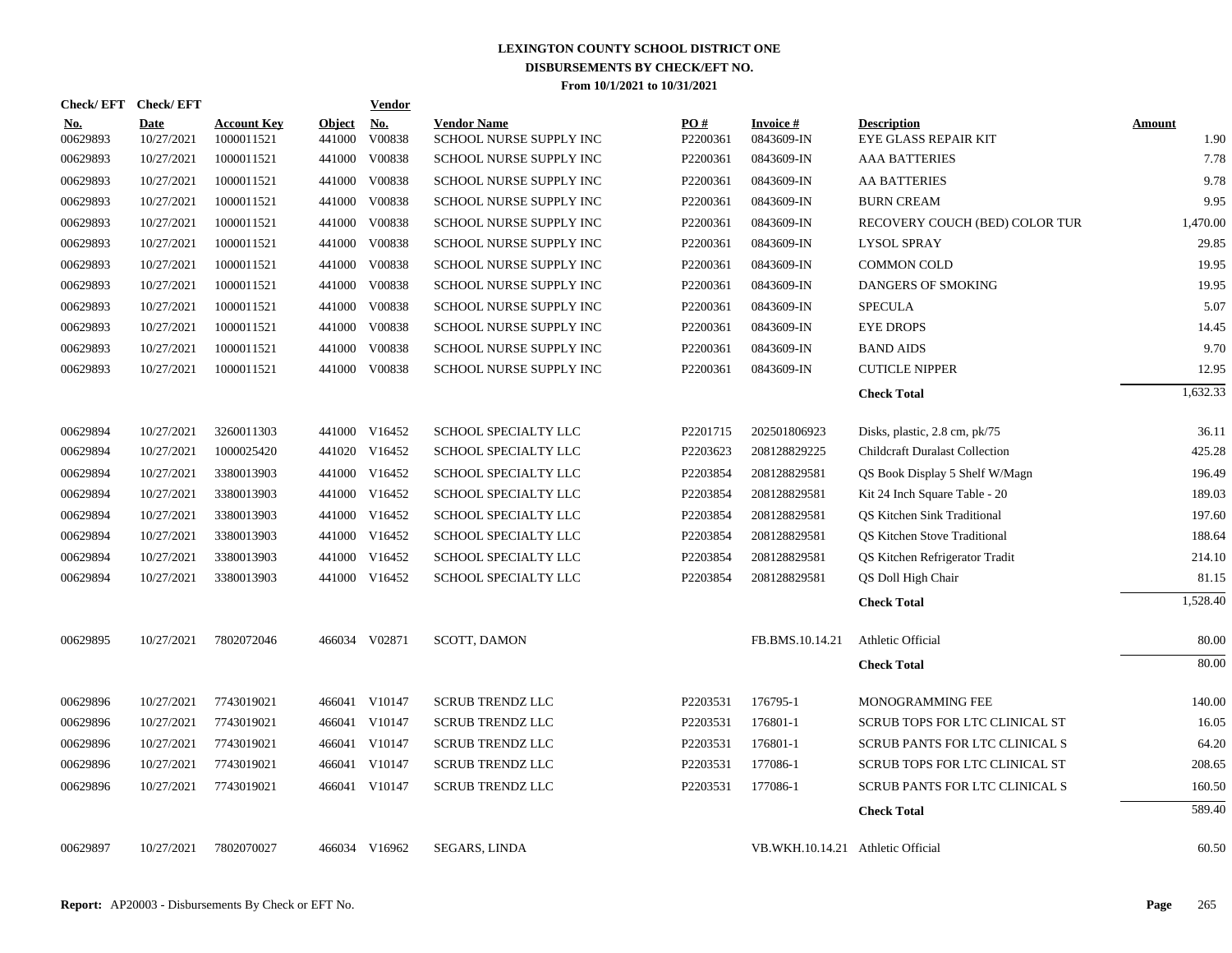|            | Check/EFT Check/EFT |                    |               | <b>Vendor</b> |                          |     |                 |                              |               |
|------------|---------------------|--------------------|---------------|---------------|--------------------------|-----|-----------------|------------------------------|---------------|
| <u>No.</u> | <b>Date</b>         | <b>Account Key</b> | <b>Object</b> | <u>No.</u>    | <b>Vendor Name</b>       | PO# | <b>Invoice#</b> | <b>Description</b>           | <b>Amount</b> |
|            |                     |                    |               |               |                          |     |                 | <b>Check Total</b>           | 60.50         |
| 00629899   | 10/27/2021          | 6000025647         |               | 446040 V00879 | SENN BROTHERS INC        |     | 57005           | 047-Centerville ES #2120     | 126.00        |
| 00629899   | 10/27/2021          | 6000025639         |               | 446040 V00879 | <b>SENN BROTHERS INC</b> |     | L57020          | 039-Forts Pond ES #2114      | 191.00        |
| 00629899   | 10/27/2021          | 6000025614         | 446040        | V00879        | SENN BROTHERS INC        |     | L57021          | 014-Gilbert ES $#853$        | 126.00        |
| 00629899   | 10/27/2021          | 6000025613         | 446040        | V00879        | SENN BROTHERS INC        |     | L57022          | 013-Gilbert HS #852          | 63.00         |
| 00629899   | 10/27/2021          | 6000025629         | 446040        | V00879        | SENN BROTHERS INC        |     | L57023          | 029-Gilbert MS #864          | 122.00        |
| 00629899   | 10/27/2021          | 6000025616         | 446040        | V00879        | SENN BROTHERS INC        |     | L57025          | 016-Pelion ES #855           | 84.00         |
| 00629899   | 10/27/2021          | 6000025615         | 446040        | V00879        | SENN BROTHERS INC        |     | L57026          | 015-Pelion HS #854           | 42.00         |
| 00629899   | 10/27/2021          | 6000025630         | 446040        | V00879        | SENN BROTHERS INC        |     | L57027          | 030-Pelion MS #2011          | 63.00         |
| 00629899   | 10/27/2021          | 6000025646         |               | 446040 V00879 | SENN BROTHERS INC        |     | L57857          | 046-Beechwood MS #2119       | 254.75        |
| 00629899   | 10/27/2021          | 6000025640         |               | 446040 V00879 | SENN BROTHERS INC        |     | L57873          | 040-New Providence ES # 2115 | 131.50        |
| 00629899   | 10/27/2021          | 6000025641         | 446040        | V00879        | SENN BROTHERS INC        |     | L57874          | 041-Rocky Creek ES # 2116    | 409.50        |
| 00629899   | 10/27/2021          | 6000025631         |               | 446040 V00879 | SENN BROTHERS INC        |     | L57907          | 031-Lake Murray ES #1524     | 84.00         |
| 00629899   | 10/27/2021          | 6000025611         | 446040        | V00879        | SENN BROTHERS INC        |     | L57908          | 011-Lexington HS #845        | 63.00         |
| 00629899   | 10/27/2021          | 6000025642         | 446040        | V00879        | SENN BROTHERS INC        |     | L57909          | 042-Meadow Glen ES # 2117    | 222.00        |
| 00629899   | 10/27/2021          | 6000025643         |               | 446040 V00879 | SENN BROTHERS INC        |     | L57910          | 043-Meadow Glen MS #52912    | 89.50         |
| 00629899   | 10/27/2021          | 6000025635         | 446040        | V00879        | SENN BROTHERS INC        |     | L57911          | 035-Pleasant Hill ES#3220    | 158.25        |
| 00629899   | 10/27/2021          | 6000025634         | 446040        | V00879        | SENN BROTHERS INC        |     | L57912          | 034-Pleasant Hill MS #3219   | 174.75        |
| 00629899   | 10/27/2021          | 6000025645         | 446040        | V00879        | SENN BROTHERS INC        |     | L57913          | 045-Deerfield ES #2118       | 63.00         |
| 00629899   | 10/27/2021          | 6000025620         |               | 446040 V00879 | SENN BROTHERS INC        |     | L57914          | 020-Lexington MS #857        | 190.00        |
| 00629899   | 10/27/2021          | 6000025612         | 446040        | V00879        | SENN BROTHERS INC        |     | L57915          | 012-Lexington ES #851        | 84.00         |
| 00629899   | 10/27/2021          | 6000025637         |               | 446040 V00879 | SENN BROTHERS INC        |     | L57916          | 037-Carolina Springs MS#1925 | 191.00        |
| 00629899   | 10/27/2021          | 6000025644         |               | 446040 V00879 | SENN BROTHERS INC        |     | L57925          | 044-River Bluff HS #1311     | 191.00        |
| 00629899   | 10/27/2021          | 6000025624         |               | 446040 V00879 | SENN BROTHERS INC        |     | L57926          | 024-Red Bank ES #860         | 350.25        |
| 00629899   | 10/27/2021          | 6000025625         |               | 446040 V00879 | SENN BROTHERS INC        |     | L57927          | 025-White Knoll ES #861      | 551.50        |
| 00629899   | 10/27/2021          | 6000025627         | 446040        | V00879        | SENN BROTHERS INC        |     | L57928          | 027-White Knoll HS #1791     | 290.50        |
| 00629899   | 10/27/2021          | 6000025626         |               | 446040 V00879 | SENN BROTHERS INC        |     | L57929          | 026-White Knoll MS #862      | 456.00        |
| 00629899   | 10/27/2021          | 6000025622         |               | 446040 V00879 | SENN BROTHERS INC        |     | L58341          | 022-Oak Grove ES #858        | 403.50        |
|            |                     |                    |               |               |                          |     |                 | <b>Check Total</b>           | 5,175.00      |
| 00629900   | 10/27/2021          | 7860527027         |               | 466041 Exxxxx | Employee                 |     | 10.19.2021      | Reimb Homecoming Decor       | 147.52        |
|            |                     |                    |               |               |                          |     |                 | <b>Check Total</b>           | 147.52        |
| 00629901   | 10/27/2021          | 1000011343         |               | 441000 Exxxxx | Employee                 |     | 10.13.2021      | Supplies Reimbursement       | 11.43         |
|            |                     |                    |               |               |                          |     |                 |                              |               |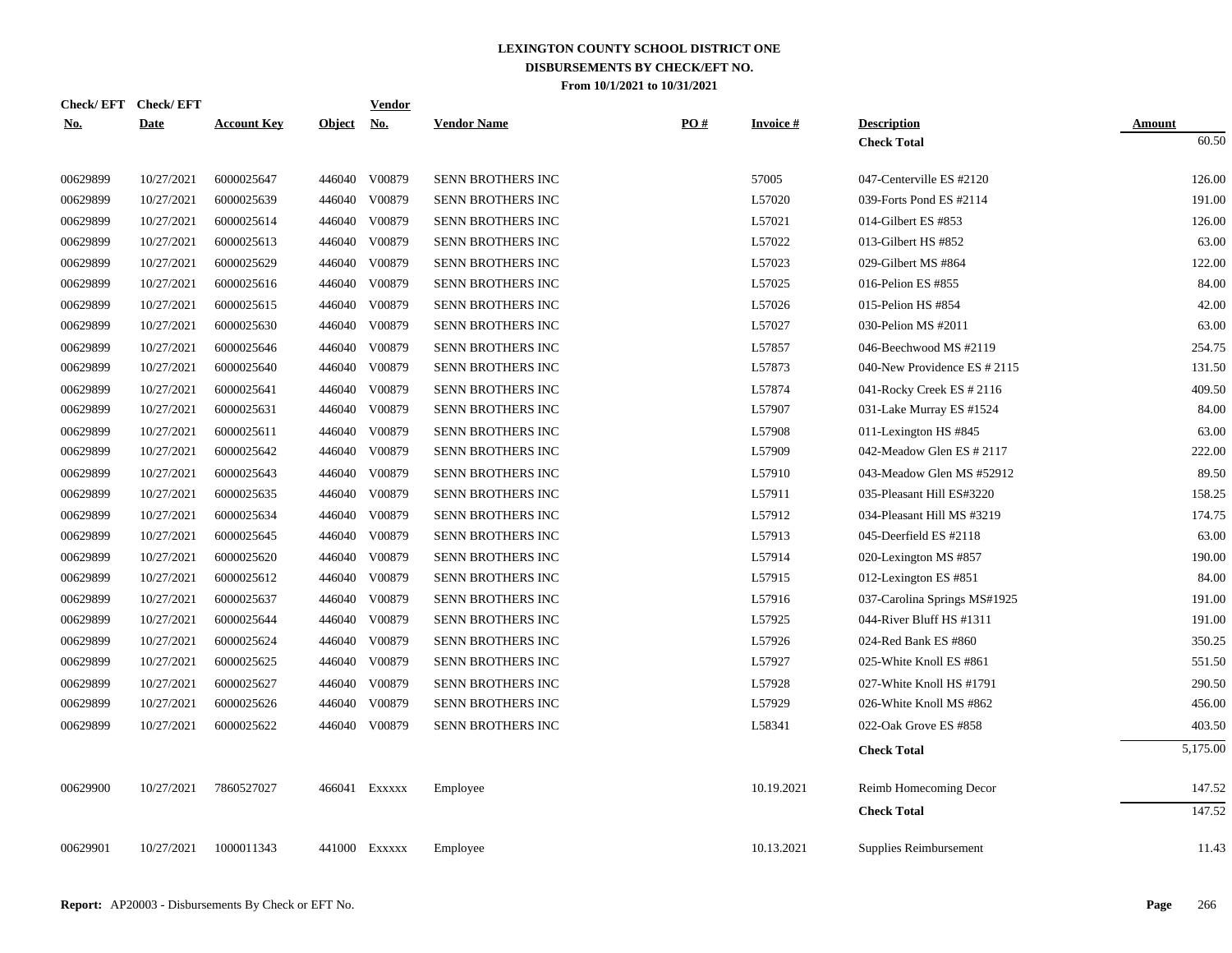| Check/EFT Check/EFT |             |                    |            | Vendor        |                                |          |                           |                                       |          |
|---------------------|-------------|--------------------|------------|---------------|--------------------------------|----------|---------------------------|---------------------------------------|----------|
| <b>No.</b>          | <b>Date</b> | <b>Account Key</b> | Object No. |               | <b>Vendor Name</b>             | PO#      | <b>Invoice#</b>           | <b>Description</b>                    | Amount   |
|                     |             |                    |            |               |                                |          |                           | <b>Check Total</b>                    | 11.43    |
| 00629902            | 10/27/2021  | 1000025425         |            | 441020 V13230 | SMITH AND JONES JANITORIAL SUP | P2204197 | 213375                    | 95118 ATLAS WIPES                     | 230.05   |
| 00629902            | 10/27/2021  | 1000025425         |            | 441020 V13230 | SMITH AND JONES JANITORIAL SUP | P2204197 | 213375                    | 20" REDWOOD RECONDITIONING PAD        | 85.60    |
| 00629902            | 10/27/2021  | 1000025424         |            | 441020 V13230 | SMITH AND JONES JANITORIAL SUP | P2203781 | 213376                    | 95118 ATLAS WIPES                     | 138.03   |
| 00629902            | 10/27/2021  | 1000025437         |            | 441020 V13230 | SMITH AND JONES JANITORIAL SUP | P2203805 | 213378                    | 95118 ATLAS WIPES                     | 460.11   |
| 00629902            | 10/27/2021  | 1000025437         |            | 441020 V13230 | SMITH AND JONES JANITORIAL SUP | P2203805 | 213378                    | 20" 20014 BLACK STRIPPING PADS        | 39.32    |
| 00629902            | 10/27/2021  | 1000025438         |            | 441020 V13230 | SMITH AND JONES JANITORIAL SUP | P2203804 | 213379                    | <b>LEMON DISINFECTANT</b>             | 131.23   |
| 00629902            | 10/27/2021  | 1000025434         |            | 441020 V13230 | SMITH AND JONES JANITORIAL SUP | P2204039 | 213380                    | LIQUID DEODORIZER                     | 103.24   |
| 00629902            | 10/27/2021  | 1000025434         |            | 441020 V13230 | SMITH AND JONES JANITORIAL SUP | P2204039 | 213380                    | HUSKI CREAM CLEANER                   | 28.89    |
| 00629902            | 10/27/2021  | 1000025434         |            | 441020 V13230 | SMITH AND JONES JANITORIAL SUP | P2204039 | 213380                    | <b>LEMON DISINFECTANT</b>             | 65.61    |
| 00629902            | 10/27/2021  | 1000025434         |            | 441020 V13230 | SMITH AND JONES JANITORIAL SUP | P2204039 | 213380                    | <b>BACIL ENZYME ODOR DIGESTER</b>     | 119.43   |
| 00629902            | 10/27/2021  | 1000025421         |            | 441020 V13230 | SMITH AND JONES JANITORIAL SUP | P2203997 | 213381                    | 95118 ATLAS WIPES                     | 230.05   |
| 00629902            | 10/27/2021  | 1000025431         |            | 441020 V13230 | SMITH AND JONES JANITORIAL SUP | P2204238 | 213383                    | CAN DO FLOOR CLEANER                  | 89.89    |
| 00629902            | 10/27/2021  | 1000025431         |            | 441020 V13230 | SMITH AND JONES JANITORIAL SUP | P2204238 | 213383                    | WHITE PEARL HAND SOAP                 | 97.58    |
|                     |             |                    |            |               |                                |          |                           | <b>Check Total</b>                    | 1,819.03 |
| 00629903            | 10/27/2021  | 1000025442         |            | 441020 V00302 | SOUTHEASTERN PAPER GROUP       | P2203989 | 5366629                   | NITTANY PAPER TOWEL NP-5301           | 1,965.38 |
| 00629903            | 10/27/2021  | 1000025445         | 441020     | V00302        | SOUTHEASTERN PAPER GROUP       | P2204308 | 5374062                   | NITTANY NP-5301 MULTIFOLD PAPE        | 1,052.88 |
| 00629903            | 10/27/2021  | 1000025446         | 441020     | V00302        | SOUTHEASTERN PAPER GROUP       | P2204461 | 5378988                   | NITTANY PAPER TOWEL NP-5301 MU        | 350.96   |
| 00629903            | 10/27/2021  | 1000025446         | 441020     | V00302        | SOUTHEASTERN PAPER GROUP       | P2204461 | 5378988                   | <b>CENTER PULL PAPER TOWEL 120932</b> | 145.70   |
| 00629903            | 10/27/2021  | 1000025413         | 441020     | V00302        | SOUTHEASTERN PAPER GROUP       | P2204454 | 5378994                   | NITTANY PAPER TOWEL NP-5301 MU        | 786.15   |
| 00629903            | 10/27/2021  | 1000025423         |            | 441020 V00302 | SOUTHEASTERN PAPER GROUP       | P2204047 | 5381546                   | <b>CENTER PULL PAPER TOWELS 12093</b> | 113.32   |
| 00629903            | 10/27/2021  | 1000025441         |            | 441020 V00302 | SOUTHEASTERN PAPER GROUP       | P2204602 | 5383024                   | NITTANY PAPER TOWEL NP-5301 MU        | 1,754.80 |
|                     |             |                    |            |               |                                |          |                           | <b>Check Total</b>                    | 6,169.19 |
| 00629904            | 10/27/2021  | 1000025507         |            | 433100 V00208 | STATE DEPARTMENT OF EDUCATION  |          | LEX-3201-2021-10 Fuel     |                                       | 2,885.50 |
|                     |             |                    |            |               |                                |          |                           | <b>Check Total</b>                    | 2,885.50 |
| 00629905            | 10/27/2021  | 7802080015         |            | 466034 V13336 | <b>STEVENS, HERBERT</b>        |          | VVB.PE.10.21.21           | Official                              | 83.00    |
|                     |             |                    |            |               |                                |          |                           | <b>Check Total</b>                    | 83.00    |
| 00629906            | 10/27/2021  | 1000023346         |            | 433200 Exxxxx | Employee                       |          | 09.26.09.29.21            | Conference Expense Reimb.             | 213.50   |
|                     |             |                    |            |               |                                |          |                           | <b>Check Total</b>                    | 213.50   |
|                     |             |                    |            |               |                                |          |                           |                                       |          |
| 00629907            | 10/27/2021  | 7802072011         |            | 466034 V15988 | TAYLOR, ZACHARY LEE            |          | VFB.LHS.10.21.21 Official |                                       | 107.00   |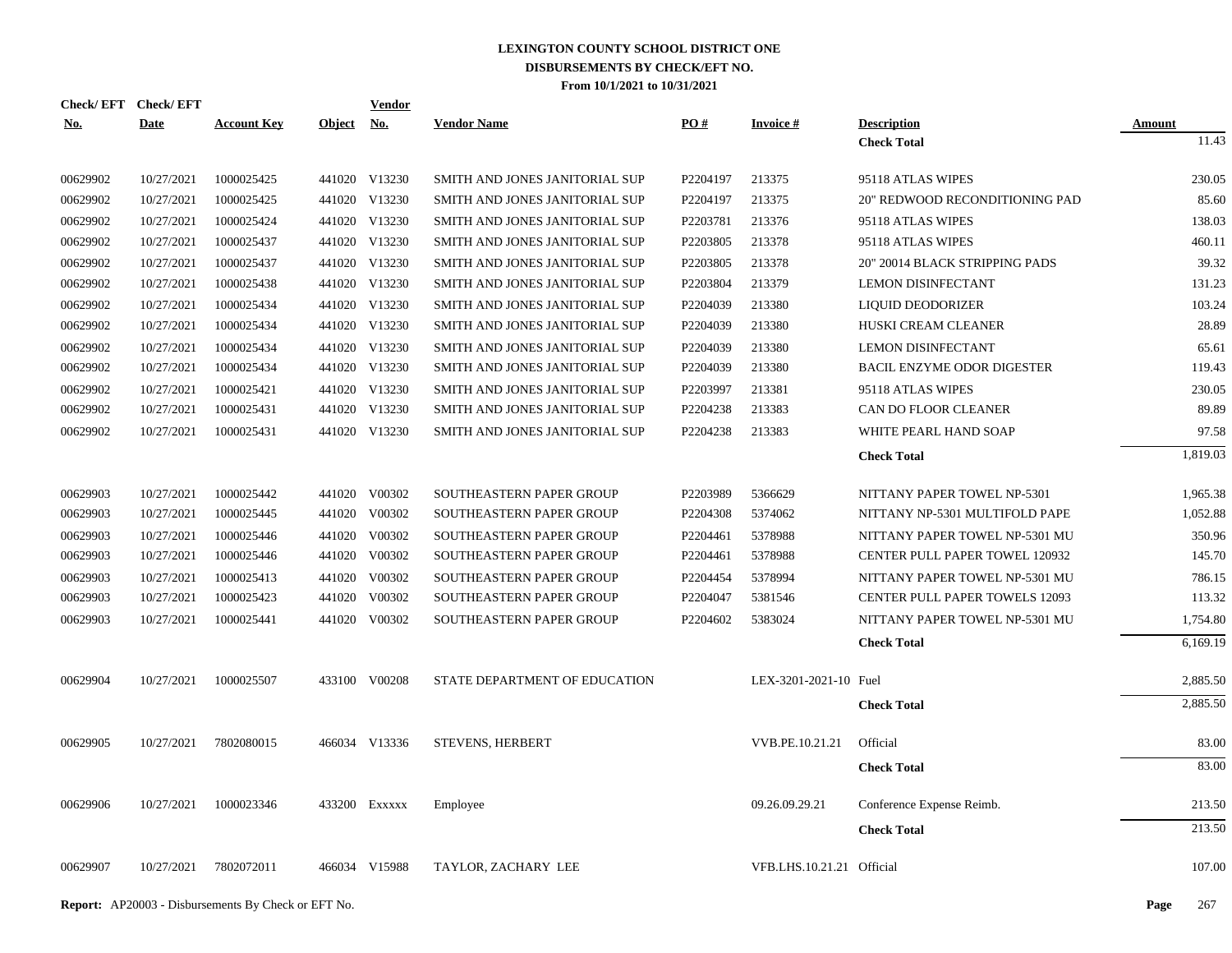|            | Check/EFT Check/EFT |                    |               | <u>Vendor</u> |                              |          |                 |                                |               |
|------------|---------------------|--------------------|---------------|---------------|------------------------------|----------|-----------------|--------------------------------|---------------|
| <u>No.</u> | <b>Date</b>         | <b>Account Key</b> | <b>Object</b> | <u>No.</u>    | <b>Vendor Name</b>           | PO#      | <b>Invoice#</b> | <b>Description</b>             | <b>Amount</b> |
|            |                     |                    |               |               |                              |          |                 | <b>Check Total</b>             | 107.00        |
| 00629908   | 10/27/2021          | 1000025420         |               | 432300 V01638 | TRITEK FIRE AND SECURITY LLC | P2200674 | 26554           | Provide After-Hours Fire Alarm | 157.50        |
|            |                     |                    |               |               |                              |          |                 | <b>Check Total</b>             | 157.50        |
| 00629911   | 10/27/2021          | 6000025645         |               | 446010 V00079 | <b>US FOODS</b>              |          | 1154972         | 045-Deerfield ES cust #4083399 | 3,750.94      |
| 00629911   | 10/27/2021          | 6000025645         |               | 441000 V00079 | <b>US FOODS</b>              |          | 1154973         | 045-Deerfield ES #40833998     | 811.55        |
| 00629911   | 10/27/2021          | 6000025647         |               | 446010 V00079 | <b>US FOODS</b>              |          | 1155003         | 047-Centerville ES cust #41421 | 4,726.00      |
| 00629911   | 10/27/2021          | 6000025647         |               | 446010 V00079 | <b>US FOODS</b>              |          | 1155003         | 047-Centerville ES cust #41421 | $-82.84$      |
| 00629911   | 10/27/2021          | 6000025614         |               | 446010 V00079 | <b>US FOODS</b>              |          | 1155004         | 014-Gilbert ES cust 70837802   | 2,619.64      |
| 00629911   | 10/27/2021          | 6000025629         |               | 446010 V00079 | <b>US FOODS</b>              |          | 1155005         | 029-Gilbert MS cust #60837804  | 3,588.77      |
| 00629911   | 10/27/2021          | 6000025629         | 446010        | V00079        | <b>US FOODS</b>              |          | 1155005         | 029-Gilbert MS cust #60837804  | $-70.28$      |
| 00629911   | 10/27/2021          | 6000025647         |               | 441000 V00079 | <b>US FOODS</b>              |          | 1155006         | 047-Centerville #41421348      | 337.58        |
| 00629911   | 10/27/2021          | 6000025614         | 441000        | V00079        | <b>US FOODS</b>              |          | 1155007         | 014-Gilbert ES cust #70837802  | 1,065.22      |
| 00629911   | 10/27/2021          | 6000025629         |               | 441000 V00079 | <b>US FOODS</b>              |          | 1155008         | 029-Gilbert MS cust #60837804  | 309.33        |
| 00629911   | 10/27/2021          | 6000025613         |               | 446010 V00079 | <b>US FOODS</b>              |          | 1155009         | 013-Gilbert HS cust #40837809  | 2,119.06      |
| 00629911   | 10/27/2021          | 6000025613         |               | 441000 V00079 | <b>US FOODS</b>              |          | 1155010         | 013-Gilbert HS cust #40837809  | 405.77        |
| 00629911   | 10/27/2021          | 6000025613         |               | 441000 V00079 | <b>US FOODS</b>              |          | 1155010         | 013-Gilbert HS cust #40837809  | $-20.95$      |
| 00629911   | 10/27/2021          | 6000025623         |               | 446010 V00079 | <b>US FOODS</b>              |          | 1155012         | 023-Saxe Gotha ES cust #308383 | 4,175.27      |
| 00629911   | 10/27/2021          | 6000025625         |               | 446010 V00079 | <b>US FOODS</b>              |          | 1155013         | 025-White Knoll ES cust #70839 | 4,450.92      |
| 00629911   | 10/27/2021          | 6000025626         |               | 446010 V00079 | <b>US FOODS</b>              |          | 1155014         | 026-White Knoll MS cust #80839 | 4,188.50      |
| 00629911   | 10/27/2021          | 6000025627         |               | 446010 V00079 | <b>US FOODS</b>              |          | 1155015         | 027-White Knoll HS cust #90839 | 6,988.27      |
| 00629911   | 10/27/2021          | 6000025623         |               | 441000 V00079 | <b>US FOODS</b>              |          | 1155016         | 023-Saxe Gotha ES cust #308383 | 678.23        |
| 00629911   | 10/27/2021          | 6000025625         |               | 441000 V00079 | <b>US FOODS</b>              |          | 1155017         | 025-White Knoll ES cust #70839 | 1,147.85      |
| 00629911   | 10/27/2021          | 6000025626         |               | 441000 V00079 | US FOODS                     |          | 1155018         | 026-White Knoll MS cust #80839 | 1,077.53      |
| 00629911   | 10/27/2021          | 6000025627         |               | 441000 V00079 | US FOODS                     |          | 1155019         | 027-White Knoll HS cust #90839 | 949.92        |
| 00629911   | 10/27/2021          | 6000025640         |               | 446010 V00079 | <b>US FOODS</b>              |          | 1156232         | 040-New Providence ES cust #20 | 4,467.30      |
| 00629911   | 10/27/2021          | 6000025642         |               | 446010 V00079 | <b>US FOODS</b>              |          | 1156233         | 042-Meadow Glen ES cust #20915 | 3,422.42      |
| 00629911   | 10/27/2021          | 6000025643         |               | 446010 V00079 | <b>US FOODS</b>              |          | 1156234         | 043-Meadow Glen MS cust #30978 | 4,797.14      |
| 00629911   | 10/27/2021          | 6000025644         |               | 446010 V00079 | US FOODS                     |          | 1156235         | 044-River Bluff HS Cust #7104  | 8,398.15      |
| 00629911   | 10/27/2021          | 6000025644         |               | 446010 V00079 | US FOODS                     |          | 1156235         | 044-River Bluff HS Cust #7104  | $-340.87$     |
| 00629911   | 10/27/2021          | 6000025628         |               | 446010 V00079 | US FOODS                     |          | 1156236         | 028-Midway ES cust #80838089   | 4,454.57      |
| 00629911   | 10/27/2021          | 6000025628         |               | 446010 V00079 | <b>US FOODS</b>              |          | 1156236         | 028-Midway ES cust #80838089   | $-46.06$      |
| 00629911   | 10/27/2021          | 6000025640         | 441000        | V00079        | <b>US FOODS</b>              |          | 1156237         | 040-New Providence ES cust #20 | 1,557.78      |
| 00629911   | 10/27/2021          | 6000025642         | 441000        | V00079        | US FOODS                     |          | 1156238         | 042-Meadow Glen ES cust #20915 | 200.70        |
| 00629911   | 10/27/2021          | 6000025643         |               | 441000 V00079 | <b>US FOODS</b>              |          | 1156239         | 043-Meadow Glen MS cust #30978 | 512.21        |
|            |                     |                    |               |               |                              |          |                 |                                |               |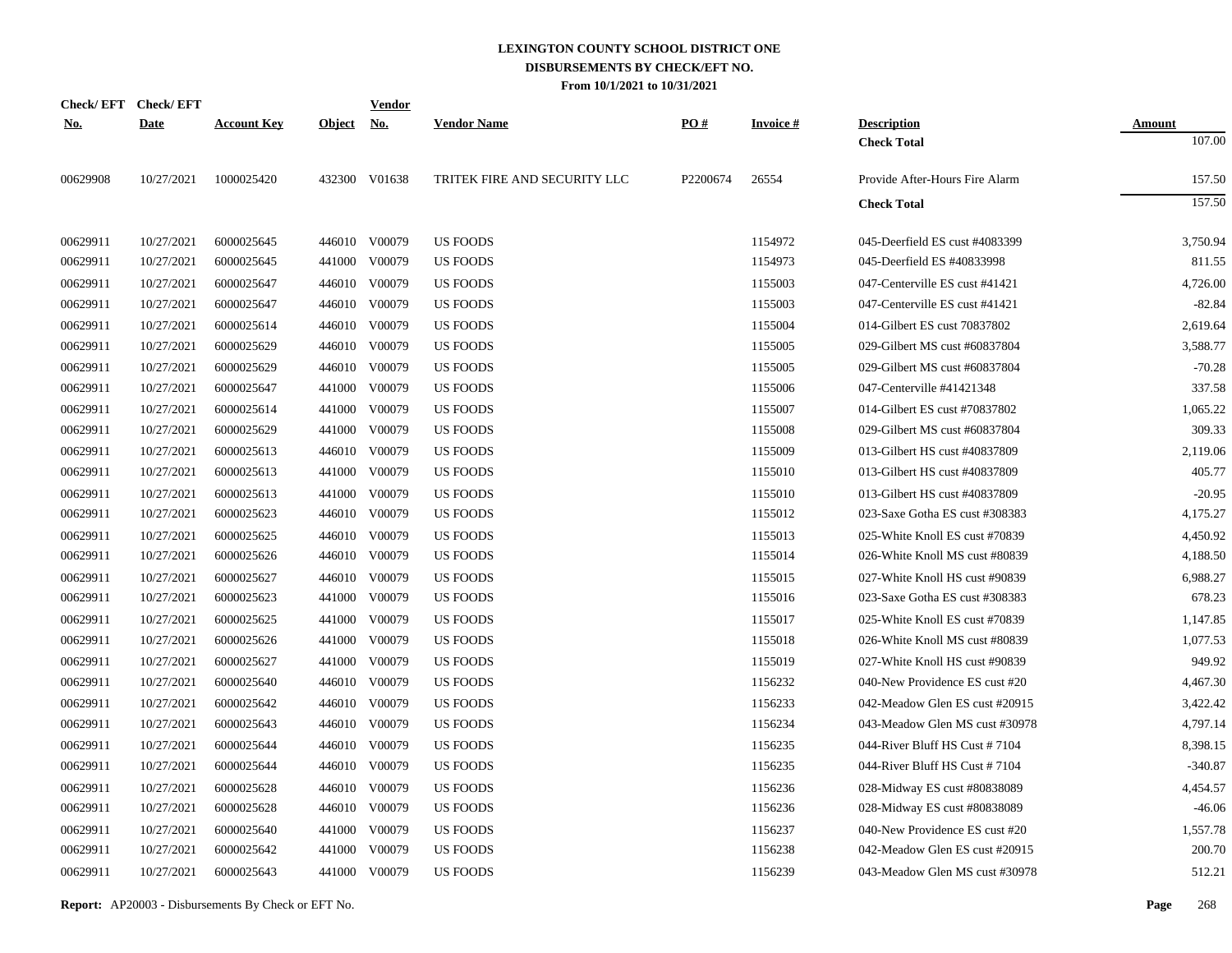|                        | Check/EFT Check/EFT       |                                  |                         | <b>Vendor</b>        |                                       |     |                            |                                                     |                         |
|------------------------|---------------------------|----------------------------------|-------------------------|----------------------|---------------------------------------|-----|----------------------------|-----------------------------------------------------|-------------------------|
| <u>No.</u><br>00629911 | <b>Date</b><br>10/27/2021 | <b>Account Key</b><br>6000025644 | <b>Object</b><br>441000 | <u>No.</u><br>V00079 | <b>Vendor Name</b><br><b>US FOODS</b> | PO# | <b>Invoice#</b><br>1156240 | <b>Description</b><br>044-River Bluff HS Cust #7104 | <b>Amount</b><br>770.93 |
| 00629911               | 10/27/2021                | 6000025628                       | 441000                  | V00079               | <b>US FOODS</b>                       |     | 1156241                    | 028-Midway ES cust #80838089                        | 515.12                  |
| 00629911               | 10/27/2021                | 6000025624                       |                         | 446010 V00079        | <b>US FOODS</b>                       |     | 1156615                    | 024-Red Bank ES cust #2083831                       | 3,534.79                |
| 00629911               | 10/27/2021                | 6000025624                       | 441000                  | V00079               | <b>US FOODS</b>                       |     | 1156616                    | 024-Red Bank ES cust #2083831                       | 209.07                  |
| 00629911               | 10/27/2021                | 6000025619                       |                         | 446010 V00079        | <b>US FOODS</b>                       |     | 1156674                    | 019-AES Cust #50838085                              | 840.09                  |
| 00629911               | 10/27/2021                | 6000025619                       | 441000                  | V00079               | <b>US FOODS</b>                       |     | 1156675                    | 019-AES Cust #50838085                              | 166.31                  |
| 00629911               | 10/27/2021                | 6000025637                       |                         | 446010 V00079        | <b>US FOODS</b>                       |     | 1156683                    | 037-Carolina Springs MS cust #                      | 4,194.29                |
| 00629911               | 10/27/2021                | 6000025638                       |                         | 446010 V00079        | <b>US FOODS</b>                       |     | 1156684                    | 038-Carolina Springs ES cust #                      | 4,316.00                |
| 00629911               | 10/27/2021                | 6000025637                       | 441000                  | V00079               | <b>US FOODS</b>                       |     | 1156685                    | 037-Carolina Springs MS cust #                      | 280.32                  |
| 00629911               | 10/27/2021                | 6000025638                       | 441000                  | V00079               | <b>US FOODS</b>                       |     | 1156686                    | 038-Carolina Springs ES cust #                      | 750.98                  |
| 00629911               | 10/27/2021                | 6000025631                       |                         | 446010 V00079        | <b>US FOODS</b>                       |     | 1156742                    | 031-Lake Murray ES cust #30838                      | 3,607.51                |
| 00629911               | 10/27/2021                | 6000025611                       |                         | 446010 V00079        | <b>US FOODS</b>                       |     | 1156744                    | 011-Lexington HS cust #7083808                      | 7,931.81                |
| 00629911               | 10/27/2021                | 6000025634                       |                         | 446010 V00079        | <b>US FOODS</b>                       |     | 1156745                    | 034-Pleasant Hill MS cust #908                      | 4,792.26                |
| 00629911               | 10/27/2021                | 6000025646                       |                         | 446010 V00079        | <b>US FOODS</b>                       |     | 1156746                    | 046-Beechwood MS cust #9134117                      | 3,104.91                |
| 00629911               | 10/27/2021                | 6000025635                       | 441000                  | V00079               | <b>US FOODS</b>                       |     | 1156747                    | 035-Pleasant Hill ES cust #108                      | 331.51                  |
| 00629911               | 10/27/2021                | 6000025631                       | 441000                  | V00079               | <b>US FOODS</b>                       |     | 1156748                    | 031-Lake Murray ES cust #30838                      | 539.49                  |
| 00629911               | 10/27/2021                | 6000025641                       | 441000                  | V00079               | <b>US FOODS</b>                       |     | 1156749                    | 041-Rocky Creek ES cust #30880                      | 640.12                  |
| 00629911               | 10/27/2021                | 6000025611                       | 441000                  | V00079               | <b>US FOODS</b>                       |     | 1156750                    | 011-Lexington HS cust #7083808                      | 1,892.29                |
| 00629911               | 10/27/2021                | 6000025634                       | 441000                  | V00079               | <b>US FOODS</b>                       |     | 1156751                    | 034-Pleasant Hill MS cust #908                      | 734.04                  |
| 00629911               | 10/27/2021                | 6000025646                       |                         | 441000 V00079        | <b>US FOODS</b>                       |     | 1156752                    | 046-Beechwood MS #91341172                          | 446.07                  |
| 00629911               | 10/27/2021                | 6000025612                       |                         | 446010 V00079        | <b>US FOODS</b>                       |     | 1156799                    | 012-Lexington EScust #40838088                      | 2,938.72                |
| 00629911               | 10/27/2021                | 6000025612                       |                         | 446010 V00079        | <b>US FOODS</b>                       |     | 1156799                    | 012-Lexington EScust #40838088                      | $-39.50$                |
| 00629911               | 10/27/2021                | 6000025620                       |                         | 446010 V00079        | <b>US FOODS</b>                       |     | 1156800                    | 020-Lexington MS cust #6083808                      | 2,936.13                |
| 00629911               | 10/27/2021                | 6000025620                       |                         | 446010 V00079        | <b>US FOODS</b>                       |     | 1156800                    | 020-Lexington MS cust #6083808                      | $-162.00$               |
| 00629911               | 10/27/2021                | 6000025622                       |                         | 446010 V00079        | <b>US FOODS</b>                       |     | 1156801                    | 022-Oak Grove ES cust #8083830                      | 2,900.33                |
| 00629911               | 10/27/2021                | 6000025622                       |                         | 446010 V00079        | US FOODS                              |     | 1156801                    | 022-Oak Grove ES cust #8083830                      | $-78.88$                |
| 00629911               | 10/27/2021                | 6000025612                       | 441000                  | V00079               | US FOODS                              |     | 1156802                    | 012-Lexington EScust #40838088                      | 0.00                    |
| 00629911               | 10/27/2021                | 6000025620                       | 441000                  | V00079               | <b>US FOODS</b>                       |     | 1156803                    | 020-Lexington MS cust #6083808                      | 418.22                  |
| 00629911               | 10/27/2021                | 6000025622                       | 441000                  | V00079               | <b>US FOODS</b>                       |     | 1156804                    | 022-Oak Grove ES cust #8083830                      | 677.32                  |
| 00629911               | 10/27/2021                | 6000025616                       |                         | 446010 V00079        | <b>US FOODS</b>                       |     | 1156808                    | 016-Pelion ES cust #10838290                        | 3,053.92                |
| 00629911               | 10/27/2021                | 6000025616                       | 446010                  | V00079               | <b>US FOODS</b>                       |     | 1156808                    | 016-Pelion ES cust #10838290                        | $-42.36$                |
| 00629911               | 10/27/2021                | 6000025639                       |                         | 446010 V00079        | <b>US FOODS</b>                       |     | 1156810                    | 039-Forts Pond ES cust #208378                      | 1,970.00                |
| 00629911               | 10/27/2021                | 6000025615                       | 446010                  | V00079               | <b>US FOODS</b>                       |     | 1156811                    | 015-Pelion HS cust #60838307                        | 3,769.92                |
| 00629911               | 10/27/2021                | 6000025630                       |                         | 446010 V00079        | <b>US FOODS</b>                       |     | 1156812                    | 030-Pelion MS cust #90838301                        | 5,834.46                |
| 00629911               | 10/27/2021                | 6000025616                       | 441000                  | V00079               | <b>US FOODS</b>                       |     | 1156813                    | 016-Pelion ES cust #10838290                        | 579.56                  |
| 00629911               | 10/27/2021                | 6000025639                       |                         | 441000 V00079        | <b>US FOODS</b>                       |     | 1156814                    | 039-Forts Pond ES cust #208378                      | 1,110.84                |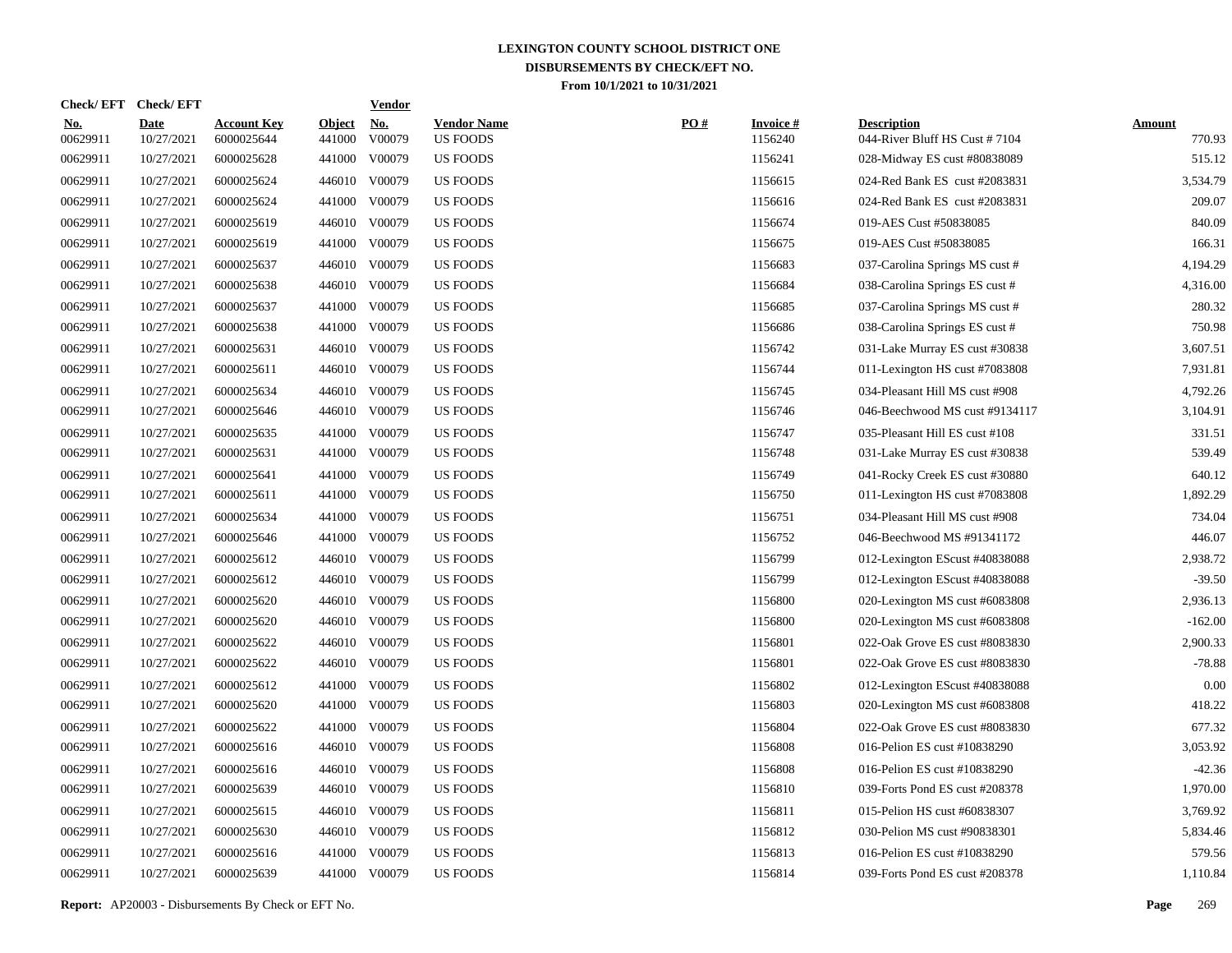|                        | Check/EFT Check/EFT       |                                  |                         | <b>Vendor</b>        |                                       |          |                                   |                                                    |                         |
|------------------------|---------------------------|----------------------------------|-------------------------|----------------------|---------------------------------------|----------|-----------------------------------|----------------------------------------------------|-------------------------|
| <u>No.</u><br>00629911 | <b>Date</b><br>10/27/2021 | <b>Account Key</b><br>6000025615 | <b>Object</b><br>441000 | <u>No.</u><br>V00079 | <b>Vendor Name</b><br><b>US FOODS</b> | PO#      | <b>Invoice#</b><br>1156815        | <b>Description</b><br>015-Pelion HS cust #60838307 | <b>Amount</b><br>568.14 |
| 00629911               | 10/27/2021                | 6000025630                       |                         | 441000 V00079        | <b>US FOODS</b>                       |          | 1156816                           | 030-Pelion MS cust #90838301                       | 416.53                  |
|                        |                           |                                  |                         |                      |                                       |          |                                   | <b>Check Total</b>                                 | 137,088.88              |
| 00629912               | 10/27/2021                | 7809027020                       |                         | 466041 V12911        | VARSITY SPIRIT FASHIONS AND SU        | P2203298 | 41705009                          | 3" Ribbon bow with tails - Roy                     | 28.73                   |
| 00629912               | 10/27/2021                | 7809027020                       |                         | 466041 V12911        | VARSITY SPIRIT FASHIONS AND SU        | P2203298 | 41705009                          | 3' Ribbon Bow with tails - BRG                     | 28.73                   |
| 00629912               | 10/27/2021                | 7809027020                       |                         | 466041 V12911        | VARSITY SPIRIT FASHIONS AND SU        | P2203298 | 41705009                          | 3' Ribbon bow with Tails - WHI                     | 28.73                   |
| 00629912               | 10/27/2021                | 7809027020                       |                         | 466041 V12911        | VARSITY SPIRIT FASHIONS AND SU        | P2203298 | 41705009                          | Motion FLEX short Stock                            | 83.30                   |
| 00629912               | 10/27/2021                | 7809027020                       |                         | 466041 V12911        | VARSITY SPIRIT FASHIONS AND SU        | P2203298 | 41705009                          | Motion FLEX short Stock                            | 83.30                   |
| 00629912               | 10/27/2021                | 7809027020                       |                         | 466041 V12911        | VARSITY SPIRIT FASHIONS AND SU        | P2203298 | 41705009                          | VSF Stock Bra Top                                  | 86.51                   |
| 00629912               | 10/27/2021                | 7809027020                       |                         | 466041 V12911        | VARSITY SPIRIT FASHIONS AND SU        | P2203298 | 41705009                          | <b>Motion FLEX Short Stock</b>                     | 83.30                   |
| 00629912               | 10/27/2021                | 7809027020                       |                         | 466041 V12911        | VARSITY SPIRIT FASHIONS AND SU        | P2203298 | 41705009                          | Shipping                                           | 25.68                   |
|                        |                           |                                  |                         |                      |                                       |          |                                   | <b>Check Total</b>                                 | 448.28                  |
| 00629913               | 10/27/2021                | 7744019011                       |                         | 466041 V14086        | WARDS NATURAL SCIENCE EST LLC         | P2202680 | 8806330015                        | LaMotte NPK Soil Test Kit                          | 30.70                   |
|                        |                           |                                  |                         |                      |                                       |          |                                   | <b>Check Total</b>                                 | 30.70                   |
| 00629914               | 10/27/2021                | 7802080011                       |                         | 466034 V03214        | WARREN, LINDA                         |          | VVB.LHS.10.20.21 Official         |                                                    | 72.20                   |
|                        |                           |                                  |                         |                      |                                       |          |                                   | <b>Check Total</b>                                 | 72.20                   |
| 00629915               | 10/27/2021                | 1000011303                       |                         | 433200 Exxxxx        | Employee                              |          | 09.01.09.30.21                    | <b>ESOL</b> Travel to schools                      | 62.72                   |
|                        |                           |                                  |                         |                      |                                       |          |                                   | <b>Check Total</b>                                 | 62.72                   |
| 00629916               | 10/27/2021                | 7887027034                       |                         | 466034 V11624        | WEEKS III, LEWIS W "TEDDY"            |          | CVB.PHMS.10.05.2 PHMS Volleyball  |                                                    | 60.00                   |
|                        |                           |                                  |                         |                      |                                       |          |                                   | <b>Check Total</b>                                 | 60.00                   |
| 00629917               | 10/27/2021                | 1000022227                       |                         | 441000 Exxxxx        | Employee                              |          | 10.19.21                          | Reimb Supplies for classroom                       | 26.73                   |
|                        |                           |                                  |                         |                      |                                       |          |                                   | <b>Check Total</b>                                 | 26.73                   |
| 00629918               | 10/27/2021                | 7802072043                       |                         | 466034 V16930        | WOOD, CHRISTOPHER K                   |          | FB.MGM.10.13.21 Athletic Official |                                                    | 80.00                   |
|                        |                           |                                  |                         |                      |                                       |          |                                   | <b>Check Total</b>                                 | 80.00                   |
| 00629919               | 10/27/2021                | 7887027034                       |                         | 466034 V15964        | WOOLEY, MICHAEL CRAIG                 |          | CFB.PHMS.10.13.2 PHMS Football    |                                                    | 80.00                   |
| 00629919               | 10/27/2021                | 7887027034                       | 466034                  | V15964               | WOOLEY, MICHAEL CRAIG                 |          | CFB.PHMS.10.20.2 PHMS Football    |                                                    | 80.00                   |
|                        |                           |                                  |                         |                      |                                       |          |                                   | <b>Check Total</b>                                 | 160.00                  |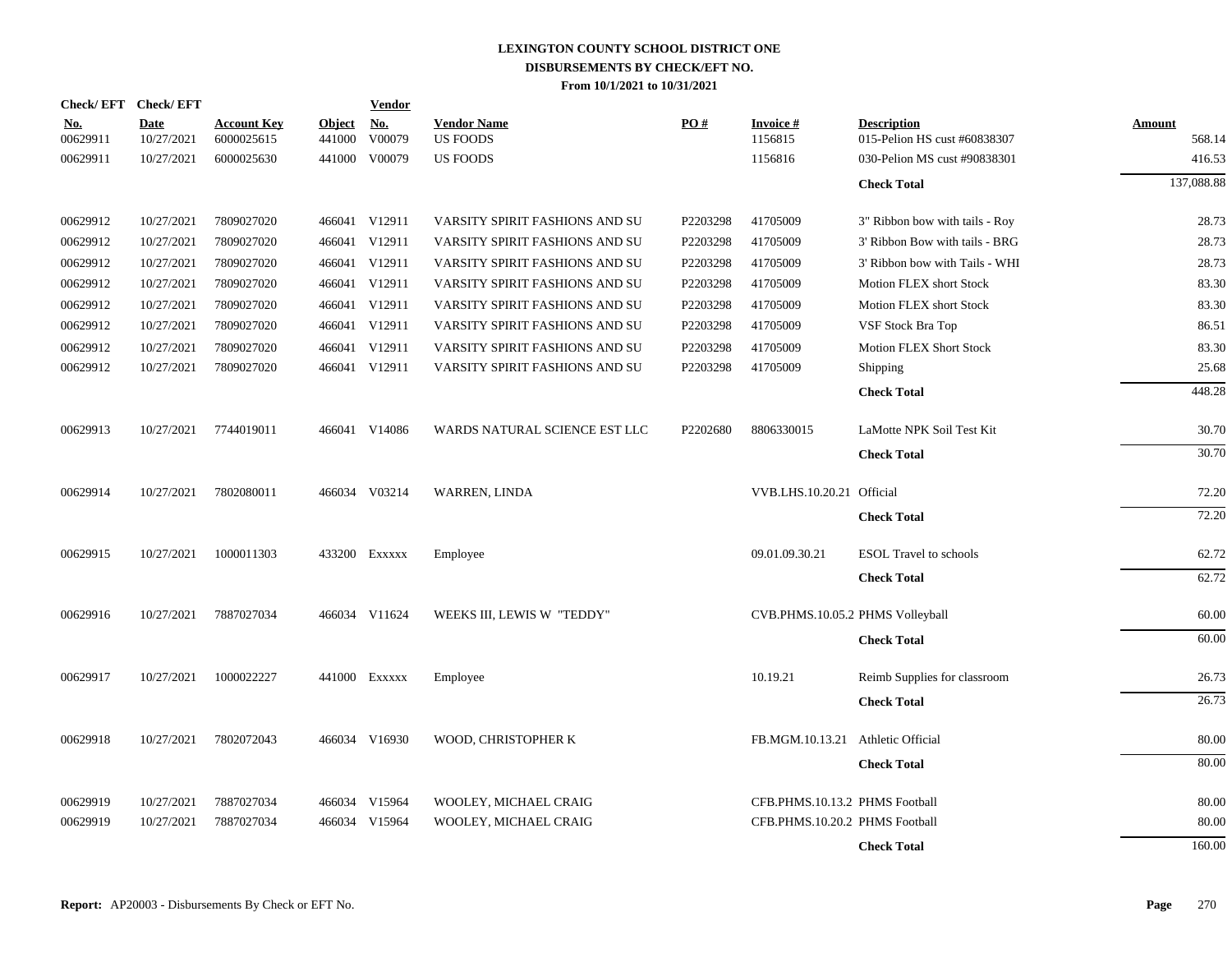| Check/EFT Check/EFT       |                                  |        | <u>Vendor</u>        |                                                                                                                                                                                                                                                                                                                                                                                                                      |                 |                                 |                                                      |                  |
|---------------------------|----------------------------------|--------|----------------------|----------------------------------------------------------------------------------------------------------------------------------------------------------------------------------------------------------------------------------------------------------------------------------------------------------------------------------------------------------------------------------------------------------------------|-----------------|---------------------------------|------------------------------------------------------|------------------|
| <b>Date</b><br>10/27/2021 | <b>Account Key</b><br>7802073013 | 466099 | <u>No.</u><br>V15253 | <b>Vendor Name</b><br><b>HAMMOND SCHOOL</b>                                                                                                                                                                                                                                                                                                                                                                          | PO#<br>P2204711 | <b>Invoice#</b><br>P2204711.GHS | <b>Description</b><br>2021 Skyhawk Holiday Classic B | Amount<br>250.00 |
|                           |                                  |        |                      |                                                                                                                                                                                                                                                                                                                                                                                                                      |                 |                                 | <b>Check Total</b>                                   | 250.00           |
| 10/27/2021                | 7802072013                       |        |                      | HEATHWOOD HALL EPISCOPAL SCH                                                                                                                                                                                                                                                                                                                                                                                         | P2204698        | P2204698.GHS                    | Hoffman and Hoffman Tournament                       | 150.00           |
|                           |                                  |        |                      |                                                                                                                                                                                                                                                                                                                                                                                                                      |                 |                                 | <b>Check Total</b>                                   | 150.00           |
| 10/27/2021                | 1000025407                       |        |                      | MIDCAROLINA ELEC COOP INC                                                                                                                                                                                                                                                                                                                                                                                            |                 | MCEC.10.21                      | TR.4900409730                                        | 176.00           |
| 10/27/2021                | 1000025413                       |        |                      | MIDCAROLINA ELEC COOP INC                                                                                                                                                                                                                                                                                                                                                                                            |                 | <b>MCEC.10.21</b>               | GHS.4900409679                                       | 1,427.00         |
| 10/27/2021                | 1000025413                       |        |                      | MIDCAROLINA ELEC COOP INC                                                                                                                                                                                                                                                                                                                                                                                            |                 | <b>MCEC.10.21</b>               | GHS.4900409681                                       | 25,130.00        |
| 10/27/2021                | 1000025413                       |        |                      | MIDCAROLINA ELEC COOP INC                                                                                                                                                                                                                                                                                                                                                                                            |                 | MCEC.10.21                      | GHS.4900409712                                       | 1,376.00         |
| 10/27/2021                | 1000025413                       |        |                      | MIDCAROLINA ELEC COOP INC                                                                                                                                                                                                                                                                                                                                                                                            |                 | MCEC.10.21                      | GHS.4900409675                                       | 302.00           |
| 10/27/2021                | 1000025413                       |        |                      | MIDCAROLINA ELEC COOP INC                                                                                                                                                                                                                                                                                                                                                                                            |                 | MCEC.10.21                      | GHS.4900409686                                       | 72.00            |
| 10/27/2021                | 1000025434                       |        |                      | MIDCAROLINA ELEC COOP INC                                                                                                                                                                                                                                                                                                                                                                                            |                 | MCEC.10.21                      | PHM.5702088110                                       | 215.00           |
| 10/27/2021                | 1000025434                       |        |                      | MIDCAROLINA ELEC COOP INC                                                                                                                                                                                                                                                                                                                                                                                            |                 | <b>MCEC.10.21</b>               | PHM.5702051785                                       | 480.00           |
| 10/27/2021                | 1000025434                       |        |                      | MIDCAROLINA ELEC COOP INC                                                                                                                                                                                                                                                                                                                                                                                            |                 | MCEC.10.21                      | PHM.5702051791                                       | 14,446.00        |
| 10/27/2021                | 1000025435                       |        |                      | MIDCAROLINA ELEC COOP INC                                                                                                                                                                                                                                                                                                                                                                                            |                 | MCEC.10.21                      | PHE.5702088108                                       | 126.00           |
| 10/27/2021                | 1000025435                       |        |                      | MIDCAROLINA ELEC COOP INC                                                                                                                                                                                                                                                                                                                                                                                            |                 | MCEC.10.21                      | PHE.5702052000                                       | 415.00           |
| 10/27/2021                | 1000025435                       |        |                      | MIDCAROLINA ELEC COOP INC                                                                                                                                                                                                                                                                                                                                                                                            |                 | MCEC.10.21                      | PHE.5702051796                                       | 7,850.00         |
| 10/27/2021                | 1000025435                       |        |                      | MIDCAROLINA ELEC COOP INC                                                                                                                                                                                                                                                                                                                                                                                            |                 | MCEC.10.21                      | PHE.5702051777                                       | 944.00           |
| 10/27/2021                | 1000025441                       |        |                      | MIDCAROLINA ELEC COOP INC                                                                                                                                                                                                                                                                                                                                                                                            |                 | MCEC.10.21                      | RCE.5708004132                                       | 7,539.00         |
| 10/27/2021                | 1000025441                       |        |                      | MIDCAROLINA ELEC COOP INC                                                                                                                                                                                                                                                                                                                                                                                            |                 | MCEC.10.21                      | RCE.9300051508                                       | 115.00           |
| 10/27/2021                | 1000025441                       |        |                      | MIDCAROLINA ELEC COOP INC                                                                                                                                                                                                                                                                                                                                                                                            |                 | MCEC.10.21                      | RCE.9300064722                                       | 45.00            |
| 10/27/2021                | 1000025446                       |        |                      | MIDCAROLINA ELEC COOP INC                                                                                                                                                                                                                                                                                                                                                                                            |                 | <b>MCEC.10.21</b>               | BWM-9300039298                                       | 13,561.00        |
|                           |                                  |        |                      |                                                                                                                                                                                                                                                                                                                                                                                                                      |                 |                                 | <b>Check Total</b>                                   | 74,219.00        |
| 10/27/2021                | 7981027027                       |        |                      | MYRTLE BEACH HIGH SCHOOL                                                                                                                                                                                                                                                                                                                                                                                             | P2204801        | P2204801.WKH                    | NJROTC COMPETITION ENTRY FEE                         | 200.00           |
|                           |                                  |        |                      |                                                                                                                                                                                                                                                                                                                                                                                                                      |                 |                                 | <b>Check Total</b>                                   | 200.00           |
| 10/27/2021                | 7833027030                       |        |                      | SC ASSOCIATION STUDENT COUNCIL                                                                                                                                                                                                                                                                                                                                                                                       | P2204040        | P2204040.PMS                    | Annual Membership fee                                | 50.00            |
|                           |                                  |        |                      |                                                                                                                                                                                                                                                                                                                                                                                                                      |                 |                                 | <b>Check Total</b>                                   | 50.00            |
| 10/27/2021                | 7802072013                       |        |                      | SC ATHLETIC COACHES ASSOCIATIO                                                                                                                                                                                                                                                                                                                                                                                       | P2204700        | P2204700.GHS                    | Touchstone Energy/NS Football                        | 100.00           |
|                           |                                  |        |                      |                                                                                                                                                                                                                                                                                                                                                                                                                      |                 |                                 | <b>Check Total</b>                                   | 100.00           |
| 10/27/2021                | 7887080011                       |        |                      | SC ATHLETIC COACHES ASSOCIATIO                                                                                                                                                                                                                                                                                                                                                                                       | P2204630        | P2204630.LHS                    | Sponsorship fee for North Sout                       | 75.00            |
| 10/27/2021                | 7887080011                       |        |                      | SC ATHLETIC COACHES ASSOCIATIO                                                                                                                                                                                                                                                                                                                                                                                       | P2204630        | P2204630.LHS                    | Late nomination fee                                  | 100.00           |
|                           |                                  |        |                      |                                                                                                                                                                                                                                                                                                                                                                                                                      |                 |                                 |                                                      |                  |
|                           |                                  |        |                      | <u>Object</u><br>466099 V00337<br>432100 V00092<br>432100 V00092<br>432100 V00092<br>432100 V00092<br>432100 V00092<br>432100 V00092<br>432100 V00092<br>432100 V00092<br>432100 V00092<br>432100 V00092<br>432100 V00092<br>432100 V00092<br>432100 V00092<br>432100 V00092<br>432100 V00092<br>432100 V00092<br>432100 V00092<br>466064 V00776<br>466064 V01864<br>466099 V01732<br>466064 V01732<br>466064 V01732 |                 |                                 |                                                      |                  |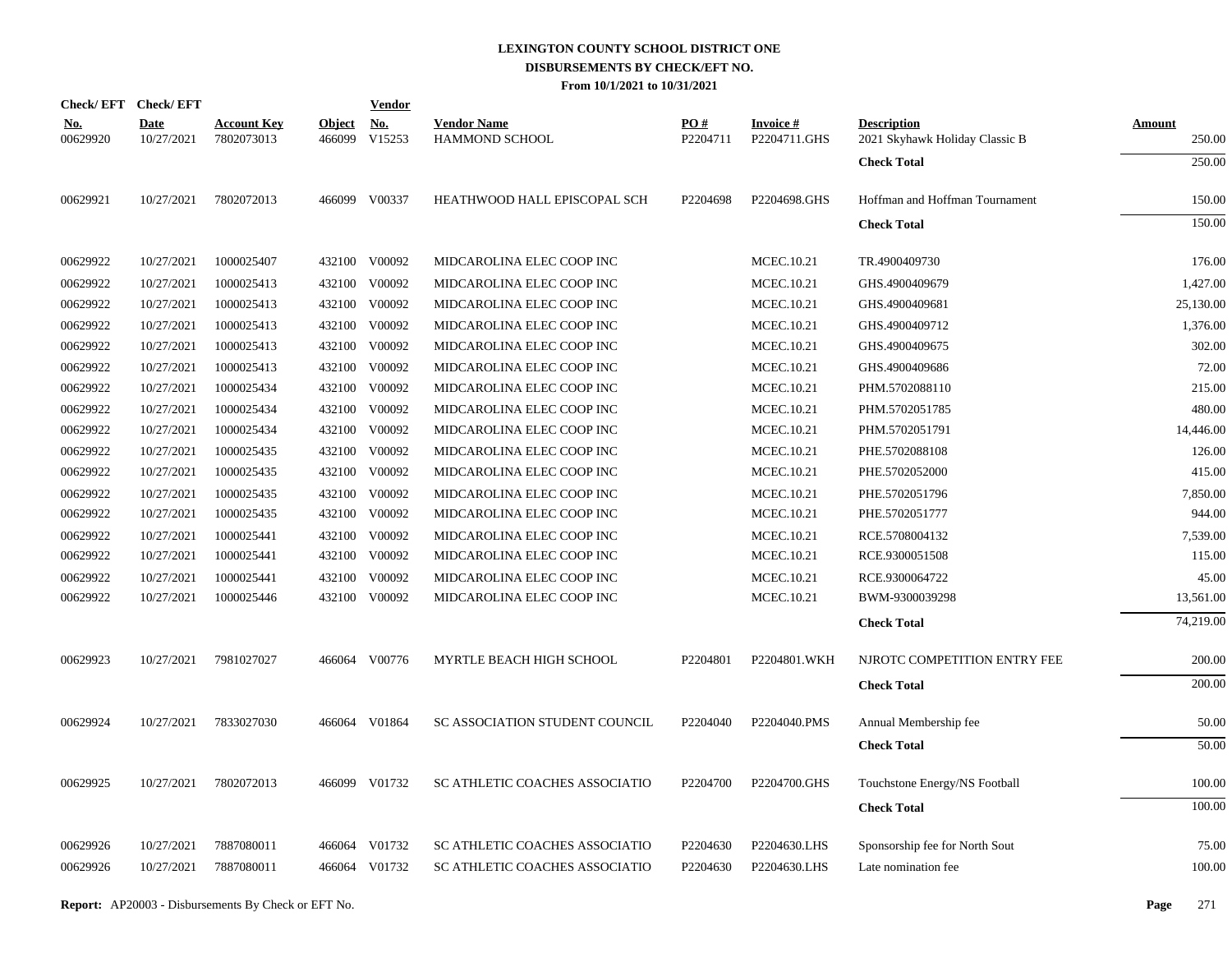| Check/EFT Check/EFT<br><u>No.</u> | <b>Date</b> | <b>Account Key</b> | Object No. | <b>Vendor</b> | <b>Vendor Name</b>             | PO#      | <b>Invoice#</b> | <b>Description</b>                    | <b>Amount</b> |
|-----------------------------------|-------------|--------------------|------------|---------------|--------------------------------|----------|-----------------|---------------------------------------|---------------|
|                                   |             |                    |            |               |                                |          |                 | <b>Check Total</b>                    | 175.00        |
| 00629927                          | 10/27/2021  | 1000011415         |            | 433100 V00410 | SC MUSIC EDUCATORS ASSOCIATION | P2204663 | P2204663.PHS    | <b>AUDITION FEE</b>                   | 150.00        |
|                                   |             |                    |            |               |                                |          |                 | <b>Check Total</b>                    | 150.00        |
| 00629928                          | 10/27/2021  | 2640016203         |            | 441000 V01844 | <b>SCHOLASTIC INC</b>          | P2203577 | 32312141        | Ground Zero, A Novel of 9/11          | 80.94         |
|                                   |             |                    |            |               |                                |          |                 | <b>Check Total</b>                    | 80.94         |
| 00629929                          | 10/27/2021  | 7802081013         |            | 466099 V14780 | <b>SENECA HIGH SCHOOL</b>      | P2204702 | P2204702.GHS    | Girl Golf AAA State Championsh        | 200.00        |
|                                   |             |                    |            |               |                                |          |                 | <b>Check Total</b>                    | 200.00        |
| 00629930                          | 10/27/2021  | 7743019021         |            | 466037 V16850 | THE UNIVERSITY OF TEXAS AT AUS | P2202615 | P2202615.LTC    | YEARLY ACCESS TO APCSP COURSE         | 300.00        |
|                                   |             |                    |            |               |                                |          |                 | <b>Check Total</b>                    | 300.00        |
| 00629931                          | 10/27/2021  | 7732019037         | 466099     | V01669        | CAROLINA SPRINGS MIDDLE SCHOOL | P2204806 | P2204806.CSM    |                                       | 8.00          |
| 00629931                          | 10/27/2021  | 7765027037         | 466099     | V01669        | CAROLINA SPRINGS MIDDLE SCHOOL | P2204806 | P2204806.CSM    | Epic Dance Showcase                   | 1,118.00      |
| 00629931                          | 10/27/2021  | 7860527037         | 466064     | V01669        | CAROLINA SPRINGS MIDDLE SCHOOL | P2204806 | P2204806.CSM    | <b>LDOEOP</b>                         | 100.00        |
| 00629931                          | 10/27/2021  | 7932027037         | 466099     | V01669        | CAROLINA SPRINGS MIDDLE SCHOOL | P2204806 | P2204806.CSM    | <b>Centershot Ministries</b>          | 120.00        |
|                                   |             |                    |            |               |                                |          |                 | <b>Check Total</b>                    | 1,346.00      |
| 00629932                          | 10/27/2021  | 1000022403         |            | 433200 EXXXXX | Employee                       |          | 08.24.10.07.21  | Instruction services duties           | 50.40         |
|                                   |             |                    |            |               |                                |          |                 | <b>Check Total</b>                    | 50.40         |
| 00629933                          | 10/27/2021  | 7965027011         |            | 466041 V01243 | FORT MILL HIGH SCHOOL          | P2204807 | 10-2021         | Invitational shirts                   | 175.00        |
| 00629933                          | 10/27/2021  | 7965027011         | 466069     | V01243        | FORT MILL HIGH SCHOOL          | P2204807 | 10-2021         | <b>Boxed Lunches</b>                  | 93.50         |
| 00629933                          | 10/27/2021  | 7965027011         |            | 466099 V01243 | FORT MILL HIGH SCHOOL          | P2204807 | 10-2021         | <b>FMDT</b> Invitational Registration | 250.00        |
|                                   |             |                    |            |               |                                |          |                 | <b>Check Total</b>                    | 518.50        |
| 00629934                          | 10/27/2021  | 1000021107         |            | 433200 EXXXXX | Employee                       |          | 08.01.08.30.21  | Mtg with Students/schools/comm        | 265.94        |
| 00629934                          | 10/27/2021  | 1000021107         |            | 433200 Exxxxx | Employee                       |          | 09.01.09.30.21  | Mtg with Students/comm/schools        | 412.78        |
|                                   |             |                    |            |               |                                |          |                 | <b>Check Total</b>                    | 678.72        |
| 00629935                          | 10/27/2021  | 7735027011         |            | 466099 V00410 | SC MUSIC EDUCATORS ASSOCIATION | P2204805 | P2204805.LHS    | All State Chorus Audition Regi        | 375.00        |
|                                   |             |                    |            |               |                                |          |                 | <b>Check Total</b>                    | 375.00        |
| 00629936                          | 10/27/2021  | 1000022403         |            | 433200 Exxxxx | Employee                       |          | 09.14.10.15.21  | Teacher observations                  | 146.16        |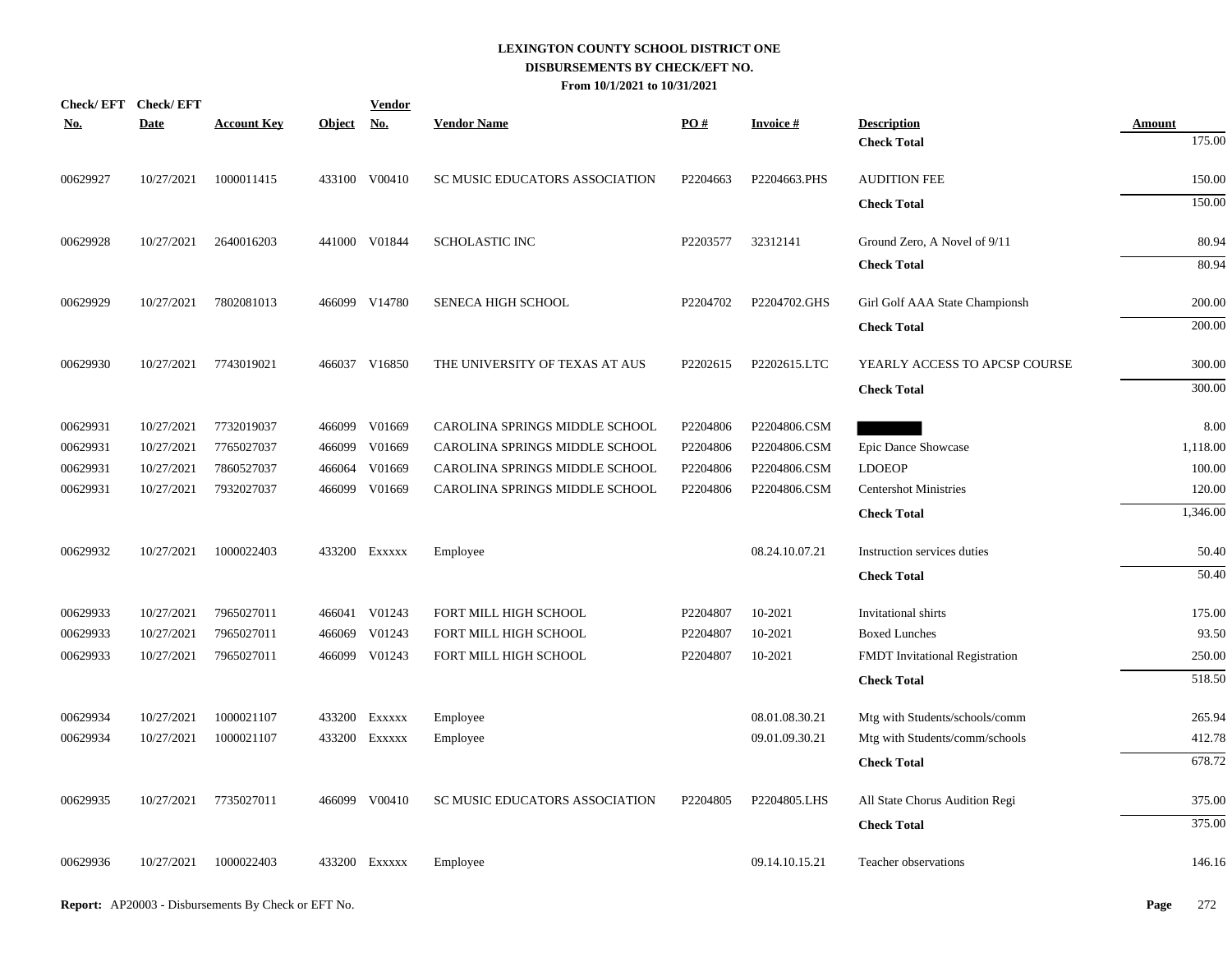| Check/EFT Check/EFT<br><b>No.</b> | <b>Date</b> | <b>Account Key</b> | Object No. | <b>Vendor</b> | <b>Vendor Name</b>             | PO#      | <b>Invoice#</b>                   | <b>Description</b>             | <b>Amount</b> |
|-----------------------------------|-------------|--------------------|------------|---------------|--------------------------------|----------|-----------------------------------|--------------------------------|---------------|
|                                   |             |                    |            |               |                                |          |                                   | <b>Check Total</b>             | 146.16        |
| 00629937                          | 10/28/2021  | 1000021315         |            | 439500 V16386 | A1 TRANSPORTATION              | P2200865 | 205                               | Home Pelion High School Footba | 2,125.00      |
|                                   |             |                    |            |               |                                |          |                                   | <b>Check Total</b>             | 2,125.00      |
| 00629938                          | 10/28/2021  | 7743019021         |            | 466041 V02519 | ACADEMIC SUPPLIER DBA RASIX CO | P2204497 | ID70456                           | TONER CARTRIDGE FOR M452/477,  | 171.82        |
| 00629938                          | 10/28/2021  | 7743019021         |            | 466041 V02519 | ACADEMIC SUPPLIER DBA RASIX CO | P2204497 | ID70456                           | TONER CARTRIDGE FOR M452/477,  | 532.08        |
| 00629938                          | 10/28/2021  | 7743019021         | 466041     | V02519        | ACADEMIC SUPPLIER DBA RASIX CO | P2204497 | ID70456                           | TONER CARTRIDGE FOR M452/477,  | 532.08        |
| 00629938                          | 10/28/2021  | 7743019021         | 466041     | V02519        | ACADEMIC SUPPLIER DBA RASIX CO | P2204497 | ID70456                           | TONER CARTRIDGE FOR M452/477,  | 266.04        |
| 00629938                          | 10/28/2021  | 7743019021         |            | 466041 V02519 | ACADEMIC SUPPLIER DBA RASIX CO | P2204497 | ID70456                           | TONER CARTRIDGE FOR M553, BLAC | 185.68        |
|                                   |             |                    |            |               |                                |          |                                   | <b>Check Total</b>             | 1,687.70      |
| 00629939                          | 10/28/2021  | 1000012603         |            | 439500 V16465 | AMN HEALTHCARE INC             | P2201185 | 3381214                           | SPEECH LANGUAGE THERAPY SERVIC | 2,040.00      |
|                                   |             |                    |            |               |                                |          |                                   | <b>Check Total</b>             | 2,040.00      |
| 00629940                          | 10/28/2021  | 1000011330         |            | 436000 V00380 | <b>ANOTHER PRINTER</b>         | P2204597 | 130077                            | #10-24# White Envelops         | 378.22        |
|                                   |             |                    |            |               |                                |          |                                   | <b>Check Total</b>             | 378.22        |
| 00629941                          | 10/28/2021  | 1000021307         |            | 439500 V16896 | APPLEONE EMPLOYMENT SERVICES   | P2203060 | 01-6051925                        | Temporary Staffing Services fo | 11,632.80     |
|                                   |             |                    |            |               |                                |          |                                   | <b>Check Total</b>             | 11,632.80     |
| 00629942                          | 10/28/2021  | 1000025415         |            | 447000 V02150 | <b>BARNES PROPANE</b>          |          | 500172                            | Propane                        | 218.33        |
|                                   |             |                    |            |               |                                |          |                                   | <b>Check Total</b>             | 218.33        |
| 00629943                          | 10/28/2021  | 7802088026         |            | 466034 V16913 | <b>BOND, TERRY</b>             |          | FB.WKM.10.20.21 Athletic Official |                                | 80.00         |
|                                   |             |                    |            |               |                                |          |                                   | <b>Check Total</b>             | 80.00         |
| 00629944                          | 10/28/2021  | 7936527039         | 466099     | V00884        | <b>BOOKSOURCE</b>              | P2204524 | 955045                            | Books from Quote# Q1030404-2   | 135.24        |
| 00629944                          | 10/28/2021  | 7936527039         |            | 466099 V00884 | <b>BOOKSOURCE</b>              | P2204524 | 955045                            | Shipping                       | 9.99          |
|                                   |             |                    |            |               |                                |          |                                   | <b>Check Total</b>             | 145.23        |
| 00629945                          | 10/28/2021  | 7802080034         |            | 466041 V13255 | <b>BSN SPORTS</b>              | P2200869 | 913847732                         | 100- WHT/WHT-WOMENS VAPOR PRO  | 838.88        |
| 00629945                          | 10/28/2021  | 7802080034         | 466041     | V13255        | <b>BSN SPORTS</b>              | P2200869 | 913847732                         | 342-D GRN/WH-WOMENS VAPOT PRO  | 838.88        |
| 00629945                          | 10/28/2021  | 7802080034         |            | 466041 V13255 | <b>BSN SPORTS</b>              | P2200869 | 913847732                         | PH CENTER/# FRONT/# BACK       | 0.00          |
| 00629945                          | 10/28/2021  | 7802080034         | 466041     | V13255        | <b>BSN SPORTS</b>              | P2200869 | 913847732                         | <b>SHIPPING</b>                | 78.40         |
| 00629945                          | 10/28/2021  | 7802072027         |            | 466041 V13255 | <b>BSN SPORTS</b>              | P2201979 | 914291441                         | NAVY-DRI-FIT SWOOSH FLEX CAP   | 121.98        |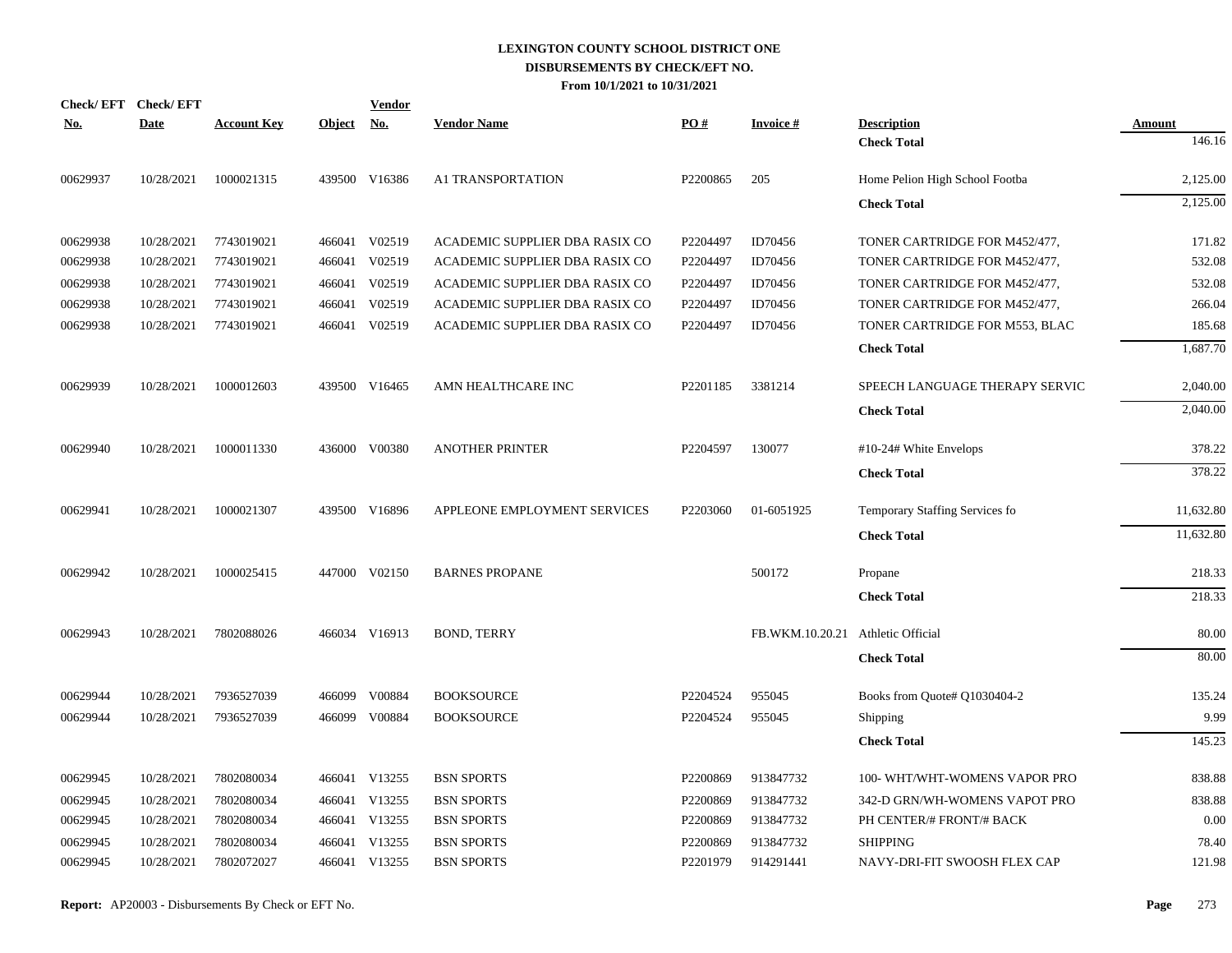|                        | Check/EFT Check/EFT |                                  |                         | <b>Vendor</b>        |                                         |                      |                        |                                                    |                  |
|------------------------|---------------------|----------------------------------|-------------------------|----------------------|-----------------------------------------|----------------------|------------------------|----------------------------------------------------|------------------|
| <u>No.</u><br>00629945 | Date<br>10/28/2021  | <b>Account Key</b><br>7802072027 | <b>Object</b><br>466041 | <u>No.</u><br>V13255 | <b>Vendor Name</b><br><b>BSN SPORTS</b> | PO#<br>P2201979      | Invoice #<br>914291441 | <b>Description</b><br>NAVY-DRI-FIT SWOOSH FLEX CAP | Amount<br>182.97 |
| 00629945               | 10/28/2021          | 7802072027                       |                         | 466041 V13255        | <b>BSN SPORTS</b>                       | P <sub>2201979</sub> | 914291441              | NAVY DRI-FIT SWOOSH FLEX CAP                       | 182.97           |
| 00629945               | 10/28/2021          | 7802072027                       |                         | 466041 V13255        | <b>BSN SPORTS</b>                       | P <sub>2201979</sub> | 914291441              | <b>EXTERNAL DECORATION</b>                         | 0.00             |
| 00629945               | 10/28/2021          | 7802072027                       |                         | 466041 V13255        | <b>BSN SPORTS</b>                       | P2201979             | 914291441              | CARDINAL TEAM CAMPUS CAP                           | 577.80           |
| 00629945               | 10/28/2021          | 7802072027                       |                         | 466041 V13255        | <b>BSN SPORTS</b>                       | P2201979             | 914291441              | <b>FREIGHT</b>                                     | 24.99            |
|                        |                     |                                  |                         |                      |                                         |                      |                        | <b>Check Total</b>                                 | 2,846.87         |
| 00629946               | 10/28/2021          | 7814027013                       |                         | 466041 V14170        | <b>BWI COMPANIES INC</b>                | P2201115             | 16621144               | Jolly Gardner Pro-Line C/P - 2                     | 86.26            |
| 00629946               | 10/28/2021          | 7814027013                       |                         | 466041 V14170        | <b>BWI COMPANIES INC</b>                | P2201115             | 16621144               | Insert - 804 Standard - 100/pa                     | 58.05            |
| 00629946               | 10/28/2021          | 7814027013                       |                         | 466041 V14170        | <b>BWI COMPANIES INC</b>                | P2201115             | 16621144               | Carry Tray - 1020 Standard Web                     | 48.09            |
|                        |                     |                                  |                         |                      |                                         |                      |                        | <b>Check Total</b>                                 | 192.40           |
| 00629947               | 10/28/2021          | 5312025322                       |                         | 444510 V01145        | CAMCOR INC.                             | P2110016             | 2516814                | One Year Limited Installation                      | $-0.02$          |
| 00629947               | 10/28/2021          | 5312025322                       |                         | 444510 V01145        | CAMCOR INC.                             | P <sub>2110016</sub> | 2516814                | Audio Enhancements KIT1000                         | 946.94           |
| 00629947               | 10/28/2021          | 5312025322                       |                         | 444510 V01145        | CAMCOR INC.                             | P2110016             | 2516814                | Tripp Lite TLP606B Protect IT                      | 73.03            |
| 00629947               | 10/28/2021          | 5312025322                       |                         | 444510 V01145        | CAMCOR INC.                             | P2110016             | 2516814                | LG 86UP8770PUA 86" 2160P 120HZ                     | 3,550.62         |
| 00629947               | 10/28/2021          | 5312025322                       |                         | 444510 V01145        | CAMCOR INC.                             | P2110016             | 2516814                | CrimsonAV T80A Universal tilti                     | 297.46           |
| 00629947               | 10/28/2021          | 5312025322                       |                         | 444510 V01145        | CAMCOR INC.                             | P2110016             | 2516814                | LG 55UN7300PUF 55 in 2160p 120                     | 1,027.18         |
| 00629947               | 10/28/2021          | 5312025322                       |                         | 444510 V01145        | CAMCOR INC.                             | P2110016             | 2516814                | CrimsonAV T55A Universal tilti                     | 166.92           |
| 00629947               | 10/28/2021          | 5312025322                       |                         | 444510 V01145        | CAMCOR INC.                             | P2110016             | 2516814                | BrightSign HD224 Standard I/O                      | 309.23           |
| 00629947               | 10/28/2021          | 5312025322                       |                         | 444510 V01145        | CAMCOR INC.                             | P2110016             | 2516814                | KINGSTON SDCS2/32GB 32GB MICSD                     | 7.16             |
| 00629947               | 10/28/2021          | 5312025322                       |                         | 444510 V01145        | CAMCOR INC.                             | P <sub>2110016</sub> | 2516814                | Kramer 97-0101003 HDMI (Male -                     | 10.06            |
| 00629947               | 10/28/2021          | 5312025322                       |                         | 444510 V01145        | CAMCOR INC.                             | P2110016             | 2516814                | Smart SBID-MX275-V2                                | 2,504.30         |
| 00629947               | 10/28/2021          | 5312025322                       |                         | 444510 V01145        | CAMCOR INC.                             | P2110016             | 2516814                | <b>Installation Charges</b>                        | 1,610.00         |
| 00629947               | 10/28/2021          | 5312025322                       |                         | 444510 V01145        | CAMCOR INC.                             | P2110016             | 2516814                | Kramer ViaGo2 with 3' HDMI cab                     | 1,227.38         |
|                        |                     |                                  |                         |                      |                                         |                      |                        | <b>Check Total</b>                                 | 11,730.26        |
| 00629948               | 10/28/2021          | 7733027013                       |                         | 466064 V10985        | CAROLINA WINTER ENSEMBLE ASSOC          | P2204828             | 180-9911-28586         | Invoice #180-9911-28586                            | 625.00           |
|                        |                     |                                  |                         |                      |                                         |                      |                        | <b>Check Total</b>                                 | 625.00           |
| 00629949               | 10/28/2021          | 1000026693                       |                         | 434500 V15677        | <b>CLASSLINK INC</b>                    | P2202367             | E-109728               | ClassLink Analytics Plus subsc                     | 4,930.00         |
|                        |                     |                                  |                         |                      |                                         |                      |                        | <b>Check Total</b>                                 | 4,930.00         |
| 00629950               | 10/28/2021          | 1000011521                       |                         | 436000 V01803        | COMPUTER DESIGN CONSULTING SER          | P2204219             | 15369                  | <b>FIREFIGHING BROCHURES</b>                       | 80.25            |
|                        |                     |                                  |                         |                      |                                         |                      |                        | <b>Check Total</b>                                 | 80.25            |
|                        |                     |                                  |                         |                      |                                         |                      |                        |                                                    |                  |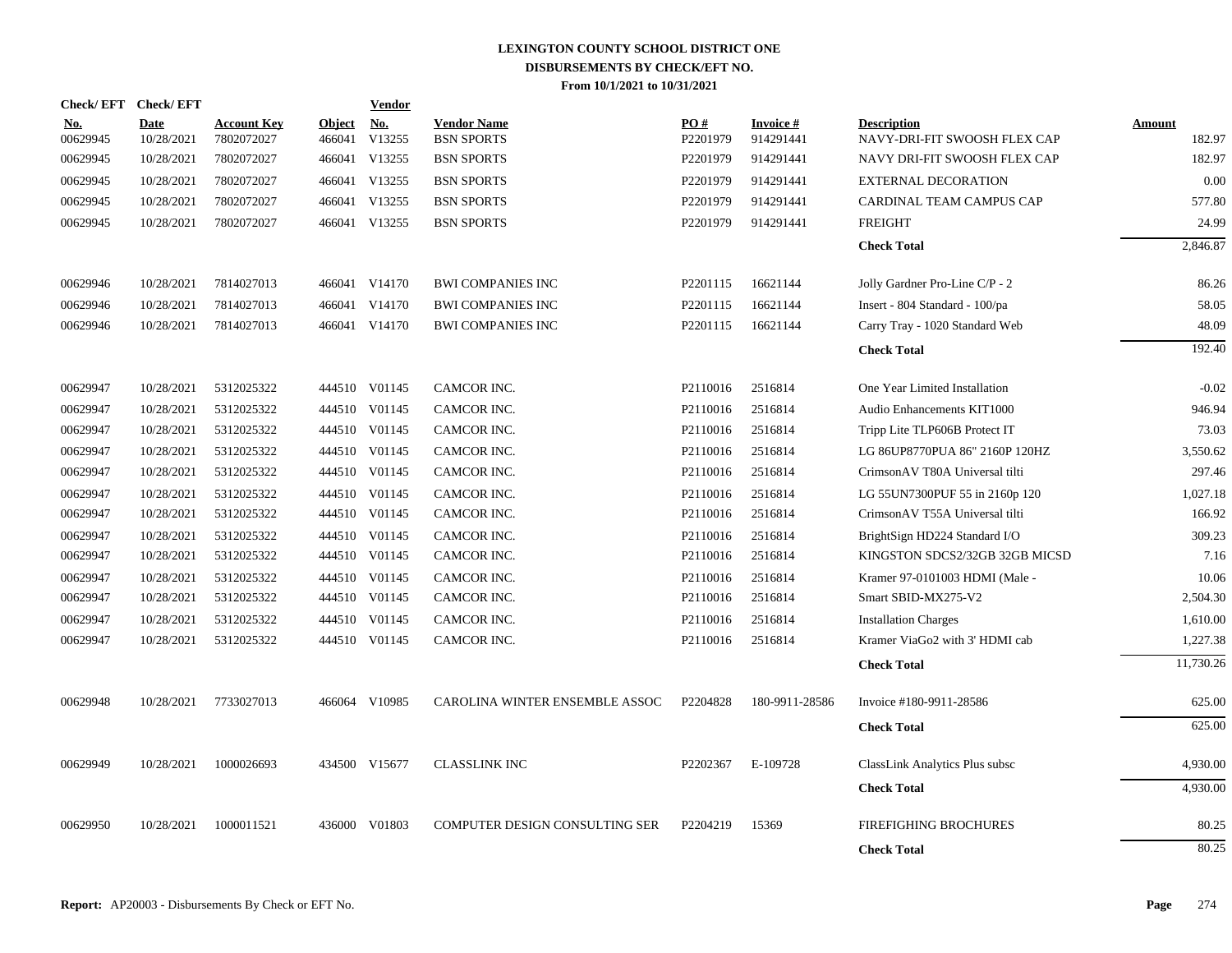|                        | Check/EFT Check/EFT       |                                  |               | <b>Vendor</b>               |                                                      |                 |                      |                                                   |                  |
|------------------------|---------------------------|----------------------------------|---------------|-----------------------------|------------------------------------------------------|-----------------|----------------------|---------------------------------------------------|------------------|
| <u>No.</u><br>00629951 | <b>Date</b><br>10/28/2021 | <b>Account Key</b><br>1000025442 | <b>Object</b> | <u>No.</u><br>441020 V11900 | <b>Vendor Name</b><br>DADE PAPER AND BAG LLC DBA IMP | PO#<br>P2204566 | Invoice #<br>9790678 | <b>Description</b><br>TM1616S TOILET TISSUE 2 PLY | Amount<br>413.61 |
| 00629951               | 10/28/2021                | 1000025441                       |               | 441020 V11900               | DADE PAPER AND BAG LLC DBA IMP                       | P2204603        | 9790680              | TM1616S TOIELT TISSUE 2 PLY                       | 468.76           |
|                        |                           |                                  |               |                             |                                                      |                 |                      | <b>Check Total</b>                                | 882.37           |
| 00629952               | 10/28/2021                | 7713019031                       |               | 466041 V00817               | EAI (ERIC ARMIN INC)                                 | P2203881        | <b>INV1130828</b>    | 6 SIDED DICE (SET OF 25)                          | 69.50            |
| 00629952               | 10/28/2021                | 7743019031                       |               | 466041 V00817               | EAI (ERIC ARMIN INC)                                 | P2203881        | <b>INV1130828</b>    | 10 SIDED DICE (3RD)                               | 69.50            |
| 00629952               | 10/28/2021                | 2021011325                       |               | 441000 V00817               | EAI (ERIC ARMIN INC)                                 | P2204254        | INV1131949           | <b>Connecting Number Rods</b>                     | 56.95            |
| 00629952               | 10/28/2021                | 2021011325                       |               | 441000 V00817               | EAI (ERIC ARMIN INC)                                 | P2204254        | INV1131949           | Shipping                                          | 9.00             |
| 00629952               | 10/28/2021                | 1000011316                       |               | 441000 V00817               | EAI (ERIC ARMIN INC)                                 | P2204288        | INV1132613           | Subitizing match games: Grade                     | 29.95            |
| 00629952               | 10/28/2021                | 1000011316                       |               | 441000 V00817               | EAI (ERIC ARMIN INC)                                 | P2204288        | INV1132613           | Magnetic QuietShape foam base                     | 119.00           |
|                        |                           |                                  |               |                             |                                                      |                 |                      | <b>Check Total</b>                                | 353.90           |
| 00629953               | 10/28/2021                | 1000012603                       |               | 439500 V10609               | <b>ELEVATION HEALTHCARE</b>                          | P2201914        | 29072-507            | SPEECH LANGUAGE THERAPY SERVIC                    | 1,273.00         |
| 00629953               | 10/28/2021                | 1000012603                       |               | 439500 V10609               | <b>ELEVATION HEALTHCARE</b>                          | P2201914        | 29072-508            | SPEECH LANGUAGE THERAPY SERVIC                    | 1,273.00         |
| 00629953               | 10/28/2021                | 1000012603                       |               | 439500 V10609               | ELEVATION HEALTHCARE                                 | P2201914        | 29072-509            | SPEECH LANGUAGE THERAPY SERVIC                    | 1,273.00         |
|                        |                           |                                  |               |                             |                                                      |                 |                      | <b>Check Total</b>                                | 3,819.00         |
| 00629954               | 10/28/2021                | 1000011303                       |               | 433200 Exxxxx               | Employee                                             |                 | 07.06.09.24.21       | <b>Interpreting Services</b>                      | 234.36           |
|                        |                           |                                  |               |                             |                                                      |                 |                      | <b>Check Total</b>                                | 234.36           |
| 00629955               | 10/28/2021                | 1000025808                       |               | 433200 V15897               | FIRST COMMUNITY BANK                                 | P2204682        | ADM.4496.10.21       | <b>ALERT</b> Conference Registration              | 350.00           |
| 00629955               | 10/28/2021                | 1000025808                       |               | 433200 V15897               | FIRST COMMUNITY BANK                                 | P2204682        | ADM.4496.10.21       | <b>ATAP Winter Conference</b>                     | 850.00           |
| 00629955               | 10/28/2021                | 1000025808                       |               | 433200 V15897               | FIRST COMMUNITY BANK                                 | P2204682        | ADM.4496.10.21       | Walt Disney World Swan & Dolph                    | 268.88           |
| 00629955               | 10/28/2021                | 1000025808                       |               | 441000 V15897               | FIRST COMMUNITY BANK                                 | P2204682        | ADM.4496.10.21       | Lowes Home Improvement                            | 16.69            |
| 00629955               | 10/28/2021                | 1000025808                       |               | 441000 V15897               | FIRST COMMUNITY BANK                                 | P2204682        | ADM.4496.10.21       | Office Depot                                      | 204.68           |
| 00629955               | 10/28/2021                | 1000025808                       |               | 441000 V15897               | FIRST COMMUNITY BANK                                 | P2204682        | ADM.4496.10.21       | Pine Press Lexington                              | 58.85            |
| 00629955               | 10/28/2021                | 1000025808                       |               | 441000 V15897               | FIRST COMMUNITY BANK                                 | P2204682        | ADM.4496.10.21       | Target                                            | 44.91            |
| 00629955               | 10/28/2021                | 1000025808                       |               | 441000 V15897               | FIRST COMMUNITY BANK                                 | P2204682        | ADM.4496.10.21       | Grainger                                          | 173.06           |
| 00629955               | 10/28/2021                | 3972022403                       |               | 433200 V15897               | FIRST COMMUNITY BANK                                 | P2204674        | ADM.5873.10.21       | DoubleTree Resort by Hilton -                     | 180.20           |
| 00629955               | 10/28/2021                | 3972022403                       |               | 441000 V15897               | FIRST COMMUNITY BANK                                 | P2204674        | ADM.5873.10.21       | Amazon.com - "Onward" workbook                    | 20.98            |
| 00629955               | 10/28/2021                | 3972022403                       |               | 441000 V15897               | FIRST COMMUNITY BANK                                 | P2204674        | ADM.5873.10.21       | Amazon.com - "Grading for Equi                    | 25.72            |
| 00629955               | 10/28/2021                | 3972022403                       |               | 441000 V15897               | FIRST COMMUNITY BANK                                 | P2204674        | ADM.5873.10.21       | Amazon.com - "Radical Candor"                     | 63.84            |
| 00629955               | 10/28/2021                | 3972022403                       |               | 441000 V15897               | FIRST COMMUNITY BANK                                 | P2204674        | ADM.5873.10.21       | Amazon.com - three books for A                    | 77.84            |
| 00629955               | 10/28/2021                | 1000011147                       |               | 441000 V15897               | FIRST COMMUNITY BANK                                 | P2204830        | CES.5139.10.21       | <b>AMAZON</b>                                     | 26.74            |
| 00629955               | 10/28/2021                | 1000023347                       |               | 441000 V15897               | FIRST COMMUNITY BANK                                 | P2204830        | CES.5139.10.21       | <b>AMAZON</b>                                     | 58.74            |
| 00629955               | 10/28/2021                | 1000023347                       |               | 441000 V15897               | FIRST COMMUNITY BANK                                 | P2204830        | CES.5139.10.21       | WESTERN PSYCHOLOGICAL SERVICES                    | 64.90            |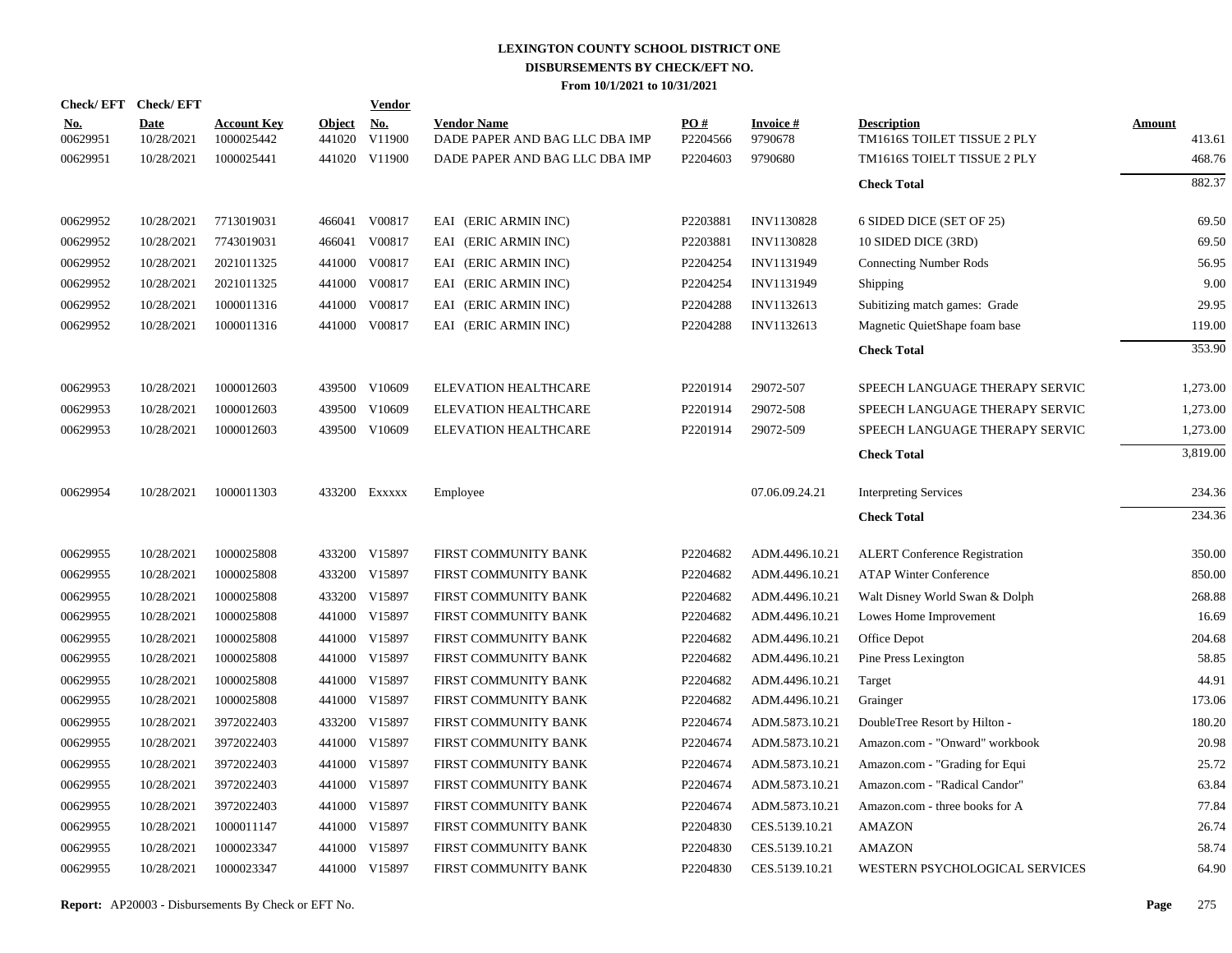| Check/EFT Check/EFT    |                           |                                  |                         | <b>Vendor</b> |                                            |                 |                                   |                                 |                        |
|------------------------|---------------------------|----------------------------------|-------------------------|---------------|--------------------------------------------|-----------------|-----------------------------------|---------------------------------|------------------------|
| <u>No.</u><br>00629955 | <b>Date</b><br>10/28/2021 | <b>Account Key</b><br>1000025447 | <b>Object</b><br>441000 | No.<br>V15897 | <b>Vendor Name</b><br>FIRST COMMUNITY BANK | PO#<br>P2204830 | <b>Invoice#</b><br>CES.5139.10.21 | <b>Description</b><br>PITT STOP | <b>Amount</b><br>42.75 |
| 00629955               | 10/28/2021                | 1000025447                       |                         | 441000 V15897 | FIRST COMMUNITY BANK                       | P2204830        | CES.5139.10.21                    | <b>AMAZON</b>                   | 9.49                   |
| 00629955               | 10/28/2021                | 1000025447                       |                         | 441000 V15897 | FIRST COMMUNITY BANK                       | P2204830        | CES.5139.10.21                    | LOWES                           | 21.16                  |
| 00629955               | 10/28/2021                | 1000025447                       |                         | 441000 V15897 | FIRST COMMUNITY BANK                       | P2204830        | CES.5139.10.21                    | AMAZON                          | 12.79                  |
| 00629955               | 10/28/2021                | 1000025447                       |                         | 441000 V15897 | FIRST COMMUNITY BANK                       | P2204830        | CES.5139.10.21                    | PIT STOP                        | 45.51                  |
| 00629955               | 10/28/2021                | 1000025447                       |                         | 441000 V15897 | FIRST COMMUNITY BANK                       | P2204830        | CES.5139.10.21                    | <b>LOWES</b>                    | 210.94                 |
| 00629955               | 10/28/2021                | 1000025447                       |                         | 441000 V15897 | FIRST COMMUNITY BANK                       | P2204830        | CES.5139.10.21                    | <b>HOME DEPOT</b>               | 96.12                  |
| 00629955               | 10/28/2021                | 1000025447                       |                         | 441000 V15897 | FIRST COMMUNITY BANK                       | P2204830        | CES.5139.10.21                    | <b>CREDIT FROM SHELL OIL</b>    | $-0.43$                |
| 00629955               | 10/28/2021                | 2021011247                       |                         | 441000 V15897 | FIRST COMMUNITY BANK                       | P2204830        | CES.5139.10.21                    | <b>WALMART</b>                  | 215.26                 |
| 00629955               | 10/28/2021                | 2021011247                       |                         | 441000 V15897 | FIRST COMMUNITY BANK                       | P2204830        | CES.5139.10.21                    | <b>AMAZON</b>                   | 121.89                 |
| 00629955               | 10/28/2021                | 2021011247                       |                         | 441000 V15897 | FIRST COMMUNITY BANK                       | P2204830        | CES.5139.10.21                    | <b>AMAZON</b>                   | 325.13                 |
| 00629955               | 10/28/2021                | 2021011247                       |                         | 441000 V15897 | FIRST COMMUNITY BANK                       | P2204830        | CES.5139.10.21                    | <b>AMAZON</b>                   | 56.91                  |
| 00629955               | 10/28/2021                | 2021011247                       |                         | 441000 V15897 | FIRST COMMUNITY BANK                       | P2204830        | CES.5139.10.21                    | <b>AMAZON</b>                   | 69.72                  |
| 00629955               | 10/28/2021                | 2022022447                       |                         | 431200 V15897 | FIRST COMMUNITY BANK                       | P2204830        | CES.5139.10.21                    | SOUTH CAROLINA COUNCIL          | 46.00                  |
| 00629955               | 10/28/2021                | 2022022447                       |                         | 441000 V15897 | FIRST COMMUNITY BANK                       | P2204830        | CES.5139.10.21                    | <b>AMAZON</b>                   | 128.20                 |
| 00629955               | 10/28/2021                | 2022022447                       |                         | 441000 V15897 | FIRST COMMUNITY BANK                       | P2204830        | CES.5139.10.21                    | AMAZON                          | 9.97                   |
| 00629955               | 10/28/2021                | 2022022447                       |                         | 441000 V15897 | FIRST COMMUNITY BANK                       | P2204830        | CES.5139.10.21                    | AMAZON                          | 78.20                  |
| 00629955               | 10/28/2021                | 7740019047                       |                         | 466041 V15897 | FIRST COMMUNITY BANK                       | P2204830        | CES.5139.10.21                    | <b>KENDALL HUNT</b>             | 253.44                 |
| 00629955               | 10/28/2021                | 7743019047                       |                         | 466041 V15897 | FIRST COMMUNITY BANK                       | P2204830        | CES.5139.10.21                    | <b>AMAZON</b>                   | 38.46                  |
| 00629955               | 10/28/2021                | 7793027047                       |                         | 466041 V15897 | FIRST COMMUNITY BANK                       | P2204830        | CES.5139.10.21                    | POSITIVE PROMOTIONS             | 347.79                 |
| 00629955               | 10/28/2021                | 7793027047                       |                         | 466041 V15897 | FIRST COMMUNITY BANK                       | P2204830        | CES.5139.10.21                    | <b>AMAZON</b>                   | 289.65                 |
| 00629955               | 10/28/2021                | 7793027047                       |                         | 466041 V15897 | FIRST COMMUNITY BANK                       | P2204830        | CES.5139.10.21                    | <b>AMAZON</b>                   | 345.43                 |
| 00629955               | 10/28/2021                | 7793027047                       |                         | 466041 V15897 | FIRST COMMUNITY BANK                       | P2204830        | CES.5139.10.21                    | AMAZON                          | 32.05                  |
| 00629955               | 10/28/2021                | 7793027047                       |                         | 466041 V15897 | FIRST COMMUNITY BANK                       | P2204830        | CES.5139.10.21                    | AMAZON                          | 32.08                  |
| 00629955               | 10/28/2021                | 7793027047                       |                         | 466041 V15897 | FIRST COMMUNITY BANK                       | P2204830        | CES.5139.10.21                    | AMAZON                          | 149.59                 |
| 00629955               | 10/28/2021                | 7793027047                       |                         | 466041 V15897 | FIRST COMMUNITY BANK                       | P2204830        | CES.5139.10.21                    | AMAZON                          | 9.05                   |
| 00629955               | 10/28/2021                | 7793027047                       |                         | 466041 V15897 | FIRST COMMUNITY BANK                       | P2204830        | CES.5139.10.21                    | PROMOTIONAL KEYCHAINS           | 792.73                 |
| 00629955               | 10/28/2021                | 7793027047                       |                         | 466041 V15897 | FIRST COMMUNITY BANK                       | P2204830        | CES.5139.10.21                    | <b>AMAZON</b>                   | 223.52                 |
| 00629955               | 10/28/2021                | 7884027047                       |                         | 466041 V15897 | FIRST COMMUNITY BANK                       | P2204830        | CES.5139.10.21                    | <b>BLACK ROCK BRANDING</b>      | 318.21                 |
| 00629955               | 10/28/2021                | 7884027047                       |                         | 466041 V15897 | FIRST COMMUNITY BANK                       | P2204830        | CES.5139.10.21                    | <b>AMAZON</b>                   | 25.79                  |
| 00629955               | 10/28/2021                | 7884027047                       |                         | 466041 V15897 | FIRST COMMUNITY BANK                       | P2204830        | CES.5139.10.21                    | <b>DOLLAR GENERAL</b>           | 19.26                  |
| 00629955               | 10/28/2021                | 7884027047                       |                         | 466041 V15897 | FIRST COMMUNITY BANK                       | P2204830        | CES.5139.10.21                    | <b>AMAZON</b>                   | 181.88                 |
| 00629955               | 10/28/2021                | 7884027047                       |                         | 466041 V15897 | FIRST COMMUNITY BANK                       | P2204830        | CES.5139.10.21                    | <b>AMAZON</b>                   | 519.17                 |
| 00629955               | 10/28/2021                | 7884027047                       |                         | 466041 V15897 | FIRST COMMUNITY BANK                       | P2204830        | CES.5139.10.21                    | AMAZON                          | 32.08                  |
| 00629955               | 10/28/2021                | 7884027047                       |                         | 466041 V15897 | FIRST COMMUNITY BANK                       | P2204830        | CES.5139.10.21                    | <b>AMAZON</b>                   | 411.73                 |
| 00629955               | 10/28/2021                | 7884027047                       |                         | 466041 V15897 | <b>FIRST COMMUNITY BANK</b>                | P2204830        | CES.5139.10.21                    | <b>AMAZON</b>                   | 89.84                  |

**Report:** AP20003 - Disbursements By Check or EFT No. **Page** 276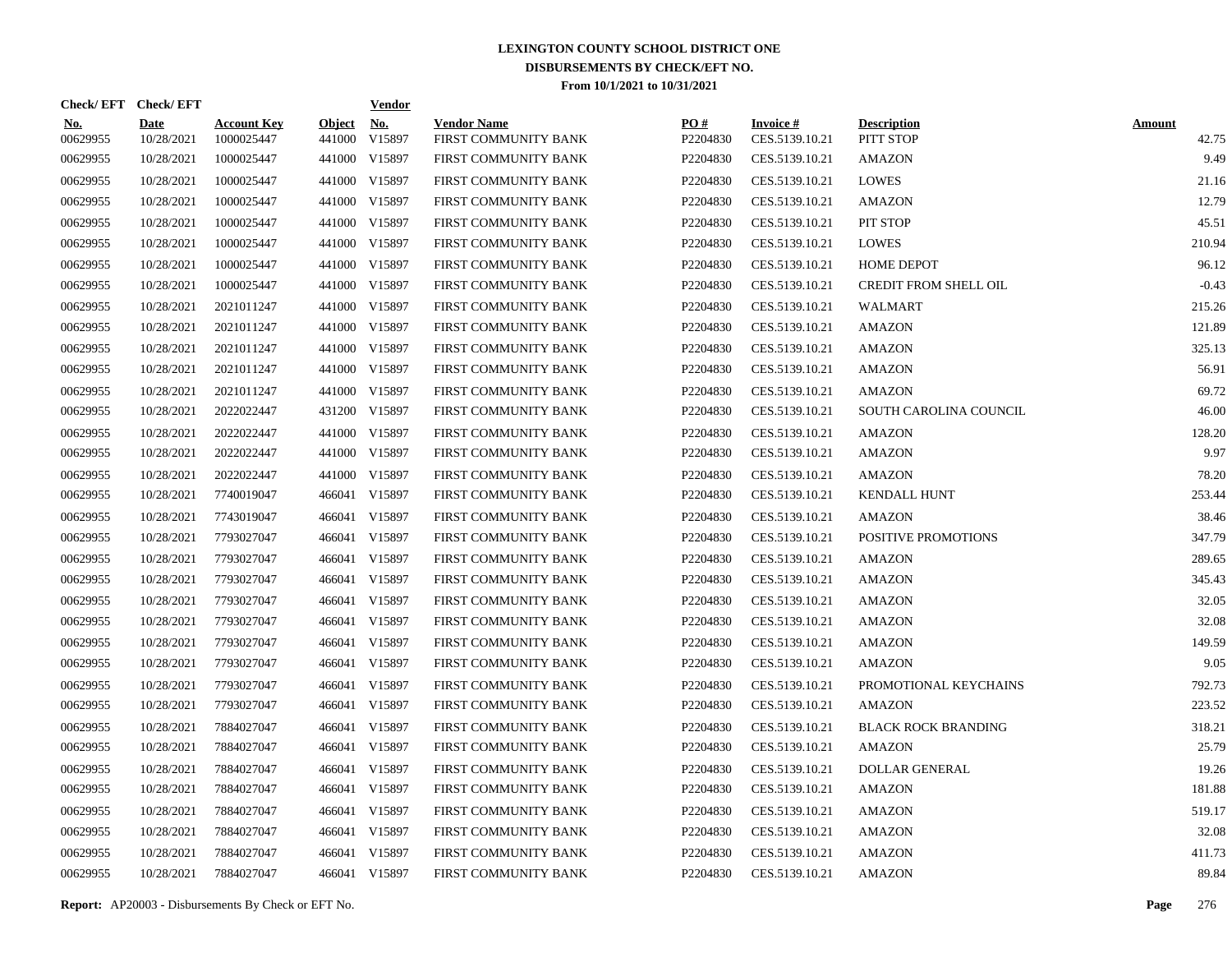| Check/EFT Check/EFT    |                           |                                  |                         | <b>Vendor</b>        |                                            |                 |                                   |                                      |                        |
|------------------------|---------------------------|----------------------------------|-------------------------|----------------------|--------------------------------------------|-----------------|-----------------------------------|--------------------------------------|------------------------|
| <u>No.</u><br>00629955 | <b>Date</b><br>10/28/2021 | <b>Account Key</b><br>7884027047 | <b>Object</b><br>466069 | <u>No.</u><br>V15897 | <b>Vendor Name</b><br>FIRST COMMUNITY BANK | PO#<br>P2204830 | <b>Invoice#</b><br>CES.5139.10.21 | <b>Description</b><br>DOLLAR GENERAL | <b>Amount</b><br>18.00 |
| 00629955               | 10/28/2021                | 7884027047                       | 466069                  | V15897               | FIRST COMMUNITY BANK                       | P2204830        | CES.5139.10.21                    | IGA                                  | 17.94                  |
| 00629955               | 10/28/2021                | 7884027047                       | 466069                  | V15897               | FIRST COMMUNITY BANK                       | P2204830        | CES.5139.10.21                    | <b>PUBLIX</b>                        | 254.94                 |
| 00629955               | 10/28/2021                | 7884027047                       | 466069                  | V15897               | FIRST COMMUNITY BANK                       | P2204830        | CES.5139.10.21                    | IGA                                  | 41.94                  |
| 00629955               | 10/28/2021                | 7884027047                       | 466069                  | V15897               | FIRST COMMUNITY BANK                       | P2204830        | CES.5139.10.21                    | <b>PUBLIX</b>                        | 161.81                 |
| 00629955               | 10/28/2021                | 7884027047                       | 466069                  | V15897               | FIRST COMMUNITY BANK                       | P2204830        | CES.5139.10.21                    | <b>PUBLIX</b>                        | 60.91                  |
| 00629955               | 10/28/2021                | 7884027047                       | 466099                  | V15897               | FIRST COMMUNITY BANK                       | P2204830        | CES.5139.10.21                    | <b>LEXINGTON FLORIST</b>             | 74.82                  |
| 00629955               | 10/28/2021                | 7884027047                       | 466099                  | V15897               | FIRST COMMUNITY BANK                       | P2204830        | CES.5139.10.21                    | <b>LEXINGTON FLORIST</b>             | 218.65                 |
| 00629955               | 10/28/2021                | 1000011122                       | 441000                  | V15897               | FIRST COMMUNITY BANK                       | P2204823        | OGE.1543.10.21                    | Walmart.com                          | 384.73                 |
| 00629955               | 10/28/2021                | 1000025422                       | 441000                  | V15897               | FIRST COMMUNITY BANK                       | P2204823        | OGE.1543.10.21                    | Lowes                                | 53.60                  |
| 00629955               | 10/28/2021                | 1000025422                       | 441000                  | V15897               | FIRST COMMUNITY BANK                       | P2204823        | OGE.1543.10.21                    | Amazon.com                           | 81.40                  |
| 00629955               | 10/28/2021                | 1000025422                       |                         | 441000 V15897        | FIRST COMMUNITY BANK                       | P2204823        | OGE.1543.10.21                    | <b>Murphy Express</b>                | 70.01                  |
| 00629955               | 10/28/2021                | 7745027022                       |                         | 466041 V15897        | FIRST COMMUNITY BANK                       | P2204823        | OGE.1543.10.21                    | Dollar Tree                          | 8.64                   |
| 00629955               | 10/28/2021                | 7745027022                       | 466069                  | V15897               | FIRST COMMUNITY BANK                       | P2204823        | OGE.1543.10.21                    | Walmart                              | 67.81                  |
| 00629955               | 10/28/2021                | 7841827022                       | 466099                  | V15897               | FIRST COMMUNITY BANK                       | P2204823        | OGE.1543.10.21                    | Strawbridge Studios                  | 44.00                  |
| 00629955               | 10/28/2021                | 7863027022                       | 466041                  | V15897               | FIRST COMMUNITY BANK                       | P2204823        | OGE.1543.10.21                    | Trophy and Awards Center             | 18.73                  |
| 00629955               | 10/28/2021                | 7863027022                       | 466069                  | V15897               | FIRST COMMUNITY BANK                       | P2204823        | OGE.1543.10.21                    | Crumbl                               | 22.45                  |
| 00629955               | 10/28/2021                | 7863027022                       | 466069                  | V15897               | FIRST COMMUNITY BANK                       | P2204823        | OGE.1543.10.21                    | Crumbl                               | 3.74                   |
| 00629955               | 10/28/2021                | 7863027022                       | 466099                  | V15897               | FIRST COMMUNITY BANK                       | P2204823        | OGE.1543.10.21                    | Lidl                                 | 20.17                  |
| 00629955               | 10/28/2021                | 7863027022                       | 466099                  | V15897               | FIRST COMMUNITY BANK                       | P2204823        | OGE.1543.10.21                    | Lexington Florist                    | 42.80                  |
| 00629955               | 10/28/2021                | 7948027022                       | 466099                  | V15897               | FIRST COMMUNITY BANK                       | P2204823        | OGE.1543.10.21                    | <b>Grandby Corner</b>                | 20.00                  |
| 00629955               | 10/28/2021                | 7860527034                       | 466069                  | V15897               | FIRST COMMUNITY BANK                       | P2204797        | PHM.5204.10.21                    | Lowes Foods                          | 39.82                  |
| 00629955               | 10/28/2021                | 7860527034                       | 466069                  | V15897               | FIRST COMMUNITY BANK                       | P2204797        | PHM.5204.10.21                    | Knead Pizza                          | 57.53                  |
| 00629955               | 10/28/2021                | 1000011334                       |                         | 441000 V15897        | FIRST COMMUNITY BANK                       | P2204799        | PHM.5246.10.21                    | Credit                               | $-99.93$               |
| 00629955               | 10/28/2021                | 1000011334                       |                         | 441000 V15897        | FIRST COMMUNITY BANK                       | P2204799        | PHM.5246.10.21                    | Trophy and Awards Center             | 20.28                  |
| 00629955               | 10/28/2021                | 1000011334                       |                         | 441030 V15897        | FIRST COMMUNITY BANK                       | P2204799        | PHM.5246.10.21                    | World of Reading                     | 1,150.01               |
| 00629955               | 10/28/2021                | 1000023334                       | 433200                  | V15897               | FIRST COMMUNITY BANK                       | P2204799        | PHM.5246.10.21                    | Doubletree                           | $-153.32$              |
| 00629955               | 10/28/2021                | 1000023334                       |                         | 433200 V15897        | FIRST COMMUNITY BANK                       | P2204799        | PHM.5246.10.21                    | Doubletree                           | 153.32                 |
| 00629955               | 10/28/2021                | 3260011334                       | 441000                  | V15897               | FIRST COMMUNITY BANK                       | P2204799        | PHM.5246.10.21                    | Amazon                               | 11.87                  |
| 00629955               | 10/28/2021                | 7765027034                       |                         | 466041 V15897        | FIRST COMMUNITY BANK                       | P2204799        | PHM.5246.10.21                    | <b>Dancewear Solutions</b>           | 1,088.19               |
| 00629955               | 10/28/2021                | 7765027034                       |                         | 466041 V15897        | FIRST COMMUNITY BANK                       | P2204799        | PHM.5246.10.21                    | Rhinestones Unlimited                | 596.25                 |
| 00629955               | 10/28/2021                | 7765027034                       |                         | 466041 V15897        | FIRST COMMUNITY BANK                       | P2204799        | PHM.5246.10.21                    | Dancewear Solutions                  | 607.59                 |
| 00629955               | 10/28/2021                | 7765027034                       |                         | 466041 V15897        | FIRST COMMUNITY BANK                       | P2204799        | PHM.5246.10.21                    | Rhinestones Unlimited                | 186.00                 |
| 00629955               | 10/28/2021                | 7765027034                       |                         | 466041 V15897        | FIRST COMMUNITY BANK                       | P2204799        | PHM.5246.10.21                    | Amazon                               | 28.87                  |
| 00629955               | 10/28/2021                | 7765027034                       |                         | 466041 V15897        | FIRST COMMUNITY BANK                       | P2204799        | PHM.5246.10.21                    | Amazon                               | 288.70                 |
| 00629955               | 10/28/2021                | 7765027034                       |                         | 466041 V15897        | FIRST COMMUNITY BANK                       | P2204799        | PHM.5246.10.21                    | Amazon                               | 127.17                 |

**Report:** AP20003 - Disbursements By Check or EFT No. **Page** 277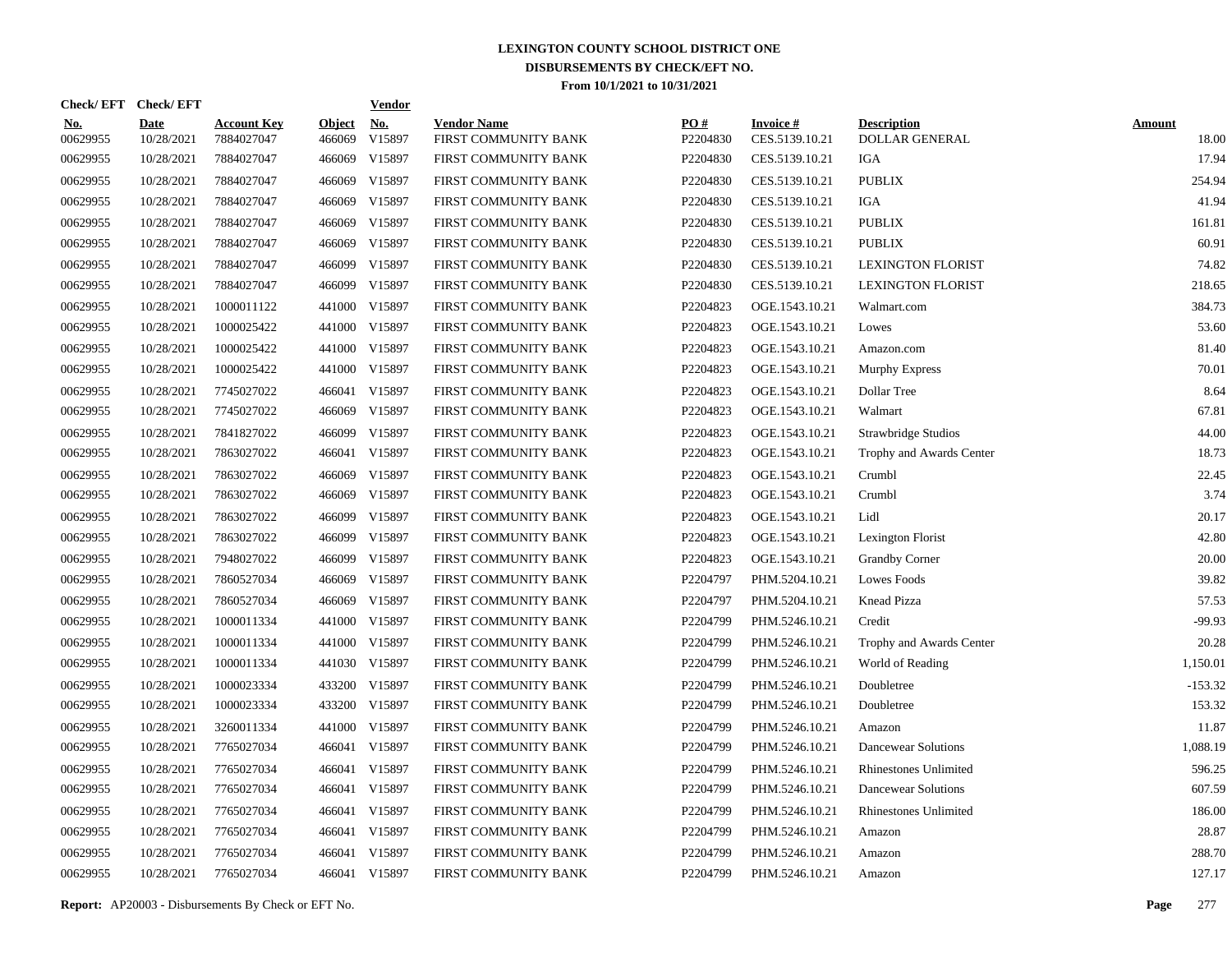| Check/ EFT             | <b>Check/EFT</b>          |                                  |                         | <b>Vendor</b>        |                                            |                 |                                   |                                             |                         |
|------------------------|---------------------------|----------------------------------|-------------------------|----------------------|--------------------------------------------|-----------------|-----------------------------------|---------------------------------------------|-------------------------|
| <u>No.</u><br>00629955 | <b>Date</b><br>10/28/2021 | <b>Account Key</b><br>7765027034 | <b>Object</b><br>466041 | <u>No.</u><br>V15897 | <b>Vendor Name</b><br>FIRST COMMUNITY BANK | PO#<br>P2204799 | <b>Invoice#</b><br>PHM.5246.10.21 | <b>Description</b><br>Rhinestones Unlimited | <b>Amount</b><br>219.98 |
| 00629955               | 10/28/2021                | 7802073034                       | 466041                  | V15897               | FIRST COMMUNITY BANK                       | P2204799        | PHM.5246.10.21                    | Amazon                                      | 256.05                  |
| 00629955               | 10/28/2021                | 7860527034                       | 466069                  | V15897               | FIRST COMMUNITY BANK                       | P2204799        | PHM.5246.10.21                    | Walmart                                     | 42.50                   |
| 00629955               | 10/28/2021                | 1000011334                       | 433200                  | V15897               | FIRST COMMUNITY BANK                       | P2204798        | PHM.5253.10.21                    | Doubletree                                  | 306.64                  |
| 00629955               | 10/28/2021                | 1000011334                       | 441000                  | V15897               | FIRST COMMUNITY BANK                       | P2204798        | PHM.5253.10.21                    | Lake Murray Flower Shoppe                   | 64.20                   |
| 00629955               | 10/28/2021                | 1000011334                       | 441000                  | V15897               | FIRST COMMUNITY BANK                       | P2204798        | PHM.5253.10.21                    | <b>USPS</b>                                 | 7.38                    |
| 00629955               | 10/28/2021                | 1000011334                       | 441000                  | V15897               | FIRST COMMUNITY BANK                       | P2204798        | PHM.5253.10.21                    | Trophy and Awards Center                    | 37.45                   |
| 00629955               | 10/28/2021                | 1000011334                       | 441000                  | V15897               | FIRST COMMUNITY BANK                       | P2204798        | PHM.5253.10.21                    | Target                                      | 51.25                   |
| 00629955               | 10/28/2021                | 1000011334                       | 441000                  | V15897               | FIRST COMMUNITY BANK                       | P2204798        | PHM.5253.10.21                    | Pine Press                                  | 112.68                  |
| 00629955               | 10/28/2021                | 1000011334                       | 441000                  | V15897               | FIRST COMMUNITY BANK                       | P2204798        | PHM.5253.10.21                    | <b>Interest Charge Credit</b>               | $-86.77$                |
| 00629955               | 10/28/2021                | 1000025434                       | 441000                  | V15897               | FIRST COMMUNITY BANK                       | P2204798        | PHM.5253.10.21                    | Shell Oil Pitt Stop                         | 83.60                   |
| 00629955               | 10/28/2021                | 1000025434                       | 441000                  | V15897               | FIRST COMMUNITY BANK                       | P2204798        | PHM.5253.10.21                    | Other Credits                               | $-1.63$                 |
| 00629955               | 10/28/2021                | 3260011334                       | 441000                  | V15897               | FIRST COMMUNITY BANK                       | P2204798        | PHM.5253.10.21                    | Amazon                                      | 186.00                  |
| 00629955               | 10/28/2021                | 3260011334                       | 441000                  | V15897               | FIRST COMMUNITY BANK                       | P2204798        | PHM.5253.10.21                    | Amazon                                      | 16.04                   |
| 00629955               | 10/28/2021                | 7743019034                       |                         | 466041 V15897        | FIRST COMMUNITY BANK                       | P2204798        | PHM.5253.10.21                    | Dollar Tree                                 | 12.84                   |
| 00629955               | 10/28/2021                | 7743019034                       | 466041                  | V15897               | FIRST COMMUNITY BANK                       | P2204798        | PHM.5253.10.21                    | Lowes Foods                                 | 13.46                   |
| 00629955               | 10/28/2021                | 7743019034                       | 466041                  | V15897               | FIRST COMMUNITY BANK                       | P2204798        | PHM.5253.10.21                    | <b>CVS</b>                                  | 26.61                   |
| 00629955               | 10/28/2021                | 7765027034                       | 466041                  | V15897               | FIRST COMMUNITY BANK                       | P2204798        | PHM.5253.10.21                    | Dancewear Solutions                         | 200.90                  |
| 00629955               | 10/28/2021                | 7765027034                       | 466041                  | V15897               | FIRST COMMUNITY BANK                       | P2204798        | PHM.5253.10.21                    | Dancewear Solutions                         | 332.33                  |
| 00629955               | 10/28/2021                | 7765027034                       | 466041                  | V15897               | FIRST COMMUNITY BANK                       | P2204798        | PHM.5253.10.21                    | <b>Rhinestones Unlimited</b>                | 119.45                  |
| 00629955               | 10/28/2021                | 7770027034                       | 466041                  | V15897               | FIRST COMMUNITY BANK                       | P2204798        | PHM.5253.10.21                    | Other Credits                               | $-312.00$               |
| 00629955               | 10/28/2021                | 7802073034                       | 466041                  | V15897               | FIRST COMMUNITY BANK                       | P2204798        | PHM.5253.10.21                    | <b>Dicks Sporting Goods</b>                 | 22.44                   |
| 00629955               | 10/28/2021                | 7803027034                       | 466064                  | V15897               | FIRST COMMUNITY BANK                       | P2204798        | PHM.5253.10.21                    | <b>NASSP</b>                                | 385.00                  |
| 00629955               | 10/28/2021                | 7854027034                       | 466069                  | V15897               | FIRST COMMUNITY BANK                       | P2204798        | PHM.5253.10.21                    | Walmart                                     | 48.37                   |
| 00629955               | 10/28/2021                | 7860527034                       | 466069                  | V15897               | FIRST COMMUNITY BANK                       | P2204798        | PHM.5253.10.21                    | Crumbl Cookies                              | 18.70                   |
| 00629955               | 10/28/2021                | 7860527034                       | 466069                  | V15897               | FIRST COMMUNITY BANK                       | P2204798        | PHM.5253.10.21                    | Chick-Fil-A                                 | 79.35                   |
| 00629955               | 10/28/2021                | 7860527034                       | 466069                  | V15897               | FIRST COMMUNITY BANK                       | P2204798        | PHM.5253.10.21                    | Publix                                      | 79.45                   |
| 00629955               | 10/28/2021                | 7860527034                       | 466099                  | V15897               | FIRST COMMUNITY BANK                       | P2204798        | PHM.5253.10.21                    | <b>Lexington Florist</b>                    | 151.40                  |
| 00629955               | 10/28/2021                | 7953027034                       | 466041                  | V15897               | FIRST COMMUNITY BANK                       | P2204798        | PHM.5253.10.21                    | Running Awards and Apparel                  | 1,225.00                |
| 00629955               | 10/28/2021                | 1000021344                       | 439500                  | V15897               | FIRST COMMUNITY BANK                       | P2204694        | RBH.5907.10.21                    | A1 TRANSPORTATION                           | 450.00                  |
| 00629955               | 10/28/2021                | 1000021344                       | 439500                  | V15897               | FIRST COMMUNITY BANK                       | P2204694        | RBH.5907.10.21                    | A1 TRANSPORTATION                           | 900.00                  |
| 00629955               | 10/28/2021                | 7802070044                       | 466041                  | V15897               | FIRST COMMUNITY BANK                       | P2204694        | RBH.5907.10.21                    | <b>AMAZON</b>                               | 48.13                   |
| 00629955               | 10/28/2021                | 7802070044                       | 466041                  | V15897               | FIRST COMMUNITY BANK                       | P2204694        | RBH.5907.10.21                    | <b>TARGET</b>                               | 57.76                   |
| 00629955               | 10/28/2021                | 7802070044                       | 466041                  | V15897               | FIRST COMMUNITY BANK                       | P2204694        | RBH.5907.10.21                    | <b>TARGET</b>                               | 53.47                   |
| 00629955               | 10/28/2021                | 7802070044                       | 466041                  | V15897               | FIRST COMMUNITY BANK                       | P2204694        | RBH.5907.10.21                    | <b>AMAZON</b>                               | 79.08                   |
| 00629955               | 10/28/2021                | 7802070044                       | 466069                  | V15897               | FIRST COMMUNITY BANK                       | P2204694        | RBH.5907.10.21                    | <b>CHICKFILA</b>                            | 19.14                   |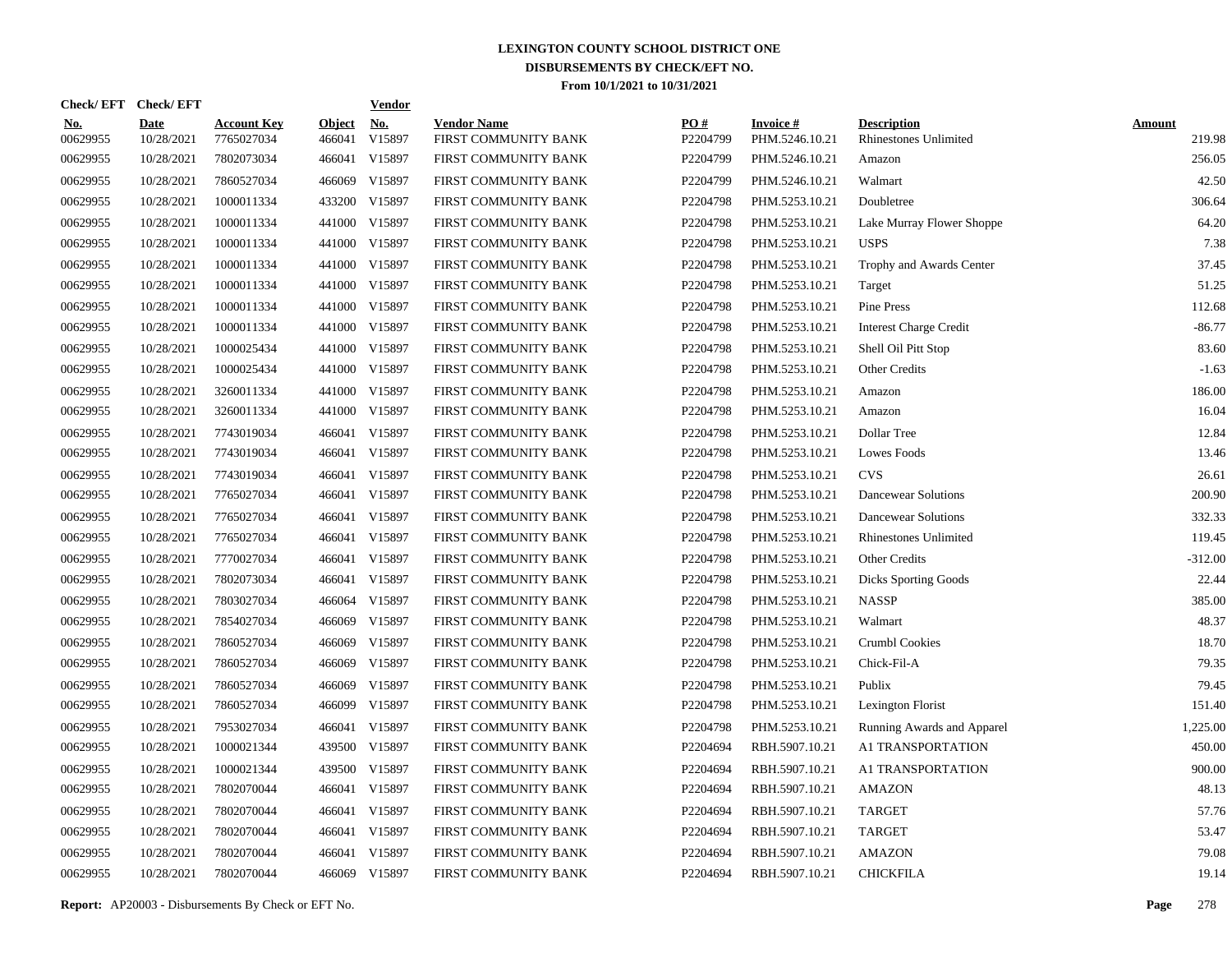| Check/EFT Check/EFT    |                           |                                  |                         | <b>Vendor</b>        |                                            |                 |                                   |                                     |                        |
|------------------------|---------------------------|----------------------------------|-------------------------|----------------------|--------------------------------------------|-----------------|-----------------------------------|-------------------------------------|------------------------|
| <b>No.</b><br>00629955 | <b>Date</b><br>10/28/2021 | <b>Account Key</b><br>7802071044 | <b>Object</b><br>466041 | <u>No.</u><br>V15897 | <b>Vendor Name</b><br>FIRST COMMUNITY BANK | PO#<br>P2204694 | <b>Invoice#</b><br>RBH.5907.10.21 | <b>Description</b><br><b>AMAZON</b> | <b>Amount</b><br>19.40 |
| 00629955               | 10/28/2021                | 7802071044                       |                         | 466041 V15897        | FIRST COMMUNITY BANK                       | P2204694        | RBH.5907.10.21                    | <b>HENRY SCHEIN</b>                 | 370.02                 |
| 00629955               | 10/28/2021                | 7802073544                       | 466064                  | V15897               | FIRST COMMUNITY BANK                       | P2204694        | RBH.5907.10.21                    | PAYPAL                              | 208.00                 |
| 00629955               | 10/28/2021                | 7802074044                       | 466099                  | V15897               | FIRST COMMUNITY BANK                       | P2204694        | RBH.5907.10.21                    | <b>MURPHY EXPRESS</b>               | 25.75                  |
| 00629955               | 10/28/2021                | 7802077044                       | 466099                  | V15897               | FIRST COMMUNITY BANK                       | P2204694        | RBH.5907.10.21                    | <b>LEXINGTON FLORIST</b>            | 69.55                  |
| 00629955               | 10/28/2021                | 7802077544                       | 466069                  | V15897               | FIRST COMMUNITY BANK                       | P2204694        | RBH.5907.10.21                    | <b>PELICANS</b>                     | 84.00                  |
| 00629955               | 10/28/2021                | 7802077544                       | 466099                  | V15897               | FIRST COMMUNITY BANK                       | P2204694        | RBH.5907.10.21                    | <b>LEXINGTON FLORIST</b>            | 41.73                  |
| 00629955               | 10/28/2021                | 7802080044                       |                         | 466031 V15897        | FIRST COMMUNITY BANK                       | P2204694        | RBH.5907.10.21                    | <b>ENTERPRISE</b>                   | 440.67                 |
| 00629955               | 10/28/2021                | 7802080044                       |                         | 466041 V15897        | FIRST COMMUNITY BANK                       | P2204694        | RBH.5907.10.21                    | <b>AMAZON</b>                       | 111.80                 |
| 00629955               | 10/28/2021                | 7802080044                       | 466099                  | V15897               | FIRST COMMUNITY BANK                       | P2204694        | RBH.5907.10.21                    | <b>MURPHY EXPRESS</b>               | 98.93                  |
| 00629955               | 10/28/2021                | 7802080044                       | 466099                  | V15897               | FIRST COMMUNITY BANK                       | P2204694        | RBH.5907.10.21                    | <b>MURPHY EXPRESS</b>               | 34.80                  |
| 00629955               | 10/28/2021                | 7802081544                       |                         | 466041 V15897        | FIRST COMMUNITY BANK                       | P2204694        | RBH.5907.10.21                    | <b>IMAGE INK</b>                    | 229.06                 |
| 00629955               | 10/28/2021                | 7802081544                       |                         | 466041 V15897        | FIRST COMMUNITY BANK                       | P2204694        | RBH.5907.10.21                    | <b>BSN</b>                          | 432.30                 |
| 00629955               | 10/28/2021                | 7802081544                       |                         | 466041 V15897        | FIRST COMMUNITY BANK                       | P2204694        | RBH.5907.10.21                    | <b>IMAGE INK</b>                    | 204.45                 |
| 00629955               | 10/28/2021                | 7802083544                       |                         | 466099 V15897        | FIRST COMMUNITY BANK                       | P2204694        | RBH.5907.10.21                    | <b>LEXINGTON FLORIST</b>            | 104.33                 |
| 00629955               | 10/28/2021                | 7887072044                       |                         | 466041 V15897        | FIRST COMMUNITY BANK                       | P2204694        | RBH.5907.10.21                    | <b>BSN SPORTS</b>                   | 101.61                 |
| 00629955               | 10/28/2021                | 7887072044                       |                         | 466041 V15897        | FIRST COMMUNITY BANK                       | P2204694        | RBH.5907.10.21                    | <b>BSN</b>                          | 151.45                 |
| 00629955               | 10/28/2021                | 7887072044                       |                         | 466069 V15897        | FIRST COMMUNITY BANK                       | P2204694        | RBH.5907.10.21                    | <b>PELICANS</b>                     | 333.00                 |
| 00629955               | 10/28/2021                | 7887073044                       |                         | 466041 V15897        | FIRST COMMUNITY BANK                       | P2204694        | RBH.5907.10.21                    | <b>BSN SPORTS</b>                   | 596.37                 |
| 00629955               | 10/28/2021                | 7887073544                       |                         | 466041 V15897        | FIRST COMMUNITY BANK                       | P2204694        | RBH.5907.10.21                    | <b>BSN</b>                          | 172.29                 |
| 00629955               | 10/28/2021                | 7887083544                       |                         | 466099 V15897        | FIRST COMMUNITY BANK                       | P2204694        | RBH.5907.10.21                    | <b>SCHSL</b>                        | 565.95                 |
| 00629955               | 10/28/2021                | 1000011427                       |                         | 441000 V15897        | FIRST COMMUNITY BANK                       | P2204689        | WKH.4801.10.21                    | <b>AMAZON - LEARNING COMMONS</b>    | 68.50                  |
| 00629955               | 10/28/2021                | 1000011427                       |                         | 441000 V15897        | FIRST COMMUNITY BANK                       | P2204689        | WKH.4801.10.21                    | AMAZON - BALANCE BALL               | 80.22                  |
| 00629955               | 10/28/2021                | 1000011427                       |                         | 441000 V15897        | FIRST COMMUNITY BANK                       | P2204689        | WKH.4801.10.21                    | THE MASTER TEACHER - STUDENT A      | 131.56                 |
| 00629955               | 10/28/2021                | 7749027027                       |                         | 466041 V15897        | FIRST COMMUNITY BANK                       | P2204689        | WKH.4801.10.21                    | <b>AMAZON - GOLF CARTS</b>          | 154.59                 |
| 00629955               | 10/28/2021                | 7749027027                       |                         | 466041 V15897        | FIRST COMMUNITY BANK                       | P2204689        | WKH.4801.10.21                    | <b>AMAZON - GOLF CARTS</b>          | 117.73                 |
| 00629955               | 10/28/2021                | 7770027027                       |                         | 466041 V15897        | FIRST COMMUNITY BANK                       | P2204689        | WKH.4801.10.21                    | <b>AMAZON - STUDENT SEVICES</b>     | 94.30                  |
| 00629955               | 10/28/2021                | 7860527027                       |                         | 466041 V15897        | FIRST COMMUNITY BANK                       | P2204689        | WKH.4801.10.21                    | SUPPORT STORE - CHILDHOOD CANC      | 1,068.20               |
| 00629955               | 10/28/2021                | 7860527027                       |                         | 466041 V15897        | FIRST COMMUNITY BANK                       | P2204689        | WKH.4801.10.21                    | THE TROPHY & AWARDS CENTER          | 100.05                 |
| 00629955               | 10/28/2021                | 7860527027                       |                         | 466041 V15897        | FIRST COMMUNITY BANK                       | P2204689        | WKH.4801.10.21                    | BSN SPORTS - WKHS STAFF POLO S      | 290.64                 |
| 00629955               | 10/28/2021                | 7860527027                       |                         | 466041 V15897        | FIRST COMMUNITY BANK                       | P2204689        | WKH.4801.10.21                    | <b>AMAZON - OFFICE CHAIR</b>        | 160.49                 |
| 00629955               | 10/28/2021                | 7860527027                       |                         | 466041 V15897        | FIRST COMMUNITY BANK                       | P2204689        | WKH.4801.10.21                    | DOLLAR TREE - SGA CHILDHOOD CA      | 3.83                   |
| 00629955               | 10/28/2021                | 7860527027                       |                         | 466041 V15897        | FIRST COMMUNITY BANK                       | P2204689        | WKH.4801.10.21                    | WALMART - SGA CHILDHOOD CANCER      | 6.23                   |
| 00629955               | 10/28/2021                | 7860527027                       |                         | 466041 V15897        | FIRST COMMUNITY BANK                       | P2204689        | WKH.4801.10.21                    | <b>CHICK-FIL-A BISCUITS</b>         | 65.95                  |
| 00629955               | 10/28/2021                | 7860527027                       |                         | 466041 V15897        | FIRST COMMUNITY BANK                       | P2204689        | WKH.4801.10.21                    | LOWES - DIGITAL LEARNING COACH      | 26.73                  |
| 00629955               | 10/28/2021                | 7991027027                       |                         | 466041 V15897        | FIRST COMMUNITY BANK                       | P2204689        | WKH.4801.10.21                    | <b>AMAZON - OCP CLASS</b>           | 283.39                 |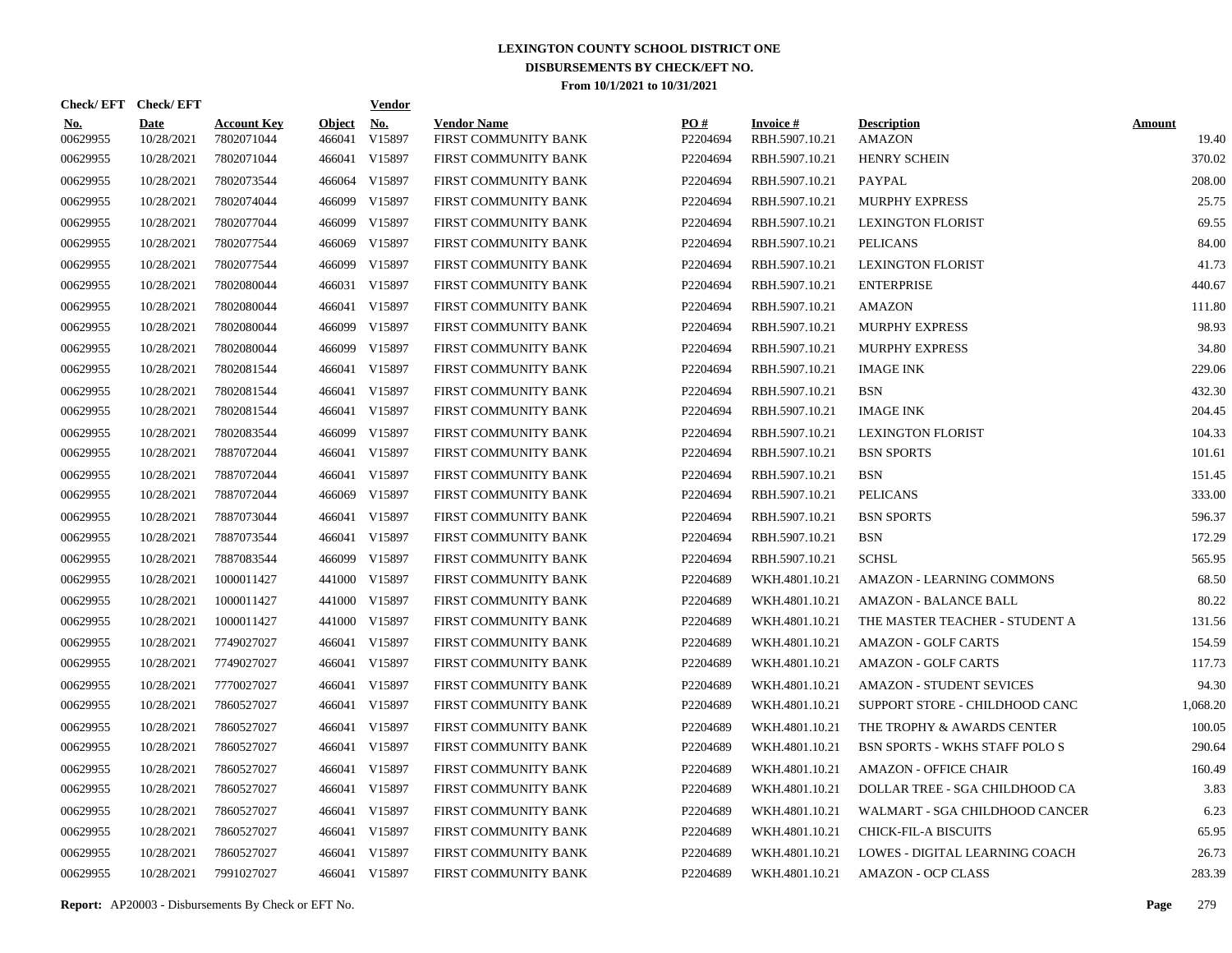| Check/EFT Check/EFT    |                           |                                  |                         | <b>Vendor</b>        |                                            |                 |                                   |                                                  |                        |
|------------------------|---------------------------|----------------------------------|-------------------------|----------------------|--------------------------------------------|-----------------|-----------------------------------|--------------------------------------------------|------------------------|
| <u>No.</u><br>00629955 | <b>Date</b><br>10/28/2021 | <b>Account Key</b><br>7991027027 | <b>Object</b><br>466041 | <u>No.</u><br>V15897 | <b>Vendor Name</b><br>FIRST COMMUNITY BANK | PO#<br>P2204689 | <b>Invoice#</b><br>WKH.4801.10.21 | <b>Description</b><br>AMAZON - OCP CLASS PROJECT | <b>Amount</b><br>31.02 |
| 00629955               | 10/28/2021                | 7991027027                       |                         | 466041 V15897        | FIRST COMMUNITY BANK                       | P2204689        | WKH.4801.10.21                    | AMAZON - OCP CLASS PROJECT SUP                   | 235.03                 |
| 00629955               | 10/28/2021                | 1000011427                       |                         | 433100 V15897        | FIRST COMMUNITY BANK                       | P2204691        | WKH.4819.10.21                    | <b>EXPEDIA - JROTC</b>                           | 516.15                 |
| 00629955               | 10/28/2021                | 1000011427                       |                         | 441000 V15897        | FIRST COMMUNITY BANK                       | P2204691        | WKH.4819.10.21                    | COLUMBIA FLAGS & SIGN - SHIPPI                   | 12.00                  |
| 00629955               | 10/28/2021                | 1000014127                       |                         | 441000 V15897        | FIRST COMMUNITY BANK                       | P2204691        | WKH.4819.10.21                    | <b>BIG Z FABRIC - BAND</b>                       | 535.30                 |
| 00629955               | 10/28/2021                | 1000014127                       |                         | 441000 V15897        | FIRST COMMUNITY BANK                       | P2204691        | WKH.4819.10.21                    | FABRIC WHOLESALE - BAND                          | 764.00                 |
| 00629955               | 10/28/2021                | 1000014127                       |                         | 441000 V15897        | FIRST COMMUNITY BANK                       | P2204691        | WKH.4819.10.21                    | FABRIC WHOLE SALE DIRECT - BAN                   | 849.00                 |
| 00629955               | 10/28/2021                | 1000014127                       |                         | 441000 V15897        | FIRST COMMUNITY BANK                       | P2204691        | WKH.4819.10.21                    | HARBOR FREIGHT - BAND                            | 930.89                 |
| 00629955               | 10/28/2021                | 1000025427                       |                         | 441000 V15897        | FIRST COMMUNITY BANK                       | P2204691        | WKH.4819.10.21                    | SMITH & JONES - MAIN DEPT                        | 205.44                 |
| 00629955               | 10/28/2021                | 1000025427                       |                         | 441000 V15897        | FIRST COMMUNITY BANK                       | P2204691        | WKH.4819.10.21                    | <b>LOWES - MAIN DEPT</b>                         | 49.63                  |
| 00629955               | 10/28/2021                | 7744019027                       |                         | 466041 V15897        | FIRST COMMUNITY BANK                       | P2204691        | WKH.4819.10.21                    | WALMART - LAB                                    | 123.10                 |
| 00629955               | 10/28/2021                | 7744019027                       |                         | 466041 V15897        | FIRST COMMUNITY BANK                       | P2204691        | WKH.4819.10.21                    | <b>WALMART - LABS</b>                            | 56.78                  |
| 00629955               | 10/28/2021                | 7765027027                       | 466041                  | V15897               | FIRST COMMUNITY BANK                       | P2204691        | WKH.4819.10.21                    | <b>WEISMANN - DANCE</b>                          | 58.63                  |
| 00629955               | 10/28/2021                | 7811027027                       |                         | 466041 V15897        | FIRST COMMUNITY BANK                       | P2204691        | WKH.4819.10.21                    | <b>WALMART - DECA</b>                            | 37.45                  |
| 00629955               | 10/28/2021                | 7811027027                       | 466041                  | V15897               | FIRST COMMUNITY BANK                       | P2204691        | WKH.4819.10.21                    | <b>WALMART - DECA</b>                            | 72.82                  |
| 00629955               | 10/28/2021                | 7811027027                       | 466041                  | V15897               | FIRST COMMUNITY BANK                       | P2204691        | WKH.4819.10.21                    | <b>PUBLIX - DECA</b>                             | 65.65                  |
| 00629955               | 10/28/2021                | 7852527027                       |                         | 466041 V15897        | FIRST COMMUNITY BANK                       | P2204691        | WKH.4819.10.21                    | OR CODE GENERATOR - TESTING                      | 83.88                  |
| 00629955               | 10/28/2021                | 7860527027                       |                         | 466041 V15897        | FIRST COMMUNITY BANK                       | P2204691        | WKH.4819.10.21                    | <b>LOWES - GIFT CARDS</b>                        | 199.79                 |
| 00629955               | 10/28/2021                | 7860527027                       |                         | 466041 V15897        | FIRST COMMUNITY BANK                       | P2204691        | WKH.4819.10.21                    | <b>TROPHY &amp; AWARD CENTER</b>                 | 92.45                  |
| 00629955               | 10/28/2021                | 7860527027                       |                         | 466041 V15897        | FIRST COMMUNITY BANK                       | P2204691        | WKH.4819.10.21                    | WALMART - HOMECOMING                             | 33.76                  |
| 00629955               | 10/28/2021                | 7860527027                       |                         | 466041 V15897        | FIRST COMMUNITY BANK                       | P2204691        | WKH.4819.10.21                    | <b>LOWES - GIFTS</b>                             | 109.81                 |
| 00629955               | 10/28/2021                | 7860527027                       |                         | 466041 V15897        | FIRST COMMUNITY BANK                       | P2204691        | WKH.4819.10.21                    | PUBLIX - DEAN MEETING                            | 32.30                  |
| 00629955               | 10/28/2021                | 7860527027                       |                         | 466041 V15897        | FIRST COMMUNITY BANK                       | P2204691        | WKH.4819.10.21                    | WALMART - HOMECOMING                             | 10.67                  |
| 00629955               | 10/28/2021                | 7901527027                       |                         | 466041 V15897        | FIRST COMMUNITY BANK                       | P2204691        | WKH.4819.10.21                    | ATHENS PAPER - IMAGING & EDITI                   | 925.05                 |
| 00629955               | 10/28/2021                | 7901527027                       |                         | 466041 V15897        | FIRST COMMUNITY BANK                       | P2204691        | WKH.4819.10.21                    | ATHENS PAPER - IMAGING & EDITI                   | 720.69                 |
| 00629955               | 10/28/2021                | 7901527027                       |                         | 466041 V15897        | FIRST COMMUNITY BANK                       | P2204691        | WKH.4819.10.21                    | ATHENS PAPER - IMAGING & EDITI                   | 205.07                 |
| 00629955               | 10/28/2021                | 7901527027                       |                         | 466041 V15897        | FIRST COMMUNITY BANK                       | P2204691        | WKH.4819.10.21                    | ATHENS PAPER - IMAGING & EDITI                   | 623.55                 |
| 00629955               | 10/28/2021                | 7943027027                       |                         | 466041 V15897        | FIRST COMMUNITY BANK                       | P2204691        | WKH.4819.10.21                    | NIMCO - LOCC                                     | 277.15                 |
| 00629955               | 10/28/2021                | 7981027027                       |                         | 466041 V15897        | FIRST COMMUNITY BANK                       | P2204691        | WKH.4819.10.21                    | <b>JROTC DOG TAGS</b>                            | 226.90                 |
| 00629955               | 10/28/2021                | 7983027027                       |                         | 466041 V15897        | FIRST COMMUNITY BANK                       | P2204691        | WKH.4819.10.21                    | WALMART - SPED CC2                               | 42.68                  |
| 00629955               | 10/28/2021                | 7983027027                       |                         | 466041 V15897        | FIRST COMMUNITY BANK                       | P2204691        | WKH.4819.10.21                    | <b>CHEF STORE - SPED CC2</b>                     | 190.41                 |
| 00629955               | 10/28/2021                | 7983027027                       |                         | 466041 V15897        | FIRST COMMUNITY BANK                       | P2204691        | WKH.4819.10.21                    | LOWES - SPED CC2                                 | 15.62                  |
| 00629955               | 10/28/2021                | 7983027027                       |                         | 466041 V15897        | FIRST COMMUNITY BANK                       | P2204691        | WKH.4819.10.21                    | CHEFSTORE - SPED CC2                             | 36.29                  |
| 00629955               | 10/28/2021                | 7991027027                       |                         | 466041 V15897        | FIRST COMMUNITY BANK                       | P2204691        | WKH.4819.10.21                    | WALMART - OCP CLASS                              | 42.59                  |
| 00629955               | 10/28/2021                | 7991027027                       |                         | 466041 V15897        | FIRST COMMUNITY BANK                       | P2204691        | WKH.4819.10.21                    | <b>BRAMBLEBERRY - OCP</b>                        | 115.96                 |
|                        |                           |                                  |                         |                      |                                            |                 |                                   |                                                  |                        |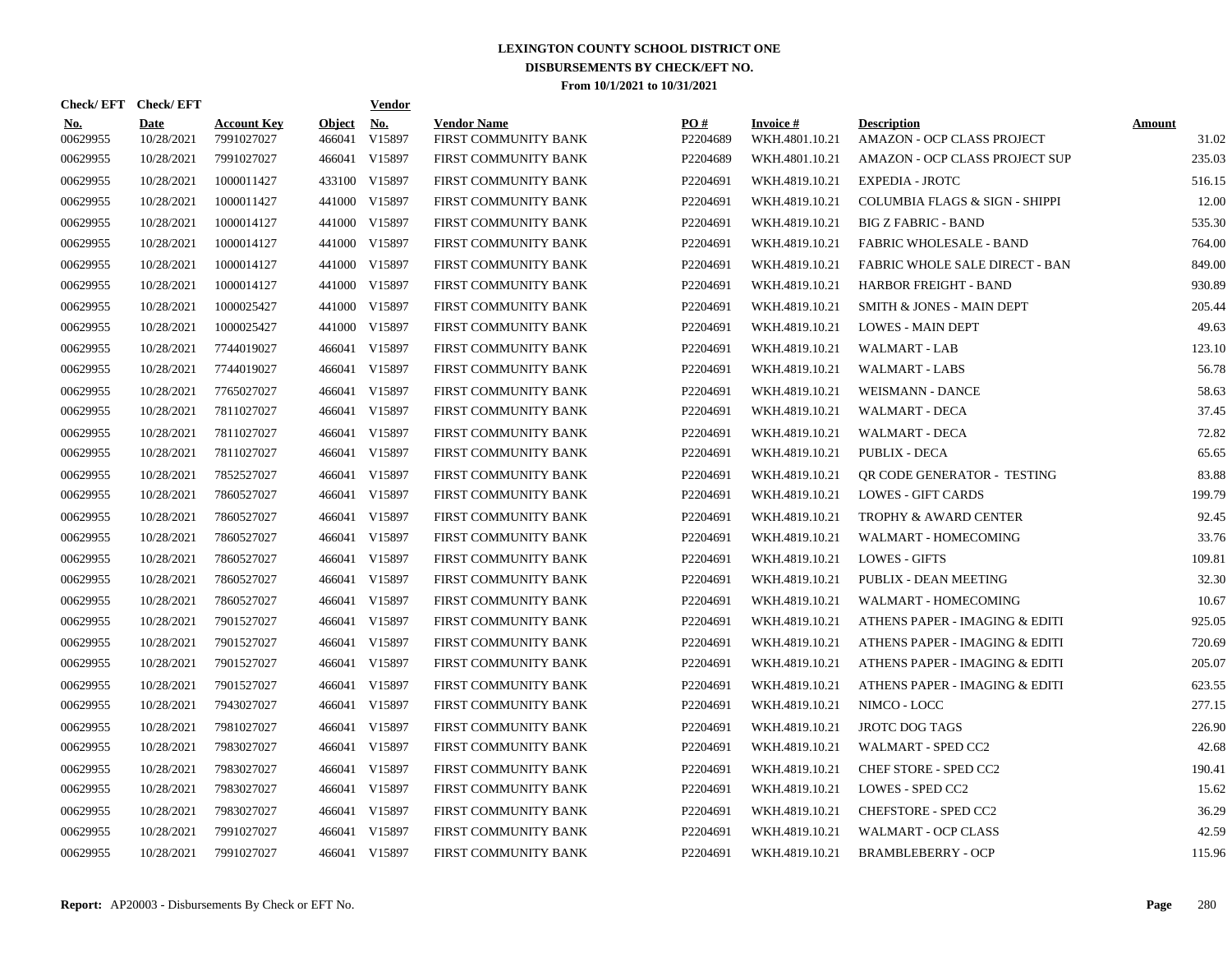|            | Check/EFT Check/EFT |                    |               | <b>Vendor</b> |                            |                      |                 |                                       |               |
|------------|---------------------|--------------------|---------------|---------------|----------------------------|----------------------|-----------------|---------------------------------------|---------------|
| <u>No.</u> | <b>Date</b>         | <b>Account Key</b> | <b>Object</b> | <u>No.</u>    | <b>Vendor Name</b>         | PO#                  | <b>Invoice#</b> | <b>Description</b>                    | <b>Amount</b> |
|            |                     |                    |               |               |                            |                      |                 | <b>Check Total</b>                    | 34,758.46     |
| 00629956   | 10/28/2021          | 7924099615         |               | 466069 Exxxxx | Employee                   |                      | 10.19.21        | Reimb supplies FB canteen             | 27.57         |
|            |                     |                    |               |               |                            |                      |                 | <b>Check Total</b>                    | 27.57         |
| 00629957   | 10/28/2021          | 1000011415         |               | 441000 V00549 | FORMS AND SUPPLY INC (FSI) | P2202407             | 5879355-0       | HON FIDGET STOOL CYLINDER             | 802.50        |
| 00629957   | 10/28/2021          | 1000011346         | 441000        | V00549        | FORMS AND SUPPLY INC (FSI) | P2204458             | 5930691-0       | Dixon Phano Nontoxic China Mar        | 6.58          |
| 00629957   | 10/28/2021          | 1000011346         | 441000        | V00549        | FORMS AND SUPPLY INC (FSI) | P2204458             | 5930691-0       | <b>BIC Round Stic Ballpoint Pens</b>  | 2.82          |
| 00629957   | 10/28/2021          | 1000011346         | 441000        | V00549        | FORMS AND SUPPLY INC (FSI) | P2204458             | 5930691-0       | <b>BIC Round Stic Ballpoint Pens</b>  | 2.82          |
| 00629957   | 10/28/2021          | 1000011330         | 441000        | V00549        | FORMS AND SUPPLY INC (FSI) | P2204470             | 5930802-0       | FRIXION ERASABLE GEL RETRACTAB        | 59.51         |
| 00629957   | 10/28/2021          | 1000011330         | 441000        | V00549        | FORMS AND SUPPLY INC (FSI) | P2204470             | 5930802-0       | BROWNLINE DURAFLEX 14-MONTH           | 952.30        |
| 00629957   | 10/28/2021          | 1000011320         | 441000        | V00549        | FORMS AND SUPPLY INC (FSI) | P2204482             | 5931060-0       | EXPO Large Barrel DryErase Mar        | 86.89         |
| 00629957   | 10/28/2021          | 1000011320         | 441000        | V00549        | FORMS AND SUPPLY INC (FSI) | P2204482             | 5931060-0       | EXPO Large Barrel DryErase Mar        | 86.88         |
| 00629957   | 10/28/2021          | 1000011320         | 441000        | V00549        | FORMS AND SUPPLY INC (FSI) | P2204482             | 5931060-0       | Business Source Ruled White In        | 8.29          |
| 00629957   | 10/28/2021          | 1000011320         | 441000        | V00549        | FORMS AND SUPPLY INC (FSI) | P2204482             | 5931060-0       | Business Source Plain Index Ca        | 11.66         |
| 00629957   | 10/28/2021          | 1000023335         | 441000        | V00549        | FORMS AND SUPPLY INC (FSI) | P2204486             | 5931165-0       | Deflecto Economat for Carpet          | 26.41         |
| 00629957   | 10/28/2021          | 2022022438         | 441000        | V00549        | FORMS AND SUPPLY INC (FSI) | P2204527             | 5932217-0       | Business Source Ruled White In        | 0.32          |
| 00629957   | 10/28/2021          | 2022022438         | 441000        | V00549        | FORMS AND SUPPLY INC (FSI) | P2204527             | 5932217-0       | Postitreg Super Sticky Notes V        | 27.06         |
| 00629957   | 10/28/2021          | 2022022438         | 441000        | V00549        | FORMS AND SUPPLY INC (FSI) | P2204527             | 5932217-0       | Postitreg Notes Original Notep        | 7.76          |
| 00629957   | 10/28/2021          | 2022022438         | 441000        | V00549        | FORMS AND SUPPLY INC (FSI) | P2204527             | 5932217-0       | Sharpie Highlighter Tank Chi          | 8.50          |
| 00629957   | 10/28/2021          | 2022022438         | 441000        | V00549        | FORMS AND SUPPLY INC (FSI) | P2204527             | 5932217-0       | Sharpie Flip Chart Markers Bu         | 34.24         |
| 00629957   | 10/28/2021          | 2022022438         | 441000        | V00549        | FORMS AND SUPPLY INC (FSI) | P2204527             | 5932217-0       | Postitreg SelfStick Easel Pads        | 30.39         |
| 00629957   | 10/28/2021          | 1000011326         | 441000        | V00549        | FORMS AND SUPPLY INC (FSI) | P2204509             | 5932354-0       | large hooks                           | 9.34          |
| 00629957   | 10/28/2021          | 1000011326         | 441000        | V00549        | FORMS AND SUPPLY INC (FSI) | P2204509             | 5932354-0       | wire hooks                            | 14.32         |
| 00629957   | 10/28/2021          | 1000011326         | 441000        | V00549        | FORMS AND SUPPLY INC (FSI) | P2204509             | 5932354-0       | med hooks                             | 4.56          |
| 00629957   | 10/28/2021          | 1000011326         | 441000        | V00549        | FORMS AND SUPPLY INC (FSI) | P2204509             | 5932354-0       | 2 sided tape                          | 5.14          |
| 00629957   | 10/28/2021          | 7743019031         | 466041        | V00549        | FORMS AND SUPPLY INC (FSI) | P2204536             | 5932358-0       | 8.5X11, 92 BRIGHT, 20# PPR            | 1,283.57      |
| 00629957   | 10/28/2021          | 1000011338         | 441000        | V00549        | FORMS AND SUPPLY INC (FSI) | P2204590             | 5933577-0       | OIC Wall Mountable SpaceSaving        | 32.95         |
| 00629957   | 10/28/2021          | 1000011338         | 441000        | V00549        | FORMS AND SUPPLY INC (FSI) | P2204590             | 5933577-0       | Business Source Ruled White In        | 3.32          |
| 00629957   | 10/28/2021          | 1000011338         | 441000        | V00549        | FORMS AND SUPPLY INC (FSI) | P2204590             | 5933577-0       | Business Source Ruled White In        | 5.14          |
| 00629957   | 10/28/2021          | 1000011338         | 441000        | V00549        | FORMS AND SUPPLY INC (FSI) | P2204590             | 5933577-0       | Postitreg Message Flags 2             | 26.90         |
| 00629957   | 10/28/2021          | 1000011338         | 441000        | V00549        | FORMS AND SUPPLY INC (FSI) | P2204590             | 5933577-0       | Postitreg Tabs 2 Angled Lined         | 12.73         |
| 00629957   | 10/28/2021          | 1000011338         | 441000        | V00549        | FORMS AND SUPPLY INC (FSI) | P2204590             | 5933577-0       | Quality Park RediStrip Regular        | 24.59         |
| 00629957   | 10/28/2021          | 1000011338         | 441000        | V00549        | FORMS AND SUPPLY INC (FSI) | P2204590             | 5933577-0       | Quality Park Gummed Kraft Clas        | 31.65         |
| 00629957   | 10/28/2021          | 1000011335         | 441000        | V00549        | FORMS AND SUPPLY INC (FSI) | P <sub>2204595</sub> | 5933679-0       | Averyreg Easy Peelreg Address         | 93.74         |
| 00629957   | 10/28/2021          | 1000011335         |               | 441000 V00549 | FORMS AND SUPPLY INC (FSI) | P <sub>2204595</sub> | 5933679-0       | <b>BIC Chisel Tip Dry Erase Magic</b> | 67.41         |
|            |                     |                    |               |               |                            |                      |                 |                                       |               |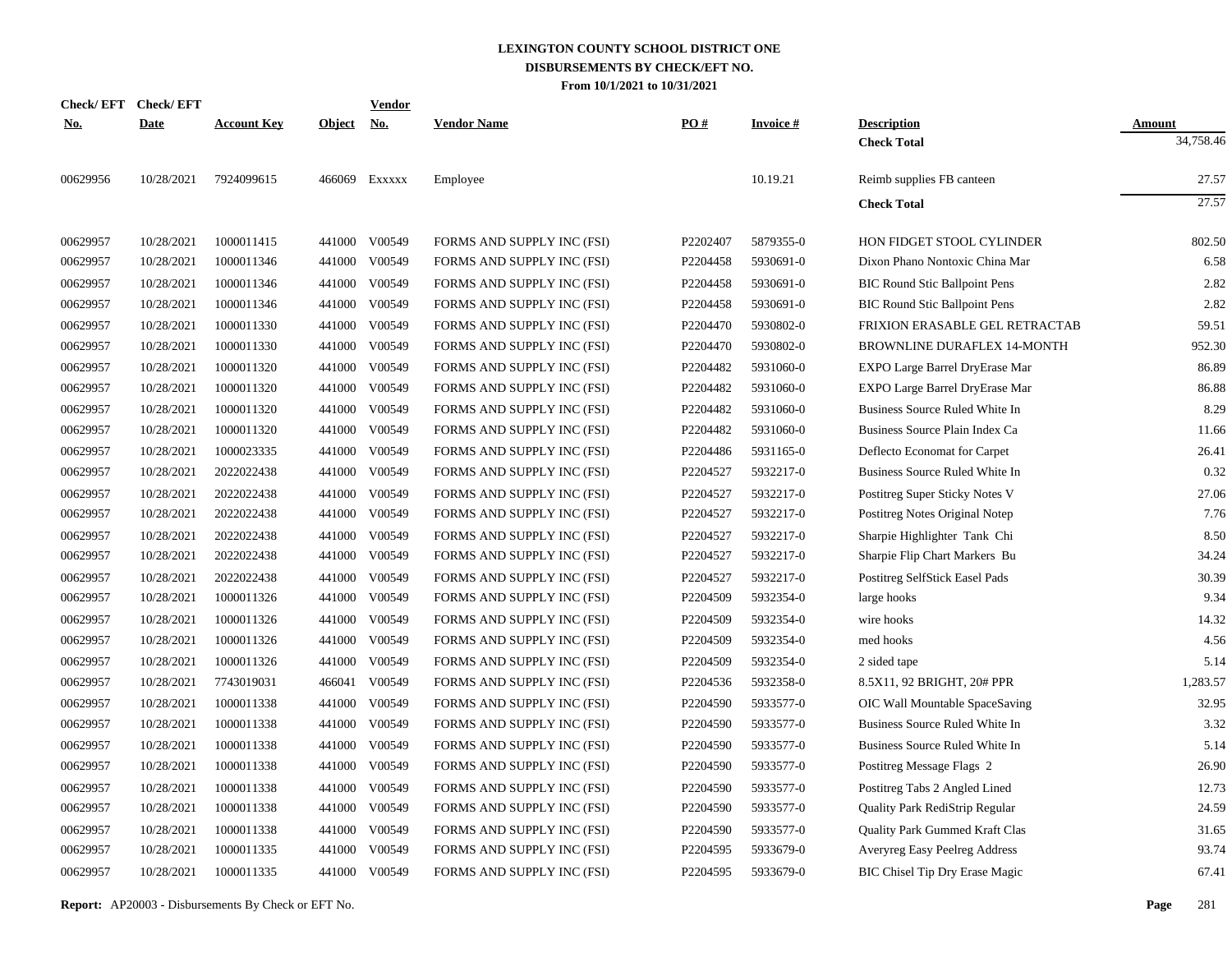| <b>Check/EFT</b>       | <b>Check/EFT</b>          |                                  |                         | <b>Vendor</b>        |                                                  |                 |                                   |                                                             |                 |
|------------------------|---------------------------|----------------------------------|-------------------------|----------------------|--------------------------------------------------|-----------------|-----------------------------------|-------------------------------------------------------------|-----------------|
| <u>No.</u><br>00629957 | <b>Date</b><br>10/28/2021 | <b>Account Key</b><br>1000011335 | <b>Object</b><br>441000 | <u>No.</u><br>V00549 | <b>Vendor Name</b><br>FORMS AND SUPPLY INC (FSI) | PO#<br>P2204595 | Invoice #<br>5933679-0            | <b>Description</b><br><b>Business Source Foldback Binde</b> | Amount<br>13.10 |
| 00629957               | 10/28/2021                | 1000011335                       | 441000                  | V00549               | FORMS AND SUPPLY INC (FSI)                       | P2204595        | 5933679-0                         | <b>Business Source Chisel Point S</b>                       | 93.62           |
| 00629957               | 10/28/2021                | 1000011335                       | 441000                  | V00549               | FORMS AND SUPPLY INC (FSI)                       | P2204595        | 5933679-0                         | Pentel RSVP Ballpoint Stick Pe                              | 7.38            |
| 00629957               | 10/28/2021                | 1000011335                       | 441000                  | V00549               | FORMS AND SUPPLY INC (FSI)                       | P2204595        | 5933679-0                         | <b>BIC WiteOut EZ Correct Correct</b>                       | 48.90           |
| 00629957               | 10/28/2021                | 1000011335                       | 441000                  | V00549               | FORMS AND SUPPLY INC (FSI)                       | P2204595        | 5933679-0                         | <b>Business Source Utilitypurpose</b>                       | 11.98           |
| 00629957               | 10/28/2021                | 1000011335                       | 441000                  | V00549               | FORMS AND SUPPLY INC (FSI)                       | P2204595        | 5933679-0                         | <b>Business Source Utilitypurpose</b>                       | 24.08           |
| 00629957               | 10/28/2021                | 1000011335                       | 441000                  | V00549               | FORMS AND SUPPLY INC (FSI)                       | P2204595        | 5933679-0                         | <b>Bostitch Classic Metal Stapler</b>                       | 25.89           |
| 00629957               | 10/28/2021                | 1000011335                       | 441000                  | V00549               | FORMS AND SUPPLY INC (FSI)                       | P2204595        | 5933679-0                         | Expo Marker Board Eraser 125                                | 17.72           |
| 00629957               | 10/28/2021                | 1000011335                       | 441000                  | V00549               | FORMS AND SUPPLY INC (FSI)                       | P2204595        | 5933679-0                         | Business Source Ruled White In                              | 6.63            |
| 00629957               | 10/28/2021                | 1000011335                       |                         | 441000 V00549        | FORMS AND SUPPLY INC (FSI)                       | P2204595        | 5933679-0                         | Business Source Ruled White In                              | 10.27           |
|                        |                           |                                  |                         |                      |                                                  |                 |                                   | <b>Check Total</b>                                          | 4,029.86        |
| 00629958               | 10/28/2021                | 1000026693                       |                         | 434500 V12647        | <b>FREUND RESOURCES</b>                          | P2204634        | 2124                              | SQLREPORTS SUBSCRIPTION RENEWA                              | 1,395.00        |
|                        |                           |                                  |                         |                      |                                                  |                 |                                   | <b>Check Total</b>                                          | 1,395.00        |
| 00629959               | 10/28/2021                | 7802088026                       |                         | 466034 V02968        | <b>GAINES, RICHARD SCOTT</b>                     |                 | FB.WKM.10.20.21 Athletic Official |                                                             | 80.00           |
|                        |                           |                                  |                         |                      |                                                  |                 |                                   | <b>Check Total</b>                                          | 80.00           |
| 00629960               | 10/28/2021                | 1000021342                       | 441000                  | V02048               | <b>GROVE MEDICAL</b>                             | P2204209        | 6152157                           | Bandaid kids assorted                                       | 27.25           |
| 00629960               | 10/28/2021                | 1000021342                       | 441000                  | V02048               | <b>GROVE MEDICAL</b>                             | P2204209        | 6152194                           | Adhesive Bandage 3/4"x3"                                    | 59.80           |
| 00629960               | 10/28/2021                | 1000021342                       | 441000                  | V02048               | <b>GROVE MEDICAL</b>                             | P2204209        | 6152194                           | Adhesive bandage fabric 2"x4.5                              | 16.73           |
| 00629960               | 10/28/2021                | 1000021342                       | 441000                  | V02048               | <b>GROVE MEDICAL</b>                             | P2204209        | 6152194                           | Huggies Baby Wipes                                          | 12.52           |
| 00629960               | 10/28/2021                | 2042221303                       | 441000                  | V02048               | <b>GROVE MEDICAL</b>                             | P2204542        | 6155420                           | Gloves Vinyl Powder Free Large                              | 80.72           |
| 00629960               | 10/28/2021                | 2042221303                       | 441000                  | V02048               | <b>GROVE MEDICAL</b>                             | P2204542        | 6155420                           | Gloves Vinyl Powder Free Mediu                              | 80.70           |
| 00629960               | 10/28/2021                | 2042221303                       | 441000                  | V02048               | <b>GROVE MEDICAL</b>                             | P2204542        | 6155420                           | Procare wet wipes                                           | 62.70           |
| 00629960               | 10/28/2021                | 2042221303                       | 441000                  | V02048               | <b>GROVE MEDICAL</b>                             | P2204542        | 6155420                           | Flexible straws                                             | 2.82            |
| 00629960               | 10/28/2021                | 2042221303                       | 441000                  | V02048               | <b>GROVE MEDICAL</b>                             | P2204542        | 6155420                           | Underpad 30x30                                              | 53.80           |
| 00629960               | 10/28/2021                | 2042221303                       | 441000                  | V02048               | <b>GROVE MEDICAL</b>                             | P2204542        | 6155420                           | Clorox Wipes                                                | 119.88          |
| 00629960               | 10/28/2021                | 2042221303                       | 441000                  | V02048               | <b>GROVE MEDICAL</b>                             | P2204539        | 6155523                           | Clorox Disinfectant Wipes                                   | 179.82          |
| 00629960               | 10/28/2021                | 2042221303                       | 441000                  | V02048               | <b>GROVE MEDICAL</b>                             | P2204537        | 6155526                           | Kleenex Tissue                                              | 36.40           |
| 00629960               | 10/28/2021                | 2042221303                       | 441000                  | V02048               | <b>GROVE MEDICAL</b>                             | P2204537        | 6155526                           | <b>Flexible Straws</b>                                      | 5.65            |
| 00629960               | 10/28/2021                | 2042221303                       | 441000                  | V02048               | <b>GROVE MEDICAL</b>                             | P2204537        | 6155526                           | Underpad 30x30                                              | 53.80           |
| 00629960               | 10/28/2021                | 2042221303                       |                         | 441000 V02048        | <b>GROVE MEDICAL</b>                             | P2204537        | 6155526                           | Clorox wipes                                                | 29.97           |
|                        |                           |                                  |                         |                      |                                                  |                 |                                   | <b>Check Total</b>                                          | 822.56          |
| 00629961               | 10/28/2021                | 1000025435                       |                         | 441020 V12096        | HYMAN PAPER CO INC                               | P2204492        | 278303                            | CARLISLE 4072500 SCRUB PAD BLU                              | 31.65           |
|                        |                           |                                  |                         |                      |                                                  |                 |                                   |                                                             |                 |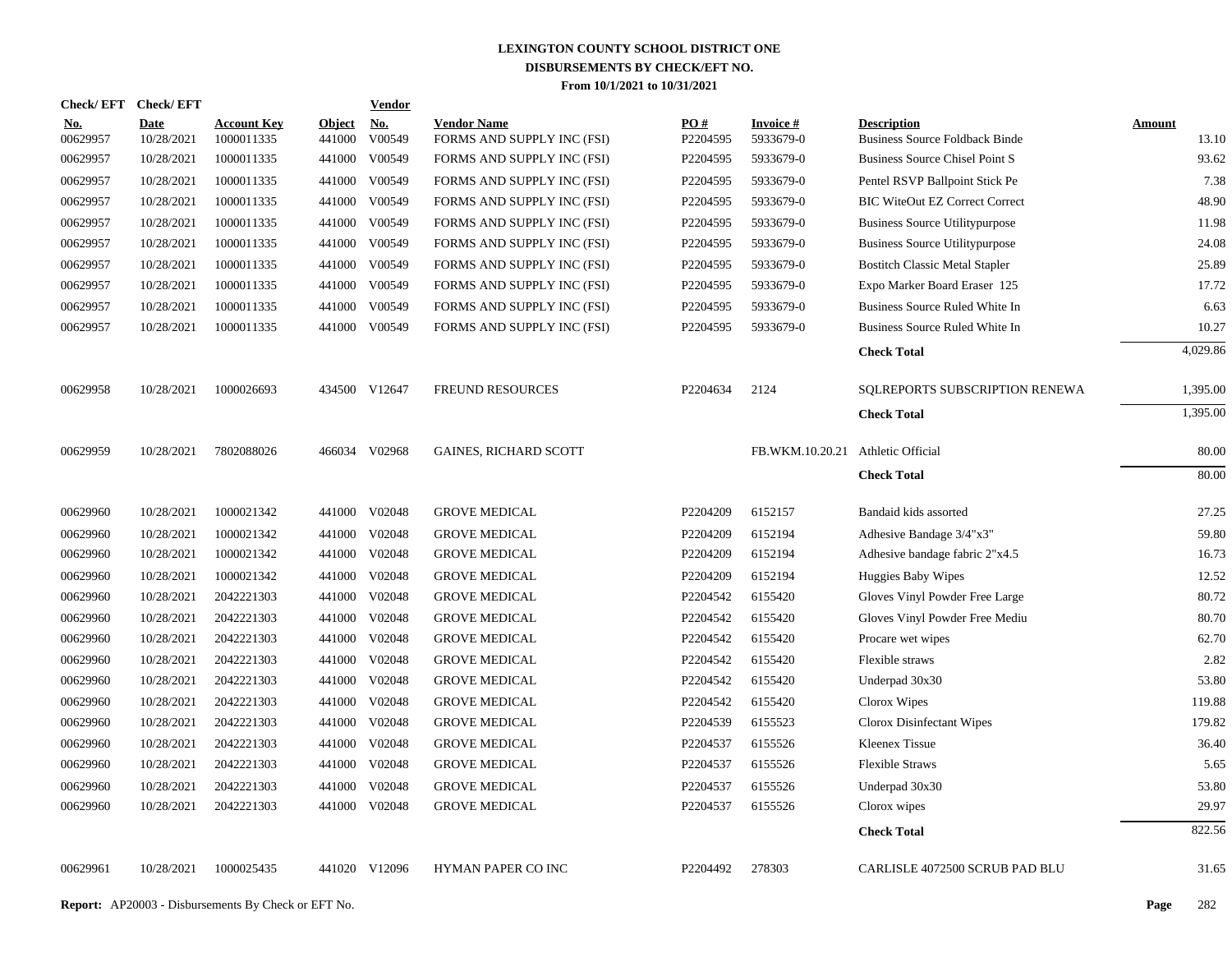| Check/EFT Check/EFT    |                    |                                  |                         | <b>Vendor</b> |                                          |                        |                                   |                                             |                 |
|------------------------|--------------------|----------------------------------|-------------------------|---------------|------------------------------------------|------------------------|-----------------------------------|---------------------------------------------|-----------------|
| <u>No.</u><br>00629961 | Date<br>10/28/2021 | <b>Account Key</b><br>1000025435 | <b>Object</b><br>441020 | No.<br>V12096 | <b>Vendor Name</b><br>HYMAN PAPER CO INC | <b>PO#</b><br>P2204492 | <b>Invoice#</b><br>278303         | <b>Description</b><br>SPARTAN 700504 BLEACH | Amount<br>81.16 |
| 00629961               | 10/28/2021         | 1000025435                       |                         | 441020 V12096 | HYMAN PAPER CO INC                       | P2204492               | 278303                            | SPARTAN 3028 WOOD POLISH                    | 51.26           |
| 00629961               | 10/28/2021         | 1000025435                       |                         | 441020 V12096 | HYMAN PAPER CO INC                       | P2204492               | 278303                            | CARLISLE 3643903 PLUNGER                    | 30.99           |
| 00629961               | 10/28/2021         | 1000025435                       |                         | 441020 V12096 | HYMAN PAPER CO INC                       | P2204492               | 278303                            | SPARTAN 3195 SANITYZE                       | 553.91          |
| 00629961               | 10/28/2021         | 1000025435                       |                         | 441020 V12096 | HYMAN PAPER CO INC                       | P2204492               | 278303                            | ANTIL DEB FOAM SOAP                         | 202.23          |
| 00629961               | 10/28/2021         | 1000025435                       |                         | 441020 V12096 | HYMAN PAPER CO INC                       | P2204492               | 278303                            | SPARTAN 3213 DUST MOP TREATMEN              | 34.55           |
|                        |                    |                                  |                         |               |                                          |                        |                                   | <b>Check Total</b>                          | 985.75          |
| 00629962               | 10/28/2021         | 7860527046                       |                         | 466041 V16263 | <b>IMAGE INK SC LLC</b>                  | P2201739               | 52524                             | Jewel Collection Colored Beach              | 814.37          |
| 00629962               | 10/28/2021         | 7860527046                       |                         | 466041 V16263 | <b>IMAGE INK SC LLC</b>                  | P2201739               | 52524                             | Setup Charge                                | 120.38          |
| 00629962               | 10/28/2021         | 7860527046                       |                         | 466041 V16263 | <b>IMAGE INK SC LLC</b>                  | P2201739               | 52524                             | Shipping                                    | 40.50           |
|                        |                    |                                  |                         |               |                                          |                        |                                   | <b>Check Total</b>                          | 975.25          |
| 00629963               | 10/28/2021         | 7738027011                       |                         | 466041 V16829 | <b>JADUKE BACKDROPS</b>                  | P2201433               | 08172021                          | Courtroom 17 X 40 theatre drop              | 285.00          |
| 00629963               | 10/28/2021         | 7738027011                       | 466041                  | V16829        | <b>JADUKE BACKDROPS</b>                  | P2201433               | 08172021                          | Harvard Gate 17 X 40 theatre d              | 285.00          |
| 00629963               | 10/28/2021         | 7738027011                       |                         | 466041 V16829 | <b>JADUKE BACKDROPS</b>                  | P2201433               | 08172021                          | Shipping                                    | 190.00          |
|                        |                    |                                  |                         |               |                                          |                        |                                   | <b>Check Total</b>                          | 760.00          |
| 00629964               | 10/28/2021         | 1000011411                       |                         | 441000 V00102 | JW PEPPER AND SON INC                    | P2204546               | 363708792                         | Christmas Canon                             | 33.60           |
|                        |                    |                                  |                         |               |                                          |                        |                                   | <b>Check Total</b>                          | 33.60           |
| 00629965               | 10/28/2021         | 7802088026                       |                         | 466034 V15386 | KELLY, WILLIAM BRANTLY                   |                        | FB.WKM.10.20.21 AThletic Official |                                             | 80.00           |
|                        |                    |                                  |                         |               |                                          |                        |                                   | <b>Check Total</b>                          | 80.00           |
| 00629966               | 10/28/2021         | 1000011331                       |                         | 441000 V12065 | KURTZ BROS DBA BENDER BURKOT             | P2201308               | 48285.02                          | FISKARS KID SCISSOR 12PK/POINT              | 182.10          |
| 00629966               | 10/28/2021         | 1000011331                       |                         | 441000 V12065 | KURTZ BROS DBA BENDER BURKOT             | P2203362               | 56333.01                          | 55SC GRAY CONST PAPER                       | 24.50           |
| 00629966               | 10/28/2021         | 1000011331                       |                         | 441000 V12065 | KURTZ BROS DBA BENDER BURKOT             | P2203817               | 56994.00                          | <b>FILE BOX</b>                             | 19.00           |
| 00629966               | 10/28/2021         | 1000011331                       |                         | 441000 V12065 | KURTZ BROS DBA BENDER BURKOT             | P2203817               | 56994.00                          | DESKTOP FILE ORGANIZER/GL BLUE              | 15.82           |
| 00629966               | 10/28/2021         | 1000011331                       |                         | 441000 V12065 | KURTZ BROS DBA BENDER BURKOT             | P2203817               | 56994.00                          | POST IT WHITE UNRULED                       | 175.78          |
|                        |                    |                                  |                         |               |                                          |                        |                                   | <b>Check Total</b>                          | 417.20          |
| 00629967               | 10/28/2021         | 3972022403                       |                         | 433200 V16943 | <b>LEARNING FORWARD</b>                  | P2204339               | 97290                             | Conference Registration - Bets              | 418.00          |
| 00629967               | 10/28/2021         | 3972022403                       |                         | 433200 V16943 | <b>LEARNING FORWARD</b>                  | P2204339               | 97290                             | Conference Registration - Liza              | 418.00          |
| 00629967               | 10/28/2021         | 3972022403                       |                         | 433200 V16943 | LEARNING FORWARD                         | P2204339               | 97290                             | Conference Registration - Rich              | 519.00          |
| 00629967               | 10/28/2021         | 3972022403                       | 433200                  | V16943        | <b>LEARNING FORWARD</b>                  | P2204339               | 97290                             | Conference Registration - Cand              | 642.00          |
| 00629967               | 10/28/2021         | 3972022403                       |                         | 433200 V16943 | <b>LEARNING FORWARD</b>                  | P2204339               | 97290                             | Conference Registration - Nata              | 168.00          |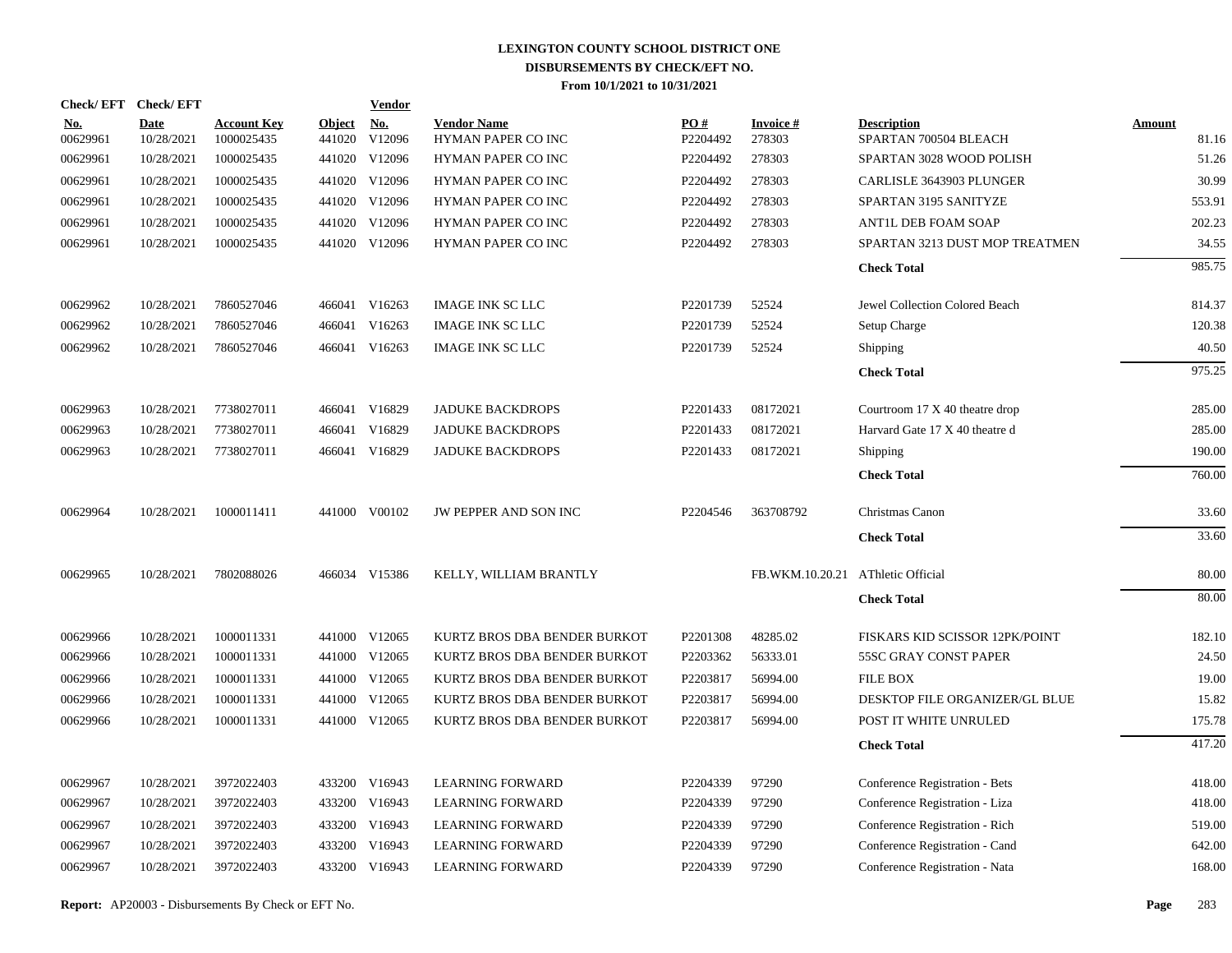| <b>Check/EFT</b>       | <b>Check/EFT</b>   |                                  |                         | <b>Vendor</b>        |                                               |                 |                          |                                                      |                         |
|------------------------|--------------------|----------------------------------|-------------------------|----------------------|-----------------------------------------------|-----------------|--------------------------|------------------------------------------------------|-------------------------|
| <u>No.</u><br>00629967 | Date<br>10/28/2021 | <b>Account Key</b><br>3972022403 | <b>Object</b><br>433200 | <u>No.</u><br>V16943 | <b>Vendor Name</b><br><b>LEARNING FORWARD</b> | PO#<br>P2204339 | <b>Invoice#</b><br>97290 | <b>Description</b><br>Conference Registration - Eric | <b>Amount</b><br>418.00 |
| 00629967               | 10/28/2021         | 3972022403                       | 433200                  | V16943               | <b>LEARNING FORWARD</b>                       | P2204339        | 97290                    | Conference Registration - Holl                       | 642.00                  |
| 00629967               | 10/28/2021         | 3972022403                       | 433200                  | V16943               | <b>LEARNING FORWARD</b>                       | P2204339        | 97290                    | Conference Registration - Lori                       | 642.00                  |
|                        |                    |                                  |                         |                      |                                               |                 |                          | <b>Check Total</b>                                   | 3,867.00                |
| 00629968               | 10/28/2021         | 2042212703                       |                         | 439500 V16840        | MAXIM HEALTHCARE SERVICES INC                 | P2202523        | E3882170143              | VIRTUAL SCHOOL TEACHER - TIANA                       | 2,720.00                |
| 00629968               | 10/28/2021         | 2042212703                       | 439500                  | V16840               | <b>MAXIM HEALTHCARE SERVICES INC</b>          | P2202523        | E3882170143              | Add Overtime Rate                                    | 68.34                   |
| 00629968               | 10/28/2021         | 2042212703                       | 439500                  | V16840               | MAXIM HEALTHCARE SERVICES INC                 | P2202523        | E3922180143              | VIRTUAL SCHOOL TEACHER - TIANA                       | 2,720.00                |
| 00629968               | 10/28/2021         | 2042212703                       | 439500                  | V16840               | MAXIM HEALTHCARE SERVICES INC                 | P2202523        | E3922180143              | <b>Add Overtime Rate</b>                             | 52.02                   |
| 00629968               | 10/28/2021         | 2042212703                       | 439500                  | V16840               | MAXIM HEALTHCARE SERVICES INC                 | P2202523        | E3979960143              | VIRTUAL SCHOOL TEACHER - TIANA                       | 2,681.24                |
| 00629968               | 10/28/2021         | 2042212703                       | 439500                  | V16840               | MAXIM HEALTHCARE SERVICES INC                 | P2202524        | E4026790143              | VIRTUAL SCHOOL TEACHER - MARIL                       | 2,720.00                |
| 00629968               | 10/28/2021         | 2042212703                       |                         | 439500 V16840        | MAXIM HEALTHCARE SERVICES INC                 | P2202523        | E4026810143              | VIRTUAL SCHOOL TEACHER - TIANA                       | 2,686.68                |
|                        |                    |                                  |                         |                      |                                               |                 |                          | <b>Check Total</b>                                   | 13,648.28               |
| 00629969               | 10/28/2021         | 3290011521                       |                         | 441000 V12598        | <b>MERCURY MARINE</b>                         | P2203721        | 11752365                 | <b>G3 DIAGNOSTIC INTERFACE CABLE</b>                 | 770.27                  |
|                        |                    |                                  |                         |                      |                                               |                 |                          | <b>Check Total</b>                                   | 770.27                  |
| 00629970               | 10/28/2021         | 7887074527                       |                         | 466041 V13862        | MODERN TURF INC                               | P2204863        | 10491                    | Over Seeding Application                             | 3,622.00                |
| 00629970               | 10/28/2021         | 7887075027                       | 466035                  | V13862               | MODERN TURF INC                               | P2204579        | 10492                    | Softabll over seeding of field                       | 1,560.00                |
|                        |                    |                                  |                         |                      |                                               |                 |                          | <b>Check Total</b>                                   | 5,182.00                |
| 00629971               | 10/28/2021         | 5708125312                       | 452000                  | V15168               | MR TINT INC                                   | P2201520        | KBS21607                 | Install 3M Standard Safety & S                       | 10,914.12               |
| 00629971               | 10/28/2021         | 5708125312                       |                         | 452000 V15168        | MR TINT INC                                   | P2201520        | KBS21607                 | Film type: 3M Impact Protectio                       | 2.599.30                |
|                        |                    |                                  |                         |                      |                                               |                 |                          | <b>Check Total</b>                                   | 13,513.42               |
| 00629972               | 10/28/2021         | 1000011521                       | 441000                  | V00660               | MSC INDUSTRIAL SUPPLY CO                      | P2204496        | 64915604                 | HERTEL 5/8 END MILL                                  | 96.76                   |
| 00629972               | 10/28/2021         | 1000011521                       | 441000                  | V00660               | MSC INDUSTRIAL SUPPLY CO                      | P2204496        | 64915604                 | HERTEL 1/2 FINE PITCH ROUGHING                       | 141.91                  |
| 00629972               | 10/28/2021         | 1000011521                       | 441000                  | V00660               | MSC INDUSTRIAL SUPPLY CO                      | P2204496        | 64915604                 | DEWALT 35PC SCREWDRIVER SET                          | 52.25                   |
| 00629972               | 10/28/2021         | 1000011521                       | 441000                  | V00660               | MSC INDUSTRIAL SUPPLY CO                      | P2204496        | 64915604                 | MELIN TOOL 1/2" 90DEG DRILL MI                       | 82.75                   |
| 00629972               | 10/28/2021         | 1000011521                       | 441000                  | V00660               | MSC INDUSTRIAL SUPPLY CO                      | P2204496        | 64915604                 | 5/8 DIAMETER BRASS                                   | 80.70                   |
| 00629972               | 10/28/2021         | 1000011521                       | 441000                  | V00660               | MSC INDUSTRIAL SUPPLY CO                      | P2204496        | 64915604                 | 1/4 A-2 DRILL ROD                                    | 46.69                   |
| 00629972               | 10/28/2021         | 1000011521                       |                         | 441000 V00660        | MSC INDUSTRIAL SUPPLY CO                      | P2204496        | 64915624                 | BLUE DYKEM LAYOUT FLUID                              | 26.96                   |
|                        |                    |                                  |                         |                      |                                               |                 |                          | <b>Check Total</b>                                   | 528.02                  |
| 00629973               | 10/28/2021         | 1000014113                       |                         | 441000 V11389        | <b>MUSICAL INNOVATIONS</b>                    | P2204180        | 475636                   | Eastman ETB428 Trombones (New)                       | 1,840.38                |
|                        |                    |                                  |                         |                      |                                               |                 |                          |                                                      |                         |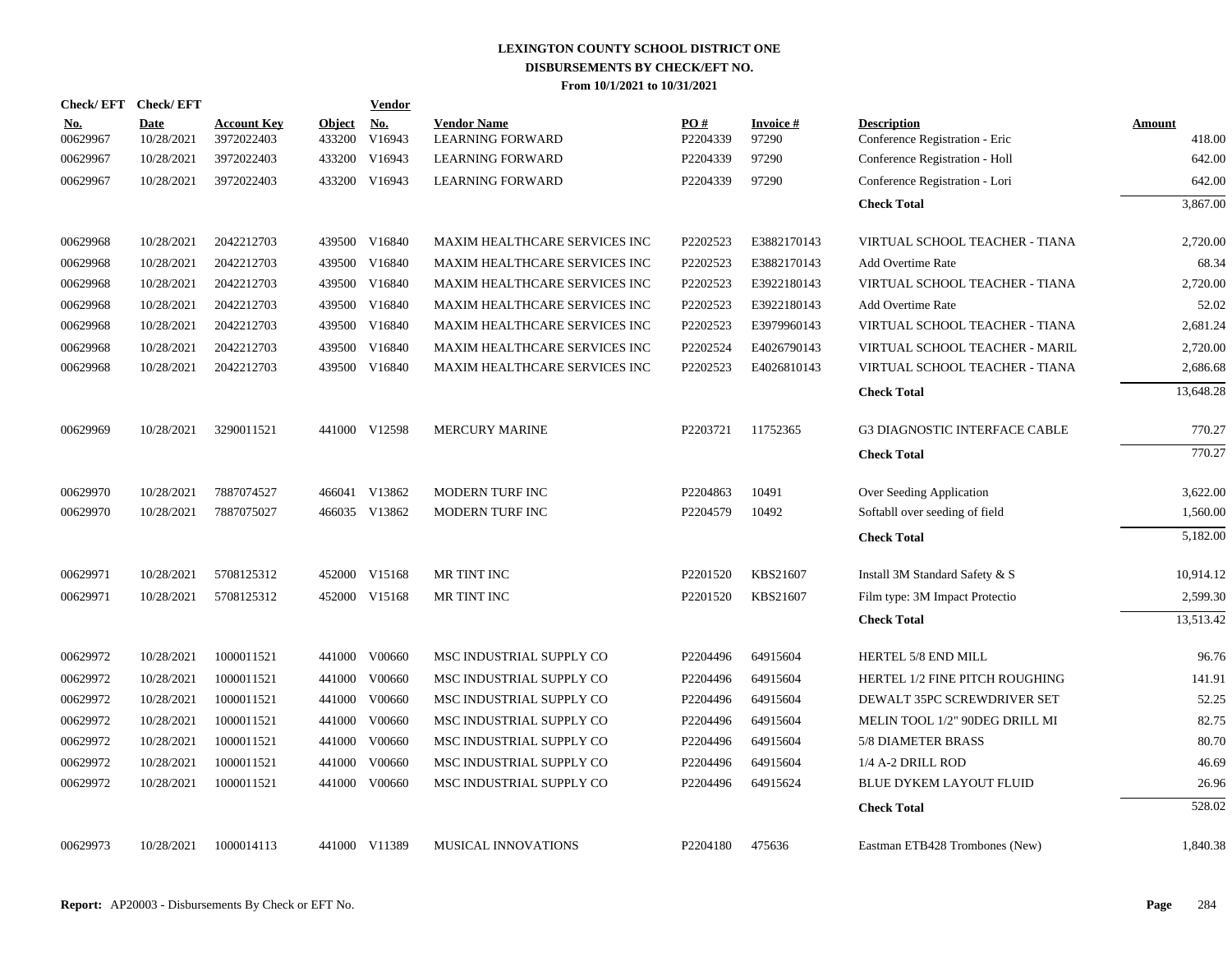| <u>No.</u> | Check/EFT Check/EFT<br><b>Date</b> | <b>Account Key</b> | Object No. | <b>Vendor</b> | <b>Vendor Name</b>             | PO#      | <b>Invoice#</b> | <b>Description</b>                    | <b>Amount</b> |
|------------|------------------------------------|--------------------|------------|---------------|--------------------------------|----------|-----------------|---------------------------------------|---------------|
|            |                                    |                    |            |               |                                |          |                 | <b>Check Total</b>                    | 1,840.38      |
| 00629974   | 10/28/2021                         | 1000025446         |            | 432300 V15844 | NALCO COMPANY LLC              | P2200536 | 6660060305      | <b>BMS-Monthly Water Treatment Se</b> | 80.00         |
|            |                                    |                    |            |               |                                |          |                 | <b>Check Total</b>                    | 80.00         |
| 00629975   | 10/28/2021                         | 5730025330         |            | 441000 V15935 | PECKNEL MUSIC COMPANY INC      | P2202989 | 671889          | Yamaha Cymbal stand, heavyweig        | 98.65         |
|            |                                    |                    |            |               |                                |          |                 | <b>Check Total</b>                    | 98.65         |
| 00629976   | 10/28/2021                         | 2710012603         |            | 439500 V14709 | PROCARE THERAPY INC            | P2203189 | 20235858        | Speech Language Therapy Servic        | 1,696.50      |
|            |                                    |                    |            |               |                                |          |                 | <b>Check Total</b>                    | 1,696.50      |
| 00629977   | 10/28/2021                         | 2042222303         |            | 433200 Exxxxx | Employee                       |          | 09.01.09.29.21  | <b>Special Services Duties</b>        | 78.68         |
|            |                                    |                    |            |               |                                |          |                 | <b>Check Total</b>                    | 78.68         |
| 00629978   | 10/28/2021                         | 2052213703         | 441000     | V01960        | REHABMART LLC                  | P2203167 | 53784           | Bed Wedge Foam Positioning Pil        | 60.09         |
| 00629978   | 10/28/2021                         | 2052213703         | 441000     | V01960        | REHABMART LLC                  | P2203167 | 53784           | Skil-Care Cotton Gait Belt            | 32.16         |
| 00629978   | 10/28/2021                         | 2052213703         |            | 441000 V01960 | REHABMART LLC                  | P2203167 | 53784           | Drive Medical Bariatric Transf        | 91.85         |
|            |                                    |                    |            |               |                                |          |                 | <b>Check Total</b>                    | 184.10        |
| 00629979   | 10/28/2021                         | 1000026693         |            | 433200 Exxxxx | Employee                       |          | 10.10.10.12.21  | Meals & Lyft Ride Reimb.              | 218.85        |
|            |                                    |                    |            |               |                                |          |                 | <b>Check Total</b>                    | 218.85        |
| 00629980   | 10/28/2021                         | 7931527044         |            | 466064 V14032 | ROBOTICS EDUCATION AND COMPETI | P2204825 | 61998189        | VRC Additional Team Registrati        | 100.00        |
| 00629980   | 10/28/2021                         | 7931527044         |            | 466064 V14032 | ROBOTICS EDUCATION AND COMPETI | P2204825 | 61998189        | VRC License Plate Kit                 | 0.00          |
|            |                                    |                    |            |               |                                |          |                 | <b>Check Total</b>                    | 100.00        |
| 00629981   | 10/28/2021                         | 7860527027         |            | 466069 Exxxxx | Employee                       |          | 10.20.21        | Reimb snacks for staff activit        | 125.96        |
|            |                                    |                    |            |               |                                |          |                 | <b>Check Total</b>                    | 125.96        |
| 00629982   | 10/28/2021                         | 7841827030         | 466069     | V01887        | <b>SALSARITAS</b>              | P2204751 | 10273           | gallon lemonade                       | 16.05         |
| 00629982   | 10/28/2021                         | 7841827030         | 466069     | V01887        | <b>SALSARITAS</b>              | P2204751 | 10273           | delivery/set up fee                   | 30.00         |
| 00629982   | 10/28/2021                         | 7841827030         | 466069     | V01887        | SALSARITAS                     | P2204751 | 10273           | guacamole                             | 96.30         |
| 00629982   | 10/28/2021                         | 7841827030         | 466069     | V01887        | <b>SALSARITAS</b>              | P2204751 | 10273           | \$20.00 discount coupon               | $-21.40$      |
| 00629982   | 10/28/2021                         | 7860527030         | 466069     | V01887        | <b>SALSARITAS</b>              | P2204751 | 10273           | Soft flour tortillas & crispy         | 624.95        |
| 00629982   | 10/28/2021                         | 7860527030         | 466069     | V01887        | <b>SALSARITAS</b>              | P2204751 | 10273           | queso cheese                          | 72.23         |
| 00629982   | 10/28/2021                         | 7860527030         | 466069     | V01887        | <b>SALSARITAS</b>              | P2204751 | 10273           | 3 gal sweet tea 1 gal unsweet         | 32.10         |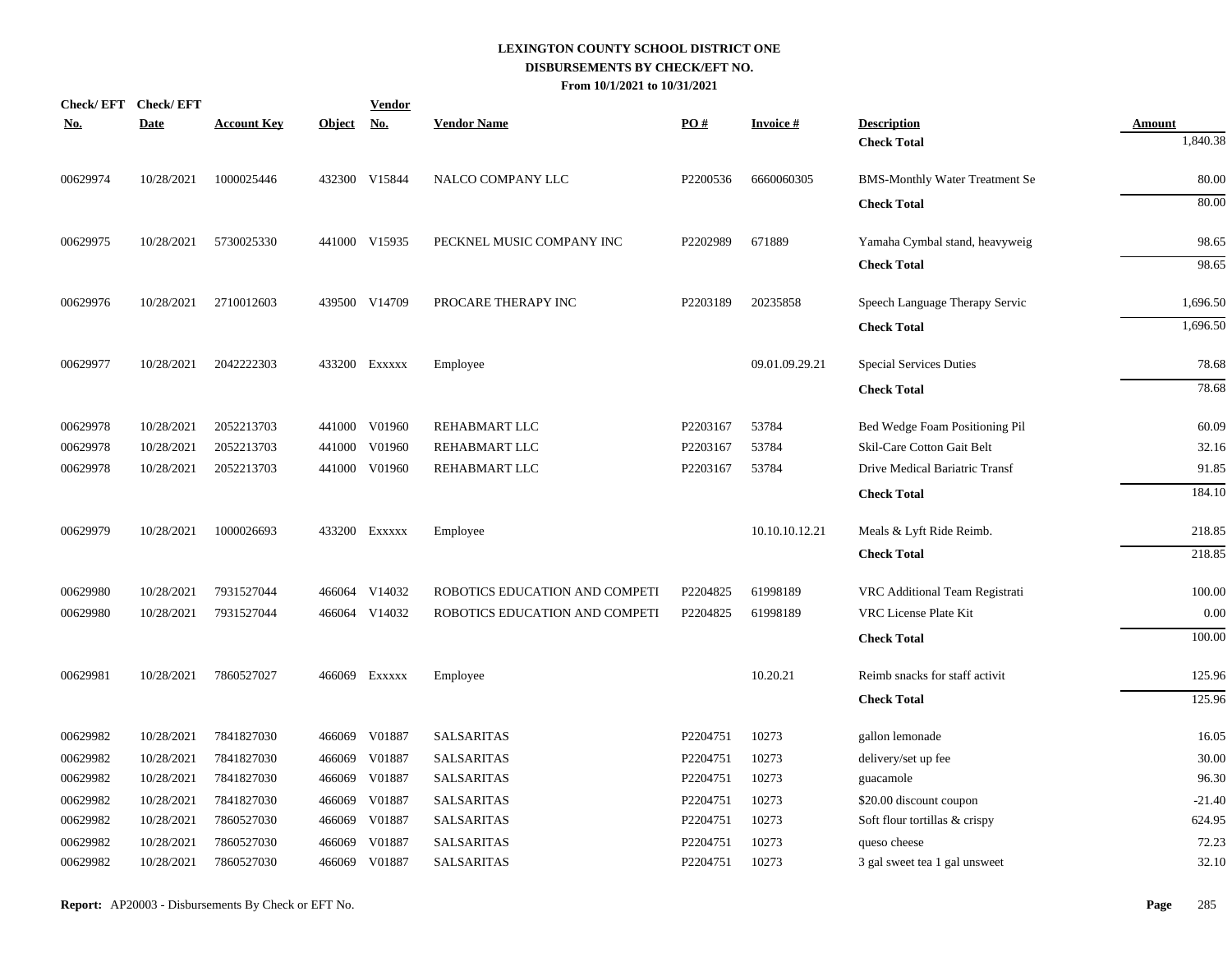|            | Check/EFT Check/EFT |                    |               | <b>Vendor</b> |                                |          |                 |                                |               |
|------------|---------------------|--------------------|---------------|---------------|--------------------------------|----------|-----------------|--------------------------------|---------------|
| <u>No.</u> | <b>Date</b>         | <b>Account Key</b> | <b>Object</b> | <u>No.</u>    | <b>Vendor Name</b>             | PO#      | <b>Invoice#</b> | <b>Description</b>             | <b>Amount</b> |
|            |                     |                    |               |               |                                |          |                 | <b>Check Total</b>             | 850.23        |
| 00629983   | 10/28/2021          | 1000011310         |               | 437200 V01510 | SC DEPARTMENT OF JUVENILE JUST |          | 2000520575      | Aug '21                        | 120.60        |
| 00629983   | 10/28/2021          | 1000012810         | 437200        | V01510        | SC DEPARTMENT OF JUVENILE JUST |          | 2000520575      | Aug '21                        | 151.58        |
| 00629983   | 10/28/2021          | 1000011310         | 437200        | V01510        | SC DEPARTMENT OF JUVENILE JUST |          | 2000522834      | Sept '21                       | 201.00        |
| 00629983   | 10/28/2021          | 1000012810         | 437200        | V01510        | SC DEPARTMENT OF JUVENILE JUST |          | 2000522834      | Sept '21                       | 314.82        |
|            |                     |                    |               |               |                                |          |                 | <b>Check Total</b>             | 788.00        |
| 00629984   | 10/28/2021          | 7745027042         |               | 466049 V16160 | <b>SCHOLASTIC BOOK FAIRS</b>   | P2204862 | W5033765BF      | Fall Book Fair                 | 5,055.16      |
|            |                     |                    |               |               |                                |          |                 | <b>Check Total</b>             | 5,055.16      |
| 00629985   | 10/28/2021          | 1000011247         |               | 436000 V11535 | SCHOOL DATEBOOKS INC           | P2201128 | S21-0203267     | Classic Elementary Matrix Stud | 1,249.50      |
| 00629985   | 10/28/2021          | 1000011347         |               | 436000 V11535 | SCHOOL DATEBOOKS INC           | P2201128 | S21-0203268     | Classic Primary Matrix Student | 1,249.50      |
|            |                     |                    |               |               |                                |          |                 | <b>Check Total</b>             | 2,499.00      |
| 00629986   | 10/28/2021          | 1000022403         |               | 441000 V00661 | <b>SCHOOL HEALTH CORP</b>      | P2200354 | 3935600-00      | Hi-Lo Electtric Changing table | 1,968.86      |
| 00629986   | 10/28/2021          | 1000022403         |               | 441000 V00661 | <b>SCHOOL HEALTH CORP</b>      | P2200354 | 3935600-00      | HI Lo Electric changing table  | 138.70        |
|            |                     |                    |               |               |                                |          |                 | <b>Check Total</b>             | 2,107.56      |
| 00629987   | 10/28/2021          | 1000021246         |               | 441000 V16452 | SCHOOL SPECIALTY LLC           | P2202012 | 208128845198    | EID0000656PLANNER HAMMOND STEP | 91.49         |
| 00629987   | 10/28/2021          | 3260011303         |               | 441000 V16452 | SCHOOL SPECIALTY LLC           | P2203123 | 208128845384    | Cards, living/nonliving, stude | 33.06         |
| 00629987   | 10/28/2021          | 3260011303         | 441000        | V16452        | SCHOOL SPECIALTY LLC           | P2203123 | 208128845384    | Shipping                       | 3.96          |
| 00629987   | 10/28/2021          | 1000011114         |               | 441000 V16452 | SCHOOL SPECIALTY LLC           | P2204315 | 208128846242    | Red and Blue Storybook Paper   | 101.04        |
| 00629987   | 10/28/2021          | 1000011314         | 441000        | V16452        | SCHOOL SPECIALTY LLC           | P2204315 | 208128846242    | Kraft Envelopes with clasp 6 x | 137.63        |
| 00629987   | 10/28/2021          | 1000011314         |               | 441000 V16452 | SCHOOL SPECIALTY LLC           | P2204315 | 208128846242    | Laminating Film 27" x 500ft. 3 | 417.23        |
| 00629987   | 10/28/2021          | 1000011331         | 441000        | V16452        | SCHOOL SPECIALTY LLC           | P2204311 | 208128853917    | 3M General Purpose Wear Resist | 6.67          |
| 00629987   | 10/28/2021          | 1000011331         |               | 441000 V16452 | SCHOOL SPECIALTY LLC           | P2204311 | 208128853917    | 3M General Purpose Wear Resist | 6.67          |
| 00629987   | 10/28/2021          | 2010011203         | 441000        | V16452        | SCHOOL SPECIALTY LLC           | P2202205 | 208128854297    | Hanging File Folders-Assorted, | 12.03         |
| 00629987   | 10/28/2021          | 1000011228         |               | 441000 V16452 | SCHOOL SPECIALTY LLC           | P2202148 | 208128854377    | EID0000656MARBLE MAZE TEAM     | 215.11        |
| 00629987   | 10/28/2021          | 3260011303         | 441000        | V16452        | SCHOOL SPECIALTY LLC           | P2203125 | 208128864982    | Cups, plastic, 500-mL          | 1.28          |
| 00629987   | 10/28/2021          | 3260011303         |               | 441000 V16452 | SCHOOL SPECIALTY LLC           | P2203125 | 208128864982    | Tape, electrical, roll         | 4.71          |
|            |                     |                    |               |               |                                |          |                 | <b>Check Total</b>             | 1,030.88      |
| 00629988   | 10/28/2021          | 7766019027         |               | 466041 V10147 | <b>SCRUB TRENDZ LLC</b>        | P2203106 | 175097-1        | Monogramming                   | 70.00         |
| 00629988   | 10/28/2021          | 7766019027         |               | 466041 V10147 | <b>SCRUB TRENDZ LLC</b>        | P2203106 | 175132-1        | Monogramming                   | 70.00         |
| 00629988   | 10/28/2021          | 7766019027         |               | 466041 V10147 | <b>SCRUB TRENDZ LLC</b>        | P2203106 | 175510-1        | Navy Scrub Top XS              | 32.10         |
|            |                     |                    |               |               |                                |          |                 |                                |               |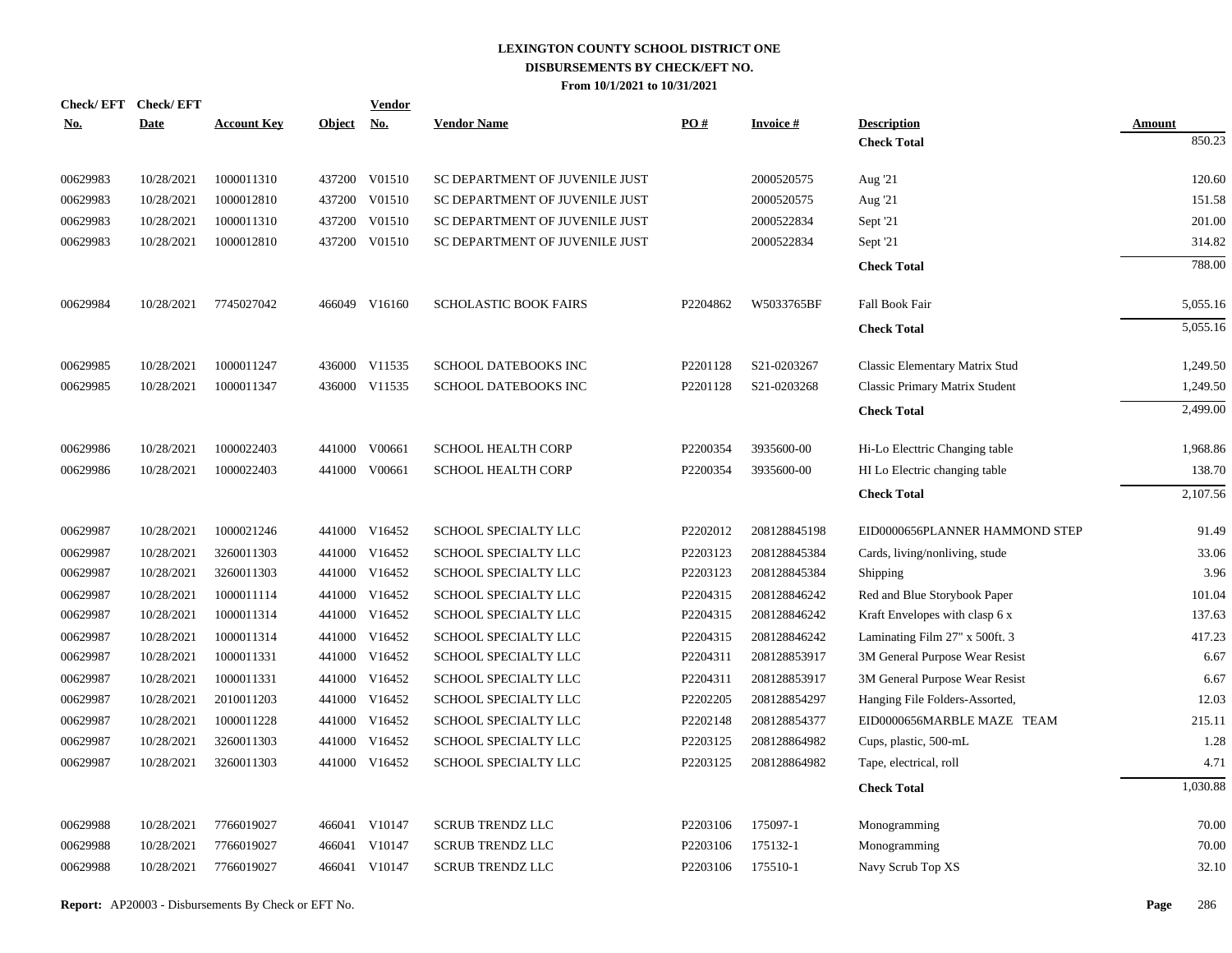| Check/EFT Check/EFT    |                           |                                  |                         | <b>Vendor</b>                       |                                               |                 |                             |                                          |                        |
|------------------------|---------------------------|----------------------------------|-------------------------|-------------------------------------|-----------------------------------------------|-----------------|-----------------------------|------------------------------------------|------------------------|
| <u>No.</u><br>00629988 | <b>Date</b><br>10/28/2021 | <b>Account Key</b><br>7766019027 | <b>Object</b><br>466041 | $\underline{\mathrm{No}}$<br>V10147 | <b>Vendor Name</b><br><b>SCRUB TRENDZ LLC</b> | PO#<br>P2203106 | <b>Invoice#</b><br>175510-1 | <b>Description</b><br>Navy Scrub Pant SP | <b>Amount</b><br>32.10 |
| 00629988               | 10/28/2021                | 7766019027                       |                         | 466041 V10147                       | <b>SCRUB TRENDZ LLC</b>                       | P2203106        | 175510-1                    | Navy Scrub Top XL                        | 96.30                  |
| 00629988               | 10/28/2021                | 7766019027                       |                         | 466041 V10147                       | <b>SCRUB TRENDZ LLC</b>                       | P2203106        | 175510-1                    | Navy Scrub Pant 2X                       | 32.10                  |
| 00629988               | 10/28/2021                | 7766019027                       |                         | 466041 V10147                       | <b>SCRUB TRENDZ LLC</b>                       | P2203106        | 175510-1                    | Navy Scrub Pant XL                       | 64.20                  |
| 00629988               | 10/28/2021                | 7766019027                       |                         | 466041 V10147                       | <b>SCRUB TRENDZ LLC</b>                       | P2203106        | 175510-1                    | Navy Scrub Top L                         | 32.10                  |
| 00629988               | 10/28/2021                | 7766019027                       |                         | 466041 V10147                       | <b>SCRUB TRENDZ LLC</b>                       | P2203106        | 175510-1                    | Navy Scrub Pant LP                       | 32.10                  |
| 00629988               | 10/28/2021                | 7766019027                       |                         | 466041 V10147                       | <b>SCRUB TRENDZ LLC</b>                       | P2203106        | 175510-1                    | Navy Scrub Top S                         | 32.10                  |
| 00629988               | 10/28/2021                | 7766019027                       |                         | 466041 V10147                       | <b>SCRUB TRENDZ LLC</b>                       | P2203106        | 175510-1                    | Navy Scrub Pant S                        | 32.10                  |
| 00629988               | 10/28/2021                | 7766019027                       |                         | 466041 V10147                       | <b>SCRUB TRENDZ LLC</b>                       | P2203106        | 175510-1                    | Navy Scrub Top 2X                        | 32.10                  |
| 00629988               | 10/28/2021                | 7766019027                       |                         | 466041 V10147                       | <b>SCRUB TRENDZ LLC</b>                       | P2203106        | 175519-1                    | Navy Scrub Pant XLP                      | 32.10                  |
|                        |                           |                                  |                         |                                     |                                               |                 |                             | <b>Check Total</b>                       | 589.40                 |
| 00629989               | 10/28/2021                | 1000026693                       |                         | 434500 V01177                       | SHI (SOFTWARE HOUSE INTN'L)                   | P2204321        | B14208716                   | MICROSOFT VISUAL STUDIO PROFES           | 768.00                 |
| 00629989               | 10/28/2021                | 1000026693                       |                         | 434500 V01177                       | SHI (SOFTWARE HOUSE INTN'L)                   | P2204321        | B14208716                   | MICROSOFT VISUAL STUDIO PROFES           | 350.40                 |
|                        |                           |                                  |                         |                                     |                                               |                 |                             | <b>Check Total</b>                       | 1,118.40               |
| 00629990               | 10/28/2021                | 7884027043                       |                         | 466035 V01207                       | <b>SHRED WITH US</b>                          | P2202573        | 240606                      | On-site sixty-five $(65)$ gallon         | 5.50                   |
| 00629990               | 10/28/2021                | 7884027043                       |                         | 466035 V01207                       | <b>SHRED WITH US</b>                          | P2202573        | 240606                      | On-site shredding service mini           | 19.99                  |
| 00629990               | 10/28/2021                | 7863027022                       |                         | 466035 V01207                       | <b>SHRED WITH US</b>                          | P2200632        | 240608                      | On-site shredding service mini           | 19.99                  |
| 00629990               | 10/28/2021                | 7863027022                       |                         | 466035 V01207                       | <b>SHRED WITH US</b>                          | P2200632        | 240608                      | On-site sixty-five $(65)$ gallon         | 5.50                   |
| 00629990               | 10/28/2021                | 7863027014                       |                         | 466035 V01207                       | <b>SHRED WITH US</b>                          | P2200705        | 240620                      | <b>Onsite Security Console Fee</b>       | 4.50                   |
| 00629990               | 10/28/2021                | 7863027014                       |                         | 466035 V01207                       | <b>SHRED WITH US</b>                          | P2200705        | 240620                      | <b>Onsite Shredding Service</b>          | 19.99                  |
| 00629990               | 10/28/2021                | 7863027035                       |                         | 466035 V01207                       | <b>SHRED WITH US</b>                          | P2200732        | 240621                      | <b>On-site Security Console</b>          | 4.50                   |
| 00629990               | 10/28/2021                | 7863027035                       |                         | 466035 V01207                       | <b>SHRED WITH US</b>                          | P2200732        | 240621                      | On-site Shredding Service Mini           | 19.99                  |
| 00629990               | 10/28/2021                | 7860527034                       |                         | 466035 V01207                       | <b>SHRED WITH US</b>                          | P2202140        | 240622                      | On-Site security consoles                | 9.00                   |
| 00629990               | 10/28/2021                | 7860527034                       |                         | 466035 V01207                       | <b>SHRED WITH US</b>                          | P2202140        | 240622                      | On-site unscheduled service vi           | 19.99                  |
| 00629990               | 10/28/2021                | 7846027025                       |                         | 466035 V01207                       | <b>SHRED WITH US</b>                          | P2201059        | 240625                      | On site shred                            | 6.50                   |
| 00629990               | 10/28/2021                | 7846027025                       |                         | 466035 V01207                       | <b>SHRED WITH US</b>                          | P2201059        | 240625                      | On site Shred minimum                    | 19.99                  |
|                        |                           |                                  |                         |                                     |                                               |                 |                             | <b>Check Total</b>                       | 155.44                 |
| 00629991               | 10/28/2021                | 1000025412                       |                         | 441020 V13230                       | SMITH AND JONES JANITORIAL SUP                | P2204067        | 213425                      | CAN DO FLOOR CLEANER                     | 89.89                  |
| 00629991               | 10/28/2021                | 1000025412                       |                         | 441020 V13230                       | SMITH AND JONES JANITORIAL SUP                | P2203905        | 213426                      | 20" BLUE ULTRA BURNISH PADS              | 27.28                  |
| 00629991               | 10/28/2021                | 1000025412                       |                         | 441020 V13230                       | SMITH AND JONES JANITORIAL SUP                | P2203905        | 213426                      | 7250 WOODEN DUST MOP HANDLE              | 20.87                  |
| 00629991               | 10/28/2021                | 1000025442                       |                         | 441020 V13230                       | SMITH AND JONES JANITORIAL SUP                | P2204042        | 213461                      | CAN DO FLOOR CLEANER                     | 59.93                  |
| 00629991               | 10/28/2021                | 1000025442                       |                         | 441020 V13230                       | SMITH AND JONES JANITORIAL SUP                | P2204042        | 213461                      | <b>GUM REMOVER</b>                       | 25.68                  |
| 00629991               | 10/28/2021                | 1000025442                       |                         | 441020 V13230                       | SMITH AND JONES JANITORIAL SUP                | P2204042        | 213461                      | <b>GLASS CLEANER</b>                     | 44.94                  |
|                        |                           |                                  |                         |                                     |                                               |                 |                             |                                          |                        |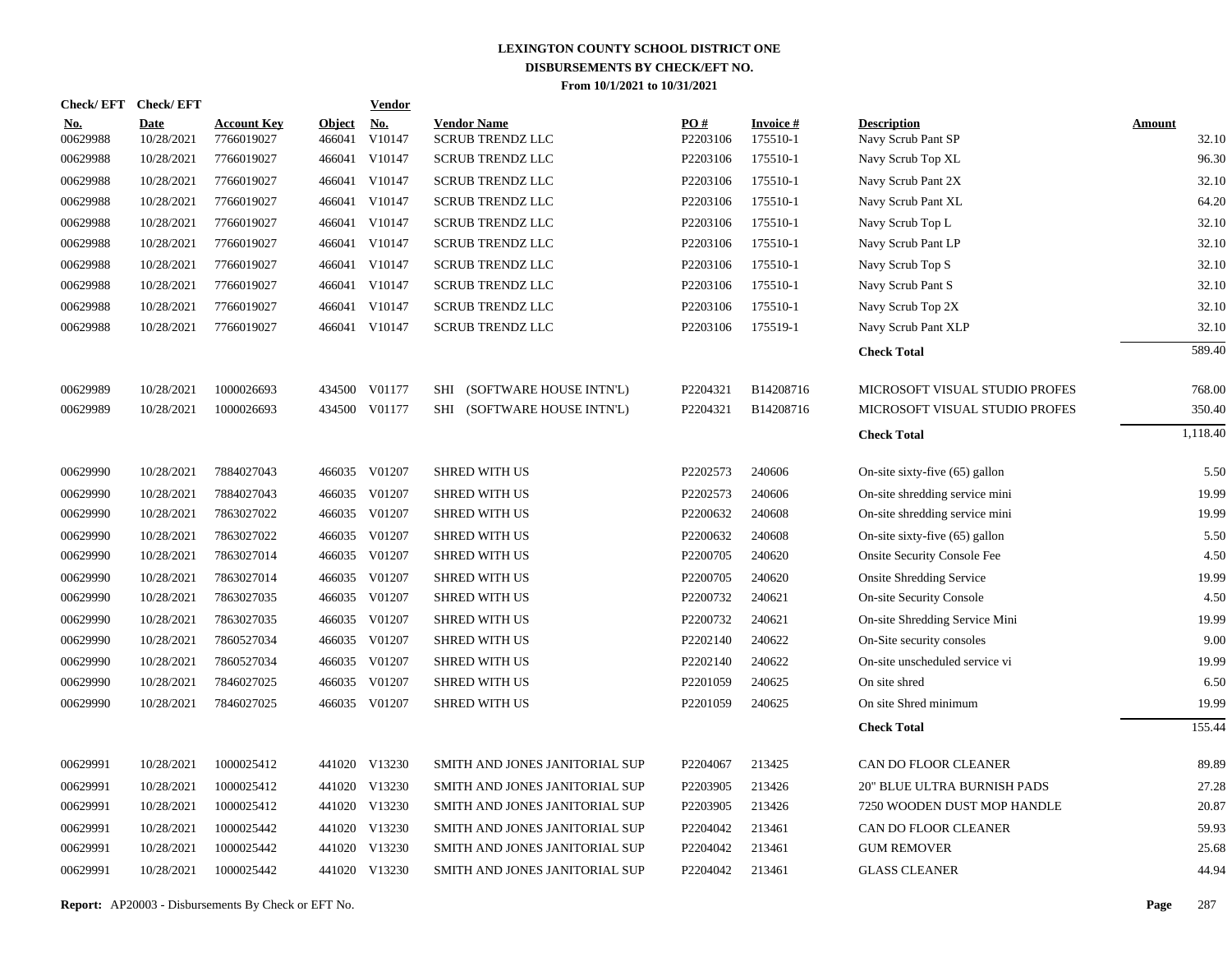| Check/EFT Check/EFT    |                           |                                  |                         | <b>Vendor</b>        |                                                      |                      |                           |                                              |                         |
|------------------------|---------------------------|----------------------------------|-------------------------|----------------------|------------------------------------------------------|----------------------|---------------------------|----------------------------------------------|-------------------------|
| <u>No.</u><br>00629991 | <b>Date</b><br>10/28/2021 | <b>Account Key</b><br>1000025442 | <b>Object</b><br>441020 | <u>No.</u><br>V13230 | <b>Vendor Name</b><br>SMITH AND JONES JANITORIAL SUP | PO#<br>P2204042      | <b>Invoice#</b><br>213461 | <b>Description</b><br>ANTIBACTERIAL BAG SOAP | <b>Amount</b><br>223.67 |
| 00629991               | 10/28/2021                | 1000025422                       | 441020                  | V13230               | SMITH AND JONES JANITORIAL SUP                       | P <sub>2204092</sub> | 213462                    | <b>CAN DO FLOOR CLEANER</b>                  | 179.78                  |
| 00629991               | 10/28/2021                | 1000025422                       | 441020                  | V13230               | SMITH AND JONES JANITORIAL SUP                       | P <sub>2204092</sub> | 213462                    | <b>BACIL ENZYME ODOR DIGESTER</b>            | 119.43                  |
| 00629991               | 10/28/2021                | 1000025422                       | 441020                  | V13230               | SMITH AND JONES JANITORIAL SUP                       | P2204092             | 213462                    | ANTIBACTERIAL BAG SOAP                       | 559.18                  |
| 00629991               | 10/28/2021                | 1000025425                       | 441020                  | V13230               | SMITH AND JONES JANITORIAL SUP                       | P2204199             | 213463                    | <b>SPEEDIKLEEN</b>                           | 19.93                   |
| 00629991               | 10/28/2021                | 1000025425                       | 441020                  | V13230               | SMITH AND JONES JANITORIAL SUP                       | P2204199             | 213463                    | CAN DO FLOOR CLEANER                         | 149.82                  |
| 00629991               | 10/28/2021                | 1000025425                       | 441020                  | V13230               | SMITH AND JONES JANITORIAL SUP                       | P2204199             | 213463                    | <b>GLASS CLEANER</b>                         | 22.47                   |
| 00629991               | 10/28/2021                | 1000025425                       | 441020                  | V13230               | SMITH AND JONES JANITORIAL SUP                       | P2204199             | 213463                    | <b>SUDS LAUNDRY DETERGENT</b>                | 20.03                   |
| 00629991               | 10/28/2021                | 1000025425                       |                         | 441020 V13230        | SMITH AND JONES JANITORIAL SUP                       | P2204199             | 213463                    | ANTIBACTERIAL BAG SOAP                       | 186.39                  |
| 00629991               | 10/28/2021                | 1000025445                       |                         | 441020 V13230        | SMITH AND JONES JANITORIAL SUP                       | P <sub>2204305</sub> | 213464                    | <b>GLASS CLEANER</b>                         | 44.95                   |
| 00629991               | 10/28/2021                | 1000025445                       |                         | 441020 V13230        | SMITH AND JONES JANITORIAL SUP                       | P <sub>2204305</sub> | 213464                    | <b>PUMICE STICK</b>                          | 29.51                   |
| 00629991               | 10/28/2021                | 1000025445                       |                         | 441020 V13230        | SMITH AND JONES JANITORIAL SUP                       | P2204305             | 213464                    | <b>BACIL ENZYME ODOR DIGESTER</b>            | 59.72                   |
| 00629991               | 10/28/2021                | 1000025445                       |                         | 441020 V13230        | SMITH AND JONES JANITORIAL SUP                       | P2204305             | 213464                    | ANTIBACTERIAL BAG SOAP                       | 186.39                  |
| 00629991               | 10/28/2021                | 1000025447                       |                         | 441020 V13230        | SMITH AND JONES JANITORIAL SUP                       | P2204358             | 213465                    | 95118 ATLAS WIPES                            | 46.01                   |
| 00629991               | 10/28/2021                | 1000025414                       |                         | 441020 V13230        | SMITH AND JONES JANITORIAL SUP                       | P2203808             | 213467                    | LIQUID DEODORIZER                            | 172.06                  |
| 00629991               | 10/28/2021                | 1000025414                       |                         | 441020 V13230        | SMITH AND JONES JANITORIAL SUP                       | P2203808             | 213467                    | CAN DO FLOOR CLEANER                         | 149.82                  |
| 00629991               | 10/28/2021                | 1000025414                       |                         | 441020 V13230        | SMITH AND JONES JANITORIAL SUP                       | P2203808             | 213467                    | ANITBACTERIAL BAG SOAP                       | 521.90                  |
| 00629991               | 10/28/2021                | 1000025427                       |                         | 441020 V13230        | SMITH AND JONES JANITORIAL SUP                       | P2203788             | 213468                    | <b>SPEEDIKLEEN</b>                           | 59.78                   |
| 00629991               | 10/28/2021                | 1000025427                       |                         | 441020 V13230        | SMITH AND JONES JANITORIAL SUP                       | P2203788             | 213468                    | <b>GUM REMOVER</b>                           | 25.68                   |
| 00629991               | 10/28/2021                | 1000025427                       |                         | 441020 V13230        | SMITH AND JONES JANITORIAL SUP                       | P2203788             | 213468                    | <b>VOMIT CONTROL</b>                         | 137.07                  |
| 00629991               | 10/28/2021                | 1000025427                       |                         | 441020 V13230        | SMITH AND JONES JANITORIAL SUP                       | P2203788             | 213468                    | <b>GLASS CLEANER</b>                         | 44.94                   |
| 00629991               | 10/28/2021                | 1000025427                       |                         | 441020 V13230        | SMITH AND JONES JANITORIAL SUP                       | P2203788             | 213468                    | URINAL BLOCKS CHERRY                         | 70.81                   |
| 00629991               | 10/28/2021                | 1000025427                       |                         | 441020 V13230        | SMITH AND JONES JANITORIAL SUP                       | P2203788             | 213468                    | URINAL SCREENS CHERRY                        | 48.46                   |
| 00629991               | 10/28/2021                | 1000025427                       |                         | 441020 V13230        | SMITH AND JONES JANITORIAL SUP                       | P2203788             | 213468                    | <b>LEMON DISINFECTANT</b>                    | 164.03                  |
| 00629991               | 10/28/2021                | 1000025427                       |                         | 441020 V13230        | SMITH AND JONES JANITORIAL SUP                       | P2203788             | 213468                    | <b>BACIL ENZYME ODOR DIGESTER</b>            | 89.57                   |
| 00629991               | 10/28/2021                | 1000025427                       |                         | 441020 V13230        | SMITH AND JONES JANITORIAL SUP                       | P2203788             | 213468                    | WHITE PEARL HAND SOAP                        | 32.53                   |
| 00629991               | 10/28/2021                | 1000025427                       |                         | 441020 V13230        | SMITH AND JONES JANITORIAL SUP                       | P2203788             | 213468                    | HUSKI CREAM CLEANER                          | 28.89                   |
| 00629991               | 10/28/2021                | 1000025421                       |                         | 441020 V13230        | SMITH AND JONES JANITORIAL SUP                       | P2204057             | 213539                    | CAN DO FLOOR CLEANER                         | 149.84                  |
| 00629991               | 10/28/2021                | 1000025421                       |                         | 441020 V13230        | SMITH AND JONES JANITORIAL SUP                       | P2204057             | 213539                    | <b>SUDS LAUNDRY DETERGENT</b>                | 40.06                   |
| 00629991               | 10/28/2021                | 1000025421                       |                         | 441020 V13230        | SMITH AND JONES JANITORIAL SUP                       | P <sub>2204057</sub> | 213539                    | <b>LEMON DISINFECTANT</b>                    | 229.64                  |
| 00629991               | 10/28/2021                | 1000025421                       |                         | 441020 V13230        | SMITH AND JONES JANITORIAL SUP                       | P <sub>2204057</sub> | 213539                    | <b>BACIL ENZYME ODOR DIGESTER</b>            | 179.14                  |
| 00629991               | 10/28/2021                | 1000025439                       |                         | 441020 V13230        | SMITH AND JONES JANITORIAL SUP                       | P2204221             | 213543                    | CAN DO FLOOR CLEANER                         | 89.89                   |
| 00629991               | 10/28/2021                | 1000025439                       |                         | 441020 V13230        | SMITH AND JONES JANITORIAL SUP                       | P2204221             | 213543                    | SUDS LAUNDRY DETERGENT                       | 20.03                   |
| 00629991               | 10/28/2021                | 1000025439                       |                         | 441020 V13230        | SMITH AND JONES JANITORIAL SUP                       | P2204221             | 213543                    | URINAL BLOCKS CHERRY                         | 17.70                   |
| 00629991               | 10/28/2021                | 1000025439                       |                         | 441020 V13230        | SMITH AND JONES JANITORIAL SUP                       | P2204221             | 213543                    | <b>BACIL ENZYME ODOR DIGESTER</b>            | 59.72                   |
| 00629991               | 10/28/2021                | 1000025439                       |                         | 441020 V13230        | SMITH AND JONES JANITORIAL SUP                       | P2204221             | 213543                    | ANTIBACTERIAL BAG SOAP                       | 186.39                  |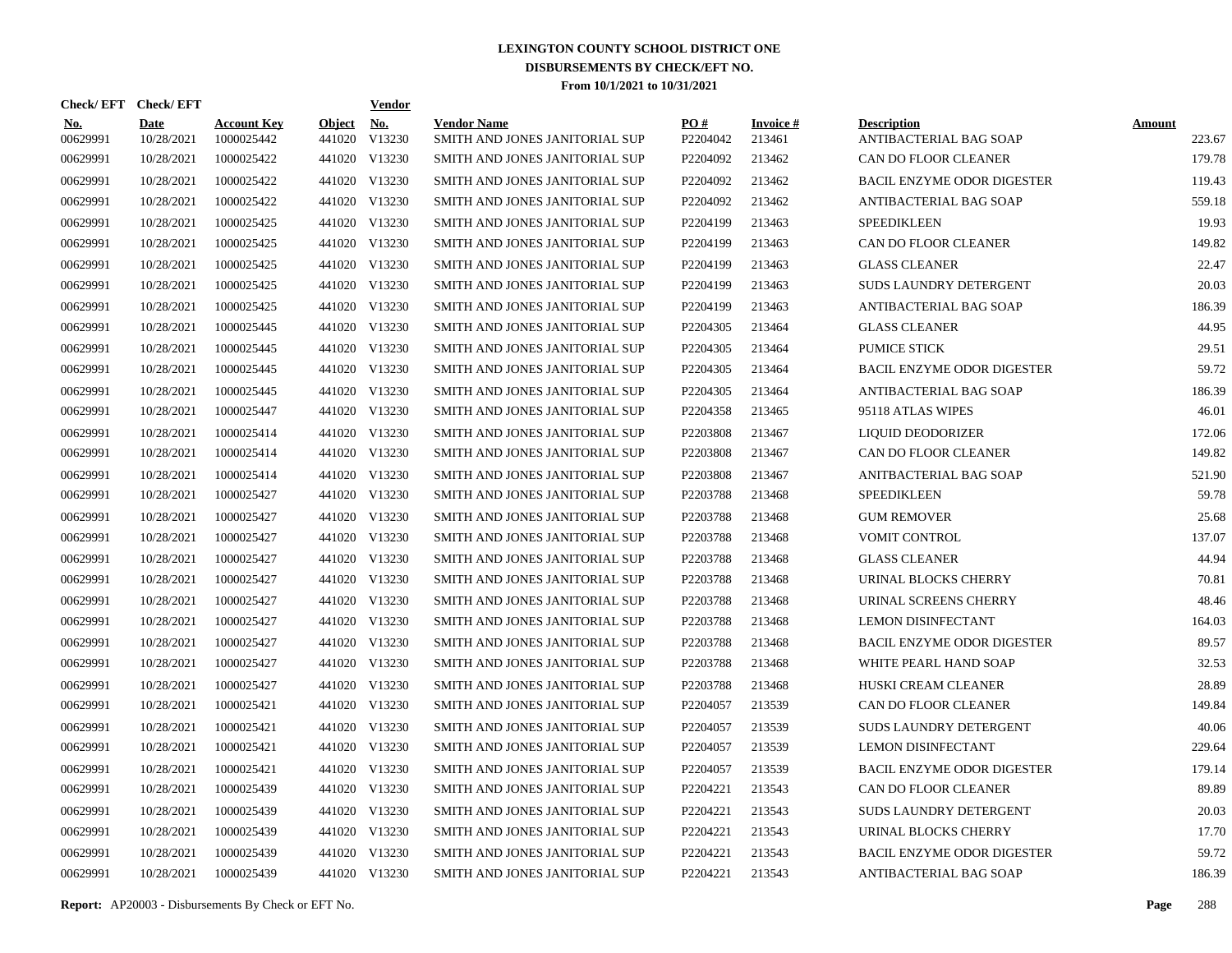| Check/EFT Check/EFT    |                           |                                  |                         | <b>Vendor</b>        |                                                      |                 |                                   |                                         |                  |
|------------------------|---------------------------|----------------------------------|-------------------------|----------------------|------------------------------------------------------|-----------------|-----------------------------------|-----------------------------------------|------------------|
| <u>No.</u><br>00629991 | <b>Date</b><br>10/28/2021 | <b>Account Key</b><br>1000025416 | <b>Object</b><br>441020 | <u>No.</u><br>V13230 | <b>Vendor Name</b><br>SMITH AND JONES JANITORIAL SUP | PO#<br>P2203809 | <b>Invoice#</b><br>213545         | <b>Description</b><br>95118 ATLAS WIPES | Amount<br>184.04 |
| 00629991               | 10/28/2021                | 1000025416                       |                         | 441020 V13230        | SMITH AND JONES JANITORIAL SUP                       | P2203810        | 213546                            | LIQUID DEODORIZER                       | 68.83            |
| 00629991               | 10/28/2021                | 1000025416                       |                         | 441020 V13230        | SMITH AND JONES JANITORIAL SUP                       | P2203810        | 213546                            | <b>SPEEDIKLEEN</b>                      | 39.85            |
| 00629991               | 10/28/2021                | 1000025416                       |                         | 441020 V13230        | SMITH AND JONES JANITORIAL SUP                       | P2203810        | 213546                            | CAN DO FLOOR CLEANER                    | 59.93            |
| 00629991               | 10/28/2021                | 1000025416                       |                         | 441020 V13230        | SMITH AND JONES JANITORIAL SUP                       | P2203810        | 213546                            | <b>LEMON DISINFECTANT</b>               | 65.61            |
| 00629991               | 10/28/2021                | 1000025416                       |                         | 441020 V13230        | SMITH AND JONES JANITORIAL SUP                       | P2203810        | 213546                            | ANTIBACTERIAL BAG SOAP                  | 223.67           |
|                        |                           |                                  |                         |                      |                                                      |                 |                                   | <b>Check Total</b>                      | 5,275.75         |
| 00629992               | 10/28/2021                | 1000012603                       |                         | 439500 V10067        | SOLIANT HEALTH INC                                   | P2201516        | 20235843                          | SPEECH LANGUAGE THERAPY SERVIC          | 2,343.00         |
| 00629992               | 10/28/2021                | 1000012603                       |                         | 439500 V10067        | SOLIANT HEALTH INC                                   | P2204030        | 20235843                          | SPEECH LANGUAGE THERAPY SERVIC          | 3,075.00         |
| 00629992               | 10/28/2021                | 2710012503                       |                         | 439500 V10067        | SOLIANT HEALTH INC                                   | P2202280        | 20235843                          | SIGN LANGUAGE INTERPRETER - KE          | 2,065.00         |
| 00629992               | 10/28/2021                | 2710012603                       |                         | 439500 V10067        | <b>SOLIANT HEALTH INC</b>                            | P2202520        | 20235843                          | SPEECH LANGUAGE THERAPY SERVIC          | 3,116.00         |
|                        |                           |                                  |                         |                      |                                                      |                 |                                   | <b>Check Total</b>                      | 10,599.00        |
| 00629993               | 10/28/2021                | 2042212503                       |                         | 441000 V14848        | SONOVA USA INC                                       | P2204261        | 5134823425                        | Roger 20 - 1939NY8AL - Repair           | 159.00           |
| 00629993               | 10/28/2021                | 2042212503                       |                         | 441000 V14848        | SONOVA USA INC                                       | P2204261        | 5134823425                        | Roger 20 1942NY601 - Repair             | 159.00           |
| 00629993               | 10/28/2021                | 2042212503                       |                         | 441000 V14848        | SONOVA USA INC                                       | P2204261        | 5134823425                        | Shipping                                | 19.99            |
|                        |                           |                                  |                         |                      |                                                      |                 |                                   | <b>Check Total</b>                      | 337.99           |
| 00629994               | 10/28/2021                | 1000011415                       |                         | 433100 V00208        | STATE DEPARTMENT OF EDUCATION                        |                 | 10.17-10.23.21                    | 31739.1                                 | 33.48            |
| 00629994               | 10/28/2021                | 1000011415                       |                         | 433100 V00208        | STATE DEPARTMENT OF EDUCATION                        |                 | 10.17-10.23.21                    | 31739.2                                 | 33.48            |
| 00629994               | 10/28/2021                | 7802072037                       |                         | 466031 V00208        | STATE DEPARTMENT OF EDUCATION                        |                 | 10.17-10.23.21                    | 31514.1                                 | 7.44             |
| 00629994               | 10/28/2021                | 7802072037                       |                         | 466031 V00208        | STATE DEPARTMENT OF EDUCATION                        |                 | 10.17-10.23.21                    | 31514.2                                 | 8.68             |
| 00629994               | 10/28/2021                | 7802088030                       |                         | 466031 V00208        | STATE DEPARTMENT OF EDUCATION                        |                 | 10.17-10.23.21                    | 32160.1                                 | 3.72             |
|                        |                           |                                  |                         |                      |                                                      |                 |                                   | <b>Check Total</b>                      | 86.80            |
| 00629995               | 10/28/2021                | 7802088026                       |                         | 466034 V12540        | STEELE, JUSTIN                                       |                 | FB.WKM.10.20.21 Athletic Official |                                         | 80.00            |
|                        |                           |                                  |                         |                      |                                                      |                 |                                   | <b>Check Total</b>                      | 80.00            |
| 00629996               | 10/28/2021                | 7802072013                       |                         | 466099 V00137        | <b>T AND T SPORTS</b>                                | P2204474        | 1021-036                          | White Performance Adjustable S          | 616.32           |
| 00629996               | 10/28/2021                | 7802072013                       | 466099                  | V00137               | <b>TAND T SPORTS</b>                                 | P2204474        | 1021-036                          | Red Adjustable Washed Slouch H          | 616.32           |
| 00629996               | 10/28/2021                | 7802072013                       | 466099                  | V00137               | T AND T SPORTS                                       | P2204474        | 1021-036                          | Shipping                                | 21.40            |
| 00629996               | 10/28/2021                | 7802080013                       | 466099                  | V00137               | T AND T SPORTS                                       | P2204474        | 1021-036                          | White TShirts 1 Color Screen V          | 421.31           |
| 00629996               | 10/28/2021                | 7802080013                       | 466099                  | V00137               | T AND T SPORTS                                       | P2204474        | 1021-036                          | Shipping                                | 16.05            |
| 00629996               | 10/28/2021                | 7802081013                       | 466099                  | V00137               | T AND T SPORTS                                       | P2204474        | 1021-036                          | Red Adjustable Visor Embroider          | 385.20           |
| 00629996               | 10/28/2021                | 7802081013                       |                         | 466099 V00137        | T AND T SPORTS                                       | P2204474        | 1021-036                          | Shipping                                | 10.70            |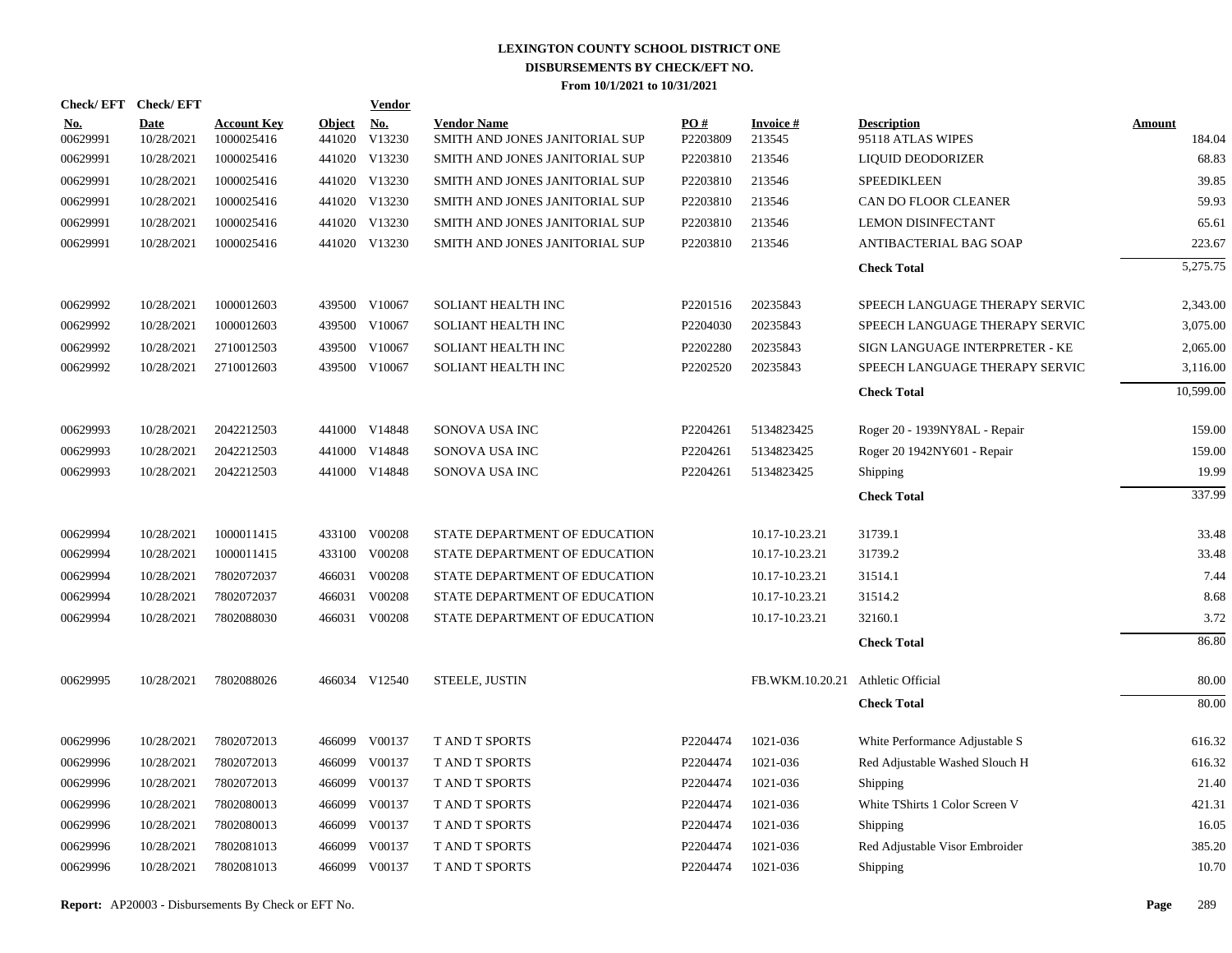| Check/EFT Check/EFT<br><u>No.</u> | Date       | <b>Account Key</b> | Object No. | <b>Vendor</b> | <b>Vendor Name</b>             | PO#      | <b>Invoice#</b> | <b>Description</b>                    | <b>Amount</b> |
|-----------------------------------|------------|--------------------|------------|---------------|--------------------------------|----------|-----------------|---------------------------------------|---------------|
|                                   |            |                    |            |               |                                |          |                 | <b>Check Total</b>                    | 2,087.30      |
| 00629997                          | 10/28/2021 | 1000025422         | 441020     | V01654        | TMS TOTAL MAINTENANCE SOLUTION | P2203075 | <b>INV29286</b> | OGES - EZ Install Bolt Cap Kit        | 18.13         |
| 00629997                          | 10/28/2021 | 1000025438         | 441020     | V01654        | TMS TOTAL MAINTENANCE SOLUTION | P2203075 | <b>INV29286</b> | CSES - 1/4 Turn Straight Valve        | 59.17         |
|                                   |            |                    |            |               |                                |          |                 | <b>Check Total</b>                    | 77.30         |
| 00629998                          | 10/28/2021 | 1000014503         |            | 433200 Exxxxx | Employee                       |          | 09.27.10.30.21  | Homebound services                    | 21.84         |
|                                   |            |                    |            |               |                                |          |                 | <b>Check Total</b>                    | 21.84         |
| 00629999                          | 10/28/2021 | 1000025412         |            | 441020 V00189 | <b>WW GRAINGER</b>             | P2203726 | 9076311860      | INDOOR ENTRANCE MAT 5' X 3' CH        | 121.47        |
| 00629999                          | 10/28/2021 | 1000025408         | 441020     | V00189        | <b>WW GRAINGER</b>             | P2203940 | 9081176522      | 33PX70 TORSION SPRING FOR MOP         | 345.78        |
| 00629999                          | 10/28/2021 | 1000025435         | 441020     | V00189        | W W GRAINGER                   | P2203943 | 9081449200      | 33PX70 TORSION SPRING FOR MOP         | 345.78        |
| 00629999                          | 10/28/2021 | 5311025320         | 441000     | V00189        | <b>WW GRAINGER</b>             | P2203947 | 9082208613      | PAPER TOWEL DISPENSER                 | 8,019.70      |
| 00629999                          | 10/28/2021 | 7946027013         | 466041     | V00189        | <b>WW GRAINGER</b>             | P2201970 | 9084121517      | Honda EU 3000-Watt Gasoline Po        | 2,454.96      |
| 00629999                          | 10/28/2021 | 1000025444         | 441000     | V00189        | <b>WW GRAINGER</b>             | P2204105 | 9084572933      | Baton, LED, (2) C Batteries (N        | 159.73        |
|                                   |            |                    |            |               |                                |          |                 | <b>Check Total</b>                    | 11,447.42     |
| 00630000                          | 10/28/2021 | 2021011325         |            | 441000 V12479 | ZANER BLOSER INC               | P2204322 | 10323332        | <b>Building Fact Fluency: Multipl</b> | 2,616.15      |
| 00630000                          | 10/28/2021 | 2021011325         |            | 441000 V12479 | ZANER BLOSER INC               | P2204322 | 10323332        | Shipping                              | 235.45        |
|                                   |            |                    |            |               |                                |          |                 | <b>Check Total</b>                    | 2,851.60      |
| 00630001                          | 10/28/2021 | 7887083544         |            | 466064 V14631 | RUTLEDGE, ANDREW A             | P2204815 | P2204815.RBH    | SWIM DIRECTORS FEE 2021               | 25.00         |
|                                   |            |                    |            |               |                                |          |                 | <b>Check Total</b>                    | 25.00         |
| 00630002                          | 10/28/2021 | 7887072044         |            | 466064 V01732 | SC ATHLETIC COACHES ASSOCIATIO | P2204814 | P2204814.RBH    | TOUCHSTONE ENERGY COOPERATIVES        | 100.00        |
| 00630002                          | 10/28/2021 | 7887080044         | 466064     | V01732        | SC ATHLETIC COACHES ASSOCIATIO | P2204814 | P2204814.RBH    | NORTH SOUTH VOLLEYBALL                | 75.00         |
| 00630002                          | 10/28/2021 | 7887081544         |            | 466064 V01732 | SC ATHLETIC COACHES ASSOCIATIO | P2204814 | P2204814.RBH    | NORTH SOUTH GIRLS GOLF TOURNAM        | 100.00        |
|                                   |            |                    |            |               |                                |          |                 | <b>Check Total</b>                    | 275.00        |
| 00630003                          | 10/28/2021 | 2022022438         |            | 433200 V11402 | SC COUNCIL OF TEACHERS OF MATH | P2204574 | P2204574.CSE    | 2021 SCCTM Fall Conference Nov        | 300.00        |
|                                   |            |                    |            |               |                                |          |                 | <b>Check Total</b>                    | 300.00        |
| 00630004                          | 10/28/2021 | 7723027044         |            | 466099 V00132 | SC DEPARTMENT OF REVENUE (SALE |          | GT.09.21        | State Sales/Use Tax, 09/21            | 100.51        |
|                                   |            |                    |            |               |                                |          |                 | <b>Check Total</b>                    | 100.51        |
| 00630005                          | 10/28/2021 | 2052213703         |            | 441000 Exxxxx | Employee                       |          | 10.19.2021      | Reimb materials for Pre-K clin        | 23.49         |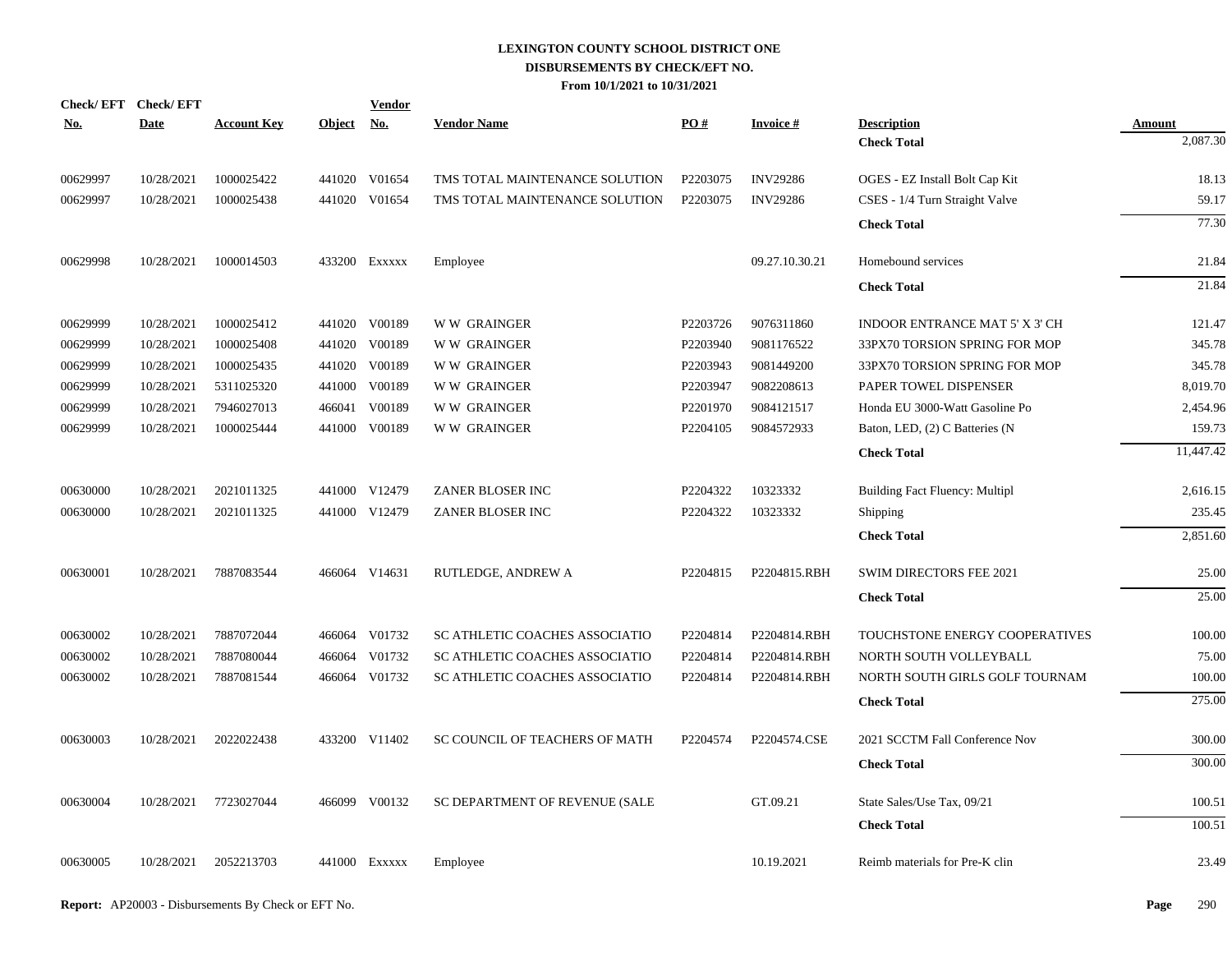| <b>Check/EFT</b> | <b>Check/EFT</b> |                    |               | <b>Vendor</b> |                                |          |                 |                                |               |
|------------------|------------------|--------------------|---------------|---------------|--------------------------------|----------|-----------------|--------------------------------|---------------|
| <b>No.</b>       | <b>Date</b>      | <b>Account Key</b> | <b>Object</b> | <u>No.</u>    | <b>Vendor Name</b>             | PO#      | <b>Invoice#</b> | <b>Description</b>             | <b>Amount</b> |
|                  |                  |                    |               |               |                                |          |                 | <b>Check Total</b>             | 23.49         |
| 00630006         | 10/28/2021       | 1000026405         |               | 433200 EXXXXX | Employee                       |          | 09.23.10.08.21  | Teaching & Supply Delivery     | 40.32         |
|                  |                  |                    |               |               |                                |          |                 | <b>Check Total</b>             | 40.32         |
| 00630007         | 10/29/2021       | 1000011427         |               | 433100 V16970 | A & W TRAVELS LLC              | P2204884 | 1293            | NJROTC CHARTER BUS FROM WKHS T | 2,332.00      |
|                  |                  |                    |               |               |                                |          |                 | <b>Check Total</b>             | 2,332.00      |
| 00630008         | 10/29/2021       | 1000011515         |               | 441000 V02519 | ACADEMIC SUPPLIER DBA RASIX CO | P2204723 | ID70852         | HP 648A TONER                  | 174.13        |
| 00630008         | 10/29/2021       | 1000011515         | 441000        | V02519        | ACADEMIC SUPPLIER DBA RASIX CO | P2204723 | ID70852         | HP 648A TONER                  | 174.13        |
| 00630008         | 10/29/2021       | 1000011515         | 441000        | V02519        | ACADEMIC SUPPLIER DBA RASIX CO | P2204723 | ID70852         | HP 648A TONER                  | 174.13        |
| 00630008         | 10/29/2021       | 1000011515         | 441000        | V02519        | ACADEMIC SUPPLIER DBA RASIX CO | P2204723 | ID70852         | HP 647A TONER BLACK            | 96.07         |
|                  |                  |                    |               |               |                                |          |                 | <b>Check Total</b>             | 618.46        |
| 00630009         | 10/29/2021       | 1000021307         |               | 439500 V16896 | APPLEONE EMPLOYMENT SERVICES   | P2203060 | 01-6059555      | Temporary Staffing Services fo | 11,475.80     |
| 00630009         | 10/29/2021       | 1000021307         |               | 439500 V16896 | APPLEONE EMPLOYMENT SERVICES   | P2203060 | 01-6059555      | Add Over Time Hours/Rate       | 22.40         |
| 00630009         | 10/29/2021       | 1000021307         | 439500        | V16896        | APPLEONE EMPLOYMENT SERVICES   | P2203060 | 01-6068445      | Temporary Staffing Services fo | 11,004.00     |
| 00630009         | 10/29/2021       | 1000021307         |               | 439500 V16896 | APPLEONE EMPLOYMENT SERVICES   | P2203060 | 01-6068445      | Add Over Time Hours/Rate       | 2.95          |
| 00630009         | 10/29/2021       | 1000021307         | 439500        | V16896        | APPLEONE EMPLOYMENT SERVICES   | P2203060 | 01-6075373      | Temporary Staffing Services fo | 12,311.38     |
| 00630009         | 10/29/2021       | 1000021307         |               | 439500 V16896 | APPLEONE EMPLOYMENT SERVICES   | P2203060 | 01-6075373      | Add Over Time Hours/Rate       | 2.95          |
|                  |                  |                    |               |               |                                |          |                 | <b>Check Total</b>             | 34.819.48     |
| 00630010         | 10/29/2021       | 1000011314         |               | 443000 V00884 | <b>BOOKSOURCE</b>              | P2204402 | 954441          | Jackie Robinson: Baseball's Gr | 36.48         |
| 00630010         | 10/29/2021       | 1000011314         | 443000        | V00884        | <b>BOOKSOURCE</b>              | P2204402 | 954441          | Benjamin Franklin: An American | 36.48         |
| 00630010         | 10/29/2021       | 1000011314         | 443000        | V00884        | <b>BOOKSOURCE</b>              | P2204402 | 954441          | Eli Whitney and The Cotton Gin | 36.48         |
| 00630010         | 10/29/2021       | 1000011314         | 443000        | V00884        | <b>BOOKSOURCE</b>              | P2204402 | 954441          | The Buffalo Soldiers and the A | 36.48         |
| 00630010         | 10/29/2021       | 1000011314         | 443000        | V00884        | <b>BOOKSOURCE</b>              | P2204402 | 954441          | Shipping and Handling          | 9.99          |
|                  |                  |                    |               |               |                                |          |                 | <b>Check Total</b>             | 155.91        |
| 00630011         | 10/29/2021       | 7887072011         |               | 466041 V13255 | <b>BSN SPORTS</b>              | P2203670 | 914191823       | Black waterproof jacket        | 1,630.68      |
| 00630011         | 10/29/2021       | 7887072011         |               | 466041 V13255 | <b>BSN SPORTS</b>              | P2203670 | 914191823       | shipping                       | 44.97         |
|                  |                  |                    |               |               |                                |          |                 | <b>Check Total</b>             | 1,675.65      |
| 00630012         | 10/29/2021       | 1000026405         |               | 431900 V15565 | <b>BURR AND FORMAN LLP</b>     |          | 1254937         | Professional Services          | 156.00        |
| 00630012         | 10/29/2021       | 1000026405         | 431900        | V15565        | <b>BURR AND FORMAN LLP</b>     |          | 1254939         | <b>Professional Services</b>   | 337.81        |
| 00630012         | 10/29/2021       | 1000026405         |               | 431900 V15565 | <b>BURR AND FORMAN LLP</b>     |          | 1254940         | <b>Professional Services</b>   | 10.06         |
|                  |                  |                    |               |               |                                |          |                 |                                |               |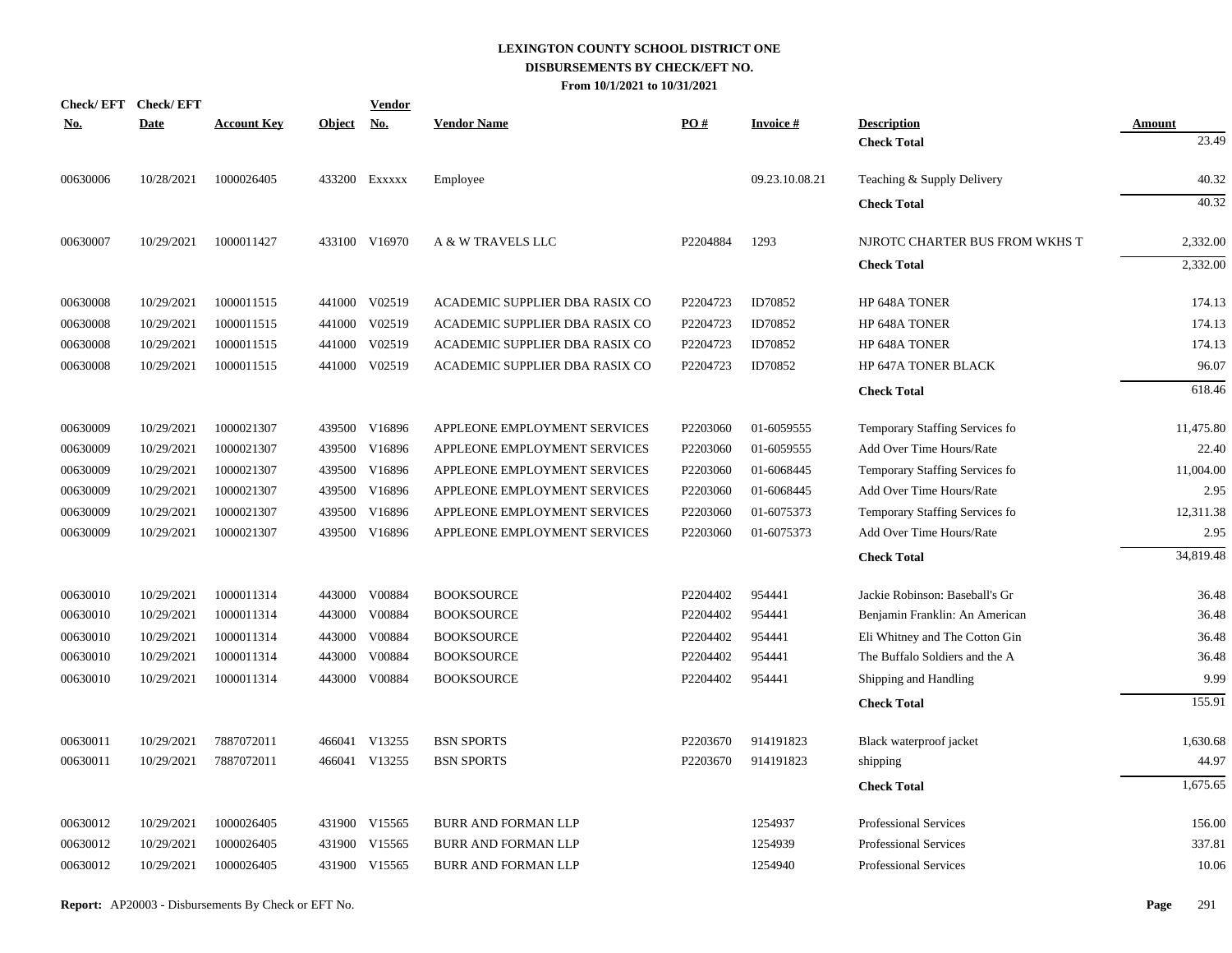| Check/EFT Check/EFT    |                           |                                  |                         | <b>Vendor</b>        |                                                  |                   |                            |                                                    |                           |
|------------------------|---------------------------|----------------------------------|-------------------------|----------------------|--------------------------------------------------|-------------------|----------------------------|----------------------------------------------------|---------------------------|
| <u>No.</u><br>00630012 | <b>Date</b><br>10/29/2021 | <b>Account Key</b><br>1000026405 | <u>Object</u><br>431900 | <u>No.</u><br>V15565 | <b>Vendor Name</b><br><b>BURR AND FORMAN LLP</b> | $\underline{PO#}$ | <b>Invoice#</b><br>1254942 | <b>Description</b><br><b>Professional Services</b> | <b>Amount</b><br>1,467.62 |
| 00630012               | 10/29/2021                | 1000026405                       | 431900                  | V15565               | BURR AND FORMAN LLP                              |                   | 1254943                    | <b>Professional Services</b>                       | 224.32                    |
| 00630012               | 10/29/2021                | 1000026405                       |                         | 431900 V15565        | <b>BURR AND FORMAN LLP</b>                       |                   | 1254944                    | <b>Professional Services</b>                       | 100.09                    |
| 00630012               | 10/29/2021                | 1000026405                       |                         | 431900 V15565        | BURR AND FORMAN LLP                              |                   | 1254945                    | <b>Professional Services</b>                       | 767.12                    |
| 00630012               | 10/29/2021                | 1000026405                       |                         | 431900 V15565        | <b>BURR AND FORMAN LLP</b>                       |                   | 1254946                    | <b>Professional Services</b>                       | 1,660.85                  |
| 00630012               | 10/29/2021                | 1000026405                       |                         | 431900 V15565        | <b>BURR AND FORMAN LLP</b>                       |                   | 1254947                    | <b>Professional Services</b>                       | 521.14                    |
| 00630012               | 10/29/2021                | 1000026405                       |                         | 431900 V15565        | BURR AND FORMAN LLP                              |                   | 1254949                    | <b>Professional Services</b>                       | 5,930.64                  |
| 00630012               | 10/29/2021                | 1000026405                       |                         | 431900 V15565        | BURR AND FORMAN LLP                              |                   | 1254950                    | Professional Services                              | 4,545.81                  |
| 00630012               | 10/29/2021                | 1000026405                       |                         | 431900 V15565        | <b>BURR AND FORMAN LLP</b>                       |                   | 1254952                    | <b>Professional Services</b>                       | 803.81                    |
| 00630012               | 10/29/2021                | 1000026405                       |                         | 431900 V15565        | BURR AND FORMAN LLP                              |                   | 1254954                    | <b>Professional Services</b>                       | 4,425.11                  |
| 00630012               | 10/29/2021                | 1000026405                       |                         | 431900 V15565        | <b>BURR AND FORMAN LLP</b>                       |                   | 1254955                    | <b>Professional Services</b>                       | 394.62                    |
| 00630012               | 10/29/2021                | 1000026405                       |                         | 431900 V15565        | <b>BURR AND FORMAN LLP</b>                       |                   | 1254957                    | <b>Professional Services</b>                       | 5,595.31                  |
| 00630012               | 10/29/2021                | 1000026405                       |                         | 431900 V15565        | BURR AND FORMAN LLP                              |                   | 1254958                    | Professional Services                              | 6,261.81                  |
| 00630012               | 10/29/2021                | 1000026405                       |                         | 431900 V15565        | BURR AND FORMAN LLP                              |                   | 1254959                    | Professional Services                              | 1,074.62                  |
| 00630012               | 10/29/2021                | 1000026405                       |                         | 431900 V15565        | BURR AND FORMAN LLP                              |                   | 1254960                    | <b>Professional Services</b>                       | 1,696.50                  |
| 00630012               | 10/29/2021                | 1000026405                       |                         | 431900 V15565        | <b>BURR AND FORMAN LLP</b>                       |                   | 1254961                    | <b>Professional Services</b>                       | 6,652.14                  |
| 00630012               | 10/29/2021                | 1000026405                       |                         | 431900 V15565        | <b>BURR AND FORMAN LLP</b>                       |                   | 1254962                    | <b>Professional Services</b>                       | 5,745.14                  |
|                        |                           |                                  |                         |                      |                                                  |                   |                            | <b>Check Total</b>                                 | 48,370.52                 |
| 00630013               | 10/29/2021                | 7810027011                       |                         | 466041 V01144        | <b>CAROLINA IDEAS</b>                            | P2204272          | 529114                     | RB tees                                            | 1,544.81                  |
| 00630013               | 10/29/2021                | 7810027011                       |                         | 466041 V01144        | CAROLINA IDEAS                                   | P2204272          | 529114                     | Letterman jackets                                  | 80.25                     |
| 00630013               | 10/29/2021                | 7810027011                       |                         | 466041 V01144        | <b>CAROLINA IDEAS</b>                            | P2204394          | 529122                     | LVC LS shirts                                      | 398.04                    |
| 00630013               | 10/29/2021                | 7810027011                       |                         | 466041 V01144        | <b>CAROLINA IDEAS</b>                            | P2204394          | 529122                     | 2XL                                                | 14.98                     |
| 00630013               | 10/29/2021                | 7810027011                       | 466041                  | V01144               | <b>CAROLINA IDEAS</b>                            | P2204394          | 529122                     | 2XL beat RB tee                                    | 112.35                    |
| 00630013               | 10/29/2021                | 7810027011                       |                         | 466041 V01144        | <b>CAROLINA IDEAS</b>                            | P2204394          | 529122                     | 3XL beat RB tee                                    | 66.88                     |
|                        |                           |                                  |                         |                      |                                                  |                   |                            | <b>Check Total</b>                                 | 2,217.31                  |
| 00630014               | 10/29/2021                | 1000025425                       |                         | 441020 V15374        | <b>CENTRAL POLY BAG CORPORATION</b>              | P2204201          | 286686                     | CP3340N16 CAN LINER 33 X 40                        | 441.38                    |
| 00630014               | 10/29/2021                | 1000025430                       |                         | 441020 V15374        | CENTRAL POLY BAG CORPORATION                     | P2204351          | 286687                     | CP3340N16 CAN LINER 33 X 40                        | 794.48                    |
| 00630014               | 10/29/2021                | 1000025443                       |                         | 441020 V15374        | <b>CENTRAL POLY BAG CORPORATION</b>              | P2204135          | 286689                     | CP3340N16 CAN LINER 33 X 40                        | 882.75                    |
|                        |                           |                                  |                         |                      |                                                  |                   |                            | <b>Check Total</b>                                 | 2,118.61                  |
| 00630015               | 10/29/2021                | 1000025427                       |                         | 441020 V16517        | COASTAL SANITARY SUPPLY COMPAN                   | P2203813          | 315880-1                   | HOSPECO 2500S-B-DZ MICROFIBER                      | 83.72                     |
| 00630015               | 10/29/2021                | 1000025437                       |                         | 441020 V16517        | COASTAL SANITARY SUPPLY COMPAN                   | P2203816          | 315886-1                   | HOSPECO 2500-B-DZ MICROFIBER T                     | 20.91                     |
| 00630015               | 10/29/2021                | 1000025437                       | 441020                  | V16517               | COASTAL SANITARY SUPPLY COMPAN                   | P2203816          | 315886-1                   | SYNTFLEXGP1 NITRILE GLOVES MED                     | 641.98                    |
| 00630015               | 10/29/2021                | 1000025426                       |                         | 441020 V16517        | COASTAL SANITARY SUPPLY COMPAN                   | P2204216          | 316231                     | BETTER BRUSH 432028 BROOM                          | 49.45                     |
|                        |                           |                                  |                         |                      |                                                  |                   |                            |                                                    |                           |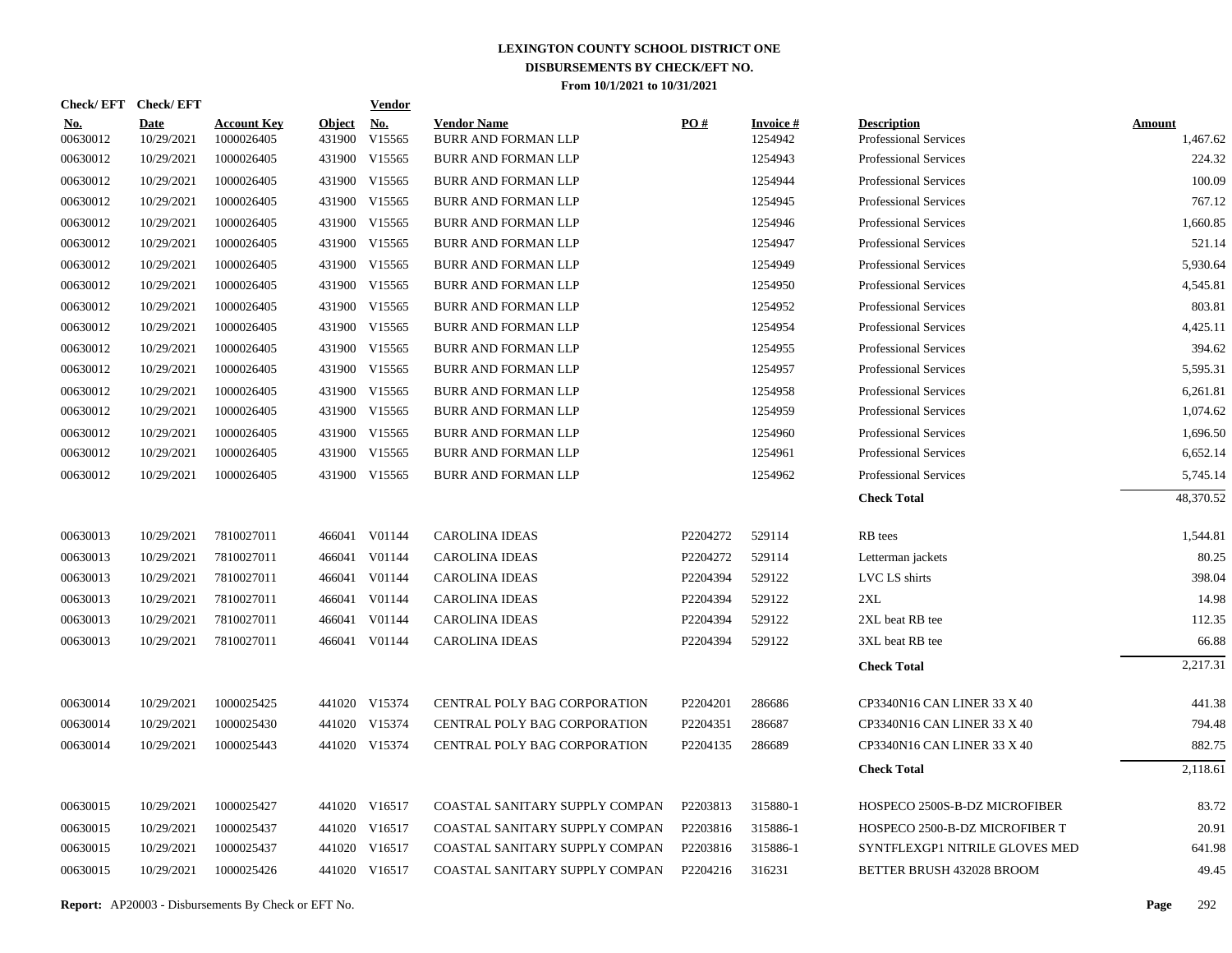|                        | Check/EFT Check/EFT       |                                  |                         | <b>Vendor</b>        |                                                      |                 |                           |                                                    |                        |
|------------------------|---------------------------|----------------------------------|-------------------------|----------------------|------------------------------------------------------|-----------------|---------------------------|----------------------------------------------------|------------------------|
| <u>No.</u><br>00630015 | <b>Date</b><br>10/29/2021 | <b>Account Key</b><br>1000025426 | <b>Object</b><br>441020 | <u>No.</u><br>V16517 | <b>Vendor Name</b><br>COASTAL SANITARY SUPPLY COMPAN | PO#<br>P2204216 | <b>Invoice#</b><br>316231 | <b>Description</b><br>BETTER BRUSH 280412 BOWL MOP | <b>Amount</b><br>21.53 |
| 00630015               | 10/29/2021                | 1000025426                       | 441020                  | V16517               | COASTAL SANITARY SUPPLY COMPAN                       | P2204216        | 316231                    | SYNTFLEXGP1 NITRILE GLOVES MED                     | 320.99                 |
| 00630015               | 10/29/2021                | 1000025426                       | 441020                  | V16517               | COASTAL SANITARY SUPPLY COMPAN                       | P2204216        | 316231                    | SYNTFLEXGP1 NITRILE GLOVES LRG                     | 160.49                 |
| 00630015               | 10/29/2021                | 1000025426                       |                         | 441020 V16517        | COASTAL SANITARY SUPPLY COMPAN                       | P2204216        | 316231                    | SYNTFLRXGP1 NITRILE GLOVES XLR                     | 160.49                 |
| 00630015               | 10/29/2021                | 1000025426                       | 441020                  | V16517               | COASTAL SANITARY SUPPLY COMPAN                       | P2204216        | 316231                    | HOSPECO KL-CS WAX LINER BAGS                       | 136.54                 |
| 00630015               | 10/29/2021                | 1000025443                       |                         | 441020 V16517        | COASTAL SANITARY SUPPLY COMPAN                       | P2204207        | 316232                    | BETTER BRUSH 432009 BROOM                          | 16.59                  |
| 00630015               | 10/29/2021                | 1000025443                       | 441020                  | V16517               | COASTAL SANITARY SUPPLY COMPAN                       | P2204207        | 316232                    | BETTER BRUSH 280412 BOWL MOP                       | 4.48                   |
| 00630015               | 10/29/2021                | 1000025443                       | 441020                  | V16517               | COASTAL SANITARY SUPPLY COMPAN                       | P2204207        | 316232                    | ABC782040QA GRAFFITI WIPES                         | 96.54                  |
| 00630015               | 10/29/2021                | 1000025443                       | 441020                  | V16517               | COASTAL SANITARY SUPPLY COMPAN                       | P2204207        | 316232                    | BETTER BRUSH 410512 LOBBY DUST                     | 52.33                  |
| 00630015               | 10/29/2021                | 1000025443                       |                         | 441020 V16517        | COASTAL SANITARY SUPPLY COMPAN                       | P2204207        | 316232                    | BETTER BRUSH 150325 WET FLOOR                      | 46.49                  |
| 00630015               | 10/29/2021                | 1000025445                       | 441020                  | V16517               | COASTAL SANITARY SUPPLY COMPAN                       | P2204307        | 316308                    | BETTER BRUSH 432009 BROOM                          | 6.62                   |
| 00630015               | 10/29/2021                | 1000025445                       |                         | 441020 V16517        | COASTAL SANITARY SUPPLY COMPAN                       | P2204307        | 316308                    | ABC782040QA GRAFFITI WIPES                         | 48.27                  |
| 00630015               | 10/29/2021                | 1000025445                       |                         | 441020 V16517        | COASTAL SANITARY SUPPLY COMPAN                       | P2204307        | 316308                    | BETTER BRUSJ 410512 LOBBY DUST                     | 20.93                  |
| 00630015               | 10/29/2021                | 1000025445                       |                         | 441020 V16517        | COASTAL SANITARY SUPPLY COMPAN                       | P2204307        | 316308                    | SYNTFLEXGP1 NITRILE GLOVES MED                     | 802.47                 |
| 00630015               | 10/29/2021                | 1000025445                       | 441020                  | V16517               | COASTAL SANITARY SUPPLY COMPAN                       | P2204307        | 316308                    | SYNTFLEXGP1 NITRILE GLOVES LRG                     | 320.99                 |
| 00630015               | 10/29/2021                | 1000025431                       |                         | 441020 V16517        | COASTAL SANITARY SUPPLY COMPAN                       | P2204277        | 316309                    | SYNTFLEXGP1 NITRILE GLOVES                         | 160.49                 |
| 00630015               | 10/29/2021                | 1000025447                       | 441020                  | V16517               | COASTAL SANITARY SUPPLY COMPAN                       | P2204297        | 316310                    | BETTER BRUSH 432009 BROOM                          | 13.23                  |
| 00630015               | 10/29/2021                | 1000025447                       |                         | 441020 V16517        | COASTAL SANITARY SUPPLY COMPAN                       | P2204297        | 316310                    | BETTER BRUSH 280412 BOWL MOP                       | 5.38                   |
| 00630015               | 10/29/2021                | 1000025447                       | 441020                  | V16517               | COASTAL SANITARY SUPPLY COMPAN                       | P2204297        | 316310                    | ABC782040QA GRAFFITI WIPES                         | 96.54                  |
| 00630015               | 10/29/2021                | 1000025447                       |                         | 441020 V16517        | COASTAL SANITARY SUPPLY COMPAN                       | P2204297        | 316310                    | BETTER BRUSH 410512 LOBBY DUST                     | 62.80                  |
| 00630015               | 10/29/2021                | 1000025447                       | 441020                  | V16517               | COASTAL SANITARY SUPPLY COMPAN                       | P2204297        | 316310                    | BETTER BRUSH 150325 WET FLOOR                      | 46.49                  |
| 00630015               | 10/29/2021                | 1000025447                       | 441020                  | V16517               | COASTAL SANITARY SUPPLY COMPAN                       | P2204297        | 316310                    | SYNTFLEXGP1 NITRILE GLOVES MED                     | 481.48                 |
| 00630015               | 10/29/2021                | 1000025440                       | 441020                  | V16517               | COASTAL SANITARY SUPPLY COMPAN                       | P2204103        | 316311                    | BETTER BRUSH 280412 BOWL MOP                       | 10.63                  |
| 00630015               | 10/29/2021                | 1000025440                       | 441020                  | V16517               | COASTAL SANITARY SUPPLY COMPAN                       | P2204103        | 316311                    | HOSPECO 2500S-B-DZ MICROFIBER                      | 62.80                  |
| 00630015               | 10/29/2021                | 1000025440                       | 441020                  | V16517               | COASTAL SANITARY SUPPLY COMPAN                       | P2204103        | 316311                    | BETTER BRUSH 550610 TRIGGER SP                     | 8.10                   |
| 00630015               | 10/29/2021                | 1000025415                       | 441020                  | V16517               | COASTAL SANITARY SUPPLY COMPAN                       | P2204090        | 316314                    | ABC782040QA GRAFFITI WIPES                         | 289.56                 |
| 00630015               | 10/29/2021                | 1000025415                       | 441020                  | V16517               | COASTAL SANITARY SUPPLY COMPAN                       | P2204090        | 316314                    | SYNTFLEXGP1 NITRILE GLOVES LRG                     | 641.98                 |
| 00630015               | 10/29/2021                | 1000025415                       | 441020                  | V16517               | COASTAL SANITARY SUPPLY COMPAN                       | P2204090        | 316314                    | SYNTFLEXGP1 NITRILE GLOVES XLR                     | 641.98                 |
| 00630015               | 10/29/2021                | 1000025434                       | 441020                  | V16517               | COASTAL SANITARY SUPPLY COMPAN                       | P2204038        | 316316                    | BETTER BRUSH 280412 BOWL MOP                       | 10.63                  |
| 00630015               | 10/29/2021                | 1000025434                       |                         | 441020 V16517        | COASTAL SANITARY SUPPLY COMPAN                       | P2204038        | 316316                    | ABC782040QA GRAFFITI WIPES                         | 193.07                 |
| 00630015               | 10/29/2021                | 1000025434                       |                         | 441020 V16517        | COASTAL SANITARY SUPPLY COMPAN                       | P2204038        | 316316                    | SYNTFLEXGP1 NITRILE GLOVES MED                     | 641.98                 |
| 00630015               | 10/29/2021                | 1000025434                       |                         | 441020 V16517        | COASTAL SANITARY SUPPLY COMPAN                       | P2204038        | 316316                    | SYNTFLEXGP1 NITRLE GLOVES LRG                      | 160.49                 |
| 00630015               | 10/29/2021                | 1000025434                       |                         | 441020 V16517        | COASTAL SANITARY SUPPLY COMPAN                       | P2204038        | 316316                    | SYNTFLEXGP1 NITRILE GLOVES XLR                     | 160.49                 |
| 00630015               | 10/29/2021                | 1000025423                       |                         | 441020 V16517        | COASTAL SANITARY SUPPLY COMPAN                       | P2204044        | 316318                    | BETTER BRUSH 280412 BOWL MOP                       | 2.66                   |
| 00630015               | 10/29/2021                | 1000025423                       |                         | 441020 V16517        | COASTAL SANITARY SUPPLY COMPAN                       | P2204044        | 316318                    | ABC782040QA GRAFFITI WIPES                         | 96.54                  |
| 00630015               | 10/29/2021                | 1000025411                       |                         | 441020 V16517        | COASTAL SANITARY SUPPLY COMPAN                       | P2204063        | 316321                    | BETTER BRUSH 280412 BOWL MOP                       | 10.53                  |

**Report:** AP20003 - Disbursements By Check or EFT No. **Page** 293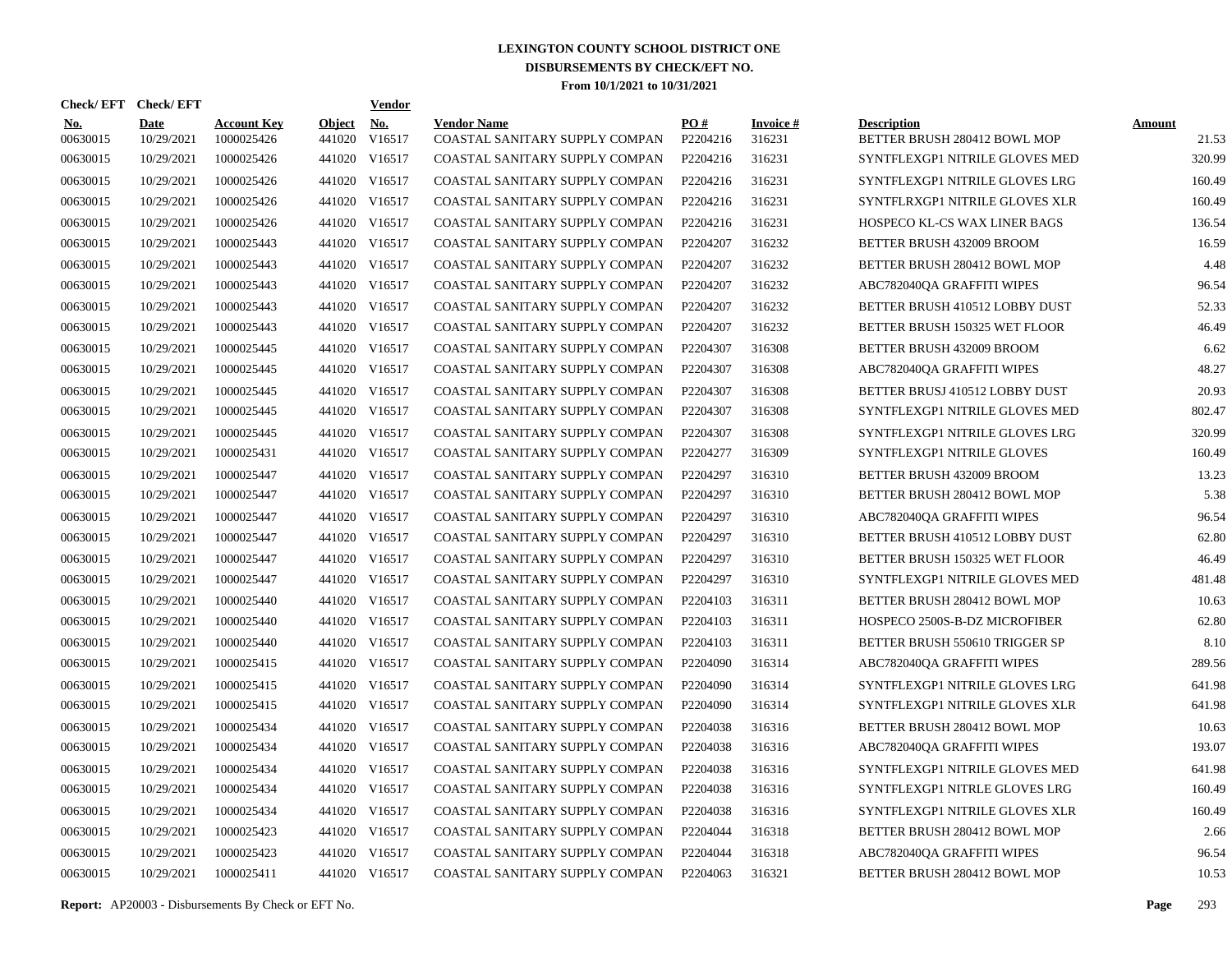| Check/EFT Check/EFT    |                           |                                  |                         | <b>Vendor</b> |                                                      |                      |                           |                                                  |                        |
|------------------------|---------------------------|----------------------------------|-------------------------|---------------|------------------------------------------------------|----------------------|---------------------------|--------------------------------------------------|------------------------|
| <u>No.</u><br>00630015 | <b>Date</b><br>10/29/2021 | <b>Account Key</b><br>1000025411 | <b>Object</b><br>441020 | No.<br>V16517 | <b>Vendor Name</b><br>COASTAL SANITARY SUPPLY COMPAN | PO#<br>P2204063      | <b>Invoice#</b><br>316321 | <b>Description</b><br>ABC782040QA GRAFFITI WIPES | <b>Amount</b><br>96.54 |
| 00630015               | 10/29/2021                | 1000025411                       | 441020                  | V16517        | COASTAL SANITARY SUPPLY COMPAN                       | P2204063             | 316321                    | SYNTFLEXGP1 NITRILE GLOVES MED                   | 962.96                 |
| 00630015               | 10/29/2021                | 1000025411                       | 441020                  | V16517        | COASTAL SANITARY SUPPLY COMPAN                       | P2204063             | 316321                    | SYNTFLEX NITRILE GLOVES LRG                      | 962.96                 |
| 00630015               | 10/29/2021                | 1000025411                       | 441020                  | V16517        | COASTAL SANITARY SUPPLY COMPAN                       | P2204063             | 316321                    | SYNTFLEX NITRILE GLOVES XLRG                     | 962.96                 |
| 00630015               | 10/29/2021                | 1000025411                       |                         | 441020 V16517 | COASTAL SANITARY SUPPLY COMPAN                       | P2204063             | 316321                    | BETTER BRUSH 550732 BOTTLE 32                    | 4.22                   |
| 00630015               | 10/29/2021                | 1000025442                       |                         | 441020 V16517 | COASTAL SANITARY SUPPLY COMPAN                       | P <sub>2204055</sub> | 316324                    | BETTER BRUSH 280412 BOWL MOP                     | 8.79                   |
| 00630015               | 10/29/2021                | 1000025442                       |                         | 441020 V16517 | COASTAL SANITARY SUPPLY COMPAN                       | P <sub>2204055</sub> | 316324                    | BETTER BRUSH 150325 WET FLOORS                   | 55.79                  |
| 00630015               | 10/29/2021                | 1000025442                       |                         | 441020 V16517 | COASTAL SANITARY SUPPLY COMPAN                       | P2204055             | 316324                    | BETTER BRUSH 550610 TRIGGER SP                   | 8.10                   |
| 00630015               | 10/29/2021                | 1000025442                       |                         | 441020 V16517 | COASTAL SANITARY SUPPLY COMPAN                       | P2204055             | 316324                    | BETTER BRUSH 550732 BOTTLE 32                    | 8.43                   |
| 00630015               | 10/29/2021                | 1000025425                       |                         | 441020 V16517 | COASTAL SANITARY SUPPLY COMPAN                       | P2204202             | 316423                    | HOSPECO 2500S-B-DZ MICROFIBER                    | 41.76                  |
| 00630015               | 10/29/2021                | 1000025425                       |                         | 441020 V16517 | COASTAL SANITARY SUPPLY COMPAN                       | P2204202             | 316423                    | BETTER BRUSH 550610 TRIGGER SP                   | 8.10                   |
| 00630015               | 10/29/2021                | 1000025425                       |                         | 441020 V16517 | COASTAL SANITARY SUPPLY COMPAN                       | P2204202             | 316423                    | BETTER BRUSH 550732 BOTTLE                       | 8.43                   |
| 00630015               | 10/29/2021                | 1000025435                       |                         | 441020 V16517 | COASTAL SANITARY SUPPLY COMPAN                       | P2204489             | 316516                    | BETTER BRUSH 280412 BOWL MOP                     | 10.60                  |
| 00630015               | 10/29/2021                | 1000025435                       |                         | 441020 V16517 | COASTAL SANITARY SUPPLY COMPAN                       | P2204489             | 316516                    | SYNTFLEXGP1 NITRIEL GLOVES MED                   | 802.47                 |
| 00630015               | 10/29/2021                | 1000025435                       | 441020                  | V16517        | COASTAL SANITARY SUPPLY COMPAN                       | P2204489             | 316516                    | SYNTFLEXGP1 NITRILE GLOVES LRG                   | 641.98                 |
| 00630015               | 10/29/2021                | 1000025435                       |                         | 441020 V16517 | COASTAL SANITARY SUPPLY COMPAN                       | P2204489             | 316516                    | BETTER BRUSH 470380 DUSTER 48-                   | 12.72                  |
|                        |                           |                                  |                         |               |                                                      |                      |                           | <b>Check Total</b>                               | 11,406.47              |
| 00630016               | 10/29/2021                | 1000021207                       |                         | 464000 V15897 | FIRST COMMUNITY BANK                                 | P2204891             | ADM.1444.10.21            | <b>ASCA</b>                                      | 250.00                 |
| 00630016               | 10/29/2021                | 3291022121                       |                         | 441000 V15897 | FIRST COMMUNITY BANK                                 | P2204891             | ADM.1444.10.21            | <b>AMAZON</b>                                    | 96.29                  |
| 00630016               | 10/29/2021                | 3950021203                       | 434500                  | V15897        | FIRST COMMUNITY BANK                                 | P2204891             | ADM.1444.10.21            | THE MYERS-BRIGSS COMPANY                         | 339.00                 |
| 00630016               | 10/29/2021                | 1000011212                       |                         | 441000 V15897 | FIRST COMMUNITY BANK                                 | P2204681             | LES.5121.10.21            | AMAZON MOTOROLA BATTERIES                        | 121.95                 |
| 00630016               | 10/29/2021                | 1000011212                       | 441000                  | V15897        | FIRST COMMUNITY BANK                                 | P2204681             | LES.5121.10.21            | <b>AMAZON - RECESS EQUIPMENT</b>                 | 605.73                 |
| 00630016               | 10/29/2021                | 1000011212                       |                         | 441000 V15897 | FIRST COMMUNITY BANK                                 | P2204681             | LES.5121.10.21            | AMAZON RECESS EQUIPMENT                          | 1,262.35               |
| 00630016               | 10/29/2021                | 1000011212                       | 441000                  | V15897        | FIRST COMMUNITY BANK                                 | P2204681             | LES.5121.10.21            | <b>AMAZON BOOKS FOR IB</b>                       | 41.80                  |
| 00630016               | 10/29/2021                | 1000011212                       |                         | 441000 V15897 | FIRST COMMUNITY BANK                                 | P2204681             | LES.5121.10.21            | <b>AMAZON RECESS FOOTBALLS</b>                   | 32.07                  |
| 00630016               | 10/29/2021                | 1000011212                       | 441000                  | V15897        | FIRST COMMUNITY BANK                                 | P2204681             | LES.5121.10.21            | AMAZON FOLDERS, SHIRTS, BOOKS                    | 292.28                 |
| 00630016               | 10/29/2021                | 1000011212                       |                         | 441000 V15897 | FIRST COMMUNITY BANK                                 | P2204681             | LES.5121.10.21            | ACADEMY SPORTS FOOTBALLS FOR                     | 350.83                 |
| 00630016               | 10/29/2021                | 1000011212                       | 441000                  | V15897        | FIRST COMMUNITY BANK                                 | P2204681             | LES.5121.10.21            | TARGET SUPPLIES FOR LITERACY R                   | 101.65                 |
| 00630016               | 10/29/2021                | 1000011212                       |                         | 441000 V15897 | FIRST COMMUNITY BANK                                 | P2204681             | LES.5121.10.21            | AMAZON WORD LADDER BOOKS FOR I                   | 264.79                 |
| 00630016               | 10/29/2021                | 1000011212                       | 441000                  | V15897        | FIRST COMMUNITY BANK                                 | P2204681             | LES.5121.10.21            | <b>AMAZON RECESS FOOTBALLS</b>                   | 42.76                  |
| 00630016               | 10/29/2021                | 1000011212                       | 441000                  | V15897        | FIRST COMMUNITY BANK                                 | P2204681             | LES.5121.10.21            | <b>AMAZON RECESS FOOTBALLS</b>                   | 85.52                  |
| 00630016               | 10/29/2021                | 1000011212                       | 441000                  | V15897        | FIRST COMMUNITY BANK                                 | P2204681             | LES.5121.10.21            | <b>AMAZON RECESS BALLS</b>                       | 224.55                 |
| 00630016               | 10/29/2021                | 1000011212                       | 441000                  | V15897        | FIRST COMMUNITY BANK                                 | P2204681             | LES.5121.10.21            | AMAZON BITE GUARDS FOR ARMS FO                   | 149.70                 |
| 00630016               | 10/29/2021                | 1000011212                       | 441000                  | V15897        | FIRST COMMUNITY BANK                                 | P2204681             | LES.5121.10.21            | <b>AMAZON LETTERS FOR IB</b>                     | 12.08                  |
| 00630016               | 10/29/2021                | 1000011212                       |                         | 441000 V15897 | FIRST COMMUNITY BANK                                 | P2204681             | LES.5121.10.21            | UPS POSTAGE TO SEND BACK SUPPL                   | 110.34                 |
|                        |                           |                                  |                         |               |                                                      |                      |                           |                                                  |                        |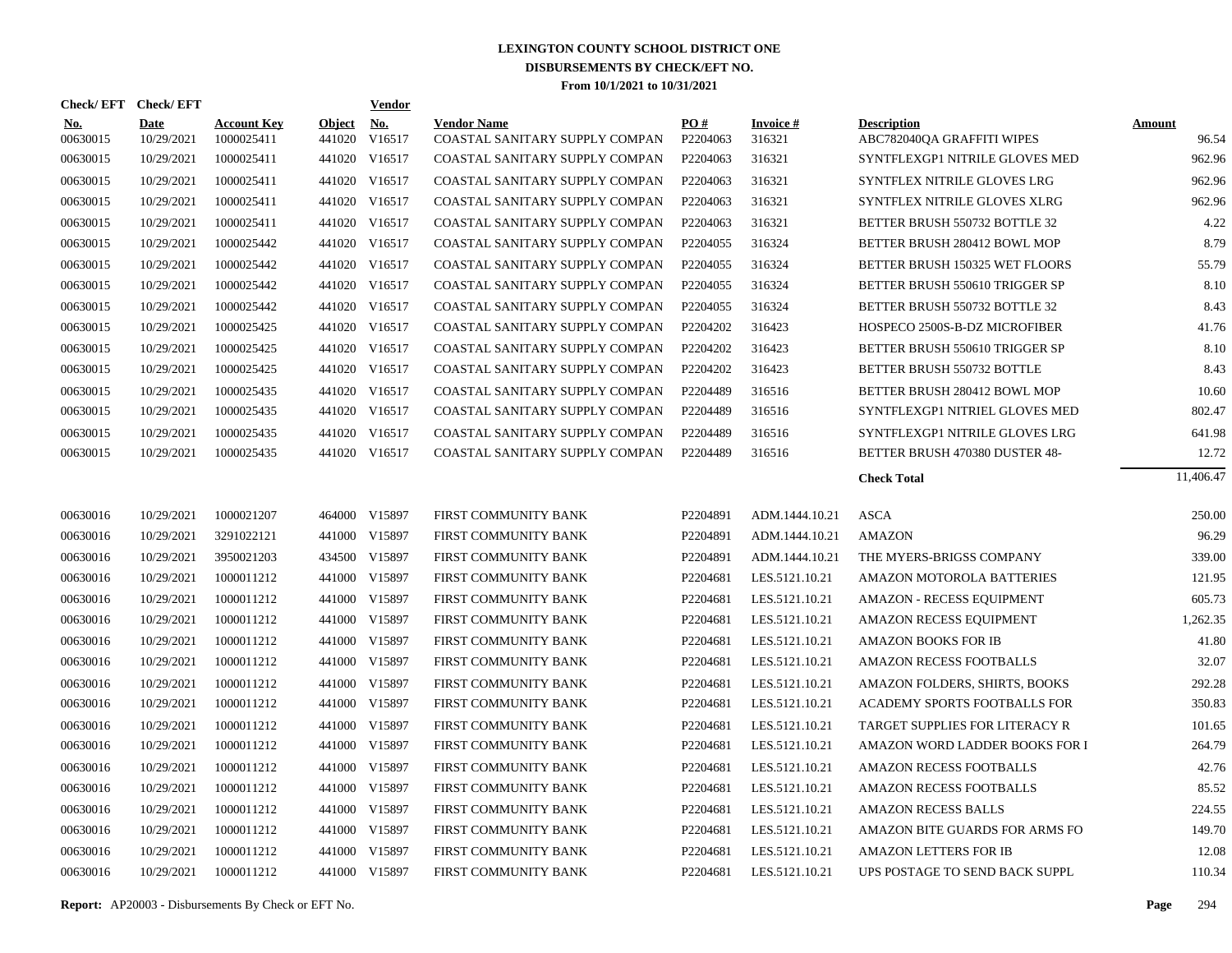|                        | Check/EFT Check/EFT       |                                  |                         | <b>Vendor</b> |                                            |                 |                                   |                                               |                         |
|------------------------|---------------------------|----------------------------------|-------------------------|---------------|--------------------------------------------|-----------------|-----------------------------------|-----------------------------------------------|-------------------------|
| <u>No.</u><br>00630016 | <b>Date</b><br>10/29/2021 | <b>Account Key</b><br>1000011212 | <b>Object</b><br>441000 | No.<br>V15897 | <b>Vendor Name</b><br>FIRST COMMUNITY BANK | PO#<br>P2204681 | <b>Invoice#</b><br>LES.5121.10.21 | <b>Description</b><br>PANERA B'FAST FOR STAFF | <b>Amount</b><br>324.60 |
| 00630016               | 10/29/2021                | 1000011212                       |                         | 441000 V15897 | FIRST COMMUNITY BANK                       | P2204681        | LES.5121.10.21                    | <b>AMAZON RETURN OF BINS</b>                  | $-80.22$                |
| 00630016               | 10/29/2021                | 1000011312                       |                         | 441000 V15897 | FIRST COMMUNITY BANK                       | P2204681        | LES.5121.10.21                    | <b>COVERONE - BINDING FOR BOOKS F</b>         | 66.90                   |
| 00630016               | 10/29/2021                | 1000023312                       |                         | 464000 V15897 | FIRST COMMUNITY BANK                       | P2204681        | LES.5121.10.21                    | HILTON HOTELS RESERVATION FOR                 | 278.88                  |
| 00630016               | 10/29/2021                | 1000023312                       |                         | 464000 V15897 | FIRST COMMUNITY BANK                       | P2204681        | LES.5121.10.21                    | HILTON HOTEL RESERVATION FOR S                | 278.88                  |
| 00630016               | 10/29/2021                | 1000025412                       |                         | 441000 V15897 | FIRST COMMUNITY BANK                       | P2204681        | LES.5121.10.21                    | <b>CIRCLE K - GAS FOR MOWER</b>               | 57.49                   |
| 00630016               | 10/29/2021                | 1000025412                       |                         | 441000 V15897 | FIRST COMMUNITY BANK                       | P2204681        | LES.5121.10.21                    | <b>CREDIT AT CIRCLE K</b>                     | $-0.57$                 |
| 00630016               | 10/29/2021                | 7884027012                       |                         | 466090 V15897 | FIRST COMMUNITY BANK                       | P2204681        | LES.5121.10.21                    | <b>SAM'S MEMBERSHIP</b>                       | 48.15                   |
| 00630016               | 10/29/2021                | 1000011343                       |                         | 441000 V15897 | FIRST COMMUNITY BANK                       | P2204892        | MGM.1170.10.21                    | Walgreens                                     | 35.19                   |
| 00630016               | 10/29/2021                | 1000011343                       |                         | 441000 V15897 | FIRST COMMUNITY BANK                       | P2204892        | MGM.1170.10.21                    | Trophy and Awards                             | 89.88                   |
| 00630016               | 10/29/2021                | 1000011343                       |                         | 441000 V15897 | FIRST COMMUNITY BANK                       | P2204892        | MGM.1170.10.21                    | Trophy And Awards                             | 21.40                   |
| 00630016               | 10/29/2021                | 1000011343                       |                         | 441000 V15897 | FIRST COMMUNITY BANK                       | P2204892        | MGM.1170.10.21                    | Amazon                                        | 562.38                  |
| 00630016               | 10/29/2021                | 1000011343                       |                         | 441000 V15897 | FIRST COMMUNITY BANK                       | P2204892        | MGM.1170.10.21                    | Amazon                                        | 130.52                  |
| 00630016               | 10/29/2021                | 1000011343                       |                         | 441000 V15897 | FIRST COMMUNITY BANK                       | P2204892        | MGM.1170.10.21                    | Amazon                                        | 96.30                   |
| 00630016               | 10/29/2021                | 1000011343                       |                         | 441000 V15897 | FIRST COMMUNITY BANK                       | P2204892        | MGM.1170.10.21                    | Amazon                                        | 48.15                   |
| 00630016               | 10/29/2021                | 1000011343                       |                         | 441000 V15897 | FIRST COMMUNITY BANK                       | P2204892        | MGM.1170.10.21                    | Amazon                                        | 20.62                   |
| 00630016               | 10/29/2021                | 1000011343                       |                         | 441000 V15897 | FIRST COMMUNITY BANK                       | P2204892        | MGM.1170.10.21                    | Amazon                                        | 48.13                   |
| 00630016               | 10/29/2021                | 1000011343                       |                         | 441000 V15897 | FIRST COMMUNITY BANK                       | P2204892        | MGM.1170.10.21                    | Amazon                                        | 18.16                   |
| 00630016               | 10/29/2021                | 1000011343                       |                         | 441000 V15897 | FIRST COMMUNITY BANK                       | P2204892        | MGM.1170.10.21                    | Amazon                                        | 151.81                  |
| 00630016               | 10/29/2021                | 1000011343                       |                         | 441000 V15897 | FIRST COMMUNITY BANK                       | P2204892        | MGM.1170.10.21                    | Lowes                                         | 121.35                  |
| 00630016               | 10/29/2021                | 1000011343                       |                         | 441000 V15897 | FIRST COMMUNITY BANK                       | P2204892        | MGM.1170.10.21                    | WalMart                                       | 266.45                  |
| 00630016               | 10/29/2021                | 1000011343                       |                         | 441000 V15897 | FIRST COMMUNITY BANK                       | P2204892        | MGM.1170.10.21                    | WalMart                                       | 20.93                   |
| 00630016               | 10/29/2021                | 1000011343                       |                         | 441000 V15897 | FIRST COMMUNITY BANK                       | P2204892        | MGM.1170.10.21                    | Amazon                                        | 262.80                  |
| 00630016               | 10/29/2021                | 1000011343                       |                         | 441000 V15897 | FIRST COMMUNITY BANK                       | P2204892        | MGM.1170.10.21                    | Amazon                                        | 66.31                   |
| 00630016               | 10/29/2021                | 1000011343                       |                         | 441000 V15897 | FIRST COMMUNITY BANK                       | P2204892        | MGM.1170.10.21                    | <b>Kenny Products</b>                         | 215.00                  |
| 00630016               | 10/29/2021                | 1000011343                       |                         | 441000 V15897 | FIRST COMMUNITY BANK                       | P2204892        | MGM.1170.10.21                    | Amazon                                        | 43.11                   |
| 00630016               | 10/29/2021                | 1000021243                       |                         | 441000 V15897 | FIRST COMMUNITY BANK                       | P2204892        | MGM.1170.10.21                    | Amazon                                        | 24.56                   |
| 00630016               | 10/29/2021                | 1000021243                       |                         | 441000 V15897 | FIRST COMMUNITY BANK                       | P2204892        | MGM.1170.10.21                    | Amazon                                        | 17.11                   |
| 00630016               | 10/29/2021                | 1000021243                       |                         | 441000 V15897 | FIRST COMMUNITY BANK                       | P2204892        | MGM.1170.10.21                    | Amazon                                        | 27.72                   |
| 00630016               | 10/29/2021                | 1000025443                       |                         | 432300 V15897 | FIRST COMMUNITY BANK                       | P2204892        | MGM.1170.10.21                    | Amazon                                        | 49.21                   |
| 00630016               | 10/29/2021                | 1000025443                       |                         | 432300 V15897 | FIRST COMMUNITY BANK                       | P2204892        | MGM.1170.10.21                    | <b>Murphy Express</b>                         | 79.00                   |
| 00630016               | 10/29/2021                | 7733019043                       |                         | 466041 V15897 | FIRST COMMUNITY BANK                       | P2204892        | MGM.1170.10.21                    | TapSpace Publications                         | 213.11                  |
| 00630016               | 10/29/2021                | 7733027043                       | 466041                  | V15897        | FIRST COMMUNITY BANK                       | P2204892        | MGM.1170.10.21                    | Musical Inn.                                  | 177.48                  |
| 00630016               | 10/29/2021                | 7733027043                       |                         | 466099 V15897 | FIRST COMMUNITY BANK                       | P2204892        | MGM.1170.10.21                    | <b>Steve Weiss Music</b>                      | 57.90                   |
| 00630016               | 10/29/2021                | 7733027043                       | 466099                  | V15897        | FIRST COMMUNITY BANK                       | P2204892        | MGM.1170.10.21                    | IN Southern Ink                               | 737.23                  |
| 00630016               | 10/29/2021                | 7735019043                       |                         | 466041 V15897 | FIRST COMMUNITY BANK                       | P2204892        | MGM.1170.10.21 JWPepper           |                                               | 192.85                  |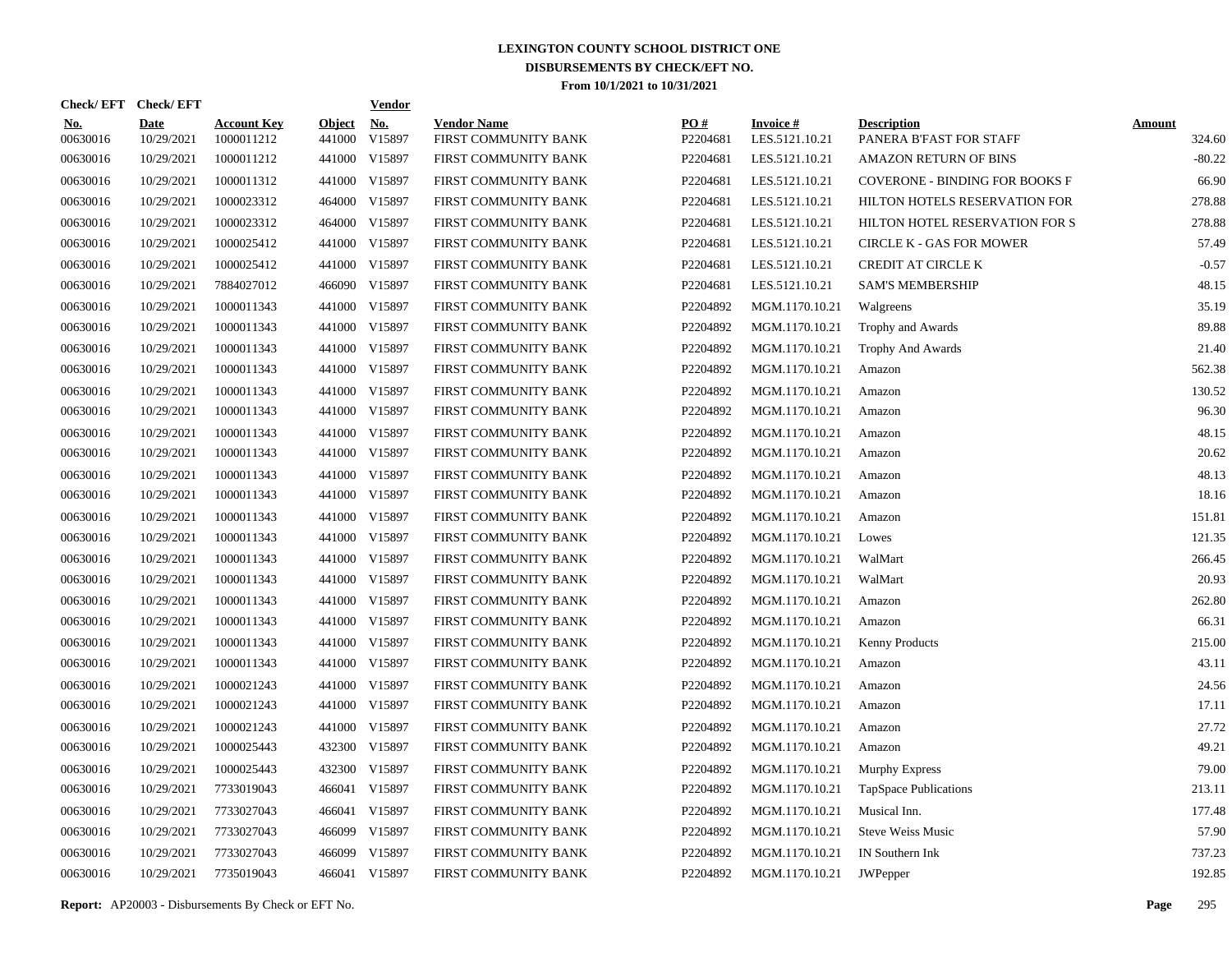|                        | Check/EFT Check/EFT       |                                  |                         | <b>Vendor</b>        |                                            |                 |                                   |                              |                        |
|------------------------|---------------------------|----------------------------------|-------------------------|----------------------|--------------------------------------------|-----------------|-----------------------------------|------------------------------|------------------------|
| <u>No.</u><br>00630016 | <b>Date</b><br>10/29/2021 | <b>Account Key</b><br>7738019043 | <b>Object</b><br>466041 | <b>No.</b><br>V15897 | <b>Vendor Name</b><br>FIRST COMMUNITY BANK | PO#<br>P2204892 | <b>Invoice#</b><br>MGM.1170.10.21 | <b>Description</b><br>Amazon | <b>Amount</b><br>26.74 |
| 00630016               | 10/29/2021                | 7748027043                       | 466041                  | V15897               | FIRST COMMUNITY BANK                       | P2204892        | MGM.1170.10.21                    | JWPepper                     | 355.30                 |
| 00630016               | 10/29/2021                | 7748027043                       |                         | 466041 V15897        | FIRST COMMUNITY BANK                       | P2204892        | MGM.1170.10.21                    | JWPepper                     | 62.99                  |
| 00630016               | 10/29/2021                | 7796027043                       | 466069                  | V15897               | FIRST COMMUNITY BANK                       | P2204892        | MGM.1170.10.21                    | <b>SAMS</b>                  | 111.38                 |
| 00630016               | 10/29/2021                | 7796027043                       | 466069                  | V15897               | FIRST COMMUNITY BANK                       | P2204892        | MGM.1170.10.21                    | <b>SAMS</b>                  | 20.16                  |
| 00630016               | 10/29/2021                | 7802072043                       | 466069                  | V15897               | FIRST COMMUNITY BANK                       | P2204892        | MGM.1170.10.21                    | Chick Fil A                  | 655.36                 |
| 00630016               | 10/29/2021                | 7802072043                       |                         | 466069 V15897        | FIRST COMMUNITY BANK                       | P2204892        | MGM.1170.10.21                    | <b>SAMS</b>                  | 89.78                  |
| 00630016               | 10/29/2021                | 7802072043                       | 466069                  | V15897               | FIRST COMMUNITY BANK                       | P2204892        | MGM.1170.10.21                    | Chick Fil A                  | 705.78                 |
| 00630016               | 10/29/2021                | 7802072043                       |                         | 466069 V15897        | FIRST COMMUNITY BANK                       | P2204892        | MGM.1170.10.21                    | Chick Fil A                  | 705.78                 |
| 00630016               | 10/29/2021                | 7802072043                       |                         | 466099 V15897        | FIRST COMMUNITY BANK                       | P2204892        | MGM.1170.10.21                    | Lexington Florist            | 230.56                 |
| 00630016               | 10/29/2021                | 7802080043                       |                         | 466069 V15897        | FIRST COMMUNITY BANK                       | P2204892        | MGM.1170.10.21                    | Chick Fil A                  | 187.76                 |
| 00630016               | 10/29/2021                | 7802080043                       |                         | 466069 V15897        | FIRST COMMUNITY BANK                       | P2204892        | MGM.1170.10.21                    | Chick Fil A                  | 221.82                 |
| 00630016               | 10/29/2021                | 7802080043                       |                         | 466069 V15897        | FIRST COMMUNITY BANK                       | P2204892        | MGM.1170.10.21                    | Chick Fil A                  | 225.17                 |
| 00630016               | 10/29/2021                | 7860527043                       |                         | 466069 V15897        | FIRST COMMUNITY BANK                       | P2204892        | MGM.1170.10.21                    | SAMS                         | 34.56                  |
| 00630016               | 10/29/2021                | 7860527043                       |                         | 466069 V15897        | FIRST COMMUNITY BANK                       | P2204892        | MGM.1170.10.21                    | Zoes Kitchen                 | 84.58                  |
| 00630016               | 10/29/2021                | 7860527043                       |                         | 466069 V15897        | FIRST COMMUNITY BANK                       | P2204892        | MGM.1170.10.21                    | Amazon                       | 89.10                  |
| 00630016               | 10/29/2021                | 7860527043                       | 466069                  | V15897               | FIRST COMMUNITY BANK                       | P2204892        | MGM.1170.10.21                    | Amazon                       | 17.00                  |
| 00630016               | 10/29/2021                | 7860527043                       |                         | 466069 V15897        | FIRST COMMUNITY BANK                       | P2204892        | MGM.1170.10.21                    | Amazon                       | 23.99                  |
| 00630016               | 10/29/2021                | 7860527043                       | 466069                  | V15897               | FIRST COMMUNITY BANK                       | P2204892        | MGM.1170.10.21                    | McAlisters                   | 164.84                 |
| 00630016               | 10/29/2021                | 7860527043                       |                         | 466099 V15897        | FIRST COMMUNITY BANK                       | P2204892        | MGM.1170.10.21                    | <b>Lowes Foods</b>           | 26.75                  |
| 00630016               | 10/29/2021                | 7860527043                       | 466099                  | V15897               | FIRST COMMUNITY BANK                       | P2204892        | MGM.1170.10.21                    | Petals Bloooms               | 64.20                  |
| 00630016               | 10/29/2021                | 7860527043                       |                         | 466099 V15897        | FIRST COMMUNITY BANK                       | P2204892        | MGM.1170.10.21                    | Image Ink                    | 468.15                 |
| 00630016               | 10/29/2021                | 7860527043                       | 466099                  | V15897               | FIRST COMMUNITY BANK                       | P2204892        | MGM.1170.10.21                    | CafePress                    | 49.18                  |
| 00630016               | 10/29/2021                | 7860527043                       |                         | 466099 V15897        | FIRST COMMUNITY BANK                       | P2204892        | MGM.1170.10.21                    | Image Ink                    | 234.59                 |
| 00630016               | 10/29/2021                | 7860527043                       | 466099                  | V15897               | FIRST COMMUNITY BANK                       | P2204892        | MGM.1170.10.21                    | Dollar General               | 6.42                   |
| 00630016               | 10/29/2021                | 7860527043                       |                         | 466099 V15897        | FIRST COMMUNITY BANK                       | P2204892        | MGM.1170.10.21                    | Target                       | 47.92                  |
| 00630016               | 10/29/2021                | 7860527043                       | 466099                  | V15897               | FIRST COMMUNITY BANK                       | P2204892        | MGM.1170.10.21                    | <b>UPS</b> Store             | 7.09                   |
| 00630016               | 10/29/2021                | 7884027043                       | 466069                  | V15897               | FIRST COMMUNITY BANK                       | P2204892        | MGM.1170.10.21                    | Amazon                       | 165.72                 |
| 00630016               | 10/29/2021                | 7934027043                       |                         | 466041 V15897        | FIRST COMMUNITY BANK                       | P2204892        | MGM.1170.10.21                    | Paypal BrickRUs              | 31.61                  |
| 00630016               | 10/29/2021                | 7934027043                       |                         | 466041 V15897        | FIRST COMMUNITY BANK                       | P2204892        | MGM.1170.10.21                    | PayPal Nexusgmcomp           | 56.65                  |
| 00630016               | 10/29/2021                | 7934027043                       |                         | 466041 V15897        | FIRST COMMUNITY BANK                       | P2204892        | MGM.1170.10.21                    | PayPal Russellcoro           | 50.76                  |
| 00630016               | 10/29/2021                | 7934027043                       |                         | 466041 V15897        | FIRST COMMUNITY BANK                       | P2204892        | MGM.1170.10.21                    | Amazon                       | 26.74                  |
| 00630016               | 10/29/2021                | 7934027043                       |                         | 466041 V15897        | FIRST COMMUNITY BANK                       | P2204892        | MGM.1170.10.21                    | Amazon                       | 28.03                  |
| 00630016               | 10/29/2021                | 7934027043                       |                         | 466041 V15897        | FIRST COMMUNITY BANK                       | P2204892        | MGM.1170.10.21                    | Amazon                       | 53.40                  |
| 00630016               | 10/29/2021                | 7934027043                       |                         | 466041 V15897        | FIRST COMMUNITY BANK                       | P2204892        | MGM.1170.10.21                    | Paypal                       | $-0.64$                |
| 00630016               | 10/29/2021                | 7983027043                       |                         | 466041 V15897        | FIRST COMMUNITY BANK                       | P2204892        | MGM.1170.10.21                    | Amazon                       | 29.95                  |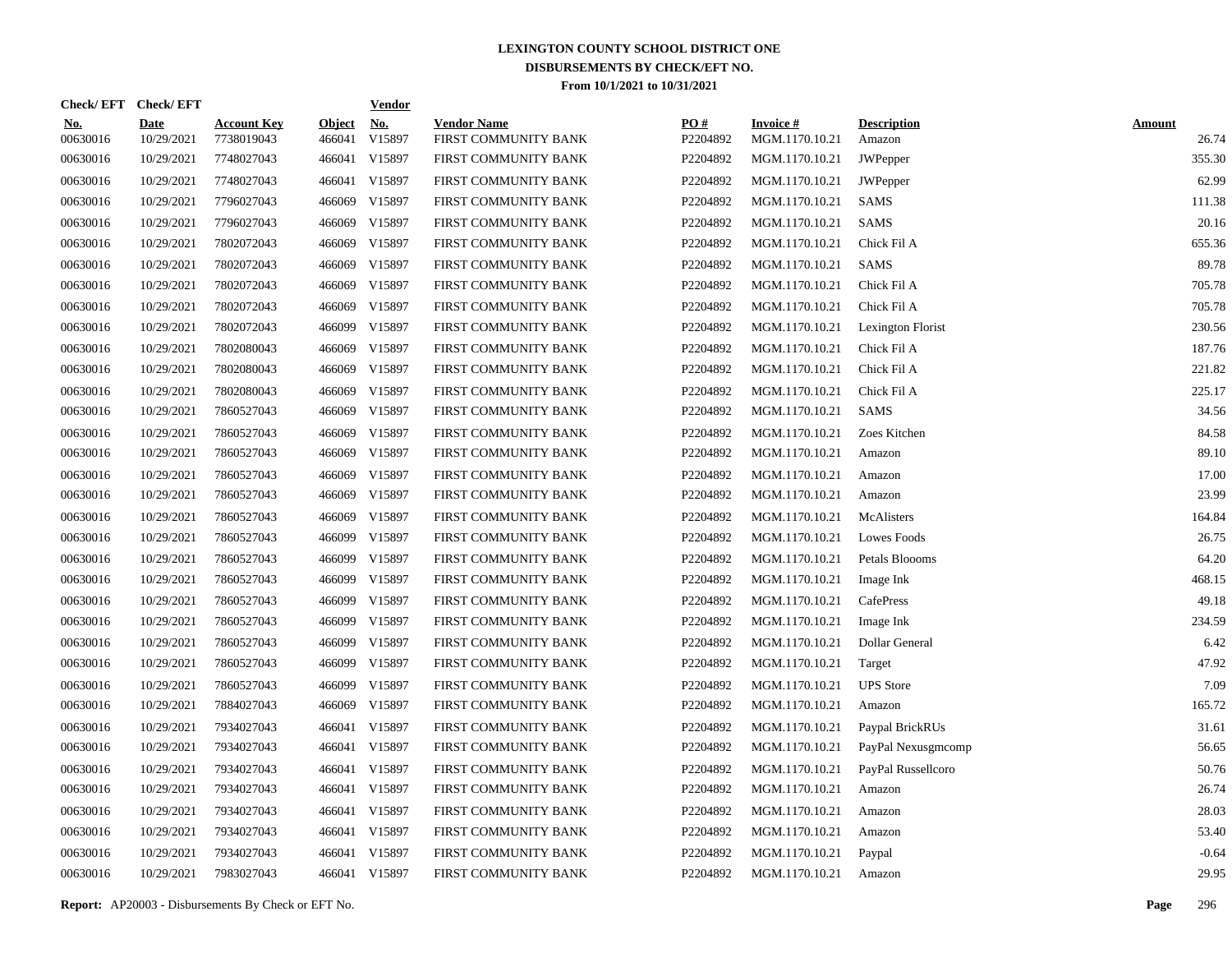|                        | Check/EFT Check/EFT       |                                  |                         | <b>Vendor</b>        |                                            |                 |                                   |                              |                        |
|------------------------|---------------------------|----------------------------------|-------------------------|----------------------|--------------------------------------------|-----------------|-----------------------------------|------------------------------|------------------------|
| <u>No.</u><br>00630016 | <b>Date</b><br>10/29/2021 | <b>Account Key</b><br>7983027043 | <b>Object</b><br>466041 | <b>No.</b><br>V15897 | <b>Vendor Name</b><br>FIRST COMMUNITY BANK | PO#<br>P2204892 | <b>Invoice#</b><br>MGM.1170.10.21 | <b>Description</b><br>Amazon | <b>Amount</b><br>10.69 |
| 00630016               | 10/29/2021                | 7983027043                       | 466041                  | V15897               | FIRST COMMUNITY BANK                       | P2204892        | MGM.1170.10.21                    | Michaels                     | 58.81                  |
| 00630016               | 10/29/2021                | 1000011343                       |                         | 441000 V15897        | FIRST COMMUNITY BANK                       | P2204944        | MGM.1618.10.21                    | Amazon                       | 113.30                 |
| 00630016               | 10/29/2021                | 1000011343                       | 441000                  | V15897               | FIRST COMMUNITY BANK                       | P2204944        | MGM.1618.10.21                    | Amazon                       | 20.24                  |
| 00630016               | 10/29/2021                | 1000011343                       |                         | 441000 V15897        | FIRST COMMUNITY BANK                       | P2204944        | MGM.1618.10.21                    | Amazon                       | 38.57                  |
| 00630016               | 10/29/2021                | 1000011343                       |                         | 441000 V15897        | FIRST COMMUNITY BANK                       | P2204944        | MGM.1618.10.21                    | Amazon                       | 40.29                  |
| 00630016               | 10/29/2021                | 1000011343                       |                         | 441000 V15897        | FIRST COMMUNITY BANK                       | P2204944        | MGM.1618.10.21                    | Amazon                       | 11.93                  |
| 00630016               | 10/29/2021                | 1000011343                       |                         | 441000 V15897        | FIRST COMMUNITY BANK                       | P2204944        | MGM.1618.10.21                    | Amazon                       | 10.12                  |
| 00630016               | 10/29/2021                | 1000011343                       |                         | 441000 V15897        | FIRST COMMUNITY BANK                       | P2204944        | MGM.1618.10.21                    | Amazon                       | 26.13                  |
| 00630016               | 10/29/2021                | 1000011343                       |                         | 441000 V15897        | FIRST COMMUNITY BANK                       | P2204944        | MGM.1618.10.21                    | Amazon                       | 65.77                  |
| 00630016               | 10/29/2021                | 1000011343                       |                         | 441000 V15897        | FIRST COMMUNITY BANK                       | P2204944        | MGM.1618.10.21                    | Amazon                       | 21.58                  |
| 00630016               | 10/29/2021                | 1000011343                       |                         | 441000 V15897        | FIRST COMMUNITY BANK                       | P2204944        | MGM.1618.10.21                    | Amazon                       | 64.19                  |
| 00630016               | 10/29/2021                | 1000011343                       |                         | 441000 V15897        | FIRST COMMUNITY BANK                       | P2204944        | MGM.1618.10.21                    | Amazon                       | 4.90                   |
| 00630016               | 10/29/2021                | 1000011343                       |                         | 441000 V15897        | FIRST COMMUNITY BANK                       | P2204944        | MGM.1618.10.21                    | <b>REFUND Amazon</b>         | $-85.96$               |
| 00630016               | 10/29/2021                | 1000011343                       |                         | 441000 V15897        | FIRST COMMUNITY BANK                       | P2204944        | MGM.1618.10.21                    | <b>REFUND Amazon</b>         | $-113.30$              |
| 00630016               | 10/29/2021                | 1000011343                       |                         | 441030 V15897        | FIRST COMMUNITY BANK                       | P2204944        | MGM.1618.10.21                    | Asian Market                 | 178.61                 |
| 00630016               | 10/29/2021                | 1000025443                       |                         | 432300 V15897        | FIRST COMMUNITY BANK                       | P2204944        | MGM.1618.10.21                    | Amazon                       | 27.81                  |
| 00630016               | 10/29/2021                | 1000025443                       |                         | 432300 V15897        | FIRST COMMUNITY BANK                       | P2204944        | MGM.1618.10.21                    | Amazon                       | 48.15                  |
| 00630016               | 10/29/2021                | 7733019043                       | 466041                  | V15897               | FIRST COMMUNITY BANK                       | P2204944        | MGM.1618.10.21                    | Pecknel                      | 6.42                   |
| 00630016               | 10/29/2021                | 7738019043                       | 466041                  | V15897               | FIRST COMMUNITY BANK                       | P2204944        | MGM.1618.10.21                    | Amazon                       | 13.90                  |
| 00630016               | 10/29/2021                | 7748027043                       | 466041                  | V15897               | FIRST COMMUNITY BANK                       | P2204944        | MGM.1618.10.21                    | Amazon                       | 415.39                 |
| 00630016               | 10/29/2021                | 7750019043                       | 466041                  | V15897               | FIRST COMMUNITY BANK                       | P2204944        | MGM.1618.10.21                    | Amazon                       | 47.85                  |
| 00630016               | 10/29/2021                | 7765027043                       | 466041                  | V15897               | FIRST COMMUNITY BANK                       | P2204944        | MGM.1618.10.21                    | Amazon                       | 47.04                  |
| 00630016               | 10/29/2021                | 7802072043                       | 466069                  | V15897               | FIRST COMMUNITY BANK                       | P2204944        | MGM.1618.10.21                    | Chick Fil A                  | 655.36                 |
| 00630016               | 10/29/2021                | 7802080043                       | 466041                  | V15897               | FIRST COMMUNITY BANK                       | P2204944        | MGM.1618.10.21                    | <b>Hobby Lobby</b>           | 125.00                 |
| 00630016               | 10/29/2021                | 7802080043                       | 466041                  | V15897               | FIRST COMMUNITY BANK                       | P2204944        | MGM.1618.10.21                    | Dollar Tree                  | 62.57                  |
| 00630016               | 10/29/2021                | 7802080043                       | 466041                  | V15897               | FIRST COMMUNITY BANK                       | P2204944        | MGM.1618.10.21                    | Dollar Tree                  | 11.77                  |
| 00630016               | 10/29/2021                | 7802080043                       | 466069                  | V15897               | FIRST COMMUNITY BANK                       | P2204944        | MGM.1618.10.21                    | <b>Big Lots</b>              | 15.99                  |
| 00630016               | 10/29/2021                | 7839019043                       | 466069                  | V15897               | FIRST COMMUNITY BANK                       | P2204944        | MGM.1618.10.21                    | Amazon                       | 34.94                  |
| 00630016               | 10/29/2021                | 7841827043                       | 466041                  | V15897               | FIRST COMMUNITY BANK                       | P2204944        | MGM.1618.10.21                    | WalMart                      | 152.31                 |
| 00630016               | 10/29/2021                | 7860527043                       | 466041                  | V15897               | FIRST COMMUNITY BANK                       | P2204944        | MGM.1618.10.21                    | Amazon                       | 57.75                  |
| 00630016               | 10/29/2021                | 7860527043                       | 466041                  | V15897               | FIRST COMMUNITY BANK                       | P2204944        | MGM.1618.10.21                    | <b>UPS</b> Store             | 7.09                   |
| 00630016               | 10/29/2021                | 7860527043                       | 466041                  | V15897               | FIRST COMMUNITY BANK                       | P2204944        | MGM.1618.10.21                    | Amazon                       | 11.76                  |
| 00630016               | 10/29/2021                | 7860527043                       | 466041                  | V15897               | FIRST COMMUNITY BANK                       | P2204944        | MGM.1618.10.21                    | REFUND Amazon                | $-14.97$               |
| 00630016               | 10/29/2021                | 7860527043                       | 466069                  | V15897               | FIRST COMMUNITY BANK                       | P2204944        | MGM.1618.10.21                    | Amazon                       | 77.97                  |
| 00630016               | 10/29/2021                | 7860527043                       |                         | 466069 V15897        | FIRST COMMUNITY BANK                       | P2204944        | MGM.1618.10.21                    | Amazon                       | 82.43                  |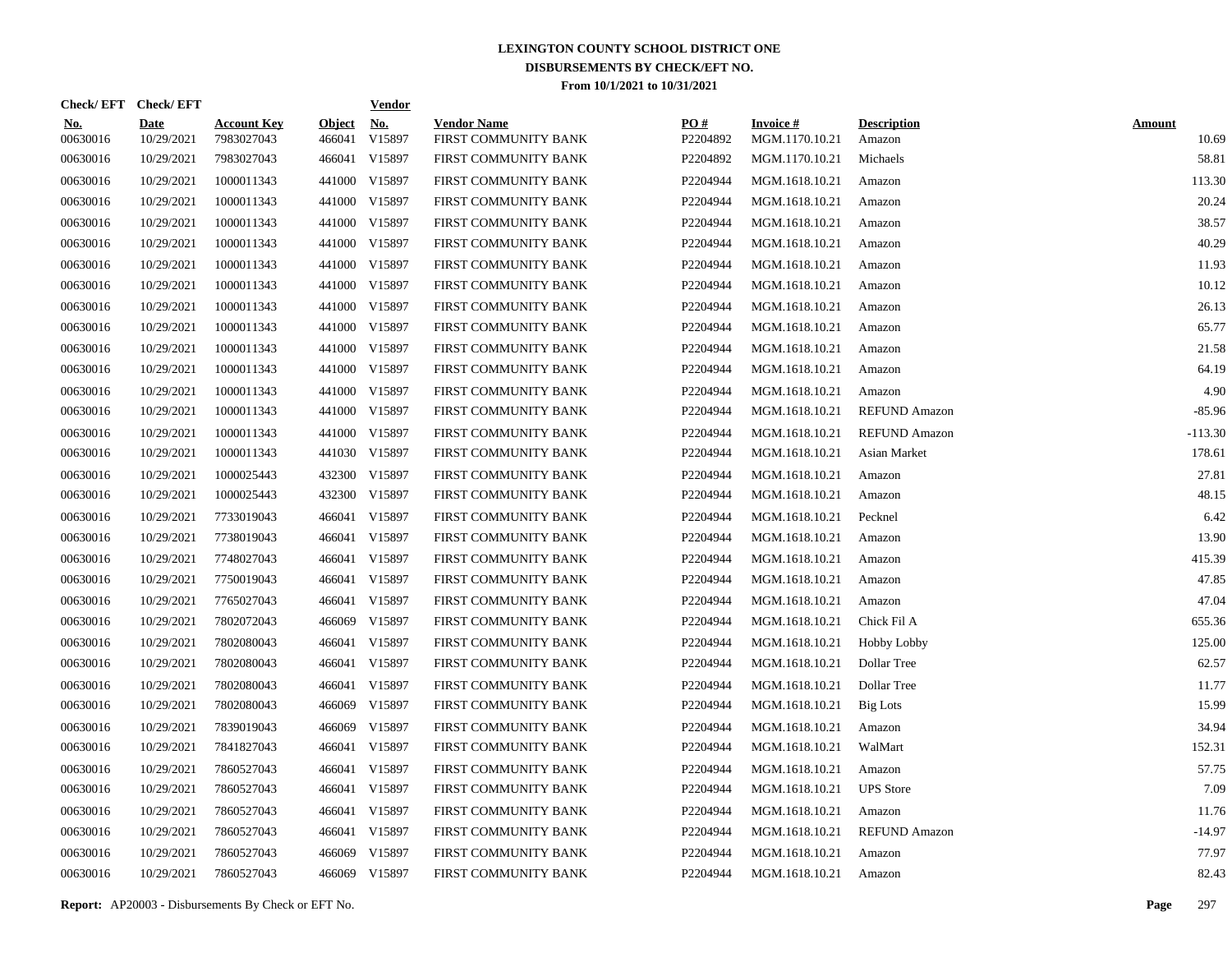| Check/EFT Check/EFT    |                           |                                  |                         | <u>Vendor</u>        |                                            |                 |                                   |                                 |                        |
|------------------------|---------------------------|----------------------------------|-------------------------|----------------------|--------------------------------------------|-----------------|-----------------------------------|---------------------------------|------------------------|
| <u>No.</u><br>00630016 | <b>Date</b><br>10/29/2021 | <b>Account Key</b><br>7860527043 | <b>Object</b><br>466099 | <u>No.</u><br>V15897 | <b>Vendor Name</b><br>FIRST COMMUNITY BANK | PQ#<br>P2204944 | <b>Invoice#</b><br>MGM.1618.10.21 | <b>Description</b><br>Amazon    | <b>Amount</b><br>55.04 |
| 00630016               | 10/29/2021                | 7936527043                       | 466041                  | V15897               | FIRST COMMUNITY BANK                       | P2204944        | MGM.1618.10.21                    | Amazon                          | 42.48                  |
| 00630016               | 10/29/2021                | 7936527043                       | 466041                  | V15897               | FIRST COMMUNITY BANK                       | P2204944        | MGM.1618.10.21                    | Amazon                          | 57.95                  |
| 00630016               | 10/29/2021                | 7936527043                       | 466041                  | V15897               | FIRST COMMUNITY BANK                       | P2204944        | MGM.1618.10.21                    | Amazon                          | 26.73                  |
| 00630016               | 10/29/2021                | 7936527043                       | 466069                  | V15897               | FIRST COMMUNITY BANK                       | P2204944        | MGM.1618.10.21                    | Amazon                          | 25.80                  |
| 00630016               | 10/29/2021                | 1000025443                       | 432300                  | V15897               | FIRST COMMUNITY BANK                       | P2204945        | MGM.4421.10.21                    | <b>Replacement Parts Online</b> | 28.73                  |
| 00630016               | 10/29/2021                | 1000025443                       | 432300                  | V15897               | FIRST COMMUNITY BANK                       | P2204945        | MGM.4421.10.21                    | Sunoco                          | 88.00                  |
| 00630016               | 10/29/2021                | 1000025443                       | 432300                  | V15897               | FIRST COMMUNITY BANK                       | P2204945        | MGM.4421.10.21                    | <b>CREDIT Sunoco</b>            | $-0.88$                |
| 00630016               | 10/29/2021                | 7733019043                       | 466041                  | V15897               | FIRST COMMUNITY BANK                       | P2204945        | MGM.4421.10.21                    | <b>Tapspace Publication</b>     | 45.00                  |
| 00630016               | 10/29/2021                | 7733027043                       |                         | 466035 V15897        | FIRST COMMUNITY BANK                       | P2204945        | MGM.4421.10.21                    | Custom Ink                      | 1,332.36               |
| 00630016               | 10/29/2021                | 7735019043                       | 466041                  | V15897               | FIRST COMMUNITY BANK                       | P2204945        | MGM.4421.10.21                    | JWPepper                        | 9.00                   |
| 00630016               | 10/29/2021                | 7735027043                       | 466069                  | V15897               | FIRST COMMUNITY BANK                       | P2204945        | MGM.4421.10.21                    | JWPepper                        | 277.30                 |
| 00630016               | 10/29/2021                | 7748027043                       | 466064                  | V15897               | FIRST COMMUNITY BANK                       | P2204945        | MGM.4421.10.21                    | American String Teacher         | 116.00                 |
| 00630016               | 10/29/2021                | 7748027043                       | 466064                  | V15897               | FIRST COMMUNITY BANK                       | P2204945        | MGM.4421.10.21                    | National Assoc for Music Ed.    | 133.00                 |
| 00630016               | 10/29/2021                | 7748027043                       | 466064                  | V15897               | FIRST COMMUNITY BANK                       | P2204945        | MGM.4421.10.21                    | PayPal                          | 70.00                  |
| 00630016               | 10/29/2021                | 7750019043                       | 466041                  | V15897               | FIRST COMMUNITY BANK                       | P2204945        | MGM.4421.10.21                    | Gopher Sports                   | 11.92                  |
| 00630016               | 10/29/2021                | 7802072043                       | 466069                  | V15897               | FIRST COMMUNITY BANK                       | P2204945        | MGM.4421.10.21                    | Chick Fil A                     | 655.36                 |
| 00630016               | 10/29/2021                | 7802080043                       | 466099                  | V15897               | FIRST COMMUNITY BANK                       | P2204945        | MGM.4421.10.21                    | Lexington Florist               | 28.89                  |
| 00630016               | 10/29/2021                | 7802080043                       | 466099                  | V15897               | FIRST COMMUNITY BANK                       | P2204945        | MGM.4421.10.21                    | Lexington Florist               | 12.00                  |
| 00630016               | 10/29/2021                | 7860527043                       | 466069                  | V15897               | FIRST COMMUNITY BANK                       | P2204945        | MGM.4421.10.21                    | WalMart                         | 53.14                  |
| 00630016               | 10/29/2021                | 7860527043                       | 466069                  | V15897               | FIRST COMMUNITY BANK                       | P2204945        | MGM.4421.10.21                    | <b>SAMS</b>                     | 15.38                  |
| 00630016               | 10/29/2021                | 7983027043                       | 466064                  | V15897               | FIRST COMMUNITY BANK                       | P2204945        | MGM.4421.10.21                    | <b>Boom Learning</b>            | 15.00                  |
| 00630016               | 10/29/2021                | 7983027043                       | 466069                  | V15897               | FIRST COMMUNITY BANK                       | P2204945        | MGM.4421.10.21                    | Target                          | 42.97                  |
| 00630016               | 10/29/2021                | 7802070027                       | 466041                  | V15897               | FIRST COMMUNITY BANK                       | P2204688        | WKH.1196.10.21                    | Shell Fuel for Gator            | 15.09                  |
| 00630016               | 10/29/2021                | 7802070027                       | 466041                  | V15897               | FIRST COMMUNITY BANK                       | P2204688        | WKH.1196.10.21                    | Todd and Moore Paint for Athle  | 647.87                 |
| 00630016               | 10/29/2021                | 7802070027                       | 466069                  | V15897               | FIRST COMMUNITY BANK                       | P2204688        | WKH.1196.10.21                    | Amazon snacks for students ath  | 18.39                  |
| 00630016               | 10/29/2021                | 7802070027                       | 466069                  | V15897               | FIRST COMMUNITY BANK                       | P2204688        | WKH.1196.10.21                    | Amazon snacks for student athl  | 94.88                  |
| 00630016               | 10/29/2021                | 7802071027                       | 466041                  | V15897               | FIRST COMMUNITY BANK                       | P2204688        | WKH.1196.10.21                    | PRX Performance weight plate f  | 169.05                 |
| 00630016               | 10/29/2021                | 7802072027                       | 466069                  | V15897               | FIRST COMMUNITY BANK                       | P2204688        | WKH.1196.10.21                    | Jimmy Johns meal for JV/B team  | 550.45                 |
| 00630016               | 10/29/2021                | 7802072027                       | 466069                  | V15897               | FIRST COMMUNITY BANK                       | P2204688        | WKH.1196.10.21                    | Publix Drinks/snacks coaches    | 25.83                  |
| 00630016               | 10/29/2021                | 7802072027                       | 466069                  | V15897               | FIRST COMMUNITY BANK                       | P2204688        | WKH.1196.10.21                    | East Bay Deli meal for JV/B te  | 609.50                 |
| 00630016               | 10/29/2021                | 7802077027                       | 466064                  | V15897               | FIRST COMMUNITY BANK                       | P2204688        | WKH.1196.10.21                    | Bob Jenkins Coaches Classic En  | 155.00                 |
| 00630016               | 10/29/2021                | 7802080027                       | 466041                  | V15897               | FIRST COMMUNITY BANK                       | P2204688        | WKH.1196.10.21                    | Sports Imports New Volleyball   | 419.65                 |
| 00630016               | 10/29/2021                | 7802081527                       | 466041                  | V15897               | FIRST COMMUNITY BANK                       | P2204688        | WKH.1196.10.21                    | Amazon skirts for girls golf    | 61.33                  |
| 00630016               | 10/29/2021                | 7802082027                       | 466069                  | V15897               | FIRST COMMUNITY BANK                       | P2204688        | WKH.1196.10.21                    | Chick Fil A food for tennis se  | 233.15                 |
| 00630016               | 10/29/2021                | 7802082027                       |                         | 466099 V15897        | FIRST COMMUNITY BANK                       | P2204688        | WKH.1196.10.21                    | Publix supplies for senior nig  | 53.44                  |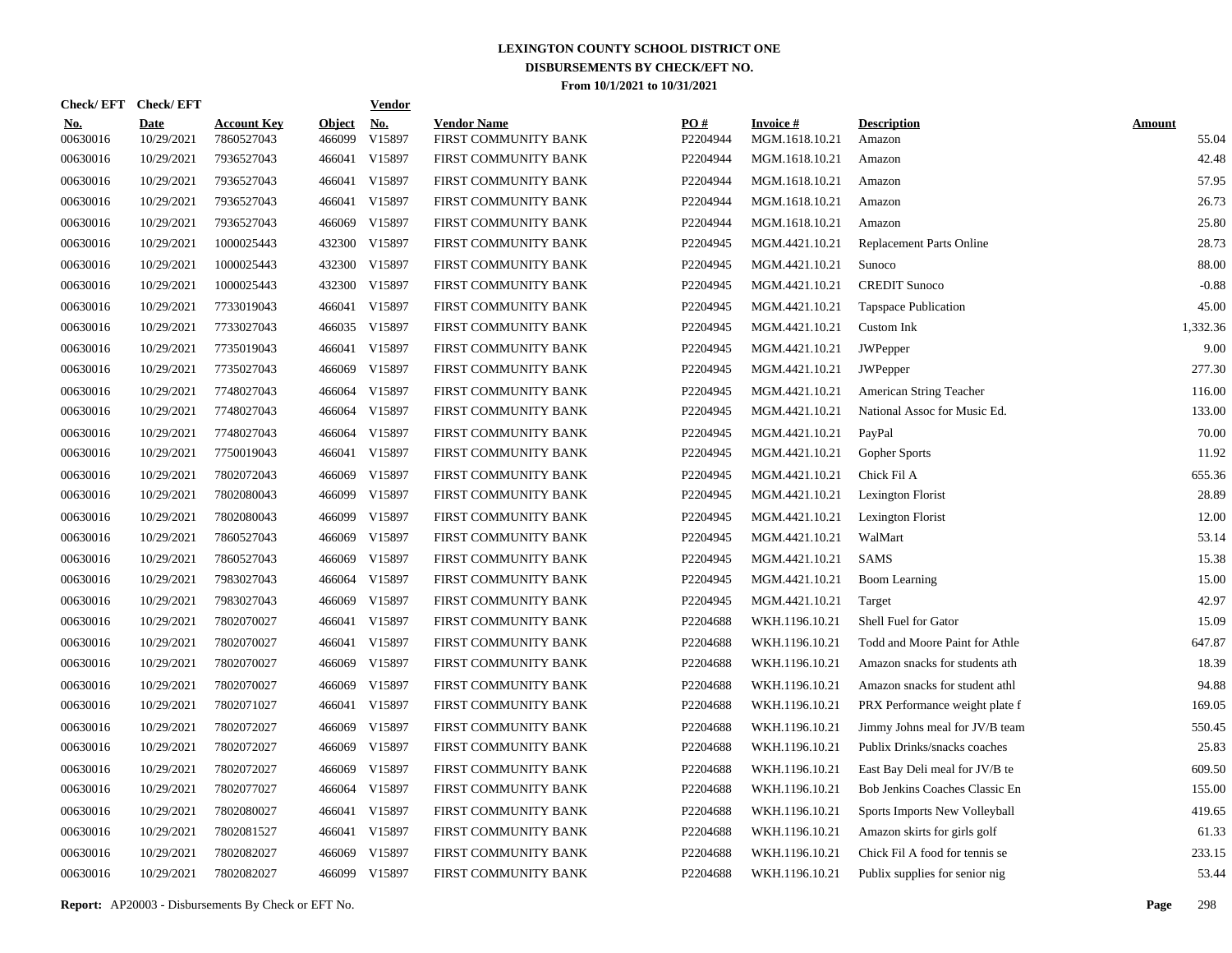|                        | Check/EFT Check/EFT |                                  |                         | <b>Vendor</b> |                                            |                 |                                    |                                                      |                 |
|------------------------|---------------------|----------------------------------|-------------------------|---------------|--------------------------------------------|-----------------|------------------------------------|------------------------------------------------------|-----------------|
| <b>No.</b><br>00630016 | Date<br>10/29/2021  | <b>Account Key</b><br>7802082527 | <b>Object</b><br>466041 | No.<br>V15897 | <b>Vendor Name</b><br>FIRST COMMUNITY BANK | PO#<br>P2204688 | <b>Invoice #</b><br>WKH.1196.10.21 | <b>Description</b><br>Walmart tennis balls for girls | Amount<br>33.71 |
| 00630016               | 10/29/2021          | 7802082527                       | 466041                  | V15897        | FIRST COMMUNITY BANK                       | P2204688        | WKH.1196.10.21                     | Amazon tennis practice balls                         | 171.18          |
| 00630016               | 10/29/2021          | 7802082527                       | 466099                  | V15897        | FIRST COMMUNITY BANK                       | P2204688        | WKH.1196.10.21                     | Amazon tennis bracelets for se                       | 61.01           |
| 00630016               | 10/29/2021          | 7887071027                       | 466069                  | V15897        | FIRST COMMUNITY BANK                       | P2204688        | WKH.1196.10.21                     | HWY 55 meal for sports medicin                       | 60.41           |
| 00630016               | 10/29/2021          | 7887072027                       | 466069                  | V15897        | FIRST COMMUNITY BANK                       | P2204688        | WKH.1196.10.21                     | East Bay Deli Food for B/JV Te                       | 549.55          |
| 00630016               | 10/29/2021          | 7887072027                       | 466069                  | V15897        | FIRST COMMUNITY BANK                       | P2204688        | WKH.1196.10.21                     | East Bay Deli B/Jv team Meal                         | 611.49          |
| 00630016               | 10/29/2021          | 7887072027                       | 466099                  | V15897        | FIRST COMMUNITY BANK                       | P2204688        | WKH.1196.10.21                     | Walmart Gift Cards For FB Mana                       | 50.00           |
| 00630016               | 10/29/2021          | 7887072027                       | 466099                  | V15897        | FIRST COMMUNITY BANK                       | P2204688        | WKH.1196.10.21                     | Discount                                             | $-0.15$         |
| 00630016               | 10/29/2021          | 7887080027                       | 466069                  | V15897        | FIRST COMMUNITY BANK                       | P2204688        | WKH.1196.10.21                     | Carolina Wings senior night me                       | 56.45           |
| 00630016               | 10/29/2021          | 7887081527                       | 466041                  | V15897        | FIRST COMMUNITY BANK                       | P2204688        | WKH.1196.10.21                     | Nike hats for golf girls                             | 94.16           |
| 00630016               | 10/29/2021          | 7887081527                       | 466099                  | V15897        | FIRST COMMUNITY BANK                       | P2204688        | WKH.1196.10.21                     | Publix Golf Senior Night                             | 7.00            |
| 00630016               | 10/29/2021          | 7887083527                       | 466069                  | V15897        | FIRST COMMUNITY BANK                       | P2204688        | WKH.1196.10.21                     | Lowes foods cake for senior ni                       | 37.99           |
| 00630016               | 10/29/2021          | 7887083527                       | 466099                  | V15897        | FIRST COMMUNITY BANK                       | P2204688        | WKH.1196.10.21                     | Lowes Foods Flowers for swim s                       | 12.84           |
| 00630016               | 10/29/2021          | 1000014127                       | 441000                  | V15897        | FIRST COMMUNITY BANK                       | P2204687        | WKH.4769.10.21                     | Amazon Orange cleaner for hand                       | 34.00           |
| 00630016               | 10/29/2021          | 7802072027                       | 466069                  | V15897        | FIRST COMMUNITY BANK                       | P2204687        | WKH.4769.10.21                     | Walmart water for B/JV teams m                       | 13.14           |
| 00630016               | 10/29/2021          | 7887072027                       | 466069                  | V15897        | FIRST COMMUNITY BANK                       | P2204687        | WKH.4769.10.21                     | Little Cesars meal for coaches                       | 29.69           |
| 00630016               | 10/29/2021          | 7887072027                       | 466069                  | V15897        | FIRST COMMUNITY BANK                       | P2204687        | WKH.4769.10.21                     | walmat water for team                                | 17.22           |
| 00630016               | 10/29/2021          | 7887072027                       | 466069                  | V15897        | FIRST COMMUNITY BANK                       | P2204687        | WKH.4769.10.21                     | Walmart water for b/jv fb team                       | 13.14           |
| 00630016               | 10/29/2021          | 7887084027                       | 466041                  | V15897        | FIRST COMMUNITY BANK                       | P2204687        | WKH.4769.10.21                     | CSTOWN INC Cheer decals for ge                       | 198.92          |
| 00630016               | 10/29/2021          | 7964072027                       | 466069                  | V15897        | FIRST COMMUNITY BANK                       | P2204687        | WKH.4769.10.21                     | Walmart water for B team an JV                       | 13.14           |
| 00630016               | 10/29/2021          | 7964072027                       | 466069                  | V15897        | FIRST COMMUNITY BANK                       | P2204687        | WKH.4769.10.21                     | Mc Donalds food for coaches be                       | 28.89           |
| 00630016               | 10/29/2021          | 7964072027                       | 466069                  | V15897        | FIRST COMMUNITY BANK                       | P2204687        | WKH.4769.10.21                     | Hwy 55 meal for B team FB                            | 190.00          |
| 00630016               | 10/29/2021          | 7964072027                       | 466069                  | V15897        | FIRST COMMUNITY BANK                       | P2204687        | WKH.4769.10.21                     | Publix Drinks for JV/B Team fo                       | 7.00            |
| 00630016               | 10/29/2021          | 7964072027                       | 466069                  | V15897        | FIRST COMMUNITY BANK                       | P2204687        | WKH.4769.10.21                     | walmrt water for b/jv team for                       | 13.14           |
|                        |                     |                                  |                         |               |                                            |                 |                                    | <b>Check Total</b>                                   | 25,362.75       |
| 00630017               | 10/29/2021          | 1000021311                       |                         | 439500 V12548 | FIRST PRIORITY INC                         | P2204949        | LHS-102521                         | 9/30 JV Game Standby                                 | 1,350.00        |
|                        |                     |                                  |                         |               |                                            |                 |                                    | <b>Check Total</b>                                   | 1,350.00        |
| 00630018               | 10/29/2021          | 7743019047                       |                         | 466041 V12185 | FOLLETT SCHOOL SOLUTIONS INC               | P2202827        | 343096F                            | Argentina                                            | 40.00           |
| 00630018               | 10/29/2021          | 7743019047                       |                         | 466041 V12185 | FOLLETT SCHOOL SOLUTIONS INC               | P2202827        | 343096F                            | Colombia                                             | 40.00           |
| 00630018               | 10/29/2021          | 7743019047                       |                         | 466041 V12185 | FOLLETT SCHOOL SOLUTIONS INC               | P2202827        | 343096F                            | Descumbramos Espana                                  | 40.60           |
| 00630018               | 10/29/2021          | 7743019047                       |                         | 466041 V12185 | FOLLETT SCHOOL SOLUTIONS INC               | P2202827        | 343096F                            | Equador                                              | 40.00           |
| 00630018               | 10/29/2021          | 7743019047                       |                         | 466041 V12185 | FOLLETT SCHOOL SOLUTIONS INC               | P2202827        | 343096F                            | Mexico                                               | 40.00           |
| 00630018               | 10/29/2021          | 7743019047                       | 466041                  | V12185        | FOLLETT SCHOOL SOLUTIONS INC               | P2202827        | 343096F                            | Puerto Rico                                          | 40.98           |
| 00630018               | 10/29/2021          | 7743019047                       |                         | 466041 V12185 | FOLLETT SCHOOL SOLUTIONS INC               | P2202827        | 343096F                            | Venezuela                                            | 40.00           |
|                        |                     |                                  |                         |               |                                            |                 |                                    |                                                      |                 |

**Report:** AP20003 - Disbursements By Check or EFT No. **Page** 299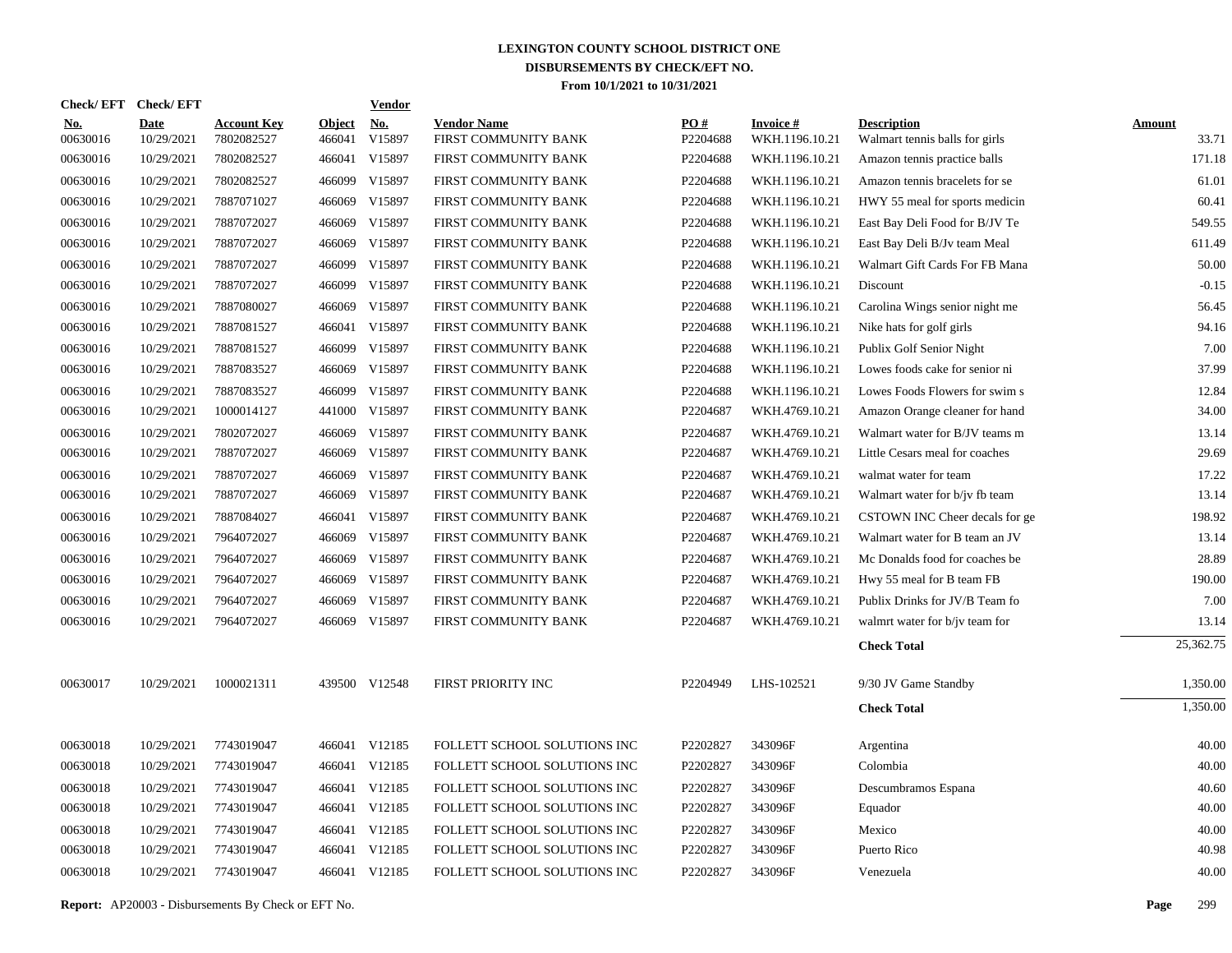|                        | Check/EFT Check/EFT       |                                  |                         | <b>Vendor</b>        |                                                    |                 |                           |                                                      |                         |
|------------------------|---------------------------|----------------------------------|-------------------------|----------------------|----------------------------------------------------|-----------------|---------------------------|------------------------------------------------------|-------------------------|
| <u>No.</u><br>00630018 | <b>Date</b><br>10/29/2021 | <b>Account Key</b><br>7936527016 | <b>Object</b><br>466041 | <u>No.</u><br>V12185 | <b>Vendor Name</b><br>FOLLETT SCHOOL SOLUTIONS INC | PO#<br>P2204080 | <b>Invoice#</b><br>364421 | <b>Description</b><br>see attached book list (20 boo | <b>Amount</b><br>153.93 |
|                        |                           |                                  |                         |                      |                                                    |                 |                           | <b>Check Total</b>                                   | 435.51                  |
| 00630019               | 10/29/2021                | 6000025610                       |                         | 441000 V00549        | FORMS AND SUPPLY INC (FSI)                         | P2204018        | 5919977-1                 | OIC Slanted Vertical Sign Hold                       | 110.85                  |
| 00630019               | 10/29/2021                | 7732019026                       | 466041                  | V00549               | FORMS AND SUPPLY INC (FSI)                         | P2204562        | 5932646-0                 | Highland Economy Masking Tape                        | 77.60                   |
| 00630019               | 10/29/2021                | 1000011334                       | 441000                  | V00549               | FORMS AND SUPPLY INC (FSI)                         | P2204719        | 5936699-0                 | Astrobrights Inkjet Laser Colo                       | 15.97                   |
| 00630019               | 10/29/2021                | 1000011334                       | 441000                  | V00549               | FORMS AND SUPPLY INC (FSI)                         | P2204719        | 5936699-0                 | Astrobrights Inkjet Laser Colo                       | 15.96                   |
| 00630019               | 10/29/2021                | 1000011334                       | 441000                  | V00549               | FORMS AND SUPPLY INC (FSI)                         | P2204719        | 5936699-0                 | Astrobrights Inkjet Laser Colo                       | 7.98                    |
|                        |                           |                                  |                         |                      |                                                    |                 |                           | <b>Check Total</b>                                   | 228.36                  |
| 00630020               | 10/29/2021                | 1000025408                       |                         | 441020 V15598        | <b>GREENVILLE OFFICE SUPPLY CO IN</b>              | P2201658        | 900199-0                  | WINDSOR SENSOR XP15 VACUUM                           | 620.12                  |
| 00630020               | 10/29/2021                | 1000025426                       |                         | 441020 V15598        | GREENVILLE OFFICE SUPPLY CO IN                     | P2204214        | 918186-1                  | CAROLINA MOP 1066 24 OZ RAYON                        | 113.85                  |
|                        |                           |                                  |                         |                      |                                                    |                 |                           | <b>Check Total</b>                                   | 733.97                  |
| 00630021               | 10/29/2021                | 7802071027                       |                         | 466041 V01292        | HENRY SCHEIN INC                                   | P2203716        | 11447542                  | Kit AT messenger Empty Black                         | 434.51                  |
|                        |                           |                                  |                         |                      |                                                    |                 |                           | <b>Check Total</b>                                   | 434.51                  |
| 00630022               | 10/29/2021                | 7887027034                       | 466041                  | V00450               | HOSKINS SUPPLY CO INC                              | P2202335        | 2675                      | Athletic Laundry Detergent                           | 295.00                  |
| 00630022               | 10/29/2021                | 7887027034                       | 466041                  | V00450               | HOSKINS SUPPLY CO INC                              | P2202335        | 2675                      | Shipping                                             | 75.00                   |
|                        |                           |                                  |                         |                      |                                                    |                 |                           | <b>Check Total</b>                                   | 370.00                  |
| 00630023               | 10/29/2021                | 1000026693                       |                         | 434500 V13893        | <b>INTRADO INTERACTIVE SERVICES C</b>              | P2203889        | 227646                    | RENEWAL SCHOOLMESSENGER COMPLE                       | 49,497.64               |
|                        |                           |                                  |                         |                      |                                                    |                 |                           | <b>Check Total</b>                                   | 49,497.64               |
| 00630024               | 10/29/2021                | 1000022226                       |                         | 443000 V01721        | <b>JUNIOR LIBRARY GUILD</b>                        | P2204081        | 588254                    | ebook platform maintenance fee                       | 99.00                   |
| 00630024               | 10/29/2021                | 1000022226                       | 443000                  | V01721               | <b>JUNIOR LIBRARY GUILD</b>                        | P2204081        | 588254                    | ebook stream-middle (*price re                       | 699.00                  |
|                        |                           |                                  |                         |                      |                                                    |                 |                           | <b>Check Total</b>                                   | 798.00                  |
| 00630025               | 10/29/2021                | 3260011303                       |                         | 441000 V13973        | KENDALL HUNT PUBLISHING CO                         | P2204169        | 12863400                  | Sound Waves: How Can a Sound M                       | 234.33                  |
|                        |                           |                                  |                         |                      |                                                    |                 |                           | <b>Check Total</b>                                   | 234.33                  |
| 00630026               | 10/29/2021                | 2052213703                       |                         | 441000 V00500        | LAKESHORE LEARNING MATERIALS                       | P2203411        | 151917092521              | Regular Dot Art Painters Set o                       | 86.38                   |
| 00630026               | 10/29/2021                | 2052213703                       | 441000                  | V00500               | LAKESHORE LEARNING MATERIALS                       | P2203411        | 151917092521              | Double Sided Counters - Page 2                       | 20.32                   |
| 00630026               | 10/29/2021                | 2052213703                       | 441000                  | V00500               | LAKESHORE LEARNING MATERIALS                       | P2203411        | 151917092521              | Easy-Squeeze Scissors - Page 1                       | 30.48                   |
| 00630026               | 10/29/2021                | 2052213703                       | 441000                  | V00500               | LAKESHORE LEARNING MATERIALS                       | P2203411        | 151917092521              | Fill it up! Fine Motor Jars                          | 40.65                   |
| 00630026               | 10/29/2021                | 2052213703                       |                         | 441000 V00500        | LAKESHORE LEARNING MATERIALS                       | P2203411        | 151917092521              | Indestructible Giant Beads & P                       | 40.65                   |
|                        |                           |                                  |                         |                      |                                                    |                 |                           |                                                      |                         |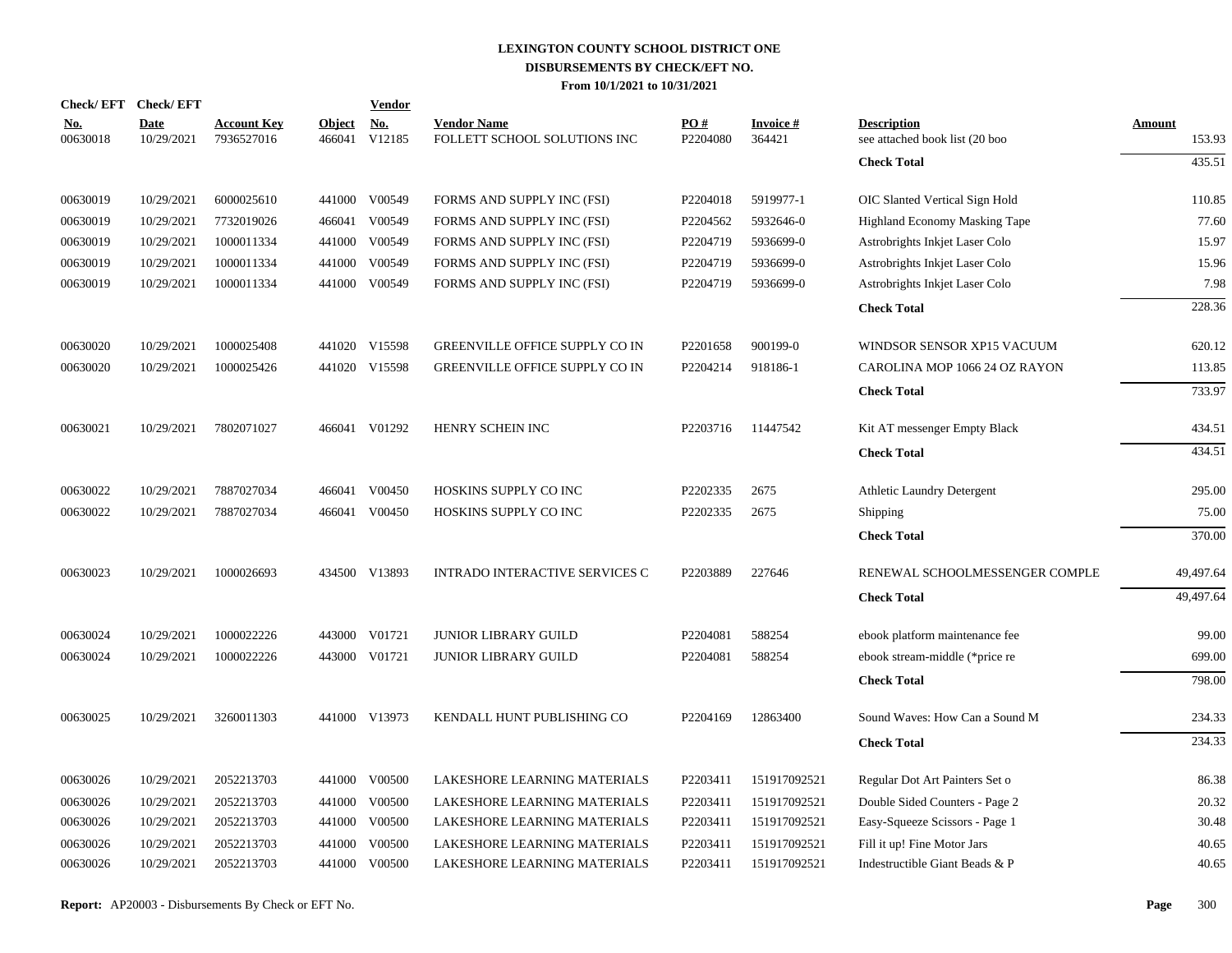| Check/EFT Check/EFT    |                    |                                  |                         | <b>Vendor</b> |                                                    |                 |                                 |                                                      |                 |
|------------------------|--------------------|----------------------------------|-------------------------|---------------|----------------------------------------------------|-----------------|---------------------------------|------------------------------------------------------|-----------------|
| <u>No.</u><br>00630026 | Date<br>10/29/2021 | <b>Account Key</b><br>2052213703 | <b>Object</b><br>441000 | No.<br>V00500 | <b>Vendor Name</b><br>LAKESHORE LEARNING MATERIALS | PO#<br>P2203411 | <b>Invoice#</b><br>151917092521 | <b>Description</b><br>Easy-Grip Safety Tweezers - Pa | Amount<br>13.20 |
| 00630026               | 10/29/2021         | 2052213703                       | 441000                  | V00500        | LAKESHORE LEARNING MATERIALS                       | P2203411        | 151917092521                    | Star Builders - Page 38                              | 50.81           |
| 00630026               | 10/29/2021         | 2052213703                       | 441000                  | V00500        | LAKESHORE LEARNING MATERIALS                       | P2203411        | 151917092521                    | Nuts & Bolts Builders - Page 3                       | 50.81           |
| 00630026               | 10/29/2021         | 2052213703                       | 441000                  | V00500        | LAKESHORE LEARNING MATERIALS                       | P2203411        | 151917092521                    | Firefighter - Page 52                                | 33.53           |
| 00630026               | 10/29/2021         | 2052213703                       | 441000                  | V00500        | LAKESHORE LEARNING MATERIALS                       | P2203411        | 151917092521                    | Construction Worker - Page 52                        | 33.53           |
| 00630026               | 10/29/2021         | 2052213703                       | 441000                  | V00500        | LAKESHORE LEARNING MATERIALS                       | P2203411        | 151917092521                    | Chef - Page 52                                       | 33.53           |
| 00630026               | 10/29/2021         | 2052213703                       | 441000                  | V00500        | LAKESHORE LEARNING MATERIALS                       | P2203411        | 151917092521                    | 10-Player Rhythm Set - Page 82                       | 50.81           |
| 00630026               | 10/29/2021         | 2052213703                       | 441000                  | V00500        | LAKESHORE LEARNING MATERIALS                       | P2203411        | 151917092521                    | Size & Color Teddy Counters -                        | 25.40           |
| 00630026               | 10/29/2021         | 2052213703                       |                         | 441000 V00500 | LAKESHORE LEARNING MATERIALS                       | P2203411        | 151917092521                    | Jumbo Buttons - Page 201                             | 30.48           |
|                        |                    |                                  |                         |               |                                                    |                 |                                 | <b>Check Total</b>                                   | 540.58          |
| 00630027               | 10/29/2021         | 1000021307                       |                         | 433200 Exxxxx | Employee                                           |                 | 09.15.10.11.21                  | Nurse Training & Coverage                            | 5.04            |
|                        |                    |                                  |                         |               |                                                    |                 |                                 | <b>Check Total</b>                                   | 5.04            |
| 00630028               | 10/29/2021         | 7841827019                       |                         | 466041 V13015 | LESESNE INDUSTRIES INC                             | P2202958        | 120888                          | SHORT SLEEVE T-SHIRT DARK HEAT                       | 749.05          |
| 00630028               | 10/29/2021         | 7841827019                       |                         | 466041 V13015 | LESESNE INDUSTRIES INC                             | P2202958        | 120888                          | SHORT SLEEVE T-SHIRT DARK HEAT                       | 234.87          |
| 00630028               | 10/29/2021         | 7841827019                       |                         | 466041 V13015 | LESESNE INDUSTRIES INC                             | P2202958        | 120888                          | SHORT SLEEVE T-SHIRT DARK HEAT                       | 153.76          |
| 00630028               | 10/29/2021         | 7841827019                       |                         | 466041 V13015 | LESESNE INDUSTRIES INC                             | P2202958        | 120888                          | SHORT SLEEVE T-SHIRT DARK HEAT                       | 288.10          |
| 00630028               | 10/29/2021         | 7841827019                       |                         | 466041 V13015 | LESESNE INDUSTRIES INC                             | P2202958        | 120888                          | SHORT SLEEVE T-SHIRT DARK HEAT                       | 117.43          |
| 00630028               | 10/29/2021         | 7841827019                       |                         | 466041 V13015 | LESESNE INDUSTRIES INC                             | P2202958        | 120888                          | SHORT SLEEVE T-SHIRT DARK HEAT                       | 128.13          |
|                        |                    |                                  |                         |               |                                                    |                 |                                 | <b>Check Total</b>                                   | 1,671.34        |
| 00630029               | 10/29/2021         | 7743019021                       |                         | 466041 V00229 | <b>MARIANNA</b>                                    | P2200741        | 001-066125-21                   | LOT A, FURNISH AND DELIVER COM                       | 10,179.00       |
| 00630029               | 10/29/2021         | 7743019021                       |                         | 466041 V00229 | <b>MARIANNA</b>                                    | P2200741        | 001-066125-21                   | Lot B, FEMALE MANIKINS, LONG H                       | 944.90          |
|                        |                    |                                  |                         |               |                                                    |                 |                                 | <b>Check Total</b>                                   | 11,123.90       |
| 00630030               | 10/29/2021         | 7802080013                       |                         | 466041 V11007 | MASTERCRAFT RENOVATION SYSTEMS P2201713            |                 | DDL5447                         | GYM VOLLYEBALL EQUIPMENT                             | 603.48          |
|                        |                    |                                  |                         |               |                                                    |                 |                                 | <b>Check Total</b>                                   | 603.48          |
| 00630031               | 10/29/2021         | 2042212703                       |                         | 439500 V16840 | <b>MAXIM HEALTHCARE SERVICES INC</b>               | P2202523        | E3780690143                     | VIRTUAL SCHOOL TEACHER - TIANA                       | 2,720.00        |
| 00630031               | 10/29/2021         | 2042212703                       |                         | 439500 V16840 | MAXIM HEALTHCARE SERVICES INC                      | P2202523        | E3780690143                     | Add Overtime Rate                                    | 204.00          |
|                        |                    |                                  |                         |               |                                                    |                 |                                 | <b>Check Total</b>                                   | 2,924.00        |
| 00630032               | 10/29/2021         | 7733019046                       |                         | 466041 V11389 | MUSICAL INNOVATIONS                                | P2204927        | 476817                          | Woodwind Repair                                      | 370.00          |
| 00630032               | 10/29/2021         | 7733019046                       |                         | 466041 V11389 | MUSICAL INNOVATIONS                                | P2204927        | 476817                          | Repair Holton Horn #564388                           | 75.00           |
| 00630032               | 10/29/2021         | 7733019046                       |                         | 466041 V11389 | MUSICAL INNOVATIONS                                | P2204927        | 476817                          | Repair Yamaha Euph #567544                           | 65.00           |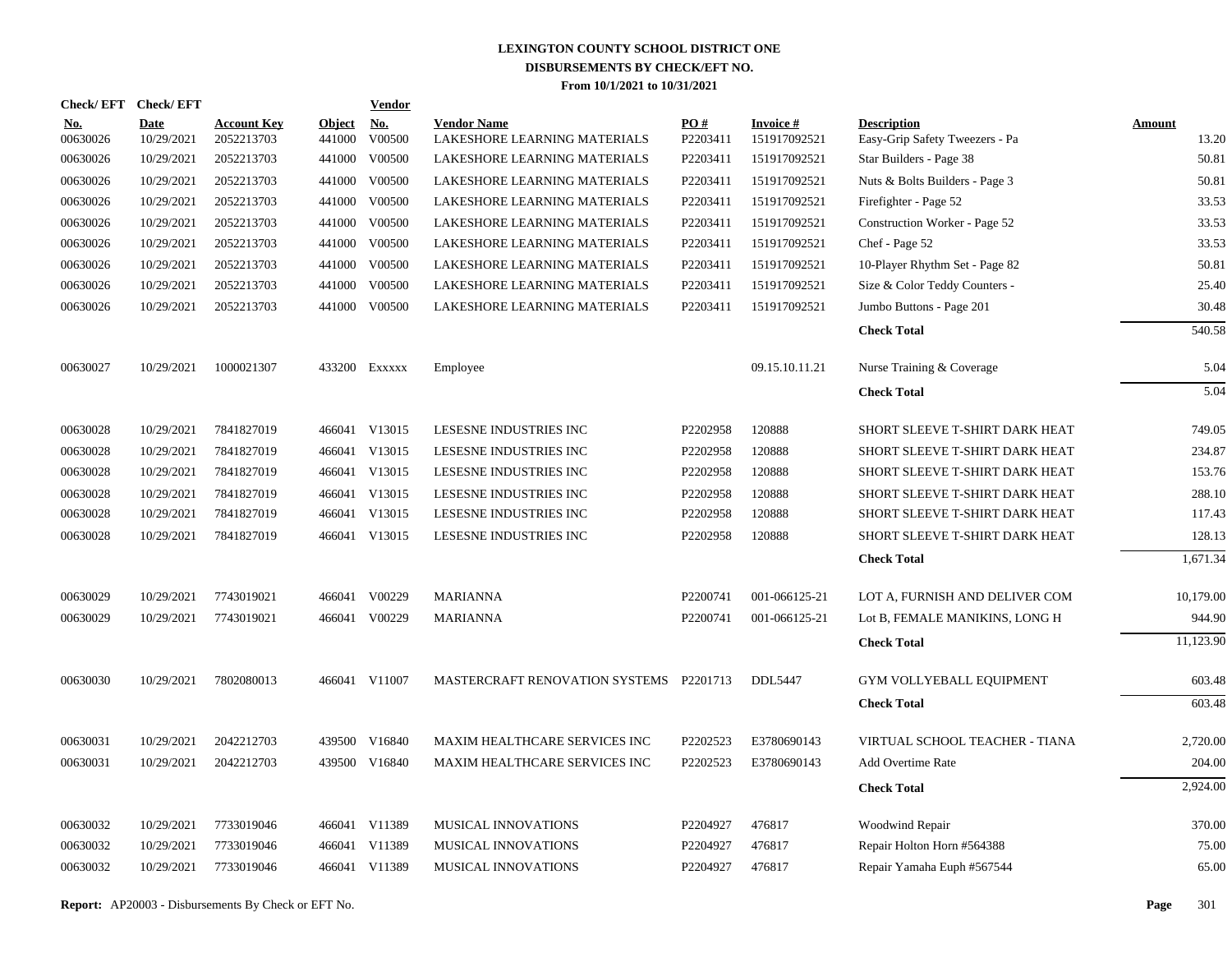| Check/EFT Check/EFT    |                           |                                  |                         | <b>Vendor</b> |                                           |                 |                           |                                                  |                        |
|------------------------|---------------------------|----------------------------------|-------------------------|---------------|-------------------------------------------|-----------------|---------------------------|--------------------------------------------------|------------------------|
| <u>No.</u><br>00630032 | <b>Date</b><br>10/29/2021 | <b>Account Key</b><br>7733019046 | <b>Object</b><br>466041 | No.<br>V11389 | <b>Vendor Name</b><br>MUSICAL INNOVATIONS | PQ#<br>P2204927 | <b>Invoice#</b><br>476817 | <b>Description</b><br>Repair Yamaha Euph #567546 | <b>Amount</b><br>65.00 |
| 00630032               | 10/29/2021                | 7733019046                       | 466041                  | V11389        | MUSICAL INNOVATIONS                       | P2204927        | 476817                    | Repair Holton Horn #566228                       | 75.00                  |
| 00630032               | 10/29/2021                | 7733019046                       | 466041                  | V11389        | MUSICAL INNOVATIONS                       | P2204927        | 476817                    | Repair Holton Horn #566618                       | 80.00                  |
| 00630032               | 10/29/2021                | 7733019046                       | 466041                  | V11389        | MUSICAL INNOVATIONS                       | P2204927        | 476817                    | Repair Yamaha Euph #566998                       | 65.00                  |
| 00630032               | 10/29/2021                | 7733019046                       | 466041                  | V11389        | MUSICAL INNOVATIONS                       | P2204927        | 476817                    | Repair Euph #567877                              | 65.00                  |
| 00630032               | 10/29/2021                | 7733019046                       | 466041                  | V11389        | MUSICAL INNOVATIONS                       | P2204927        | 476817                    | Repair Yamaha Euph #567008                       | 65.00                  |
| 00630032               | 10/29/2021                | 7733019046                       | 466041                  | V11389        | MUSICAL INNOVATIONS                       | P2204927        | 476817                    | Repair Holton Horn #566166                       | 65.00                  |
| 00630032               | 10/29/2021                | 7733019046                       |                         | 466041 V11389 | MUSICAL INNOVATIONS                       | P2204927        | 476817                    | Repair YTR2320 #088512                           | 35.00                  |
|                        |                           |                                  |                         |               |                                           |                 |                           | <b>Check Total</b>                               | 1,025.00               |
| 00630033               | 10/29/2021                | 7714027021                       |                         | 466037 V12188 | <b>NEW READERS PRESS</b>                  | P2204796        | 7232                      | <b>VOUCHER GED Ready Vouchers</b>                | 400.00                 |
|                        |                           |                                  |                         |               |                                           |                 |                           | <b>Check Total</b>                               | 400.00                 |
| 00630034               | 10/29/2021                | 1000011247                       |                         | 441000 V00078 | NUIDEA SCHOOL SUPPLY CO                   | P2202848        | 1006205                   | WOOD DESIGNS ORANGE TUB STORAG                   | 179.77                 |
| 00630034               | 10/29/2021                | 1000011247                       | 441000                  | V00078        | NUIDEA SCHOOL SUPPLY CO                   | P2202848        | 1006205                   | WOOD DESIGNS YELLOW TUB STORAG                   | 299.60                 |
| 00630034               | 10/29/2021                | 1000011347                       |                         | 441000 V00078 | NUIDEA SCHOOL SUPPLY CO                   | P2202848        | 1006205                   | WOOD DESIGNS LIME GREEN TUB ST                   | 125.83                 |
|                        |                           |                                  |                         |               |                                           |                 |                           | <b>Check Total</b>                               | 605.20                 |
| 00630035               | 10/29/2021                | 6000025610                       |                         | 441000 V13001 | PRO KITCHEN LLC                           | P2202099        | 33743                     | * Appliance Repair Parts for A                   | 310.73                 |
| 00630035               | 10/29/2021                | 6000025610                       |                         | 441000 V13001 | PRO KITCHEN LLC                           | P2202099        | 34023                     | * Appliance Repair Parts for A                   | 106.40                 |
| 00630035               | 10/29/2021                | 6000025643                       |                         | 441000 V13001 | PRO KITCHEN LLC                           | P2204247        | 34385                     | Pump, Motor, 208-240/480/60/3                    | 1,684.82               |
| 00630035               | 10/29/2021                | 6000025610                       |                         | 441000 V13001 | PRO KITCHEN LLC                           | P2202099        | 34584                     | * Appliance Repair Parts for A                   | 262.45                 |
|                        |                           |                                  |                         |               |                                           |                 |                           | <b>Check Total</b>                               | 2,364.40               |
| 00630036               | 10/29/2021                | 1000011310                       |                         | 437200 V00636 | RICHLAND COUNTY SCHOOL DISTRIC            |                 | 242                       | Proviso                                          | 2,137.25               |
| 00630036               | 10/29/2021                | 1000012810                       |                         | 437200 V00636 | RICHLAND COUNTY SCHOOL DISTRIC            |                 | 242                       | Proviso                                          | 2,400.69               |
|                        |                           |                                  |                         |               |                                           |                 |                           | <b>Check Total</b>                               | 4,537.94               |
| 00630037               | 10/29/2021                | 1000025808                       |                         | 433200 EXXXXX | Employee                                  |                 | 10.20.10.22.21            | <b>SCSBIT Conference</b>                         | 350.74                 |
|                        |                           |                                  |                         |               |                                           |                 |                           | <b>Check Total</b>                               | 350.74                 |
| 00630038               | 10/29/2021                | 1000022213                       | 441000                  | V00401        | SC ASSOCIATION SCHOOL LIBRARIA            | P2204252        | 4539                      | Young Adult Book Award Nominee                   | 12.00                  |
| 00630038               | 10/29/2021                | 1000022213                       |                         | 441000 V00401 | SC ASSOCIATION SCHOOL LIBRARIA            | P2204252        | 4539                      | Young Adult Award Winner Seals                   | 9.60                   |
|                        |                           |                                  |                         |               |                                           |                 |                           | <b>Check Total</b>                               | 21.60                  |
| 00630039               | 10/29/2021                | 1000025808                       |                         | 434500 V12405 | SCENARIO LEARNING LLC DBA VECT            | P2204932        | <b>INV35809</b>           | SLSSA - Vector Alert, K12 Edit                   | 7,800.00               |
|                        |                           |                                  |                         |               |                                           |                 |                           |                                                  |                        |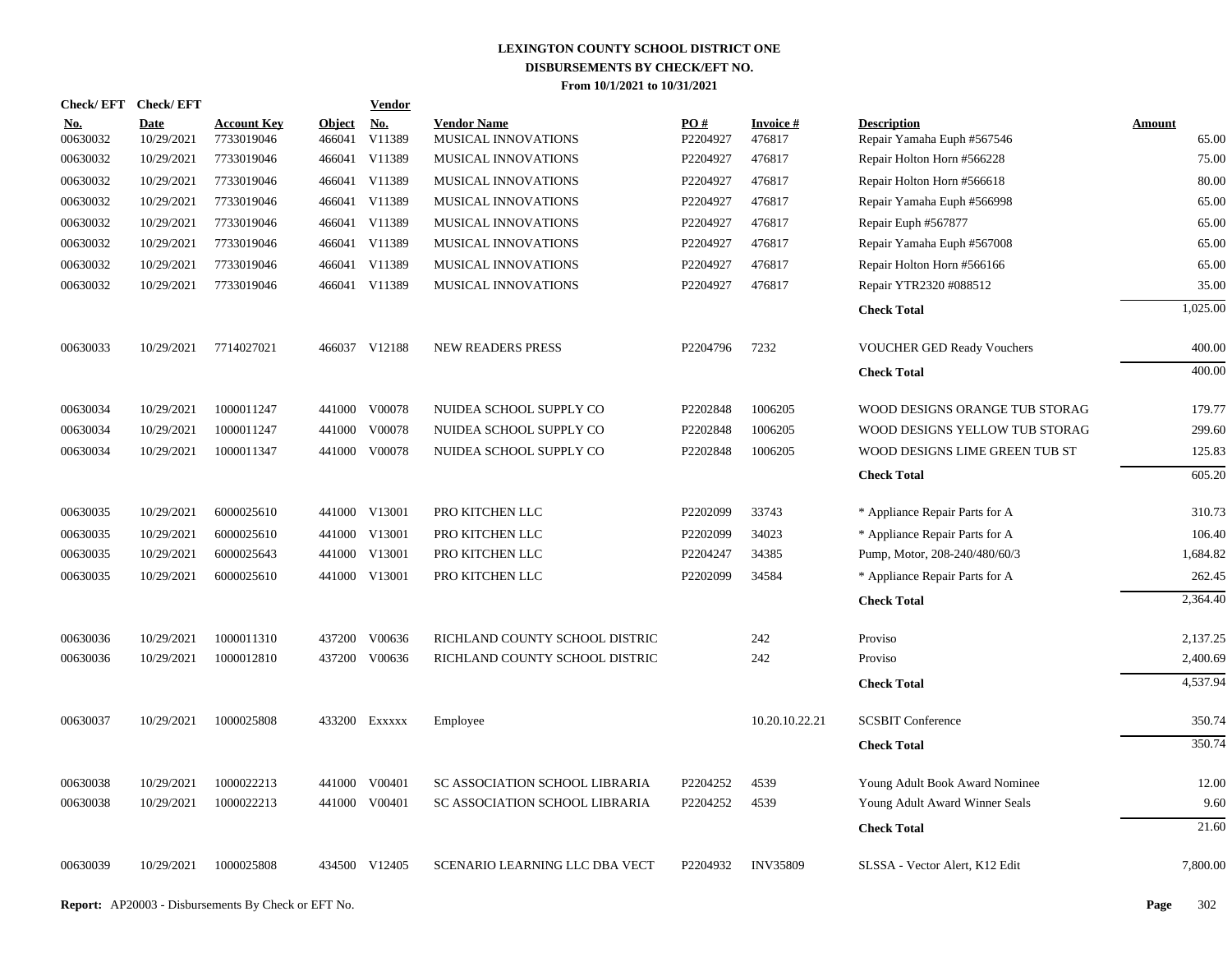| <b>No.</b> | Check/EFT Check/EFT<br><b>Date</b> | <b>Account Key</b> | Object No. | <b>Vendor</b> | <b>Vendor Name</b>             | PO#      | <b>Invoice#</b>    | <b>Description</b>             | Amount   |
|------------|------------------------------------|--------------------|------------|---------------|--------------------------------|----------|--------------------|--------------------------------|----------|
|            |                                    |                    |            |               |                                |          |                    | <b>Check Total</b>             | 7,800.00 |
| 00630040   | 10/29/2021                         | 1000011114         |            | 441030 V01844 | <b>SCHOLASTIC INC</b>          | P2203438 | M71821607          | Let's Find Out - Spanish Magaz | 297.50   |
| 00630040   | 10/29/2021                         | 1000011114         |            | 441030 V01844 | SCHOLASTIC INC                 | P2203438 | M71821607          | Shipping and Handling          | 29.76    |
| 00630040   | 10/29/2021                         | 1000011214         |            | 441030 V01844 | SCHOLASTIC INC                 | P2203438 | M71821607          | Let's Find Out Spanish Magazin | 297.50   |
| 00630040   | 10/29/2021                         | 1000011214         |            | 441030 V01844 | SCHOLASTIC INC                 | P2203438 | M71821607          | Let's Find Out - Spanish Magaz | 297.50   |
| 00630040   | 10/29/2021                         | 1000011214         |            | 441030 V01844 | SCHOLASTIC INC                 | P2203438 | M71821607          | Shipping and Handling          | 59.49    |
| 00630040   | 10/29/2021                         | 1000011147         |            | 441030 V01844 | <b>SCHOLASTIC INC</b>          | P2203439 | M71939672          | Let's Find Out - Spanish       | 261.80   |
| 00630040   | 10/29/2021                         | 1000011147         |            | 441030 V01844 | <b>SCHOLASTIC INC</b>          | P2203439 | M71939672          | Shipping & Handling            | 26.18    |
|            |                                    |                    |            |               |                                |          |                    | <b>Check Total</b>             | 1,269.73 |
| 00630041   | 10/29/2021                         | 3260011303         |            | 441000 V16452 | SCHOOL SPECIALTY LLC           | P2202100 | 202501797267       | Tennis ball                    | 16.05    |
|            |                                    |                    |            |               |                                |          |                    | <b>Check Total</b>             | 16.05    |
| 00630042   | 10/29/2021                         | 1000026306         |            | 435000 V16856 | SIJ HOLDINGS LLC DBA THE MCCLA | P2201247 | 46087              | The State Paper 2020 "Best Pub | 350.00   |
|            |                                    |                    |            |               |                                |          |                    | <b>Check Total</b>             | 350.00   |
| 00630043   | 10/29/2021                         | 7860527037         |            | 466069 V00285 | SNACKTIME DISTRIBUTORS         | P2202954 | 1521619            | Donut Shop Blend Coffee        | 205.98   |
|            |                                    |                    |            |               |                                |          |                    | <b>Check Total</b>             | 205.98   |
| 00630044   | 10/29/2021                         | 1000025435         |            | 441020 V00302 | SOUTHEASTERN PAPER GROUP       | P2204408 | 5383125            | CENTER PULL PAPER TOWEL 120932 | 971.35   |
|            |                                    |                    |            |               |                                |          |                    | <b>Check Total</b>             | 971.35   |
| 00630045   | 10/29/2021                         | 3291022121         |            | 434500 V16738 | SPARKPATH INC                  | P2204938 | 620                | Digital Challenge Cards Subscr | 6,000.00 |
|            |                                    |                    |            |               |                                |          |                    | <b>Check Total</b>             | 6,000.00 |
| 00630046   | 10/29/2021                         | 1000011427         |            | 441000 V02065 | THE OFFICE PAL INC             | P2202688 | 0194645-IN         | 6,000-PAGE BLACK TONER CARTRID | 350.40   |
|            |                                    |                    |            |               |                                |          |                    | <b>Check Total</b>             | 350.40   |
| 00630047   | 10/29/2021                         | 6000025645         |            | 446000 V12759 | TRIDENT BEVERAGE INC           | P2202304 | JANC97738QB        | <b>Blue Raspberry</b>          | 102.00   |
| 00630047   | 10/29/2021                         | 6000025645         |            | 446000 V12759 | TRIDENT BEVERAGE INC           | P2202304 | JANC97738QB        | Sour Apple                     | 102.00   |
| 00630047   | 10/29/2021                         | 6000025645         |            | 446000 V12759 | TRIDENT BEVERAGE INC           | P2202304 | JANC97738QB        | Cherry                         | 102.00   |
| 00630047   | 10/29/2021                         | 6000025629         |            | 446000 V12759 | TRIDENT BEVERAGE INC           | P2202308 | JANC97739QB        | Green Watermelon               | 204.00   |
| 00630047   | 10/29/2021                         | 6000025629         |            | 446000 V12759 | TRIDENT BEVERAGE INC           | P2202308 | JANC97739QB        | Sour Apple                     | 204.00   |
| 00630047   | 10/29/2021                         | 6000025629         | 446000     | V12759        | TRIDENT BEVERAGE INC           | P2202308 | JANC97739QB        | Cherry Cola                    | 204.00   |
| 00630047   | 10/29/2021                         | 6000025629         |            | 446000 V12759 | <b>TRIDENT BEVERAGE INC</b>    | P2202308 | <b>JANC97739OB</b> | Ocean Citrus                   | 204.00   |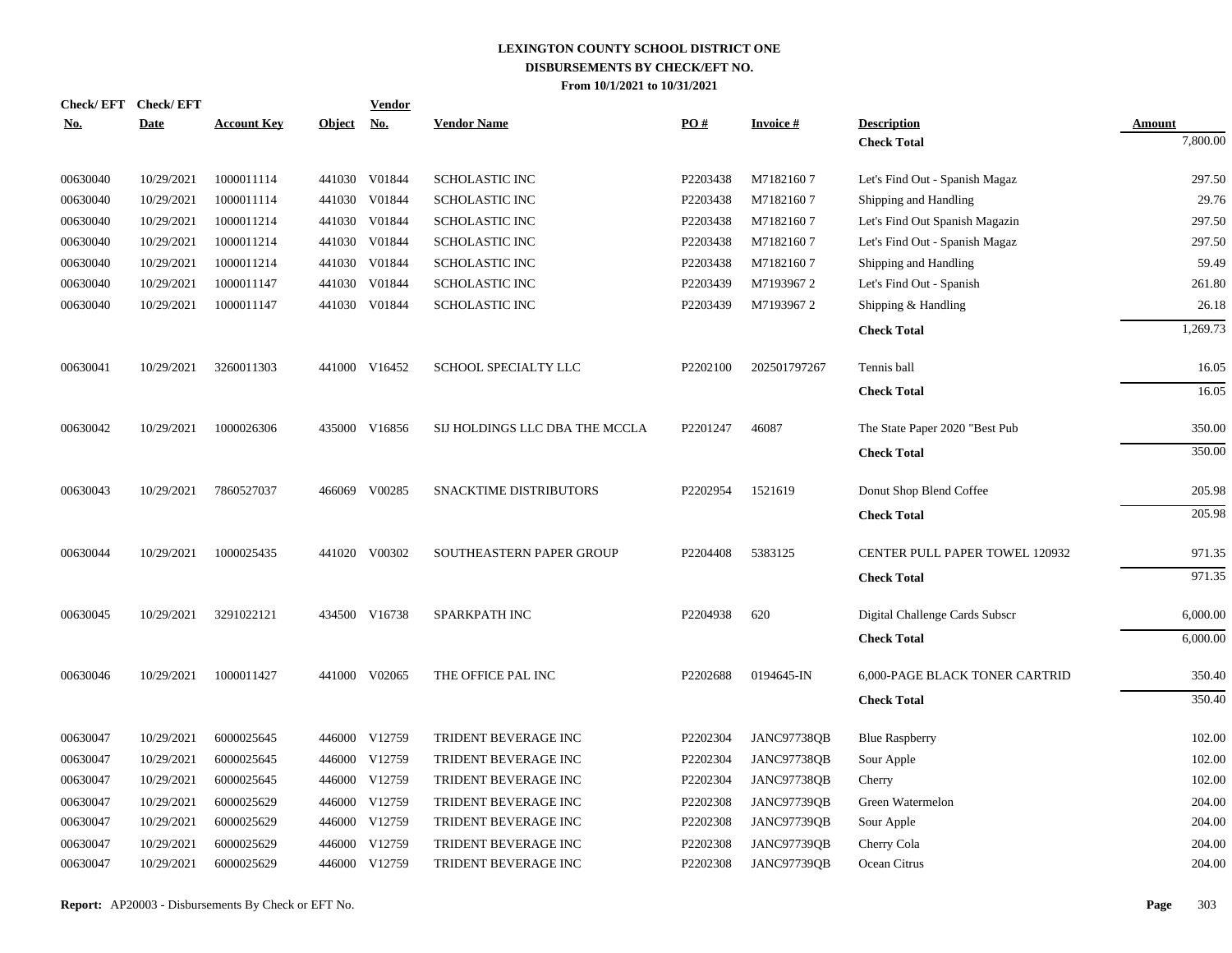|                        | Check/EFT Check/EFT       |                                  |                         | <b>Vendor</b>        |                                            |                 |                                       |                                             |                         |
|------------------------|---------------------------|----------------------------------|-------------------------|----------------------|--------------------------------------------|-----------------|---------------------------------------|---------------------------------------------|-------------------------|
| <u>No.</u><br>00630047 | <b>Date</b><br>10/29/2021 | <b>Account Key</b><br>6000025641 | <b>Object</b><br>446000 | <u>No.</u><br>V12759 | <b>Vendor Name</b><br>TRIDENT BEVERAGE INC | PO#<br>P2202306 | <b>Invoice#</b><br><b>JANC97741QB</b> | <b>Description</b><br><b>Blue Raspberry</b> | <b>Amount</b><br>102.00 |
| 00630047               | 10/29/2021                | 6000025641                       |                         | 446000 V12759        | TRIDENT BEVERAGE INC                       | P2202306        | <b>JANC97741QB</b>                    | Cherry Clear                                | 102.00                  |
| 00630047               | 10/29/2021                | 6000025641                       |                         | 446000 V12759        | TRIDENT BEVERAGE INC                       | P2202306        | <b>JANC97741QB</b>                    | Strawberry Kiwi                             | 102.00                  |
| 00630047               | 10/29/2021                | 6000025644                       |                         | 446000 V12759        | TRIDENT BEVERAGE INC                       | P2202305        | JANC97743QB                           | <b>Blue Raspberry</b>                       | 204.00                  |
| 00630047               | 10/29/2021                | 6000025644                       |                         | 446000 V12759        | TRIDENT BEVERAGE INC                       | P2202305        | JANC97743QB                           | Green Watermelon                            | 204.00                  |
| 00630047               | 10/29/2021                | 6000025644                       |                         | 446000 V12759        | TRIDENT BEVERAGE INC                       | P2202305        | JANC97743QB                           | Sour Apple                                  | 204.00                  |
| 00630047               | 10/29/2021                | 6000025644                       |                         | 446000 V12759        | TRIDENT BEVERAGE INC                       | P2202305        | <b>JANC97743OB</b>                    | Cherry Cola                                 | 204.00                  |
| 00630047               | 10/29/2021                | 6000025644                       |                         | 446000 V12759        | TRIDENT BEVERAGE INC                       | P2202305        | JANC97743QB                           | CoCo Mango                                  | 204.00                  |
| 00630047               | 10/29/2021                | 6000025644                       |                         | 446000 V12759        | TRIDENT BEVERAGE INC                       | P2202305        | JANC97743QB                           | Cherry                                      | 204.00                  |
| 00630047               | 10/29/2021                | 6000025615                       |                         | 446000 V12759        | TRIDENT BEVERAGE INC                       | P2202307        | JANC97754QB                           | <b>Blue Raspberry</b>                       | 204.00                  |
| 00630047               | 10/29/2021                | 6000025615                       |                         | 446000 V12759        | TRIDENT BEVERAGE INC                       | P2202307        | JANC97754QB                           | Strawberry                                  | 102.00                  |
|                        |                           |                                  |                         |                      |                                            |                 |                                       | <b>Check Total</b>                          | 2,958.00                |
| 00630048               | 10/29/2021                | 1000011413                       |                         | 441000 V00189        | <b>WW GRAINGER</b>                         | P2204269        | 9087140548                            | Duracell Procell, AAA Battery,              | 251.88                  |
|                        |                           |                                  |                         |                      |                                            |                 |                                       | <b>Check Total</b>                          | 251.88                  |
| 00630049               | 10/29/2021                | 1000011340                       |                         | 441000 V13041        | BLICK ART MATERIALS LLC                    | P2200321        | 7004247                               | Steel Pointed 2" Stilts pk 12               | 11.75                   |
| 00630049               | 10/29/2021                | 1000011340                       |                         | 441000 V13041        | BLICK ART MATERIALS LLC                    | P2200321        | 7004247                               | Scotch Double Sided Tape                    | 4.27                    |
|                        |                           |                                  |                         |                      |                                            |                 |                                       | <b>Check Total</b>                          | 16.02                   |
| 00630050               | 10/29/2021                | 7834027011                       |                         | 466035 V02407        | <b>CREATING MEMORIES PHOTOGRAPHY</b>       | P2204907        | P2204907.LHS                          | Homecoming Photos                           | 740.27                  |
|                        |                           |                                  |                         |                      |                                            |                 |                                       | <b>Check Total</b>                          | 740.27                  |
| 00630051               | 10/29/2021                | 1000025408                       |                         | 432100 V00129        | <b>DOMINION ENERGY</b>                     |                 | 2334.10.21                            | 0-1800-0003-5858 MAINT                      | 837.01                  |
| 00630051               | 10/29/2021                | 1000025408                       |                         | 432100 V00129        | <b>DOMINION ENERGY</b>                     |                 | 2334.10.21                            | 0-1800-0003-5862 MAINT                      | 9.50                    |
| 00630051               | 10/29/2021                | 1000025408                       |                         | 432100 V00129        | <b>DOMINION ENERGY</b>                     |                 | 2334.10.21                            | 0-1800-0003-5877 MAINT                      | 82.71                   |
| 00630051               | 10/29/2021                | 1000025408                       | 432100                  | V00129               | <b>DOMINION ENERGY</b>                     |                 | 2334.10.21                            | 0-1800-0011-3242 DO                         | 3,070.71                |
| 00630051               | 10/29/2021                | 1000025408                       |                         | 432100 V00129        | <b>DOMINION ENERGY</b>                     |                 | 2334.10.21                            | 0-2100-4643-6099 DO                         | 93.74                   |
| 00630051               | 10/29/2021                | 1000025408                       | 432100                  | V00129               | <b>DOMINION ENERGY</b>                     |                 | 2334.10.21                            | 0-2100-6271-8510 MAINT                      | 29.07                   |
| 00630051               | 10/29/2021                | 1000025408                       | 432100                  | V00129               | <b>DOMINION ENERGY</b>                     |                 | 2334.10.21                            | 0-2100-6979-3206 DO                         | 184.08                  |
| 00630051               | 10/29/2021                | 1000025408                       | 432100                  | V00129               | <b>DOMINION ENERGY</b>                     |                 | 2334.10.21                            | 0-2100-6979-3333 DO                         | 169.61                  |
| 00630051               | 10/29/2021                | 1000025408                       | 432100                  | V00129               | <b>DOMINION ENERGY</b>                     |                 | 2334.10.21                            | 0-2100-6979-3460 DO                         | 189.34                  |
| 00630051               | 10/29/2021                | 1000025408                       | 432100                  | V00129               | <b>DOMINION ENERGY</b>                     |                 | 2334.10.21                            | 0-2100-6979-3559 DO                         | 396.50                  |
| 00630051               | 10/29/2021                | 1000025408                       | 432100                  | V00129               | <b>DOMINION ENERGY</b>                     |                 | 2334.10.21                            | 0-2100-7907-3788 DO                         | 200.86                  |
| 00630051               | 10/29/2021                | 1000025408                       | 432100                  | V00129               | <b>DOMINION ENERGY</b>                     |                 | 2334.10.21                            | 0-2100-7978-4811 DO                         | 41.24                   |
| 00630051               | 10/29/2021                | 1000025408                       |                         | 432100 V00129        | <b>DOMINION ENERGY</b>                     |                 | 2334.10.21                            | 0-2101-0423-5233DataCtr                     | 4,242.43                |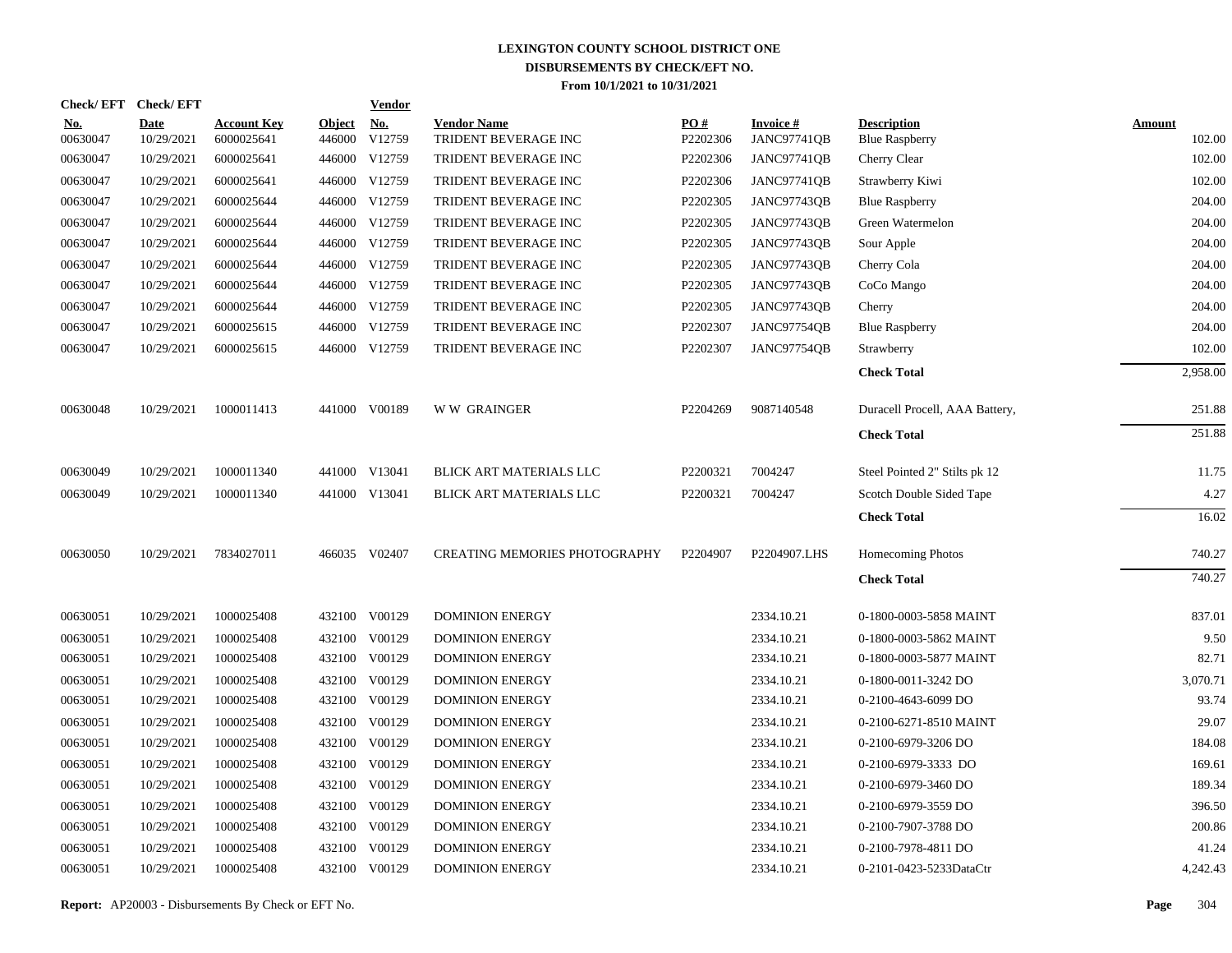| Check/EFT Check/EFT    |                           |                                  |                         | <b>Vendor</b>        |                                              |     |                               |                                           |                         |
|------------------------|---------------------------|----------------------------------|-------------------------|----------------------|----------------------------------------------|-----|-------------------------------|-------------------------------------------|-------------------------|
| <u>No.</u><br>00630051 | <b>Date</b><br>10/29/2021 | <b>Account Key</b><br>1000025408 | <b>Object</b><br>432100 | <u>No.</u><br>V00129 | <b>Vendor Name</b><br><b>DOMINION ENERGY</b> | PO# | <b>Invoice#</b><br>2334.10.21 | <b>Description</b><br>3/2100-8401-5109 DO | <b>Amount</b><br>373.43 |
| 00630051               | 10/29/2021                | 1000025408                       |                         | 432100 V00129        | <b>DOMINION ENERGY</b>                       |     | 2334.10.21                    | 3-2100-8402-7113 DO                       | 317.87                  |
| 00630051               | 10/29/2021                | 1000025411                       |                         | 432100 V00129        | <b>DOMINION ENERGY</b>                       |     | 2334.10.21                    | 0-1800-0003-5276 LHS                      | 5,667.22                |
| 00630051               | 10/29/2021                | 1000025411                       |                         | 432100 V00129        | <b>DOMINION ENERGY</b>                       |     | 2334.10.21                    | 0-1800-0003-5295 LHS                      | 46.47                   |
| 00630051               | 10/29/2021                | 1000025411                       |                         | 432100 V00129        | <b>DOMINION ENERGY</b>                       |     | 2334.10.21                    | 0-1800-0003-5312 LHS                      | 348.68                  |
| 00630051               | 10/29/2021                | 1000025411                       |                         | 432100 V00129        | <b>DOMINION ENERGY</b>                       |     | 2334.10.21                    | 0-1800-0003-5416 LHS                      | 198.07                  |
| 00630051               | 10/29/2021                | 1000025411                       |                         | 432100 V00129        | <b>DOMINION ENERGY</b>                       |     | 2334.10.21                    | 0-1800-0003-5843 LHS                      | 176.13                  |
| 00630051               | 10/29/2021                | 1000025411                       |                         | 432100 V00129        | <b>DOMINION ENERGY</b>                       |     | 2334.10.21                    | 0-1898-0000-7876 LHS                      | 33,346.74               |
| 00630051               | 10/29/2021                | 1000025411                       |                         | 432100 V00129        | <b>DOMINION ENERGY</b>                       |     | 2334.10.21                    | 0-2100-5802-1470 LHS                      | 19.72                   |
| 00630051               | 10/29/2021                | 1000025411                       |                         | 432100 V00129        | <b>DOMINION ENERGY</b>                       |     | 2334.10.21                    | 0-2100-5988-5040 LHS                      | 93.68                   |
| 00630051               | 10/29/2021                | 1000025411                       |                         | 432100 V00129        | <b>DOMINION ENERGY</b>                       |     | 2334.10.21                    | 0-2100-7414-5029 LHS                      | 173.60                  |
| 00630051               | 10/29/2021                | 1000025411                       |                         | 432100 V00129        | <b>DOMINION ENERGY</b>                       |     | 2334.10.21                    | 0-2100-7658-0540 LHS                      | 7,327.43                |
| 00630051               | 10/29/2021                | 1000025411                       |                         | 432100 V00129        | <b>DOMINION ENERGY</b>                       |     | 2334.10.21                    | 0-2100-7796-8711 LHS                      | 2,365.31                |
| 00630051               | 10/29/2021                | 1000025412                       |                         | 432100 V00129        | <b>DOMINION ENERGY</b>                       |     | 2334.10.21                    | 0-1800-0012-0479 LES                      | 8.24                    |
| 00630051               | 10/29/2021                | 1000025412                       |                         | 432100 V00129        | <b>DOMINION ENERGY</b>                       |     | 2334.10.21                    | 0-1898-0000-3683 LES                      | 8,413.09                |
| 00630051               | 10/29/2021                | 1000025412                       |                         | 432100 V00129        | <b>DOMINION ENERGY</b>                       |     | 2334.10.21                    | 0-2101-2551-8896 116 Azalea Dr            | 32.78                   |
| 00630051               | 10/29/2021                | 1000025412                       |                         | 432100 V00129        | DOMINION ENERGY                              |     | 2334.10.21                    | 0-2101-2706-5014 116 Azalea Dr            | 25.57                   |
| 00630051               | 10/29/2021                | 1000025419                       |                         | 432100 V00129        | <b>DOMINION ENERGY</b>                       |     | 2334.10.21                    | 0-1800-0012-0431 RCLC                     | 3,298.31                |
| 00630051               | 10/29/2021                | 1000025419                       | 432100                  | V00129               | <b>DOMINION ENERGY</b>                       |     | 2334.10.21                    | 0-1800-0012-0450 RCLC                     | 1,130.93                |
| 00630051               | 10/29/2021                | 1000025419                       |                         | 432100 V00129        | <b>DOMINION ENERGY</b>                       |     | 2334.10.21                    | 0-1800-0012-0465 RCLC                     | 233.38                  |
| 00630051               | 10/29/2021                | 1000025419                       | 432100                  | V00129               | <b>DOMINION ENERGY</b>                       |     | 2334.10.21                    | 0-1800-0012-3092 RCLC                     | 69.73                   |
| 00630051               | 10/29/2021                | 1000025419                       |                         | 432100 V00129        | <b>DOMINION ENERGY</b>                       |     | 2334.10.21                    | 0-2100-9077-5331 RCLC                     | 589.61                  |
| 00630051               | 10/29/2021                | 1000025420                       | 432100                  | V00129               | <b>DOMINION ENERGY</b>                       |     | 2334.10.21                    | 0-1800-0012-0484 LMS                      | 2,077.73                |
| 00630051               | 10/29/2021                | 1000025420                       |                         | 432100 V00129        | <b>DOMINION ENERGY</b>                       |     | 2334.10.21                    | 0-1800-0012-0498 LMS                      | 9,824.74                |
| 00630051               | 10/29/2021                | 1000025420                       | 432100                  | V00129               | <b>DOMINION ENERGY</b>                       |     | 2334.10.21                    | 0-1898-0000-3768 LMS                      | 4,450.04                |
| 00630051               | 10/29/2021                | 1000025420                       |                         | 432100 V00129        | <b>DOMINION ENERGY</b>                       |     | 2334.10.21                    | 0-2100-6191-7212 LMS                      | 79.40                   |
| 00630051               | 10/29/2021                | 1000025421                       | 432100                  | V00129               | <b>DOMINION ENERGY</b>                       |     | 2334.10.21                    | 0-1898-0000-7880 LTC                      | 25.00                   |
| 00630051               | 10/29/2021                | 1000025421                       | 432100                  | V00129               | <b>DOMINION ENERGY</b>                       |     | 2334.10.21                    | 0-2100-6677-0593 LTC                      | 50.01                   |
| 00630051               | 10/29/2021                | 1000025421                       | 432100                  | V00129               | <b>DOMINION ENERGY</b>                       |     | 2334.10.21                    | 0-2100-6785-6769 LTC                      | 15,801.62               |
| 00630051               | 10/29/2021                | 1000025421                       | 432100                  | V00129               | <b>DOMINION ENERGY</b>                       |     | 2334.10.21                    | 0-2100-6821-6762 LTC                      | 100.80                  |
| 00630051               | 10/29/2021                | 1000025421                       | 432100                  | V00129               | <b>DOMINION ENERGY</b>                       |     | 2334.10.21                    | 0-2100-7219-2353 LTC                      | 39.49                   |
| 00630051               | 10/29/2021                | 1000025423                       | 432100                  | V00129               | <b>DOMINION ENERGY</b>                       |     | 2334.10.21                    | 0-1800-0005-8272 SGE                      | 9,318.26                |
| 00630051               | 10/29/2021                | 1000025424                       | 432100                  | V00129               | <b>DOMINION ENERGY</b>                       |     | 2334.10.21                    | 0-1800-0012-0549 RBE                      | 19.00                   |
| 00630051               | 10/29/2021                | 1000025424                       | 432100                  | V00129               | <b>DOMINION ENERGY</b>                       |     | 2334.10.21                    | 0-1800-0012-0605 RBE                      | 251.93                  |
| 00630051               | 10/29/2021                | 1000025424                       | 432100                  | V00129               | <b>DOMINION ENERGY</b>                       |     | 2334.10.21                    | 0-1898-0000-3679 RBE                      | 7,479.65                |
| 00630051               | 10/29/2021                | 1000025424                       |                         | 432100 V00129        | <b>DOMINION ENERGY</b>                       |     | 2334.10.21                    | 0-2100-4500-9152 RBE                      | 161.62                  |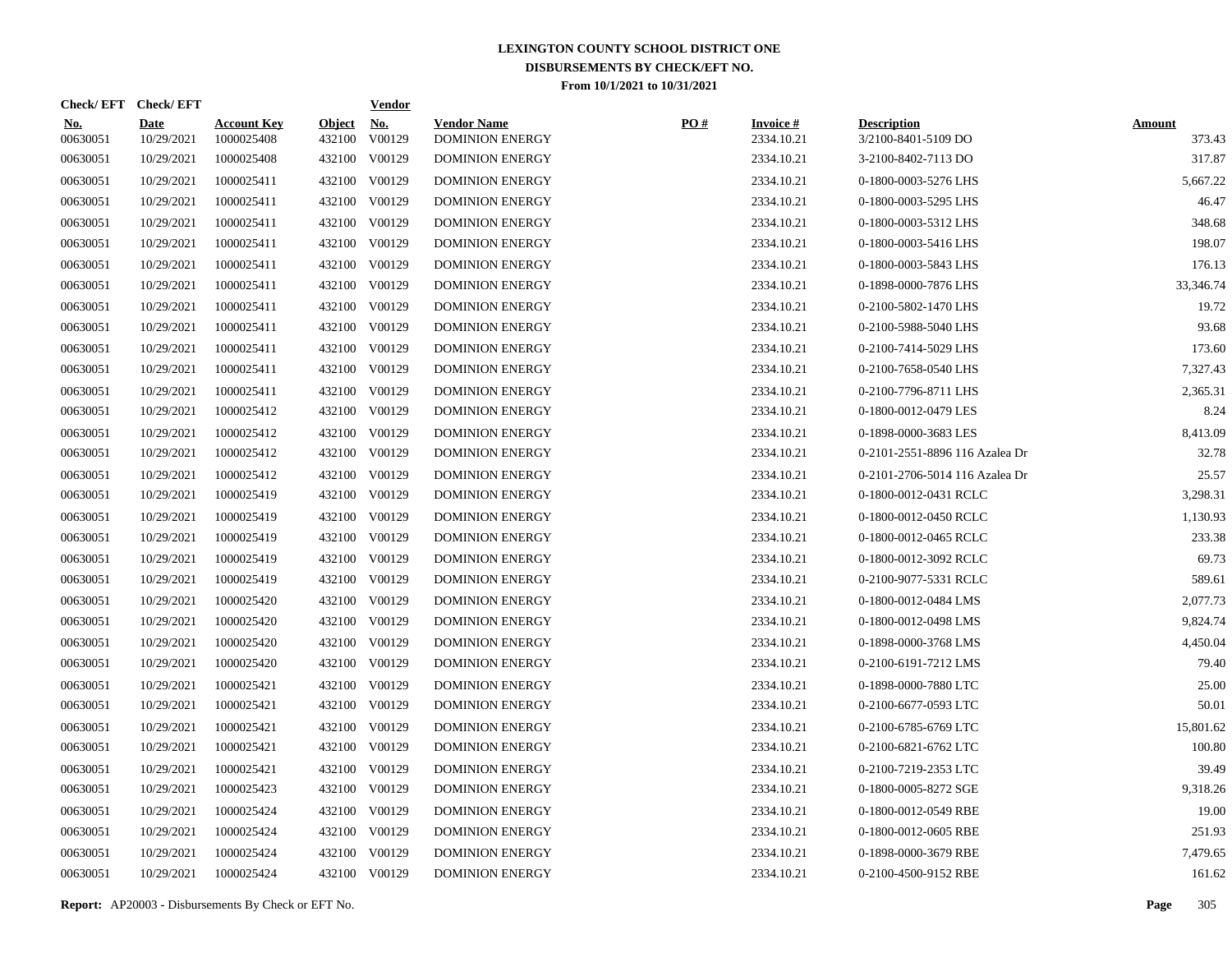| Check/EFT Check/EFT    |                           |                                  |                         | <b>Vendor</b>        |                                              |                   |                               |                                                 |                        |
|------------------------|---------------------------|----------------------------------|-------------------------|----------------------|----------------------------------------------|-------------------|-------------------------------|-------------------------------------------------|------------------------|
| <u>No.</u><br>00630051 | <b>Date</b><br>10/29/2021 | <b>Account Key</b><br>1000025424 | <b>Object</b><br>432100 | <u>No.</u><br>V00129 | <b>Vendor Name</b><br><b>DOMINION ENERGY</b> | $\underline{PO#}$ | <b>Invoice#</b><br>2334.10.21 | <b>Description</b><br>0-2101-2306-7005 SIGN RBE | <b>Amount</b><br>76.04 |
| 00630051               | 10/29/2021                | 1000025425                       |                         | 432100 V00129        | <b>DOMINION ENERGY</b>                       |                   | 2334.10.21                    | 0-1800-0000-0087 WKE                            | 67.02                  |
| 00630051               | 10/29/2021                | 1000025425                       |                         | 432100 V00129        | <b>DOMINION ENERGY</b>                       |                   | 2334.10.21                    | 0-1898-0001-6173 WKE                            | 9,060.68               |
| 00630051               | 10/29/2021                | 1000025426                       |                         | 432100 V00129        | <b>DOMINION ENERGY</b>                       |                   | 2334.10.21                    | 0-1800-0000-0054 WKM                            | 11,437.95              |
| 00630051               | 10/29/2021                | 1000025426                       |                         | 432100 V00129        | <b>DOMINION ENERGY</b>                       |                   | 2334.10.21                    | 0-2100-9623-2206WKM                             | 92.82                  |
| 00630051               | 10/29/2021                | 1000025434                       |                         | 432100 V00129        | <b>DOMINION ENERGY</b>                       |                   | 2334.10.21                    | 0-2100-7025-4132 PHM                            | 310.76                 |
| 00630051               | 10/29/2021                | 1000025435                       |                         | 432100 V00129        | <b>DOMINION ENERGY</b>                       |                   | 2334.10.21                    | 0-2100-7025-3961 PHE                            | 109.65                 |
| 00630051               | 10/29/2021                | 1000025440                       |                         | 432100 V00129        | <b>DOMINION ENERGY</b>                       |                   | 2334.10.21                    | 0-2100-7923-4028 NPE                            | 9,838.12               |
| 00630051               | 10/29/2021                | 1000025440                       |                         | 432100 V00129        | <b>DOMINION ENERGY</b>                       |                   | 2334.10.21                    | 0-2101-2414-7636 NPE Portable                   | 159.77                 |
| 00630051               | 10/29/2021                | 1000025440                       |                         | 432100 V00129        | <b>DOMINION ENERGY</b>                       |                   | 2334.10.21                    | 0-2101-2514-4487 NPE Portable                   | 86.06                  |
| 00630051               | 10/29/2021                | 1000025441                       |                         | 432100 V00129        | <b>DOMINION ENERGY</b>                       |                   | 2334.10.21                    | 0-2100-8580-0098 RCE                            | 141.27                 |
|                        |                           |                                  |                         |                      |                                              |                   |                               | <b>Check Total</b>                              | 154,862.22             |
| 00630052               | 10/29/2021                | 7738027011                       |                         | 466064 V00834        | EDUCATIONAL THEATRE ASSOC                    | P2204852          | P2204852.LHS                  | Thespian Student Memberships                    | 595.00                 |
|                        |                           |                                  |                         |                      |                                              |                   |                               | <b>Check Total</b>                              | 595.00                 |
| 00630053               | 10/29/2021                | 1000025413                       |                         | 432100 V00048        | GILBERTSUMMIT RURAL WATER DIST               |                   | <b>GILWAT.10.21</b>           | GHS-001-0037400-1                               | 711.42                 |
| 00630053               | 10/29/2021                | 1000025413                       |                         | 432100 V00048        | GILBERTSUMMIT RURAL WATER DIST               |                   | <b>GILWAT.10.21</b>           | GHS-001-0037401-1                               | 1,297.77               |
| 00630053               | 10/29/2021                | 1000025413                       |                         | 432100 V00048        | GILBERTSUMMIT RURAL WATER DIST               |                   | <b>GILWAT.10.21</b>           | GHS-001-0037500-1                               | 39.50                  |
| 00630053               | 10/29/2021                | 1000025413                       |                         | 432100 V00048        | GILBERTSUMMIT RURAL WATER DIST               |                   | <b>GILWAT.10.21</b>           | GHS-001-0037501-1                               | 159.00                 |
| 00630053               | 10/29/2021                | 1000025414                       |                         | 432100 V00048        | GILBERTSUMMIT RURAL WATER DIST               |                   | <b>GILWAT.10.21</b>           | GES-001-0036700-1                               | 420.65                 |
| 00630053               | 10/29/2021                | 1000025414                       |                         | 432100 V00048        | GILBERTSUMMIT RURAL WATER DIST               |                   | <b>GILWAT.10.21</b>           | GES-001-0036701-1                               | 729.47                 |
| 00630053               | 10/29/2021                | 1000025429                       |                         | 432100 V00048        | GILBERTSUMMIT RURAL WATER DIST               |                   | <b>GILWAT.10.21</b>           | GMS-001-0037000-1                               | 368.84                 |
| 00630053               | 10/29/2021                | 1000025429                       |                         | 432100 V00048        | GILBERTSUMMIT RURAL WATER DIST               |                   | <b>GILWAT.10.21</b>           | GMS-001-0037001-1                               | 511.20                 |
| 00630053               | 10/29/2021                | 1000025441                       |                         | 432100 V00048        | GILBERTSUMMIT RURAL WATER DIST               |                   | <b>GILWAT.10.21</b>           | RCE-001-0118790-1                               | 569.43                 |
| 00630053               | 10/29/2021                | 1000025441                       |                         | 432100 V00048        | GILBERTSUMMIT RURAL WATER DIST               |                   | <b>GILWAT.10.21</b>           | RCE-001-0118791-1                               | 197.23                 |
| 00630053               | 10/29/2021                | 1000025447                       |                         | 432100 V00048        | GILBERTSUMMIT RURAL WATER DIST               |                   | <b>GILWAT.10.21</b>           | CES-001-0097480-1                               | 420.08                 |
| 00630053               | 10/29/2021                | 1000025447                       |                         | 432100 V00048        | GILBERTSUMMIT RURAL WATER DIST               |                   | <b>GILWAT.10.21</b>           | CES-001-0097481-1                               | 256.03                 |
| 00630053               | 10/29/2021                | 1000025452                       |                         | 432100 V00048        | GILBERTSUMMIT RURAL WATER DIST               |                   | <b>GILWAT.10.21</b>           | old GES-001-0256000-1                           | 1.00                   |
| 00630053               | 10/29/2021                | 1000025452                       |                         | 432100 V00048        | GILBERTSUMMIT RURAL WATER DIST               |                   | <b>GILWAT.10.21</b>           | old GES-001-0256001-1                           | 197.00                 |
|                        |                           |                                  |                         |                      |                                              |                   |                               | <b>Check Total</b>                              | 5,878.62               |
| 00630054               | 10/29/2021                | 7802083513                       |                         | 466099 V14631        | RUTLEDGE, ANDREW A                           | P2204922          | P2204922.GHS                  | Swim Directors Fee 2021                         | 25.00                  |
|                        |                           |                                  |                         |                      |                                              |                   |                               | <b>Check Total</b>                              | 25.00                  |
| 00630055               | 10/29/2021                | 7802082013                       |                         | 466099 V01732        | SC ATHLETIC COACHES ASSOCIATIO               | P2204920          | P2204920.GHS                  | <b>SCACA North South All Star Ten</b>           | 100.00                 |
|                        |                           |                                  |                         |                      |                                              |                   |                               |                                                 |                        |